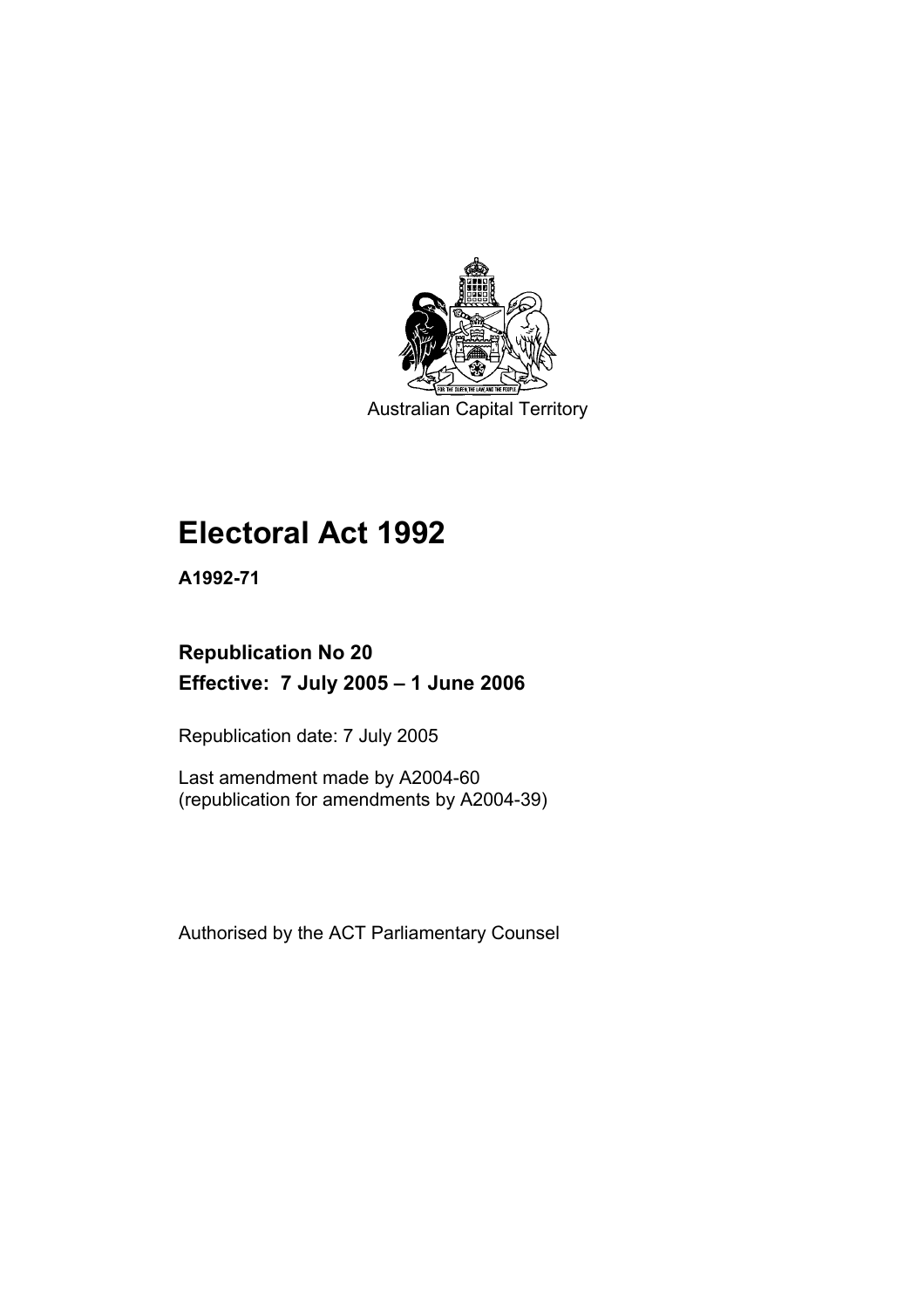#### **About this republication**

#### **The republished law**

This is a republication of the *Electoral Act 1992* (including any amendment made under the *Legislation Act 2001*, part 11.3 (Editorial changes)) as in force on 7 July 2005*.* It also includes any amendment, repeal or expiry affecting the republished law to 7 July 2005.

The legislation history and amendment history of the republished law are set out in endnotes 3 and 4.

#### **Kinds of republications**

The Parliamentary Counsel's Office prepares 2 kinds of republications of ACT laws (see the ACT legislation register at www.legislation.act.gov.au):

- authorised republications to which the *Legislation Act 2001* applies
- unauthorised republications.

The status of this republication appears on the bottom of each page.

#### **Editorial changes**

The *Legislation Act 2001*, part 11.3 authorises the Parliamentary Counsel to make editorial amendments and other changes of a formal nature when preparing a law for republication. Editorial changes do not change the effect of the law, but have effect as if they had been made by an Act commencing on the republication date (see *Legislation Act 2001*, s 115 and s 117). The changes are made if the Parliamentary Counsel considers they are desirable to bring the law into line, or more closely into line, with current legislative drafting practice.

This republication includes amendments made under part 11.3 (see endnote 1).

#### **Uncommenced provisions and amendments**

If a provision of the republished law has not commenced or is affected by an uncommenced amendment, the symbol  $\mathbf{U}$  appears immediately before the provision heading. The text of the uncommenced provision or amendment appears only in the last endnote.

#### **Modifications**

If a provision of the republished law is affected by a current modification, the symbol  $\mathbf{M}$ appears immediately before the provision heading. The text of the modifying provision appears in the endnotes. For the legal status of modifications, see *Legislation Act 2001*, section 95.

#### **Penalties**

The value of a penalty unit for an offence against this republished law at the republication date is—

- (a) if the person charged is an individual—\$100; or
- (b) if the person charged is a corporation—\$500.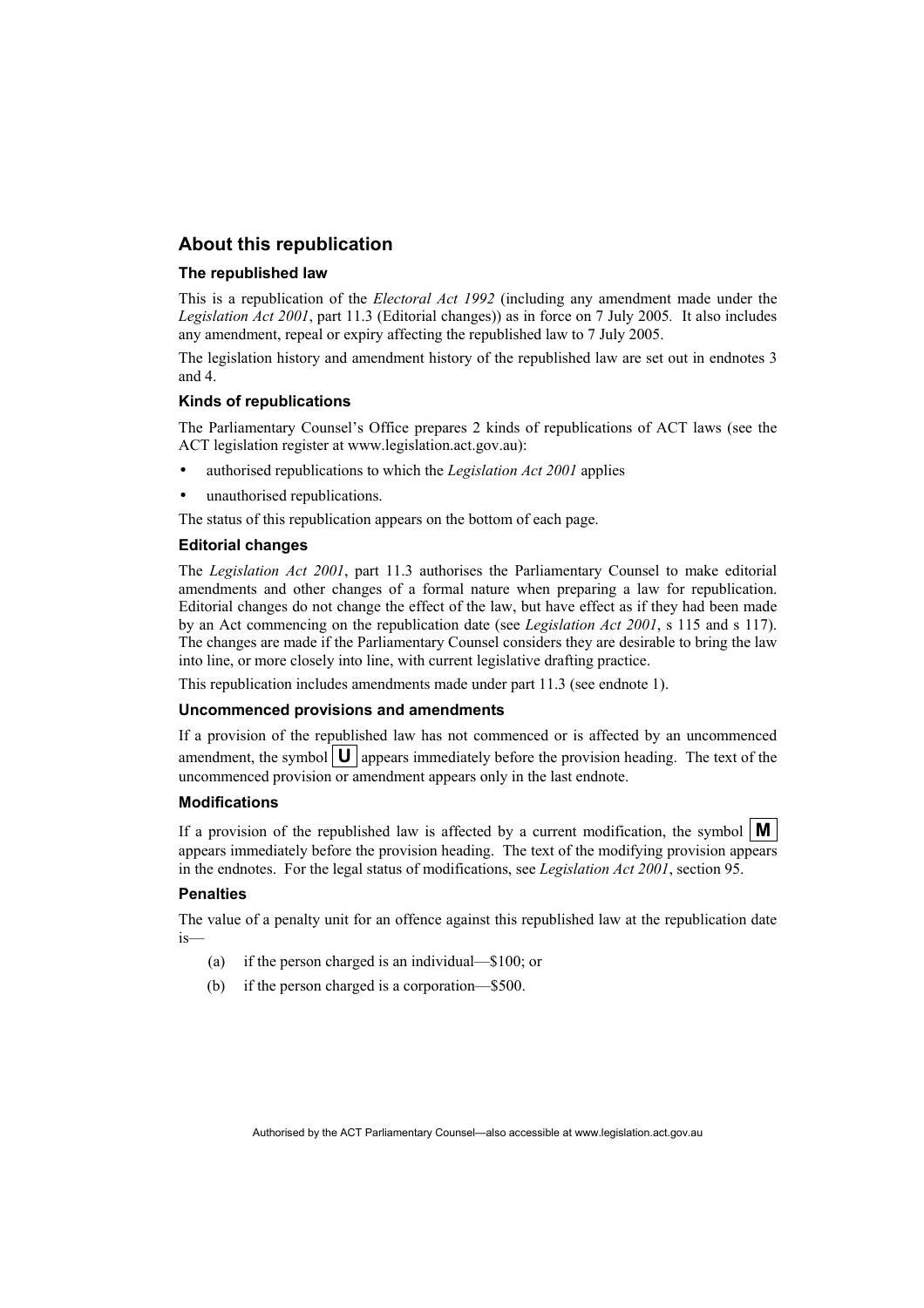

Australian Capital Territory

# **Electoral Act 1992**

## **Contents**

| Preamble            |                                                                       | Page<br>2  |
|---------------------|-----------------------------------------------------------------------|------------|
| Part 1              | <b>Preliminary</b>                                                    |            |
| 1                   | Name of Act                                                           | 3          |
| 3                   | Dictionary                                                            | 3          |
| 3A                  | Offences against Act—application of Criminal Code etc                 | 3          |
| 4                   | Meaning of electoral matter                                           | 4          |
| 4A                  | Meaning of available for public inspection                            | 4          |
| Part 2              | <b>Australian Capital Territory Electoral</b><br><b>Commission</b>    |            |
| <b>Division 2.1</b> | <b>Establishment, functions and powers of electoral</b><br>commission |            |
| 5                   | Establishment                                                         | 5          |
| 6                   | Constitution of commission                                            | 5          |
| R <sub>20</sub>     | Electoral Act 1992                                                    | contents 1 |
| 07/07/05            | Effective: 07/07/05-01/06/06                                          |            |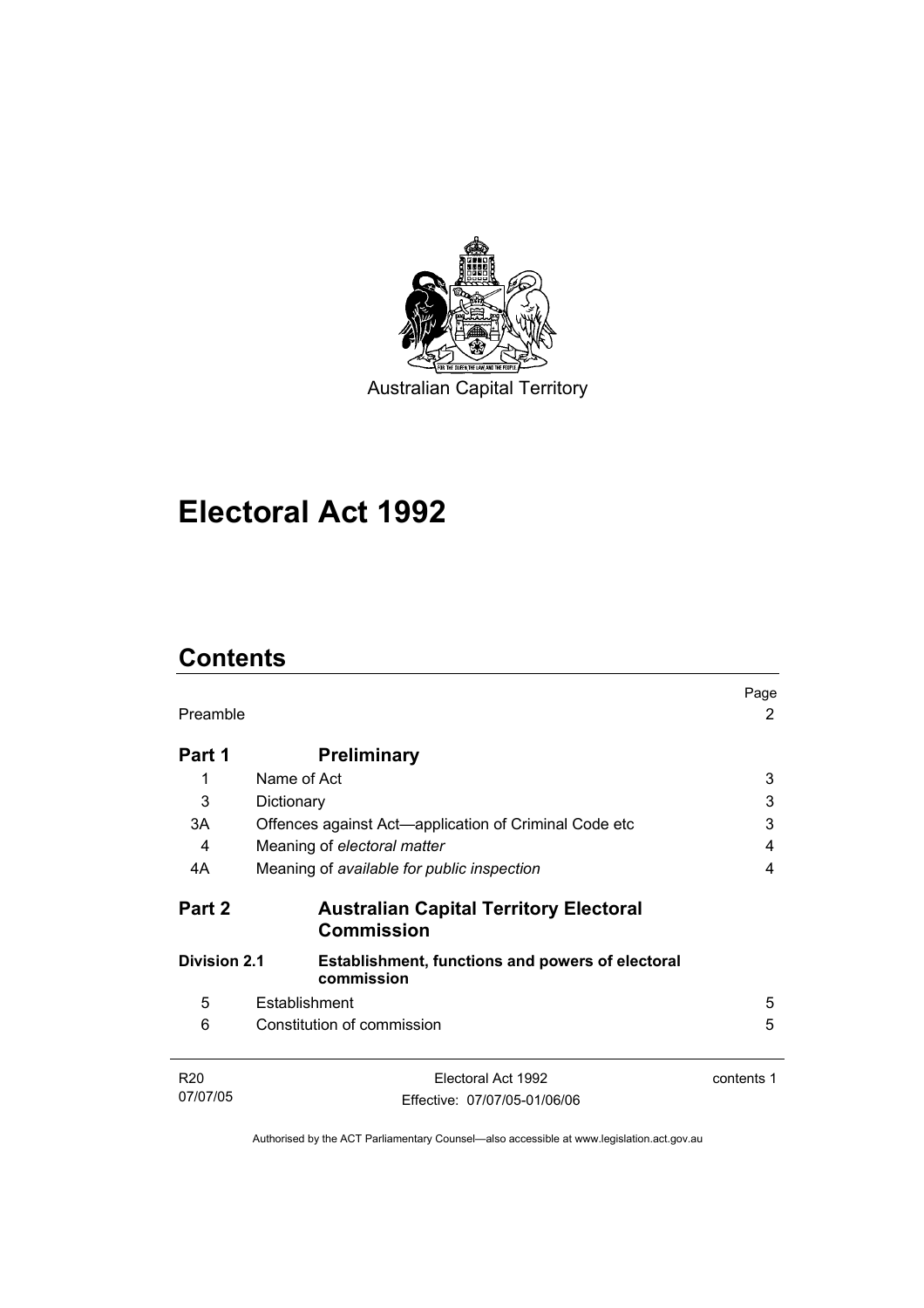|                     |                                                             | Page            |
|---------------------|-------------------------------------------------------------|-----------------|
| 7                   | Functions of electoral commission                           | 5               |
| 8                   | Determination of fees                                       | 6               |
| 10                  | Electoral commission's annual report                        | 7<br>7          |
| 10A                 | Special reports by electoral commission                     |                 |
| <b>Division 2.2</b> | <b>Members of electoral commission</b>                      |                 |
| 11                  | Meaning of <i>member</i> for div 2.2                        | 7               |
| 12 <sup>2</sup>     | Appointment                                                 | 7               |
| 13                  | Term of appointment of members                              | 8               |
| 14                  | Conditions of appointment of members generally              | 8               |
| 15                  | Leave of absence                                            | 8               |
| 17                  | Suspension or ending of appointment of members              | 9               |
| <b>Division 2.3</b> | <b>Meetings</b>                                             |                 |
| 19                  | Procedure                                                   | 10              |
| 20                  | Delegation by electoral commission                          | 11              |
| 21                  | Disclosure of interests                                     | 11              |
| Part 3              | Electoral commissioner and staff of electoral<br>commission |                 |
| <b>Division 3.1</b> | <b>Electoral commissioner</b>                               |                 |
| 22                  | Appointment                                                 | 13              |
| 23                  | Functions of commissioner etc                               | 13              |
| 24                  | Delegation by commissioner                                  | 14              |
| 25                  | Term of appointment of commissioner                         | 14              |
| 26                  | Conditions of appointment of commissioner generally         | 14              |
| 27                  | Leave of absence                                            | 14              |
| 29                  | Suspension or ending of appointment of commissioner         | 15              |
| <b>Division 3.2</b> | <b>Staff of electoral commission</b>                        |                 |
| 31                  | Staff                                                       | 16              |
| 32                  | Temporary staff and consultants                             | 16              |
| 33                  | <b>Officers</b>                                             | 16              |
| Part 4              | <b>Electorates</b>                                          |                 |
| 34                  | Multimember electorates                                     | 18              |
| contents 2          | Electoral Act 1992                                          | R <sub>20</sub> |
|                     | Effective: 07/07/05-01/06/06                                | 07/07/05        |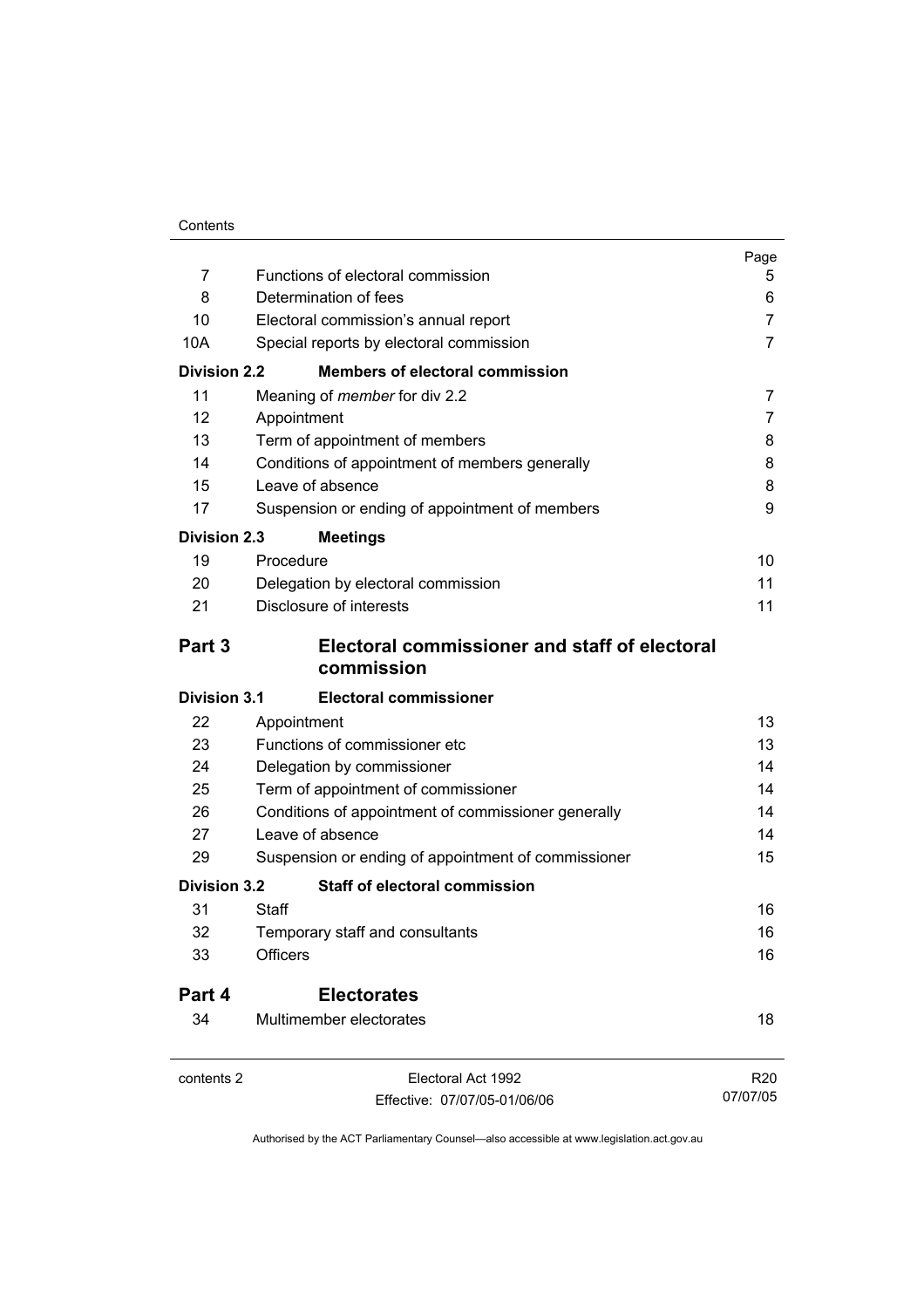**Contents** 

| 35     | Redistribution of electorates                                    | Page<br>18 |
|--------|------------------------------------------------------------------|------------|
| 36     | Factors relevant to redistribution                               | 18         |
| 37     | Timing of redistributions                                        | 19         |
| 38     | Suspension of redistribution process-extraordinary elections     | 20         |
| 39     | Redistribution committees                                        | 20         |
| 40     | Meetings of redistribution committee                             | 21         |
| 41     | Suggestions and comments about redistribution                    | 22         |
| 42     | Outline of proposal                                              | 22         |
| 43     | Proposed redistribution                                          | 23         |
| 44     | Notification and publication of proposal                         | 23         |
| 45     | Dissolution of redistribution committee                          | 24         |
| 46     | Objections                                                       | 24         |
| 47     | Augmented electoral commission                                   | 25         |
| 48     | Meetings of augmented electoral commission                       | 25         |
| 49     | Investigation of objections                                      | 26         |
| 50     | Redistribution-proposal by augmented electoral commission        | 27         |
| 51     | Publication of augmented electoral commission's proposal         | 27         |
| 52     | Objections to augmented electoral commission's proposal          | 28         |
| 53     | Report by augmented electoral commission and public announcement | 29         |
| 54     | Report to Legislative Assembly                                   | 30         |
| 55     | Decisions are final                                              | 30         |
| 56     | Validity not affected                                            | 31         |
| Part 5 | <b>Electoral rolls</b>                                           |            |
| 57     | Electorate and Territory rolls                                   | 32         |
| 58     | Contents of roll                                                 | 32         |
| 59     | Meaning of extract from roll                                     | 33         |
| 60     | Inspection of printed roll extracts                              | 33         |
| 61     | Supply of printed roll extracts to MLAs etc                      | 34         |
| 62     | Supply of roll extracts in electronic form to MLAs etc           | 34         |
| 63     | Use of roll extracts                                             | 34         |
| 65     | Provision of roll information to prescribed authorities          | 35         |
| 66     | Maintenance of rolls                                             | 36         |
| 67     | Power to require information                                     | 37         |
|        |                                                                  |            |

| R <sub>20</sub> | Electoral Act 1992           | contents 3 |
|-----------------|------------------------------|------------|
| 07/07/05        | Effective: 07/07/05-01/06/06 |            |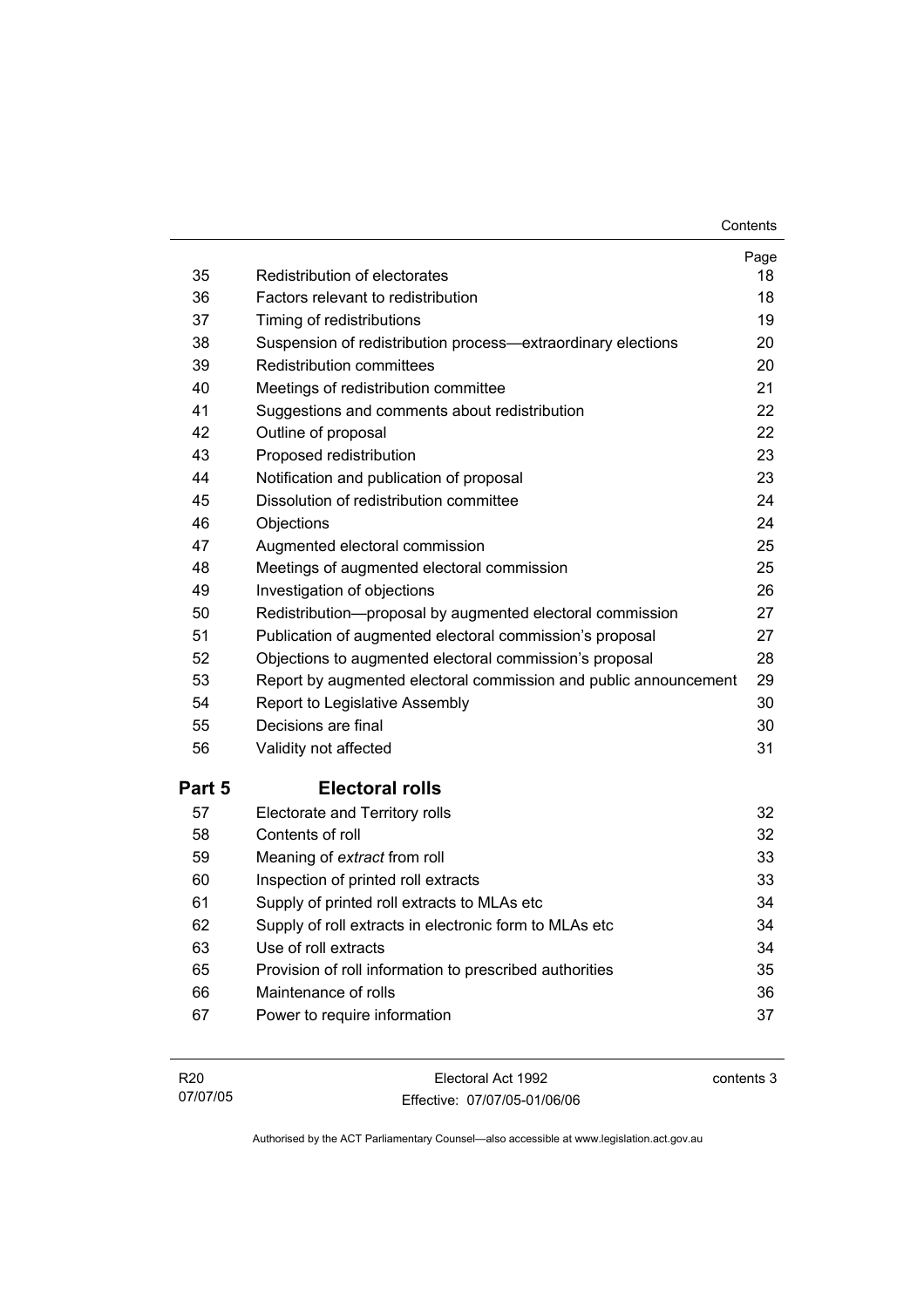|            |                                                                        | Page            |
|------------|------------------------------------------------------------------------|-----------------|
| 68         | Notice of registered deaths                                            | 37              |
| 69         | Disclosure of roll information                                         | 38              |
| 70         | Joint roll arrangements with Commonwealth                              | 38              |
| Part 6     | <b>Enrolment</b>                                                       |                 |
| 71         | Persons taken not to be enrolled on Commonwealth roll                  | 40              |
| 71A        | Address of person serving sentence of imprisonment                     | 40              |
| 72         | Entitlement                                                            | 40              |
| 73         | Compulsory enrolment etc-residents                                     | 41              |
| 74         | Eligible overseas electors                                             | 42              |
| 75         | Age 17 enrolment                                                       | 43              |
| 76         | Enrolment etc                                                          | 43              |
| 77         | Suppression of elector's address                                       | 44              |
| 78         | Inclusion of particulars on roll following suppression                 | 45              |
| 79         | Suppression of elector's address pending review                        | 46              |
| 80         | Closed rolls                                                           | 47              |
| 81         | Objections to enrolment                                                | 49              |
| 82         | Record of claims for enrolment                                         | 51              |
| 83         | Processing enrolment claims                                            | 51              |
| 84         | Transmission of enrolment claims                                       | 51              |
| 85         | Production of claims for enrolment before a court                      | 51              |
| 86         | Claims for enrolment not subject to warrants                           | 52              |
| Part 7     | <b>Registration of political parties</b>                               |                 |
| 87         | Meaning of related political parties                                   | 53              |
| 88         | Register of political parties                                          | 53              |
| 89         | Application for registration of political party                        | 53              |
| 90         | Further information about application for political party registration | 54              |
| 91         | Notification and publication of applications                           | 54              |
| 91A        | Objections to applications and responses                               | 55              |
| 92         | Registration of political parties                                      | 56              |
| 93         | Refusal of applications for registration                               | 57              |
| 94         | Amendment of applications for registration                             | 59              |
| 95         | Changes to particulars in register                                     | 60              |
| 95A        | Objection to continued use of name                                     | 60              |
| contents 4 | Electoral Act 1992                                                     | R <sub>20</sub> |
|            | Effective: 07/07/05-01/06/06                                           | 07/07/05        |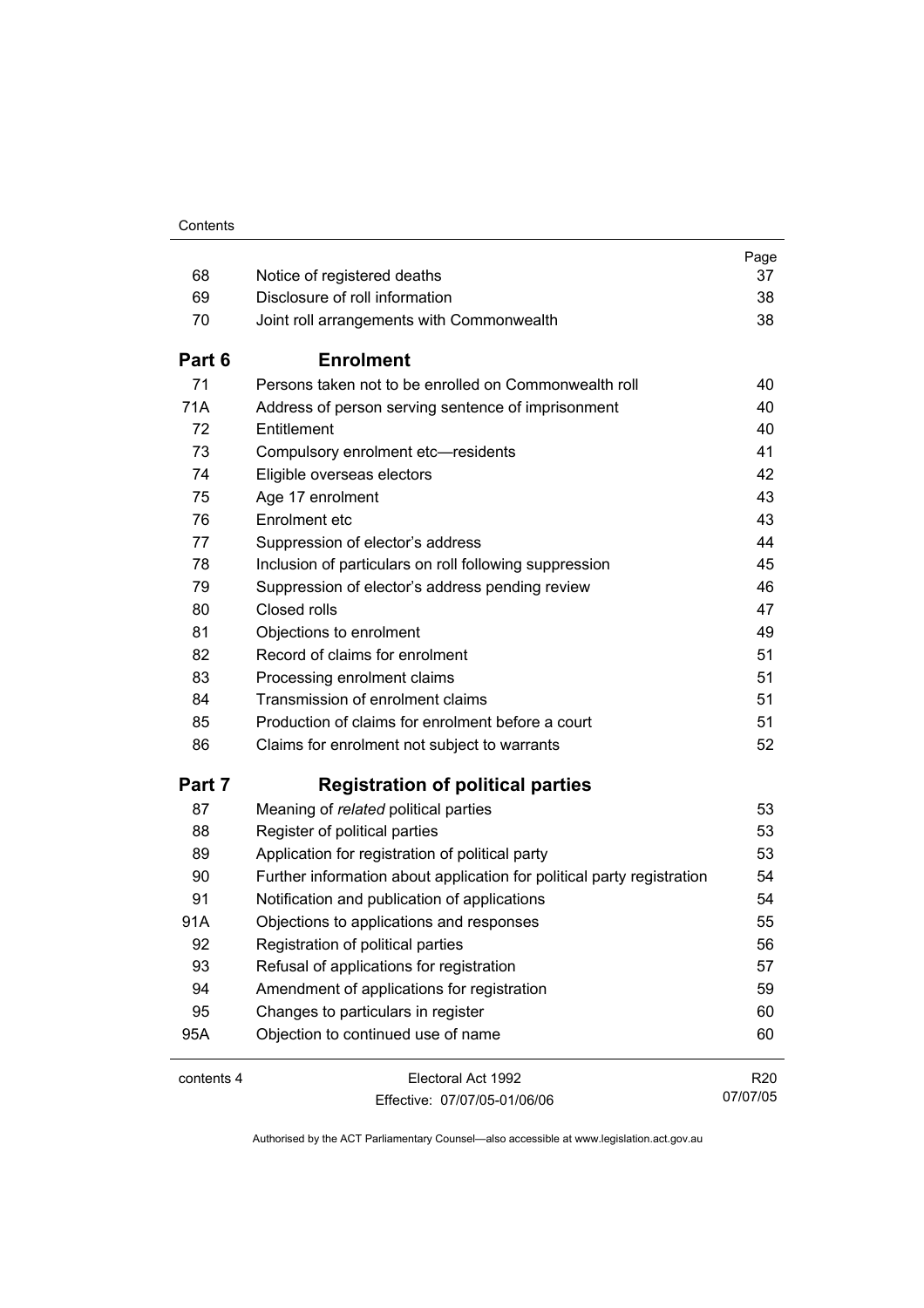| 95B                 | When certain action cannot be taken                            | Page<br>61 |
|---------------------|----------------------------------------------------------------|------------|
| 96                  | No action under pt 7 during pre-election period                | 61         |
| 96A                 | Who can be a registered officer                                | 62         |
| 97                  | Deputy registered officer                                      | 62         |
| 97A                 | Information about political parties                            | 62         |
| 98                  | Cancellation of registration of political parties              | 63         |
| 99                  | Use of party name after cancellation                           | 65         |
| 99A                 | General requirements about constitutions of registered parties | 66         |
| Part 8              | <b>Timing of elections</b>                                     |            |
| 100                 | Ordinary elections                                             | 67         |
| 101                 | <b>Extraordinary elections</b>                                 | 67         |
| 102                 | Polling day                                                    | 68         |
| Part 9              | <b>Arrangements for elections</b>                              |            |
| Division 9.1        | <b>Nominations</b>                                             |            |
| 103                 | Eligibility-MLAs                                               | 69         |
| 104                 | Qualifications for nomination                                  | 70         |
| 105                 | Candidates to be nominated                                     | 71         |
| 106                 | Multiple nominations invalid                                   | 73         |
| 107                 | Withdrawal etc of consent to nomination                        | 73         |
| 108                 | Place and hour of nomination                                   | 73         |
| 109                 | Declaration of candidates                                      | 74         |
| 110                 | Rejection of nominations                                       | 75         |
| 111                 | Need for a poll                                                | 75         |
| 112                 | Death of candidate before polling day                          | 76         |
| 113                 | Deposit-return or forfeiture                                   | 76         |
| <b>Division 9.2</b> | <b>Ballot papers</b>                                           |            |
| 114                 | <b>Ballot papers</b>                                           | 77         |
| 115                 | Grouping of candidates' names                                  | 78         |
| 116                 | Printing of ballot papers                                      | 78         |
| 117                 | Names on ballot papers                                         | 80         |
| 118                 | Draw for positions on ballot papers                            | 81         |

| R20      | Electoral Act 1992           | contents 5 |
|----------|------------------------------|------------|
| 07/07/05 | Effective: 07/07/05-01/06/06 |            |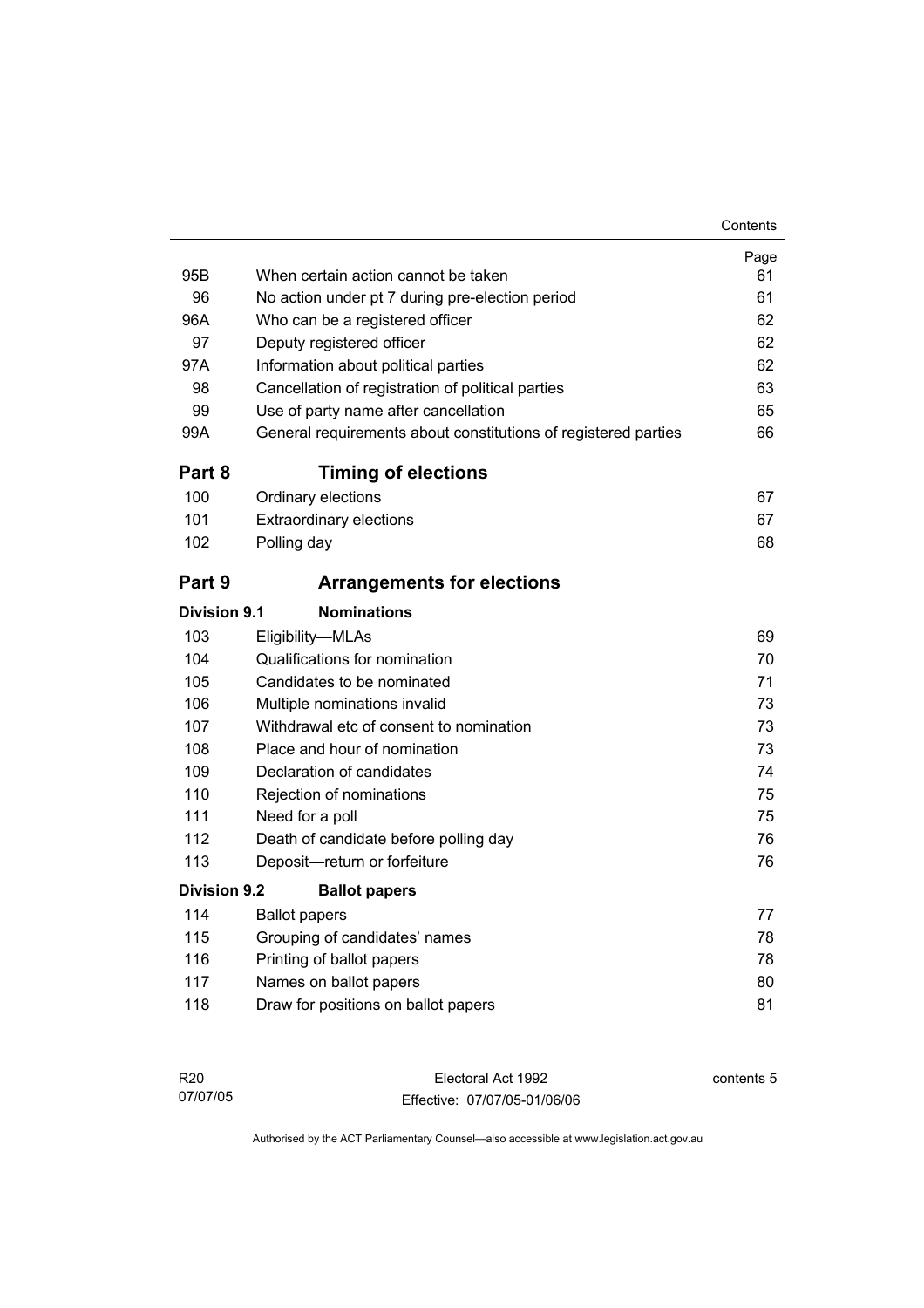#### Contents

| <b>Division 9.3</b>  |                                                                                                                                    | Page            |
|----------------------|------------------------------------------------------------------------------------------------------------------------------------|-----------------|
|                      | Electronic voting devices and vote counting programs                                                                               |                 |
| 118A<br>118B         | Approval of computer program for electronic voting and vote counting<br>Security of electronic voting devices and related material | 81<br>82        |
|                      |                                                                                                                                    |                 |
| <b>Division 9.4</b>  | <b>Miscellaneous</b>                                                                                                               |                 |
| 119                  | Polling places and scrutiny centres                                                                                                | 83              |
| 120                  | Administrative arrangements                                                                                                        | 83              |
| 121                  | Certified lists of electors                                                                                                        | 84              |
| 121A                 | Use of information from certified lists                                                                                            | 84              |
| 122                  | Scrutineers-appointment                                                                                                            | 85              |
| 123                  | Scrutineers-conduct                                                                                                                | 86              |
| 124                  | Participation by candidates in conduct of election                                                                                 | 87              |
| 125                  | Determining matters by lot                                                                                                         | 87              |
| 126                  | Supplementary elections                                                                                                            | 87              |
| Part 10              | Voting                                                                                                                             |                 |
| <b>Division 10.1</b> | General                                                                                                                            |                 |
| 127                  | Meaning of authorised witness                                                                                                      | 88              |
| 128                  | Entitlement to vote                                                                                                                | 88              |
| 129                  | Compulsory voting                                                                                                                  | 89              |
| 130                  | Multiple votes prohibited                                                                                                          | 89              |
| 131                  | Procedures for voting                                                                                                              | 90              |
| 132                  | Manner of recording vote                                                                                                           | 90              |
| <b>Division 10.2</b> | Ordinary voting at a polling place                                                                                                 |                 |
| 133                  | Claims to vote                                                                                                                     | 91              |
| 134                  | Voting in private                                                                                                                  | 91              |
| Division 10.3        | Declaration voting at a polling place                                                                                              |                 |
| 135                  | Declaration voting at polling places                                                                                               | 92              |
| <b>Division 10.4</b> | Voting otherwise than at a polling place                                                                                           |                 |
| 136                  | Definitions for div 10.4                                                                                                           | 93              |
| 136A                 | Applications for postal voting papers                                                                                              | 94              |
| 136B                 | Ordinary or declaration voting in ACT before polling day                                                                           | 96              |
| 136C                 | Declaration voting outside ACT on or before polling day                                                                            | 99              |
| 137                  | Record of issue of declaration voting papers                                                                                       | 100             |
| contents 6           | Electoral Act 1992                                                                                                                 | R <sub>20</sub> |
|                      | Fffective: 07/07/05-01/06/06                                                                                                       | 07/07/05        |

Effective: 07/07/05-01/06/06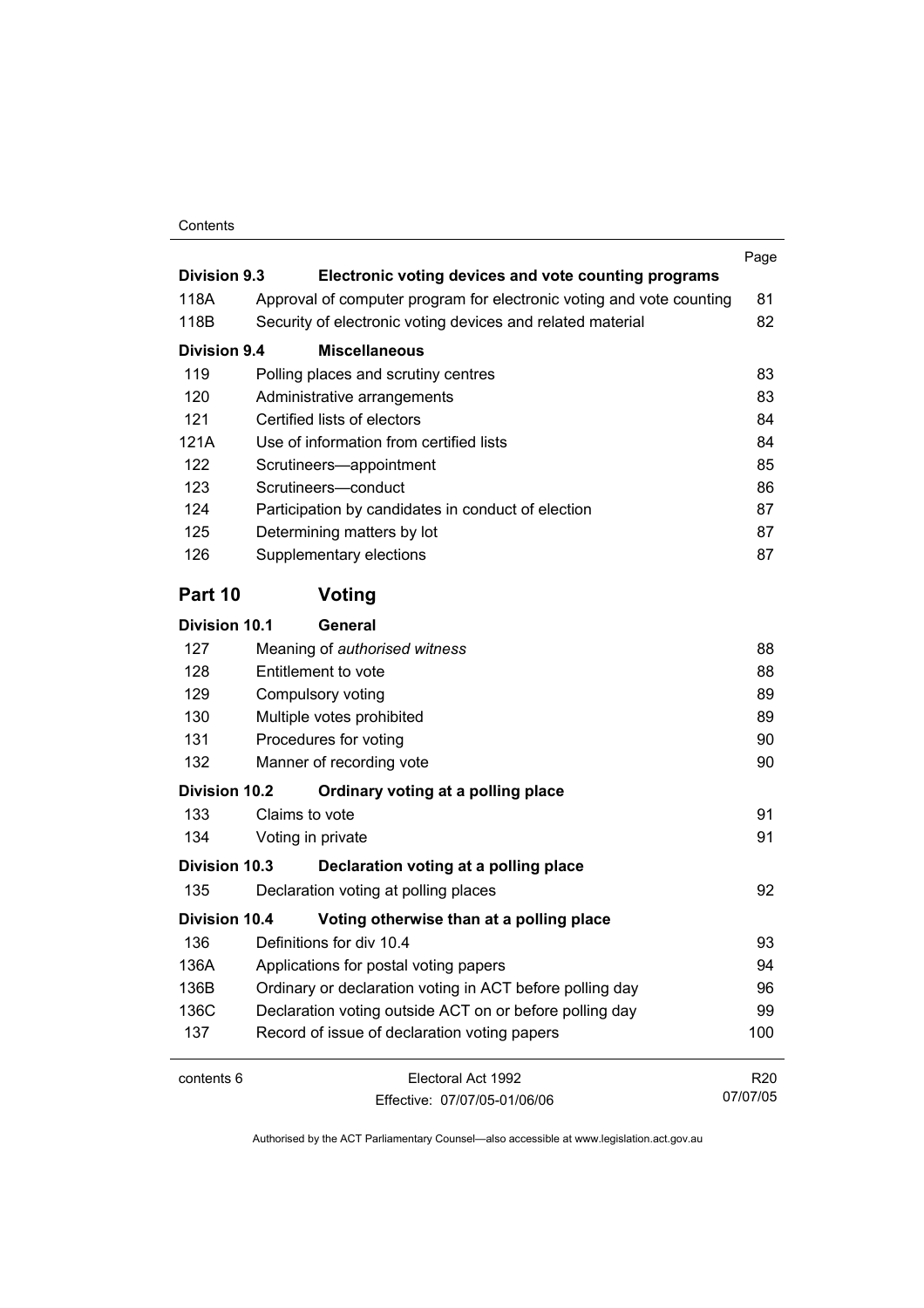|                      |                                                           | Contents |
|----------------------|-----------------------------------------------------------|----------|
|                      |                                                           | Page     |
| 138                  | Inspection of records                                     | 100      |
| 139                  | Receipt of declaration voting papers                      | 100      |
| 140                  | Registered declaration voters                             | 101      |
| 141                  | Issue of voting papers to registered declaration voters   | 102      |
| 142                  | Correcting formal errors                                  | 102      |
| 143                  | Soliciting applications for postal declaration votes      | 102      |
| 144                  | Transmission of applications for postal declaration votes | 103      |
| 144A                 | Requirements for casting postal votes                     | 103      |
| 145                  | Interference with declaration voting                      | 104      |
| 146                  | Soliciting completed declaration votes                    | 104      |
| 147                  | Transmission of completed declaration votes               | 104      |
| 148                  | Opening envelopes containing declaration votes            | 105      |
| <b>Division 10.5</b> | <b>Mobile polling</b>                                     |          |
| 149                  | Definitions for div 10.5                                  | 105      |
| 149A                 | Declaration of special hospitals                          | 105      |
| 150                  | Mobile polling-institutions                               | 105      |
| 151                  | Functions of visiting officers                            | 106      |
| 152                  | Failure to visit institution                              | 107      |
| 153                  | Custody of ballot boxes and electoral papers              | 107      |
| <b>Division 10.6</b> | <b>Miscellaneous</b>                                      |          |
| 154                  | Arrangements at polling places                            | 107      |
| 155                  | Particulars on ballot papers before issue                 | 108      |
| 156                  | Assistance to voters                                      | 108      |
| 156A                 | Assistance to voters unable to enter polling place        | 109      |
| 157                  | Spoilt ballot papers                                      | 110      |
| 158                  | Custody of ballot boxes and electoral papers              | 111      |
| 159                  | Extension of time for conducting elections                | 111      |
| 160                  | Suspension and adjournment of polling                     | 112      |
| <b>Division 10.7</b> | <b>Failure to vote</b>                                    |          |
| 161                  | Default notice                                            | 112      |
| 162                  | First notice                                              | 113      |
| 163                  | Second notice                                             | 113      |
| 164                  | <b>Final notice</b>                                       | 114      |
|                      |                                                           |          |

| R20      | Electoral Act 1992           | contents 7 |
|----------|------------------------------|------------|
| 07/07/05 | Effective: 07/07/05-01/06/06 |            |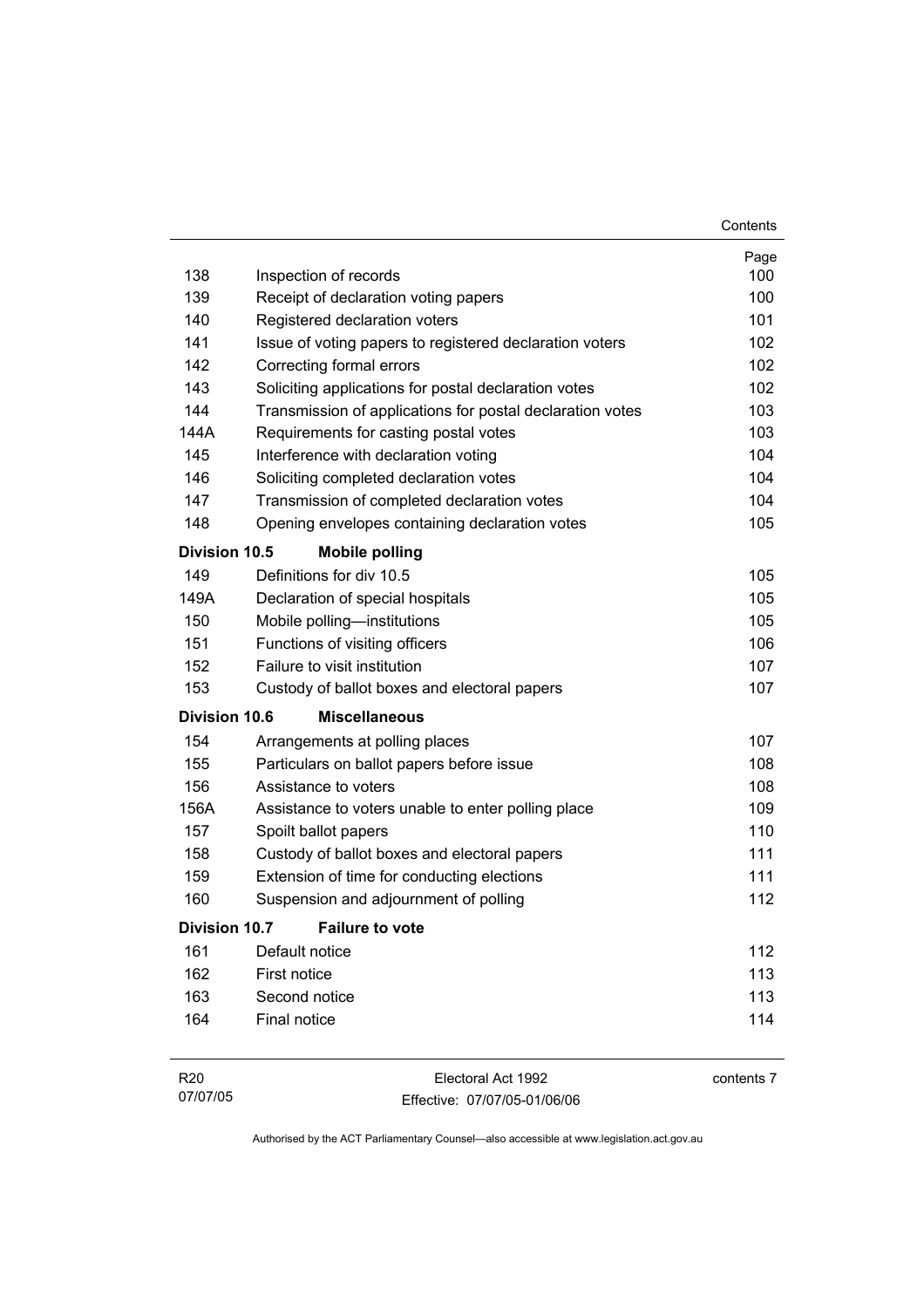#### **Contents**

| 165     | Discharge of liability                                              | Page<br>114 |
|---------|---------------------------------------------------------------------|-------------|
| 166     | Response on behalf of elector                                       | 115         |
| Part 11 | <b>Polling in Antarctica</b>                                        |             |
| 167     | Definitions for pt 11                                               | 116         |
| 167A    | Declaration of ship as a station                                    | 117         |
| 167B    | Approval of ways of transmission                                    | 117         |
| 168     | Returning officers and assistants for Antarctic stations            | 117         |
| 170     | Application of Act to polling in Antarctica                         | 117         |
| 171     | Antarctic electors                                                  | 118         |
| 172     | Arrangements for the polling in Antarctica                          | 118         |
| 173     | Conduct of the polling                                              | 119         |
| 174     | Claims to vote                                                      | 119         |
| 175     | Proceedings at close of poll                                        | 120         |
| 176     | Result of polling in Antarctica                                     | 120         |
| 177     | Preservation of documents                                           | 121         |
|         |                                                                     |             |
| Part 12 | The scrutiny                                                        |             |
| 178     | Scrutiny                                                            | 122         |
| 179     | Preliminary scrutiny of declaration voting papers etc               | 123         |
| 180     | Formality of ballot papers                                          | 124         |
| 181     | Death of candidate                                                  | 125         |
| 182     | First count-ordinary ballot papers                                  | 125         |
| 183     | First count-declaration ballot papers                               | 127         |
| 183A    | First count-electronic ballot papers                                | 127         |
| 184     | Second count-first preferences                                      | 127         |
| 185     | Ascertaining result of poll                                         | 128         |
| 186     | Objections by scrutineers                                           | 129         |
| 187     | Recount of ballot papers                                            | 129         |
| 187A    | Application for recount of ballot papers etc                        | 129         |
| 187B    | Review of decision of commissioner to refuse to arrange for recount | 130         |
| 187C    | Recount of electronic scrutiny of ballot papers                     | 131         |
| 188     | Reservation of disputed ballot papers                               | 132         |

| contents 8 |  |
|------------|--|
|------------|--|

Electoral Act 1992 Effective: 07/07/05-01/06/06

R20 07/07/05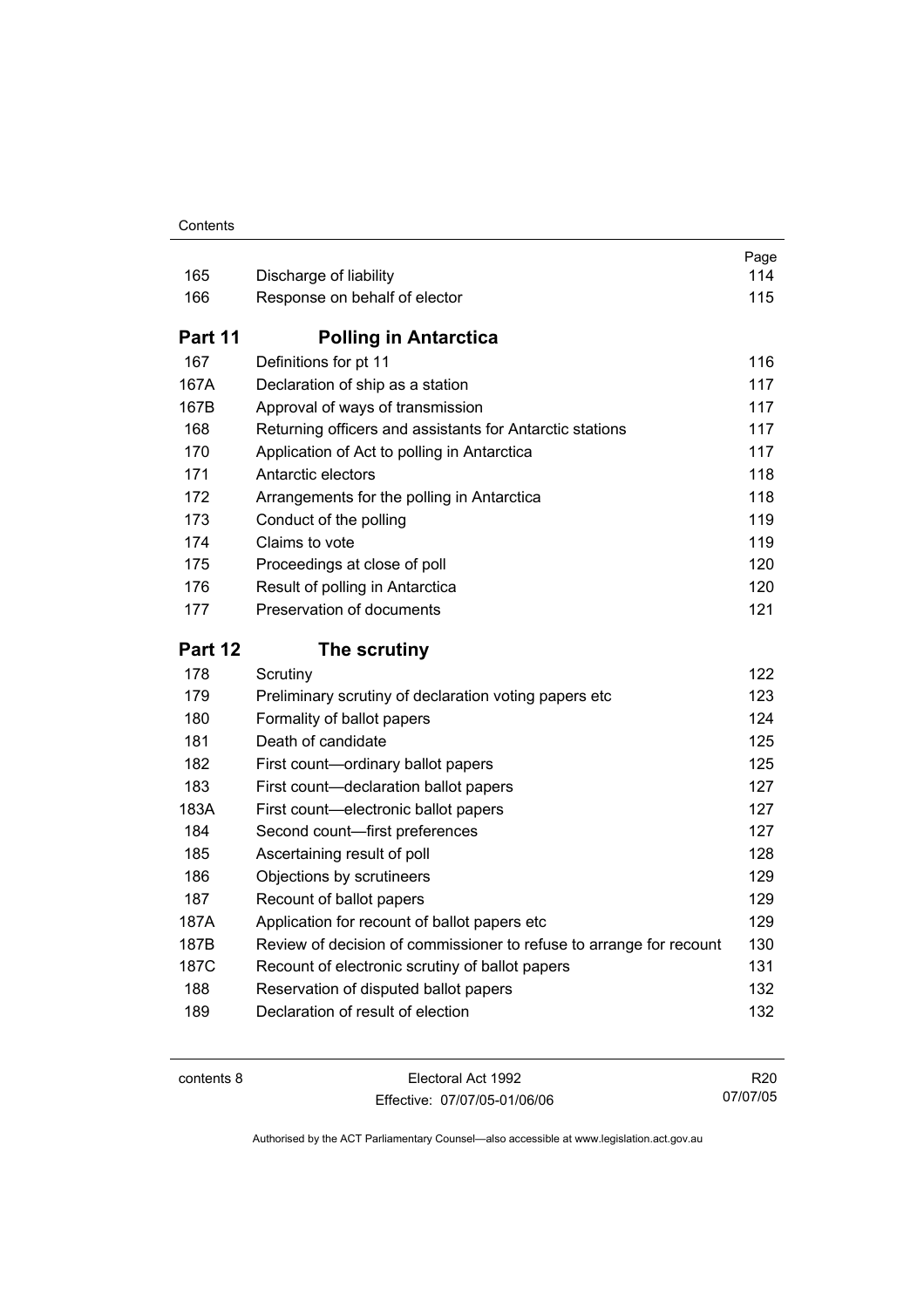|                      |                                                    | Contents   |
|----------------------|----------------------------------------------------|------------|
|                      |                                                    | Page       |
| Part 13              | <b>Casual vacancies</b>                            |            |
| 190                  | Definitions for pt 13                              | 133        |
| 191                  | Notice of casual vacancy                           | 133        |
| 192                  | Candidates for casual vacancy                      | 134        |
| 193                  | Publication of candidates' details                 | 135        |
| 194                  | Determination of candidate to fill vacancy         | 136        |
| 195                  | Assembly nominees                                  | 136        |
| 196                  | Term of office of MLA declared elected under pt 13 | 137        |
| 197                  | Dissolution or pre-election period                 | 138        |
| Part 14              | <b>Election funding and financial disclosure</b>   |            |
| <b>Division 14.1</b> | Preliminary                                        |            |
| 198                  | Definitions for pt 14                              | 139        |
| 198A                 | Reference to things done by party etc              | 141        |
| 198B                 | Candidate remains candidate after election         | 142        |
| 199                  | Related bodies corporate                           | 142        |
| 200                  | Activities of campaign committees                  | 142        |
| 201                  | Disclosure periods                                 | 142        |
| 202                  | Gifts-determination of amounts                     | 144        |
| <b>Division 14.2</b> | <b>Reporting agents</b>                            |            |
| 203                  | Appointed agents                                   | 144        |
| 204                  | Non-appointed agents                               | 145        |
| 205                  | Registers of reporting agents                      | 145        |
| <b>Division 14.3</b> | <b>Election funding</b>                            |            |
| 206                  | Who eligible votes are cast for                    | 146        |
| 207                  | Entitlement to funds                               | 146        |
| 208                  | Threshold                                          | 148        |
| 212                  | Making of payments                                 | 149        |
| 214                  | Death of candidate                                 | 149        |
| 215                  | Application voluntary                              | 150        |
| <b>Division 14.4</b> | <b>Disclosure of donations</b>                     |            |
| 216                  | Meaning of defined details for div 14.4            | 150        |
| 217                  | Disclosure of gifts                                | 151        |
| <b>R20</b>           | Electoral Act 1992                                 | contents 9 |
| 07/07/05             | Effective: 07/07/05-01/06/06                       |            |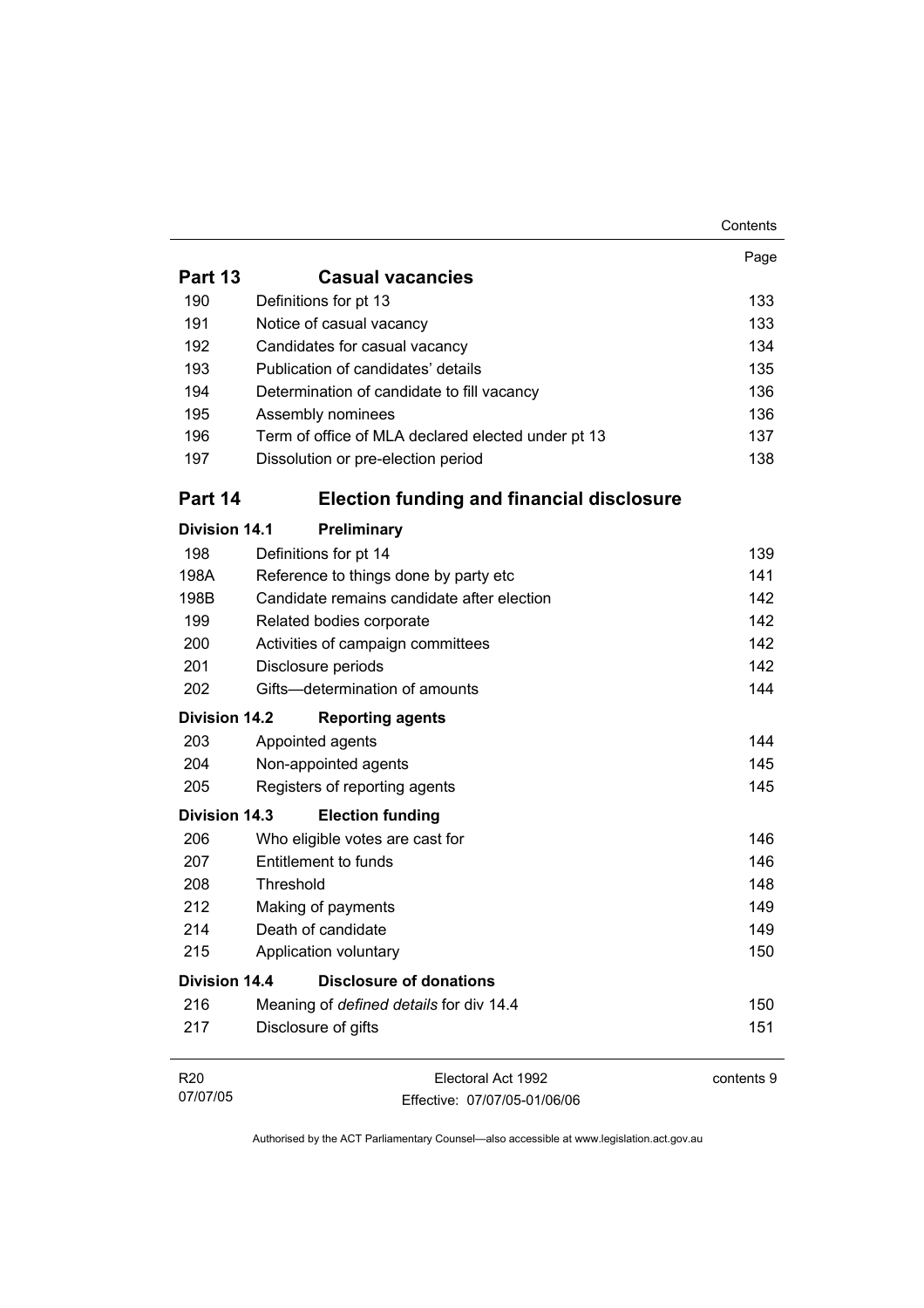|                      |                                                                 | Page |
|----------------------|-----------------------------------------------------------------|------|
| 218                  | Disclosure of gifts-non-party groups                            | 151  |
| 218A                 | Certain loans not to be received                                | 152  |
| 219                  | Nil returns                                                     | 154  |
| 220                  | Disclosure of gifts by persons incurring political expenditure  | 155  |
| 221                  | Donations to non-party groups and candidates                    | 156  |
| 221A                 | Annual returns of donations                                     | 157  |
| 221B                 | Advice about obligations to make returns                        | 159  |
| 222                  | Anonymous gifts                                                 | 159  |
| Division 14.5        | Disclosure of electoral expenditure                             |      |
| 223                  | Definitions for div 14.5                                        | 161  |
| 224                  | Returns of electoral expenditure                                | 163  |
| 225                  | Nil returns                                                     | 163  |
| 226                  | Returns by broadcasters and publishers                          | 164  |
| 227                  | Multiple elections on same day                                  | 166  |
| Division 14.6        | <b>Annual returns</b>                                           |      |
| 228                  | Meaning of defined particulars for div 14.6                     | 167  |
| 230                  | Annual returns by parties and MLAs                              | 167  |
| 231                  | Periods of less than financial year                             | 169  |
| 231A                 | Returns by parties under Commonwealth Electoral Act             | 170  |
| 231B                 | Annual returns by associated entities                           | 171  |
| 231C                 | Returns by associated entities under Commonwealth Electoral Act | 172  |
| 232                  | Amounts received                                                | 172  |
| 234                  | Outstanding amounts                                             | 173  |
| 234A                 | Regulations                                                     | 173  |
| <b>Division 14.7</b> | Compliance                                                      |      |
| 235                  | Definitions for div 14.7                                        | 174  |
| 236                  | Offences                                                        | 174  |
| 237                  | Investigation notices generally                                 | 175  |
| 237A                 | Investigation notices about associated entities                 | 177  |
| 237B                 | Investigation notice offences                                   | 179  |
| 238                  | Investigation-search warrants                                   | 179  |
| 239                  | Records                                                         | 181  |
|                      |                                                                 |      |

contents 10 Electoral Act 1992 Effective: 07/07/05-01/06/06

R20 07/07/05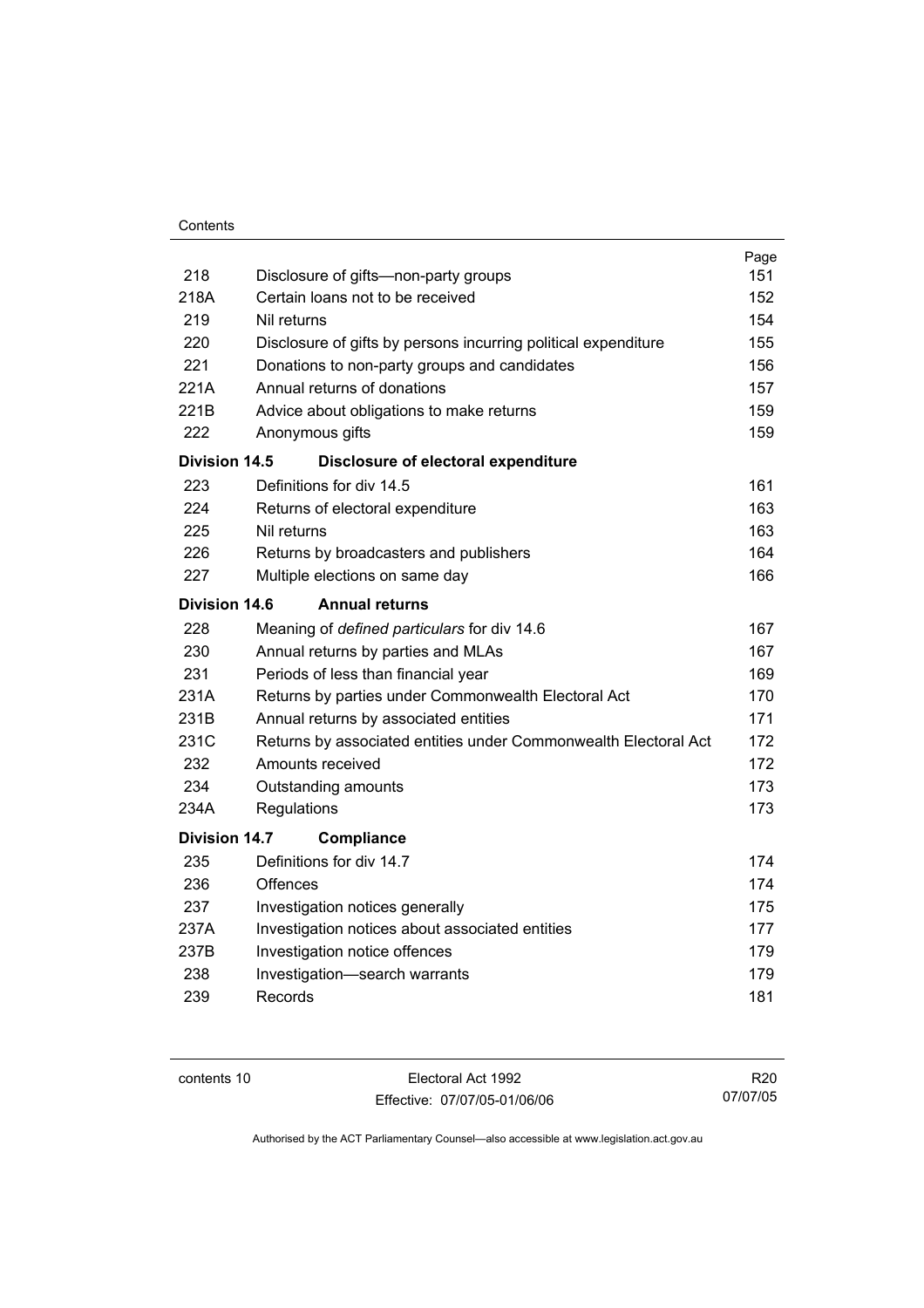|                      |                                                             | Contents |
|----------------------|-------------------------------------------------------------|----------|
|                      |                                                             | Page     |
| <b>Division 14.8</b> | <b>Miscellaneous</b>                                        |          |
| 240                  | Inability to complete returns                               | 182      |
| 241                  | Noncompliance with pt 14                                    | 184      |
| 242                  | Amendment of returns                                        | 184      |
| 243                  | Copies of returns to be available for public inspection     | 185      |
| Part 15              | <b>Review of decisions</b>                                  |          |
| 244                  | Definitions for pt 15                                       | 187      |
| 245                  | Reviewable decisions                                        | 187      |
| 246                  | <b>Review statements</b>                                    | 188      |
| 247                  | Review by electoral commission                              | 189      |
| 248                  | Notice of decision of the electoral commission              | 190      |
| 249                  | Review by administrative appeals tribunal                   | 191      |
| Part 16              | Disputed elections, eligibility and vacancies               |          |
| <b>Division 16.1</b> | Preliminary                                                 |          |
| 250                  | Definitions for pt 16                                       | 192      |
| 251                  | Meaning of Speaker for pt 16                                | 193      |
| <b>Division 16.2</b> | <b>Jurisdiction and powers of Supreme Court</b>             |          |
| 252                  | <b>Court of Disputed Elections</b>                          | 193      |
| 253                  | Powers of the court                                         | 194      |
| 255                  | Decisions are final                                         | 194      |
| <b>Division 16.3</b> | <b>Disputed elections</b>                                   |          |
| 256                  | Validity may be disputed after election                     | 194      |
| 257                  | Persons entitled to dispute elections                       | 195      |
| 258                  | Form of application                                         | 195      |
| 259                  | Time for filing application                                 | 195      |
| 260                  | Deposit as security for costs                               | 196      |
| 261                  | Registrar to serve copies of application on certain persons | 196      |
| 262                  | Parties to application under div 16.3                       | 196      |
| 263                  | Withdrawal and abatement of application                     | 197      |
| 264                  | Hearing of applications                                     | 199      |
| 265                  | Declarations and orders                                     | 199      |
|                      |                                                             |          |

| R <sub>20</sub> | Electoral Act 1992           | contents 11 |
|-----------------|------------------------------|-------------|
| 07/07/05        | Effective: 07/07/05-01/06/06 |             |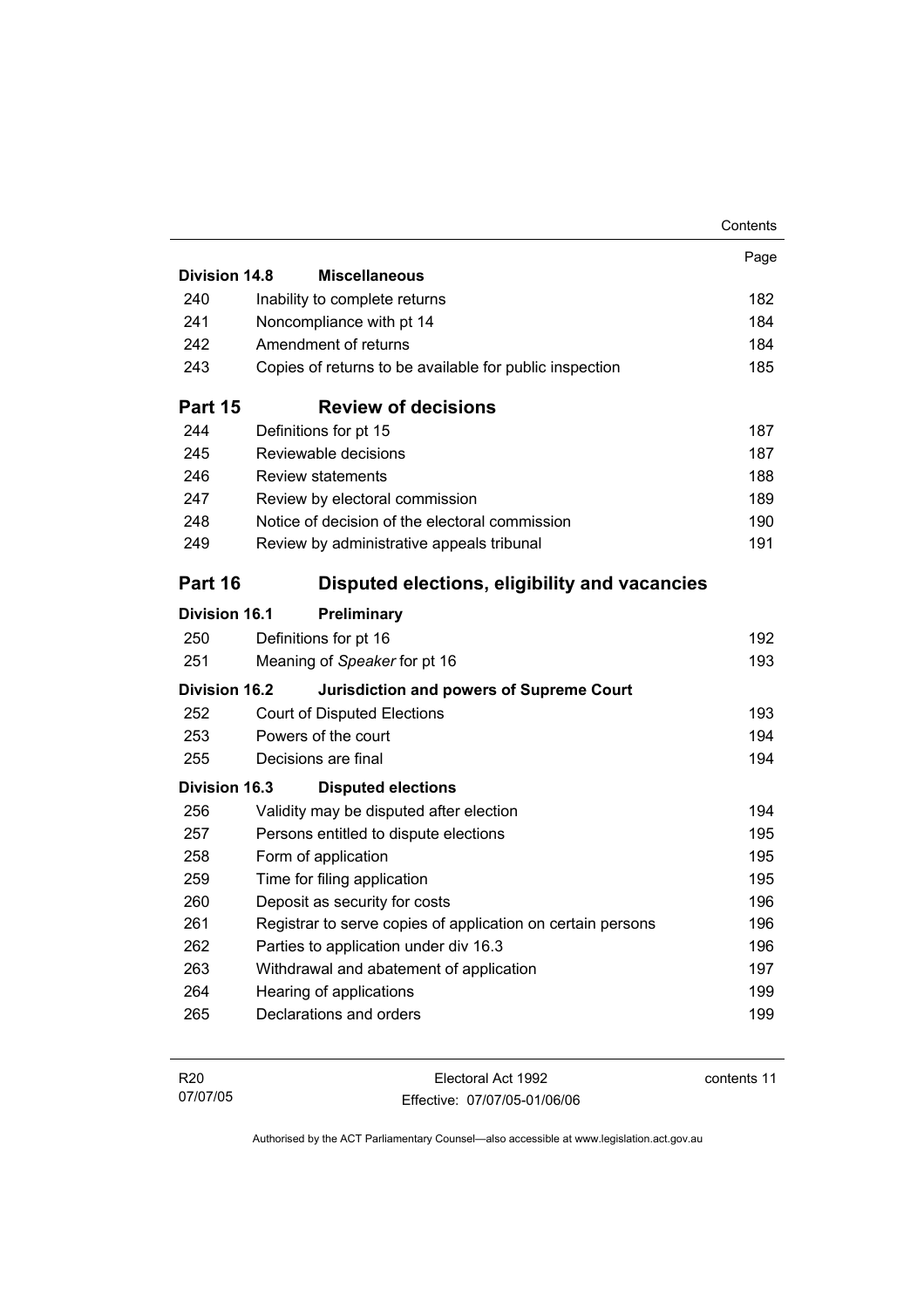#### **Contents**

|                      |                                                              | Page            |
|----------------------|--------------------------------------------------------------|-----------------|
| 266                  | Illegal practices                                            | 200             |
| 267                  | Bribery or undue influence by person elected                 | 201             |
| 268                  | Immaterial delays and errors                                 | 201             |
| 269                  | Inquiries by court                                           | 202             |
| 270                  | Rejected ballot papers                                       | 202             |
| 271                  | Evidence that persons were not permitted to vote             | 202             |
| 272                  | Inspection of electoral papers                               | 203             |
| 273                  | Commissioner not prevented from accessing documents          | 203             |
| 274                  | Registrar to serve copies of declarations on certain persons | 203             |
| 275                  | <b>Effect of declarations</b>                                | 203             |
| <b>Division 16.4</b> | <b>Eligibility and vacancies</b>                             |                 |
| 276                  | Speaker to state case                                        | 204             |
| 277                  | Parties to a referral                                        | 204             |
| 278                  | Declarations and orders                                      | 205             |
| 279                  | Registrar to serve copy of declarations on Speaker           | 205             |
| 280                  | <b>Effect of declarations</b>                                | 205             |
| <b>Division 16.5</b> | <b>Proceedings</b>                                           |                 |
| 281                  | Procedure                                                    | 206             |
| 282                  | Legal representation limited                                 | 206             |
| 283                  | Admissibility of evidence                                    | 206             |
| 284                  | Costs may be ordered against Territory                       | 207             |
| Part 17              | <b>Electoral offences</b>                                    |                 |
| <b>Division 17.1</b> | <b>Bribery and improper influence</b>                        |                 |
| 285                  | <b>Bribery</b>                                               | 208             |
| 286                  | Influencing of votes by officers                             | 209             |
| 287                  | Influencing votes of hospital and nursing home patients      | 209             |
| <b>Division 17.2</b> | <b>Protection of rights</b>                                  |                 |
| 288                  | Violence and intimidation                                    | 209             |
| 289                  | Discrimination on grounds of political donations             | 209             |
| 290                  | Employees' right to leave of absence for voting              | 210             |
| <b>Division 17.3</b> | <b>Campaigning offences</b>                                  |                 |
| 291                  | Definitions for div 17.3                                     | 211             |
|                      |                                                              |                 |
| contents 12          | Electoral Act 1992                                           | R <sub>20</sub> |
|                      | Effective: 07/07/05-01/06/06                                 | 07/07/05        |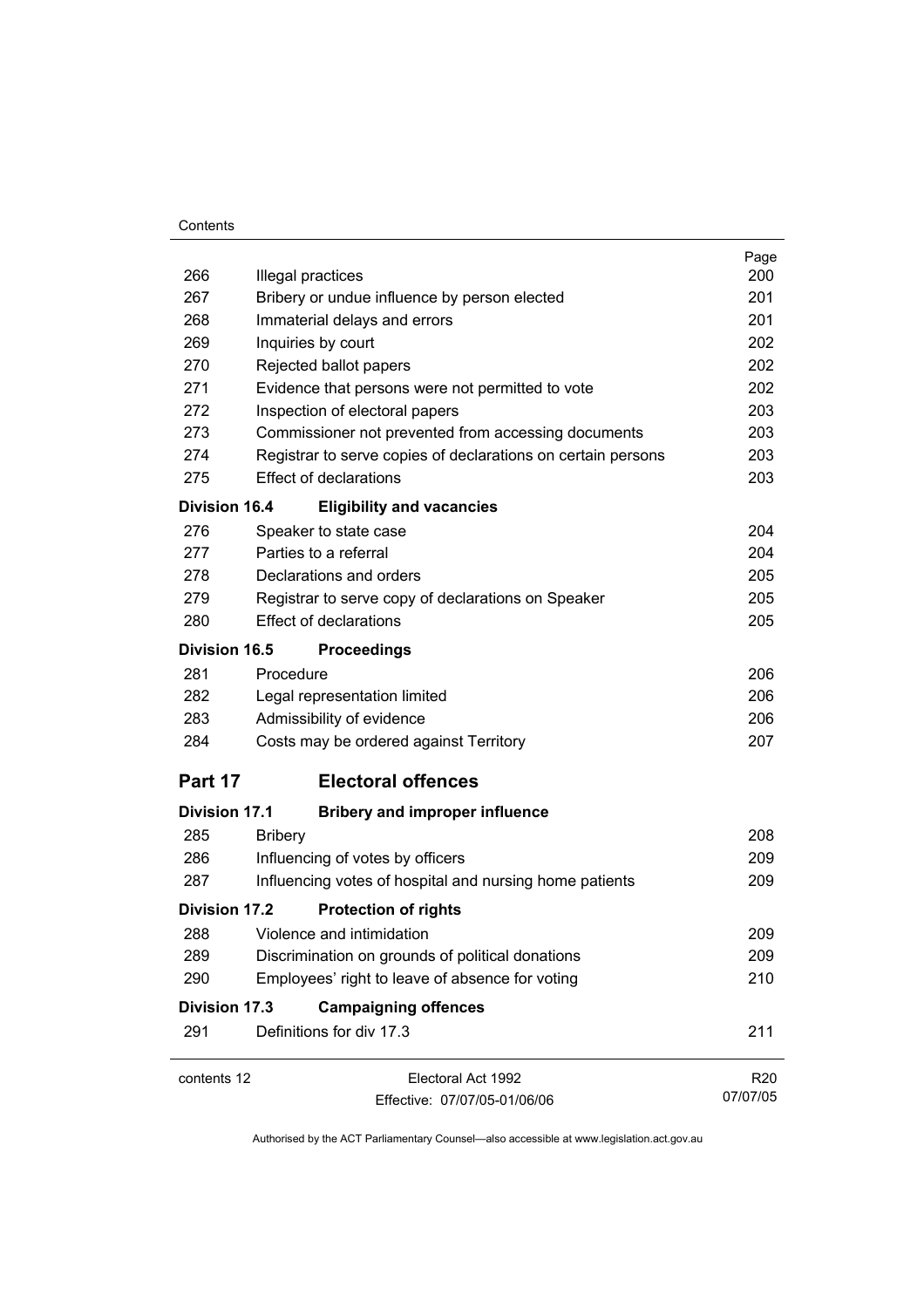| 292                  | Dissemination of electoral matter—authorisers and authors                           | Page<br>211 |
|----------------------|-------------------------------------------------------------------------------------|-------------|
| 293                  | Dissemination of electoral matter-letters to the editor                             | 212         |
| 294                  | Dissemination of electoral matter-newspaper and periodical reportage                | 213         |
| 295                  | and commentary<br>Exemptions for dissemination of electoral matter on certain items | 213         |
| 296                  | Advertorials                                                                        | 214         |
| 297                  | Misleading or deceptive electoral matter                                            | 215         |
| 298                  | Inducement to illegal voting—representations of ballot papers                       | 215         |
| 299                  | Graffiti                                                                            | 215         |
| 300                  | Defamation of candidates                                                            | 216         |
| 301                  | Publication of statements about candidates                                          | 217         |
| 302                  | Disruption of election meetings                                                     | 217         |
| 303                  | Canvassing within 100m of polling places                                            | 218         |
| 304                  | Badges and emblems in polling places                                                | 220         |
| 305                  | How-to-vote material in polling places                                              | 220         |
| 306                  | Evidence of authorisation of electoral matter                                       | 220         |
| Division 17.4        | <b>Electronic voting offences</b>                                                   |             |
| 306A                 | Interfering with electronic voting devices etc                                      | 221         |
| 306B                 | Interfering with electronic counting devices etc                                    | 221         |
| Division 17.5        | <b>Voting fraud</b>                                                                 |             |
| 307                  | Voting fraud                                                                        | 221         |
| <b>Division 17.6</b> | <b>Electoral papers</b>                                                             |             |
| 310                  | Electoral papers-forfeiture                                                         | 222         |
| 311                  | Electoral papers-unauthorised possession                                            | 222         |
| 313                  | Electoral papers-defacement etc                                                     | 223         |
| 314                  | Electoral papers-signatures                                                         | 223         |
| 315                  | Electoral papers-witnesses                                                          | 223         |
| Division 17.7        | <b>Official functions</b>                                                           |             |
| 316                  | Improper influence—members of electoral commission etc                              | 224         |
| 317                  | Unauthorised actions by officers                                                    | 225         |
| 318                  | Identification of voters and votes                                                  | 225         |
| 319                  | Responses to official questions                                                     | 226         |
| 320                  | Control of behaviour at voting centres                                              | 226         |
| R <sub>20</sub>      | Electoral Act 1992                                                                  | contents 13 |

Effective: 07/07/05-01/06/06

07/07/05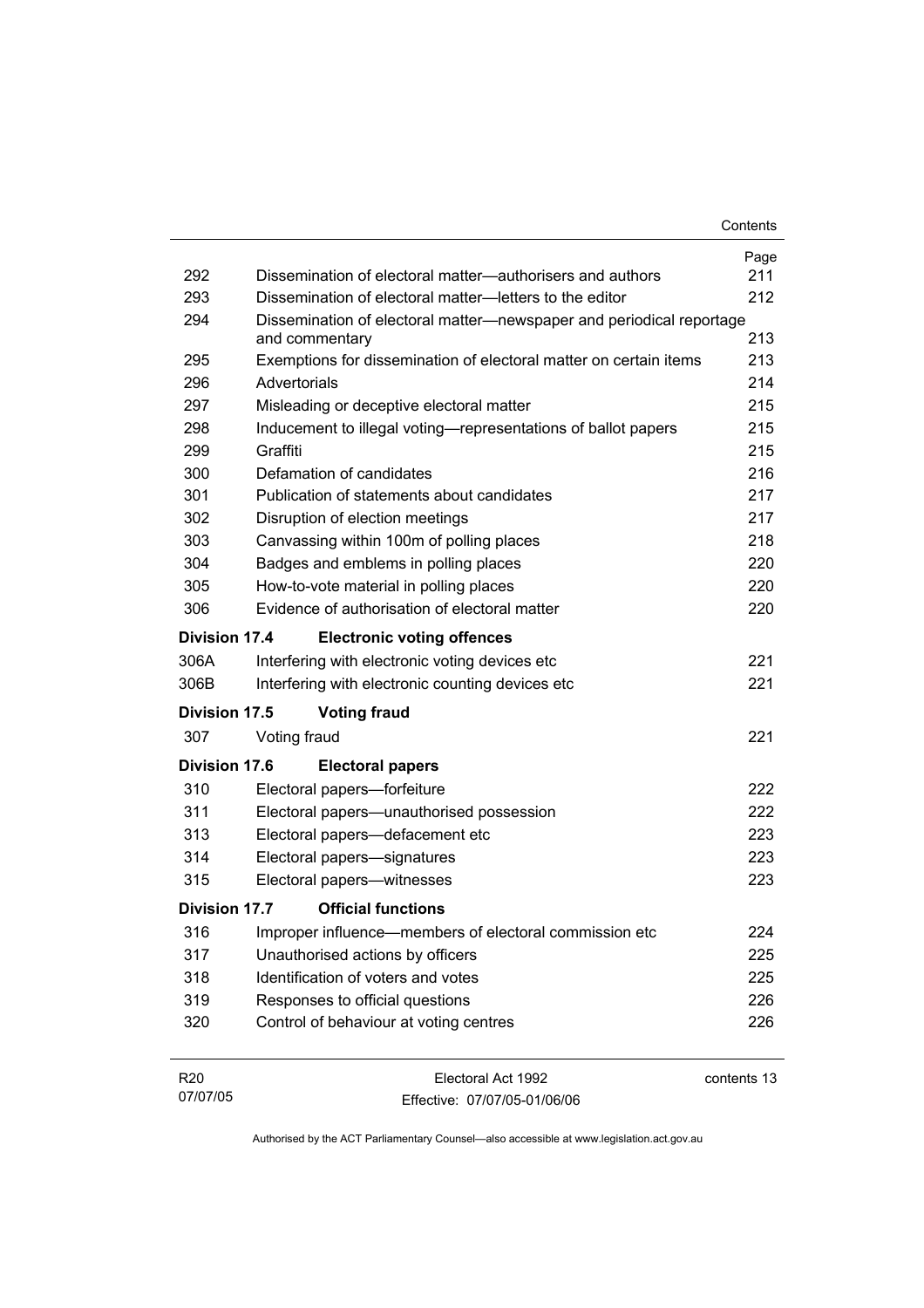#### **Contents**

|                      |                                                                   | Page |
|----------------------|-------------------------------------------------------------------|------|
| Part 18              | <b>Enforcement proceedings</b>                                    |      |
| <b>Division 18.1</b> | <b>Injunctions</b>                                                |      |
| 321                  | Restraining conduct                                               | 228  |
| 322                  | Requiring things to be done                                       | 229  |
| 323                  | Commissioner not required to give undertakings as to damages      | 229  |
| 324                  | Powers of the court                                               | 229  |
| <b>Division 18.2</b> | <b>Prosecutions</b>                                               |      |
| 325                  | Investigation of complaints                                       | 230  |
| 326                  | Commissioner may prosecute enrolment and voting offences          | 230  |
| 327                  | Service of certain process by mail                                | 230  |
| Part 19              | <b>Miscellaneous</b>                                              |      |
| 328                  | Extension of time for acts by officers                            | 231  |
| 329                  | Restrictions on sending completed ballot and voting papers by fax | 231  |
| 330                  | Forms-provision and assistance                                    | 231  |
| 332                  | Correcting delays, errors and omissions                           | 232  |
| 333                  | Voting statistics to be published                                 | 232  |
| 334                  | Collecting further statistical information                        | 232  |
| 335                  | Storage and destruction of electoral papers                       | 233  |
| 336                  | Administrative arrangements with Commonwealth and States          | 233  |
| 337                  | Evidentiary certificates                                          | 234  |
| 338                  | Acts and omissions of representatives                             | 235  |
| 340                  | Chief executive to provide assistance etc                         | 236  |
| 340A                 | Approved forms                                                    | 236  |
| 341                  | Regulation-making power                                           | 236  |

contents 14 Electoral Act 1992 Effective: 07/07/05-01/06/06

R20 07/07/05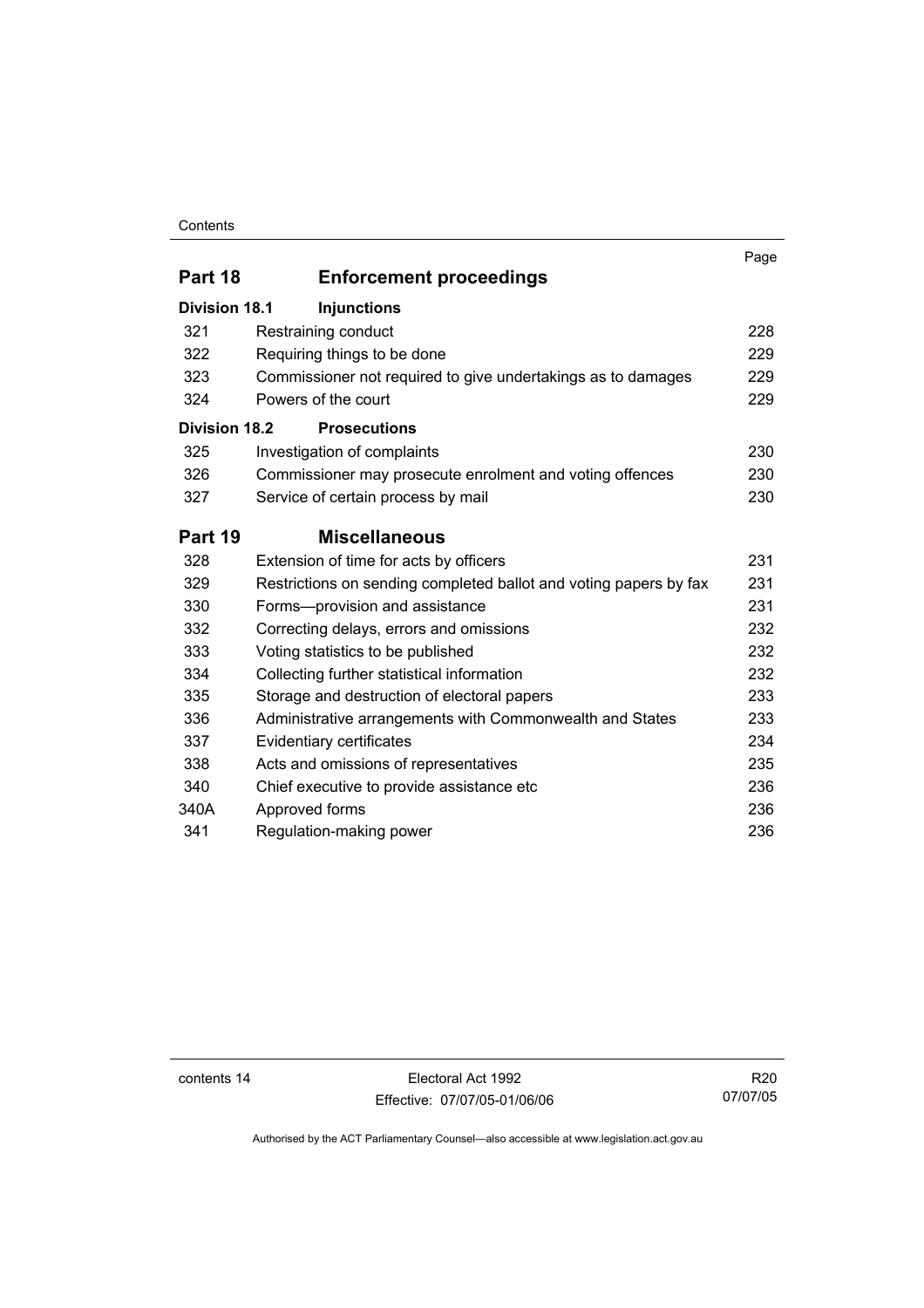| <b>Schedule 1</b> | Form of ballot paper                                        | Page<br>237 |
|-------------------|-------------------------------------------------------------|-------------|
| <b>Schedule 2</b> | Ballot papers-printing of names and collation               | 238         |
| <b>Schedule 3</b> | <b>Preliminary scrutiny of declaration voting</b><br>papers | 252         |
| <b>Schedule 4</b> | Ascertaining result of poll                                 | 256         |
| <b>Part 4.1</b>   | Preliminary                                                 | 256         |
| 1                 | Interpretation for sch 4                                    | 256         |
| $\overline{2}$    | Disregarding preferences                                    | 258         |
| <b>Part 4.2</b>   | General                                                     | 259         |
| 3                 | First preferences                                           | 259         |
| 4                 | Scrutiny to cease                                           | 259         |
| 5                 | Scrutiny to continue                                        | 259         |
| 6                 | Surplus votes                                               | 260         |
| 7                 | More than 1 surplus                                         | 260         |
| 8                 | <b>Exclusion of candidates</b>                              | 262         |
| 9                 | Votes of excluded candidates                                | 263         |
| 10                | Setting aside ballot papers                                 | 263         |
| <b>Part 4.3</b>   | <b>Casual vacancies</b>                                     | 264         |
| 11                | Application                                                 | 264         |
| 12                | Quota                                                       | 264         |
| 13                | <b>Transfer value</b>                                       | 264         |
| 14                | Recount-first count                                         | 266         |
| 15                | Recount-continuation                                        | 266         |
| 16                | Successful candidate is dead                                | 267         |
| 17                | Multiple vacancies                                          | 267         |
| <b>Part 4.4</b>   | Deceased successful candidates                              | 269         |
| 18                | Application of pt 4.3                                       | 269         |
| 19                | Multiple deaths                                             | 269         |

| R <sub>20</sub> | Electoral Act 1992           | contents 15 |
|-----------------|------------------------------|-------------|
| 07/07/05        | Effective: 07/07/05-01/06/06 |             |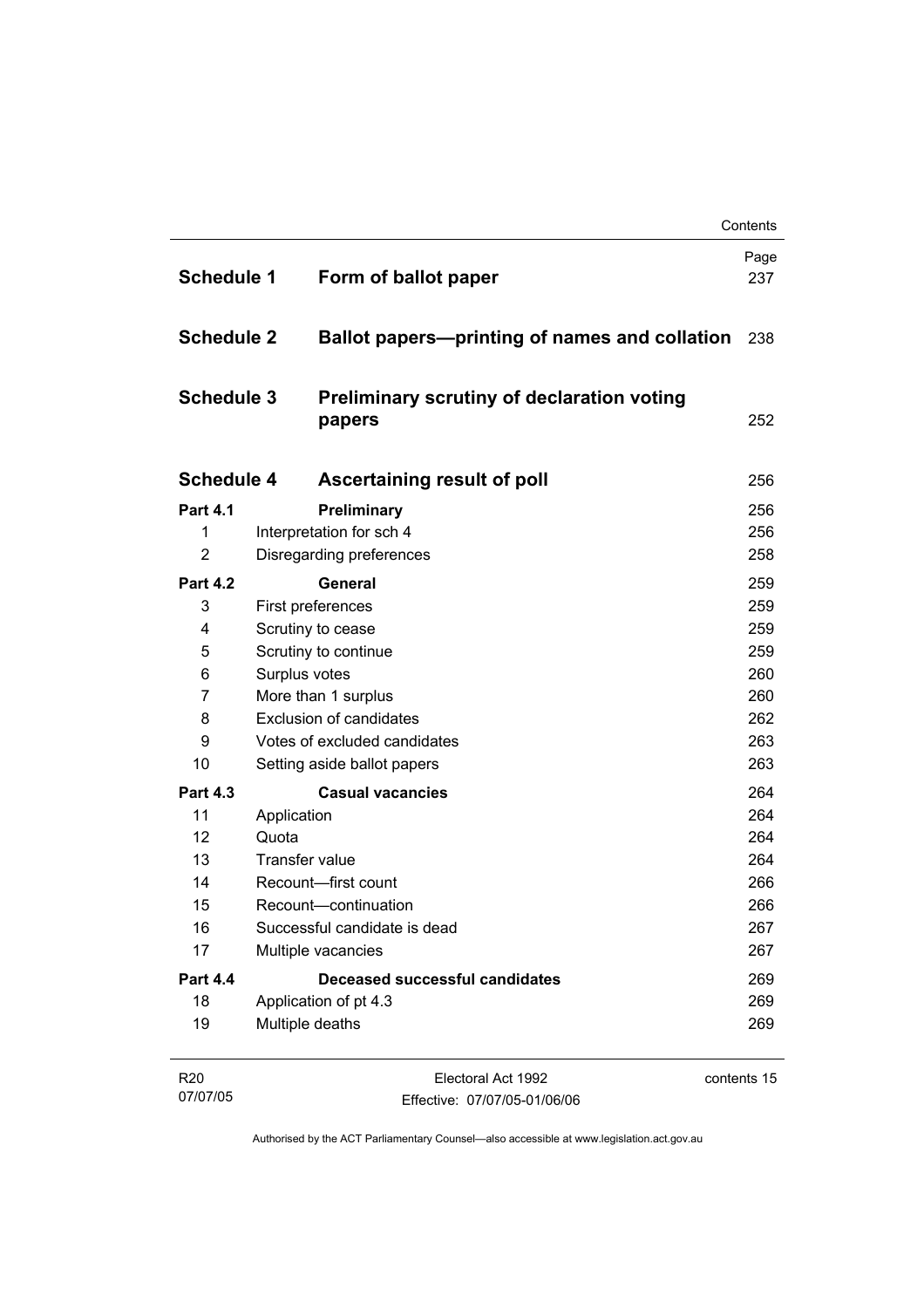#### **Contents**

## **Dictionary** 270

#### **Endnotes**

|   | About the endnotes     | 281 |
|---|------------------------|-----|
| 2 | Abbreviation key       | 281 |
| 3 | Legislation history    | 282 |
| 4 | Amendment history      | 287 |
| 5 | Earlier republications | 335 |
| 6 | Renumbered provisions  | 336 |

contents 16 Electoral Act 1992 Effective: 07/07/05-01/06/06

R20 07/07/05

Page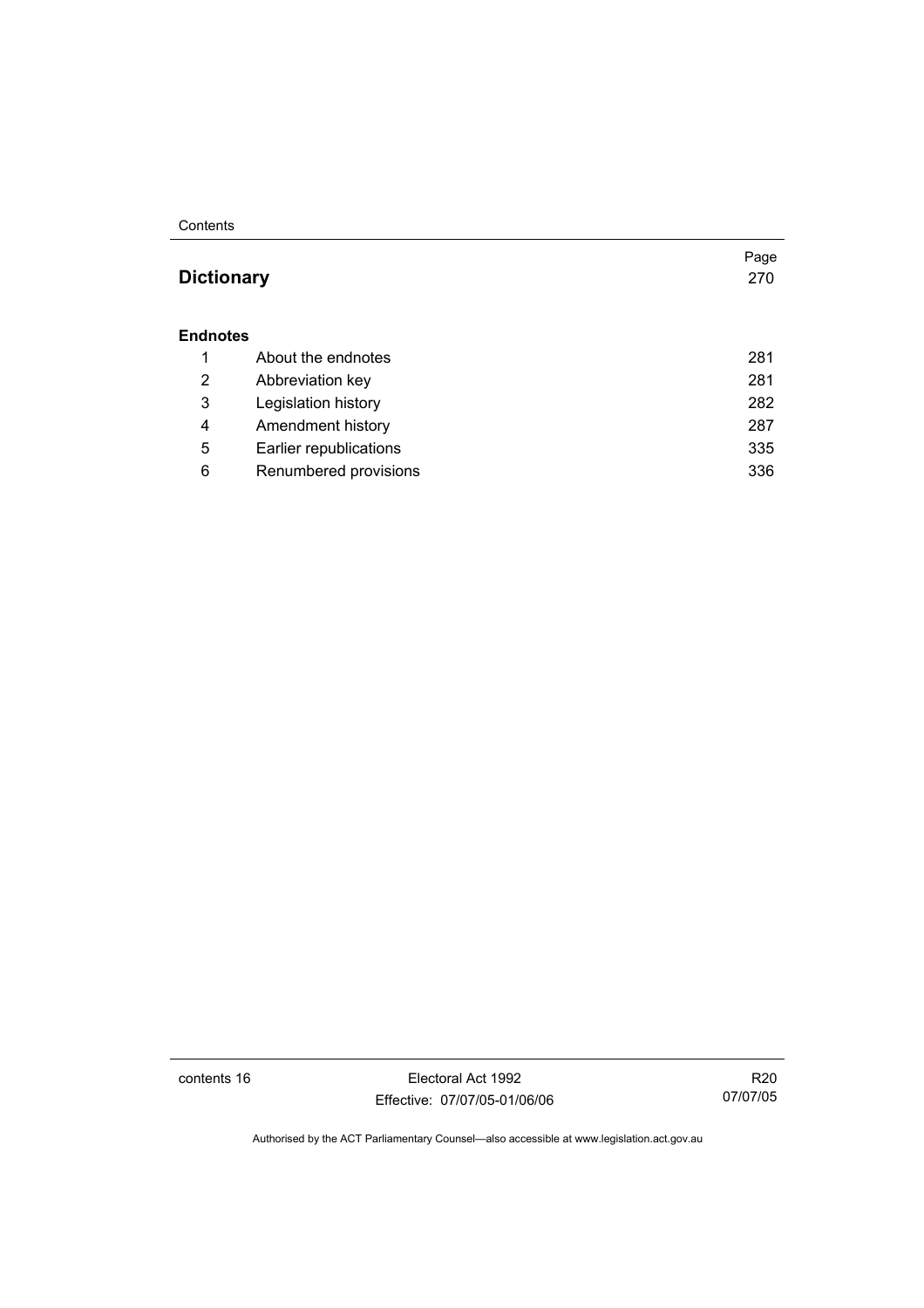

# **Electoral Act 1992**

An Act to provide for elections of members of the Legislative Assembly and related matters

R20 07/07/05

I

Electoral Act 1992 Effective: 07/07/05-01/06/06 page 1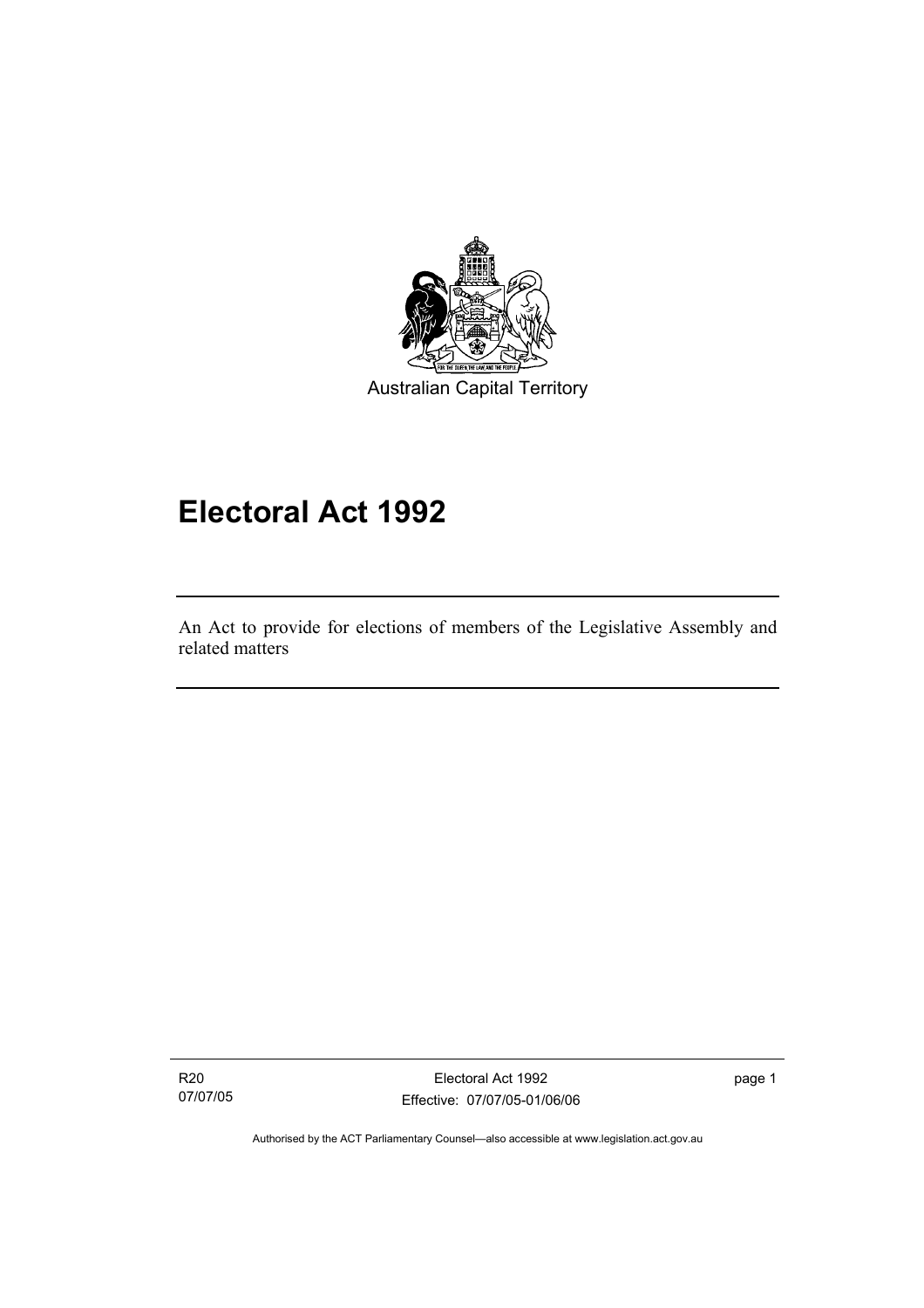### **Preamble**

- 1 On 15 February 1992 a referendum was held to enable the electors of the Territory to choose which of 2 voting systems is to be used at future elections for the Legislative Assembly.
- 2 The electors chose the proportional representation (Hare-Clark) system as outlined in the Referendum Options Description Sheet set out in the *Australian Capital Territory (Electoral) Act 1988* (Cwlth), schedule 3.
- 3 The electoral system chosen by the electors includes the system of rotation of the positions of candidates' names on ballot papers known as the Robson Rotation.
- 4 The Legislative Assembly wishes to enact legislation to implement the electoral system chosen by the electors as soon as it is convenient to do so.

The Legislative Assembly for the Australian Capital Territory therefore enacts as follows:

R20 07/07/05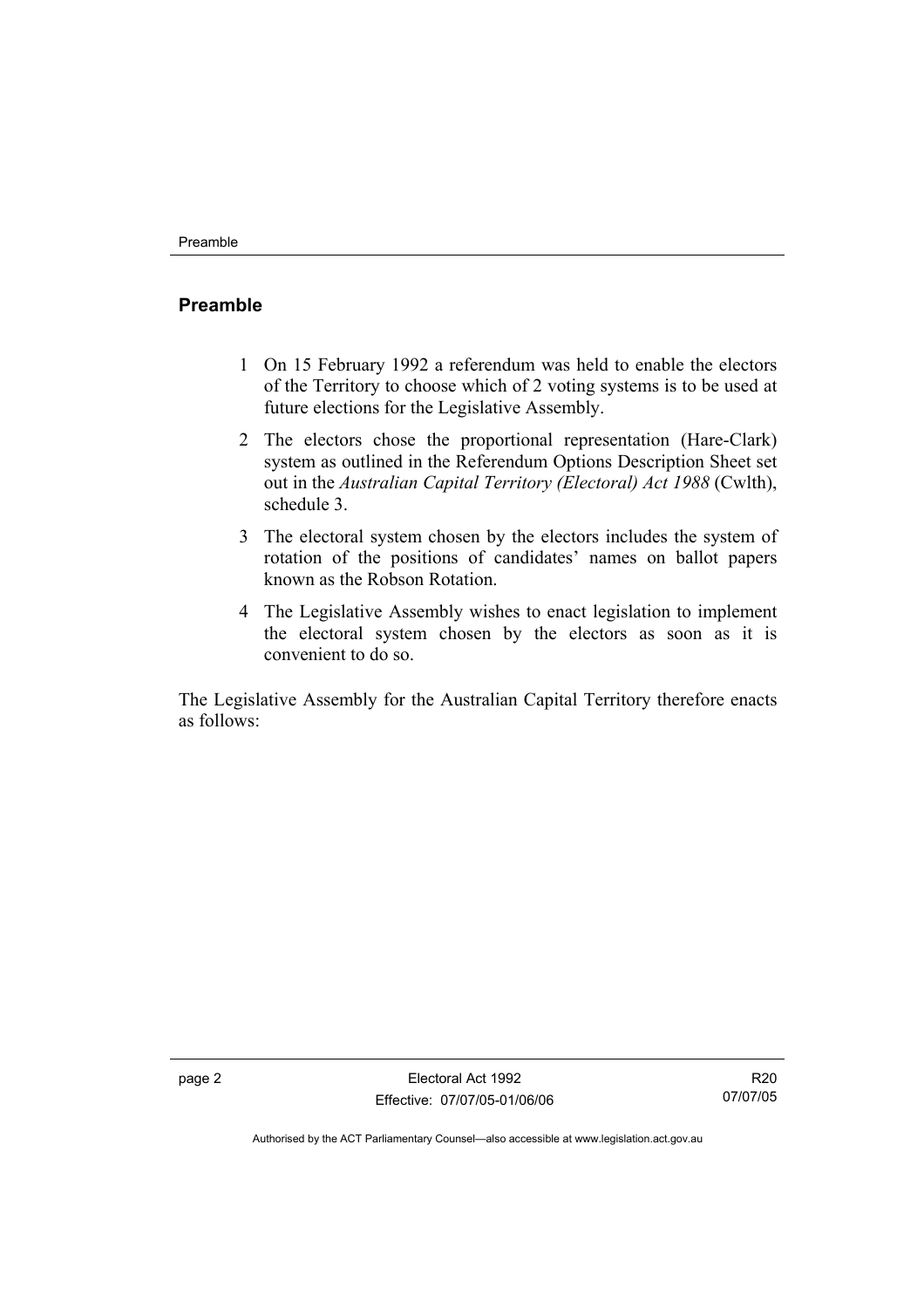## **Part 1** Preliminary

#### **1 Name of Act**

This Act is the *Electoral Act 1992*.

#### **3 Dictionary**

The dictionary at the end of this Act is part of this Act.

*Note 1* The dictionary at the end of this Act defines certain words and expressions used in this Act, and includes references (*signpost definitions*) to other words and expressions defined elsewhere in this Act or in other legislation.

> For example, the signpost definition '*electoral matter*—see section 4 (Meaning of *electoral matter*).' means that the expression 'electoral matter' is defined in that section and the definition applies to the entire Act.

*Note 2* A definition in the dictionary (including a signpost definition) applies to the entire Act unless the definition, or another provision of the Act, provides otherwise or the contrary intention otherwise appears (see *Legislation Act 2001*, s 155 and s 156 (1)).

#### **3A Offences against Act—application of Criminal Code etc**

Other legislation applies in relation to offences against this Act.

*Note 1 Criminal Code*

The Criminal Code, ch 2 applies to the following offences against this Act (see Code, pt 2.1):

section 143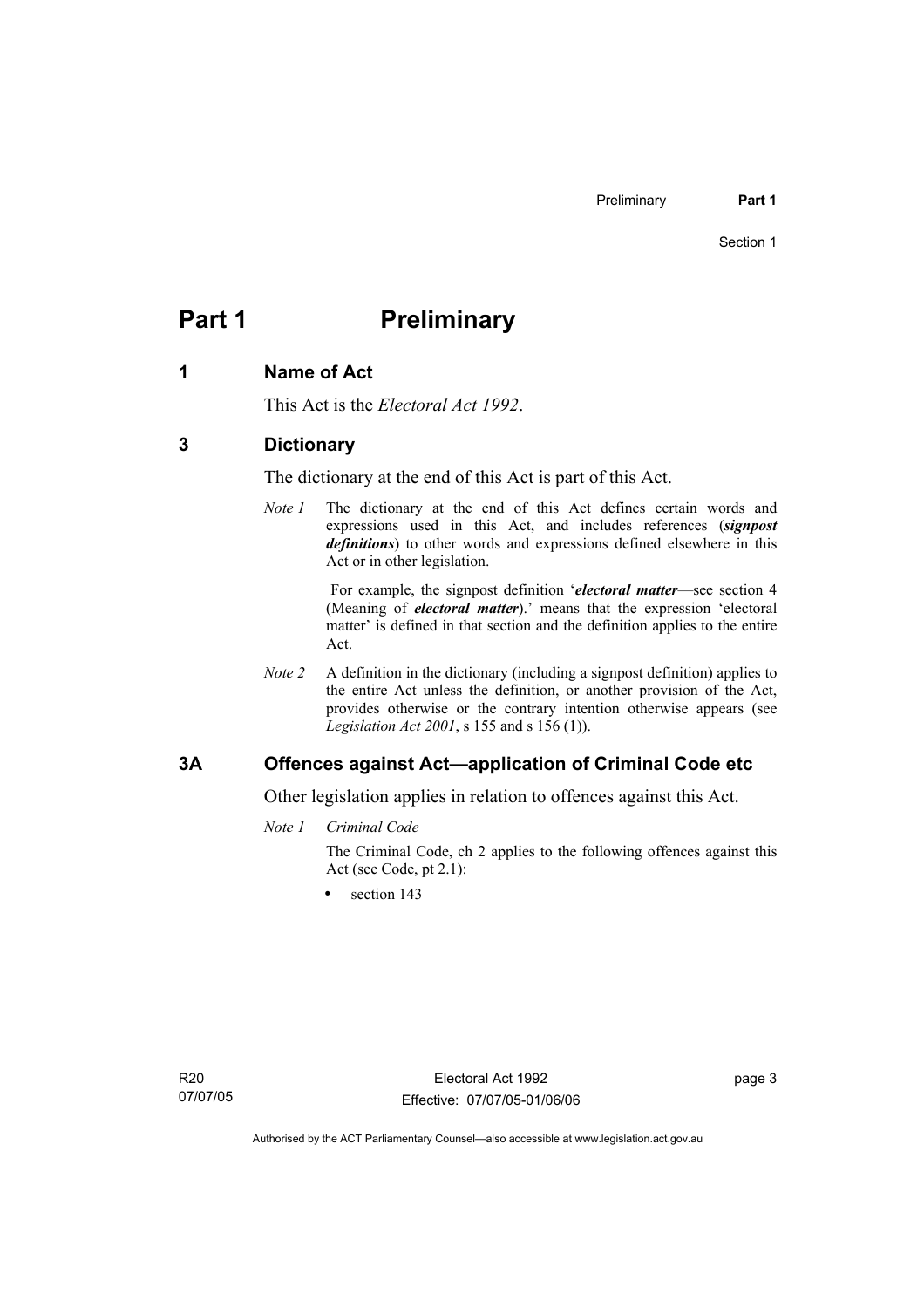#### Part 1 **Preliminary**

Section 4

The chapter sets out the general principles of criminal responsibility (including burdens of proof and general defences), and defines terms used for offences to which the Code applies (eg *conduct*, *intention*, *recklessness* and *strict liability*).

*Note 2 Penalty units* 

The Legislation Act, s 133 deals with the meaning of offence penalties that are expressed in penalty units.

#### **4 Meaning of** *electoral matter*

- (1) In this Act, *electoral matter* is matter, in printed or electronic form, that is intended or likely to affect voting at an election.
- (2) Without limiting subsection (1), matter is taken to be intended or likely to affect voting at an election if it contains an express or implicit reference to, or comment on—
	- (a) the election; or
	- (b) the performance of the Government or Opposition, or a previous Government or Opposition; or
	- (c) the performance of an MLA or former MLA; or
	- (d) the performance of a political party, candidate or group of candidates in the election; or
	- (e) an issue submitted to, or otherwise before, the electors in relation to the election.

#### **4A Meaning of** *available for public inspection*

If a provision of this Act requires the commissioner to make a document, a copy of a document or a register available for public inspection, the commissioner must make the document, a copy or register available for inspection by members of the public at the commissioner's office during ordinary business hours.

R20 07/07/05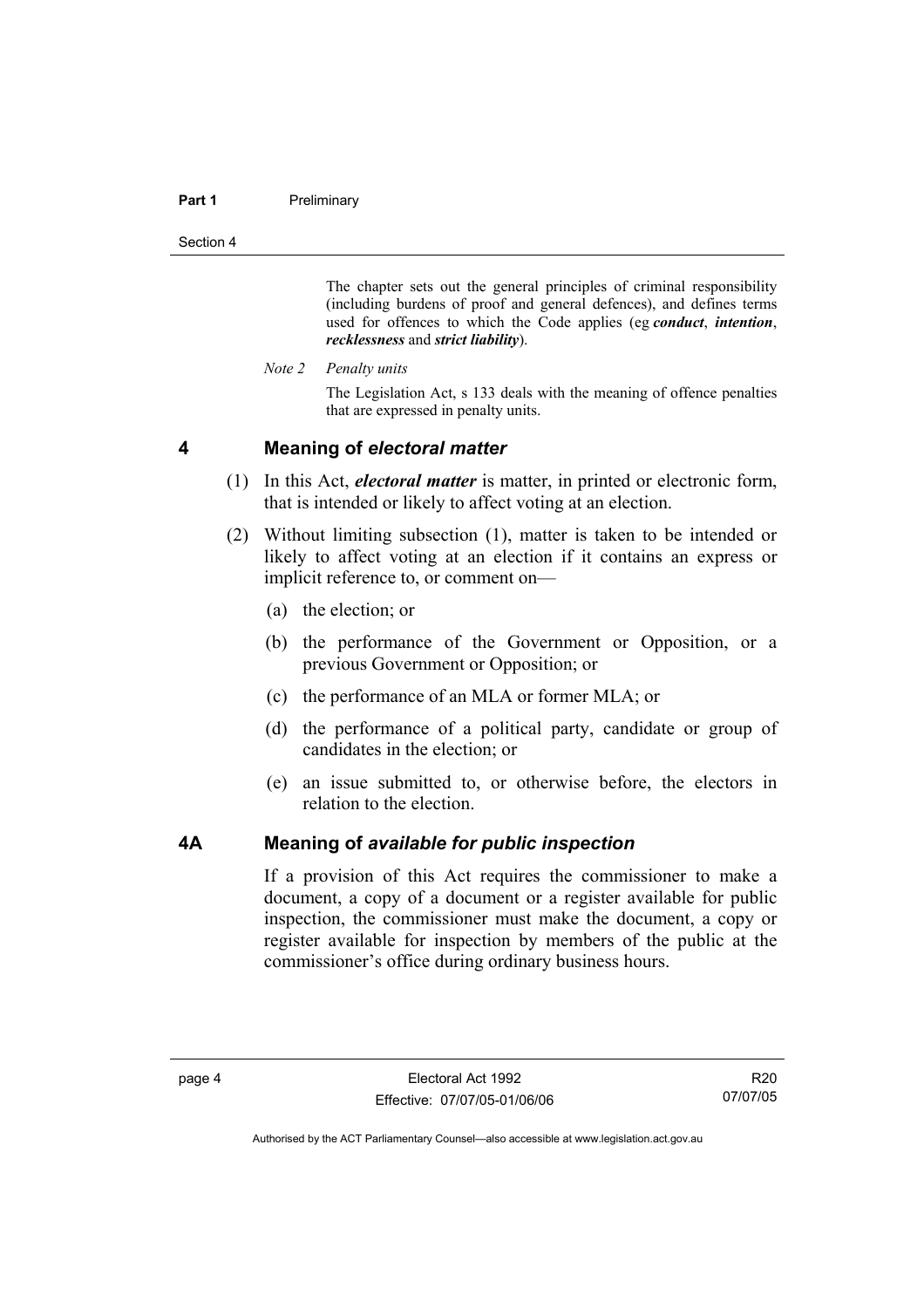## **Part 2 Australian Capital Territory Electoral Commission**

## **Division 2.1 Establishment, functions and powers of electoral commission**

## **5 Establishment**

The Australian Capital Territory Electoral Commission is established.

## **6 Constitution of commission**

The electoral commission consists of—

- (a) the chairperson; and
- (b) the commissioner; and
- (c) 1 other member.

## **7 Functions of electoral commission**

- (1) The electoral commission has the following functions:
	- (a) to advise the Minister on matters relating to elections;
	- (b) to consider, and report to the Minister on, matters relating to elections referred to it by the Minister;
	- (c) to promote public awareness of matters relating to elections and the Assembly by conducting education and information programs and by any other means it chooses;
	- (d) to provide information and advice on matters relating to elections to the Assembly, the Executive, the head of any administrative unit of the public service, Territory authorities, political parties, MLAs and candidates at elections;

page 5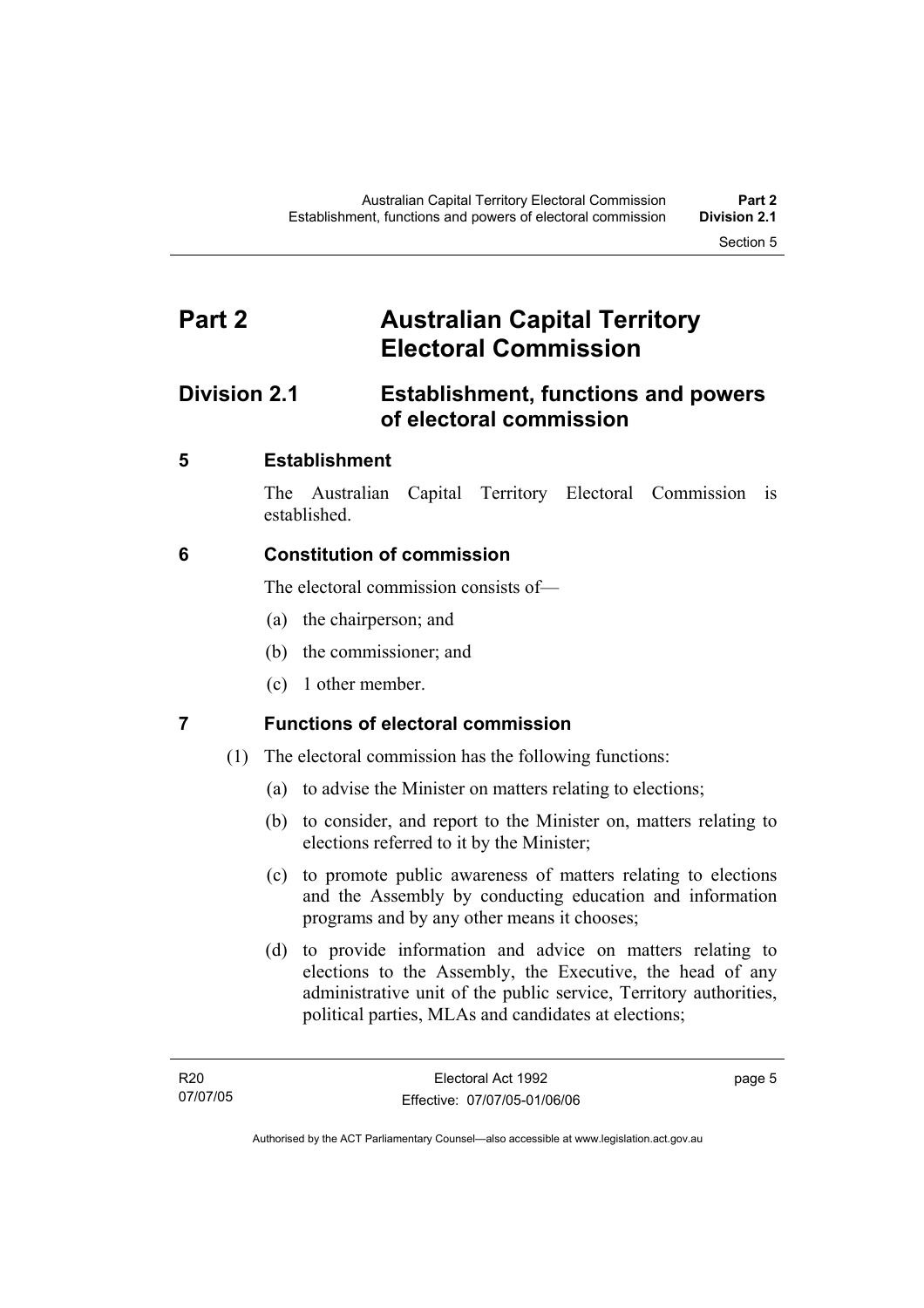- (e) to conduct and promote research into matters relating to elections or other matters relating to its functions;
- (f) to publish material on matters relating to its functions;
- (g) to provide, on payment of the determined fee (if any), goods and services to persons or organisations, to the extent that it is able to do so by using information or material in its possession or expertise acquired in the exercise of its functions;
- (h) to conduct ballots for prescribed persons and organisations;
- (i) to exercise any other function given to it under this Act or another Territory law.
- *Note* A provision of a law that gives an entity (including a person) a function also gives the entity powers necessary and convenient to exercise the function (see *Legislation Act 2001*, s 196 and dict, pt 1, def of *entity*).
- (2) The commission may exercise any of its functions under subsection (1) (a) to (f) in conjunction with the Australian Electoral Commission.
- (3) In this section:

*election* includes a referendum and any other ballot.

#### **8 Determination of fees**

- (1) The electoral commission may, in writing, determine fees for this Act.
	- *Note* The *Legislation Act 2001* contains provisions about the making of determinations and regulations relating to fees (see pt 6.3).
- (2) A determination is a disallowable instrument.
	- *Note* A disallowable instrument must be notified, and presented to the Legislative Assembly, under the *Legislation Act 2001*.

R20 07/07/05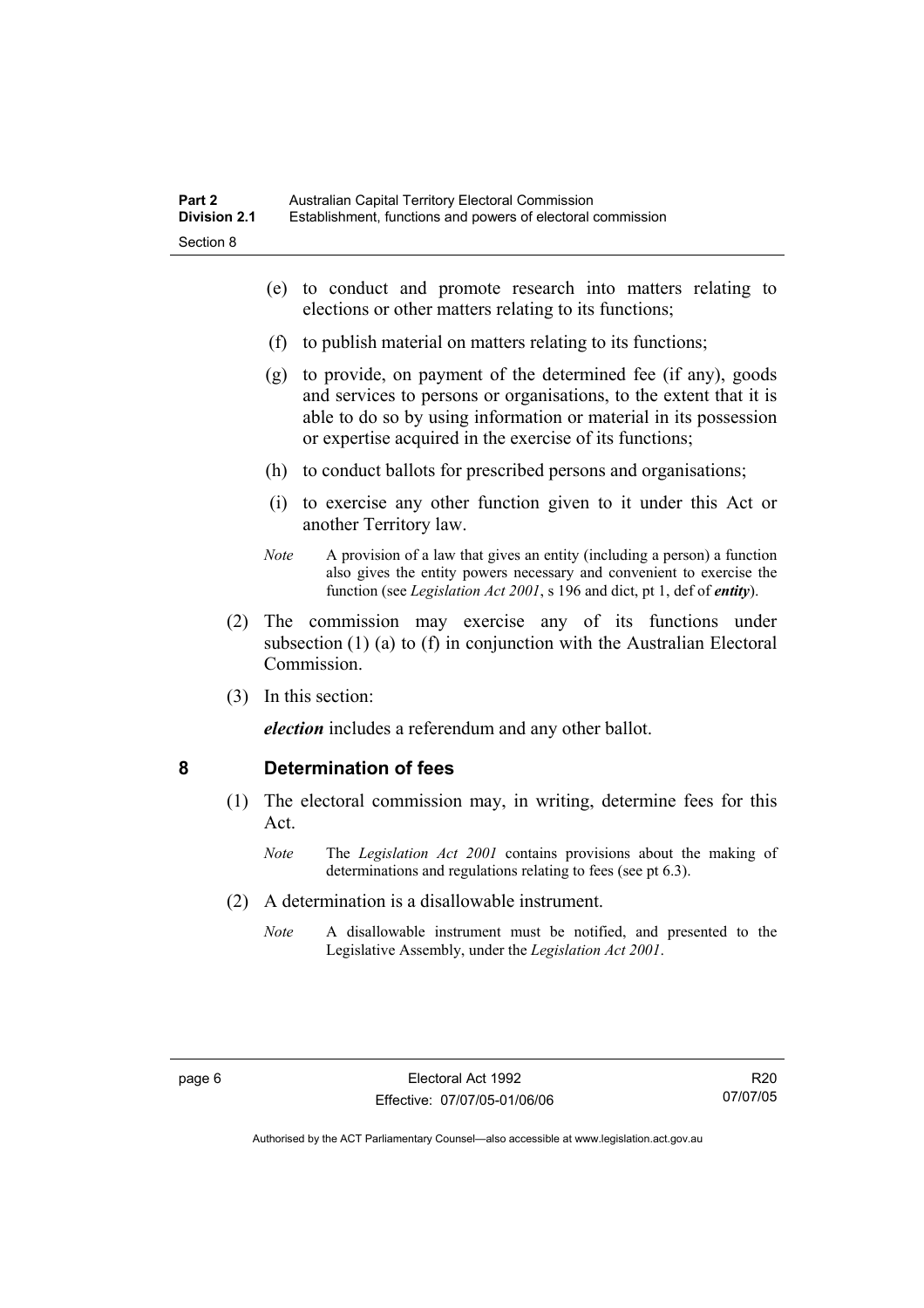### **10 Electoral commission's annual report**

The electoral commission is a public authority for the *Annual Reports (Government Agencies) Act 2004*.

#### **10A Special reports by electoral commission**

- (1) The electoral commission may give to the Minister a report on anything relating to elections, referendums or other ballots.
- (2) If the Minister receives a report that is expressed to be given to the Minister under subsection (1), the Minister must present a copy of the report to the Legislative Assembly within 6 sitting days after the day the Minister receives it.

## **Division 2.2 Members of electoral commission**

### **11 Meaning of** *member* **for div 2.2**

In this division:

*member* means a member of the electoral commission, other than the commissioner.

#### **12 Appointment**

- (1) The Executive may appoint a person to be a member.
	- *Note* For the making of appointments (including acting appointments), see *Legislation Act 2001*, pt 19.3.
- (2) A person shall not be appointed as the chairperson unless the person—
	- (a) is or has been a judge; or
	- (b) has been a justice of the High Court; or
	- (c) has been a chief executive; or
	- (d) has held an office of Secretary within the meaning of the *Public Service Act 1999* (Cwlth); or

| R20      | Electoral Act 1992           | page 7 |
|----------|------------------------------|--------|
| 07/07/05 | Effective: 07/07/05-01/06/06 |        |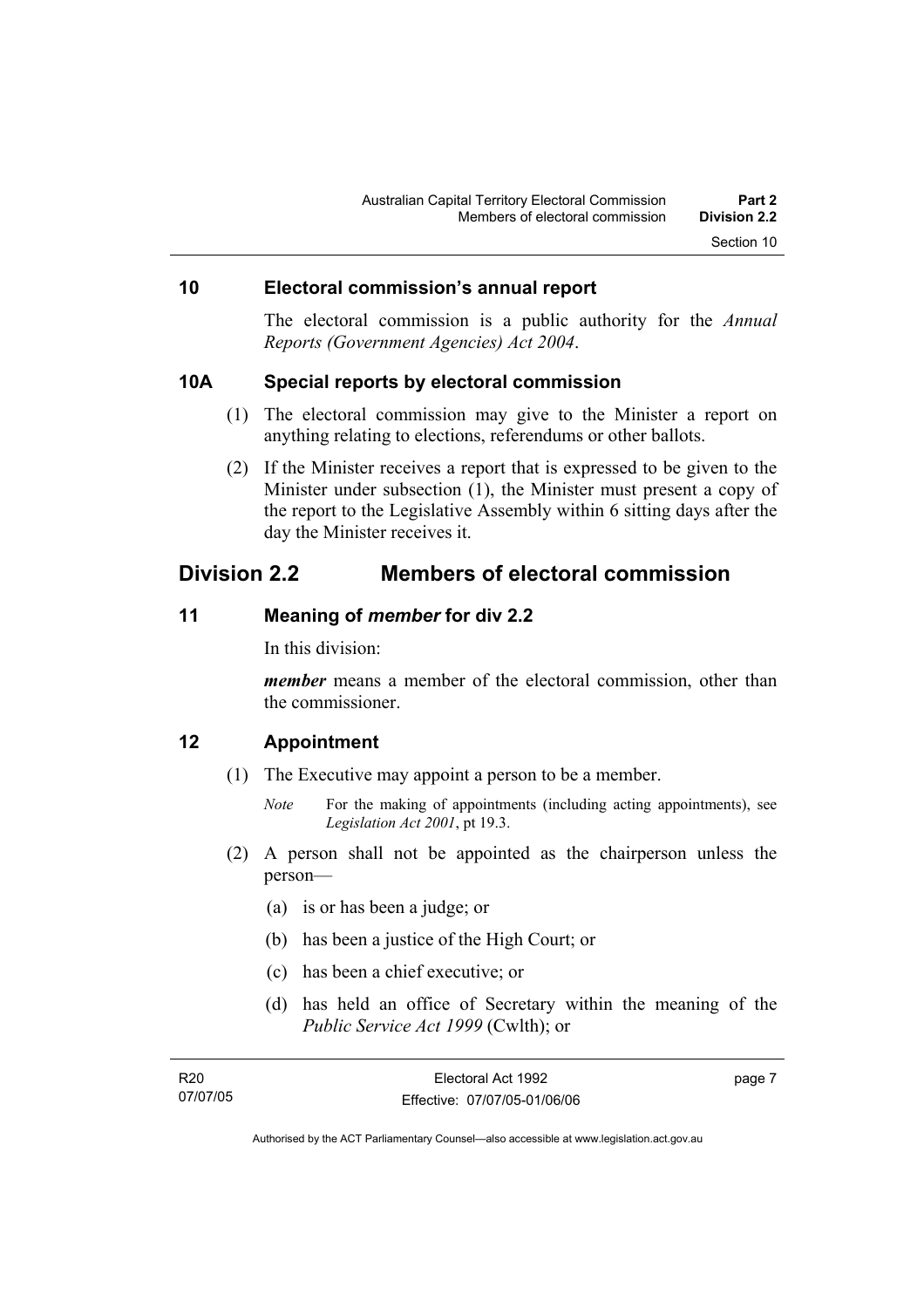- (e) has been a member of the electoral commission or of an authority of the Commonwealth, a State or another Territory equivalent to the electoral commission.
- (3) Before a person is appointed as a member, the Minister shall consult—
	- (a) the leader of each political party represented in the Legislative Assembly; and
	- (b) all members of the Legislative Assembly who are not also members of such a party;

about the proposed appointment.

- (4) An appointment under subsection (1) is a disallowable instrument.
	- *Note* A disallowable instrument must be notified, and presented to the Legislative Assembly, under the *Legislation Act 2001*.

### **13 Term of appointment of members**

A member must be appointed for a term of not longer than 5 years.

*Note* A person may be reappointed to a position if the person is eligible to be appointed to the position (see *Legislation Act 2001*, s 208 and dict, pt 1, def of *appoint*).

#### **14 Conditions of appointment of members generally**

A member holds the position on the conditions not provided by this Act or another Territory law that are decided by the Minister.

#### **15 Leave of absence**

The Minister may grant a member leave of absence on the terms and conditions about remuneration and otherwise that the Minister determines.

R20 07/07/05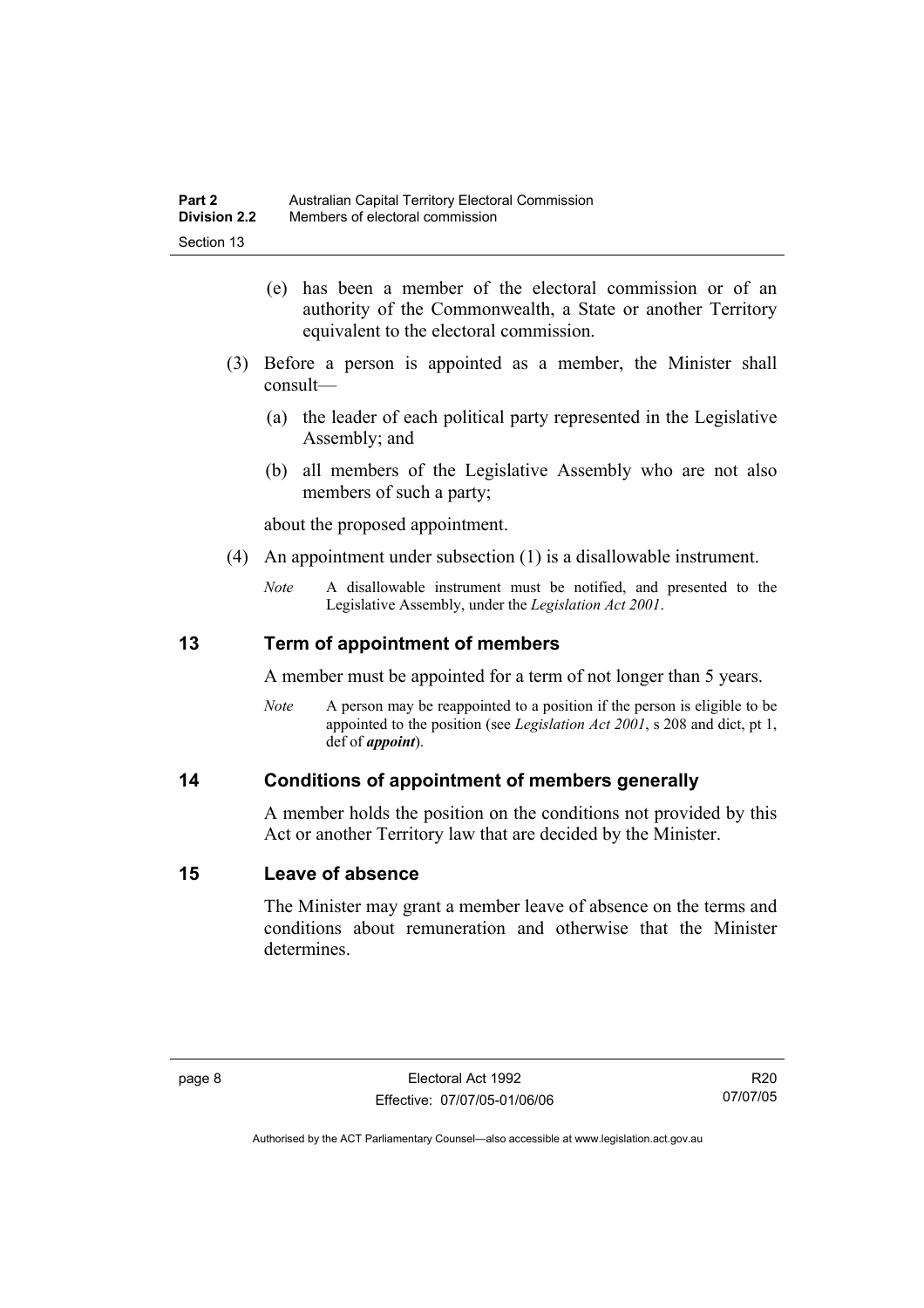### **17 Suspension or ending of appointment of members**

- (1) The Executive may suspend a member from duty for misbehaviour or physical or mental incapacity.
- (2) On the first sitting day after the day when a member is suspended, the Minister shall present a statement of the reasons for the suspension to the Legislative Assembly.
- (3) If, within 7 sitting days after a statement is presented in accordance with subsection (2), the Legislative Assembly passes a resolution requiring the Executive to end the appointment of the member to whom the statement relates, the Executive shall end the appointment of that member.
- $(4)$  If—
	- (a) the Minister does not present a statement in accordance with subsection (2); or
	- (b) the Legislative Assembly does not pass a resolution in accordance with subsection (3);

the member who is suspended shall resume his or her duties.

- (5) A member who is suspended from duty is entitled to be paid remuneration and allowances as a member during the suspension.
- (6) The Executive shall end the appointment of a member if the member—
	- (a) is absent without leave granted under section 15 from 3 consecutive meetings of the electoral commission; or
	- (b) contravenes section 21 without reasonable excuse; or
	- (c) is convicted of an offence in Australia or elsewhere punishable by imprisonment for 12 months or longer.
	- *Note* A member's appointment also ends if the member resigns (see *Legislation Act 2001*, s 210).

page 9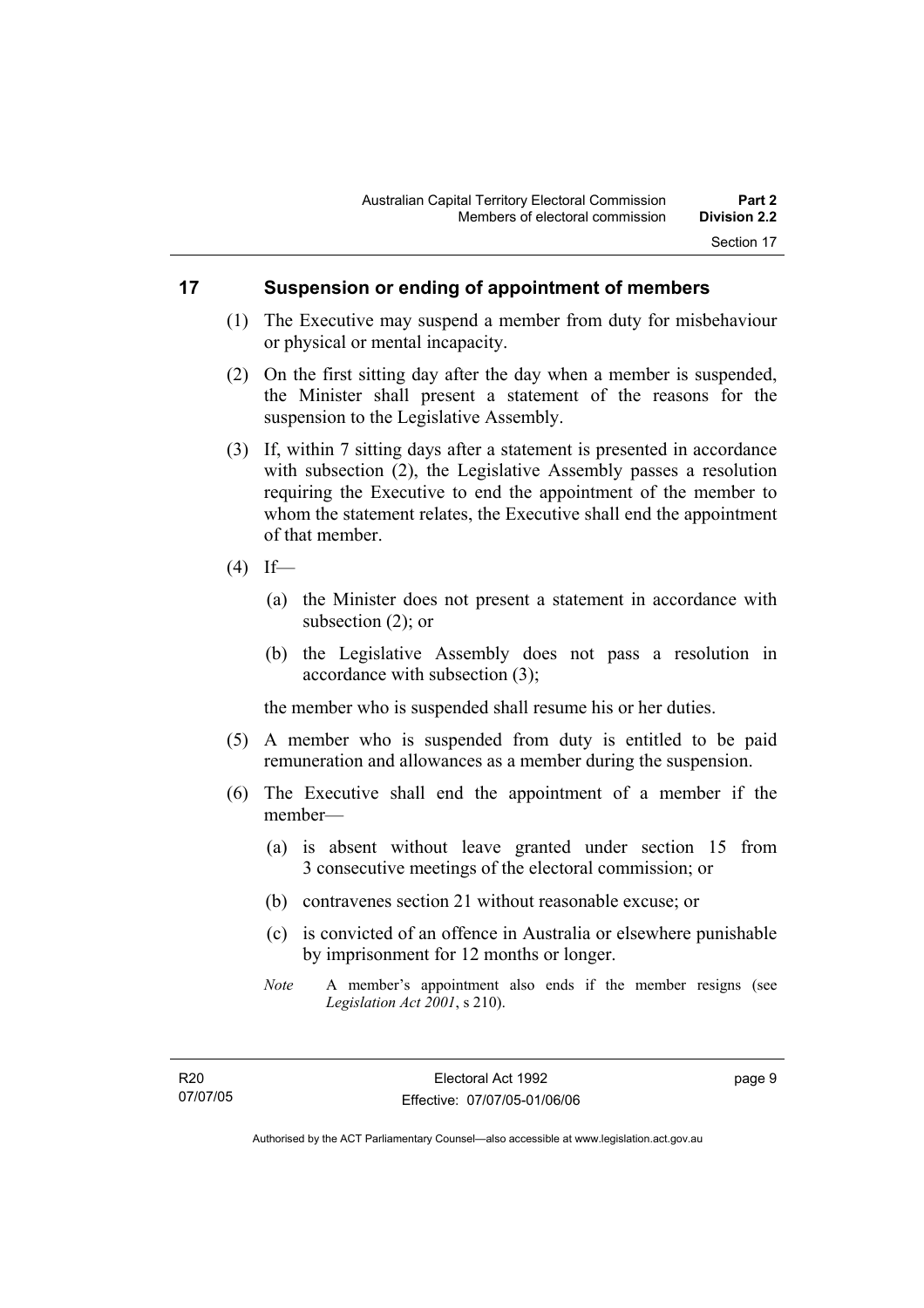## **Division 2.3 Meetings**

## **19 Procedure**

- (1) The chairperson may call a meeting of the electoral commission.
- (2) The chairperson shall call the meetings of the electoral commission necessary for the efficient conduct of its functions.
- (3) At a meeting, 2 members constitute a quorum.
- (4) The chairperson shall preside at all meetings at which he or she is present.
- (5) If the chairperson is not present at a meeting, the commissioner shall preside.
- (6) Questions arising at a meeting shall be determined by a majority of the votes of the members present and voting.
- (7) The member presiding at a meeting has a deliberative vote, and in the event of an equality of votes, has a casting vote.
- $(8)$  If—
	- (a) only 2 members are present at a meeting; and
	- (b) those members differ in opinion on a matter, other than a matter because of which the third member is absent because of section 21;

the determination of the matter shall be postponed until the next meeting.

- (9) The electoral commission may regulate the conduct of proceedings at its meetings as it considers appropriate.
- (10) The electoral commission may inform itself on any matter in the way it considers appropriate.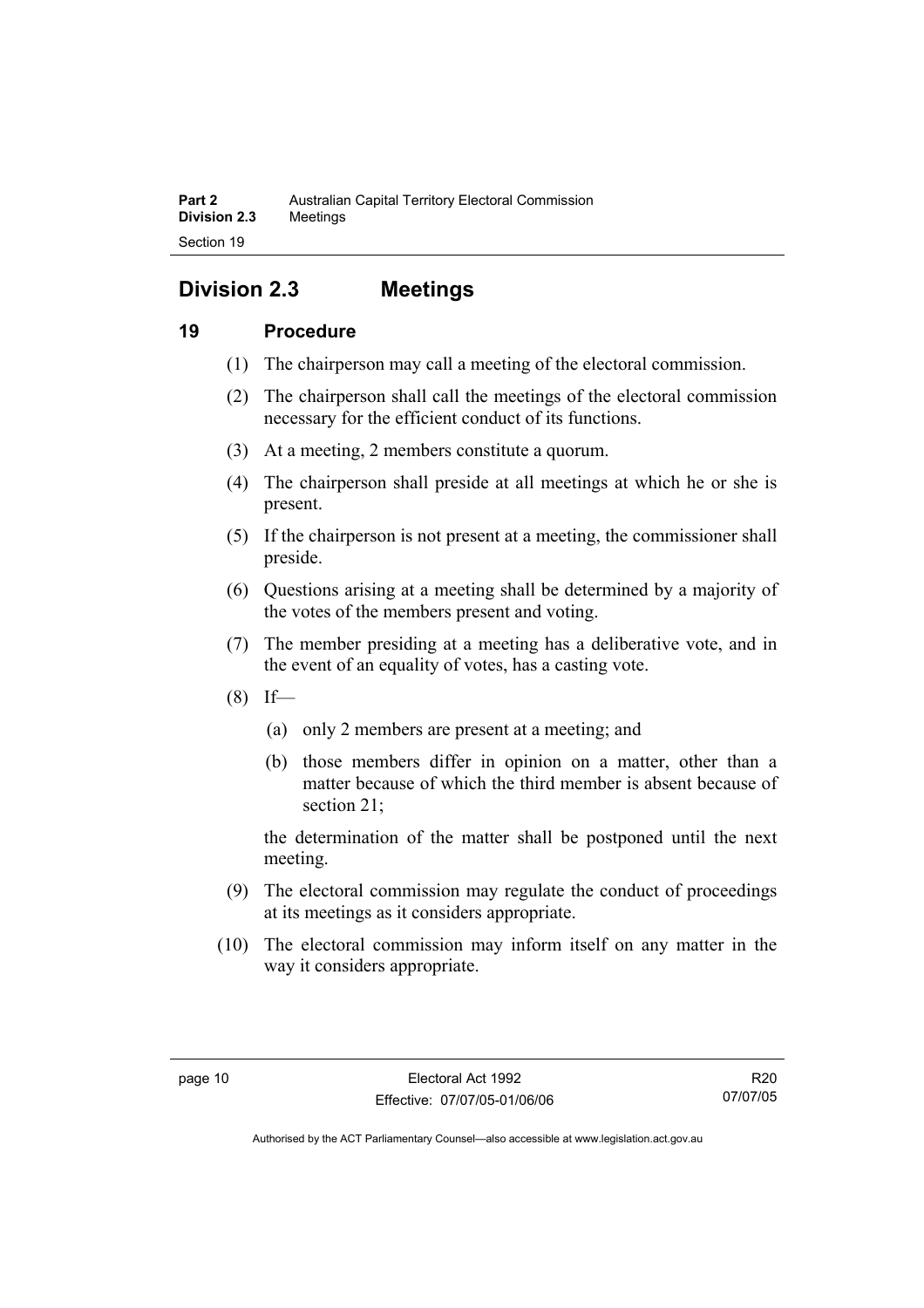## **20 Delegation by electoral commission**

- (1) The electoral commission may delegate the commission's functions under this Act or another Territory law to—
	- (a) the commissioner; or
	- (b) an officer or a member of the commission's staff.
- (2) However, the electoral commission must not delegate its functions under part 4 (Electorates) or part 15 (Review of decisions).
	- *Note* For the making of delegations and the exercise of delegated functions, see *Legislation Act 2001*, pt 19.4.

#### **21 Disclosure of interests**

- (1) A member who has a direct or indirect pecuniary interest in a matter being considered or about to be considered by the electoral commission shall, as soon as possible after the relevant facts have come to the member's knowledge, disclose the nature of the interest at a meeting of the electoral commission.
- (2) The disclosure shall be recorded in the minutes of the meeting and, unless the electoral commission determines otherwise, the member shall not—
	- (a) be present during any deliberation of the electoral commission in relation to the matter; or
	- (b) take part in any decision of the electoral commission in relation to the matter.
- (3) The member shall not—
	- (a) be present during any deliberation of the electoral commission for the purpose of considering whether to make a determination under subsection (2) in relation to that member; or
	- (b) take part in the making by the electoral commission of such a determination.

| R20      | Electoral Act 1992           | page 11 |
|----------|------------------------------|---------|
| 07/07/05 | Effective: 07/07/05-01/06/06 |         |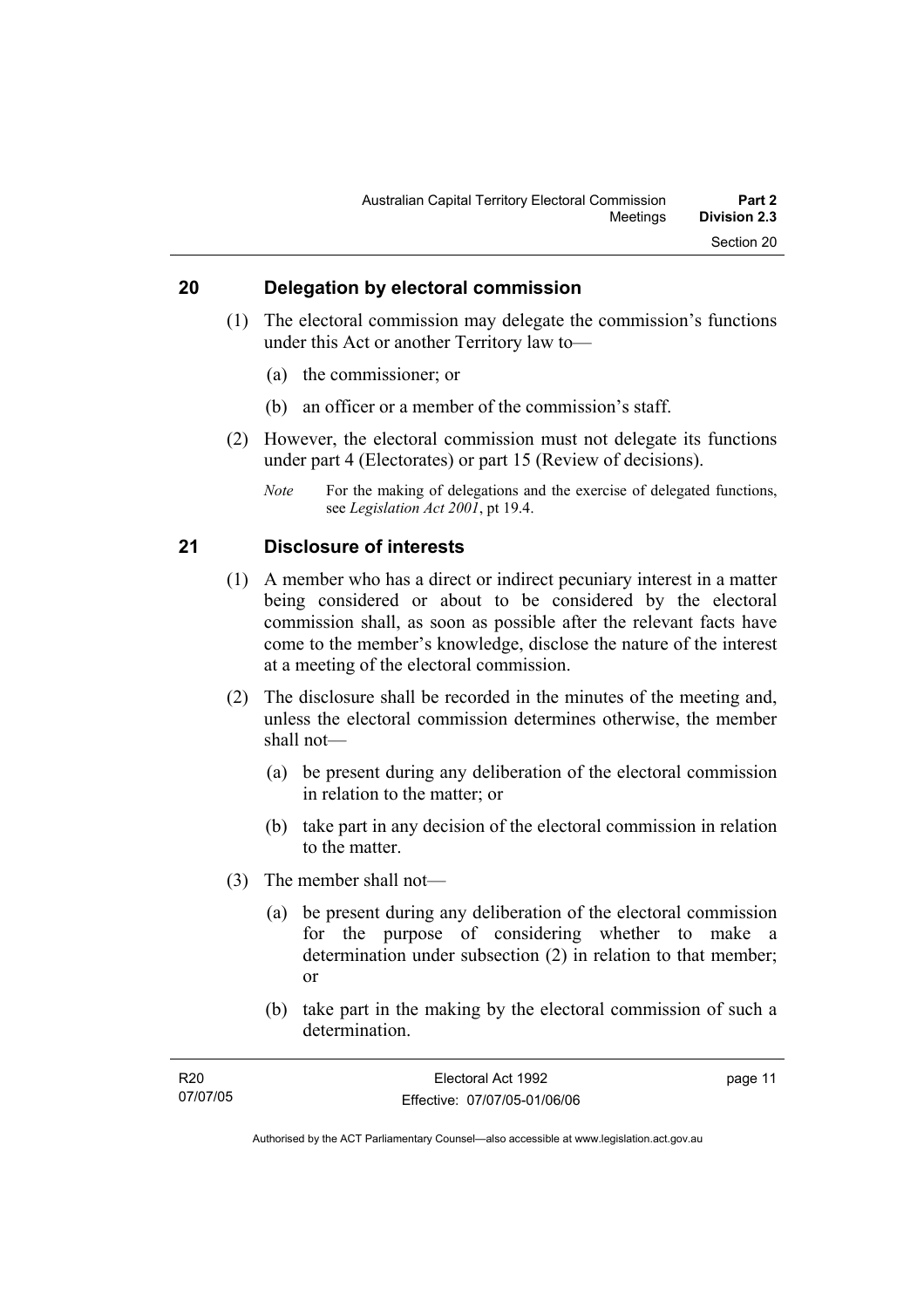| Part 2              | Australian Capital Territory Electoral Commission |
|---------------------|---------------------------------------------------|
| <b>Division 2.3</b> | Meetings                                          |
| Section 21          |                                                   |

 (4) A member is not to be taken to have an interest in a matter only because the member is entitled to vote in a general election of members of the Legislative Assembly.

page 12 **Electoral Act 1992** Effective: 07/07/05-01/06/06

R20 07/07/05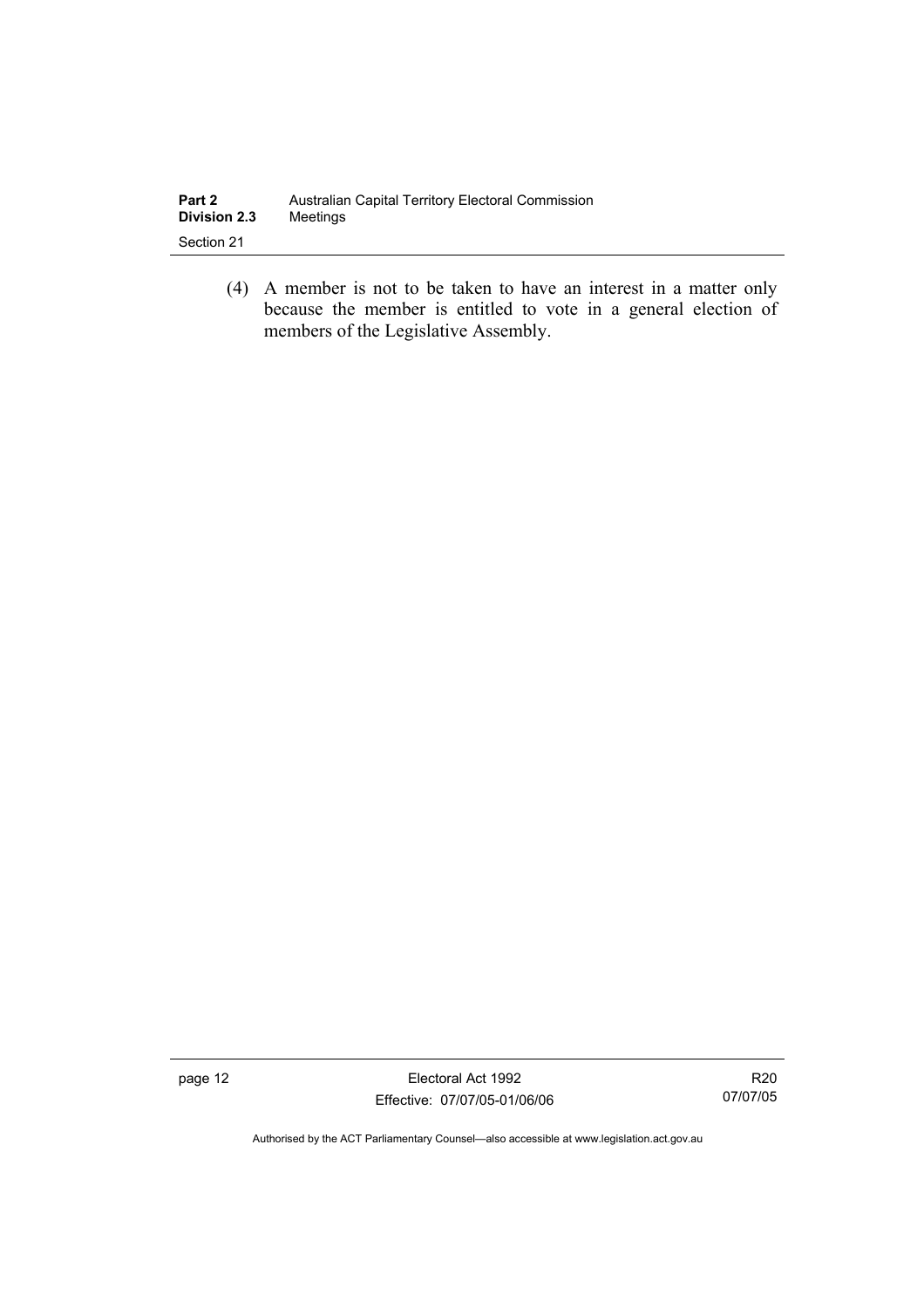## **Part 3 Electoral commissioner and staff of electoral commission**

## **Division 3.1 Electoral commissioner**

## **22 Appointment**

- (1) The Executive may appoint a person to be the Electoral **Commissioner** 
	- *Note* For the making of appointments (including acting appointments), see *Legislation Act 2001*, pt 19.3.
- (2) Before a person is appointed as the commissioner, the Minister shall consult—
	- (a) the leader of each political party represented in the Legislative Assembly; and
	- (b) all members of the Legislative Assembly who are not also members of such a party;

about the proposed appointment.

- (3) An appointment under subsection (1) is a disallowable instrument.
	- *Note* A disallowable instrument must be notified, and presented to the Legislative Assembly, under the *Legislation Act 2001*.

### **23 Functions of commissioner etc**

- (1) The commissioner is the chief executive officer of the electoral commission.
- (2) The commissioner has the functions given to the commissioner under this Act or another Territory law.
	- *Note* A provision of a law that gives an entity (including a person) a function also gives the entity powers necessary and convenient to exercise the function (see *Legislation Act 2001*, s 196 and dict, pt 1, def of *entity*).

| R20      | Electoral Act 1992           | page 13 |
|----------|------------------------------|---------|
| 07/07/05 | Effective: 07/07/05-01/06/06 |         |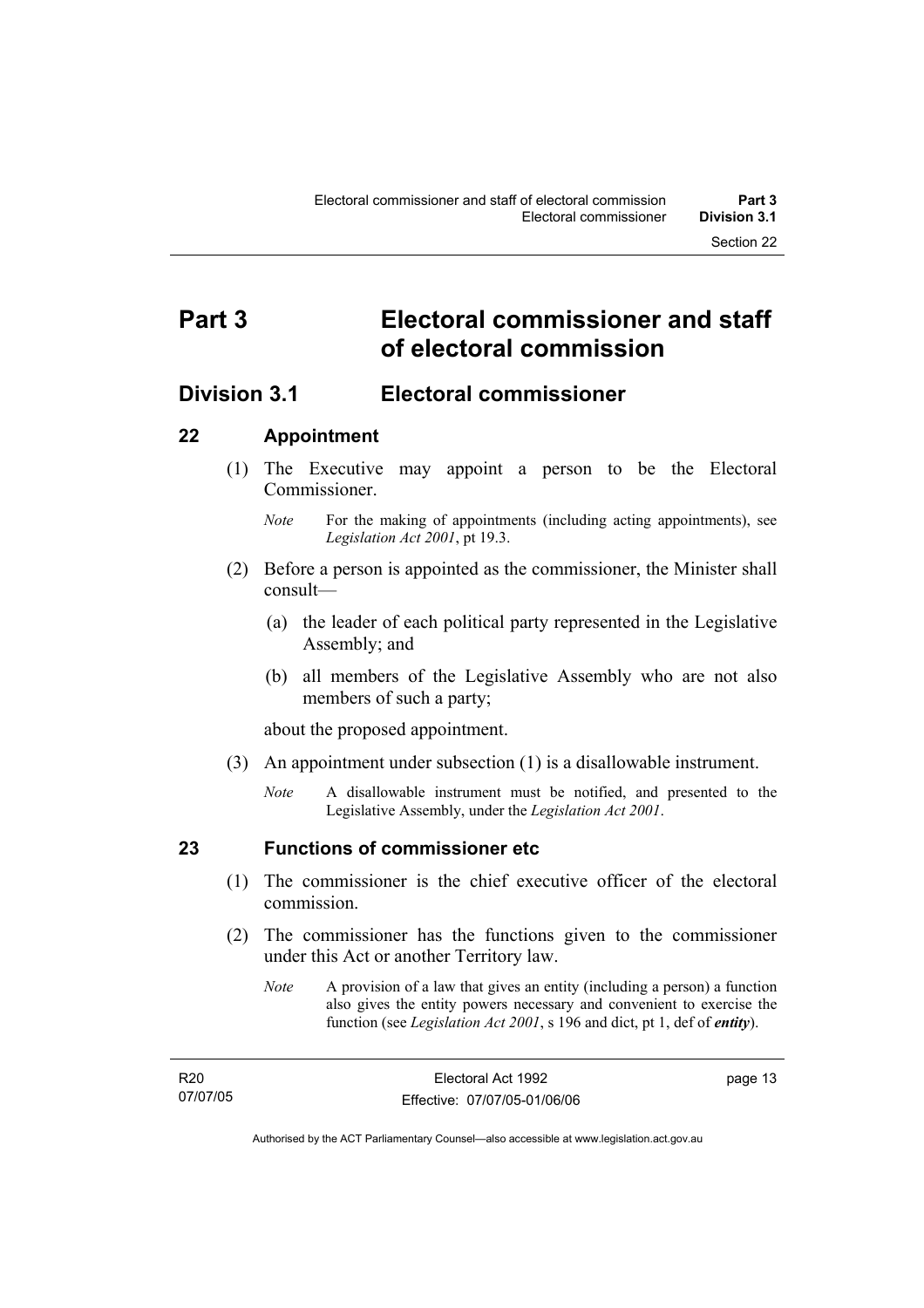(3) The commissioner may give written directions to officers and members of the staff of the electoral commission in relation to the exercise of their functions under this Act or another Territory law.

## **24 Delegation by commissioner**

- (1) The commissioner may delegate the commissioner's functions under this Act or another Territory law to an officer or a member of the staff of the electoral commission.
	- *Note* For the making of delegations and the exercise of delegated functions, see *Legislation Act 2001*, pt 19.4.
- (2) However, the commissioner must not delegate the commissioner's functions under part 4 (Electorates).

### **25 Term of appointment of commissioner**

The commissioner must be appointed for a term of not longer than 5 years.

*Note* A person may be reappointed to a position if the person is eligible to be appointed to the position (see *Legislation Act 2001*, s 208 and dict, pt 1, def of *appoint*).

### **26 Conditions of appointment of commissioner generally**

- (1) The commissioner holds the position on the conditions not provided by this Act or another Territory law that are decided by the Minister.
- (2) The commissioner may hold any other position that is compatible with the exercise of his or her functions as commissioner.

## **27 Leave of absence**

The Minister may grant the commissioner leave of absence on the terms and conditions about remuneration and otherwise that the Minister determines.

R20 07/07/05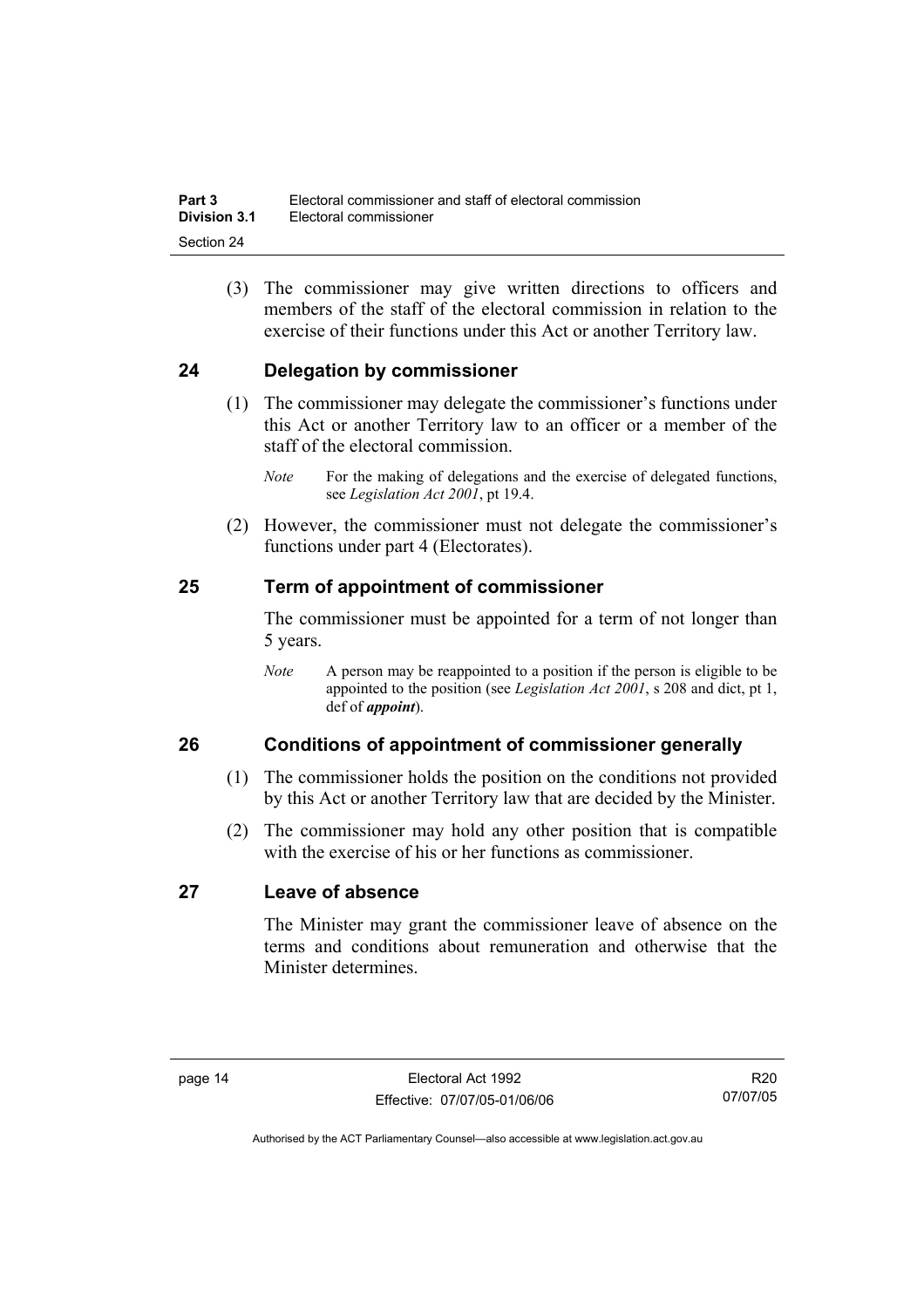#### **29 Suspension or ending of appointment of commissioner**

- (1) The Executive may suspend the commissioner from duty for misbehaviour or physical or mental incapacity.
- (2) On the first sitting day after the day when the commissioner is suspended, the Minister shall present a statement of the reasons for the suspension to the Legislative Assembly.
- (3) If, within 7 sitting days after a statement is presented in accordance with subsection (2), the Legislative Assembly passes a resolution requiring the Executive to end the appointment of the commissioner, the Executive shall end the appointment of the commissioner.
- $(4)$  If—
	- (a) the Minister does not present a statement in accordance with subsection (2); or
	- (b) the Legislative Assembly does not pass a resolution in accordance with subsection (3);

the commissioner shall resume his or her duties.

- (5) The commissioner is entitled to be paid remuneration and allowances during any suspension.
- (6) The Executive shall end the appointment of the commissioner if he or she—
	- (a) is absent without leave granted under section 27 from 3 consecutive meetings of the commission; or
	- (b) contravenes section 21 without reasonable excuse; or
	- (c) is convicted of an offence in Australia or elsewhere punishable by imprisonment for 12 months or longer.
	- *Note* A person's appointment also ends if the person resigns (see *Legislation Act 2001*, s 210).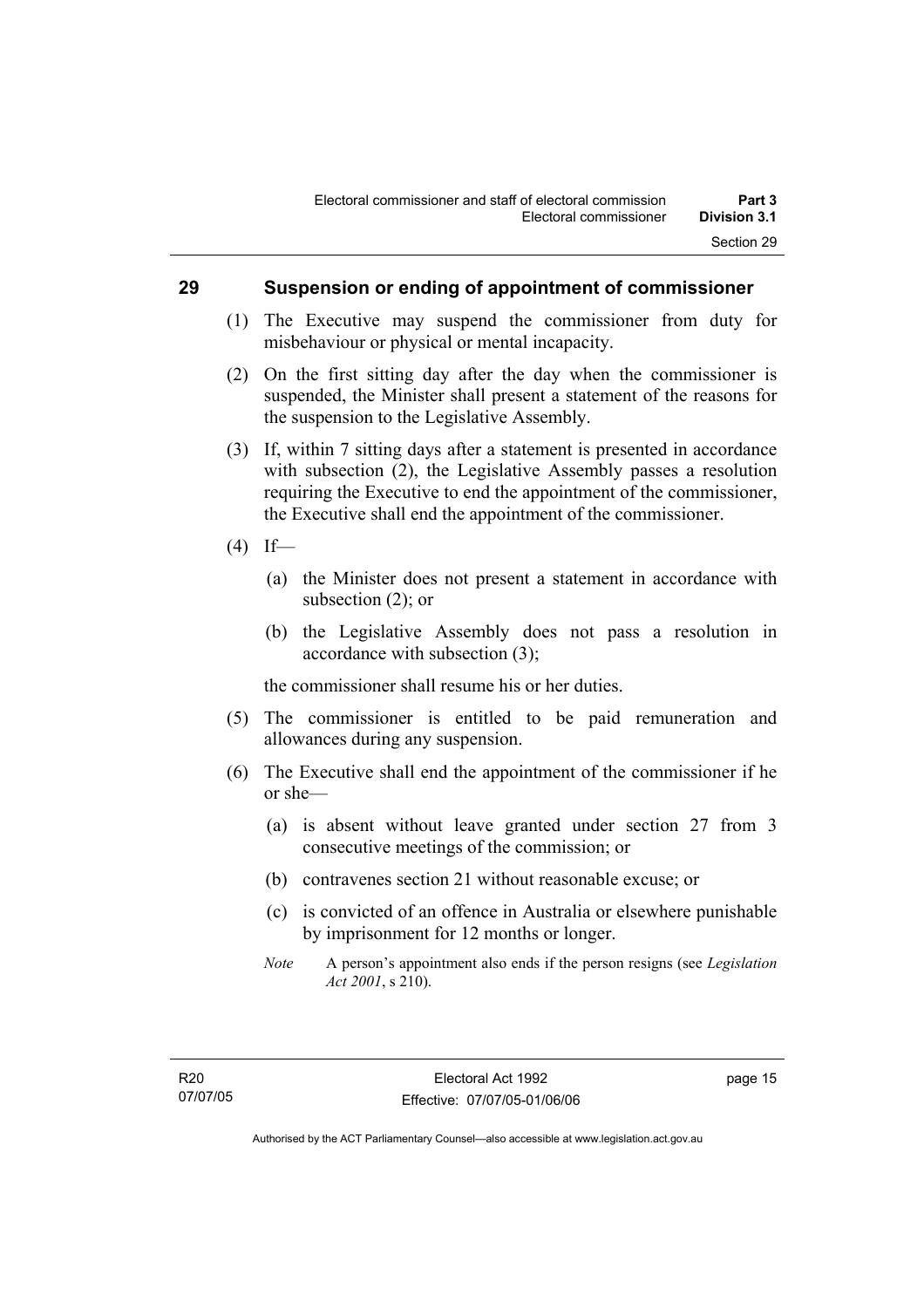## **Division 3.2 Staff of electoral commission**

### **31 Staff**

- (1) The staff assisting the commissioner shall be employed under the *Public Sector Management Act 1994*.
- (2) The *Public Sector Management Act 1994* applies in relation to the management of the staff assisting the commissioner.

### **32 Temporary staff and consultants**

- (1) The commissioner may, on behalf of the Territory—
	- (a) employ temporary staff; or
	- (b) engage consultants;

for this Act.

- (2) Temporary staff shall be employed on terms and conditions determined from time to time by the electoral commission after consultation with the Executive.
- (3) Consultants shall be engaged on terms and conditions determined from time to time by the electoral commission.
- (4) Nothing in this section in relation to the engagement of consultants is to be taken to give the commissioner or the commission a power to enter into a contract of employment.

### **33 Officers**

- (1) The commissioner may appoint an adult to be an officer for this Act, or any other Act under which the commissioner exercises a function.
	- *Note 1* For the making of appointments (including acting appointments), see *Legislation Act 2001*, pt 19.3.
	- *Note 2* In particular, a person may be appointed for a particular provision of a law (see *Legislation Act* 2001, s 7 (3)) and an appointment may be made

R20 07/07/05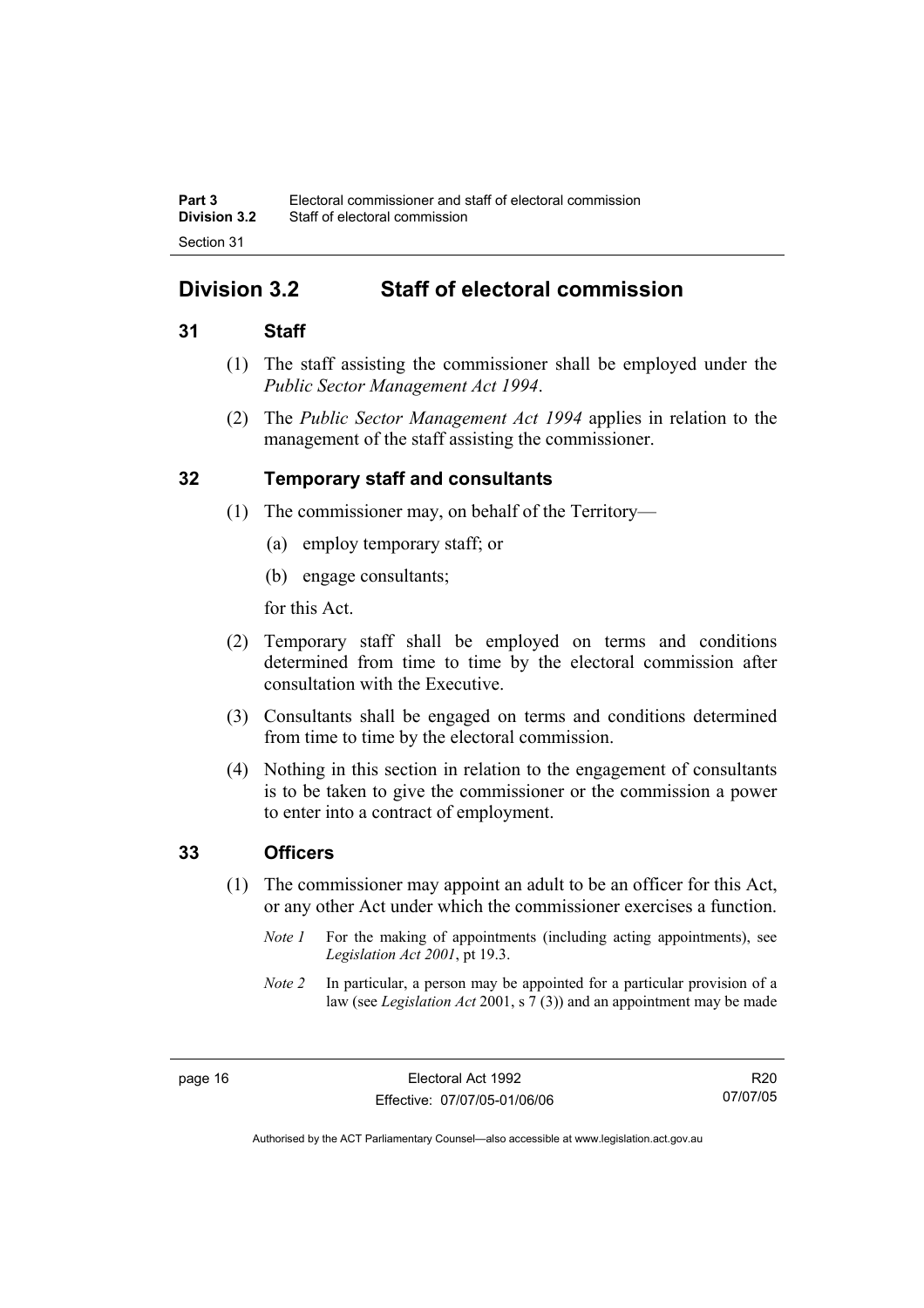by naming a person or nominating the occupant of a position (see s 207).

- (2) The officers so appointed include, but are not limited to, the following officers:
	- (a) the officer in charge of a polling place;
	- (b) the officer in charge of a scrutiny centre;
	- (c) an officer for the purposes of a poll or the scrutiny at an election.
- (3) A candidate is not entitled to be appointed as an officer, and an officer vacates office if he or she becomes a candidate.
- (4) The commissioner has all the powers of an officer and, in the exercise of such a power, is subject to the same obligations as an officer and, for this Act, shall be taken to be an officer.
- (5) Subject to the directions of the OIC, an officer at a polling place or scrutiny centre may exercise any of the powers of the OIC and in so doing shall, for this Act, be taken to be the OIC.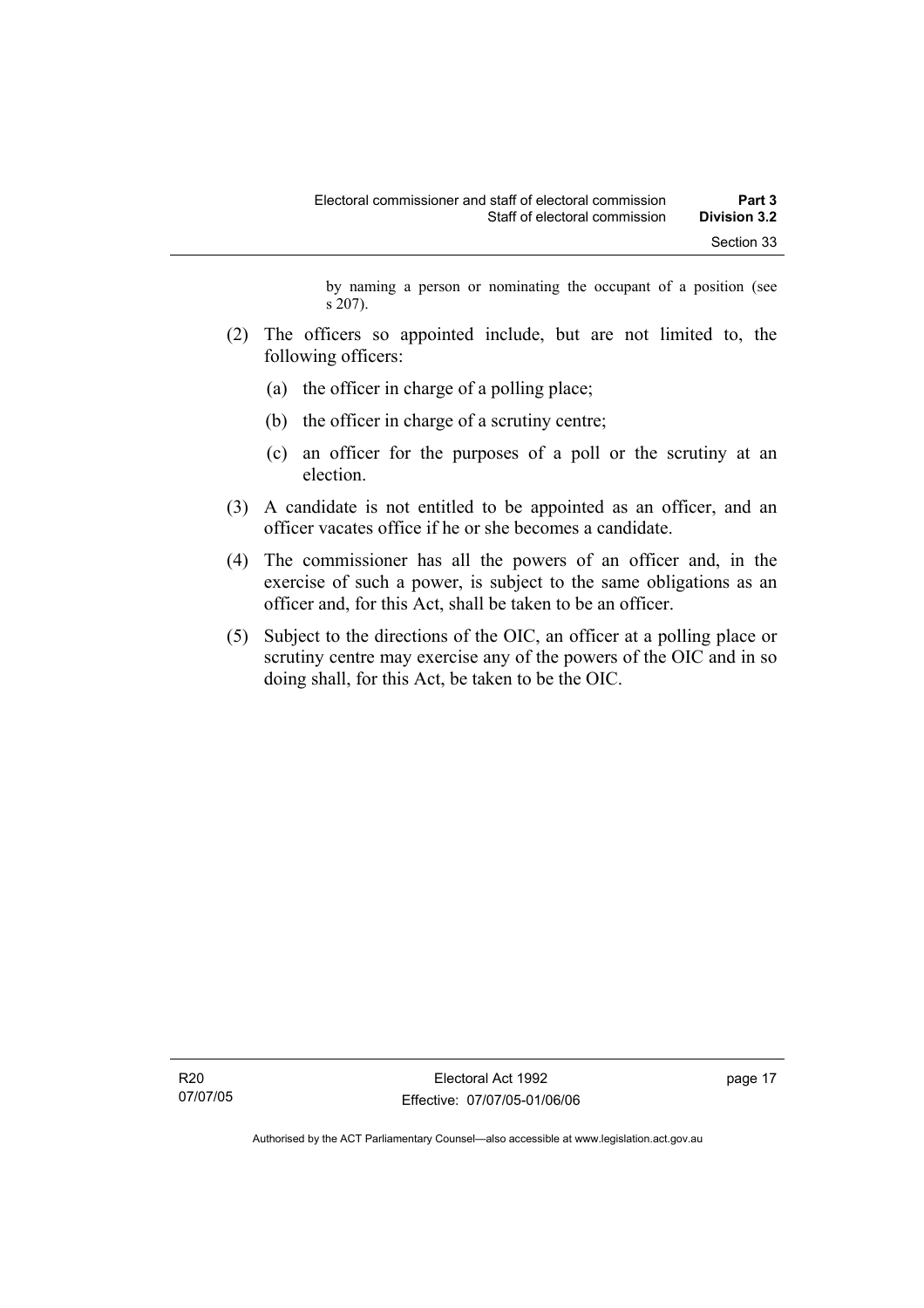#### **Part 4** Electorates

Section 34

## **Part 4 Electorates**

#### **34 Multimember electorates**

- (1) The ACT shall be divided into 3 separate electorates.
- (2) Seven members of the Legislative Assembly shall be elected from 1 electorate.
- (3) Five members of the Legislative Assembly shall be elected from each of the other 2 electorates.

### **35 Redistribution of electorates**

- (1) Subject to this part, the augmented commission shall redistribute electorates by determining—
	- (a) the name and boundaries of each electorate; and
	- (b) the number of members of the Legislative Assembly to be elected from each electorate.
- (2) A determination—
	- (a) must be in writing; and
	- (b) may be made only after any investigation under section 52 (Objections to augmented electoral commission's proposal) is finished.
- (3) A determination is a notifiable instrument.
	- *Note* A notifiable instrument must be notified under the *Legislation Act 2001*.

#### **36 Factors relevant to redistribution**

In making a redistribution of electorates, the augmented commission shall—

R20 07/07/05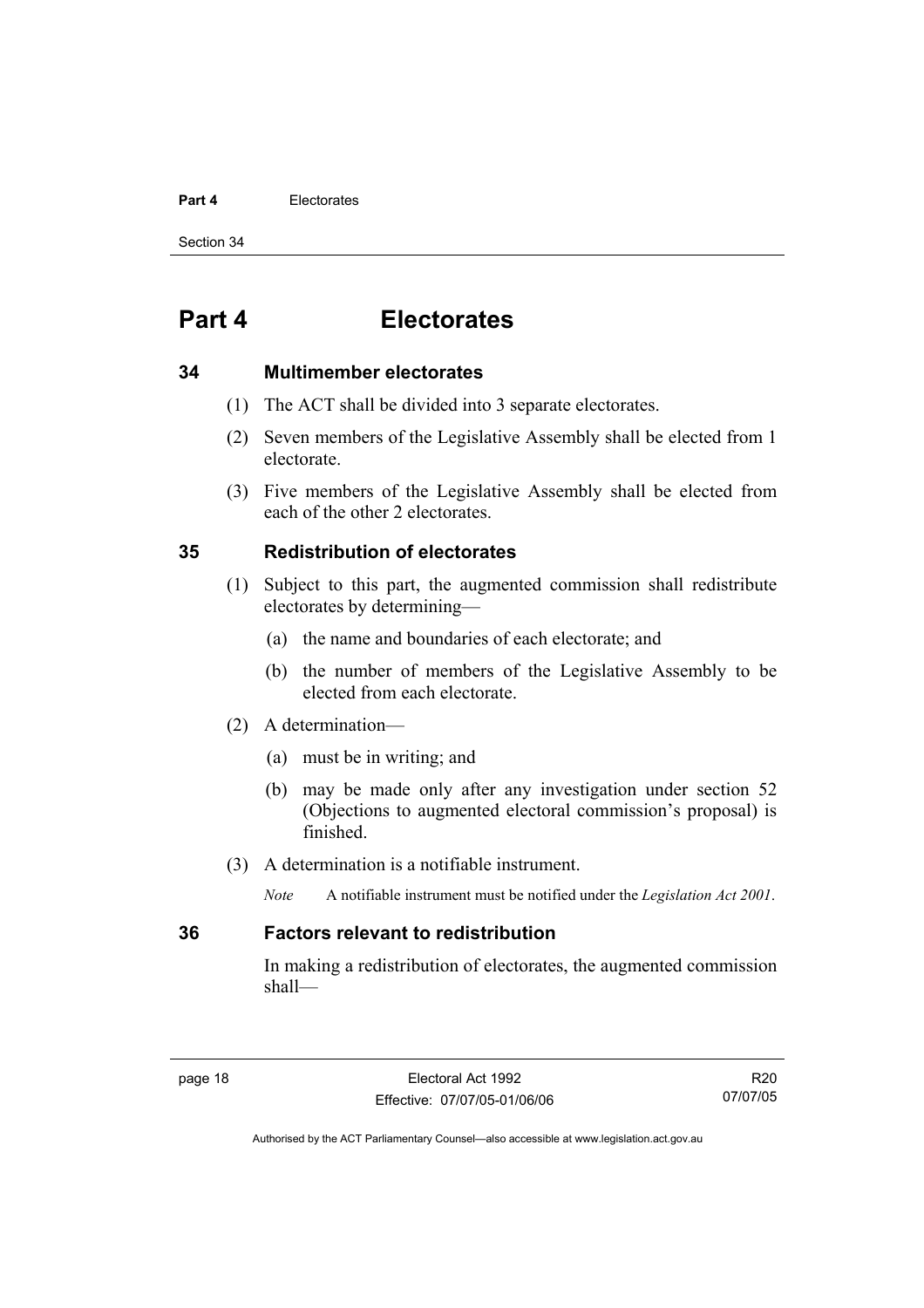- (a) ensure that the number of electors in an electorate immediately after the redistribution is within the range permitted by the *Australian Capital Territory (Self-Government) Act 1988*  (Cwlth), section 67D (2); and
- (b) endeavour to ensure, as far as practicable, that the number of electors in an electorate at the time of the next general election of members of the Legislative Assembly will not be greater than 105%, or less than 95%, of the expected quota for the electorate at that time ascertained in accordance with the formula set out in the *Australian Capital Territory (Self-Government) Act 1988* (Cwlth), section 67D (1); and
- (c) duly consider—
	- (i) the community of interests within each proposed electorate, including economic, social and regional interests; and
	- (ii) the means of communication and travel within each proposed electorate; and
	- (iii) the physical features and area of each proposed electorate; and
	- (iv) the boundaries of existing electorates; and
	- (v) the boundaries of divisions and sections fixed under the *Districts Act 2002*.

### **37 Timing of redistributions**

- (1) After each ordinary election, a redistribution process shall, subject to section 38—
	- (a) begin as soon as practicable after the beginning of the period of 2 years ending on the end of the 3rd Saturday in October in the year when the next ordinary election is due to be held; and
	- (b) be completed as soon as practicable.

page 19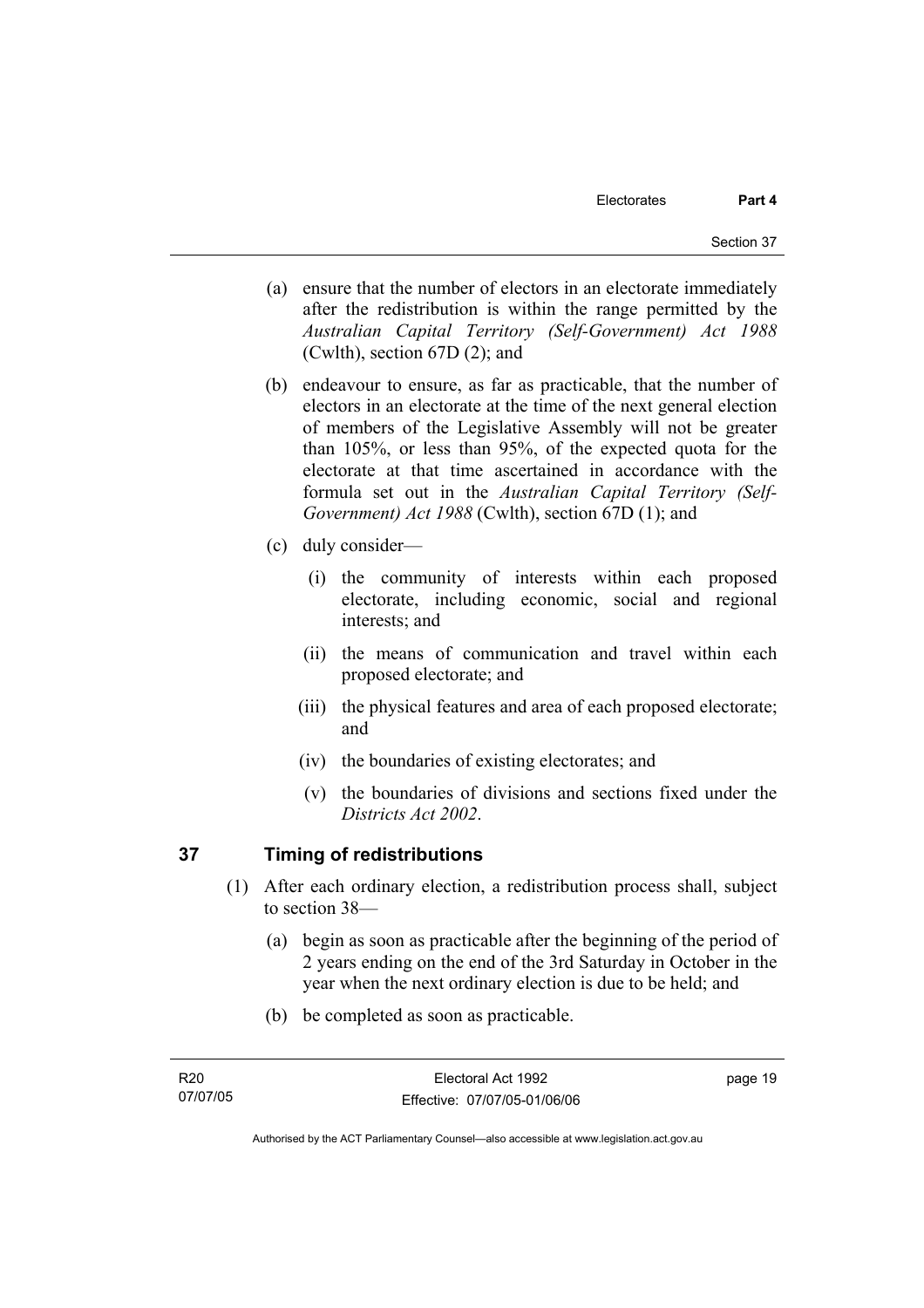#### **Part 4** Electorates

#### Section 38

- (2) For subsection (1), a redistribution process—
	- (a) begins when a redistribution committee is formed for the purposes of a redistribution; and
	- (b) ends when the redistribution of electorates is determined under section 35.

### **38 Suspension of redistribution process—extraordinary elections**

(1) In this section:

#### *redistribution process*—see section 37.

- (2) If the election period for an extraordinary election begins during a redistribution process, no further action shall be taken under this Act in relation to the redistribution until after the election period.
- (3) If, in relation to a proposed redistribution, a notice under this part invited a response (however described) to be made within a particular period and that period had not ended when the election period for an extraordinary election begins—
	- (a) a further such notice shall be given as soon as practicable after the election period; and
	- (b) this Act applies in relation to any response made in accordance with the firstmentioned notice as if it had been made in accordance with the further notice.

### **39 Redistribution committees**

- (1) The electoral commission must, in writing, establish redistribution committees for this part.
- (2) The establishment of a redistribution committee is a notifiable instrument.

*Note* A notifiable instrument must be notified under the *Legislation Act 2001*.

(3) A redistribution committee shall consist of—

R20 07/07/05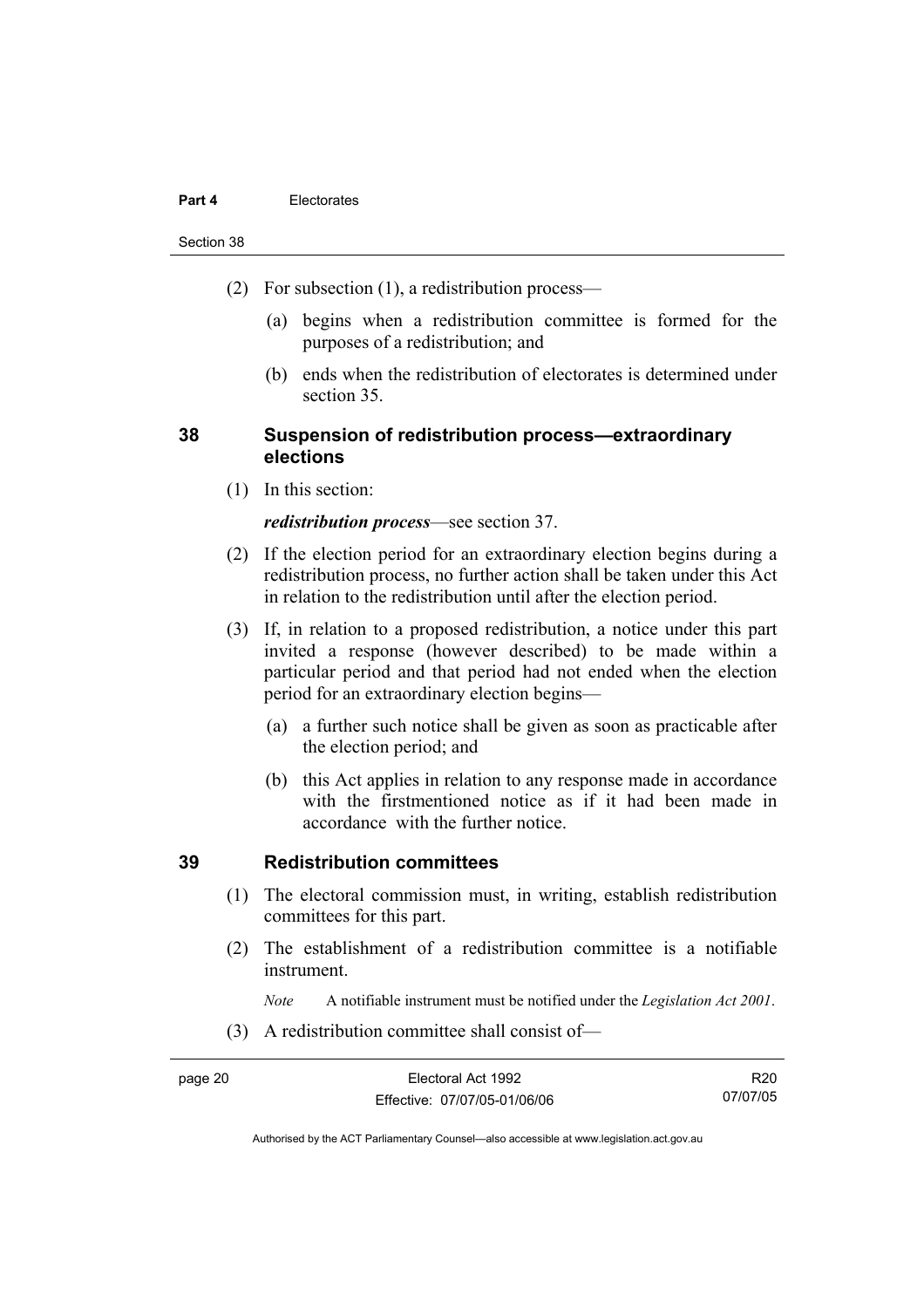- (a) the commissioner; and
- (b) the planning and land authority; and
- (c) the commissioner for surveys; and
- (d) a person appointed by the electoral commission whose qualifications or experience would, in the opinion of the electoral commission, enable the person to assist the committee, particularly in relation to the factors set out in section 36.

*Note* For the making of appointments, see *Legislation Act 2001*, pt 19.3.

 (4) The member mentioned in subsection (3) (d) holds the position on the conditions that are decided by the electoral commission in consultation with the Minister and stated in the member's appointment.

#### **40 Meetings of redistribution committee**

- (1) The commissioner may call a meeting of a redistribution committee.
- (2) The commissioner shall preside at all meetings at which he or she is present.
- (3) If the commissioner is absent from a meeting, the members present shall elect 1 of their number to preside.
- (4) At a meeting, 3 members constitute a quorum.
- (5) Questions shall be determined by a majority of the votes of the members present and voting.
- (6) The member presiding at a meeting has a deliberative vote and, in the event of an equality of votes, has a casting vote.
- (7) A redistribution committee may regulate the conduct of proceedings at its meetings as it considers appropriate.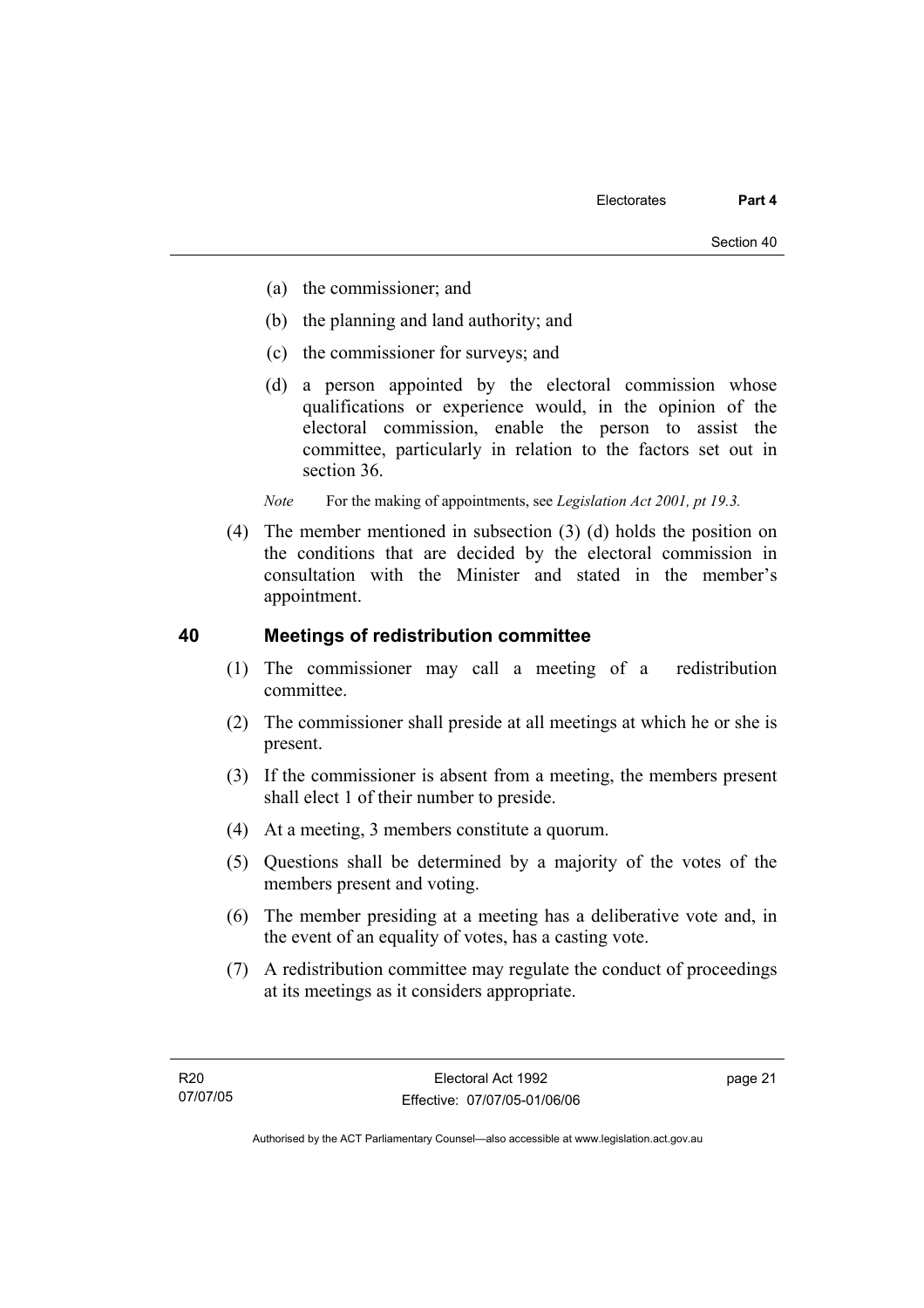#### **Part 4** Electorates

#### Section 41

- (8) A redistribution committee may inform itself in the way it considers appropriate, including the opening of its meetings to members of the public.
- (9) The electoral commission shall, on request by a redistribution committee, give the committee the information and assistance it requires for this part.

#### **41 Suggestions and comments about redistribution**

- (1) A redistribution committee must prepare a written notice stating—
	- (a) that written suggestions about the redistribution of electorates may be given to it within 28 days after the day the notice is notified under the *Legislation Act 2001*; and
	- (b) that written comments about the suggestions may be given to it within 14 days after the last day suggestions may be given to it; and
	- (c) each place where suggestions may be inspected by members of the public.
- (2) The notice is a notifiable instrument.

*Note* A notifiable instrument must be notified under the *Legislation Act 2001*.

- (3) The redistribution committee must also publish the notice in a newspaper.
- (4) The redistribution committee must ensure that copies of any suggestions given to it in accordance with the notice are available for inspection by members of the public in accordance with the notice.

### **42 Outline of proposal**

Before making a proposed redistribution of electorates, a redistribution committee may cause an outline of its proposal to be made available to members of the public.

R20 07/07/05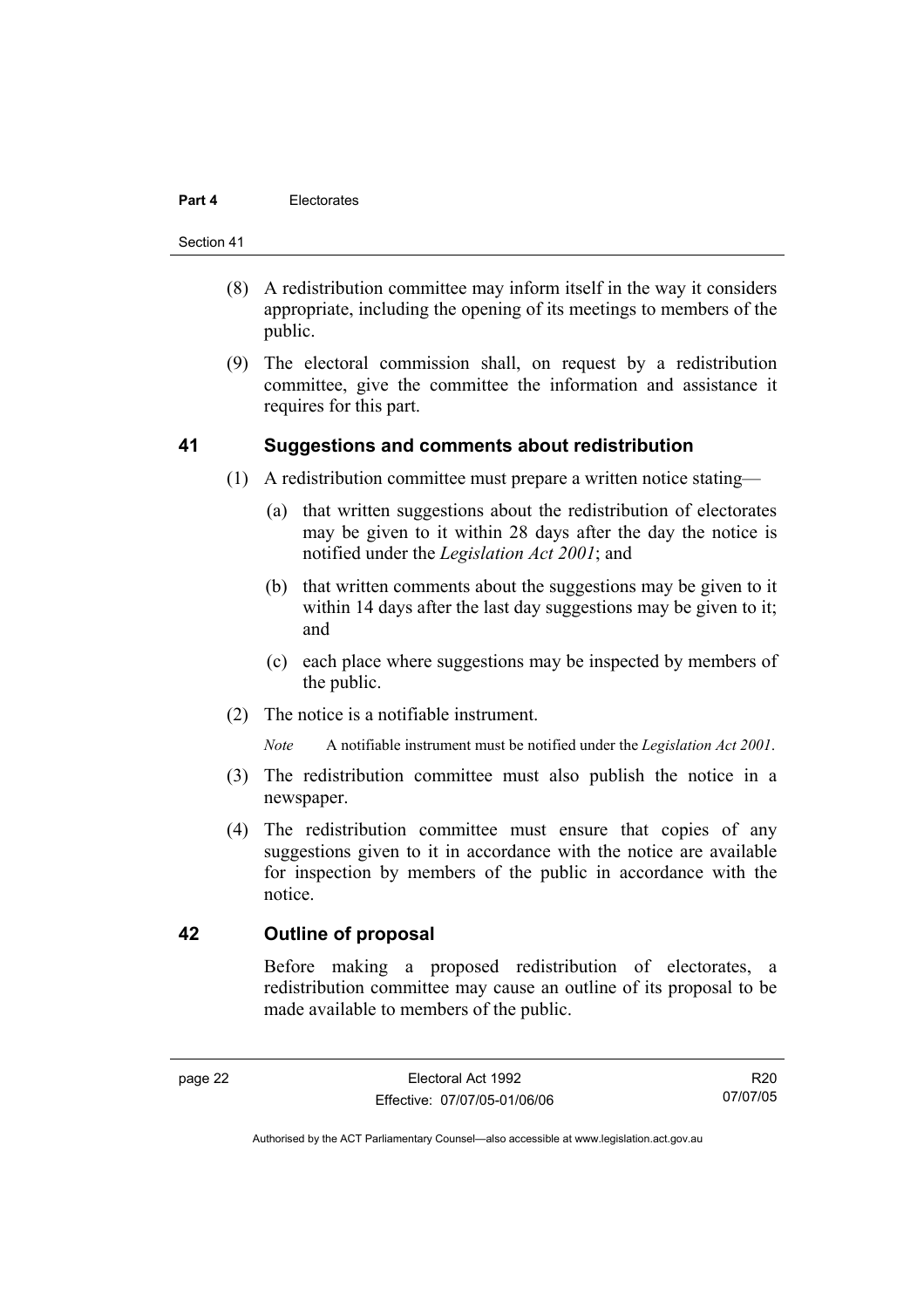### **43 Proposed redistribution**

- (1) A redistribution committee must make a proposed redistribution of electorates after considering the suggestions and comments (if any) given to it in accordance with the notice under section 41 (Suggestions and comments about redistribution).
- (2) Section 36 applies in relation to the making of the proposed redistribution as if it were a redistribution by the augmented commission.
- (3) The committee shall state the reasons for its proposal in writing.
- (4) A member of the committee who disagrees with its proposal may state the reasons for the disagreement in writing.

### **44 Notification and publication of proposal**

- (1) A redistribution committee must—
	- (a) exhibit a map or maps showing the name and boundaries of each proposed electorate at the electoral commission's office; and
	- (b) make a copy of the following available for public inspection:
		- (i) the suggestions and comments given to the committee in accordance with the notice under section 41 (Suggestions and comments about redistribution); and
		- (ii) a description (whether by reference to a map or plan or otherwise) of the boundaries of each proposed electorate; and
		- (iii) a statement of the number of members of the Legislative Assembly that it proposes should be elected from each proposed electorate; and
		- (iv) its statement of reasons for the proposed redistribution; and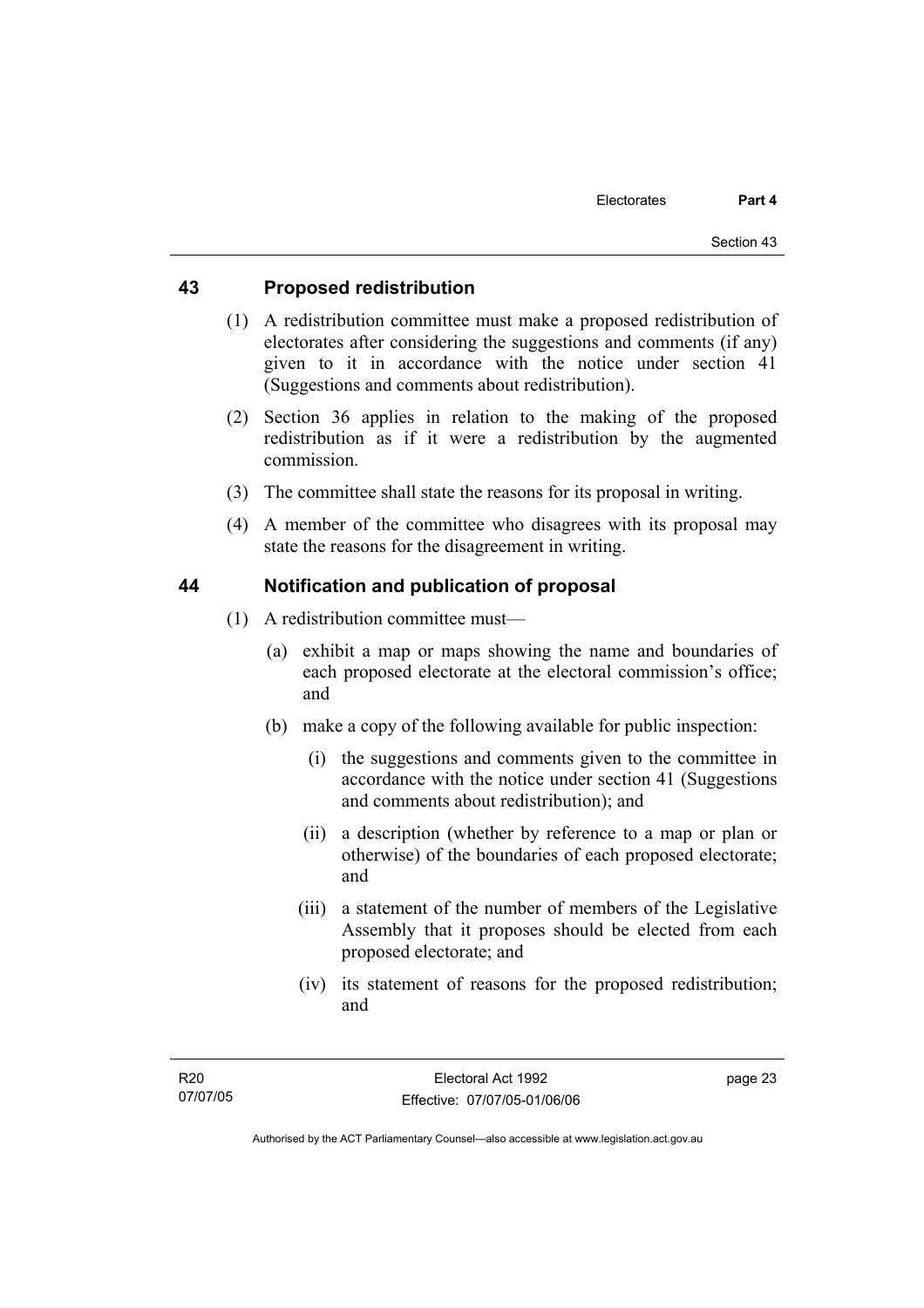#### **Part 4** Electorates

#### Section 45

- (v) if a member of the committee has provided a written statement or reasons for any disagreement with the proposal—that statement; and
- (c) prepare a written notice—
	- (i) telling the public about the exhibition mentioned in paragraph (a) and the availability for public inspection at the electoral commission's office of the copies of the documents mentioned in paragraph (b); and
	- (ii) stating that written objections against the proposal may be given to the electoral commission within 28 days after the day the notice is notified under the *Legislation Act 2001*.
- (2) The notice is a notifiable instrument.
	- *Note* A notifiable instrument must be notified under the *Legislation Act 2001*.
- (3) The redistribution committee must also publish the notice, and the map or maps of each proposed electorate, in a newspaper.

#### **45 Dissolution of redistribution committee**

A redistribution committee is dissolved immediately after the notice and maps mentioned in section 44 (1) (Notification and publication of proposal) have been notified and published under section 44 in relation to the committee's proposal.

#### **46 Objections**

- (1) An objection against a proposal by a redistribution committee must  $be$ —
	- (a) in writing; and
	- (b) given to the electoral commission within 28 days after the day the notice mentioned in section 44 (1) (Notification and publication of proposal) is notified under the *Legislation Act 2001* in relation to the committee's proposal.

R20 07/07/05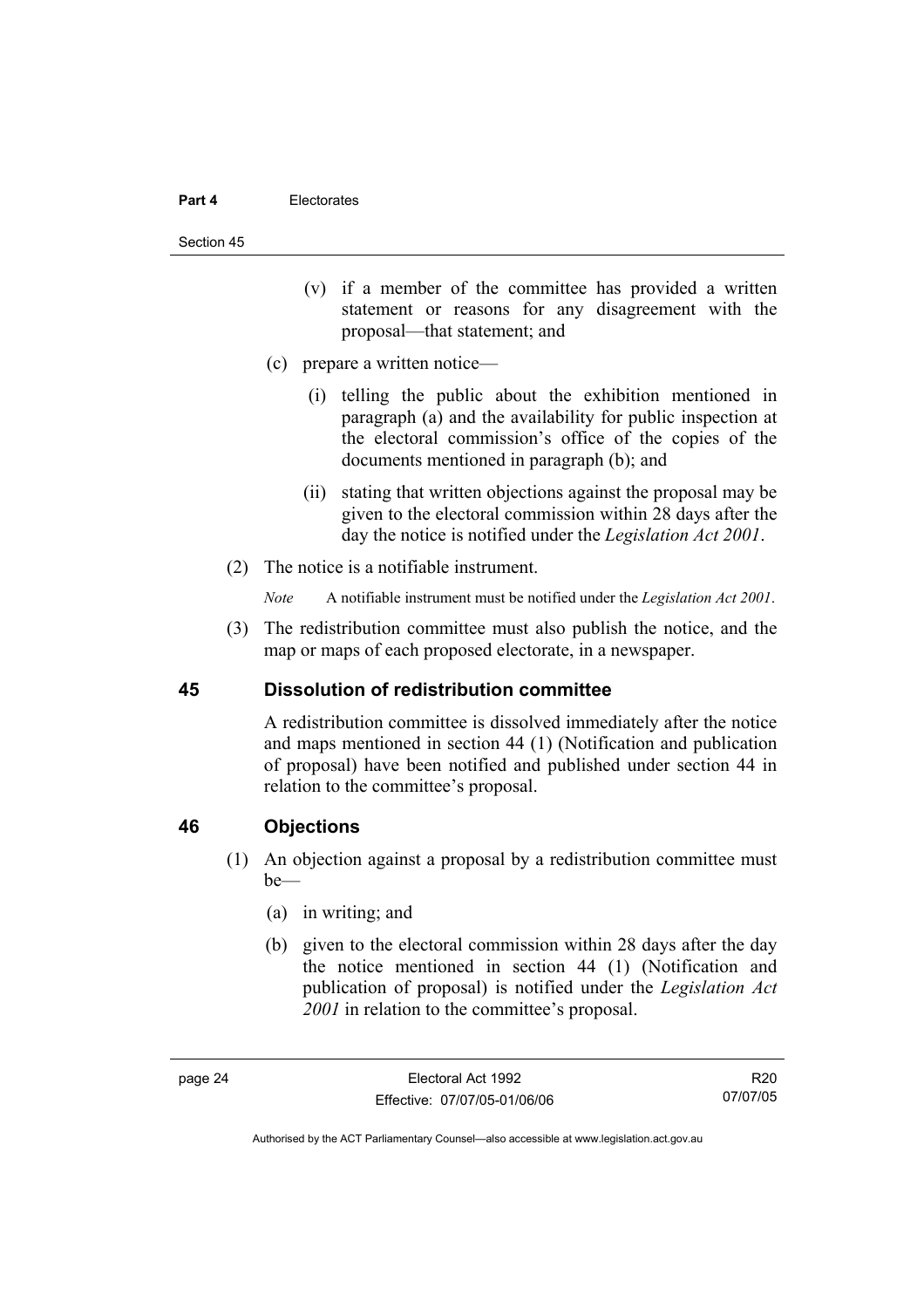(2) The commissioner must make a copy of each objection made under this section available for public inspection.

### **47 Augmented electoral commission**

- (1) For the purposes of each redistribution, an augmented electoral commission is established.
- (2) An augmented commission shall consist of—
	- (a) the members of the electoral commission; and
	- (b) the members (other than the commissioner) of the redistribution committee formed for the purposes of the redistribution.

### **48 Meetings of augmented electoral commission**

- (1) The chairperson of the electoral commission may call a meeting of an augmented commission.
- (2) The chairperson of the electoral commission shall preside at all meetings of an augmented commission at which he or she is present.
- (3) If the chairperson of the electoral commission is absent from a meeting of an augmented commission—
	- (a) the commissioner shall preside; or
	- (b) if the commissioner is absent from the meeting—the members present shall appoint 1 of their number to preside.
- (4) At a meeting, 4 members constitute a quorum.
- (5) Subject to subsection (6), questions shall be determined by a majority of the votes of the members present and voting.
- (6) An augmented commission shall not redistribute electorates under section 35 unless not less than 4 members of the augmented commission, of whom not less than 2 are members of the electoral commission, vote in favour of the redistribution.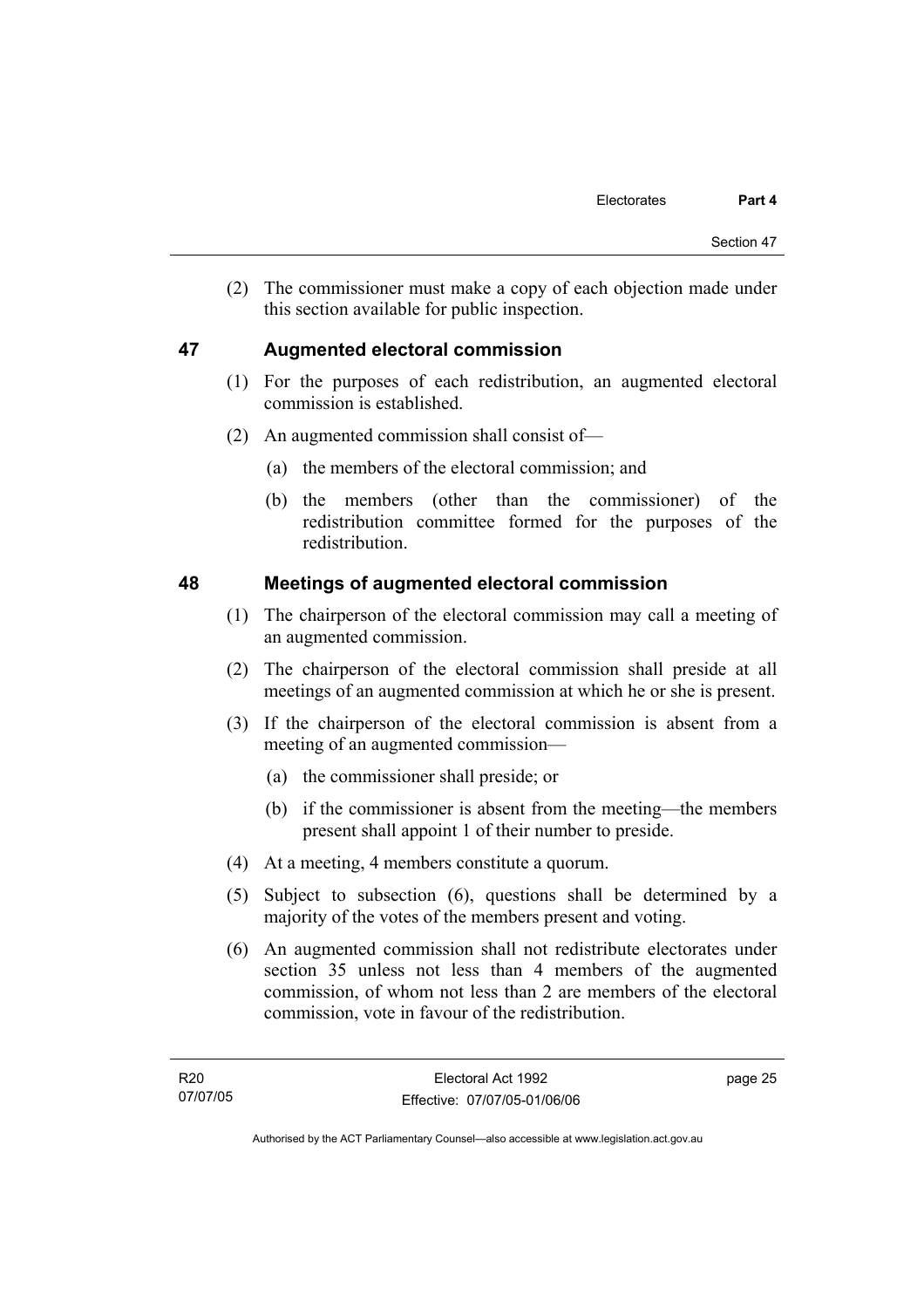#### Section 49

- (7) Subject to subsection (8), the member presiding at a meeting has a deliberative vote and, in the event of an equality of votes, has a casting vote.
- (8) The casting vote of the member presiding at a meeting shall not be used to vote in favour of the making of a redistribution under section 35.
- (9) An augmented commission may regulate the conduct of proceedings at its meetings as it considers appropriate.
- (10) Subject to section 49, an augmented commission may inform itself in any way it considers appropriate.
- (11) The electoral commission shall, on request by an augmented commission, give the augmented commission the information and assistance it requires for this part.

#### **49 Investigation of objections**

- (1) The augmented commission shall investigate each objection made in accordance with section 46.
- (2) For the purpose of investigating an objection, the augmented commission shall hold a public hearing, unless it is of the opinion that—
	- (a) the matters raised in the objection (or substantially the same matters) were raised in suggestions or comments given to the redistribution committee in accordance with the notice under section 41 (1) (Suggestions and comments about redistribution); and
	- (b) the objection is frivolous or vexatious.
- (3) The augmented commission may hold 1 public hearing in relation to several objections.
- (4) At a public hearing, submissions to the augmented commission may only be made—

R20 07/07/05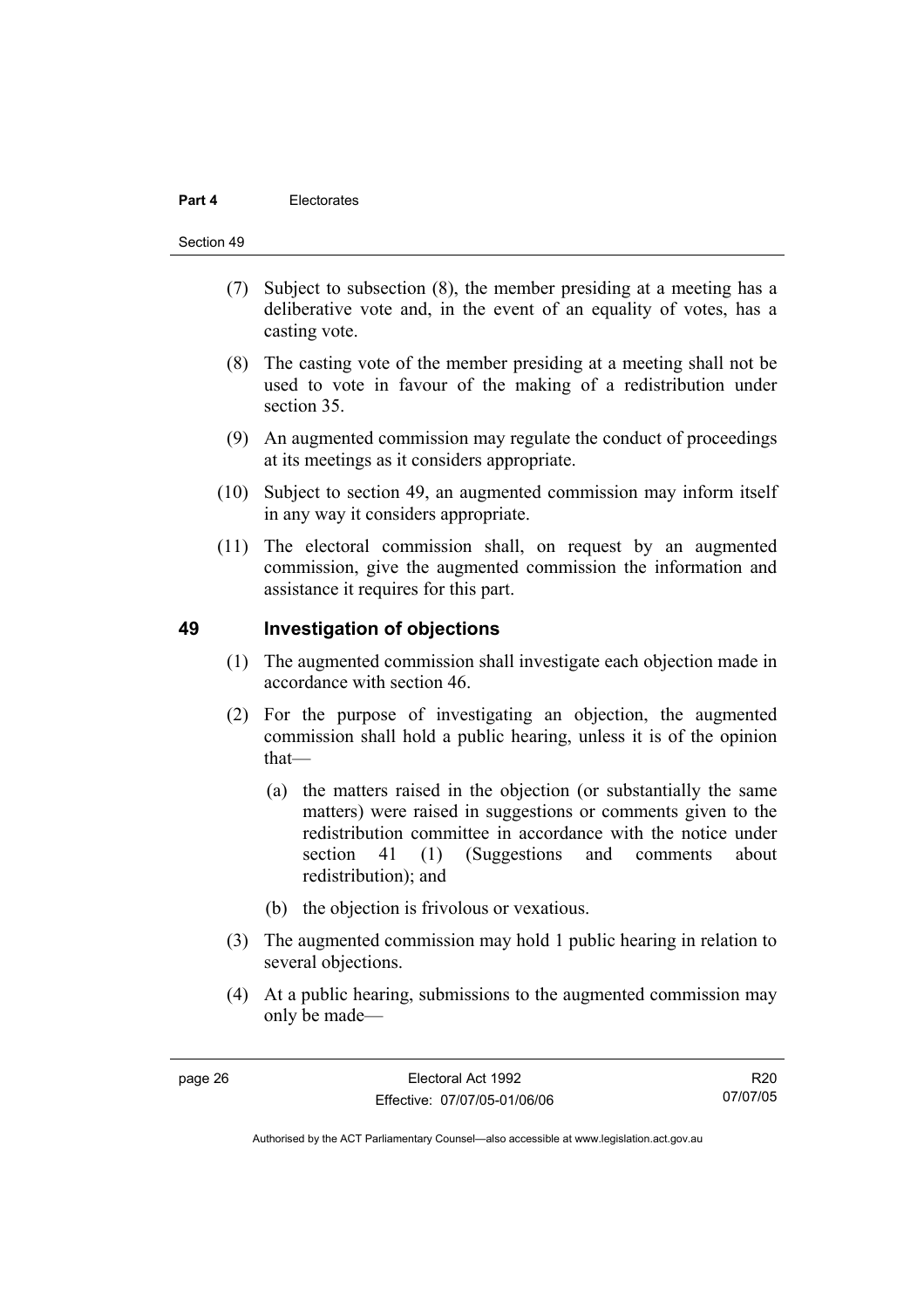- (a) by or on behalf of a person who made—
	- (i) an objection in accordance with section 46; or
	- (ii) a suggestion or comment about the proposed redistribution given to the redistribution committee in accordance with the notice under section 41 (1); or
- (b) by a person making a submission in relation to an objection.
- (5) The augmented commission shall consider all such submissions.
- (6) At a public hearing, the augmented commission is not bound by the rules of evidence and, subject to this section, may regulate the conduct of proceedings as it considers appropriate.
- (7) Without limiting subsection (6), the following matters are within the discretion of the augmented commission:
	- (a) the manner in which, and the time within which, submissions may be made;
	- (b) the extent to which the augmented commission may be addressed, and the persons by whom it may be addressed.

#### **50 Redistribution—proposal by augmented electoral commission**

The augmented commission shall make a proposed redistribution of electorates after completing any investigation required by section 49.

### **51 Publication of augmented electoral commission's proposal**

- (1) After making a proposed redistribution of electorates, the augmented commission shall cause a public announcement to be made concerning the proposal.
- (2) The public announcement shall include a statement—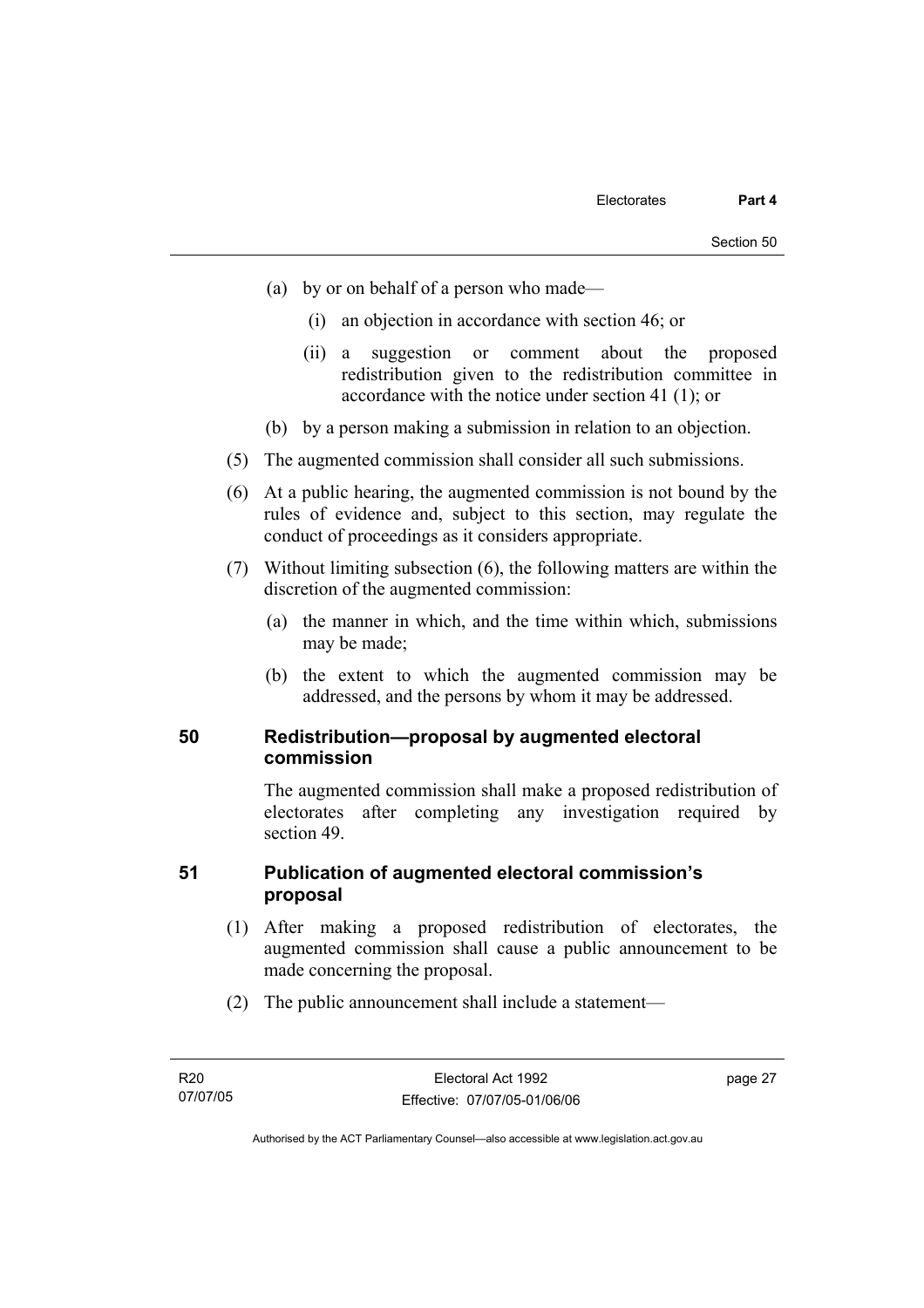#### **Part 4** Electorates

Section 52

- (a) setting out the substance of the augmented commission's findings or conclusions about the redistribution committee's proposal and any objection to it; and
- (b) setting out particulars of the augmented commission's proposal; and
- (c) whether, in the augmented commission's opinion, its proposal is significantly different from the redistribution committee's proposal and, if so, a further statement to the effect that written objections against the proposal may be given to the electoral commission in accordance with the notice prepared under subsection  $(3)$ .
- (3) If the augmented commission is of the opinion that its proposal is significantly different from the redistribution committee's proposal, the augmented commission must prepare a written notice stating that written objections against the proposal may be given to the electoral commission within 28 days after the day the notice is notified under the *Legislation Act 2001*.
- (4) The notice is a notifiable instrument.

*Note* A notifiable instrument must be notified under the *Legislation Act 2001*.

#### **52 Objections to augmented electoral commission's proposal**

- (1) An objection against a redistribution proposed by the augmented commission must be—
	- (a) in writing; and
	- (b) given to the electoral commission within 28 days after the day the notice under section 51 (3) (Publication of augmented electoral commission's proposal) is notified under the *Legislation Act 2001*.
	- *Note* For how documents may be given, see *Legislation Act 2001*, pt 19.5.

R20 07/07/05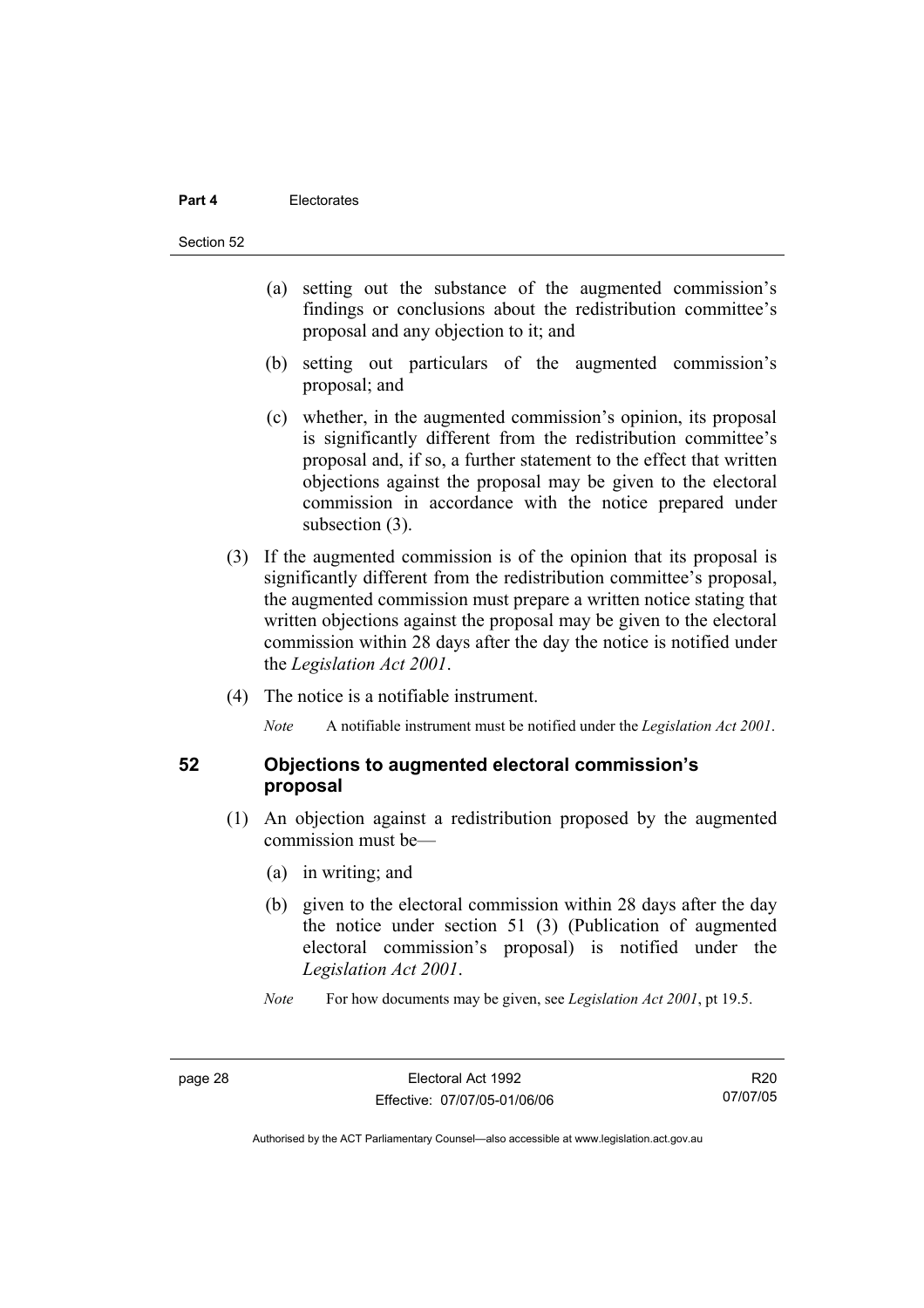- (2) If an objection is given to the electoral commission in accordance with subsection (1)—
	- (a) the augmented commission must investigate the objection; and
	- (b) section 49 (Investigation of objections) applies as if the investigation were an objection under that section.
- (3) The commissioner must make a copy of each objection made under this section available for public inspection.

#### **53 Report by augmented electoral commission and public announcement**

- (1) After redistributing electorates under section 35, the augmented commission shall cause—
	- (a) a report about the redistribution to be submitted to the Minister; and
	- (b) copies of the report to be made available for perusal by members of the public at the office of the electoral commission; and
	- (c) a public announcement to be made to the effect that the redistribution has been made and that copies of the report are available for perusal by members of the public at the office of the electoral commission.
- (2) The report shall contain particulars of—
	- (a) any suggestions or comments lodged with the redistribution committee; and
	- (b) the redistribution proposed by the redistribution committee and its reasons for the proposal; and
	- (c) if a member of the redistribution committee has provided a written statement of reasons for any disagreement with the committee's proposal—that statement; and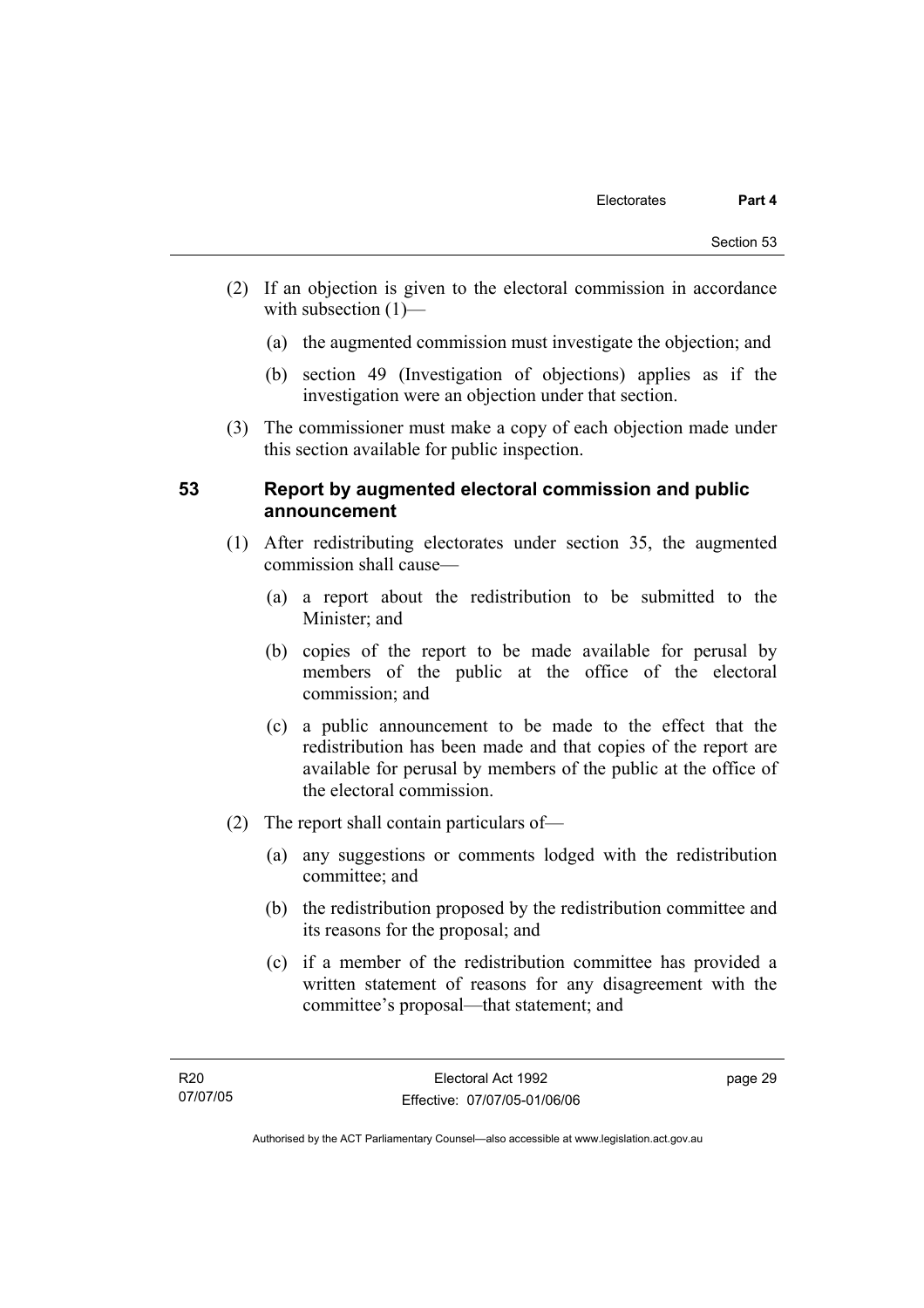#### **Part 4** Electorates

Section 54

- (d) any objections lodged with the electoral commission against the redistribution committee's proposal; and
- (e) the result of the investigation of any objections against the redistribution committee's proposal (including particulars of the proceedings at any public hearings in the course of an investigation); and
- (f) the redistribution proposed by the augmented commission and its reasons for the proposal; and
- (g) any objections lodged with the electoral commission against the augmented commission's proposal; and
- (h) the result of the investigation of any objections against the augmented commission's proposal (including particulars of the proceedings at any public hearings in the course of an investigation); and
- (i) the redistribution made by the augmented commission and its reasons for the redistribution; and
- (j) if a member of the augmented commission has provided a written statement of reasons for any disagreement with the augmented commission's proposal—that statement.

#### **54 Report to Legislative Assembly**

The Minister shall present a copy of the augmented commission's report to the Legislative Assembly on the first sitting day after the day when the Minister receives the report from the augmented commission.

#### **55 Decisions are final**

- (1) A decision of an augmented commission or a redistribution committee made, or purporting to be made, under this part—
	- (a) is final and conclusive; and

R20 07/07/05

Authorised by the ACT Parliamentary Counsel—also accessible at www.legislation.act.gov.au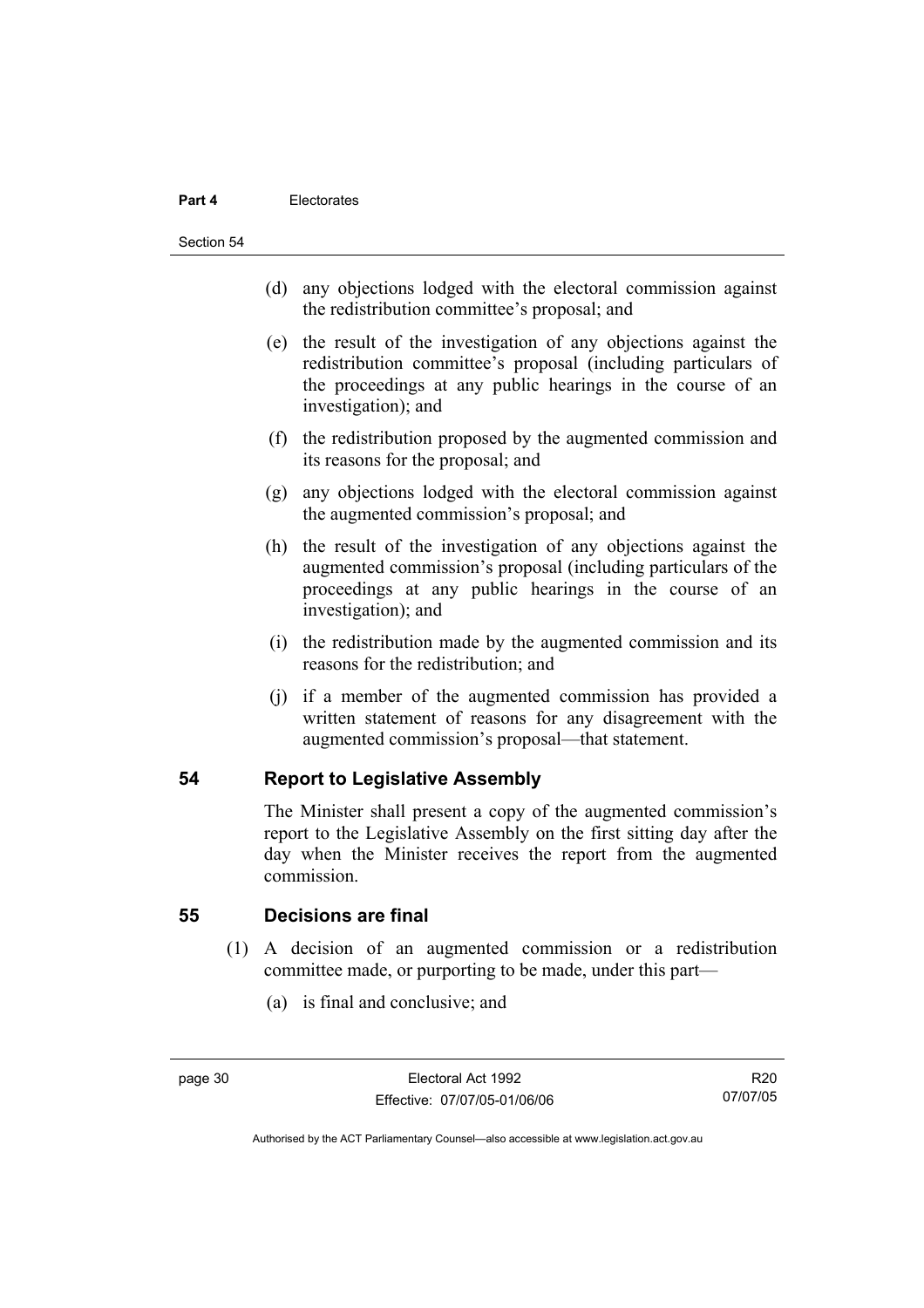- (b) shall not be challenged, appealed against, reviewed, quashed, set aside or called into question in any court or tribunal on any ground; and
- (c) is not subject to any proceedings for a writ of mandamus, prohibition or certiorari or for an injunction, declaration or other order in any court on any ground.
- (2) In subsection (1):

*decision* includes a failure to make a decision.

### **56 Validity not affected**

A failure to comply with the provisions of this part (except section 34, 35 or 36) is not to be taken to affect the validity of a decision of an augmented commission or a redistribution committee.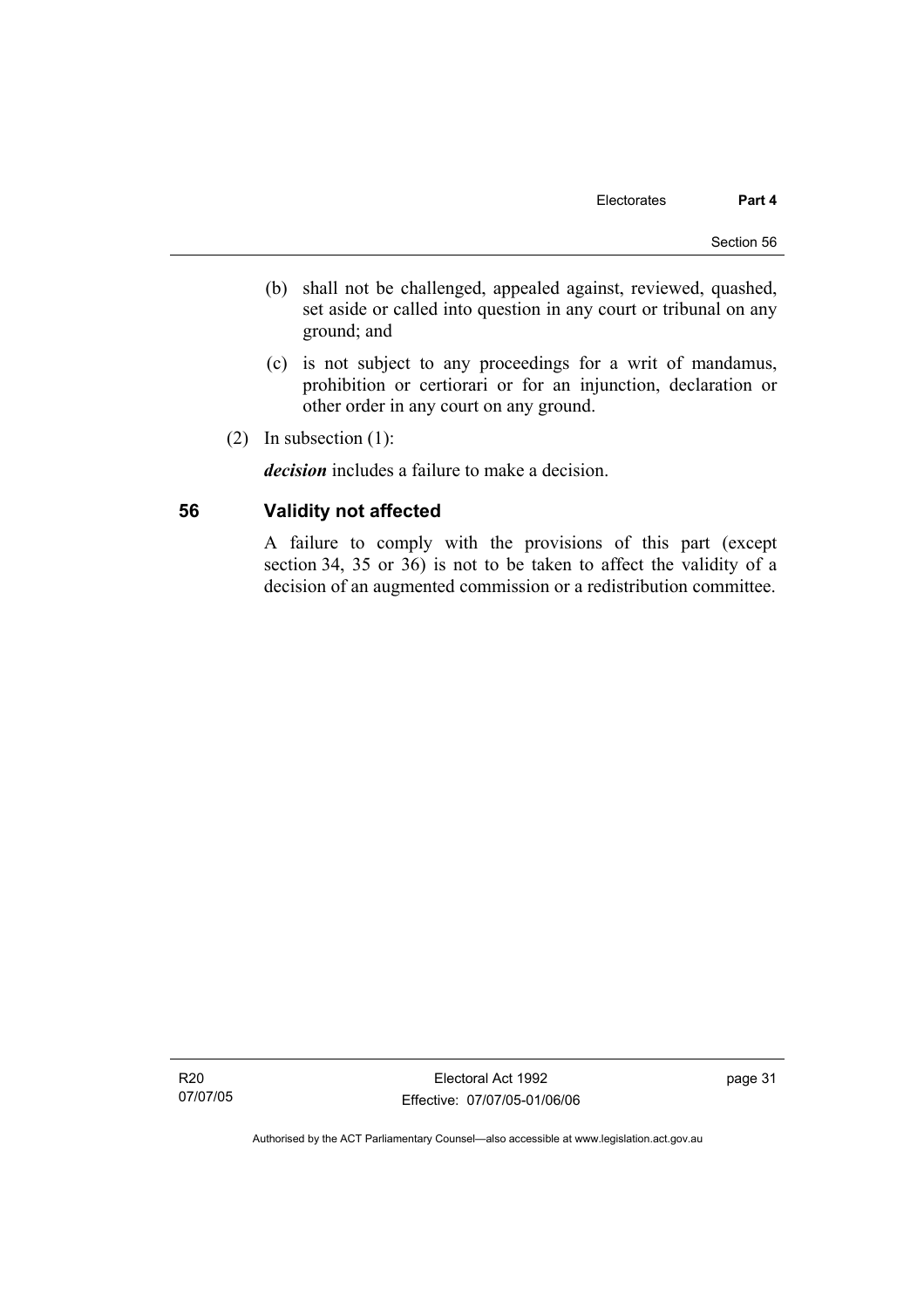#### **Part 5 Electoral rolls**

Section 57

# **Part 5 Electoral rolls**

#### **57 Electorate and Territory rolls**

- (1) The commissioner shall keep a roll of the electors of the ACT consisting of separate rolls of the electors of each electorate.
- (2) A roll may be kept electronically.

### **58 Contents of roll**

- (1) A roll shall contain the following particulars in relation to each elector:
	- (a) surname or family name;
	- (b) each given name;
	- (c) address;
	- (d) sex;
	- (e) date of birth.
- (2) A roll may contain the following particulars in relation to each elector:
	- (a) occupation;
	- (b) any former surname;
	- (c) any previous address;
	- (d) postal address, if not the same as the address of the principal place of residence;
	- (e) the further particulars (if any) prescribed under the regulations.

R20 07/07/05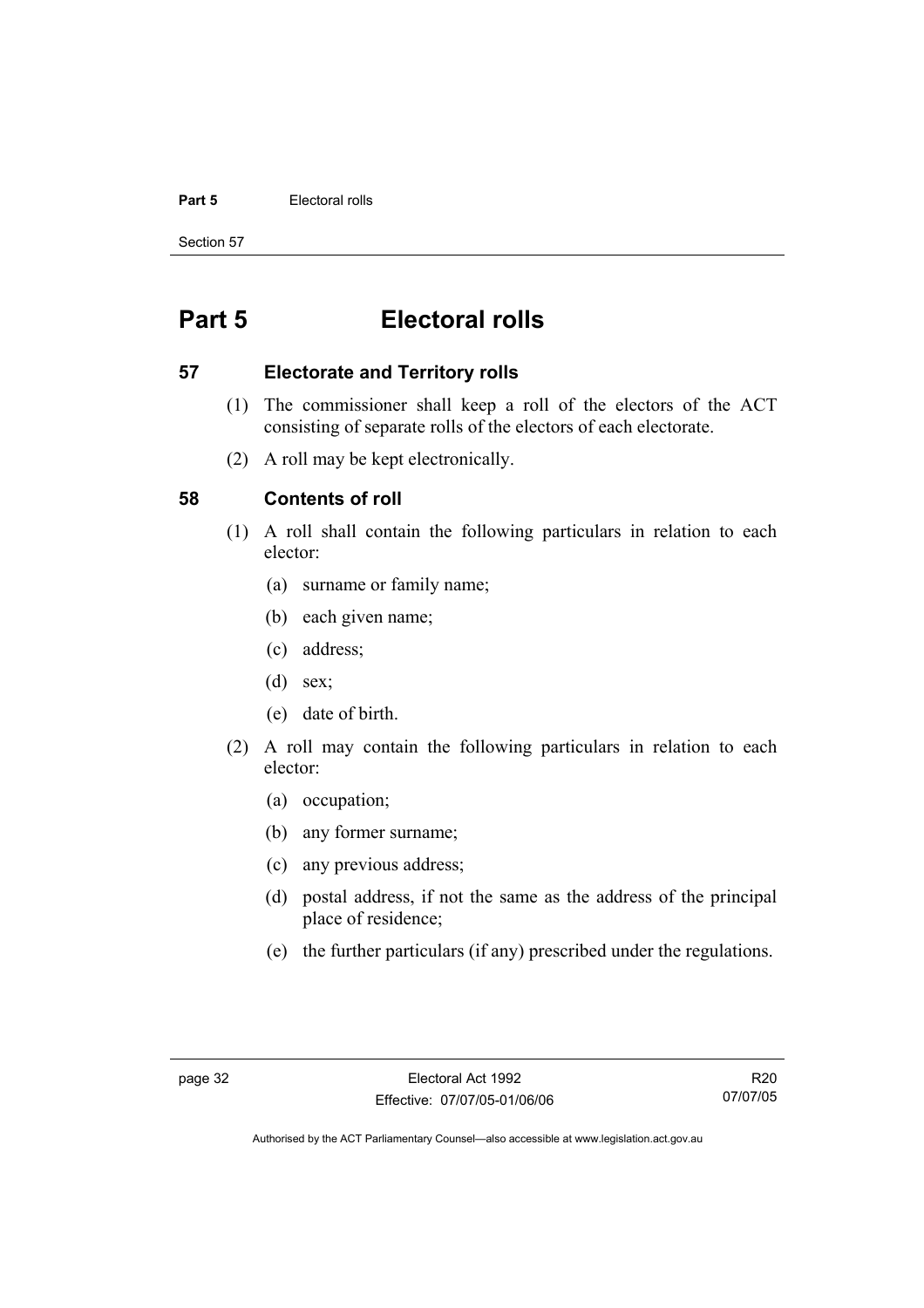#### **59 Meaning of** *extract* **from roll**

In this Act:

*extract* from a roll means the part of the roll that contains, for each elector enrolled at the time the extract is prepared—

- (a) the elector's surname or family name; and
- (b) each given name of the elector; and
- (c) the elector's address, unless the elector is—
	- (i) an elector whose address is suppressed; or
	- (ii) an eligible overseas elector; or
	- (iii) an Antarctic elector; or
	- (iv) an elector who is enrolled because of the elector's enrolment on the Commonwealth roll as an itinerant elector.
- *Note* A roll extract in electronic form is a disk, tape or other device from which the information in the extract may be reproduced by mechanical, electronic or other means (see dict, def of *electronic form*).

#### **60 Inspection of printed roll extracts**

- (1) The commissioner—
	- (a) shall, at the office of the commissioner; and
	- (b) may, at any other places the commissioner determines;

make a printed extract from each roll available for public inspection during ordinary office hours.

- (2) A right of inspection under subsection (1) shall not be taken to give any right to copy, take an extract from, or scan electronically, an extract from a roll.
- (3) For subsection (1), the commissioner shall prepare an extract of each roll at least once each calendar year.

| R <sub>20</sub> | Electoral Act 1992           | page 33 |
|-----------------|------------------------------|---------|
| 07/07/05        | Effective: 07/07/05-01/06/06 |         |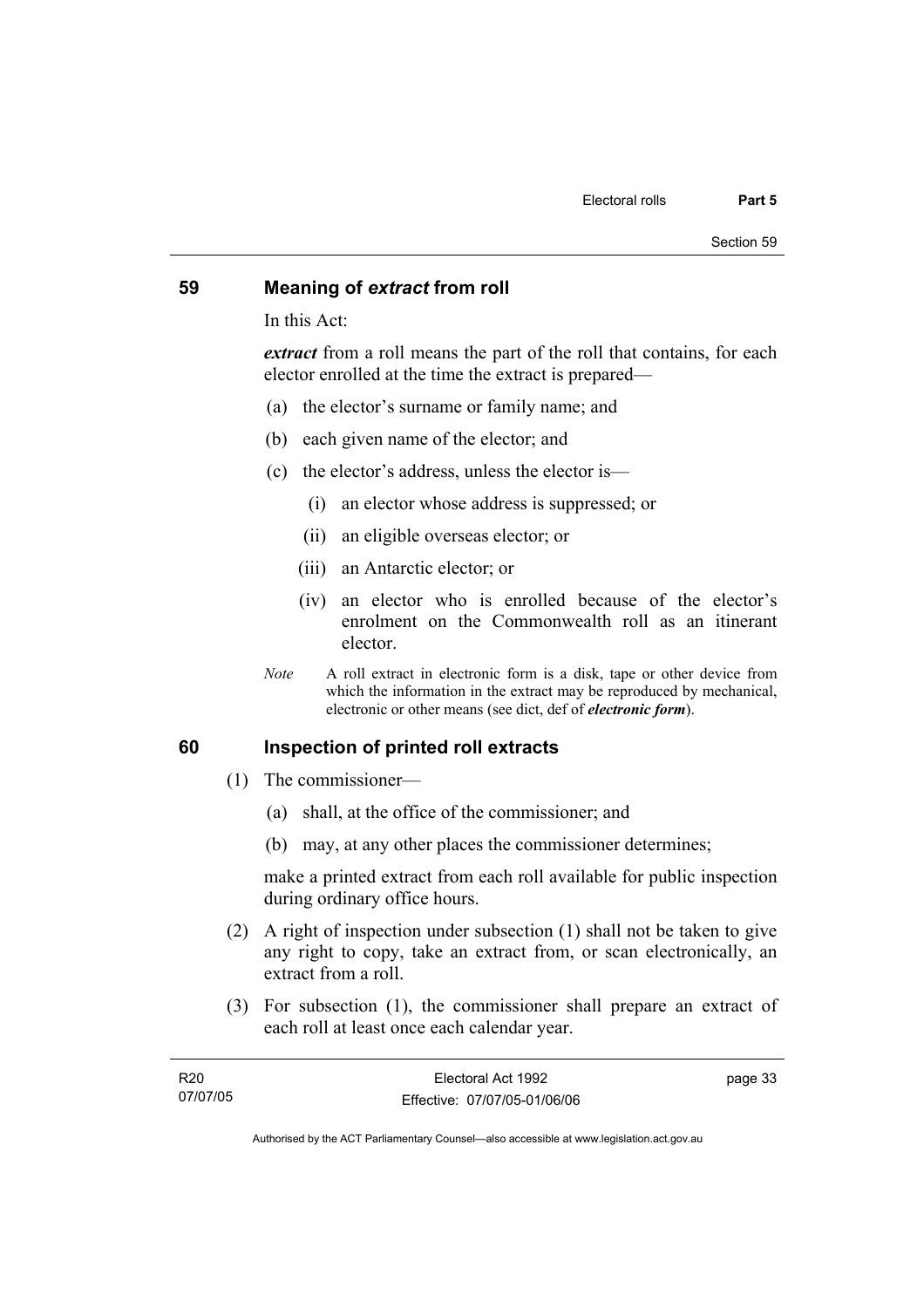#### **Part 5 Electoral rolls**

Section 61

### **61 Supply of printed roll extracts to MLAs etc**

- (1) At least once each calendar year, the commissioner shall, on request—
	- (a) give 2 printed extracts from the roll for an electorate to each MLA for the electorate; and
	- (b) give 2 printed extracts from the roll for each electorate to the registered officer of each registered party.
- (2) The commissioner shall, on request, supply a printed extract from a roll to a person who the commissioner is satisfied requires the extract for an approved purpose within the meaning of section 63.
	- *Note* A fee may determined under s 8 (Determination of fees) for a request under subsection (2).

### **62 Supply of roll extracts in electronic form to MLAs etc**

- (1) The commissioner shall, on request, so far as practicable, give a roll extract in electronic form to—
	- (a) an MLA; or
	- (b) the registered officer of a registered party.
- (2) The commissioner shall, on request, supply a roll extract in electronic form, or on microfiche, to a person who the commissioner is satisfied requires the extract for an approved purpose within the meaning of section 63.
	- *Note* A fee may determined under s 8 (Determination of fees) for a request under subsection (2).

#### **63 Use of roll extracts**

(1) In this section:

*approved purpose* means any of the following:

(a) for an MLA—the exercise of his or her functions;

page 34 Electoral Act 1992 Effective: 07/07/05-01/06/06

R20 07/07/05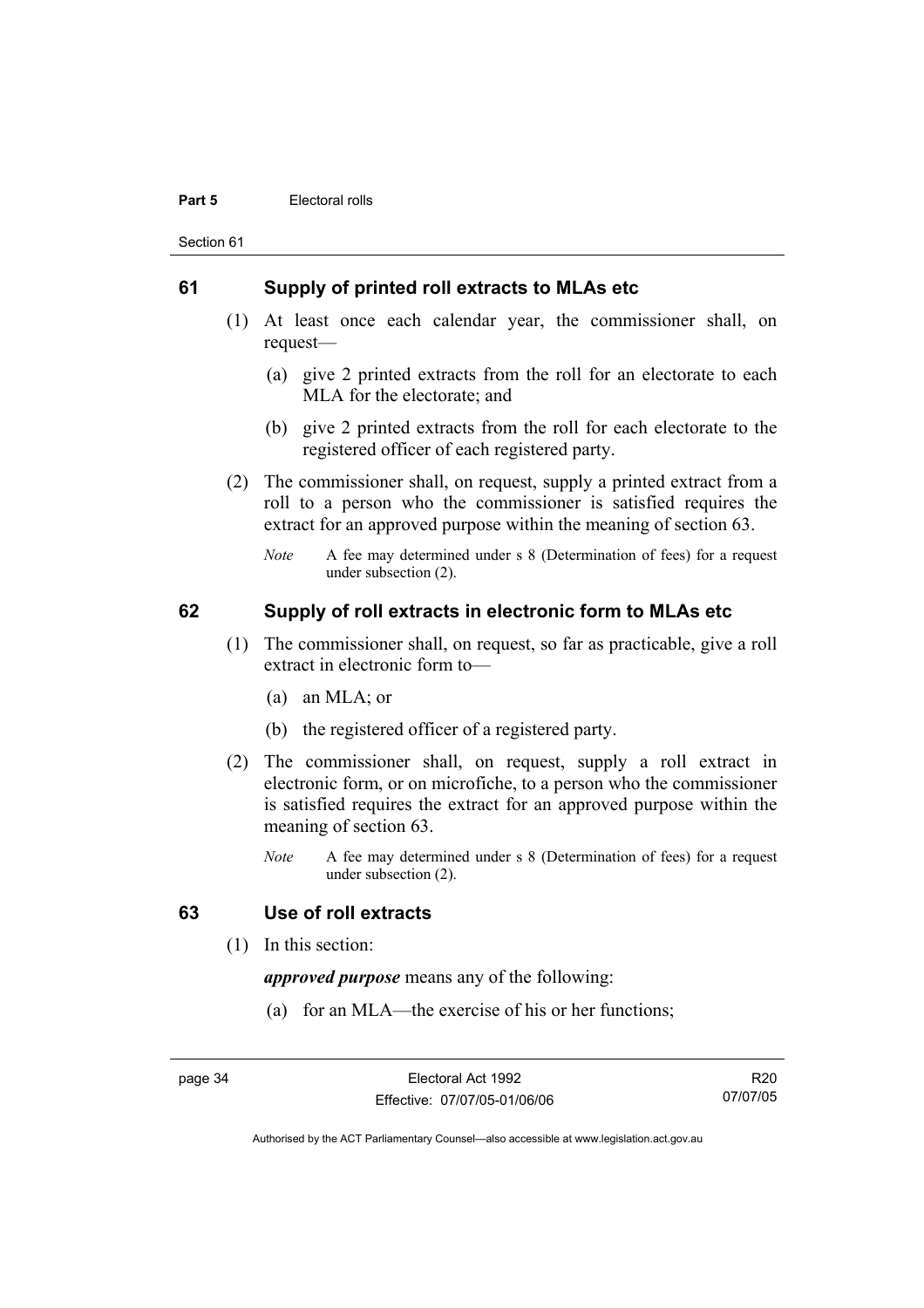- (b) for the registered officer of a registered party—the exercise by an MLA who is a member of the party of his or her functions;
- (c) for an MLA or the registered officer of a registered party—
	- (i) a purpose connected with an election; or
	- (ii) monitoring the accuracy of information in the roll;
- (d) for anyone—a purpose prescribed under the regulations.

*protected information*, in relation to a person, means information that the person knows, or has reasonable grounds for believing, was obtained from a roll extract given to the person or someone else under section 61 (Supply of printed roll extracts to MLAs etc) or section 62 (Supply of roll extracts in electronic form to MLAs etc).

- (2) A person must not, without reasonable excuse, use protected information for—
	- (a) a commercial purpose; or
	- (b) any other purpose, other than an approved purpose.

Maximum penalty: 50 penalty units, imprisonment for 6 months or both.

 (3) A person must not, without reasonable excuse, directly or indirectly divulge or communicate protected information to someone else for a purpose other than an approved purpose.

Maximum penalty: 50 penalty units, imprisonment for 6 months or both.

### **65 Provision of roll information to prescribed authorities**

 (1) The commissioner may give a copy of a roll or information contained on a roll to a prescribed authority if the commissioner is satisfied that the authority requires the copy or information for a prescribed purpose.

R20 07/07/05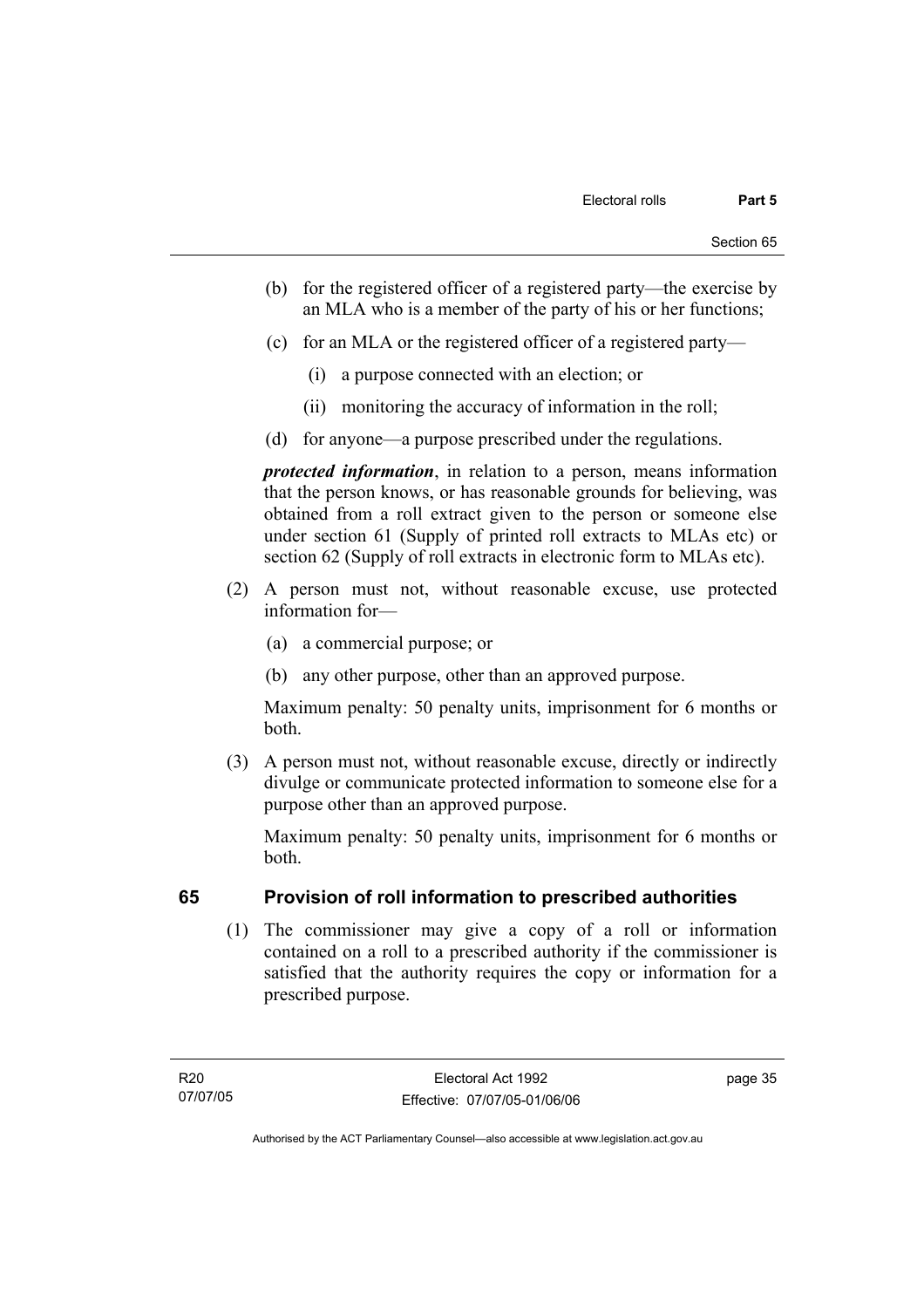#### **Part 5 Electoral rolls**

#### Section 66

 (2) A person shall not use information obtained under subsection (1) except in accordance with the regulations.

Maximum penalty: 50 penalty units, imprisonment for 6 months or both.

- (3) For the *Juries Act 1967*, the commissioner shall, on request by the sheriff, give the sheriff a copy of the roll of electors of the ACT.
- (4) A copy of a roll, or information, may be given to a person under subsection (1) or (3) in printed or electronic form or on microfiche.
- (5) A copy of a roll, or information, provided under subsection (1) or (3) shall not include—
	- (a) in relation to a person whose address is a suppressed address any particulars other than the name of the person; or
	- (b) the address of an eligible overseas elector; or
	- (c) the address of an Antarctic elector.
- (6) The regulations may provide for how a prescribed authority may deal with information, or information obtained from a copy of a roll, provided under subsection (1).

#### **66 Maintenance of rolls**

- (1) The commissioner shall, so far as practicable, keep the rolls up to date.
- (2) The commissioner may alter a roll at any time as follows:
	- (a) to register any change of name;
	- (b) to bring up to date any particulars appearing on the roll;
	- (c) to correct any mistake or omission;
	- (d) to remove the name of a deceased elector;

R20 07/07/05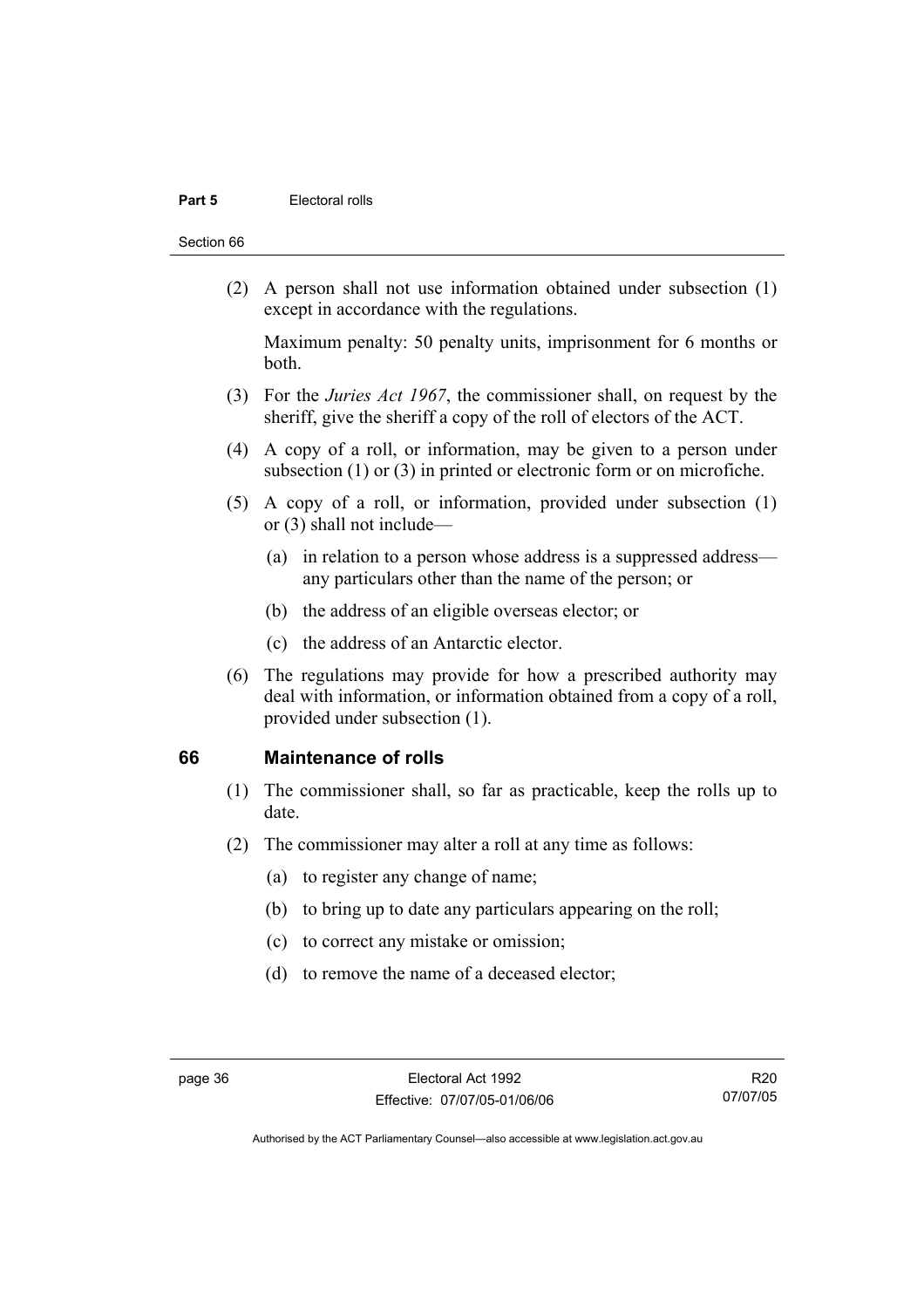(e) in relation to a person who is enrolled on the Commonwealth roll—to reflect any alteration under the Commonwealth Electoral Act, section 105 in relation to that enrolment.

### **67 Power to require information**

- (1) The commissioner may, by written notice, require—
	- (a) the administrative head of a unit of the public service; or
	- (b) the chief executive officer (however described) of a Territory authority or of an entity prescribed under the regulations; or
	- (c) the occupier of any residence;

to give to the commissioner or a specified officer specified information required in connection with the preparation, maintenance or revision of a roll.

*Note* For how documents may be given, see *Legislation Act 2001*, pt 19.5.

- (2) A notice shall specify the time within which the information is to be so given.
- (3) A person who, without reasonable excuse, contravenes such a requirement commits an offence.

Maximum penalty: 5 penalty units.

 (4) Subsection (3) does not apply if compliance with the requirement would involve the disclosure of information in contravention of any other law.

#### **68 Notice of registered deaths**

The registrar-general shall give to the commissioner, on request, particulars entered in the register of deaths during the period to which the request relates in relation to the death of each person aged 17 years or older.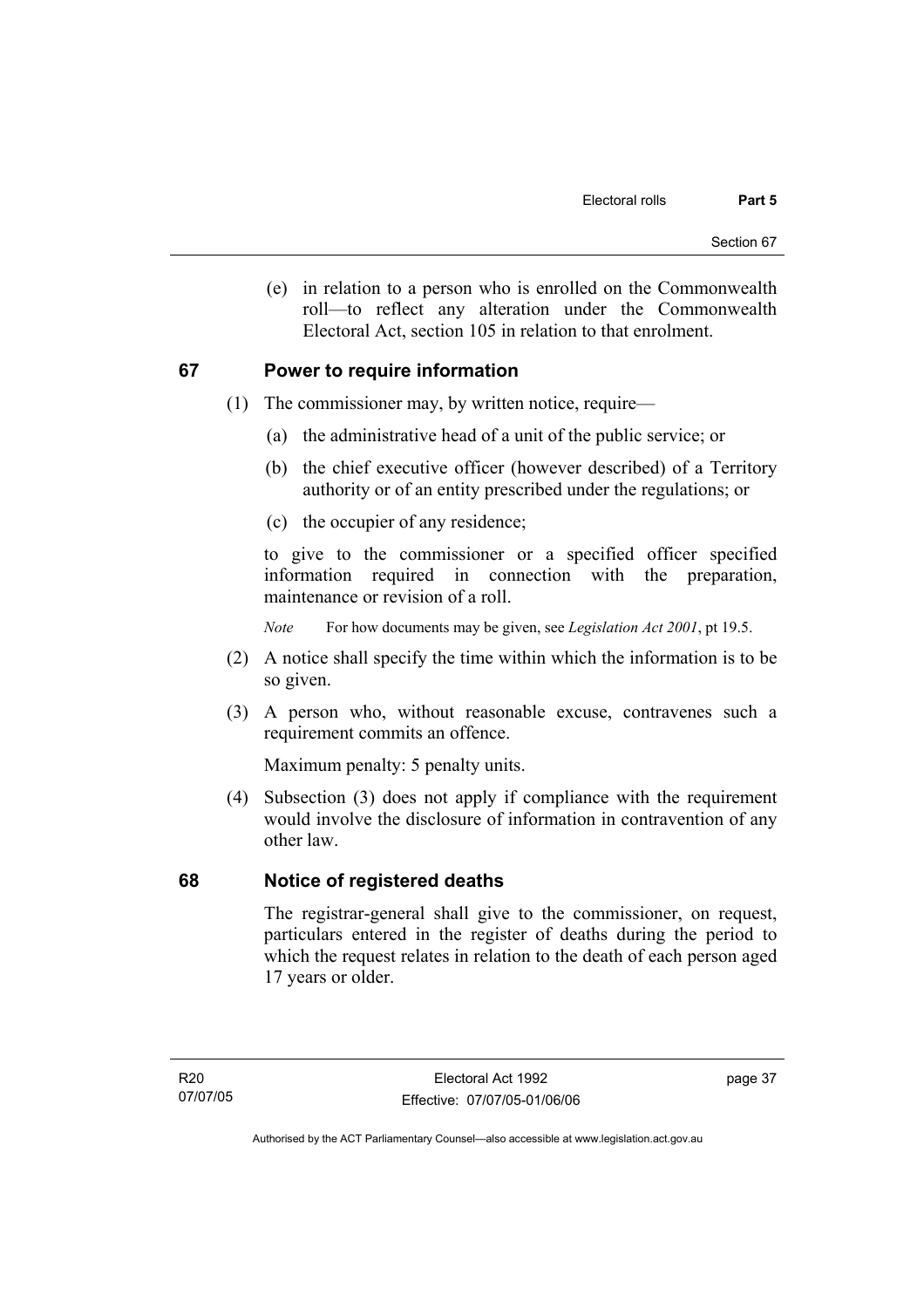#### **Part 5 Electoral rolls**

Section 69

#### **69 Disclosure of roll information**

 (1) A person to whom this section applies shall not, without reasonable excuse, give a copy of a roll, an extract from a roll, or information contained on a roll, to another person except for this Act.

Maximum penalty: 50 penalty units, imprisonment for 6 months or both.

- (2) This section applies to a person who is, or has been—
	- (a) the commissioner; or
	- (b) an officer; or
	- (c) a member of the staff of the electoral commission.

### **70 Joint roll arrangements with Commonwealth**

- (1) The Chief Minister may arrange with the Governor-General for—
	- (a) the preparation, alteration or revision of the rolls; or
	- (b) the carrying out of any procedure relating to the preparation, alteration or revision of the rolls;

jointly by the Commonwealth and the Territory.

- (2) If such an arrangement is in force, a roll may contain—
	- (a) the names and particulars of persons who are enrolled as electors of the Commonwealth but not as electors of the ACT, provided that it is clearly indicated that they are not enrolled as electors of the ACT; and
	- (b) distinguishing marks against the names of persons enrolled as electors of the ACT but not as electors of the Commonwealth, to show that they are not electors of the Commonwealth; and
	- (c) other particulars in addition to those required by or under this Act to be included in the roll;

R20 07/07/05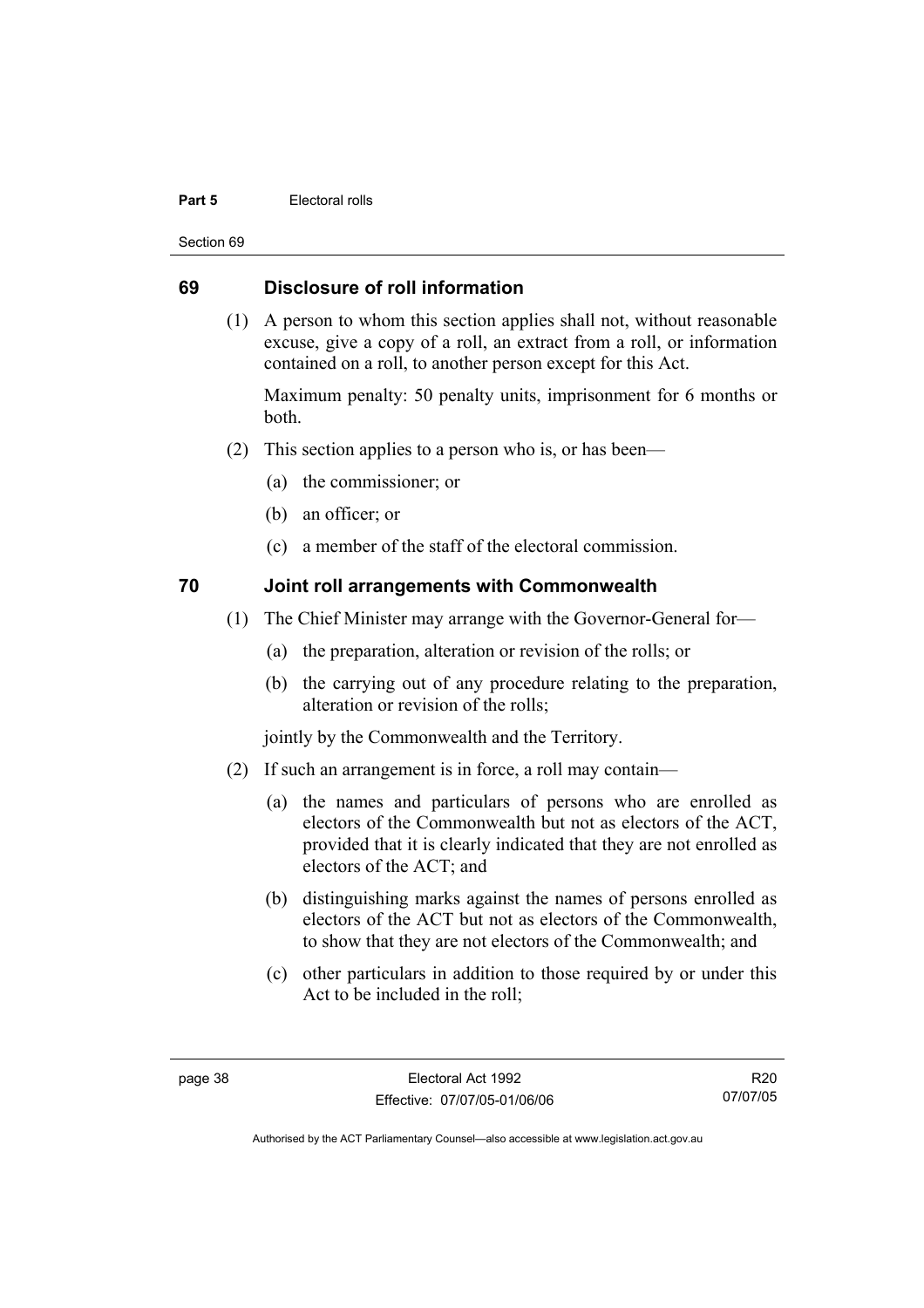Section 70

and, for this Act, the names of electors of the Commonwealth who are not enrolled as electors of the ACT and those marks and particulars shall not be taken to be part of the roll.

R20 07/07/05

Electoral Act 1992 Effective: 07/07/05-01/06/06 page 39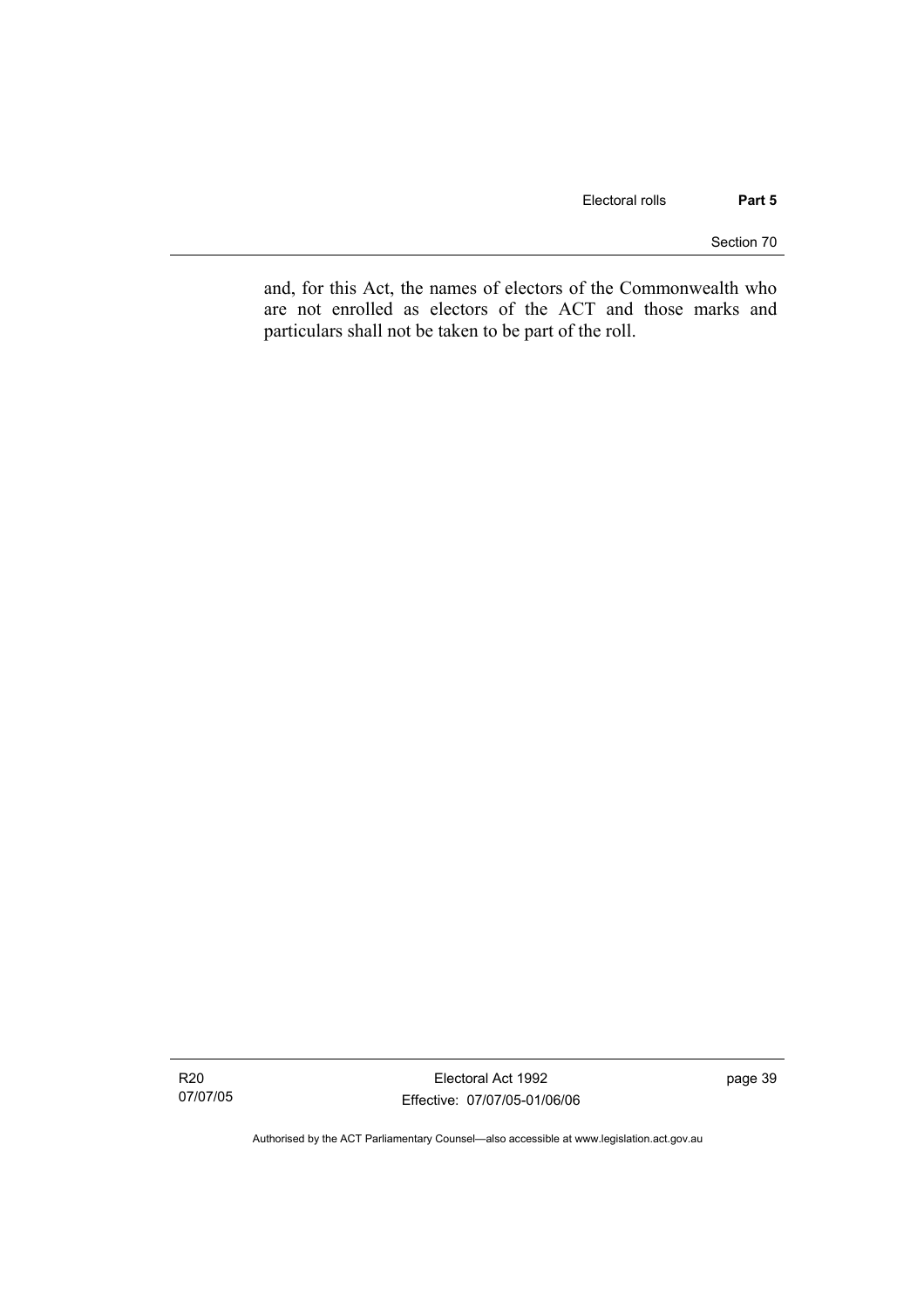#### **Part 6** Enrolment

Section 71

# **Part 6 Enrolment**

#### **71 Persons taken not to be enrolled on Commonwealth roll**

For this part, the following persons enrolled on the Commonwealth roll shall be taken not to be so enrolled:

- (a) a person whose address recorded on that roll is not in the ACT;
- (b) a person who is an eligible overseas elector for the Commonwealth Electoral Act but not an eligible overseas elector for this Act.

### **71A Address of person serving sentence of imprisonment**

For this part, the address of a person who is serving a sentence of imprisonment is—

- (a) if the person is enrolled on the Commonwealth roll—the address recorded on that roll in relation to the person; or
- (b) if paragraph (a) does not apply—
	- (i) the person's address immediately before the person began serving the sentence; or
	- (ii) if the person did not have an address immediately before beginning to serve the sentence—the address of the place where the person is serving the sentence.

#### **72 Entitlement**

- (1) A person is entitled to be enrolled for an electorate if—
	- (a) the person is entitled to be enrolled on the Commonwealth roll otherwise than under the Commonwealth Electoral Act, section 100; and
	- (b) the person's address is in the electorate.

R20 07/07/05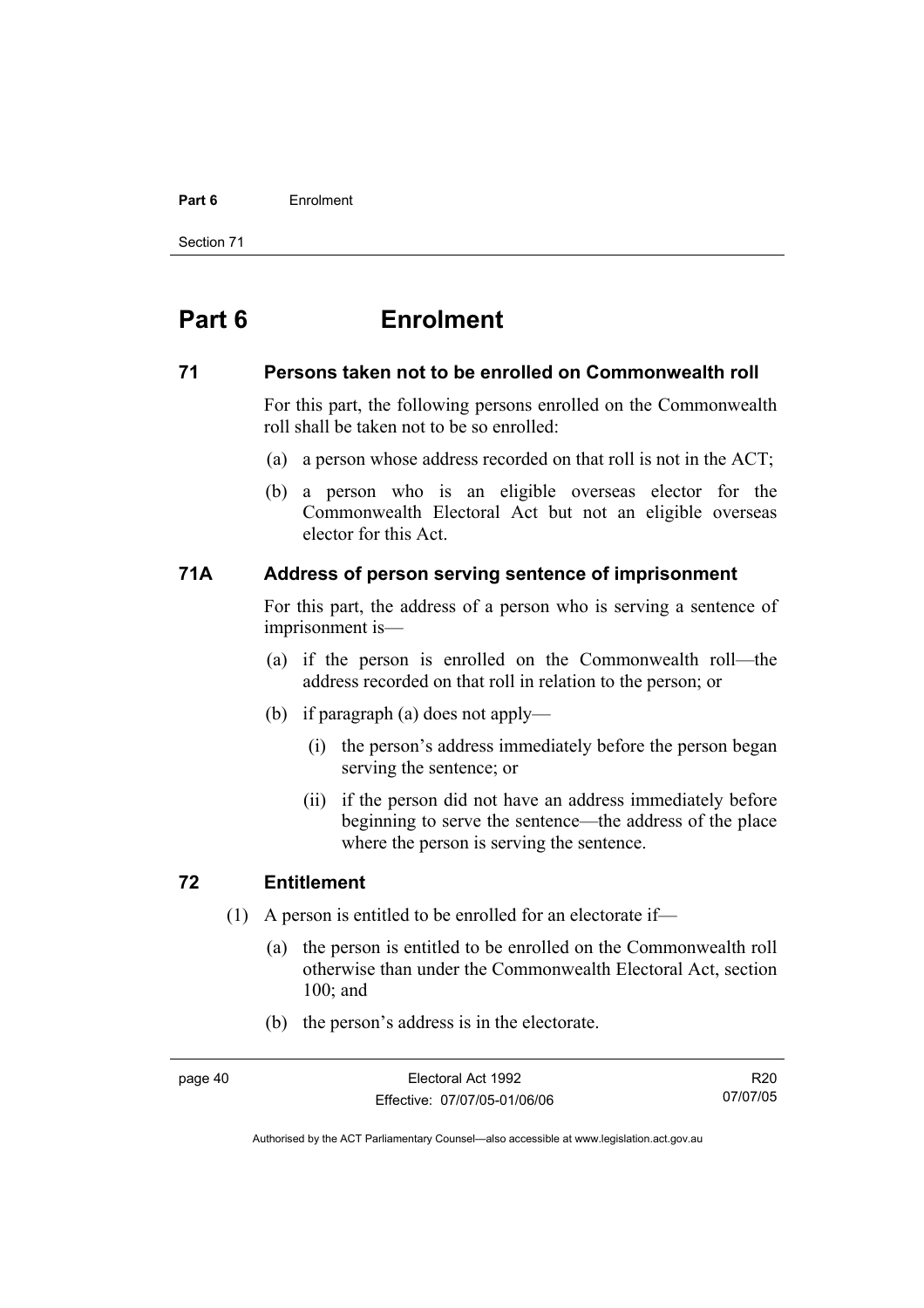(2) A person is not entitled to be enrolled for more than 1 electorate.

#### **73 Compulsory enrolment etc—residents**

- (1) A person who—
	- (a) is entitled to be enrolled for an electorate; and
	- (b) is not enrolled on any roll;

shall, subject to subsection (5), make a claim for enrolment within 21 days after the day the person became so entitled.

- (2) An elector who—
	- (a) is enrolled for an electorate; and
	- (b) is entitled, following a change of address, to be enrolled for another electorate;

shall, subject to subsections (4) and (5), make a claim for a transfer of enrolment within 52 days after the date of the change of address.

 (3) An elector who changes address within an electorate shall, subject to subsections (4) and (5), give the commissioner written notice setting out the particulars of the new address within 52 days after the date of the change of address.

*Note* For how documents may be given, see *Legislation Act 2001*, pt 19.5.

- (4) Subsections (2) and (3) do not apply to an eligible overseas elector, an Antarctic elector or a person who is not at least 18 years old.
- (5) If a person is enrolled on the Commonwealth roll otherwise than under the Commonwealth Electoral Act, section 100 and the address recorded on that roll in relation to the person is an address in an electorate—
	- (a) the person shall be taken—
		- (i) to have made a claim under subsection  $(1)$  or  $(2)$ , or given notice under subsection (3), whichever is appropriate; and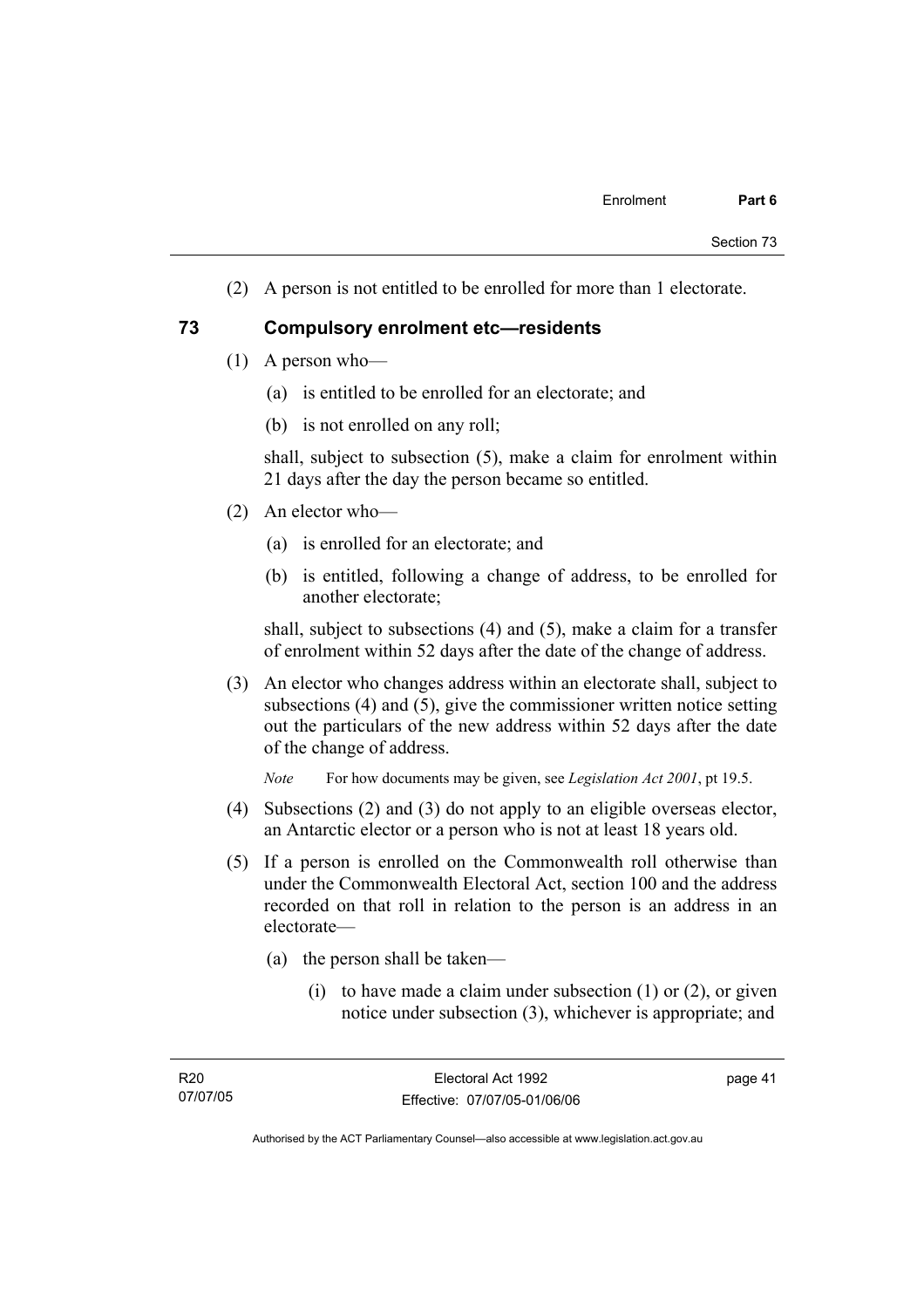#### **Part 6** Enrolment

Section 74

- (ii) to be enrolled for the electorate; and
- (b) the particulars recorded on the Commonwealth roll in relation to the person shall, so far as practicable, be taken to be the particulars recorded on the roll for the electorate.
- (6) A person who, without reasonable excuse, contravenes subsection (1), (2) or (3) commits an offence.

Maximum penalty: 0.5 penalty units.

### **74 Eligible overseas electors**

- (1) An elector—
	- (a) who is, for the Commonwealth Electoral Act, an eligible overseas elector; and
	- (b) whose address, recorded on the Commonwealth roll when the elector became a person referred to in paragraph (a), was an address in an electorate; and
	- (c) who has, for this Act, indicated an intention to reside, or resume residing, in the ACT after ceasing to be a person referred to in paragraph (a);

is, subject to subsection (4), an eligible overseas elector for this Act in relation to the electorate in which that address is located.

- (2) The commissioner shall annotate the roll for an electorate so as to indicate the name of each person who is an eligible overseas elector in relation to the electorate.
- (3) The commissioner shall cancel an annotation in relation to a person if—
	- (a) the person ceases to be an eligible overseas elector for the Commonwealth Electoral Act; or
	- (b) the person notifies the commissioner that he or she does not intend to reside, or to resume residing, in the ACT after

R20 07/07/05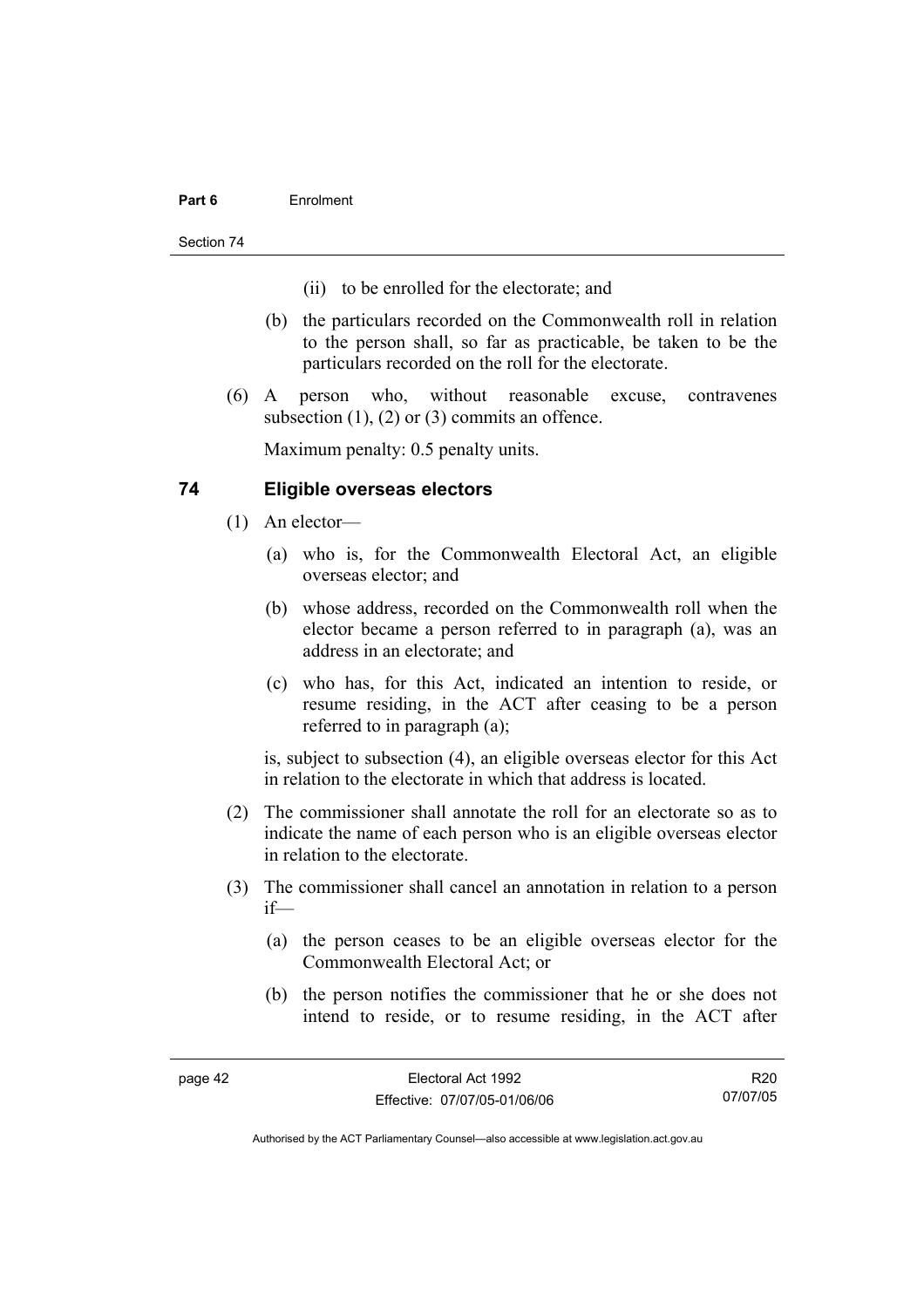ceasing to be an eligible overseas elector for the Commonwealth Electoral Act.

 (4) A person ceases to be an eligible overseas elector for this Act on the day the annotation in relation to the person is cancelled.

### **75 Age 17 enrolment**

- (1) The commissioner shall enrol a person on the roll for an electorate if the person—
	- (a) is at least 17 years old; and
	- (b) would, had the person attained the age of 18 years, be entitled to be enrolled for the electorate; and
	- (c) makes a claim for enrolment.
- (2) If a person is enrolled on the Commonwealth roll under the Commonwealth Electoral Act, section 100 and the address recorded on that roll is an address in an electorate—
	- (a) the person shall be taken—
		- (i) to have made a claim for enrolment under this section; and
		- (ii) to be enrolled under this section on the roll for the electorate; and
	- (b) the particulars recorded on the Commonwealth roll in relation to the person shall, so far as practicable, be taken to be the particulars recorded on the roll for the electorate.

#### **76 Enrolment etc**

(1) In this section:

*claim* means a claim for enrolment or transfer of enrolment.

 (2) Except as otherwise provided by this Act, the name of a person shall not be added to a roll except under a claim.

| R20      | Electoral Act 1992           | page 43 |
|----------|------------------------------|---------|
| 07/07/05 | Effective: 07/07/05-01/06/06 |         |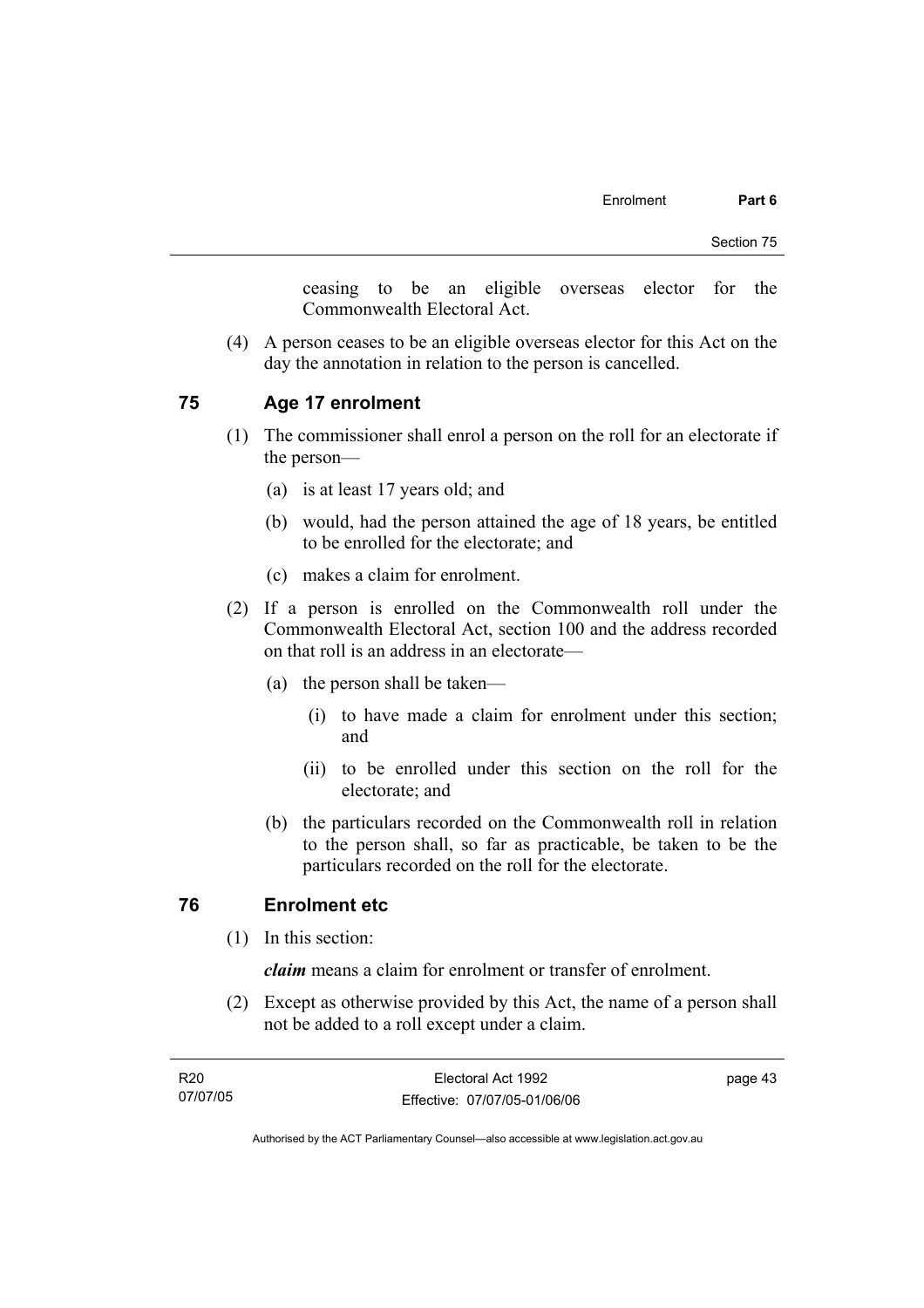#### Section 77

- (3) A claim shall be—
	- (a) signed by the claimant and the signature witnessed by a person who is entitled to attest an enrolment claim under the *Commonwealth Electoral Act 1918* (Cwlth), section 98; and
	- (b) given to the commissioner.
	- *Note 1* If a form is approved under s 340A (Approved forms) for a claim, the form must be used.
	- *Note 2* For how documents may be given, see *Legislation Act 2001*, pt 19.5.
- (4) The identity of the person making a claim for enrolment must be verified in the same way an enrolment claim under the *Commonwealth Electoral Act 1918* (Cwlth), section 98 must be verified.
- (5) On a claim under subsection (2), the commissioner shall, subject to section 80—
	- (a) enrol the claimant, if satisfied that he or she is entitled to be enrolled under the claim; or
	- (b) reject the claim.
- (6) After making a decision about a claim under subsection (2), the commissioner shall give the claimant—
	- (a) if the claim is accepted—written notice of the decision specifying the electorate in which the claimant is enrolled; or
	- (b) if the claim is rejected—a review statement about the decision.

#### **77 Suppression of elector's address**

- $(1)$  If—
	- (a) an elector is enrolled on the Commonwealth roll; and
	- (b) under the Commonwealth Electoral Act, section 104 the particulars of the elector's address have not been included on, or have been deleted from, the Commonwealth roll;

R20 07/07/05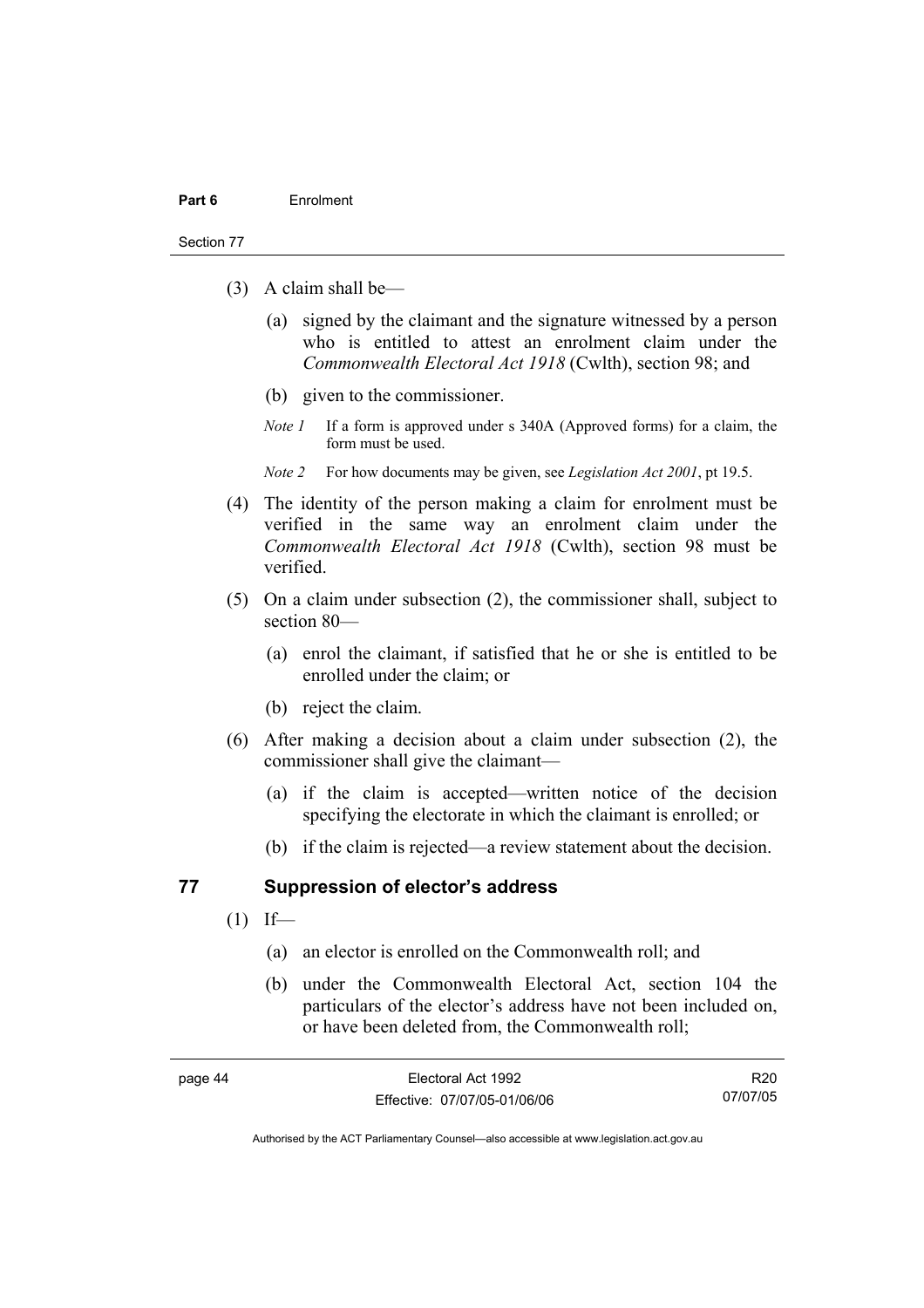the commissioner shall suppress the particulars of the elector's address from any extract from the roll on which the elector is enrolled under this Act.

- (2) If an elector is not enrolled on the Commonwealth roll, on the elector's request for the suppression of particulars of his or her address from an extract from any roll, the commissioner shall—
	- (a) grant the request; or
	- (b) refuse the request.
- (3) A request shall—
	- (a) set out the reasons for the request; and
	- (b) be verified by statutory declaration.
	- *Note* If a form is approved under s 340A (Approved forms) for a request, the form must be used.
- (4) The commissioner shall grant a request under subsection (2) if he or she is satisfied on reasonable grounds that the inclusion of the particulars of the elector's address on an extract from the roll would place at risk the personal safety of the elector or any member of the elector's family.
- (5) After making a decision about a request under subsection (2), the commissioner shall give the person who made the request—
	- (a) if the request is granted—written notice of the decision; or
	- (b) if the request is refused—a review statement about the decision.

#### **78 Inclusion of particulars on roll following suppression**

- (1) This section applies if the address of an elector has been suppressed under section 77 (2).
- (2) The commissioner shall include the particulars of the elector's address on an extract from the roll if the commissioner is satisfied

Authorised by the ACT Parliamentary Counsel—also accessible at www.legislation.act.gov.au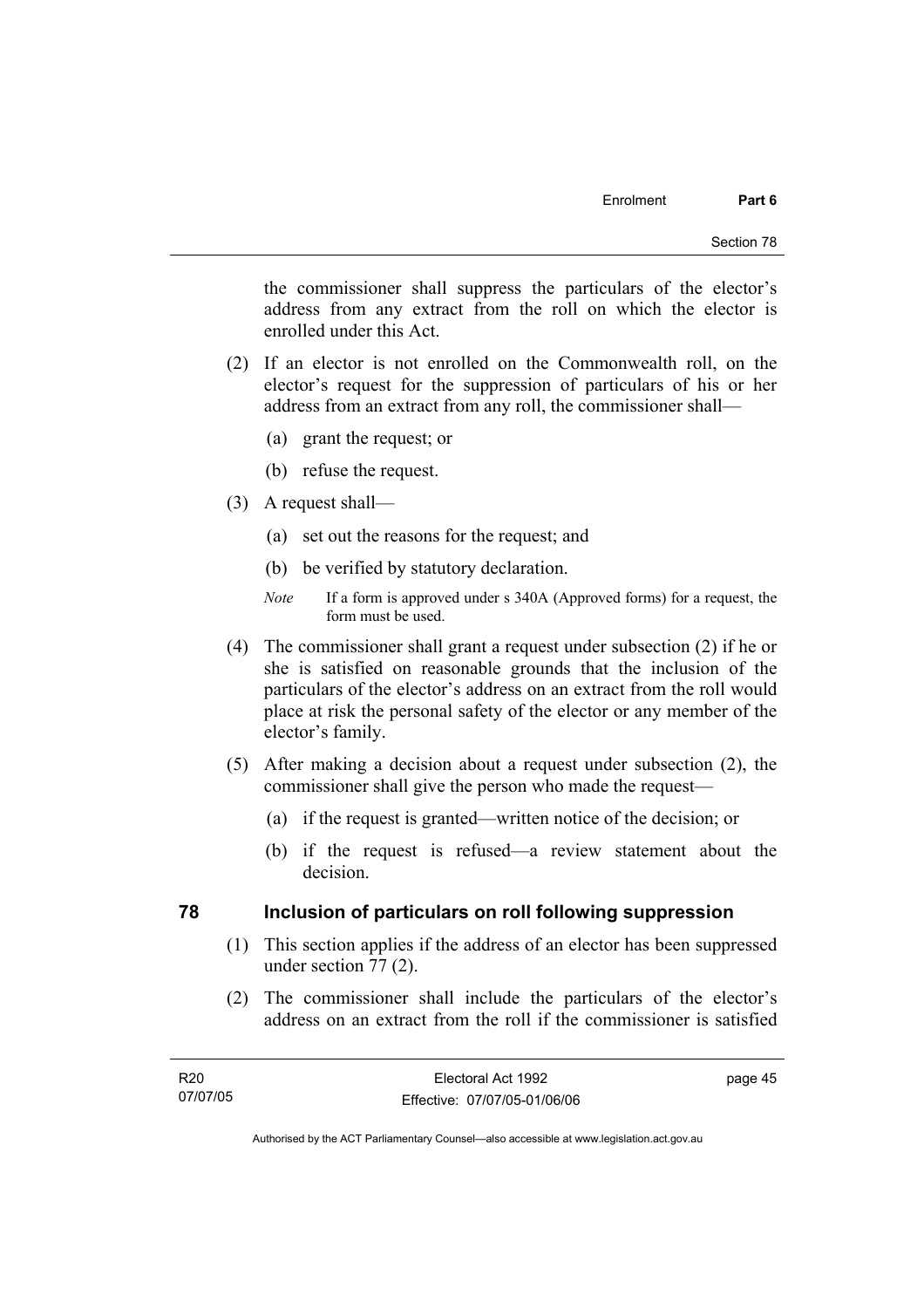#### **Part 6** Enrolment

Section 79

on reasonable grounds that the inclusion of the particulars would not place at risk the personal safety of the elector or any member of the elector's family.

 (3) After making a decision under subsection (2), the commissioner shall give the elector a review statement about the decision.

### **79 Suppression of elector's address pending review**

- (1) This section applies if the commissioner makes either of the following decisions:
	- (a) a decision under section 77 (2) (b) to refuse to suppress an elector's address from an extract from a roll;
	- (b) a decision under section 78 (2) to include particulars of an elector's address on an extract from a roll.
- (2) The commissioner shall suppress the particulars of the relevant elector's address from any extract from a roll from the defined date until—
	- (a) if no application for a review of the relevant decision has been made to the electoral commission within 28 days after the elector is given a review statement about the decision—the end of that period; or
	- (b) if, on a review, the electoral commission affirms the relevant decision, and no application for a review of the commission's decision has been made to the AAT—the end of 28 days after the elector is given a notice under section 248; or
	- (c) if, on a review, the AAT affirms the decision of the electoral commission, and no appeal to the Supreme Court is instituted—the end of 28 days after the elector is given notice of the decision of the AAT; or
	- (d) if an appeal to the Supreme Court is so instituted within that period—proceedings on the appeal are completed.

R20 07/07/05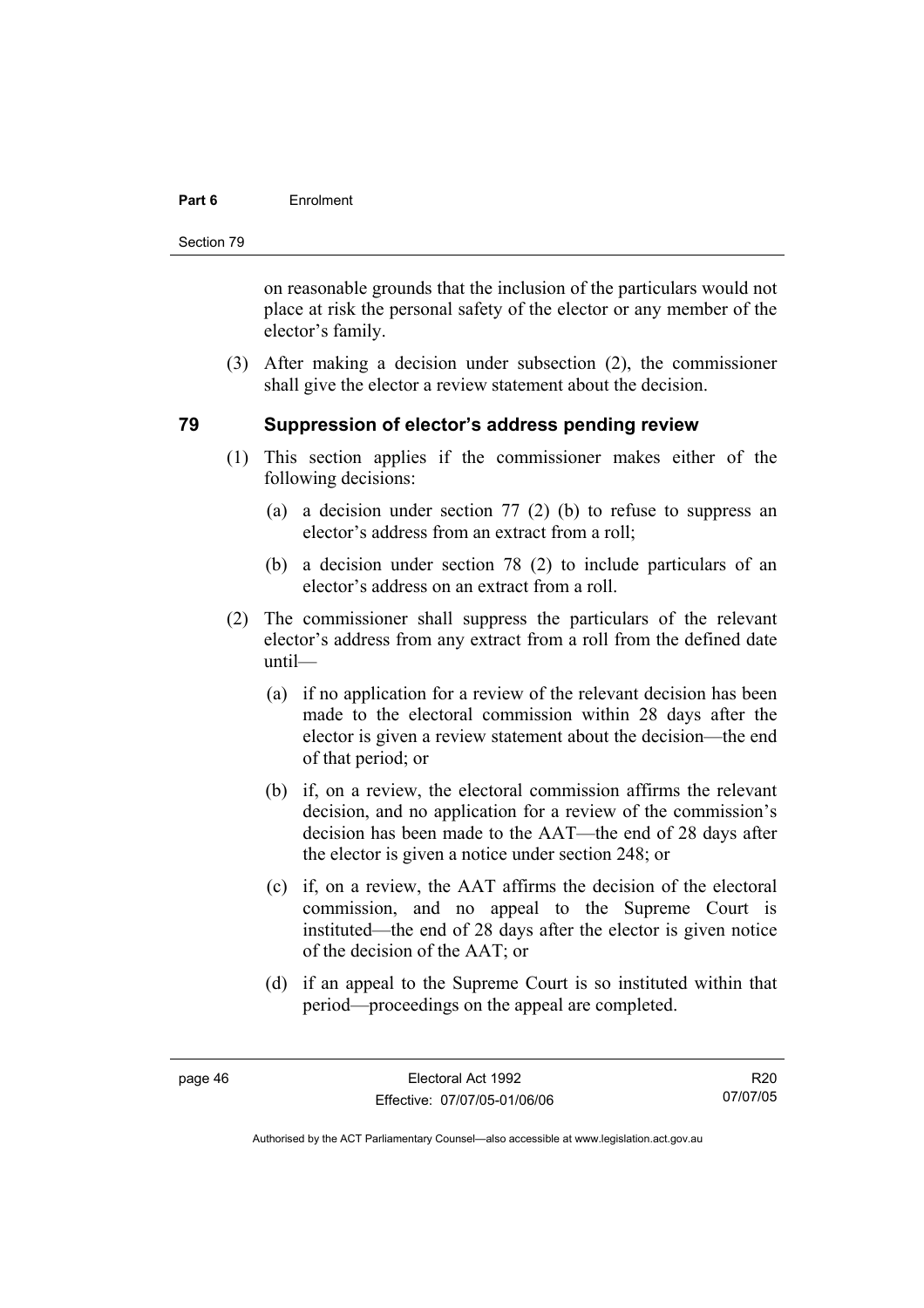- (3) Subsection (2) has effect subject to—
	- (a) an order of the electoral commission under section 247; and
	- (b) any order of the AAT; and
	- (c) any order of the Supreme Court.
- (4) In this section:

*defined date* means—

- (a) in relation to a decision under section 77 (2) (b) to refuse to suppress an elector's address from an extract from a roll—the date of the request for suppression; or
- (b) in relation to a decision under section 78 (2) to include particulars of an elector's address on an extract from a roll the date of the decision.

### **80 Closed rolls**

- (1) For this Act, the roll for an electorate shall be taken to be closed during the period—
	- (a) beginning at 8 pm on the 29th day before polling day for an election in the electorate; and
	- (b) ending at the close of polling at the election.
- (2) While a roll is closed, subject to subsections (3), (4) and (5) and section 66—
	- (a) a person shall not be enrolled; and
	- (b) a person shall not be taken to be enrolled under section 73 (5) or 75 (2) if the person's enrolment on the Commonwealth roll is effected during the closure; and
	- (c) a name shall not be removed; and
	- (d) an annotation in relation to the roll shall not be made or cancelled under section 74; and

| R <sub>20</sub> | Electoral Act 1992           | page 47 |
|-----------------|------------------------------|---------|
| 07/07/05        | Effective: 07/07/05-01/06/06 |         |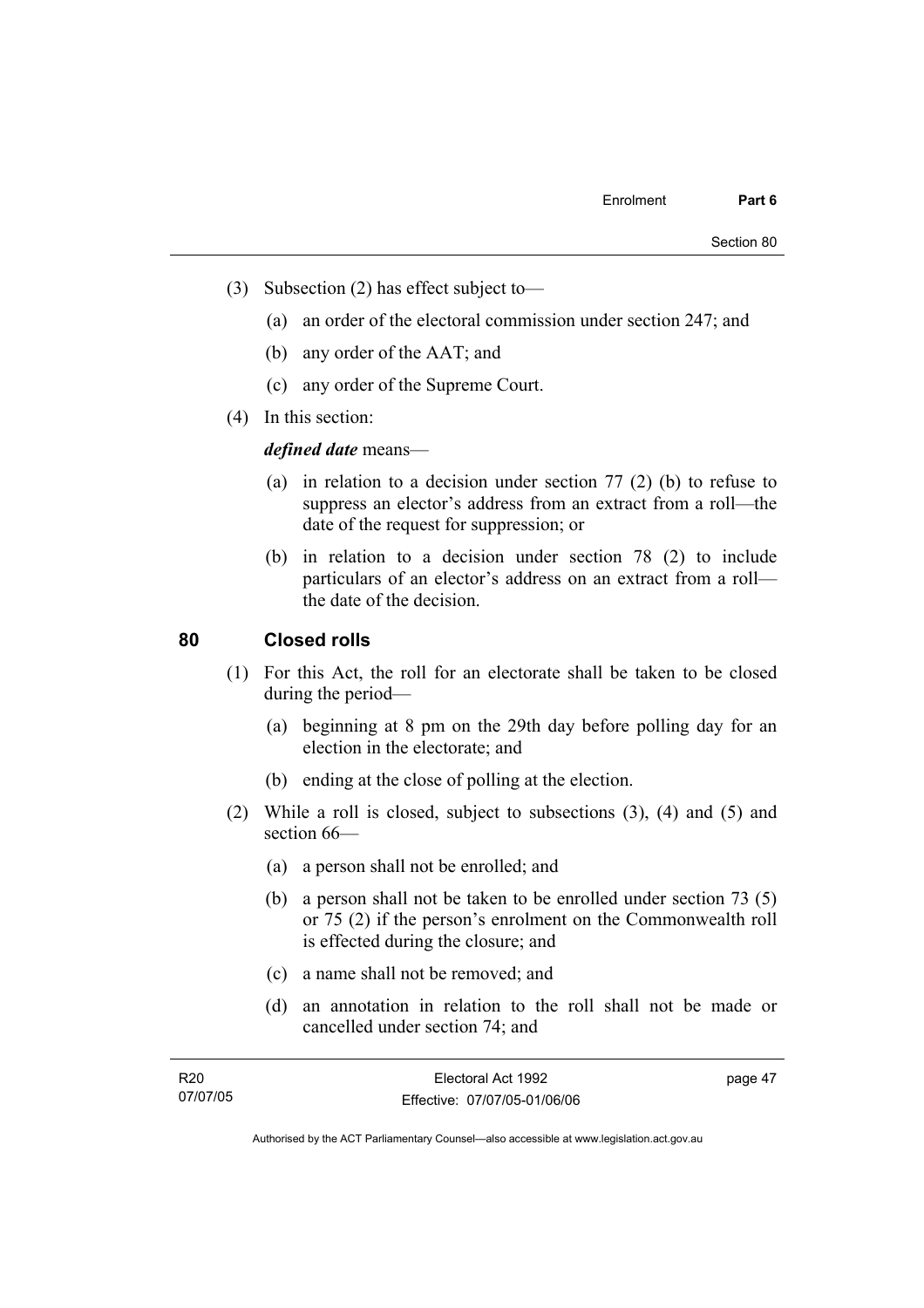#### **Part 6** Enrolment

Section 80

- (e) a change of address shall not be recorded.
- (3) Subsection (2) (c) shall not be taken to prevent the removal, while a roll is closed, of the name of a person who the commissioner believes on reasonable grounds made a statement in a claim for enrolment or transfer of enrolment that was false or misleading in a material particular.
- (4) If the Australian Postal Corporation notifies the commissioner in writing that the delivery of a posted claim for enrolment or transfer of enrolment has been delayed by an industrial dispute and, apart from the dispute, would have been delivered to the commissioner before the close of the roll for an election—
	- (a) subsection (2) (a) and (c) shall not be taken to prevent the enrolment of an elector or the removal of an elector's name from another roll as a consequence of such an enrolment; and
	- (b) if the claimant is enrolled in accordance with the claim—the enrolment shall be taken, in relation to any vote cast by the claimant in the election, to have been effected before the roll closed.
- (5) This section does not prevent the enrolment of an elector, during a period when a roll is closed, if the elector's claim for enrolment or transfer of enrolment was received before the beginning of that period by—
	- (a) an officer appointed under section 33 (Officers); or
	- (b) a member of the commission's staff; or
	- (c) a person authorised by the commissioner for this section; or
	- (d) an employee of the Australian Electoral Commission.
- (6) In this section:

*enrolment* includes the enrolment of a person who is taken to have been enrolled under this part.

R20 07/07/05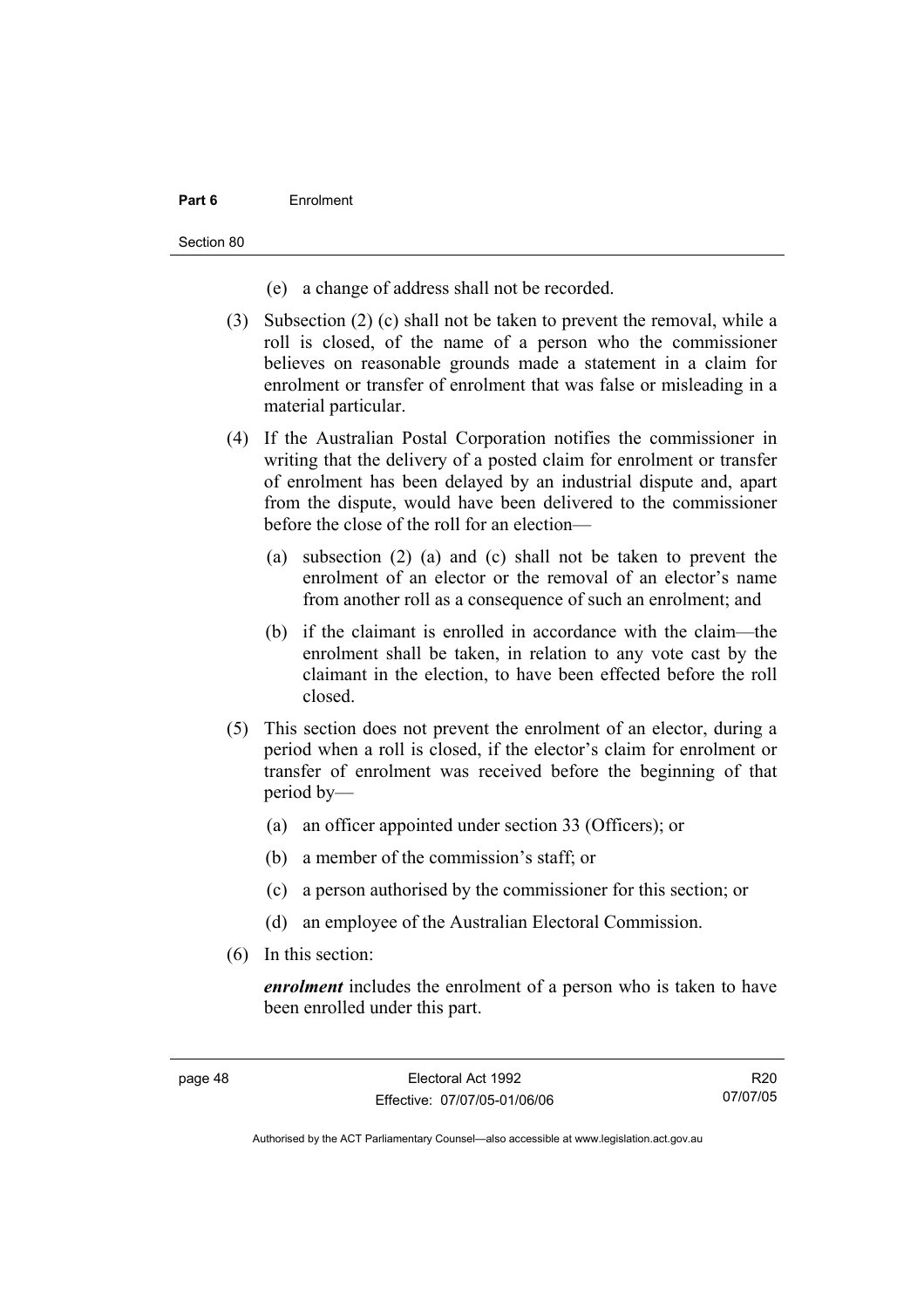*particulars*—a reference (express or implied) to *particulars* relating to a person includes a reference to particulars taken to be recorded on the roll under this part.

#### **81 Objections to enrolment**

- (1) This section applies in relation to the enrolment of a person who is enrolled under this Act but is not enrolled under the Commonwealth Act.
- (2) An elector may object to the enrolment of a person on the ground that the person is not entitled to enrolment under section 72.
- (3) An objection shall—
	- (a) set out the grounds on which it is made; and
	- (b) subject to subsection (4), be accompanied by a deposit of \$2 or any higher amount prescribed by the regulations.
	- *Note* If a form is approved under s 340A (Approved forms) for an objection, the form must be used.
- (4) The deposit is not payable by an elector who objects to the enrolment of a person with a mental disability.
- (5) The commissioner shall reject an objection without notifying the person whose enrolment it concerns if—
	- (a) the objection is made because the enrolled person is a person with a mental disability and is not accompanied by a supporting medical certificate; or
	- (b) the commissioner believes on reasonable grounds that the objection is frivolous or vexatious.
- (6) After the commissioner rejects an objection under subsection (4), he or she shall—
	- (a) if subsection (5) (a) applies—give the objector written notice of the rejection; and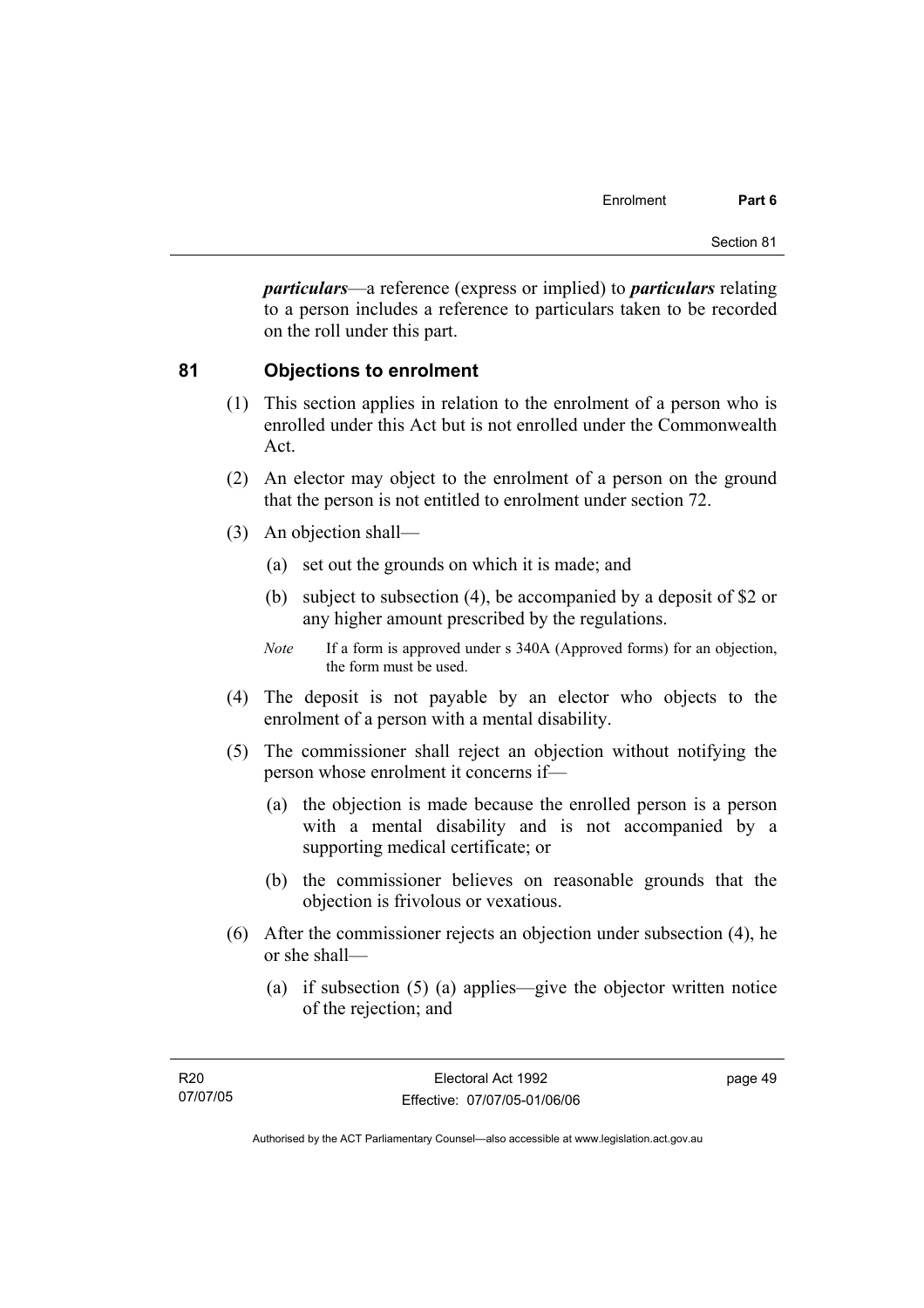#### **Part 6** Enrolment

#### Section 81

- (b) if subsection (5) (b) applies—give the objector a review statement about the decision to reject the objection.
- *Note* For how documents may be given, see *Legislation Act 2001*, pt 19.5.
- $(7)$  If—
	- (a) an objection is made to the enrolment of a person; or
	- (b) the commissioner believes on reasonable grounds that an enrolled person is not entitled to be enrolled (other than the ground that the person is a person with a mental disability);

the commissioner shall, subject to subsection (5), give the person written notice of the objection or belief inviting the person to respond within 21 days after the date of the notice.

- (8) After considering any such response, the commissioner shall determine the person's entitlement to enrolment and—
	- (a) confirm the enrolment; or
	- (b) remove the person's name from the roll.
- (9) After making a decision under subsection (8) about the enrolment of a person, the commissioner shall—
	- (a) for a decision to confirm the enrolment—give the person, and any objector, written notice of the decision; or
	- (b) for a decision to remove the person's name from the roll—
		- (i) give the person a review statement about the decision; and
		- (ii) if an objection has been duly made to the enrolment give the objector written notice of the decision.
- (10) If a person's name is removed from a roll as a result of an objection, the commissioner shall return the deposit lodged with the objection to the objector.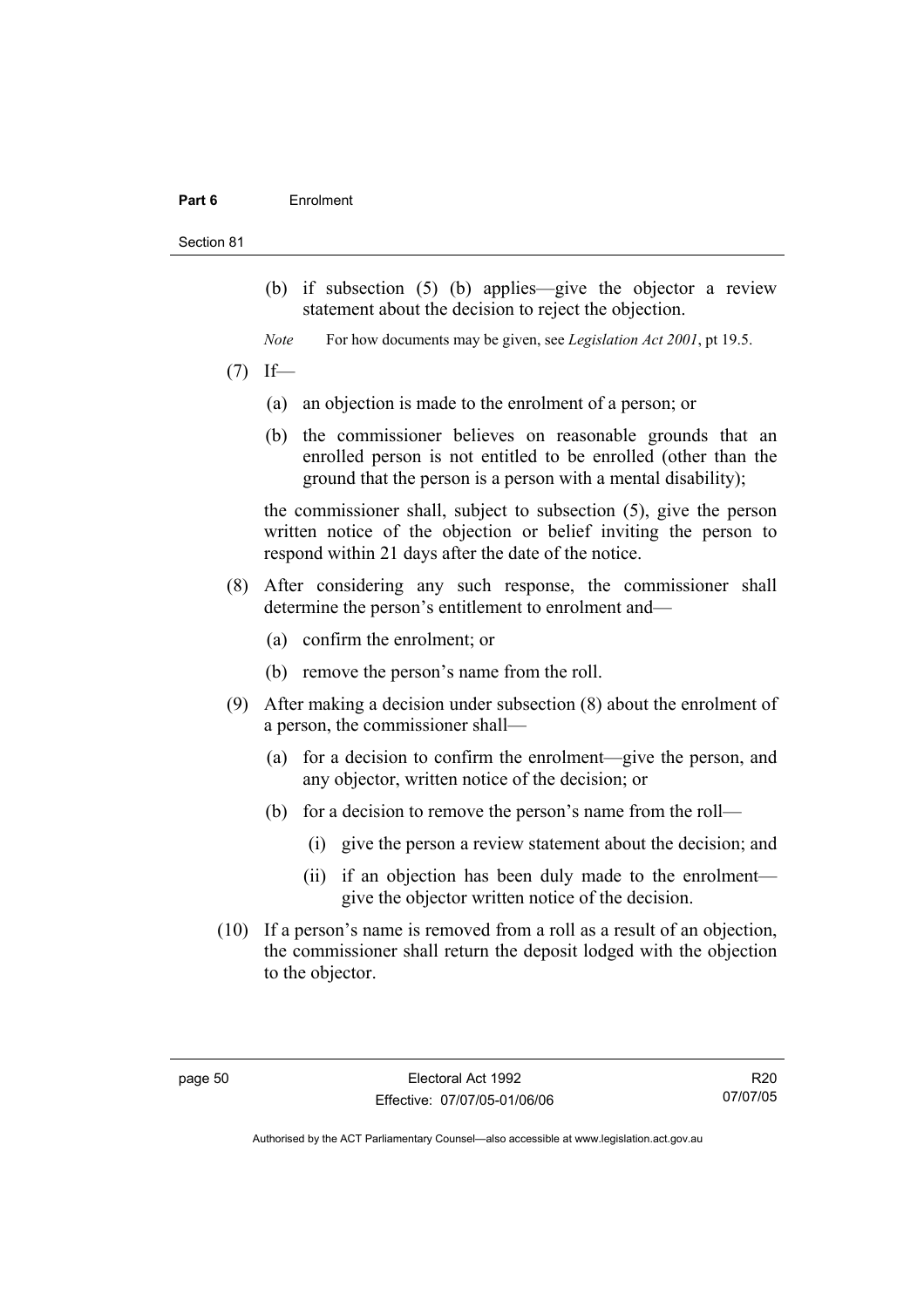(11) In this section:

*person with a mental disability* means a person who is incapable of understanding the nature and significance of enrolment and voting, and includes such a person even if a guardian or manager has not been appointed for the person under the *Guardianship and Management of Property Act 1991*.

### **82 Record of claims for enrolment**

- (1) If the commissioner is satisfied that a record of the particulars of a claim for enrolment or transfer of enrolment is kept on microfiche, microfilm or in any other appropriate permanent form, the claim may be destroyed.
- (2) A record of particulars of a claim that is kept in accordance with subsection (1) is evidence of the particulars of that claim.

### **83 Processing enrolment claims**

An officer who receives a claim for enrolment or transfer of enrolment shall do everything practicable to process the claim.

#### **84 Transmission of enrolment claims**

A person who accepts for transmission to the commissioner a claim for enrolment or transfer of enrolment shall transmit the claim to the commissioner as soon as is practicable.

Maximum penalty: 10 penalty units.

#### **85 Production of claims for enrolment before a court**

- (1) This section applies to a person who is, or has been—
	- (a) a member of the electoral commission; or
	- (b) the commissioner; or
	- (c) an officer; or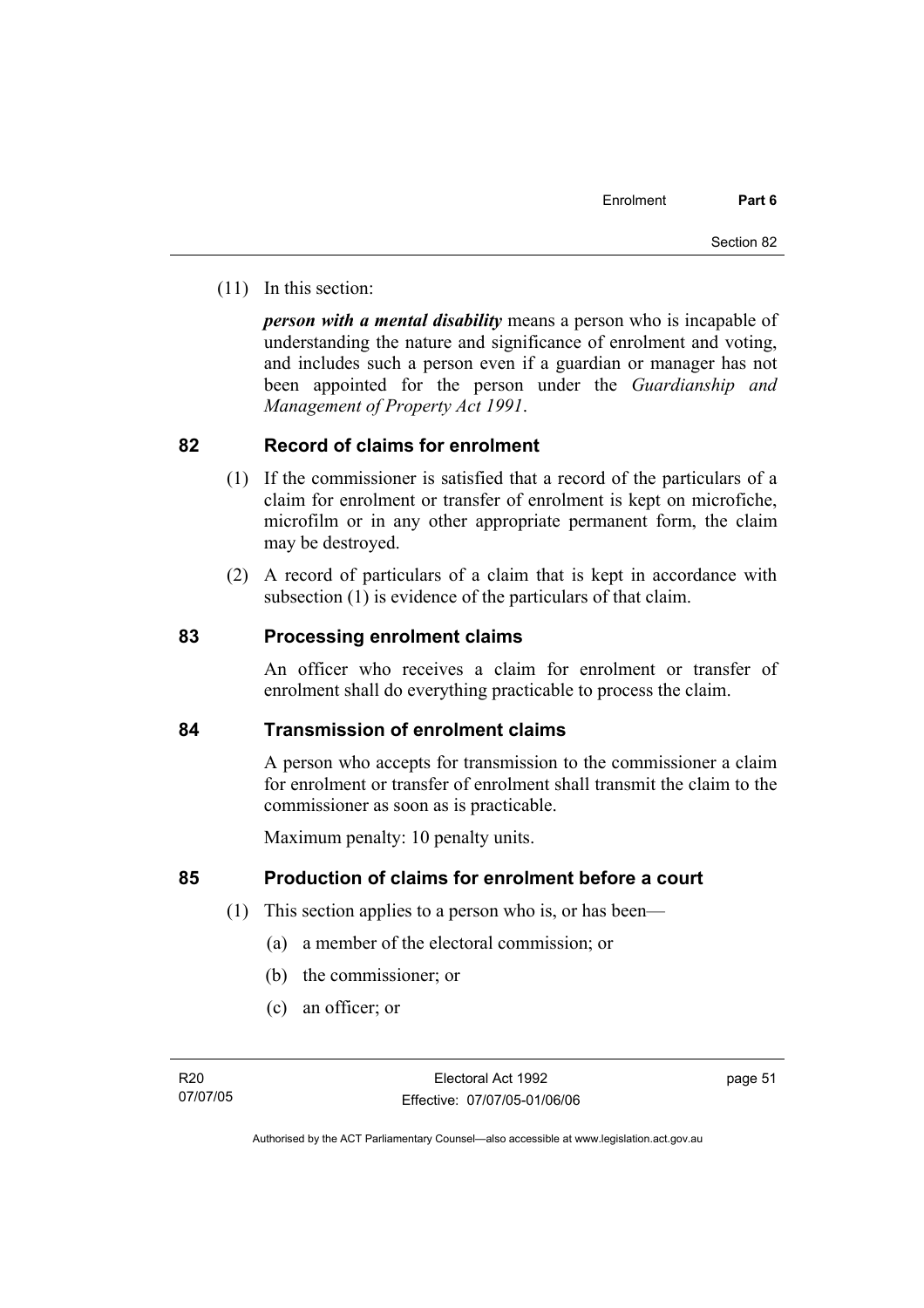#### **Part 6** Enrolment

Section 86

- (d) a member of the staff of the electoral commission.
- (2) A person to whom this section applies shall not, except for this Act, be required—
	- (a) to produce in a court a claim for enrolment; or
	- (b) to divulge or communicate to a court any matter or thing in relation to a claim for enrolment that has come to the person's notice in the exercise of functions under this Act.
- (3) In this section:

*court* includes any tribunal, authority or person having power to require the production of documents or the answering of questions.

#### **86 Claims for enrolment not subject to warrants**

A warrant issued under a Territory law authorising the seizure of a document related to an offence does not authorise the seizure of a claim for enrolment or transfer of enrolment.

page 52 Electoral Act 1992 Effective: 07/07/05-01/06/06

R20 07/07/05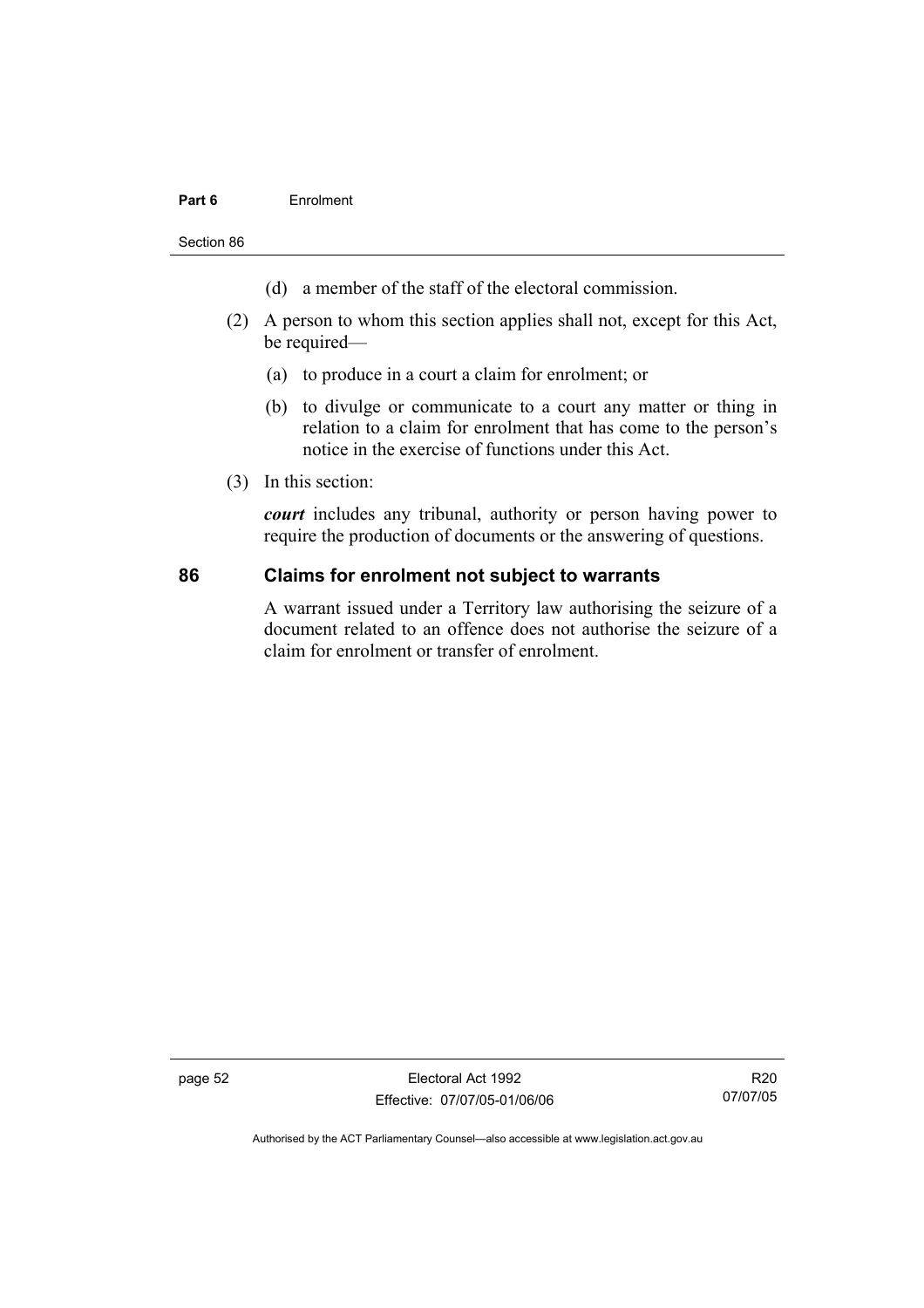# **Part 7 Registration of political parties**

### **87 Meaning of** *related* **political parties**

For this part, 2 political parties are taken to be *related* if—

- (a) one of them is a part of the other; or
- (b) both are parts of the same political party.

### **88 Register of political parties**

- (1) The commissioner must keep a register of political parties.
- (2) The register must contain the following particulars for each registered party:
	- (a) the name of the party;
	- (b) any abbreviation of the name of the party;
	- (c) the name and address of the registered officer of the party.
- (3) The commissioner must make the register available for public inspection.

## **89 Application for registration of political party**

- (1) An application for registration of a political party must—
	- (a) be signed by the secretary of the party; and
	- (b) state the party's name; and
	- (c) state any abbreviation of the party's name that the party intends to use for this Act; and
	- (d) state the name and address, and contain a specimen signature, of the person nominated to be the registered officer of the party; and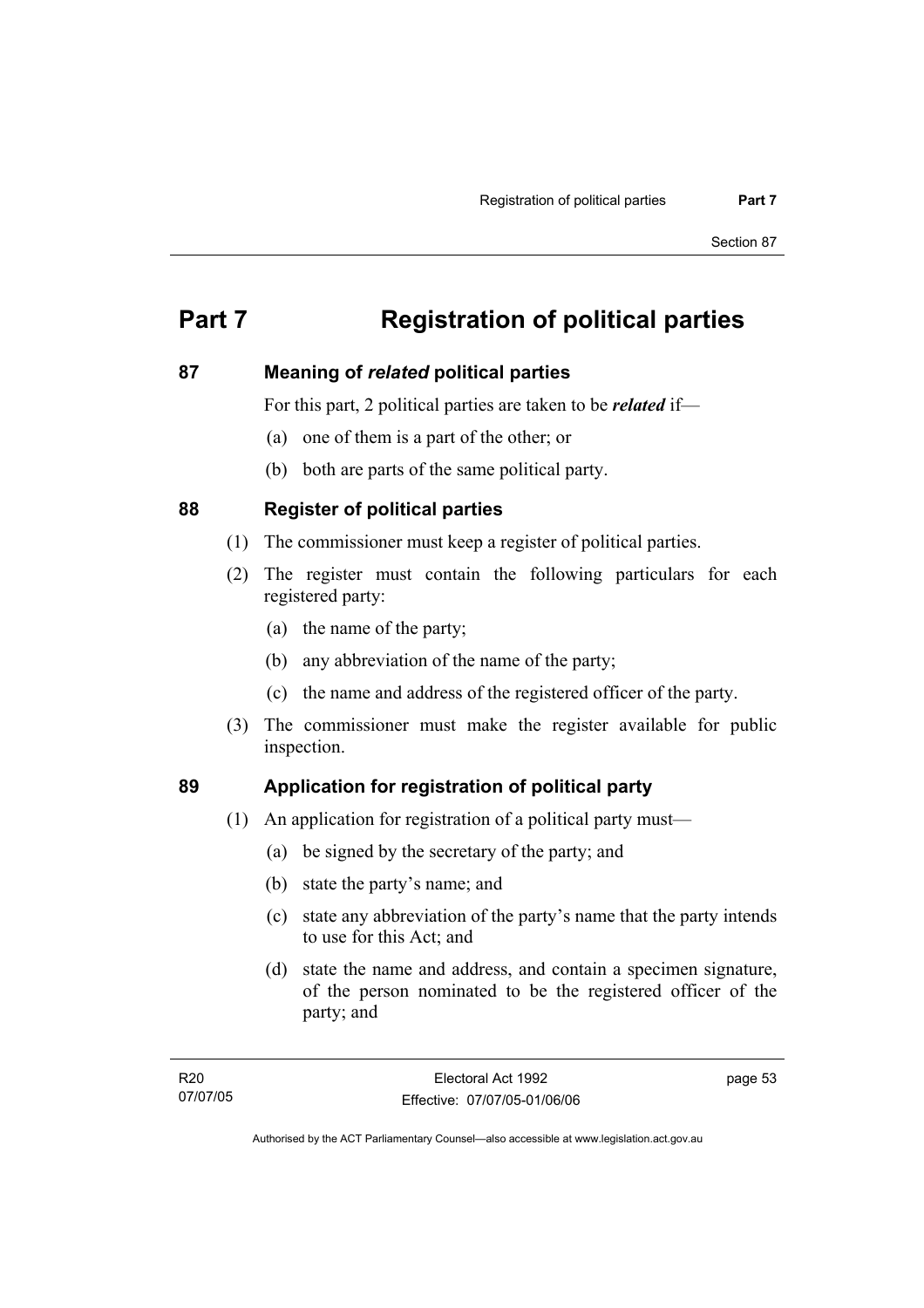Section 90

- (e) be accompanied by a copy of the party's constitution; and
- (f) be accompanied by a list of the names and addresses of at least 100 members of the party who are electors.
- *Note* If a form is approved under s 340A (Approved forms) for an application, the form must be used.
- (2) The commissioner may use information obtained under subsection (1) (f) only to find out whether the party has at least 100 members who are electors.

### **90 Further information about application for political party registration**

 (1) For this part, the commissioner may, by written notice given to an applicant for registration of a political party, require the applicant to give to the commissioner within a stated period stated information, or a stated document, relating to the application.

*Note* For how documents may be given, see *Legislation Act 2001*, pt 19.5.

- (2) If the applicant fails to comply with a notice under subsection (1), the commissioner may refuse the application.
- (3) If the commissioner refuses the application under subsection (2), the commissioner must give the applicant a review statement about the commissioner's decision.

#### **91 Notification and publication of applications**

- (1) If the commissioner receives an application for the registration of a political party, the commissioner must prepare written notice of the application.
- (2) The notice must—
	- (a) state the following particulars:
		- (i) the name of the political party; and

R20 07/07/05

Authorised by the ACT Parliamentary Counsel—also accessible at www.legislation.act.gov.au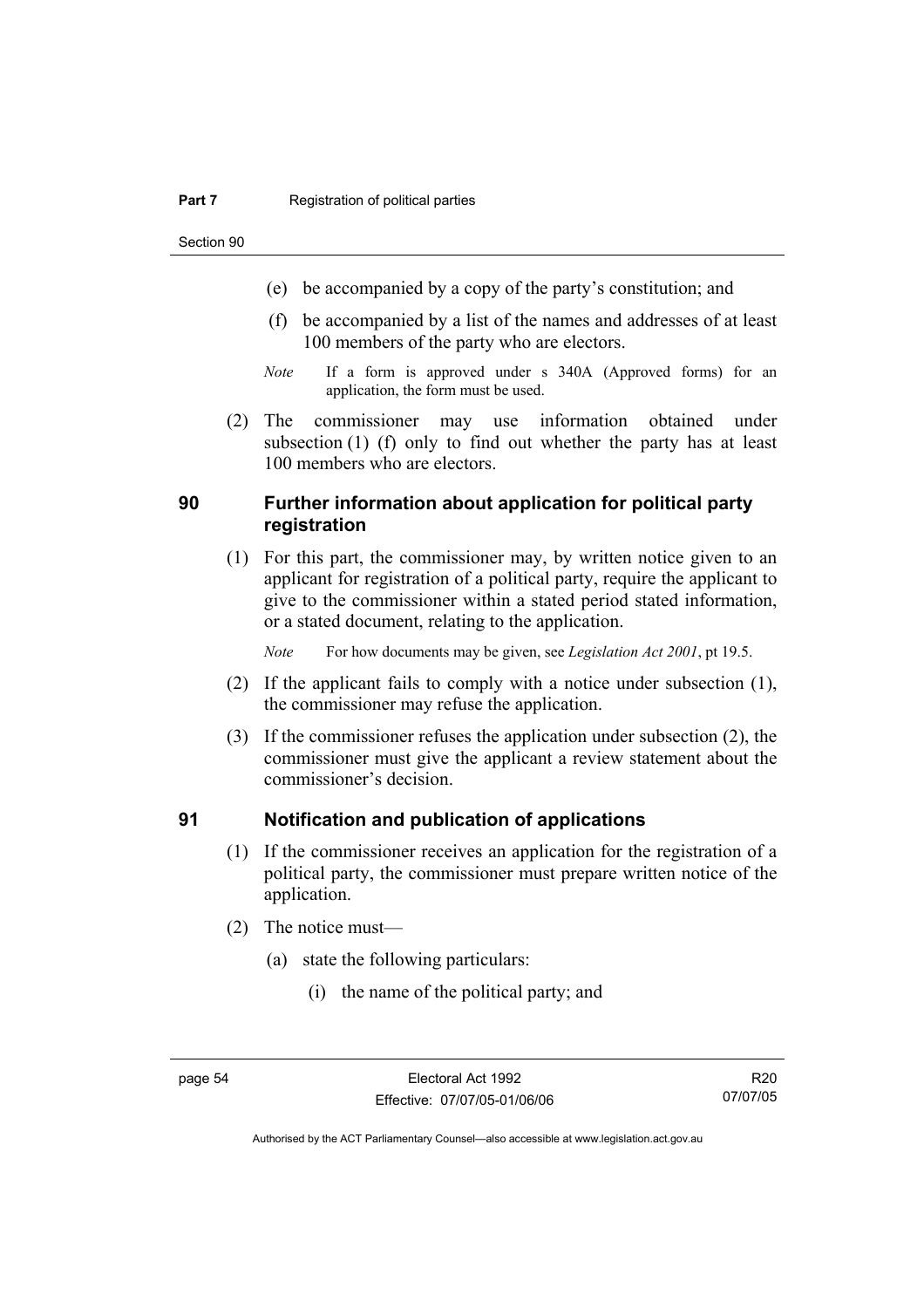- (ii) any abbreviation of the name of the party that the party intends to use for this Act; and
- (iii) the name and address of the person nominated to be the registered officer of the party; and
- (b) state that a copy of the application and the party's constitution are available for public inspection at the commissioner's office; and
- (c) state that written objections to the application may be given to the commissioner within 14 days after the day the notice is notified under the *Legislation Act 2001*.
- (3) The notice is a notifiable instrument.

*Note* A notifiable instrument must be notified under the *Legislation Act 2001*.

- (4) The commissioner must also publish the notice in a newspaper.
- (5) The commissioner must make a copy of the application and the party's constitution available for public inspection.

# **91A Objections to applications and responses**

- (1) An objection to an application for registration of a political party must—
	- (a) be in writing; and
	- (b) set out the grounds of the objection; and
	- (c) state the objector's name and address; and
	- (d) be signed by the objector; and
	- (e) be given to the commissioner in accordance with the notice under section 91 (Notification and publication of applications) for the application.
- (2) The commissioner must give to the person nominated to be the registered officer of the political party—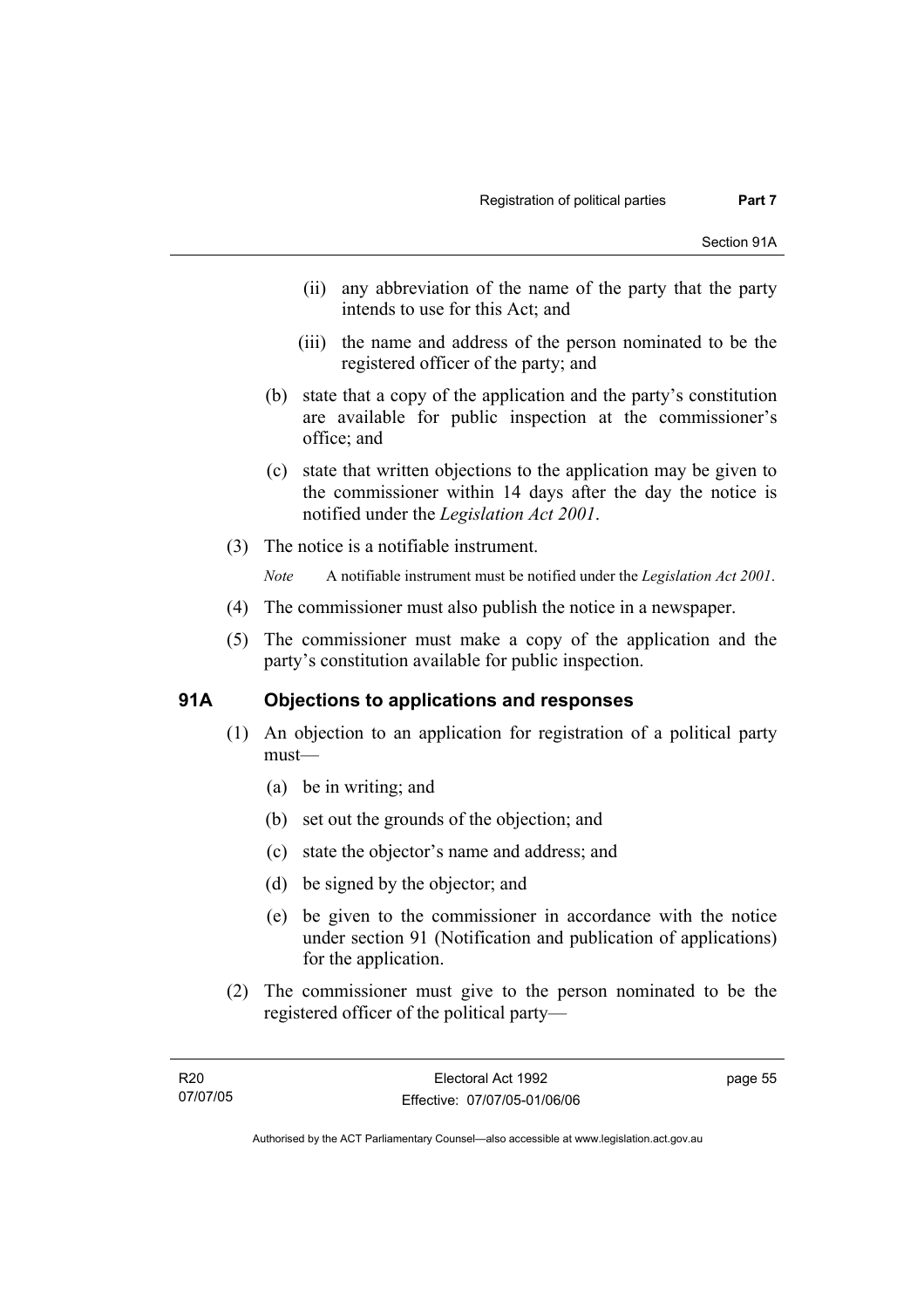Section 92

- (a) a copy of each objection given to the commissioner in accordance with subsection (1); and
- (b) a written notice inviting the person to give any response to the objection to the commissioner, in writing, within 14 days after the day the notice is given to the person.
- (3) The commissioner must make a copy of the following available for public inspection:
	- (a) each objection given to the commissioner in accordance with subsection  $(1)$ ;
	- (b) each response given to the commissioner in accordance with the notice under subsection (2).
- (4) In deciding whether to register the political party, the commissioner must consider each objection and response given to the commissioner in accordance with this section.

### **92 Registration of political parties**

- (1) If an application for registration of a political party is made under this part, the commissioner must register the party unless the commissioner refuses the application under section 90 (2) (Further information about application for political party registration) or section 93 (Refusal of applications for registration).
- (2) If the commissioner registers a political party, the commissioner must prepare written notice of the registration.
- (3) The notice is a notifiable instrument.
	- *Note* A notifiable instrument must be notified under the *Legislation Act 2001*.
- (4) The commissioner must also give notice of the registration to the secretary of the political party.
- (5) In addition, if an objection was made under section 91A (Objections to applications and responses) to the application, the commissioner

R20 07/07/05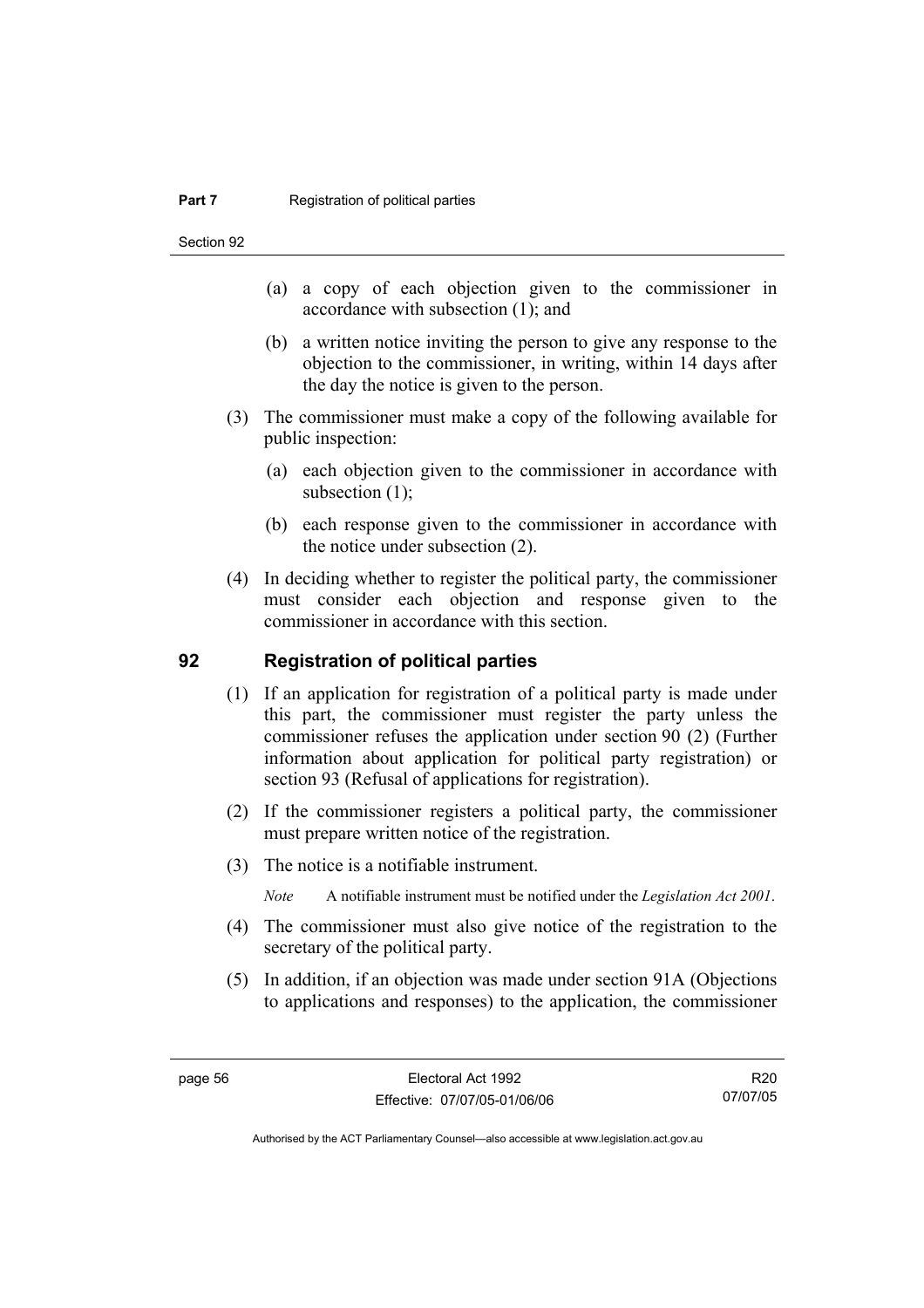must give the objector a review statement about the decision to register the political party.

# **93 Refusal of applications for registration**

- (1) The commissioner must refuse an application for the registration of a political party if—
	- (a) for an application for registration of a political party—the commissioner believes on reasonable grounds that, when it made the application, the party did not have at least 100 members who were electors; or
	- (b) the person nominated in the application to be the registered officer of the party is not qualified to be an elector or is the registered officer of a registered party; or
	- (c) the party is ineligible for registration because of section 99 (Use of party name after cancellation).
- (2) The commissioner must also refuse an application if the commissioner believes on reasonable grounds that the name of the political party, or any abbreviation of that name that the application states that the party intends to use for this Act—
	- (a) consists of more than 6 words; or
	- (b) is obscene; or
	- (c) is the name, or an acronym of the name, of another political party; or
	- (d) so nearly resembles the name, or an acronym of the name, of another political party that it is likely to be confused with or mistaken for that name or acronym; or
	- (e) consists of the word 'independent'; or
	- (f) consists of the words 'independent party'; or
	- (g) consists of or includes the word 'independent' and—

page 57

Authorised by the ACT Parliamentary Counsel—also accessible at www.legislation.act.gov.au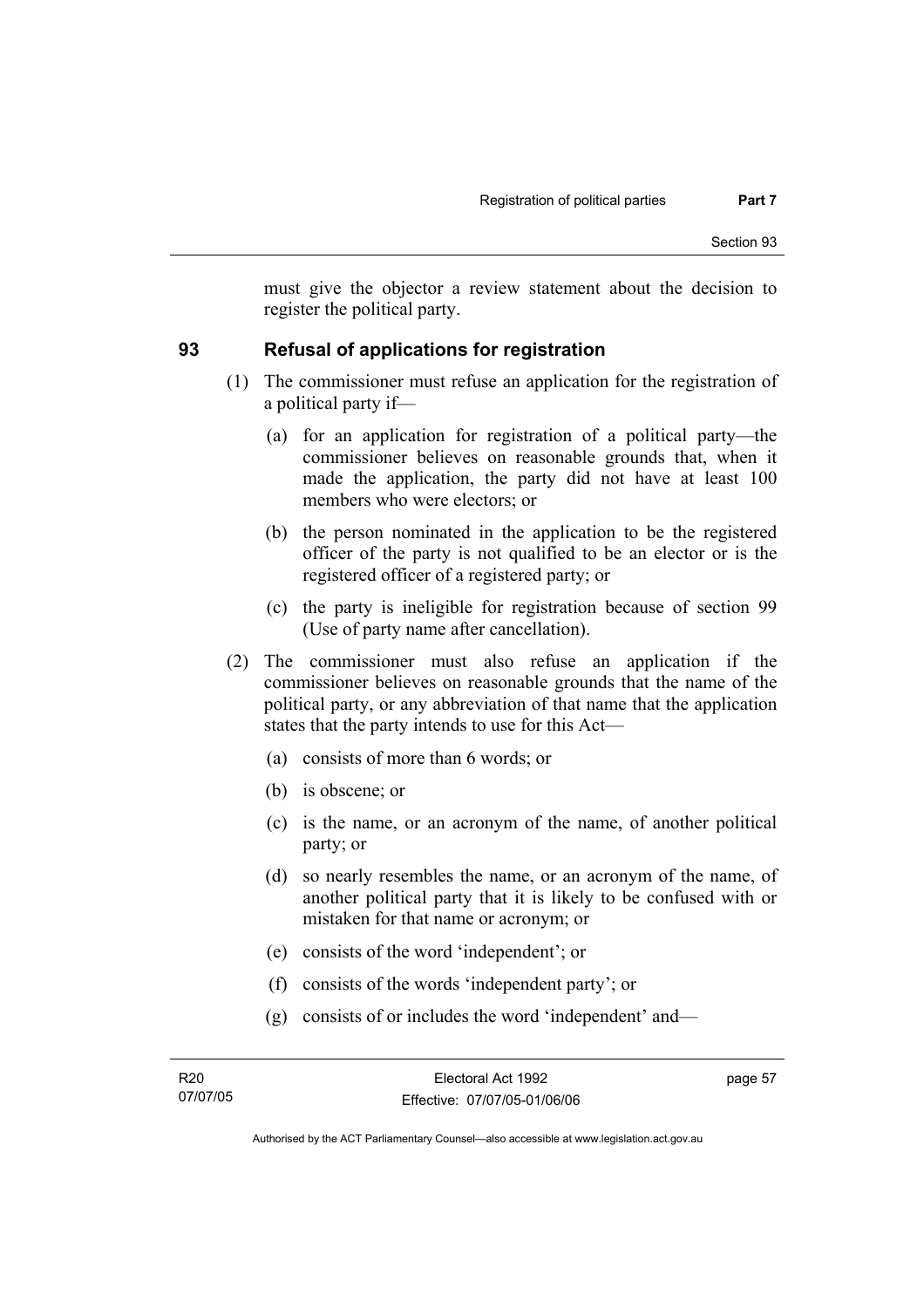Section 93

- (i) the name, or an acronym of the name, of another political party; or
- (ii) matter that so nearly resembles the name, or an acronym of the name, of another political party that the matter is likely to be confused with or mistaken for that name or acronym; or
- (h) includes the name of an MLA and the applicant does not have the MLA's written consent to use the name.
- (3) If the commissioner refuses an application for the registration of a political party, the commissioner must—
	- (a) give the secretary of the party a review statement about the decision to refuse the application; and
	- (b) if an objection was made under section 91A (Objections to applications and responses) to the application—give the objector written notice of the refusal.
- (4) In this section, *another political party*, in relation to a political party, is—
	- (a) a registered party; or
	- (b) a political party at least 1 member of which is a member of—
		- (i) the Legislative Assembly; or
		- (ii) the Commonwealth Parliament; or
		- (iii) a State legislature; or
	- (c) a political party registered or recognised for the law of the Commonwealth or a State that relates to the election of members of the Commonwealth Parliament or the State legislature.
- (5) However, *another political party*, in relation to a political party, does not include a political party that is related to it.

R20 07/07/05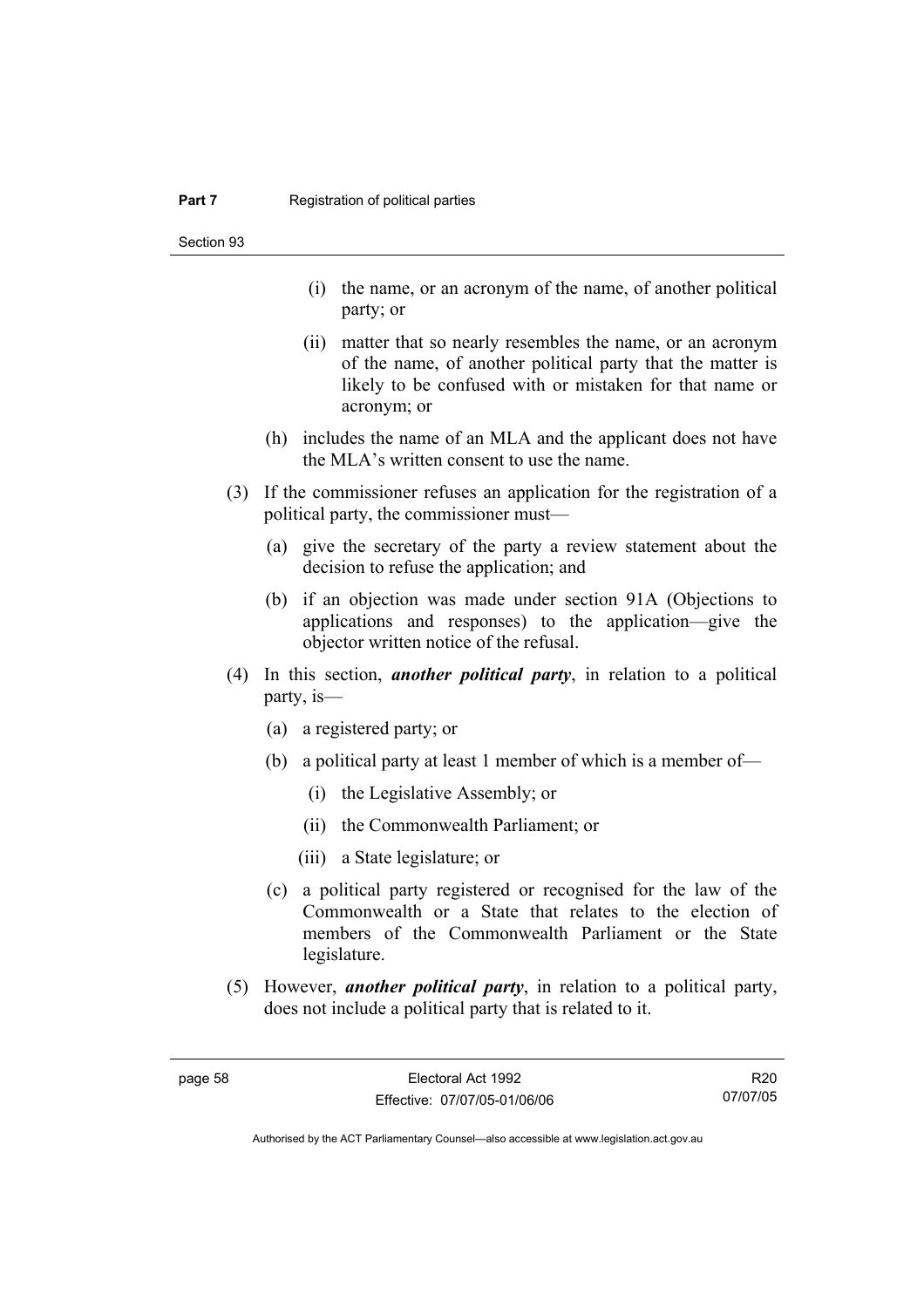(6) In this section:

*name* includes an abbreviation of the name.

### **94 Amendment of applications for registration**

- (1) If the commissioner is of the opinion that an application for the registration of a political party must be refused under section 93 (Refusal of applications for registration), but that the application might be amended to prevent the refusal, the commissioner must give the applicant written notice to that effect.
- (2) The notice must—
	- (a) set out the reasons for the commissioner's opinion; and
	- (b) describe the effect of subsections (3) to (5).
- (3) If the commissioner gives the notice to the applicant, the commissioner is not required to further consider the application unless a request is made under subsection (4).
- (4) Within 28 days after receiving the notice, the applicant may give the commissioner a written request, signed by the applicant, for the commissioner—
	- (a) to amend the application in a stated way; or
	- (b) to consider the application in the form in which it was made.
- (5) The commissioner must comply with the request.
- (6) If the applicant requests the commissioner to amend the application in a stated way, the application as amended in accordance with the request is taken to be a new application for the registration of a political party.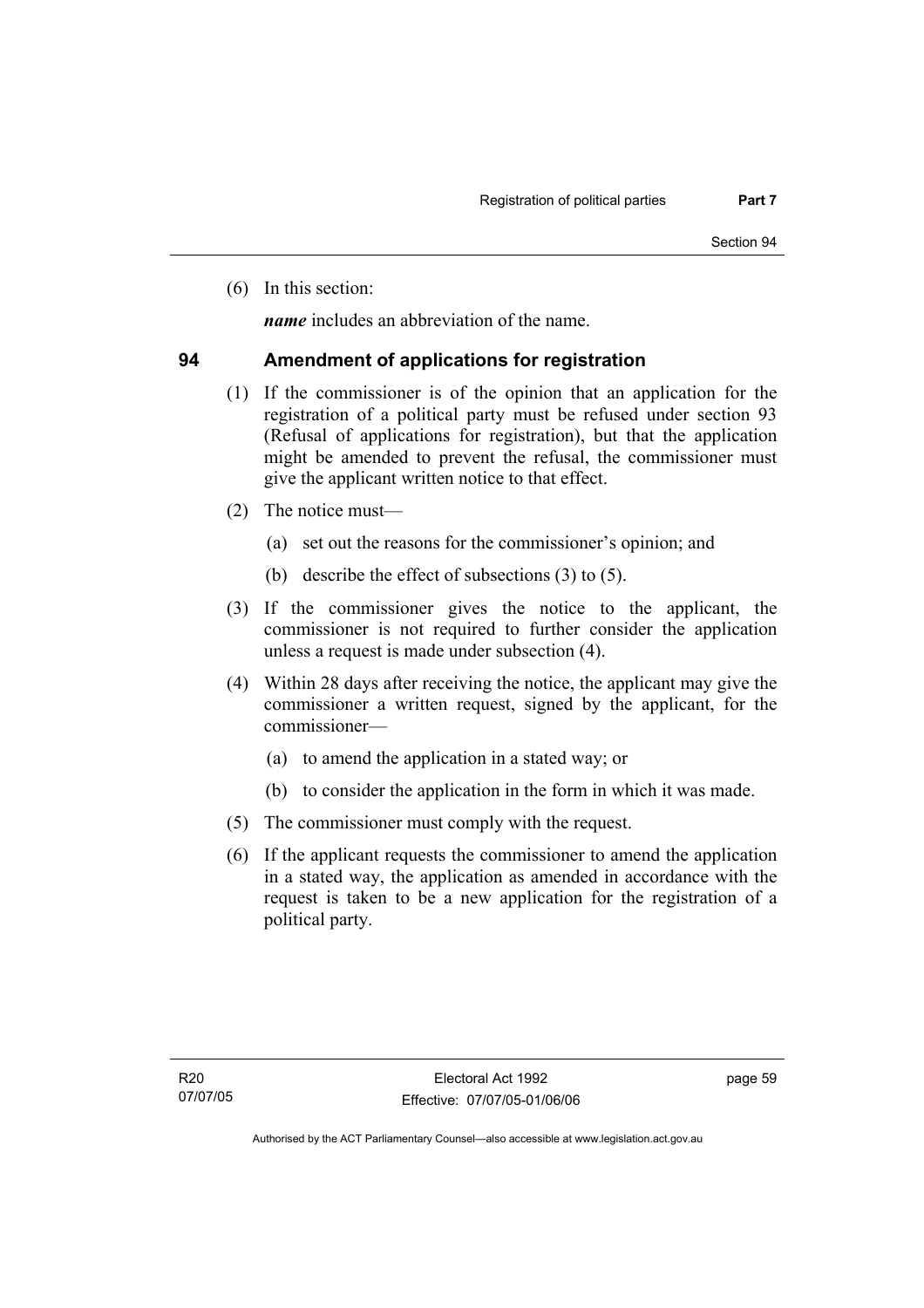Section 95

#### **95 Changes to particulars in register**

- (1) The secretary of a registered party may apply to the commissioner to change particulars included in the register of political parties in relation to the party.
- (2) This part (other than section 94 and this section) applies, with all necessary changes, to an application under subsection (1), as if it were an application for registration of the political party and any objection to the application were an objection to the registration.
- (3) Section 91 (Notification and publication of applications) and section 91A (Objections to applications and responses) do not apply to an application to change the address of the registered officer of a registered party.

#### **95A Objection to continued use of name**

- (1) This section applies if—
	- (a) the commissioner is satisfied that the name of a registered party (the *first party*) is relevantly similar to the name of another registered party (the *second party*) that was registered under this part later than the first party; and
	- (b) when it was registered the second party was related to the first party; and
	- (c) the registered officer of the first party objects in writing to the continued use of the name by the second party; and
	- (d) the commissioner is satisfied that the parties are not related at the time of the objection.
- (2) The commissioner must—
	- (a) uphold the objection; and
	- (b) by written notice, tell the registered officer of the second party that the second party will be deregistered under section 98 (Cancellation of registration of political parties) if—

R20 07/07/05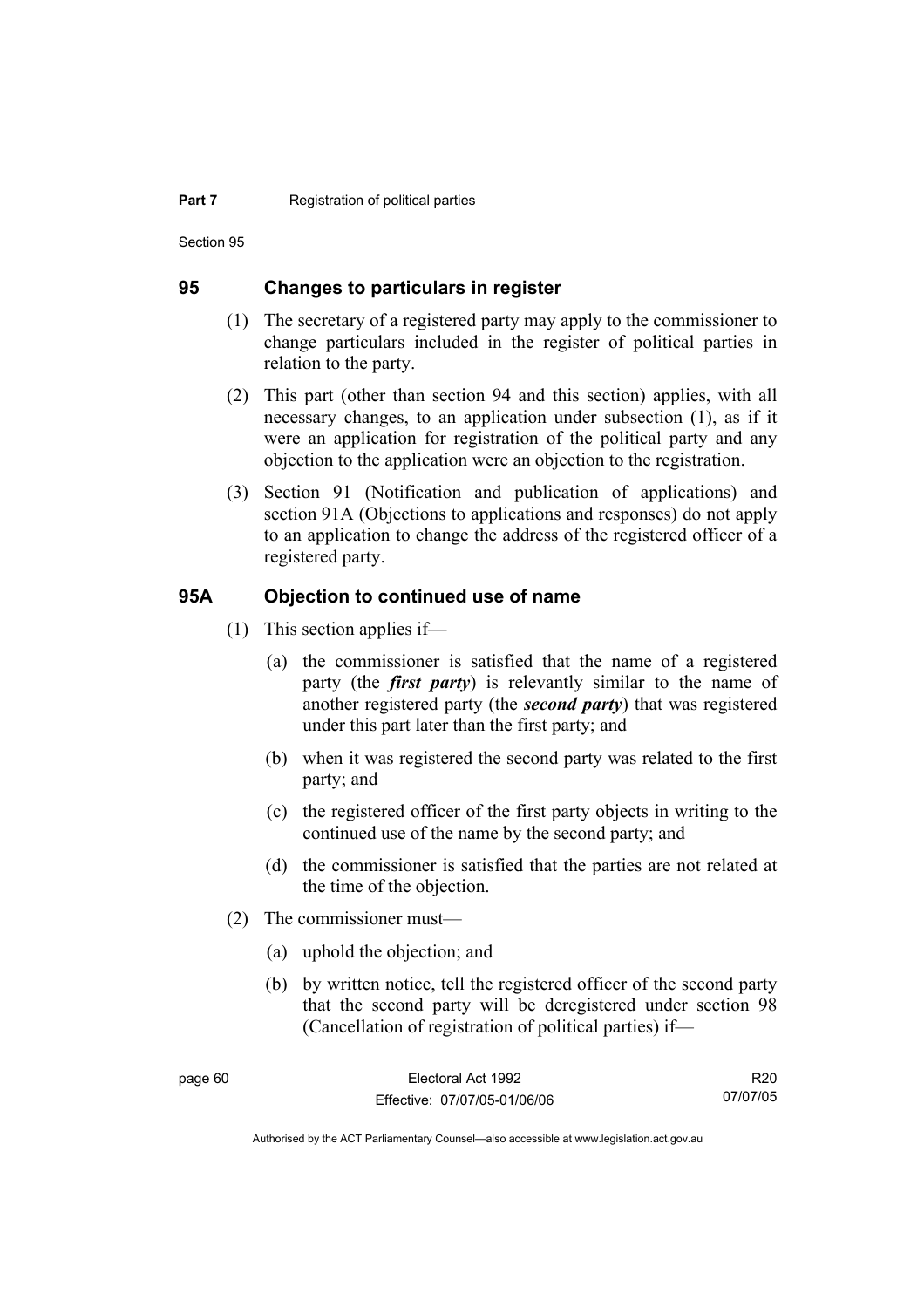- (i) it does not make an application under section 95 (Changes to particulars in register) for a change of name within 28 days after the registered officer receives the notice; or
- (ii) it makes the application, but the application is refused.
- (3) The name of a registered party is *relevantly similar* to the name of another registered party if the commissioner is satisfied on reasonable grounds that the name so nearly resembles the name of the other party that it is likely to be confused with or mistaken for that name.
- (4) In this section:

*name*, for a registered party, means—

- (a) the name of the party entered in the register of political parties; or
- (b) a registered abbreviation of the name of the party.

#### **95B When certain action cannot be taken**

- (1) This section applies if, in the period beginning 1 July in a year when an ordinary election must be held and ending when the pre-election period for the election begins, the commissioner receives an application—
	- (a) to register a political party; or
	- (b) to change the name or abbreviation of a political party.
- (2) The commissioner must not take any action under this part in that period in relation to the application.

#### **96 No action under pt 7 during pre-election period**

During a pre-election period, no action may be taken under this part in relation to the registration of a political party.

page 61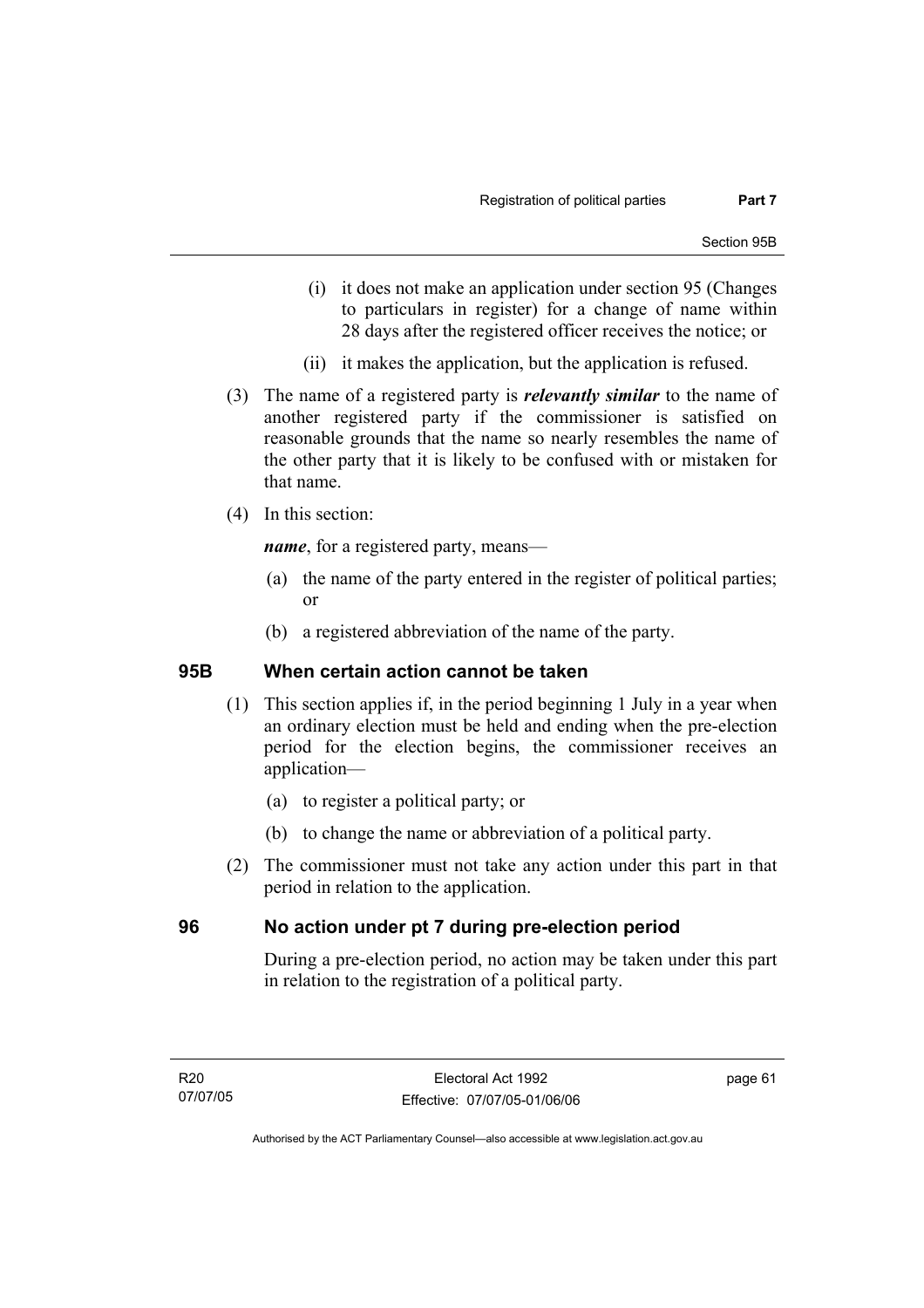#### **Part 7 Registration of political parties**

Section 96A

#### **96A Who can be a registered officer**

A person is entitled to be the registered officer of a registered party only if the person is qualified to be an elector.

#### **97 Deputy registered officer**

- (1) For part 9 (Arrangements for elections) and part 10 (Voting), a deputy registered officer of a registered party may be appointed—
	- (a) by the registered officer of the party; or
	- (b) if the office of registered officer of the party is vacant, or the registered officer cannot for any reason exercise the officer's functions—by the secretary of the party.
- (2) The appointment does not have effect until the commissioner is given written notice of the appointment.
- (3) The notice must—
	- (a) be signed by the person making the appointment and the person appointed deputy registered officer; and
	- (b) state the name and address of the deputy registered officer.
- (4) A person is entitled to be a deputy registered officer of a registered party only if the person is qualified to be an elector.
- (5) A reference in part 9 or 10 to the registered officer of a registered party includes a reference to a deputy registered officer of the party.

# **97A Information about political parties**

 (1) The commissioner may, by written notice given to the registered officer of a registered party, require the officer to give the commissioner information stated in the notice that is reasonably necessary for the commissioner to find out whether the party is entitled to be registered.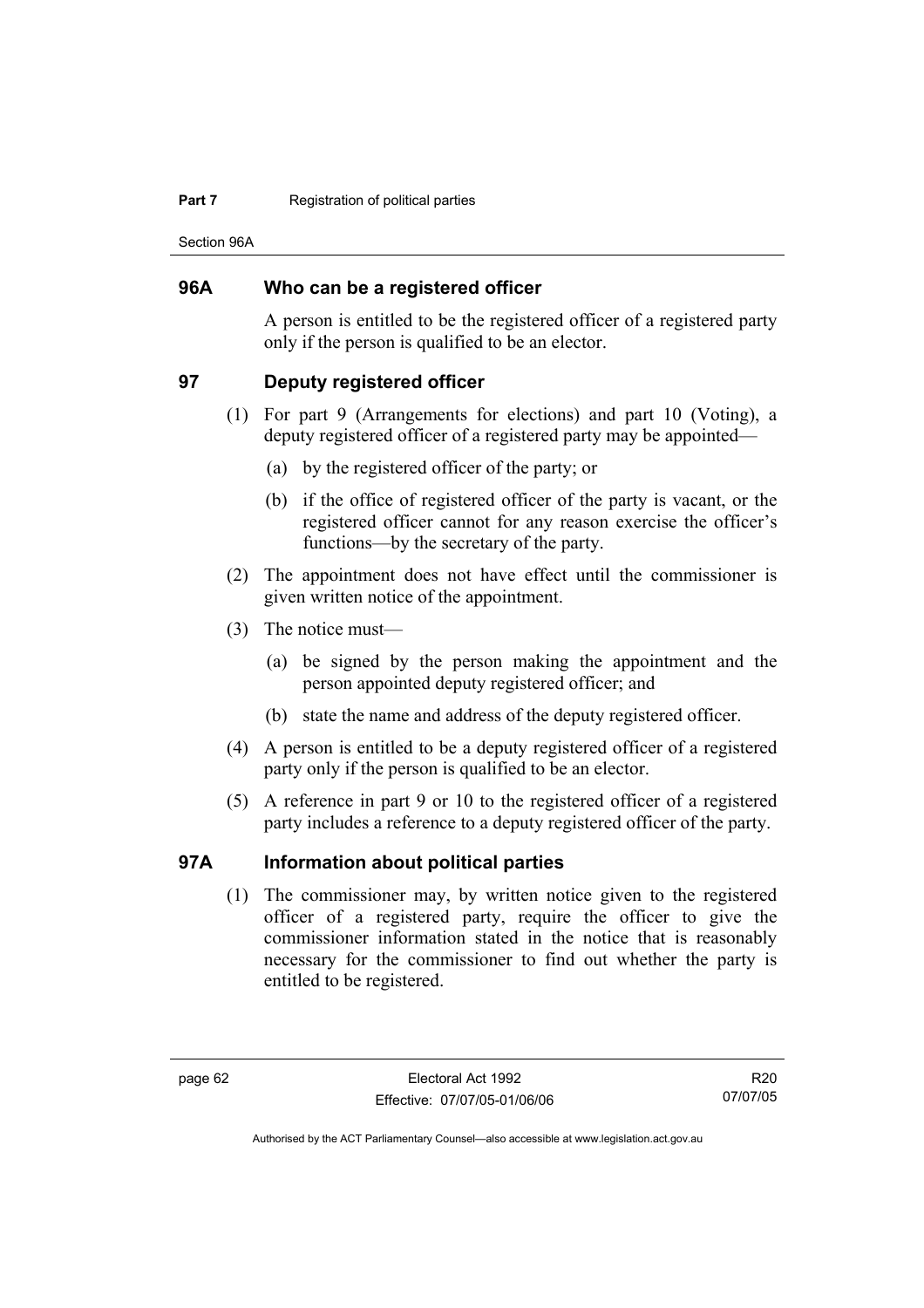- (2) Without limiting subsection (1), the commissioner may, under that subsection, require the registered officer to give the commissioner a list, as at a stated date, of the names and addresses of at least 100 members of the party who are electors.
- (3) The commissioner may use the information obtained under subsection (2) only to find out whether the party is entitled to be registered.

### **98 Cancellation of registration of political parties**

- (1) The commissioner must cancel the registration of a registered party if the secretary of the party asks the commissioner to cancel the registration.
- (2) A request under subsection (1) must—
	- (a) be in writing; and
	- (b) be signed by the applicant; and
	- (c) state the applicant's name and address.
- (3) The commissioner must cancel the registration of a registered party if it has not endorsed a candidate at the last 2 general elections.
- (4) However, subsection (3) applies to a registered party only if it was a registered party at the time of each of the general elections.
- (5) The commissioner must cancel the registration of a registered party if the commissioner believes on reasonable grounds that—
	- (a) for a registered party—
		- (i) the party has ceased to exist (whether by amalgamation with another political party or otherwise); or
		- (ii) the party does not have at least 100 members who are electors; or
		- (iii) the party does not have a constitution; or

page 63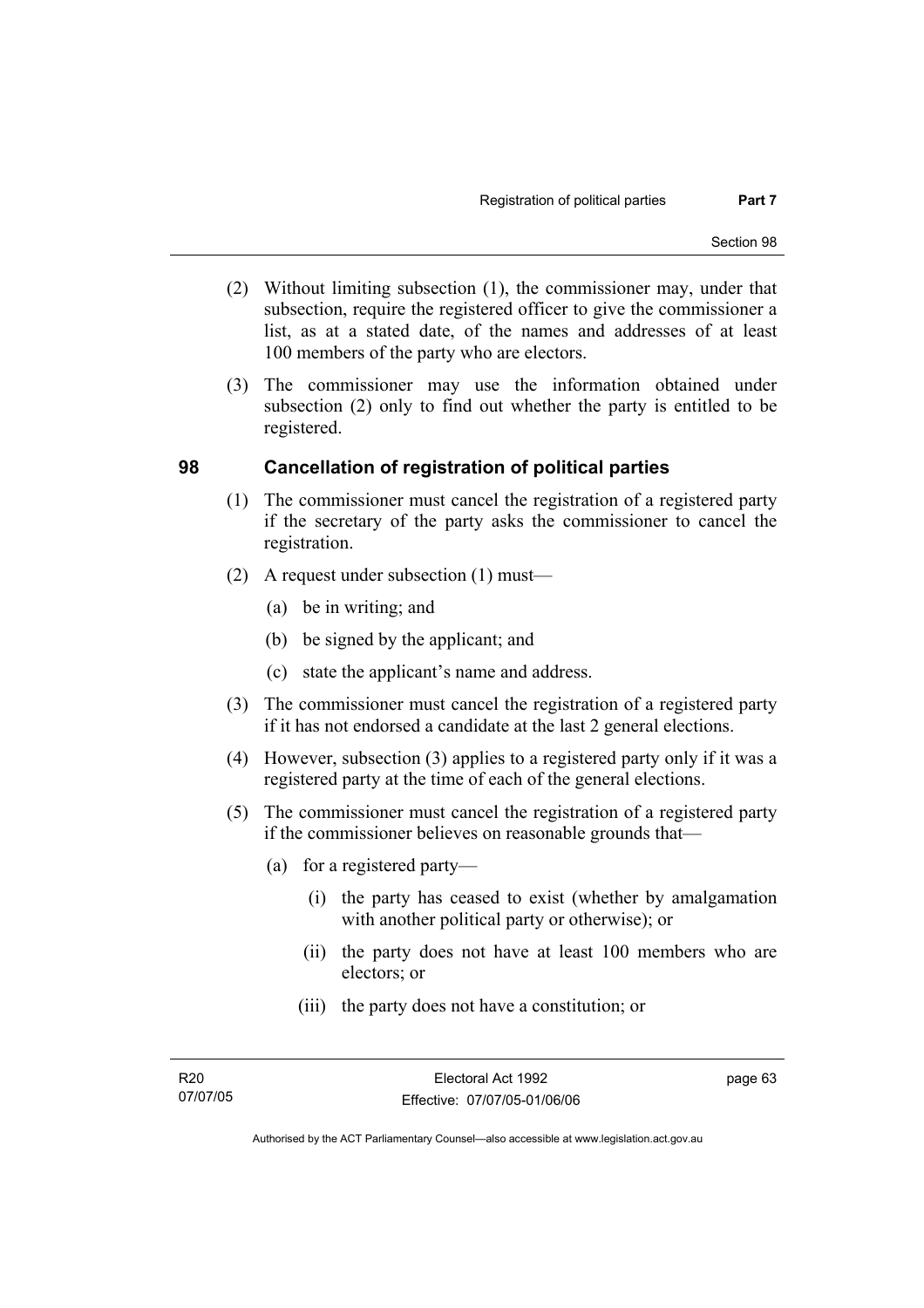#### **Part 7 Registration of political parties**

Section 98

- (b) the registration of the party was obtained by fraud or misrepresentation.
- (6) The commissioner may cancel the registration of a registered party under subsection (5) only if the commissioner has—
	- (a) given the relevant person a written notice—
		- (i) stating that the commissioner proposes to cancel the registration of the party; and
		- (ii) setting out the reasons for the proposed cancellation; and
		- (iii) stating that written objections to the proposed cancellation may be given to the commissioner within the 14 days mentioned in paragraph (b); and
	- (b) prepared, and notified under the *Legislation Act 2001*, a written notice stating—
		- (i) that the commissioner proposes to cancel the registration of the party; and
		- (ii) that written objections to the proposed cancellation may be given to the commissioner within 14 days after the day the notice is notified under the *Legislation Act 2001*; and
	- (c) considered each objection given to the commissioner in accordance with the notice under paragraph (a) or (b).
- (7) For subsection (6) (a), the *relevant person* is the secretary, or last secretary, of the registered party.
- (8) The notice under subsection (6) (b) is a notifiable instrument.

*Note* A notifiable instrument must be notified under the *Legislation Act 2001*.

 (9) If the commissioner cancels the registration of a registered party under this section, the commissioner must prepare written notice of the cancellation.

Authorised by the ACT Parliamentary Counsel—also accessible at www.legislation.act.gov.au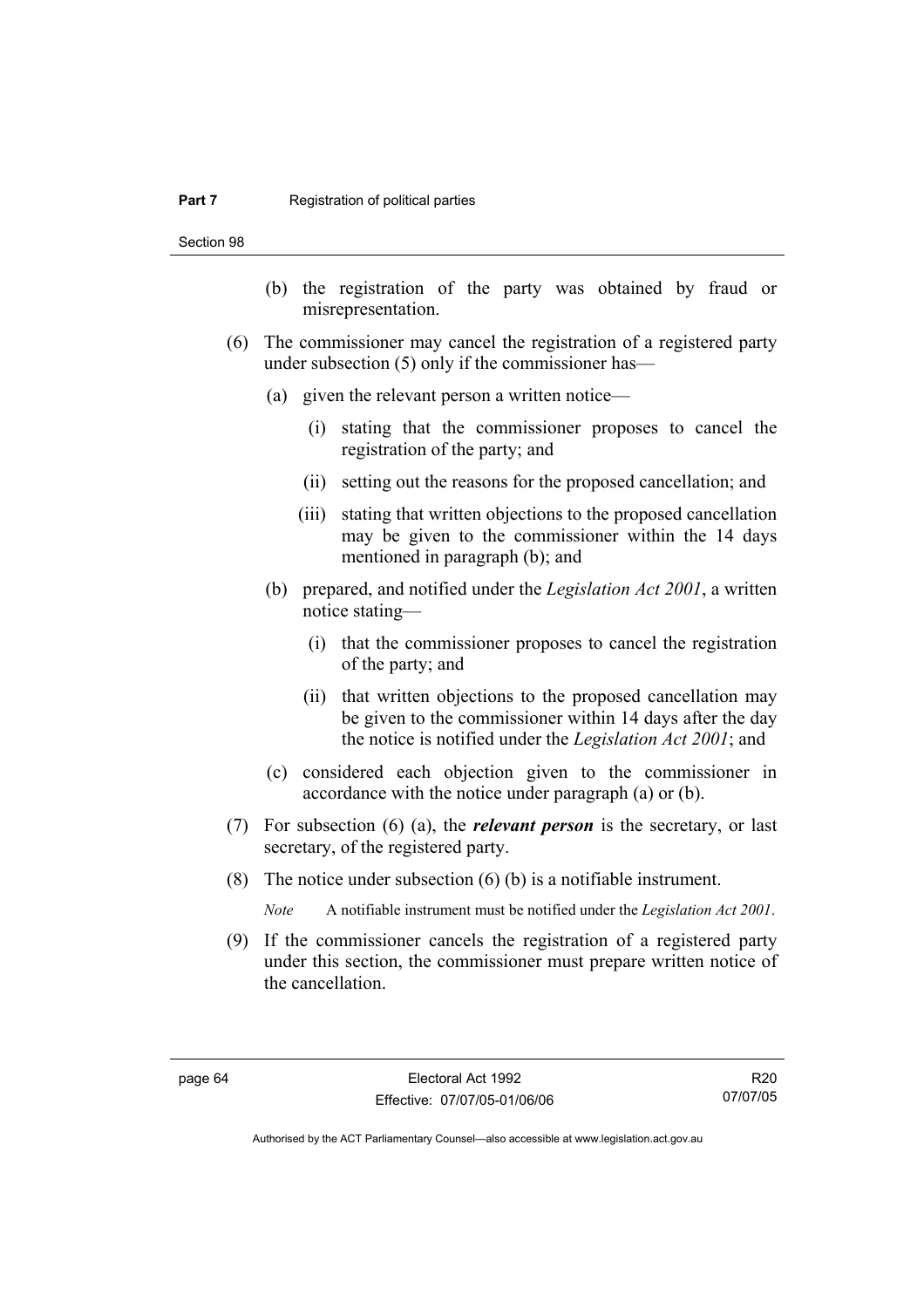(10) The notice under subsection (9) is a notifiable instrument.

*Note* A notifiable instrument must be notified under the *Legislation Act 2001*.

- (11) If the commissioner cancels the registration of a registered party under subsection (3), the commissioner must also give written notice of the cancellation to the registered officer of the party.
- (12) If the commissioner cancels the registration of a registered party under subsection (5), the commissioner must give a review statement about the decision to cancel the registration to the registered officer, or last registered officer, of the party.
- (13) If, after an objection has been made under this section to the proposed cancellation of the registration of a registered party, the commissioner decides not to cancel the registration, the commissioner must give written notice of the decision to—
	- (a) the registered officer of the party; and
	- (b) if the objection was not made by or on behalf of the party or sponsoring MLA—the objector.

#### **99 Use of party name after cancellation**

- (1) If the registration of a registered party (the *cancelled party*) is cancelled—
	- (a) the cancelled party; or
	- (b) another political party that has a name that so nearly resembles the name of the cancelled party that it is likely to be confused with or mistaken for the cancelled party;

is ineligible for registration until after the next general election after the cancellation.

(2) In this section:

*name* includes an abbreviation of the name.

page 65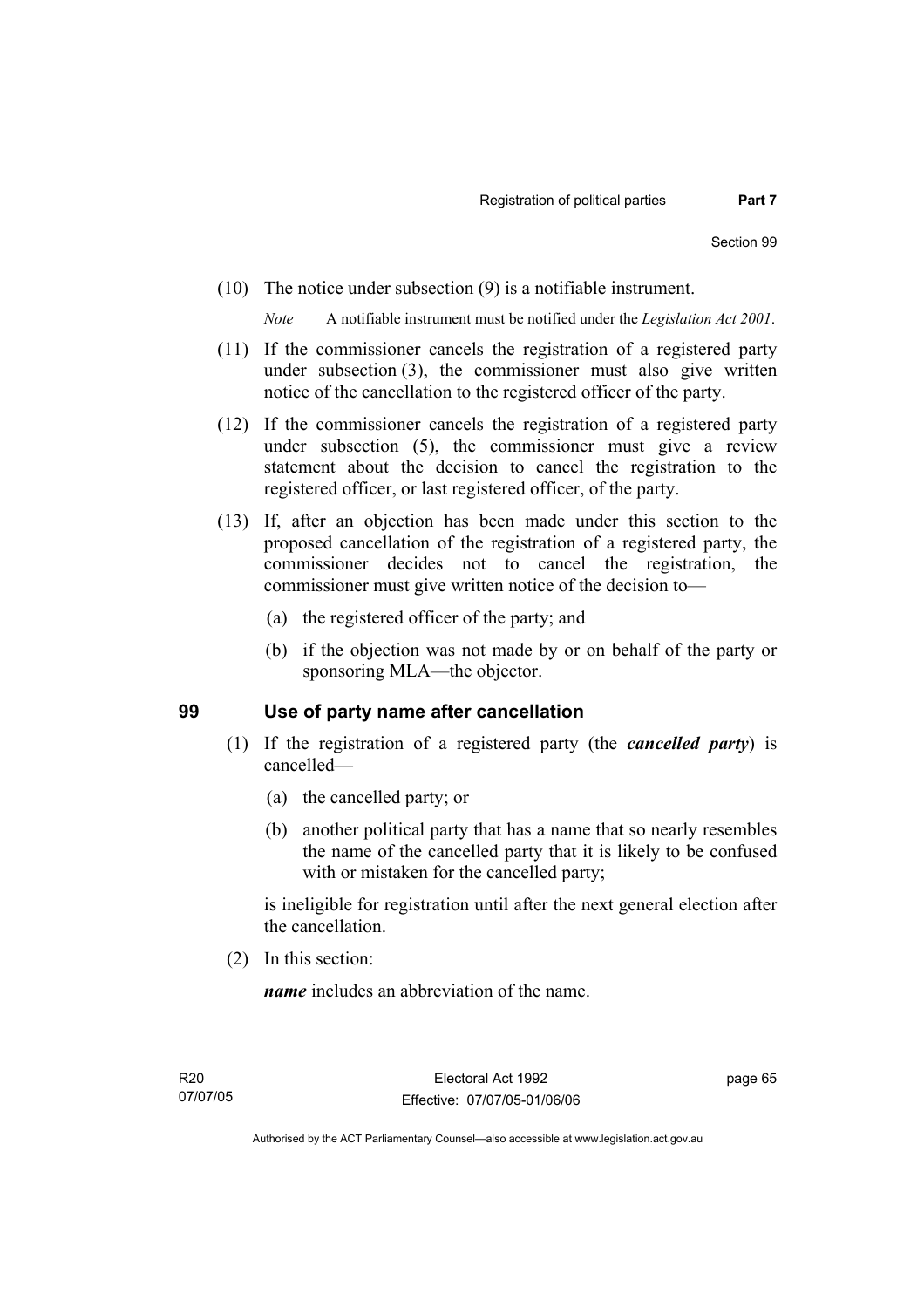#### **Part 7 Registration of political parties**

Section 99A

# **99A General requirements about constitutions of registered parties**

 (1) If a registered party changes its constitution, the registered officer of the party must give the commissioner a copy of the changed constitution within 30 days after the change.

Maximum penalty: 10 penalty units

 (2) The commissioner must make a copy of the constitution available for public inspection.

page 66 Electoral Act 1992 Effective: 07/07/05-01/06/06

R20 07/07/05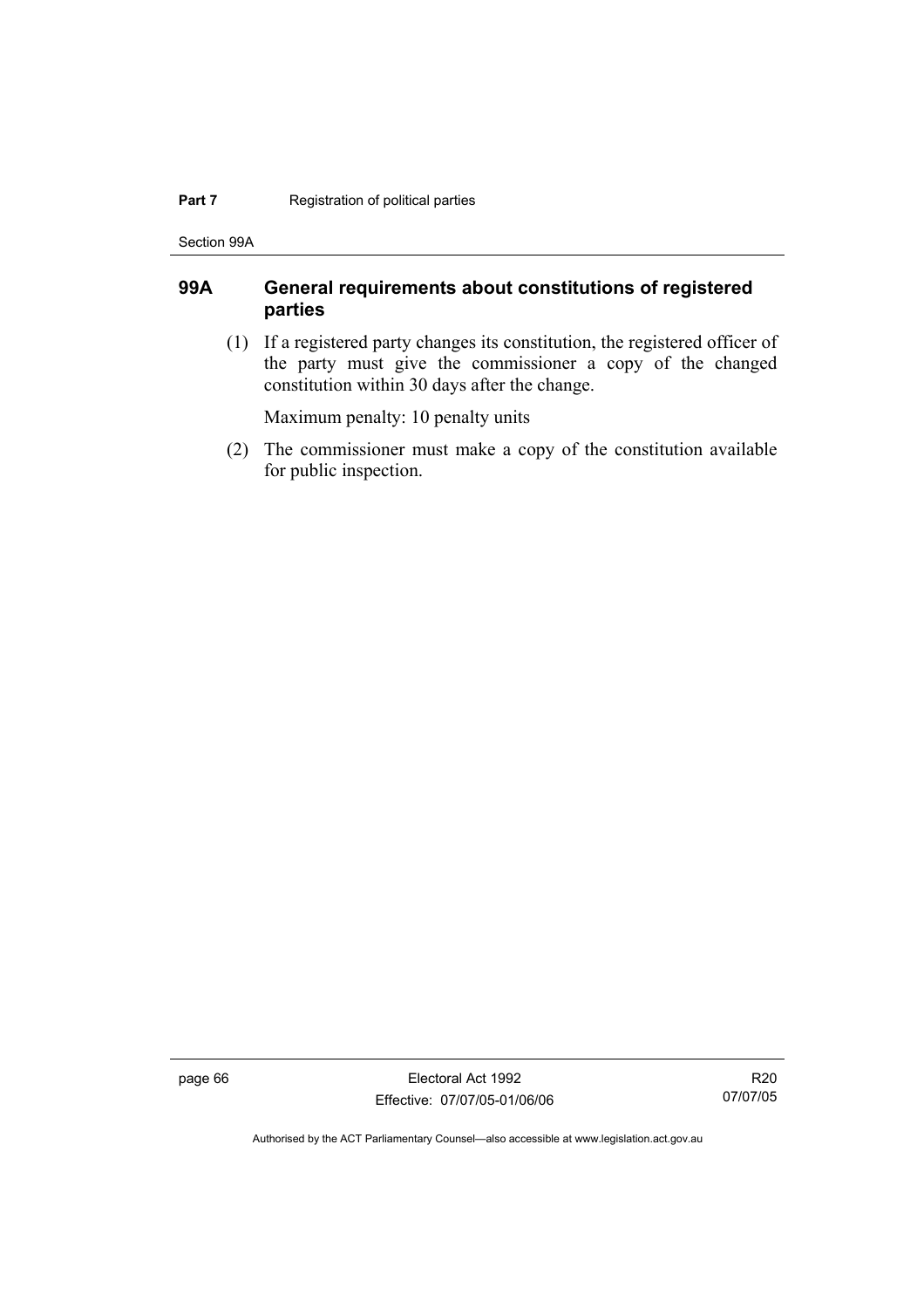# **Part 8 Timing of elections**

#### **100 Ordinary elections**

- (1) A general election under this Act must be held on the 3rd Saturday in October in the 4th year after the year when the last ordinary election was held.
- (2) If, apart from this subsection, an election in accordance with subsection (1) would be held on the day an election of Senators, or a general election of members of the House of Representatives, would be held, the election shall be held on the 1st Saturday in December in the year when it would, apart from this subsection, be held.
- (3) If an extraordinary general election has been held in the 6 months before the day when an election in accordance with subsection (1) or (2) would, apart from this subsection, have been held—
	- (a) the election shall not be held; and
	- (b) this section applies in relation to subsequent ordinary elections as if the election had been held.

#### **101 Extraordinary elections**

- (1) For this Act, an *extraordinary election* is—
	- (a) a general election required by the Self-Government Act, section 16; or
	- (b) a general election required by the Self-Government Act, section 48; or
	- (c) an election of an MLA or MLAs required by section 126; or
	- (d) an election of an MLA or MLAs required by section 275.
- (2) If an extraordinary election under section 126 (Supplementary elections) is required, the Executive must, in writing, determine a

| R20      | Electoral Act 1992           | page 67 |
|----------|------------------------------|---------|
| 07/07/05 | Effective: 07/07/05-01/06/06 |         |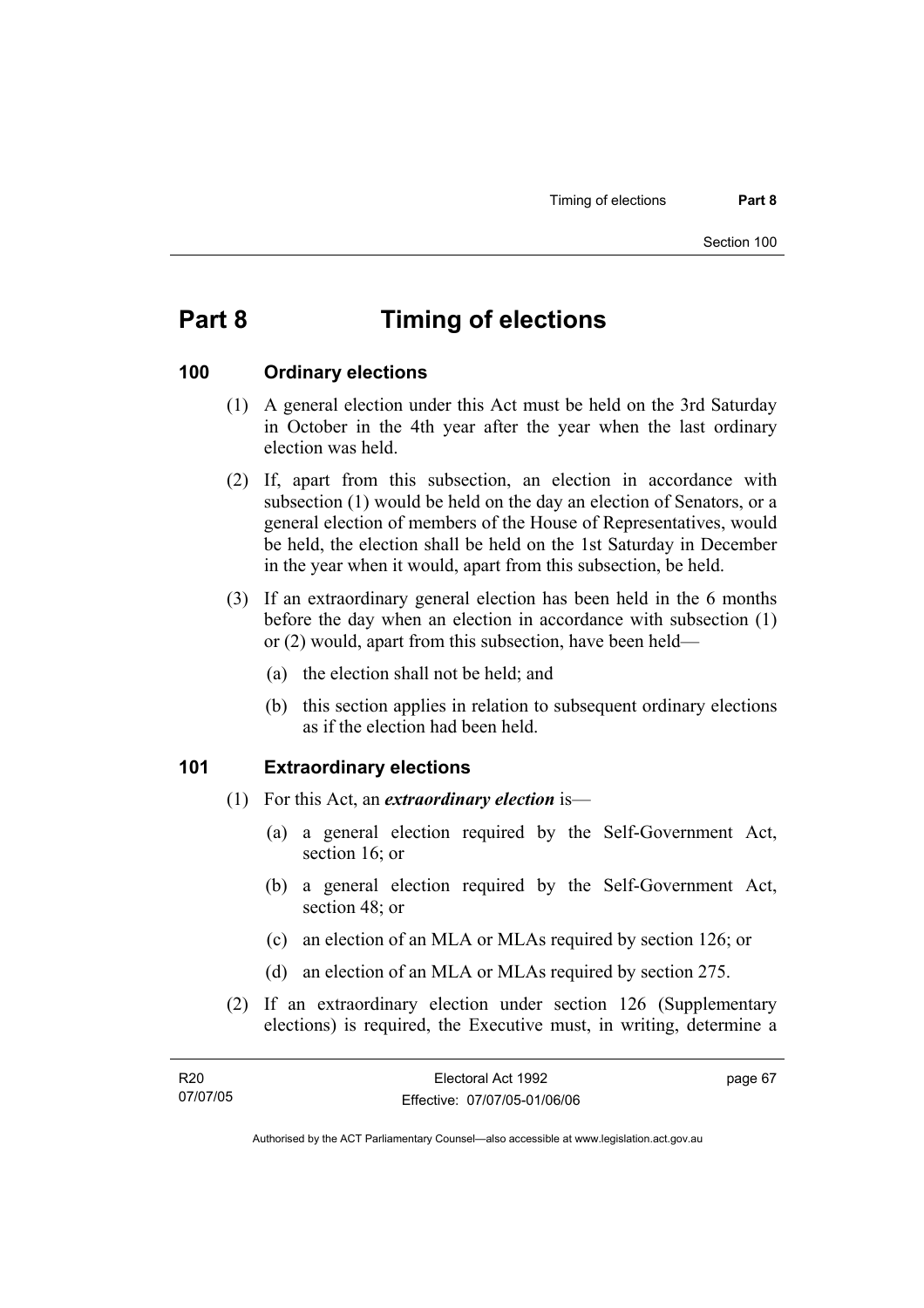#### **Part 8 Timing of elections**

Section 102

Saturday for holding the election that is not earlier than 36 days, or later than 90 days, after the day when the election failed.

- (3) If the Court of Disputed Returns declares an election void, the Executive must, in writing, determine a Saturday for holding the extraordinary election required under section 275 (Effect of declarations) that is not earlier than 36 days, or later than 90 days, after the day when the declaration is made.
- (4) The Executive must not determine under this section a day that is the polling day for an election of senators or a general election of the House of Representatives.
- (5) A determination under this section is a notifiable instrument.

*Note* A notifiable instrument must be notified under the *Legislation Act 2001*.

# **102 Polling day**

- (1) A poll must be held for an election on the day when the election is required to be held under this part.
- (2) This section is subject to section 111 (Need for a poll).

page 68 Electoral Act 1992 Effective: 07/07/05-01/06/06

R20 07/07/05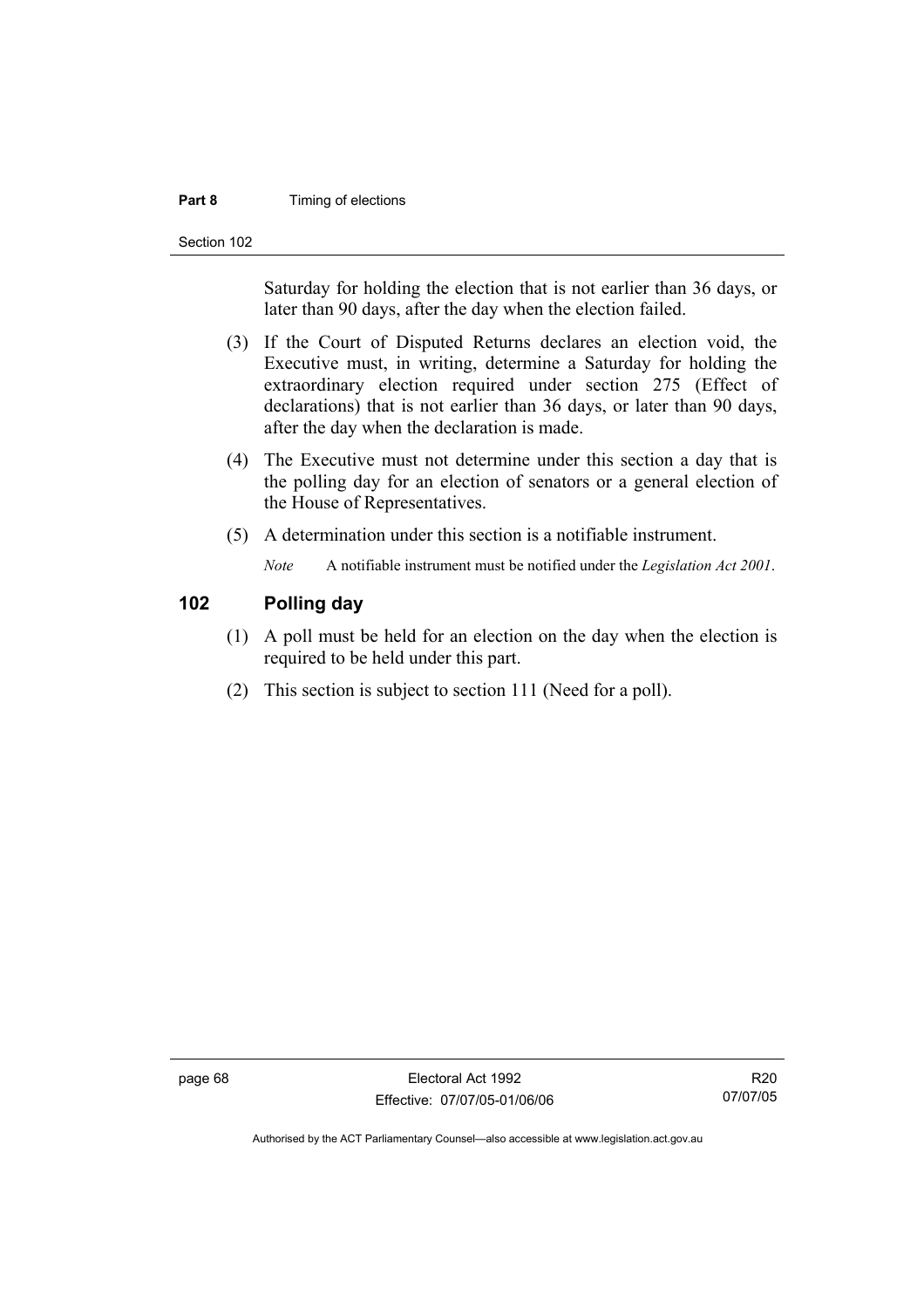# **Division 9.1 Nominations**

# **103 Eligibility—MLAs**

- (1) Subject to subsections (2) and (4), a person who is—
	- (a) an Australian citizen; and
	- (b) at least 18 years old; and
	- (c) an elector or entitled to be an elector;

is eligible to be an MLA.

- (2) A person is not eligible to be an MLA if—
	- (a) the person is a member of—
		- (i) the Parliament of the Commonwealth; or
		- (ii) the legislature of a State or another Territory; or
	- (b) the person—
		- (i) holds an office or appointment (other than a prescribed office) under a law of the Territory, the Commonwealth, a State or another Territory; or
		- (ii) is employed by the Territory, the Commonwealth, a State or another Territory, or by a Territory authority or a body (whether corporate or not) established by a law of the Commonwealth, a State or another Territory;

and is entitled to any remuneration or allowance (other than reimbursement of expenses reasonably incurred) in relation to the office, appointment or employment.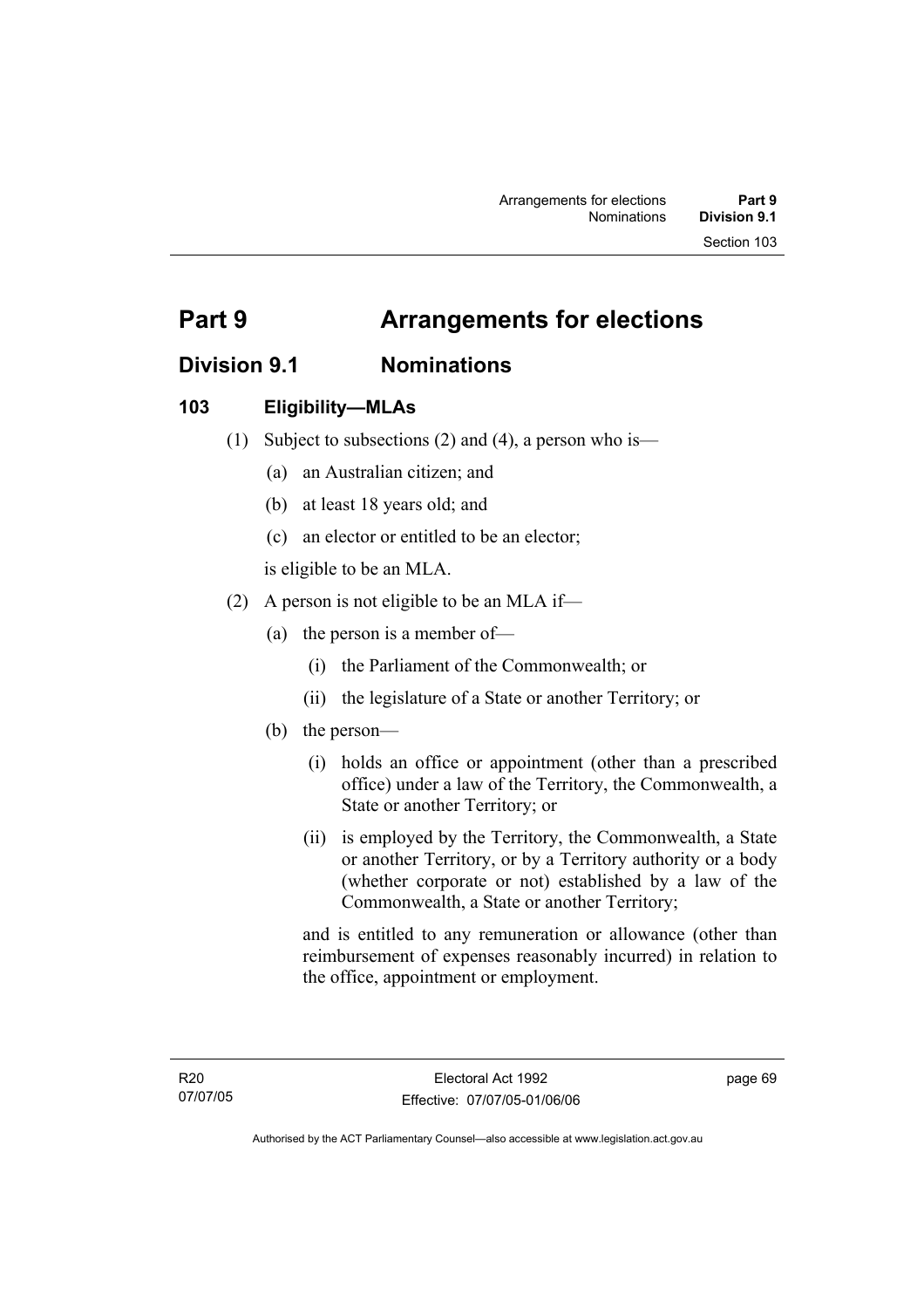(3) In subsection  $(2)$  (b) (i):

*prescribed office* means an office of Speaker, Deputy Speaker, Chief Minister, Deputy Chief Minister, Minister or MLA.

- (4) A person is not eligible to be an MLA for the disqualification period if—
	- (a) the person is convicted of an offence against—
		- (i) section 285 (Bribery) or section 288 (Violence and intimidation); or
		- (ii) the *Crimes Act 1914* (Cwlth), section 28 (Interfering with political liberty); or
		- (iii) the *Criminal Code* (Cwlth), part 2.4 relating to an offence mentioned in subparagraph (ii); or
	- (b) the person is found by the Court of Disputed Elections to have contravened (within the meaning of part 16) a section mentioned in paragraph (a) (i).
	- *Note 1* A reference to an offence against a Territory law includes a reference to an offence against the *Crimes Act 1900*, pt 9 (Aiding and abetting, accessories, attempts, incitement and conspiracy) that relates to the law (see *Legislation Act 2001*, s 189).
	- *Note 2 Contravention* is defined for pt 16 (Disputed elections, eligibility and vacancies) in s 250.
- (5) For subsection (4), the *disqualification period* is 2 years after the conviction or finding.

#### **104 Qualifications for nomination**

A person is not eligible to be nominated for election as an MLA unless, at the hour of nomination—

- (a) the person is eligible to be an MLA; or
- (b) for a person referred to in section 103 (2) (b)—the person would, apart from that paragraph, be eligible to be an MLA.

| page 70 | Electoral Act 1992           | R20      |
|---------|------------------------------|----------|
|         | Effective: 07/07/05-01/06/06 | 07/07/05 |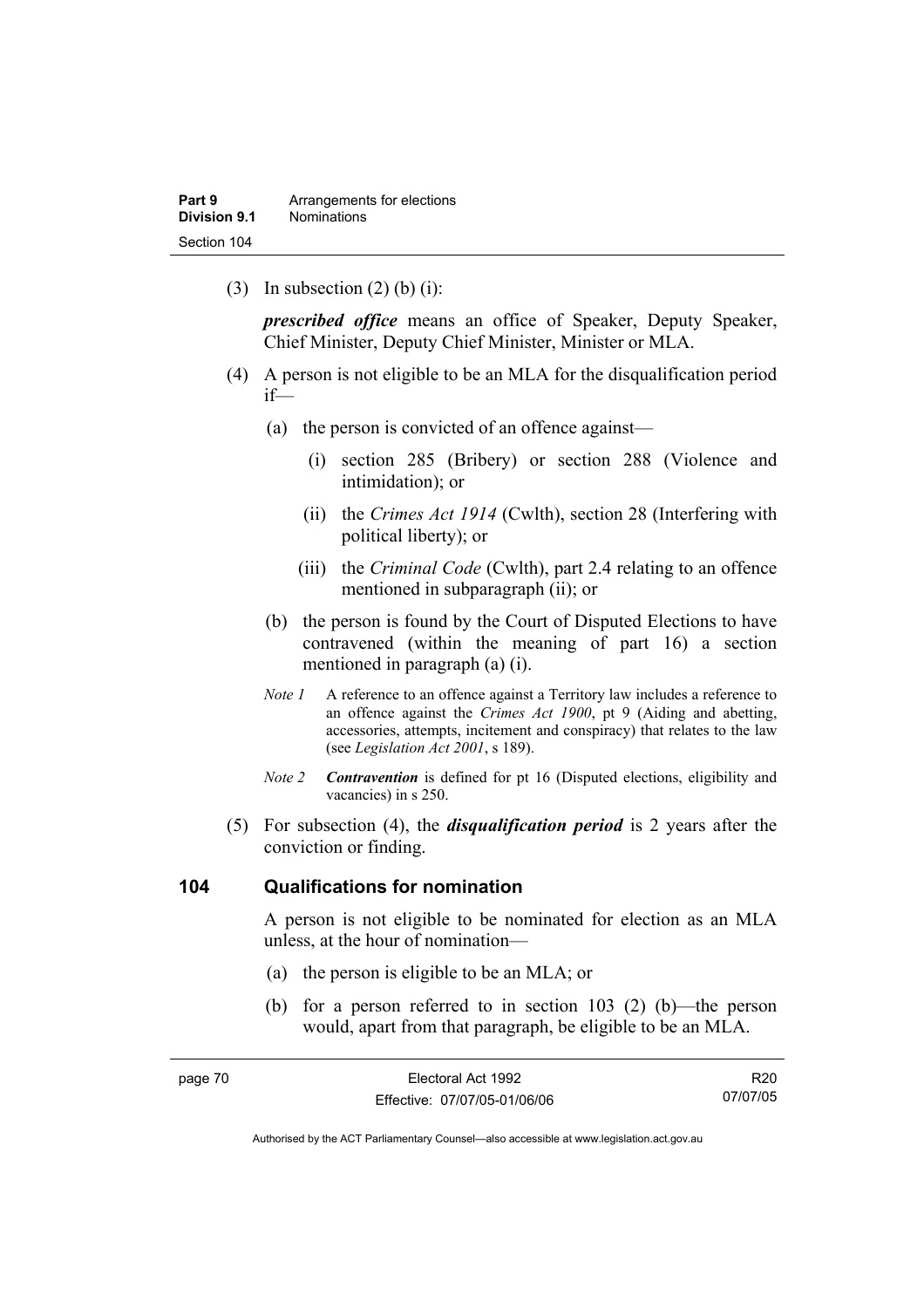#### **105 Candidates to be nominated**

- (1) A person is not eligible for election as an MLA unless the person is nominated in accordance with this section.
- (2) A person may be nominated to be a candidate for election only by—
	- (a) the registered officer of a registered party that endorses the person as a party candidate in the election for the electorate for which the candidate is being nominated; or
	- (b) 20 electors entitled to vote at the election.
- (3) A nomination shall be made by giving to the commissioner, during the pre-election period but not later than 24 hours before the hour of nomination—
	- (a) a duly completed nomination form; and
	- (b) a deposit of the prescribed amount in legal tender or a banker's cheque.
- (4) A nomination form shall—
	- (a) be in the form approved under section 340A (Approved forms); and
	- (b) subject to subsection (7), set out the particulars of the name, address and occupation of the nominee; and
	- (c) contain a statement, signed by the nominee, to the effect that he or she consents to the nomination, and to be an MLA if elected; and
	- (d) contain a declaration, signed by the nominee, to the effect that he or she is eligible to be nominated; and
	- (e) specify the form in which the nominee's name is to be printed on the ballot papers for the election; and
	- (f) if the nomination is made by the registered officer of a registered party—state any registered abbreviation of the name

page 71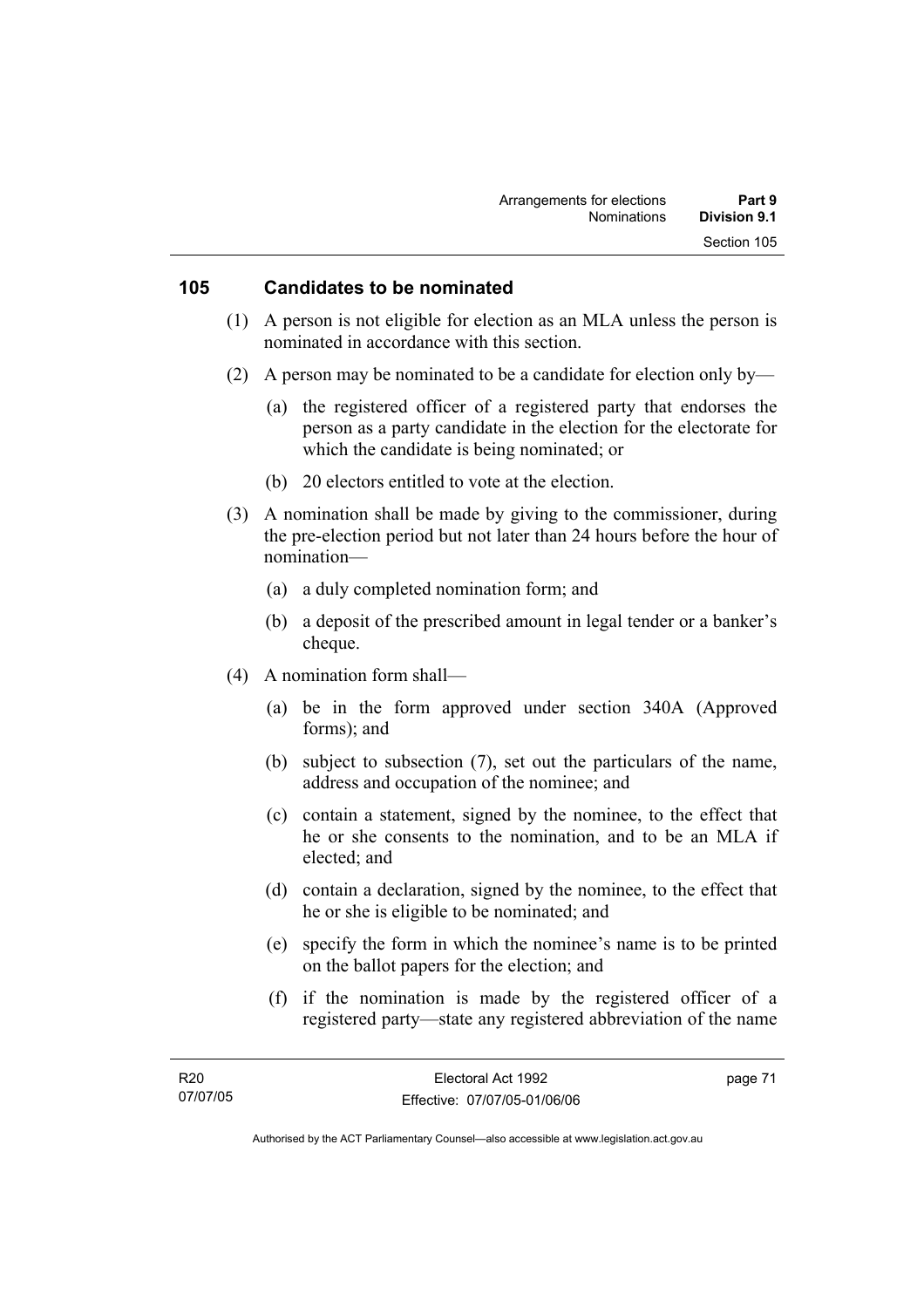| Part 9       | Arrangements for elections |
|--------------|----------------------------|
| Division 9.1 | <b>Nominations</b>         |
| Section 105  |                            |

of the party that is to be printed on the ballot paper for the election; and

- (g) if the nomination is made by 20 electors entitled to vote at the election—specify whether the word 'Independent' is to be printed on the ballot paper adjacent to the candidate square for the nominee; and
- (h) be signed by the nominator or each nominator.
- (5) A nomination form shall name a nominee only by specifying—
	- (a) the surname or family name, and the given name under which the nominee is enrolled; or
	- (b) if the nominee is not an elector—the surname or family name, and the given name under which the nominee is entitled to be enrolled.
- (6) A given name shall be taken to be specified for subsection (5), if the nomination form specifies—
	- (a) a commonly accepted variation of that name (including an abbreviation or truncation of that name or an alternative form of that name); or
	- (b) an initial standing for that name.
- (7) If the address of a nominee is a suppressed address, the nomination form need not specify the address but, in that case, the nominee shall notify the commissioner in writing of his or her address for correspondence.
- (8) A nomination is not invalid only because of a formal defect or error if this section has been substantially complied with.
- (9) If the time by which a nomination under subsection (3) is to be made falls on a public holiday, the nomination must be made no later than that time on the public holiday.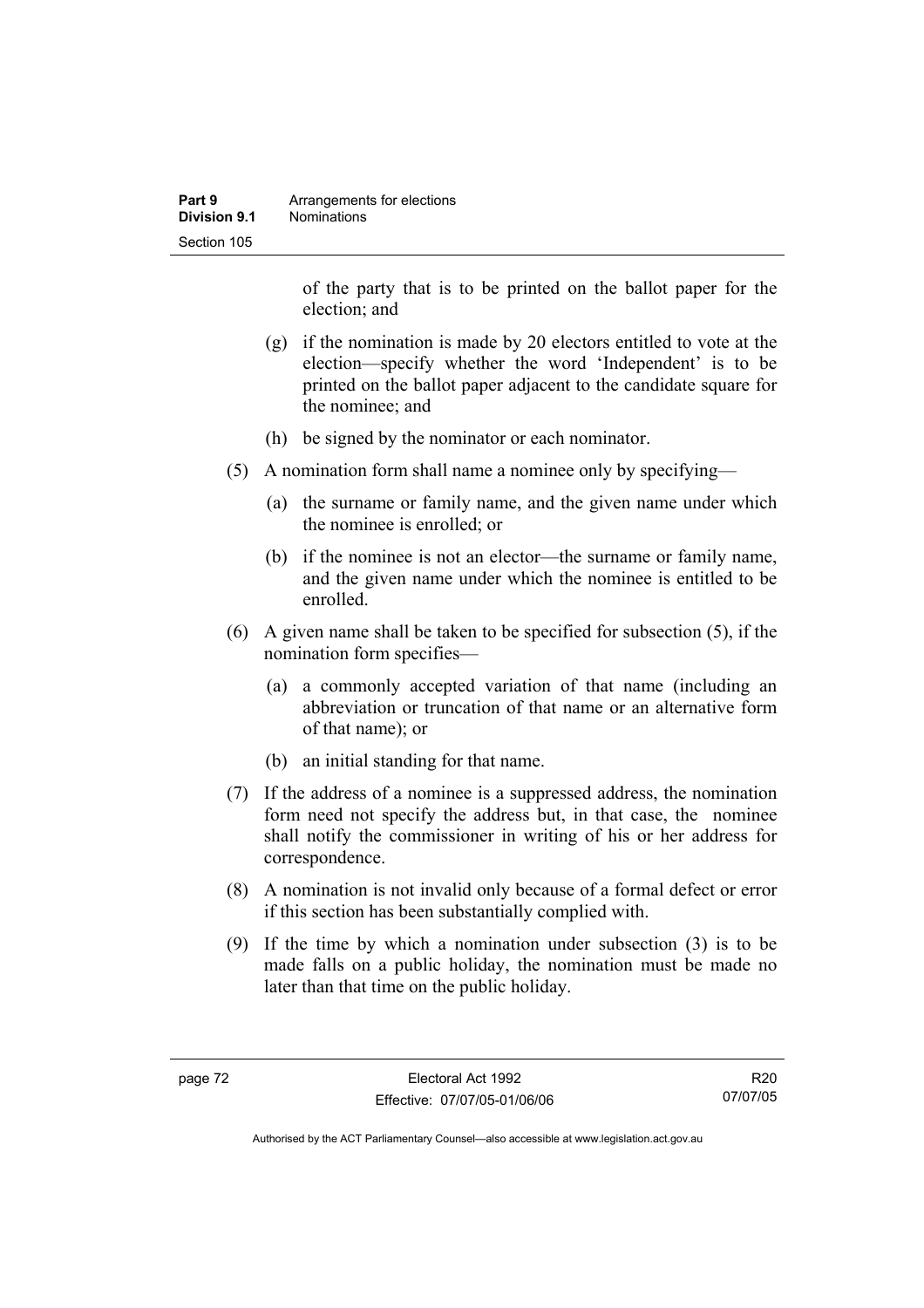- (10) Subsection (9) has effect despite the *Legislation Act 2001*, section 151 (4) (Reckoning of time).
- $(11)$  In subsection  $(3)$  (b):

*prescribed amount* means \$250 or any other amount prescribed by the regulations.

# **106 Multiple nominations invalid**

If, at the hour of nomination in relation to an election—

- (a) a person is nominated more than once to be a candidate for election in a particular electorate; or
- (b) a person is nominated to be a candidate for election in more than 1 electorate;

each such nomination is invalid.

### **107 Withdrawal etc of consent to nomination**

- (1) A person nominated to be a candidate may withdraw his or her consent to the nomination by giving the commissioner a written notice of withdrawal not later than 24 hours before the hour of nomination.
- (2) The registered officer may cancel a nomination made by the officer by giving the commissioner a written notice of cancellation not later than 24 hours before the hour of nomination.
- (3) On receipt of a notice referred to in subsection (1) or (2), the commissioner shall cancel the nomination and pay the amount of the deposit lodged to the nominee.

#### **108 Place and hour of nomination**

- (1) The *place of nomination* in relation to an election is—
	- (a) the office of the commissioner; or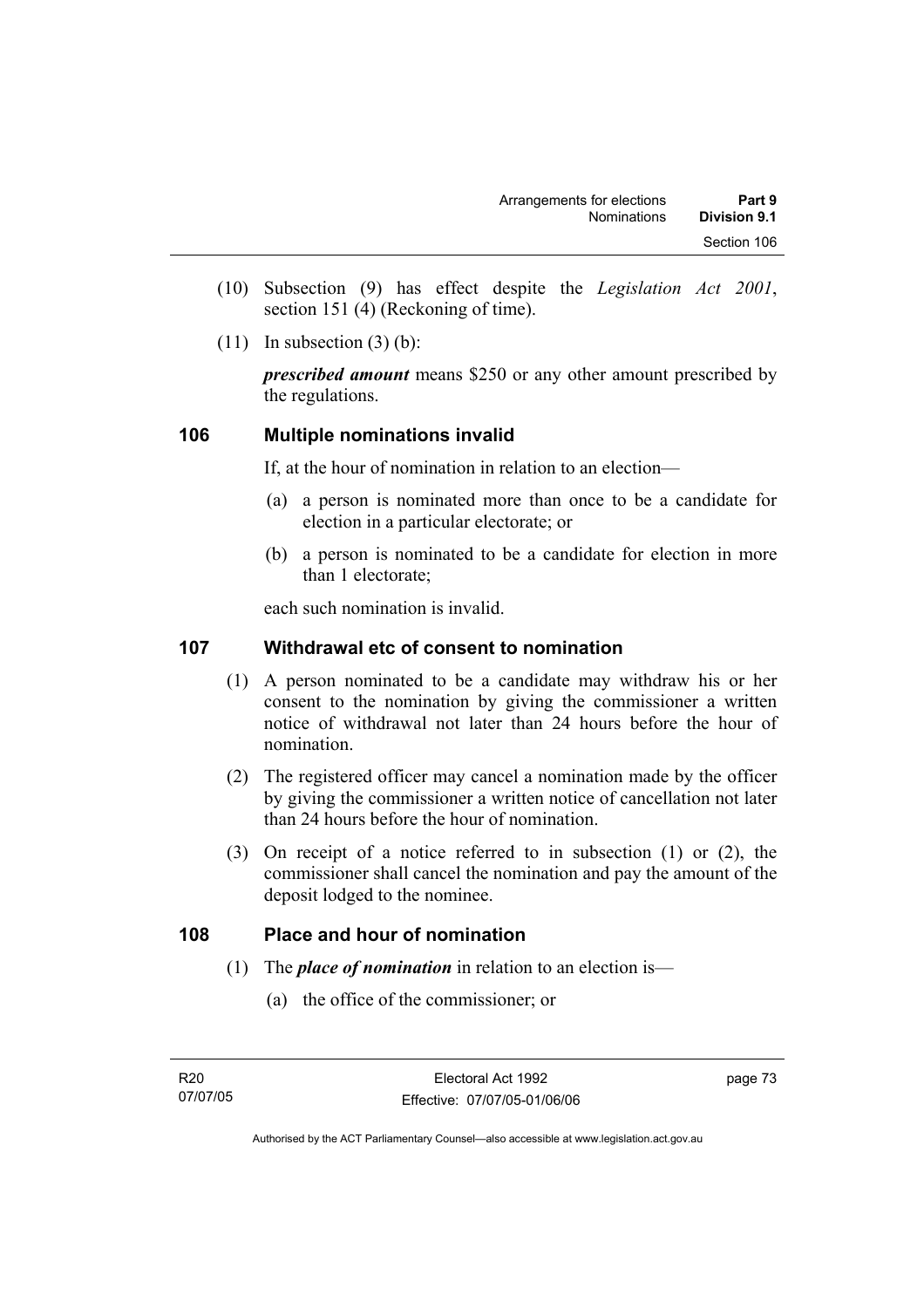- (b) any other place approved, in writing, by the commissioner as a place of nomination.
- (2) An approval is a notifiable instrument.

*Note* A notifiable instrument must be notified under the *Legislation Act 2001*.

- (3) The *hour of nomination* in relation to an election is 12 o'clock noon on the 23rd day before polling day for the election.
- (4) If the hour mentioned in subsection (3) falls on a public holiday, anything that under this Act is to be done by the hour of nomination must be done by that time on the public holiday.
- (5) Subsection (4) has effect despite the *Legislation Act 2001*, section 151 (4) (Reckoning of time).

# **109 Declaration of candidates**

- (1) As soon as practicable after the hour of nomination, the commissioner shall, at the place of nomination, publicly produce all nomination forms and declare each person duly nominated to be a candidate.
- (2) A declaration in relation to a candidate shall specify—
	- (a) the name of the candidate; and
	- (b) the name of any registered party by which the candidate is endorsed.
- (3) As soon as practicable after the declaration, the commissioner—
	- (a) shall, at the office of the commissioner; and
	- (b) may, at any other places the commissioner determines;

arrange for a notice containing particulars relating to each candidate to be displayed.

 (4) A notice shall not specify the address of a candidate if it is a suppressed address.

R20 07/07/05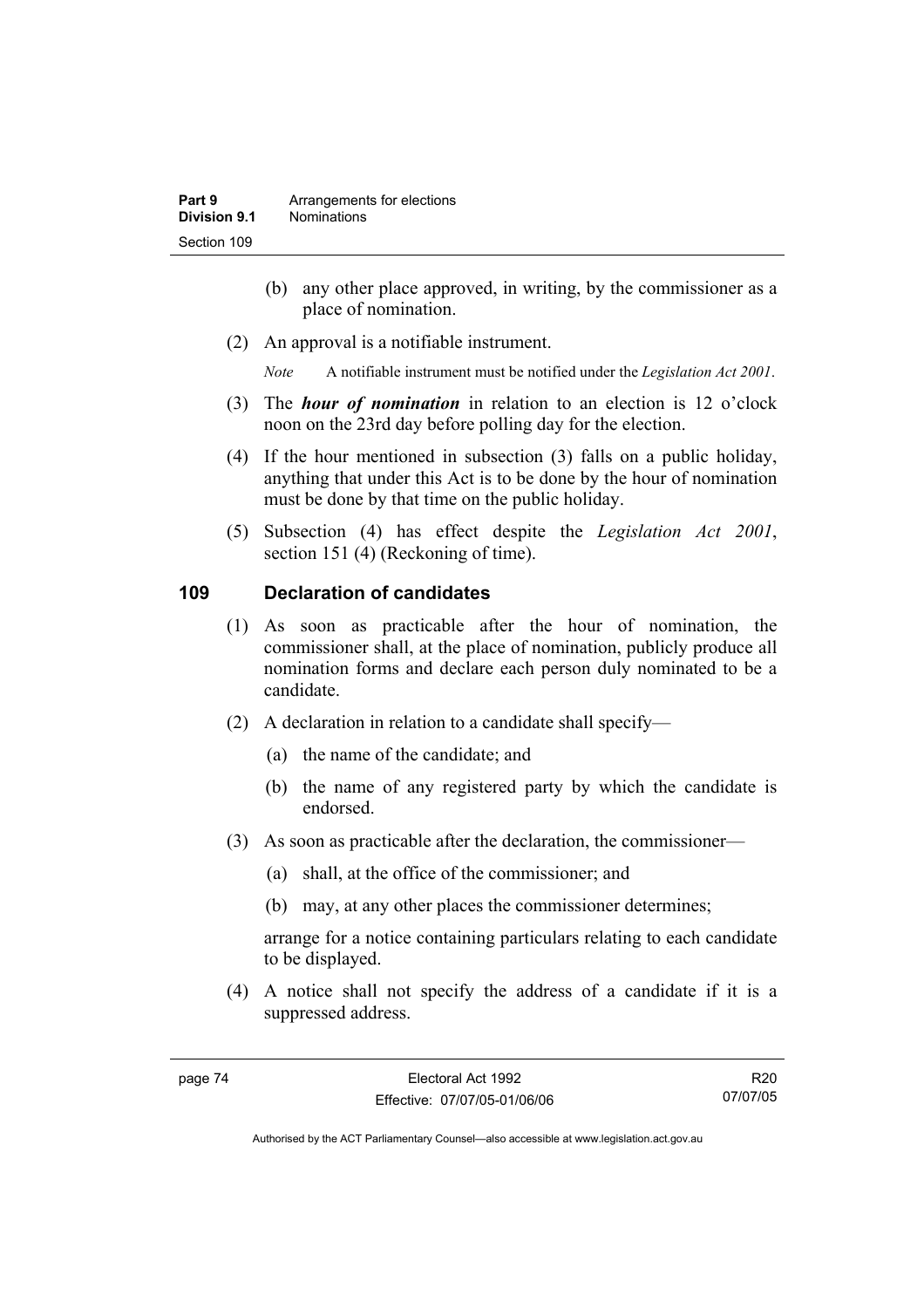### **110 Rejection of nominations**

- (1) The commissioner must reject the nomination of a person if the nomination form for the person is not substantially in accordance with section 105 (Candidates to be nominated).
- (2) The commissioner must also reject the nomination of a person if satisfied on reasonable grounds that the name under which the person is nominated—
	- (a) is obscene; or
	- (b) is frivolous; or
	- (c) has been assumed for a political purpose.

#### **Examples for par (c)**

- 1 A name that includes, completely or partly, the name, or an abbreviation of the name, of a political party.
- 2 A name that includes a political message.
- *Note* An example is part of the Act, is not exhaustive and may extend, but does not limit, the meaning of the provision in which it appears (see *Legislation Act 2001*, s 126 and s 132).
- (3) The commissioner must give a person whose nomination is rejected under subsection (1) or (2) written notice of the rejection.

*Note* For how documents may be given, see *Legislation Act 2001*, pt 19.5.

- (4) The notice must set out the reasons for the rejection.
- (5) The commissioner may reject the nomination of a person only under subsection  $(1)$  or  $(2)$ .

#### **111 Need for a poll**

 (1) If the number of candidates for an election is not greater than the number required to be elected, the commissioner shall, in accordance with section 189, declare the candidate or candidates elected.

page 75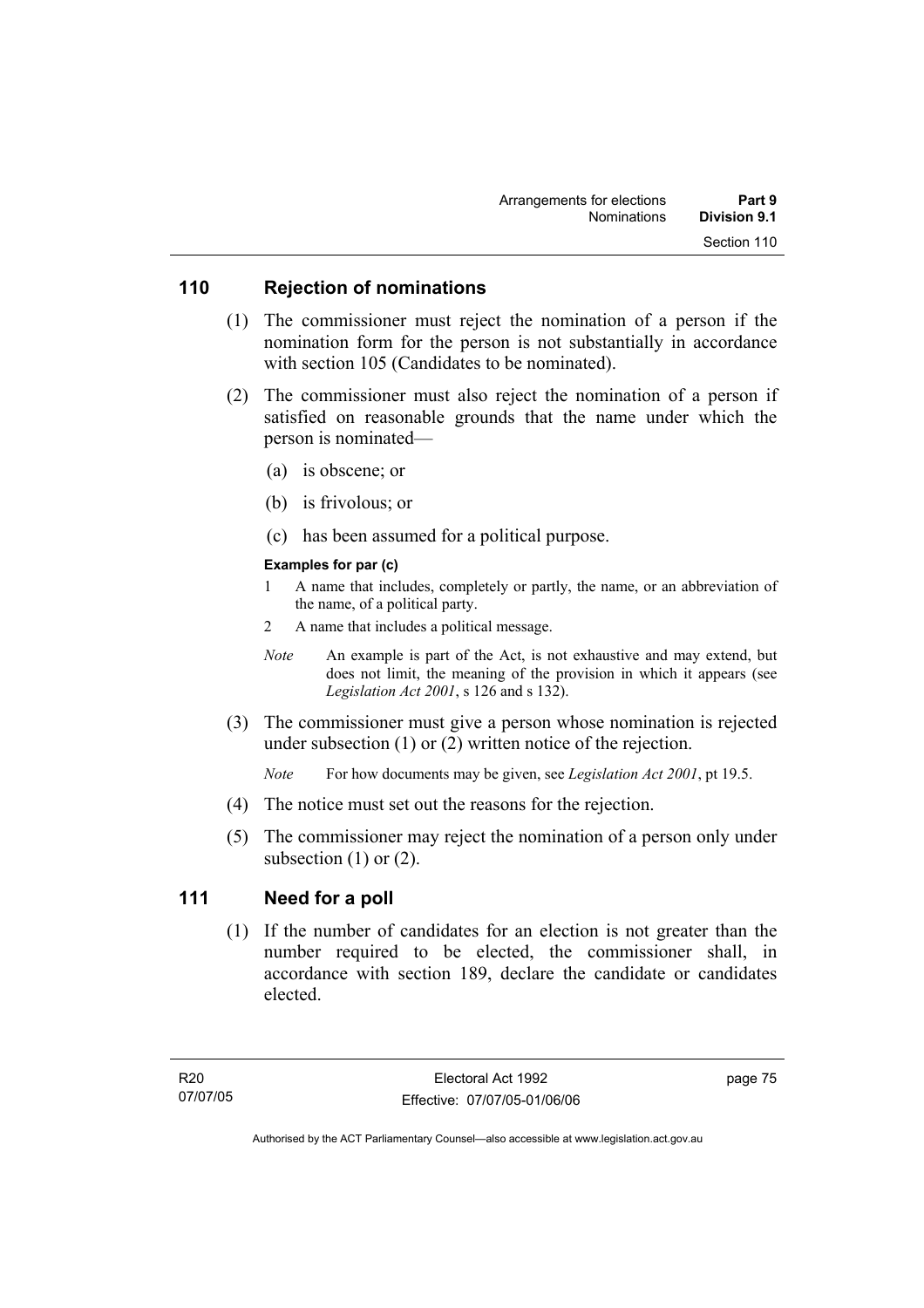| Part 9       | Arrangements for elections |
|--------------|----------------------------|
| Division 9.1 | <b>Nominations</b>         |
| Section 112  |                            |

 (2) If the number of candidates for election is greater than the number required to be elected, a poll shall be held in accordance with this Act.

### **112 Death of candidate before polling day**

If a candidate dies before polling day and the number of candidates remaining is not greater than the number required to be elected, the commissioner shall, in accordance with section 189, declare the remaining candidates elected.

### **113 Deposit—return or forfeiture**

- (1) A deposit paid in relation to the nomination of a candidate shall be returned to the candidate, after the result of an election is declared, if—
	- (a) the candidate is elected; or
	- (b) at the time when the candidate is excluded from a poll under a scrutiny in accordance with schedule 4, his or her total votes equal or exceed 20% of the quota for the election; or
	- (c) the candidate is neither elected nor excluded and his or her total votes, at any stage of the counting, equal or exceed 20% of the quota for the election.
- $(2)$  If—
	- (a) a nominee dies before the candidates are declared for an election; or
	- (b) a candidate dies before polling day;

the commissioner shall pay the amount of the deposit lodged to the deceased's personal representative.

 (3) Subject to subsections (1) and (2), a deposit made in relation to the nomination of a candidate shall be forfeited to the Territory when the result of an election is declared.

R20 07/07/05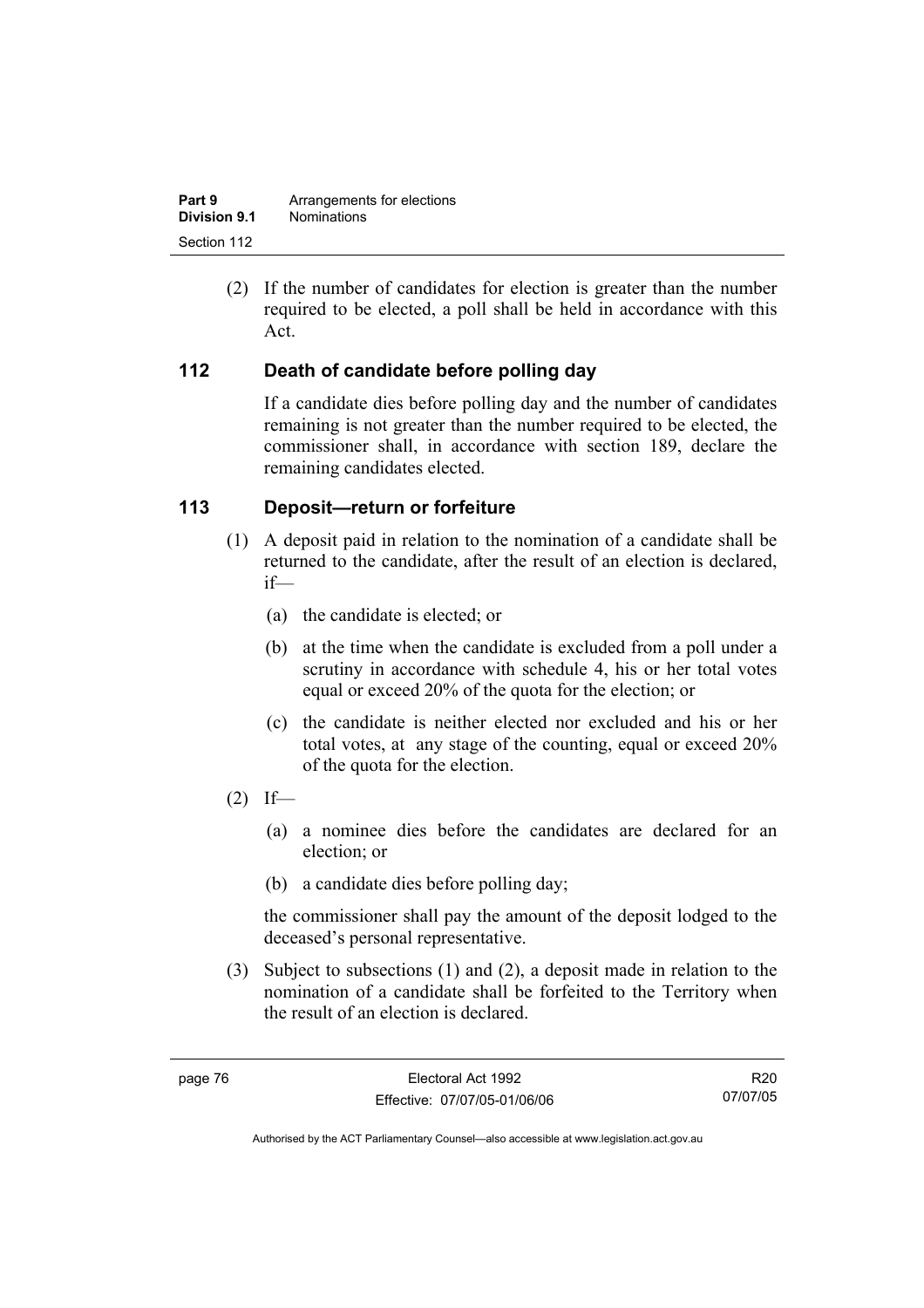# **Division 9.2 Ballot papers**

# **114 Ballot papers**

- (1) Subject to this division, the ballot papers to be used in an election shall be in accordance with the form in schedule 1.
- (2) The commissioner may determine the colour of the paper on which ballot papers for each electorate are to be printed.
- (3) A ballot paper must bear an official mark in the form approved under section 340A (Approved forms).
- (4) The ballot paper may be in electronic form.
- (5) The commissioner may approve changes to the electronic form of the ballot paper that are necessary to facilitate the display of the electronic form.

#### **Example**

The electronic form of a ballot paper may display columns of candidates using 2 rows.

- *Note* An example is part of the Act, is not exhaustive and may extend, but does not limit, the meaning of the provision in which it appears (see *Legislation Act 2001*, s 126 and s 132).
- (6) An approval under subsection (3) is a notifiable instrument.

*Note* A notifiable instrument must be notified under the *Legislation Act 2001*.

- (7) The regulations may—
	- (a) specify the headings or directions to be contained on ballot papers to be used for declaration voting; and
	- (b) provide for—
		- (i) the form of a ballot paper to be altered as specified in the regulations; or
		- (ii) a form set out in the regulations to be used in place of the form of a ballot paper.

page 77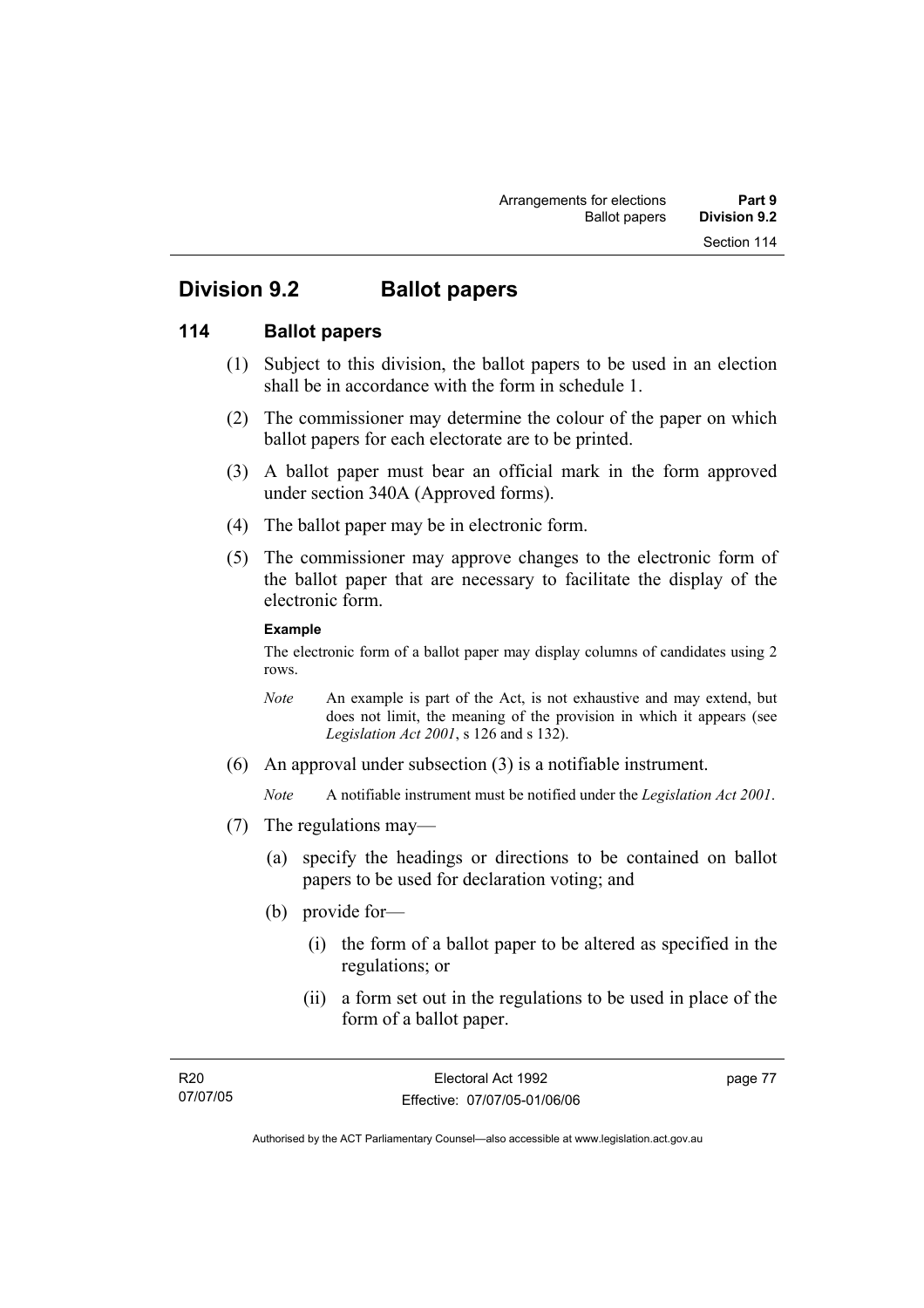| Part 9              | Arrangements for elections |
|---------------------|----------------------------|
| <b>Division 9.2</b> | <b>Ballot papers</b>       |
| Section 115         |                            |

## **115 Grouping of candidates' names**

- (1) If the registered officer of a registered party nominates 2 or more candidates for an election, their names shall be grouped in a separate column on the ballot papers for the relevant electorate.
- (2) If 2 or more non-party candidates request that their names be grouped on the ballot papers for an election, their names shall be grouped in a separate column on the ballot papers for the relevant electorate.
- (3) A request referred to in subsection (2) shall be—
	- (a) in writing signed by each of the candidates to be included in the group; and
	- (b) given to the commissioner before the hour of nomination.

#### **116 Printing of ballot papers**

- (1) Subject to subsections (2) to (7), on each ballot paper for an election—
	- (a) the names of the candidates in a group of candidates shall be printed in a single column; and
	- (b) if there are 2 or more groups of candidates—separate columns of the names of the candidates in each group shall be printed from left to right in an order determined by the commissioner by lot; and
	- (c) a distinguishing letter shall be printed above the column of names of the candidates in a particular group, the letter being—
		- (i) if there is only 1 group— 'A'; or
		- (ii) if there are 2 or more groups—the appropriate letter in a consecutive, alphabetical order beginning with 'A' corresponding to the order in which the columns of names

R20 07/07/05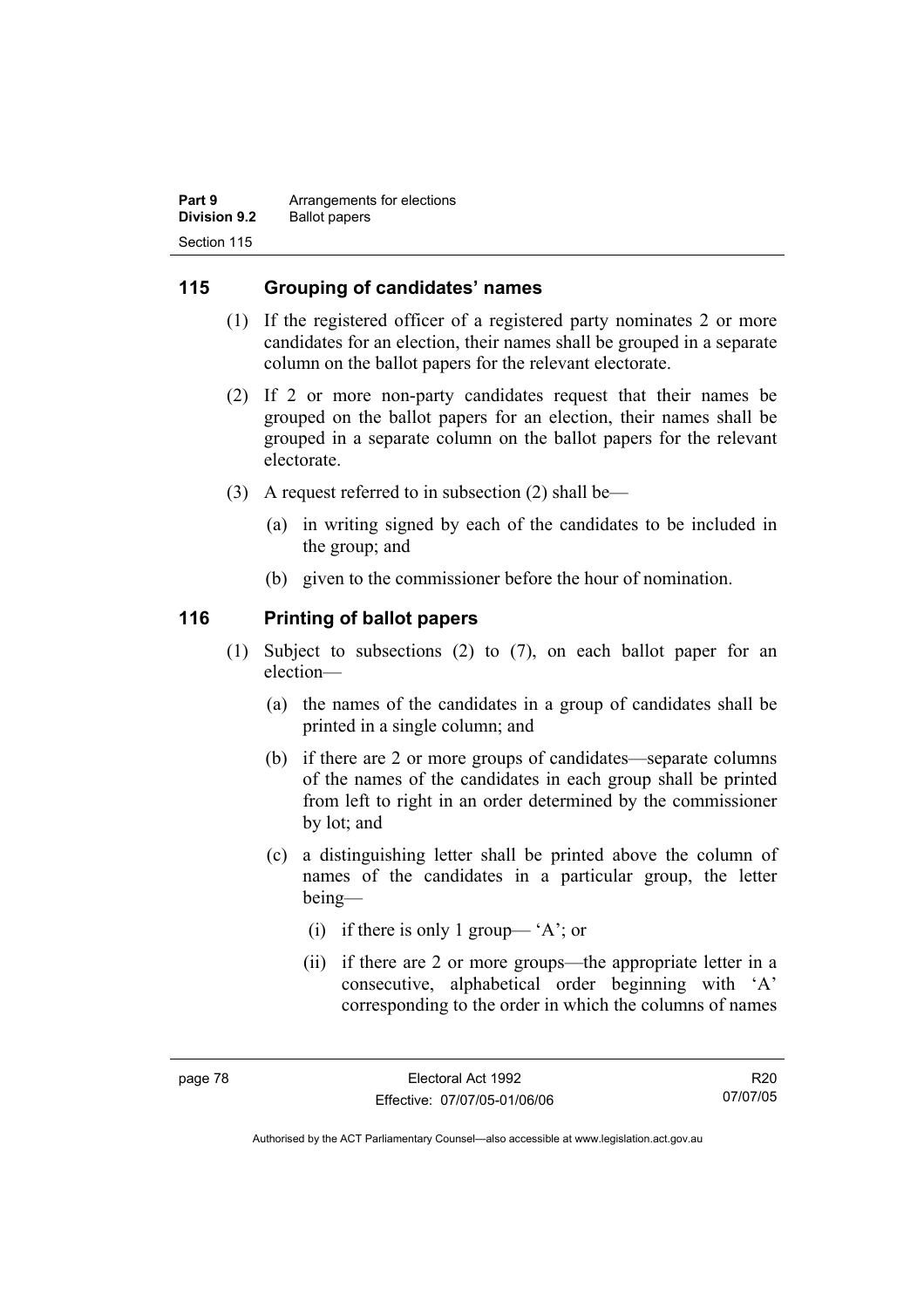in each group are printed from left to right on the ballot paper; and

- (d) if there are grouped and ungrouped candidates—the names of all ungrouped candidates shall, subject to subsection (6), be printed in a single column to the right of the last column of names of grouped candidates; and
- (e) if there are no groups of candidates—the names of all candidates shall be printed in a single column; and
- (f) the names of candidates in the columns shall be printed in an order determined in accordance with schedule 2; and
- (g) the name of each candidate shall be printed once only; and
- (h) a square (a *candidate square*) shall be printed adjacent to the name of each candidate.
- *Note Group*, in relation to candidates in an election, is defined in the dictionary.
- (2) A ballot paper must not contain more than the relevant number of candidate's names in a column.
- (3) If there are more than the relevant number of candidates in a group—
	- (a) their names shall, so far as practicable, be printed in 2 or more adjacent columns of equal length; and
	- (b) the names to be printed in each column shall be determined by the commissioner by lot.
- (4) If the names of the candidates in a particular group are printed in 2 or more adjacent columns, the distinguishing letter referred to in subsection (1) (c) shall be printed once only above those columns.
- (5) If there are no grouped candidates and there are more than the relevant number of ungrouped candidates—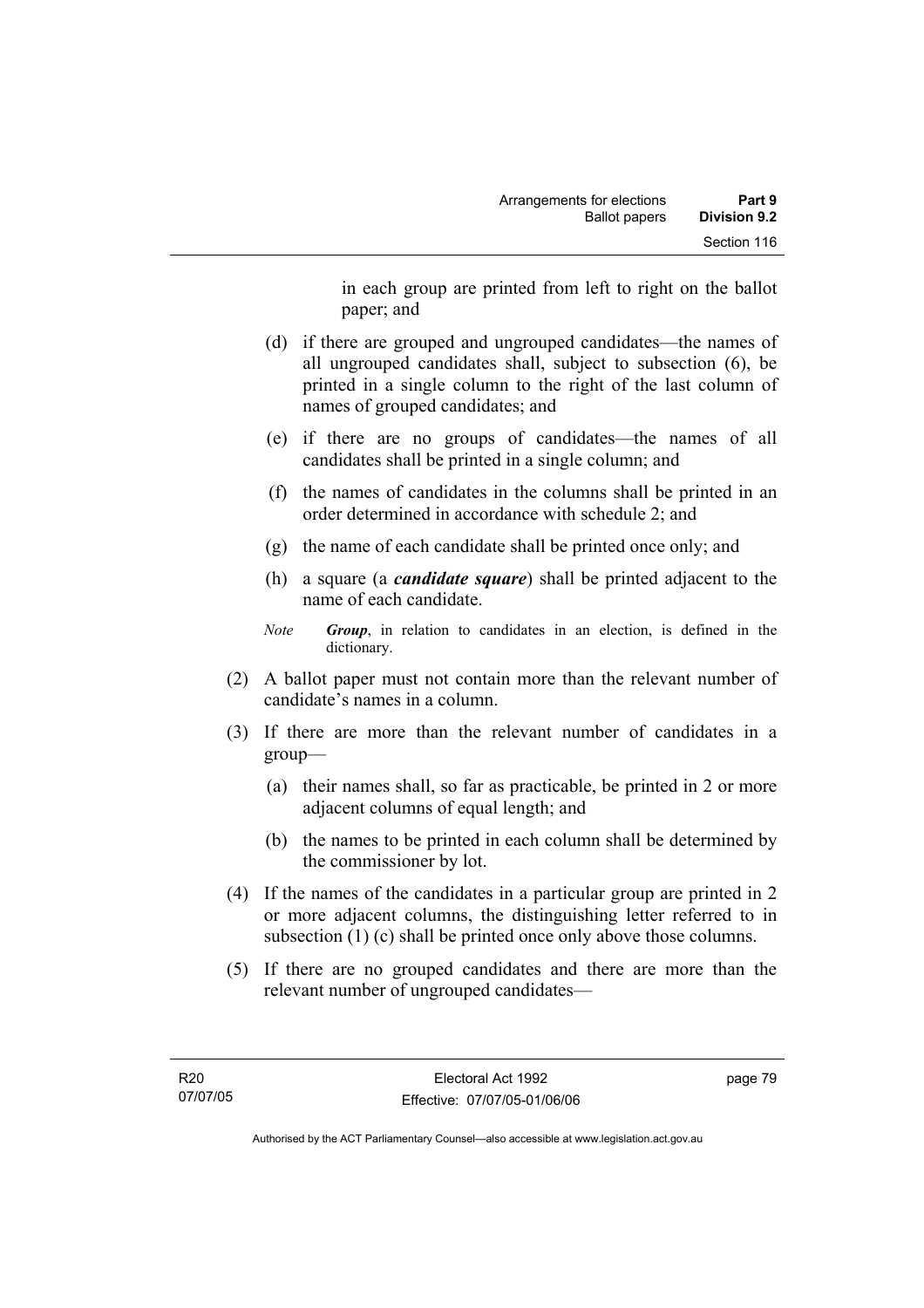- (a) their names shall, so far as practicable, be printed in 2 or more adjacent columns of equal length; and
- (b) the names to be printed in each column shall be determined by the commissioner by lot.
- (6) If a single column of the names of ungrouped candidates would be longer than the longest column of names of grouped candidates—
	- (a) the names of the ungrouped candidates shall be printed in 2 or more columns none of which is longer than the longest column of names of grouped candidates; and
	- (b) the names of the ungrouped candidates to be included in each column shall be determined by the commissioner by lot.
- (7) If similarity in the names of 2 or more candidates is likely to cause confusion, their names may be arranged on the ballot papers with such description or addition as will distinguish each from the other.
- (8) In this section:

#### *relevant number* means—

- (a) for a 5 member electorate—5; or
- (b) for a 7 member electorate—7.

# **117 Names on ballot papers**

(1) In this section:

*party name*, for a registered party, means—

- (a) the name under which the party is registered; or
- (b) if a registered abbreviation of the name of the party is stated in the nomination form of each party candidate—that abbreviation.
- (2) On the ballot papers for an election—

R20 07/07/05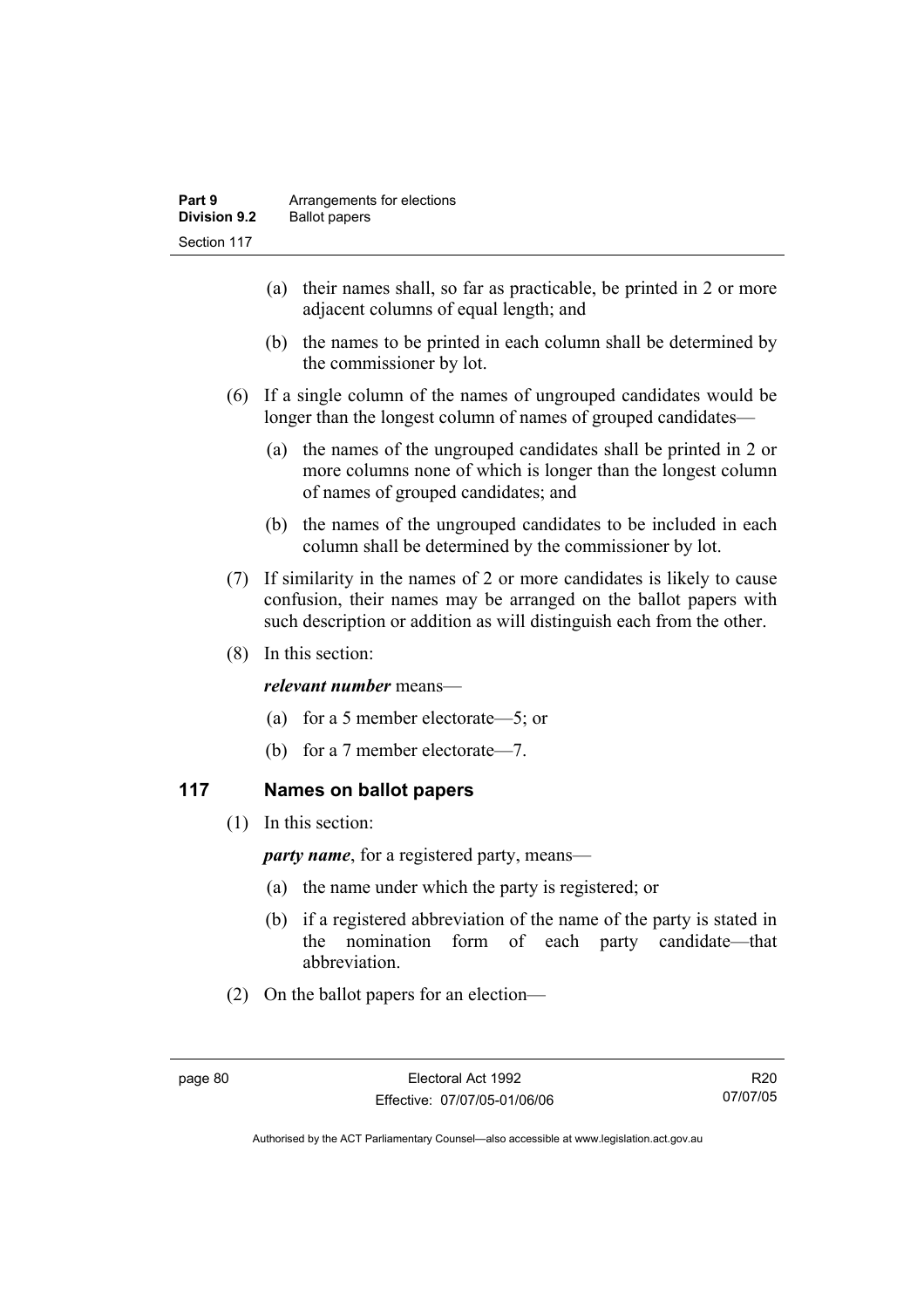- (a) the party name of the registered party by which a group of party candidates is endorsed must be printed at the top of the column of their names; and
- (b) the party name of the registered party by which an ungrouped party candidate is endorsed must be printed next to the candidate square for the candidate; and
- (c) the word 'independent' must be printed next to the candidate square for a candidate (other than a party candidate) if the nomination form so specified.

# **118 Draw for positions on ballot papers**

The commissioner shall make the determinations required by section 116 in public at the place of nomination, as soon as practicable after the candidates have been declared.

# **Division 9.3 Electronic voting devices and vote counting programs**

## **118A Approval of computer program for electronic voting and vote counting**

- (1) The commissioner may approve a computer program to allow electronic voting and perform steps in the scrutiny of votes in an election.
- (2) The commissioner may only approve a program if—
	- (a) the proper use of the program would give the same result in the scrutiny of votes in an election as would be obtained if the scrutiny were conducted without computer assistance; and
	- (b) the program will allow an elector to show consecutive preferences starting at '1'; and
	- (c) the program gives an elector an opportunity to correct any mistakes before processing the elector's vote; and

page 81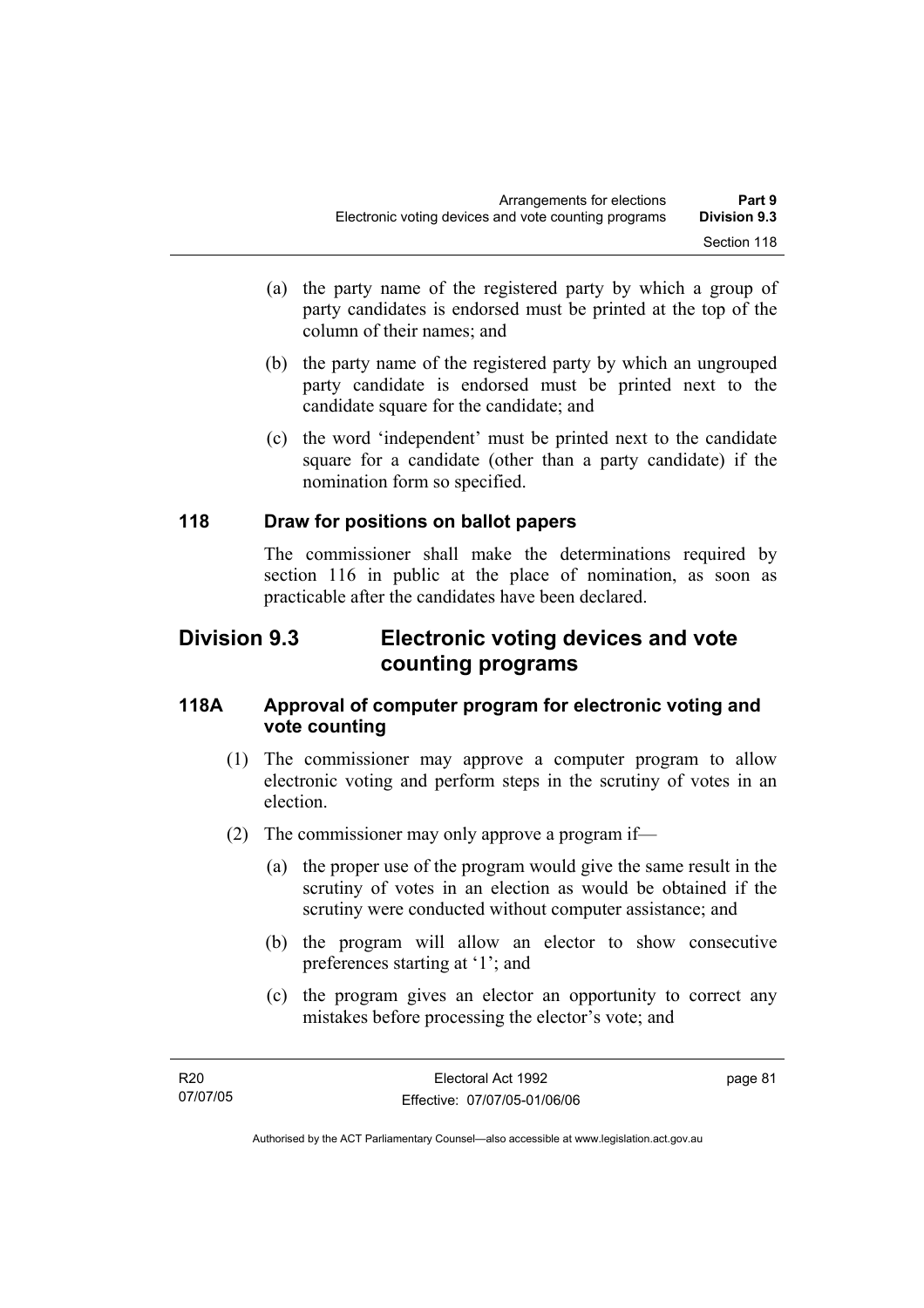- (d) the program will allow an elector to make an informal vote showing no preferences for any candidate; and
- (e) the program will not allow a person to find out how a particular elector cast his or her vote; and
- (f) the program is designed to pause while the commissioner makes a determination by lot required by schedule 4; and
- (g) the program can produce indicative distributions of preferences at any time after the close of the poll and before the declaration of the poll.
- (3) An approval under subsection (1) is a notifiable instrument.

*Note* A notifiable instrument must be notified under the *Legislation Act 2001*.

- (4) The commissioner must determine processes that must be followed in relation to the use of an approved computer program in the scrutiny of votes in an election.
- (5) Without limiting subsection (4), the commissioner may approve a process—
	- (a) for entering preferences shown on paper ballots into the approved computer program; and
	- (b) for counting preferences using the program to work out—
		- (i) the number of unrejected ballot papers on which a first preference is recorded for each candidate; and
		- (ii) the number of informal ballot papers for each electorate.

# **118B Security of electronic voting devices and related material**

 (1) The commissioner must take steps to ensure that electronic devices and computer programs used or intended to be used for or in connection with electronic voting are kept secure from interference at all times.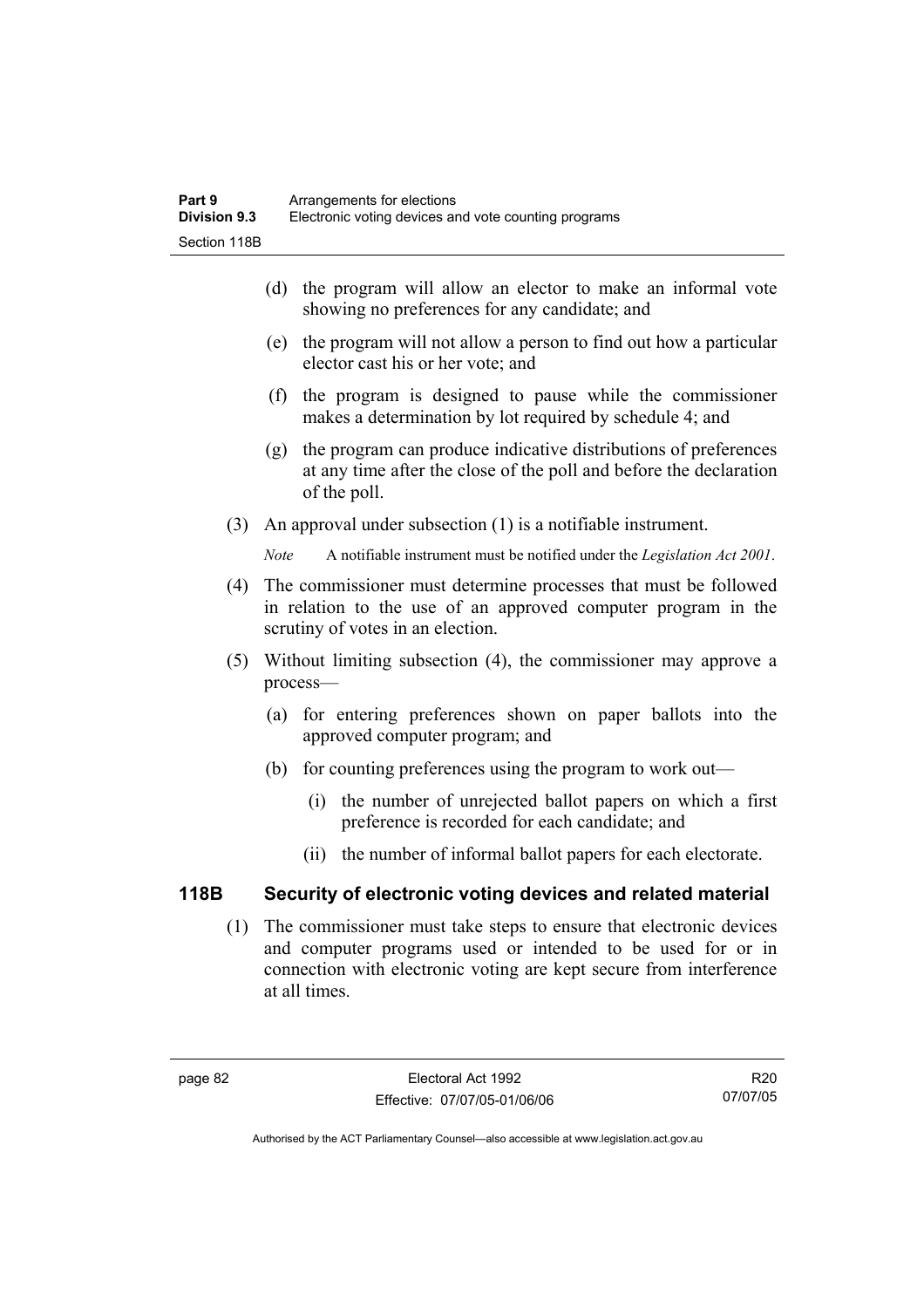- (2) The commissioner must keep backup copies of electronic data produced at a polling place or scrutiny centre until whichever of the following happens last:
	- (a) the beginning of the pre-election period for the next election;
	- (b) the documents are no longer required by the commissioner, another member of the electoral commission or a member of the staff of the commission for exercising a function under this Act.

# **Division 9.4 Miscellaneous**

# **119 Polling places and scrutiny centres**

- (1) The commissioner may, in writing—
	- (a) appoint a specified place to be a polling place on polling day for an election; and
	- (b) appoint a specified place to be a scrutiny centre during the election period for the purpose of the scrutiny at an election.
- (2) An appointment is a notifiable instrument.

*Note* A notifiable instrument must be notified under the *Legislation Act 2001*.

- (3) During a pre-election period, the commissioner—
	- (a) must publish in a newspaper; and
	- (b) may publish by any other means the commissioner determines;

a notice setting out particulars of each polling place for the election.

# **120 Administrative arrangements**

 (1) The commissioner shall make appropriate administrative arrangements for the conduct of each election and, in particular, shall ensure that each polling place is properly equipped with—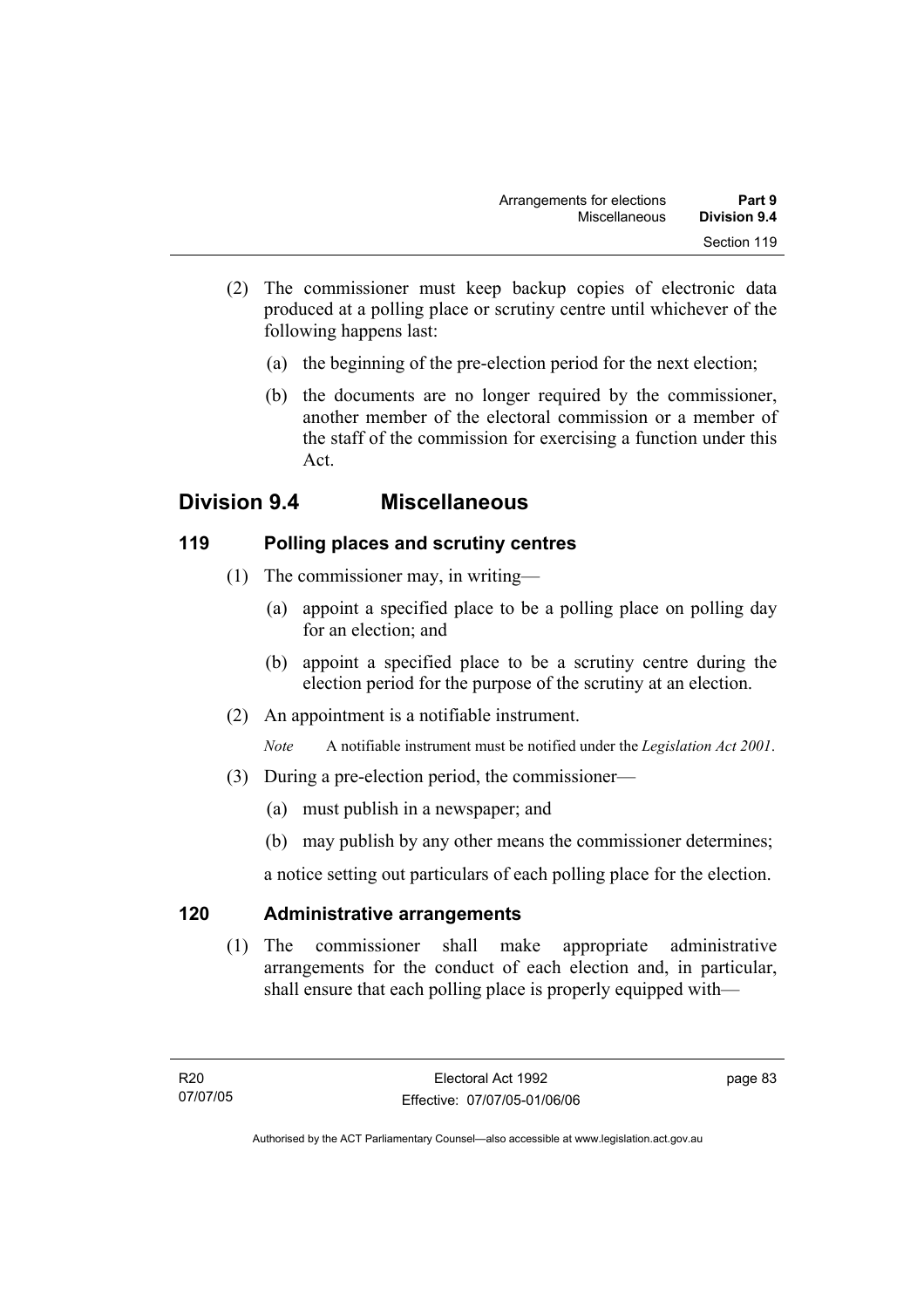- (a) separate voting compartments constructed so as to screen voters from observation while marking ballot papers; and
- (b) ballot boxes capable of being securely fastened; and
- (c) ballot papers and other documents and stationery.
- (2) The commissioner may make arrangements at a polling place for electors to vote using an electronic ballot paper (*electronic voting*).
- (3) For subsection (2), the commissioner may approve electronic devices for use by electors for electronic voting at a polling place.
- (4) An approval under subsection (3) is a notifiable instrument.

*Note* A notifiable instrument must be notified under the *Legislation Act 2001*.

#### **121 Certified lists of electors**

- (1) As soon as practicable after the roll for an electorate closes, the commissioner shall—
	- (a) prepare a certified list of the electors; and
	- (b) give a copy to the OIC for each polling place; and
	- (c) on request by a candidate for the electorate—give a copy to the candidate.
- (2) For this Act, the certified list of electors, in relation to an election in an electorate, is an extract from the roll for the electorate, certified by the commissioner, in relation to each person enrolled who will be at least 18 years of age on polling day.

# **121A Use of information from certified lists**

(1) In this section:

#### *approved purpose* means—

- (a) a purpose connected with an election; or
- (b) monitoring the accuracy of information on the roll.

R20 07/07/05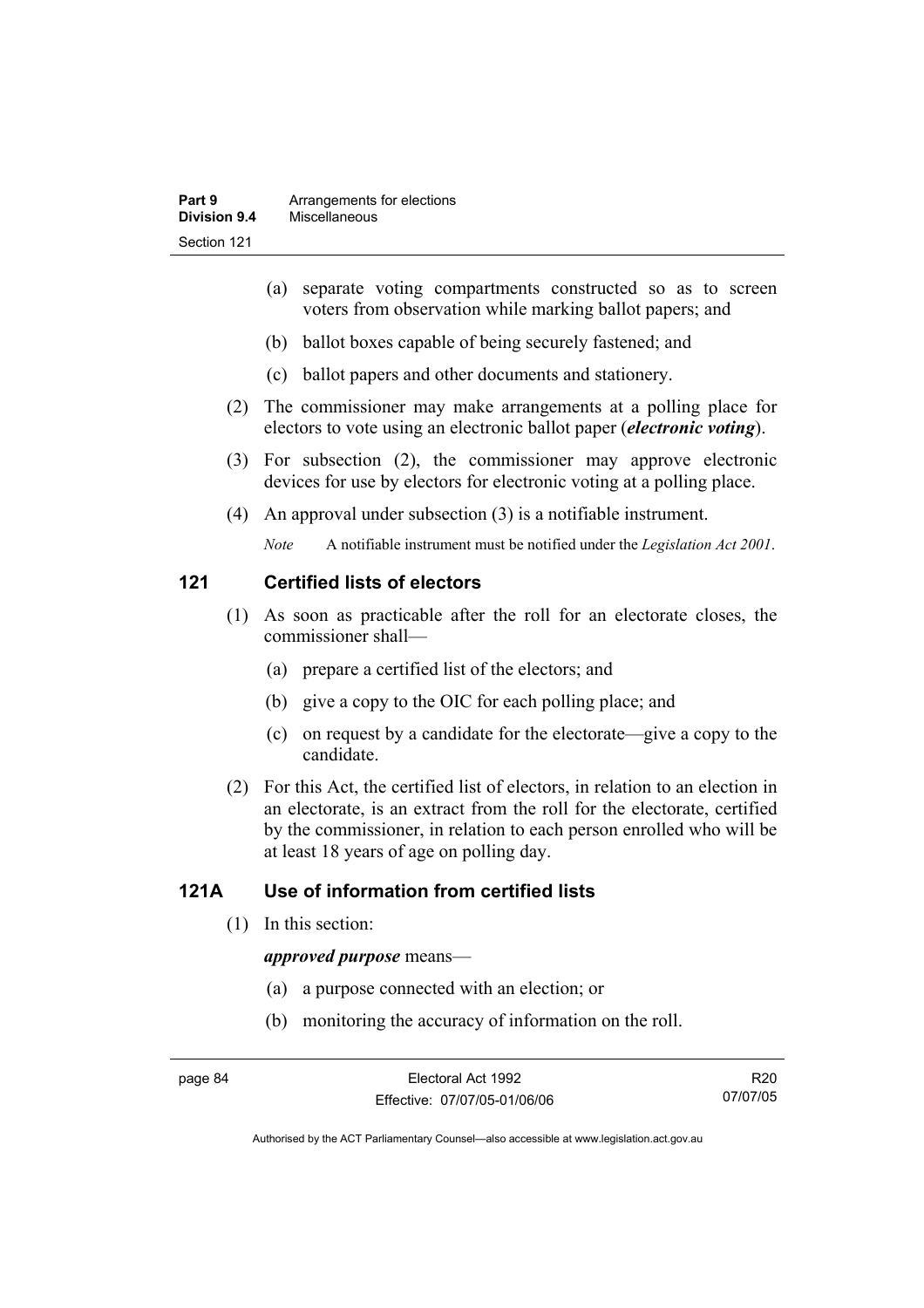*protected information*, in relation to a person, means information that the person knows, or has reasonable grounds for believing, was obtained from a copy of a certified list of electors given to the person or someone else under section 121 (1) (Certified list of electors).

- (2) A person must not, without reasonable excuse, use protected information for—
	- (a) a commercial purpose; or
	- (b) any other purpose, other than an approved purpose.

Maximum penalty: 50 penalty units, imprisonment for 6 months or both.

 (3) A person must not, without reasonable excuse, directly or indirectly divulge or communicate protected information to someone else for a purpose other than an approved purpose.

Maximum penalty: 50 penalty units, imprisonment for 6 months or both.

# **122 Scrutineers—appointment**

- (1) A candidate for election may appoint a scrutineer to represent the candidate during the polling for the election, or during the scrutiny for an election, or both.
- (2) An appointment shall be made by giving to the commissioner—
	- (a) written notice, signed by the candidate, specifying the name and address of the scrutineer; and
	- (b) an undertaking signed by the scrutineer.
	- *Note* If a form is approved under s 340A (Approved forms) for an undertaking, the form must be used.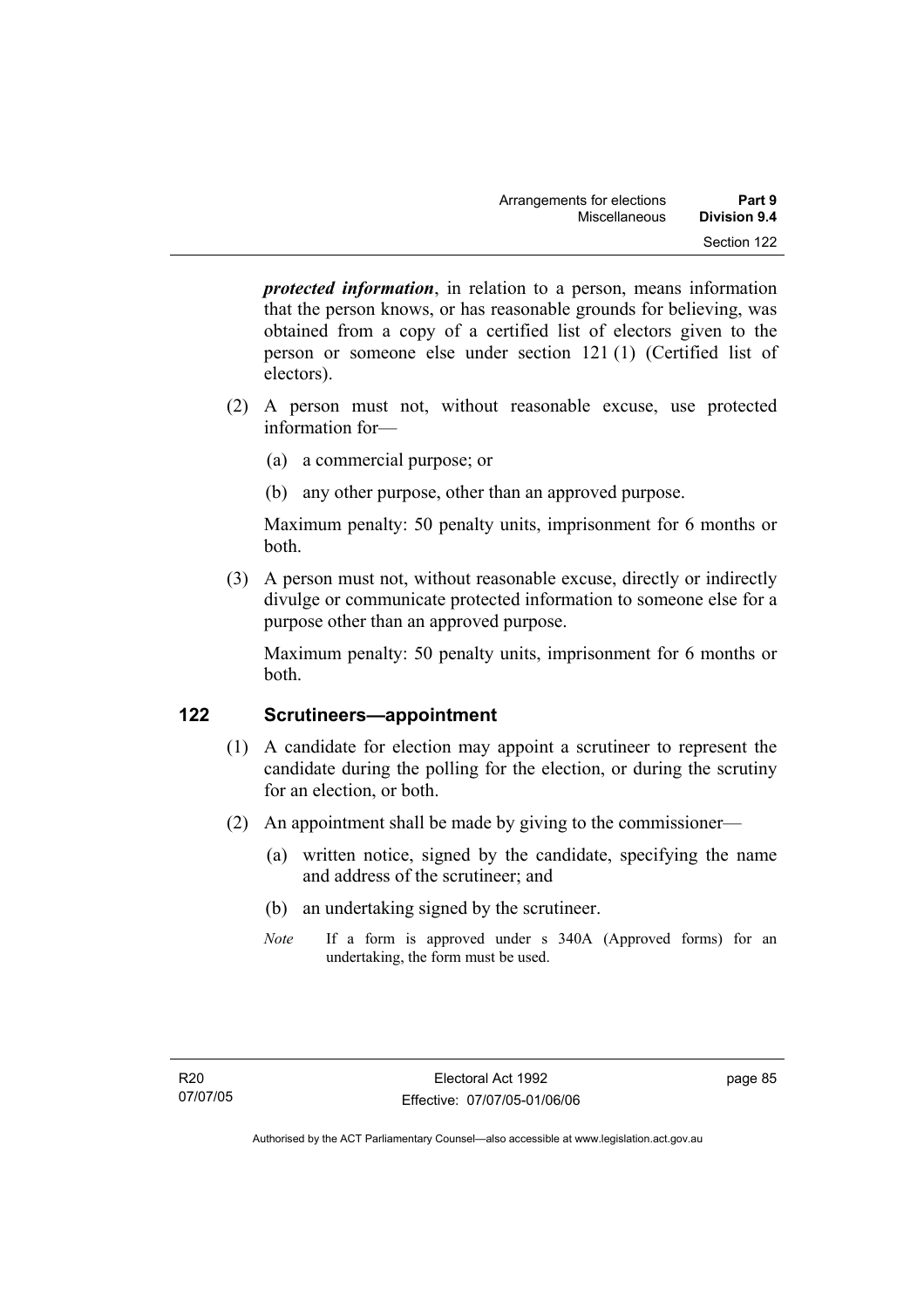| Part 9       | Arrangements for elections |
|--------------|----------------------------|
| Division 9.4 | Miscellaneous              |
| Section 123  |                            |

### **123 Scrutineers—conduct**

- (1) Subject to subsection (2), a scrutineer representing a candidate during the polling for an election is entitled to be present in a polling place, and to enter or leave a polling place, when voters are allowed to vote at that place.
- (2) At any time while voters are allowed to vote at a particular polling place, the number of scrutineers representing a particular candidate who are present at that place shall not exceed the number of officers responsible for issuing ballot papers at that place.
- (3) Subject to subsection (4), a scrutineer representing a candidate during the scrutiny for an election is entitled to be present in a scrutiny centre, and to enter or leave a scrutiny centre, during the conduct of the scrutiny at the centre.
- (4) At any time during the conduct of the scrutiny at a particular scrutiny centre, the number of scrutineers representing a particular candidate who are present at the centre shall not exceed the number of officers at the centre.
- (5) A scrutineer at a polling place or scrutiny centre shall wear a badge, supplied by the commissioner, that identifies the person as a scrutineer.
- (6) A scrutineer shall not, without reasonable excuse, communicate with any person in a polling place except so far as is necessary in the exercise of the scrutineer's functions.

Maximum penalty: 10 penalty units.

 (7) A scrutineer shall not, without reasonable excuse, interfere with or attempt to influence an elector at a polling place.

Maximum penalty: 50 penalty units.

 (8) For section 320 (4) (b), a scrutineer who contravenes this section is no longer entitled to be on the premises.

R20 07/07/05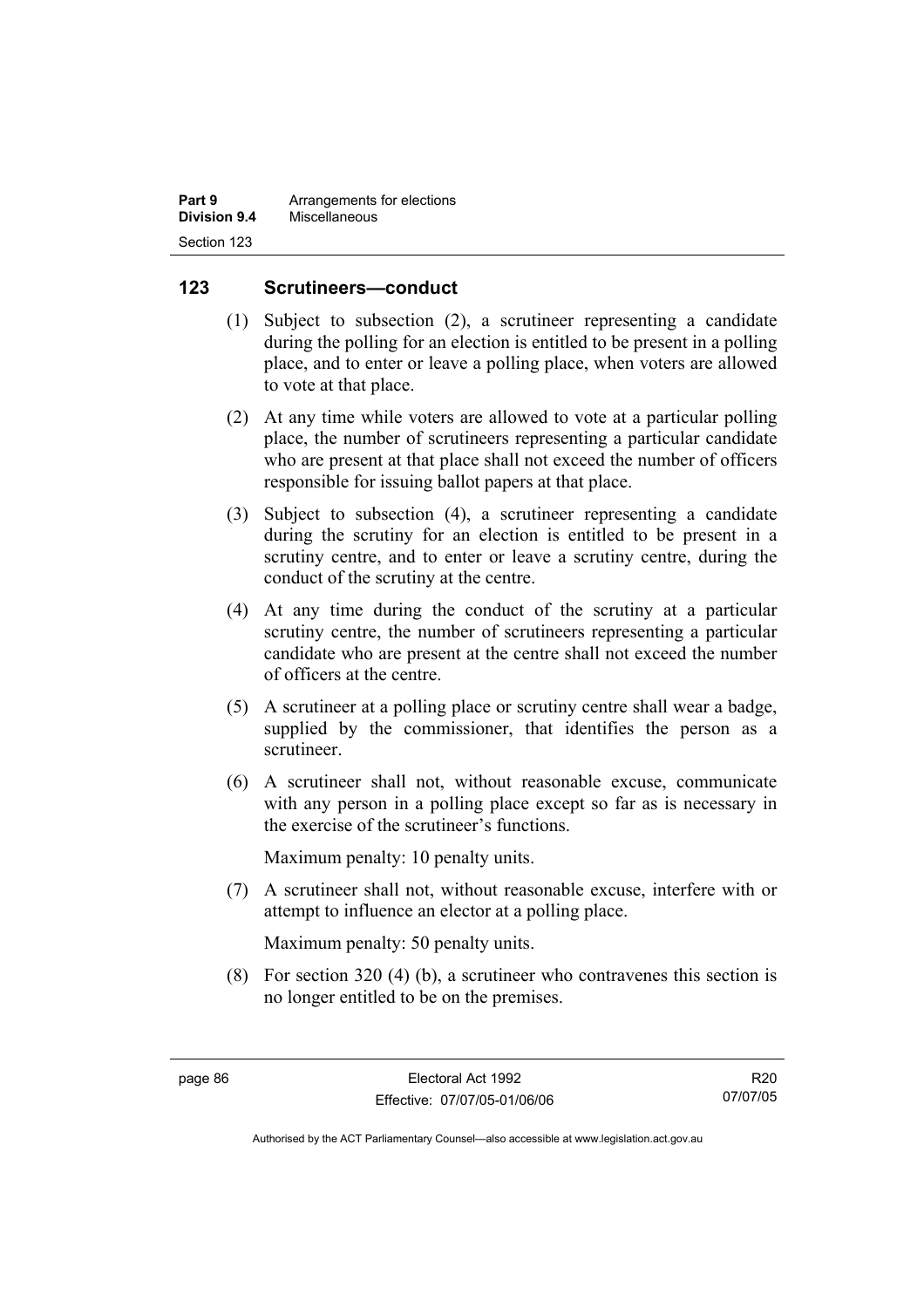### **124 Participation by candidates in conduct of election**

A candidate shall not take any part in the conduct of an election.

#### **125 Determining matters by lot**

- (1) If the commissioner is required by this Act to determine a matter by lot, the matter shall be so determined in a way approved by the electoral commission in writing.
- (2) An approval is a disallowable instrument.
	- *Note* A disallowable instrument must be notified, and presented to the Legislative Assembly, under the *Legislation Act 2001*.

#### **126 Supplementary elections**

If, in relation to an election—

- (a) there are no candidates; or
- (b) the number of candidates declared elected under section 111 or 112 is less than the number of vacancies;

a supplementary election shall be held, as necessary, in accordance with section 101.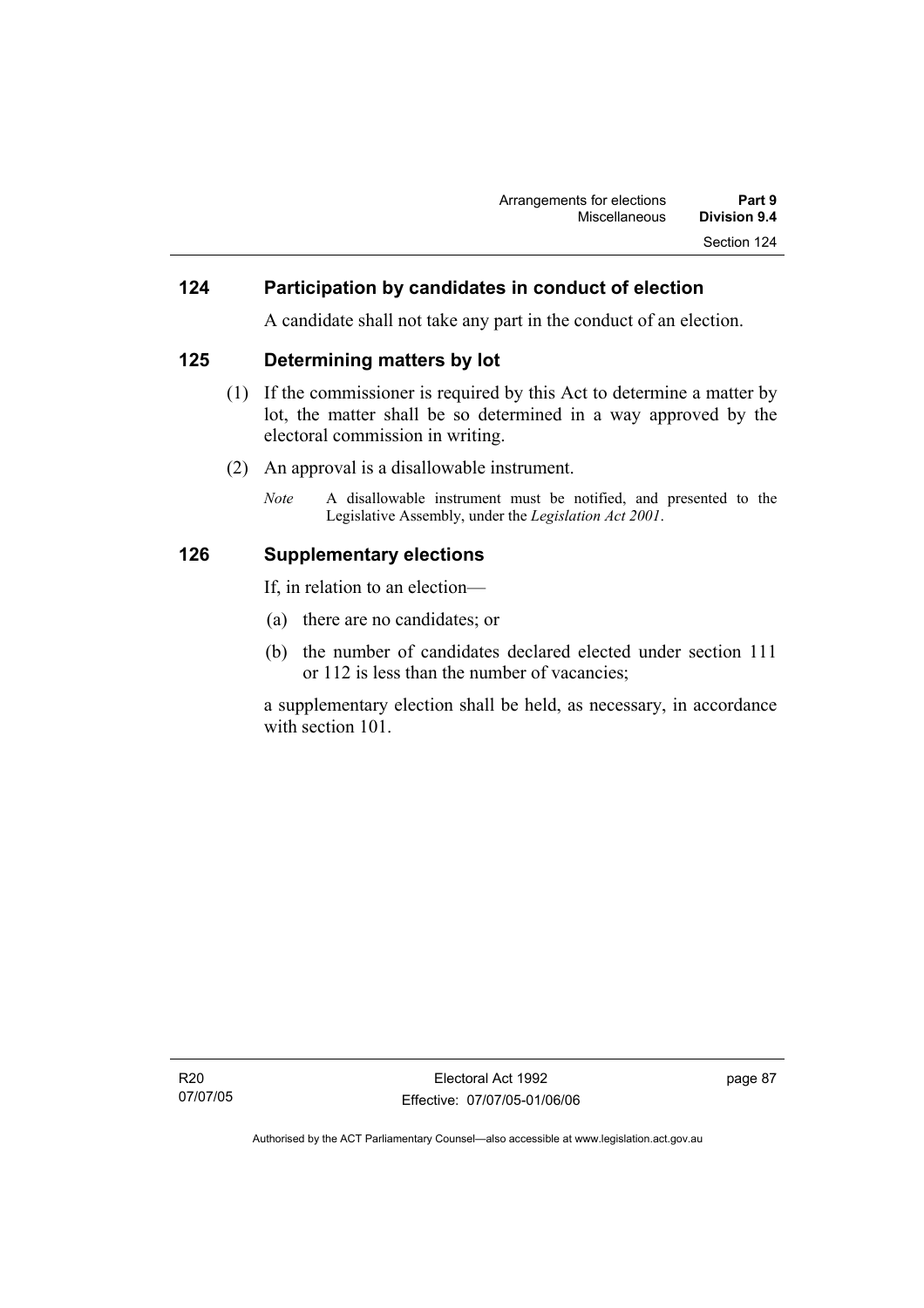**Part 10** Voting **Division 10.1** General Section 127

# **Part 10 Voting**

# **Division 10.1 General**

### **127 Meaning of** *authorised witness*

In this part:

#### *authorised witness* means—

- (a) in Australia or an external Territory—an officer, an elector or a person who is enrolled on any roll kept under the Commonwealth Electoral Act; or
- (b) in any other place—a person who is at least 18 years old;

but does not include a candidate at an election.

# **128 Entitlement to vote**

- (1) Subject to subsection (2), an elector enrolled for an electorate is entitled to vote at an election for the electorate.
- (2) A person who is enrolled is not entitled to vote at an election unless he or she will be at least 18 years old on the day the poll for the election is required to be held.
- (3) The inclusion of the name of a person on a certified list of electors for an election is conclusive evidence of the person's right to vote at the election.
- (4) The omission of the name of a person from a roll because of official error does not disqualify the person from voting.
- (5) In a roll or a certified list of electors, an omission of a given name, or an error in a name, does not disqualify an elector from voting.

R20 07/07/05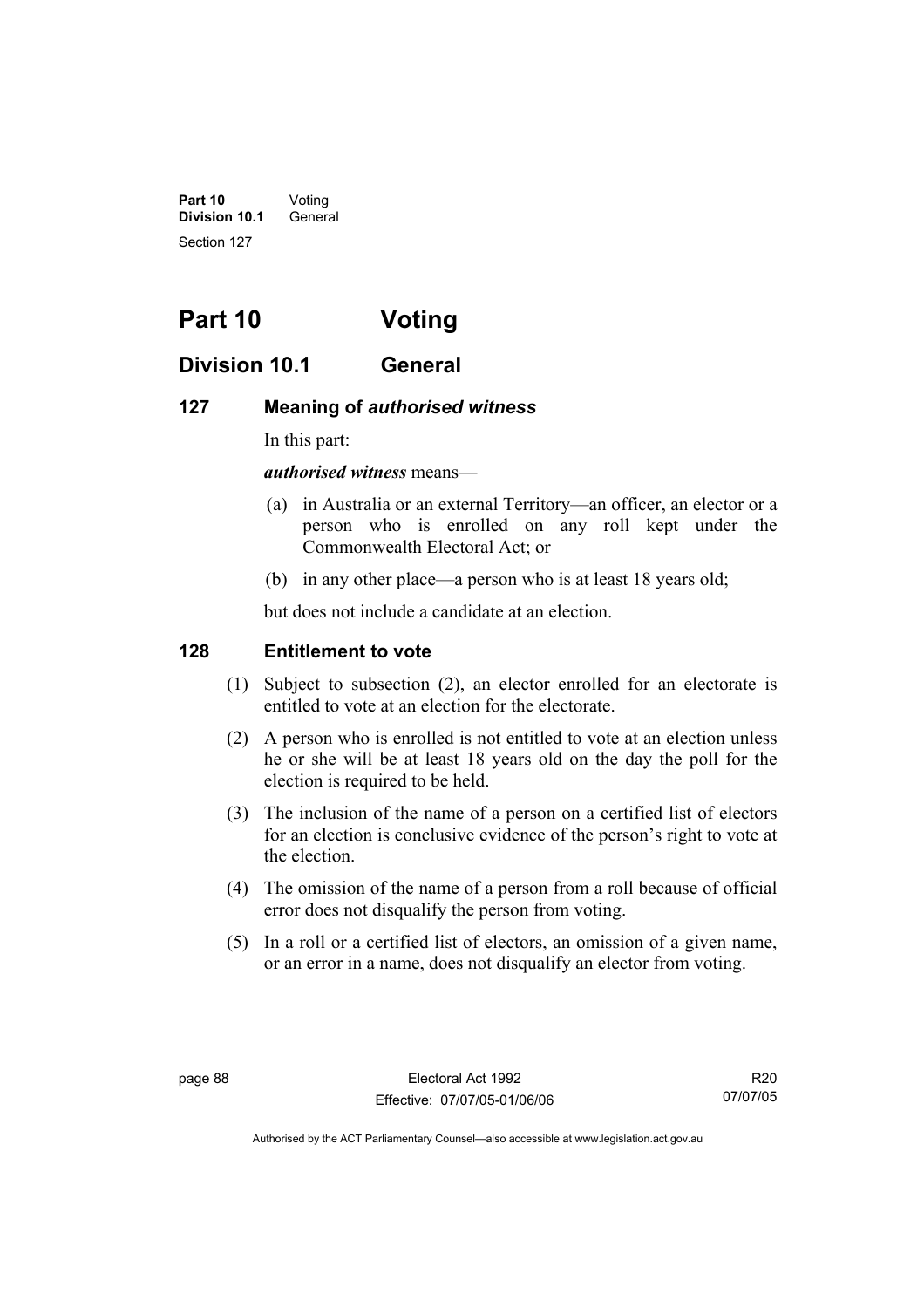| Voting  | Part 10       |
|---------|---------------|
| General | Division 10.1 |
|         | Section 129   |

 (6) An elector whose surname has changed is not disqualified from voting under a former name entered for the person on a roll or certified list of electors.

# **129 Compulsory voting**

 (1) An elector who is entitled to vote at an election shall not, without a valid and sufficient reason, fail to vote at the election.

Maximum penalty: 0.5 penalty units.

- (2) Subsection (1) does not apply to—
	- (a) an eligible overseas elector; or
	- (b) an Antarctic elector; or
	- (c) an elector who is serving a sentence of imprisonment outside the ACT; or
	- (d) an elector who is enrolled because of his or her enrolment on the Commonwealth roll as an itinerant elector.
- (3) Without limiting subsection (1), an elector shall be taken to have a valid and sufficient reason for failing to vote at an election if the elector believes it to be part of his or her religious duty to abstain from voting.

# **130 Multiple votes prohibited**

An elector shall not vote—

(a) more than once at the same election for an electorate; or

page 89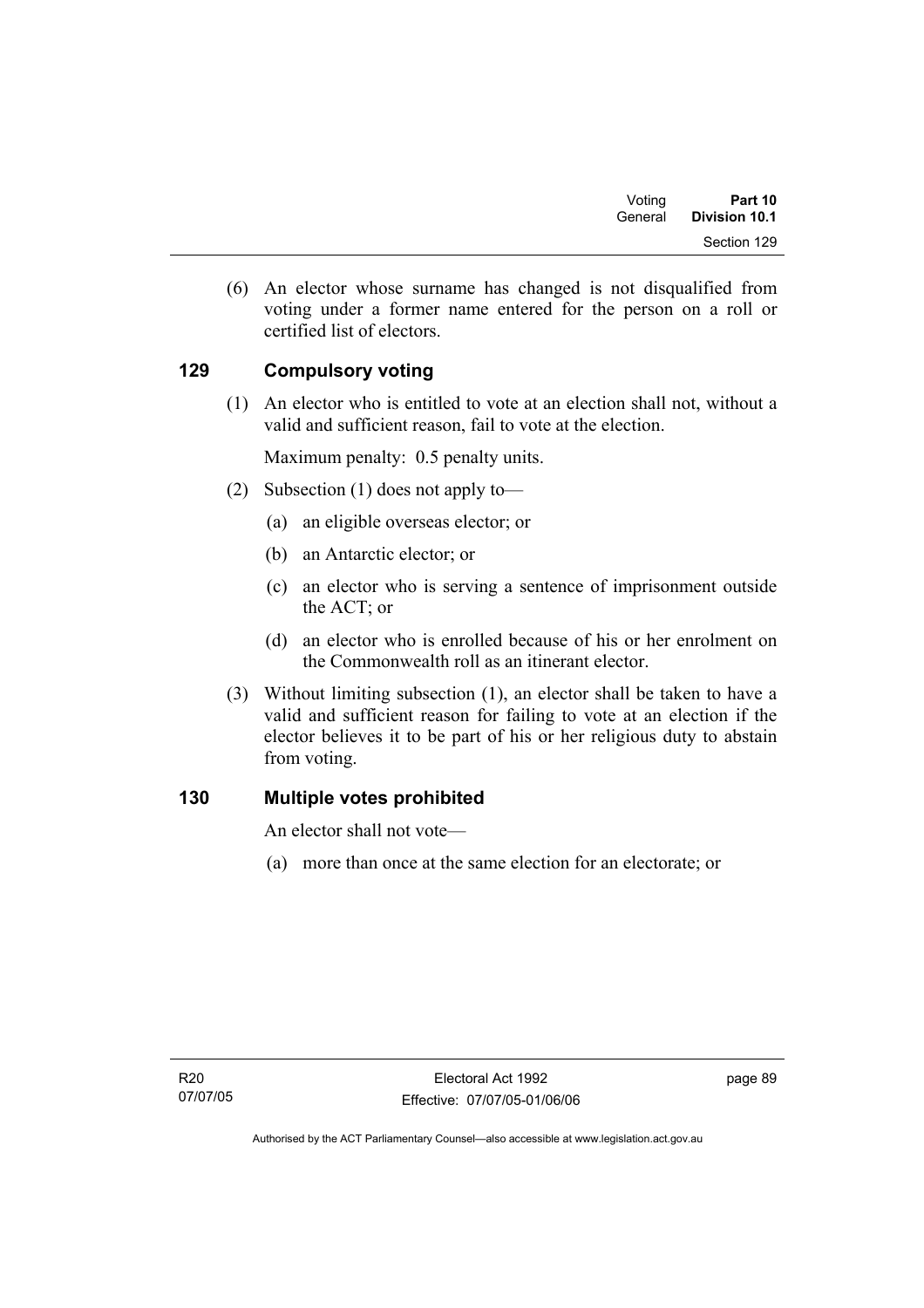(b) at 2 or more elections for electorates the polls for which are required to be held on the same day.

Maximum penalty: 50 penalty units, imprisonment for 6 months or both.

# **131 Procedures for voting**

- (1) At an election, an elector may—
	- (a) cast a vote in accordance with division 10.2, 10.3 or 10.4; or
	- (b) if the elector is a patient in a hospital or special hospital, or detained in a remand centre—cast an ordinary vote or a declaration vote in accordance with division 10.5.
- (2) An elector who is entitled to vote at an election may cast a vote on polling day at any polling place in the ACT, whether or not the polling place is in the electorate for which the elector is enrolled.
- (3) If there is electronic voting at a polling place, an elector may vote using a paper ballot paper or electronic voting.

# **132 Manner of recording vote**

- (1) An elector shall record his or her vote on a ballot paper by marking the ballot paper in accordance with subsection (2).
- (2) The elector—
	- (a) shall place consecutive whole numbers starting at '1' in the number of candidate squares equal to the number of candidates to be elected so as to indicate preferences; and
	- (b) may place further consecutive whole numbers in additional candidate squares so as to indicate additional preferences.

R20 07/07/05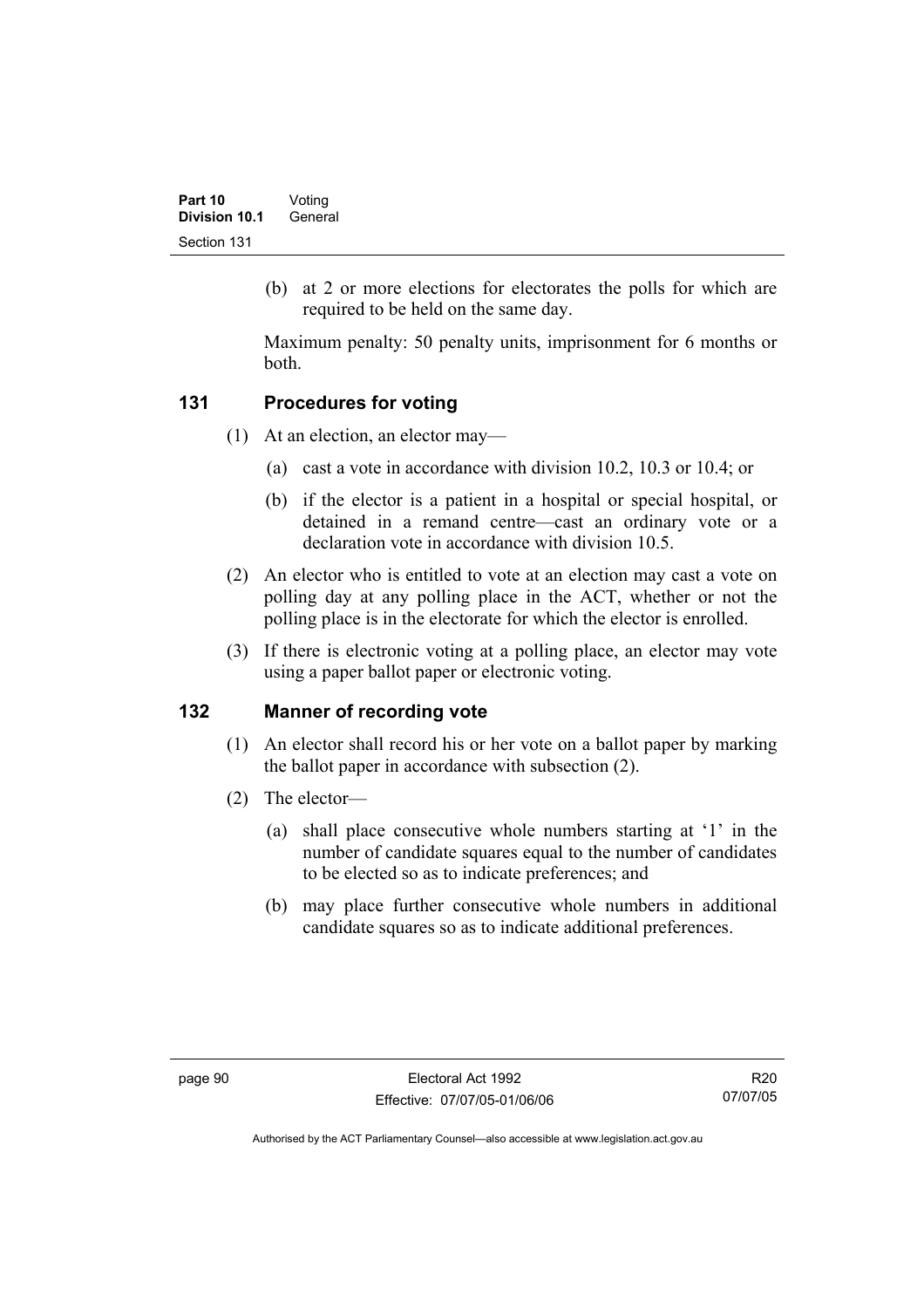## **Division 10.2 Ordinary voting at a polling place**

#### **133 Claims to vote**

- (1) If a person attends before an officer at a polling place on polling day and claims to vote at an election, the officer shall issue a ballot paper to the claimant for the relevant electorate if satisfied that the certified list of electors for the electorate—
	- (a) specifies the claimant's name; and
	- (b) specifies an address for the claimant or indicates that the claimant's address is suppressed; and
	- (c) has not been marked so as to indicate that a ballot paper has already been issued to the claimant.
- (2) Despite subsection (1), an officer shall not issue a ballot paper to a person who indicates that he or she has already voted at the election.
- (3) Immediately after issuing a ballot paper to a claimant, the officer shall record the issue on the certified list of electors.

#### **134 Voting in private**

Subject to section 156, a person shall, on receipt of a ballot paper under section 133, without delay—

- (a) go to an unoccupied voting compartment at the polling place; and
- (b) there, in private, mark his or her vote on the ballot paper in accordance with section 132; and
- (c) if the person has voted using a paper ballot paper—fold the ballot paper so as to conceal the vote and put it in a ballot box at the polling place; and
- (d) leave the polling place.

page 91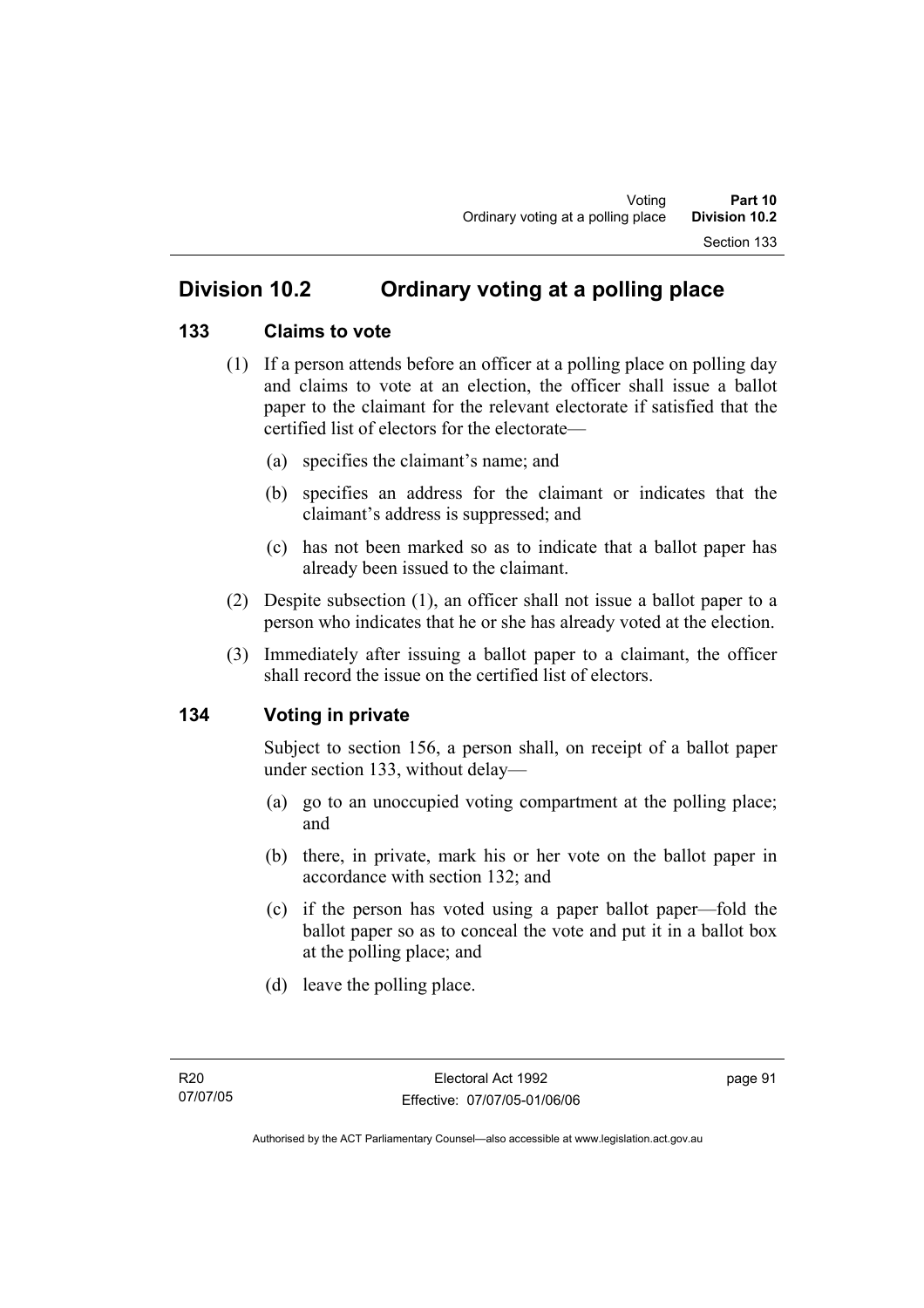# **Division 10.3 Declaration voting at a polling place**

#### **135 Declaration voting at polling places**

- (1) If a person attends before an officer at a polling place on polling day and claims to vote at an election, the officer shall issue declaration voting papers to the person for the relevant electorate if satisfied that—
	- (a) the certified list of electors for the electorate does not specify the person's name; or
	- (b) the certified list of electors for the electorate has been marked so as to indicate that a ballot paper has already been issued to the person but the person claims not to have voted already at the election.
- (2) Despite subsection (1), an officer shall not issue declaration voting papers to a person who indicates that he or she has already voted at the election.
- (3) The officer shall—
	- (a) give the claimant a written statement indicating the consequences of casting a declaration vote under this section; and
	- (b) record the name of the claimant.
	- *Note* If a form is approved under s 340A (Approved forms) for a statement, the form must be used.
- (4) Subject to section 156, the following requirements apply to the casting of a declaration vote under this section:
	- (a) the person shall complete and sign the declaration in the presence of the officer;
	- (b) the officer shall complete and sign the certificate as witness;

Authorised by the ACT Parliamentary Counsel—also accessible at www.legislation.act.gov.au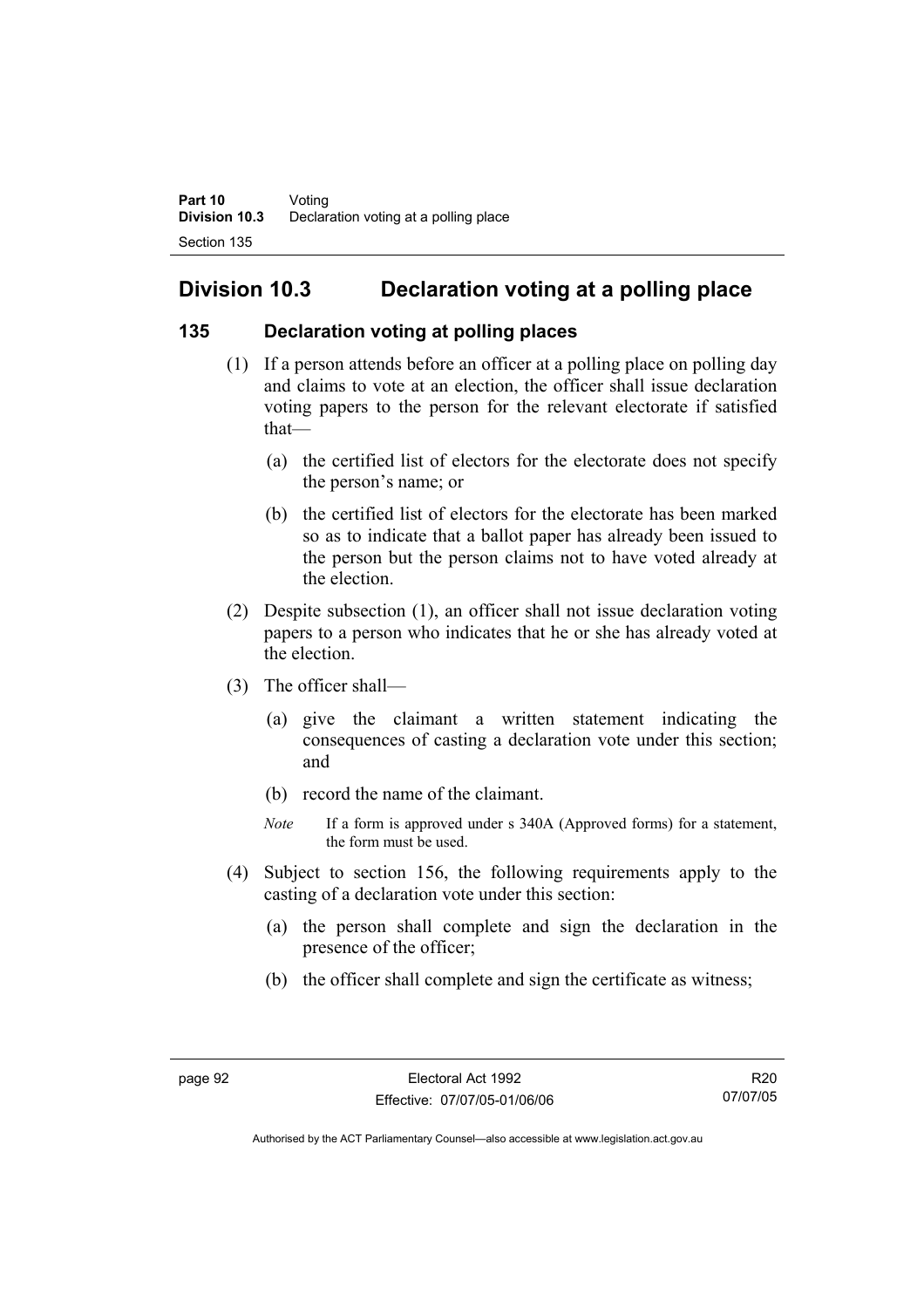- (c) the person shall go to an unoccupied voting compartment at the polling place and there, in private—
	- (i) mark his or her vote on the ballot paper in accordance with section 132; and
	- (ii) fold the ballot paper so as to conceal the vote;
- (d) the person shall return the folded ballot paper to the officer;
- (e) the officer shall, in the presence of the person, without unfolding the ballot paper, place it in the envelope on which the declaration referred to in paragraph (a) appears, fasten the envelope and place it in a ballot box at the polling place;
- (f) the person shall then leave the polling place.

## **Division 10.4 Voting otherwise than at a polling place**

#### **136 Definitions for div 10.4**

(1) In this division:

*authorised delivery service* means—

- (a) Australia Post; or
- (b) if, under subsection (2), the commissioner decides that a delivery service be used instead of Australia Post—that delivery service; or
- (c) if, under subsection (2), the commissioner decides that a delivery service be used in addition to Australia Post— Australia Post or that delivery service.

*eligible elector*, for an election, means an elector who is entitled to vote at the election and—

 (a) who expects to be unable to attend at a polling place on polling day; or

| R20      | Electoral Act 1992           | page 93 |
|----------|------------------------------|---------|
| 07/07/05 | Effective: 07/07/05-01/06/06 |         |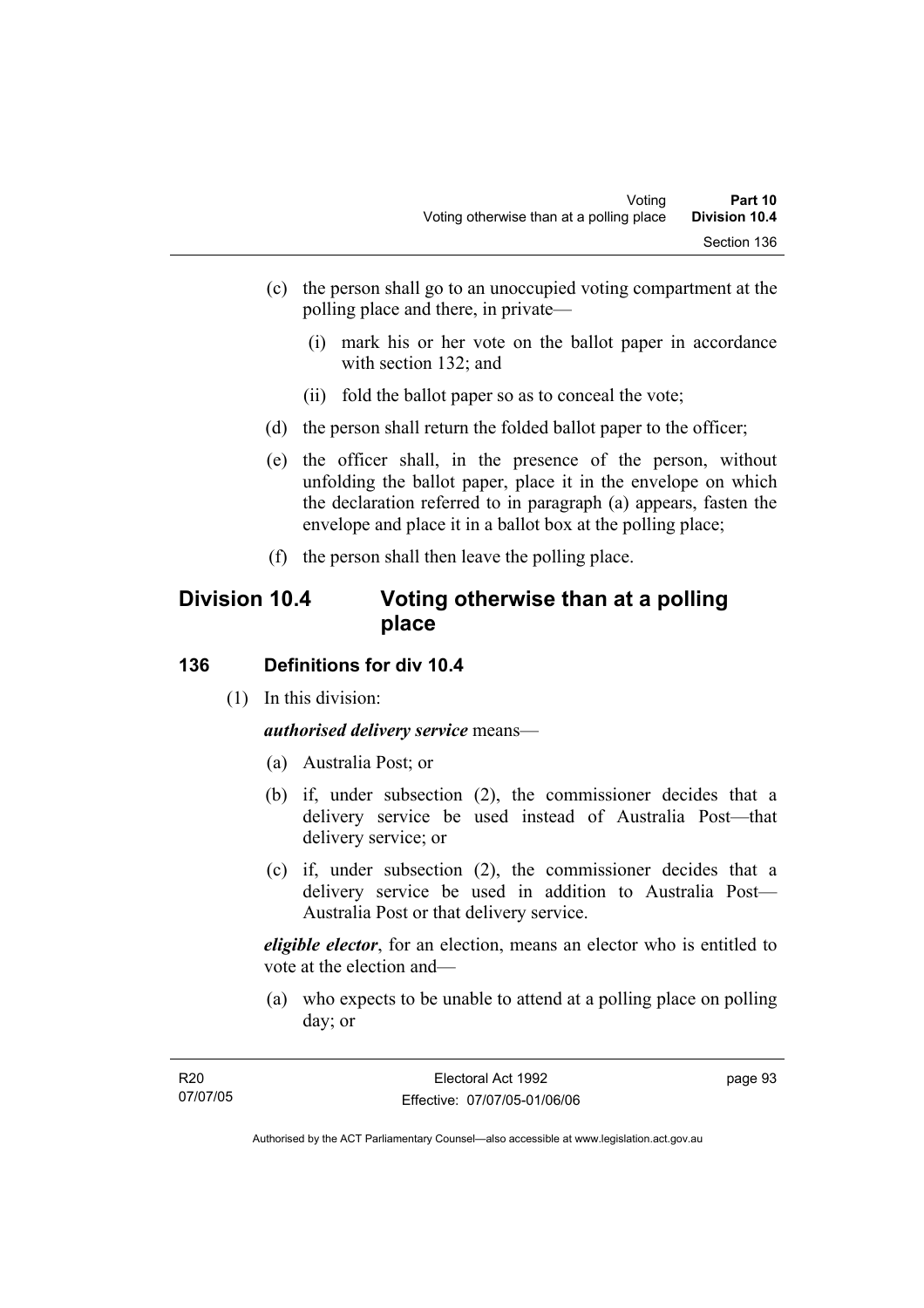(b) whose address is a suppressed address.

*post* means send using an authorised delivery service.

 (2) For subsection (1), definition of *post*, the commissioner may, in writing, decide that a delivery service be used instead of or in addition to Australia Post.

#### **136A Applications for postal voting papers**

- (1) An eligible elector for an election may apply to an authorised officer for declaration voting papers for postal voting (*postal voting papers*) for the election.
- (2) The application must be—
	- (a) signed and dated by the eligible voter in the presence of an authorised witness; and
	- (b) signed and dated by the witness; and
	- (c) received by an authorised officer before 8 pm on the day before polling day.
	- *Note* If a form is approved under s 340A (Approved forms) for an application, the form must be used.
- (3) If an authorised officer receives an application under this section from a person claiming to be an eligible voter for an election (the *applicant*), the officer must—
	- (a) if satisfied that the applicant's name is on the certified list of electors for an electorate—post postal voting papers for the electorate to the applicant; or
	- (b) if not so satisfied—post postal voting papers for the electorate in which in the applicant claims to be enrolled to the applicant.
- (4) However, the authorised officer must not post postal voting papers to the applicant—

R20 07/07/05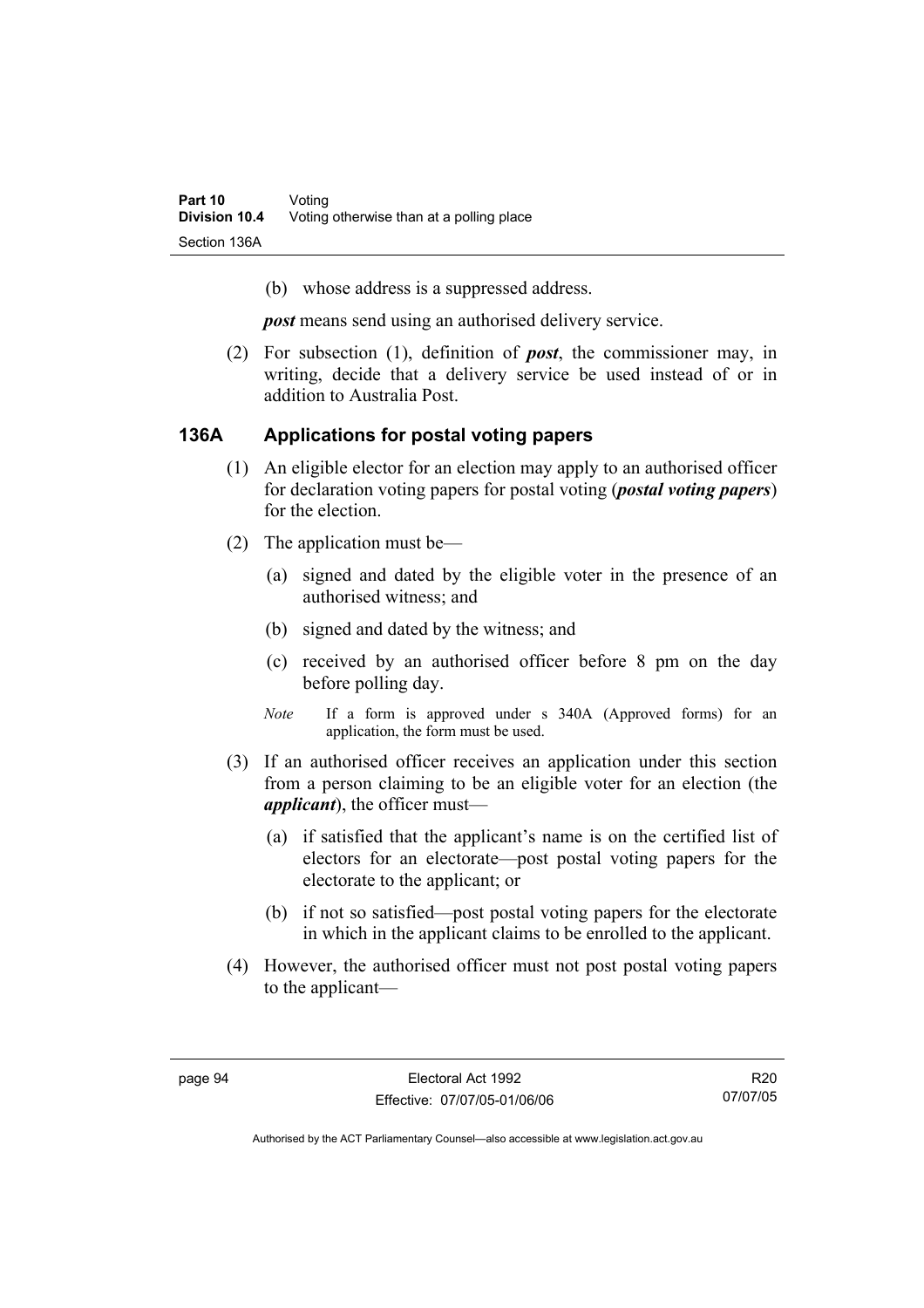- (a) if the applicant has nominated a postal address outside Australia—if the application is received by the officer after 5 pm on the Friday 8 days before polling day; or
- (b) in any other case—if the application is received by the officer after the last mail clearance, at the post office nominated by the commissioner in the postal voting papers, on the last Thursday before polling day; or
- (c) in any case—if the officer has reason to believe that the applicant is at a place where the normal transmission of mail has been significantly disrupted or curtailed or is otherwise unreliable.
- (5) Despite subsections (3) and (4), the authorised officer may give the postal voting papers to the applicant using a courier or other agent (other than an authorised delivery service), if the officer believes on reasonable grounds that—
	- (a) the applicant is a person to whom subsection (4) applies; and
	- (b) the papers are likely to reach the applicant in sufficient time for the applicant's ballot paper to be completed and posted or given in accordance with section 144A (Requirements for casting postal votes) if the papers are sent to the applicant using the agent.
- (6) Despite subsections (3) and (5), the authorised officer must not post or give postal voting papers to the applicant earlier than the  $19<sup>th</sup>$  day before polling day.
- (7) If postal voting papers are sent or given to the applicant in accordance with this section, neither the authorised officer nor the commissioner is responsible for ensuring that the papers reach the applicant.

*Note* Section 144A deals with how to cast a postal vote.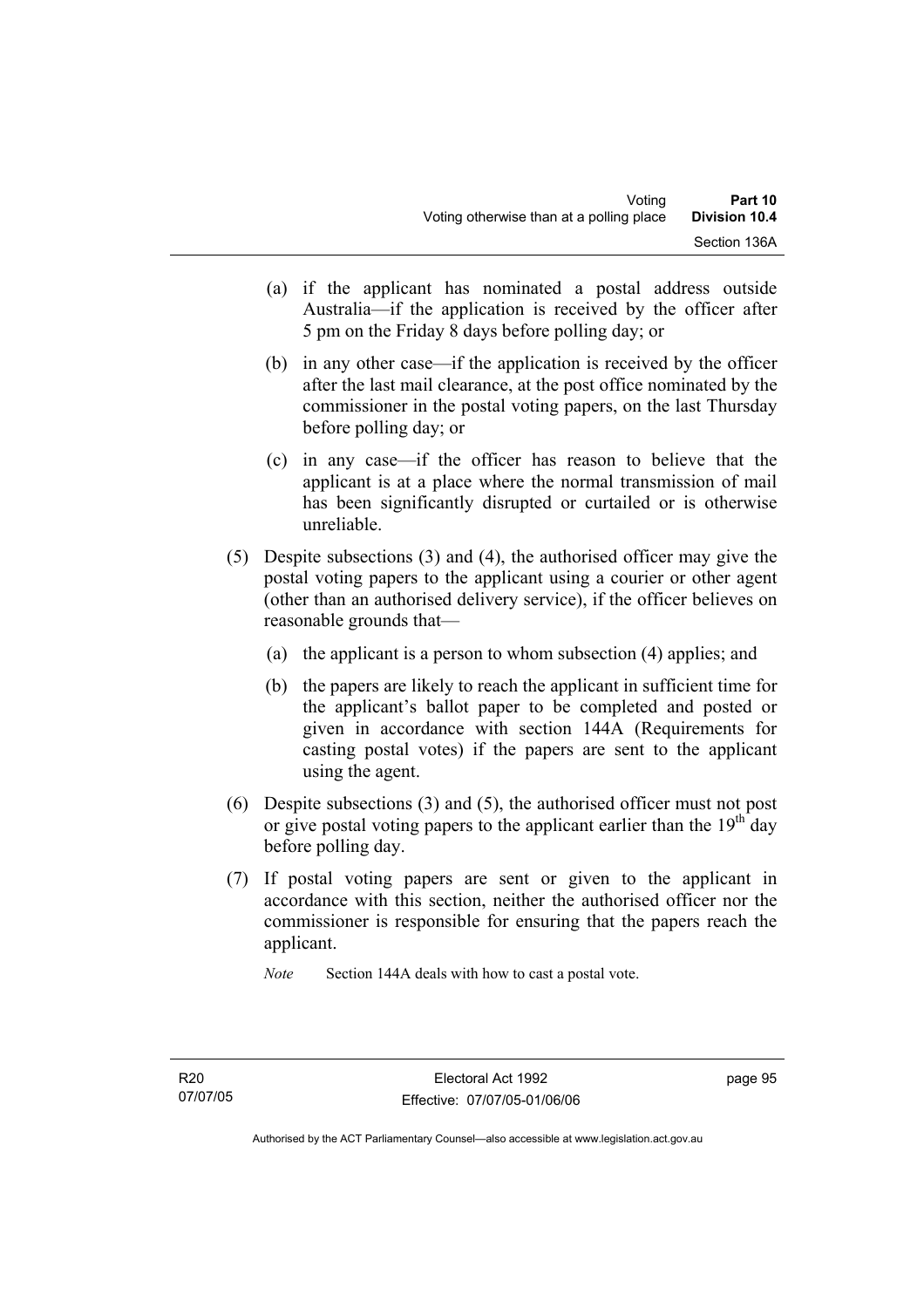#### **136B Ordinary or declaration voting in ACT before polling day**

(1) In this section:

*relevant period* means the period—

- (a) beginning no later than the 19th day before polling day or, if that 19th day is a public holiday in the ACT, the next business day; and
- (b) ending no later than 8pm on the day before polling day.
- (2) The commissioner may, in writing, determine the days and times during the relevant period for voting under this section.
- (3) This section applies if a person attends before an authorised officer, on a day and at a time determined under subsection (2), and makes a declaration to the effect that the person is an eligible elector.
- (4) A determination under subsection (2) is a notifiable instrument.

*Note* A notifiable instrument must be notified under the *Legislation Act 2001*.

- (5) If this section applies, the officer shall issue a ballot paper to the elector for the relevant electorate if satisfied that the certified list of electors for the electorate—
	- (a) specifies the claimant's name; and
	- (b) specifies an address for the claimant or indicates that the claimant's address is suppressed; and
	- (c) has not been marked so as to indicate that a ballot paper has already been issued to the claimant.
- (6) Despite subsection (5), an officer shall not issue a ballot paper to a person who indicates that he or she has already voted at the election.
- (7) Immediately after issuing a ballot paper to a claimant, the officer shall record the issue on the certified list of electors.
- (8) Section 134 applies to the casting of an ordinary vote under this section as if—

R20 07/07/05

| page 96 | Electoral Act 1992           |  |
|---------|------------------------------|--|
|         | Effective: 07/07/05-01/06/06 |  |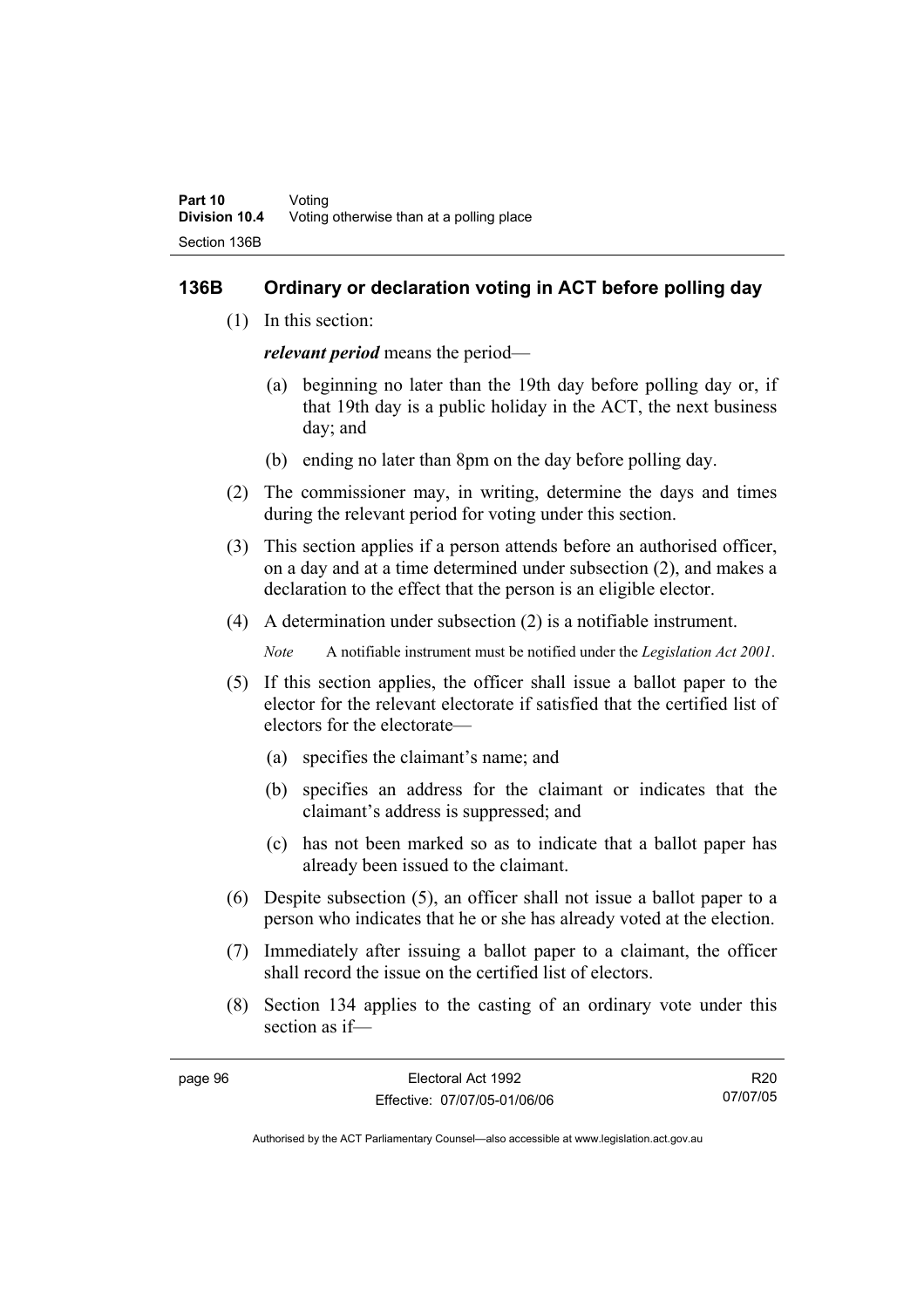- (a) it were a vote under section 133; and
- (b) the reference in section 134 to an *unoccupied voting compartment* were a reference to an unoccupied part of the place where the elector attends before the officer concerned.
- (9) Sections 120 to 123 apply in relation to polling under this section as if the place where that polling is conducted were a polling place.
- (10) Before any vote is taken under this section the OIC shall exhibit each ballot box empty and shall then securely fasten its cover.
- (11) At the conclusion of each day's polling under this section and in the presence of any scrutineers the ballot boxes shall be closed and sealed.
- (12) At the beginning of the second and each subsequent day's polling under this section and in the presence of any scrutineers the seals on the ballot boxes shall be examined and opened.
- (13) At the close of polling under this section, the OIC shall, in the presence of any scrutineers—
	- (a) close and seal the ballot boxes containing ballot papers for ordinary voting or declaration voting; and
	- (b) parcel and enclose in sealed wrapping all unused ballot papers; and
	- (c) parcel and enclose in sealed wrapping all other electoral papers used at the polling place.
- (14) The OIC shall give the articles referred to in subsection (13) to the commissioner.
- (15) the commissioner shall keep the articles referred to in subsection (13) in safe custody for the purposes of scrutiny under part 12.
- (16) Ballot papers cast as ordinary votes under this section may only be removed from ballot boxes and counted after the close of polling on polling day.

| R <sub>20</sub> | Electoral Act 1992           | page 97 |
|-----------------|------------------------------|---------|
| 07/07/05        | Effective: 07/07/05-01/06/06 |         |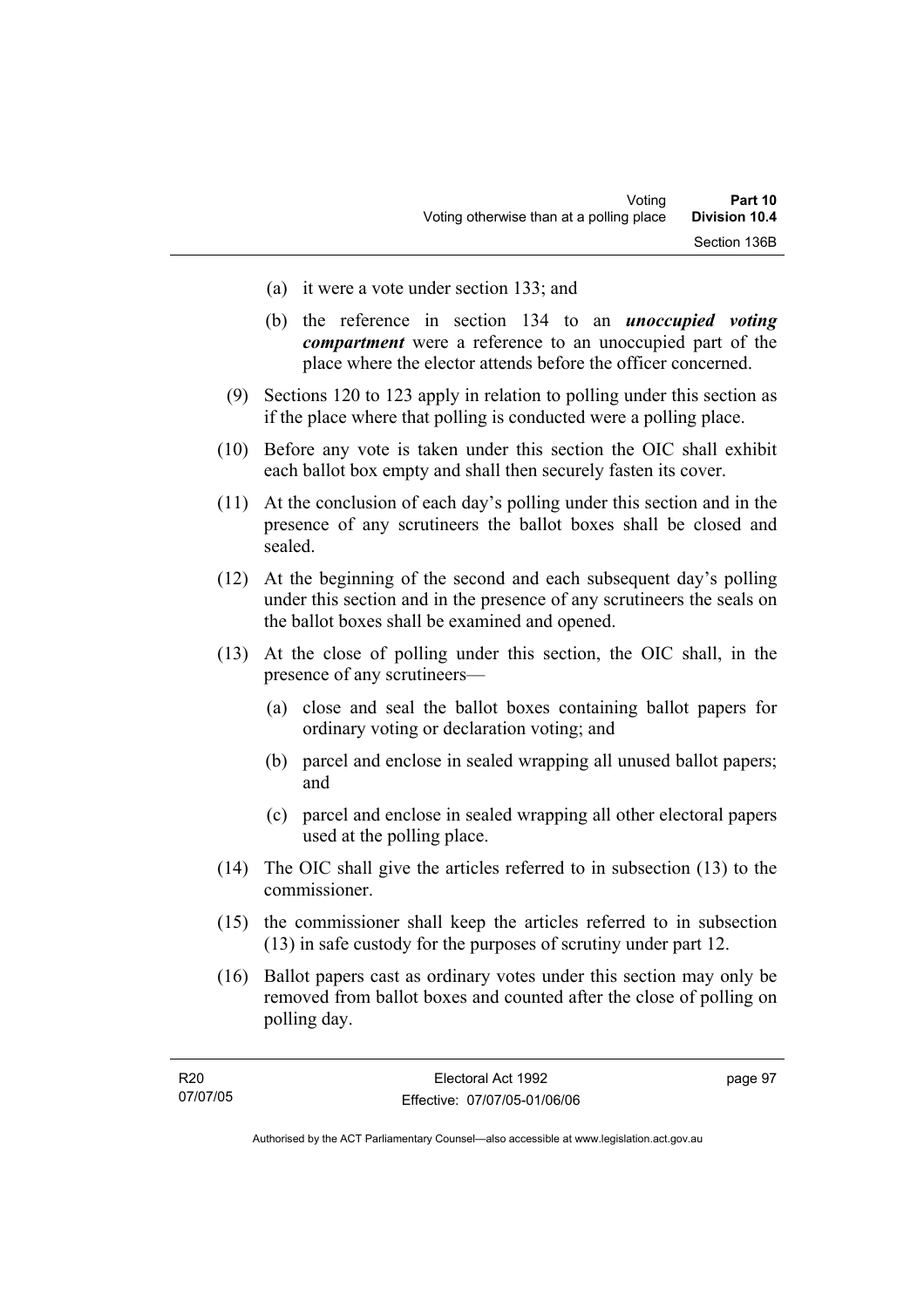- (17) If this section applies and the authorised officer is satisfied that—
	- (a) the certified list of electors for the electorate does not specify the person's name; or
	- (b) the certified list of electors for the electorate has been marked so as to indicate that a ballot paper has already been issued to the person but the person claims not to have voted already at the election;

the authorised officer shall issue declaration voting papers to the elector.

- (18) Despite subsection (17), an officer shall not issue declaration voting papers to a person who indicates that he or she has already voted at the election.
- (19) If an authorised officer issues declaration voting papers to the elector the officer shall—
	- (a) give the claimant a written statement indicating the consequences of casting a declaration vote under this section; and
	- (b) record the name of the claimant.
	- *Note* If a form is approved under s 340A (Approved forms) for a statement, the form must be used.
- (20) Section 135 (4) applies to the casting of a declaration vote under this section as if—
	- (a) it were a declaration vote under section 135; and
	- (b) the reference in section 135 (4) to an *unoccupied voting compartment* were a reference to an unoccupied part of the place where the elector attends before the officer concerned.

R20 07/07/05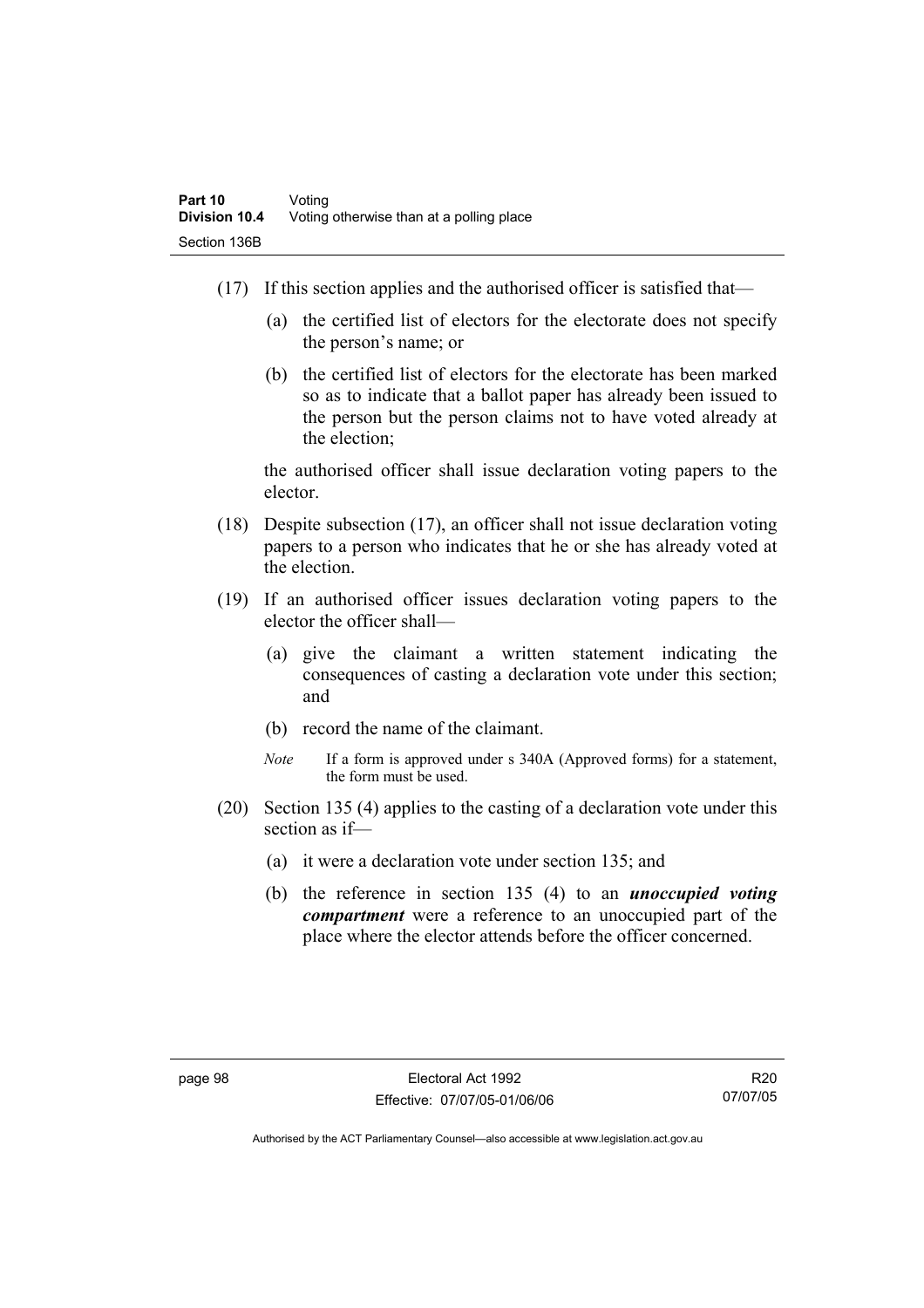#### **136C Declaration voting outside ACT on or before polling day**

(1) In this section:

*relevant period* means the period—

- (a) beginning no later than the 19th day before polling day or, if that 19th day is a public holiday in the ACT, the next business day; and
- (b) ending no later than 6pm in the ACT on polling day.
- (2) The commissioner may, in writing, determine the days and times during the relevant period for voting under this section.
- (3) This section applies if a person attends before an authorised officer outside the ACT, on a day and at a time determined under subsection (2), and makes a declaration to the effect that the person is an eligible elector.
- (4) A determination under subsection (2) is a notifiable instrument.

*Note* A notifiable instrument must be notified under the *Legislation Act 2001*.

- (5) If this section applies, the authorised officer shall issue declaration voting papers to the elector.
- (6) Despite subsection (5), an officer shall not issue declaration voting papers to a person who indicates that he or she has already voted at the election.
- (7) If an authorised officer issues declaration voting papers to the elector the officer shall—
	- (a) give the claimant a written statement indicating the consequences of casting a declaration vote under this section; and
	- (b) record the name of the claimant.
	- *Note* If a form is approved under s 340A (Approved forms) for a statement, the form must be used.

page 99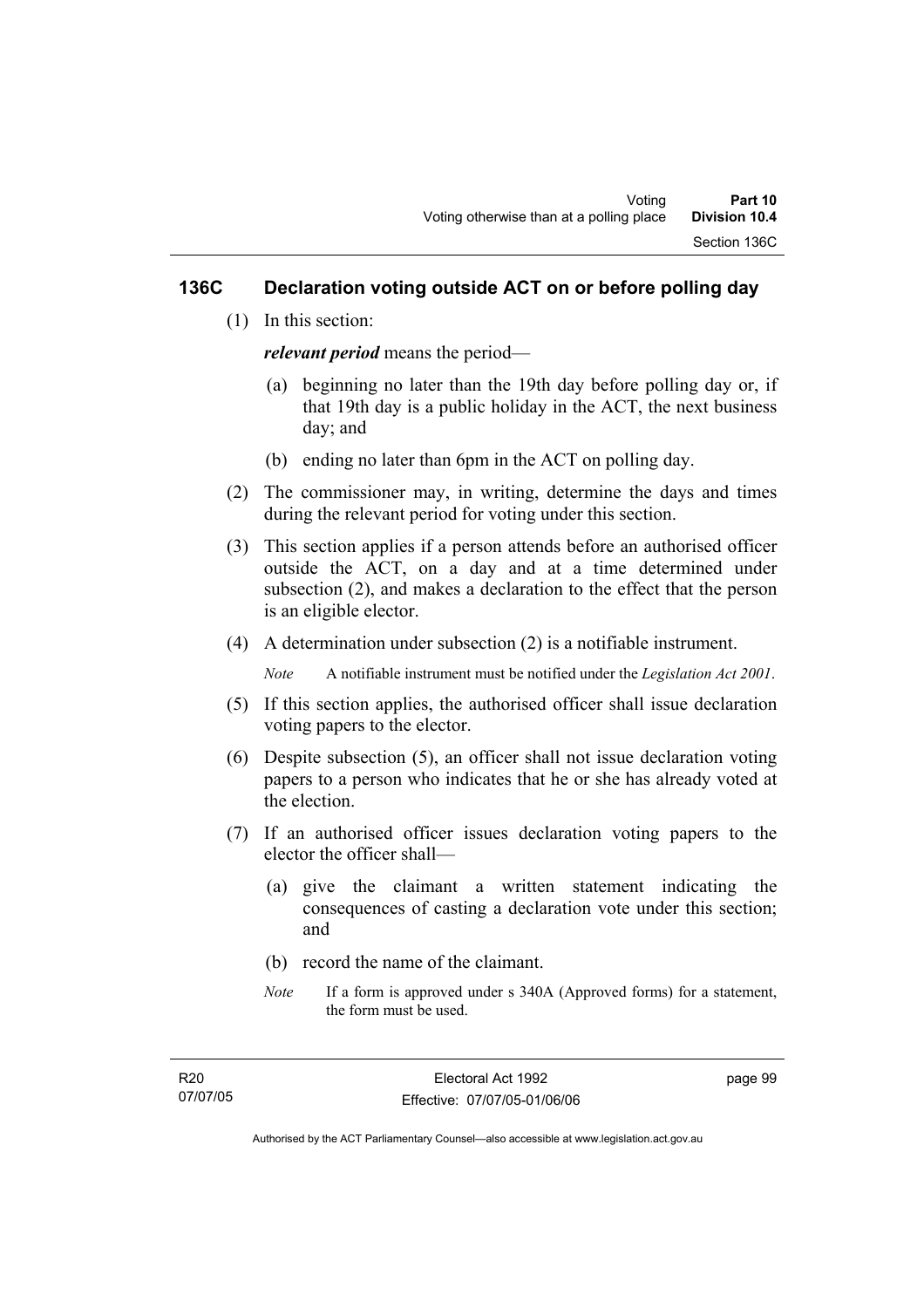- (8) Section 135 (4) applies to the casting of a declaration vote under this section as if—
	- (a) it were a declaration vote under section 135; and
	- (b) the reference in section 135 (4) to an *unoccupied voting compartment* were a reference to an unoccupied part of the place where the elector attends before the officer concerned.

#### **137 Record of issue of declaration voting papers**

- (1) An officer who issues voting papers under section 136A, 136B (17) or 136C shall—
	- (a) make a record of the time and date of issue; and
	- (b) if the officer is not the commissioner—give the record to the commissioner.
- (2) If an application is made for a postal vote, the record shall be endorsed on the application.

#### **138 Inspection of records**

- (1) Subject to subsection (2), the commissioner shall make each record referred to in section 137, or a copy, available for public inspection at the office of the commissioner within ordinary office hours during the period of 40 days beginning on the 3rd day after polling day.
- (2) A document referred to in subsection (1) that is made available for public inspection shall not specify a suppressed address.

#### **139 Receipt of declaration voting papers**

- (1) An officer who receives completed voting papers in relation to a vote cast under section 136A shall—
	- (a) endorse the time and date of receipt on the envelope; and

R20 07/07/05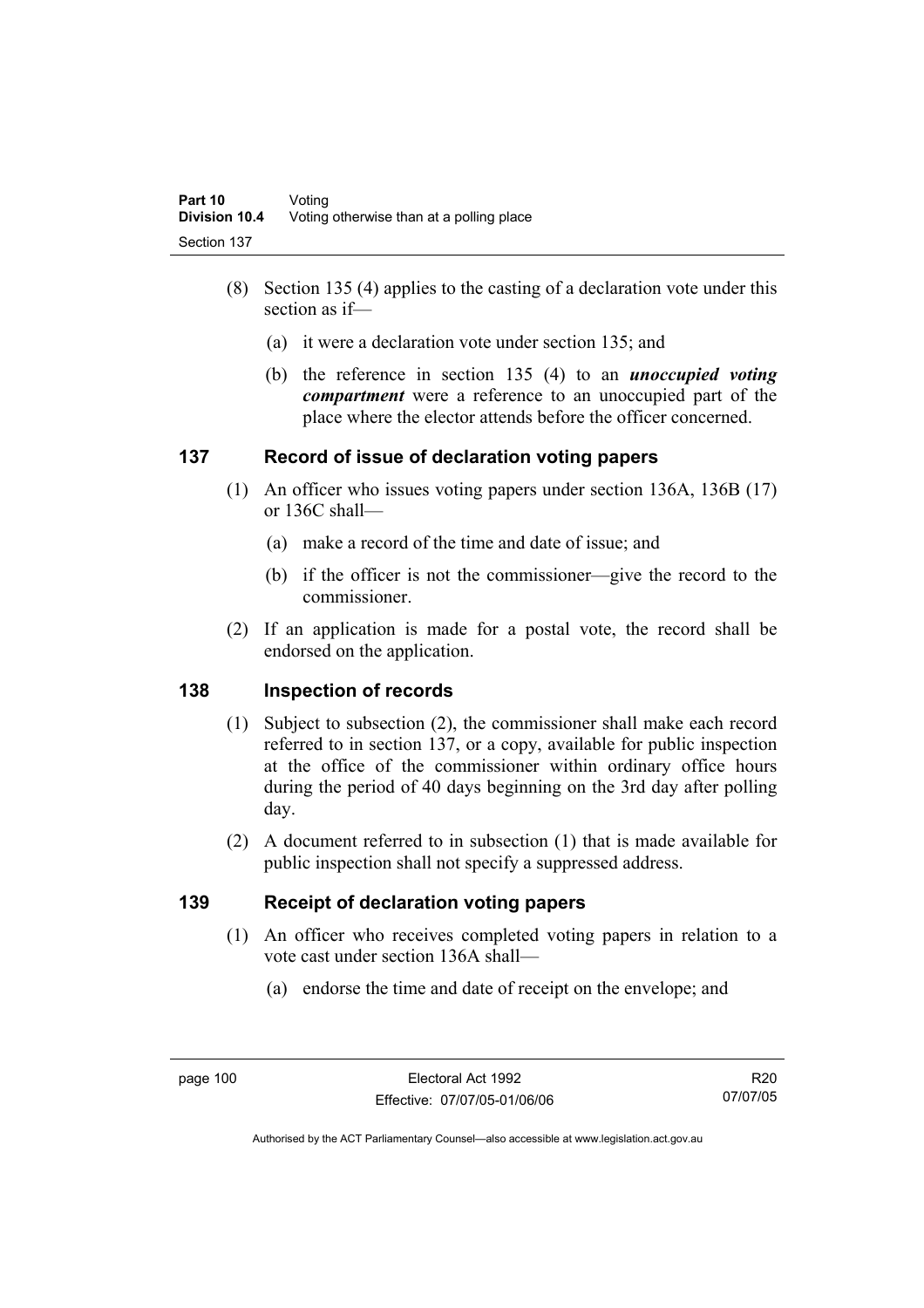- (b) if the officer is not the commissioner—give the papers to the commissioner or an authorised officer.
- *Note* For restrictions on sending completed ballot and voting papers by fax, see s 329.
- (2) The commissioner shall keep the papers in safe custody for the purposes of scrutiny under part 12.

#### **140 Registered declaration voters**

- (1) The commissioner shall keep a register, called the register of declaration voters.
- (2) The register may be kept electronically.
- (3) If an elector is registered as a general postal voter under the Commonwealth Electoral Act—
	- (a) the elector shall be taken to be a registered declaration voter for this Act; and
	- (b) the particulars so registered under the Commonwealth Electoral Act in relation to the elector shall, so far as practicable, be taken to be entered on the register kept under this Act.
- (4) The register shall contain the following particulars in relation to each elector to whom subsection (3) applies:
	- (a) surname or family name;
	- (b) each given name;
	- (c) address, other than—
		- (i) that of an eligible overseas elector; or
		- (ii) a suppressed address.

page 101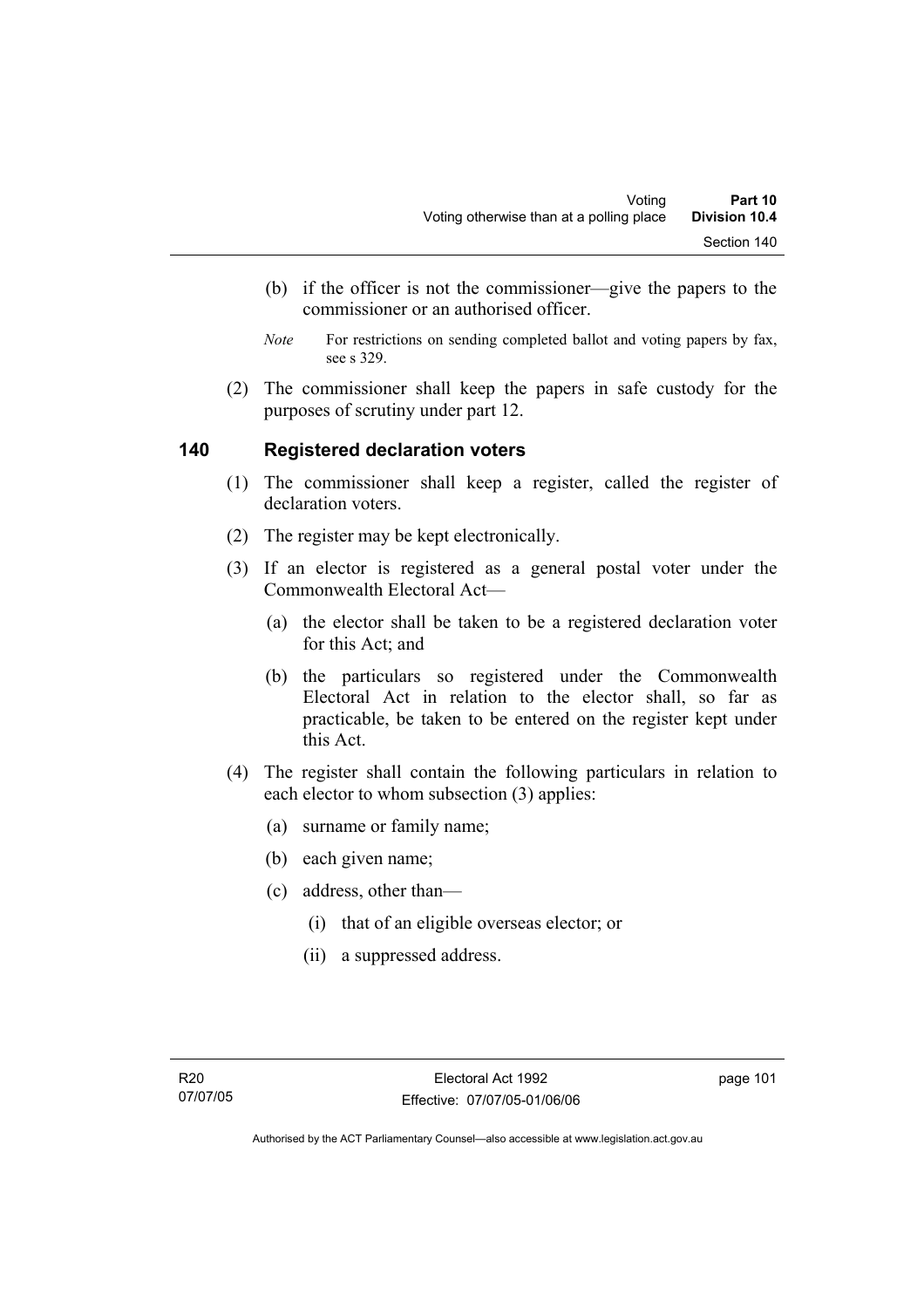#### **141 Issue of voting papers to registered declaration voters**

As soon as practicable after the beginning of the pre-election period for an election, the commissioner shall post to each elector enrolled for the electorate in which the election is to be held who is a registered declaration voter declaration voting papers for the election.

*Note* Section 144A deals with how to cast a postal vote.

#### **142 Correcting formal errors**

If an officer is satisfied that—

- (a) an application for declaration voting papers for postal voting; or
- (b) the declaration or certificate in completed declaration voting papers;

contains a formal error, the officer may amend the application, declaration or certificate to correct the error.

#### **143 Soliciting applications for postal declaration votes**

- (1) A person commits an offence if the person does anything to induce someone else—
	- (a) to complete an application form for declaration voting papers for postal voting; and
	- (b) to return the completed form to an address that is not an address authorised by the commissioner.

Maximum penalty: 30 penalty units.

 (2) A person commits an offence if the person does anything to induce someone else to complete an application form for declaration voting papers for postal voting that is not the form approved under section 340A for the application form.

Maximum penalty: 30 penalty units.

| page 102 | Electoral Act 1992           | R20      |
|----------|------------------------------|----------|
|          | Effective: 07/07/05-01/06/06 | 07/07/05 |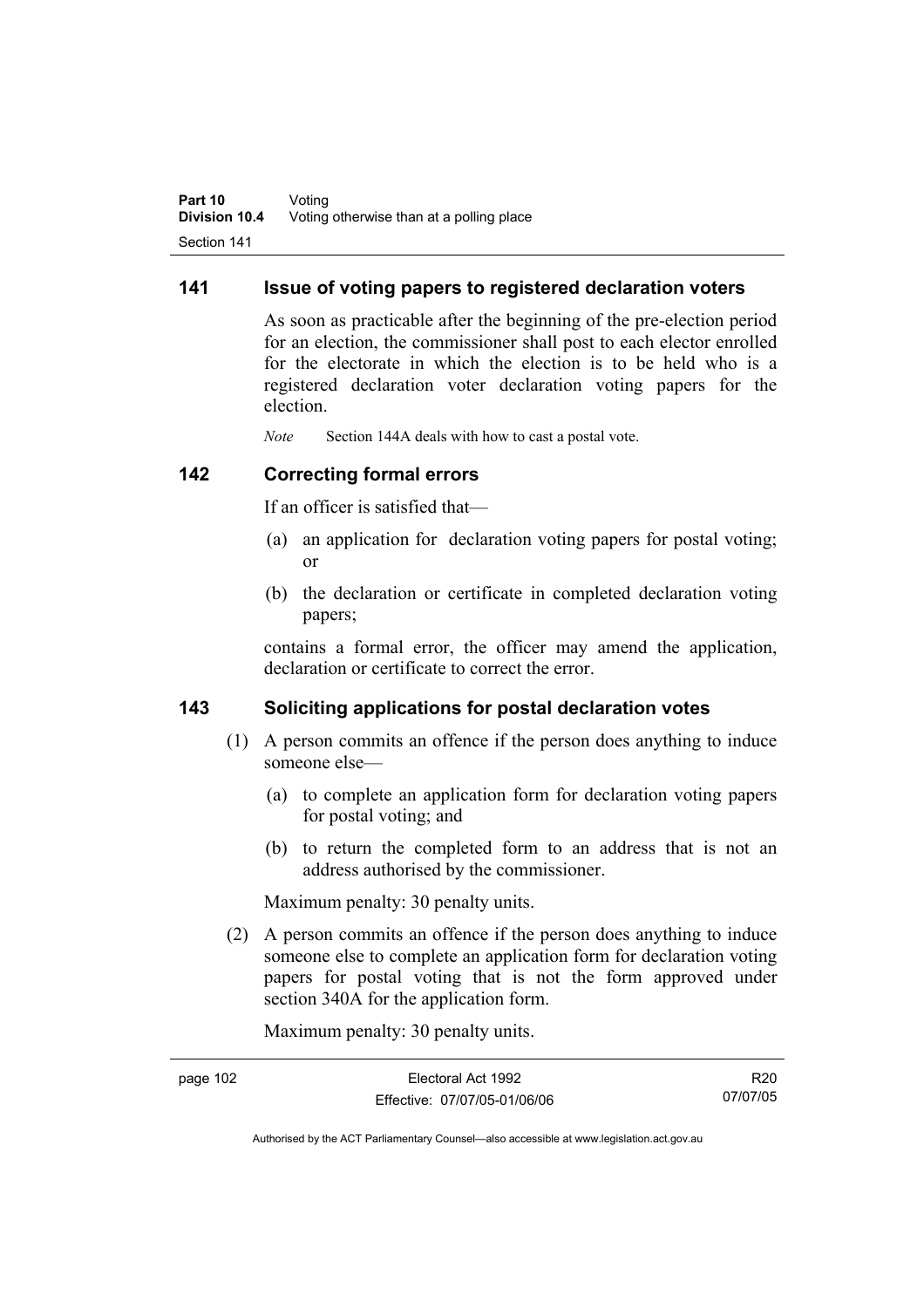(3) An offence against this section is a strict liability offence.

#### **144 Transmission of applications for postal declaration votes**

A person who accepts for transmission to the commissioner a completed application for declaration voting papers for postal voting shall transmit the application to the commissioner as soon as practicable.

Maximum penalty: 10 penalty units.

### **144A Requirements for casting postal votes**

- (1) This section applies to a person if the person has received declaration voting papers for an election under section 136A (Applications for postal voting papers) or section 141 (Issue of voting papers to registered declaration voters).
- (2) To cast a postal vote—
	- (a) the person must show the unsigned declaration and certificate, and the unmarked ballot paper to an authorised witness; and
	- (b) the person must complete and sign the declaration in the presence of the witness; and
	- (c) the witness must complete and sign the certificate as witness; and
	- (d) the person must, in the presence of the witness but so that the witness cannot see the vote, mark his or her vote on the ballot paper, fold the ballot paper, place it in the envelope addressed to the commissioner and fasten the envelope; and
	- (e) the person must—
		- (i) post the envelope and contents to the commissioner before polling day; or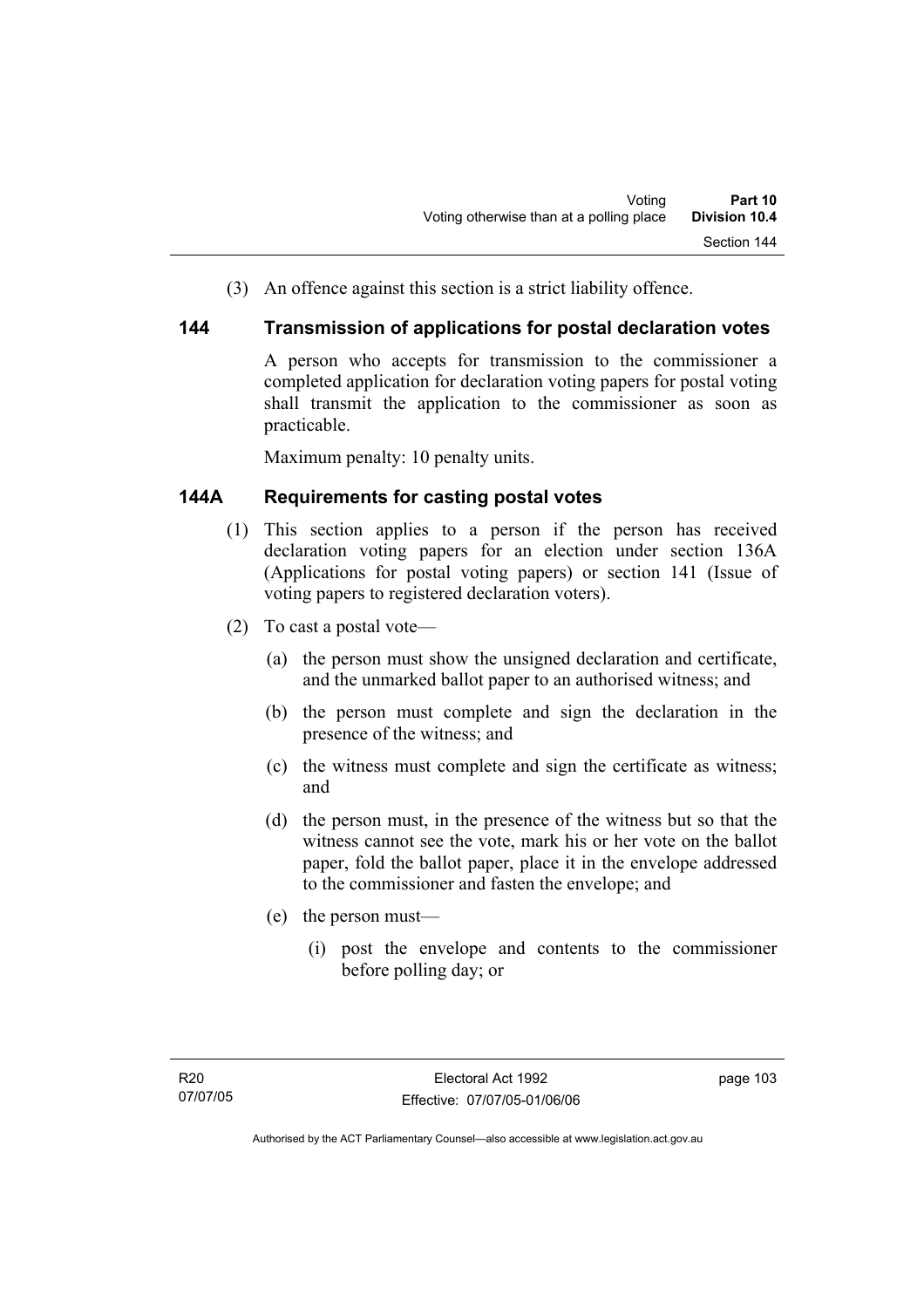- (ii) give the envelope and contents to the commissioner or another officer on or before polling day.
- *Note* For restrictions on sending completed ballot and voting papers by fax, see s 329.
- (3) This section is subject to section 156 (Assistance to voters).

#### **145 Interference with declaration voting**

Except for section 156, or at the request of the elector, a person shall not, without reasonable excuse—

- (a) communicate with an elector while he or she is casting a declaration vote; or
- (b) interfere with an elector's casting of a declaration vote; or
- (c) do anything to find out how an elector voted by declaration vote; or
- (d) enable any other person to find out how an elector voted by declaration vote

Maximum penalty: 30 penalty units.

#### **146 Soliciting completed declaration votes**

A person shall not, without reasonable excuse, do anything for the purpose of inducing an elector to give to the person completed declaration voting papers.

Maximum penalty: 30 penalty units.

#### **147 Transmission of completed declaration votes**

A person who accepts for transmission to the commissioner completed declaration voting papers shall transmit them to the commissioner as soon as practicable.

Maximum penalty: 10 penalty units.

R20 07/07/05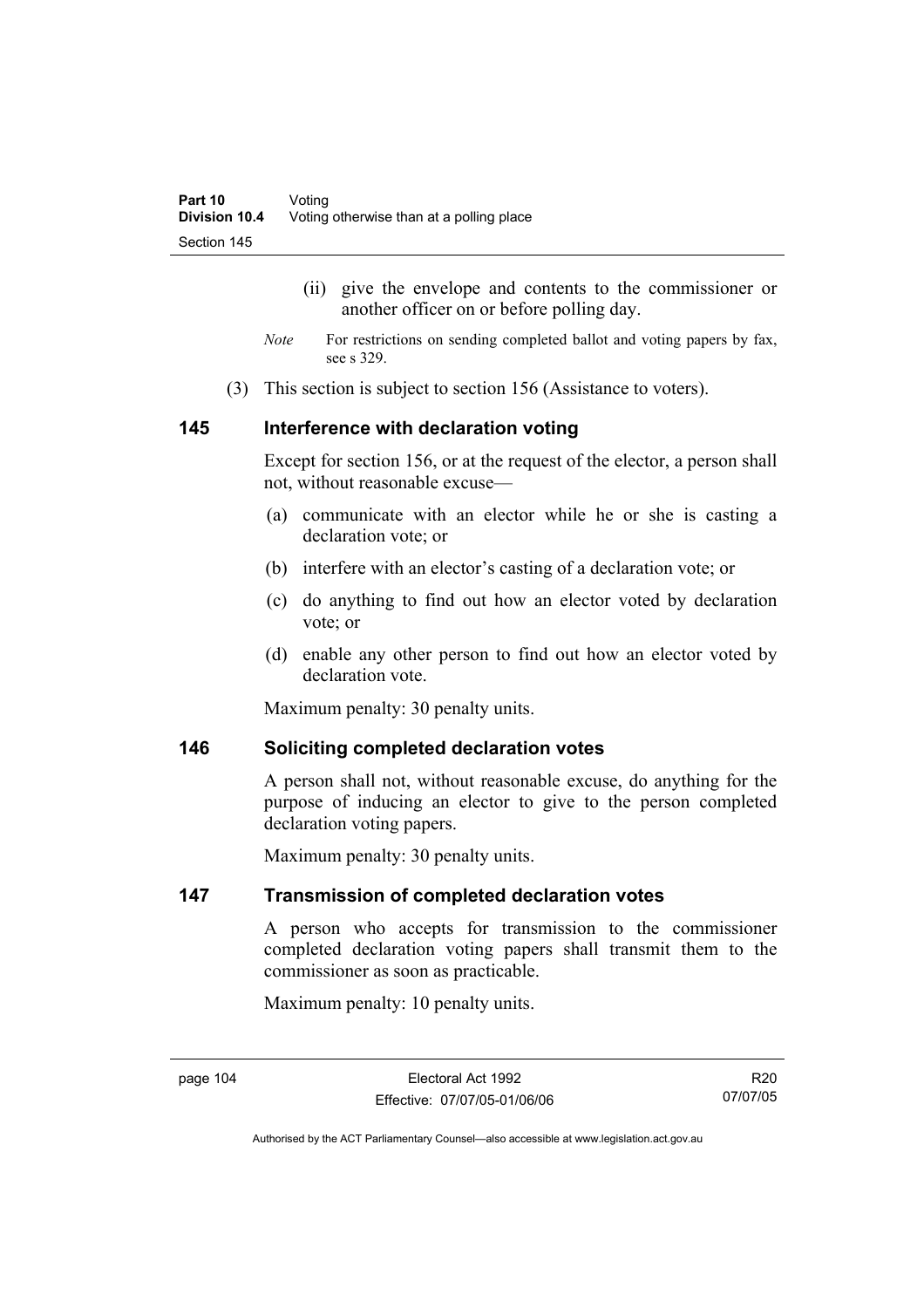#### **148 Opening envelopes containing declaration votes**

Unless authorised by or under this Act, a person shall not, without reasonable excuse, open an envelope that appears to contain a completed declaration vote.

Maximum penalty: 5 penalty units.

## **Division 10.5 Mobile polling**

#### **149 Definitions for div 10.5**

In this division:

*remand centre* includes a police station or other place where a person is held in lawful custody in relation to an offence.

*special hospital* means a hospital declared under section 149A.

*visiting officer* means an officer who makes a visit referred to in section 150 (1), (2) or (3).

#### **149A Declaration of special hospitals**

- (1) The commissioner may, in writing, declare a hospital that is not a polling place to be a special hospital for this division.
- (2) A declaration is a notifiable instrument.

*Note* A notifiable instrument must be notified under the *Legislation Act 2001*.

#### **150 Mobile polling—institutions**

- (1) The OIC of a polling place that is a hospital shall arrange for an officer to visit patients at the hospital (other than outpatients) between 8 am and 6 pm on polling day for the purpose of taking their votes.
- (2) The commissioner shall arrange for an officer to visit patients at a special hospital (other than outpatients) between 8 am and 6 pm—
	- (a) on a day that is not more than 5 days before polling day; or

| R20      | Electoral Act 1992           | page 105 |
|----------|------------------------------|----------|
| 07/07/05 | Effective: 07/07/05-01/06/06 |          |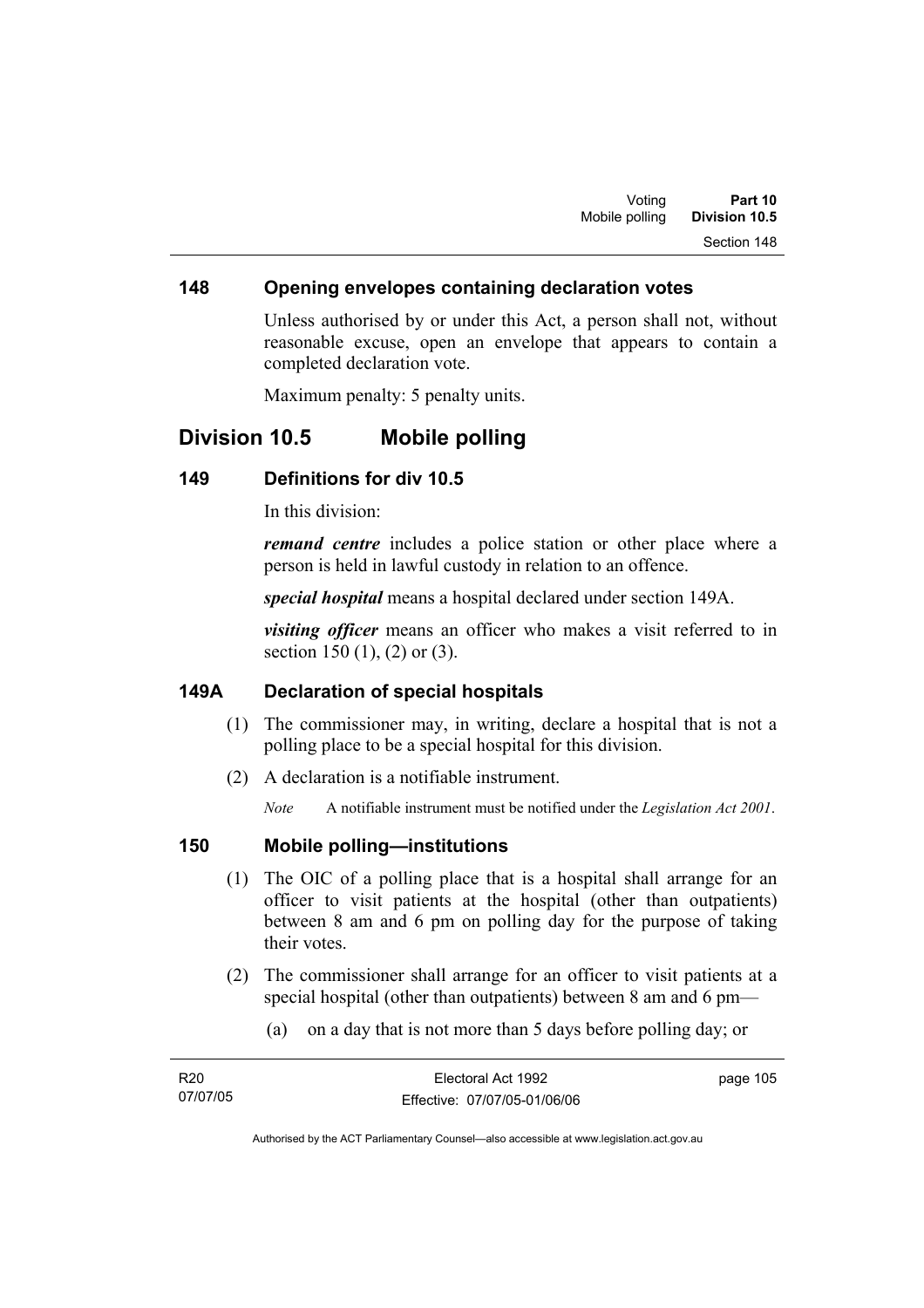(b) on polling day;

for the purpose of taking their votes.

- (3) The commissioner shall arrange for an officer to visit persons detained in a remand centre for the purpose of taking their votes.
- (4) A visit referred to in subsection (3) shall be made at a time, and in accordance with any conditions, arranged by the commissioner and the person in charge of the centre.

### **151 Functions of visiting officers**

- (1) When visiting under section 150, the visiting officer—
	- (a) shall take a ballot box, ballot papers, the certified list of electors and anything else necessary to enable a person to vote; and
	- (b) shall be accompanied by at least 1 other officer and any scrutineer who wishes to attend.
- (2) The number of scrutineers for a particular candidate who are present at a hospital, special hospital or remand centre with the visiting officer must not be more than the number of officers at the hospital, special hospital or remand centre.
- (3) While a visiting officer is with a person in a room or other place for the purpose of taking the person's vote, this Act has effect, so far as practicable, as if—
	- (a) the room or place were a polling place; and
	- (b) the visiting officer were the OIC of the polling place.
- (4) A visit under section 150 to a patient in a hospital or special hospital shall not be made if the visiting officer is informed by a doctor, or a member of the staff at the hospital, that the visit is forbidden on medical grounds.

Authorised by the ACT Parliamentary Counsel—also accessible at www.legislation.act.gov.au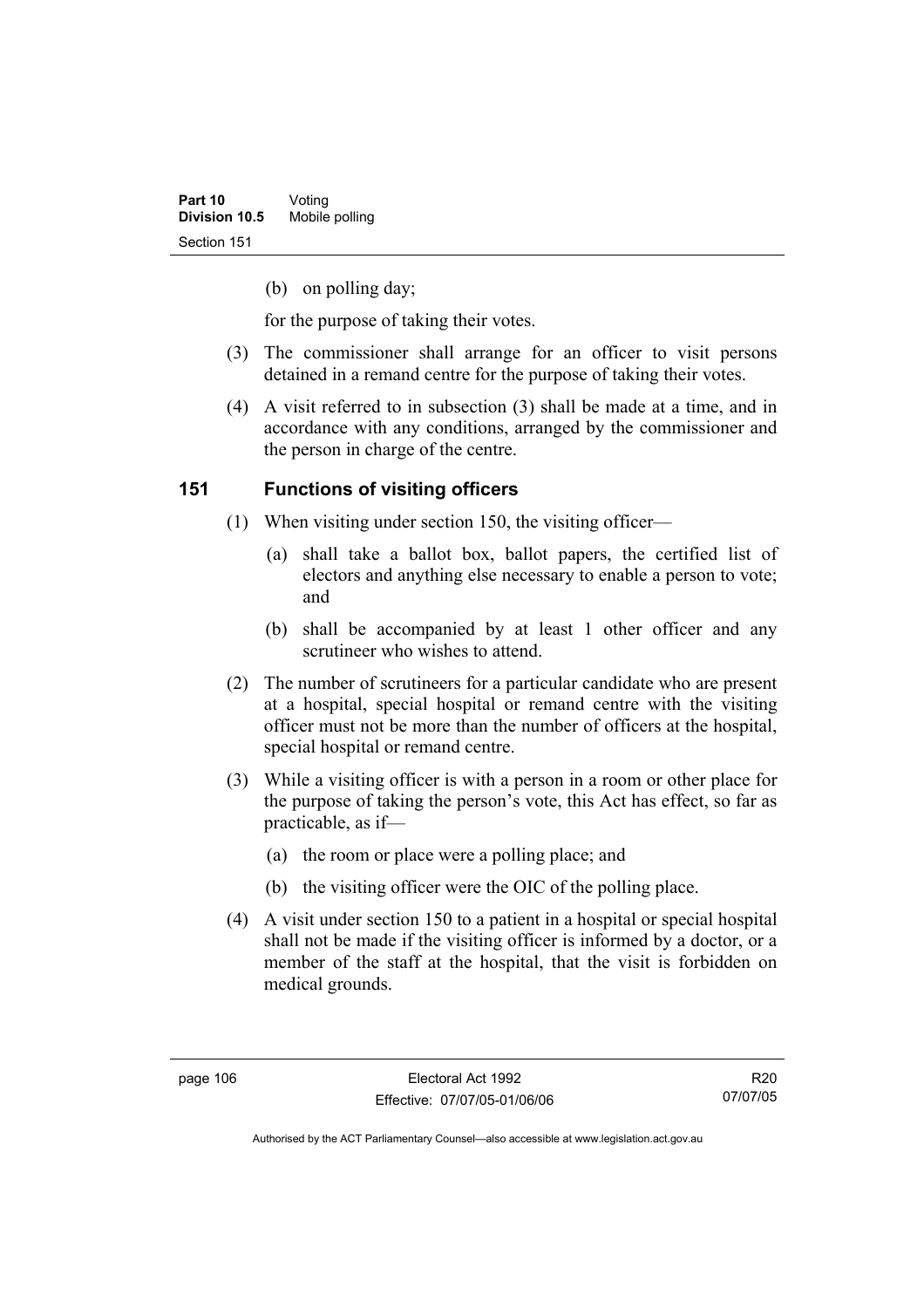(5) A visit under section 150 to a person detained in a remand centre shall not be made if the visiting officer is informed by the person in charge of the centre that the visit is forbidden on security grounds.

### **152 Failure to visit institution**

A failure to make a visit under section 150 or to take votes in accordance with section 151, does not invalidate the result of an election.

### **153 Custody of ballot boxes and electoral papers**

- (1) After a visiting officer has completed all his or her visits under section 150, the officer shall, in the presence of any scrutineers—
	- (a) close and seal the ballot boxes containing ballot papers for ordinary voting or declaration voting; and
	- (b) parcel and enclose in sealed wrapping all unused ballot papers; and
	- (c) parcel and enclose in sealed wrapping all other electoral papers used for the purposes of the visits.
- (2) The visiting officer shall give the articles referred to in subsection (1) to the commissioner.
- (3) The commissioner shall keep the articles referred to in subsection (1) in safe custody for the purposes of scrutiny under part 12.

## **Division 10.6 Miscellaneous**

#### **154 Arrangements at polling places**

At each polling place the polling shall be conducted as follows:

 (a) before any vote is taken the OIC shall exhibit each ballot box empty, and shall then securely fasten its cover;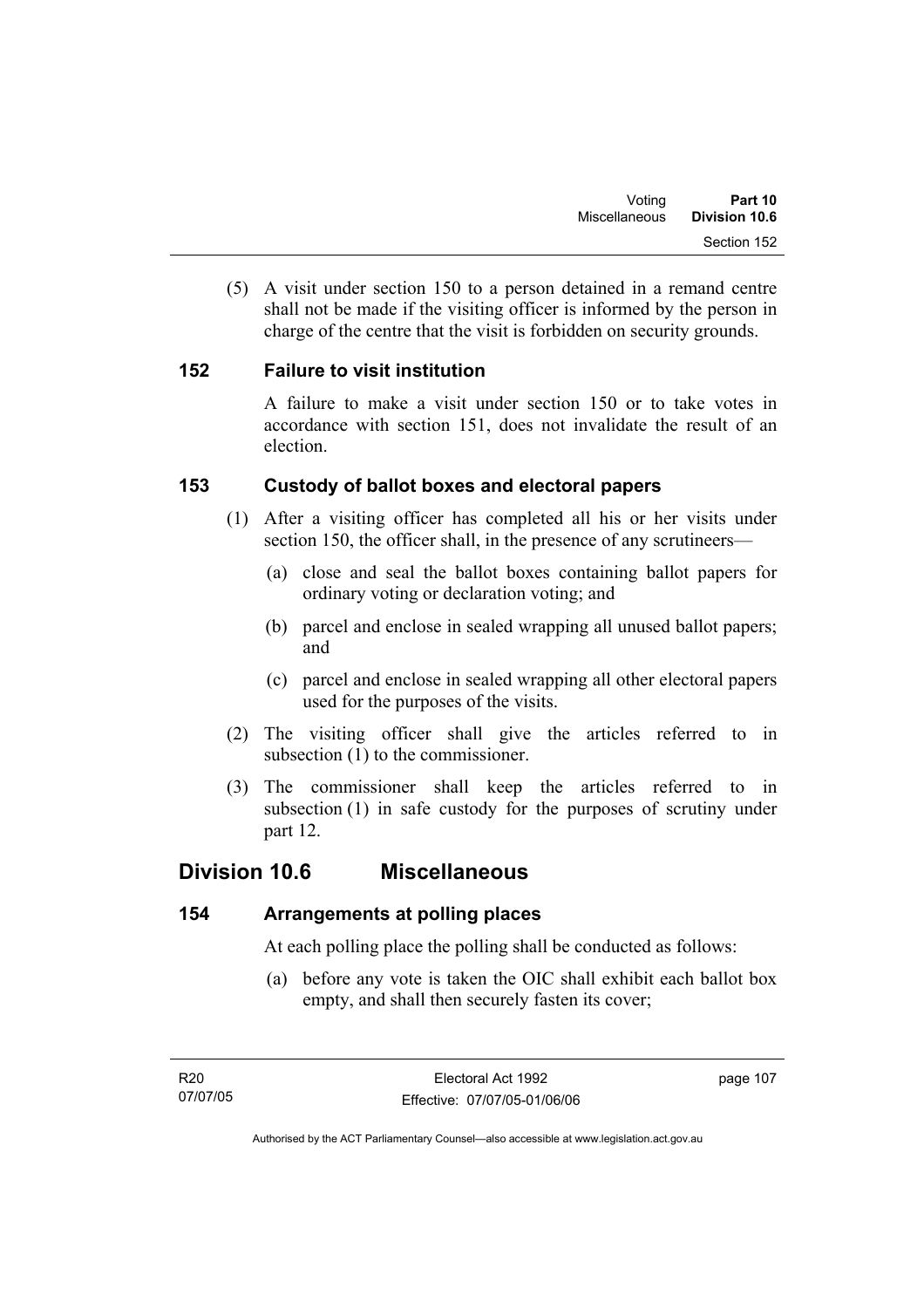- (b) the poll shall open at 8 am and shall not close until all electors present in the polling place at 6 pm and desiring to vote, have voted;
- (c) the polling place shall be closed at 6 pm and no person shall be admitted after that hour for the purpose of voting.

#### **155 Particulars on ballot papers before issue**

An officer shall not issue a ballot paper for the purposes of an election unless the particulars required by division 9.2 are printed or endorsed on the ballot paper.

#### **156 Assistance to voters**

- (1) An elector who is unable to vote may be assisted in voting if the elector would otherwise be unable to vote.
- (2) An assistant shall be—
	- (a) if the elector is a postal voter—a nominee of the elector or, if there is no such nominee, an authorised witness; or
	- (b) in any other case—a nominee of the elector or, if there is no such nominee, an officer.
- (3) An assistant may enter a voting compartment for the purpose of assisting an elector to vote, but an officer shall not do so except in the presence of—
	- (a) a scrutineer; or
	- (b) if no scrutineer is present—another officer.
- (4) Subject to subsection (3), an assistant may assist an elector in any of the following ways:
	- (a) by acting as an interpreter;
	- (b) for a declaration vote—by completing, or assisting the elector to complete, the declaration;

R20 07/07/05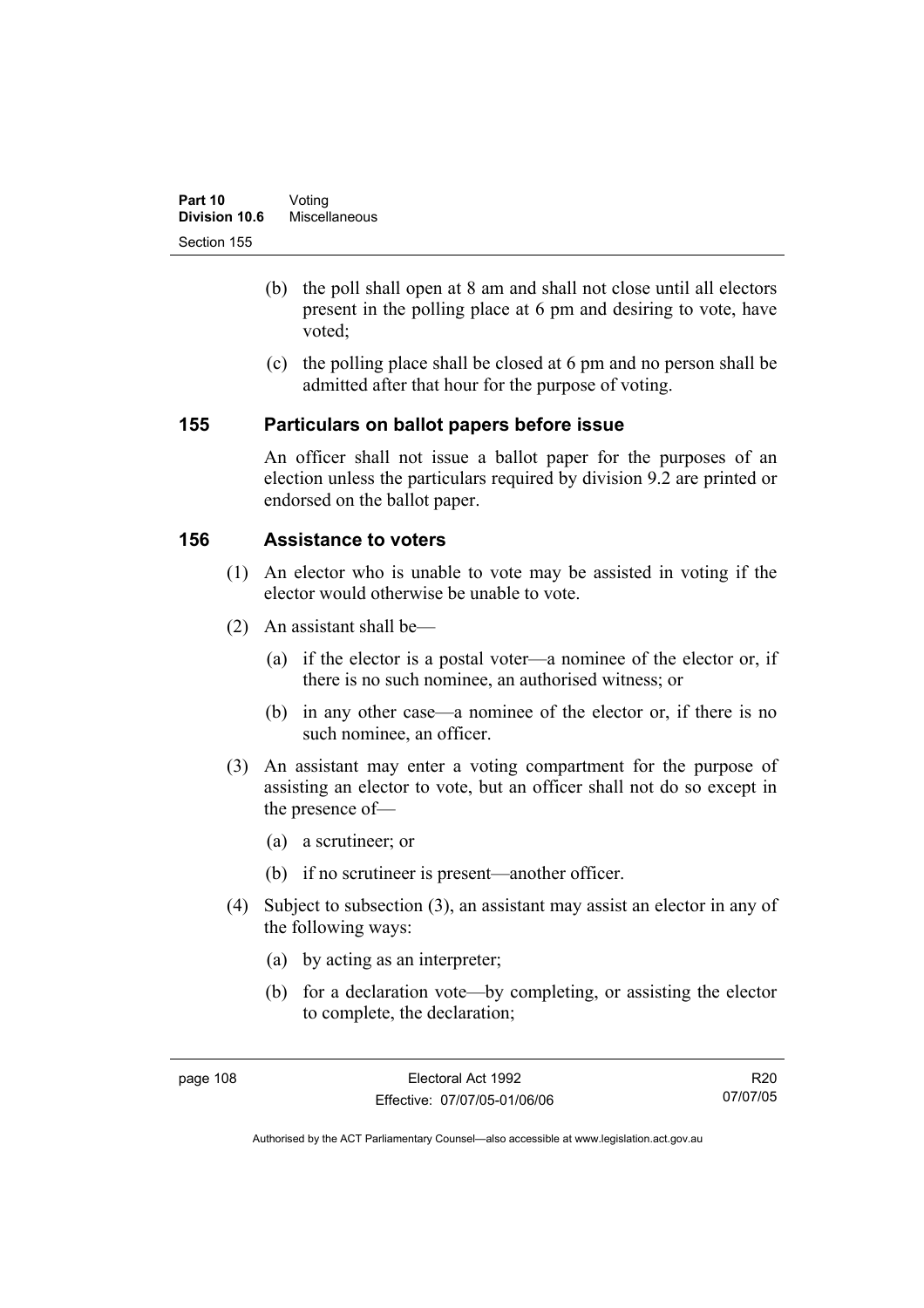- (c) by explaining the ballot paper and the requirements of this Act relating to its marking;
- (d) by marking, or assisting the elector to mark, the ballot paper at the elector's direction;
- (e) by folding the ballot paper and depositing it in a ballot box or declaration envelope, or with an officer, as required by this Act.

#### **156A Assistance to voters unable to enter polling place**

- (1) This section applies if the OIC of a polling place is satisfied that a voter cannot enter the polling place because of a physical disability, illness, advanced pregnancy or another condition.
- (2) The voter may vote outside the polling place, but close to the polling place, and may be assisted in voting.
- (3) Before allowing the voter to vote outside the polling place, the OIC must—
	- (a) tell any scrutineers at the polling place that the voter is to vote outside the polling place; and
	- (b) allow, from the scrutineers present, 1 scrutineer for each candidate to be present when the voter votes.
- (4) The voter must—
	- (a) mark the voter's vote on the ballot paper in the OIC's presence; and
	- (b) fold the ballot paper to conceal the names of the candidates; and
	- (c) give the ballot paper to the OIC.
- (5) If the voter is casting an ordinary vote, the OIC must ensure that the folded ballot paper is immediately returned to the polling place and

page 109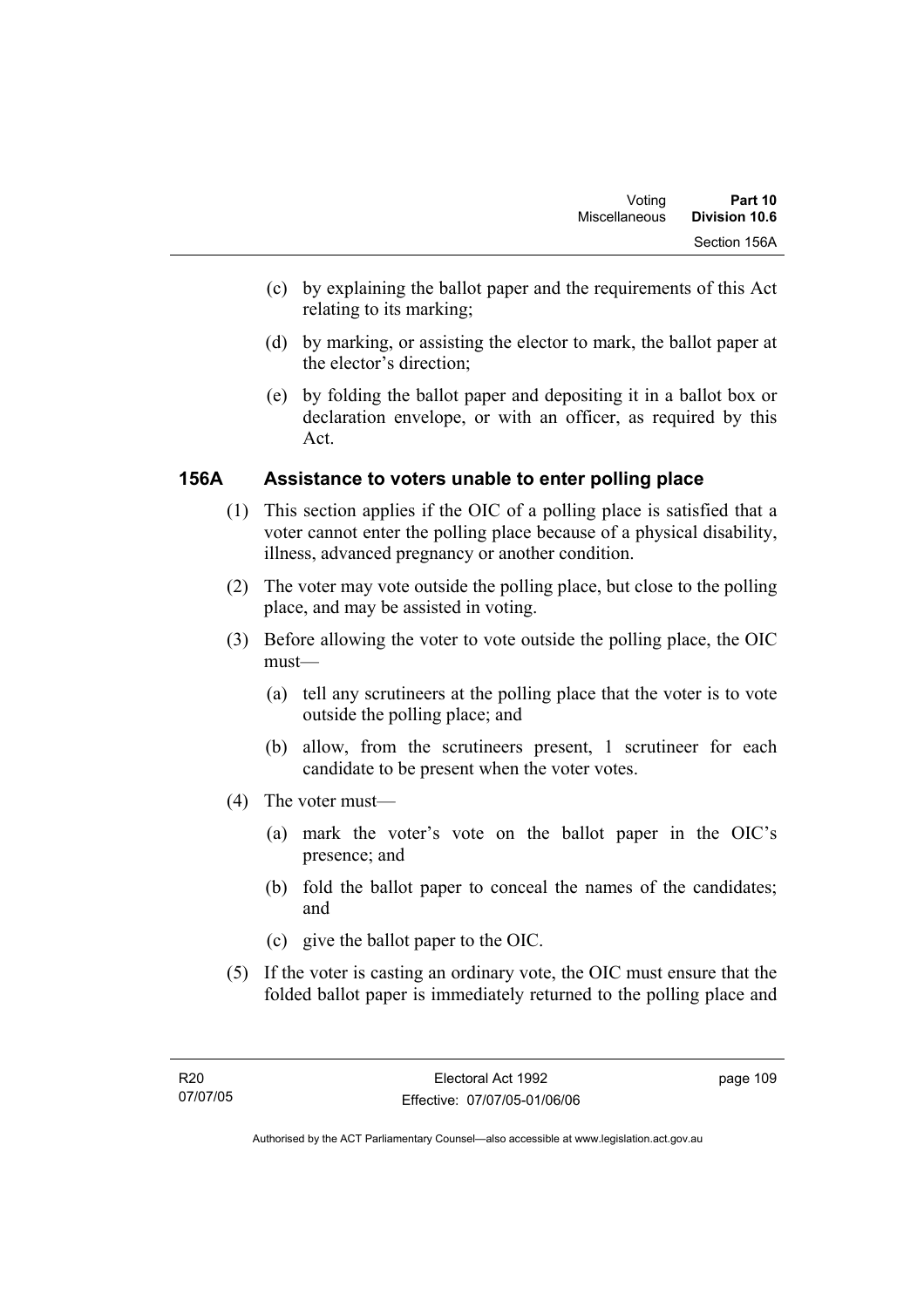put in the ballot box in the presence of the scrutineers (if any) who were present when the voter voted.

- (6) If the voter is casting a declaration vote, the OIC must—
	- (a) in the presence of the voter, without unfolding the ballot paper, place the ballot paper in the envelope on which the voter has completed and signed the declaration and seal the envelope; and
	- (b) place the envelope in a ballot box at the polling place.
- (7) This section is subject to section 156 (Assistance to voters).

### **157 Spoilt ballot papers**

- (1) An officer shall issue another unused ballot paper to an elector who—
	- (a) satisfies the officer that a ballot paper previously issued to the elector has been inadvertently spoiled; and
	- (b) gives the spoilt ballot paper to the officer.
- (2) An officer who receives a spoilt ballot paper shall—
	- (a) write 'spoilt' on the back of it; and
	- (b) place it in an envelope, seal the envelope and endorse it so as to indicate the type of spoilt ballot paper enclosed; and
	- (c) sign the endorsement.
- (3) At the close of polling, the OIC shall enclose the envelope in a sealed parcel and give it to the commissioner.
- (4) This section does not apply in relation to an elector who votes electronically.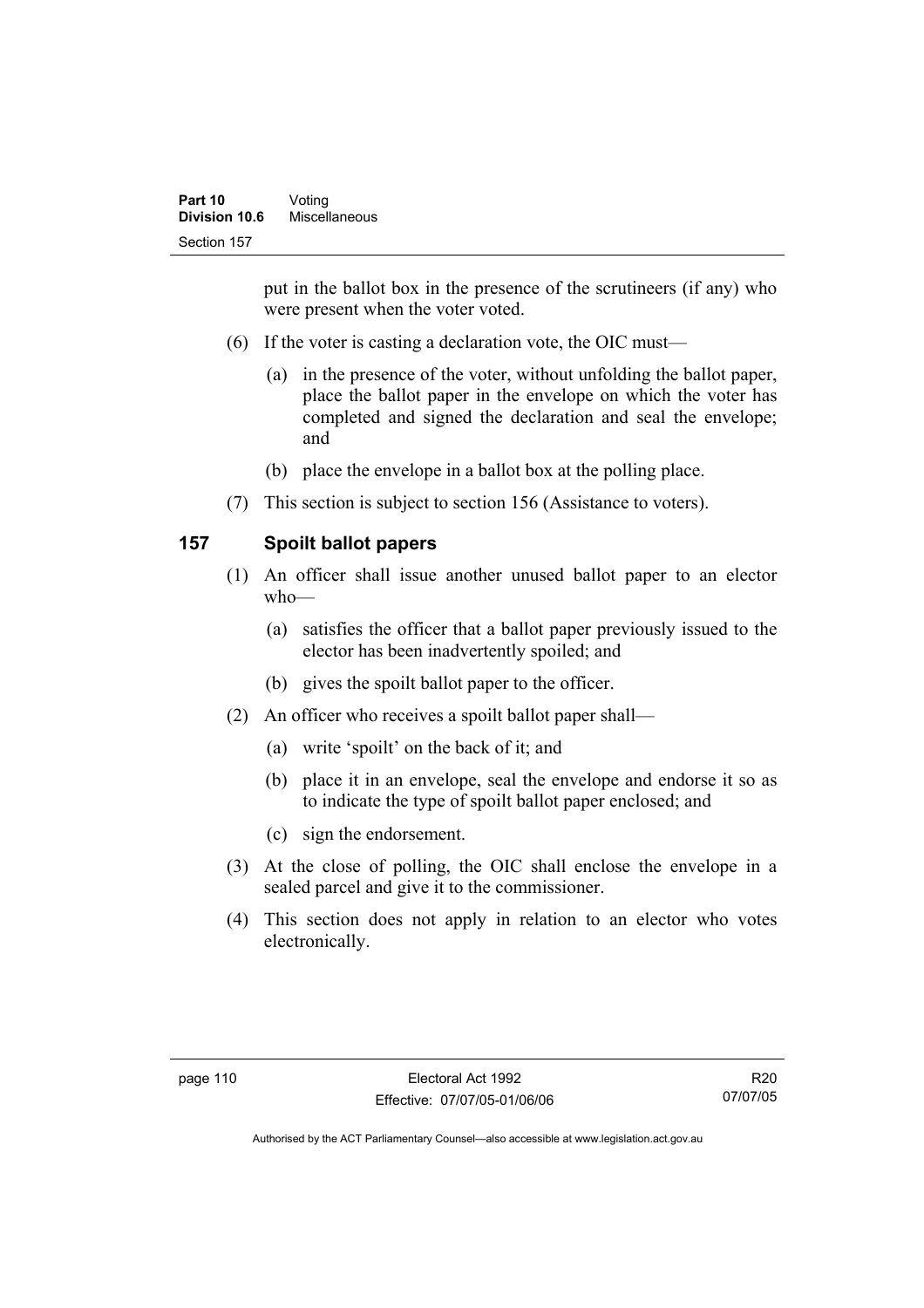#### **158 Custody of ballot boxes and electoral papers**

- (1) At the close of polling, the OIC of a polling place shall, in the presence of any scrutineers—
	- (a) close and seal the ballot boxes containing ballot papers for ordinary voting or declaration voting; and
	- (b) parcel and enclose in sealed wrapping all unused ballot papers; and
	- (c) parcel and enclose in sealed wrapping all other electoral papers used at the polling place.
- (2) The commissioner shall keep the articles referred to in subsection (1) in safe custody for the purposes of scrutiny under part 12.
- (3) Subsection (1) (a) does not apply to ballot boxes containing ballot papers for ordinary voting if the polling place is also a scrutiny centre and the procedures set out in section 182 are to be carried out in relation to those ballot boxes and ballot papers at that centre.

#### **159 Extension of time for conducting elections**

- (1) Despite any other provision of this Act, before or after the day when an election is required to be held, the Executive may, by written notice, make provision for—
	- (a) extending the time for holding the election; or
	- (b) meeting any difficulty that might otherwise interfere with the due conduct of the election; or

and any provision so made shall be valid and sufficient for that purpose.

(2) A notice under subsection (1) is a notifiable instrument.

*Note* A notifiable instrument must be notified under the *Legislation Act 2001*.

page 111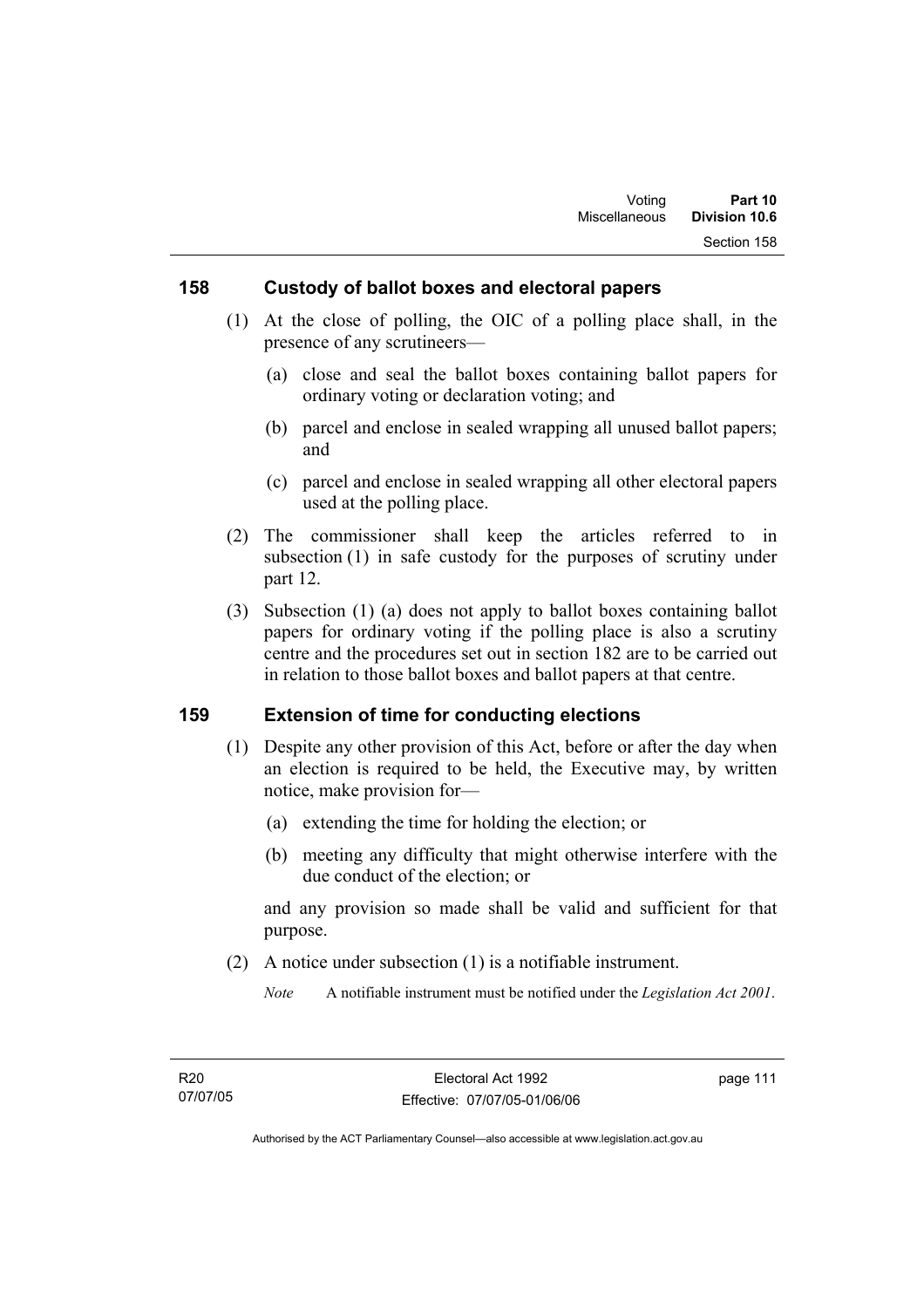(3) On notification under the *Legislation Act 2001* of a notice under subsection (1), the commissioner must publish a copy of the notice in a newspaper.

#### **160 Suspension and adjournment of polling**

- (1) The commissioner may suspend the polling at a polling place on polling day if for any reason it is not practicable to proceed with it.
- $(2)$  If—
	- (a) the polling is suspended; and
	- (b) the commissioner believes on reasonable grounds that it is not reasonably practicable for an elector affected by the suspension to cast a vote at another polling place;

the commissioner must, in writing, determine a day (that is as soon as practicable, but no later than 21 days, after the suspension) as the day when polling is to resume.

- (3) If it is impracticable to resume the polling at the same polling place, the determination must state the polling place where polling may be resumed.
- (4) A determination under subsection (2) is a notifiable instrument.

*Note* A notifiable instrument must be notified under the *Legislation Act 2001*.

 (5) On the resumption of polling, only an elector who was entitled to vote on the day when the poll for the election was required to be held and who has not already voted is entitled to vote.

# **Division 10.7 Failure to vote**

#### **161 Default notice**

 (1) For this division, a default notice, in relation to an elector, is a notice containing a statement to the effect that—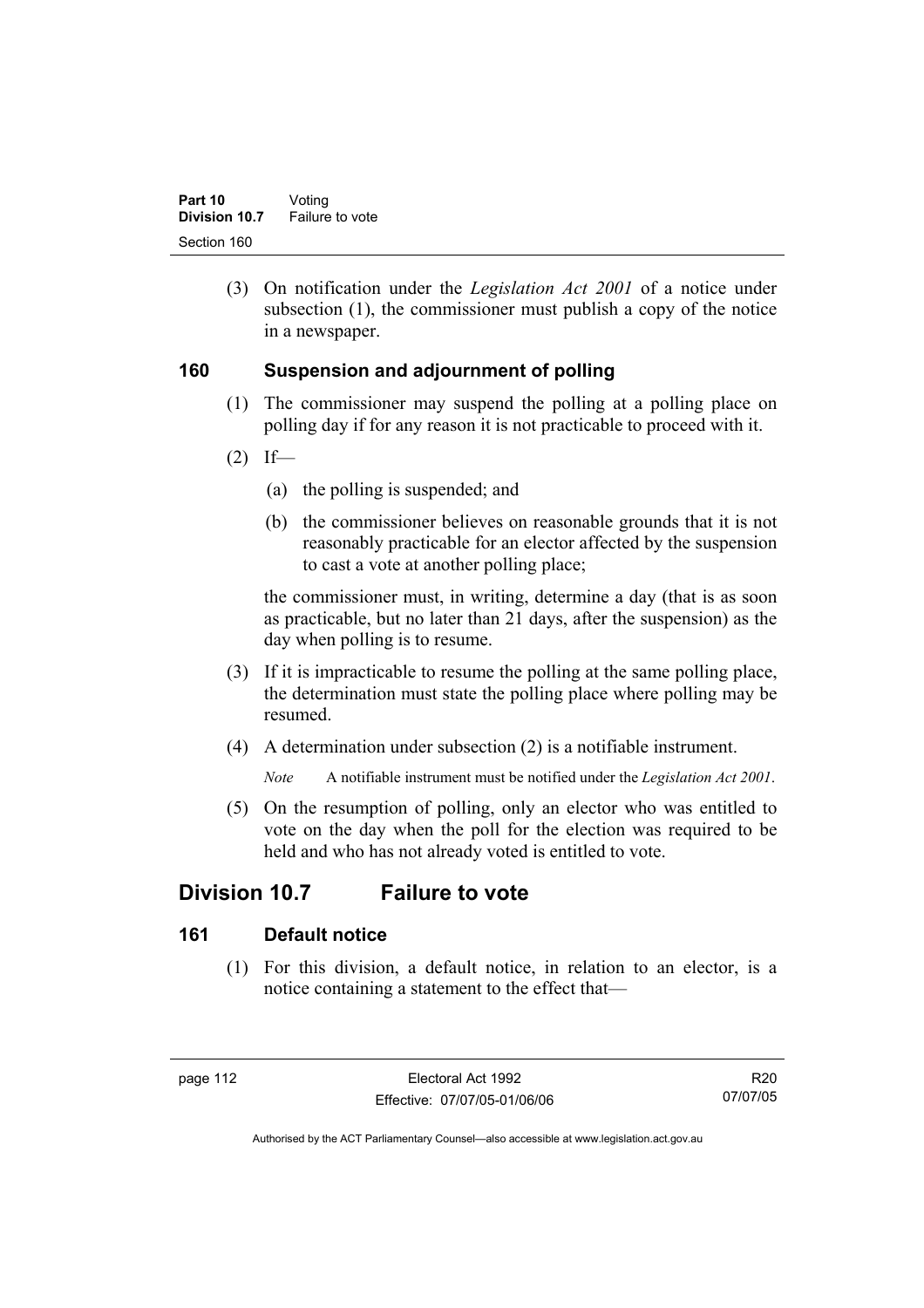- (a) it is an offence to fail to vote at an election without a valid and sufficient reason; and
- (b) the elector appears to have failed to vote at an election; and
- (c) if the elector does not wish to have the matter dealt with by a court, the elector may, within the time specified in the notice—
	- (i) if the elector voted at the election—give the commissioner particulars in writing of the voting; or
	- (ii) if the elector failed to vote at the election—give the commissioner particulars in writing of any valid and sufficient reason for the failure, or pay the amount of the prescribed penalty.
- *Note* If a form is approved under s 340A (Approved forms) for a default notice, the form must be used.
- (2) For subsection (1) (c) (ii), the prescribed penalty is \$20 or any higher penalty prescribed by the regulations.

#### **162 First notice**

- (1) As soon as practicable after polling day for an election, the commissioner shall send a default notice to each elector who was required to vote at the election and appears to the commissioner to have failed to do so.
- (2) Subsection (1) does not apply to an elector who the commissioner is satisfied—
	- (a) is dead; or
	- (b) had a valid and sufficient reason for failing to vote at the election.

#### **163 Second notice**

If an elector to whom a default notice has been sent under section 162 fails to respond to the notice within the time specified,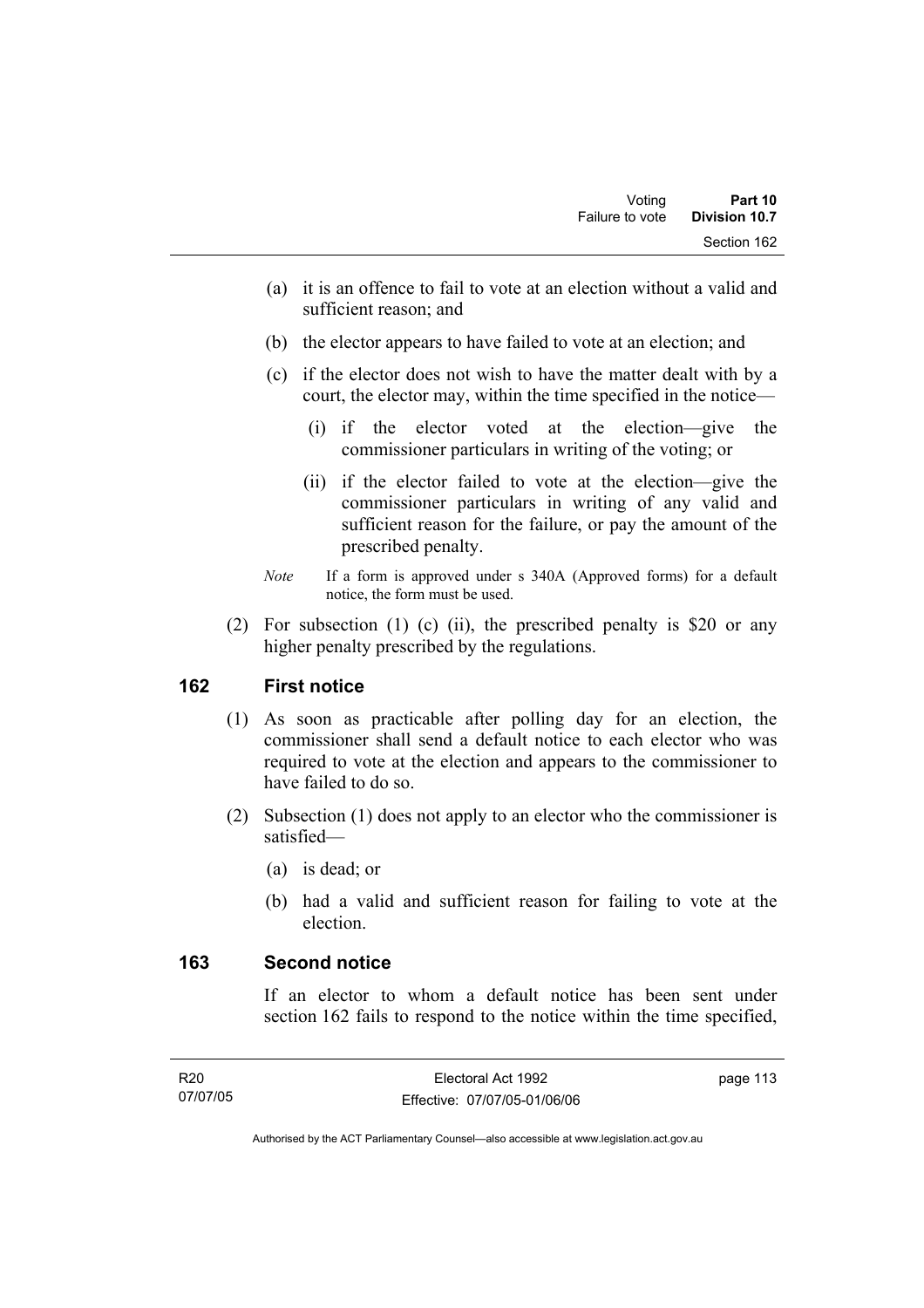the commissioner shall send a second default notice to the elector, endorsed to the effect that the elector has failed to respond to the first notice.

### **164 Final notice**

- (1) The commissioner shall send a final default notice to an elector if—
	- (a) a default notice under section 162 or 163 has been sent to the elector; and
	- (b) the time for responding to the notice has ended; and
	- (c) the elector has not paid the prescribed penalty; and
	- (d) the commissioner is not satisfied that the elector—
		- (i) voted at the election; or
		- (ii) had a valid and sufficient reason for failing to vote at the election.
- (2) A final default notice shall contain a statement to the effect that—
	- (a) the commissioner is not so satisfied; and
	- (b) if the elector does not wish to have the matter dealt with by a court—the elector may, within the time specified in the notice, pay the amount of the prescribed penalty.

#### **165 Discharge of liability**

If an elector who failed to vote at an election pays the amount of the prescribed penalty in accordance with a default notice—

- (a) any liability of the elector under section 129 in relation to the failure is discharged; and
- (b) proceedings for an offence against that section shall not be instituted against the elector in relation to the failure.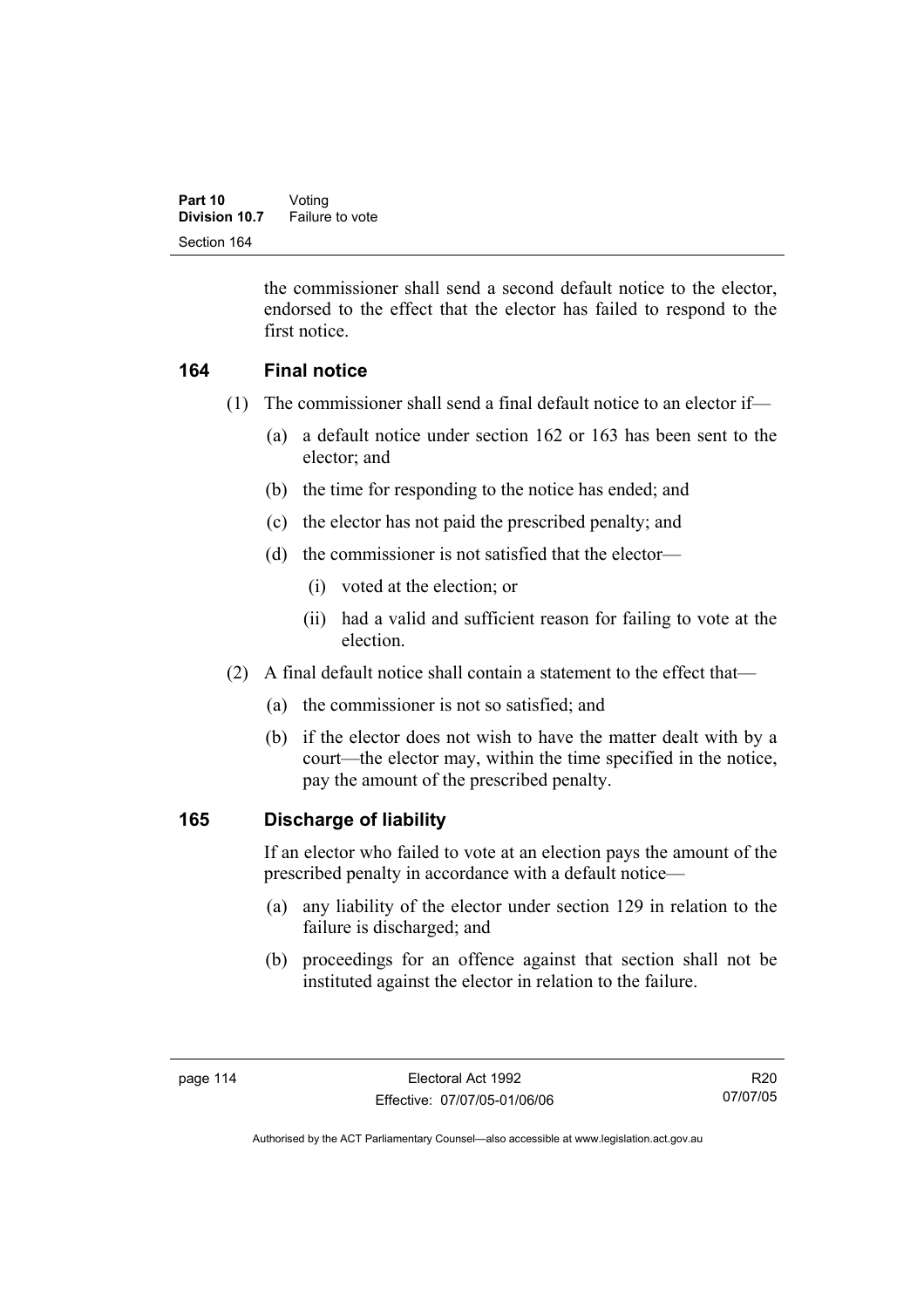| Voting          | Part 10       |
|-----------------|---------------|
| Failure to vote | Division 10.7 |
|                 | Section 166   |

# **166 Response on behalf of elector**

If a person responds to a default notice on behalf of an elector who is unable to do so, the response shall be taken to be that of the elector.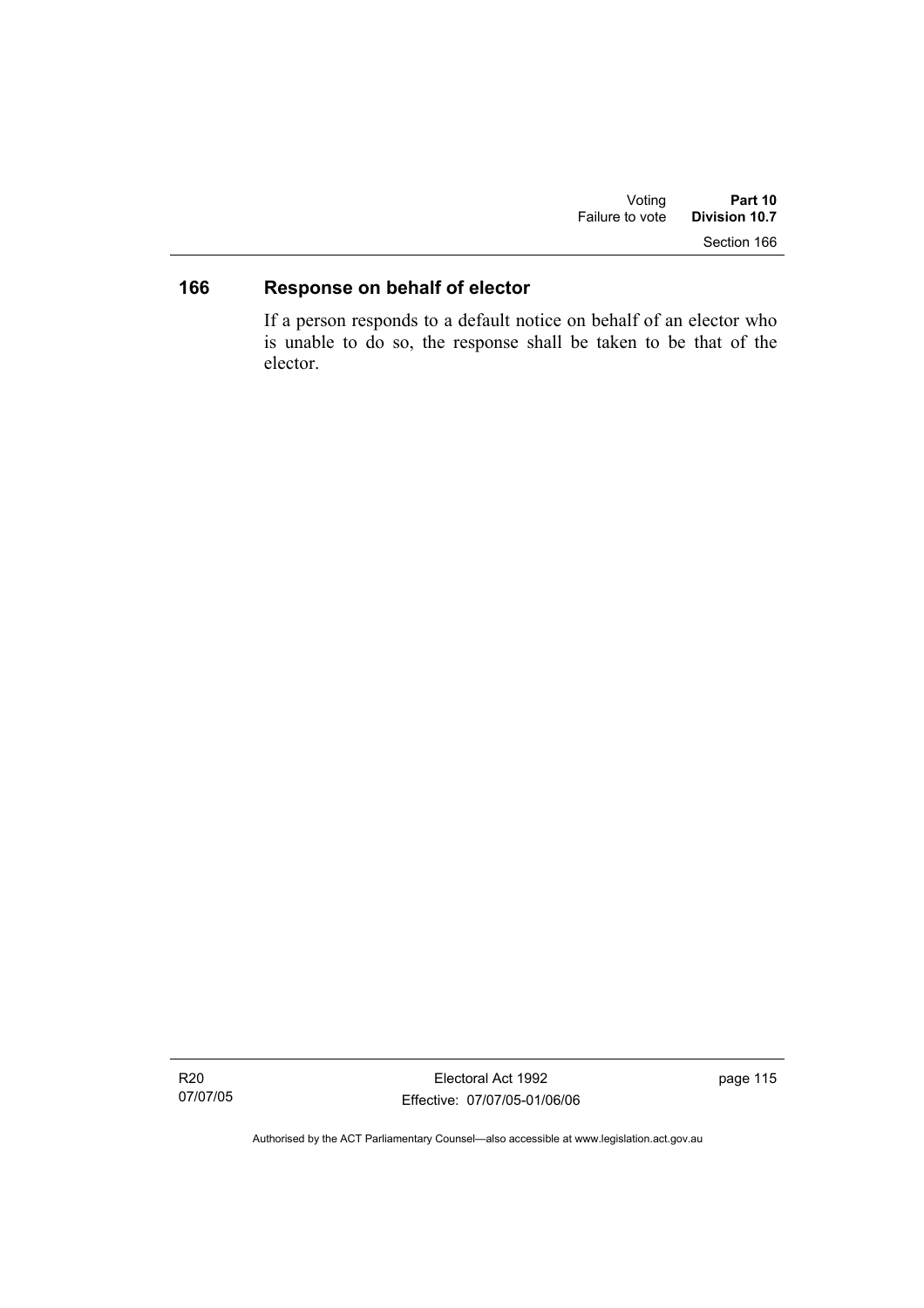#### **Part 11** Polling in Antarctica

Section 167

# **Part 11 Polling in Antarctica**

#### **167 Definitions for pt 11**

In this part:

*Antarctica* means—

- (a) the Australian Antarctic Territory; or
- (b) the Territory of Heard Island and McDonald Islands; or
- (c) Macquarie Island.

*assistant returning officer*, in relation to a station, means the assistant returning officer appointed under section 168 in relation to the station.

*research personnel* means personnel who are to be, or have been, engaged in work at a station.

*returning officer*, in relation to a station, means the returning officer appointed under section 168 in relation to the station.

*station* means—

- (a) a research station in Antarctica that is operated by the Commonwealth and is declared by the commissioner, in writing, to be a permanent research station; or
- (b) in relation to a particular election, a ship that is declared by the commissioner, in writing, to be a station for this part in relation to the election.

*transmit* means transmit by fax, telex or in another way approved under section 167B.

R20 07/07/05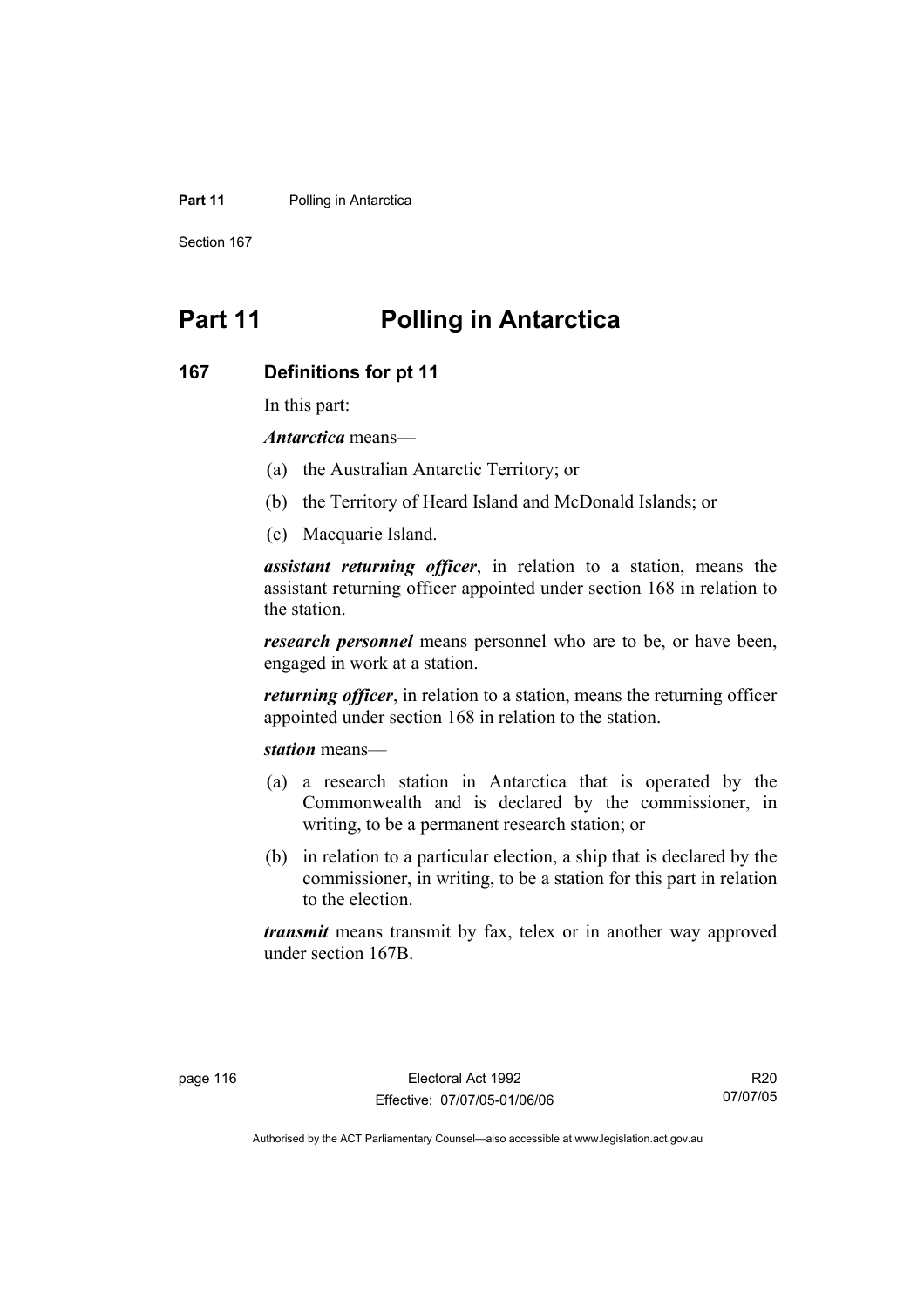#### **167A Declaration of ship as a station**

The commissioner may declare a ship as a station only if the commissioner is satisfied that, on polling day for an election, the ship is likely to be at sea transporting research personnel to or from Antarctica.

#### **167B Approval of ways of transmission**

- (1) The commissioner may, in writing, approve a way of transmission for this part.
- (2) The approval is a notifiable instrument.
	- *Note* A notifiable instrument must be notified under the *Legislation Act 2001*.

#### **168 Returning officers and assistants for Antarctic stations**

- (1) The commissioner must appoint a returning officer, and an assistant returning officer, for each station.
	- *Note 1* For the making of appointments (including acting appointments), see *Legislation Act 2001*, pt 19.3.
	- *Note 2* In particular, a person may be appointed for a particular provision of a law (see *Legislation Act* 2001, s 7 (3)) and an appointment may be made by naming a person or nominating the occupant of a position (see s 207).
- (2) The commissioner or the person in charge of a station may appoint an acting returning officer, or acting assistant returning officer, for a station.
- (3) However, the person in charge of a station must not be appointed to be the returning officer, or assistant returning officer, for the station.

#### **170 Application of Act to polling in Antarctica**

Subject to this part, this Act applies, so far as practicable, to the taking of a poll in Antarctica as if—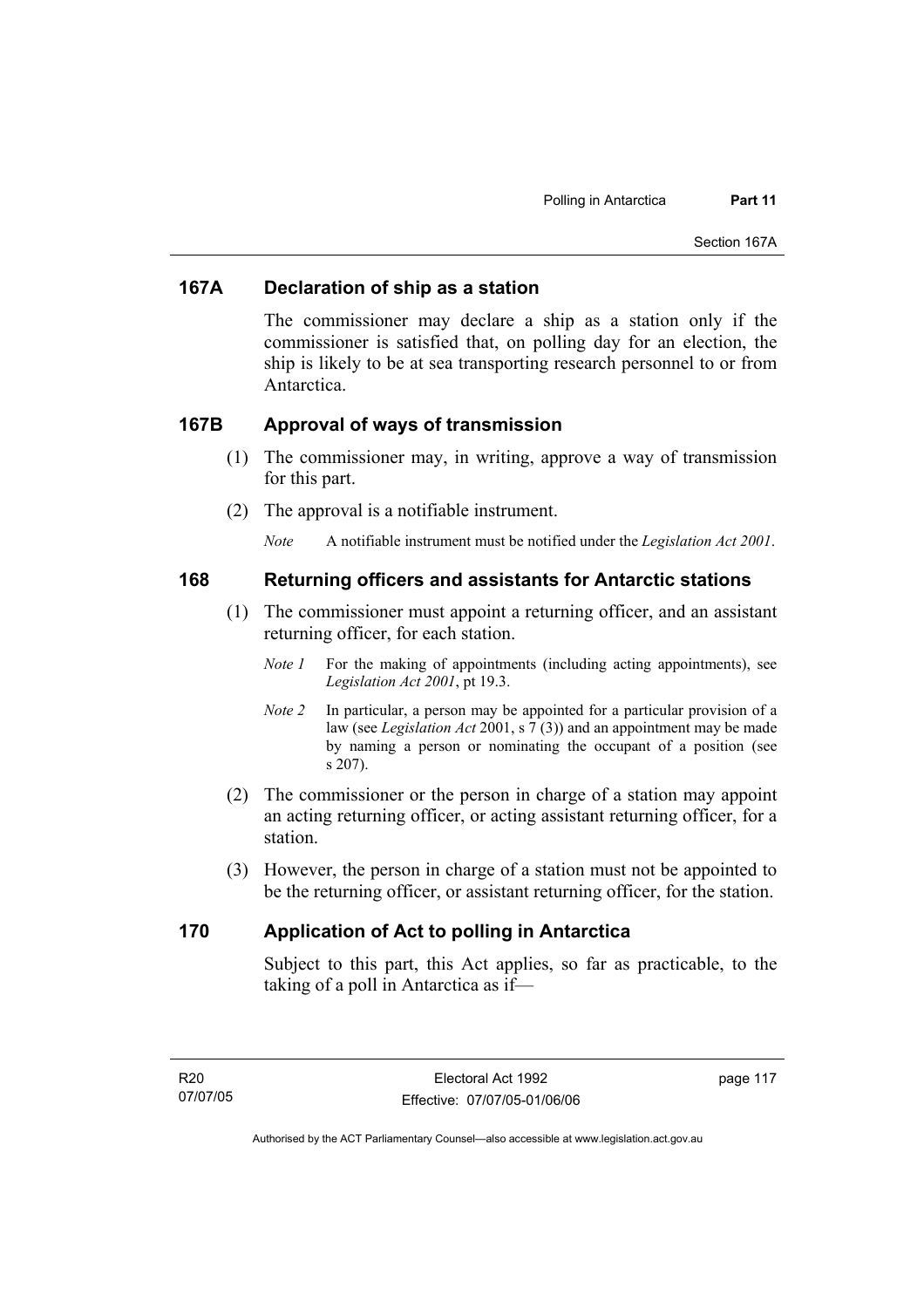#### **Part 11** Polling in Antarctica

Section 171

- (a) a reference in the Act to a polling place were a reference to the relevant station; and
- (b) a reference in the Act to the OIC of a polling place were a reference to the returning officer; and
- (c) a reference in the Act to an officer were a reference to the assistant returning officer.

#### **171 Antarctic electors**

- (1) Subject to subsection (2), an elector—
	- (a) who is, for the Commonwealth Electoral Act, an Antarctic elector; and
	- (b) whose address, recorded on the Commonwealth roll when the elector became a person referred to in paragraph (a), was an address in an electorate;

is an Antarctic elector for this Act in relation to the electorate where that address is located.

 (2) A person does not become an Antarctic elector for the purposes of an election under this Act if the person became an Antarctic elector for the Commonwealth Electoral Act after the hour of nomination for the election.

#### **172 Arrangements for the polling in Antarctica**

- (1) As soon as practicable after the close of nominations for an election in relation to an electorate for which an Antarctic elector is enrolled—
	- (a) the commissioner shall transmit to the returning officer at whose station the elector is based—
		- (i) an extract from the certified list of electors for the electorate containing the particulars relating to the elector; and

R20 07/07/05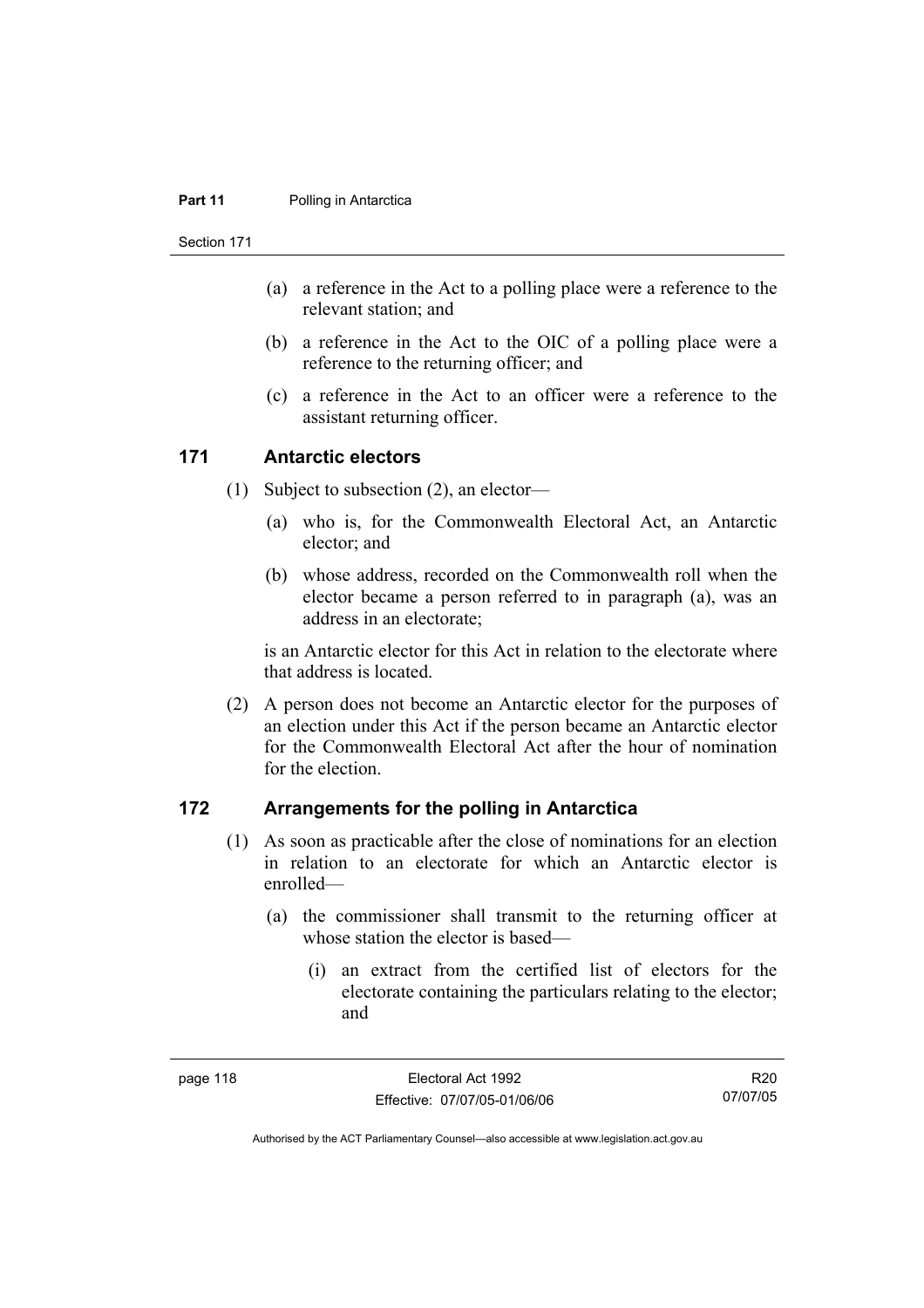- (ii) directions for the preparation by the officer of ballot papers for the election; and
- (b) the returning officer shall prepare ballot papers in accordance with the directions.
- (2) The directions shall ensure, so far as practicable, that the ballot papers are the same as ballot papers prepared under division 9.2 for the election.

#### **173 Conduct of the polling**

- (1) The polling at a station shall be conducted as follows:
	- (a) before any vote is taken, the returning officer shall exhibit a ballot box empty, and shall then securely fasten its cover;
	- (b) subject to subsection (2), the poll shall be conducted during the hours on the days the returning officer directs;
	- (c) the returning officer or the assistant returning officer shall, at all times when the poll is open, be present in that part of the station where the polling is taking place.
- (2) The polling at a station shall not continue beyond the time that is 6 pm in the ACT on polling day for the election.

#### **174 Claims to vote**

The returning officer or assistant returning officer for a station shall—

- (a) hand a ballot paper to each Antarctic elector who attends before the officer during the hours of polling and claims to vote at the election; and
- (b) record the issue of the ballot paper to the elector.

page 119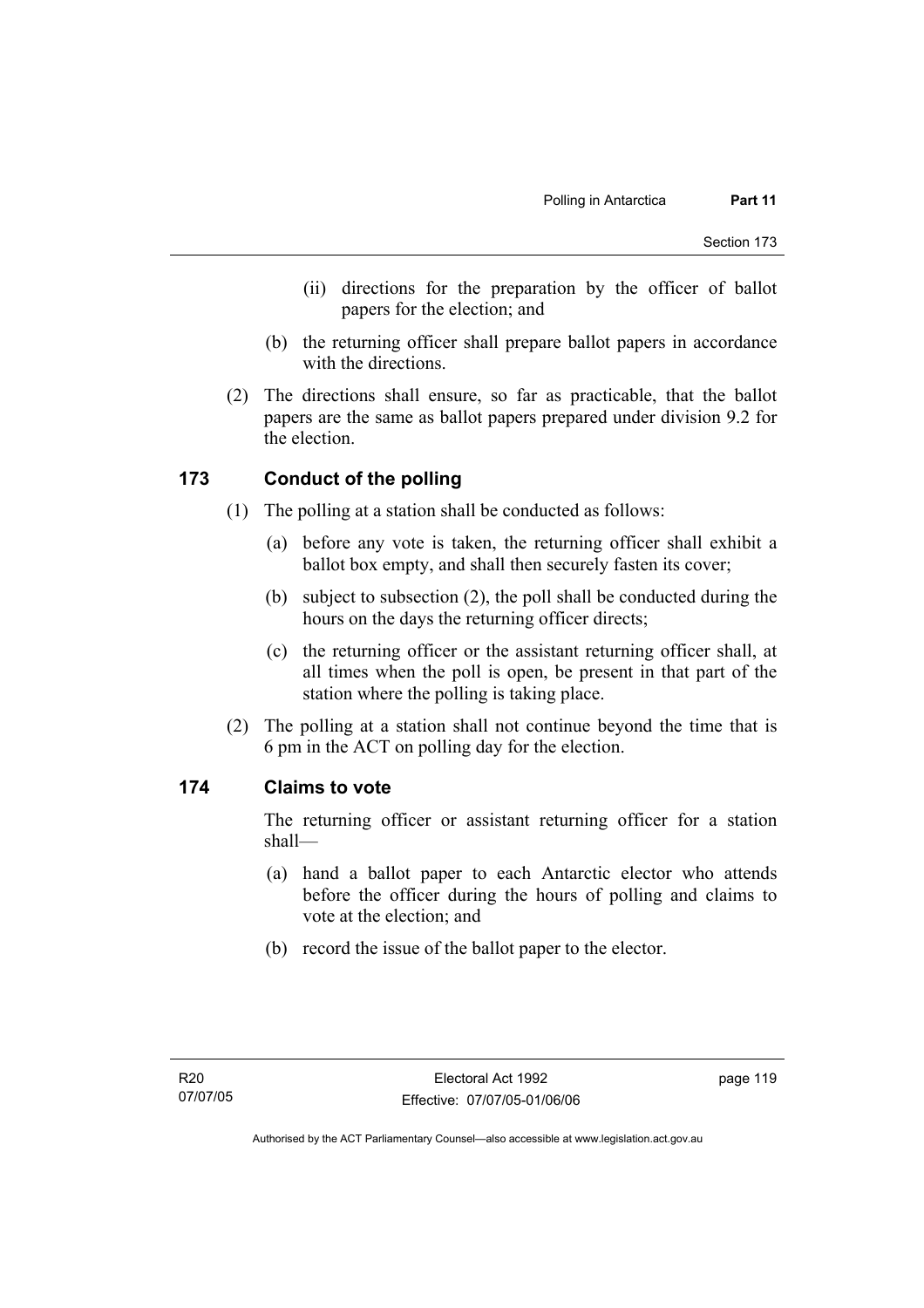#### **Part 11** Polling in Antarctica

Section 175

#### **175 Proceedings at close of poll**

At the close of the poll, the returning officer shall, in the presence of the assistant returning officer—

- (a) open the ballot box; and
- (b) transmit to the authorised officer—
	- (i) particulars of each elector who has voted at the station in the election; and
	- (ii) unless subparagraph (iii) applies, particulars of the marking of each ballot paper; and
	- (iii) if the returning officer is unable to read or understand clearly the particulars referred to in subparagraph (ii)—a statement to explain that inability; and
- (c) prepare a written statement of the information transmitted.
- *Note* A ballot paper completed by an Antarctic elector may be faxed to the commissioner, see s 329.

#### **176 Result of polling in Antarctica**

- (1) On receipt of the transmission under section 175, the authorised officer shall—
	- (a) in relation to each ballot paper marked by an Antarctic elector—transcribe the particulars of the elector's marks onto a ballot paper for the relevant electorate; and
	- (b) seal in an envelope the ballot paper onto which the particulars are transcribed; and
	- (c) sign the envelope and endorse it to the effect that it contains a ballot paper recording a vote by an Antarctic elector that is to be admitted to the scrutiny for the election; and
	- (d) send the envelope to the commissioner.

R20 07/07/05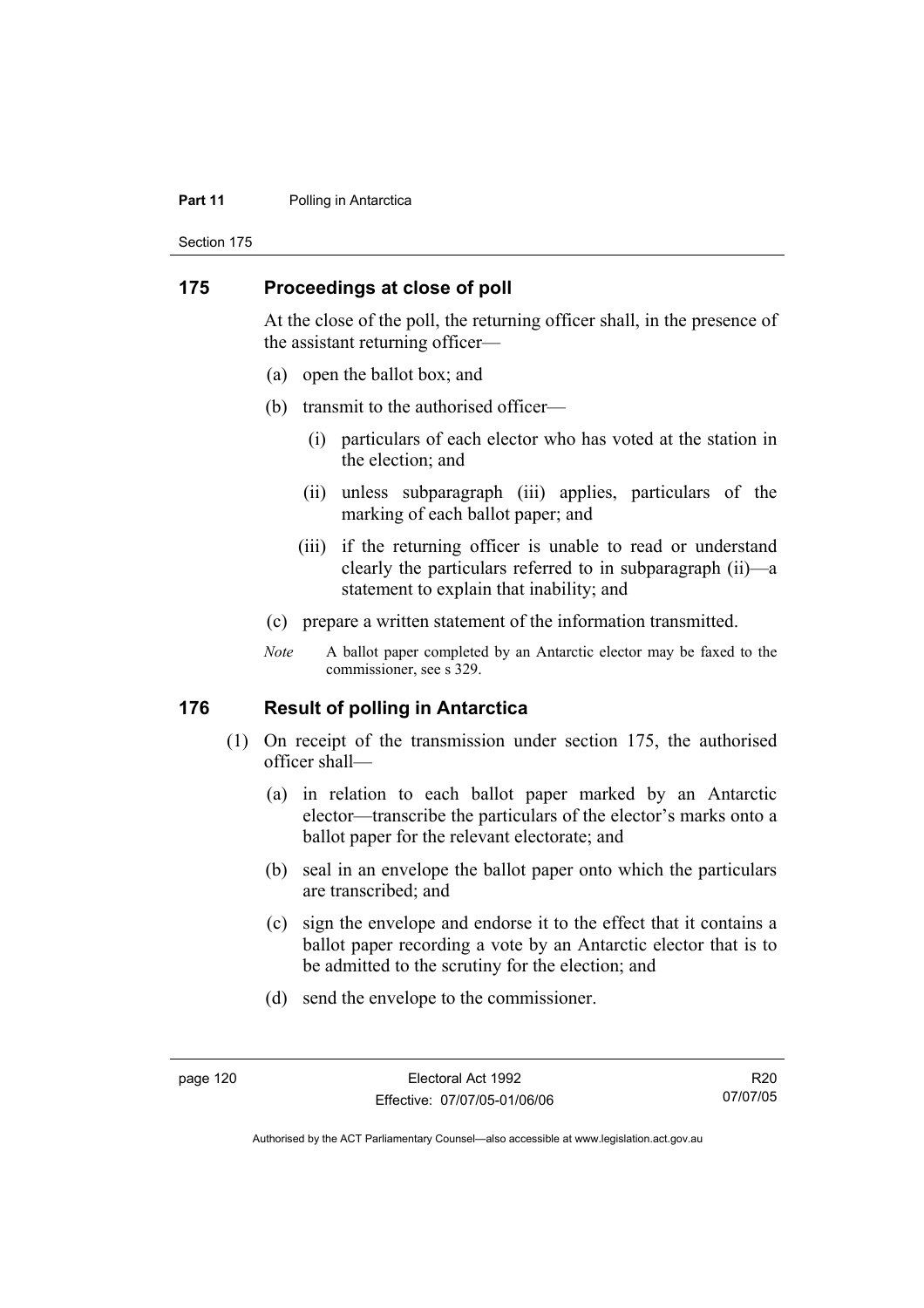(2) An authorised officer shall not mark a ballot paper under this section in a way that is likely to enable it to be identified as representing the vote of an Antarctic elector.

#### **177 Preservation of documents**

- (1) As soon as practicable after the close of the poll for an election, the returning officer for each station shall forward to the commissioner—
	- (a) a copy of the record of the issue of each ballot paper; and
	- (b) a copy of the statement referred to in section 175 (c); and
	- (c) the ballot papers used for voting at the station.
- (2) The commissioner shall keep the documents referred to in subsection (1) in safe custody for the purposes of scrutiny under part 12.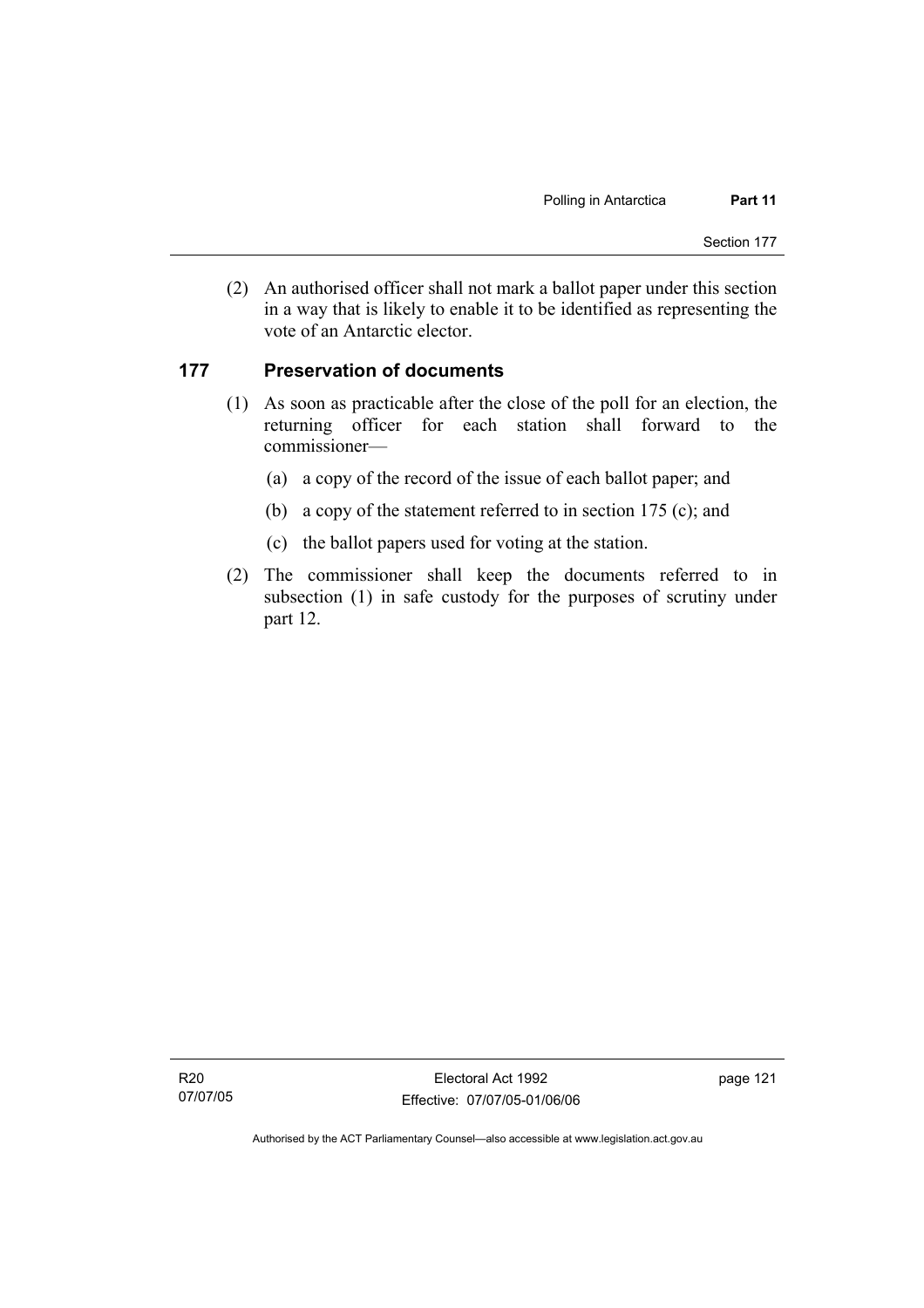#### **Part 12** The scrutiny

Section 178

# **Part 12 The scrutiny**

#### **178 Scrutiny**

- (1) The result of the polling at an election shall be ascertained by scrutiny in accordance with this part.
- (2) All the proceedings at the scrutiny shall be open to the inspection of the scrutineers.
- (3) The commissioner shall arrange for the following articles, documents and data to be dealt with at scrutiny centres for this part:
	- (a) applications for postal votes in the election;
	- (b) records of issued declaration voting papers;
	- (c) completed declaration voting papers received by the commissioner, the OIC of a polling place or another officer;
	- (d) ballot boxes containing ballot papers for ordinary voting or declaration voting;
	- (e) electronic ballot papers;
	- (f) envelopes containing ballot papers recording votes by Antarctic electors.
- (4) The OIC for a scrutiny centre may adjourn the scrutiny at the centre from time to time.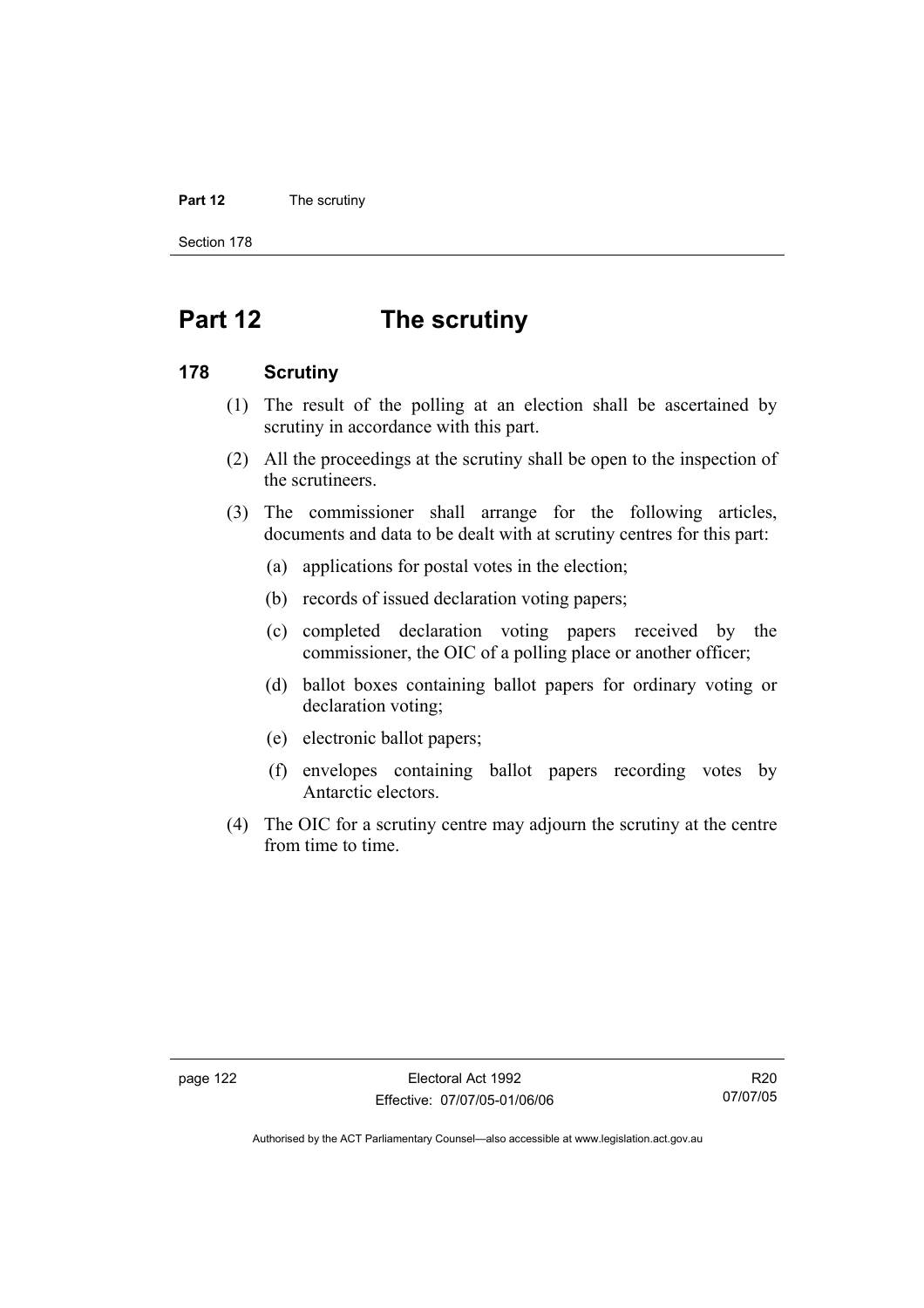#### **179 Preliminary scrutiny of declaration voting papers etc**

- (1) The commissioner shall arrange for the conduct of the preliminary scrutinies necessary in relation to a poll until the following documents have been dealt with in accordance with this section:
	- (a) all completed declaration voting papers (including those used for postal voting) received by the commissioner or another officer on or before polling day;
	- (b) all completed declaration voting papers used for postal voting received by the commissioner before the end of the 6th day after the close of the poll;
	- (c) any envelope referred to in section 176 (1) (d) containing a ballot paper recording the vote of an Antarctic elector.
- (2) A preliminary scrutiny shall not be conducted earlier than the 5th day before polling day.
- (3) The commissioner shall display a notice in a prominent place at the office of the commissioner specifying the date and time when, and the place where, a preliminary scrutiny is to begin.
- (4) The notice shall be so displayed no later than 4 pm on the day before the beginning of the preliminary scrutiny.
- (5) A preliminary scrutiny shall be conducted in accordance with schedule 3.
- (6) Schedule 3 applies, so far as practicable, in relation to a vote cast by an Antarctic elector as if—
	- (a) the vote were a declaration vote other than a postal vote; and
	- (b) a declaration signed by the elector specifying the electorate in relation to which the elector is an Antarctic elector appeared on the envelope referred to in section  $176$  (1) (d); and
	- (c) a reference in that schedule to a set of declaration voting papers were a reference to that envelope.

page 123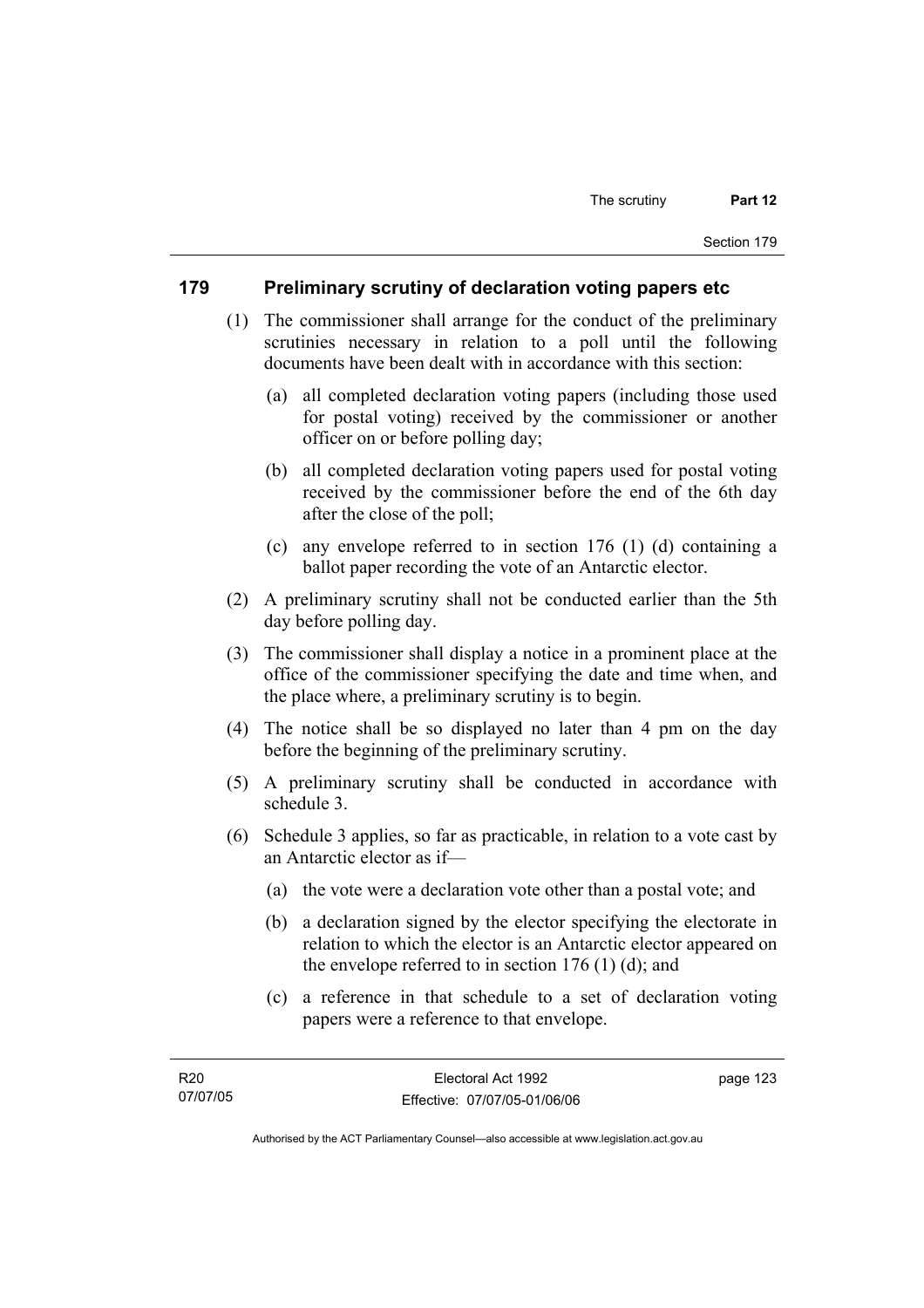#### **Part 12** The scrutiny

Section 180

- (7) At a preliminary scrutiny, declaration voting papers shall not be rejected for further scrutiny because of a formal error.
- (8) A preliminary scrutiny shall be taken to be part of the scrutiny in relation to an election.

#### **180 Formality of ballot papers**

- (1) Except as provided by this section, a ballot paper is formal and effect shall be given to the elector's intention as far as that intention is clear.
- (2) A ballot paper is informal if—
	- (a) in the opinion of the OIC of a scrutiny centre—
		- (i) it is not authentic; or
		- (ii) it has writing on it by which the elector can be identified; or
	- (b) no first preference is marked in a candidate square; or
	- (c) a first preference is marked in 2 or more candidate squares; or
	- (d) for a completed declaration vote ballot paper that has not been dealt with at a preliminary scrutiny under section 179—it is not enclosed in the appropriate envelope on which appears a declaration made by an elector.
- (3) In determining whether a ballot paper is formal—
	- (a) a preference marked outside a candidate square shall be taken to be marked in the square if the voter's intention to indicate that preference for that candidate is clear; and
	- (b) subject to subsection (2) (a), any other writing outside a candidate square shall be disregarded.
- (4) A ballot paper on which the particulars are endorsed by an officer under section 155 is not informal—

R20 07/07/05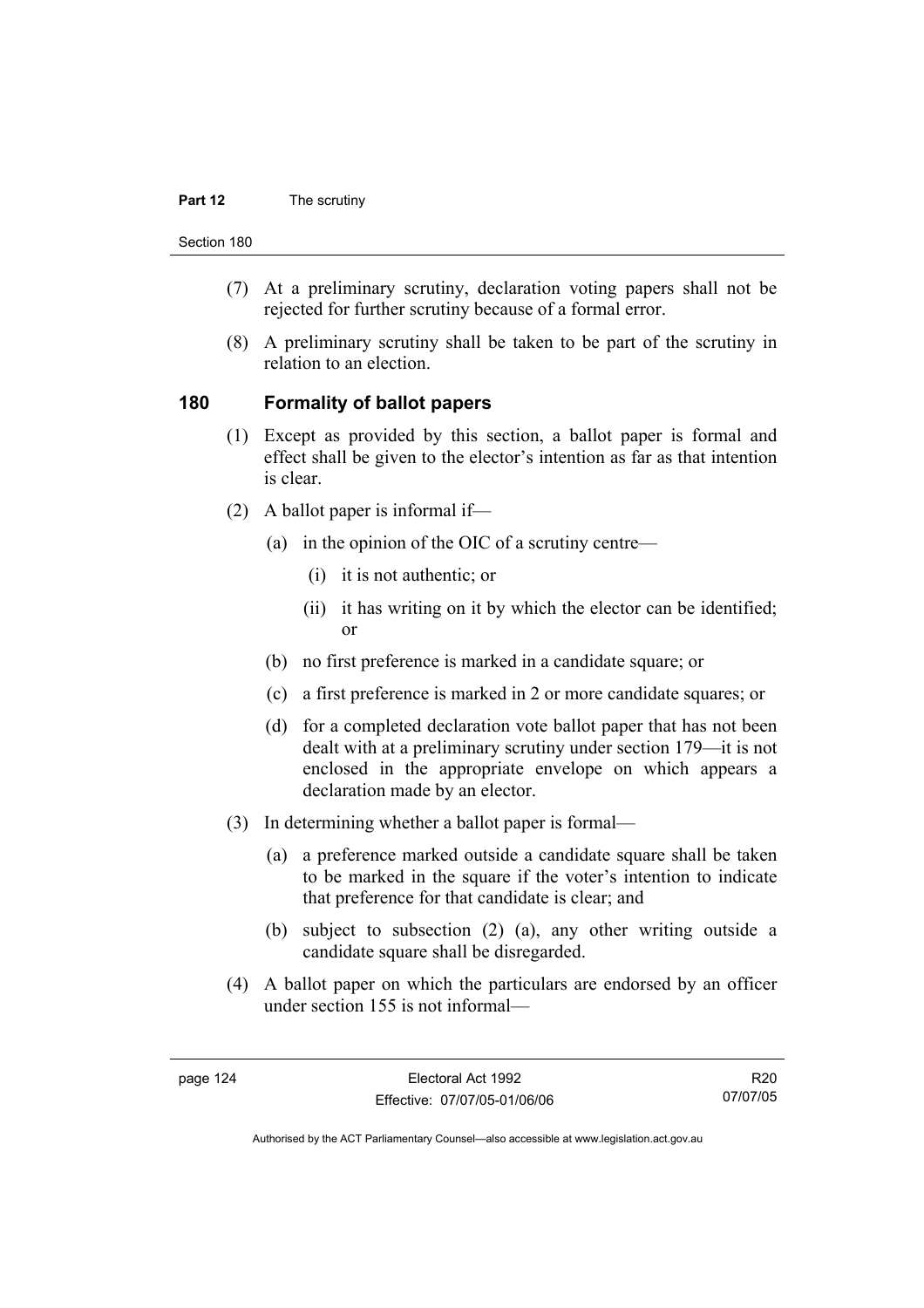- (a) if no other candidate has the same surname—only because the surname of a candidate has been written on the ballot paper; or
- (b) only because of a spelling mistake in the particulars endorsed on the ballot paper.
- (5) If it is necessary for this part, the commissioner may determine the formality of a ballot paper and, for that purpose, may reverse any decision made by another officer.

### **181 Death of candidate**

If a candidate dies before the end of polling day, and the number of candidates remaining is greater than the number of candidates to be elected, a ballot paper is not informal only because of—

- (a) the inclusion on the ballot paper of the name of the deceased candidate; or
- (b) the marking of any consecutive number in a candidate square adjacent to that name; or
- (c) the omission to place any number in a candidate square adjacent to that name, or any resultant failure to indicate in consecutive order the elector's preferences.

#### **182 First count—ordinary ballot papers**

- (1) This section applies only to paper ballot papers.
- (2) As soon as practicable after the close of the poll for an election, the OIC for a scrutiny centre shall arrange for the procedures set out in this section to be carried out.
- (3) First, the OIC shall—
	- (a) exhibit for inspection by any scrutineer each ballot box containing ballot papers recording ordinary votes; and
	- (b) record the condition of the ballot box before opening it.

page 125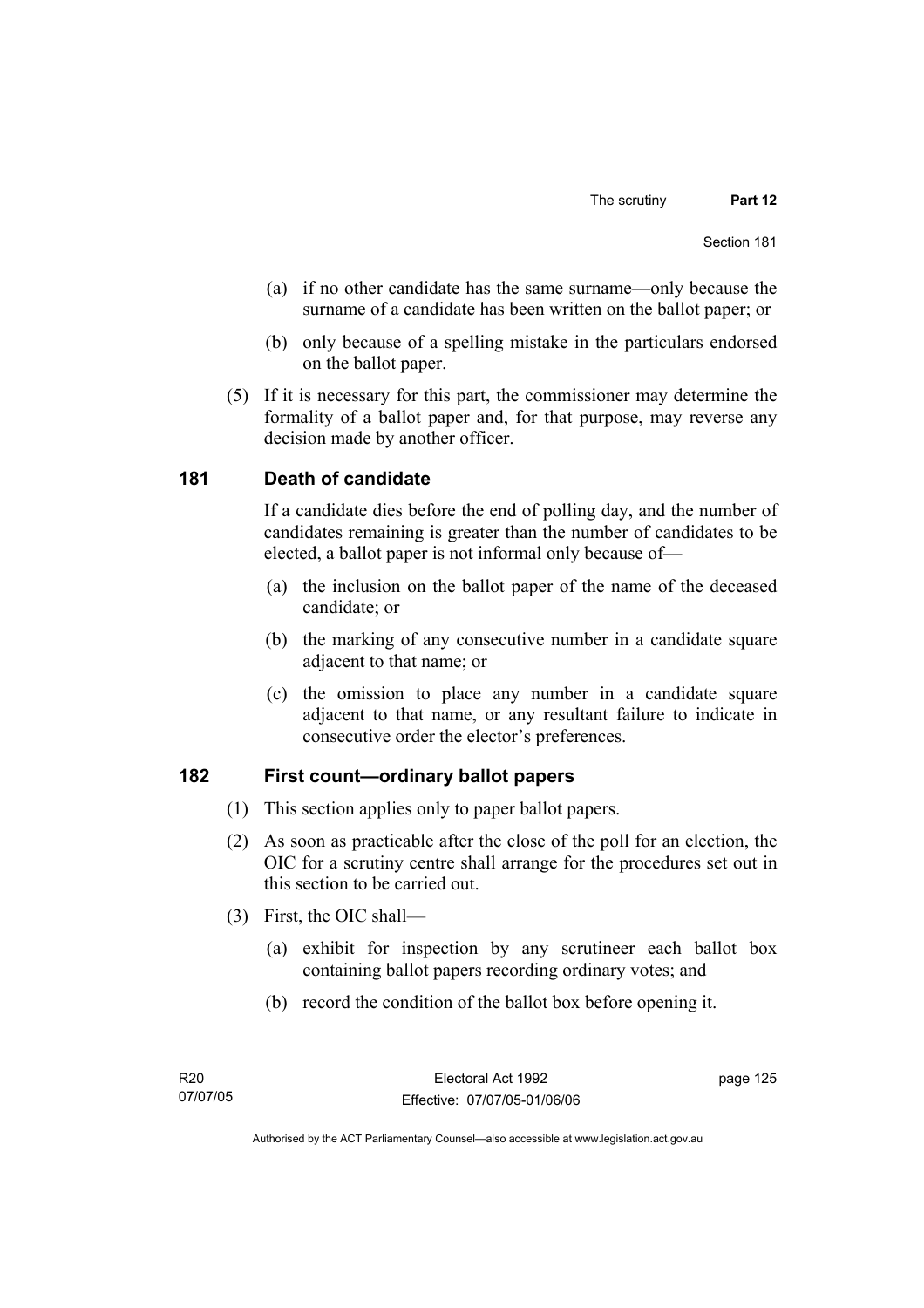#### **Part 12** The scrutiny

Section 182

- (4) Second, the OIC shall arrange for an officer to—
	- (a) open each ballot box; and
	- (b) sort the ballot papers from each ballot box into separate parcels for each electorate; and
	- (c) in relation to the ballot papers for each electorate—
		- (i) count all informal ballot papers, reject them from further scrutiny under this section, and place them in a separate parcel; and
		- (ii) sort the unrejected ballot papers into separate parcels according to the first preferences marked on them and count the ballot papers in each parcel.
- (5) Third, the OIC shall, in relation to the ballot papers for each electorate—
	- (a) make out and sign a statement (countersigned by an officer and each scrutineer who wishes to do so) setting out—
		- (i) the number of unrejected ballot papers on which a first preference is recorded for each candidate; and
		- (ii) the number of informal ballot papers; and
	- (b) transmit particulars of the numbers so recorded to the commissioner, by telephone or other expeditious way; and
	- (c) seal up the parcels, endorse on each a description of the contents and permit each scrutineer who wishes to do so to countersign the endorsement; and
	- (d) send the parcels to the commissioner without delay, together with the statement referred to in paragraph (a).
- (6) Despite subsection (4) (b), the total number of ballot papers for a particular electorate that are to be dealt with at a particular scrutiny under this section shall not be fewer than 20.

R20 07/07/05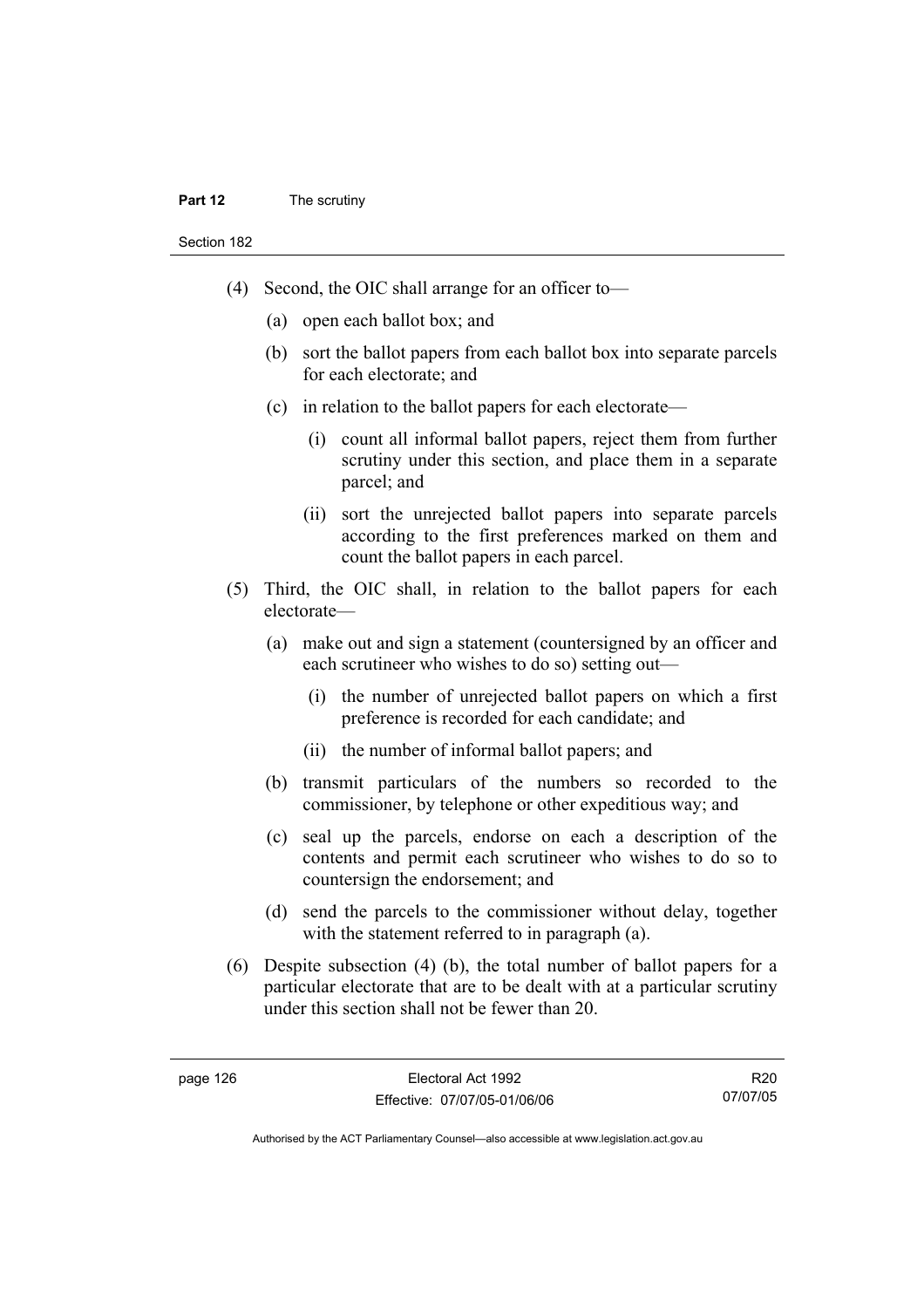- (7) If subsection (6) applies, the OIC shall—
	- (a) count the number of those ballot papers; and
	- (b) seal them in a separate parcel; and
	- (c) endorse the parcel with a description of the contents (including the number of ballot papers); and
	- (d) send the parcel to another scrutiny centre, as directed by the commissioner, for this part.
- (8) The OIC may arrange for preferences marked on paper ballot papers to be entered into the approved computer program.

# **183 First count—declaration ballot papers**

As soon as practicable after declaration vote ballot papers have been admitted to a scrutiny under this section because of schedule 3 but not before the close of the poll for the election, the OIC for the relevant scrutiny centre shall arrange for the ballot papers to be dealt with in accordance with section 182 as if they were ordinary vote ballot papers.

#### **183A First count—electronic ballot papers**

As soon as practicable after the close of the poll for an election, the OIC for a scrutiny centre must arrange for preferences from electronic voting to be entered into the approved computer program and for the electronic counting of the votes using the program.

# **184 Second count—first preferences**

- (1) If preferences marked on paper ballot papers have not been entered on the approved computer program under section 182 (8), the commissioner shall—
	- (a) arrange for an officer at a scrutiny centre to open the parcels referred to in section 182 (5) (d) (including those to which that paragraph applies under section 183) and, so far as practicable,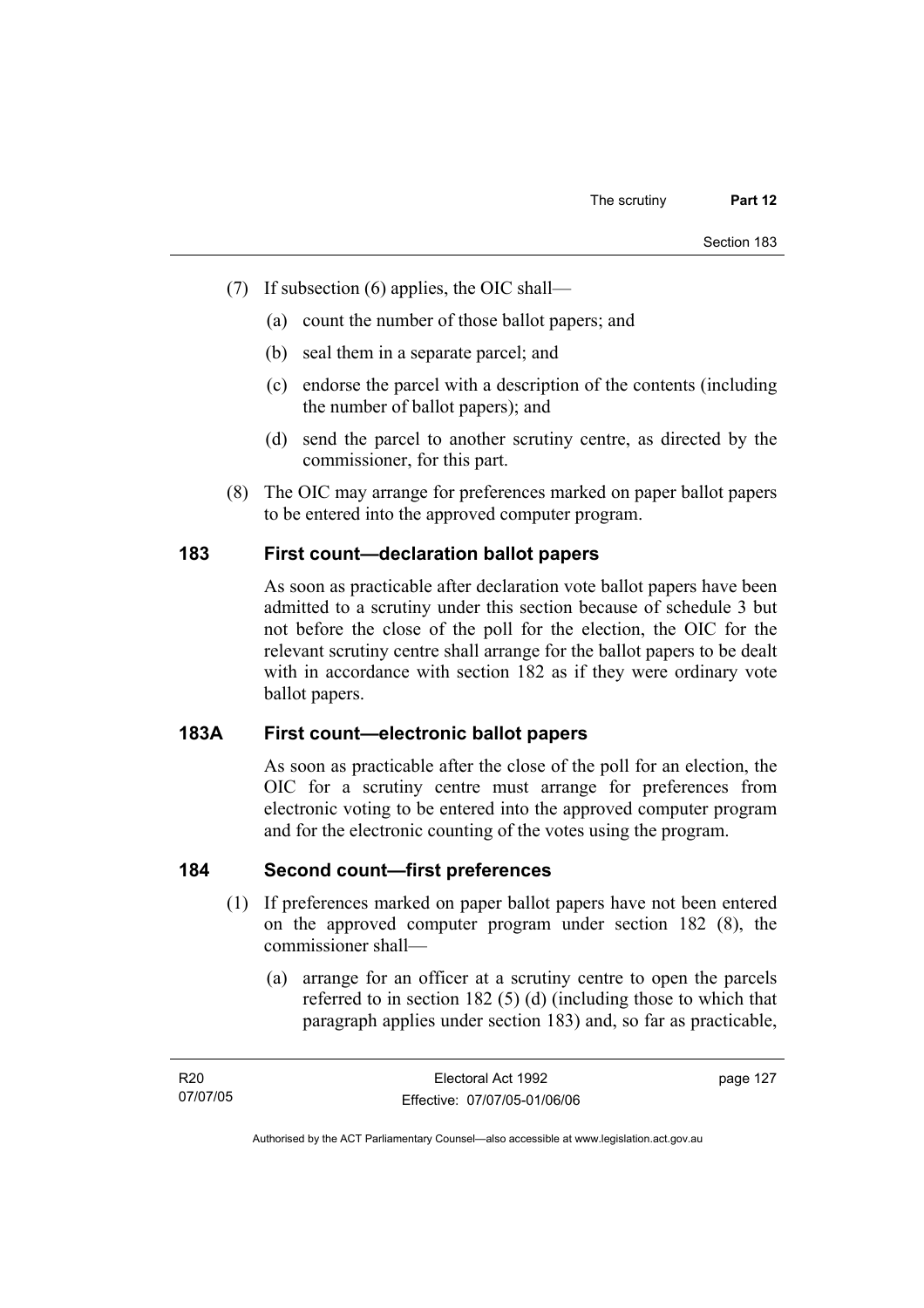#### **Part 12** The scrutiny

conduct a second scrutiny of the ballot papers in accordance with section  $182$  (4) and (5); and

- (b) from the result of the second scrutiny, ascertain—
	- (i) the number of unrejected ballot papers on which a first preference is recorded for each candidate; and
	- (ii) the number of informal ballot papers for each electorate.
- (2) The commissioner must, using the approved computer program, ascertain from the result of the first scrutiny of electronic ballot papers and any paper ballot papers from which preferences have been entered on the computer program under section 182 (8)—
	- (a) the number of unrejected ballot papers on which a first preference is recorded for each candidate; and
	- (b) the number of informal ballot papers for each electorate.
- (3) For subsection (1), the officer conducting the second scrutiny may reverse a decision made at the scrutiny under section 182.

#### **185 Ascertaining result of poll**

- (1) The commissioner shall arrange for—
	- (a) the further scrutiny of the ballot papers referred to in section 184 $(1)$  (b) (i) and  $(2)$  (a); and
	- (b) the ascertainment of the successful candidates;

in accordance with schedule 4.

- (2) If it is necessary to do so for schedule 4, the commissioner shall—
	- (a) determine the numbers of ballot papers or votes; or
	- (b) calculate a quota or transfer value; or
	- (c) identify a candidate.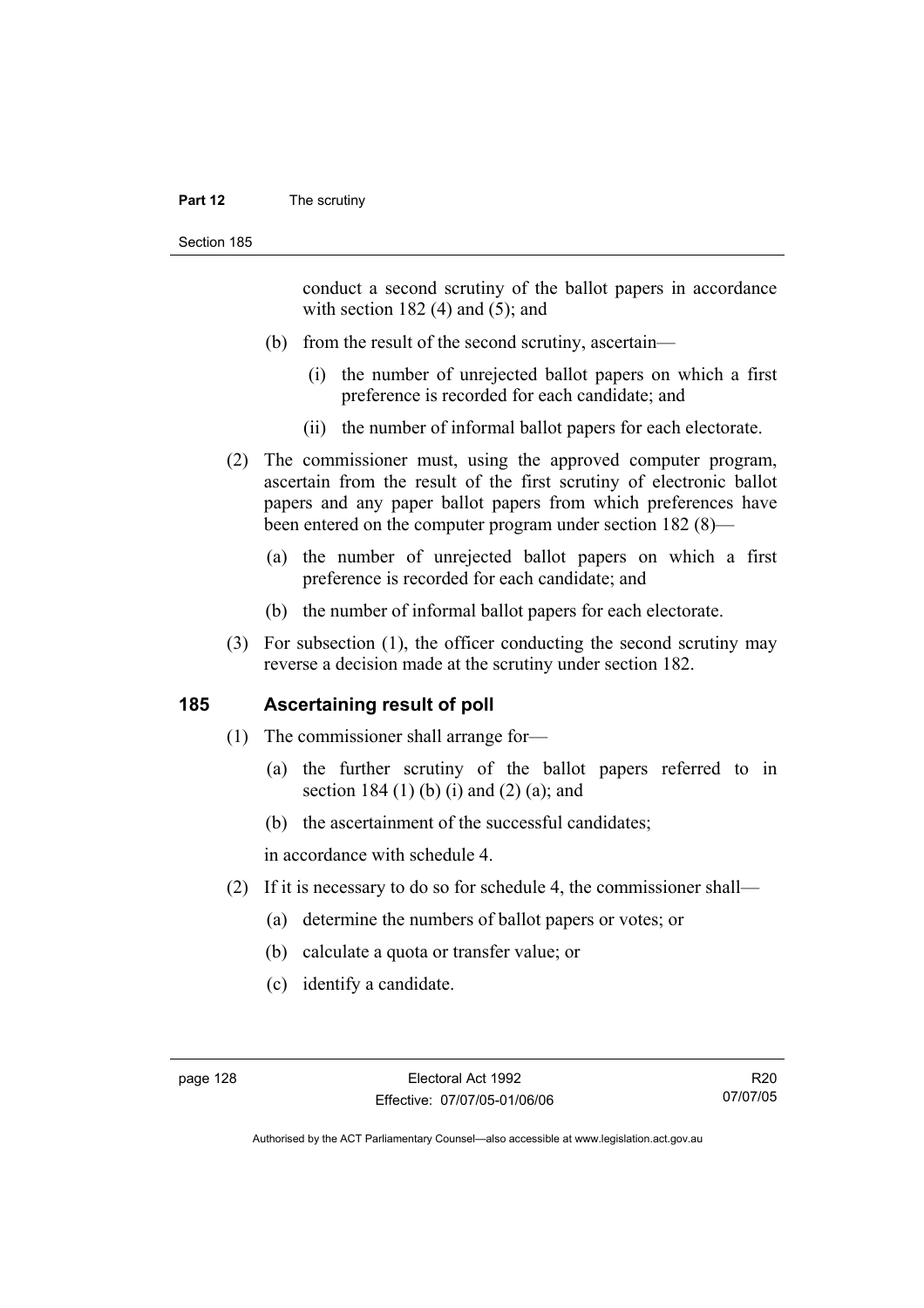#### **186 Objections by scrutineers**

- (1) If a scrutineer objects to a ballot paper as being informal, the officer conducting the scrutiny shall mark the ballot paper 'admitted' or 'rejected' according to the officer's decision to admit or reject the ballot paper.
- (2) Subsection (1) shall not be taken to prevent the officer from rejecting a ballot paper as being informal if there is no objection by a scrutineer.

## **187 Recount of ballot papers**

- (1) The commissioner may, at any time before the declaration of the result of an election, arrange for a recount of some or all of the ballot papers for the election—
	- (a) on the commissioner's own initiative; or
	- (b) on application under section 187A by a candidate for the election.
- (2) The commissioner must, if directed by the electoral commission under section 187B (Review of decision of commissioner to refuse to arrange for recount), arrange for a recount of some or all of the ballot papers for the election.
- (3) In recounting ballot papers, the commissioner—
	- (a) may reverse a decision made earlier in the scrutiny; but
	- (b) must deal with the ballot papers in a way that is consistent with this part.
- (4) Before a recount is conducted, the commissioner must tell each candidate, in writing, the date, time and place fixed for the recount.

#### **187A Application for recount of ballot papers etc**

 (1) A candidate for an election may apply to the commissioner for a recount of some or all of the ballot papers for the election.

| R20      | Electoral Act 1992           | page 129 |
|----------|------------------------------|----------|
| 07/07/05 | Effective: 07/07/05-01/06/06 |          |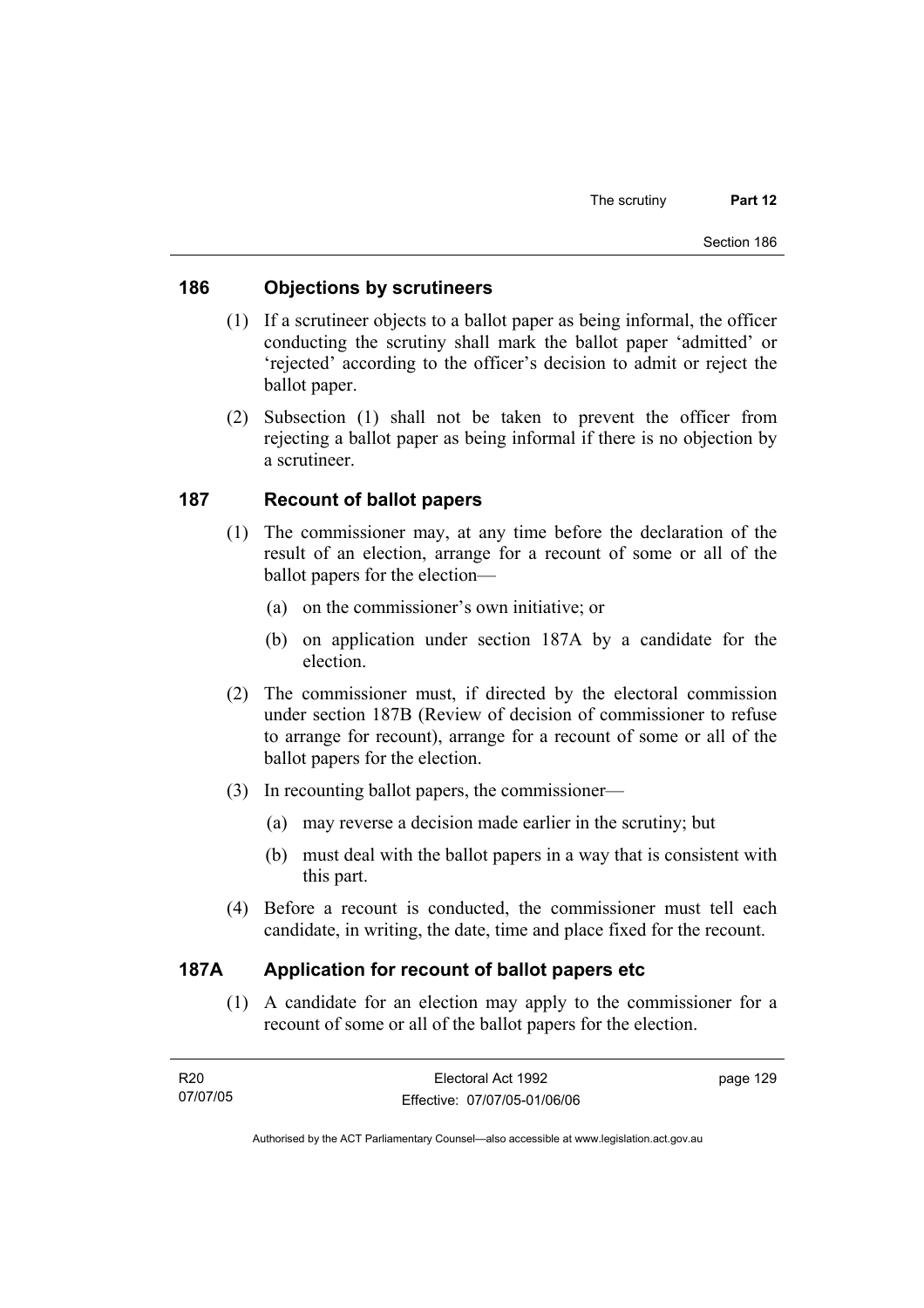#### **Part 12** The scrutiny

#### Section 187B

- (2) The application must—
	- (a) be in writing; and
	- (b) set out the reasons for the requested recount.
- (3) The commissioner must—
	- (a) arrange for the requested recount; or
	- (b) refuse to arrange for the requested recount.

#### **187B Review of decision of commissioner to refuse to arrange for recount**

- (1) This section applies if—
	- (a) a candidate for an election applies to the commissioner under section 187A for a recount of some or all of the ballot papers for an election (the *requested recount*); and
	- (b) the commissioner refuses to arrange for the requested recount.
- (2) The candidate may apply to the electoral commission for review of the commissioner's decision.
- (3) The application to the electoral commission must—
	- (a) be in writing; and
	- (b) set out the applicant's reasons for making the application.
- (4) On review of the decision, the electoral commission may—
	- (a) confirm the commissioner's decision; or
	- (b) set the decision aside and direct the commissioner to arrange for—
		- (i) the requested recount; or
		- (ii) another recount of some or all of the ballot papers.

R20 07/07/05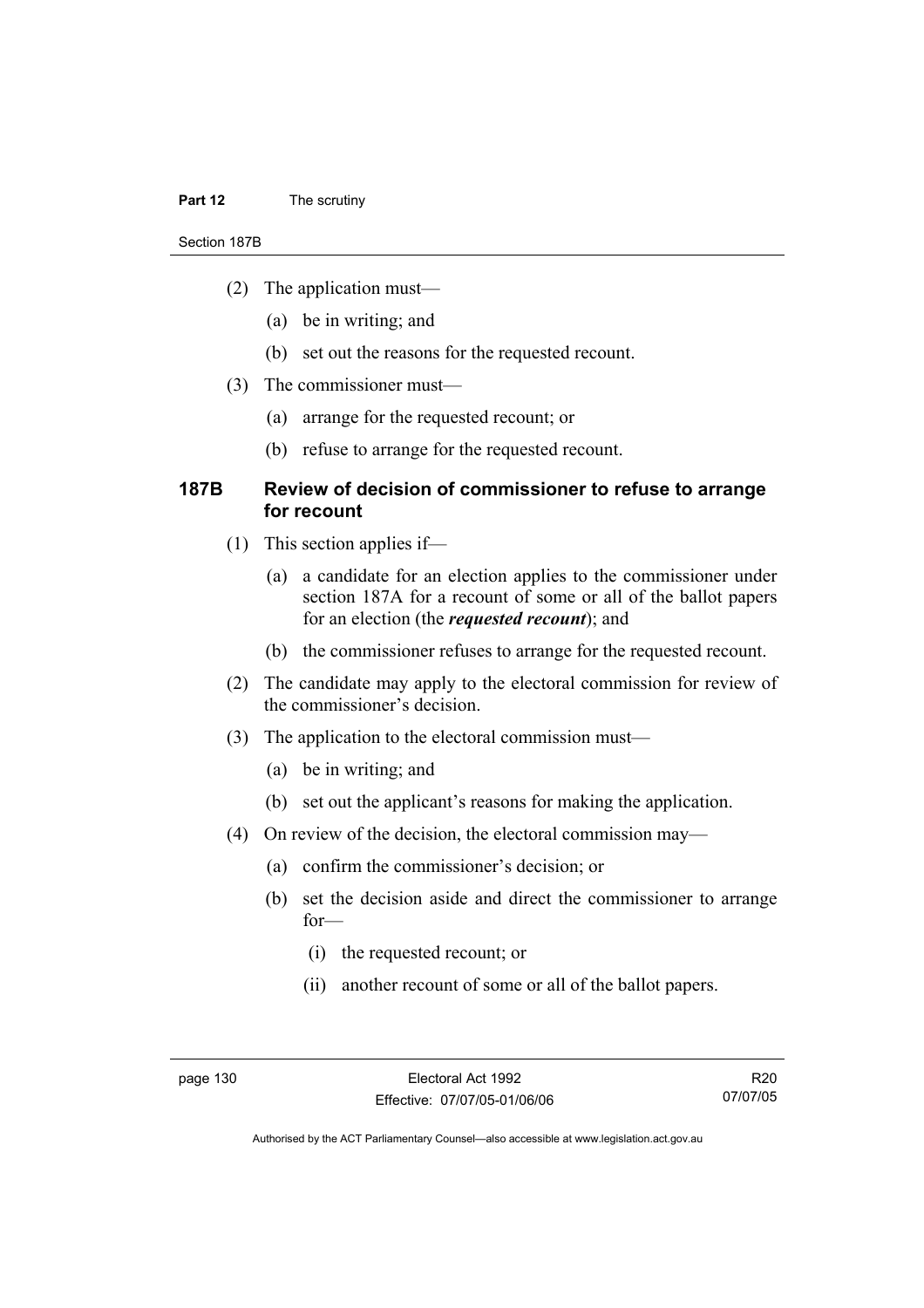- (5) In considering the application, the electoral commission may have regard to the commissioner's reasons for refusing to arrange for the requested recount.
- (6) Unless the decision to refuse to arrange for the requested recount was made by a delegate of the commissioner, the commissioner must not—
	- (a) be present during any deliberation of the electoral commission in relation to the application; or
	- (b) take part in any decision of the electoral commission in relation to the application.

# **187C Recount of electronic scrutiny of ballot papers**

- (1) This section sets out the alternative ways in which a recount of the electronic scrutiny of ballot papers may be conducted.
- (2) The recount may be conducted by recounting data from electronic ballot papers kept on a backup copy of electronic data produced at a polling place or scrutiny centre.
- (3) If an approved computer program is used to find out the result of a scrutiny, the recount may be conducted—
	- (a) by rerunning the program; or
	- (b) by reloading the data into a different copy of the program and running the program.
- (4) If practicable, the recount may be conducted—
	- (a) by re-examining the accuracy of any preference data entered into the computer program from paper ballot papers; or
	- (b) by conducting—
		- (i) a partial or full manual scrutiny of paper ballot papers from which preference data has been entered into the computer program; or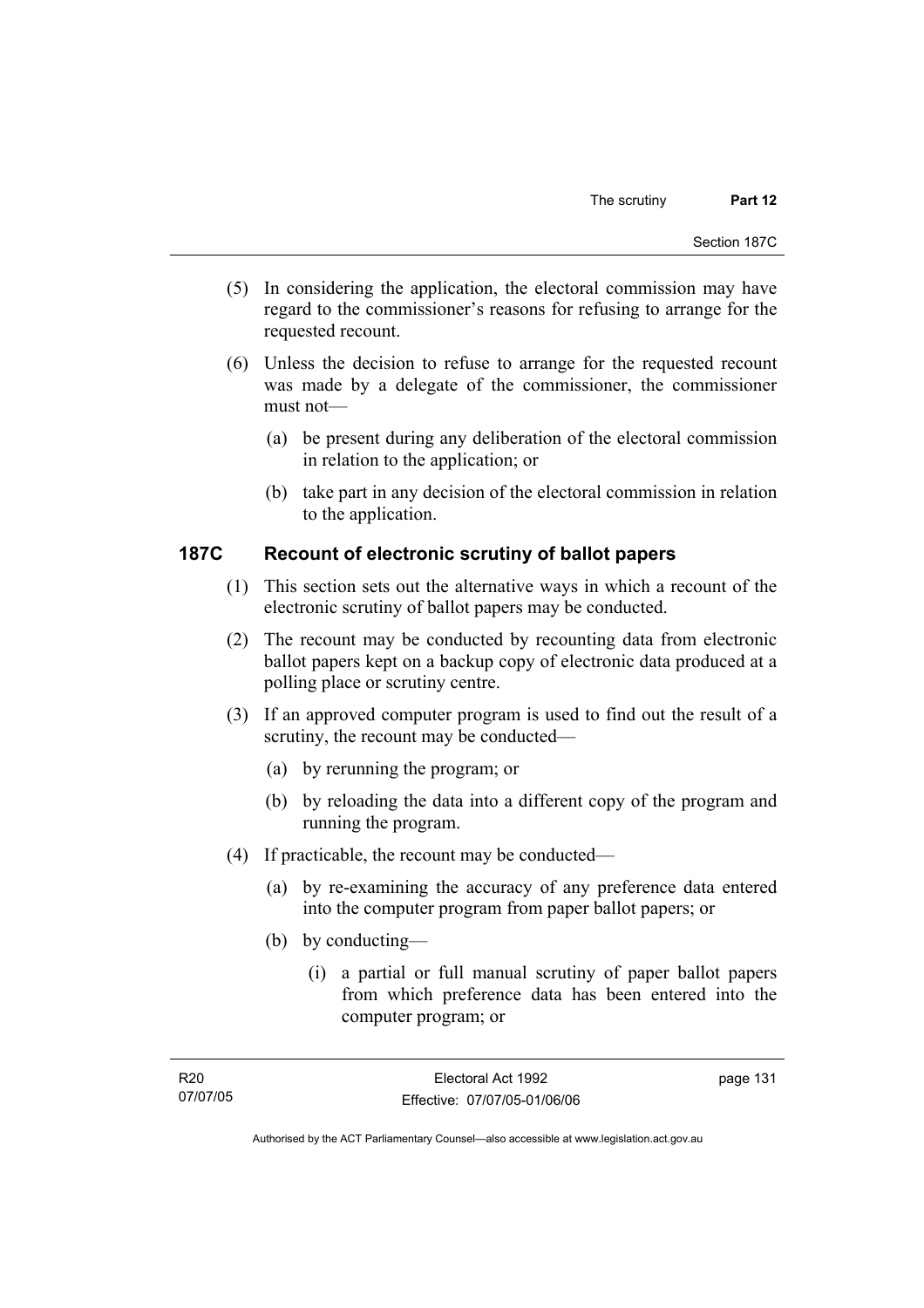#### **Part 12** The scrutiny

Section 188

 (ii) a combination of manual scrutiny of those paper ballot papers and a computerised scrutiny of electronic ballot papers.

#### **188 Reservation of disputed ballot papers**

- (1) The officer conducting a recount—
	- (a) may, if the officer considers appropriate; and
	- (b) shall, at the request of any scrutineer;

reserve any ballot paper for the decision of the commissioner.

 (2) The commissioner shall decide whether any ballot paper so reserved is to be admitted or rejected.

#### **189 Declaration of result of election**

- (1) As soon as practicable after the result of the poll in an election has been ascertained, the commissioner shall—
	- (a) declare elected each successful candidate ascertained in accordance with schedule 4;
	- (b) declare the result of the election; and
	- (c) notify the clerk of the Assembly of the names of the candidates elected.
- (2) The declaration shall be made in public at the place of nomination during ordinary office hours.
- (3) If a day is polling day for 2 or more elections, the results of all the elections shall be declared, so far as practicable, on the same day.
- (4) If a poll is not required for an election, a declaration under section 111 (1) or 112 shall not be made before the day that would have been polling day for the election.

R20 07/07/05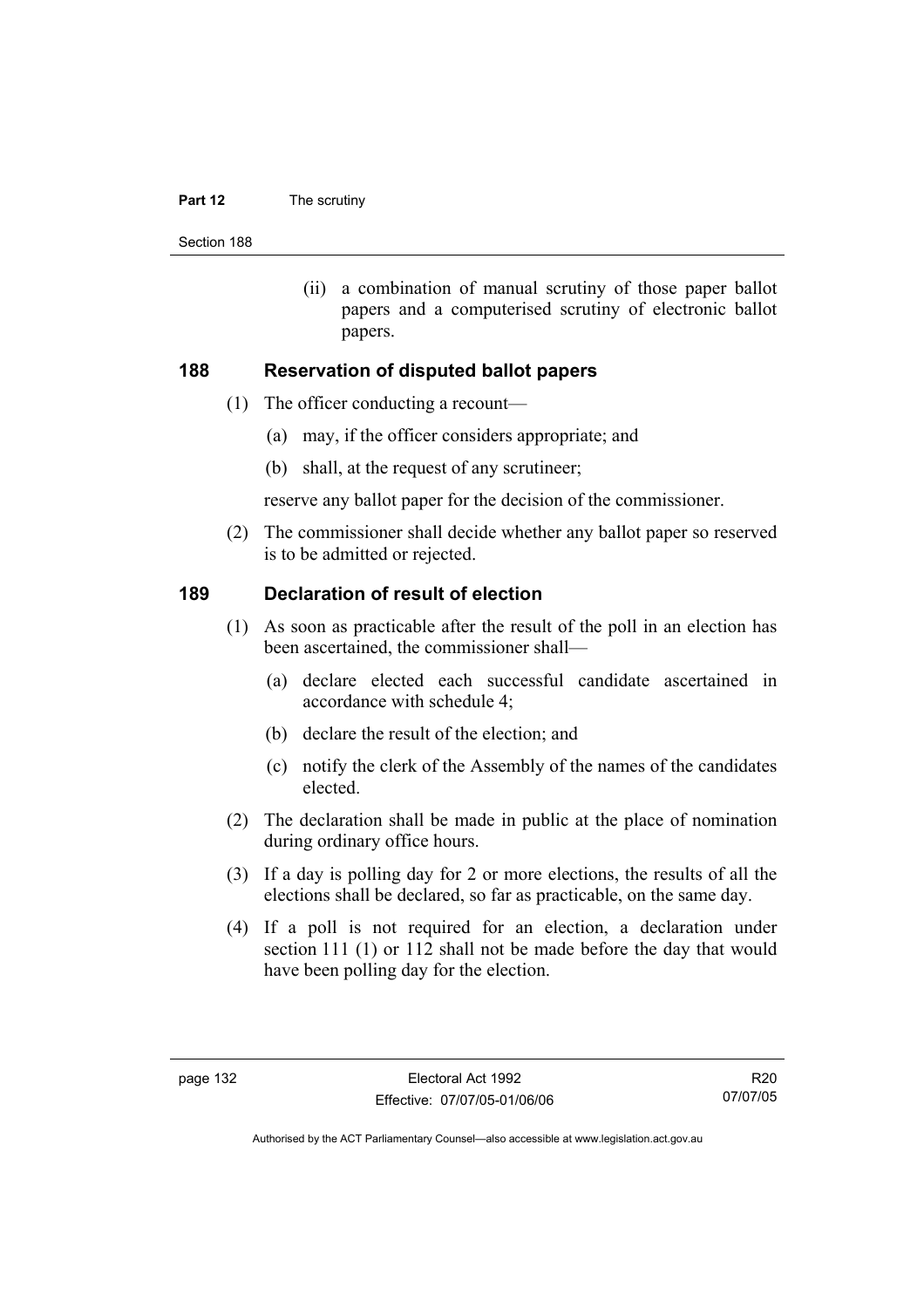# **Part 13 Casual vacancies**

#### **190 Definitions for pt 13**

In this part:

*former MLA*, in relation to a casual vacancy, means the person who was elected to the seat in which the vacancy has occurred at the last election before the vacancy occurred.

*Speaker* includes—

- (a) if there is a vacancy in the office of Speaker—the Deputy Speaker; and
- (b) if there is a vacancy in the offices of Speaker and Deputy Speaker—the clerk of the Legislative Assembly.

#### **191 Notice of casual vacancy**

- $(1)$  If—
	- (a) the Speaker notifies the commissioner in writing that the seat of an MLA has become vacant otherwise than because of—
		- (i) the dissolution of the Assembly; or
		- (ii) the expiry of the term for which MLAs were elected at an election; or
		- (iii) the failure or partial failure of an election; and
	- (b) the commissioner is satisfied that it is practicable to fill the vacancy in accordance with section 194;

the commissioner shall publish a notice in a newspaper.

 (2) A notice published by the commissioner under subsection (1) shall—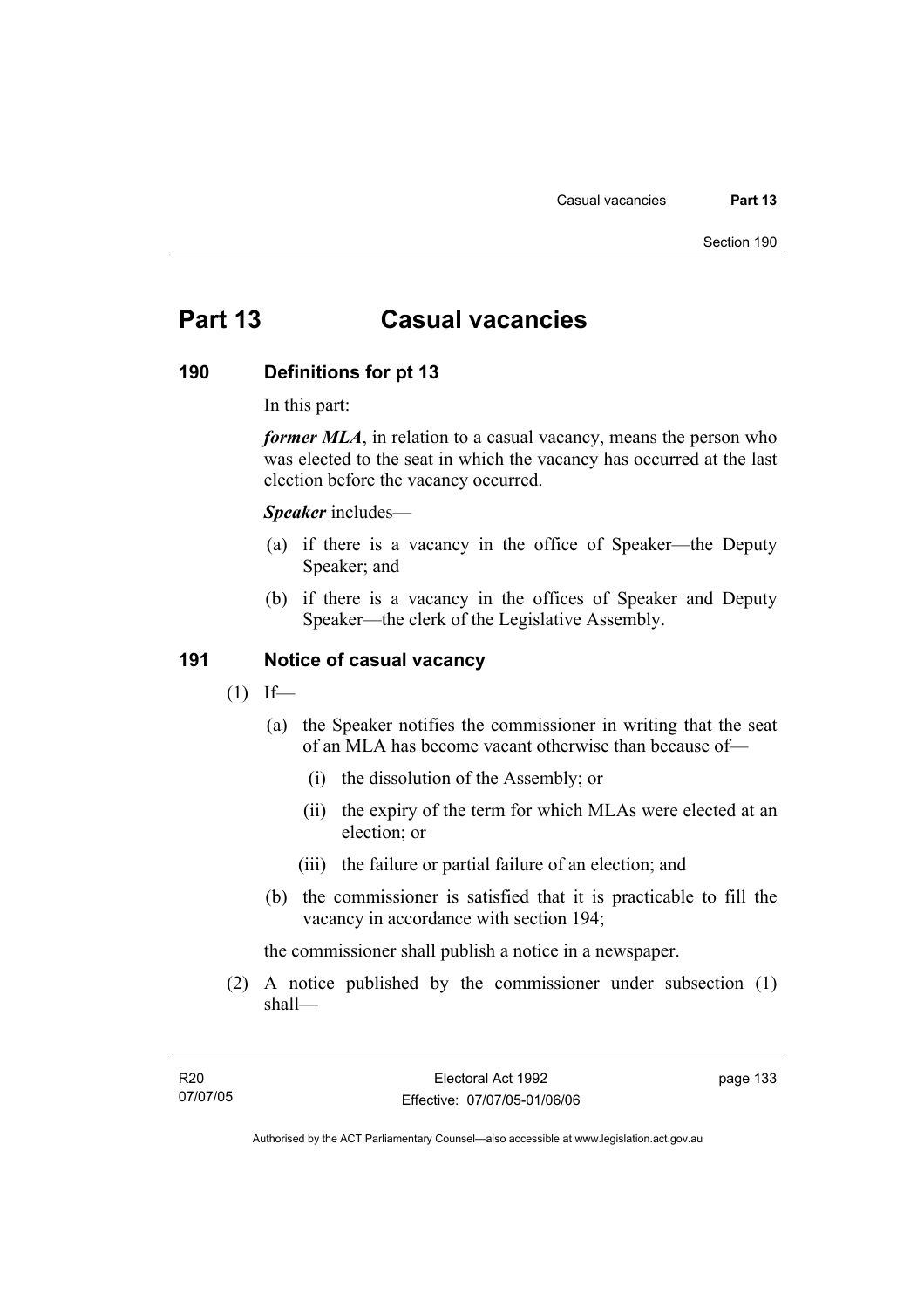#### **Part 13** Casual vacancies

Section 192

- (a) contain a statement to the effect that—
	- (i) there is a casual vacancy in the Assembly; and
	- (ii) a person may apply to be a candidate in accordance with section 192; and
- (b) specify when, in accordance with section 192, applications close.
- (3) The commissioner shall, so far as practicable, give a copy of the notice to any person who, in the opinion of the commissioner, may be entitled to make an application under section 192 in relation to the vacancy.
- (4) If the commissioner is not satisfied that it is practicable to fill the vacancy in accordance with section 194, he or she shall inform the Speaker accordingly.

# **192 Candidates for casual vacancy**

- (1) A person may apply to be a candidate for a seat in relation to which a casual vacancy has occurred if—
	- (a) the person was a candidate in the last election for the electorate in which the vacancy has occurred; and
	- (b) the person was not elected; and
	- (c) he or she is an eligible person.
- (2) An application under subsection (1) shall—
	- (a) contain—
		- (i) a statement by the applicant that he or she consents to be an MLA if elected; and
		- (ii) a declaration by the applicant, made in the presence of an elector, that he or she is an eligible person; and

R20 07/07/05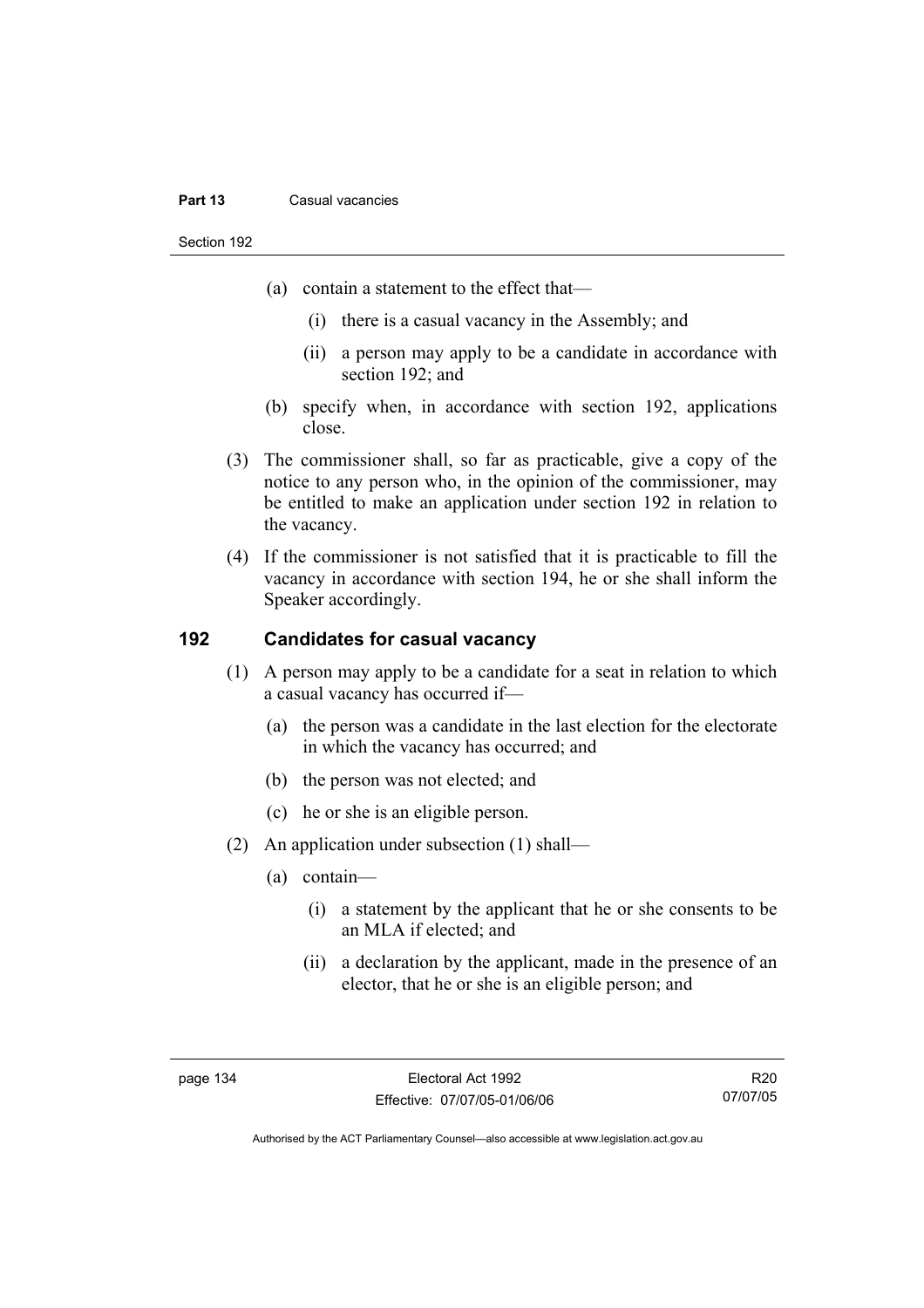- (iii) the signature of the applicant and of the elector who witnessed the applicant's declaration; and
- (b) reach the commissioner before noon on the 10th day after the day on which notice of the vacancy was published in a newspaper in accordance with section 191 (1).
- *Note* If a form is approved under s 340A (Approved forms) for an application, the form must be used.
- (3) An applicant may withdraw his or her application by giving the commissioner written notice of withdrawal before applications close.
- (4) The commissioner shall reject a purported application that is not substantially in accordance with subsection (2) and give the person in relation to whom it was made written notice setting out the reasons for the rejection.
- (5) In this section:

*eligible person* means a person who—

- (a) is eligible to be an MLA; or
- (b) would, apart from section 103 (2) (b), be eligible to be an MLA.

## **193 Publication of candidates' details**

- (1) If 1 or more persons have applied to be a candidate in accordance with section 192, the commissioner shall, as soon as practicable after the close of applications—
	- (a) publicly produce all the applications and declare each person who has duly applied to be a candidate; and
	- (b) arrange for a notice containing particulars relating to each candidate (other than any suppressed address) to be displayed at the office of the commissioner.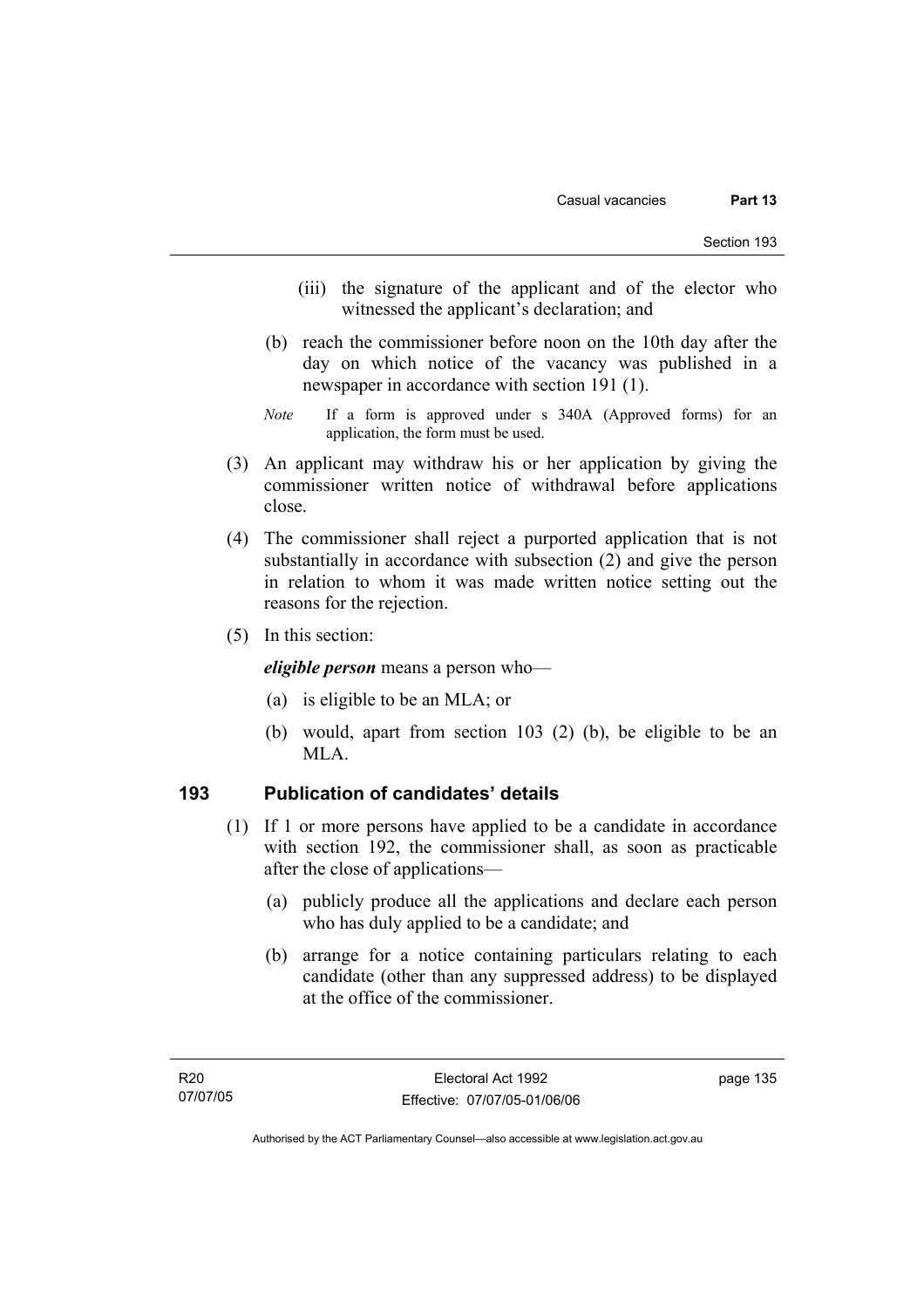#### **Part 13** Casual vacancies

Section 194

 (2) If there are no candidates in relation to a casual vacancy, the commissioner shall declare that there are no candidates and inform the Speaker accordingly.

#### **194 Determination of candidate to fill vacancy**

- (1) If there is only 1 candidate in relation to a casual vacancy, the commissioner shall declare the candidate elected.
- (2) If there is more than 1 candidate in relation to a casual vacancy, the commissioner shall, as soon as practicable after making a declaration under section 193 (1) (a)—
	- (a) fix a time and place for a recount of the ballot papers counted for the former MLA at the last election at which he or she was elected; and
	- (b) give each candidate written notice of the time and place so fixed; and
	- (c) conduct the recount in accordance with schedule 4, part 4.3.

*Note* For how documents may be given, see *Legislation Act 2001*, pt 19.5.

- (3) The commissioner shall declare elected the successful candidate ascertained in accordance with schedule 4, part 4.3.
- (4) This Act applies, so far as practicable, to a recount under subsection (2) as if it were a scrutiny under part 12.

#### **195 Assembly nominees**

- $(1)$  If—
	- (a) the commissioner informs the Speaker that a casual vacancy has not been filled for a reason specified in section 191 (4) or 193 (2); and
	- (b) the Speaker notifies the commissioner that the Assembly has chosen a person to hold the vacant office as an MLA for the rest of the term of the former MLA;

R20 07/07/05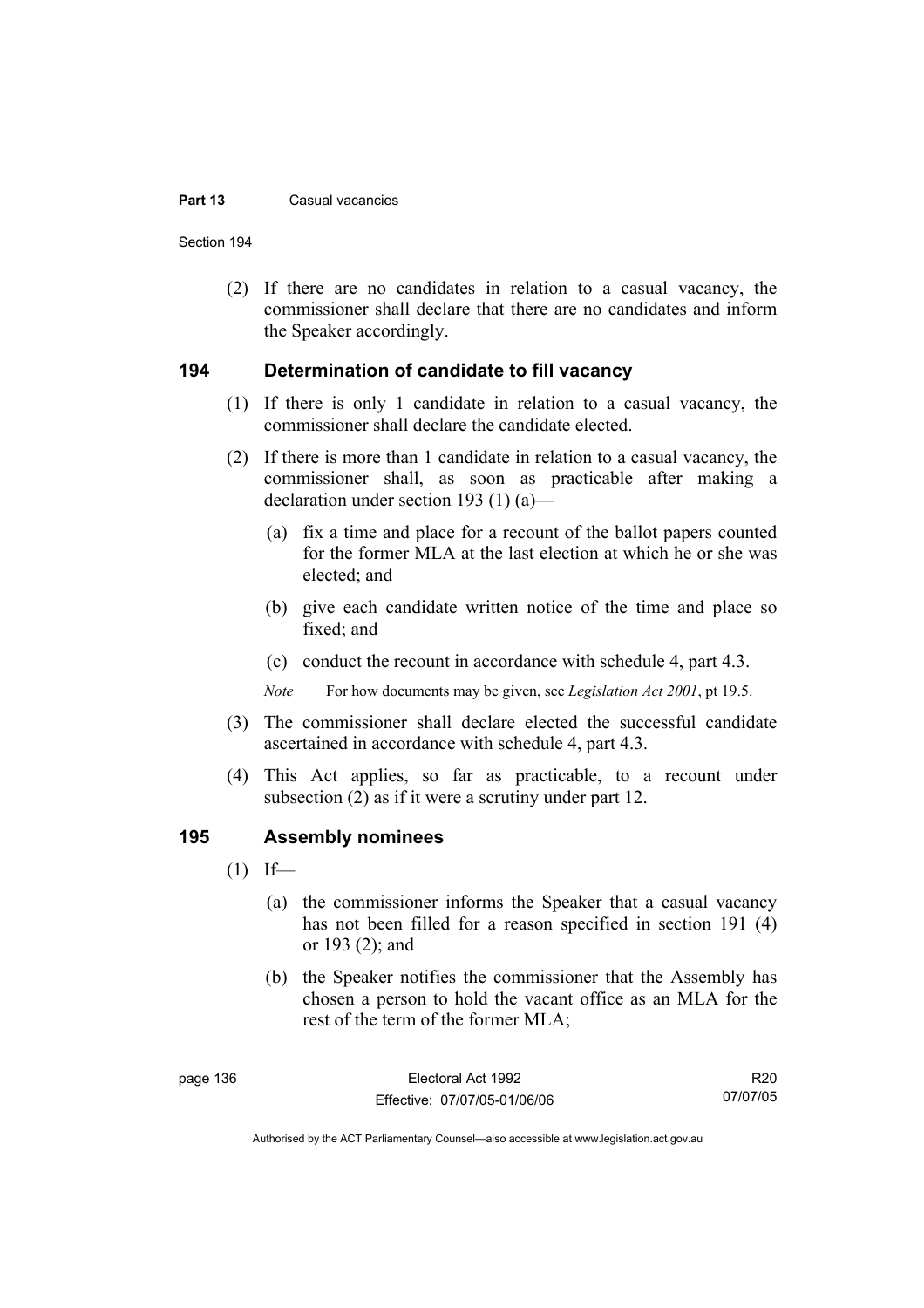the commissioner shall declare elected the person chosen.

- (2) If the name of the former MLA appeared on the ballot paper for the last election as a party candidate, the person chosen to hold the vacant office shall be a member of the party who is nominated by the party.
- (3) If a person chosen in accordance with subsection (2) ceases to be a member of the party before the Assembly next meets after the declaration under subsection (1), the person shall be taken not to have been chosen.
- $(4)$  If—
	- (a) the name of the former MLA appeared on the ballot paper for the last election as a candidate other than a party candidate; or
	- (b) if subsection (2) would otherwise apply—there is no member of the relevant party available to be chosen;

the person chosen shall be a person who has not been a member of a registered party at any time during 12 months immediately before the time when the choice is made.

- (5) If a person chosen in accordance with subsection (4) becomes a member of a registered party before the Assembly next meets after the declaration under subsection (1), the person shall be taken not to have been chosen.
- (6) For subsection (3), a person shall not be taken to have ceased to be a member of a registered party merely because the party has ceased to exist or has been removed from the register of political parties.

#### **196 Term of office of MLA declared elected under pt 13**

The term of office of an MLA declared elected under—

- (a) section 194 (1) or (3); or
- (b) section 195 (1);

Authorised by the ACT Parliamentary Counsel—also accessible at www.legislation.act.gov.au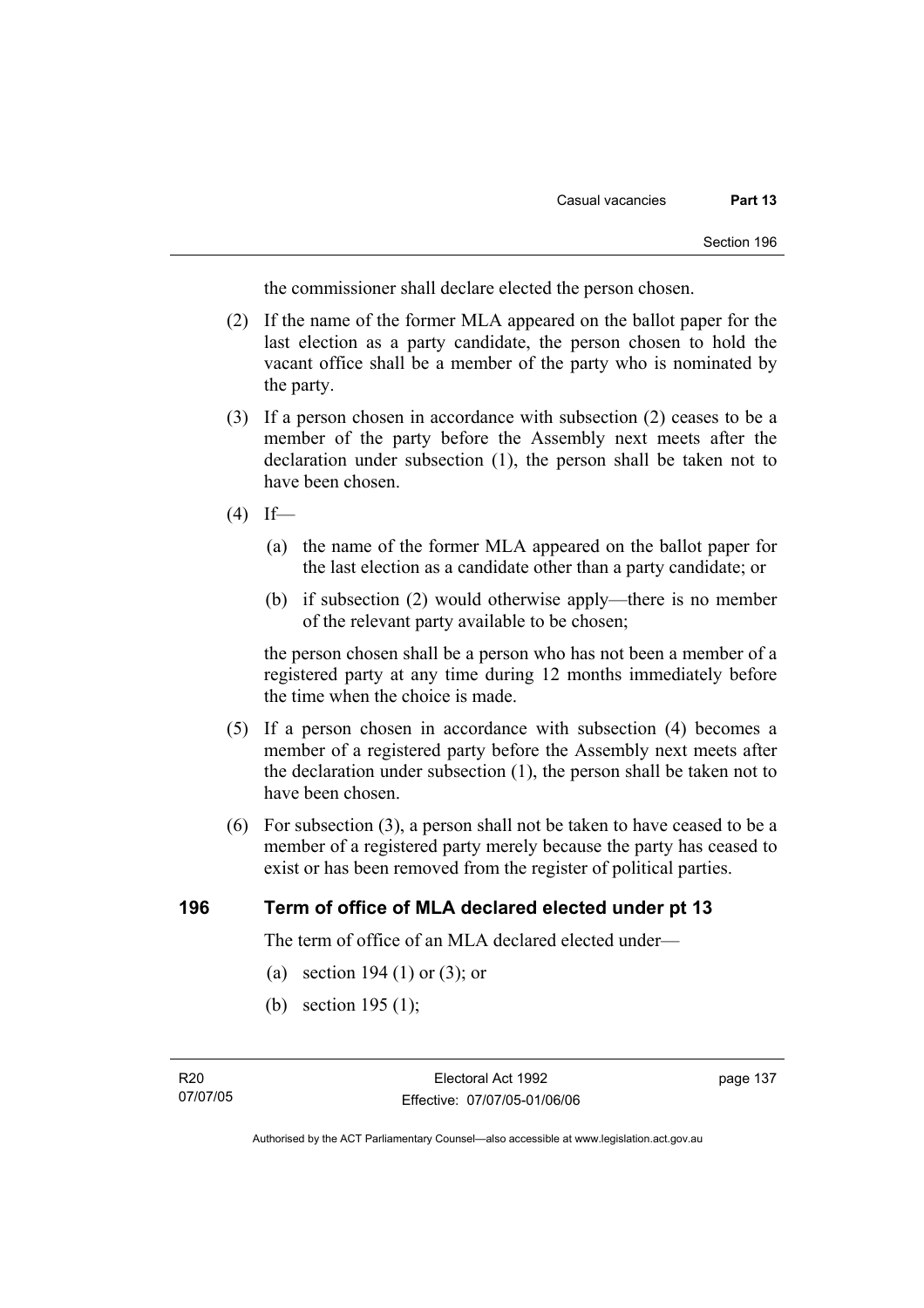#### **Part 13** Casual vacancies

Section 197

begins at the end of the day when the election of the MLA is declared and, unless sooner ended by resignation or disqualification, or by dissolution of the Assembly, ends on the polling day for the next election.

## **197 Dissolution or pre-election period**

The commissioner shall not take any action, or any further action, under this part in relation to a casual vacancy after the Assembly is dissolved or a pre-election period begins in relation to the electorate in which the casual vacancy has occurred.

page 138 Electoral Act 1992 Effective: 07/07/05-01/06/06

R20 07/07/05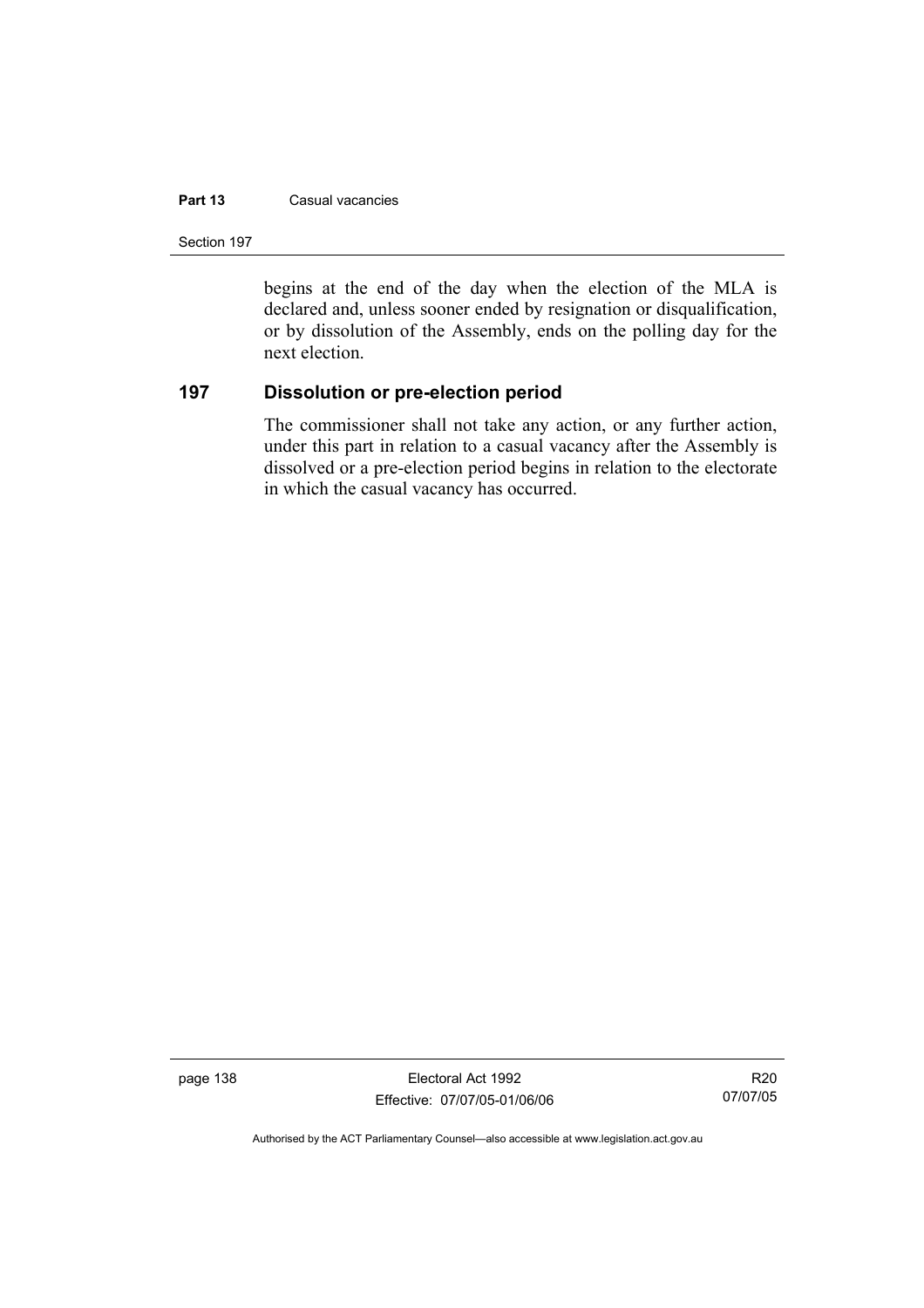# **Part 14 Election funding and financial disclosure**

# **Division 14.1 Preliminary**

# **198 Definitions for pt 14**

In this part:

*amount* includes value.

*associated entity* means an entity that—

- (a) is controlled by 1 or more parties or MLAs; or
- (b) operates, completely or to a significant extent, for the benefit of 1 or more registered parties or MLAs.

*disclosure period*—see section 201.

*disposition of property* means any conveyance, transfer, assignment, settlement, delivery, payment or other alienation of property, and includes—

- (a) the allotment of shares in a company; and
- (b) the creation of a trust in property; and
- (c) the grant or creation of any lease, mortgage, charge, servitude, licence, power, partnership or interest in property; and
- (d) the release, discharge, surrender, forfeiture or abandonment (at law or in equity) of any debt, contract or thing in action or of any interest in property; and
- (e) the exercise by a person of a general power of appointment of property in favour of any other person; and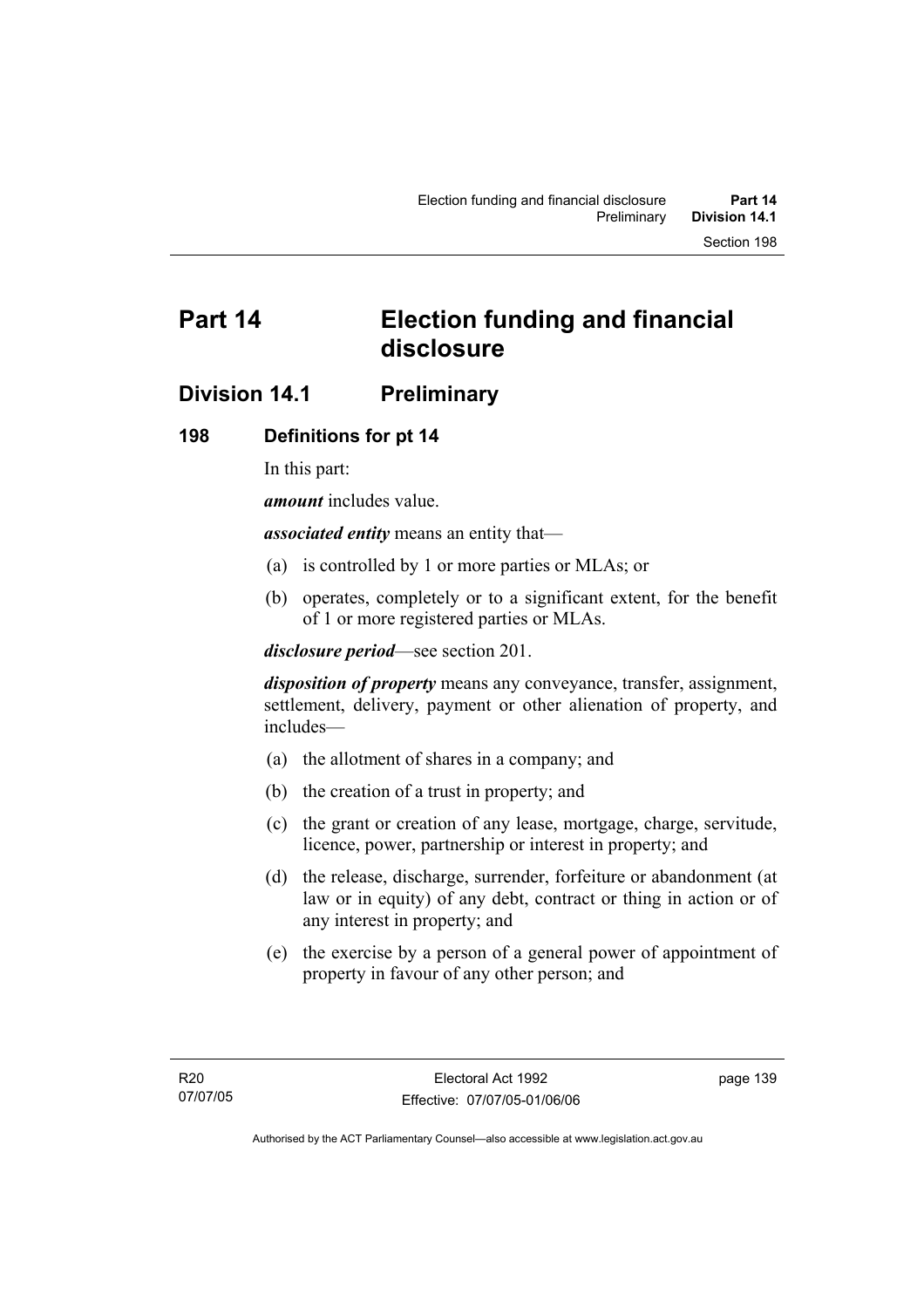(f) a transaction entered into by a person with intent to diminish (directly or indirectly) the value of the person's own property and to increase the value of the property of any other person.

*eligible vote*, in relation to an election, means a first preference recorded on a formal ballot paper in the election.

*entity* means—

- (a) an incorporated or unincorporated body; or
- (b) a trustee of a trust.

*financial controller*, in relation to an associated entity, means—

- (a) if the entity is a company—the secretary of the company; or
- (b) if the entity is the trustee of a trust—the trustee; or
- (c) in any other case—the person responsible for maintaining the financial records of the entity.

*gift* means a disposition of property made by a person to another person, being a disposition made without consideration in money or money's worth or with inadequate consideration, and includes the provision of a service (other than volunteer labour) for no consideration or for inadequate consideration, but does not include—

- (a) a disposition of property under a will; or
- (b) a payment under division 14.3; or
- (c) an annual subscription paid to a party by a person in relation to the person's membership of the party; or
- (d) for division 14.4 (Disclosure of donations) and in relation to a candidate—a gift made to or received by the candidate for the benefit of a party or non-party group of which the candidate is a member.

R20 07/07/05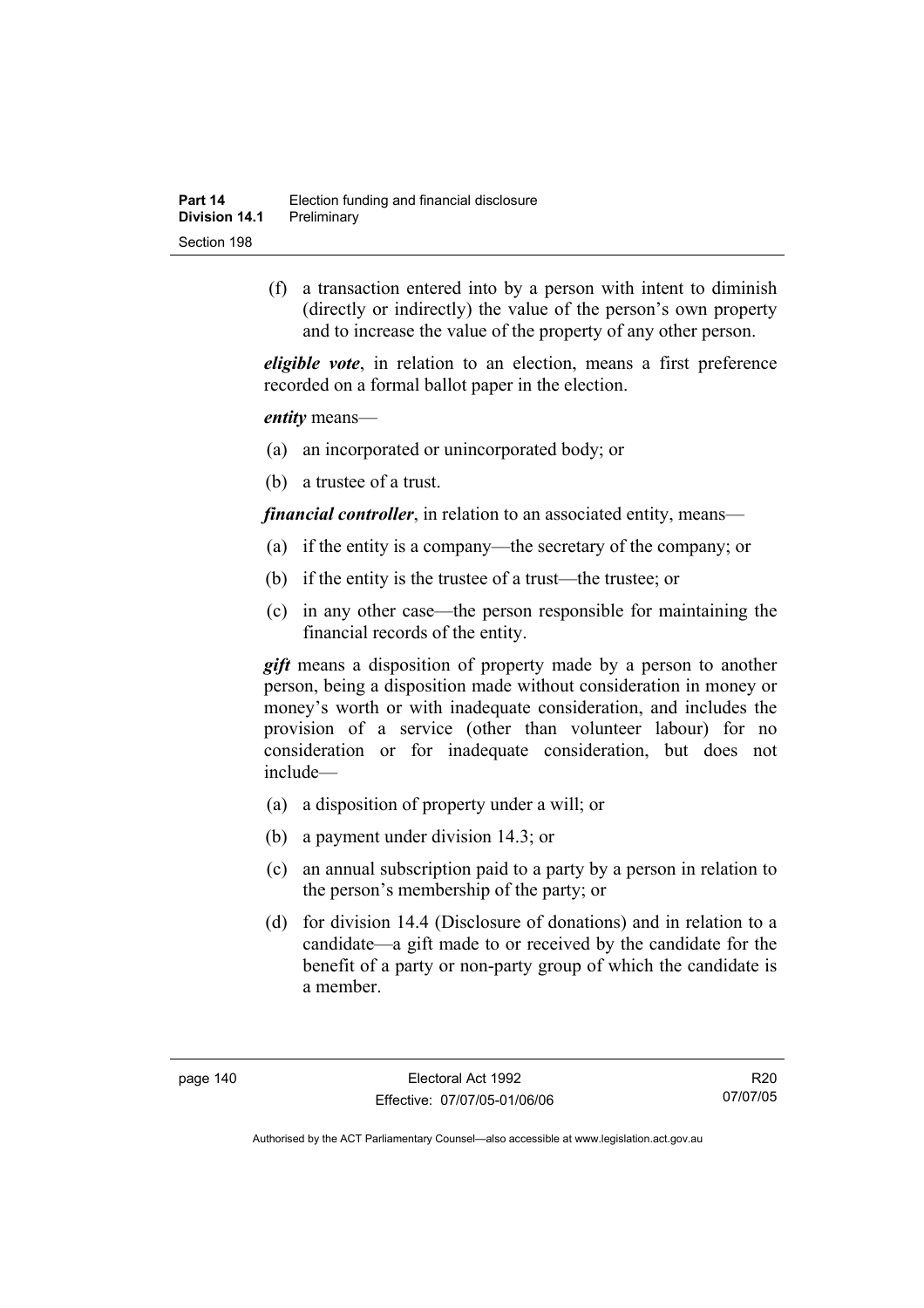*non-party group* means a group of non-party candidates whose names are grouped on a ballot paper under section 115 (2).

*party* means a registered party.

*property* includes money.

*register* means—

- (a) in relation to a reporting agent appointed by a party or MLA the register of party and MLA reporting agents kept under section 205 (1); or
- (b) in relation to a reporting agent appointed by a candidate—the register of candidate reporting agents kept under section 205 (2).

*registered industrial organisation* means an organisation registered under the *Workplace Relations Act 1996* (Cwlth) or under a law of a State or another Territory providing for the registration of industrial organisations.

*reporting agent*, for a party, MLA or candidate, means—

- (a) a person appointed by the party, MLA or candidate under section 203 (Appointed agents) and whose registration under section 205 (Registers of reporting agents) has not been cancelled; or
- (b) the person taken to be the reporting agent for the party, MLA or candidate under section 204 (Non-appointed agents).

# **198A Reference to things done by party etc**

In this part, a reference to something done by or with the authority of a party is, if the party is not a corporation, a reference to things being done by or with the authority of members of the party on behalf of the party.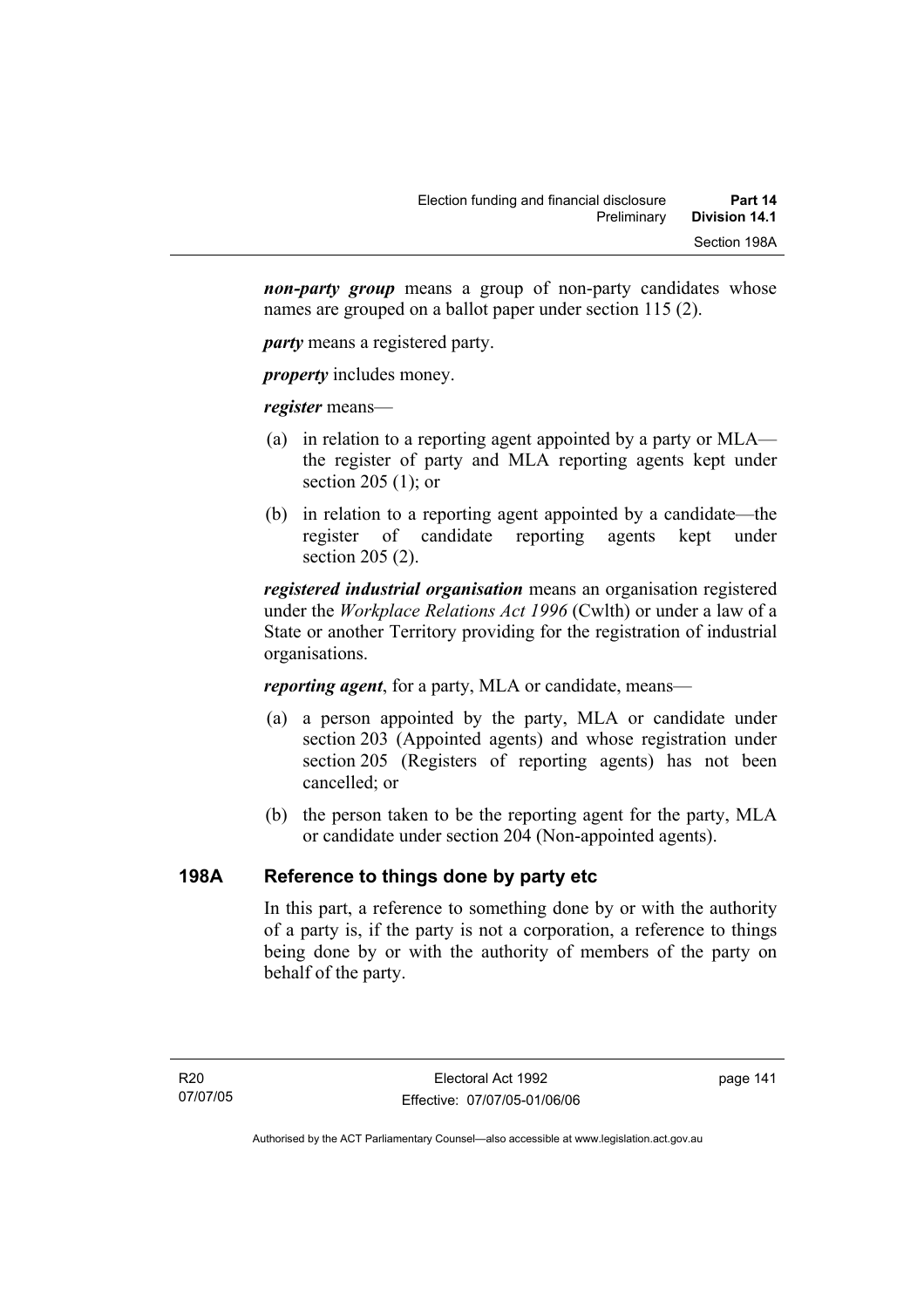# **198B Candidate remains candidate after election**

For this part, a candidate is taken to remain a candidate for 30 days after the election in which the person was a candidate.

# **199 Related bodies corporate**

- (1) For this part, bodies corporate that are related shall be taken to be the same person.
- (2) In subsection (1):

*related*, in relation to 2 bodies corporate, means that one body corporate is—

- (a) a holding company; or
- (b) a subsidiary; or
- (c) a subsidiary of a holding company;

of the other body corporate.

# **200 Activities of campaign committees**

- (1) For division 14.4 (Disclosure of donations), division 14.5 (Disclosure of electoral expenditure) and division 14.6 (Annual returns), gifts received, expenditure incurred, and amounts received, paid or owed, by or on behalf of the campaign committee of a party candidate are taken to be incurred, paid or owed by the party.
- (2) In subsection (1):

*campaign committee* means a body of persons appointed, or engaged, to form a committee to assist the campaign of a candidate.

# **201 Disclosure periods**

 (1) For this part, the *disclosure period* in relation to an election is the period beginning on the disclosure day and ending at the end of the 30th day after polling day.

R20 07/07/05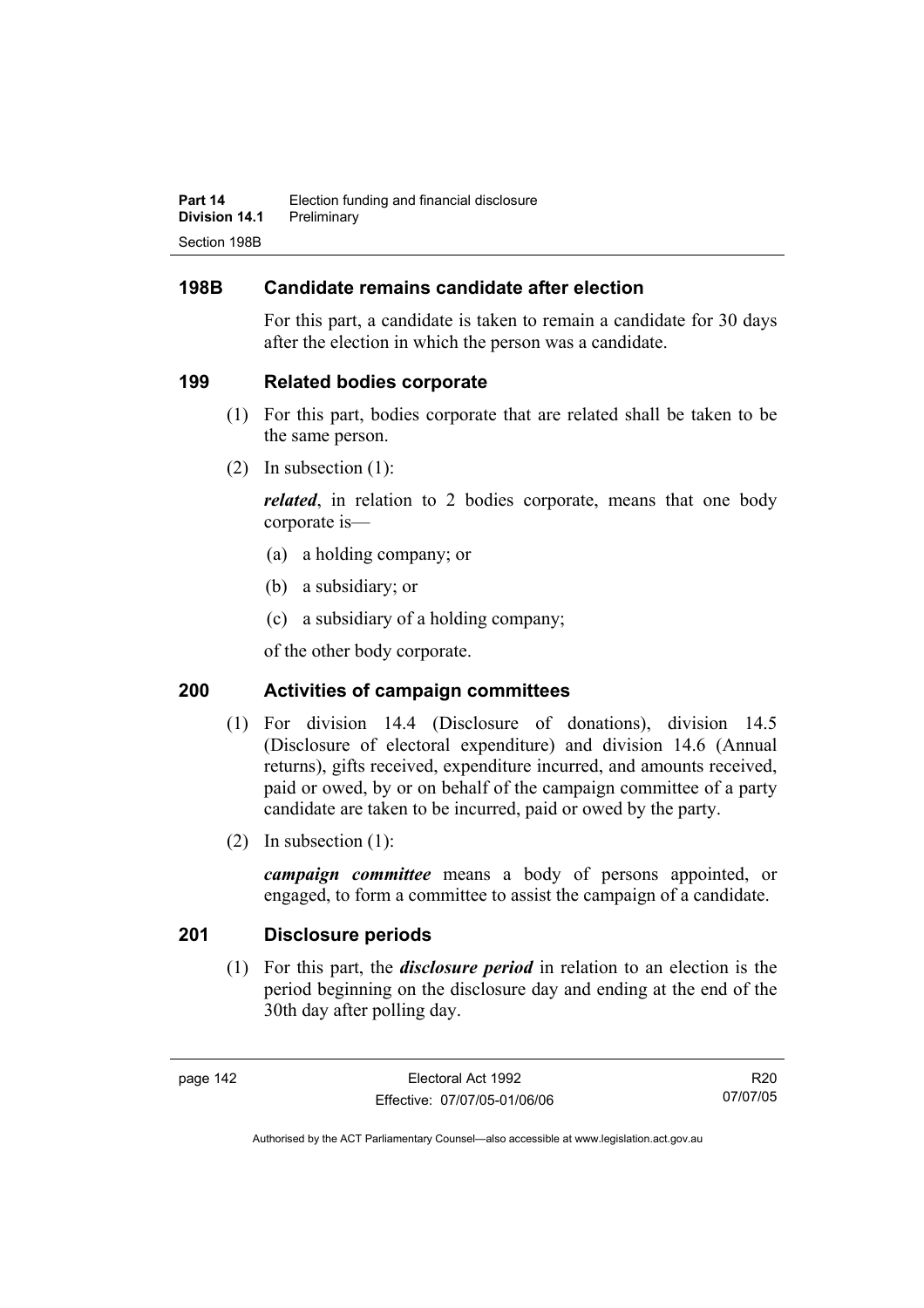(2) In subsection (1):

*disclosure day*, in relation to an election, means—

- (a) for a candidate who was a candidate in an election the polling day for which was within 5 years before polling day for the firstmentioned election—the 31st day after polling day for the last election before the firstmentioned election; or
- (b) for a candidate to whom paragraph (a) does not apply—
	- (i) if the candidate won party preselection, or endorsement, for the election—the day when preselection, or endorsement, was won; or
	- (ii) in any other case—the earlier of the following days:
		- (A) the day when the person publicly announced that he or she would be a candidate in the election; or
		- (B) the day when the person was nominated in accordance with section 105; or
- (c) for a person to whom, or body to which, section 220 or 221 applies—the 31st day after polling day for the last previous election; or
- (d) for a non-party group that contested the previous general election—the 31st day after polling day for that election; or
- (e) for a non-party group to which paragraph (d) does not apply the earlier of the following days:
	- (i) the day when the group publicly announced that it would contest the election;
	- (ii) the day when the candidates comprising the group requested that their names be grouped on the ballot paper in accordance with section 115.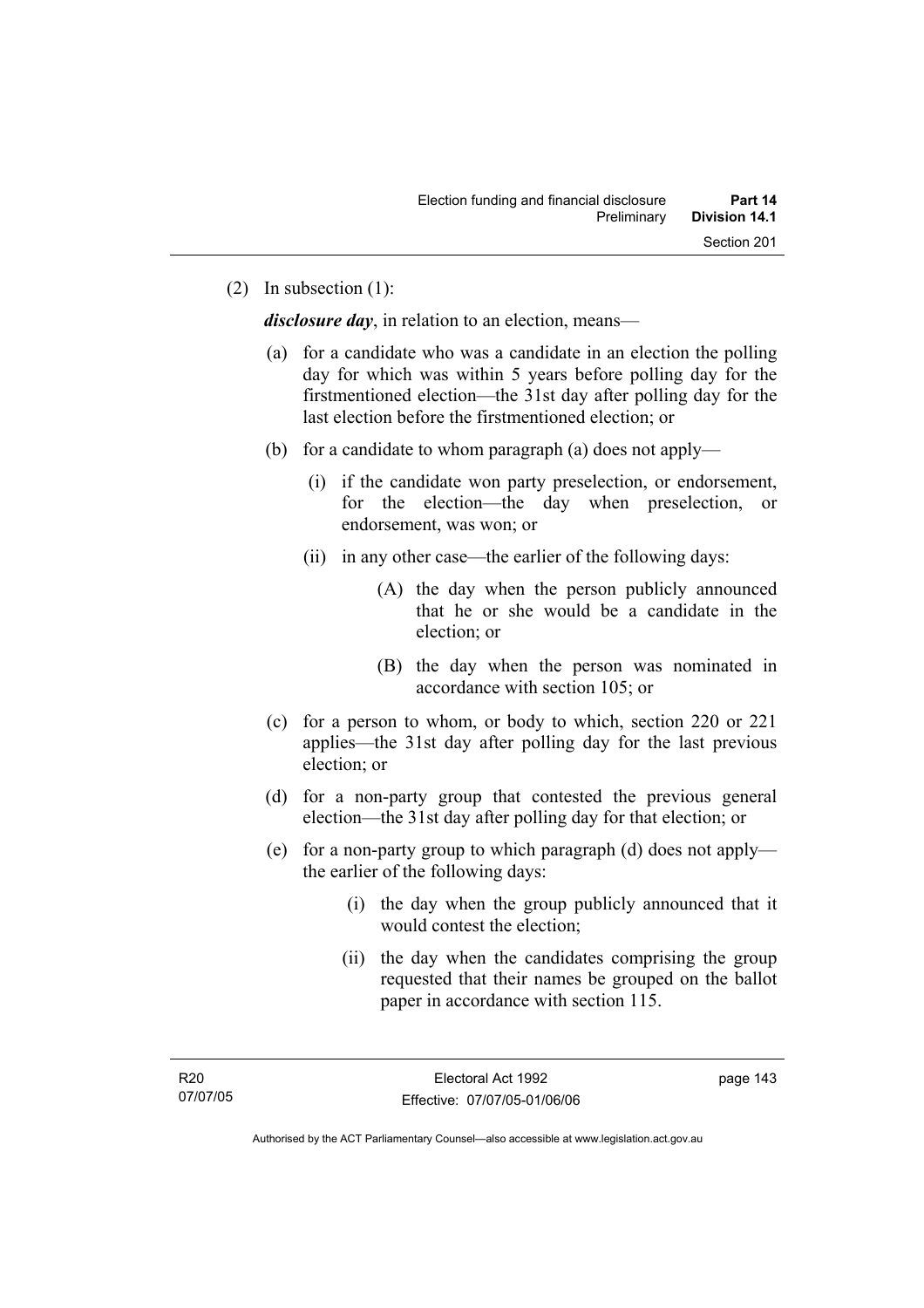#### **202 Gifts—determination of amounts**

For this part, the regulations may prescribe principles for determining the amount of a gift that consists of, or includes, a disposition of property other than money.

# **Division 14.2 Reporting agents**

## **203 Appointed agents**

- (1) A party, non-party group, MLA or candidate may appoint a reporting agent.
- (2) The appointment of a reporting agent under subsection (1) has no effect unless—
	- (a) the person appointed is an adult; and
	- (b) written notice of the appointment is given to the commissioner—
		- (i) if the appointment is made by a party—by the secretary of the party; or
		- (ii) if the appointment is made by a non-party group—by a member of the group; or
		- (iii) in any other case—by the MLA or candidate making the appointment; and
	- (c) the name, address and date of birth of the person appointed are set out in the notice; and
	- (d) the person appointed has consented in writing to the appointment.
	- *Note* For how documents may be given, see *Legislation Act 2001*, pt 19.5.
- (3) If a party ceases to be registered under part 7 (Registration of political parties) and, immediately before it ceased to be registered, a person was its reporting agent under subsection (1), the person is

R20 07/07/05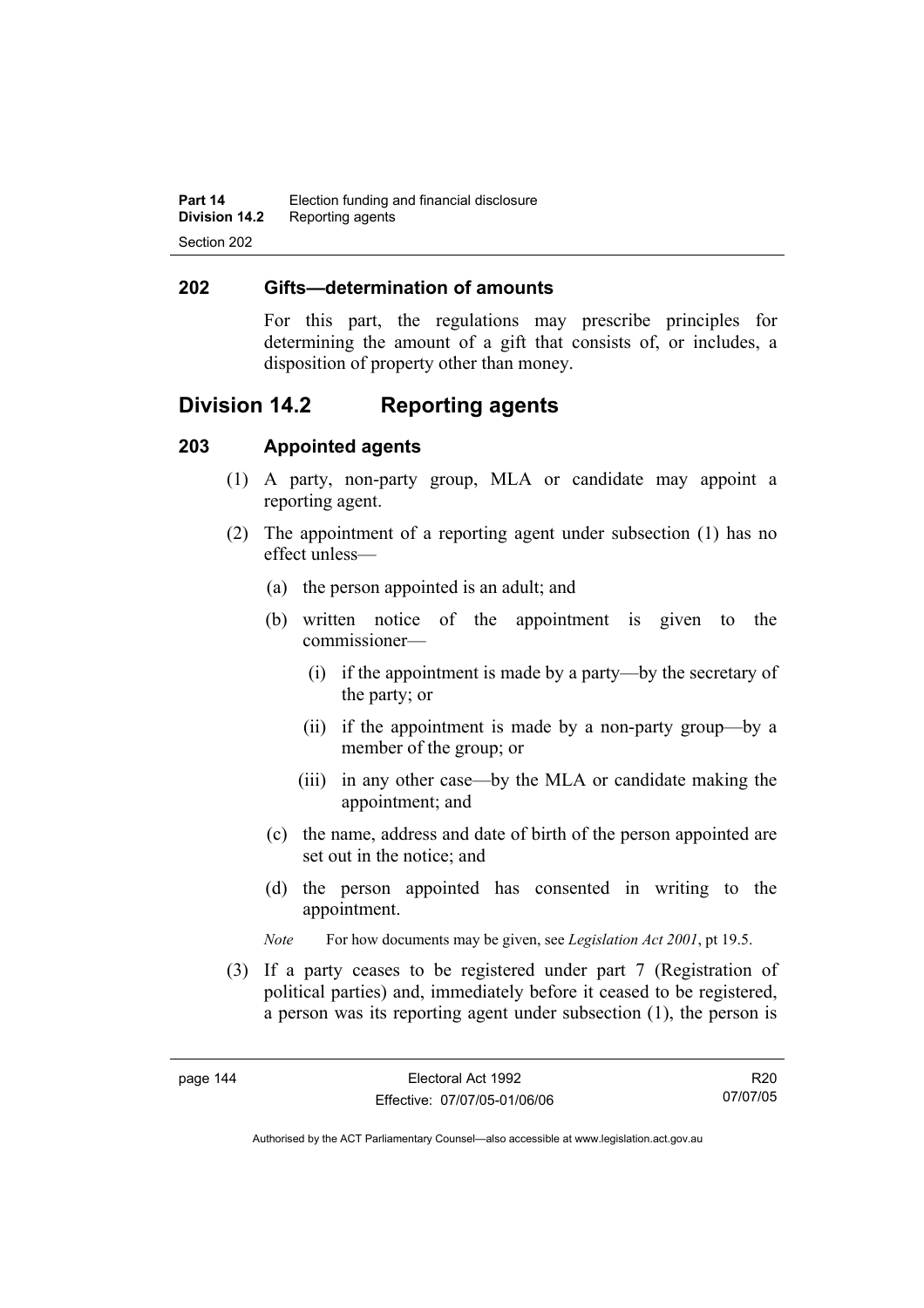taken to continue to be its reporting agent as if it had continued to be registered.

 (4) A person taken to be a reporting agent in accordance with subsection (3) or section 204 (2) is taken to continue in the position until the person resigns from the position with the commissioner's consent.

# **204 Non-appointed agents**

- (1) If there is no appointment in force under section 203 (Appointed agents) in relation to a party, the registered officer of the party is taken to be its reporting agent.
- (2) If a party ceases to be registered under part 7 (Registration of political parties) and no-one is taken under section 203 (3) to be its reporting agent, the person who was its registered officer immediately before it ceased to be registered is taken to be its reporting agent as if it had continued to be registered.
- (3) If there is no appointment in force under section 203 in relation to a non-party group, each member of the group shall be taken to be a reporting agent for the group.
- (4) If there is no appointment under section 203 in force in relation to an MLA, the MLA shall be taken to be his or her own reporting agent.
- (5) If there is no appointment under section 203 in force in relation to a candidate, the candidate shall be taken to be his or her own reporting agent.

# **205 Registers of reporting agents**

- (1) The commissioner must keep a register called the register of party and MLA agents.
- (2) The commissioner shall keep a register called the register of nonparty group and candidate reporting agents.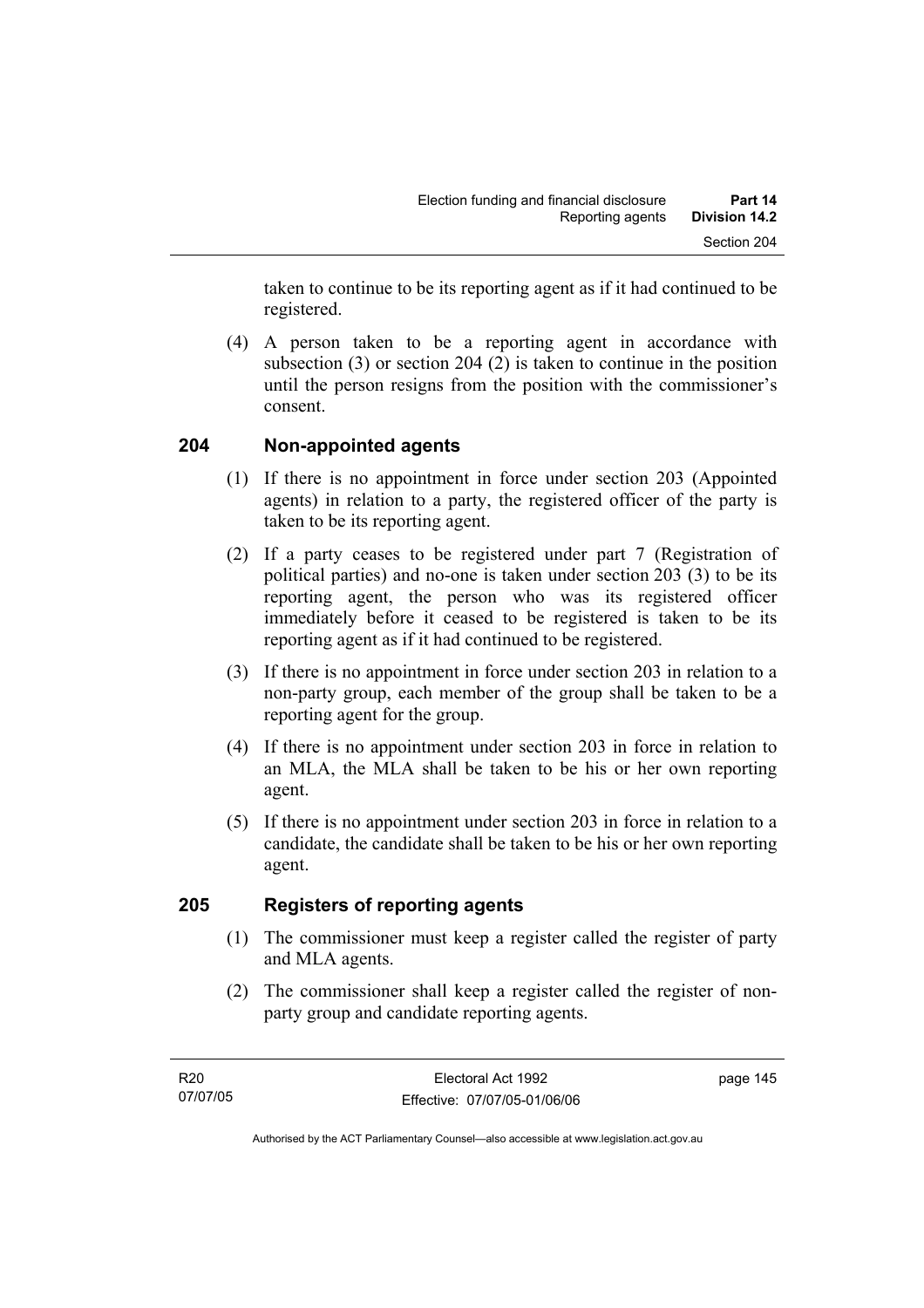- (3) The commissioner shall register the name and address of each reporting agent appointed in accordance with section 203 in the appropriate register.
- (4) The commissioner shall cancel the registration of a reporting agent if—
	- (a) the person gives the commissioner written notice that he or she has resigned the appointment; or
	- (b) the MLA, candidate or secretary of the party that appointed the person gives the commissioner written notice that the person has ceased to be the reporting agent; or
	- (c) it comes to the commissioner's notice that the person can no longer exercise the functions of a reporting agent.
- (5) If a registered reporting agent dies, the MLA, candidate or secretary of the party, that appointed the agent must give the commissioner written notice within 28 days after the day of the death.

# **Division 14.3 Election funding**

# **206 Who eligible votes are cast for**

For this division—

- (a) an eligible vote cast for a party candidate is taken to be cast for the party and not for the candidate; and
- (b) an eligible vote cast for a member of a non-party group is taken to be cast for the group and not for the member.

# **207 Entitlement to funds**

(1) In this section:

*index number*, in relation to a quarter, means the all groups consumer price index number, being the weighted average of the

R20 07/07/05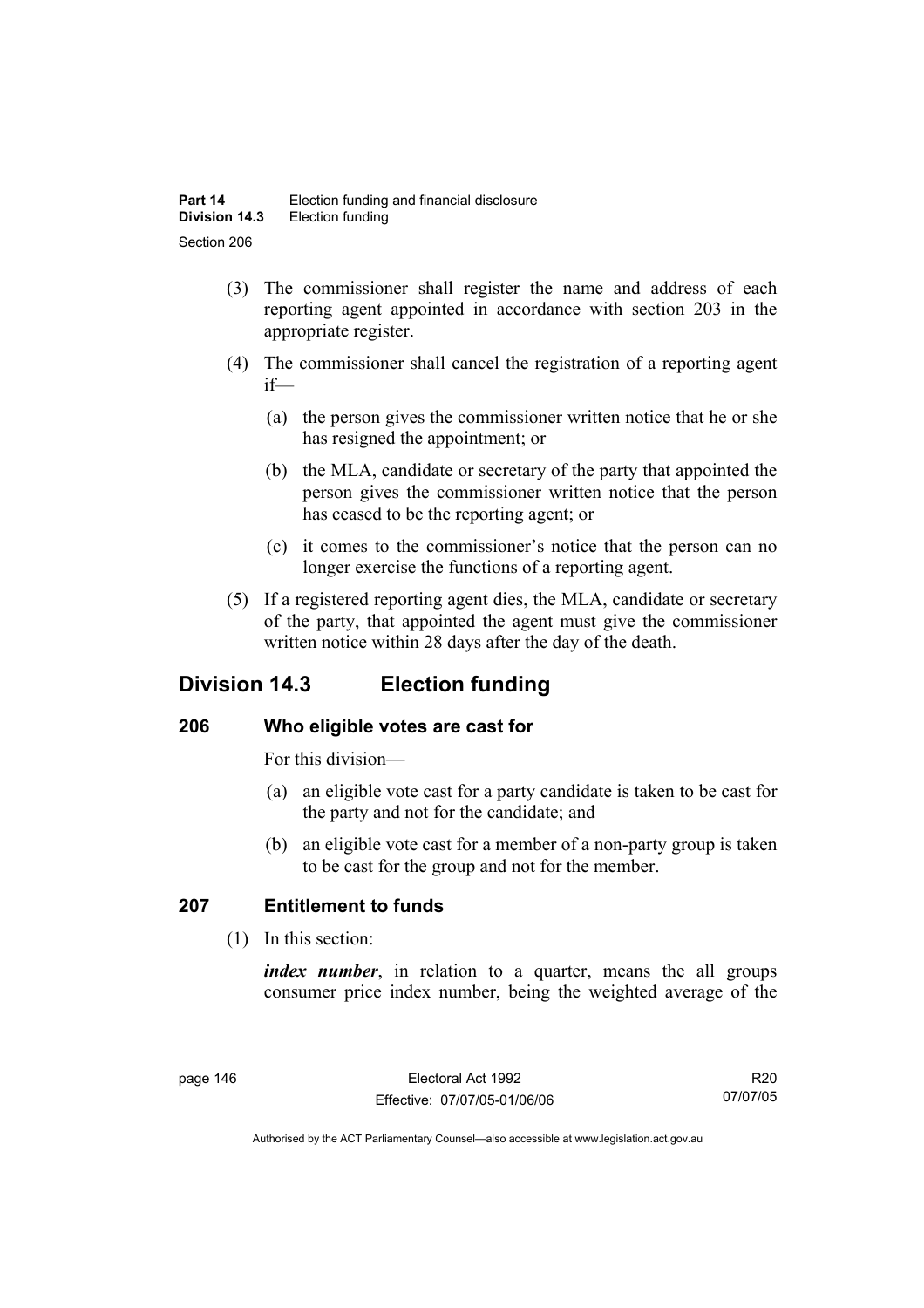8 capital cities, published by the Australian statistician in relation to that quarter.

*relevant period* means the period of 6 months beginning on 1 January 1994 and each subsequent period of 6 months.

- (2) The prescribed amount is payable for each eligible vote cast for a party, non-party group or candidate in an election.
- (3) The prescribed amount is—
	- (a) if polling day occurred during the relevant period beginning 1 January 1994—100 cents;
	- (b) if polling day occurred during a subsequent relevant period beginning on 1 January—an amount calculated as follows:

$$
\frac{\text{INS}}{\text{INM}} \times P
$$

where:

*INS* means the index number for the last previous September quarter.

*INM* means the index number for the last previous March quarter.

*P* means the prescribed amount in relation to the last previous relevant period; or

 (c) in relation to a subsequent relevant period beginning on 1 July—an amount calculated as follows:

$$
\frac{INM}{INS} \ x \ P
$$

where:

*INM* means the index number for the last previous March quarter.

R20 07/07/05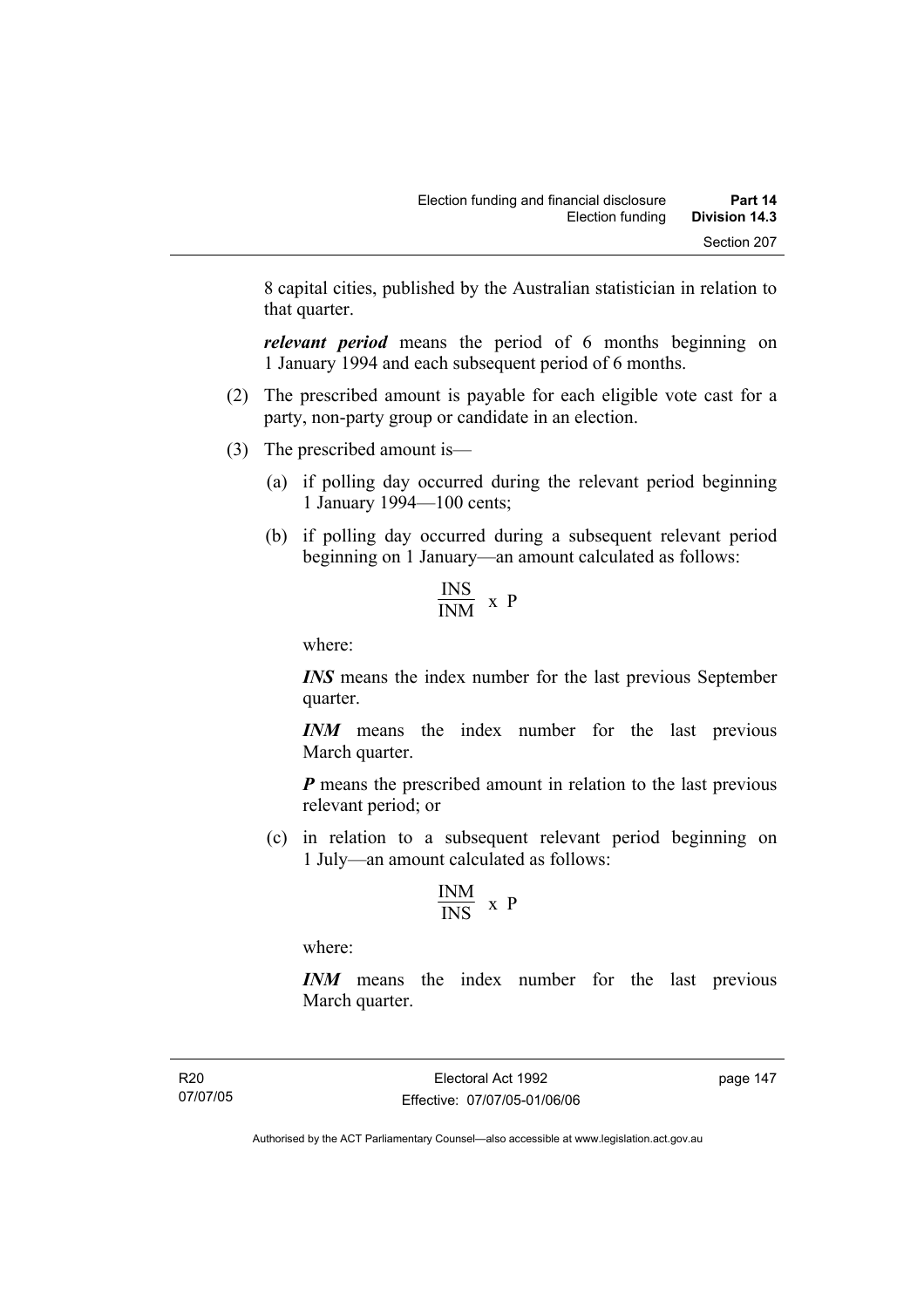*INS* means the index number for the last previous September quarter.

*P* means the prescribed amount in relation to the last previous relevant period.

- (4) An amount prescribed, or fraction used to calculate the amount, under subsection  $(3)$  (b) or  $(c)$ —
	- (a) if the amount or fraction, if calculated to 4 decimal points, would end with a number greater than 4—shall be calculated to 3 decimal places and increased by 0.001; or
	- (b) in any other case—shall be calculated to 3 decimal places.
- (5) Subject to subsection (6), if the Australian statistician publishes an index number in relation to a quarter in substitution for an index number previously published in relation to that quarter, the publication of the later index number shall be disregarded for this section.
- (6) If the Australian statistician changes the reference base for the consumer price index, then, in applying this section after the change, regard shall be had only to index numbers published in terms of the new reference base.

# **208 Threshold**

- (1) A payment under this division may only be made for the votes cast for a candidate in an election if the number of eligible votes cast in the candidate's favour is at least 4% of the number of eligible votes cast in the election by the electors of the electorate for which the candidate was nominated.
- (2) A payment under this division may only be made for the votes cast for a party in an election by the electors of an electorate if the number of eligible votes cast in the party's favour is at least 4% of the number of eligible votes cast by those electors in that election.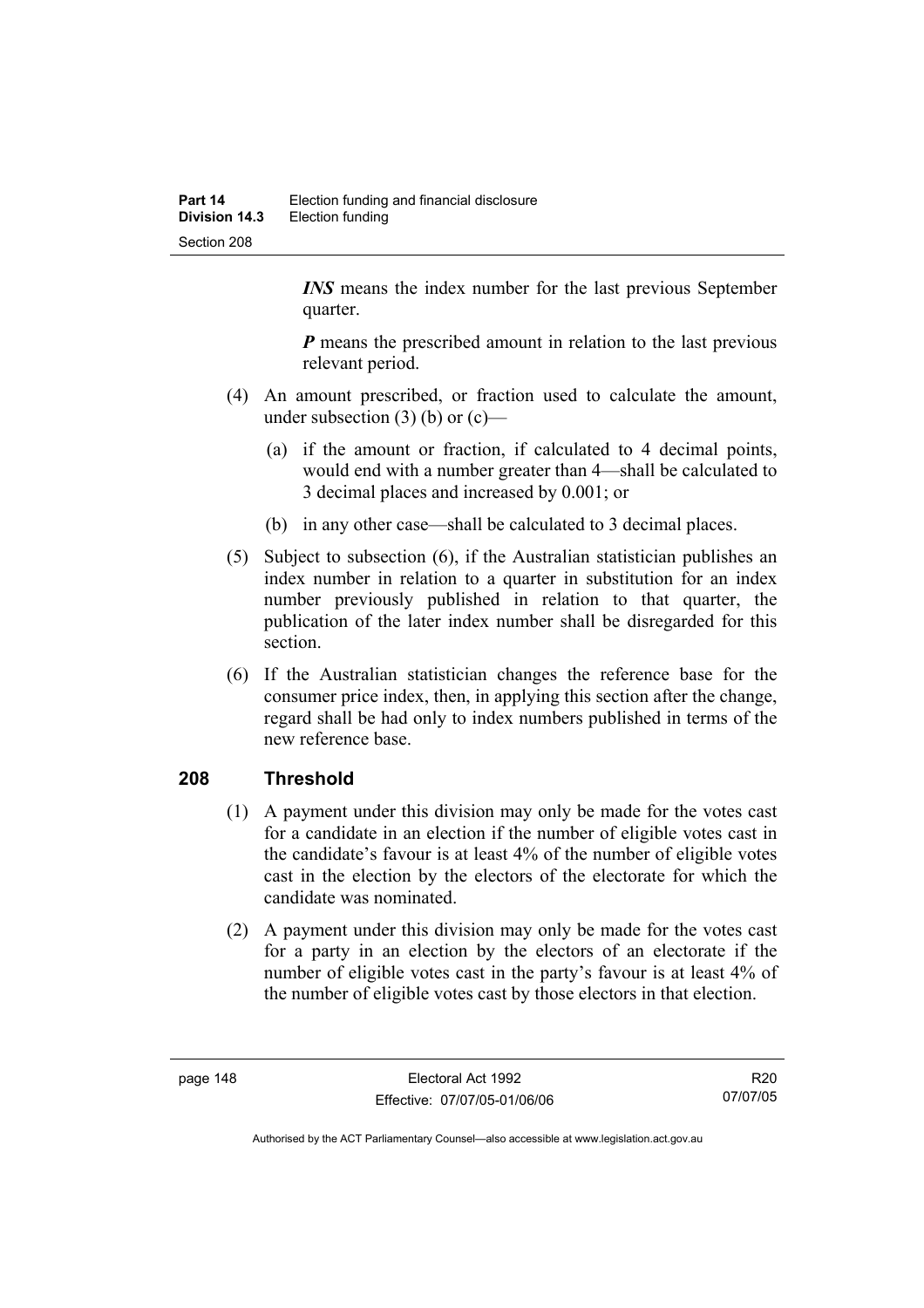## **212 Making of payments**

- (1) If an amount is payable under this division for votes cast in an election for 1 or more candidates endorsed by a party, the commissioner must make the payment to the registered officer of the party.
- (2) If an amount is payable under this division in relation to votes cast for 1 or more candidates who are members of a non-party group, the commissioner shall—
	- (a) if the members of the group have, by written notice given to the commissioner, appointed a person to receive payments under this division on behalf of the group—pay the amount to the person so appointed; or
	- (b) in any other case—pay the amount to the members of the group proportionately according to the number of eligible votes cast for each member.
- (3) If an amount is payable under this division for votes cast in an election for a candidate who was not endorsed by a party for the election and was not a member of a non-party group, the commissioner must make the payment to the candidate.
- (4) If a payment is made under this section and the recipient is not entitled to receive the whole or a part of the amount paid, the amount or the part of the amount may be recovered by the Territory as a debt due.

#### **214 Death of candidate**

- (1) If a candidate for whom eligible votes were cast in an election dies, a payment under this division in relation to the eligible votes cast for the candidate may be made despite the death of the candidate.
- (2) If a candidate referred to in subsection (1) was not—
	- (a) endorsed by a party for the election; or

Authorised by the ACT Parliamentary Counsel—also accessible at www.legislation.act.gov.au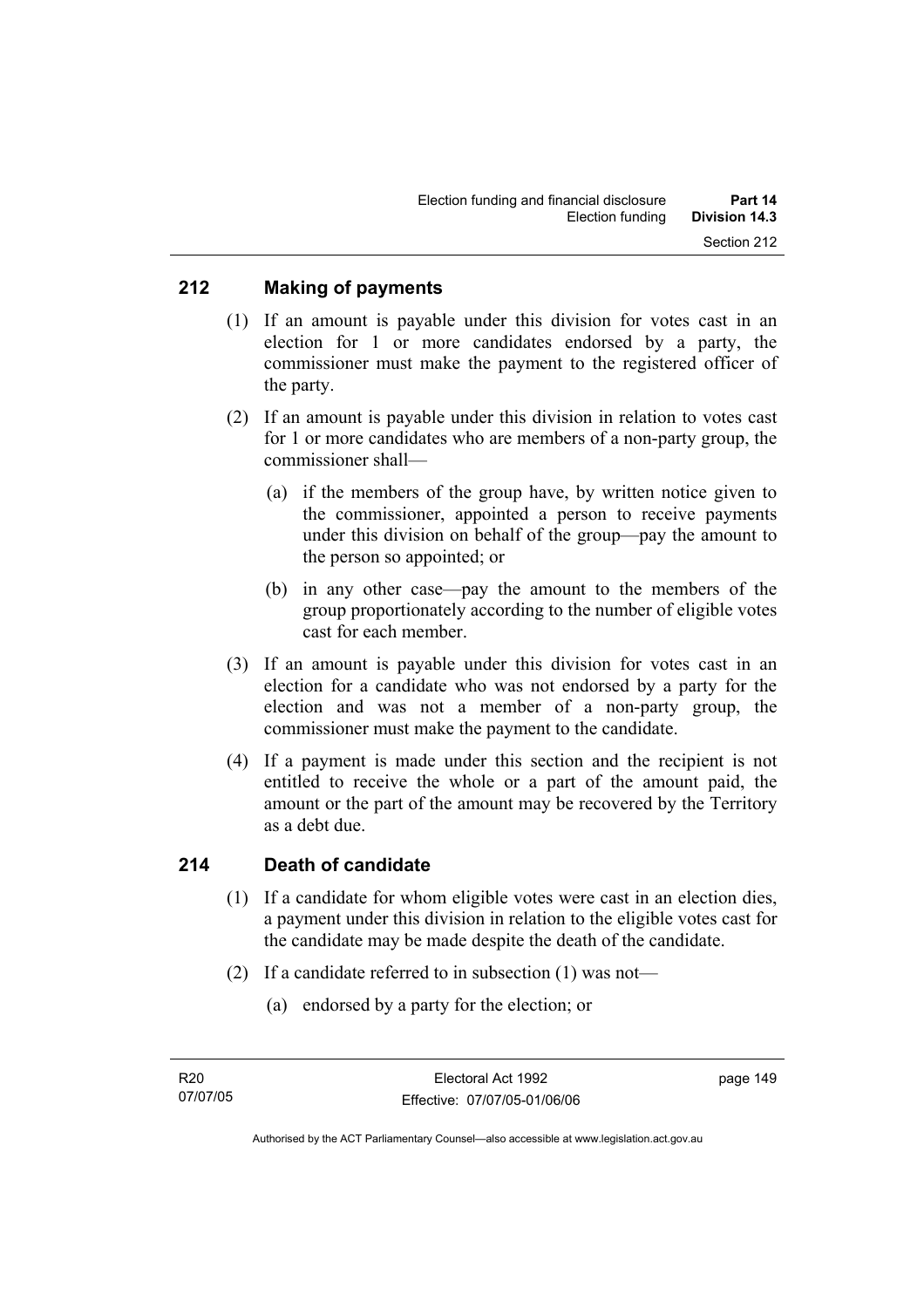| Part 14       | Election funding and financial disclosure |
|---------------|-------------------------------------------|
| Division 14.4 | Disclosure of donations                   |
| Section 215   |                                           |

 (b) a member of a non-party group in relation to which an appointment under section 212 (2) (a) was in effect at the time of his or her death;

the payment may be made to the legal personal representative of the deceased candidate.

## **215 Application voluntary**

Nothing in this division shall be taken to require a person to accept payment of an amount payable under section 207.

# **Division 14.4 Disclosure of donations**

## **216 Meaning of** *defined details* **for div 14.4**

In this division:

*defined details*, in relation to a gift, means—

- (a) for a gift made on behalf of the members of an unincorporated association, other than a registered industrial organisation—
	- (i) the name of the association; and
	- (ii) the names and addresses of the members of the executive committee (however described) of the association;
- (b) for a gift from a trust fund or the funds of a foundation—
	- (i) the names and addresses of the trustees of the fund or foundation; and
	- (ii) the name, title or description of the trust fund or foundation; or
- (c) in any other case—the name and address of the person or organisation that made the gift.

R20 07/07/05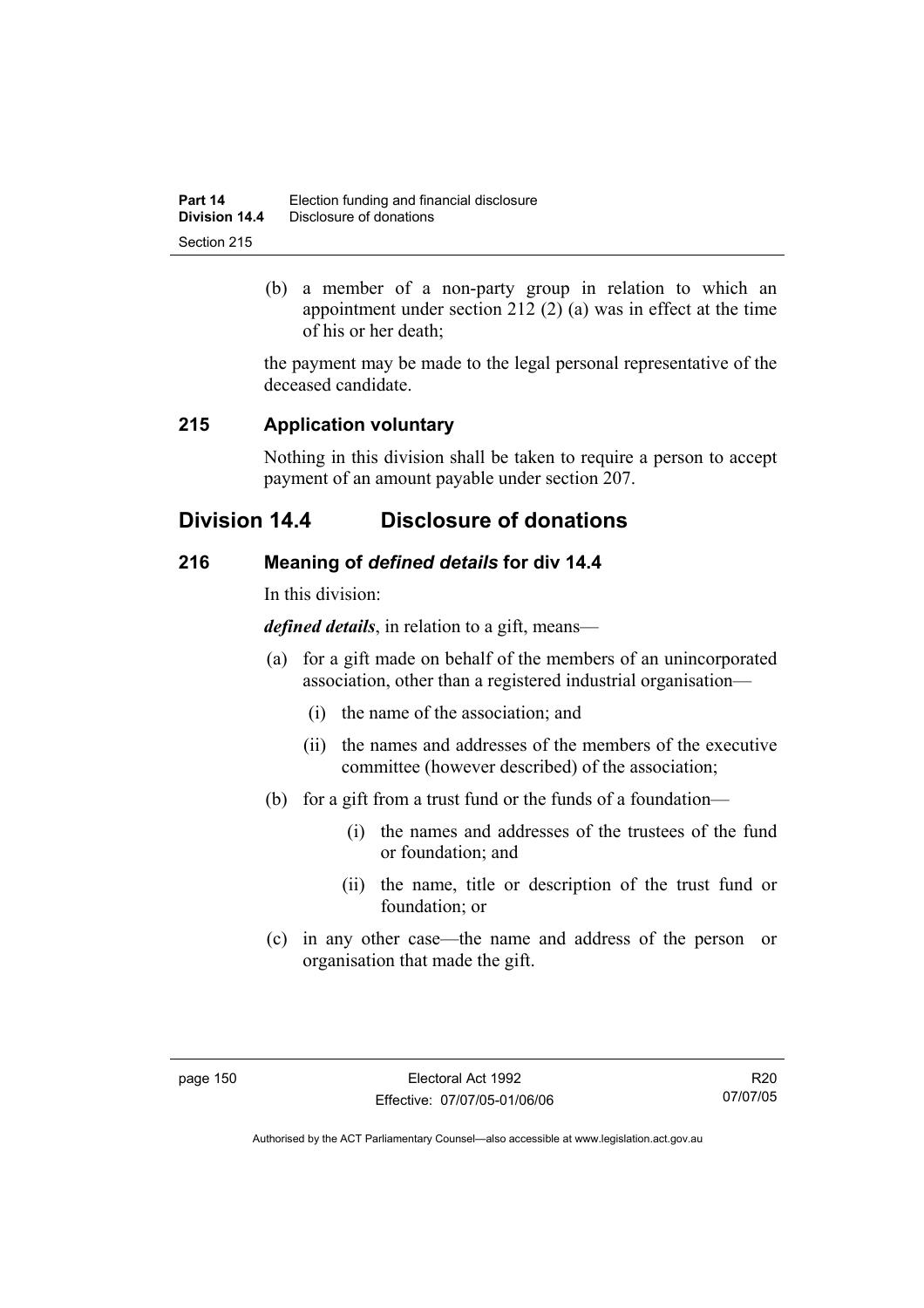#### **217 Disclosure of gifts**

- (1) The reporting agent of a candidate shall, within 15 weeks after the polling day in the election, give the commissioner a return.
	- *Note 1* If a form is approved under s 340A (Approved forms) for a return, the form must be used.

*Note 2* For how a return may be given, see *Legislation Act 2001*, pt 19.5.

- (2) A return shall specify the following matters in relation to the disclosure period for the election:
	- (a) the total amount of any gifts received by the candidate;
	- (b) the number of persons who made gifts to the candidate;
	- (c) the date each gift was received;
	- (d) the amount of each gift received;
	- (e) the defined details of each gift received.
- (3) However, the reporting agent is not required to state the matters mentioned in subsection (2) (c) to (e) for a gift by a person if the amount of the gift and the total of all other gifts made to the candidate by the person is less than \$1 500.
- (4) A reference in this section to a gift is a reference to a gift other than a gift made in a private capacity to a candidate for his or her personal use that the candidate has not used, and will not use, solely or substantially for a purpose related to an election.

#### **218 Disclosure of gifts—non-party groups**

- (1) A reporting agent of a non-party group shall, within 15 weeks after the polling day in the election, give the commissioner a return.
	- *Note 1* If a form is approved under s 340A (Approved forms) for a return, the form must be used.
	- *Note 2* For how a return may be given, see *Legislation Act 2001*, pt 19.5.

page 151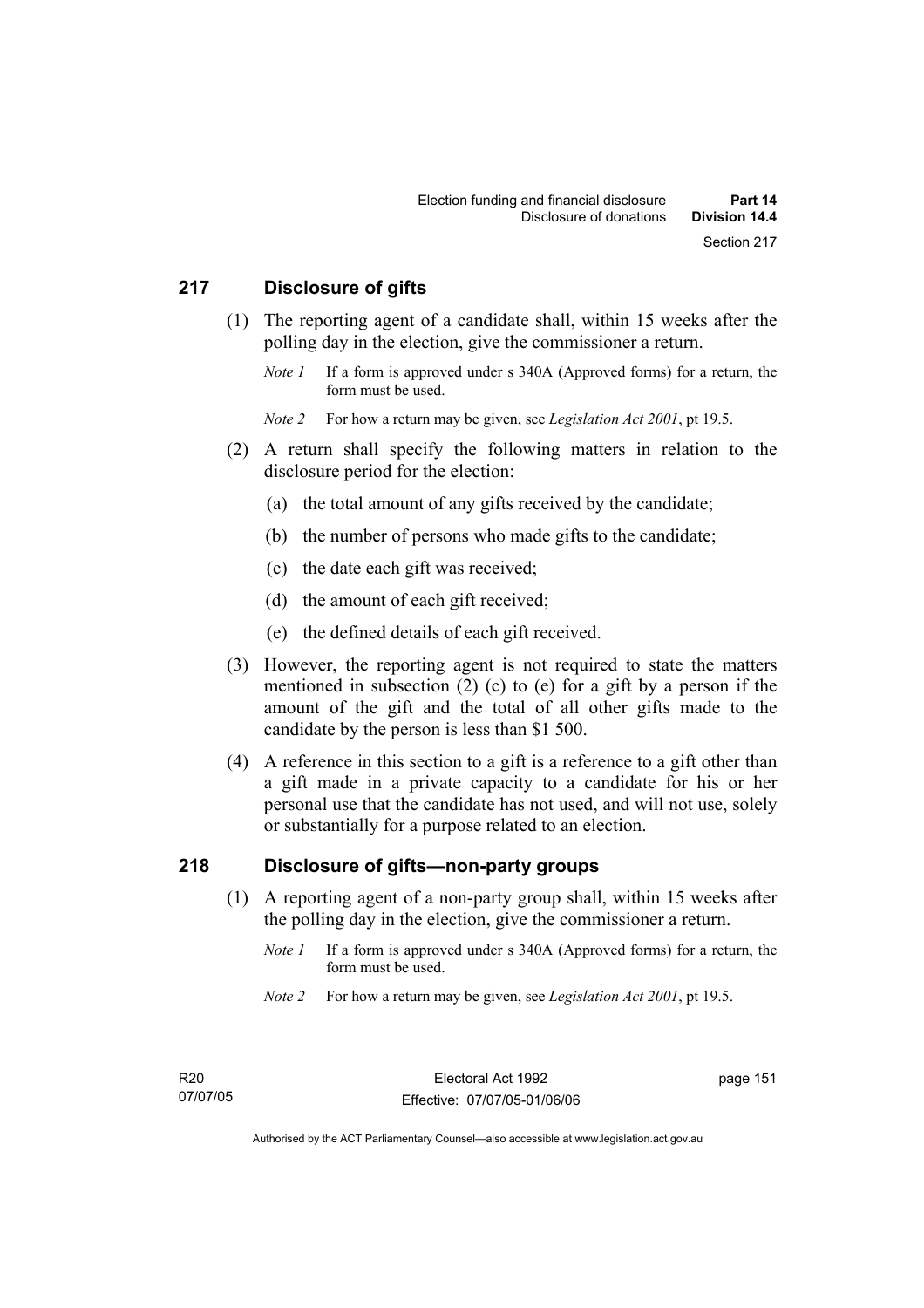- (2) A return shall specify the following matters in relation to the disclosure period for the election:
	- (a) the total amount of any gifts received by the group;
	- (b) the number of persons who made gifts to the group;
	- (c) the date each gift was received;
	- (d) the amount of each gift received;
	- (e) the defined details of each gift received.
- (3) However, the reporting agent is not required to specify the information mentioned in subsection (2) (c) to (e) for a gift by a person if the amount of the gift and sum of all other gifts made to the non-party group by the person is less than \$200.

## **218A Certain loans not to be received**

- (1) A party, non-party group, MLA, candidate or associated entity (the *receiver*) must not receive a loan of \$1 500 or more from a person or entity (the *giver*) that is not a financial institution, unless the receiver complies with this section.
- (2) The receiver of the loan must immediately make a record of the following:
	- (a) the terms of the loan;
	- (b) if the giver is a registered industrial organisation—
		- (i) the name of the organisation; and
		- (ii) the names and addresses of the members of the executive committee (however described) of the organisation;
	- (c) if the giver is an unincorporated body—
		- (i) the name of the body; and
		- (ii) the names and addresses of the members of the executive committee (however described) of the body;

R20 07/07/05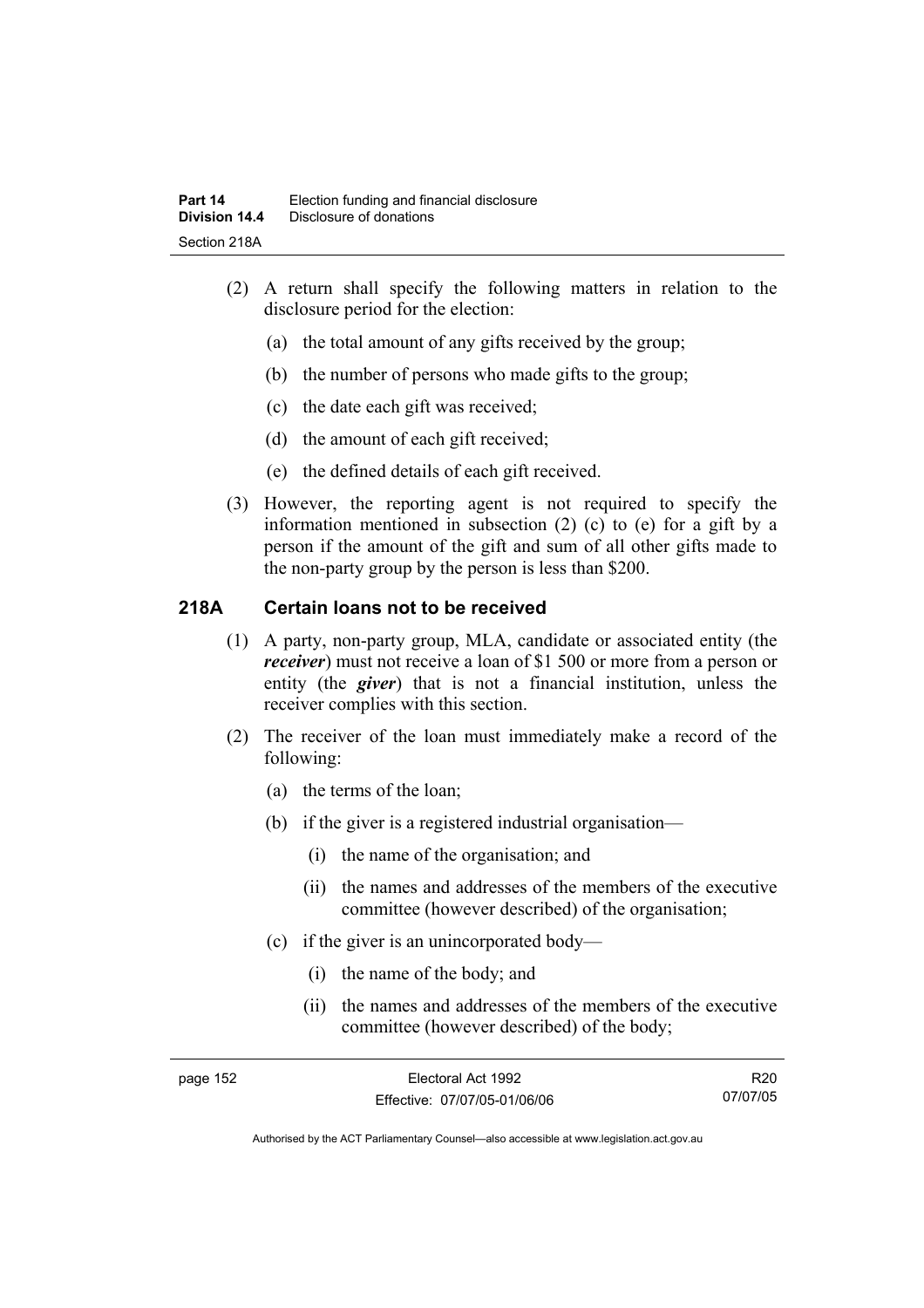- (d) if the loan was paid out of a trust fund or the funds of a foundation—
	- (i) the names and addresses of the trustees of the fund or foundation; and
	- (ii) the title or other description of the trust fund, or the name of the foundation;
- (e) in any other case—the name and address of the giver.
- (3) If the receiver receives a loan to which subsection (1) applies but does not comply with subsection (2), the relevant person must pay to the Territory an amount equal to the amount of the loan.
- (4) The amount payable under subsection (3) is a debt payable to the Territory by the relevant person and may be recovered by proceedings in a court of competent jurisdiction.
- (5) If the receiver is a non-party group and each member of the group is taken to be a reporting agent for the group under section 204 (Non-appointed agents), the members of the group are jointly and severally liable to pay any amount payable to the Territory under subsection (3) and subsection (4) applies accordingly.
- (6) For this section, if credit is given on a credit card for card transactions, each transaction is taken to be a separate loan.
- (7) In this section:

*credit card* includes a debit card.

#### *financial institution* means—

- (a) a bank; or
- (b) a credit union; or
- (c) a building society; or
- (d) an entity prescribed under the regulations.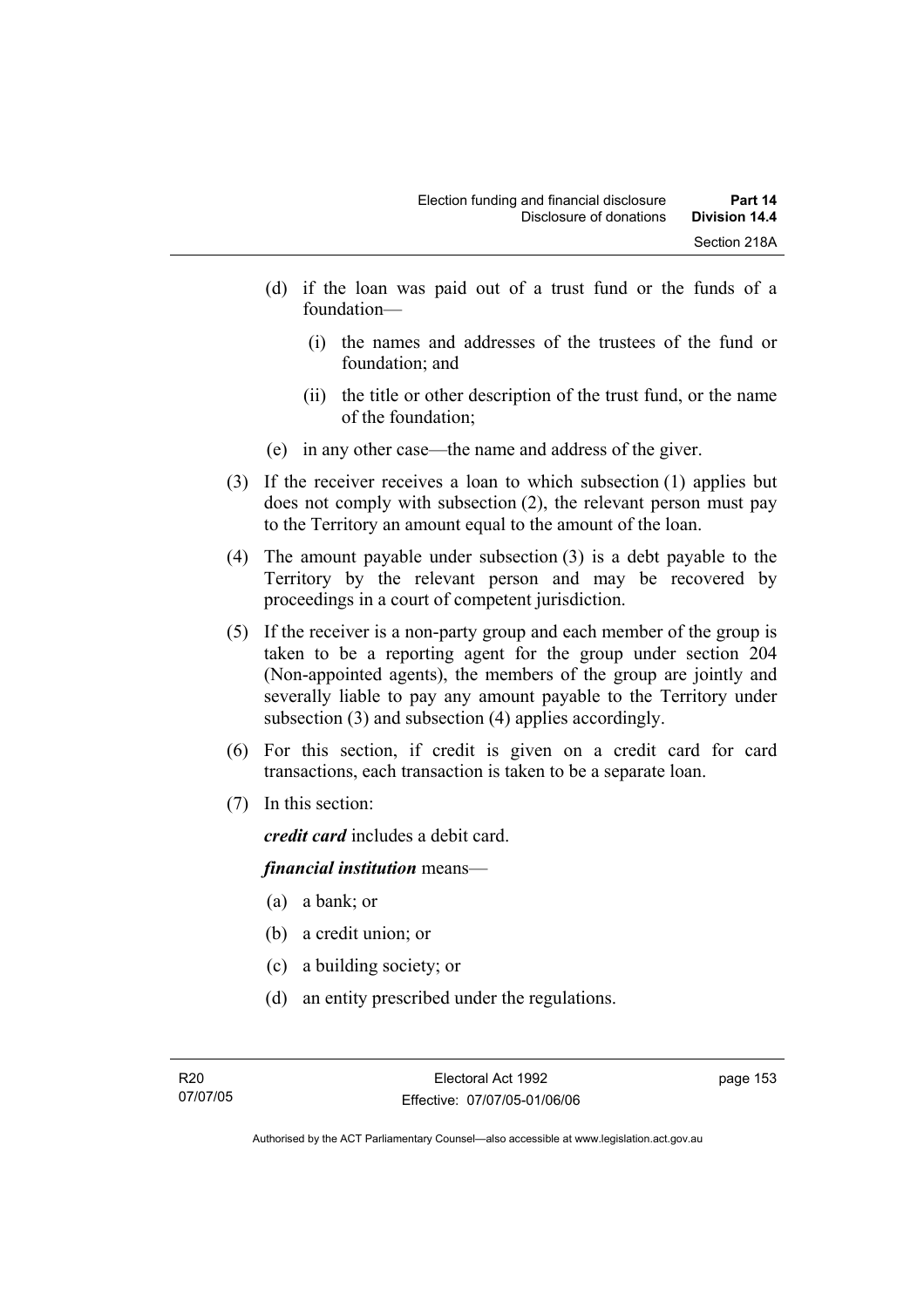*loan* means any of the following:

- (a) an advance of money;
- (b) a provision of credit or any other form of financial accommodation;
- (c) a payment of an amount for, on account of, on behalf of or at the request of the receiver, if there is an express or implied obligation to repay the amount;
- (d) a transaction (whatever its terms or form) that is, in substance, a loan of money.

#### *relevant person* means—

- (a) for a loan for the benefit of a party—
	- (i) if the party is a corporation—the party; or
	- (ii) in any other case—the reporting agent of the party; or
- (b) for a loan to or for the benefit of a non-party group—the reporting agent of the group; or
- (c) for a gift to or for the benefit of an MLA—the MLA; or
- (d) for a gift to or for the benefit of a candidate—the candidate; or
- (e) for a gift to or for the benefit of an associated entity—
	- (i) if the entity is a corporation—the entity; or
	- (ii) in any other case—the financial controller of the entity.

#### **219 Nil returns**

If no details are required to be included in a return under section 217 or 218, the return shall be given to the commissioner and shall include a statement to the effect that no gifts of a kind required to be disclosed were received.

R20 07/07/05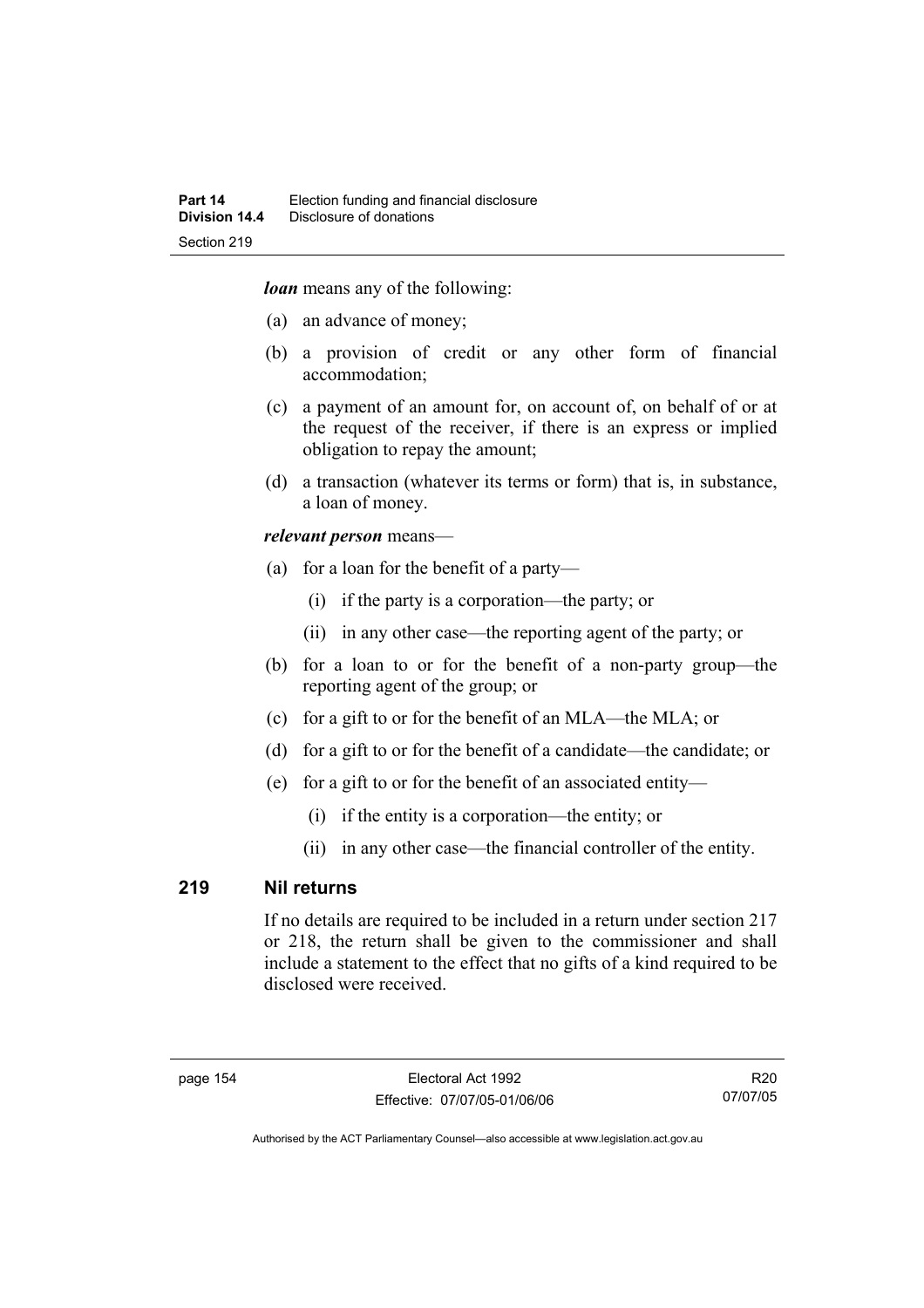#### **220 Disclosure of gifts by persons incurring political expenditure**

- (1) This section applies if a person (other than a party, candidate or associated entity) (the *first person*)—
	- (a) incurs expenditure for a political purpose during the disclosure period for an election; and
	- (b) receives from someone else 1 or more gifts—
		- (i) all or a part of each of which was used by the first person to enable the person to incur expenditure during the disclosure period for a political purpose or to reimburse the person for incurring expenditure during the disclosure period for a political purpose; and
		- (ii) the total amount of which is \$1 000 or more.
- (2) Within 15 weeks after polling day in the election, the first person must give the commissioner a return for the gift or gifts.
	- *Note 1* If a form is approved under s 340A (Approved forms) for a return, the form must be used.
	- *Note 2* For how a return may be given, see *Legislation Act 2001*, pt 19.5.
- (3) A return shall, in relation to each gift referred to in subsection (1), specify—
	- (a) the amount of the gift; and
	- (b) the date it was received; and
	- (c) the defined details.
- (4) Subsection (1) does not apply to a person if the amount of expenditure incurred by the person for political purposes during the disclosure period is less than \$1 000.
- (5) For this section, a person shall be taken to have incurred expenditure for a political purpose if, during the disclosure period in relation to

page 155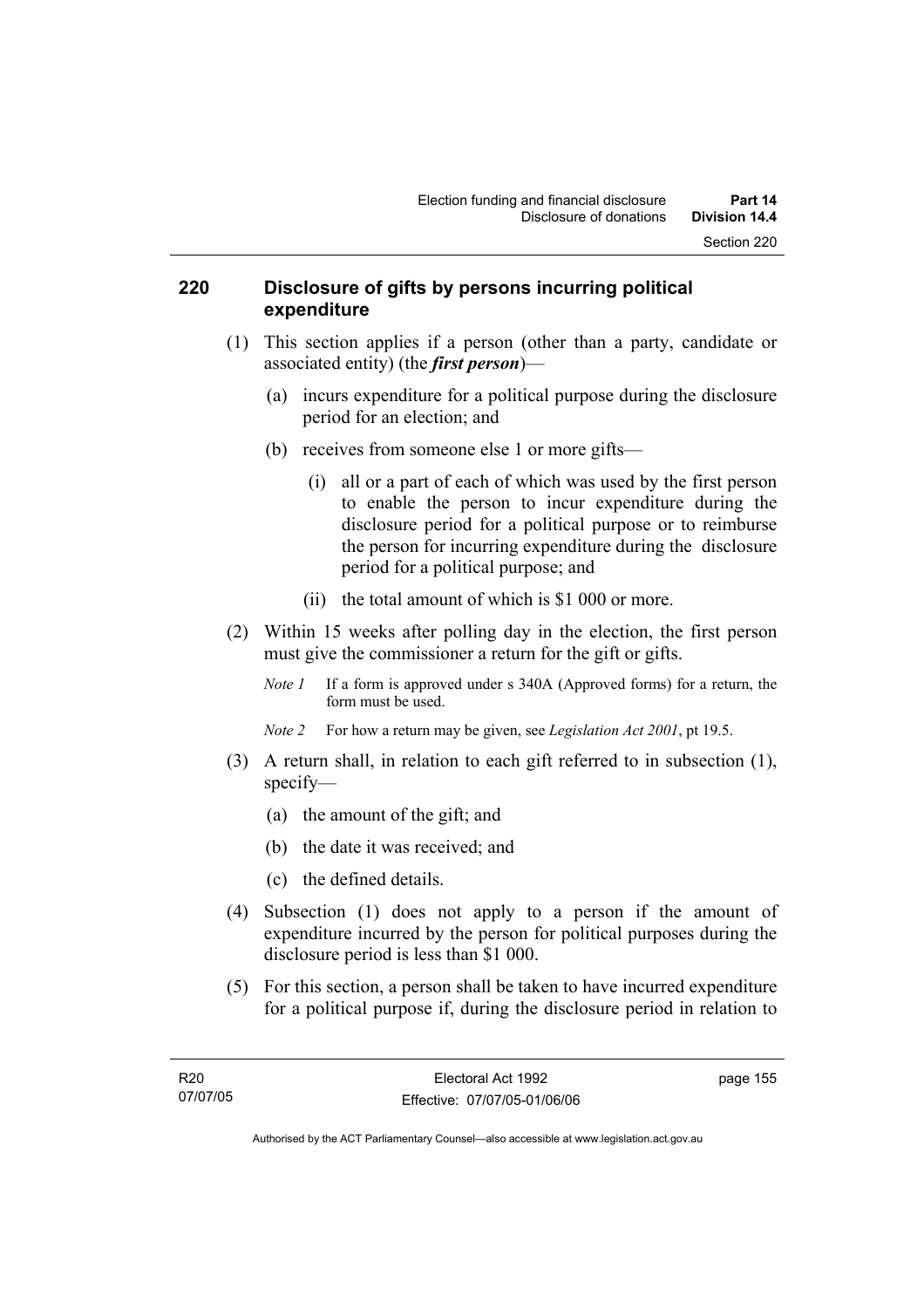an election, the person incurs expenditure in relation to that or any other election.

- (6) In this section, a reference to incurring of expenditure for a political purpose is a reference to incurring of expenditure in relation to—
	- (a) publishing electoral matter (including publishing by radio or television); or
	- (b) otherwise publishing a view on an issue in an election; or
	- (c) making a gift to a party; or
	- (d) making a gift to a candidate; or
	- (e) making a gift to a person on the understanding that the person or another person will apply, either directly or indirectly, the whole or a part of the gift in a way referred to in paragraph  $(a)$ ,  $(b)$ ,  $(c)$  or  $(d)$ .
- (7) For subsection (3), 2 or more gifts made by the same person to or for the benefit of a person to whom subsection (1) applies shall be taken to be a single gift.

## **221 Donations to non-party groups and candidates**

- (1) If, during the disclosure period for an election, a person (other than a party, a candidate or an associated entity) makes gifts totalling \$1,500 or more to the same non-party group or candidate in the election or the same specified body, the person must give the commissioner a return within 15 weeks after the polling day for the election.
	- *Note 1* If a form is approved under s 340A (Approved forms) for a return, the form must be used.
	- *Note 2* For how a return may be given, see Legislation Act, pt 19.5.
- (2) A return shall specify in relation to each gift referred to in subsection (1) made by the person during the disclosure period—
	- (a) the amount of the gift; and

| page 156 | Electoral Act 1992           | R <sub>20</sub> |
|----------|------------------------------|-----------------|
|          | Effective: 07/07/05-01/06/06 | 07/07/05        |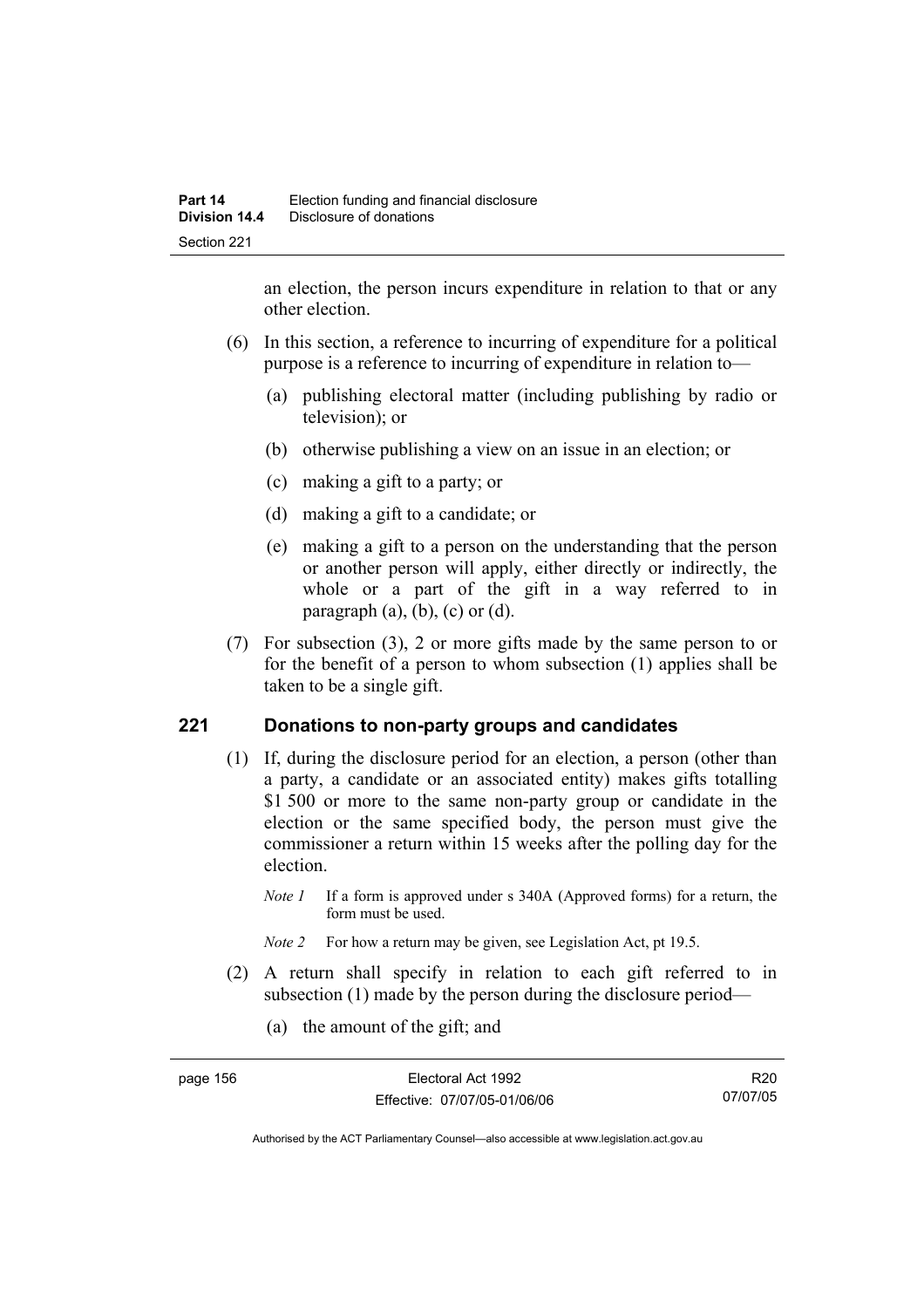- (b) the date it was made; and
- (c) the defined details.
- (3) A reference in this section to a *gift* is a reference to a gift other than a gift made in a private capacity to a candidate or a specified body that is an individual, for his or her personal use, being a gift that the receiver has not used, and will not use, solely or substantially for a purpose related to an election.
- (4) The commissioner may, in writing, specify a person or body (whether incorporated or not) for this section if the commissioner believes on reasonable grounds, that it is a function of the person or body to incur electoral expenditure or to give gifts (directly or indirectly) to candidates.
- (5) The specification of a person or body is a notifiable instrument.

*Note* A notifiable instrument must be notified under the *Legislation Act 2001*.

(6) In this section:

*specified body* means a person or body specified in accordance with subsection (4).

# **221A Annual returns of donations**

- (1) If, in a financial year, a person makes a gift of \$1 500 or more, or gifts totalling \$1 500 or more, to the same party, MLA or associated entity, the person must, within the relevant period after the end of the financial year, give the commissioner a return covering all the gifts that the person made to the party, MLA or associated entity during the financial year.
	- *Note 1* If a form is approved under s 340A (Approved forms) for a return, the form must be used.
	- *Note 2* For how a return may be given, see *Legislation Act 2001*, pt 19.5.
- (2) If, in a financial year—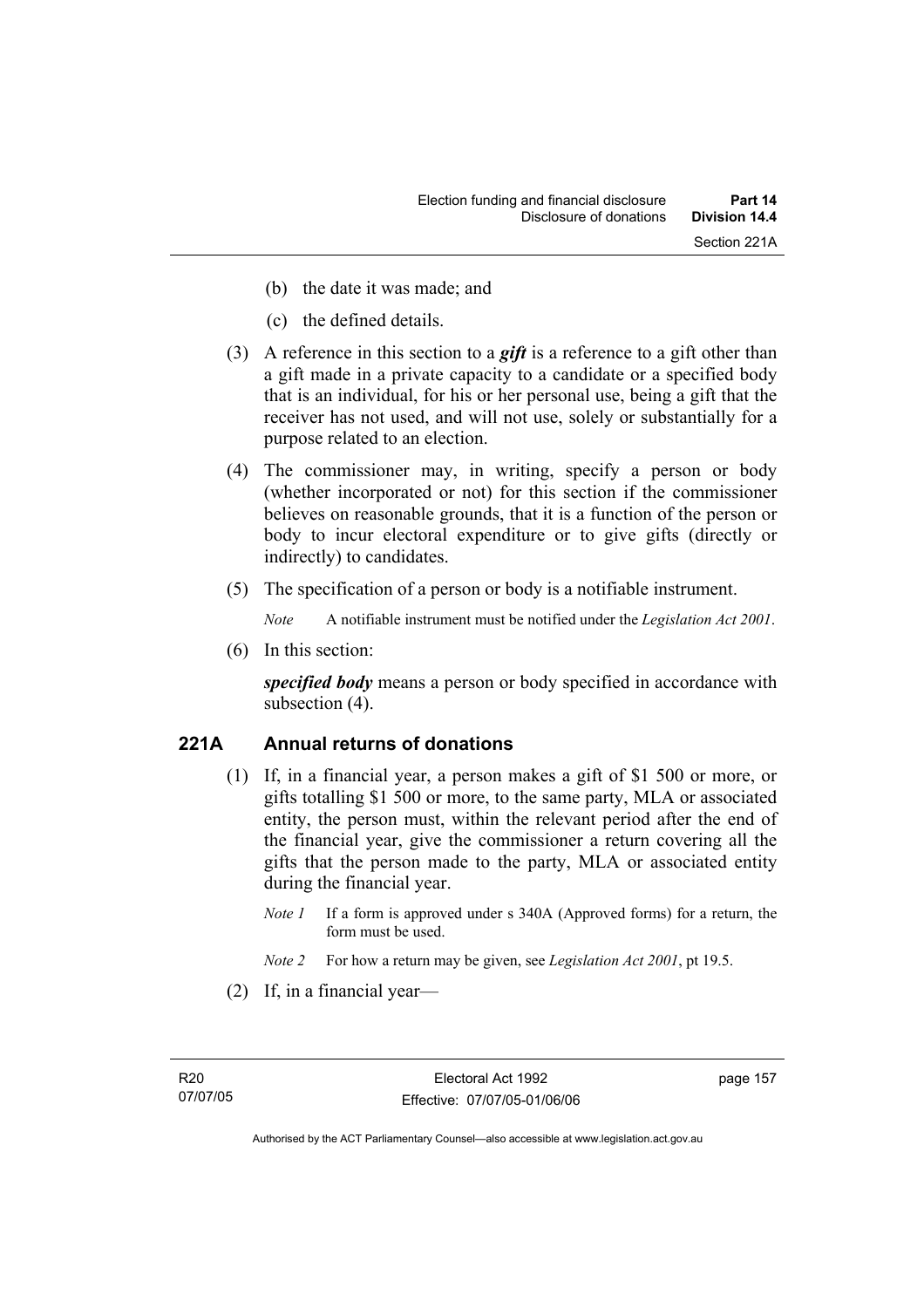- (a) a person receives a gift of \$1 000 or more, or gifts totalling \$1 000 or more; and
- (b) the person uses all or part of the gift or gifts to make a gift of \$1 500 or more, or gifts totalling \$1 500 or more, to a party, MLA or associated entity;

the person must, within the relevant period after the end of the financial year, give the commissioner a return covering all the gifts mentioned in paragraph (a).

- (3) For each gift mentioned in subsection (1) or (2) (a), the return must state—
	- (a) the amount of the gift; and
	- (b) the date when it was made; and
	- (c) for a gift mentioned in subsection (1)—the name of the party, MLA or associated entity to which the gift was made; and
	- (d) for a gift mentioned in subsection  $(2)$  (a)—the defined details.
- (4) Subsection (2) does not apply to a gift mentioned in subsection (2) (a) that has been included in a previous return under this section.
- (5) If a person makes a gift to any person or body with the intention of benefiting a party, MLA or associated entity, the person is taken, for this section, to have made the gift to the party, MLA or associated entity.
- (6) In this section:

*gift* does not include—

- (a) a gift made to an MLA in a private capacity for the MLA's personal use if the MLA does not use the gift solely or substantially for a purpose related to an election; or
- (b) a gift made by a party, member of a non-party group, MLA, candidate or associated entity.

| page 158 | Electoral Act 1992           | R <sub>20</sub> |
|----------|------------------------------|-----------------|
|          | Effective: 07/07/05-01/06/06 | 07/07/05        |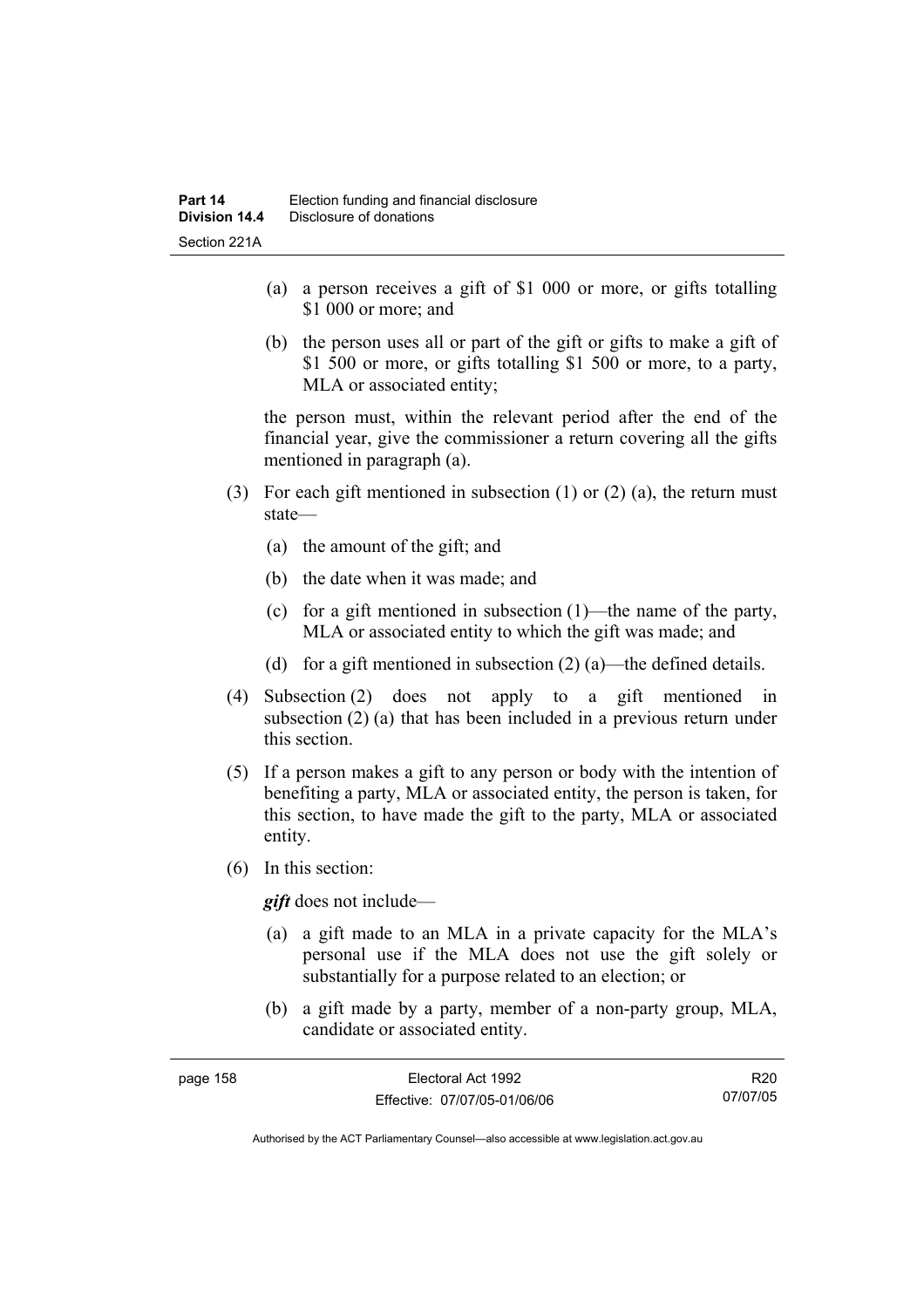#### *relevant period* means—

- (a) for a financial year ending in a year when a general election is held—24 weeks; and
- (b) in any other case—20 weeks.

#### **221B Advice about obligations to make returns**

 (1) If, in a financial year, a party or MLA (the *receiver*) receives a gift of \$1 500 or more, or gifts totalling \$1 500 or more, from the same person (the *giver*), the receiver must, before 1 August after the end of the financial year, by written notice to the giver, tell the giver about the requirements of section 221A (Annual returns of donations).

Maximum penalty: 50 penalty units.

(2) In this section:

*gift*—see section 221A (6).

## **222 Anonymous gifts**

- (1) A party, non-party group, MLA, candidate or associated entity (the *receiver*) must not accept a gift of the prescribed amount or more made by someone else (the *giver*) to or for the benefit of the receiver unless—
	- (a) the receiver knows the defined details of the gift; or
	- (b) both the following subparagraphs apply:
		- (i) the giver tells the receiver the defined details of the gift before the gift is made;
		- (ii) when the gift is made, the receiver has no grounds for believing that the defined details given by the giver are not true.
- (2) Subsection (1) applies—

page 159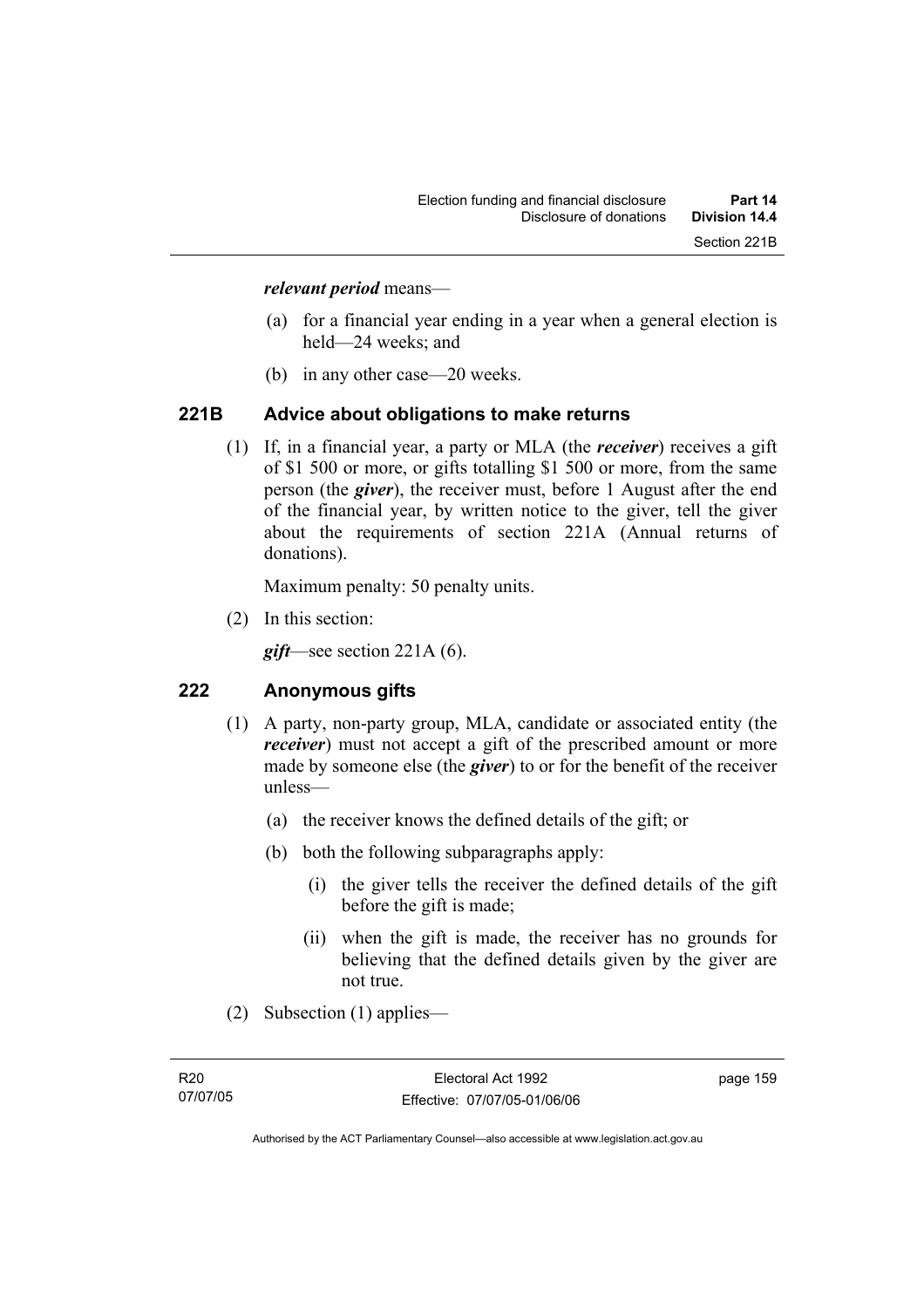- (a) for a party, MLA or associated entity—to gifts received at any time; or
- (b) for a non-party group or candidate—to gifts received during the disclosure period.
- (3) For this section, 2 or more gifts made by the same person to or for the benefit of a party, non-party group, MLA, candidate or associated entity are taken to be a single gift.
- (4) If the receiver contravenes subsection (1), the relevant person must pay to the Territory an amount equal to the amount of the gift.
- (5) The amount payable under subsection (4) is a debt payable to the Territory by the relevant person and may be recovered by proceedings in a court of competent jurisdiction.
- (6) If the receiver is a non-party group and each member of the group is taken to be a reporting agent for the group under section 204 (Non-appointed agents), the members of the group are jointly and severally liable to pay any amount payable to the Territory under subsection (4), and subsection (5) applies accordingly.
- (7) In this section:

*gift* includes a gift made on behalf of the members of an unincorporated association.

*prescribed amount*, for a gift made to or for the benefit of a party, MLA, associated entity, candidate or non-party group, means \$1 500.

#### *relevant person* means

- (a) for a gift to or for the benefit of a party—
	- (i) if the party is a corporation—the party; or
	- (ii) in any other case—the reporting agent of the party; or
- (b) for a gift to or for the benefit of a non-party group—the reporting agent of the group; or

| page 160 | Electoral Act 1992           | R <sub>20</sub> |
|----------|------------------------------|-----------------|
|          | Effective: 07/07/05-01/06/06 | 07/07/05        |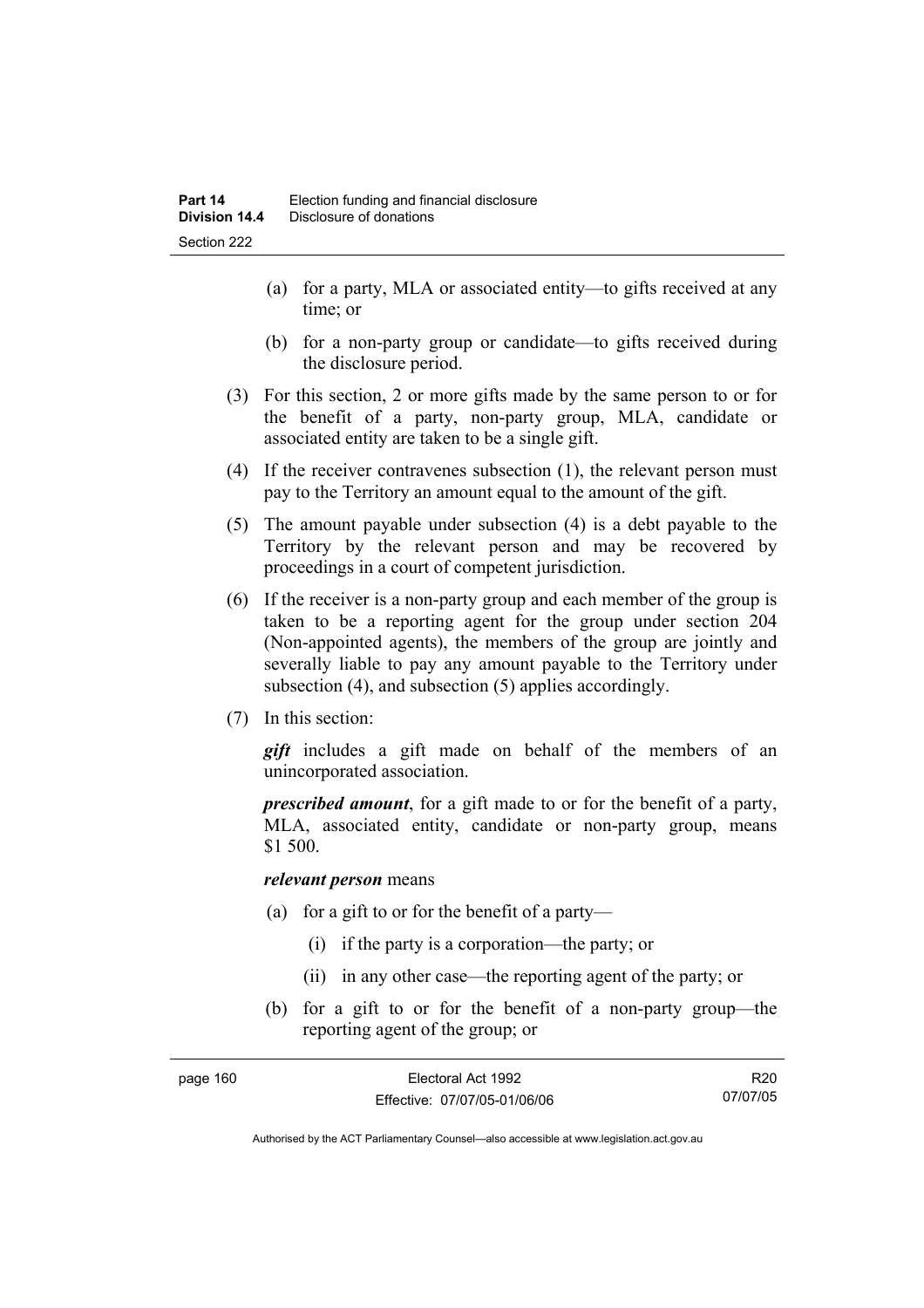- (c) for a gift to or for the benefit of an MLA—the MLA; or
- (d) for a gift to or for the benefit of a candidate—the candidate; or
- (e) for a gift to or for the benefit of an associated entity—
	- (i) if the entity is a corporation—the entity; or
	- (ii) in any other case—the financial controller of the entity.

# **Division 14.5 Disclosure of electoral expenditure**

## **223 Definitions for div 14.5**

In this division:

*broadcaster* means—

- (a) the Australian Broadcasting Corporation continued in existence under the *Australian Broadcasting Corporation Act 1983* (Cwlth), section 5; or
- (b) the Special Broadcasting Service Corporation continued in existence under the *Special Broadcasting Service Act 1991*  (Cwlth), section 5; or
- (c) the holder of a licence under the *Broadcasting Services Act 1992* (Cwlth); or
- (d) the provider of a broadcasting service under a class licence under that Act.

*electoral advertisement* means an advertisement containing electoral matter, whether or not consideration was given for its publication or broadcast.

*electoral expenditure*, in relation to an election, means expenditure incurred (whether or not incurred during the pre-election period) on—

 (a) broadcasting an electoral advertisement during the pre-election period; or

| R <sub>20</sub> | Electoral Act 1992           | page 161 |
|-----------------|------------------------------|----------|
| 07/07/05        | Effective: 07/07/05-01/06/06 |          |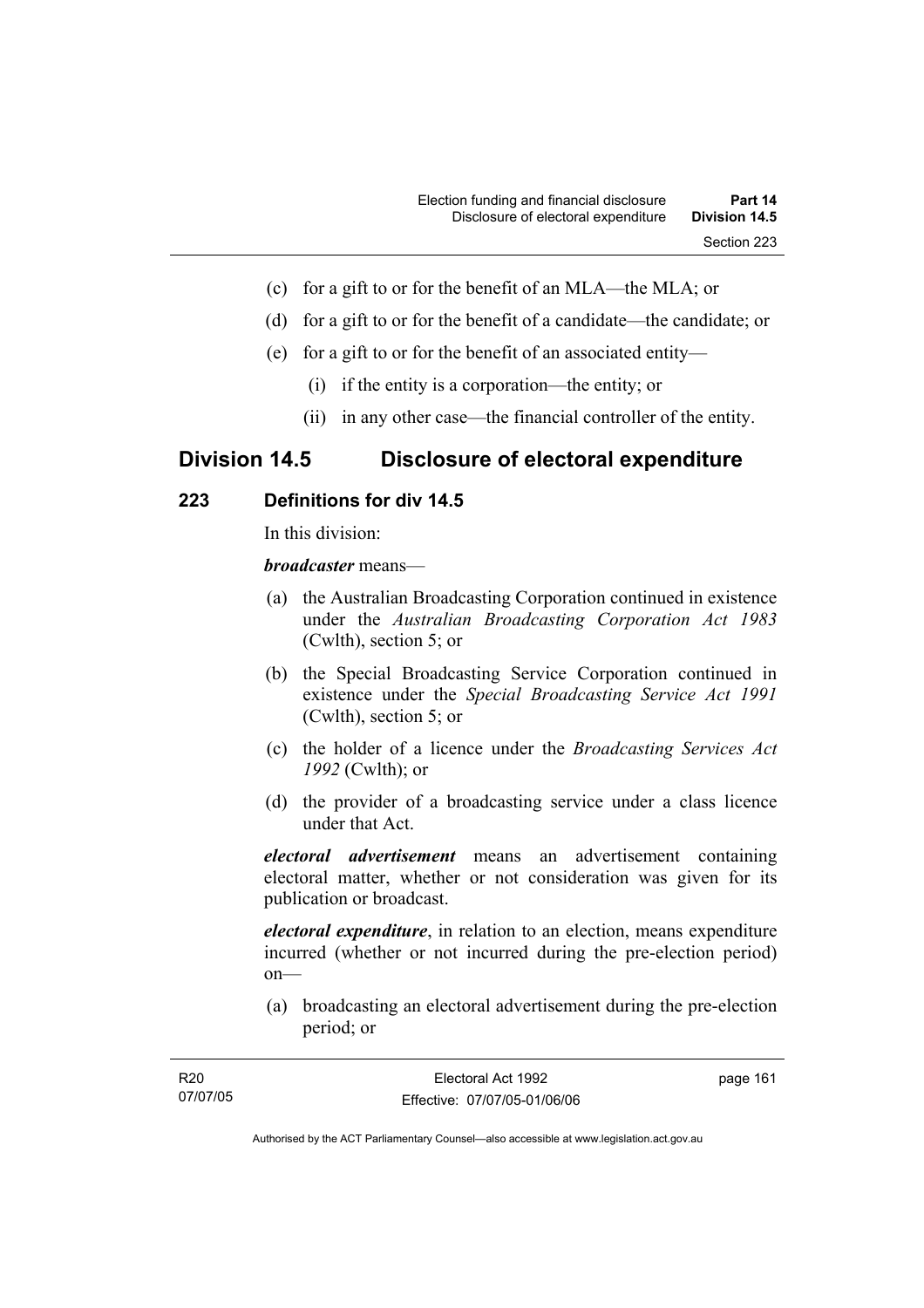- (b) publishing an electoral advertisement in a newspaper or periodical during the pre-election period; or
- (c) displaying an electoral advertisement at a theatre or other place of entertainment during the pre-election period; or
- (d) producing an electoral advertisement referred to in paragraph  $(a)$ ,  $(b)$  or  $(c)$ ; or
- (e) producing any printed electoral matter to which section 292 applies (other than material referred to in paragraph (a), (b) or (c)) that is published during the pre-election period; or
- (f) producing and distributing electoral matter that is addressed to particular persons or organisations and is distributed during the pre-election period; or
- (g) consultant's or advertising agent's fees in respect of—
	- (i) services provided during the pre-election period, being services relating to the election; or
	- (ii) material relating to the election that is used during the pre-election period; or
- (h) carrying out an opinion poll or other research about the election during the pre-election period.

*participant* in an election means—

- (a) a party, non-party group or candidate; or
- (b) a person (other than a party or candidate) by whom, or with the authority of whom, electoral expenditure in relation to an election is incurred.

*relates*—an advertisement *relates* to an election if it contains electoral matter, whether or not consideration is given for publication or broadcasting of the advertisement.

R20 07/07/05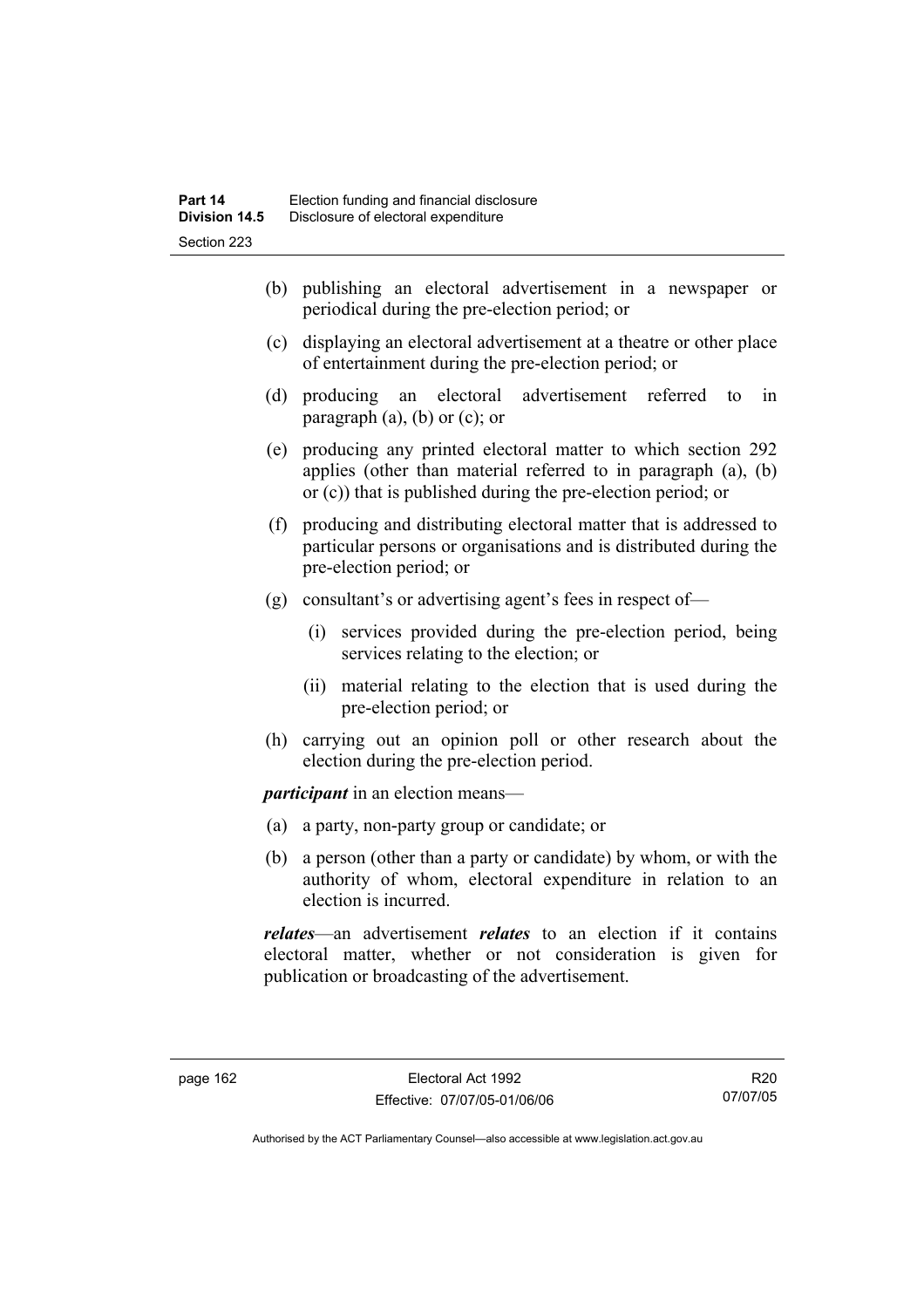#### **224 Returns of electoral expenditure**

 (1) The reporting agent of each person who was a candidate in an election shall, before the end of 15 weeks after polling day for the election, give the commissioner a return specifying details of the electoral expenditure in relation to the election incurred by or with the authority of the candidate.

*Note 1* If a form is approved under s 340A (Approved forms) for a return, the form must be used.

*Note 2* For how a return may be given, see *Legislation Act 2001*, pt 19.5.

- (2) A reporting agent of a non-party group in an election shall, before the end of 15 weeks after polling day for the election, give the commissioner a return specifying details of the electoral expenditure in relation to the election incurred by or with the authority of the group.
- (3) If electoral expenditure in relation to an election is incurred by or with the authority of a party, the reporting agent of the party shall, before the end of 15 weeks after polling day for the election, give the commissioner a return setting out details of the expenditure.
- (4) If electoral expenditure in relation to an election was incurred by or with the authority of a person and the expenditure was not incurred with the written authority of a party, non-party group, candidate or associated entity in the election the person shall, before the end of 15 weeks after polling day for the election, give the commissioner a return specifying details of the electoral expenditure.
- (5) A person is not required to give the commissioner a return under subsection (4) in relation to an election if the amount of the electoral expenditure incurred in relation to the election by or with the person's authority is less than \$1 500.

## **225 Nil returns**

 (1) If no electoral expenditure in relation to an election is incurred by or with the authority of a candidate in the election, a return under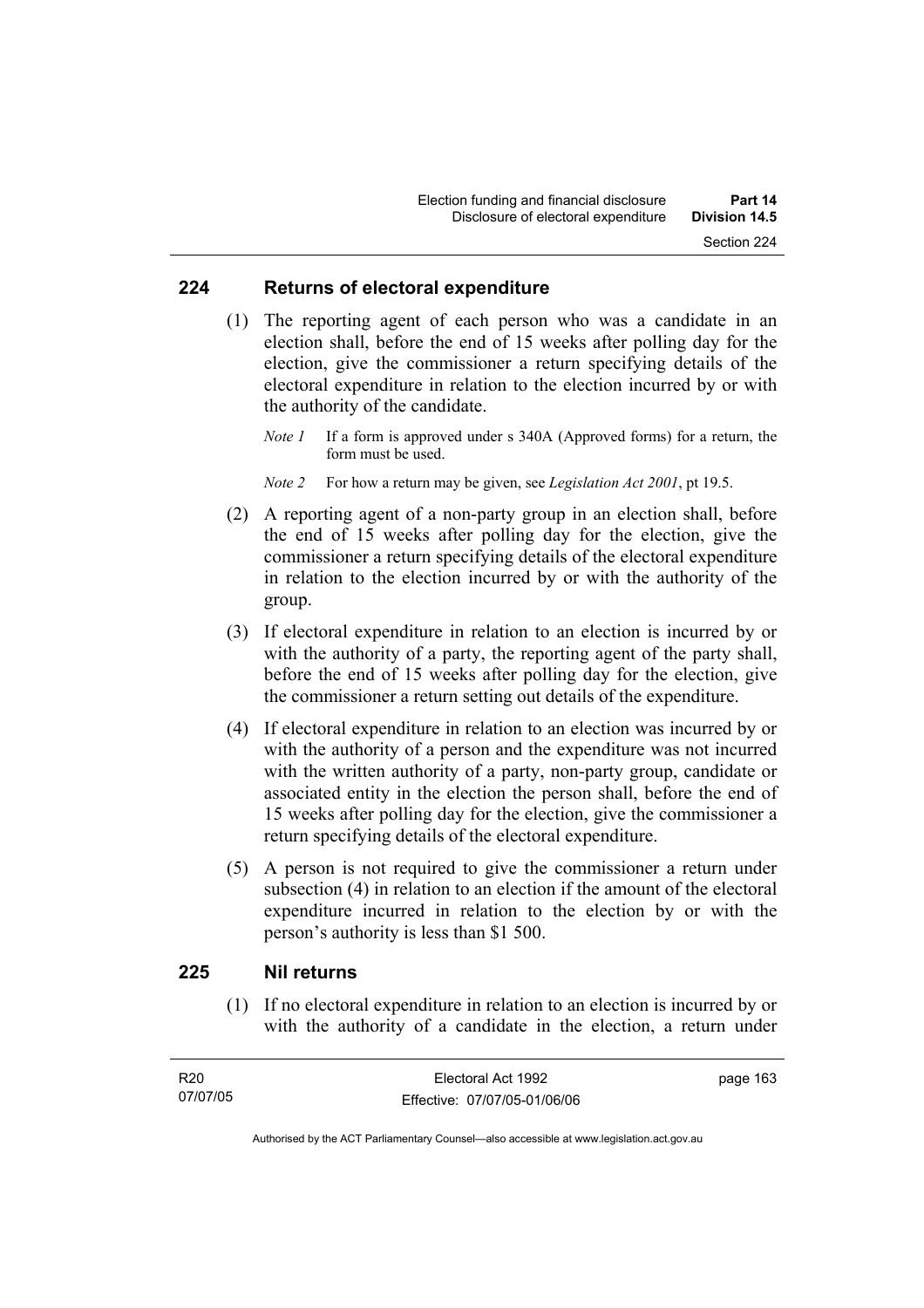section 224 in relation to the candidate shall be given to the commissioner and shall include a statement to the effect that no expenditure of a kind required to be disclosed has been incurred by or with the authority of the candidate.

- (2) If no electoral expenditure in relation to an election is incurred by or with the authority of a non-party group in the election, a return under section 224 in relation to the group shall be given to the commissioner and shall include a statement to the effect that no expenditure of a kind required to be disclosed has been incurred by or with the authority of the group.
- (3) If no electoral expenditure in relation to an election is incurred by or with the authority of a party that endorsed a candidate in the election, a return under section 224 in relation to the party shall be given to the commissioner and shall include a statement to the effect that no expenditure of a kind required to be disclosed has been incurred by or with the authority of the party.

## **226 Returns by broadcasters and publishers**

- (1) If an election has taken place—
	- (a) each broadcaster who broadcast an electoral advertisement during the pre-election period with the authority of a participant in the election; and
	- (b) each publisher who published an electoral advertisement in a newspaper or periodical during the pre-election period with the authority of a participant in the election;

shall give the commissioner a return before the end of 8 weeks after polling day in the election.

- *Note 1* If a form is approved under s 340A (Approved forms) for a return, the form must be used.
- *Note 2* For how a return may be given, see *Legislation Act 2001*, pt 19.5.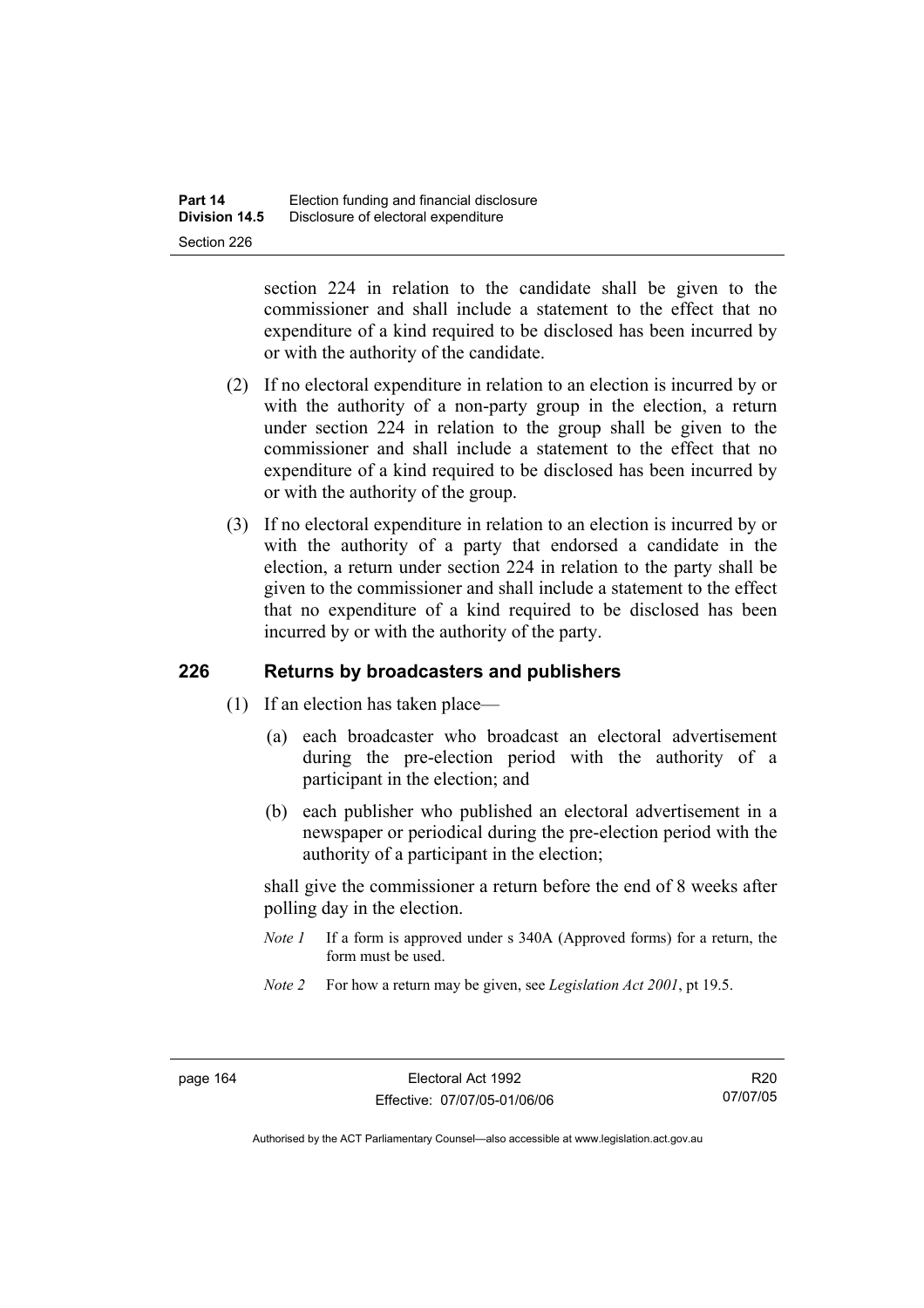- (2) A return shall specify the following particulars in relation to the advertisement:
	- (a) the broadcasting service as part of which the advertisement was broadcast or the newspaper or periodical in which the advertisement was published;
	- (b) the name and address of the person at whose request the advertisement was broadcast or published;
	- (c) the name and address of the participant in the election with whose authority the advertisement was broadcast or published;
	- (d) the date or dates when, and, for an advertisement that was broadcast, the times between which, the advertisement was broadcast or published;
	- (e) for a published advertisement—the page on which the advertisement was published and the space occupied by it;
	- (f) whether or not, on each occasion when the advertisement was broadcast or published, a charge was made by the broadcaster or publisher for the broadcasting or publication of the advertisement;
	- (g) if a charge referred to in paragraph (f) was made—the amount of the charge.
- (3) If a broadcaster or publisher specifies in a return the amount of a charge in accordance with subsection (2) (g), the broadcaster or publisher shall state in the return whether or not the charge is at less than normal commercial rates having regard to—
	- (a) for a broadcast advertisement—the length of the advertisement and the day or days when, and the times between which, it was broadcast; or
	- (b) for a published advertisement—the space occupied by the advertisement and the nature of the newspaper or periodical.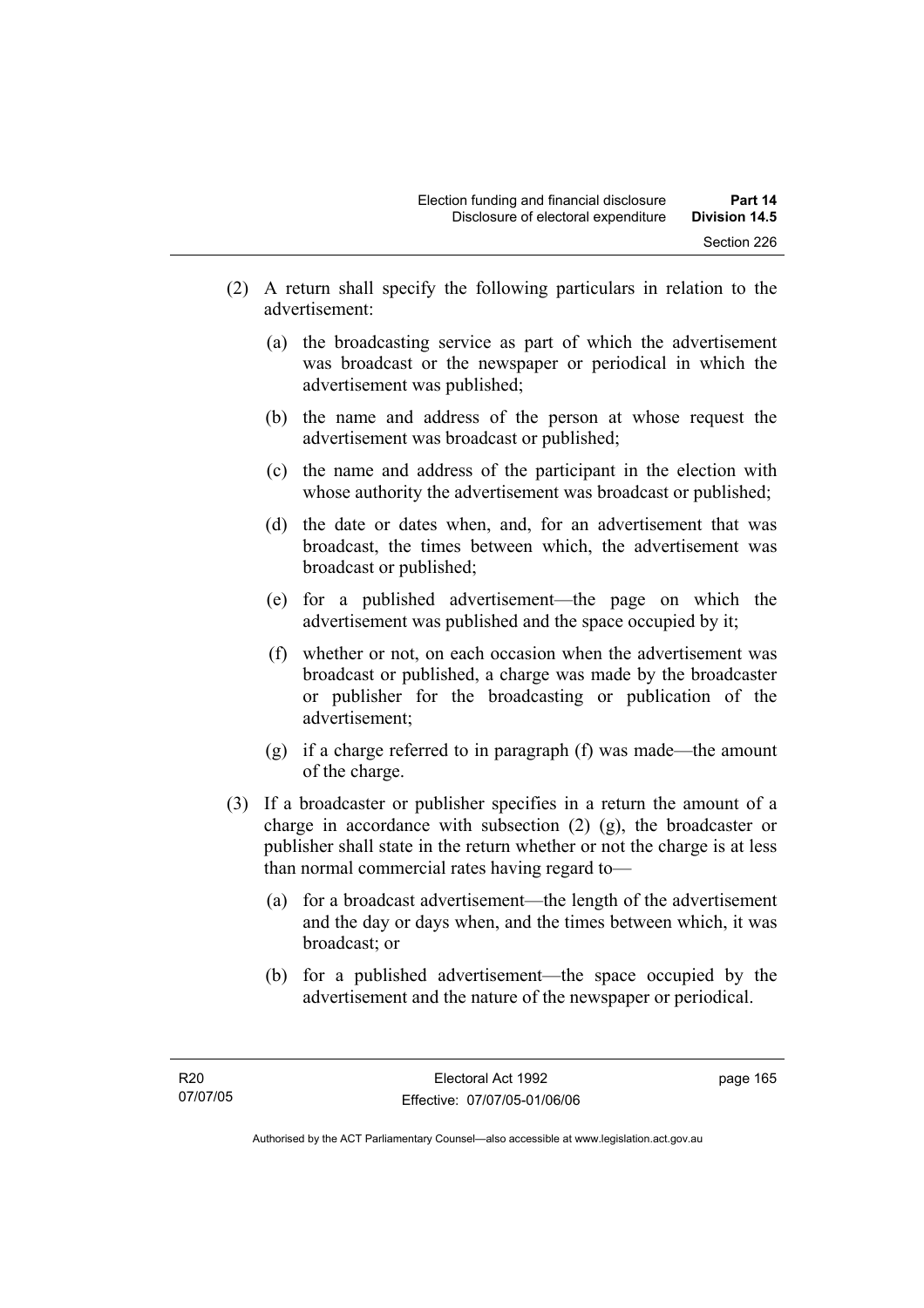| Part 14              | Election funding and financial disclosure |
|----------------------|-------------------------------------------|
| <b>Division 14.5</b> | Disclosure of electoral expenditure       |
| Section 227          |                                           |

- (4) A publisher is not required to give the commissioner a return under subsection (1) in relation to an election if the amount of the charges made by the publisher in relation to the publication of any advertisements to which that subsection applies, in relation to that election and any other election that took place on the same day as the firstmentioned election, does not exceed \$1 000.
- (5) A return under subsection (1) may refer to more than 1 advertisement.

## **227 Multiple elections on same day**

- $(1)$  If—
	- (a) the voting at 2 or more elections took place on the same day; and
	- (b) a person would, apart from this subsection, be required to give the commissioner 2 or more returns under this division relating to those elections;

the person may give the commissioner a single return, in a form approved under section 340A (Approved forms), setting out the particulars that the person would have been required to set out in those separate returns.

 (2) It is sufficient compliance with this division if the return sets out details of the expenditure without showing the extent to which it relates to any election.

R20 07/07/05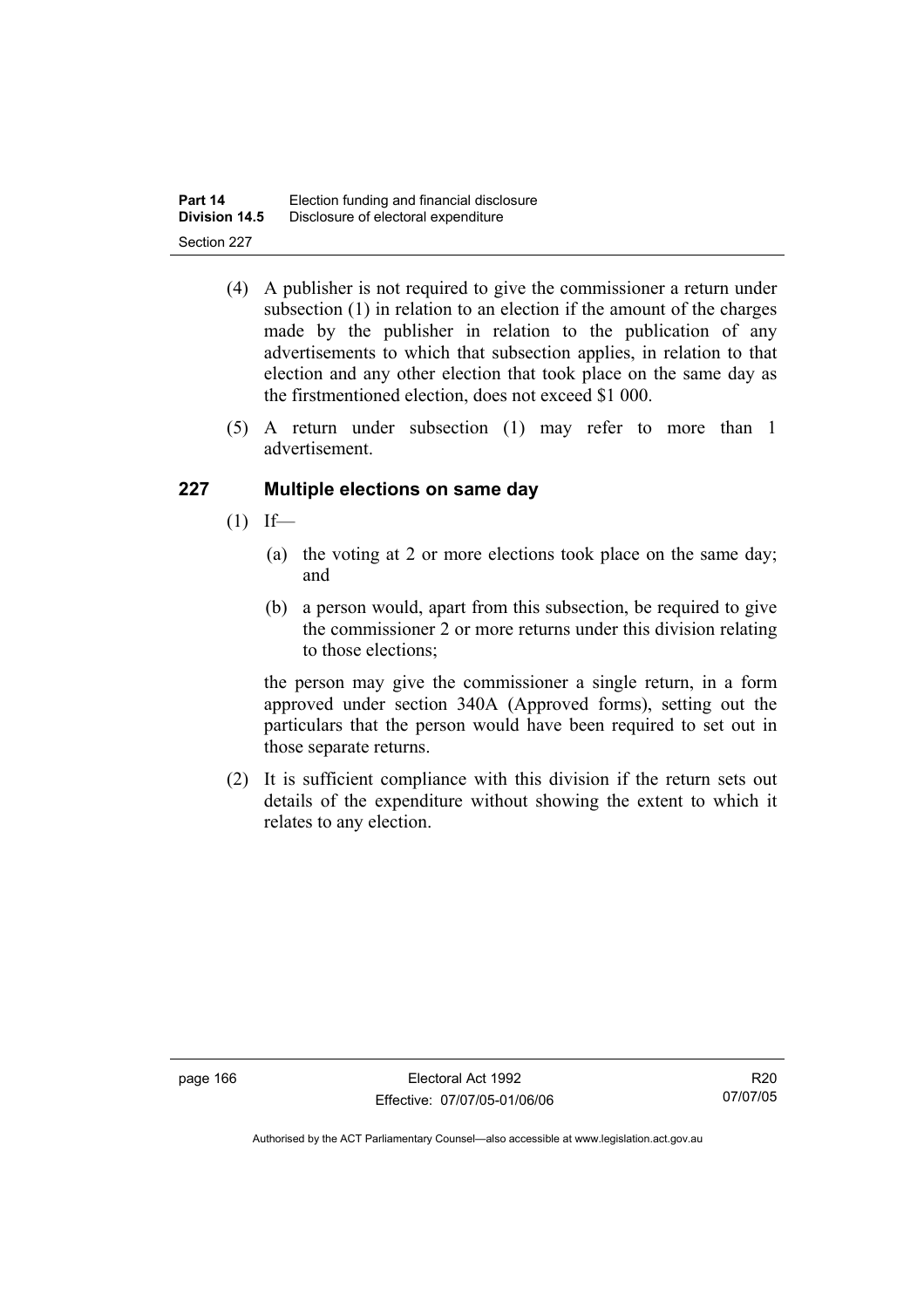# **Division 14.6 Annual returns**

### **228 Meaning of** *defined particulars* **for div 14.6**

In this division:

*defined particulars*, in relation to a sum, means—

- (a) if the sum was received from, paid to or owed to, an unincorporated association, other than a registered industrial organisation—
	- (i) the name of the association; and
	- (ii) the names and addresses of the members of the executive committee (however described) of the association; and
- (b) if the sum was paid out of or into, or incurred as a debt to, a trust fund or the funds of a foundation—
	- (i) the names and addresses of the trustees of the fund or foundation; and
	- (ii) the name, title or description of the trust fund or foundation; and
- (c) the name and address of the person or organisation that paid, received or is owed the sum; and
- (d) such other particulars as are prescribed.

## **230 Annual returns by parties and MLAs**

- (1) The reporting agent of a party or MLA must, within 16 weeks after the end of each financial year, give the commissioner a return.
	- *Note 1* If a form is approved under s 340A (Approved forms) for a return, the form must be used.
	- *Note 2* For how a return may be given, see *Legislation Act 2001*, pt 19.5.
- (2) However, the return may be the audited annual accounts of the party or MLA in a form approved, in writing, by the commissioner.

| R <sub>20</sub> | Electoral Act 1992           | page 167 |
|-----------------|------------------------------|----------|
| 07/07/05        | Effective: 07/07/05-01/06/06 |          |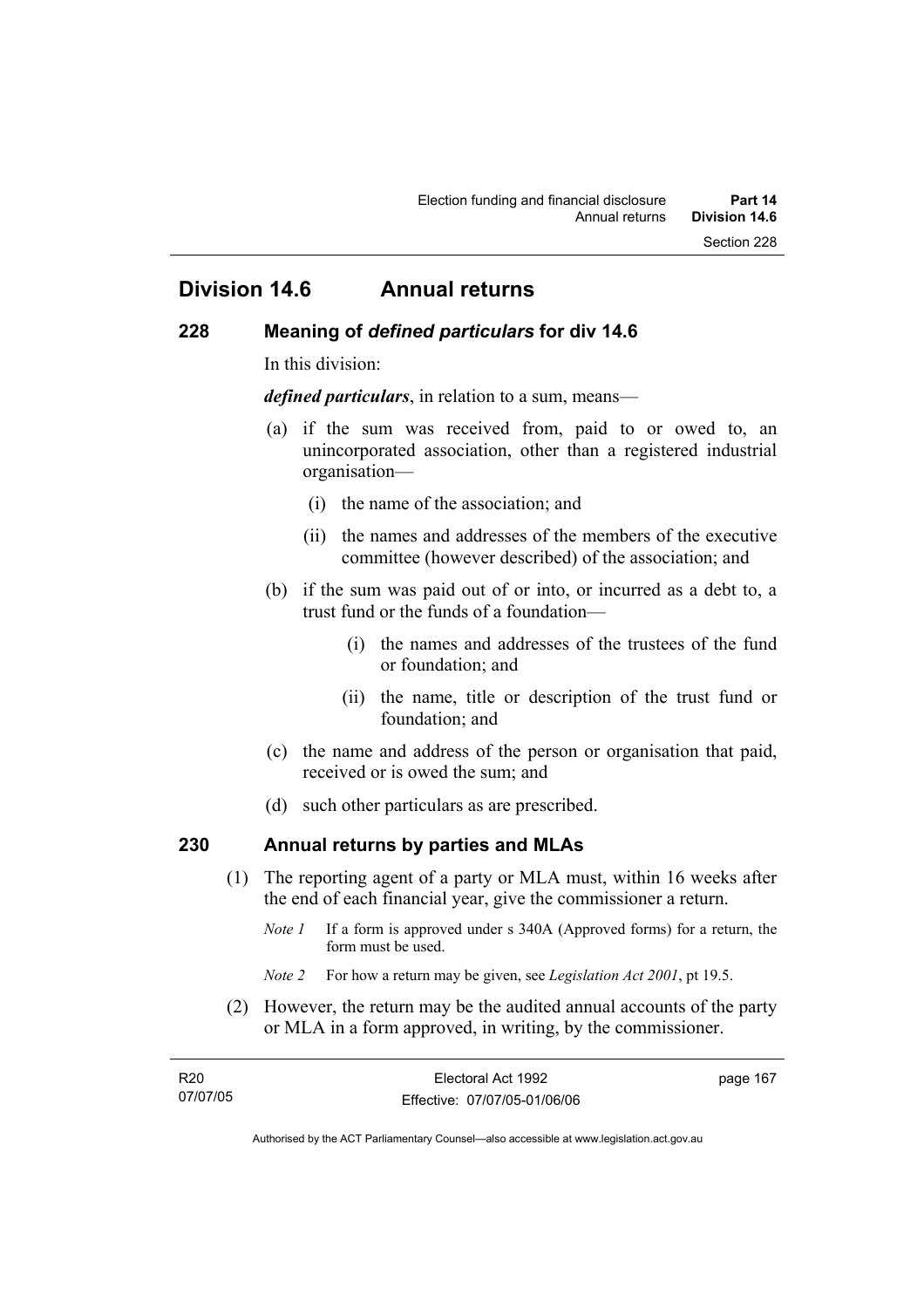(3) The approval is a notifiable instrument.

*Note* A notifiable instrument must be notified under the *Legislation Act 2001*.

- (4) The return must state—
	- (a) the amount received by, or on behalf of, the party or MLA during the financial year, together with the particulars required by section 232 (1) (Amounts received); and
	- (b) the amount paid by, or on behalf of, the party or MLA during the financial year; and
	- (c) the outstanding amount, at the end of the financial year, of debts incurred by, or on behalf of, the party or MLA, together with the particulars required by section 234 (1) (Outstanding amounts).
- (5) For subsection (4) (a), an amount is received by, or on behalf of, an MLA only if the amount is a gift received by the MLA in his or her capacity as an MLA.

#### **Examples of amounts not required to be stated in a return**

- 1 Income derived in a private capacity eg interest on bank accounts and dividends on shares.
- 2 Salary, allowances and other benefits (including superannuation benefits) as an MLA.
- 3 A gift given to the MLA in a private capacity for his or her personal use eg a birthday gift from a family member.
- *Note* An example is part of the Act, is not exhaustive and may extend, but does not limit, the meaning of the provision in which it appears (see *Legislation Act 2001*, s 126 and s 132).
- (6) For subsection (4) (b) or (c), an amount paid, or an outstanding amount of debts incurred, by or on behalf of an MLA includes an amount paid, or an outstanding amount of debts incurred, by or on behalf of the MLA for a purpose that relates solely or substantially to his or her position as MLA on any of the following:
	- (a) broadcasting an advertisement;

R20 07/07/05

Authorised by the ACT Parliamentary Counsel—also accessible at www.legislation.act.gov.au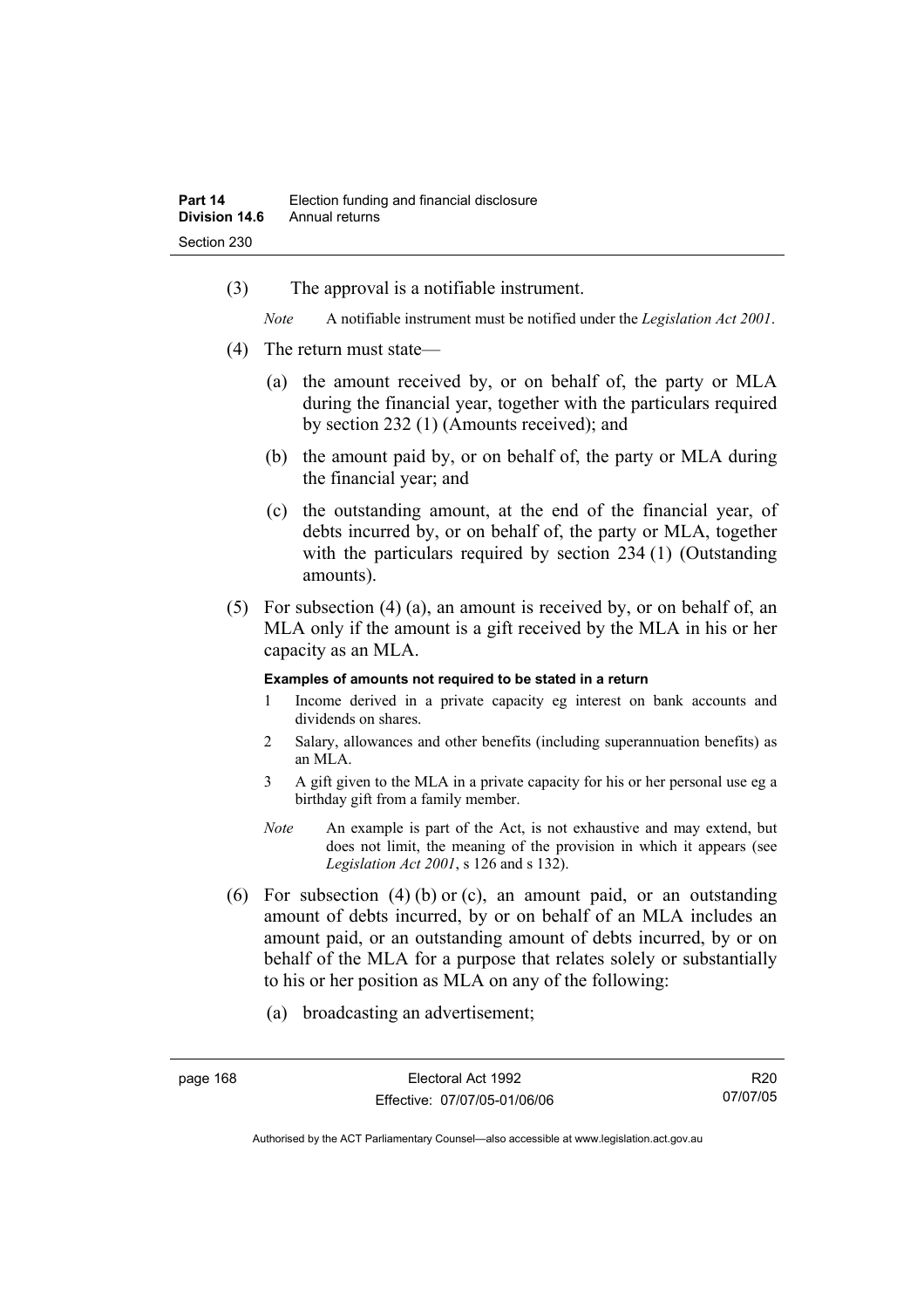- (b) publishing an advertisement in a newspaper or periodical;
- (c) displaying an advertisement at a theatre or another place of entertainment;
- (d) producing an advertisement mentioned in paragraphs (a) to (c);
- (e) producing any printed electoral matter to which section 292 (Dissemination of electoral matter—authorisers and authors) applies;
- (f) producing and distributing electoral matter that is addressed to particular people or organisations;
- (g) consultant's or advertising agent's fees for services provided;
- (h) carrying out an opinion poll or other research.
- (7) A return under this section must not include a list of the members of a party.
- (8) If the registration of a party is cancelled during a financial year, this section applies to the party in relation to the year as if a reference to the reporting agent of the party were a reference to the person who was the reporting agent of the party immediately before the cancellation.
- (9) If a person ceases to be an MLA during a financial year, this section applies to the person in relation to the year as if the person were the reporting agent.

## **231 Periods of less than financial year**

- (1) This section applies if, during a financial year—
	- (a) a political party becomes, or ceases to be, a registered party; or
	- (b) a person becomes, or ceases to be, an MLA.
- (2) A return under section 230 (Annual returns by parties and MLAs) for the political party or person for the financial year need only

page 169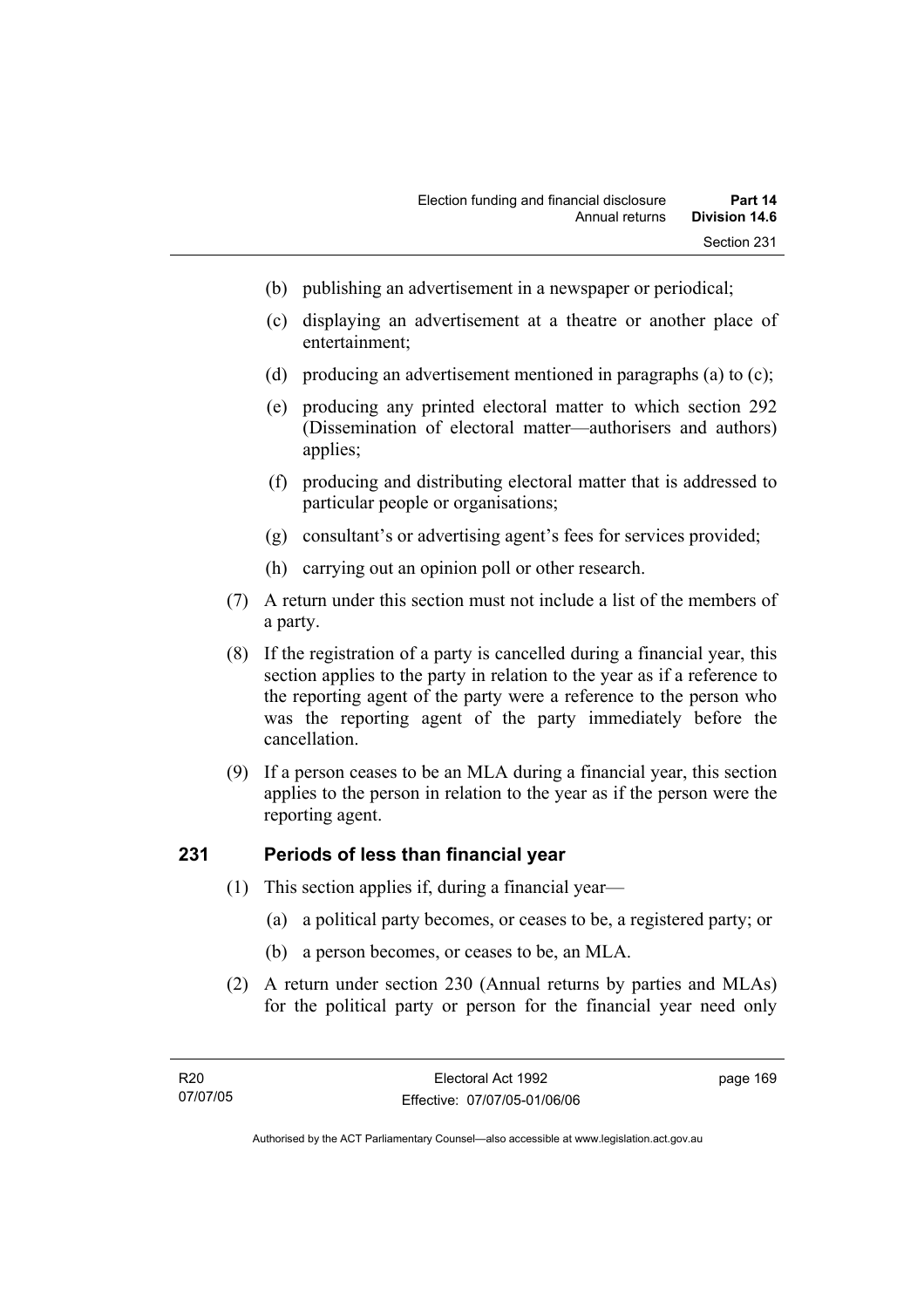include particulars for the part of the year when the party was registered or the person was an MLA.

## **231A Returns by parties under Commonwealth Electoral Act**

- $(1)$  If—
	- (a) an organisation has corresponding registration as a political party under this Act, part 7 and under the Commonwealth Act, part 11 whether by the same or a different name; and
	- (b) the agent of the organisation gives to the Australian Electoral Commission, within the period of 16 weeks after the end of the financial year, a return under the Commonwealth Act, section 314AB in relation to that financial year; and
	- (c) the agent or organisation gives to the ACT commissioner, within that period, a copy of that return;

the organisation is not required to give to the ACT commissioner a return under section 230 in relation to that financial year.

- (2) For subsection (1), an organisation has corresponding registration as a political party under this Act, part 7 and under the Commonwealth Act, part 11 if the same person is specified as the registered officer of the party in the register of political parties kept under this Act, section 88 and in the register of political parties kept under the Commonwealth Act, section 125.
- (3) In this section:

*agent*, in relation to an organisation, means the person appointed under the Commonwealth Act, section 288 to be the agent of the organisation in relation to the ACT.

*Commonwealth Act* means the *Commonwealth Electoral Act 1918* (Cwlth).

*party* includes an ACT branch of a political party registered under the Commonwealth Act, part 11.

R20 07/07/05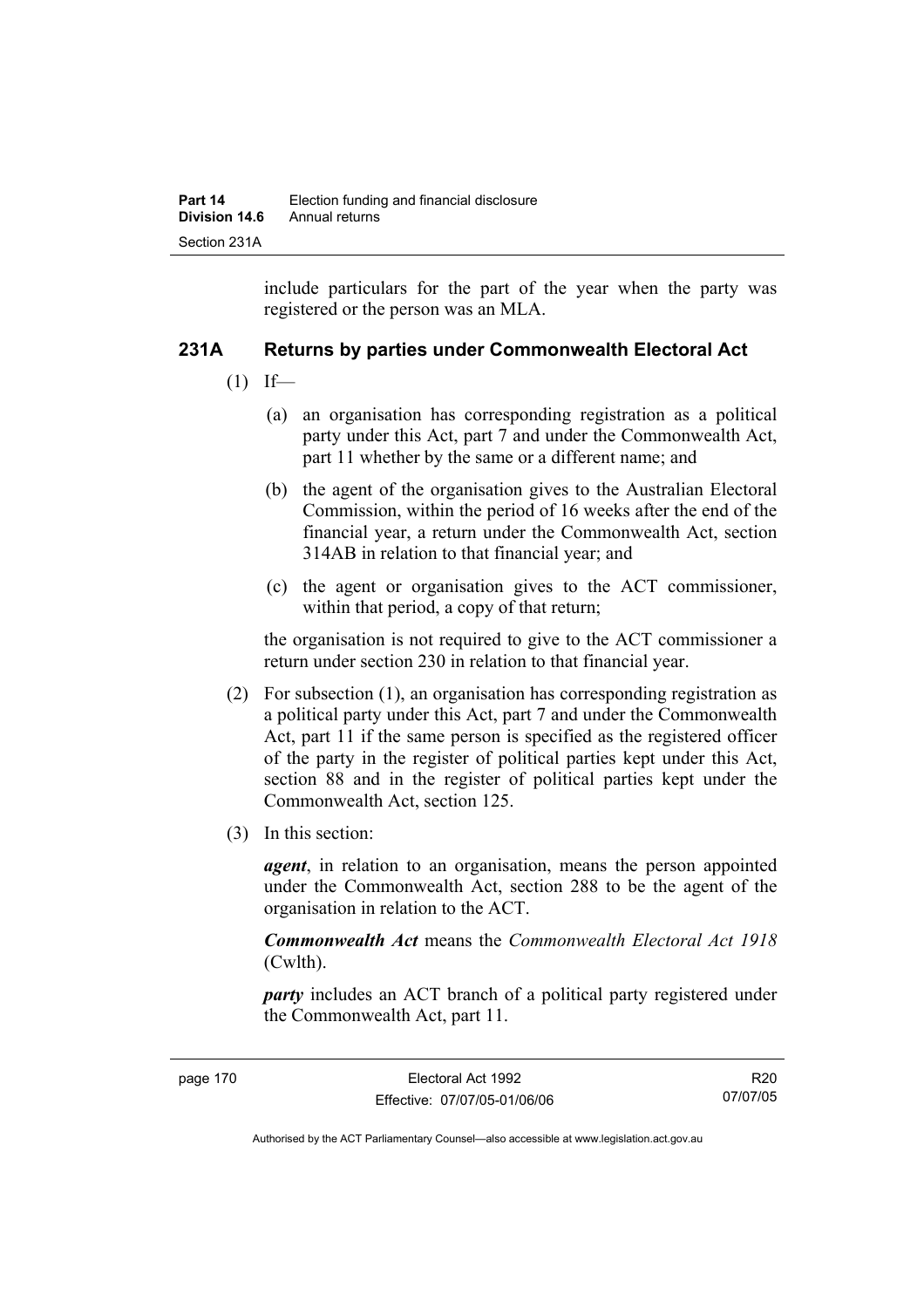## **231B Annual returns by associated entities**

- (1) If an entity is an associated entity at any time during a financial year, the entity's financial controller must give the commissioner a return within 16 weeks after the end of the financial year.
	- *Note 1* If a form is approved under s 340A (Approved forms) for a return, the form must be used.
	- *Note 2* For how a return may be given, see *Legislation Act 2001*, pt 19.5.
- (2) The return must state—
	- (a) the amount received by, or on behalf of, the entity during the financial year, together with the particulars required by section 232 (1) (Amounts received); and
	- (b) the amount paid by, or on behalf of, the entity during the financial year; and
	- (c) if the entity is an associated entity at the end of the financial year—the outstanding amount, at the end of the year, of debts incurred by, or on behalf of, the entity, together with the particulars required by section 234 (2) (Outstanding amounts).
- (3) An amount received when the entity was not an associated entity is not to be counted for subsection (2) (a) and (b).
- (4) If an amount required to be stated under subsection (2) (b) was—
	- (a) paid to or for the benefit of 1 or more parties or MLAs; and
	- (b) paid out of funds generated from capital of the entity;

the return must set out the required details of each person who contributed to that capital on or after 29 November 1996.

- (5) For subsection (4), the required details of a person are—
	- (a) the person's name and address; and

page 171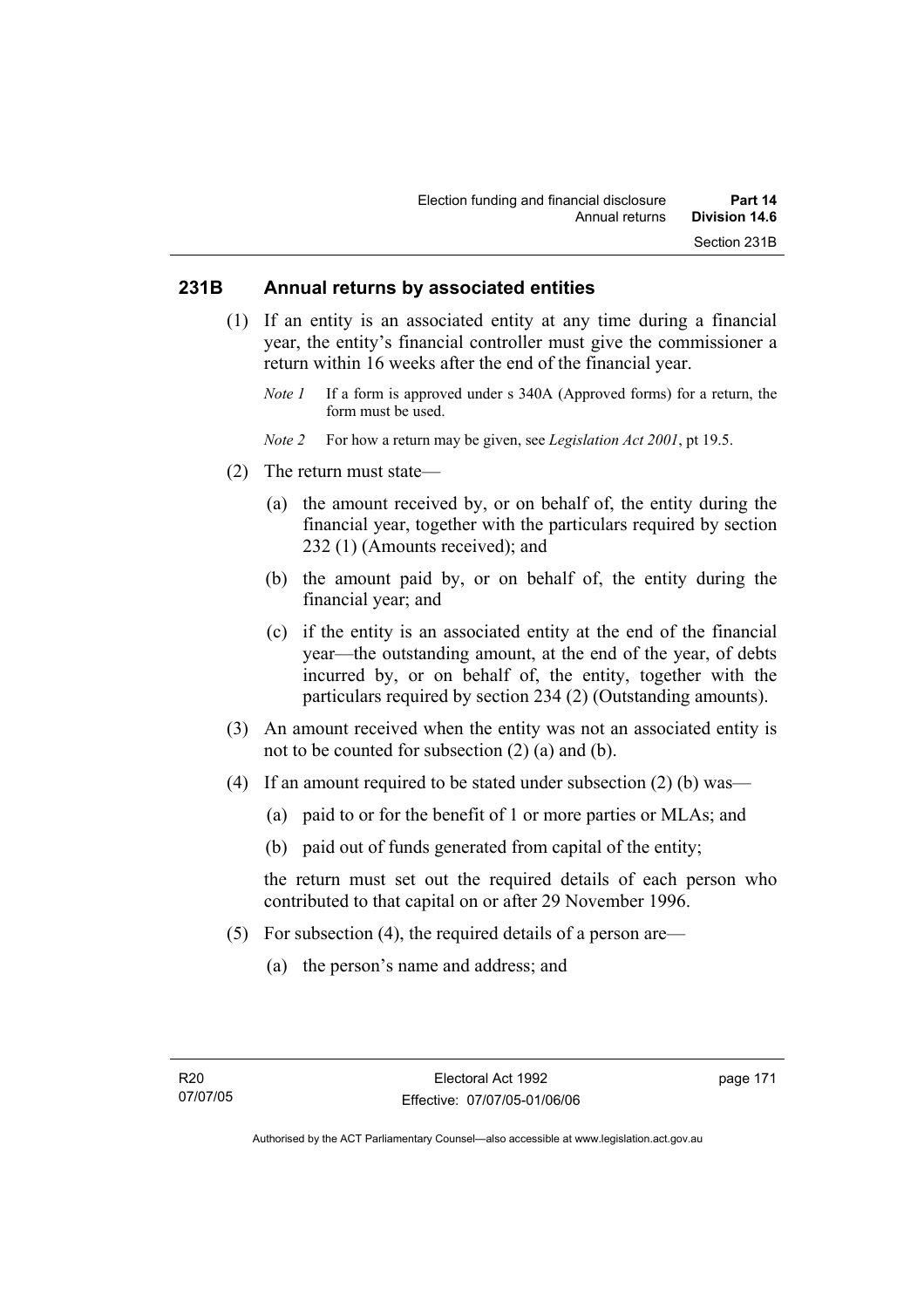- (b) the total of the person's contributions to the capital of the associated entity mentioned in that subsection up to the end of the financial year.
- (6) Subsection (5) does not apply to contributions that have been included in a previous return under this section.

## **231C Returns by associated entities under Commonwealth Electoral Act**

- (1) This section applies in relation to an associated entity that—
	- (a) is controlled by 1 or more parties; or
	- (b) operates wholly or mainly for the benefit of 1 or more parties.
- (2) If an entity was, during a financial year, an associated entity in relation to which this section applies and the financial controller of the entity—
	- (a) gives to the Australian Electoral Commission, within the period of 16 weeks after the end of the financial year, a return under the *Commonwealth Electoral Act 1918* (Cwlth), section 314AEA in relation to that financial year; and
	- (b) gives to the commissioner, within that period, a copy of that return;

the financial controller is not required to give to the commissioner a return under section 231B in relation to the entity for that financial year.

## **232 Amounts received**

 (1) If the sum of all amounts received by, or on behalf of, a party, MLA or associated entity (the *receiver*) from a person or organisation during a financial year is \$1 500 or more, the return by the receiver under section 230 (Annual returns by parties and MLAs) or section 231B (Annual returns by associated entities) must state the amount of the sum and set out the defined particulars for it.

R20 07/07/05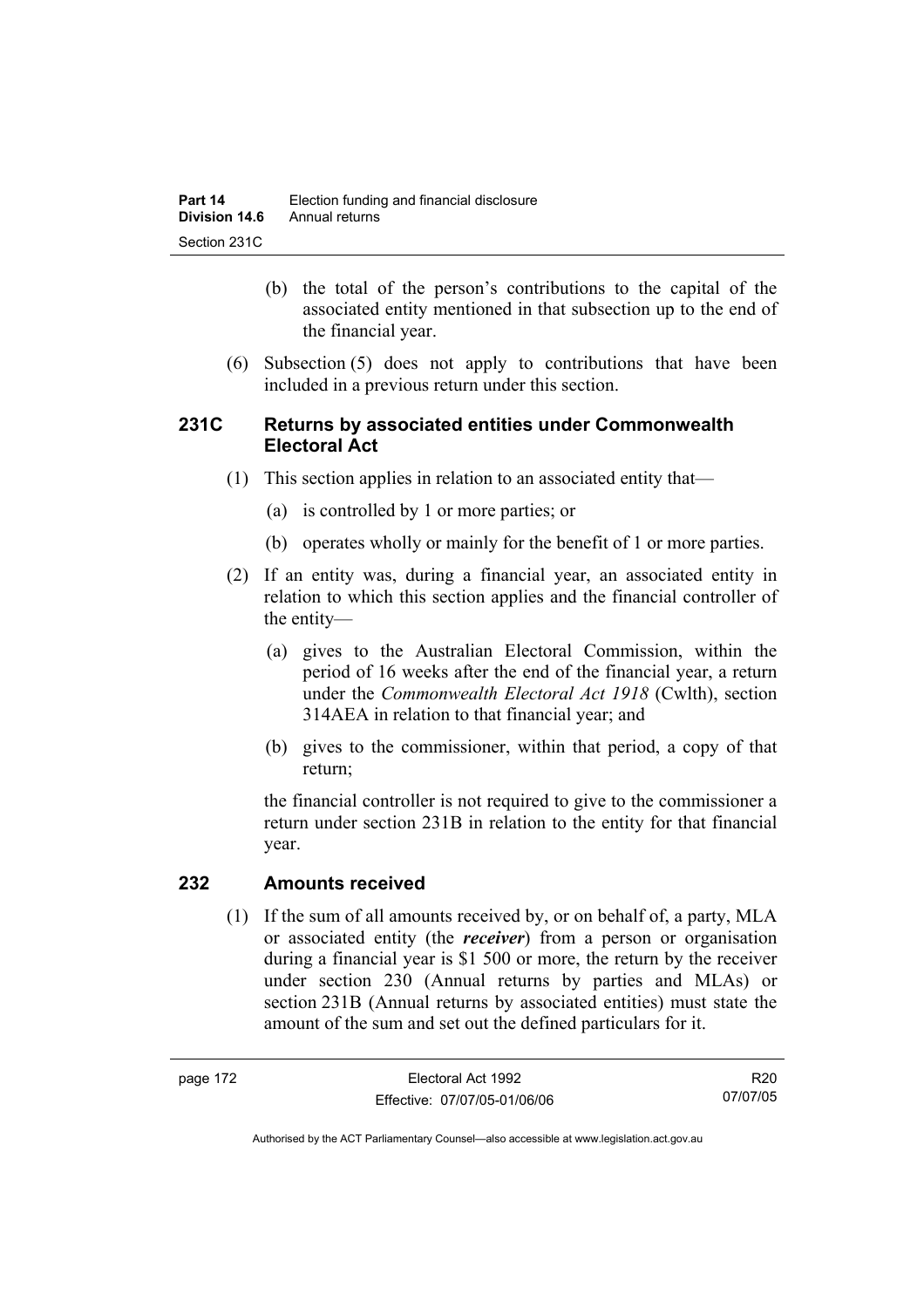- (2) In working out the sum, an amount of less than \$1 500 need not be counted.
- (3) If the sum was received as a loan, the return must state the information required by section 218A (2) (Certain loans not to be received).

## **234 Outstanding amounts**

- (1) If, at the end of a financial year, the sum of all debts within the meaning of section 230 (4) (c) that are owed by a party or MLA to a particular person or organisation is \$1 500 or more, the return by the party or MLA under section 230 shall specify the sum and include the defined particulars.
- (2) If an entity is an associated entity at the end of a financial year and, at the end of that year, the sum of all debts within the meaning of section 231B (2) (c) that are owed by the entity to a particular person or organisation is \$1 500 or more, the return by the entity under section 231B in relation to the financial year shall set out the sum and include the defined particulars.

## **234A Regulations**

- (1) The regulations may require greater detail to be provided in returns under section 230 or 231B than is required by this division.
- (2) Without limiting subsection (1), the regulations may require that the total amounts referred to in section 230 (4) or 231B (2) be broken down in the way specified in the regulations.
- (3) The regulations may reduce the amount of information to be provided in returns under section 231B.

page 173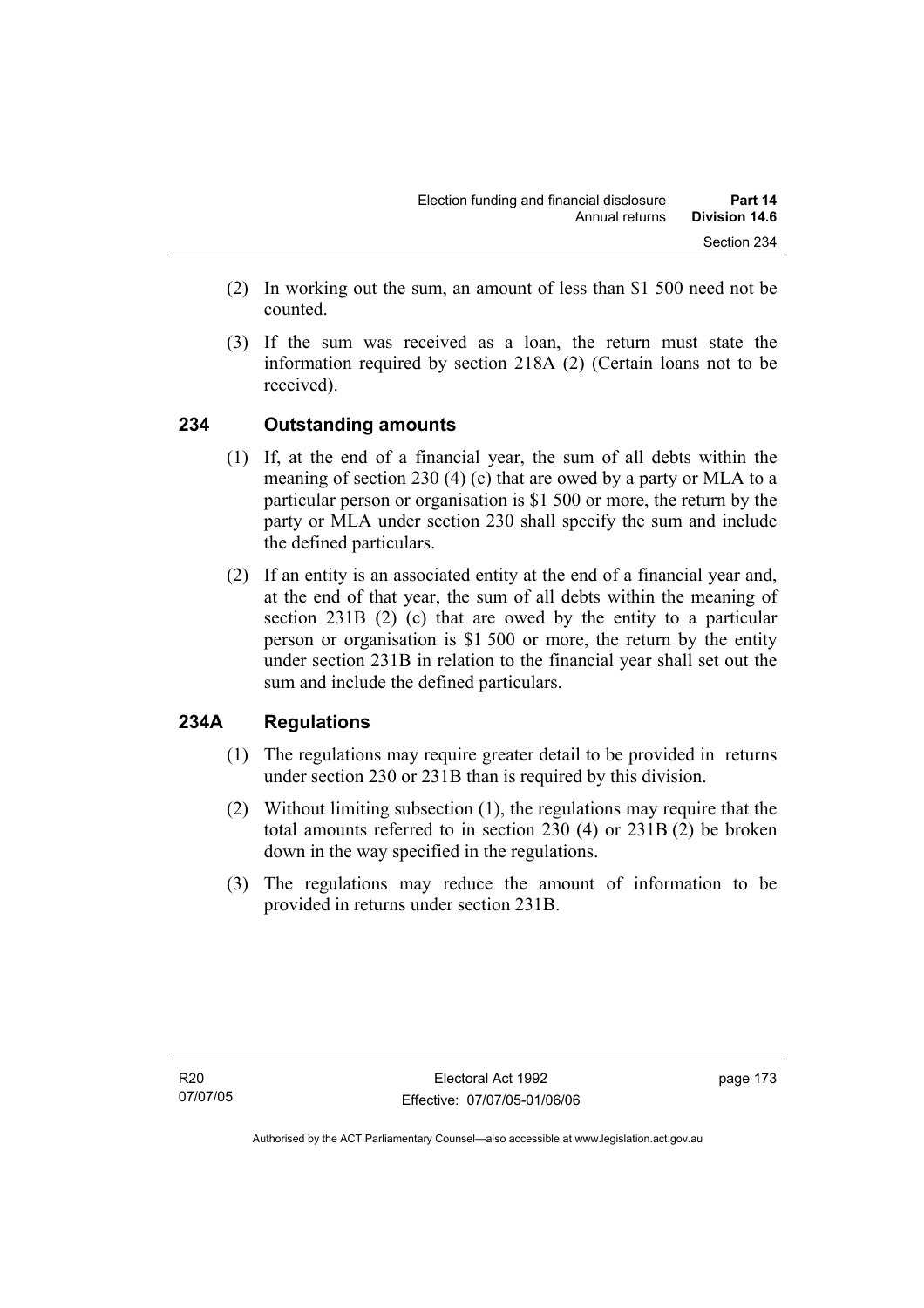# **Division 14.7 Compliance**

## **235 Definitions for div 14.7**

In this division:

*investigation notice* means a notice under section 237 (3) (Investigation notices generally) or section 237A (2) (Investigation notices about associated entities).

*return* includes a notice under section 240 (1) (c) or (4) (Inability to complete returns).

## **236 Offences**

 (1) A person shall not, without reasonable excuse, fail to give the commissioner a return under this part within the time required.

Maximum penalty:

- (a) for a return required to be given by the reporting agent of a party—50 penalty units; and
- (b) for any other return—20 penalty units.
- (2) A person shall not, without reasonable excuse—
	- (a) give the commissioner an incomplete return under division 14.4, 14.5 or 14.6; or
	- (b) fail to retain records in accordance with section 239.

Maximum penalty: 20 penalty units.

 (3) For subsection (1) or subsection (2) (b), it is a reasonable excuse for a reporting agent of a non-party group to fail to give a return or keep records if another reporting agent of the group has given the return within the time required or kept records in accordance with section 239, as the case requires.

R20 07/07/05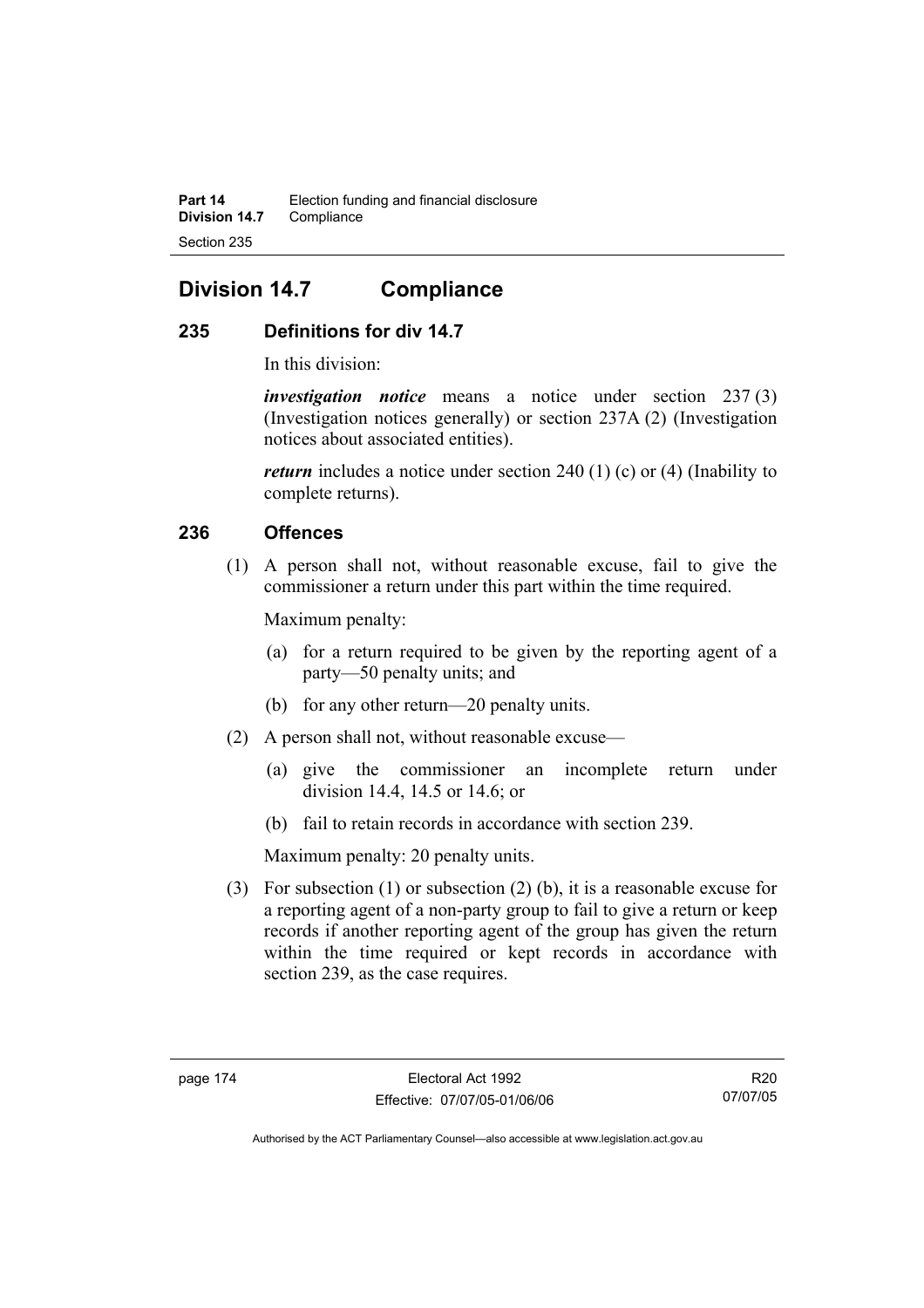(4) A person shall not give a return under division 14.4, 14.5 or 14.6, containing particulars that are, to the knowledge of the person, false or misleading in a material particular.

Maximum penalty: 50 penalty units, imprisonment for 6 months or both.

 (5) A person shall not give to another person who is required to give a return under division 14.4, 14.5 or 14.6 information relevant to the return that is, to the knowledge of the firstmentioned person, false or misleading in a material particular.

Maximum penalty: 50 penalty units, imprisonment for 6 months or both.

 (6) A prosecution in relation to an offence against this section may be begun at any time within 4 years after the offence was committed.

## **237 Investigation notices generally**

(1) In this section:

*prescribed person* means a person who, in the commissioner's opinion, is or may be required to give the commissioner a return under this part in relation to an election.

- (2) The commissioner may conduct an investigation into compliance with this part.
- (3) For an investigation, the commissioner may give a notice (an *investigation notice*) in relation to a reporting agent or prescribed person to—
	- (a) the agent or prescribed person; or
	- (b) for the reporting agent of a party—any officer, employee or representative of the party; or
	- (c) for a prescribed person that is a corporation—any of its officers or employees; or

page 175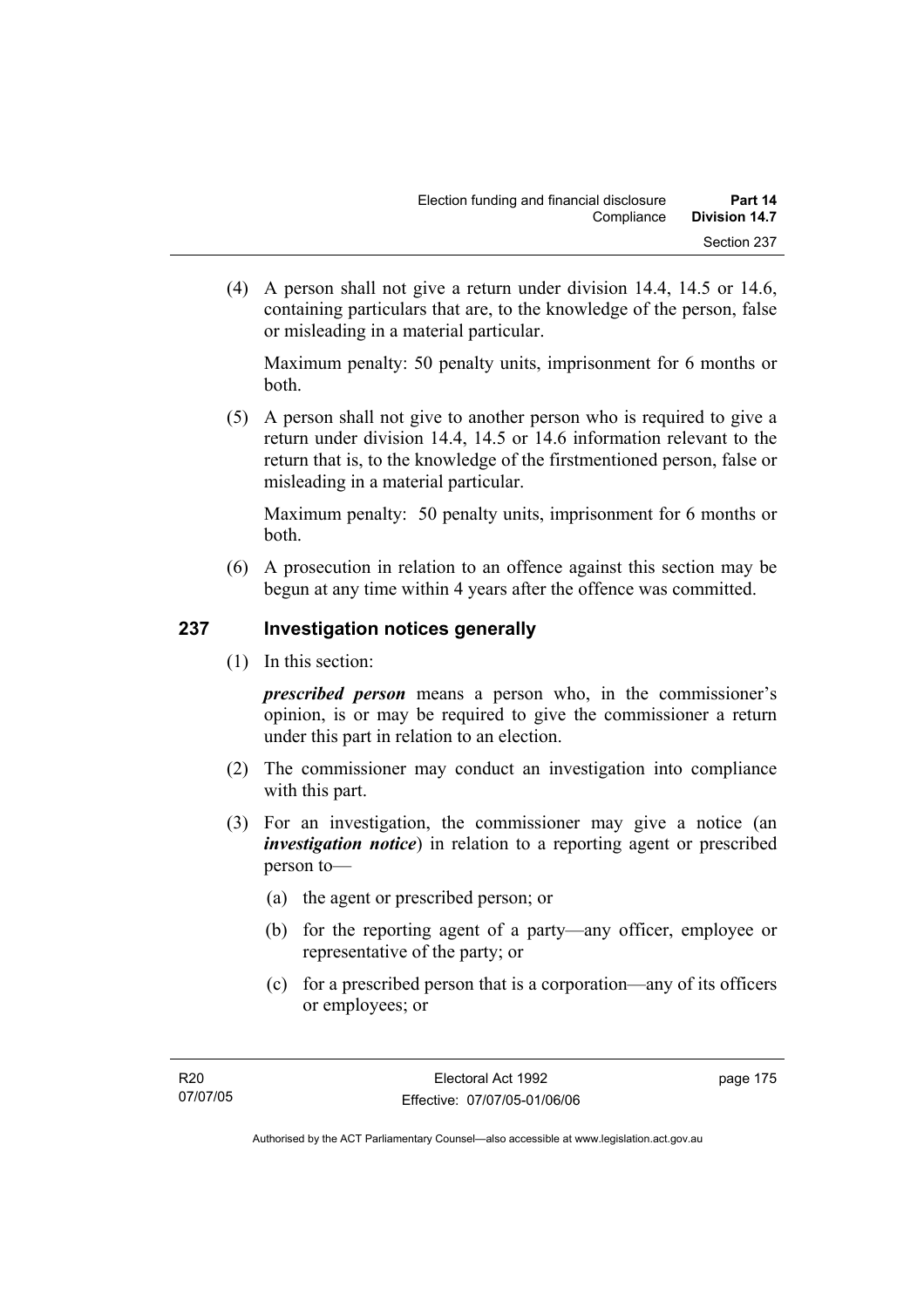- (d) anyone else the commissioner has reasonable grounds for believing can produce a document or anything else, or give evidence, about anyone's compliance with this part.
- *Note* For how documents may be given, see *Legislation Act 2001*, pt 19.5.
- (4) The investigation notice must require the person to whom it is given—
	- (a) to produce to the commissioner, within the time and in the way stated in the notice, a document, or something else, stated in the notice; or
	- (b) to appear, at a time and place stated in the notice, before the commissioner to give evidence, orally or in writing, and to produce a document, or something else, stated in the notice.
- (5) The time stated in the notice must be not earlier than 28 days after the notice is given to the person.
- (6) If the investigation notice requires an officer, employee or representative of a party other than its reporting agent to appear before the commissioner, the reporting agent of the party is entitled—
	- (a) to attend the investigation; or
	- (b) to nominate someone else to attend on the reporting agent's behalf.
- (7) If the investigation notice requires someone other than the financial controller of an associated entity to appear before the commissioner in relation to an investigation into the entity, the financial controller is entitled—
	- (a) to attend the investigation; or
	- (b) to nominate someone else to attend on the financial controller's behalf.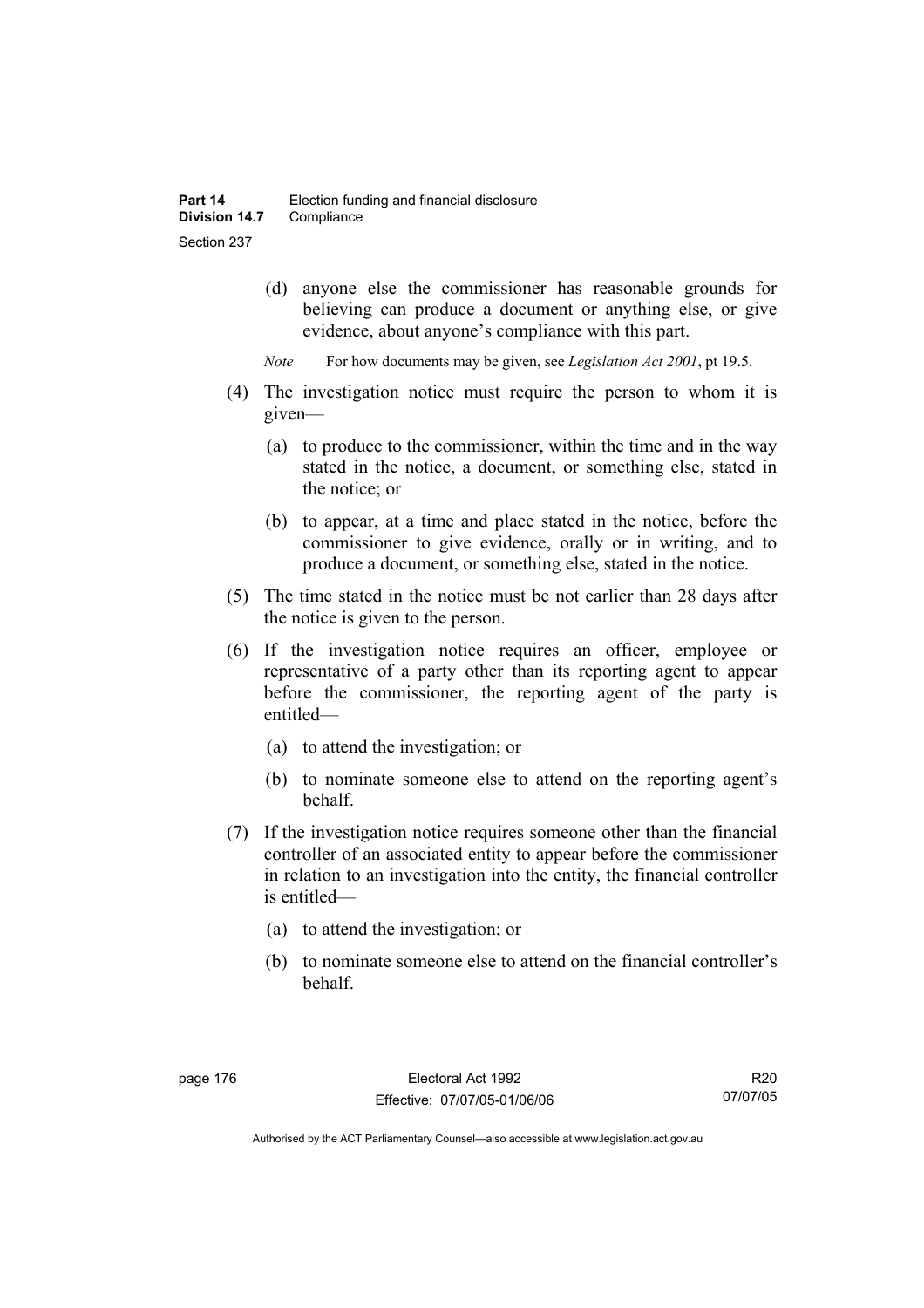## $(8)$  If—

- (a) an investigation notice relates to an investigation into—
	- (i) a return given to the commissioner under this part by the reporting agent of an MLA; or
	- (ii) a failure of a reporting agent of an MLA to give the commissioner a return under this part within the time required; and
- (b) the notice requires someone other than the reporting agent of the MLA to appear before the commissioner;

the reporting agent is entitled—

- (c) to attend the investigation; or
- (d) to nominate someone else to attend on the reporting agent's behalf.
- (9) The commissioner may conduct the investigation even though the person to whom the notice was given contravenes the notice.
- (10) The commissioner may require a person to whom an investigation notice has been given to give evidence on oath, and for that purpose may administer an oath.
	- *Note* For the taking of an oath or the making of an affirmation, see the *Oaths and Affirmations Act 1984.*

### **237A Investigation notices about associated entities**

- (1) This section applies if—
	- (a) the commissioner believes on reasonable grounds that a person can produce a document or anything else, or give evidence, about whether an entity is, or was at a particular time, an associated entity; and
	- (b) the person is, or has been, the financial controller or an officer or employee of the entity.

| R20      | Electoral Act 1992           | page 177 |
|----------|------------------------------|----------|
| 07/07/05 | Effective: 07/07/05-01/06/06 |          |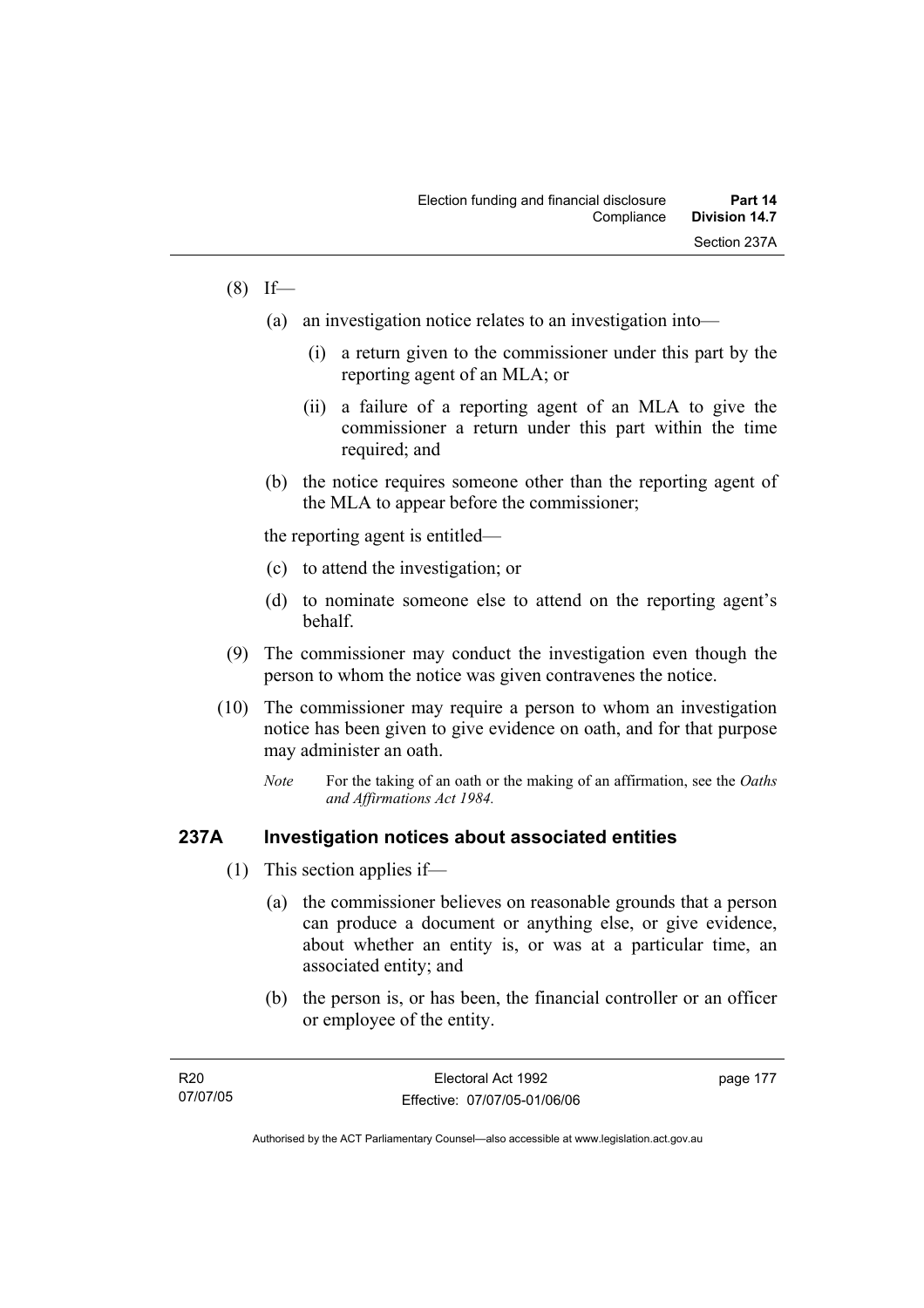- (2) The commissioner may give to the person a notice (an *investigation notice*) requiring the person—
	- (a) to produce to the commissioner, within the time and in the way stated in the notice, a document, or something else, stated in the notice; or
	- (b) to appear, at a time and place stated in the notice, before the commissioner to give evidence, orally or in writing, and to produce a document, or something else, stated in the notice.
- (3) The time stated in the notice must not be earlier than 28 days after the day the notice is given to the person.
- (4) If the investigation notice requires someone other than the financial controller of the associated entity to appear before the commissioner, the financial controller is entitled—
	- (a) to attend the investigation; or
	- (b) to nominate someone else to attend on the financial controller's behalf.
- (5) The commissioner may conduct the investigation even though the person to whom the notice was given contravenes the notice to attend.
- (6) If the commissioner gives an investigation notice to a person, the commissioner must also give the person a review statement about the decision to give the person the notice.
- (7) The person is taken not to have failed to comply with the notice if the person makes application under section 247 (Review by electoral commission) for review of the decision and the application has not been decided.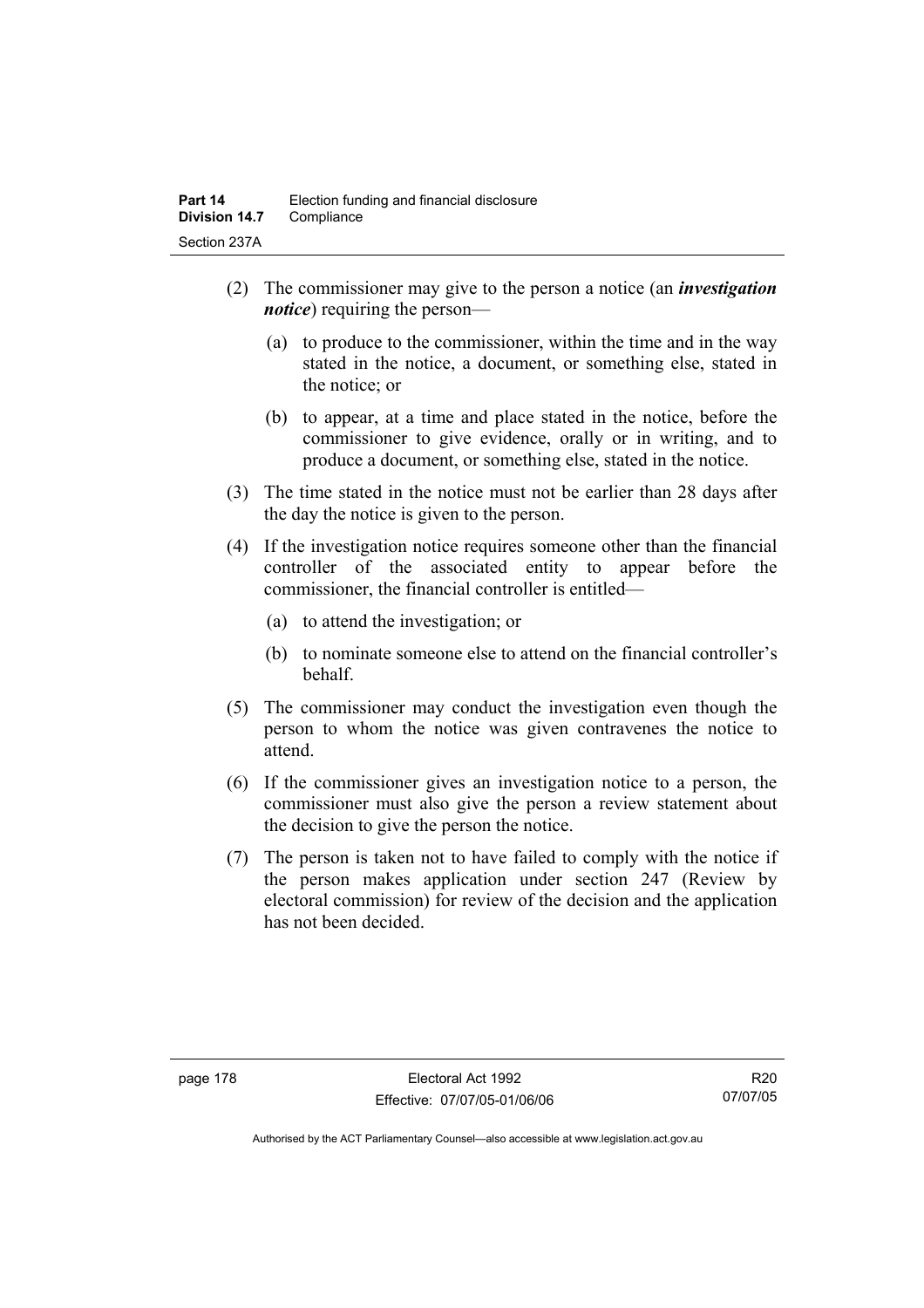- (8) The commissioner may require a person to whom an investigation notice has been given to give evidence on oath, and for that purpose may administer an oath.
	- *Note* For the taking of an oath or the making of an affirmation, see the *Oaths and Affirmations Act 1984.*
- (9) This section is in addition to, and does not limit, section 237 (Investigation notices generally).

## **237B Investigation notice offences**

 (1) A person must not, without reasonable excuse, contravene an investigation notice.

Maximum penalty: 50 penalty units, imprisonment for 6 months or both.

 (2) A person must not, in response to an investigation notice, give evidence that the person knows is false or misleading in a material particular.

Maximum penalty: 50 penalty units, imprisonment for 6 months or both.

## **238 Investigation—search warrants**

- (1) The commissioner may make an application to a magistrate for the issue of a warrant if—
	- (a) the commissioner has reasonable grounds for suspecting that there may be, at that time or within the next 24 hours, in or on any premises, an article that may afford evidence relating to a contravention of section 236 (a *relevant article*); and
	- (b) the commissioner has reasonable grounds for believing that, if an investigation notice under section 237 were issued for the production of the relevant article, it might be concealed, lost, mutilated, destroyed or disposed of.

page 179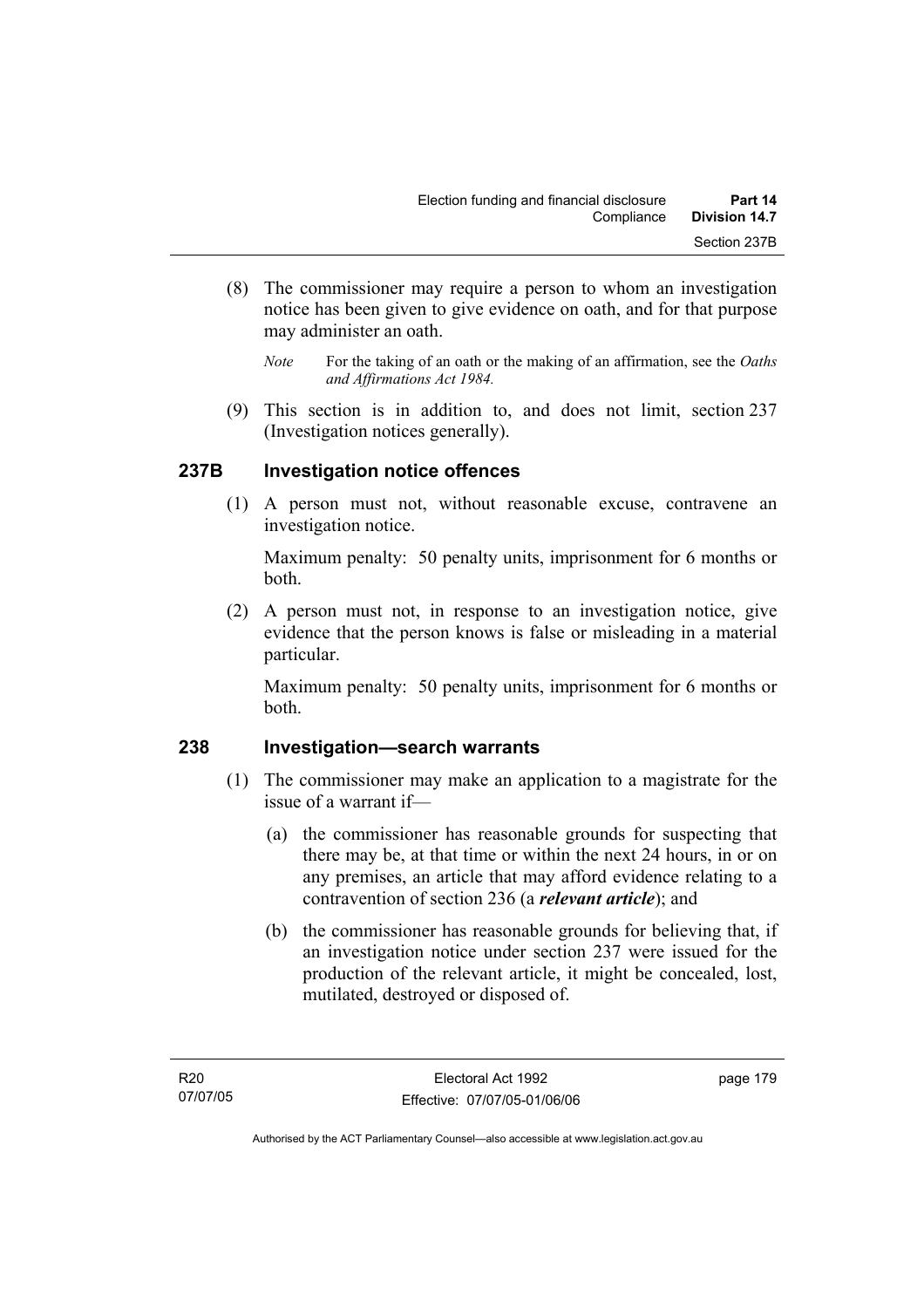- (2) A magistrate may, on application in accordance with subsection (1), issue a warrant authorising the commissioner or any other person named in the warrant, with the assistance the commissioner or person considers necessary, and if necessary by force—
	- (a) to enter the premises; and
	- (b) to search the premises for relevant articles; and
	- (c) to seize any relevant article found in or on the premises.
- (3) A magistrate shall not issue a warrant unless—
	- (a) an affidavit has been lodged with the magistrate setting out the grounds on which the issue of the warrant is being sought; and
	- (b) the commissioner or another person has given the magistrate, either orally or by affidavit, any further information the magistrate requires about the grounds on which the issue of the warrant is being sought; and
	- (c) the magistrate is satisfied that there are reasonable grounds for issuing the warrant.
- (4) If a magistrate issues a warrant, he or she shall endorse on the affidavit lodged in accordance with subsection (3) the grounds relied on to justify the issue of the warrant.
- (5) A warrant shall—
	- (a) state the purpose for which it is issued, including a reference to the alleged offence in relation to which it is issued; and
	- (b) specify the hours during which the entry is authorised or state that the entry is authorised at any time of the day or night; and
	- (c) include a description of the kind of articles to which it relates; and
	- (d) specify the date, not later than 1 month after the date of issue of the warrant, when the warrant ceases to have effect.

R20 07/07/05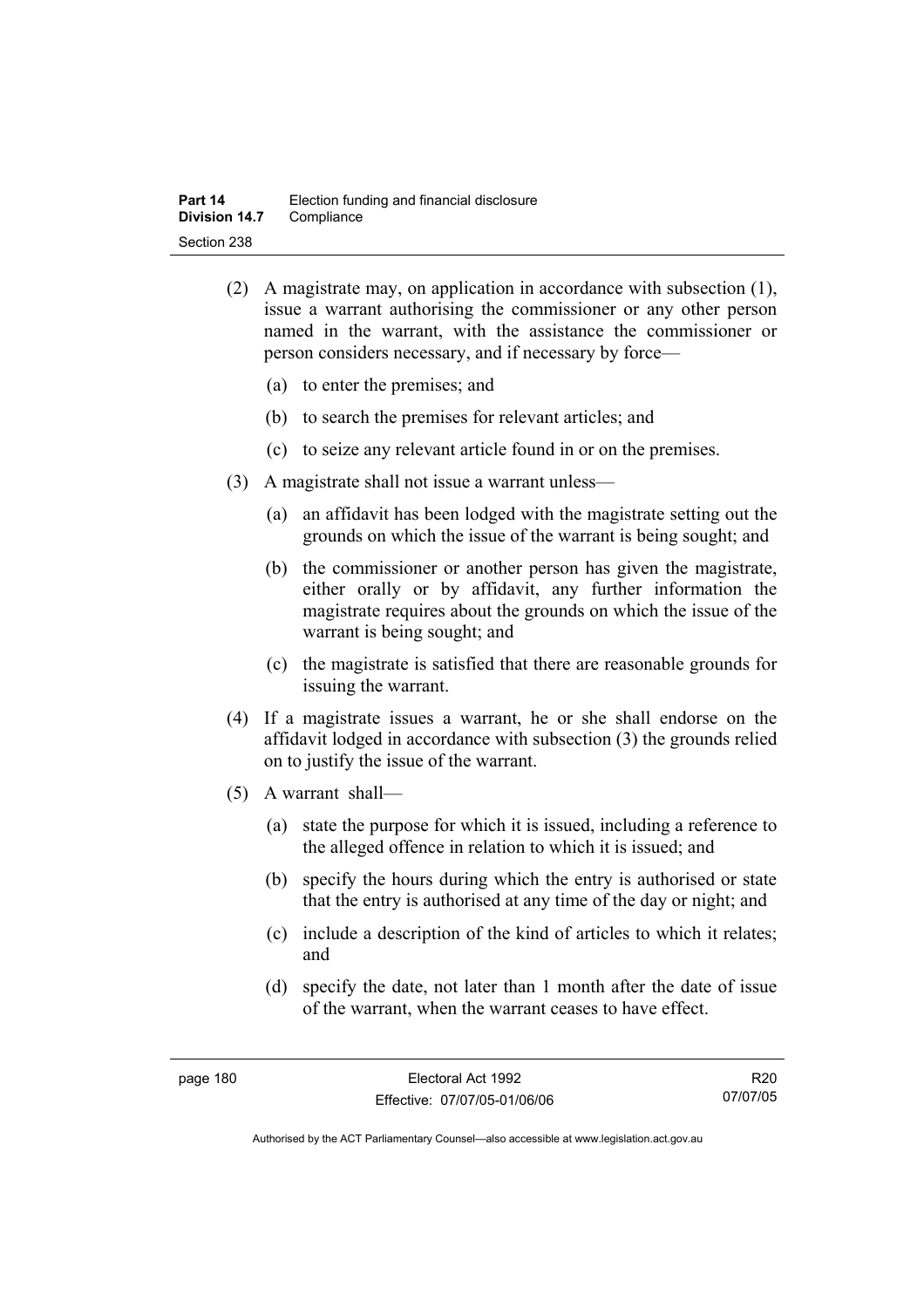- (6) If an article is seized by a person under a warrant—
	- (a) the person may keep the article for as long as is necessary and reasonable for the purposes of the investigation to which it is relevant; and
	- (b) when retention of the article ceases to be necessary and reasonable for those purposes, he or she shall cause it to be delivered to the person who appears to be entitled to possession of the article.
- (7) If a document is retained under subsection  $(6)$  (a)—
	- (a) the person otherwise entitled to possession of the document is entitled to be supplied, as soon as practicable, with a copy certified by the commissioner to be a true copy and the certified copy shall be received in all courts as evidence as if it were the original; and
	- (b) until the certified copy is supplied, the commissioner shall, at the times and places the commissioner considers appropriate, permit the person otherwise entitled to possession of the document, or a person authorised by that person, to inspect and make copies of, or take extracts from, the document.

## **239 Records**

- (1) If a person makes or obtains an article that is or includes a record relating to a matter particulars of which are, or could be, required to be set out in a return under this part relating to an election, he or she shall keep the record for not less than 4 years beginning on polling day for that election.
- (2) If a party, MLA or associated entity makes or obtains an article that is or includes a record relating to a matter particulars of which are, or could be, required to be set out in a return under division 14.6 (Annual returns), the party, MLA or associated entity must keep the record for not less than 4 years beginning on the day after the last day when the return must be given to the commissioner.

| R20      | Electoral Act 1992           | page 181 |
|----------|------------------------------|----------|
| 07/07/05 | Effective: 07/07/05-01/06/06 |          |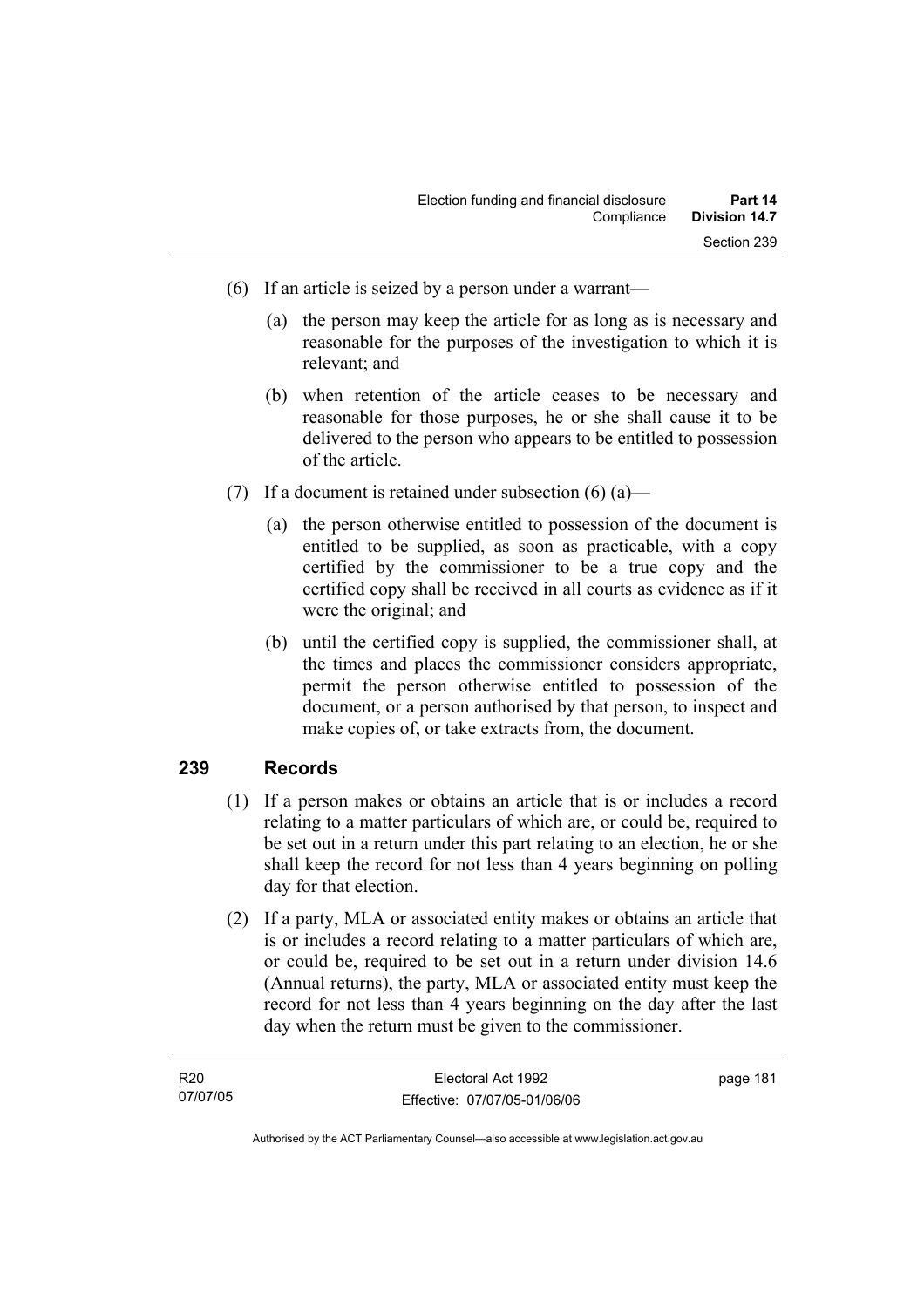- (3) If a person, party, MLA or associated entity (the *transferor*) would, in the normal course of business or administration, transfer to someone else a record mentioned in subsection (1) or (2)—
	- (a) the transferor is taken not to have contravened the subsection by transferring the record; and
	- (b) the person to whom the record is transferred must keep the record for the period for which the transferor would have been required to keep the record if the record had not been transferred.

# **Division 14.8 Miscellaneous**

## **240 Inability to complete returns**

- (1) If a person who is required to give the commissioner a return under division 14.4, 14.5 or 14.6 considers that it is impossible to complete the return because he or she is unable to obtain particulars that are required for the preparation of the return, the person may—
	- (a) prepare the return to the extent that it is possible to do so without those particulars; and
	- (b) give the commissioner the return so prepared; and
	- (c) give the commissioner written notice—
		- (i) identifying the return; and
		- (ii) stating that the return is incomplete because he or she is unable to obtain certain particulars; and
		- (iii) identifying those particulars; and
		- (iv) setting out the reasons why he or she is unable to obtain those particulars; and
		- (v) if the person believes, on reasonable grounds, that another person whose name and address he or she knows can give

R20 07/07/05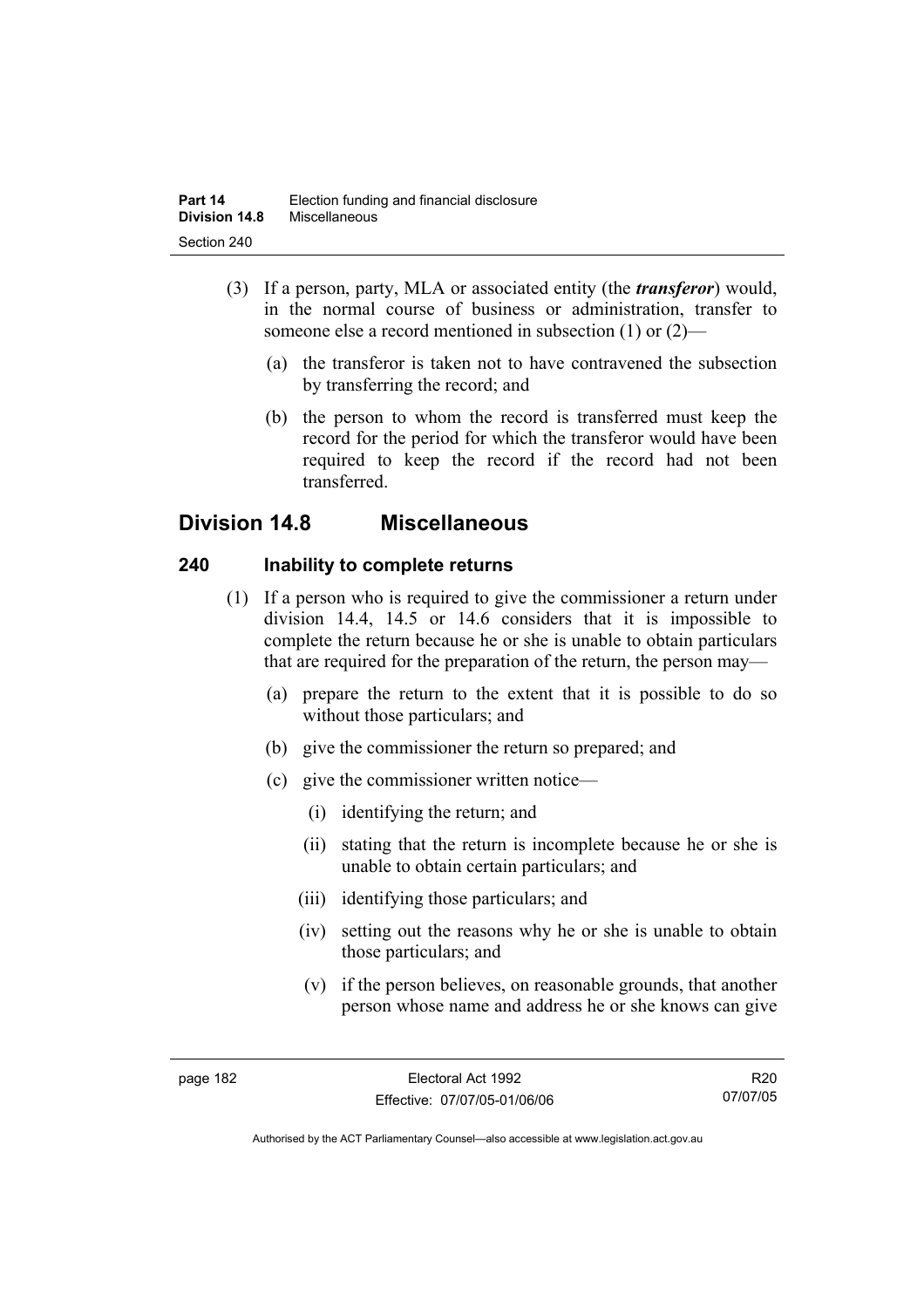those particulars—stating that belief, the reasons for it and the name and address of the other person.

- (2) A person who complies with subsection (1) shall not, because of the omission of the particulars referred to in subsection (1) (c) (iii), be taken, for section 236 (2) (a), to have given a return that is incomplete.
- (3) If the commissioner has been informed under subsection (1) (c) or (4) (e) that a person can supply particulars that have not been included in a return, the commissioner may, by written notice served on that person, require the person to give the commissioner written notice of the particulars within the period specified in the notice.
- (4) If a person who is required to give the commissioner particulars under subsection (3) considers that he or she is unable to obtain some or all of the particulars, the person shall give to the commissioner a written notice—
	- (a) specifying the particulars (if any) that the person is able to give; and
	- (b) stating that the person is unable to obtain certain particulars;
	- (c) identifying those particulars; and
	- (d) specifying the reasons why the person considers he or she is unable to obtain those particulars; and
	- (e) if the person believes, on reasonable grounds, that another person whose name and address he or she knows can give those particulars—specifying the name and address of that other person and the reasons why he or she believes that the other person is able to give those particulars.
- $(5)$  If—
	- (a) a notice is given to a person under subsection (3); and
	- (b) the person complies with that notice or gives the commissioner a notice under subsection (4);

| R <sub>20</sub> | Electoral Act 1992           | page 183 |
|-----------------|------------------------------|----------|
| 07/07/05        | Effective: 07/07/05-01/06/06 |          |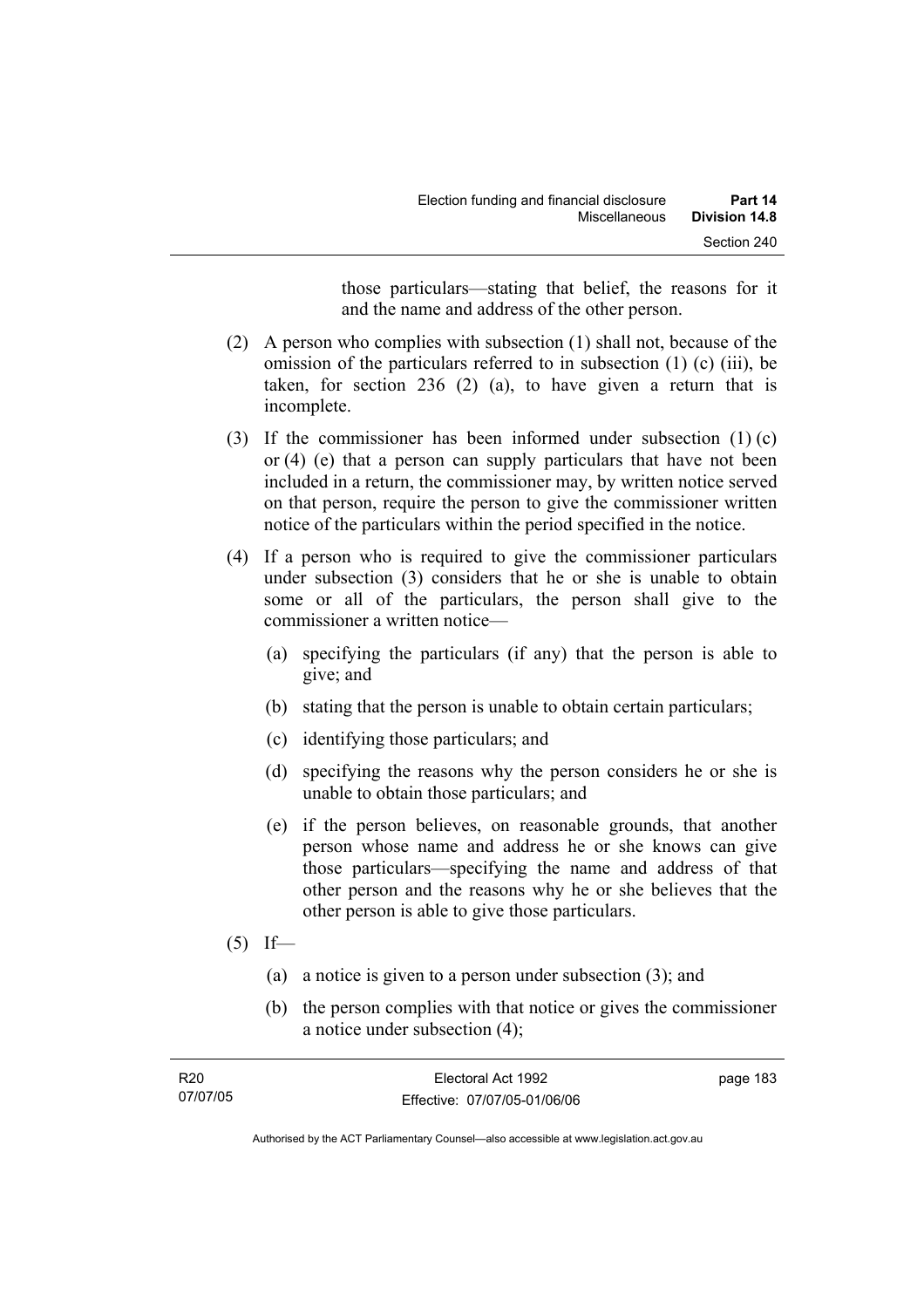he or she shall not, only because of the omission of the required particulars, be taken to have given an incomplete return.

## **241 Noncompliance with pt 14**

- (1) The failure of a person to comply with a provision of this part in relation to an election does not invalidate that election.
- (2) Without limiting subsection (1)—
	- $(a)$  if—
		- (i) a party endorsed a candidate in an election; and
		- (ii) the candidate was elected at the election;

a failure by the reporting agent of the party to comply with this part in relation to that election does not invalidate the candidate's election;

- (b) if a member of a non-party group was elected at the election a failure by a reporting agent of the group to comply with this part in relation to the election does not invalidate the election of the member; and
- (c) a failure by the reporting agent of a candidate who is elected at an election to comply with his or her part in relation to the election does not invalidate the candidate's election.

## **242 Amendment of returns**

- (1) If the commissioner is satisfied that a return under this part contains a formal error or is subject to a formal defect, the commissioner may amend the return to the extent necessary to correct the error or remove the defect.
- (2) A person authorised by subsection (3) may, by written notice signed by the person and given to the commissioner, request the permission of the commissioner to make a specified amendment of a return for the purpose of correcting an error or omission.

R20 07/07/05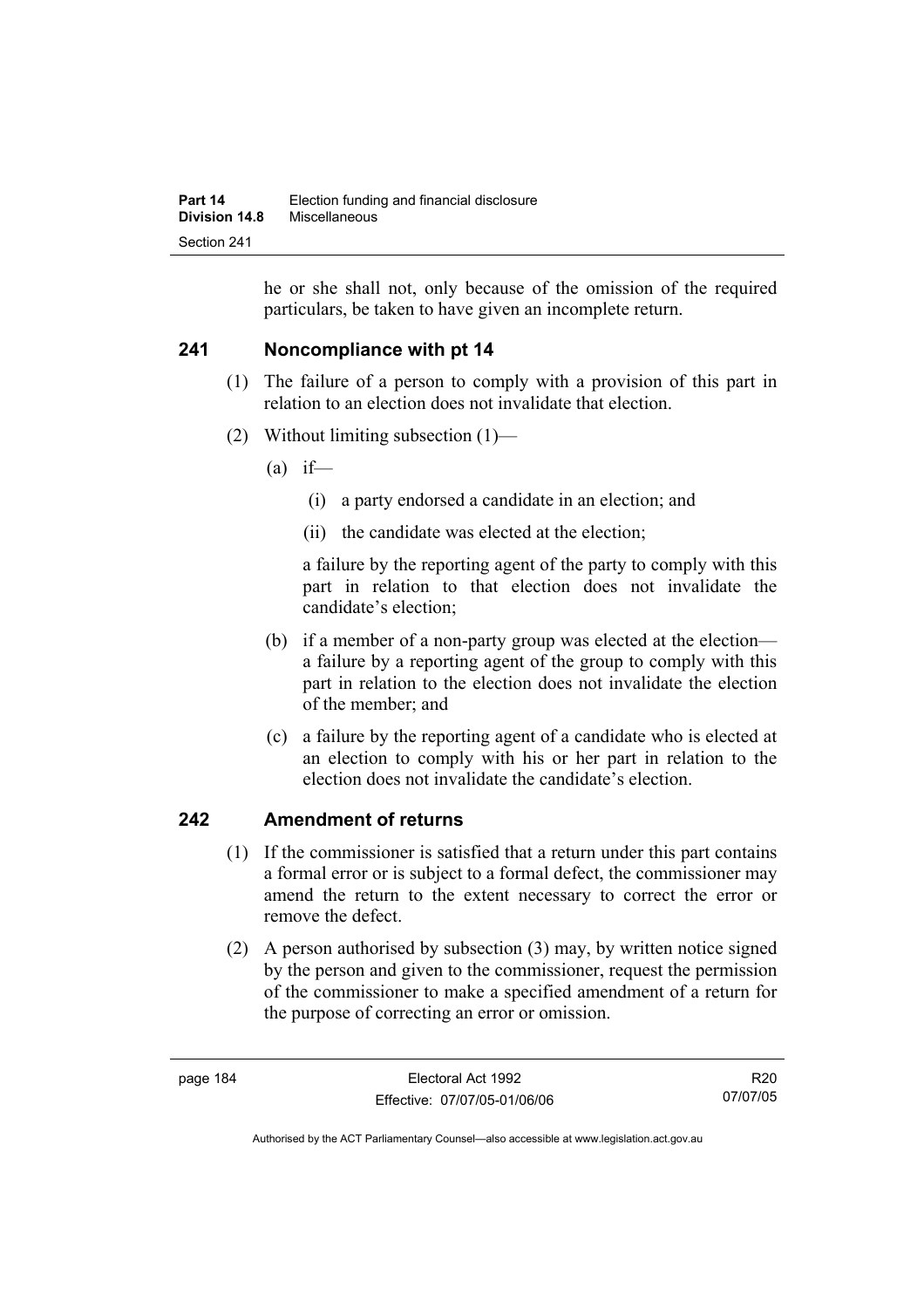- (3) A request may be made by—
	- (a) the person who gave the return; or
	- (b) if the return was given for a party, MLA or candidate—the reporting agent of the party, MLA or candidate; or
	- (c) if the return was given in relation to an associated entity—the financial controller of the entity.
- (4) On a request under subsection (2), the commissioner shall permit the person making the request to amend the return accordingly if the commissioner is satisfied that the request is justified.
- (5) If the commissioner decides to refuse a request under subsection (2), the commissioner shall give the person making the request a review statement about the decision.
- (6) The amendment of a return under this section does not affect the liability of a person to be convicted of an offence against section 236 (2) or (4) arising out of the giving of the return.

## **243 Copies of returns to be available for public inspection**

- (1) The commissioner must make available for public inspection, in accordance with subsections (2) and (3), a copy of each return given to the commissioner under division 14.4 (Disclosure of donations), 14.5 (Disclosure of electoral expenditure) and division 14.6 (Annual returns).
- (2) A copy of a return under division 14.4 or 14.5 (other than a return under section 221A (Annual returns of donations)) must be made available for public inspection from the beginning of the 25th week after polling day in the election to which the return relates.
- (3) A copy of a return under section 221A or division 14.6 must be made available for public inspection from the beginning of February in the next year.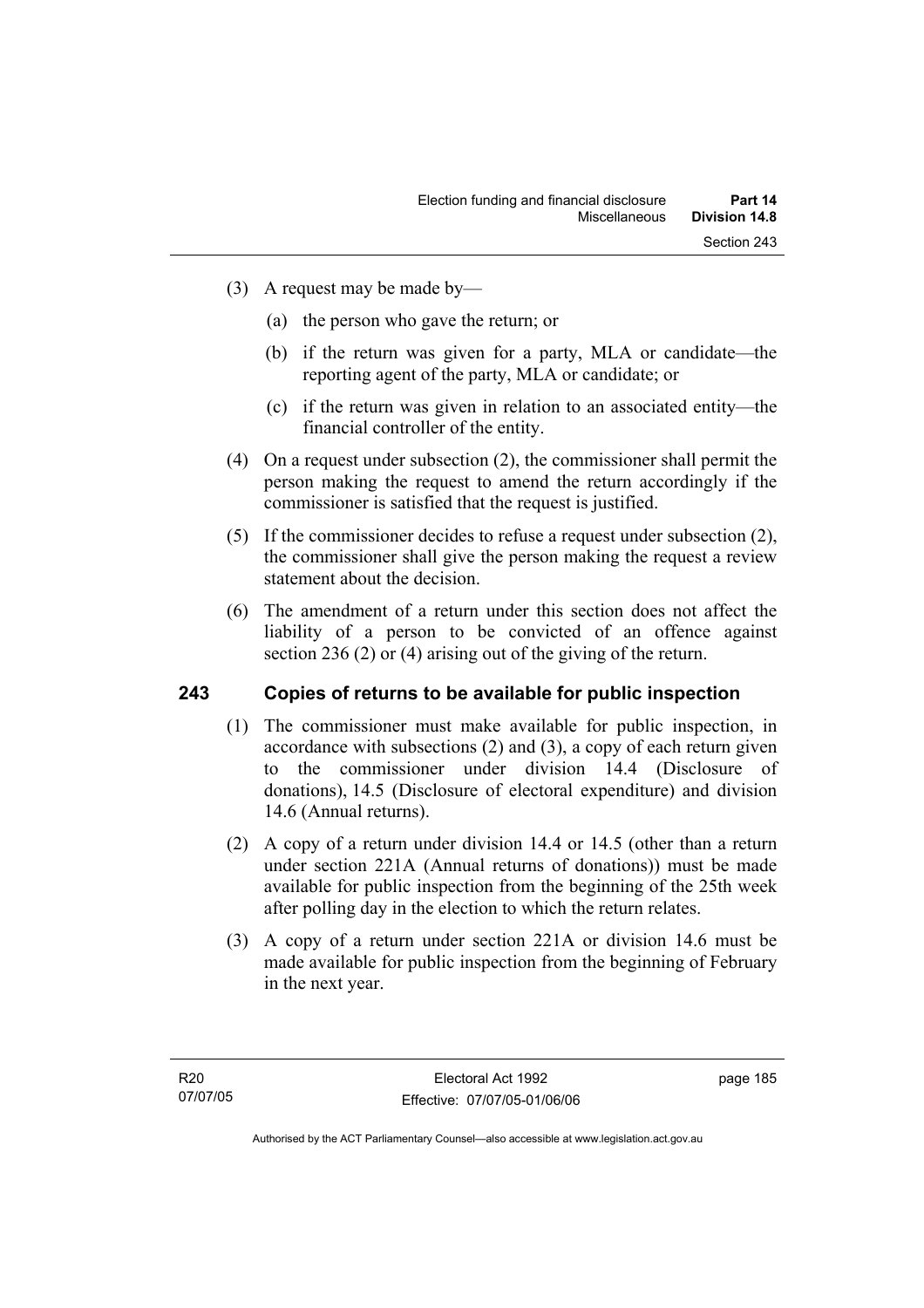- (4) A person may, on request, obtain a copy of a return if a copy of the return is available for public inspection under this section.
	- *Note* A fee may be determined under s 8 (Determination of fees) for this subsection.

page 186 Electoral Act 1992 Effective: 07/07/05-01/06/06

R20 07/07/05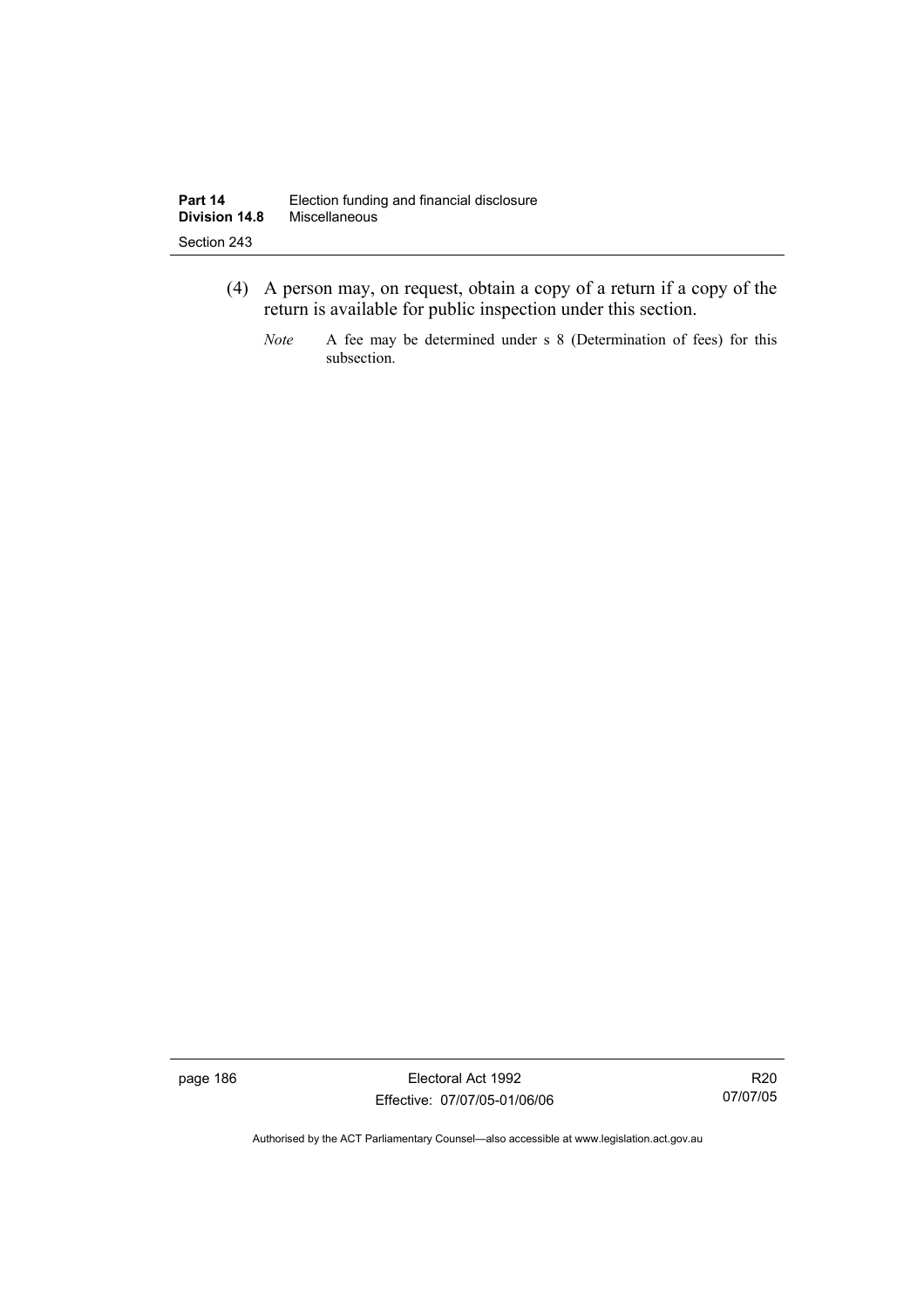# **Part 15 Review of decisions**

#### **244 Definitions for pt 15**

In this part:

*person* includes a political party.

*reviewable decision* means a decision referred to in section 245.

## **245 Reviewable decisions**

For this part, the following decisions of the commissioner are reviewable:

- (a) a decision to enrol a person under section 76 (5) (a);
- (b) a decision to reject a claim for enrolment under section 76 $(5)$  $(b)$ ;
- (c) a decision to refuse a request for the suppression of the particulars of an elector's address from an extract from any roll under section  $77(2)$  (b);
- (d) a decision to include the particulars of an elector's address that had been suppressed on an extract from a roll under section 78 (2);
- (e) a decision to reject an objection to the enrolment of a person under section 81 (5);
- (f) a decision to remove a person's name from a roll under section 81 (8) (b);
- (g) a decision under section 90 (2) (Further information about application for political party registration) to refuse an application for registration of a political party;
- (h) a decision to register a political party under section 92 (1);

page 187

Authorised by the ACT Parliamentary Counsel—also accessible at www.legislation.act.gov.au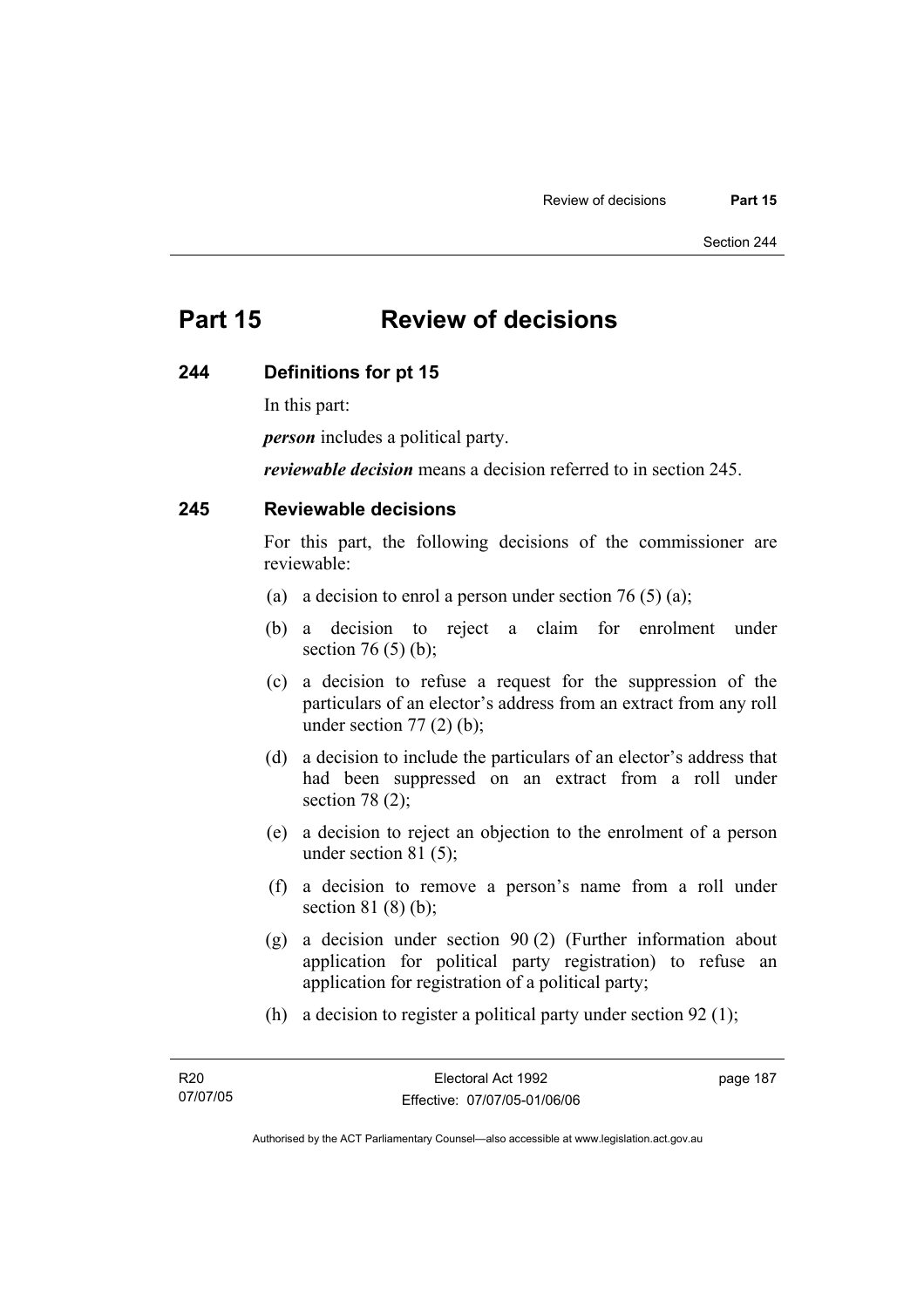#### **Part 15 Review of decisions**

Section 246

- (i) a decision to refuse an application for the registration of a political party under section 93 (1) or (2);
- (j) a decision under section 93 (1) or (2) to refuse to change the registered particulars of a political party as applied by section 95 (2) (Changes to particulars in register);
- (k) a decision under section 98 (5) (Cancellation of registration of political parties) to cancel the registration of a political party;
- (l) a decision to give a notice under section 237A (Investigation notices about associated entities);
- (m) a decision to refuse a request to make a specified amendment of a return under section 242 (4).

## **246 Review statements**

- (1) For this Act, a review statement about a reviewable decision shall be in writing containing—
	- (a) a statement of the decision; and
	- (b) a statement of the reasons for the decision; and
	- (c) a statement to the effect that the person to whom the notice is given may, within 28 days after the review statement is given, apply to the electoral commission for a review of the decision.
- (2) The validity of a reviewable decision is not to be taken to be affected by a failure—
	- (a) to give a review statement to a person affected by the decision; or
	- (b) to comply with this section.

R20 07/07/05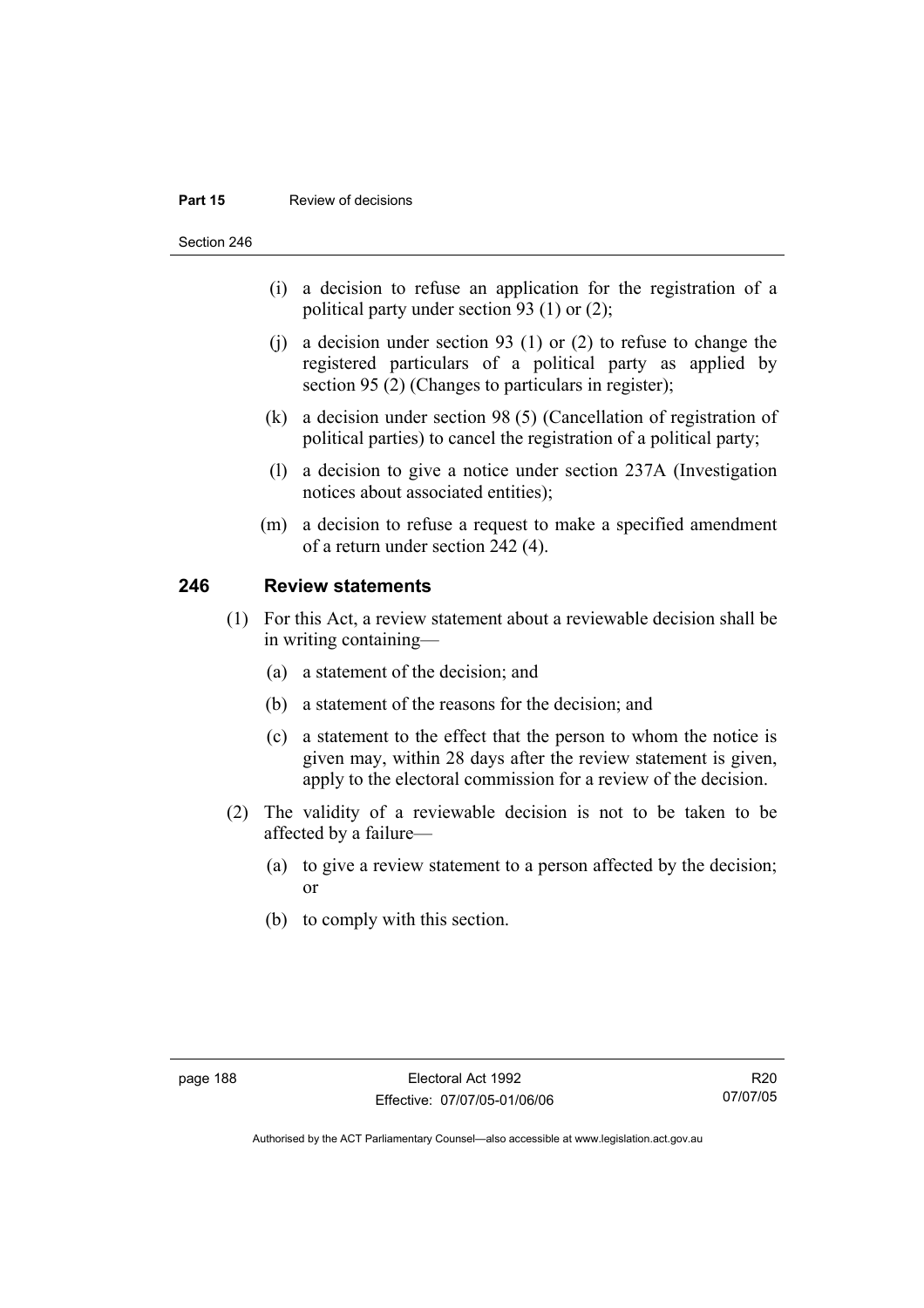### **247 Review by electoral commission**

- (1) The electoral commission must review a reviewable decision if a person affected by the decision applies to the commission in accordance with subsections (2) and (3).
- (2) The application must—
	- (a) be in writing; and
	- (b) state the applicant's name and address; and
	- (c) set out the applicant's reasons for making the application.
- (3) The application must be given to the electoral commission at the commission's office—
	- (a) within 28 days after—
		- (i) for a decision to register a political party—the day of notification under the *Legislation Act 2001* of the notice under section 92 (3) (Registration of political parties) of the decision; or
		- (ii) in any case—the day the relevant review statement was given to the applicant; or
	- (b) within a further period allowed by the commission before or after the end of that period.
- (4) Before making a decision on the review of a reviewable decision, the electoral commission may, on the application of a person affected by the decision, make a written order staying or otherwise affecting the operation or implementation of the decision or a part of the decision.
- (5) The electoral commission may make an order under subsection (4) whether or not an application for the review of the relevant decision has been made to the commission.
- (6) In considering an application for an order under subsection (4), the electoral commission shall have regard to—

| R20      | Electoral Act 1992           | page 189 |
|----------|------------------------------|----------|
| 07/07/05 | Effective: 07/07/05-01/06/06 |          |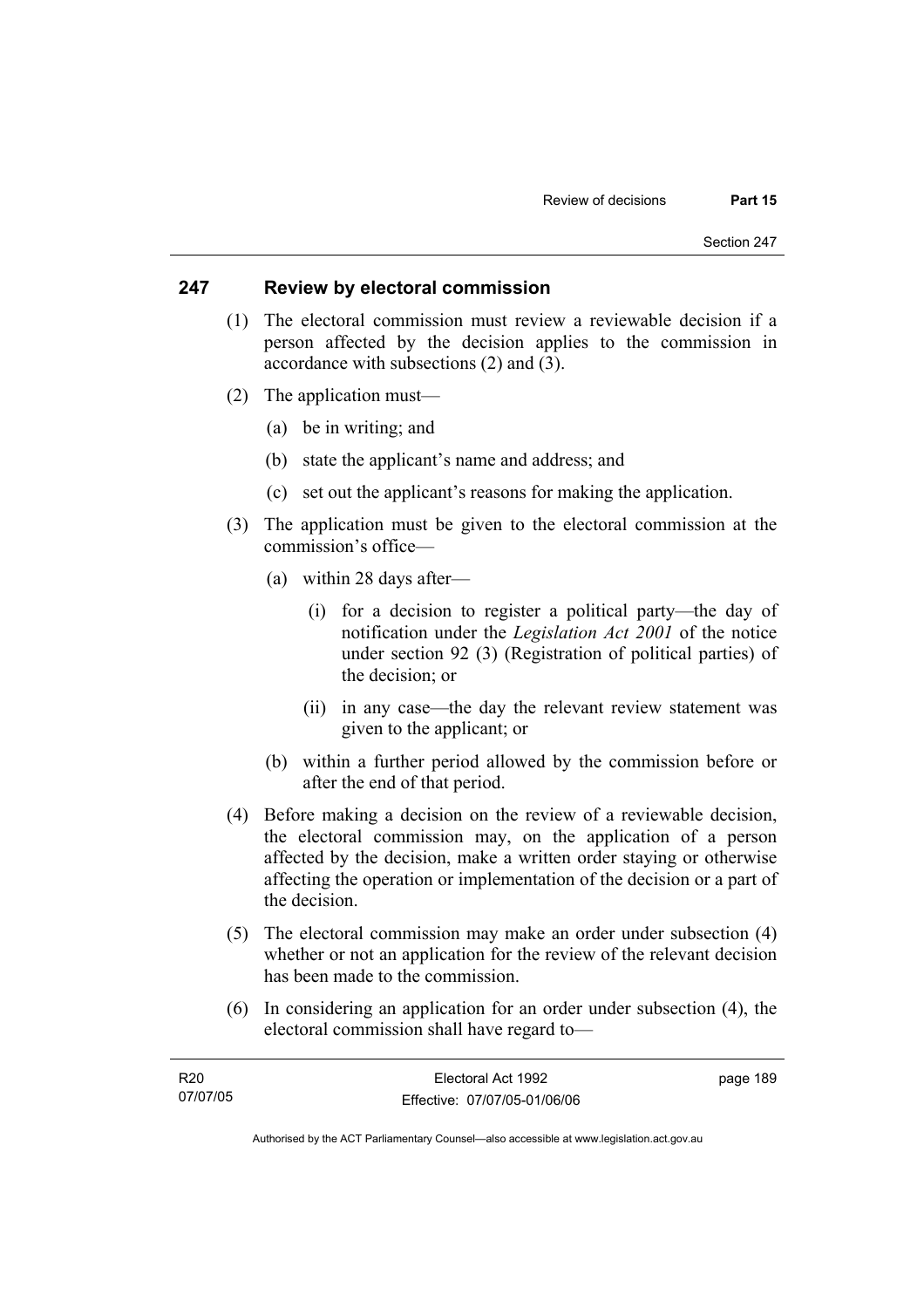#### **Part 15 Review of decisions**

Section 248

- (a) the interests of all persons affected by the relevant decision; and
- (b) the necessity of securing, as far as practicable, the effectiveness of the review process and of the commission's decision on the review.
- (7) On the review of a reviewable decision, the electoral commission shall—
	- (a) affirm the decision; or
	- (b) vary the decision; or
	- (c) set aside the decision and substitute its own decision.
- (8) Except for a reviewable decision made by a delegate of the commissioner, the commissioner shall not—
	- (a) be present during any deliberation of the electoral commission in relation to a review under this section; or
	- (b) take part in any decision of the electoral commission in relation to a review under this section.

#### **248 Notice of decision of the electoral commission**

- (1) The electoral commission shall give written notice of its decision on a review under section 247 to—
	- (a) each person to whom a review statement about the relevant decision was given under this Act; and
	- (b) the applicant for the review.
- (2) A notice under subsection (1) shall—
	- (a) include a statement to the effect that, subject to the *Administrative Appeals Tribunal Act 1989*, an application may be made to the AAT for a review of the decision of the electoral commission; and

R20 07/07/05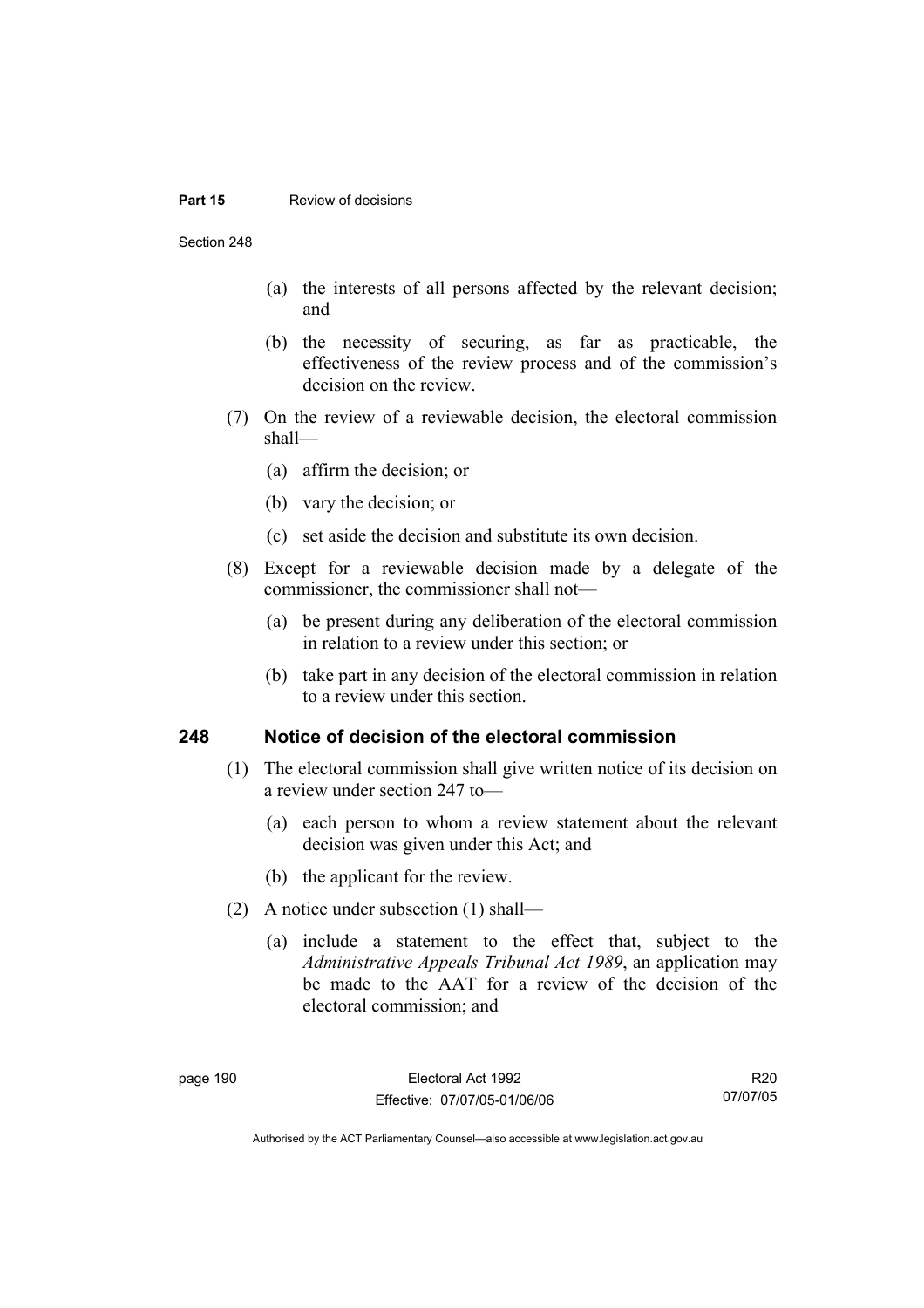- (b) except if that Act, section 26 (11) applies—include a statement to the effect that a person whose interests are affected by the decision of the electoral commission may request a statement under that Act, section 26.
- (3) The validity of a decision of the electoral commission under section 247 (6) is not to be taken to be affected by a failure to comply with this section.

## **249 Review by administrative appeals tribunal**

Application may be made to the AAT for a review of a decision of the electoral commission under section 247 (7).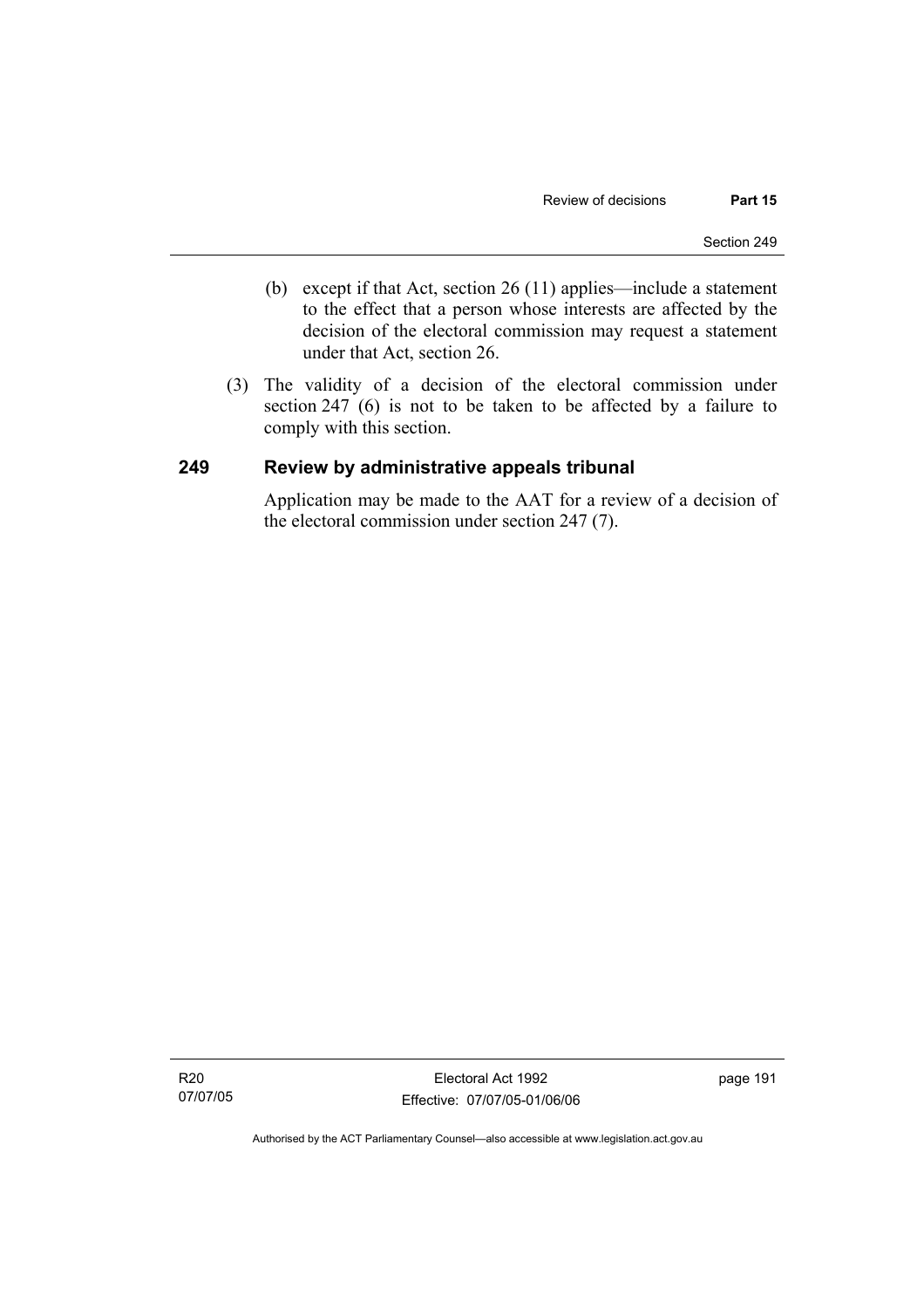# **Part 16 Disputed elections, eligibility and vacancies**

## **Division 16.1 Preliminary**

## **250 Definitions for pt 16**

In this part:

*application* means an application disputing the validity of an election made in accordance with section 258.

*bribery* means a contravention of section 285.

*contravention*, of a section of this Act or the *Crimes Act 1914* (Cwlth), includes—

- (a) attempting or conspiring to contravene that section; or
- (b) aiding, abetting, counselling or procuring the contravention of that section.

*Court of Disputed Elections*—see section 252 (2).

*election* includes—

- (a) a recount of votes under section 194; and
- (b) the choice of a person to fill a casual vacancy under section 195.

*file* means to file in the registrar's office.

*proceeding* means a proceeding before the Court of Disputed Elections.

*registrar* means the registrar of the Supreme Court.

*Speaker*—see section 251.

R20 07/07/05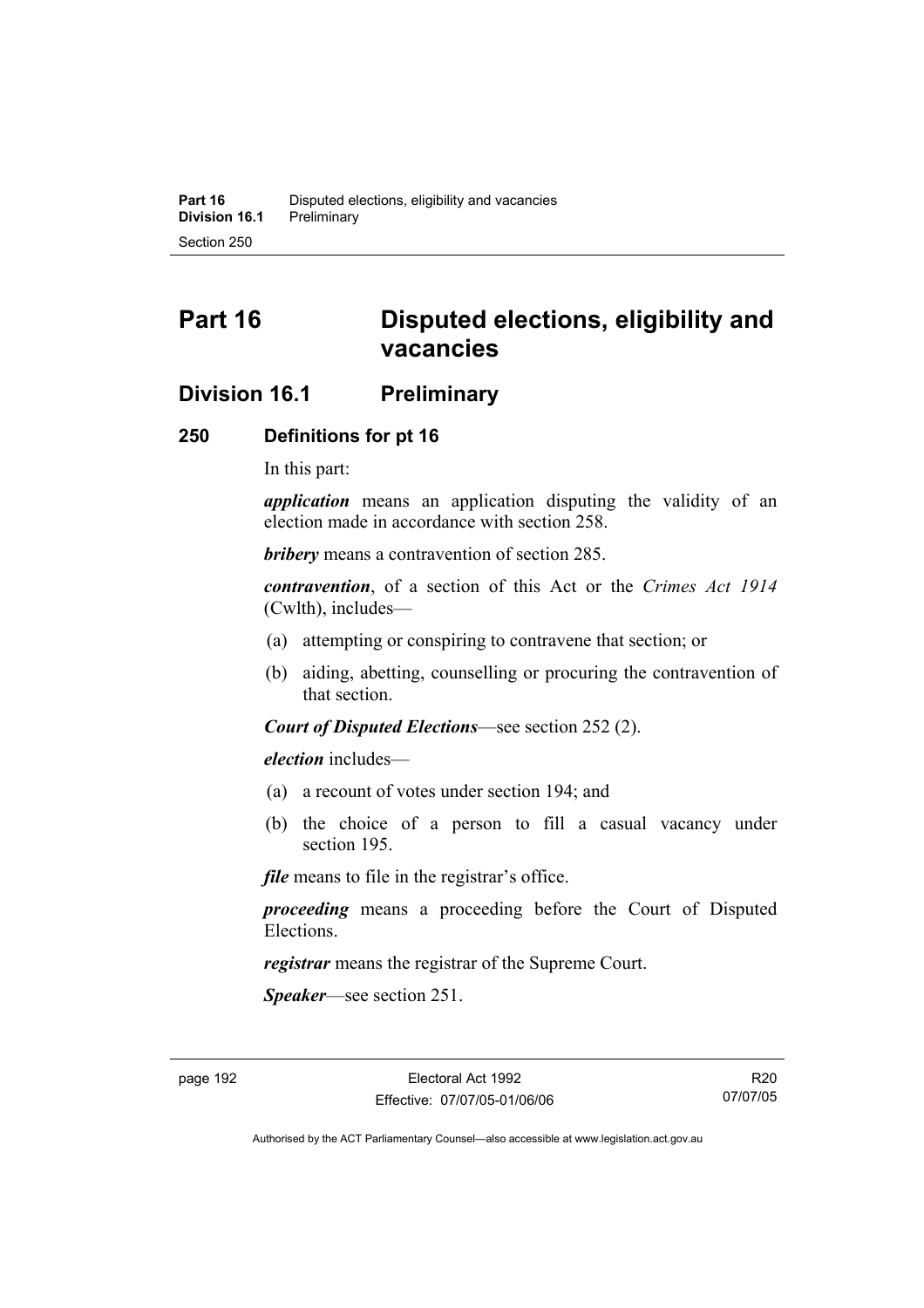*undue influence* means a contravention of section 288 (Violence and intimidation) or the *Crimes Act 1914* (Cwlth), section 28 (Interfering with political liberty).

## **251 Meaning of** *Speaker* **for pt 16**

(1) In this part:

*Speaker* includes—

- (a) if the Speaker is unavailable—the Deputy Speaker; or
- (b) if both the Speaker and Deputy Speaker are unavailable another MLA who is not the subject of a proceeding and is appointed by the Assembly to act as the Speaker for this part; or
- (c) if both the Speaker and Deputy Speaker are unavailable and no MLA is appointed for paragraph (b)—the clerk of the Assembly.
- (2) For subsection (1), the Speaker or Deputy Speaker is unavailable if—
	- (a) the office-holder is absent from duty; or
	- (b) there is a vacancy in the office; or
	- (c) the office-holder is the subject of a proceeding.

# **Division 16.2 Jurisdiction and powers of Supreme Court**

## **252 Court of Disputed Elections**

- (1) The Supreme Court has jurisdiction to hear and determine—
	- (a) applications disputing the validity of elections; and
	- (b) questions referred to the court by resolution of the Legislative Assembly relating to—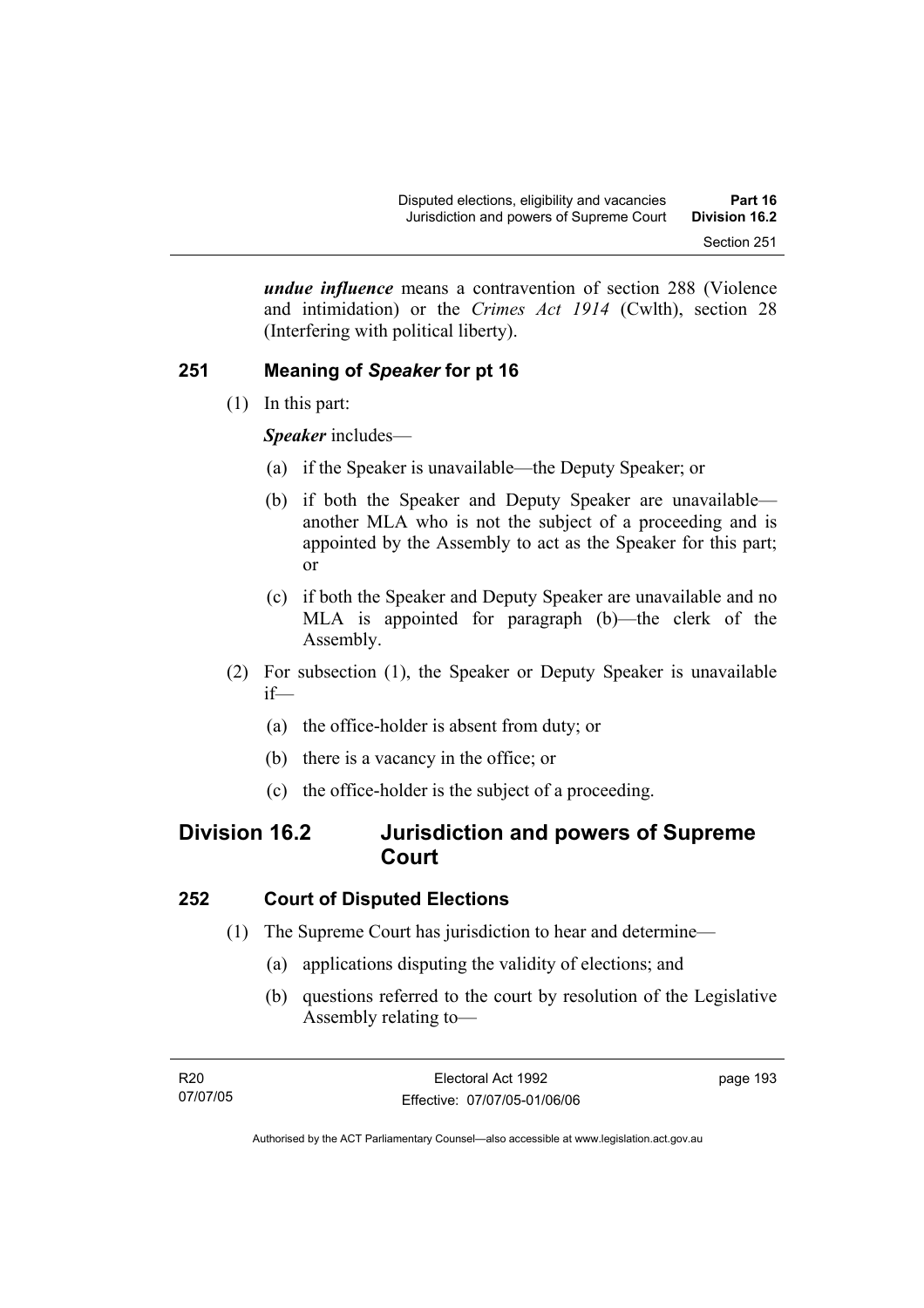- (i) the eligibility of persons who have been declared elected to be members of the Assembly; or
- (ii) vacancies in the membership of the Assembly.
- (2) When exercising jurisdiction under subsection (1), the Supreme Court shall be known as the Court of Disputed Elections.

## **253 Powers of the court**

Subject to this part, the Supreme Court has the same powers (so far as they are applicable) when exercising jurisdiction under this part as it has when exercising its original jurisdiction.

## **255 Decisions are final**

A decision of the Court of Disputed Elections is final and conclusive, is not subject to appeal and shall not be called into question.

# **Division 16.3 Disputed elections**

## **256 Validity may be disputed after election**

- (1) The validity of an election shall not be disputed except by application to the Court of Disputed Elections after the result of the election is declared.
- (2) Without limiting subsection (1), if any of the following matters in relation to an election is called into question, the validity of the election is to be taken to be in dispute:
	- (a) the acceptance or rejection of a nomination of a candidate by the commissioner;
	- (b) the eligibility of a person to be nominated as a candidate, to be elected or to be an MLA;
	- (c) any matter connected with the printing or endorsement of ballot papers;

R20 07/07/05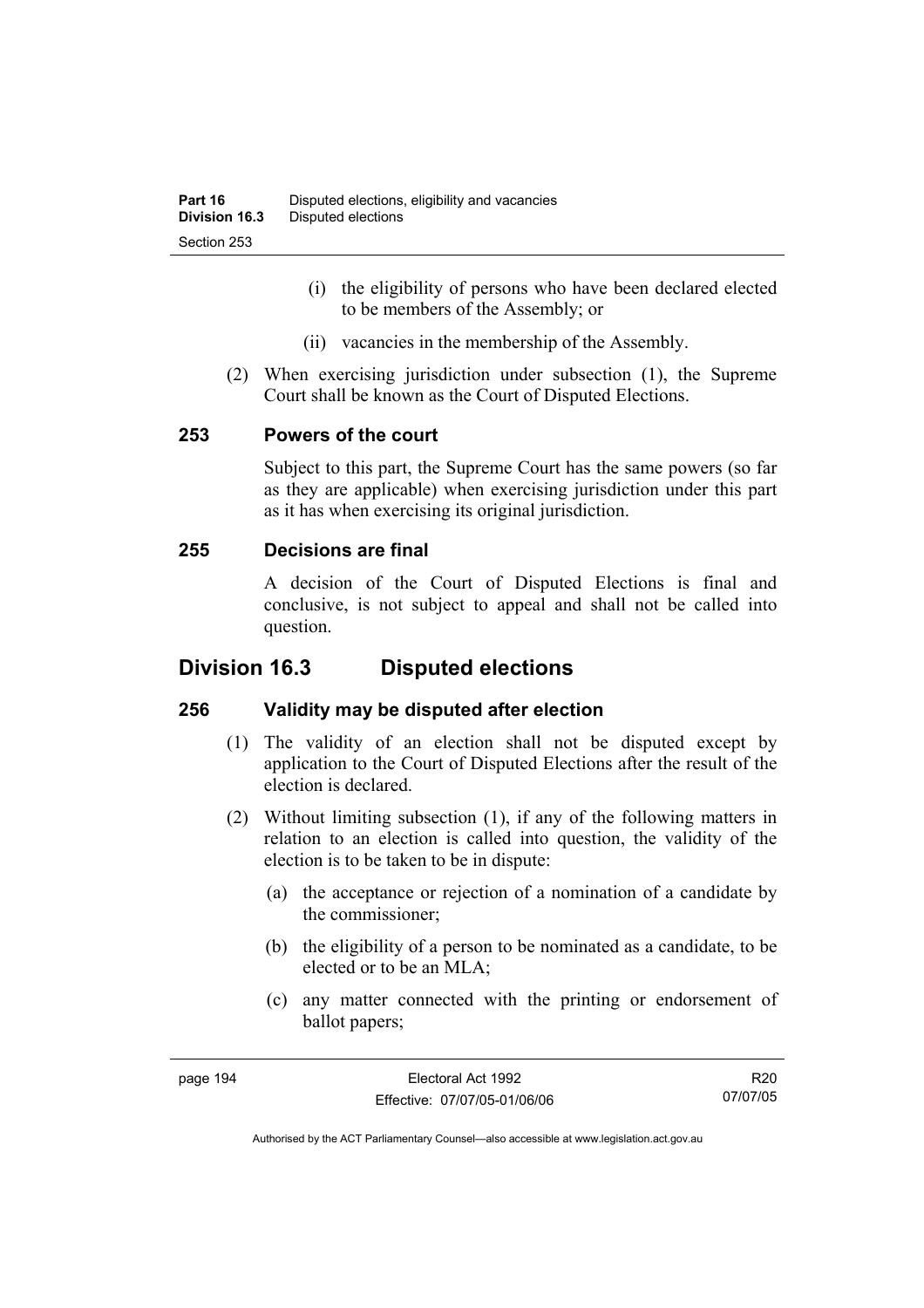- (d) any matter connected with the issue, or scrutiny, of ballot papers by an officer;
- (e) any matter connected with electronic voting;
- (f) any matter connected with the admission or rejection of declaration votes by an officer at the preliminary scrutiny.

## **257 Persons entitled to dispute elections**

The following persons are entitled to dispute the validity of an election:

- (a) a candidate in the election;
- (b) an elector entitled to vote at the election;
- (c) the commissioner.

## **258 Form of application**

- (1) An application disputing the validity of an election shall—
	- (a) specify the declarations sought; and
	- (b) set out the facts relied on to invalidate the election with sufficient particularity to identify the matters on which the applicant relies as justifying those declarations; and
	- (c) set out the applicant's full name and address and the capacity in which he or she is making the application; and
	- (d) be signed by the applicant.
- (2) The signature of an applicant other than the commissioner shall be witnessed by another person whose signature, full name, address and occupation shall be set out in the application.

## **259 Time for filing application**

An application shall be filed within 40 days after the result of the election is declared.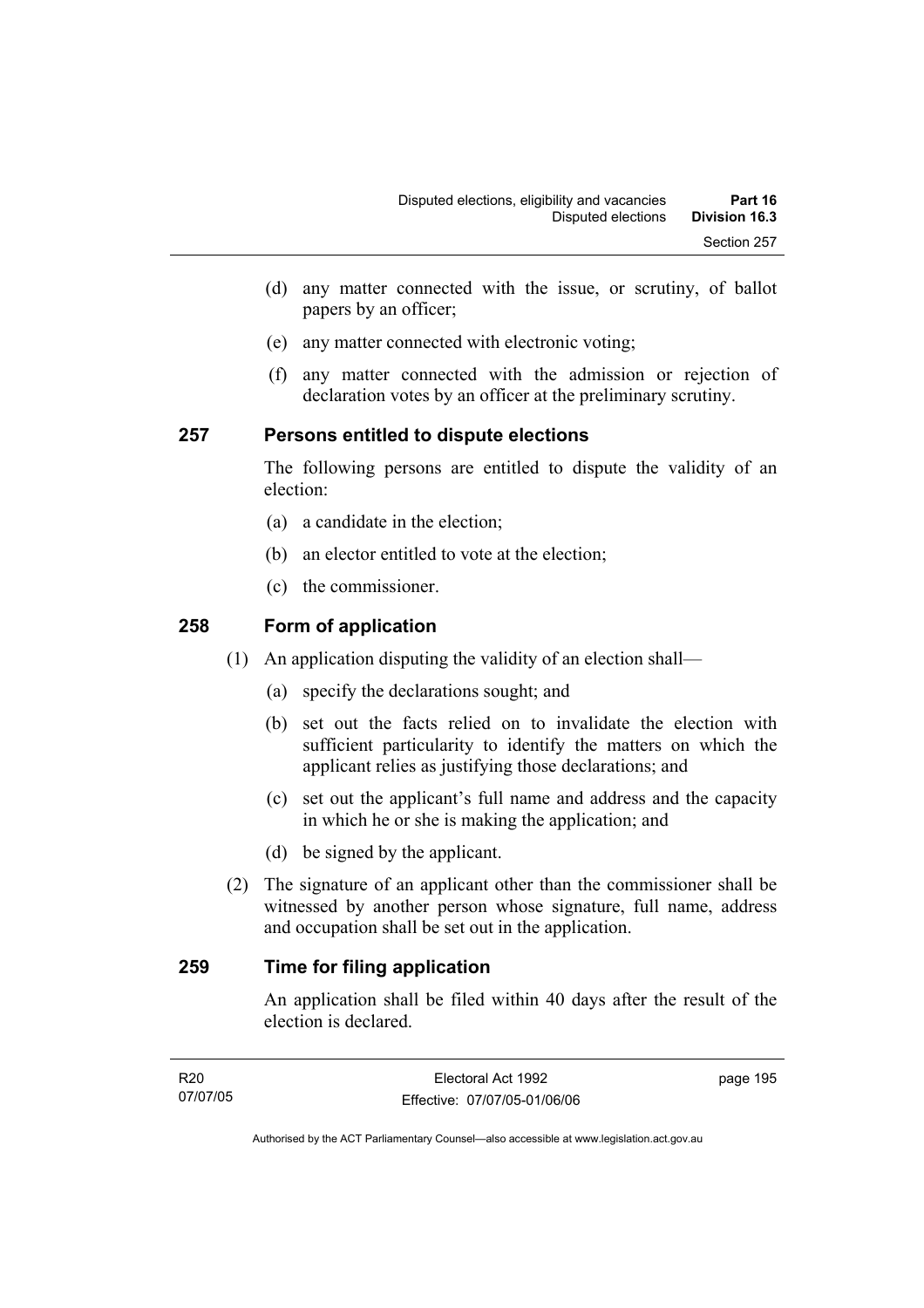## **260 Deposit as security for costs**

- (1) At the time of filing an application, the applicant shall deposit with the registrar as security for costs the amount prescribed by the *Supreme Court Rules 1937*.
- (2) The amount deposited shall be set off against any costs ordered to be paid by the applicant.

## **261 Registrar to serve copies of application on certain persons**

The registrar shall, after an application is filed under section 259, serve a sealed copy of the application on—

- (a) the Speaker; and
- (b) the person whose election is being disputed; and
- (c) if the commissioner is not the applicant—the commissioner.

## **262 Parties to application under div 16.3**

- (1) The following people are entitled to appear in a proceeding under this division:
	- (a) the applicant;
	- (b) the commissioner;
	- (c) if a person whose election is being disputed files a notice of appearance within 7 days after the day when the person is served with a copy of the application under section 261—the person;
	- (d) anyone else with the leave of the Court of Disputed Elections.
- (2) A person other than the applicant who appears under subsection (1) is to be taken to be a respondent to the application.
- (3) This section does not apply to an application under section 263.

R20 07/07/05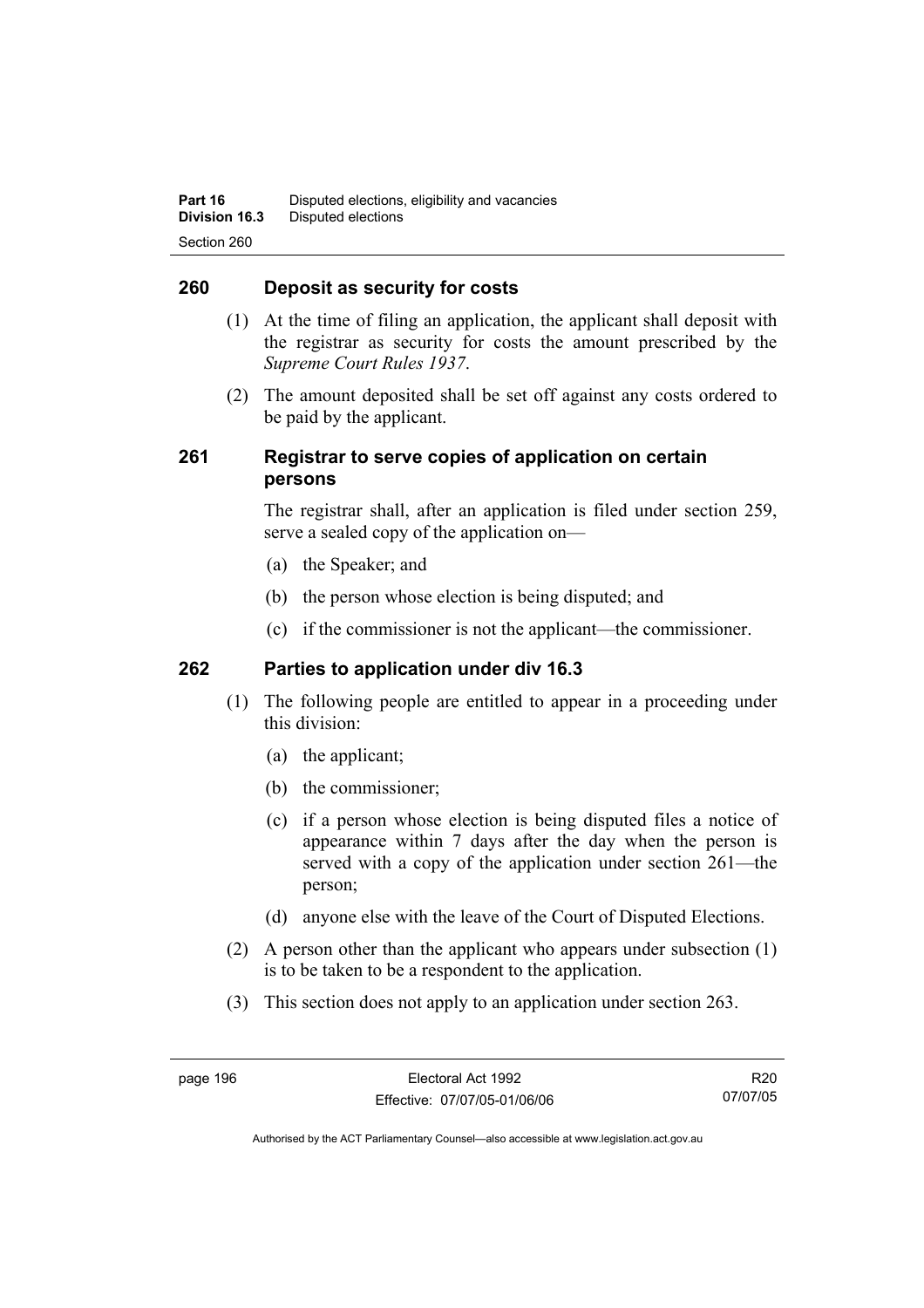#### **263 Withdrawal and abatement of application**

(1) In this section:

*election application* means an application disputing the validity of an election made in accordance with section 258.

*leave application* means an application for leave to withdraw an election application.

- (2) An applicant may withdraw an election application only with the leave of the Supreme Court.
- (3) An applicant is not entitled to make a leave application unless notice of the applicant's intention to do so has been—
	- (a) published in a newspaper; and
	- (b) given to the commissioner and to each of the respondents to the relevant election application.
- (4) A leave application shall not be made without the consent of all the applicants to the relevant election application.
- (5) The following persons are entitled to appear as respondents to a leave application:
	- (a) the commissioner;
	- (b) a respondent to the relevant election application;
	- (c) any other person with the leave of the Supreme Court.
- (6) Unless the Supreme Court orders otherwise, if an election application is withdrawn, the applicant is liable to pay the costs of the respondent in relation to that application and the leave application.
- (7) In determining a leave application, the Supreme Court shall inquire into the reasons for it and determine whether it was—
	- (a) the result of an agreement, arrangement or understanding; or

page 197

Authorised by the ACT Parliamentary Counsel—also accessible at www.legislation.act.gov.au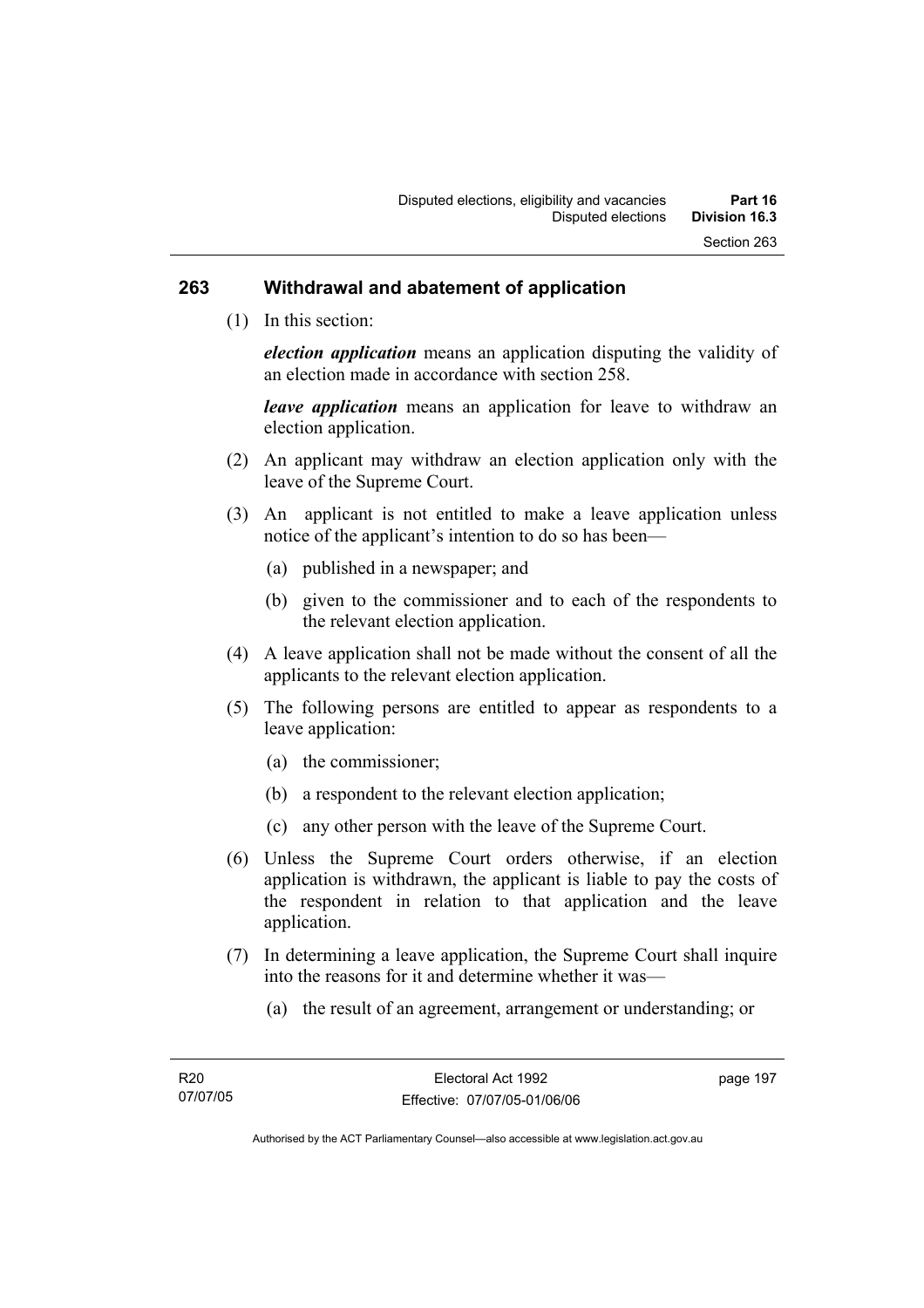- (b) in consideration of—
	- (i) the seat in the Assembly that is in issue being vacated at any time in the future; or
	- (ii) the withdrawal of any other election application; or
	- (iii) any other matter.
- (8) The Supreme Court shall publish its reasons for a determination as if it were a judgment and give a copy of them to the commissioner.
- (9) If, before the hearing of an election application, a respondent other than the commissioner—
	- (a) dies or gives the prescribed notice that he or she does not intend to oppose the application; or
	- (b) resigns from, or otherwise ceases to hold, the seat in the Assembly that is in issue;

then—

- (c) the person ceases to be a respondent; and
- (d) the person, or his or her personal representative, shall—
	- (i) publish notice of that fact in a newspaper; and
	- (ii) give a copy of the notice to the registrar; and
- (e) if a person who might have been an applicant in relation to the election files a notice of appearance within the prescribed period—that person is entitled to appear as a respondent to the application.
- (10) A person who has ceased to be a respondent to an election application is not entitled to appear as a party in proceedings in relation to that application.
- (11) The registrar shall notify the commissioner of the receipt of a notice mentioned in subsection (9) (d) (ii).

R20 07/07/05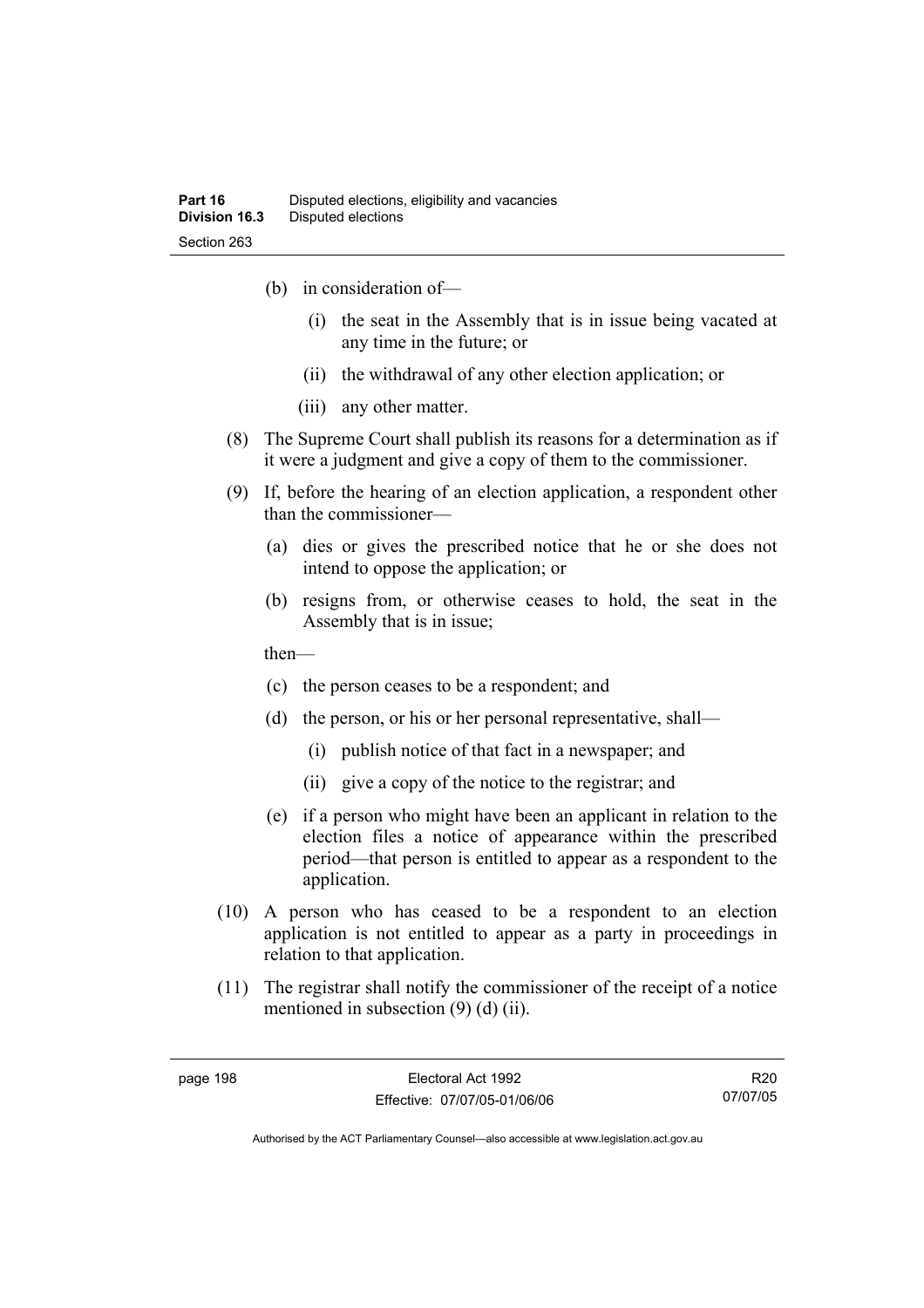- (12) An election application shall be abated by the death of a sole applicant or the last survivor of several applicants.
- (13) The abatement of an election application does not affect the liability of the applicant or any other person for costs awarded against the applicant or other person.

## **264 Hearing of applications**

- (1) The registrar shall, as soon as practicable after the time for filing applications in relation to an election under section 259 has passed, prepare a list of the applications pending in the order of filing and shall make a copy of the list available for inspection at the registrar's office.
- (2) Subject to subsection (3), an application shall, as far as practicable, be heard in the order in which it appears in the list.
- (3) All applications in relation to an election for an electorate shall be heard together.

## **265 Declarations and orders**

The Court of Disputed Elections shall hear and determine an application and may—

- (a) declare the election void; or
- (b) declare that a person who has been declared elected was not duly elected; or
- (c) declare that a person who has not been declared elected was duly elected; or
- (d) dismiss the application in whole or in part;

and may make any orders in relation to the application that the court considers appropriate.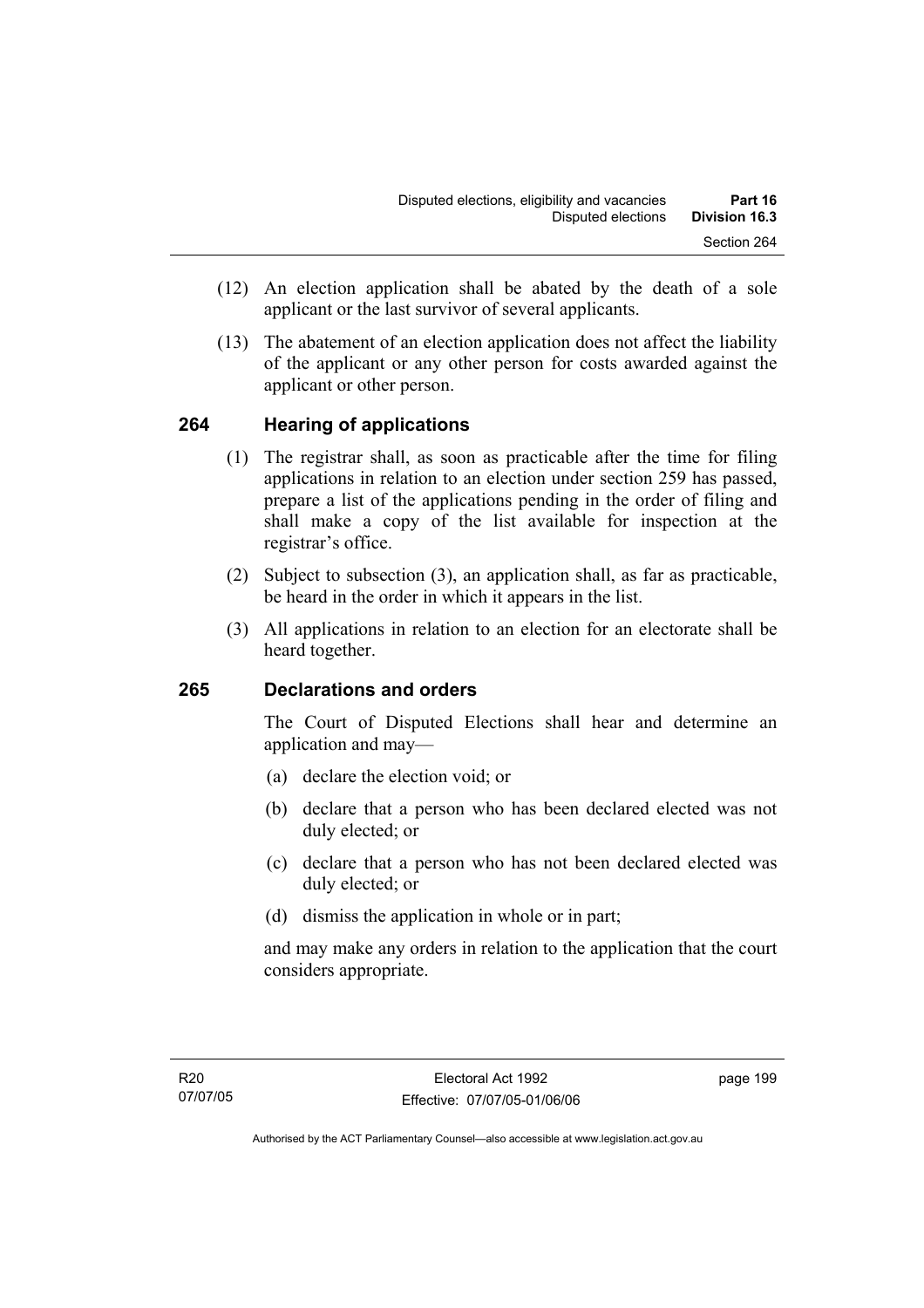### **266 Illegal practices**

- (1) Without limiting the grounds on which the Court of Disputed Elections may make a declaration under section 265 (a) or (b), the court may make such a declaration on the ground of any illegal practice in connection with the election.
- (2) The Court of Disputed Elections shall not make a declaration under section 265 (a) or  $(b)$ —
	- (a) on the ground of any illegal practice (other than bribery or undue influence); or
	- (b) on the ground of bribery or undue influence by a person who was not a candidate for the election without the knowledge or consent of a candidate in the election;

unless satisfied that—

- (c) the result of the election was, or was likely to have been, affected by the illegal practice; and
- (d) it is just to make the declaration.
- (3) If the Court of Disputed Elections finds any illegal practice in connection with an election (whether the court makes a declaration under section 265 (a) or (b) on that ground or not), the registrar shall report the finding to—
	- (a) the Speaker; and
	- (b) the Minister; and
	- (c) the commissioner; and
	- (d) the director of public prosecutions.
- (4) Any finding by the Court of Disputed Elections in relation to any illegal practice in connection with an election is not to be taken to be a bar to, or to prejudice in any way, any prosecution in relation to the act alleged before the court to have constituted the illegal practice.

| page 200 |  |
|----------|--|
|----------|--|

R20 07/07/05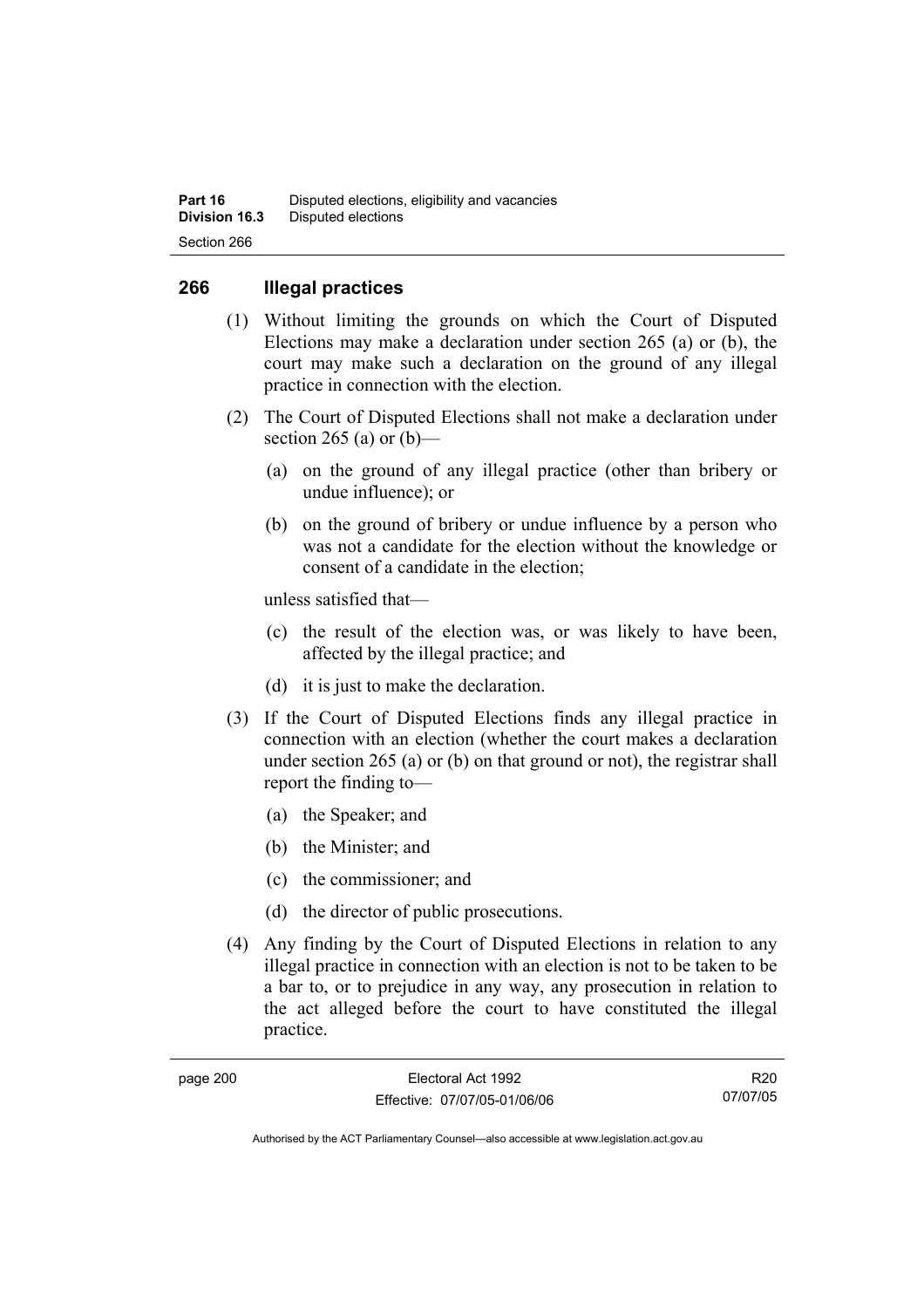(5) In this section:

*illegal practice* means a contravention of this Act, and includes undue influence.

*Note Contravention* and *undue influence* are defined in s 250.

#### **267 Bribery or undue influence by person elected**

If the Court of Disputed Elections finds that a person who was declared elected committed, or attempted to commit, bribery or undue influence in connection with any election, the court shall declare the election of that person void.

#### **268 Immaterial delays and errors**

- (1) The Court of Disputed Elections shall not make a declaration under section 265 (a), (b) or (c) on the ground that there was a delay in—
	- (a) declaring the nominations for the election; or
	- (b) providing certified lists of electors to candidates for the election; or
	- (c) polling for the election; or
	- (d) declaring the result of the election.
- (2) The Court of Disputed Elections shall not make a declaration under section 265 (a), (b) or (c) on the ground of any absence of, or any error or omission by, an officer unless the absence, error or omission affected, or was likely to have affected, the result of the election.
- (3) In determining whether an absence, error or omission that prevented an elector from voting affected the result of an election or not, the Court of Disputed Elections shall not have regard to any evidence of the way in which the elector intended to vote.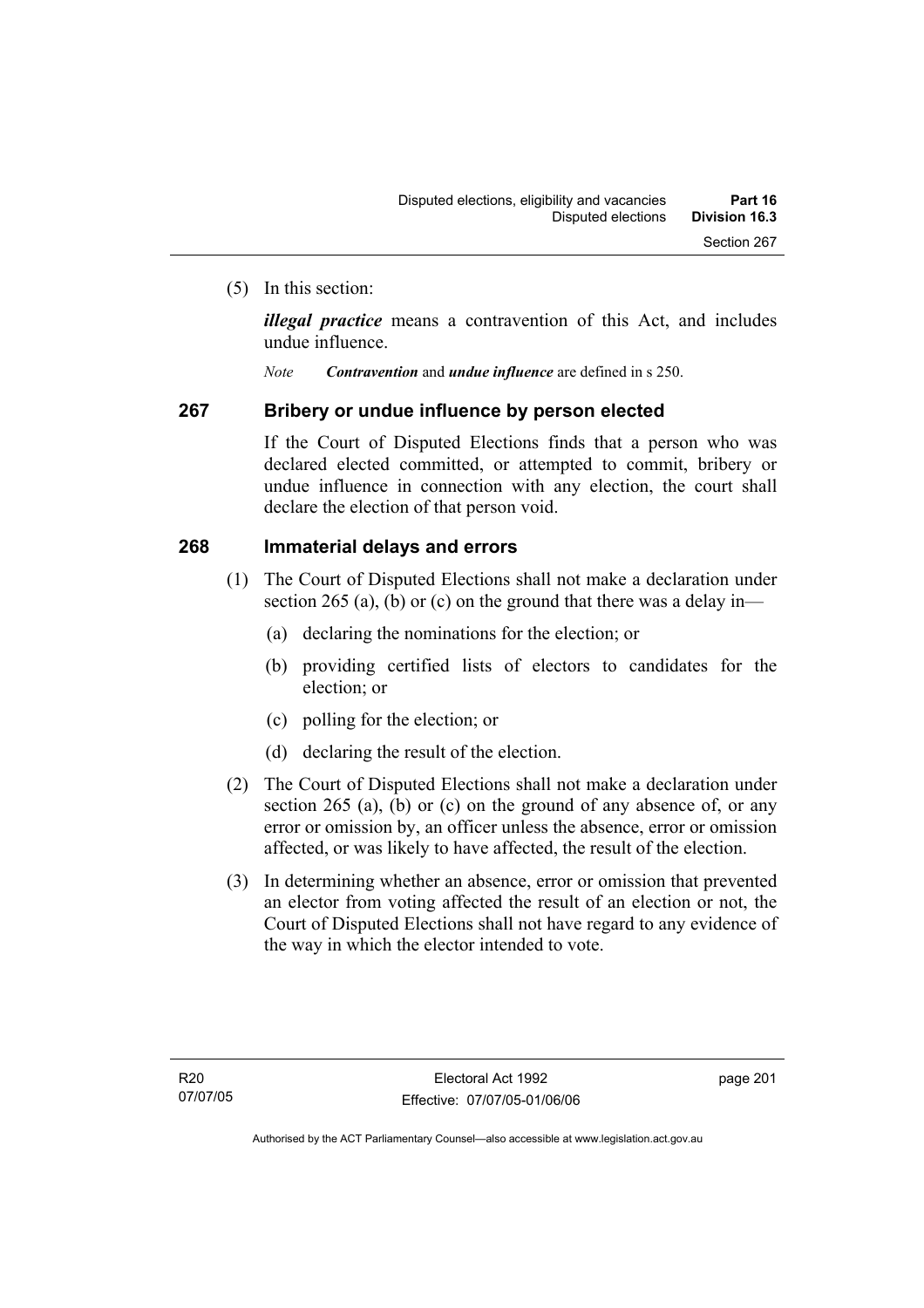### **269 Inquiries by court**

- (1) In determining an application, the Court of Disputed Elections may make the inquiries it considers appropriate, including but not limited to—
	- (a) an inquiry about the identity of persons who voted; and
	- (b) an inquiry into the accuracy of approved computer programs used in electronic voting and the electronic scrutiny of votes; and
	- (c) an inquiry about whether ballot papers were improperly admitted or rejected, or not.
- (2) The Court of Disputed Elections shall not inquire into the correctness of any roll.
- (3) If the Court of Disputed Elections makes an inquiry in relation to ballot papers marked under part 11, a statement of particulars of the marking of ballot papers prepared by an officer under section 175 (c) is conclusive evidence of the particulars contained in the statement unless the court orders otherwise.

## **270 Rejected ballot papers**

In determining an application, the Court of Disputed Elections may have regard to any declaration vote ballot papers rejected at the preliminary scrutiny if the court is of the opinion that the ballot papers should not have been rejected.

#### **271 Evidence that persons were not permitted to vote**

In determining an application, the Court of Disputed Elections shall not have regard to any evidence that a person was not permitted to cast a vote in an election unless the court is satisfied that the person—

(a) claimed to vote in accordance with this Act; and

Authorised by the ACT Parliamentary Counsel—also accessible at www.legislation.act.gov.au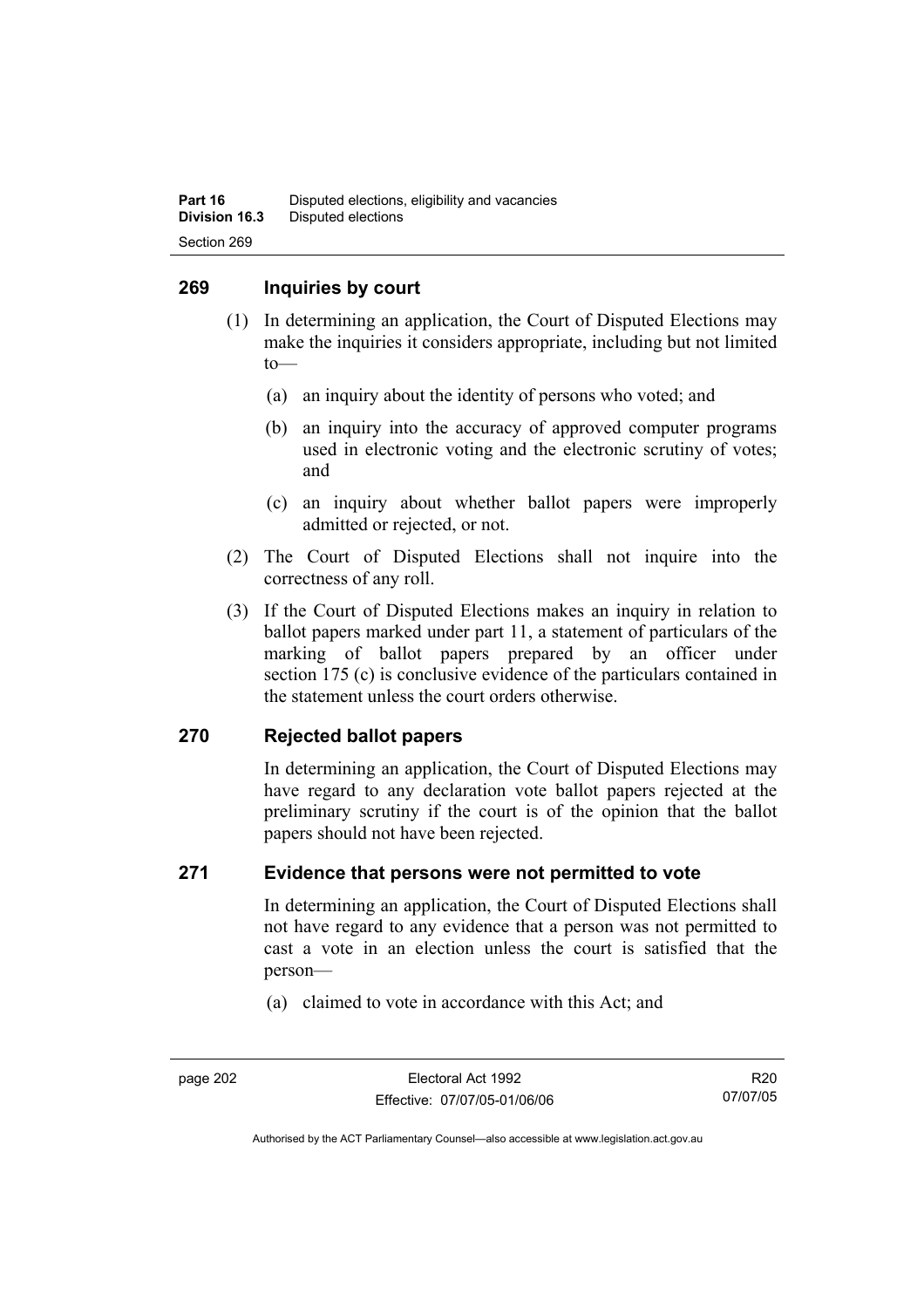(b) complied with the requirements of this Act in relation to voting to the extent that he or she was permitted to do so.

## **272 Inspection of electoral papers**

A party to an application may—

- (a) with the leave of the Court of Disputed Elections; and
- (b) in the presence of the commissioner or a member of staff of the electoral commission;

inspect, and make copies of or take extracts from, the electoral papers (except ballot papers) in the possession of the commissioner that were used in connection with the election being disputed.

#### **273 Commissioner not prevented from accessing documents**

Unless the Court of Disputed Elections otherwise orders, the filing of an application is not to be taken to prevent the commissioner, another member of the electoral commission or a member of the staff of the commission from having access to any document to which that person would otherwise be entitled to have access for the purpose of exercising a function under this Act.

## **274 Registrar to serve copies of declarations on certain persons**

The registrar shall, after an application is determined, serve a sealed copy of the declarations and orders (if any) made by the Court of Disputed Elections on—

- (a) the Speaker; and
- (b) each party to the application.

**275 Effect of declarations** 

 (1) If the Court of Disputed Elections declares an election void, another election shall be held in accordance with section 101.

page 203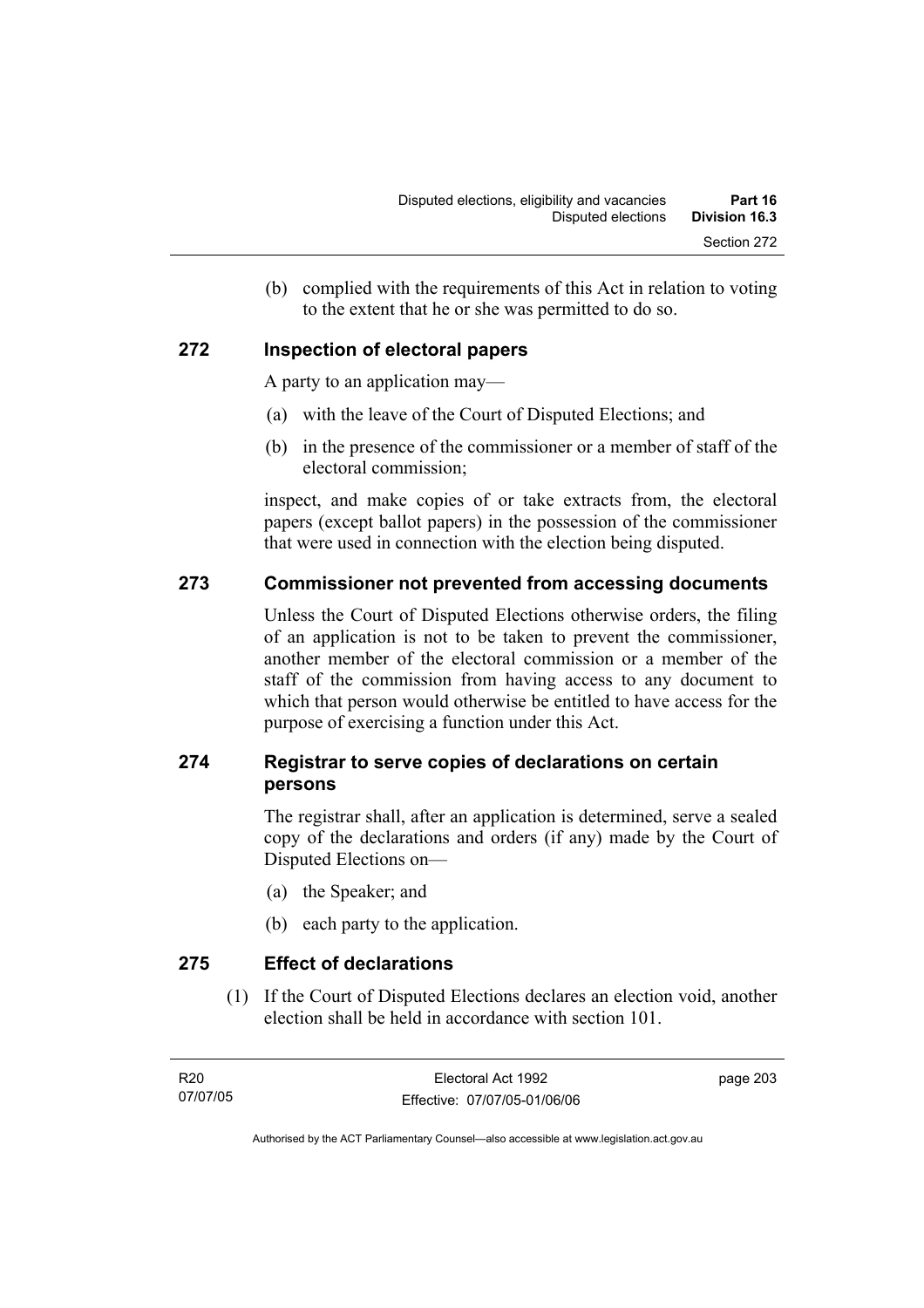- (2) If the Court of Disputed Elections declares that a person who has been declared elected was not duly elected, that person is to be taken not to have been duly elected.
- (3) If the Court of Disputed Elections declares that a person who has not been declared elected was duly elected, that person is to be taken to have been duly elected.
- (4) A declaration by the Court of Disputed Elections referred to in subsection (1), (2) or (3) takes effect on the end of the day when the declaration by the court is made.

## **Division 16.4 Eligibility and vacancies**

## **276 Speaker to state case**

If the Assembly passes a resolution referring to the Court of Disputed Elections a question relating to—

- (a) the eligibility of a person who has been declared elected to be an MLA; or
- (b) a vacancy in the membership of the Assembly;

the Speaker shall give to the registrar a statement setting out the question referred, together with any documents in the possession of the Assembly that relate to that question.

## **277 Parties to a referral**

The following persons are entitled to appear in a proceeding under this division:

- (a) any person who, in the opinion of the Court of Disputed Elections, has a sufficient interest in the determination of the question referred;
- (b) any person on whom notice of that question is ordered to be served by the court.

R20 07/07/05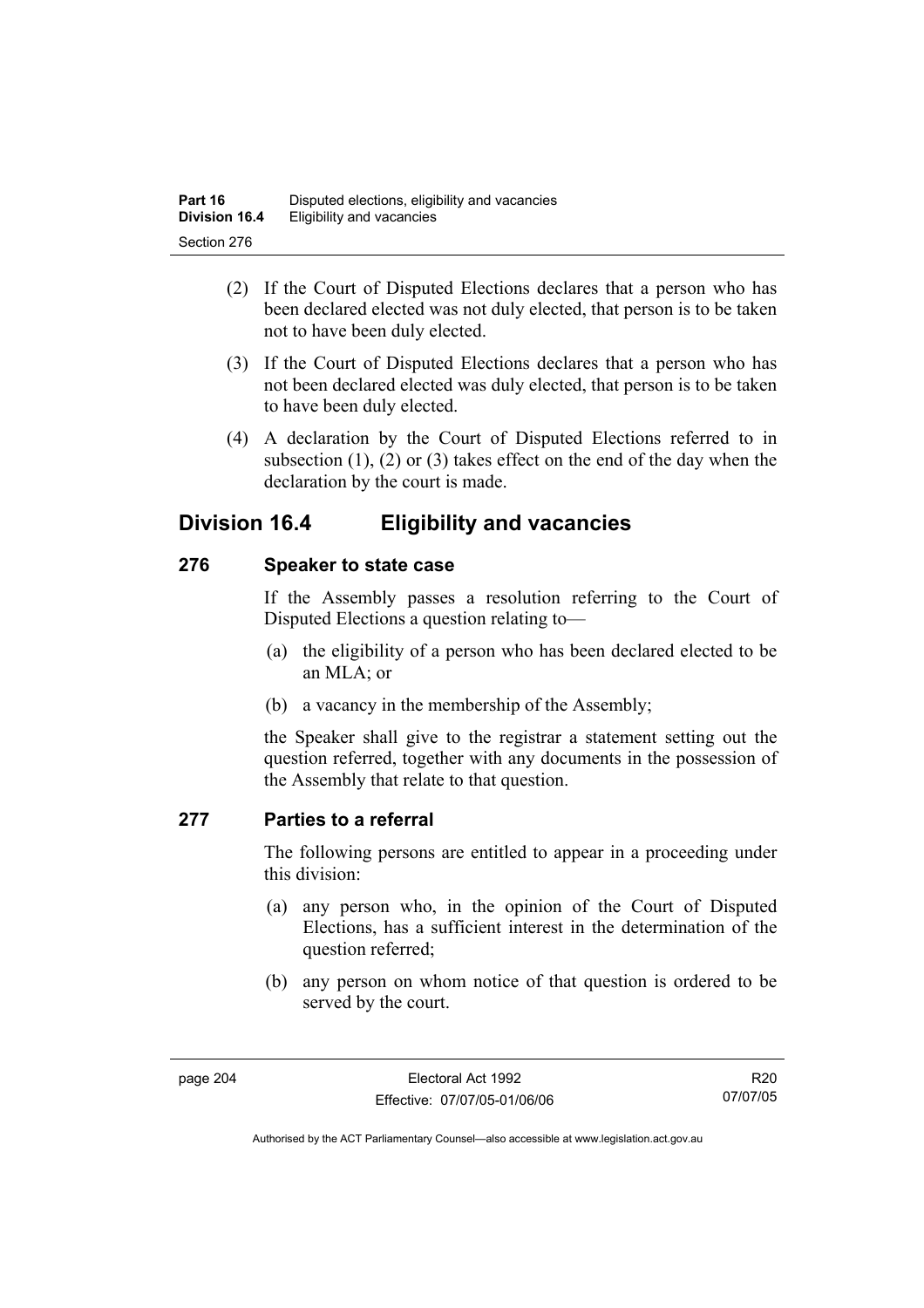#### **278 Declarations and orders**

The Court of Disputed Elections shall hear and determine a question referred to it and may—

- (a) declare that a person who has been declared elected is not eligible to be an MLA; or
- (b) declare a vacancy in the membership of the Assembly; or
- (c) refuse to make a declaration;

and may make the orders in relation to the referral that the court considers appropriate.

#### **279 Registrar to serve copy of declarations on Speaker**

The registrar shall, after a question referred to the Court of Disputed Elections is determined, serve a sealed copy of the declarations and orders (if any) made by the court on—

- (a) the Speaker; and
- (b) each party to the referral.

#### **280 Effect of declarations**

- (1) If the Court of Disputed Elections
	- (a) declares that a person who has been declared elected is not eligible to be an MLA; or
	- (b) declares a vacancy in the membership of the Assembly;

on the end of the day when the declaration is made a vacancy in the membership of the Assembly arises.

 (2) A vacancy under subsection (1) shall be filled in accordance with part 13.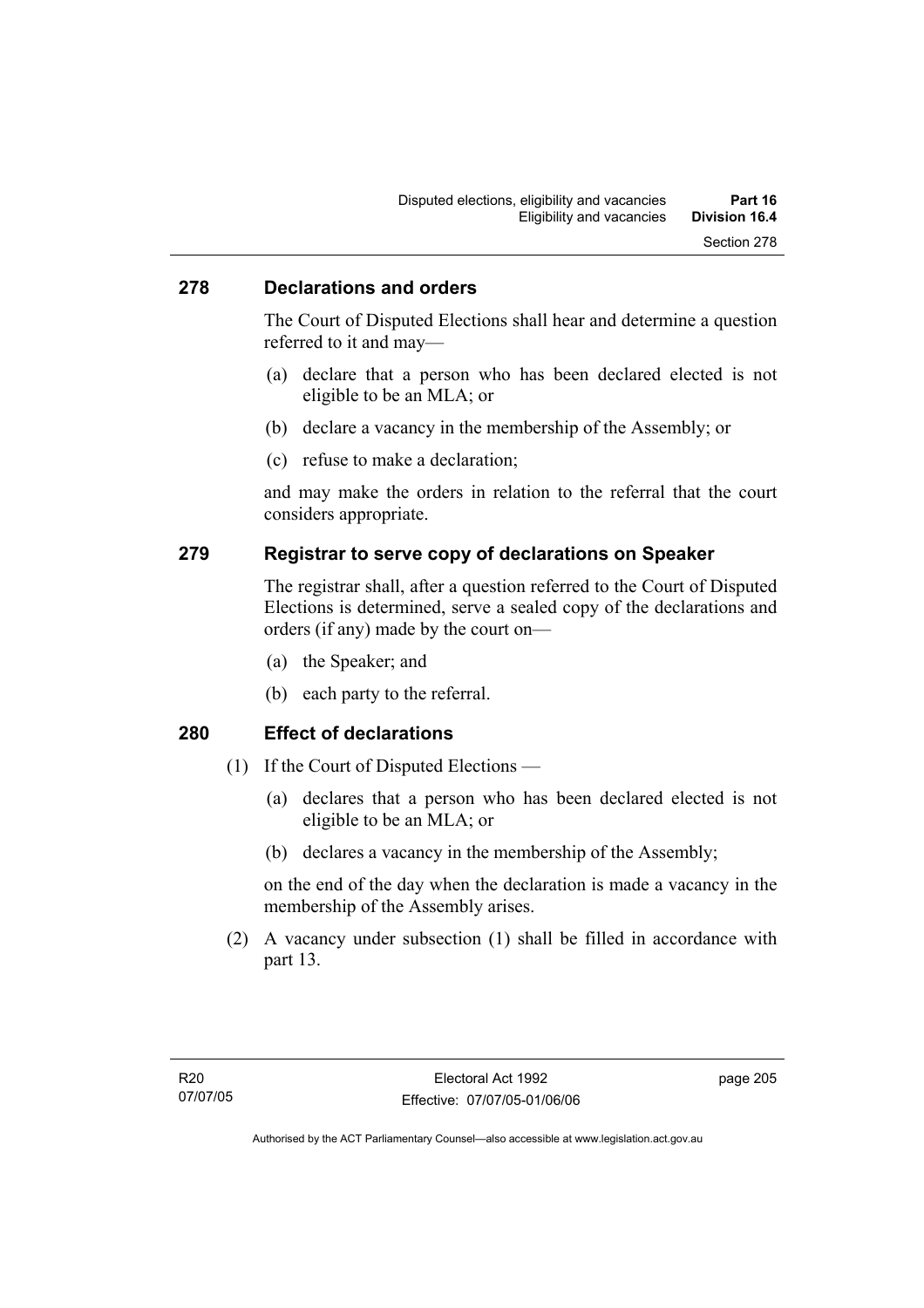## **Division 16.5 Proceedings**

## **281 Procedure**

In a proceeding, the Court of Disputed Elections —

- (a) shall be guided by the substantial merits and good conscience of the case; and
- (b) is not bound by technicalities, legal forms or the rules of evidence, but may inform itself in the way it considers appropriate.

## **282 Legal representation limited**

In a proceeding, a party is entitled to be represented by only 1 lawyer appearing as counsel.

### **283 Admissibility of evidence**

- (1) A person who appears as a witness in a proceeding is not excused from answering a question or producing a document or other thing that the person is required by the Court of Disputed Elections to answer or produce on the ground that the answering of the question or the producing of the document or thing may tend to incriminate the person or on the ground of privilege.
- (2) A statement or disclosure made, or a document or other thing produced, by a person in the course of a proceeding, or any information, document or other thing obtained as a direct or indirect consequence of the making of the statement or disclosure, or of the production of the firstmentioned document or thing, is not admissible in evidence in any civil or criminal proceeding except—
	- (a) a proceeding before the Court of Disputed Elections; or
	- (b) a proceeding for an offence relating to the giving of false evidence.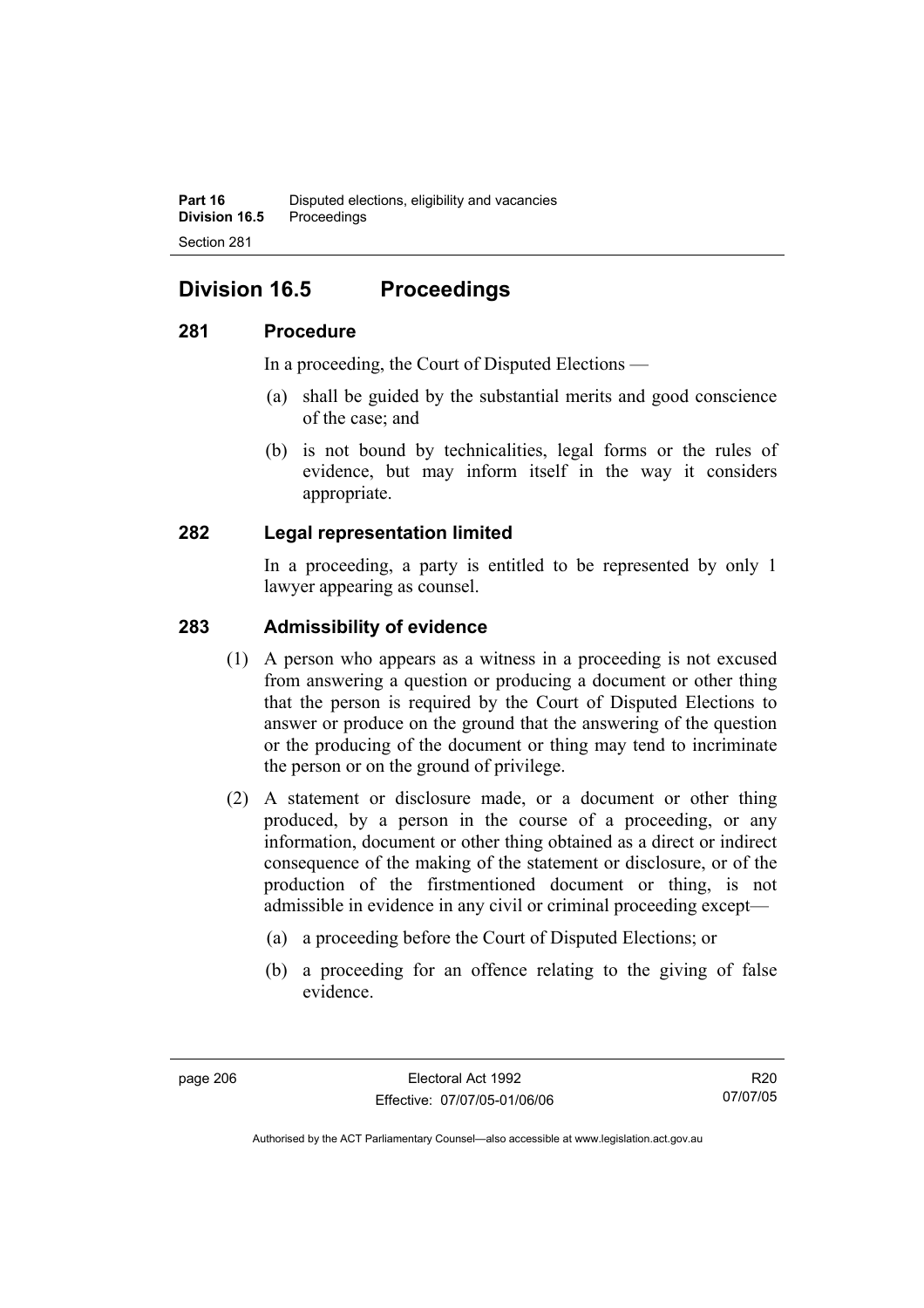## **284 Costs may be ordered against Territory**

Even if the Territory is not a party to a proceeding, the Court of Disputed Elections may order the Territory to pay all or any of the costs of the proceeding.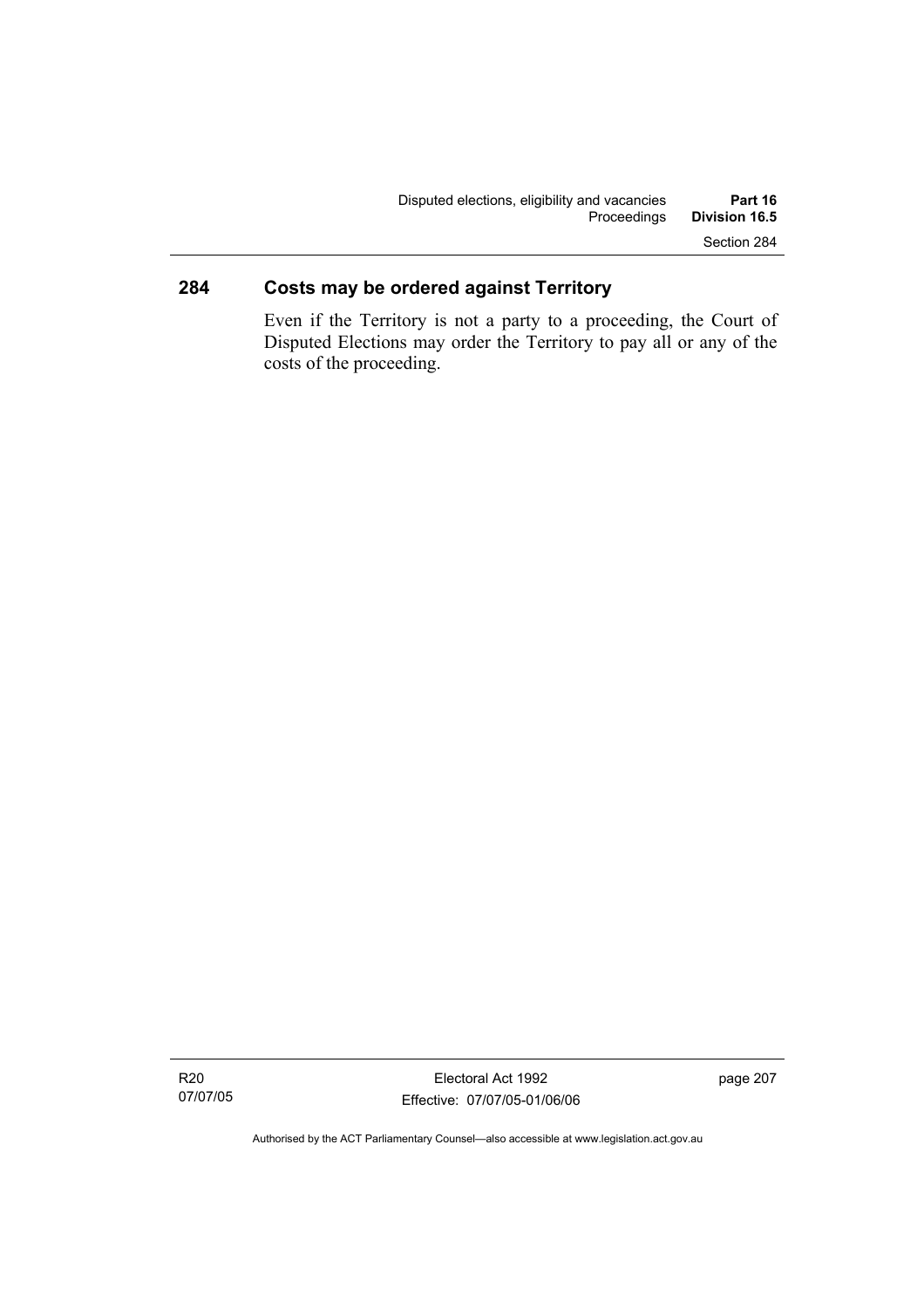**Part 17** Electoral offences **Division 17.1** Bribery and improper influence Section 285

# **Part 17 Electoral offences**

## **Division 17.1 Bribery and improper influence**

## **285 Bribery**

(1) A person shall not offer, solicit or accept an electoral bribe.

Maximum penalty: 50 penalty units, imprisonment for 6 months or both.

(2) In this section:

*bribe* does not include a declaration of public policy or a promise of public action.

*electoral bribe* means a bribe for the purpose of—

- (a) influencing the vote of an elector; or
- (b) influencing the candidature of a person in an election; or
- (c) otherwise influencing the course or result of an election; or
- (d) inducing a person not to apply, or to withdraw an application, under section 192 to be a candidate for a seat in relation to which a casual vacancy has occurred, if that person is an eligible person within the meaning of that section; or
- (e) inducing a person not to apply, or to withdraw an application, to the Court of Disputed Elections under division 16.3 to dispute the validity of an election, if that person is entitled to dispute the validity of the election under section 257.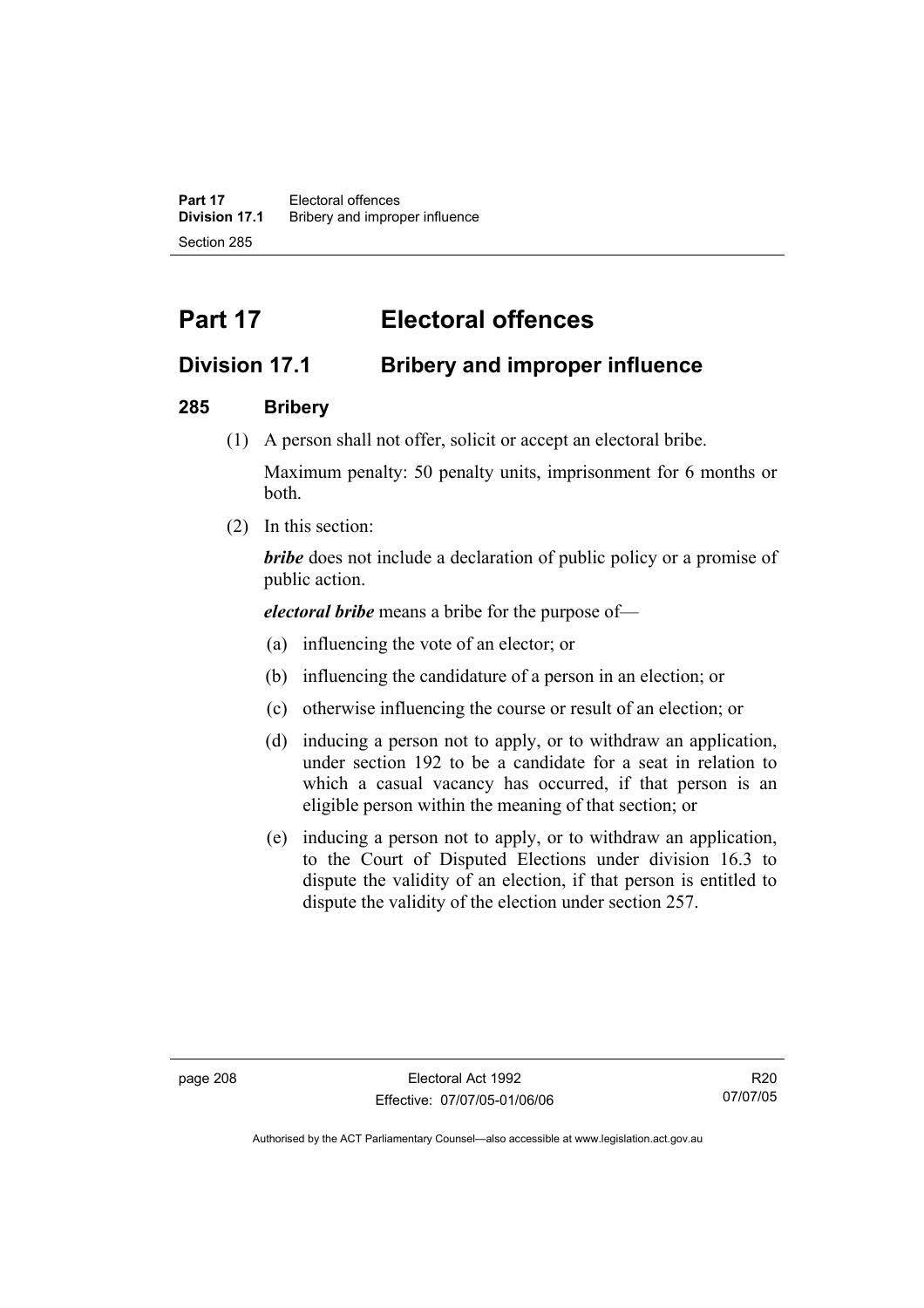## **286 Influencing of votes by officers**

In the exercise of a function under this Act, an officer shall not, without reasonable excuse, do anything for the purpose of influencing the vote of another person.

Maximum penalty: 50 penalty units, imprisonment for 6 months or both.

## **287 Influencing votes of hospital and nursing home patients**

The proprietor of a hospital or nursing home, or an employee or agent of such a proprietor, shall not, without reasonable excuse, do anything for the purpose of influencing the vote of a patient or resident of the hospital or nursing home.

Maximum penalty: 50 penalty units, imprisonment for 6 months or both.

## **Division 17.2 Protection of rights**

#### **288 Violence and intimidation**

A person shall not, by violence or intimidation, hinder or interfere with—

- (a) the free exercise of a right under this Act; or
- (b) the free performance of a duty under this Act.

Maximum penalty: 50 penalty units, imprisonment for 6 months or both.

#### **289 Discrimination on grounds of political donations**

- (1) A person shall not discriminate against another person on the ground of the making by the other person of a donation to—
	- (a) a political party; or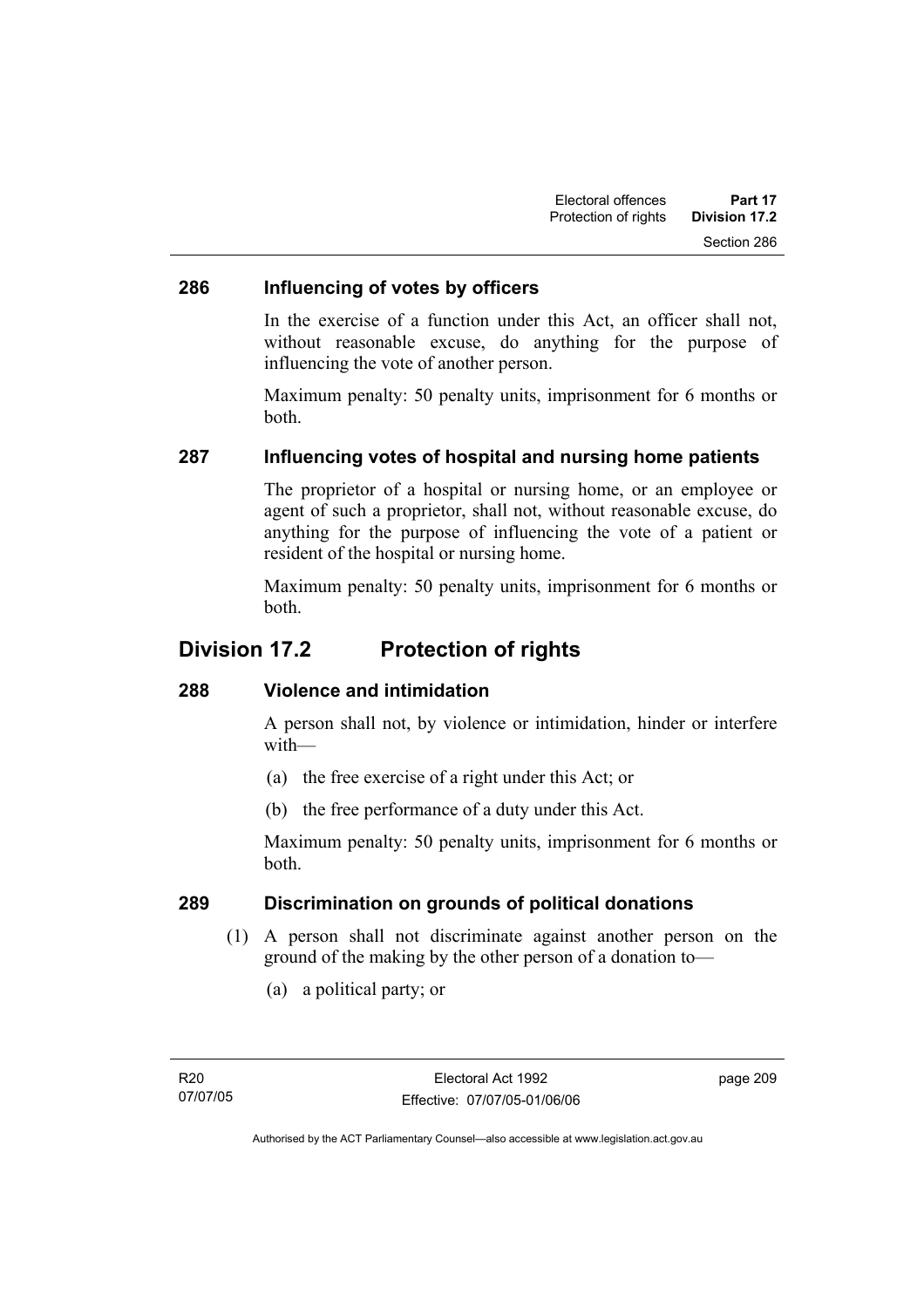(b) a candidate in an election.

Maximum penalty: 50 penalty units, imprisonment for 6 months or both.

(2) In this section:

*discriminate against*, in relation to a person, means—

- (a) deny the person access to membership of any trade union, club or other body, whether incorporated or not; or
- (b) not allow the person to work or to continue to work; or
- (c) subject the person to any form of intimidation or coercion; or
- (d) subject the person to any other detriment.

## **290 Employees' right to leave of absence for voting**

 (1) On notification from an employee before a polling day, the employer shall allow the employee, without penalty or any disproportionate deduction of pay, to take any necessary leave (not exceeding 2 hours) for the purpose of voting.

Maximum penalty: 10 penalty units.

- (2) Subsection (1) does not apply if the absence of the employee from employment could—
	- (a) endanger any person, animal or thing; or
	- (b) cause substantial loss to any person.
- (3) An employee shall not notify an employer under subsection (1) if he or she does not have a genuine intention of voting during the period of the leave to be granted for the purpose of voting.

Maximum penalty: 5 penalty units.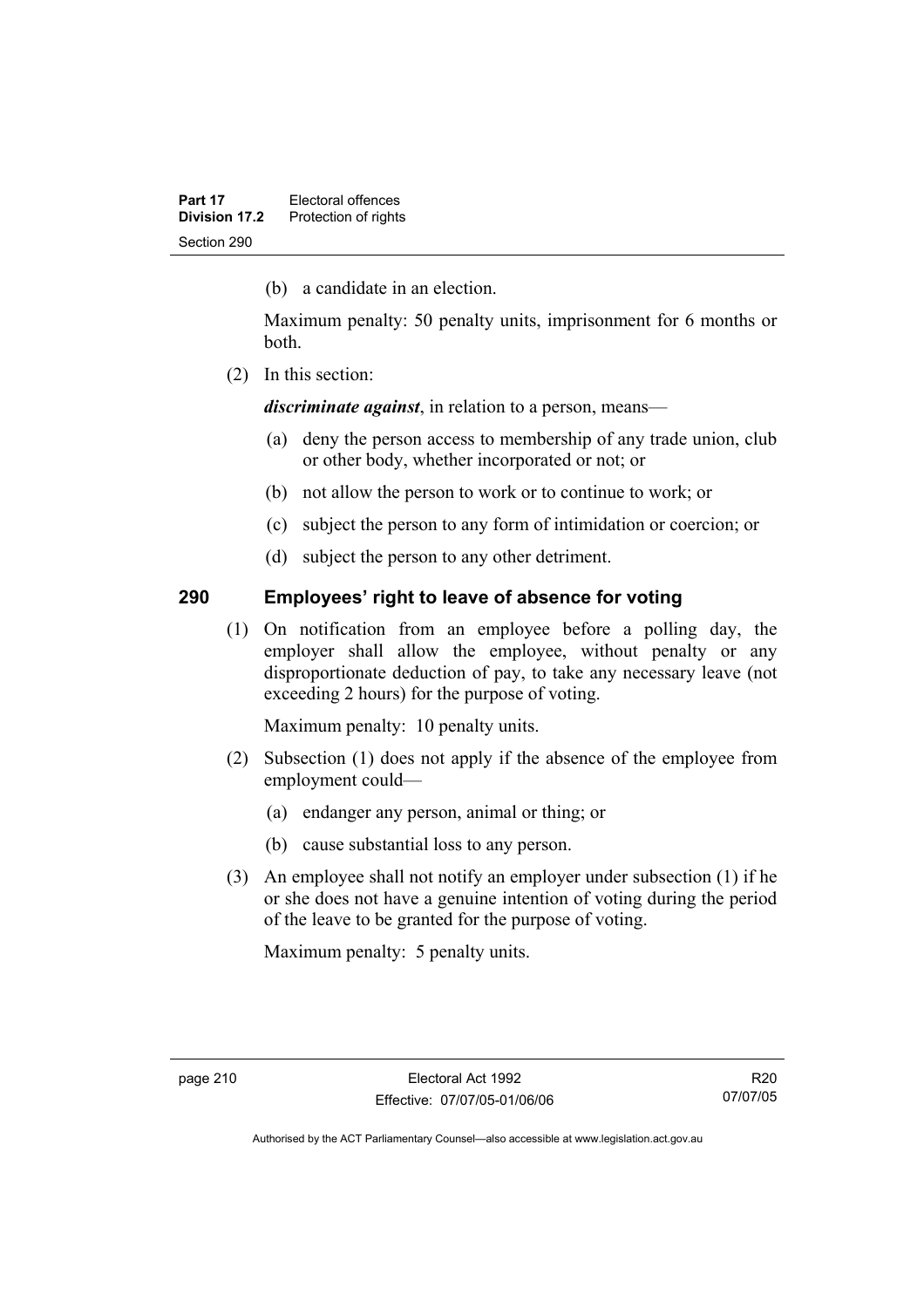## **Division 17.3 Campaigning offences**

## **291 Definitions for div 17.3**

In this division:

*address*, in relation to a person, means—

- (a) if the person is acting on behalf of a political party—an address of the party, other than a post office box; or
- (b) in any case—
	- (i) the address of the person's principal place of residence; or
	- (ii) an address of the person's place of business.

*disseminate* electoral matter (whether in printed or electronic form) means print, publish, distribute, produce or broadcast the electoral matter

*publish* electoral matter, includes publish electronically.

*reportage or commentary*, in relation to a newspaper or periodical, means everything in the newspaper or periodical except—

- (a) advertisements; and
- (b) letters to the editor.

## **292 Dissemination of electoral matter—authorisers and authors**

- (1) A person must not disseminate electoral matter unless there is, in the approved position—
	- (a) the name and address of the person who authorised the matter or its author; and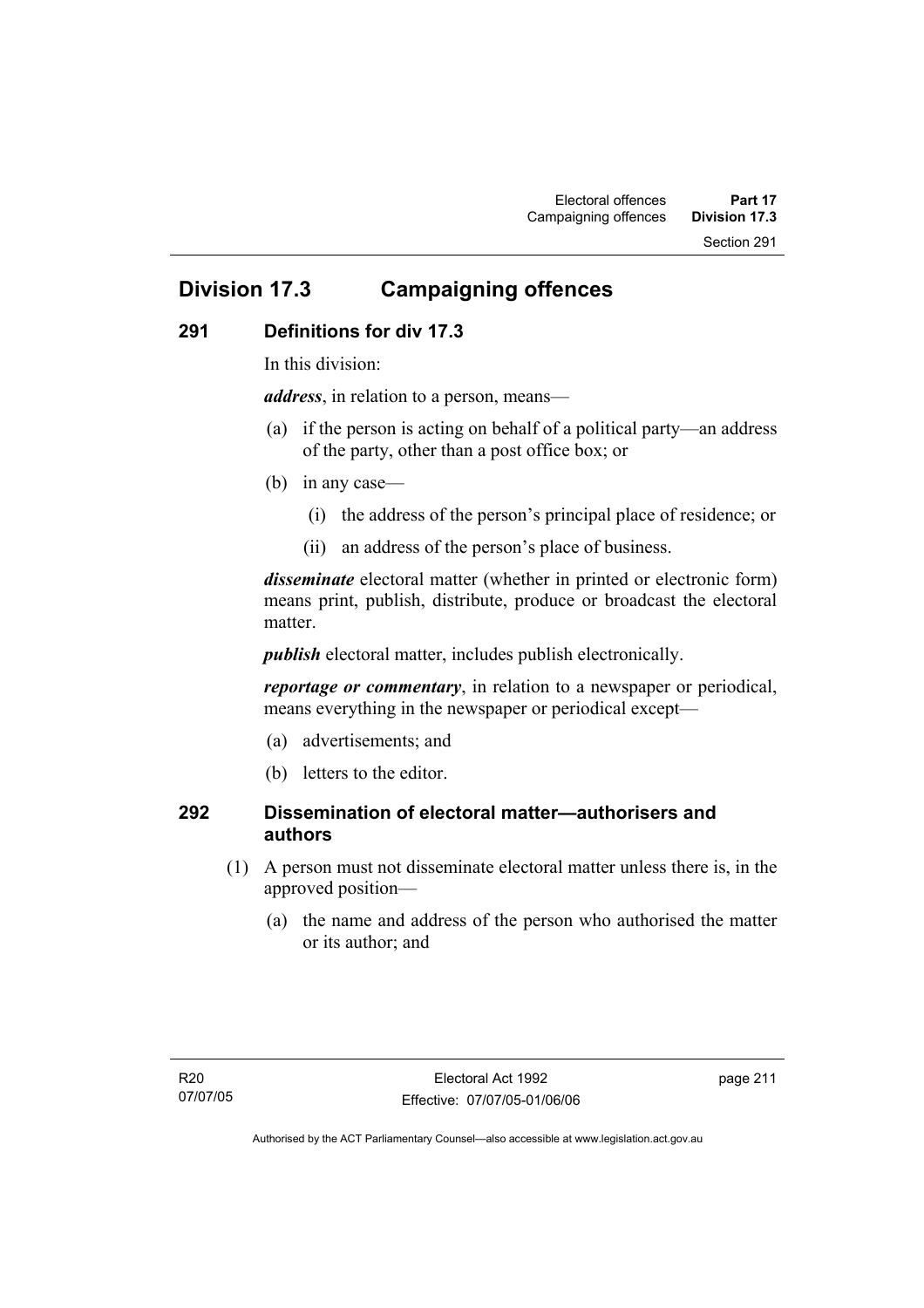(b) if the matter was published for a registered party or candidate for election—the name of the party or candidate.

Maximum penalty: 10 penalty units.

(2) In this section:

#### *approved position* means—

- (a) at the end of the matter; and
- (b) for an item in a newspaper or periodical containing electoral matter taking up all or part of each of 2 opposing pages—at the foot of the item on the first page; and
- (c) for an item in electronic form—at the foot of each page.

#### **293 Dissemination of electoral matter—letters to the editor**

- (1) Section 292 does not apply to the dissemination of a letter to the editor of a newspaper or periodical if—
	- (a) the name of the author and the locality of the author's residence appears at the end; and
	- (b) the editor of the newspaper or periodical keeps a written record of the address of the author, as stated in the original of the letter sent to the editor or as otherwise ascertained by the editor.
- (2) For subsection (1) (a), it is sufficient to identify the locality of an author's residence by reference to—
	- (a) the suburb or town of, or nearest to, that residence; and
	- (b) for a locality outside the ACT—the State, other Territory or other country of that residence.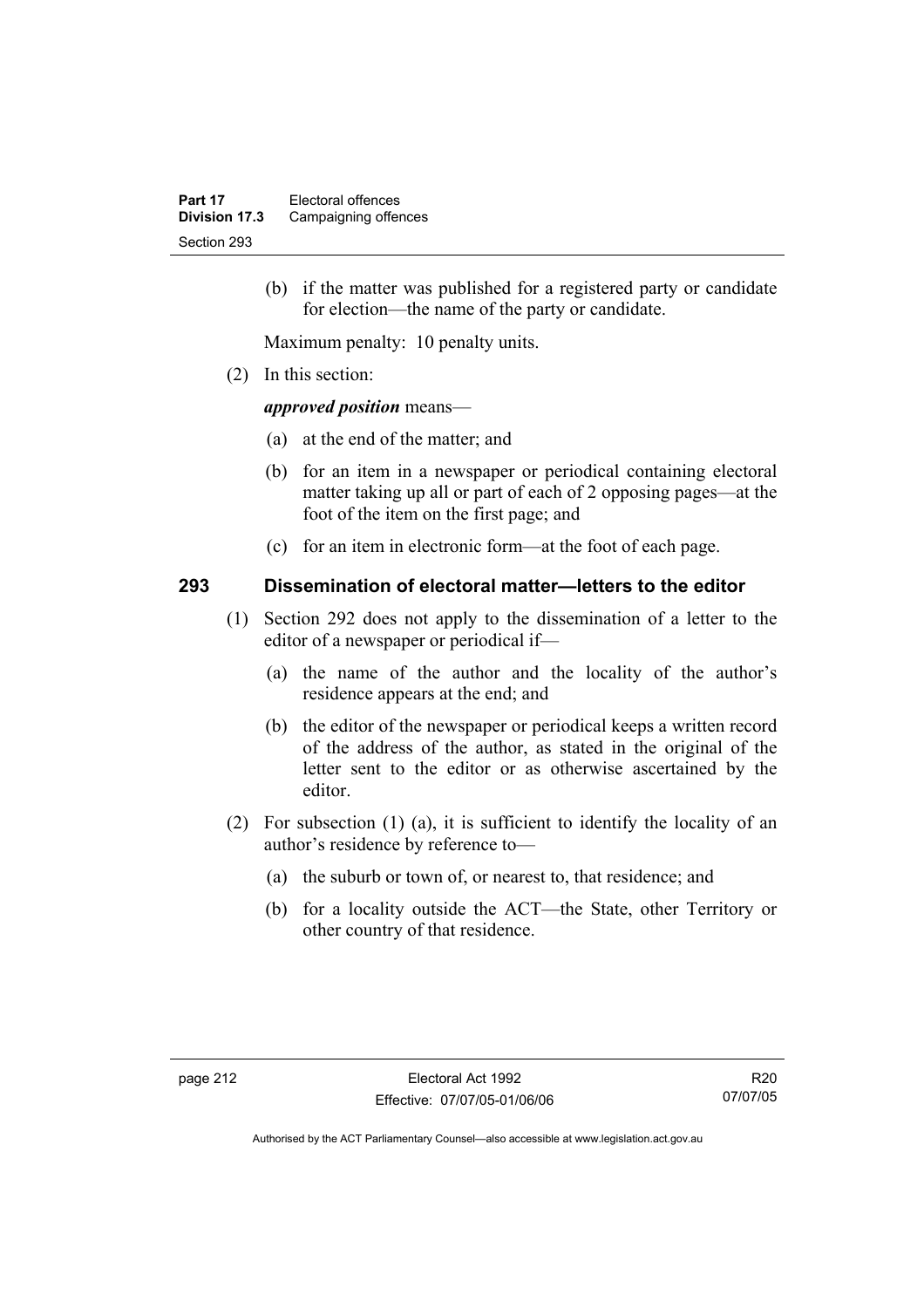#### **294 Dissemination of electoral matter—newspaper and periodical reportage and commentary**

Section 292 does not apply to electoral matter contained in reportage or commentary in an issue of a newspaper or periodical if the issue contains a statement to the effect that a person whose name and address appears in the statement has authorised the publication of all electoral matter contained in reportage or commentary in that issue.

### **295 Exemptions for dissemination of electoral matter on certain items**

- (1) Section 292 (Dissemination of electoral matter—authorisers and authors) does not apply to electoral matter on any of the following items unless the item includes a representation of a ballot paper:
	- (a) a letter from an MLA that includes the name of the MLA and an indication that he or she is an MLA;
	- (b) a press release published by or on behalf of an MLA that includes the name of the MLA and an indication that he or she is an MLA;
	- (c) a report under the *Annual Reports (Government Agencies) Act 1995* or *Annual Reports (Government Agencies) Act 2004*;
	- (d) a publication of a government agency that includes—
		- (i) the name of the agency; and
		- (ii) the City of Canberra Arms; and
		- (iii) the words 'Australian Capital Territory', 'Australian Capital Territory Legislative Assembly', 'ACT Legislative Assembly', 'Australian Capital Territory Government' or 'ACT Government';
	- (e) a T-shirt, lapel button, lapel badge, pen, pencil or balloon;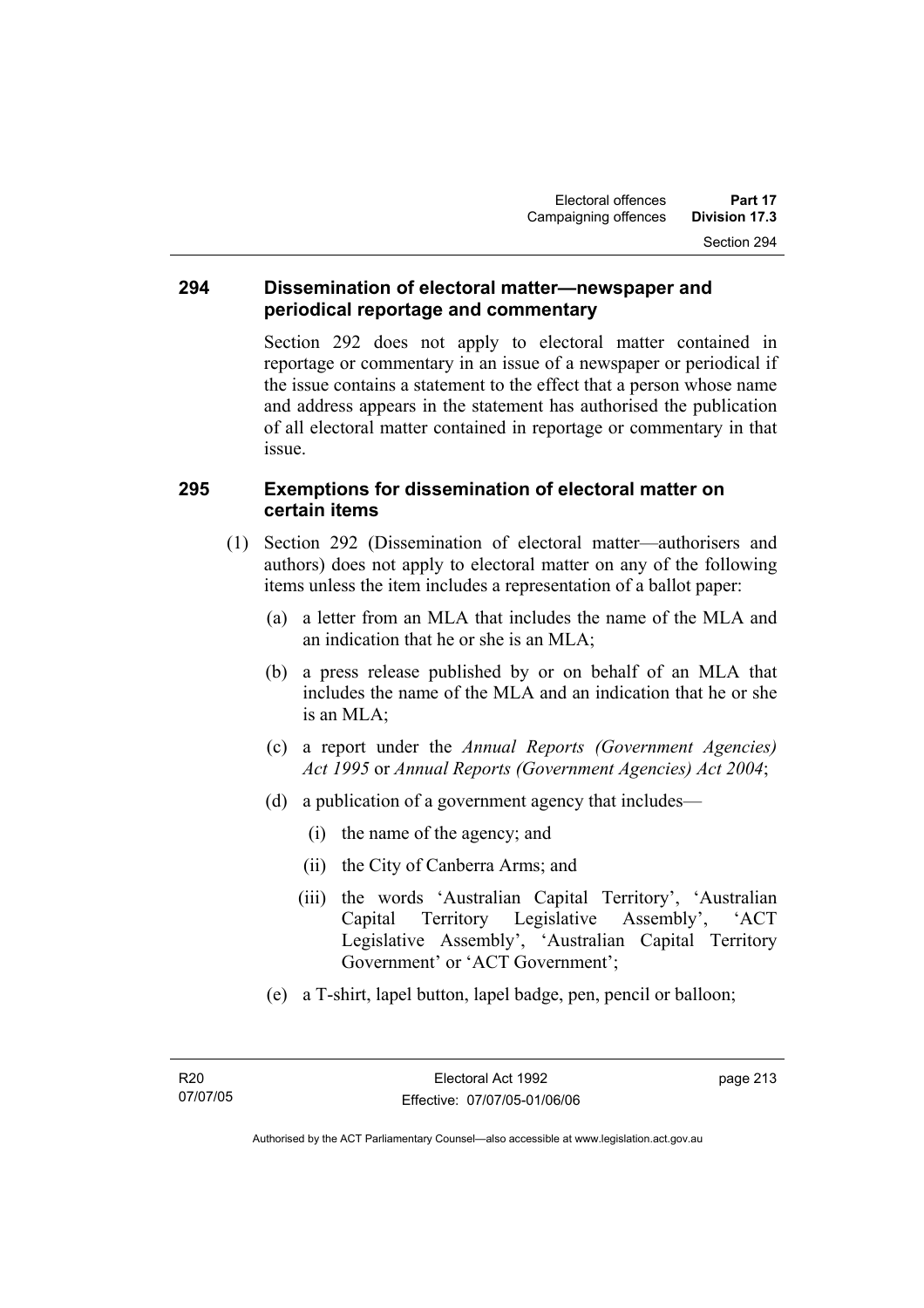- (f) a business or visiting card that promotes the candidacy of a person in an election;
- (g) a letter or card on which the name and address of the sender appears;
- (h) an item prescribed under the regulations.
- (2) In this section:

*government agency* means—

- (a) an administrative unit; or
- (b) a Territory instrumentality; or
- (c) a statutory office-holder and the staff assisting the statutory office-holder.

*publication*, of a government agency, does not include a publication that is published for the first time within 6 months immediately before a general election if the publication includes a picture of an MLA.

#### **296 Advertorials**

- (1) This section applies to an advertisement in a newspaper or periodical that—
	- (a) appears to be reportage or commentary; and
	- (b) includes electoral matter.
- (2) If this section applies to an advertisement, the proprietor of the newspaper or periodical shall cause the word 'advertisement' to be printed as a headline to the advertisement, in letters not smaller than 10 point, on each page on which the advertisement appears.

Maximum penalty: 10 penalty units.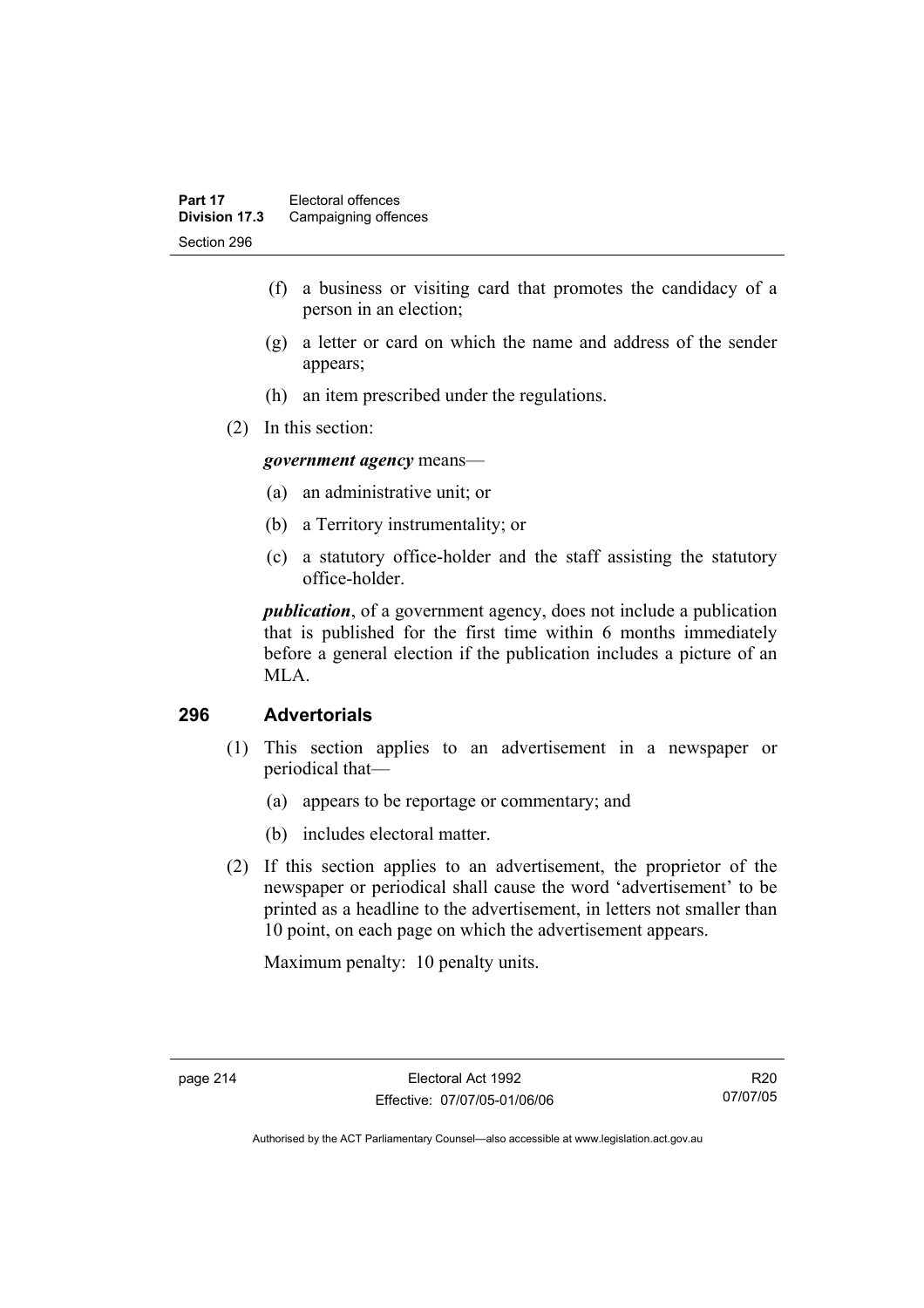#### **297 Misleading or deceptive electoral matter**

 (1) A person shall not disseminate, or authorise to be disseminated, electoral matter that is likely to mislead or deceive an elector about the casting of a vote.

Maximum penalty: 50 penalty units, imprisonment for 6 months or both.

 (2) It is a defence to a prosecution for an offence against subsection (1) if it is established that the defendant did not know, and could not reasonably be expected to have known, that the electoral matter was likely to mislead or deceive an elector about the casting of a vote.

## **298 Inducement to illegal voting—representations of ballot papers**

A person shall not disseminate, or authorise to be disseminated, electoral matter including a representation of a ballot paper, or part of a ballot paper, likely to induce an elector to mark his or her vote otherwise than in accordance with the directions on the ballot paper.

Maximum penalty: 50 penalty units, imprisonment for 6 months or both.

## **299 Graffiti**

- (1) A person shall not, without reasonable excuse, mark any electoral matter directly on any defined place or object without the consent of—
	- (a) for a place—the lessee or lawful occupier of the place; or
	- (b) for an object—the owner or lawful possessor of the object.

Maximum penalty: 10 penalty units.

 (2) The Territory or a Territory authority shall not give consent for subsection  $(1)$ .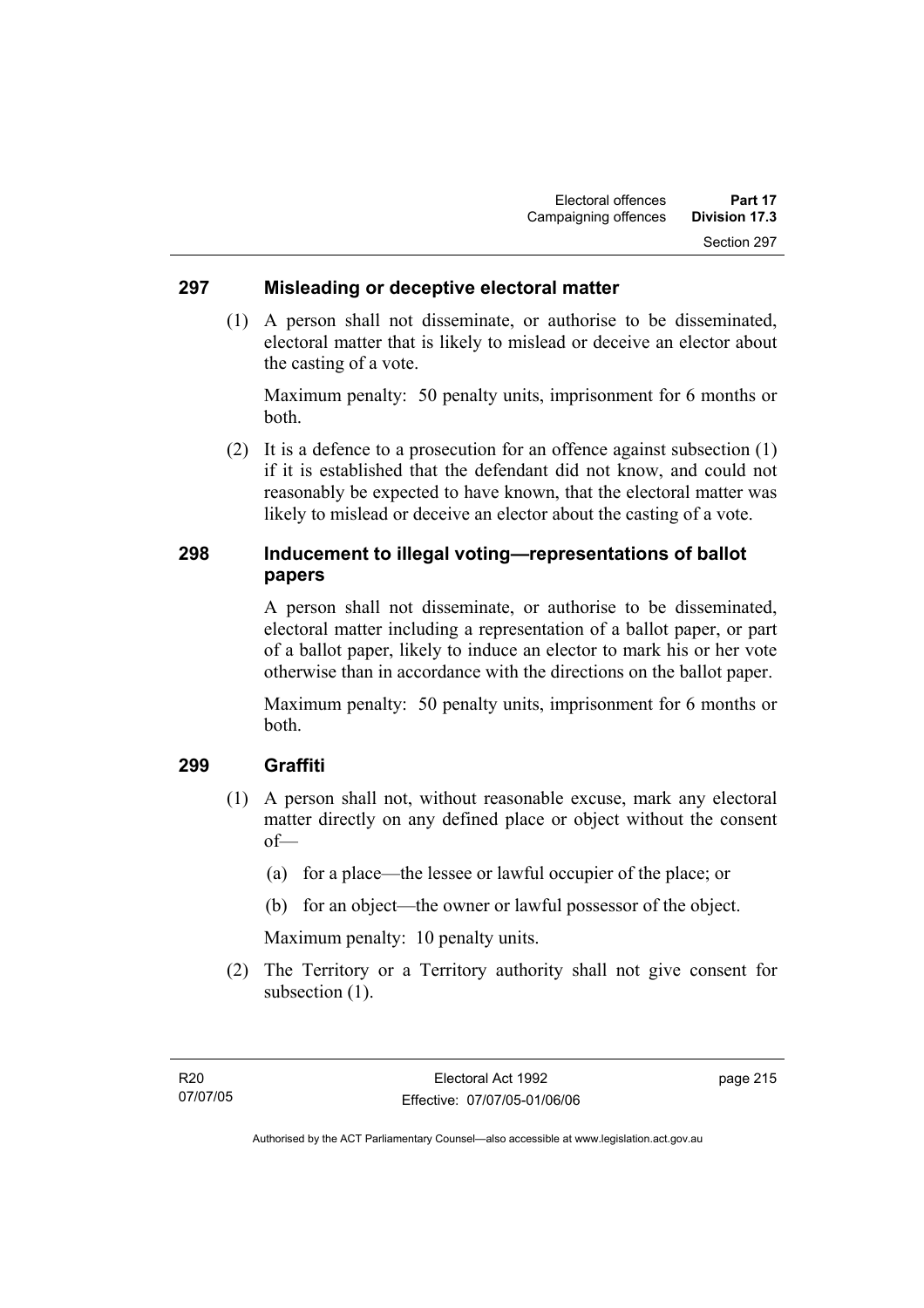| Part 17       | Electoral offences   |
|---------------|----------------------|
| Division 17.3 | Campaigning offences |
| Section 300   |                      |

- (3) In a prosecution for an offence against subsection (1) in relation to a defined place or object leased, occupied, owned or possessed by the Territory or a Territory authority, it is to be conclusively presumed that the Territory or the Territory authority, as the case requires, did not consent to any marking of electoral matter on the place or object.
- (4) In this section:

*defined place or object* means a building, footpath, hoarding, roadway, vehicle, vessel or any public or private place (whether on land or water or in the air).

*lessee*—see the *Land (Planning and Environment) Act 1991*, section 159.

*mark* means write, draw or depict.

#### **300 Defamation of candidates**

 (1) A person shall not make or publish, or authorise to be made or published, a false and defamatory statement about the personal character or conduct of a candidate.

Maximum penalty: 50 penalty units, imprisonment for 6 months or both.

- (2) It is a defence to a prosecution for an offence against subsection (1) if it is established that the defendant believed on reasonable grounds that the relevant statement was true.
- (3) A person who makes a false and defamatory statement in relation to the personal character or conduct of a candidate in contravention of this section may, at the suit of the candidate, be restrained by injunction from repeating the statement or any similar false and defamatory statement.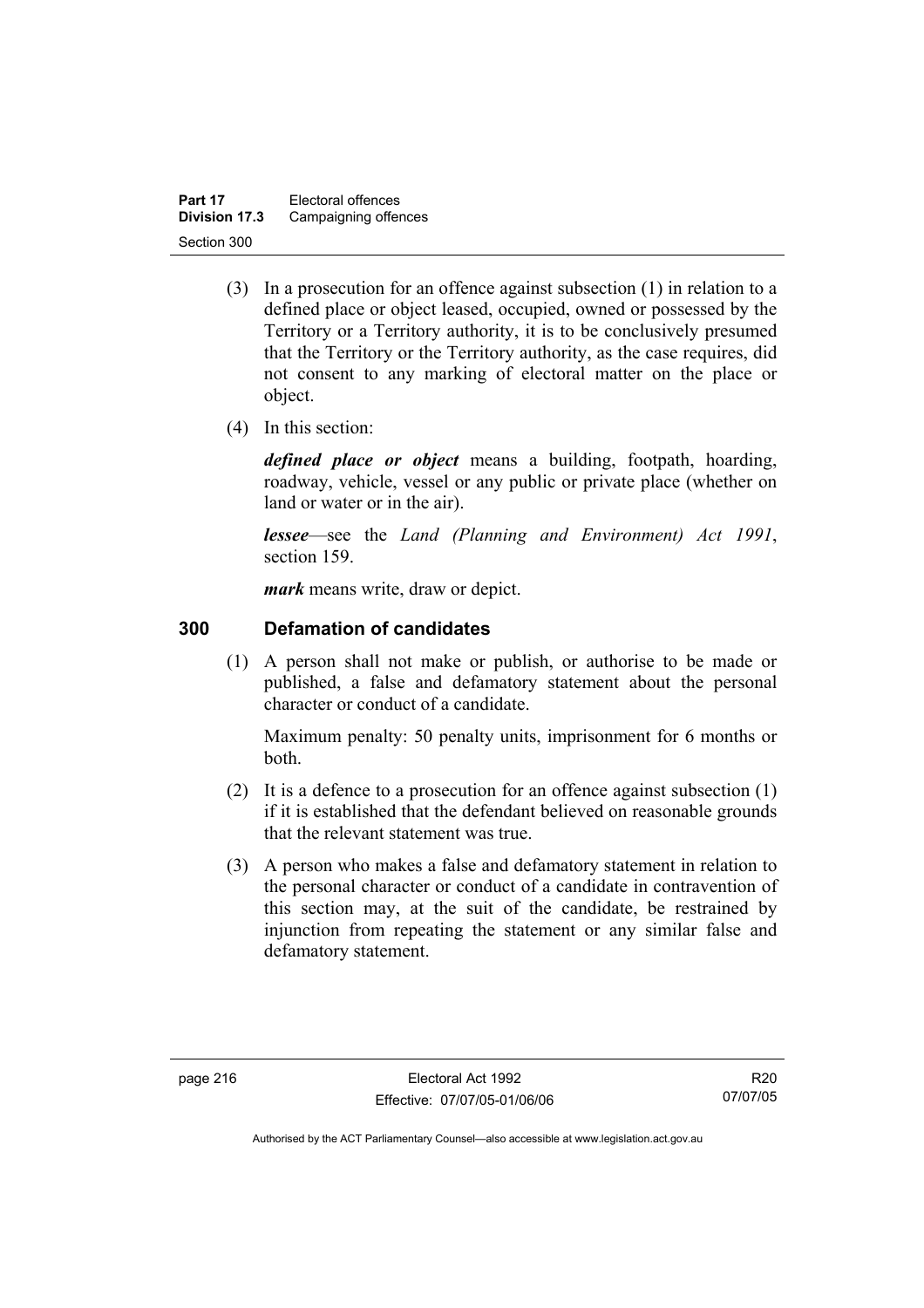#### **301 Publication of statements about candidates**

- (1) A person shall not publish, or authorise to be published, on behalf of a body (whether incorporated or unincorporated) a statement—
	- (a) expressly or impliedly claiming that a candidate in an election is associated with, or supports the policy or activities of, that body; or
	- (b) expressly or impliedly advocating that a candidate should be given the first preference vote in an election;

without the written authority of the candidate.

Maximum penalty: 30 penalty units.

- (2) In proceedings for an offence against subsection (1), it shall be presumed, unless the contrary is proved, that a statement purported to be made on behalf of a body was made on behalf of the body.
- (3) This section does not apply to a statement—
	- (a) published on behalf of a political party; and
	- (b) that relates to a candidate nominated by the party who has publicly declared his or her candidature to be on behalf of, or in the interests of, the party.

#### **302 Disruption of election meetings**

 (1) A person shall not, without reasonable excuse, disrupt an election meeting.

Maximum penalty: 5 penalty units.

- (2) The chairperson of an election meeting may request a police officer to remove from the meeting any person who, in the opinion of the chairperson, is disrupting the meeting.
- (3) On a request from the chairperson under subsection (2), a police officer may take reasonable action to remove from the meeting the person disrupting the meeting.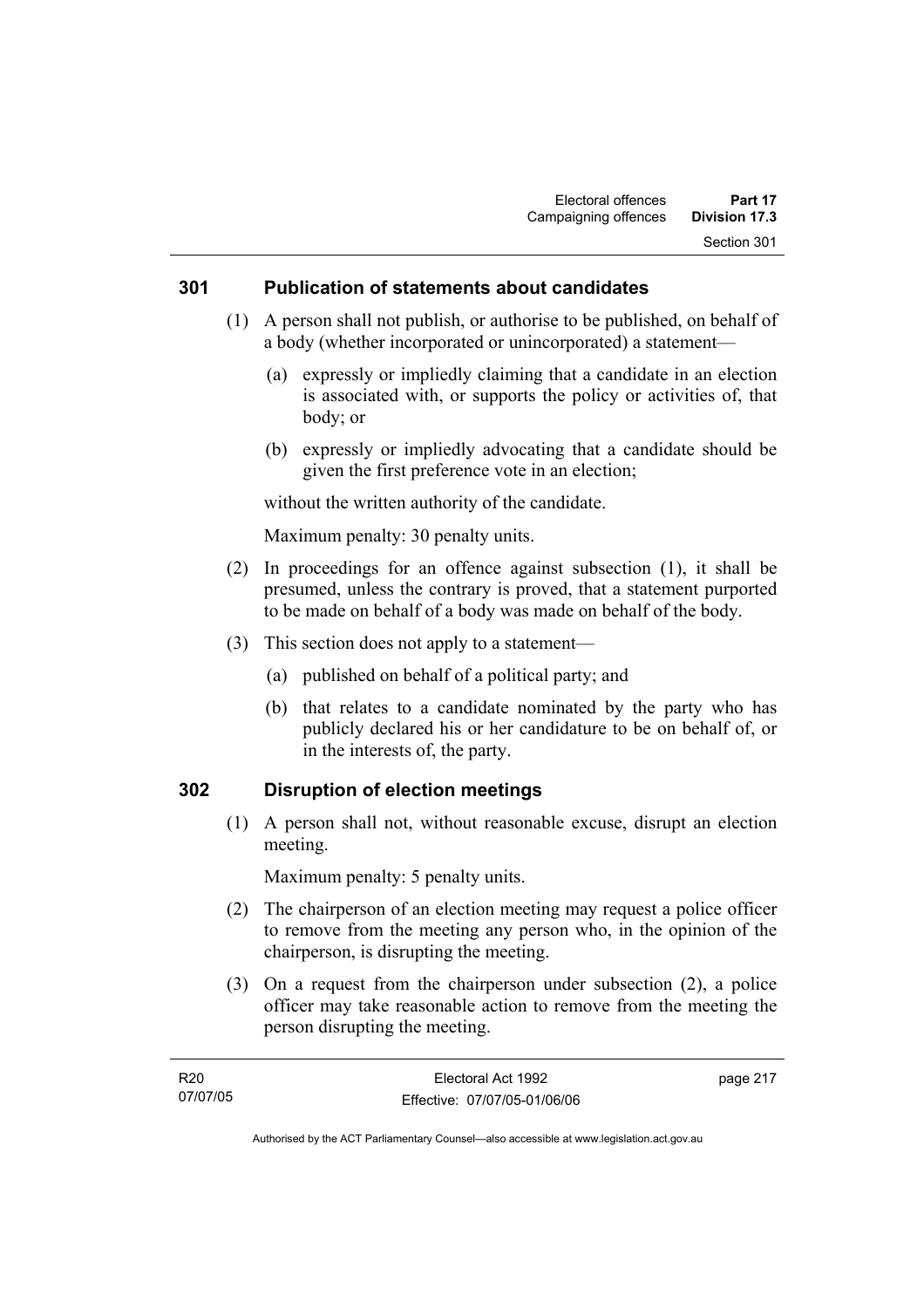| Part 17       | Electoral offences   |
|---------------|----------------------|
| Division 17.3 | Campaigning offences |
| Section 303   |                      |

 (4) A person who is the subject of a request referred to in subsection (2) shall not, without reasonable excuse, return to the meeting without the authority of the chairperson after leaving it or being removed from it.

Maximum penalty: 10 penalty units.

(5) In this section:

*election meeting* means a lawful public meeting held during a pre-election period in association with the relevant election.

#### **303 Canvassing within 100m of polling places**

- (1) A person shall not, during polling hours within the defined polling area in relation to a polling place—
	- (a) do anything for the purpose of influencing the vote of an elector as the elector is approaching, or while the elector is at, the polling place; or
	- (b) do anything for the purpose of inducing an elector not to vote as the elector is approaching, or while the elector is at, the polling place; or
	- (c) exhibit a notice containing electoral matter that is able to be clearly seen by electors approaching, or at, the polling place, other than a notice authorised by the commissioner for display there.

Maximum penalty: 5 penalty units.

- (2) If the building where a polling place is located is situated on grounds within an enclosure, the commissioner may, by written notice, specify the boundary of that enclosure for subsection (7), definition of *defined polling area*, paragraph (b).
- (3) A notice is a notifiable instrument.
	- *Note* A notifiable instrument must be notified under the *Legislation Act 2001*.

R20 07/07/05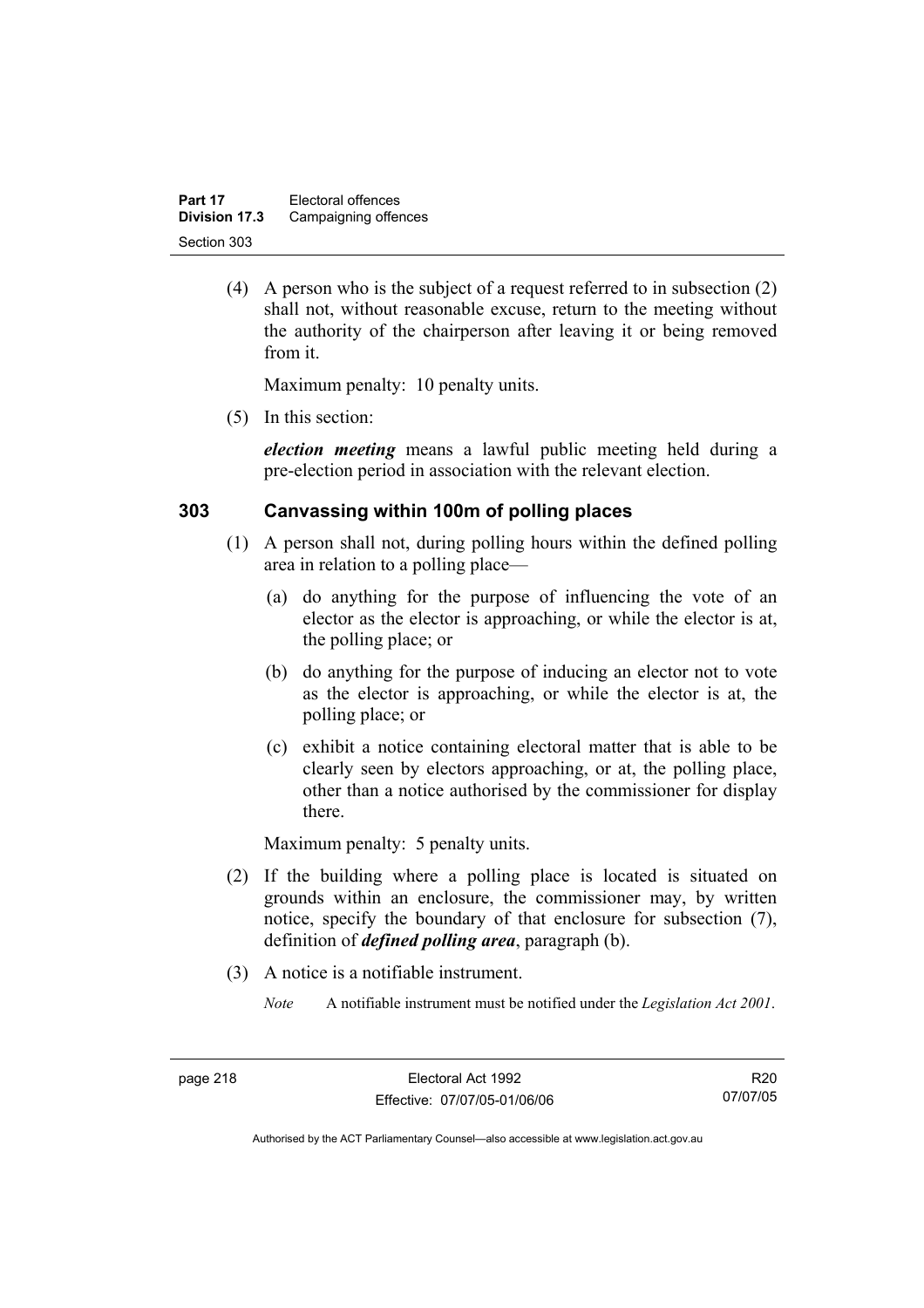- (4) An officer may, if directed by the commissioner, remove or obliterate a notice that the commissioner or the officer believes on reasonable grounds to be exhibited in contravention of this section.
- (5) Subsection (4) does not authorise an officer to enter land that is subject to a lease within the meaning of the *Land (Planning and Environment) Act 1991*, part 5.
- (6) A person shall not obstruct an officer in the exercise or attempted exercise of the officer's functions under subsection (4).

Maximum penalty: 50 penalty units, imprisonment for 6 months or both.

(7) In this section:

*defined polling area*, in relation to a polling place, means the area—

- (a) within the building where the polling place is located, and within 100m of the building; or
- (b) if the commissioner issues a notice under subsection (2) in relation to the polling place—within the boundary of the enclosure specified in the notice, and within 100m outside that boundary.

*polling hours*, in relation to a polling place, means—

- (a) for a polling place appointed under section 119—between the hours of 8 am and 6 pm on polling day; or
- (b) for a polling place where a vote may be made before an officer—any time when the place is open for the acceptance of votes; or
- (c) for a polling place where polling is authorised under division 10.5—the period when a mobile polling visit is being made to the building where that place is located.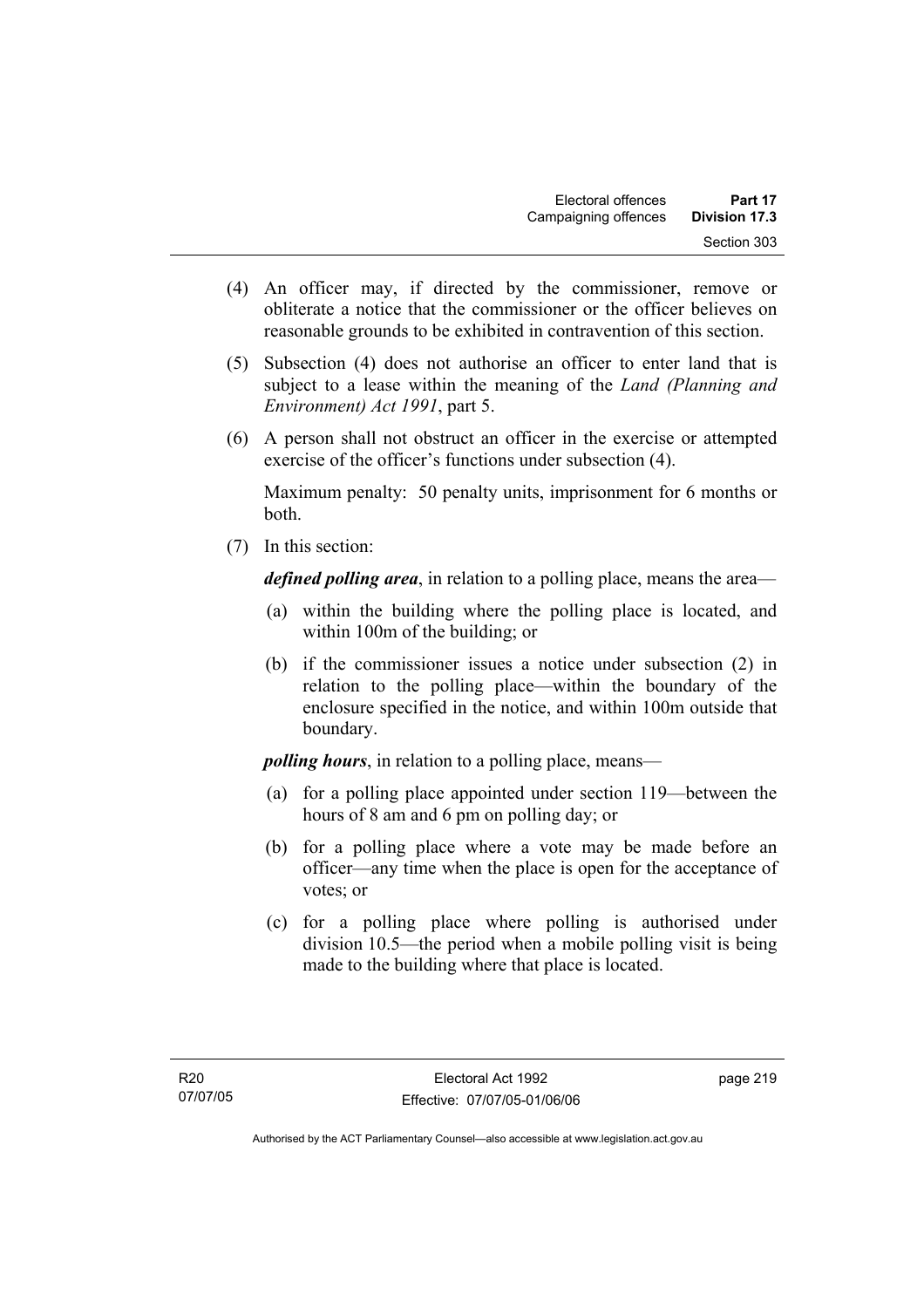**Part 17** Electoral offences **Division 17.3** Campaigning offences Section 304

## **304 Badges and emblems in polling places**

Subject to section 123 (5), an officer or scrutineer shall not wear or display in a polling place a badge or emblem associated with a political party or candidate.

Maximum penalty: 10 penalty units.

### **305 How-to-vote material in polling places**

 (1) A person shall not, except for the purposes of assisting another person to vote under section 156, exhibit or leave in a polling place any printed electoral matter.

Maximum penalty: 5 penalty units.

 (2) This section does not apply in relation to a notice authorised by the commissioner for display in the polling place.

#### **306 Evidence of authorisation of electoral matter**

In proceedings for an offence against this division—

- (a) electoral matter including a statement to the effect that it was authorised by a specified person is admissible as evidence of that fact; and
- (b) an issue of a newspaper or periodical including a statement to the effect that a specified person authorised the publication of all electoral matter contained in reportage or commentary in that issue is admissible as evidence of that fact; and
- (c) electoral matter including a statement to the effect that it was disseminated by a specified person is admissible as evidence of that fact; and
- (d) electoral matter that includes a name purporting to be the author's name is admissible as evidence of that fact.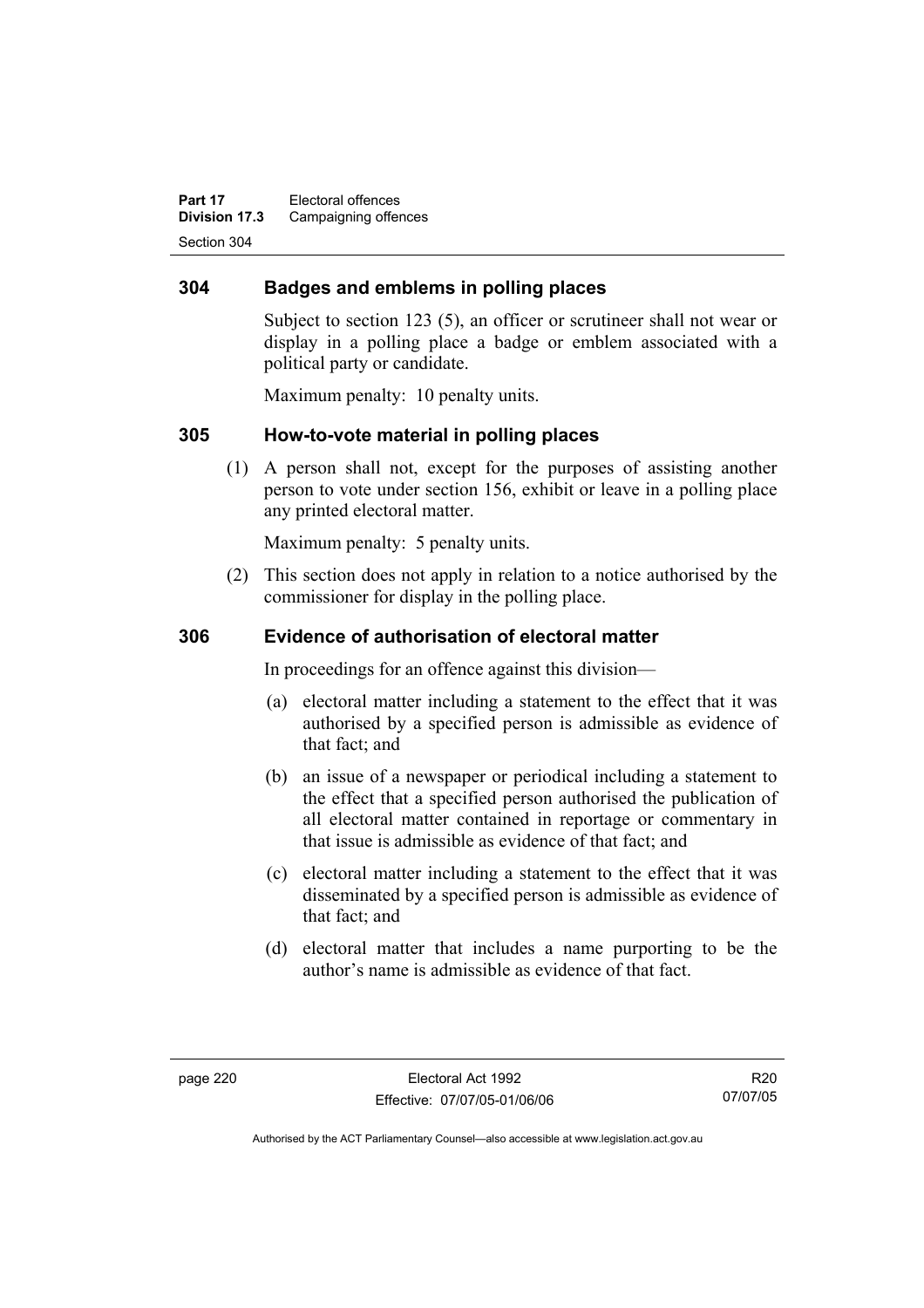## **Division 17.4 Electronic voting offences**

## **306A Interfering with electronic voting devices etc**

A person must not, without reasonable excuse, destroy or interfere with any device or computer program that is used, or intended to be used, for or in connection with electronic voting.

Maximum penalty: 50 penalty units, imprisonment for 6 months or both.

## **306B Interfering with electronic counting devices etc**

A person must not, without reasonable excuse, destroy or interfere with any device or computer program that is used, or intended to be used, for counting votes electronically.

Maximum penalty: 50 penalty units, imprisonment for 6 months or both.

## **Division 17.5 Voting fraud**

## **307 Voting fraud**

 (1) A person shall not supply a ballot paper unless authorised to do so for this Act.

Maximum penalty: 50 penalty units.

(2) A person shall not obtain a ballot paper by fraudulent means.

Maximum penalty: 50 penalty units, imprisonment for 6 months or both.

 (3) A person other than an elector shall not mark a ballot paper, unless expressly authorised by this Act.

Maximum penalty: 50 penalty units.

R20 07/07/05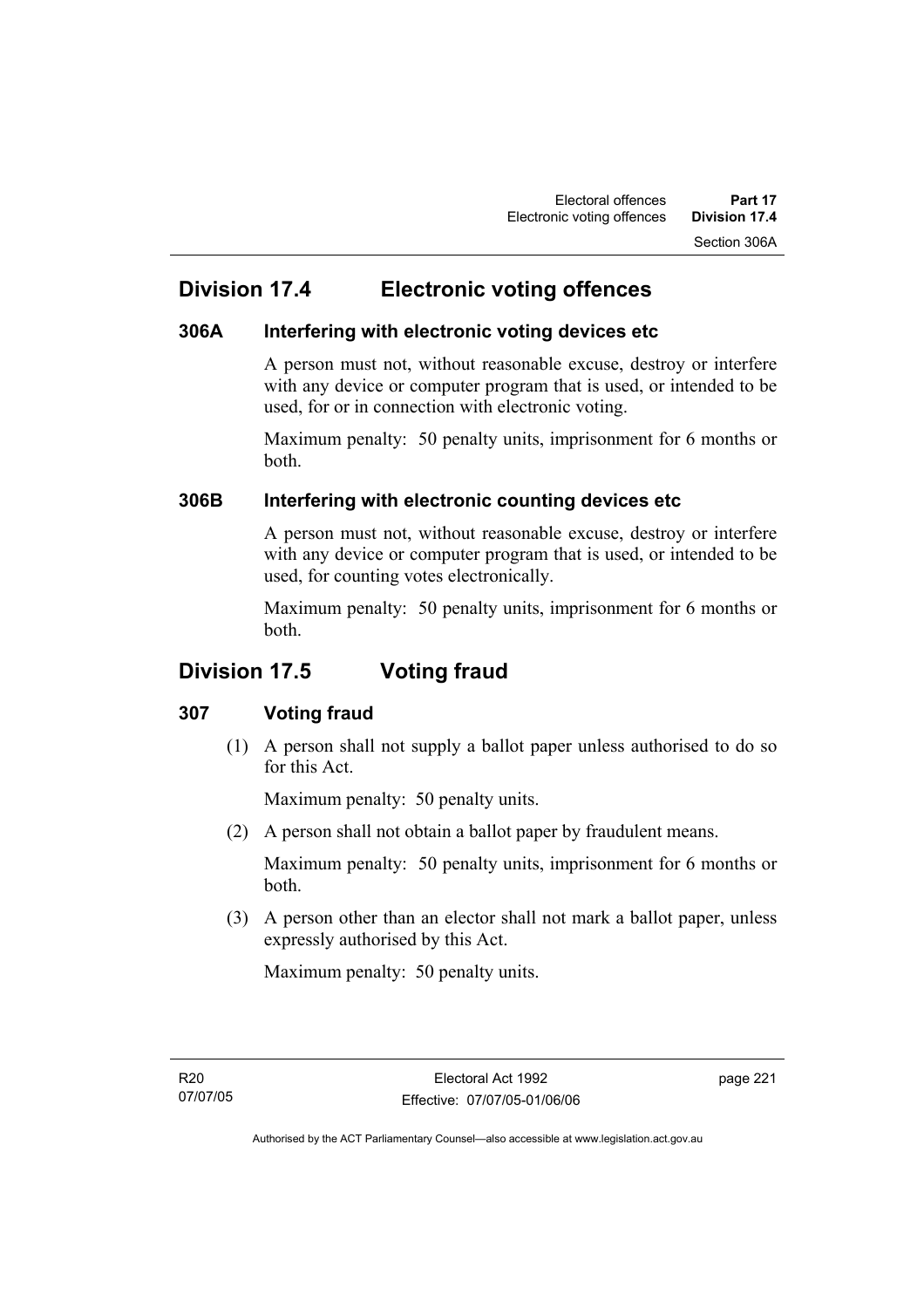| Part 17       | Electoral offences |
|---------------|--------------------|
| Division 17.6 | Electoral papers   |
| Section 310   |                    |

 (4) A person shall not fraudulently put a ballot paper, or any other paper, in a ballot box.

Maximum penalty: 50 penalty units, imprisonment for 6 months or both.

- (5) A person shall not fraudulently take a ballot paper out of—
	- (a) a place where a vote may be made before an officer under section 136B or 136C; or
	- (b) a polling place; or
	- (c) a scrutiny centre.

Maximum penalty: 50 penalty units, imprisonment for 6 months or both.

 (6) A person shall not, without reasonable excuse, interfere with a ballot box, or a ballot paper, unless authorised to do so for this Act.

Maximum penalty: 50 penalty units, imprisonment for 6 months or both.

## **Division 17.6 Electoral papers**

### **310 Electoral papers—forfeiture**

- (1) On conviction of a person for an offence against the Criminal Code, part 3.6 (Forgery and related offences), any document or instrument in relation to which the offence was committed is forfeited to the Territory.
- (2) A forfeited document or instrument may be destroyed or dealt with as prescribed.

### **311 Electoral papers—unauthorised possession**

A person shall not, without reasonable excuse, except for this Act—

(a) possess an electoral paper; or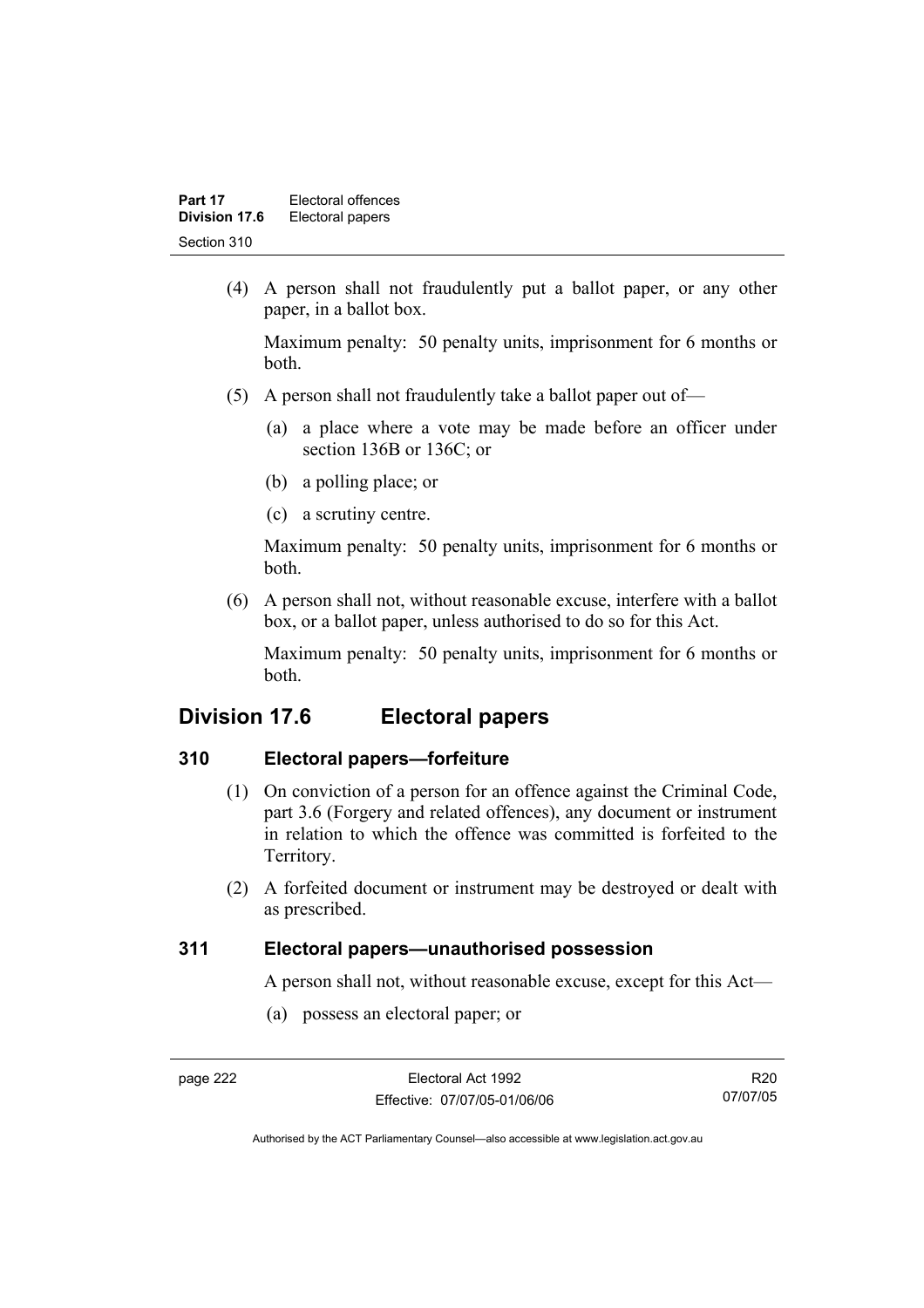(b) possess an instrument designed or adapted particularly for producing an electoral paper, or an official mark on an electoral paper.

Maximum penalty: 30 penalty units.

## **313 Electoral papers—defacement etc**

Unless authorised by or under this Act, a person shall not fraudulently deface, remove, mutilate or destroy an electoral paper.

Maximum penalty: 50 penalty units, imprisonment for 6 months or both.

### **314 Electoral papers—signatures**

 (1) Subject to subsection (2), if a person is required by this Act to sign an electoral paper, he or she shall sign it with his or her personal signature.

Maximum penalty: 10 penalty units.

- (2) If a person is unable to sign his or her name in writing, the person is to be taken to have signed an electoral paper if—
	- (a) the person makes a mark on the paper by way of signature; or
	- (b) another person signs the document in the presence of and at the direction of the person.

#### **315 Electoral papers—witnesses**

- (1) A person shall not witness the signature of an electoral paper unless—
	- (a) the paper is signed by the signatory; and
	- (b) he or she has seen the signatory sign the paper; and
	- (c) he or she is satisfied as to—
		- (i) the identity of the signatory; and

page 223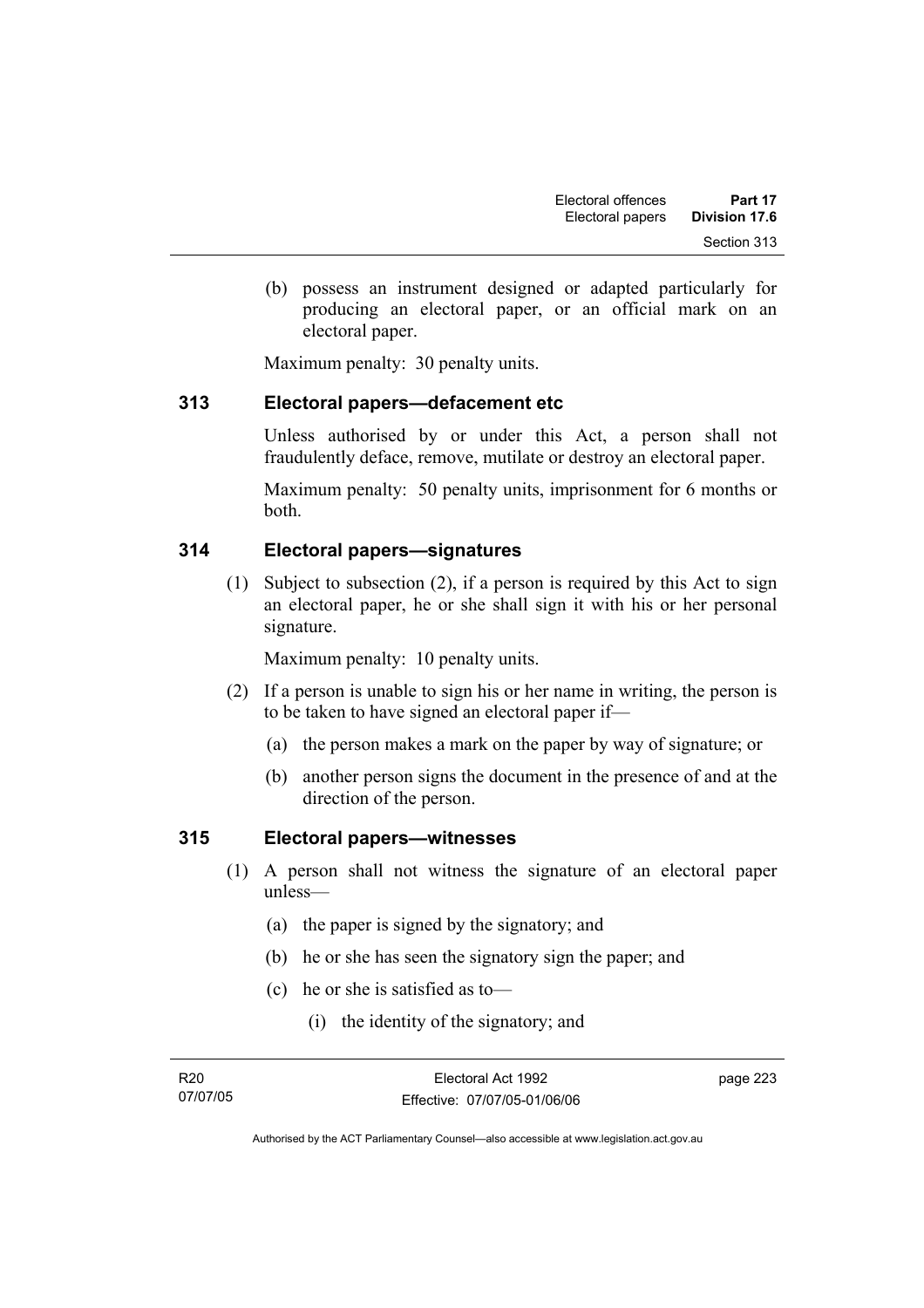- (ii) the truth of any statements made in the paper by the signatory; and
- (d) he or she is able to sign his or her own name.

Maximum penalty: 10 penalty units.

- (2) For subsection (1) (c), a witness may satisfy himself or herself on the basis of—
	- (a) personal knowledge of the signatory; or
	- (b) inquiries made of the signatory; or
	- (c) any other reasonable means.
- (3) In this section:

*signatory*, in relation to a person witnessing the signature of an electoral paper, means the person whose signature is purported to be witnessed.

## **Division 17.7 Official functions**

## **316 Improper influence—members of electoral commission etc**

A person shall not do anything improper for the purpose of influencing a member of—

- (a) the electoral commission; or
- (b) an augmented commission; or
- (c) a redistribution committee.

Maximum penalty: 50 penalty units, imprisonment for 6 months or both.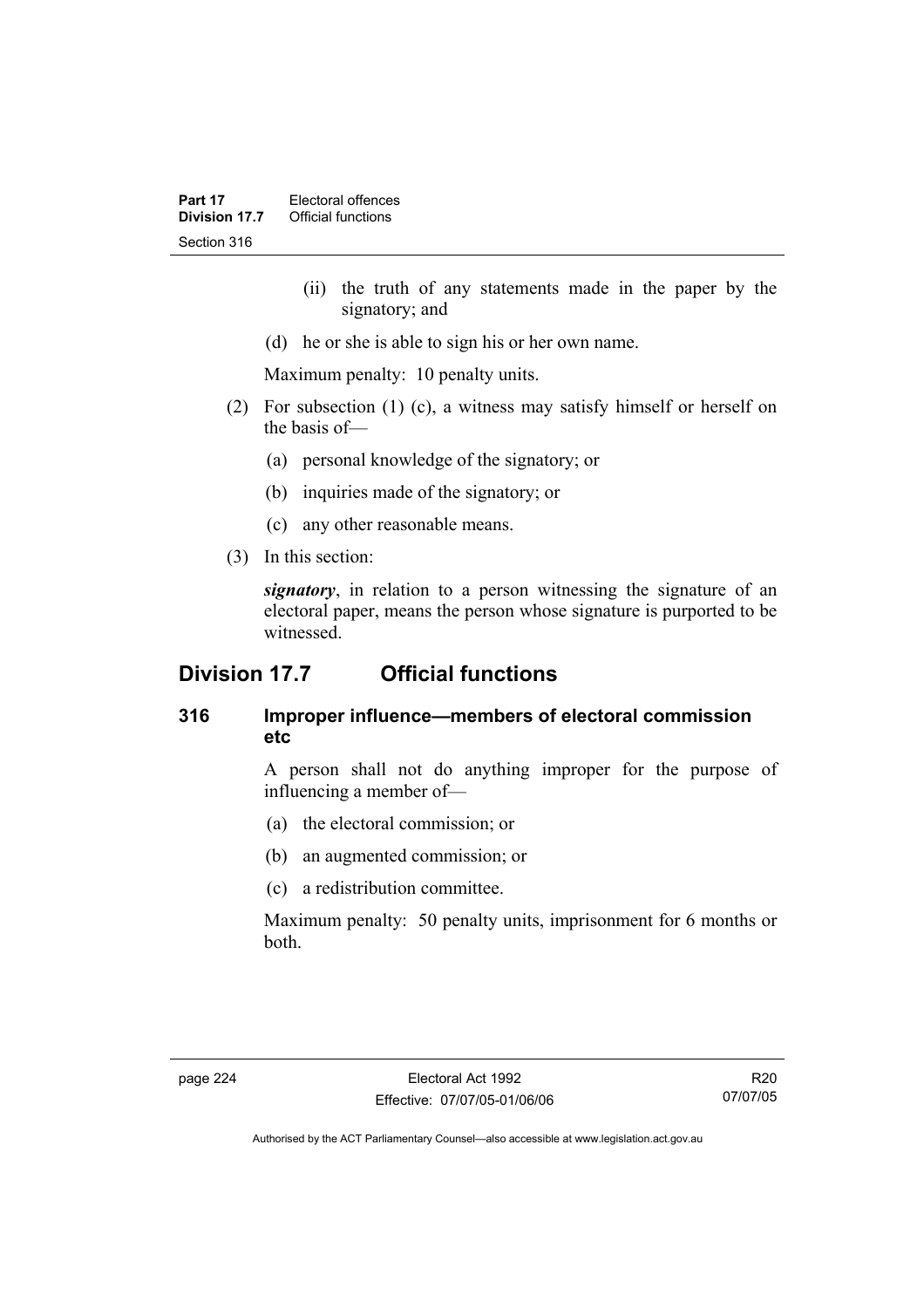#### **317 Unauthorised actions by officers**

An officer shall not, without reasonable excuse, contravene—

- (a) a provision of this Act for which no other penalty is provided; or
- (b) a direction given to him or her under this Act.

Maximum penalty: 10 penalty units.

### **318 Identification of voters and votes**

 (1) Except as authorised under this Act, an officer shall not make any mark on a ballot paper that would be likely to enable the identification, directly or indirectly, of the person who votes on the ballot paper.

Maximum penalty: 50 penalty units, imprisonment for 6 months or both.

 (2) Except as authorised under this Act, an officer or a scrutineer shall not, directly or indirectly, disclose any information acquired in the exercise of his or her functions under this Act that would be likely to enable it to be known how an identified voter has voted.

Maximum penalty: 50 penalty units, imprisonment for 6 months or both.

(3) In subsection (2):

*officer* includes a person who has been, but is no longer, an officer.

*scrutineer* includes a person who has been, but is no longer, a scrutineer.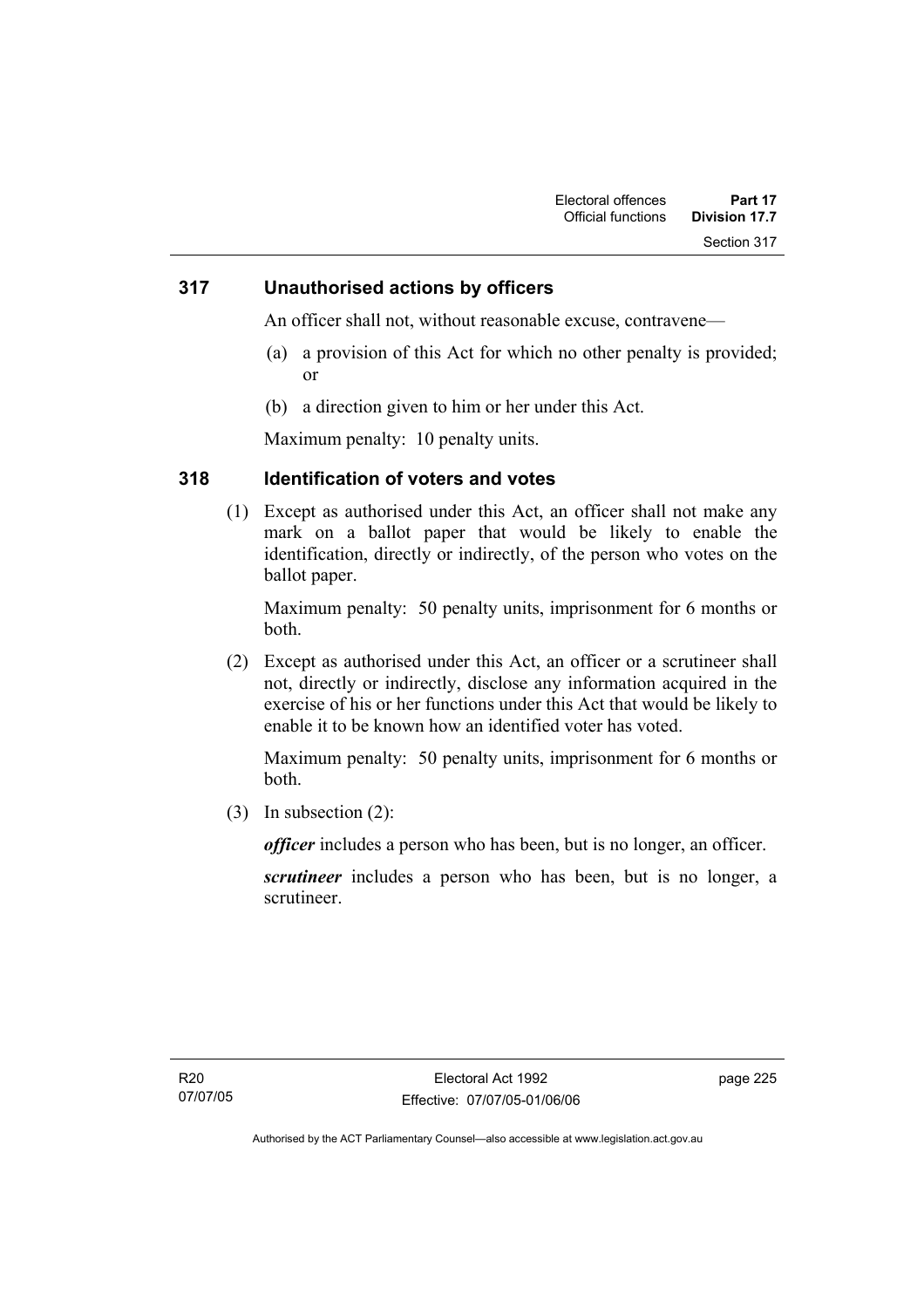**Part 17 Electoral offences**<br>**Division 17.7 Official functions Official functions** Section 319

#### **319 Responses to official questions**

 (1) A person shall not, in answer to an official question, make a statement that is false or misleading in a material particular.

Maximum penalty: 50 penalty units, imprisonment for 6 months or both.

- (2) It is a defence to a prosecution for an offence against subsection (1) if it is established that the defendant did not know, and could not reasonably be expected to have known, that the relevant statement was false or misleading in a material particular.
- (3) In this section:

*official question* means a question asked by an officer in the exercise of his or her functions under this Act.

#### **320 Control of behaviour at voting centres**

 (1) A person shall not, without reasonable excuse, disrupt an activity being carried out under this Act at a voting centre.

Maximum penalty: 10 penalty units.

 (2) A person at a voting centre shall not, without reasonable excuse, disobey a direction given by the OIC by or under this Act.

Maximum penalty: 10 penalty units.

 (3) A person shall not, without reasonable excuse, enter or remain at a voting centre without the permission, express or implied, of the OIC.

Maximum penalty: 10 penalty units.

- (4) Subsection (3) does not apply—
	- (a) to an officer; or
	- (b) to a scrutineer who is entitled to be on the premises under section 123; or

R20 07/07/05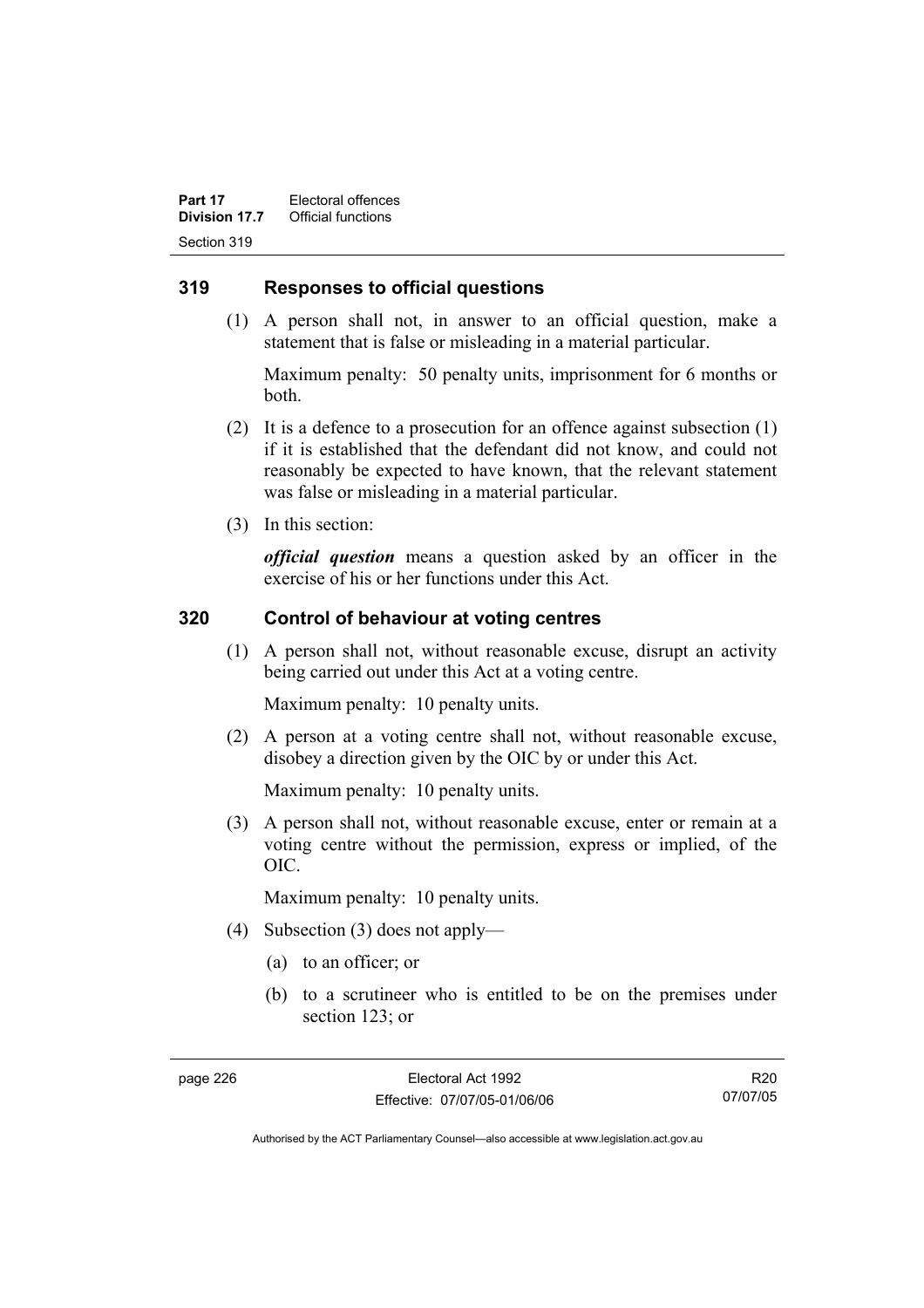- (c) if the voting centre is a polling place—to a voter who enters the place for the purpose of voting and remains no longer than is necessary and reasonable for that purpose.
- (5) A person who contravenes this section may be removed from the premises by a police officer or by an authorised officer.
- (6) In this section:

*OIC*, in relation to a voting centre, means the officer in charge of the centre.

#### *voting centre* means—

- (a) a place where a vote may be made before an officer under section 136B or 136C; or
- (b) a polling place; or
- (c) a scrutiny centre.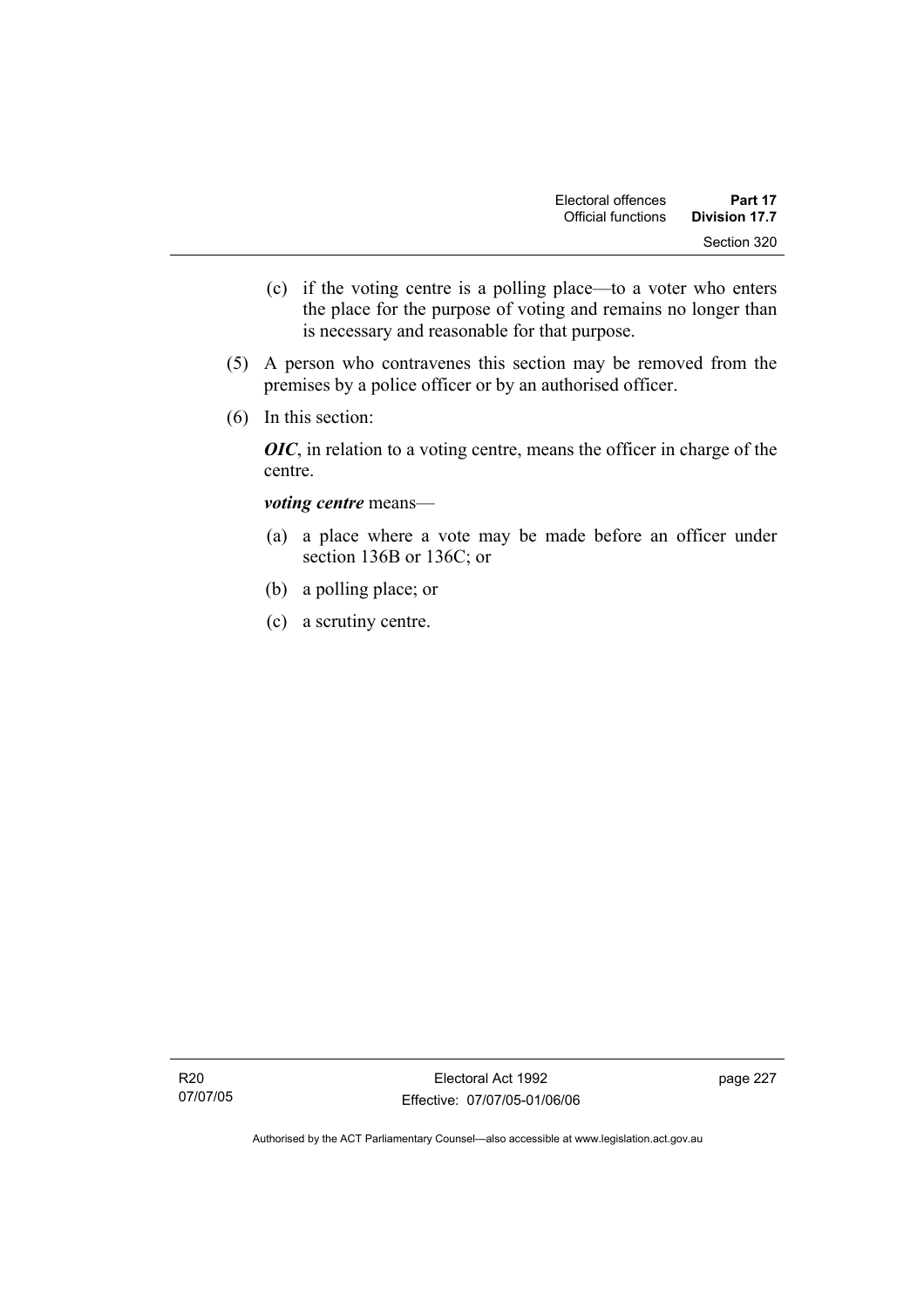**Part 18 Enforcement proceedings Division 18.1** Injunctions Section 321

# **Part 18 Enforcement proceedings**

## **Division 18.1 Injunctions**

#### **321 Restraining conduct**

- (1) This section applies if a person (the *relevant person*) has engaged, is engaging, or proposes to engage, in conduct that was, is, or would be, a contravention of this Act or another Territory law in its application to elections.
- (2) The commissioner or, if the conduct relates to an election, a candidate in the election may apply to the Supreme Court for an injunction.
- (3) On application under subsection (2), the Supreme Court may grant an injunction—
	- (a) restraining the relevant person from engaging in the conduct; and
	- (b) if, in the court's opinion, it is desirable to do so, requiring the relevant person to do anything.
- (4) The Supreme Court may grant an injunction restraining a person from engaging in conduct of a particular kind—
	- (a) if satisfied that the person has engaged in conduct of that kind, whether or not it appears to the court that the person intends to engage again, or to continue to engage, in conduct of that kind; or
	- (b) if it appears to the court that, if an injunction is not granted, it is likely the person will engage in conduct of that kind, whether or not the person has previously engaged in conduct of that kind and whether or not there is an imminent danger of substantial damage to someone else if the person engages in conduct of that kind.

| page 228 | Electoral Act 1992           | R <sub>20</sub> |
|----------|------------------------------|-----------------|
|          | Effective: 07/07/05-01/06/06 | 07/07/05        |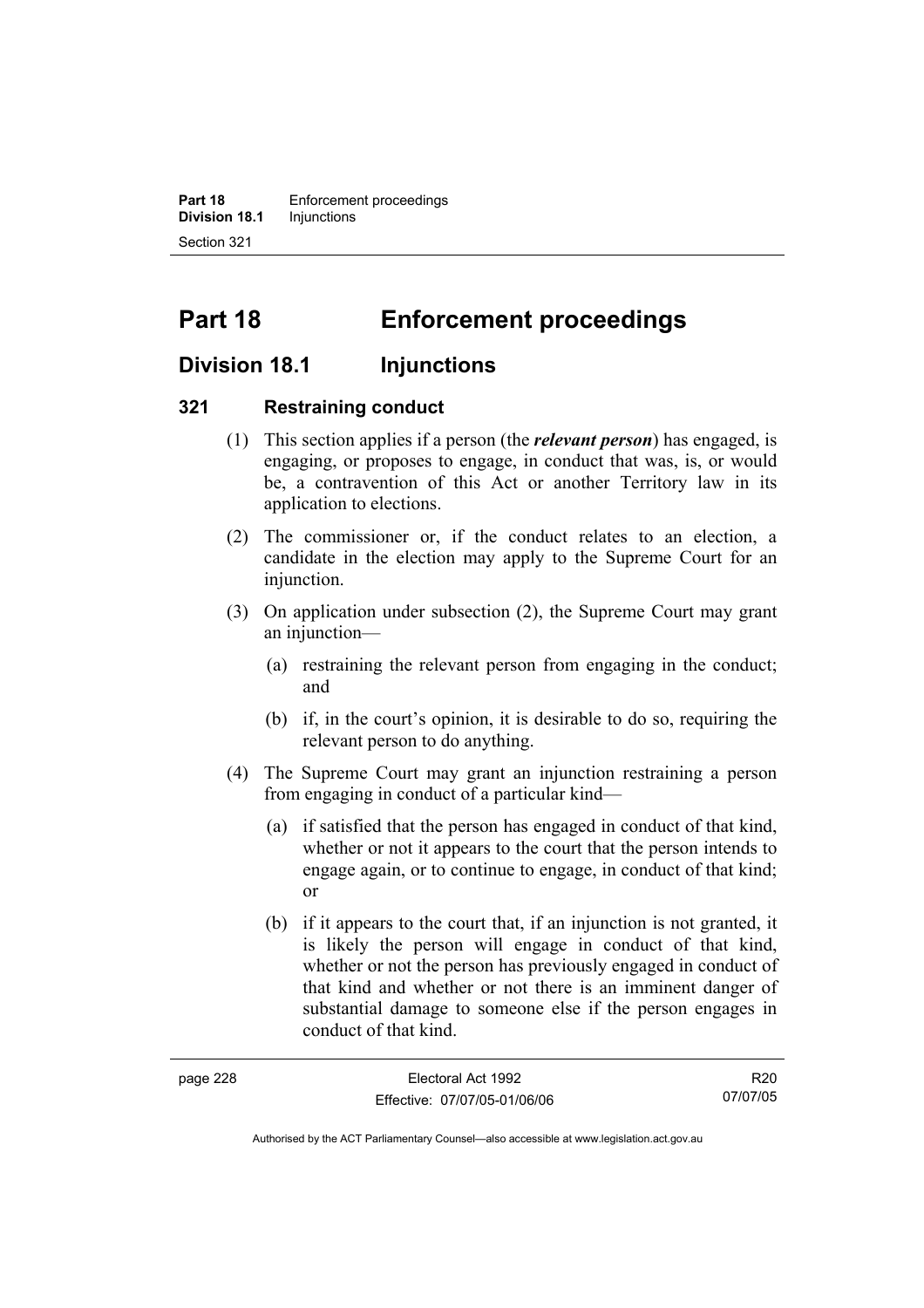#### **322 Requiring things to be done**

- (1) This section applies if a person (the *relevant person*) has failed, is failing, or proposes to fail to do something in contravention of this Act or another Territory law in its application to elections.
- (2) The commissioner or, if the conduct relates to an election, a candidate in the election may apply to the Supreme Court for an injunction requiring the relevant person to do the thing.
- (3) On application under subsection (2), the Supreme Court may grant an injunction requiring the relevant person to do the thing.
- (4) The Supreme Court may grant an injunction requiring a person to do something—
	- (a) if satisfied that the person has failed to do the thing, whether or not it appears to the court that the person intends to fail again, or to continue to fail, to do the thing; or
	- (b) if it appears to the court that, if an injunction is not granted, it is likely the person will fail to do the thing, whether or not the person has previously failed to do the thing and whether or not there is an imminent danger of substantial damage to someone else if the person fails to do the thing.

## **323 Commissioner not required to give undertakings as to damages**

If the commissioner makes an application for an injunction to which this division applies, the Supreme Court must not require that, as a condition of granting the injunction, the commissioner give any undertakings about damages on his or her own behalf or on behalf of any other person.

**324 Powers of the court** 

Subject to this division, the Supreme Court has the same powers (so far as they are applicable) in relation to injunctions under this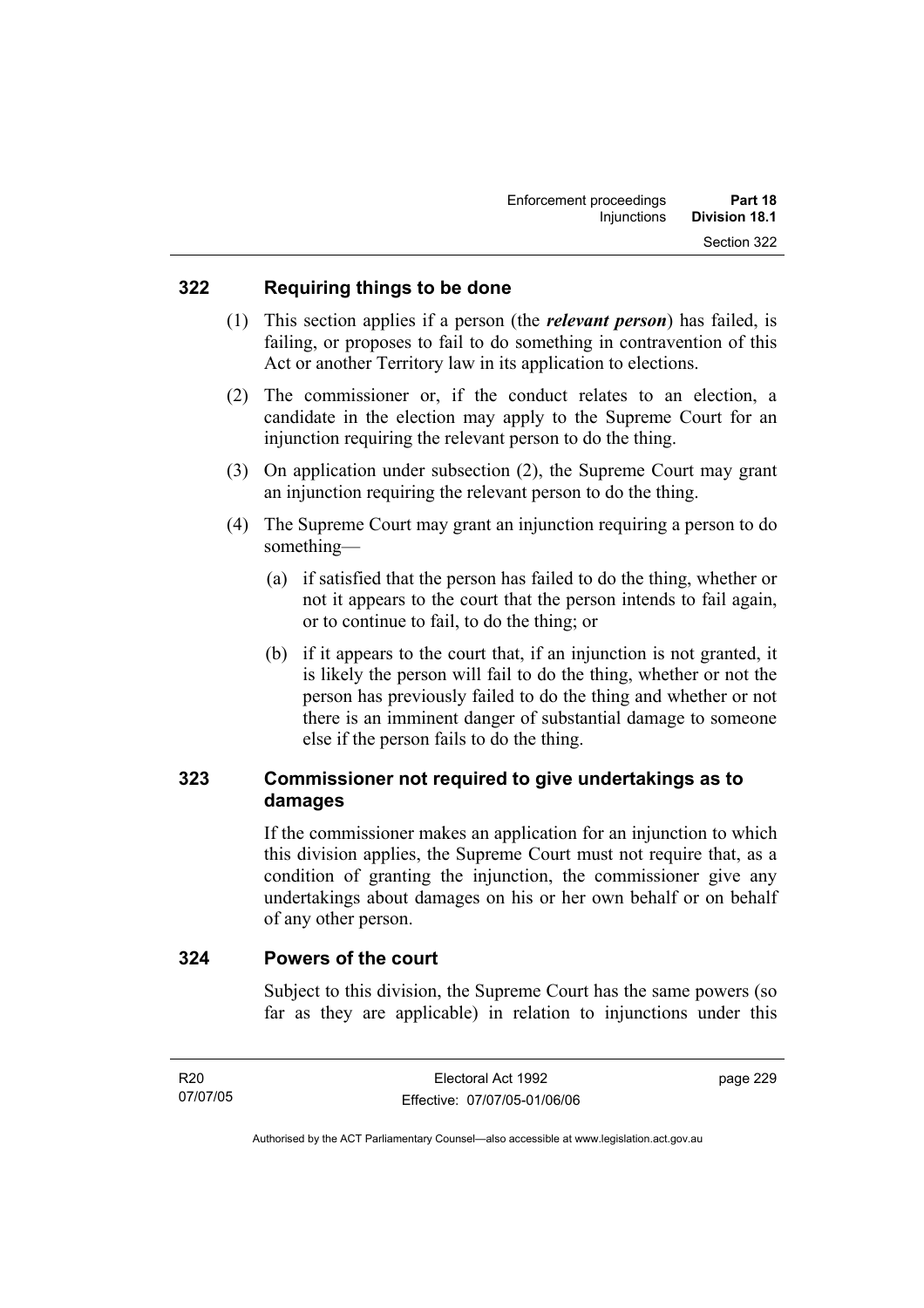division as it has in relation to injunctions under its original jurisdiction.

## **Division 18.2 Prosecutions**

## **325 Investigation of complaints**

The commissioner shall—

- (a) investigate; or
- (b) refer to the appropriate authority for investigation;

any complaint alleging a contravention of this Act, unless the commissioner believes on reasonable grounds that the complaint is frivolous or vexatious.

## **326 Commissioner may prosecute enrolment and voting offences**

The commissioner may institute and conduct any prosecution in relation to an offence against section 73 (6) or 129 (1).

## **327 Service of certain process by mail**

In addition to any other method by which a document may be served, process relating to a proceeding for an offence against section 129 (1) may be served on a person by sending it by prepaid post to the address of the person recorded on the roll.

*Note* For other ways of serving documents, see *Legislation Act 2001*, pt 19.5.

page 230 Electoral Act 1992 Effective: 07/07/05-01/06/06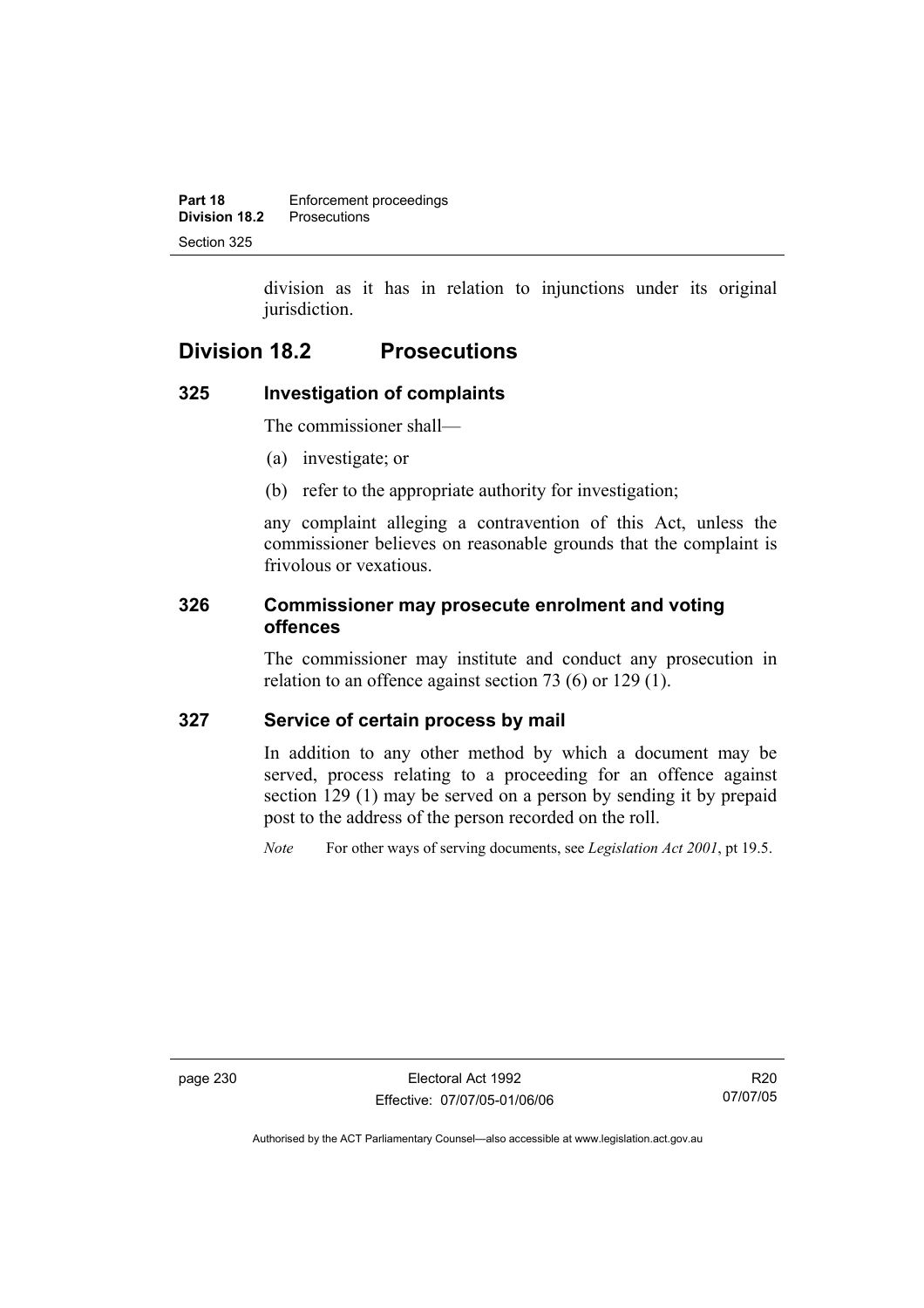## **Part 19 Miscellaneous**

#### **328 Extension of time for acts by officers**

If—

- (a) an officer is required by this Act to do an act at a specified time or within a specified period; and
- (b) an officer other than the commissioner refuses or fails to do the act at that time or within that period;

the commissioner may grant an extension of time (not exceeding 48 hours) within which the act may be done.

### **329 Restrictions on sending completed ballot and voting papers by fax**

- (1) This section applies to—
	- (a) a completed ballot paper (other than a ballot paper completed by an Antarctic elector); and
	- (b) a completed declaration voting paper.
- (2) Despite the *Legislation Act 2001*, part 19.5 (Service of a document), a document (including a copy of the document) to which this section applies cannot be served on a person by faxing it to the person.
	- *Note* For other ways of serving the documents and other documents under this Act, see *Legislation Act 2001*, pt 19.5.

### **330 Forms—provision and assistance**

 (1) The commissioner shall ensure that any forms provided for, or required by or under, this Act are kept at the office of the commissioner and are provided, on request, to members of the public.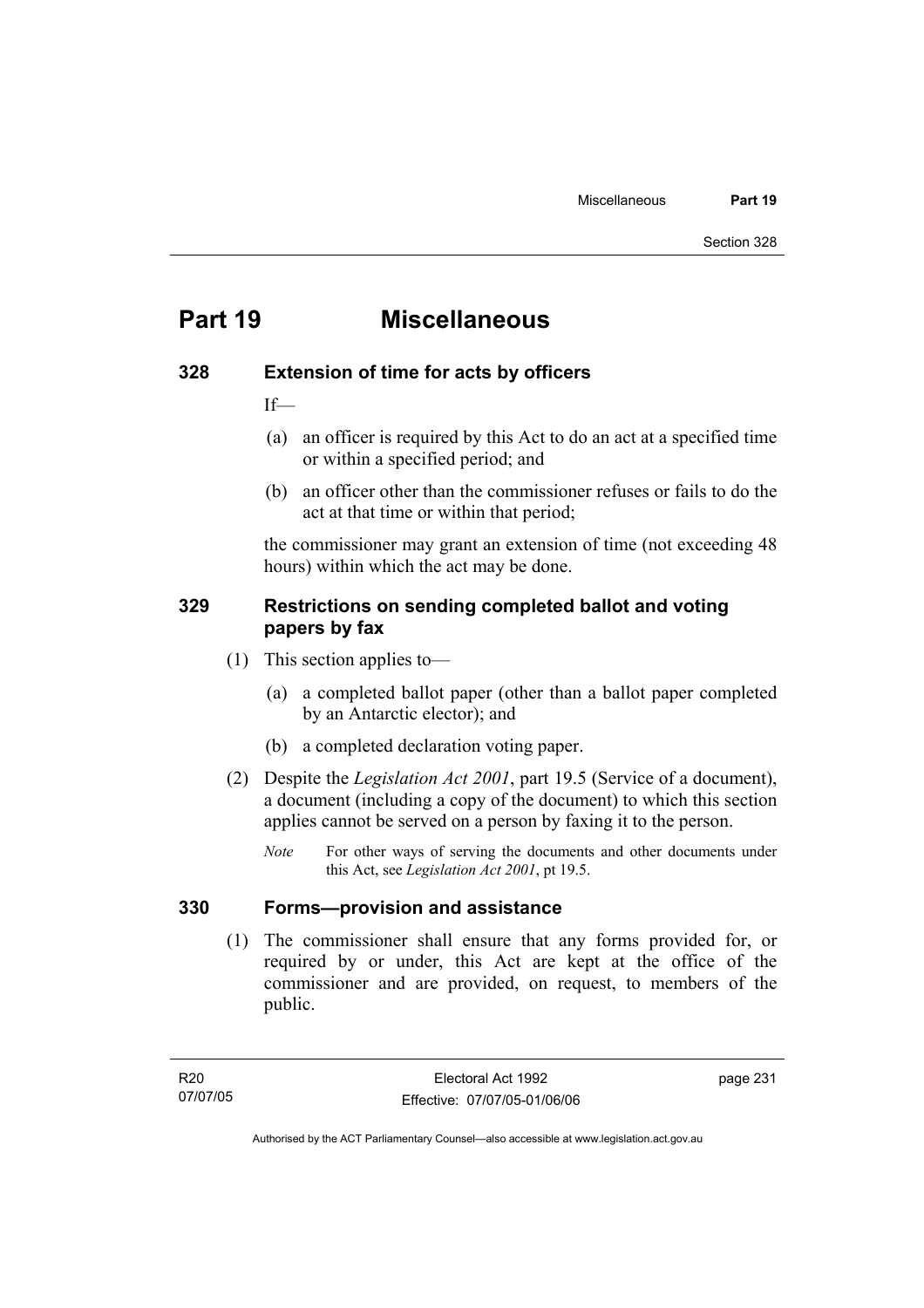#### **Part 19** Miscellaneous

Section 332

 (2) It is the duty of the staff of the electoral commission to assist, on request, members of the public in completing any of those forms.

#### **332 Correcting delays, errors and omissions**

- (1) The commissioner may remedy, remove or supply any delay, error or omission in the preparation, printing, issue or transmission of any roll, certified list of electors or ballot papers by written notice specifying the matter to be dealt with and the course of action to be followed, and that course (if followed) is to be taken to be valid and sufficient for the purpose of remedying, removing or supplying the defect, error or omission.
- (2) A notice is a notifiable instrument.

*Note* A notifiable instrument must be notified under the *Legislation Act 2001*.

#### **333 Voting statistics to be published**

- (1) The electoral commission shall, as soon as practicable after an election is held, publish statistics in relation to voting at the election.
- (2) A person may obtain copies of the statistics in paper or electronic form.
	- *Note* A fee may be determined under s 8 (Determination of fees) for this subsection.

#### **334 Collecting further statistical information**

When—

- (a) the time for filing an application disputing the validity of an election has ended; and
- (b) the Court of Disputed Elections has determined any such applications in relation to the election;

the commissioner may use ballot papers, certified lists of electors, declaration voting papers and other electoral papers used in the election to collect statistical information.

R20 07/07/05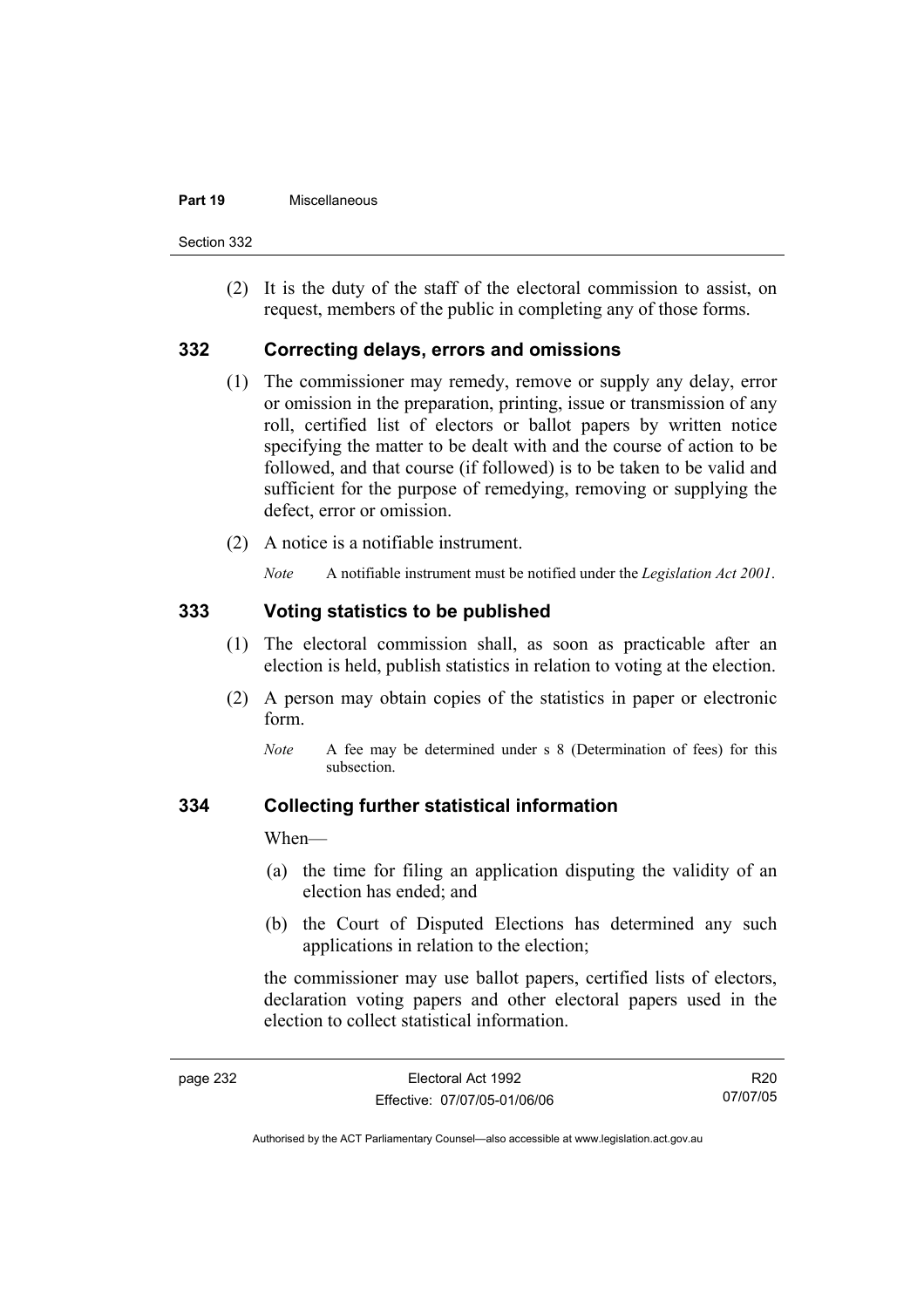#### **335 Storage and destruction of electoral papers**

- (1) This section applies to electoral papers in the commissioner's possession that were used for an election.
- (2) The commissioner must securely store the electoral papers until whichever of the following happens last:
	- (a) the beginning of the pre-election period for the next general election;
	- (b) the electoral papers are no longer required by the commissioner, another member of the electoral commission or a member of the staff of the commission for exercising a function under this Act.
- (3) The commissioner may destroy the electoral papers only when the last of the matters mentioned in subsection (2) happens.

#### **336 Administrative arrangements with Commonwealth and States**

The Minister may arrange with the appropriate Minister of the Commonwealth or a State—

- (a) for officers or employees of the public service of the Commonwealth or State, or of an authority of the Commonwealth or State, to exercise the powers of an officer under this Act; or
- (b) to make a member of the electoral commission, the commissioner or a member of the staff of the commission available for the exercise of powers on behalf of the corresponding electoral authority of the Commonwealth or State.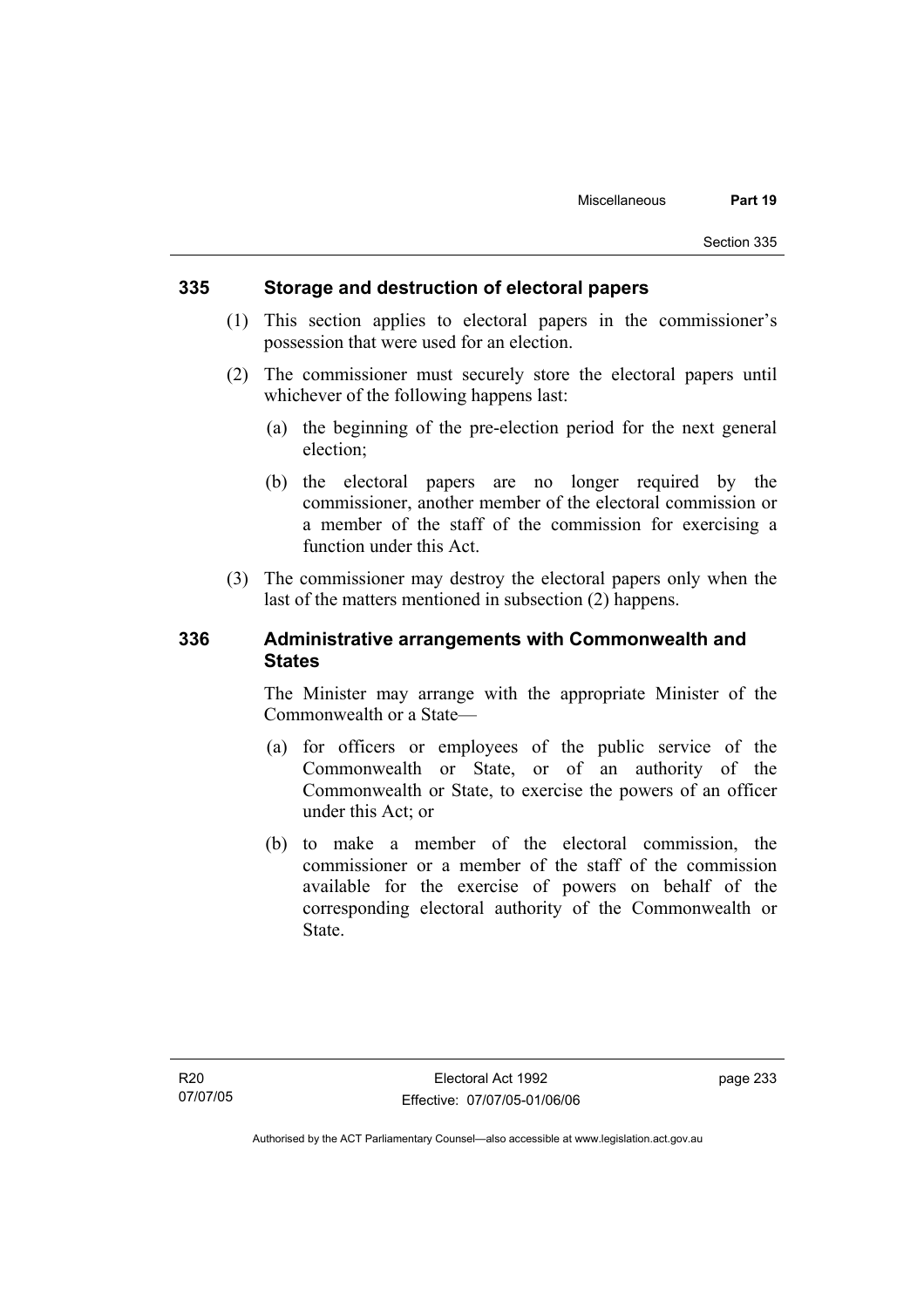#### **Part 19** Miscellaneous

Section 337

#### **337 Evidentiary certificates**

- (1) In a proceeding under this Act, a certificate signed by the commissioner stating any of the following matters is evidence of the matters so stated:
	- (a) that on a specified day a person was, or was not, enrolled for an electorate;
	- (b) that, in relation to an election, a person was or was not—
		- (i) an eligible overseas elector; or
		- (ii) an Antarctic elector; or
		- (iii) an elector serving a sentence of imprisonment outside the ACT;
	- (c) that a person was, or was not, declared as a candidate for an election;
	- (d) that a nomination of a person to be a candidate in an election was rejected;
	- (e) that an election was duly held;
	- (f) that a person was, or was not, given a ballot paper for an election;
	- (g) that a person voted, or failed to vote, in an election;
	- (h) that on a stated day, or during a stated period, a stated person was, or was not, registered as the reporting agent of a stated registered party, MLA or candidate;
	- (i) that on a stated day, or during a stated period, no reporting agent was registered for a stated registered party, MLA or candidate;
	- (j) that on a specified day a person was, or was not, an officer;
	- (k) that on a specified day a person was, or was not, the delegate of the electoral commission or the commissioner.

| page 234 | Electoral Act 1992           | R <sub>20</sub> |
|----------|------------------------------|-----------------|
|          | Effective: 07/07/05-01/06/06 | 07/07/05        |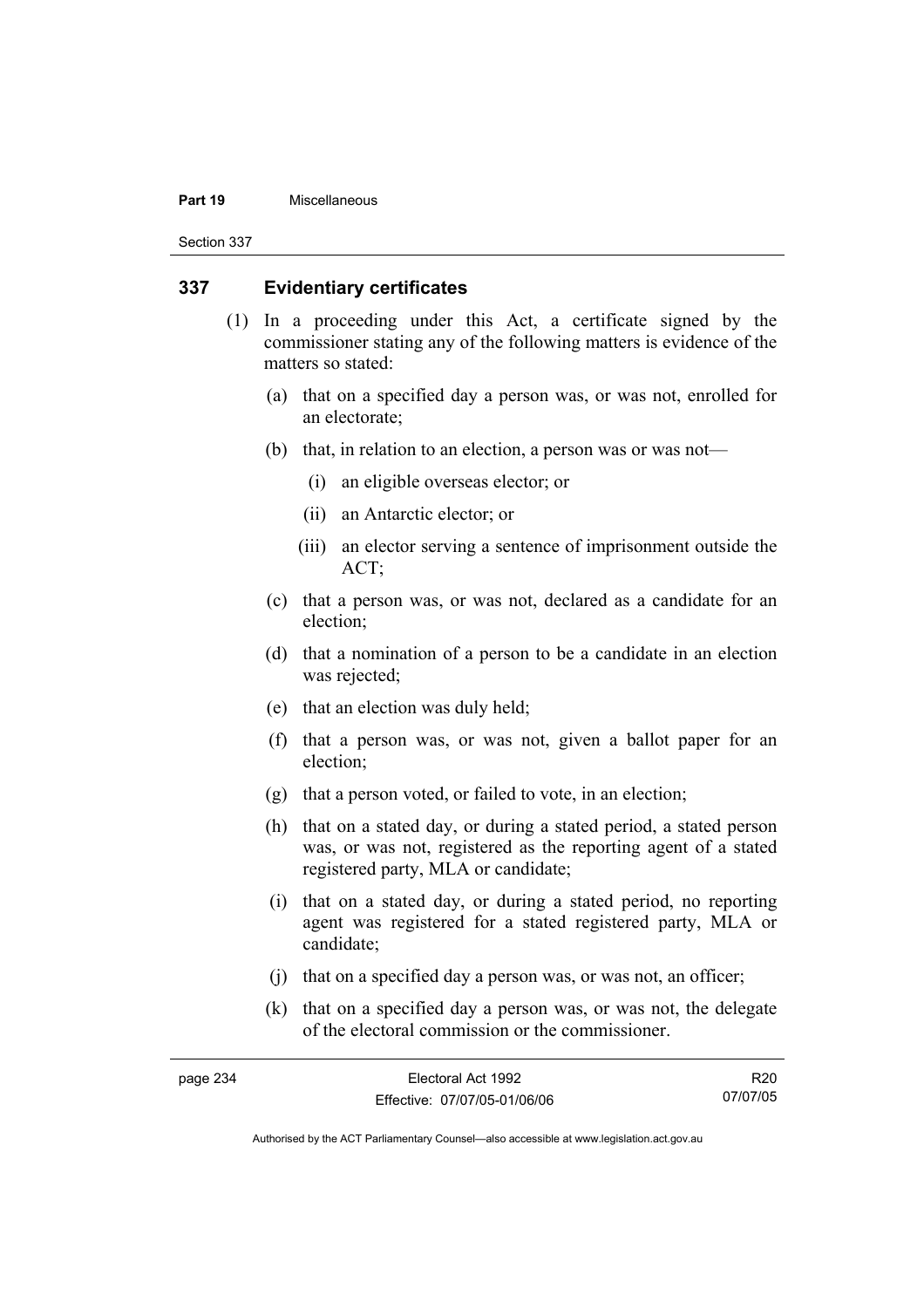(2) In subsection (1), a reference to a person or thing is a reference to a person or thing specified in the certificate.

#### **338 Acts and omissions of representatives**

(1) In this section:

*person* means an individual.

*Note* See the Criminal Code, pt 2.5 for provisions about corporate criminal responsibility.

*representative*, of a person, means an employee or agent of the person.

*state of mind*, of a person, includes—

- (a) the person's knowledge, intention, opinion, belief or purpose; and
- (b) the person's reasons for the intention, opinion, belief or purpose.
- (2) This section applies to a prosecution for any offence against this Act.
- (3) If it is relevant to prove a person's state of mind about an act or omission, it is enough to show—
	- (a) the act was done or omission made by a representative of the person within the scope of the representative's actual or apparent authority; and
	- (b) the representative had the state of mind.
- (4) An act done or omitted to be done on behalf of a person by a representative of the person within the scope of the representative's actual or apparent authority is also taken to have been done or omitted to be done by the person.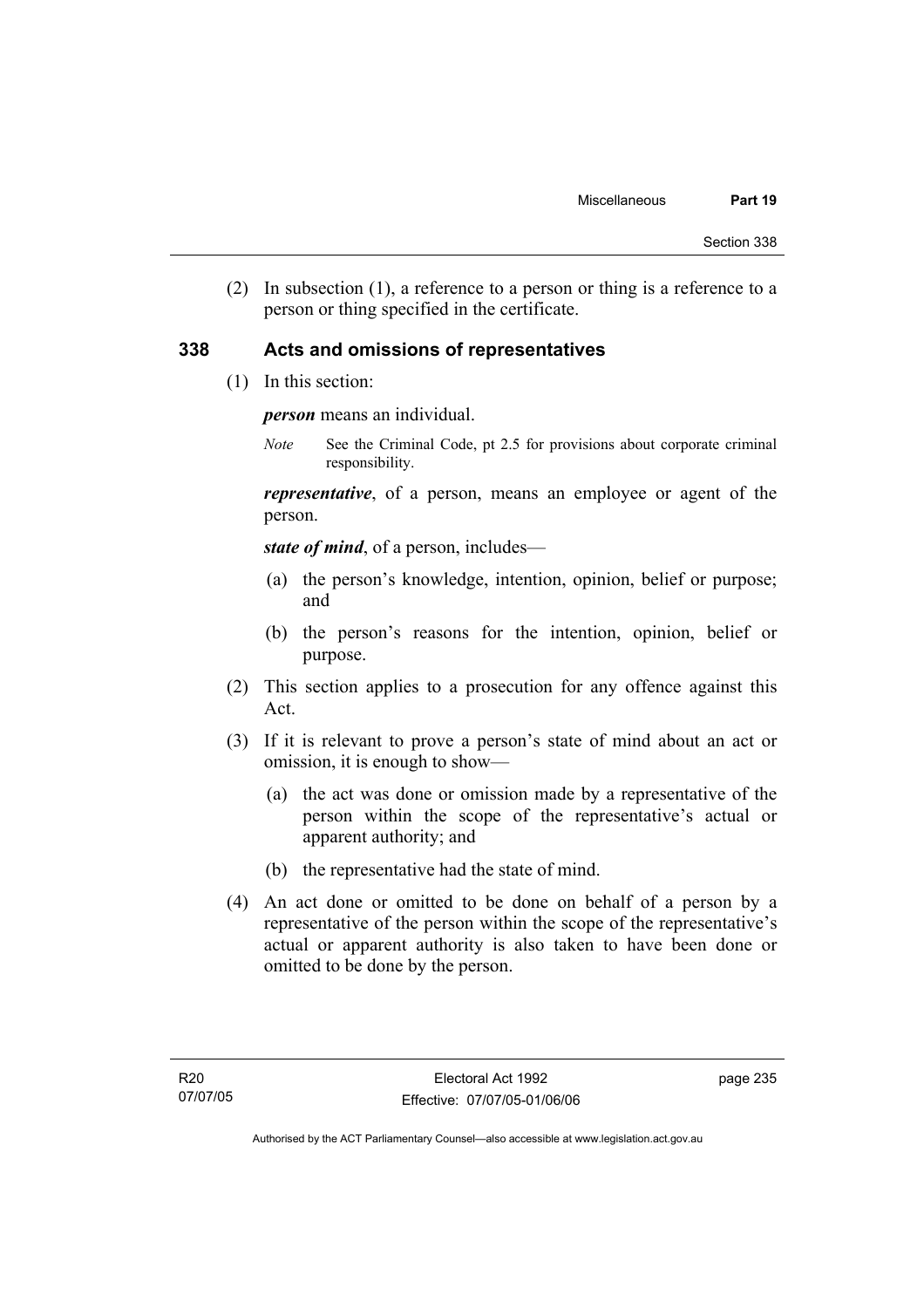#### **Part 19** Miscellaneous

Section 340

- (5) However, subsection (4) does not apply if the person establishes that reasonable precautions were taken and appropriate diligence was exercised to avoid the act or omission.
- (6) A person who is convicted of an offence cannot be punished by imprisonment for the offence if the person would not have been convicted of the offence without subsection (3) or (4).

#### **340 Chief executive to provide assistance etc**

The chief executive of the administrative unit responsible for the *Public Sector Management Act 1994*, division 3.4 shall comply with any request by the electoral commission, the commissioner or an augmented commission for information or assistance reasonably required for this Act.

### **340A Approved forms**

- (1) The commissioner may, in writing, approve forms for this Act.
- (2) If the commissioner approves a form for a particular purpose, the approved form must be used for that purpose.

*Note* For other provisions about forms, see *Legislation Act 2001*, s 255.

(3) An approved form is a notifiable instrument.

*Note* A notifiable instrument must be notified under the *Legislation Act 2001*.

#### **341 Regulation-making power**

- (1) The Executive may make regulations for this Act.
	- *Note* Regulations must be notified, and presented to the Legislative Assembly, under the *Legislation Act 2001*.
- (2) The regulations may prescribe offences for contraventions of the regulations and prescribe maximum penalties of not more than 10 penalty units for offences against the regulations.

R20 07/07/05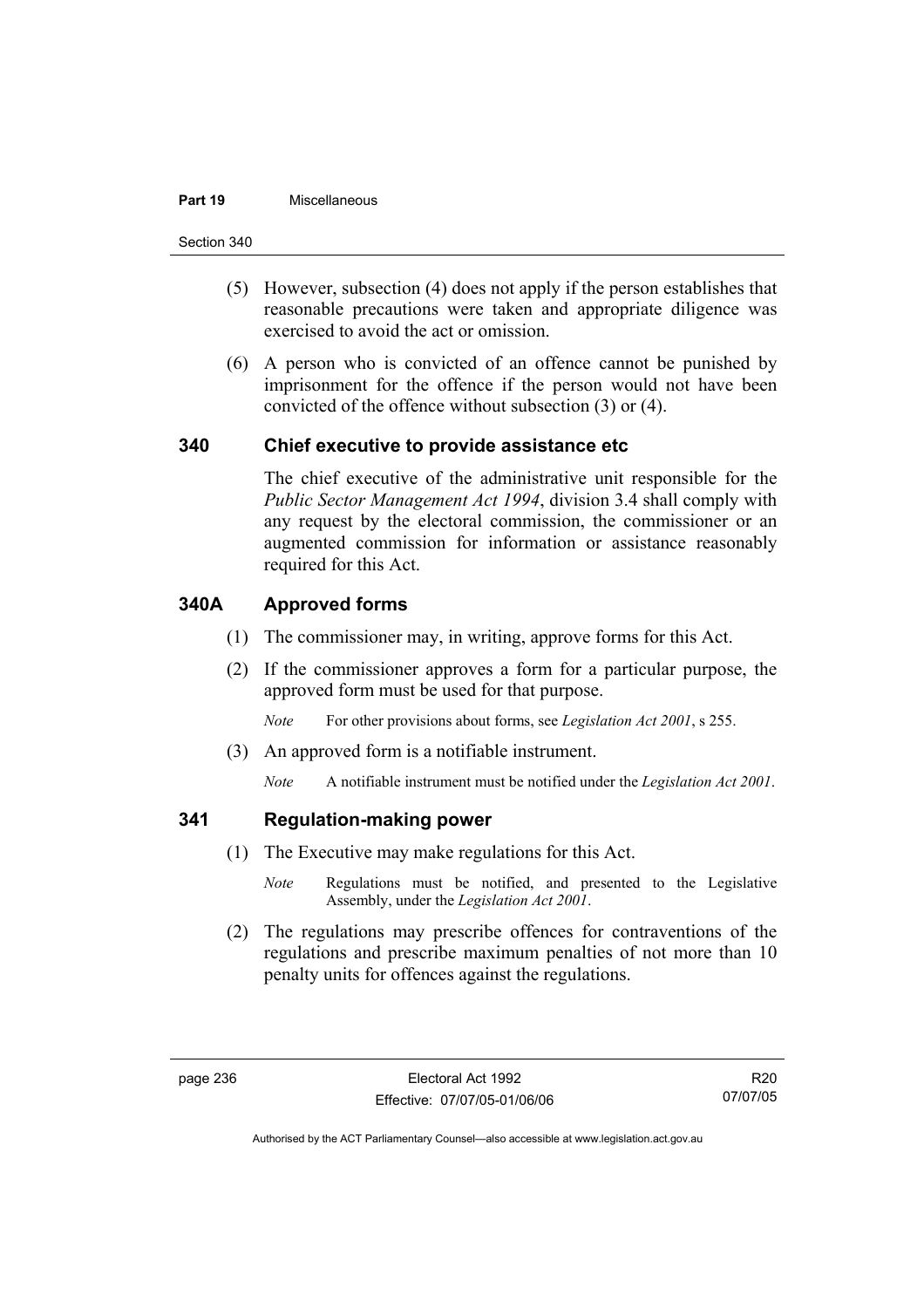# **Schedule 1 Form of ballot paper**

(see s 114)

|  | <b>Legislative Assembly for the Australian Capital Territory</b> |  |
|--|------------------------------------------------------------------|--|
|  |                                                                  |  |



#### Remember, number at least  $\begin{bmatrix} 1 \end{bmatrix}$  boxes from 1 to  $\begin{bmatrix} 1 \end{bmatrix}$  in the order of your choice.

- 
- **2.** Insert name of electorate ungrouped candidates<br> **3.** Insert the number that is 1 more than the number<br> **6.** Insert name of candidate **3.** Insert the number that is 1 more than the number
- **4.** Insert name, or abbreviation of name, of registered party, as required as required
- **1.** Insert number of vacancies **5.** Insert 'UNGROUPED' if there are **2.** Insert name of electorate **1.** Insert name of electorate
	-
	- of vacancies **7.** Insert name, or abbreviation of name,  $\frac{1}{2}$  Insert name, or abbreviation of name, of registered party, or 'INDEPENDENT',

R20 07/07/05

Electoral Act 1992 Effective: 07/07/05-01/06/06 page 237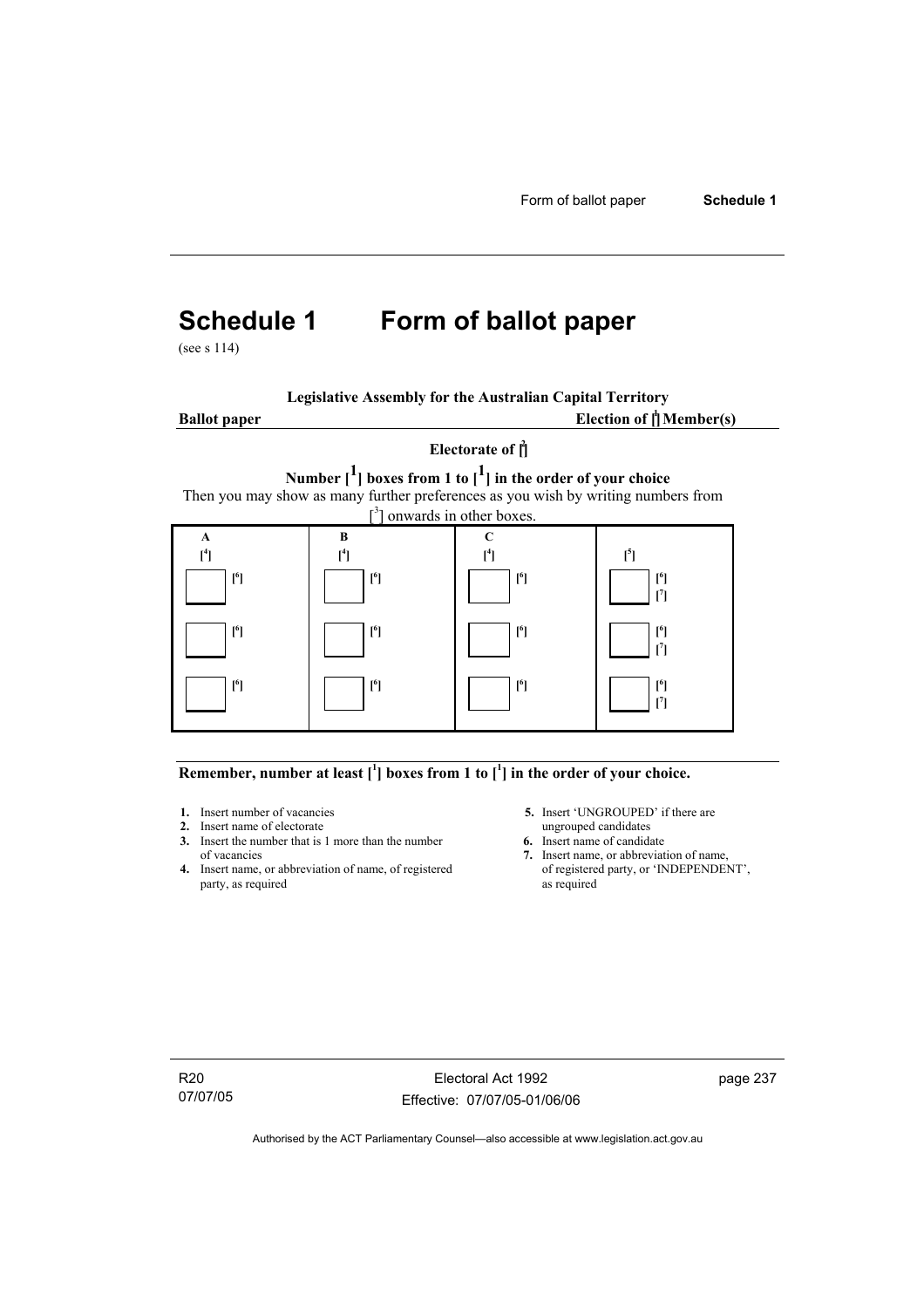# **Schedule 2 Ballot papers—printing of names and collation**

(see s 116)

**1** In this schedule:

*column*, in relation to a ballot paper, means a column of candidates' names printed on the ballot paper in accordance with section 116.

- **2** (1) The ballot papers for an election shall be printed so that, for each column—
	- (a) separate batches are printed equal in number to the number of names in the column; and
	- (b) in the first batch, the names in the column are printed in an order determined by the commissioner by lot; and
	- (c) in each batch after the first, the names in the column are printed in the order specified in the table at the end of this schedule; and
	- (d) so far as practicable, the number of ballot papers in each batch for the column is equal to the number of ballot papers in each other batch for the column.
	- (2) In the table at the end of this schedule—
		- (a) the number '1' appearing in a column shall be taken to represent the name determined in accordance with clause 1 (b) to be in the first position in the corresponding column on the ballot paper; and
		- (b) the number '2' appearing in a column shall be taken to represent the name determined in accordance with clause 1 (b) to be in the second position in the corresponding column on the ballot paper;

R20 07/07/05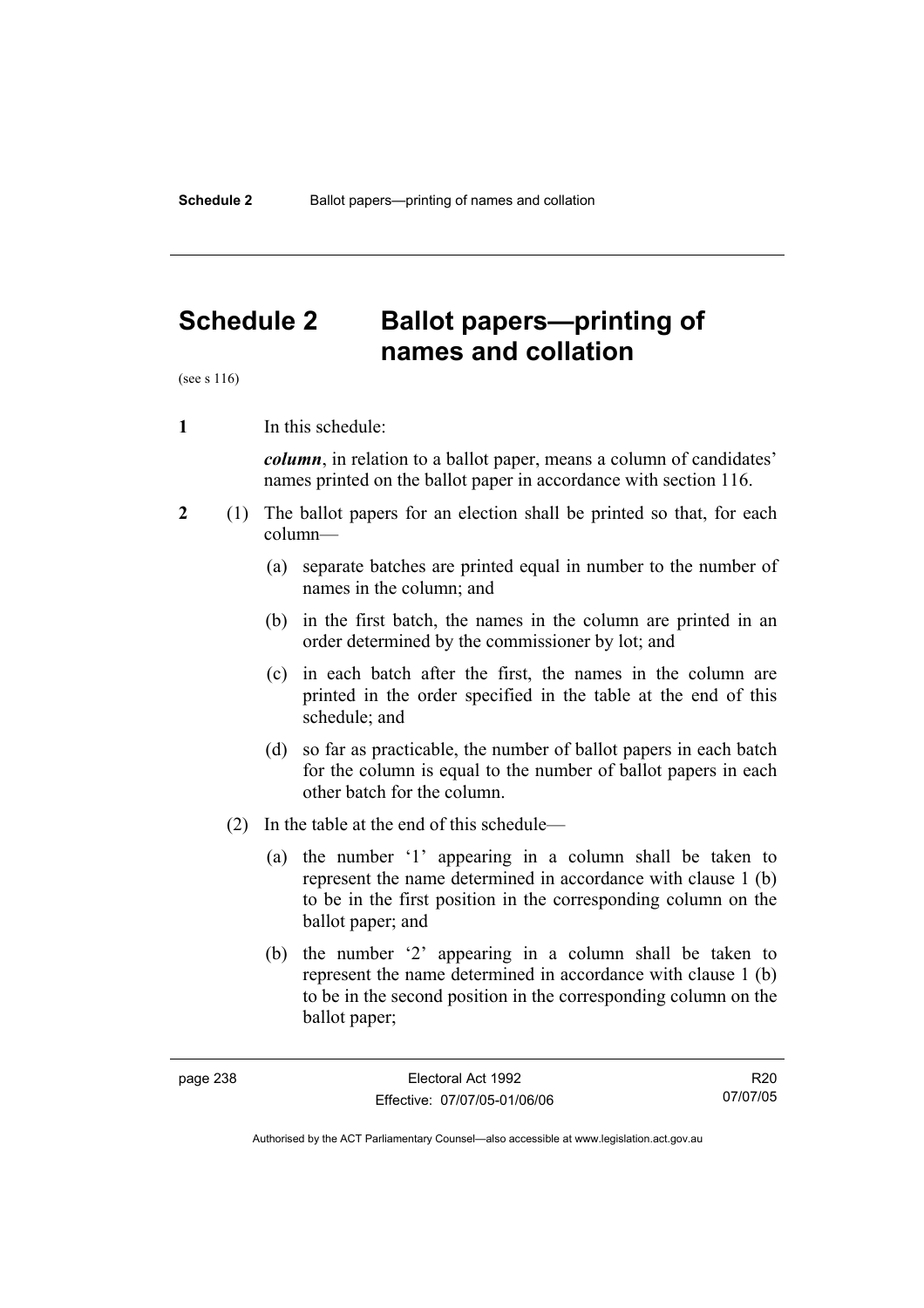and so on.

- **3** The commissioner shall ensure that ballot papers distributed to a polling place for the purposes of an election are so collated that the ballot paper immediately following another ballot paper in the issue is in a form different from that of the other ballot paper.
- **4** The OIC of a polling place shall ensure, so far as practicable, that the form of a ballot paper issued by an officer to a person claiming to vote at that place is different from that of the previous ballot paper so issued by the officer.

#### TABLE

*For 5-member electorates*

| 1st              | 2nd              | 3rd              | 4th            | 5th              | 6th            | 7th              | 8th            | 9th            | 10th           | 11th           | 12th             |
|------------------|------------------|------------------|----------------|------------------|----------------|------------------|----------------|----------------|----------------|----------------|------------------|
| batch            | batch            | batch            | batch          | batch            | batch          | batch            | batch          | batch          | batch          | batch          | batch            |
| $\mathbf{1}$     | 1                | 1                | 1              | 1                | 1              | 1                | 1              | 1              | 1              | 1              | 1                |
| $\overline{2}$   | $\overline{2}$   | $\overline{2}$   | 3              | 3                | 3              | $\overline{4}$   | 4              | $\overline{4}$ | 5              | 5              | 5                |
| 3                | $\overline{4}$   | 5                | $\overline{2}$ | 5                | $\overline{4}$ | 5                | $\overline{2}$ | 3              | 4              | 3              | $\overline{2}$   |
| $\overline{4}$   | 5                | 3                | 5              | $\overline{4}$   | $\overline{2}$ | $\overline{2}$   | 3              | 5              | 3              | $\overline{2}$ | $\overline{4}$   |
| 5                | 3                | $\overline{4}$   | 4              | $\overline{2}$   | 5              | 3                | 5              | $\overline{2}$ | $\overline{2}$ | $\overline{4}$ | 3                |
|                  |                  |                  |                |                  |                |                  |                |                |                |                |                  |
| 13 <sub>th</sub> | 14 <sub>th</sub> | 15 <sup>th</sup> | 16th           | 17th             | 18th           | 19 <sub>th</sub> | 20th           | 21st           | 22nd           | 23rd           | 24 <sub>th</sub> |
| batch            | batch            | batch            | batch          | batch            | batch          | batch            | batch          | batch          | batch          | batch          | batch            |
| $\overline{2}$   | $\overline{2}$   | $\overline{2}$   | $\overline{2}$ | $\overline{2}$   | $\overline{2}$ | $\overline{2}$   | $\overline{c}$ | $\overline{2}$ | $\overline{2}$ | $\overline{2}$ | 2                |
| 3                | 3                | 3                | $\overline{4}$ | 4                | $\overline{4}$ | 5                | 5              | 5              | 1              | 1              | $\mathbf{1}$     |
| $\overline{4}$   | 5                | $\mathbf{1}$     | 3              | $\mathbf{1}$     | 5              | 1                | 3              | 4              | 5              | 4              | $\mathfrak{Z}$   |
| 5                | 1                | $\overline{4}$   | 1              | 5                | 3              | 3                | $\overline{4}$ | 1              | 4              | 3              | 5                |
| $\mathbf{1}$     | 4                | 5                | 5              | 3                | 1              | $\overline{4}$   | 1              | 3              | 3              | 5              | $\overline{4}$   |
| 25 <sub>th</sub> | 26th             | 27th             | 28th           | 29 <sub>th</sub> | 30th           | 31st             | 32nd           | 33rd           | 34th           | 35th           | 36th             |
| batch            | batch            | batch            | batch          | batch            | batch          | batch            | batch          | batch          | batch          | batch          | batch            |
| $\overline{3}$   | 3                | 3                | 3              | 3                | 3              | 3                | 3              | 3              | 3              | 3              | 3                |
| 4                | 4                | 4                | 5              | 5                | 5              | 1                |                | 1              | 2              | 2              | $\overline{2}$   |
| 5                | 1                | $\overline{2}$   | 4              | $\overline{2}$   | 1              | 2                | 4              | 5              | 1              | 5              | 4                |
| 1                | $\overline{2}$   | 5                | $\overline{2}$ | $\mathbf{1}$     | 4              | $\overline{4}$   | 5              | $\mathfrak{2}$ | 5              | 4              |                  |
| 2                | 5                | 1                | 1              | $\overline{4}$   | $\overline{2}$ | 5                | $\overline{c}$ | $\overline{4}$ | $\overline{4}$ | 1              | 5                |
|                  |                  |                  |                |                  |                |                  |                |                |                |                |                  |
|                  |                  |                  |                |                  |                |                  |                |                |                |                |                  |

| R <sub>20</sub> | Electoral Act 1992           |
|-----------------|------------------------------|
| 07/07/05        | Effective: 07/07/05-01/06/06 |

Authorised by the ACT Parliamentary Counsel—also accessible at www.legislation.act.gov.au

page 239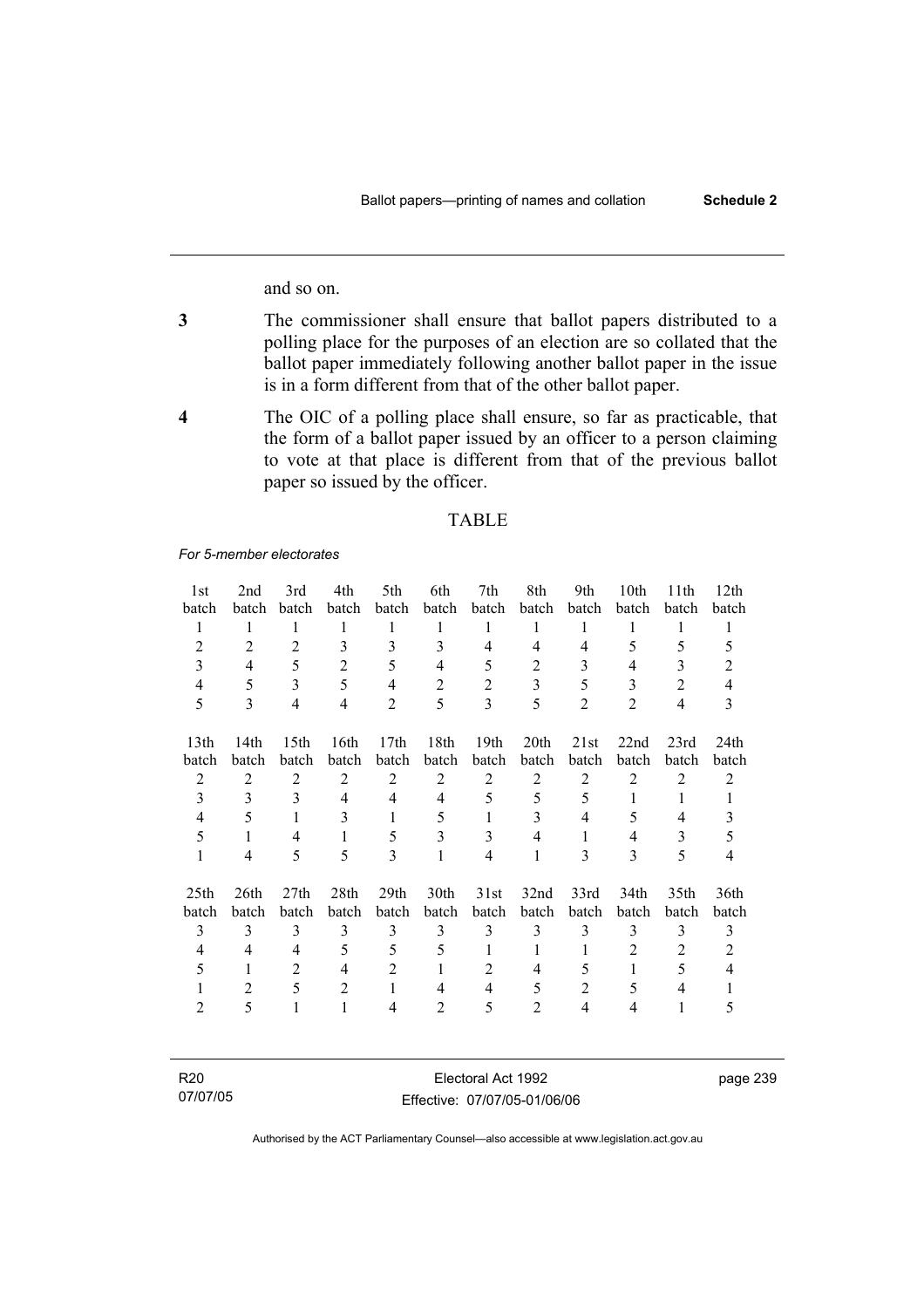| 37 <sub>th</sub><br>batch<br>4<br>3 | 38th<br>batch<br>4   | 39th<br>batch<br>4 | 40th<br>batch<br>4 | 41st<br>batch<br>4<br>2 | 42nd<br>batch<br>4<br>5<br>3 | 43rd<br>batch<br>4<br>2 | 44th<br>batch<br>4<br>2 | 45th<br>batch<br>4<br>5   | 46th<br>batch<br>4 | 47th<br><b>batch</b><br>4 | 48th<br>batch |
|-------------------------------------|----------------------|--------------------|--------------------|-------------------------|------------------------------|-------------------------|-------------------------|---------------------------|--------------------|---------------------------|---------------|
| 49th<br>batch                       | 50th<br><b>batch</b> | 51st<br>batch      | 52nd<br>batch      | 53rd<br>batch           | 54th<br>batch                | 55th<br>batch           | 56th<br>batch           | 57 <sub>th</sub><br>batch | 58th<br>batch      | 59th<br><b>batch</b>      | 60th<br>batch |
|                                     |                      | 5                  | 5                  | 5                       | 5                            | 5                       | 5                       | 5                         | 5                  | 5                         |               |
|                                     |                      |                    | 2                  | 2                       | 2                            | 3                       | 3                       |                           | 4                  |                           |               |
|                                     |                      |                    |                    | 4                       |                              |                         |                         |                           |                    |                           |               |
|                                     |                      | 2                  | 4                  | 3                       |                              |                         |                         | 4                         | 2                  |                           |               |
|                                     |                      |                    |                    |                         |                              |                         |                         |                           |                    |                           |               |

page 240 Electoral Act 1992 Effective: 07/07/05-01/06/06

R20 07/07/05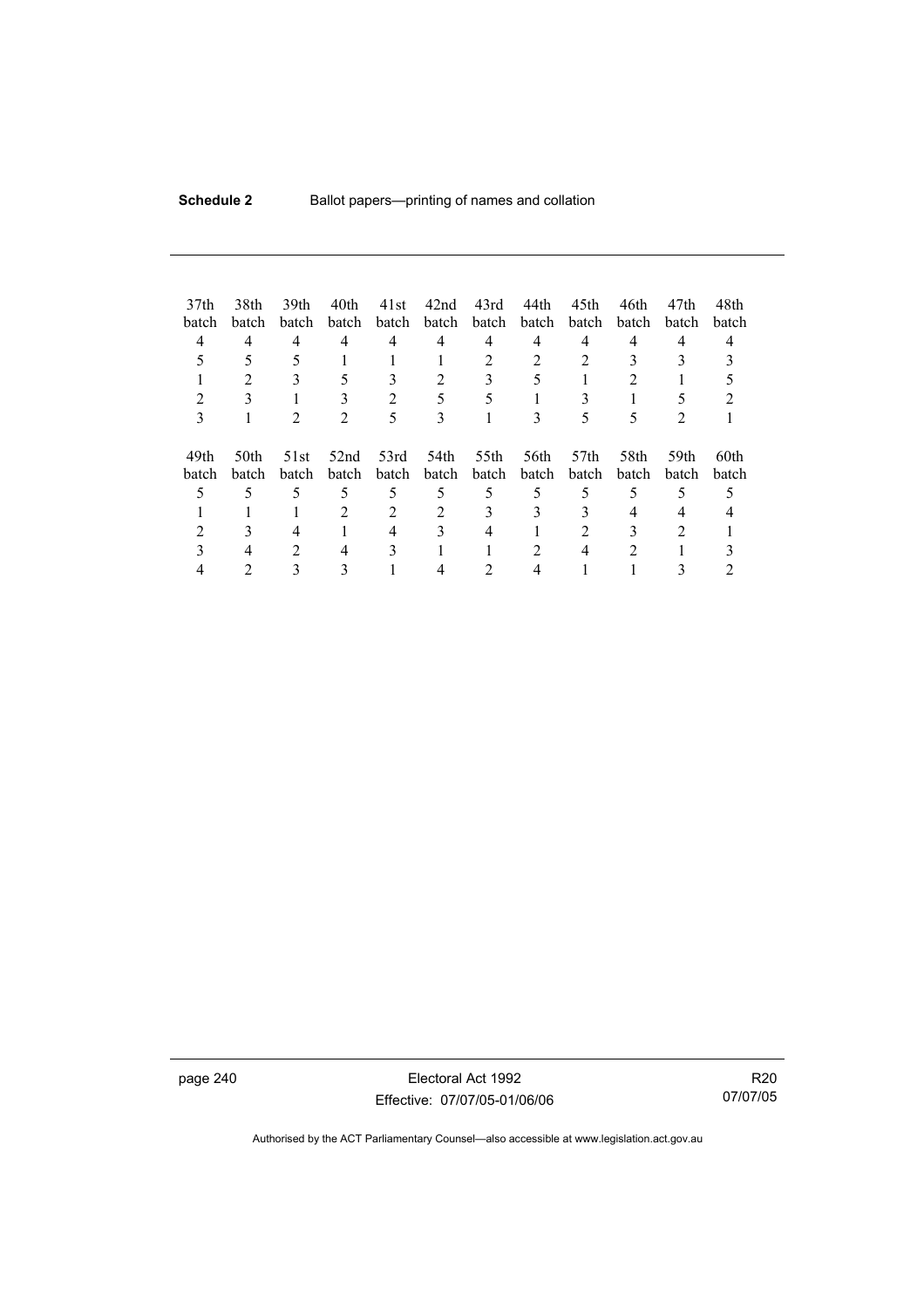#### *For 7-member electorates*

| 1st                      | 2nd            | 3rd            | 4th            | 5th                      | 6th            | 7th            | 8th            | 9th              | 10th                    |
|--------------------------|----------------|----------------|----------------|--------------------------|----------------|----------------|----------------|------------------|-------------------------|
| batch                    | batch          | batch          | batch          | batch                    | batch          | batch          | batch          | batch            | batch                   |
| $\mathbf{1}$             | $\mathbf{1}$   | 1              | $\mathbf{1}$   | 1                        | $\mathbf{1}$   | $\mathbf{1}$   | $\mathbf{1}$   | $\mathbf{1}$     | 1                       |
| $\overline{c}$           | $\sqrt{2}$     | $\overline{2}$ | $\overline{2}$ | $\overline{2}$           | $\overline{2}$ | $\overline{c}$ | $\overline{2}$ | $\overline{c}$   | $\overline{2}$          |
| 3                        | 3              | $\overline{4}$ | $\overline{4}$ | 5                        | 5              | 6              | 6              | 7                | $\overline{7}$          |
| $\overline{\mathcal{L}}$ | 6              | 5              | 7              | 6                        | 3              | 7              | 4              | 3                | 5                       |
| 5                        | 7              | 6              | 3              | $\overline{7}$           | $\overline{4}$ | 3              | 5              | $\overline{4}$   | 6                       |
| 6                        | 4              | 7              | 5              | $\overline{3}$           | 6              | $\overline{4}$ | 7              | 5                | $\overline{3}$          |
| $\overline{7}$           | 5              | 3              | 6              | $\overline{\mathcal{L}}$ | 7              | 5              | 3              | 6                | $\overline{4}$          |
|                          |                |                |                |                          |                |                |                |                  |                         |
| 11th                     | 12th           | 13th           | 14th           | 15 <sup>th</sup>         | 16th           | 17th           | 18th           | 19th             | 20th                    |
| batch                    | batch          | batch          | batch          | batch                    | batch          | batch          | batch          | batch            | batch                   |
| 1                        | 1              | 1              | $\mathbf{1}$   | 1                        | 1              | $\mathbf{1}$   | 1              | 1                | $\mathbf{1}$            |
| 3                        | 3              | $\overline{3}$ | 3              | $\overline{3}$           | $\overline{3}$ | $\overline{3}$ | 3              | $\overline{3}$   | 3                       |
| 4                        | 4              | 5              | 5              | 6                        | 6              | 7              | 7              | $\overline{2}$   | $\overline{c}$          |
| $\overline{2}$           | 7              | 4              | 7              | 4                        | $\overline{2}$ | 5              | 4              | 5                | $\tau$                  |
| 6                        | 5              | $\overline{2}$ | 6              | $\overline{2}$           | 5              | $\overline{4}$ | 6              | 6                | 6                       |
| $\overline{7}$           | $\overline{2}$ | $\overline{7}$ | $\overline{4}$ | 5                        | $\overline{7}$ | 6              | $\overline{c}$ | $\overline{4}$   | 5                       |
| 5                        | 6              | 6              | $\overline{2}$ | 7                        | $\overline{4}$ | $\overline{2}$ | 5              | $\overline{7}$   | 4                       |
| 21st                     | 22nd           | 23rd           | 24th           | 25 <sub>th</sub>         | 26th           | 27th           | 28th           | 29 <sub>th</sub> | 30th                    |
| batch                    | batch          | batch          | batch          | batch                    | batch          | batch          | batch          | batch            | batch                   |
| $\,1$                    | $\mathbf{1}$   | $\mathbf{1}$   | $\mathbf{1}$   | $\mathbf{1}$             | $\mathbf{1}$   | $\,1$          | $\mathbf{1}$   | $\mathbf{1}$     | $\mathbf{1}$            |
| 4                        | 4              | 4              | 4              | 4                        | 4              | 4              | 4              | 4                | 4                       |
| 5                        | 5              | 6              | 6              | 7                        | 7              | 3              | 3              | $\overline{2}$   | $\overline{2}$          |
| $\overline{2}$           | 3              | 5              | 3              | 5                        | $\overline{c}$ | 6              | 5              | 6                | $\overline{\mathbf{3}}$ |
| $\overline{7}$           | 6              | $\overline{2}$ | 7              | $\overline{2}$           | 6              | 5              | 7              | 7                | $\overline{7}$          |
| 3                        | $\overline{2}$ | $\overline{3}$ | 5              | 6                        | 3              | $\overline{7}$ | $\overline{2}$ | 5                | 6                       |
| 6                        | 7              | $\overline{7}$ | $\overline{2}$ | 3                        | 5              | 2              | 6              | $\overline{3}$   | 5                       |

R20 07/07/05

Electoral Act 1992 Effective: 07/07/05-01/06/06 page 241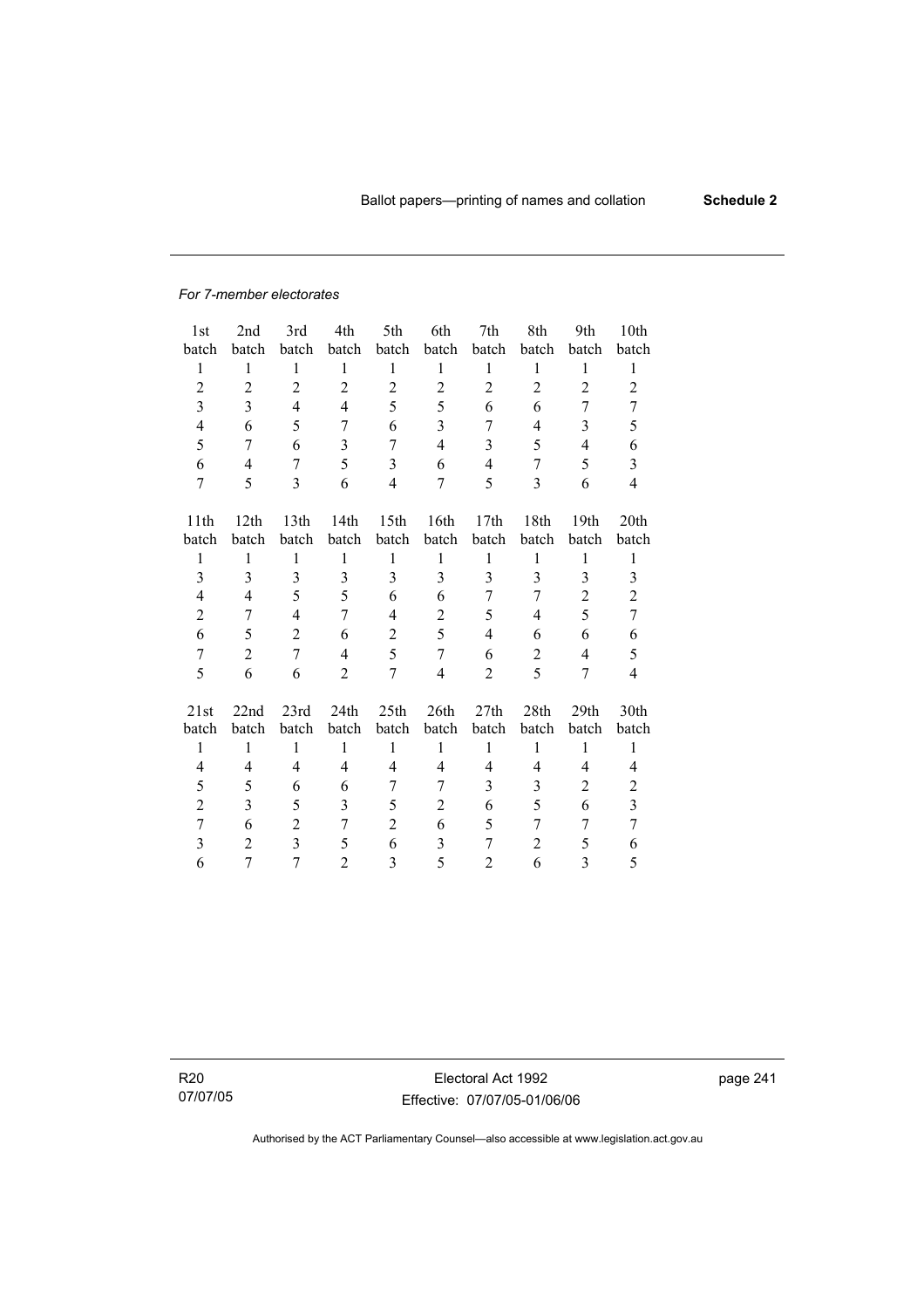| 31st<br>batch           | 32nd<br>batch           | 33rd<br>batch                  | 34th<br>batch           | 35th<br>batch       | 36th<br>batch                  | 37 <sub>th</sub><br>batch | 38th<br>batch                  | 39th<br>batch           | 40th<br>batch       |
|-------------------------|-------------------------|--------------------------------|-------------------------|---------------------|--------------------------------|---------------------------|--------------------------------|-------------------------|---------------------|
| $\,1$                   | $\mathbf{1}$            | $\,1$                          | $\,1$                   | $\mathbf{1}$        | $\mathbf{1}$                   | $\mathbf{1}$              | $\mathbf{1}$                   | $\mathbf{1}$            | $\mathbf{1}$        |
| 5                       | 5                       | 5                              | 5                       | 5                   | 5                              | 5                         | 5                              | 5                       | 5                   |
| 6                       | 6                       | $\overline{7}$                 | $\overline{7}$          | $\overline{3}$      | $\overline{3}$                 | $\overline{4}$            | $\overline{4}$                 | $\overline{2}$          | $\overline{2}$      |
| $\overline{2}$          | $\overline{4}$          | 6                              | $\overline{4}$          | 6                   | $\overline{2}$                 | $\overline{7}$            | 6                              | $\overline{7}$          | $\overline{4}$      |
| $\overline{3}$          | 7                       | $\overline{2}$                 | $\overline{3}$          | $\overline{2}$      | $\overline{7}$                 | 6                         | $\overline{3}$                 | 3                       | $\overline{3}$      |
| $\overline{4}$          | $\overline{2}$          | $\overline{4}$                 | 6                       | $\overline{7}$      | $\overline{4}$                 | $\overline{3}$            | $\overline{2}$                 | 6                       | $\overline{7}$      |
| $\overline{7}$          | $\overline{3}$          | $\overline{3}$                 | $\overline{2}$          | $\overline{4}$      | 6                              | $\overline{2}$            | $\overline{7}$                 | $\overline{4}$          | 6                   |
| 41st                    | 42nd                    | 43rd                           | 44th                    | 45th                | 46th                           | 47th                      | 48th                           | 49th                    | 50th                |
| batch                   | batch                   | batch                          | batch                   | batch               | batch                          | batch                     | batch                          | batch                   | batch               |
| $\mathbf{1}$            | $\mathbf{1}$            | $\mathbf{1}$                   | $\mathbf{1}$            | $\mathbf{1}$        | $\mathbf{1}$                   | $\mathbf{1}$              | $\mathbf{1}$                   | $\mathbf{1}$            | $\mathbf{1}$        |
| 6                       | 6                       | 6                              | 6                       | 6                   | 6                              | 6                         | 6                              | 6                       | 6                   |
| $\overline{7}$          | $\boldsymbol{7}$        | $\overline{3}$                 | $\overline{3}$          | $\overline{4}$      | $\overline{4}$                 | 5                         | 5                              | $\overline{c}$          | $\overline{c}$      |
| $\overline{2}$          | 5                       | $\overline{7}$                 | 5                       | 7                   | $\overline{2}$                 | $\overline{3}$            | 7                              | $\overline{3}$          | 5                   |
| $\overline{4}$          | $\overline{3}$          | $\overline{2}$                 | $\overline{4}$          | $\overline{2}$      | $\overline{3}$                 | $\overline{7}$            | $\overline{4}$                 | $\overline{4}$          | $\overline{4}$      |
| 5                       | $\overline{2}$          | 5                              | $\overline{7}$          | $\overline{3}$      | 5                              | $\overline{4}$            | $\overline{c}$                 | $\overline{7}$          | $\overline{3}$      |
| $\overline{3}$          | $\overline{4}$          | $\overline{4}$                 | $\overline{2}$          | 5                   | $\overline{7}$                 | $\overline{2}$            | $\overline{3}$                 | 5                       | $\overline{7}$      |
|                         |                         |                                |                         |                     |                                |                           |                                |                         |                     |
| 51st                    | 52nd                    | 53rd                           | 54th                    | 55th                | 56th                           | 57th                      | 58th                           | 59th                    | 60th                |
| batch                   | batch                   | batch                          | batch                   | batch               | batch                          | batch                     | batch                          | batch                   | batch               |
| $\mathbf{1}$            | $\mathbf{1}$            | $\mathbf{1}$                   | $\mathbf{1}$            | $\mathbf{1}$        | $\mathbf{1}$                   | $\mathbf{1}$              | $\mathbf{1}$                   | $\mathbf{1}$            | $\mathbf{1}$        |
| $\overline{7}$          | $\overline{7}$          | $\overline{7}$                 | $\overline{7}$          | $\overline{7}$      | $\overline{7}$                 | $\overline{7}$            | $\overline{7}$                 | $\overline{7}$          | $\tau$              |
| $\overline{\mathbf{3}}$ | $\overline{3}$          | $\overline{4}$                 | $\overline{4}$          | 5                   | 5                              | 6                         | 6                              | $\overline{c}$          | $\overline{c}$      |
| $\overline{c}$          | 6                       | $\overline{3}$                 | 6                       | $\overline{3}$      | $\overline{2}$                 | $\overline{4}$            | 3                              | $\overline{4}$          | 6                   |
| 5                       | $\overline{4}$          | $\overline{2}$                 | 5                       | $\overline{2}$      | $\overline{4}$                 | $\overline{\mathbf{3}}$   | 5                              | 5                       | 5                   |
| 6                       | $\overline{2}$          | 6                              | $\overline{\mathbf{3}}$ | $\overline{4}$      | 6                              | 5                         | $\overline{2}$                 | $\overline{\mathbf{3}}$ | $\overline{4}$      |
| $\overline{4}$          | 5                       | 5                              | $\overline{2}$          | 6                   | $\overline{3}$                 | $\overline{2}$            | $\overline{4}$                 | 6                       | $\overline{3}$      |
| 61st                    | 62nd                    | 63rd                           | 64th                    | 65th                | 66th                           | 67th                      | 68th                           | 69th                    | 70th                |
| batch                   | batch                   | batch                          | batch                   | batch               | batch                          | batch                     | batch                          | batch                   | batch               |
| $\overline{c}$          | $\overline{2}$          | $\overline{c}$                 | $\overline{c}$          | $\overline{c}$      | $\overline{2}$                 | $\overline{c}$            | $\overline{c}$                 | $\overline{c}$          | $\overline{c}$      |
| $\overline{\mathbf{3}}$ | $\overline{\mathbf{3}}$ | $\overline{\mathbf{3}}$        | $\overline{\mathbf{3}}$ | 3                   | $\overline{\mathbf{3}}$        | $\overline{\mathbf{3}}$   | 3                              | $\overline{\mathbf{3}}$ | $\overline{3}$      |
| $\overline{4}$          | $\overline{4}$          | 5                              | 5                       | 6                   | 6                              | $\overline{7}$            | $\overline{7}$                 | $\mathbf{1}$            | $\mathbf{1}$        |
| 5                       | $\boldsymbol{7}$        | 6                              | $\mathbf{1}$            | $\overline{7}$      | $\overline{4}$                 | $\mathbf{1}$              | 5                              | $\overline{4}$          | 6                   |
| 6                       | $\mathbf{1}$            | $\overline{7}$                 | $\overline{4}$          | $\mathbf{1}$        | 5                              | $\overline{4}$            | 6                              | 5                       | $\overline{7}$      |
| $\tau$<br>$\mathbf{1}$  | 5<br>6                  | $\mathbf{1}$<br>$\overline{4}$ | 6<br>7                  | $\overline{4}$<br>5 | $\overline{7}$<br>$\mathbf{1}$ | 5<br>6                    | $\mathbf{1}$<br>$\overline{4}$ | 6<br>$\overline{7}$     | $\overline{4}$<br>5 |

page 242 Electoral Act 1992 Effective: 07/07/05-01/06/06

R20 07/07/05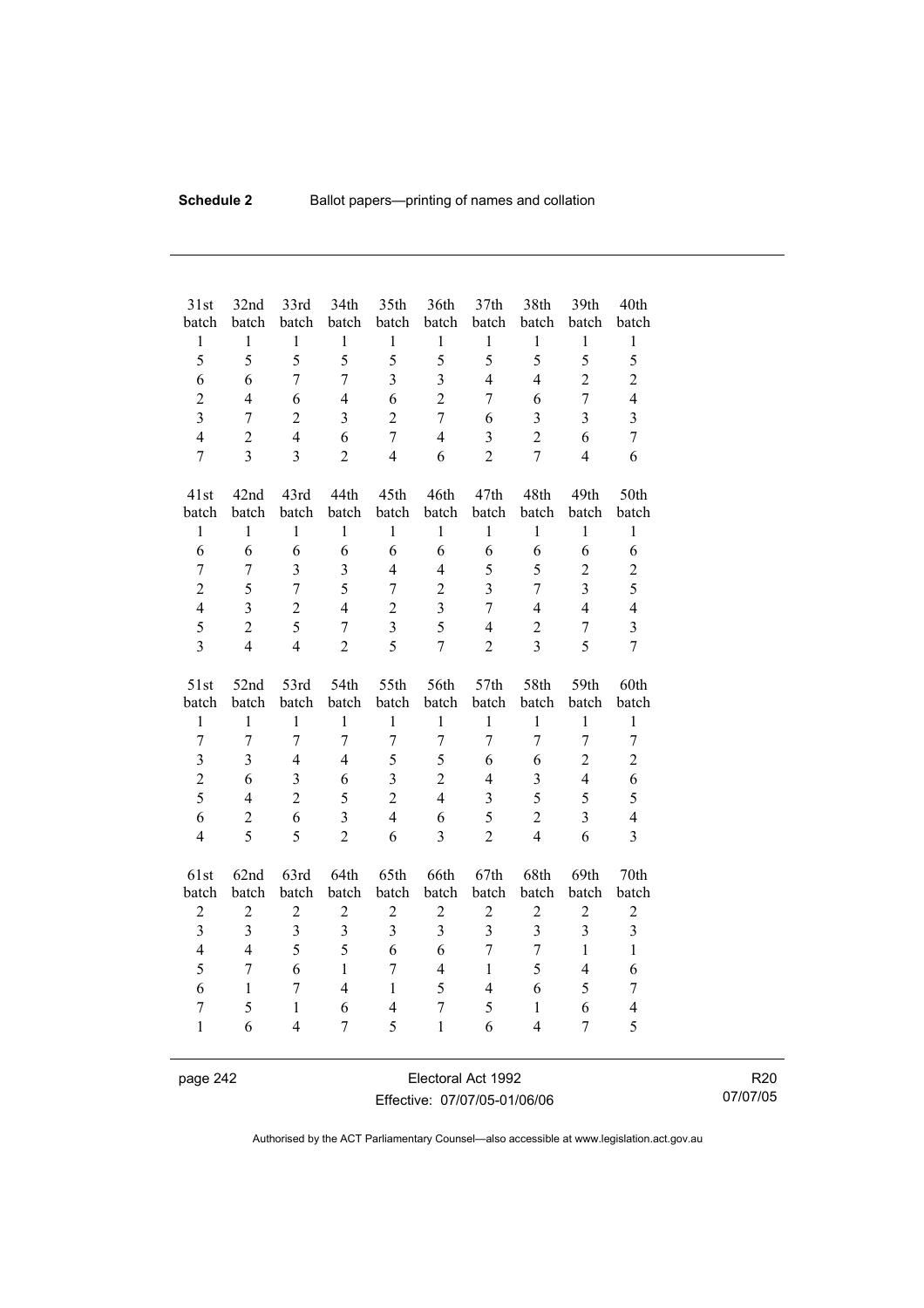| 71st                    | 72nd             | 73rd                    | 74th                    | 75th                    | 76th             | 77th                    | 78th                     | 79th                    | 80th                    |
|-------------------------|------------------|-------------------------|-------------------------|-------------------------|------------------|-------------------------|--------------------------|-------------------------|-------------------------|
| batch                   | batch            | batch                   | batch                   | batch                   | batch            | batch                   | batch                    | batch                   | batch                   |
| $\overline{c}$          | $\boldsymbol{2}$ | $\sqrt{2}$              | $\boldsymbol{2}$        | $\boldsymbol{2}$        | $\sqrt{2}$       | $\overline{c}$          | $\boldsymbol{2}$         | $\overline{c}$          | $\sqrt{2}$              |
| $\overline{4}$          | $\overline{4}$   | $\overline{4}$          | $\overline{4}$          | $\overline{4}$          | $\overline{4}$   | $\overline{4}$          | $\overline{4}$           | $\overline{4}$          | $\overline{4}$          |
| 5                       | 5                | 6                       | 6                       | $\sqrt{ }$              | $\overline{7}$   | 1                       | $\mathbf{1}$             | $\overline{\mathbf{3}}$ | $\overline{\mathbf{3}}$ |
| $\overline{\mathbf{3}}$ | $\mathbf{1}$     | 5                       | 1                       | 5                       | $\overline{3}$   | 6                       | 5                        | 6                       | $\mathbf{1}$            |
| $\overline{7}$          | 6                | $\overline{3}$          | $\overline{7}$          | $\overline{\mathbf{3}}$ | 6                | 5                       | $\overline{7}$           | $\overline{7}$          | $\overline{7}$          |
| $\mathbf{1}$            | $\overline{3}$   | $\mathbf{1}$            | 5                       | 6                       | $\mathbf{1}$     | $\overline{7}$          | $\overline{\mathbf{3}}$  | 5                       | 6                       |
| 6                       | $\overline{7}$   | $\overline{7}$          | $\overline{\mathbf{3}}$ | $\mathbf{1}$            | 5                | $\overline{3}$          | 6                        | $\mathbf{1}$            | 5                       |
| 81st                    | 82nd             | 83rd                    | 84th                    | 85th                    | 86th             | 87th                    | 88th                     | 89th                    | 90th                    |
| batch                   | batch            | batch                   | batch                   | batch                   | batch            | batch                   | batch                    | batch                   | batch                   |
| $\overline{c}$          | $\overline{c}$   | $\sqrt{2}$              | $\overline{c}$          | $\overline{c}$          | $\sqrt{2}$       | $\overline{c}$          | $\sqrt{2}$               | $\overline{c}$          | $\overline{c}$          |
| 5                       | 5                | 5                       | 5                       | 5                       | 5                | 5                       | 5                        | 5                       | 5                       |
| 6                       | 6                | $\overline{7}$          | $\overline{7}$          | $\mathbf{1}$            | $\mathbf{1}$     | $\overline{4}$          | $\overline{\mathcal{L}}$ | $\overline{3}$          | $\overline{\mathbf{3}}$ |
| $\overline{\mathbf{3}}$ | $\overline{4}$   | 6                       | $\overline{4}$          | 6                       | $\overline{3}$   | $\overline{7}$          | 6                        | $\overline{7}$          | $\overline{4}$          |
| $\mathbf{1}$            | $\overline{7}$   | $\overline{3}$          | $\mathbf{1}$            | $\overline{\mathbf{3}}$ | $\overline{7}$   | 6                       | $\mathbf{1}$             | $\mathbf{1}$            | $\mathbf{1}$            |
| $\overline{4}$          | $\overline{3}$   | $\overline{4}$          | 6                       | $\boldsymbol{7}$        | $\overline{4}$   | $\mathbf{1}$            | $\overline{\mathbf{3}}$  | 6                       | $\overline{7}$          |
| $\overline{7}$          | $\mathbf{1}$     | $\mathbf{1}$            | $\overline{3}$          | $\overline{4}$          | 6                | $\overline{\mathbf{3}}$ | $\overline{7}$           | $\overline{4}$          | 6                       |
| 91st                    | 92nd             | 93rd                    | 94th                    | 95th                    | 96th             | 97th                    | 98th                     | 99th                    | 100th                   |
| batch                   | batch            | batch                   | batch                   | batch                   | batch            | batch                   | batch                    | batch                   | batch                   |
| $\overline{c}$          | $\boldsymbol{2}$ | $\mathbf{2}$            | $\sqrt{2}$              | $\mathbf{2}$            | $\sqrt{2}$       | $\sqrt{2}$              | $\overline{2}$           | $\overline{2}$          | $\sqrt{2}$              |
| 6                       | 6                | 6                       | 6                       | 6                       | 6                | 6                       | 6                        | 6                       | 6                       |
| $\overline{7}$          | $\boldsymbol{7}$ | $\mathbf{1}$            | 1                       | $\overline{4}$          | $\overline{4}$   | 5                       | 5                        | 3                       | $\overline{3}$          |
| $\overline{\mathbf{3}}$ | 5                | $\overline{7}$          | 5                       | $\overline{7}$          | $\overline{3}$   | $\mathbf{1}$            | $\overline{7}$           | $\mathbf{1}$            | 5                       |
| $\overline{4}$          | $\mathbf{1}$     | $\overline{3}$          | $\overline{4}$          | 3                       | $\mathbf{1}$     | $\overline{7}$          | $\overline{4}$           | $\overline{4}$          | $\overline{4}$          |
| 5                       | $\overline{3}$   | 5                       | $\overline{7}$          | $\mathbf{1}$            | 5                | $\overline{4}$          | 3                        | $\overline{7}$          | $\mathbf{1}$            |
| $\mathbf{1}$            | $\overline{4}$   | $\overline{4}$          | $\overline{3}$          | 5                       | $\overline{7}$   | $\overline{3}$          | $\mathbf{1}$             | 5                       | $\overline{7}$          |
| 101st                   | 102nd            | 103rd                   | 104th                   | 105th                   | 106th            | 107th                   | 108th                    | 109th                   | 110th                   |
| batch                   | batch            | batch                   | batch                   | batch                   | batch            | batch                   | batch                    | batch                   | batch                   |
| $\overline{2}$          | $\overline{2}$   | $\overline{2}$          | $\overline{2}$          | $\overline{2}$          | $\overline{2}$   | $\overline{2}$          | $\overline{2}$           | $\overline{2}$          | $\boldsymbol{2}$        |
| $\overline{7}$          | $\overline{7}$   | 7                       | $\boldsymbol{7}$        | $\boldsymbol{7}$        | $\boldsymbol{7}$ | $\boldsymbol{7}$        | 7                        | $\boldsymbol{7}$        | $\boldsymbol{7}$        |
| $\mathbf{1}$            | $\mathbf{1}$     | $\overline{4}$          | $\overline{4}$          | 5                       | 5                | 6                       | 6                        | $\overline{3}$          | $\overline{3}$          |
| 3                       | 6                | $\mathbf{1}$            | 6                       | $\mathbf{1}$            | 3                | $\overline{4}$          | $\mathbf{1}$             | $\overline{4}$          | 6                       |
| 5                       | $\overline{4}$   | $\overline{\mathbf{3}}$ | 5                       | 3                       | $\overline{4}$   | $\mathbf{1}$            | 5                        | 5                       | 5                       |
| 6                       | 3                | 6                       | $\mathbf{1}$            | $\overline{4}$          | 6                | 5                       | 3                        | $\mathbf{1}$            | $\overline{4}$          |
| $\overline{4}$          | 5                | 5                       | $\overline{\mathbf{3}}$ | 6                       | $\mathbf{1}$     | $\overline{\mathbf{3}}$ | $\overline{4}$           | 6                       | $\mathbf{1}$            |
|                         |                  |                         |                         |                         |                  |                         |                          |                         |                         |
| R <sub>20</sub>         |                  |                         |                         |                         |                  | Electoral Act 1992      |                          |                         |                         |

| 07/07/05 |
|----------|
|          |

Electoral Act 1992 Effective: 07/07/05-01/06/06 page 243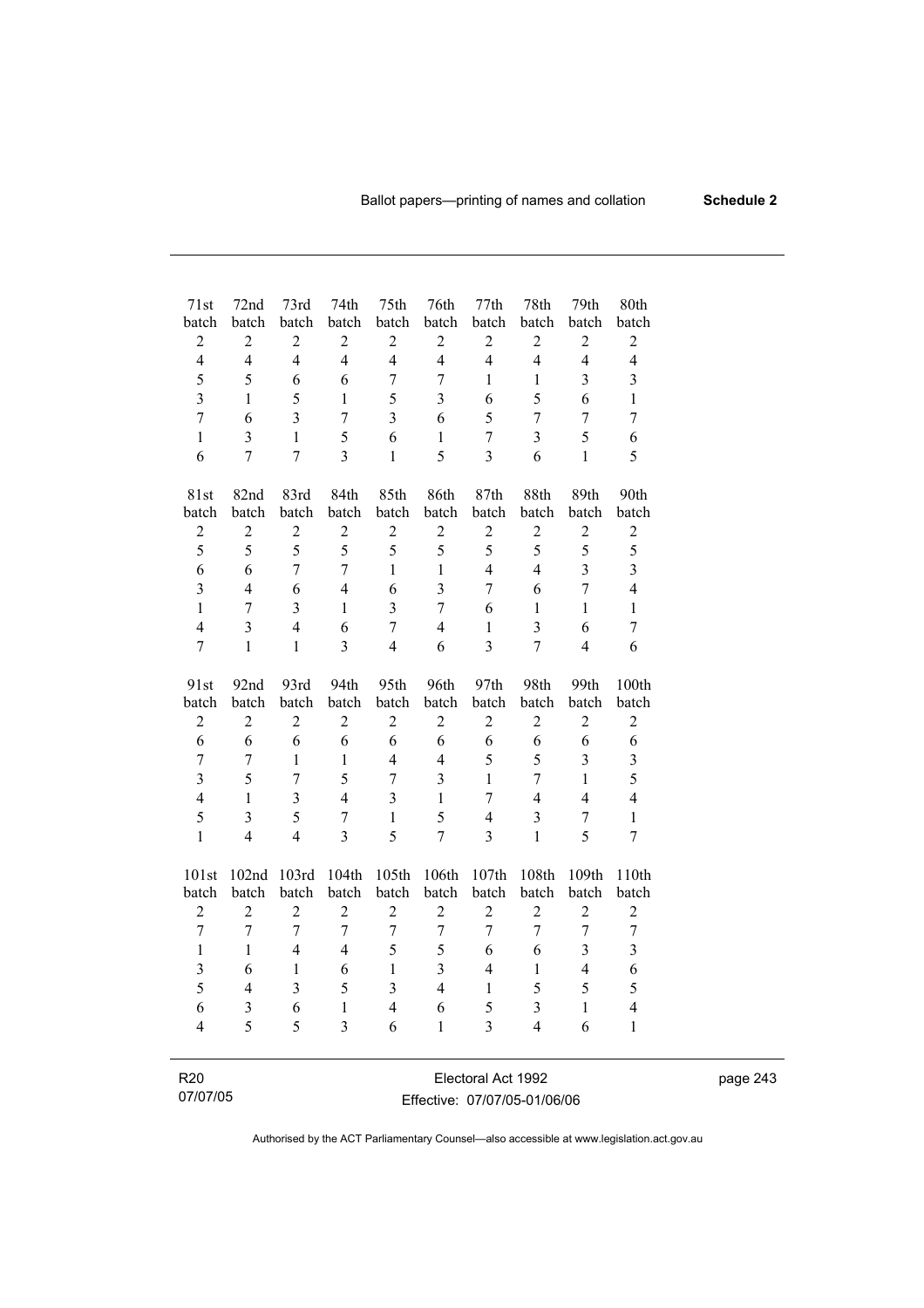| batch<br>batch<br>batch<br>batch<br>batch<br>batch<br>batch<br>batch<br>batch                                                                                    | 120th<br>119th<br>batch |
|------------------------------------------------------------------------------------------------------------------------------------------------------------------|-------------------------|
| $\boldsymbol{2}$<br>$\overline{2}$<br>$\overline{2}$<br>$\overline{2}$<br>$\overline{2}$<br>$\overline{2}$<br>$\overline{c}$<br>$\overline{c}$<br>$\overline{2}$ | $\overline{c}$          |
| $\mathbf{1}$<br>$\mathbf{1}$<br>$\mathbf{1}$<br>$\mathbf{1}$<br>$\mathbf{1}$<br>$\mathbf{1}$<br>$\mathbf{1}$<br>$\mathbf{1}$<br>$\mathbf{1}$                     | $\mathbf{1}$            |
| $\overline{3}$<br>$\overline{4}$<br>$\overline{4}$<br>5<br>5<br>$\overline{7}$<br>$\overline{7}$<br>6<br>6                                                       | $\overline{\mathbf{3}}$ |
| 5<br>$\overline{3}$<br>5<br>$\overline{7}$<br>$\overline{4}$<br>7<br>$\overline{4}$<br>3<br>$\overline{4}$                                                       | $\overline{7}$          |
| 5<br>$\overline{3}$<br>3<br>5<br>6<br>6<br>6<br>$\overline{4}$<br>6                                                                                              | 6                       |
| 5<br>$\overline{3}$<br>$\overline{3}$<br>$\overline{4}$<br>$\boldsymbol{7}$<br>$\overline{7}$<br>$\overline{4}$<br>$\overline{7}$<br>6                           | 5                       |
| 5<br>$\overline{7}$<br>5<br>$\overline{3}$<br>$\overline{7}$<br>6<br>$\overline{4}$<br>3<br>6                                                                    | $\overline{4}$          |
|                                                                                                                                                                  |                         |
| 122nd<br>123rd<br>124th<br>125th<br>126th<br>127th<br>128th<br>129th<br>121st                                                                                    | 130th                   |
| batch<br>batch<br>batch<br>batch<br>batch<br>batch<br>batch<br>batch<br>batch                                                                                    | batch                   |
| $\overline{3}$<br>$\overline{3}$<br>$\overline{3}$<br>$\overline{3}$<br>$\overline{3}$<br>$\overline{3}$<br>$\overline{3}$<br>$\overline{3}$<br>3                | $\overline{\mathbf{3}}$ |
| $\overline{4}$<br>$\overline{4}$<br>$\overline{4}$<br>$\overline{4}$<br>$\overline{4}$<br>$\overline{4}$<br>$\overline{4}$<br>$\overline{4}$<br>$\overline{4}$   | $\overline{4}$          |
| 5<br>5<br>$\overline{7}$<br>$\overline{2}$<br>6<br>6<br>$\overline{7}$<br>$\mathbf{1}$<br>$\mathbf{1}$                                                           | $\overline{2}$          |
| 5<br>6<br>$\mathbf{1}$<br>$\overline{2}$<br>5<br>$\overline{2}$<br>7<br>$\mathbf{1}$<br>6                                                                        | $\overline{7}$          |
| 5<br>$\overline{c}$<br>$\overline{2}$<br>5<br>$\overline{7}$<br>6<br>$\overline{7}$<br>6<br>1                                                                    | $\mathbf{1}$            |
| 5<br>6<br>$\overline{2}$<br>$\overline{7}$<br>6<br>$\mathbf{1}$<br>$\mathbf{1}$<br>$\overline{2}$<br>$\overline{7}$                                              | 5                       |
| $\overline{2}$<br>5<br>6<br>5<br>$\overline{7}$<br>$\mathbf{1}$<br>$\overline{2}$<br>$\overline{7}$<br>$\mathbf{1}$                                              | 6                       |
|                                                                                                                                                                  |                         |
| 135th<br>137th<br>138th<br>139th<br>131st<br>132nd<br>133rd<br>134th<br>136th                                                                                    | 140th                   |
| batch<br>batch<br>batch<br>batch<br>batch<br>batch<br>batch<br>batch<br>batch                                                                                    | batch                   |
| $\overline{\mathbf{3}}$<br>$\overline{3}$<br>$\overline{\mathbf{3}}$<br>$\overline{\mathbf{3}}$<br>$\overline{3}$<br>3<br>3<br>$\overline{\mathbf{3}}$<br>3      | $\mathfrak{Z}$          |
| 5<br>5<br>5<br>5<br>5<br>5<br>5<br>5<br>5                                                                                                                        | 5                       |
| $\overline{7}$<br>$\overline{2}$<br>$\overline{2}$<br>$\overline{4}$<br>6<br>6<br>$\overline{7}$<br>$\mathbf{1}$<br>$\mathbf{1}$                                 | $\overline{4}$          |
| $\overline{4}$<br>$\overline{2}$<br>$\overline{2}$<br>6<br>6<br>6<br>$\overline{4}$<br>$\overline{7}$<br>$\overline{7}$                                          | $\overline{2}$          |
| $\mathbf{1}$<br>$\overline{7}$<br>$\overline{4}$<br>$\mathbf{1}$<br>$\overline{4}$<br>6<br>$\mathbf{1}$<br>$\mathbf{1}$<br>$\overline{7}$                        | $\mathbf{1}$            |
| $\overline{2}$<br>$\overline{4}$<br>6<br>$\overline{2}$<br>6<br>$\overline{7}$<br>$\overline{2}$<br>$\overline{4}$<br>$\mathbf{1}$                               | $\tau$                  |
| $\overline{7}$<br>$\overline{2}$<br>$\mathbf{1}$<br>$\mathbf{1}$<br>$\overline{4}$<br>6<br>$\overline{4}$<br>$\overline{7}$<br>$\overline{2}$                    | 6                       |
|                                                                                                                                                                  |                         |
| 144th<br>145th<br>142nd<br>143rd<br>146th<br>147th<br>148th<br>149th<br>141st                                                                                    | 150th                   |
| batch<br>batch<br>batch<br>batch<br>batch<br>batch<br>batch<br>batch<br>batch                                                                                    | batch                   |
| $\overline{\mathbf{3}}$<br>3<br>3<br>3<br>3<br>3<br>3<br>3<br>3                                                                                                  | 3                       |
| 6<br>6<br>6<br>6<br>6<br>6<br>6<br>6<br>6                                                                                                                        | 6                       |
| $\overline{2}$<br>5<br>5<br>$\overline{7}$<br>$\mathbf{1}$<br>$\mathbf{1}$<br>$\overline{c}$<br>$\overline{4}$<br>$\overline{7}$                                 | $\overline{\mathbf{4}}$ |
| $\overline{7}$<br>5<br>5<br>$\overline{4}$<br>$\overline{4}$<br>$\overline{7}$<br>$\mathbf{1}$<br>$\overline{7}$<br>$\mathbf{1}$                                 | 5                       |
| $\overline{2}$<br>$\overline{2}$<br>$\sqrt{2}$<br>$\overline{4}$<br>$\mathbf{1}$<br>$\overline{7}$<br>$\overline{2}$<br>$\mathbf{1}$<br>$\overline{4}$           | $\overline{2}$          |
| 5<br>$\overline{4}$<br>$\overline{7}$<br>5<br>5<br>$\mathbf{1}$<br>$\overline{c}$<br>$\overline{4}$<br>$\overline{7}$                                            | $\mathbf{1}$            |
| 5<br>5<br>$\mathbf{1}$<br>$\overline{2}$<br>$\overline{2}$<br>$\overline{4}$<br>$\overline{4}$<br>$\mathbf{1}$<br>7                                              | $\overline{7}$          |

page 244 Electoral Act 1992 Effective: 07/07/05-01/06/06

R20 07/07/05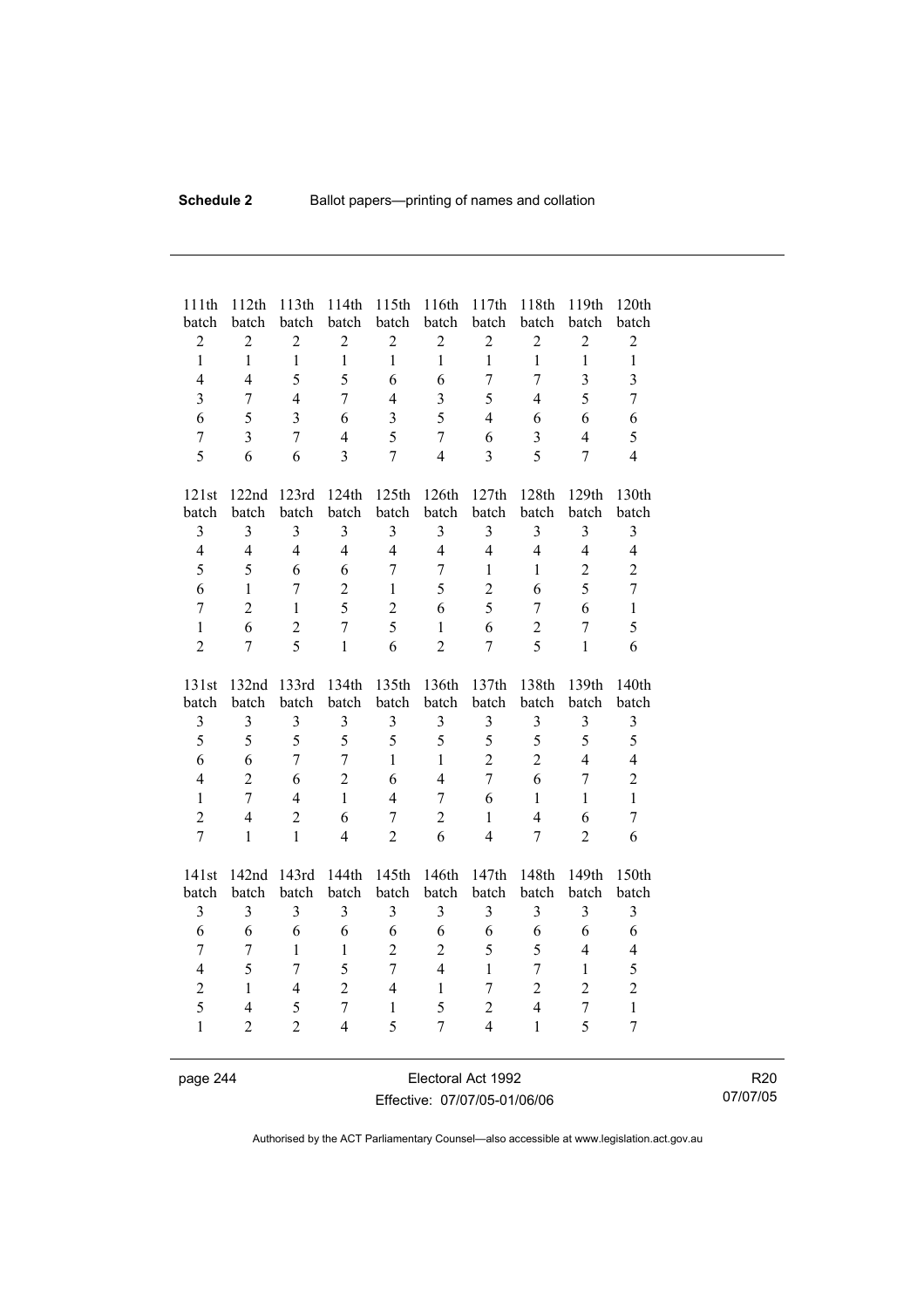| 151st                   | 152 <sub>nd</sub> | 153rd                   | 154th                   | 155th          | 156th                    | 157th                   | 158th                   | 159th                    | 160th                   |
|-------------------------|-------------------|-------------------------|-------------------------|----------------|--------------------------|-------------------------|-------------------------|--------------------------|-------------------------|
| batch<br>3              | batch<br>3        | batch<br>3              | batch<br>3              | batch<br>3     | batch<br>3               | batch<br>3              | batch<br>3              | batch<br>3               | batch<br>$\mathfrak{Z}$ |
| $\overline{7}$          | $\overline{7}$    | $\overline{7}$          | $\overline{7}$          | $\overline{7}$ | $\overline{7}$           | $\overline{7}$          | $\overline{7}$          | $\overline{7}$           | $\overline{7}$          |
| 1                       | 1                 | $\overline{2}$          | $\overline{2}$          | 5              | 5                        | 6                       | 6                       | $\overline{\mathcal{A}}$ | $\overline{4}$          |
| $\overline{4}$          | 6                 | $\mathbf{1}$            | 6                       | 1              | $\overline{4}$           | $\overline{c}$          | 1                       | $\overline{2}$           | 6                       |
| 5                       | $\overline{2}$    | $\overline{4}$          | 5                       | $\overline{4}$ | $\overline{2}$           | $\mathbf{1}$            | 5                       | 5                        | 5                       |
| 6                       | $\overline{4}$    | 6                       | $\mathbf{1}$            | $\overline{2}$ | 6                        | 5                       | $\overline{4}$          | $\mathbf{1}$             | $\overline{2}$          |
| $\overline{2}$          | 5                 | 5                       | $\overline{4}$          | 6              | $\mathbf{1}$             | $\overline{4}$          | $\overline{2}$          | 6                        | $\mathbf{1}$            |
|                         |                   |                         |                         |                |                          |                         |                         |                          |                         |
| 161st                   | 162nd             | 163rd                   | 164th                   | 165th          | 166th                    | 167th                   | 168th                   | 169th                    | 170th                   |
| batch                   | batch             | batch                   | batch                   | batch          | batch                    | batch                   | batch                   | batch                    | batch                   |
| $\overline{\mathbf{3}}$ | $\overline{3}$    | $\overline{3}$          | $\overline{\mathbf{3}}$ | $\overline{3}$ | $\overline{3}$           | 3                       | $\overline{\mathbf{3}}$ | $\overline{3}$           | $\mathfrak{Z}$          |
| $\,1$                   | $\mathbf{1}$      | $\mathbf{1}$            | $\mathbf{1}$            | 1              | $\mathbf{1}$             | $\mathbf{1}$            | $\mathbf{1}$            | $\mathbf{1}$             | $\,1$                   |
| $\overline{c}$          | $\overline{2}$    | 5                       | 5                       | 6              | 6                        | $\overline{7}$          | $\overline{7}$          | $\overline{\mathcal{A}}$ | $\overline{4}$          |
| $\overline{4}$          | $\overline{7}$    | $\overline{2}$          | $\overline{7}$          | $\overline{2}$ | $\overline{\mathcal{L}}$ | 5                       | $\overline{2}$          | 5                        | $\boldsymbol{7}$        |
| 6                       | 5                 | $\overline{4}$          | 6                       | $\overline{4}$ | 5                        | $\overline{2}$          | 6                       | 6                        | 6                       |
| $\overline{7}$          | $\overline{4}$    | $\overline{7}$          | $\overline{2}$          | 5              | $\overline{7}$           | 6                       | $\overline{4}$          | $\overline{2}$           | 5                       |
| 5                       | 6                 | 6                       | $\overline{4}$          | $\overline{7}$ | $\overline{2}$           | $\overline{4}$          | 5                       | $\overline{7}$           | $\overline{2}$          |
| 171st                   | 172nd             | 173rd                   | 174th                   | 175th          | 176th                    | 177th                   | 178th                   | 179th                    | 180th                   |
| batch                   | batch             | batch                   | batch                   | batch          | batch                    | batch                   | batch                   | batch                    | batch                   |
| $\overline{\mathbf{3}}$ | $\mathfrak{Z}$    | $\mathfrak{Z}$          | $\overline{\mathbf{3}}$ | $\overline{3}$ | $\mathfrak{Z}$           | $\overline{\mathbf{3}}$ | $\overline{3}$          | $\overline{\mathbf{3}}$  | $\mathfrak{Z}$          |
| $\overline{c}$          | $\overline{2}$    | $\overline{2}$          | $\overline{2}$          | $\overline{2}$ | $\overline{2}$           | $\overline{2}$          | $\overline{2}$          | $\overline{2}$           | $\overline{c}$          |
| 5                       | 5                 | 6                       | 6                       | $\overline{7}$ | $\overline{7}$           | $\mathbf{1}$            | $\mathbf{1}$            | $\overline{4}$           | $\overline{4}$          |
| $\overline{4}$          | $\mathbf{1}$      | 5                       | $\mathbf{1}$            | 5              | $\overline{\mathcal{L}}$ | 6                       | 5                       | 6                        | $\mathbf{1}$            |
| $\overline{7}$          | 6                 | $\overline{4}$          | $\overline{7}$          | $\overline{4}$ | 6                        | 5                       | $\overline{7}$          | $\overline{7}$           | $\overline{7}$          |
| $\mathbf{1}$            | $\overline{4}$    | $\mathbf{1}$            | 5                       | 6              | $\mathbf{1}$             | $\overline{7}$          | $\overline{4}$          | 5                        | 6                       |
| 6                       | 7                 | 7                       | $\overline{4}$          | $\mathbf{1}$   | 5                        | 4                       | 6                       | $\mathbf{1}$             | 5                       |
| 181st                   | 182nd             | 183rd                   | 184th                   | 185th          | 186th                    | 187th                   | 188th                   | 189th                    | 190th                   |
| batch                   | batch             | batch                   | batch                   | batch          | batch                    | batch                   | batch                   | batch                    | batch                   |
| $\overline{4}$          | $\overline{4}$    | $\overline{4}$          | $\overline{4}$          | $\overline{4}$ | $\overline{4}$           | $\overline{4}$          | $\overline{4}$          | $\overline{4}$           | $\overline{4}$          |
| 5                       | 5                 | 5                       | 5                       | 5              | 5                        | 5                       | 5                       | 5                        | 5                       |
| 6                       | 6                 | $\overline{7}$          | $\overline{7}$          | $\mathbf{1}$   | $\mathbf{1}$             | $\overline{2}$          | $\overline{2}$          | $\overline{3}$           | $\overline{\mathbf{3}}$ |
| $\overline{7}$          | $\overline{2}$    | 1                       | $\overline{\mathbf{3}}$ | $\overline{2}$ | 6                        | $\overline{\mathbf{3}}$ | $\overline{7}$          | 6                        | $\,1$                   |
| $\mathbf 1$             | $\overline{3}$    | $\overline{2}$          | 6                       | $\overline{3}$ | 7                        | 6                       | 1                       | $\overline{7}$           | $\overline{c}$          |
| $\overline{c}$          | $\overline{7}$    | $\overline{\mathbf{3}}$ | $\mathbf{1}$            | 6              | $\overline{2}$           | $\overline{7}$          | $\overline{3}$          | $\mathbf{1}$             | 6                       |
| $\overline{3}$          | $\mathbf{1}$      | 6                       | $\overline{2}$          | $\overline{7}$ | $\overline{3}$           | $\mathbf{1}$            | 6                       | $\overline{2}$           | $\overline{7}$          |
|                         |                   |                         |                         |                |                          |                         |                         |                          |                         |
| R <sub>20</sub>         |                   |                         |                         |                |                          | Electoral Act 1992      |                         |                          |                         |

| 07/07/05 |
|----------|
|----------|

Electoral Act 1992 Effective: 07/07/05-01/06/06 page 245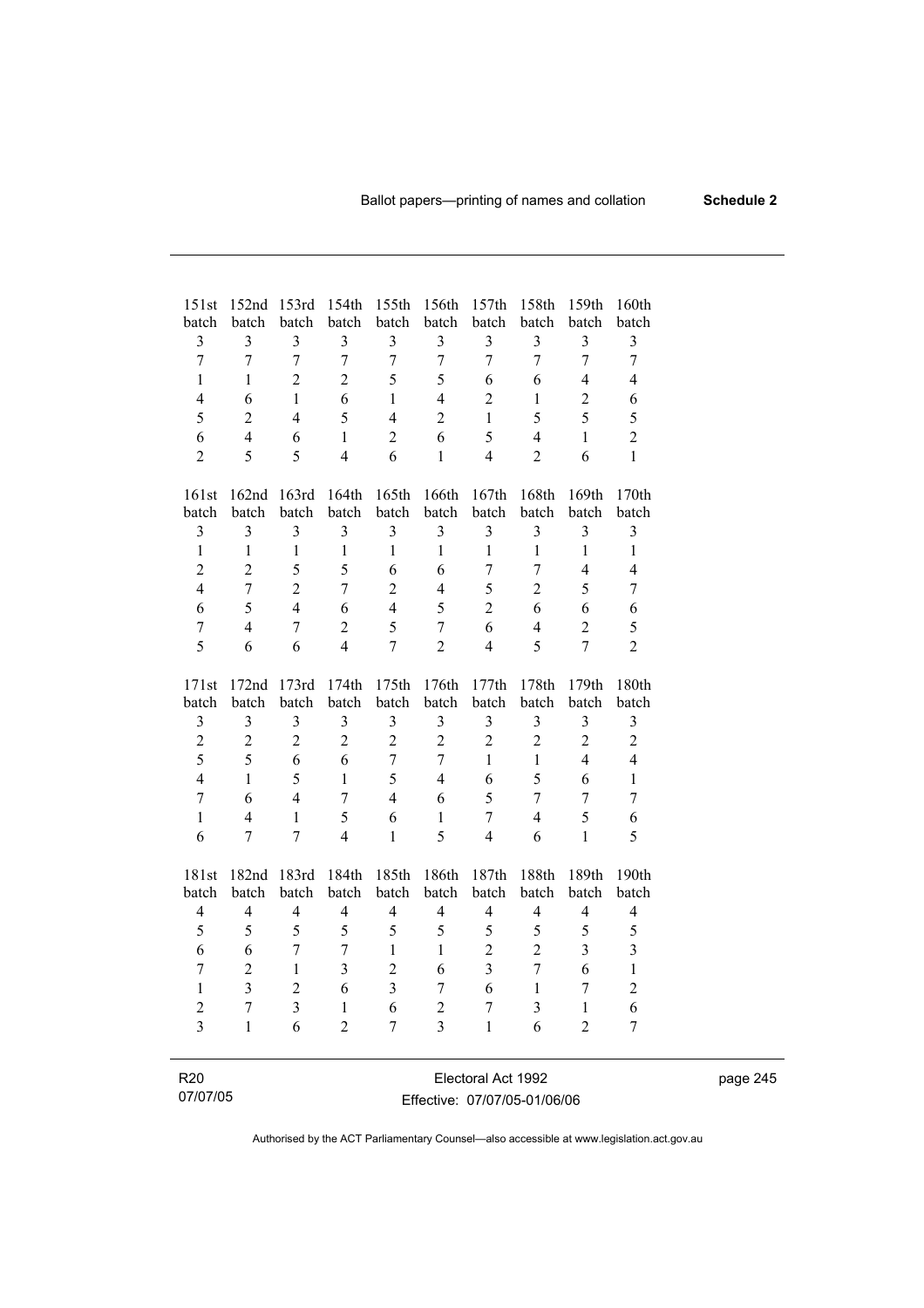| 191st             | 192nd                              | 193rd                          | 194th               | 195th                            | 196th                          | 197th                          | 198th                            | 199th               | 200th                   |
|-------------------|------------------------------------|--------------------------------|---------------------|----------------------------------|--------------------------------|--------------------------------|----------------------------------|---------------------|-------------------------|
| batch             | batch                              | batch                          | batch               | batch                            | batch                          | batch                          | batch                            | batch               | batch                   |
| $\overline{4}$    | $\overline{4}$                     | $\overline{4}$                 | $\overline{4}$      | $\overline{4}$                   | $\overline{4}$                 | $\overline{4}$                 | $\overline{4}$                   | $\overline{4}$      | $\overline{4}$          |
| 6                 | 6                                  | 6                              | 6                   | 6                                | 6                              | 6                              | 6                                | 6                   | 6                       |
| $\overline{7}$    | 7                                  | $\mathbf{1}$                   | $\mathbf{1}$        | $\overline{2}$                   | $\overline{2}$                 | $\overline{3}$                 | $\overline{3}$                   | 5                   | 5                       |
| 5                 | 3                                  | $\overline{7}$                 | $\overline{3}$      | $\overline{7}$                   | 5                              | $\mathbf{1}$                   | $\overline{7}$                   | $\mathbf{1}$        | $\overline{\mathbf{3}}$ |
| $\overline{c}$    | $\mathbf{1}$                       | 5                              | $\overline{2}$      | 5                                | $\mathbf{1}$                   | $\overline{7}$                 | $\overline{2}$                   | $\overline{2}$      | $\overline{2}$          |
| $\overline{3}$    | 5                                  | $\overline{\mathbf{3}}$        | $\overline{7}$      | $\mathbf{1}$                     | $\overline{\mathbf{3}}$        | $\overline{2}$                 | 5                                | $\overline{7}$      | $\mathbf{1}$            |
| $\mathbf{1}$      | $\overline{2}$                     | $\overline{2}$                 | 5                   | $\overline{3}$                   | $\overline{7}$                 | 5                              | $\mathbf{1}$                     | $\overline{3}$      | $\overline{7}$          |
| 201st             |                                    | 202nd 203rd                    | 204th               | 205 <sup>th</sup>                | 206th                          | 207th                          | 208th                            | 209th               | 210th                   |
| batch             | batch                              | batch                          | batch               | batch                            | batch                          | batch                          | batch                            | batch               | batch                   |
| $\overline{4}$    | $\overline{4}$                     | $\overline{4}$                 | $\overline{4}$      | $\overline{4}$                   | $\overline{4}$                 | $\overline{4}$                 | $\overline{4}$                   | $\overline{4}$      | $\overline{4}$          |
| $\overline{7}$    | $\overline{7}$                     | $\overline{7}$                 | $\overline{7}$      | $\overline{7}$                   | $\overline{7}$                 | $\overline{7}$                 | $\overline{7}$                   | $\overline{7}$      | $\boldsymbol{7}$        |
| $\mathbf{1}$      | $\mathbf{1}$                       | $\overline{2}$                 | $\overline{2}$      | 3                                | $\mathfrak{Z}$                 | 6                              | 6                                | 5                   | 5                       |
| 5                 | 6                                  | $\mathbf{1}$                   | 6                   | $\mathbf{1}$                     | 5                              | $\overline{2}$                 | $\mathbf{1}$                     | $\overline{2}$      | 6                       |
| $\overline{3}$    | $\overline{2}$                     | 5                              | $\overline{3}$      | 5                                | $\overline{2}$                 | $\mathbf{1}$                   | $\overline{3}$                   | $\overline{3}$      | $\overline{3}$          |
| 6                 | 5                                  | 6                              | $\mathbf{1}$        | $\overline{2}$                   | 6                              | $\overline{3}$                 | 5                                | $\mathbf{1}$        | $\overline{2}$          |
| $\overline{c}$    | $\overline{3}$                     | $\overline{3}$                 | 5                   | 6                                | $\mathbf{1}$                   | 5                              | $\overline{2}$                   | 6                   | $\mathbf{1}$            |
|                   |                                    |                                |                     |                                  |                                |                                |                                  |                     |                         |
| 211th             | 212th                              | 213th                          | 214th               | 215th                            | 216th                          | 217th                          | 218th                            | 219th               | 220th                   |
| batch             | batch                              | batch                          | batch               | batch                            | batch                          | batch                          | batch                            | batch               | batch                   |
| $\overline{4}$    | $\overline{4}$                     | $\overline{4}$                 | $\overline{4}$      | $\overline{4}$                   | $\overline{4}$                 | $\overline{4}$                 | $\overline{4}$                   | $\overline{4}$      | $\overline{4}$          |
| $\mathbf{1}$      | 1                                  | $\mathbf{1}$                   | $\mathbf{1}$        | $\mathbf{1}$                     | 1                              | $\mathbf{1}$                   | $\mathbf{1}$                     | $\mathbf{1}$        | $\mathbf 1$             |
| $\overline{c}$    | $\overline{2}$                     | $\overline{3}$                 | $\overline{3}$      | 6                                | 6                              | $\overline{7}$                 | $\overline{7}$                   | 5                   | 5                       |
| 5                 | $\overline{7}$                     | $\overline{c}$                 | $\overline{7}$      | $\overline{c}$                   | 5                              | $\overline{3}$                 | $\overline{2}$                   | 3                   | $\overline{7}$          |
| 6                 | $\overline{3}$                     | $\overline{5}$                 | 6                   | 5                                | 3                              | $\overline{2}$                 | 6                                | 6                   | 6                       |
| $\boldsymbol{7}$  | 5                                  | $\overline{7}$                 | $\overline{2}$      | $\overline{3}$                   | $\overline{7}$                 | 6                              | 5                                | $\overline{2}$      | 3                       |
| $\overline{3}$    | 6                                  | 6                              | 5                   | $\overline{7}$                   | $\overline{2}$                 | 5                              | $\overline{3}$                   | $\overline{7}$      | $\overline{2}$          |
|                   |                                    |                                |                     |                                  |                                |                                |                                  |                     |                         |
| 221st             | 222nd                              | 223rd                          | 224th               | 225th                            | 226th                          | 227th                          | 228th                            | 229th               | 230th                   |
| batch             | batch                              | batch                          | batch               | batch                            | batch                          | batch                          | batch                            | batch               | batch                   |
| $\overline{4}$    | $\overline{4}$                     | $\overline{4}$                 | $\overline{4}$      | $\overline{4}$                   | $\overline{4}$                 | $\overline{4}$                 | $\overline{4}$                   | $\overline{4}$      | $\overline{4}$          |
| $\boldsymbol{2}$  | $\boldsymbol{2}$<br>$\overline{3}$ | $\boldsymbol{2}$<br>6          | $\overline{2}$<br>6 | $\overline{2}$<br>$\overline{7}$ | $\sqrt{2}$<br>$\overline{7}$   | $\overline{2}$<br>$\mathbf{1}$ | $\boldsymbol{2}$<br>$\mathbf{1}$ | $\overline{c}$<br>5 | $\overline{c}$          |
| $\overline{3}$    | $\mathbf{1}$                       |                                | $\mathbf{1}$        |                                  | 5                              |                                | $\overline{3}$                   | 6                   | 5                       |
| 5                 |                                    | $\overline{3}$                 |                     | $\overline{\mathbf{3}}$          |                                | 6                              |                                  |                     | $\mathbf{1}$            |
| $\overline{7}$    | 6                                  | 5                              | $\overline{7}$      | 5                                | 6                              | $\overline{3}$                 | $\overline{7}$                   | $\overline{7}$      | $\boldsymbol{7}$        |
| $\mathbf{1}$<br>6 | 5<br>$\overline{7}$                | $\mathbf{1}$<br>$\overline{7}$ | 3<br>5              | 6<br>$\mathbf{1}$                | $\mathbf{1}$<br>$\overline{3}$ | $\overline{7}$<br>5            | 5<br>6                           | 3<br>$\mathbf{1}$   | 6<br>$\overline{3}$     |

page 246 Electoral Act 1992 Effective: 07/07/05-01/06/06

R20 07/07/05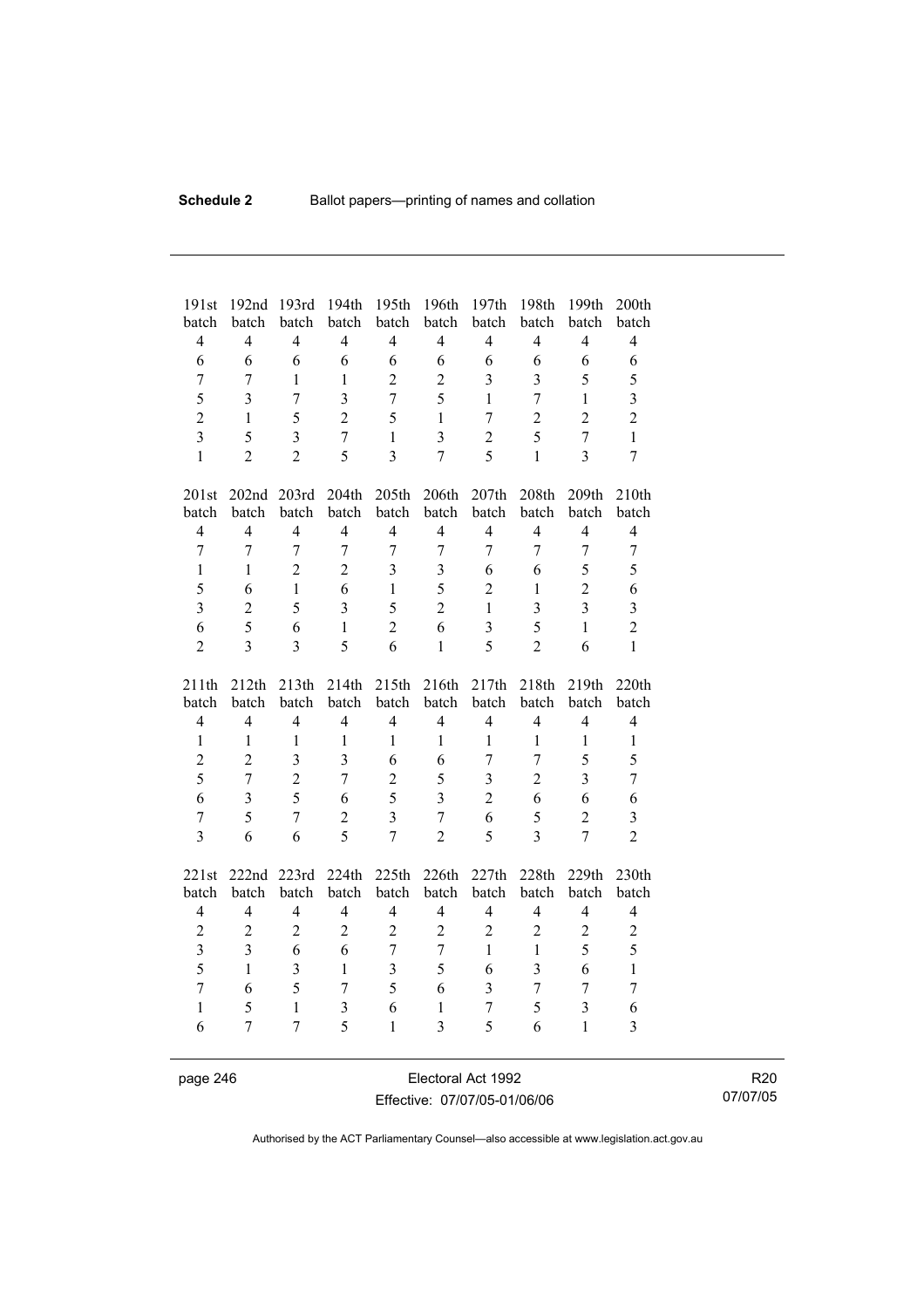| 231st<br>batch          | 232nd<br>batch | 233rd<br>batch | 234th<br>batch | 235th<br>batch          | 236th<br>batch          | 237th<br>batch          | 238th<br>batch | 239th<br>batch          | 240th<br>batch          |
|-------------------------|----------------|----------------|----------------|-------------------------|-------------------------|-------------------------|----------------|-------------------------|-------------------------|
| $\overline{4}$          | $\overline{4}$ | $\overline{4}$ | $\overline{4}$ | $\overline{4}$          | $\overline{4}$          | $\overline{4}$          | $\overline{4}$ | $\overline{4}$          | $\overline{4}$          |
| $\overline{\mathbf{3}}$ | 3              | $\overline{3}$ | 3              | $\overline{3}$          | 3                       | $\overline{\mathbf{3}}$ | $\overline{3}$ | 3                       | 3                       |
| 6                       | 6              | $\overline{7}$ | 7              | $\mathbf{1}$            | $\mathbf{1}$            | $\overline{2}$          | $\overline{2}$ | 5                       | 5                       |
| 5                       | $\overline{2}$ | 6              | $\overline{2}$ | 6                       | 5                       | $\overline{7}$          | 6              | $\overline{7}$          | $\overline{2}$          |
| $\mathbf{1}$            | $\overline{7}$ | 5              | $\mathbf{1}$   | 5                       | $\overline{7}$          | 6                       | $\mathbf{1}$   | $\mathbf{1}$            | $\mathbf{1}$            |
| $\overline{c}$          | 5              | $\overline{2}$ | 6              | $\overline{7}$          | $\overline{2}$          | $\mathbf{1}$            | 5              | 6                       | $\overline{7}$          |
| $\overline{7}$          | $\mathbf{1}$   | $\mathbf{1}$   | 5              | $\overline{2}$          | 6                       | 5                       | $\overline{7}$ | $\overline{2}$          | 6                       |
| 241st                   | 242nd 243rd    |                | 244th          | 245th                   | 246th                   | 247th                   | 248th          | 249th                   | 250th                   |
| batch                   | batch          | batch          | batch          | batch                   | batch                   | batch                   | batch          | batch                   | batch                   |
| 5                       | 5              | 5              | 5              | 5                       | 5                       | 5                       | 5              | 5                       | 5                       |
| 6                       | 6              | 6              | 6              | 6                       | 6                       | 6                       | 6              | 6                       | 6                       |
| $\overline{7}$          | $\overline{7}$ | $\mathbf{1}$   | $\mathbf{1}$   | $\overline{2}$          | $\overline{2}$          | $\overline{3}$          | $\overline{3}$ | $\overline{4}$          | $\overline{4}$          |
| $\mathbf{1}$            | 3              | $\overline{2}$ | $\overline{4}$ | $\overline{3}$          | $\overline{7}$          | $\overline{4}$          | $\mathbf{1}$   | $\overline{7}$          | $\overline{c}$          |
| $\overline{c}$          | 4              | $\overline{3}$ | $\overline{7}$ | $\overline{4}$          | $\mathbf{1}$            | $\overline{7}$          | $\overline{2}$ | $\mathbf{1}$            | $\overline{3}$          |
| $\overline{3}$          | $\mathbf{1}$   | $\overline{4}$ | $\overline{2}$ | $\overline{7}$          | $\overline{3}$          | $\mathbf{1}$            | $\overline{4}$ | $\overline{2}$          | $\overline{7}$          |
| $\overline{4}$          | $\overline{2}$ | $\overline{7}$ | $\overline{3}$ | $\mathbf{1}$            | $\overline{4}$          | $\overline{2}$          | $\overline{7}$ | $\overline{3}$          | $\mathbf{1}$            |
| 251st                   | 252nd 253rd    |                | 254th          | 255th                   | 256th                   | 257th                   | 258th          | 259th                   | 260th                   |
| batch                   | batch          | batch          | batch          | batch                   | batch                   | batch                   | batch          | batch                   | batch                   |
| 5                       | 5              | 5              | 5              | 5                       | 5                       | 5                       | 5              | 5                       | 5                       |
| $\overline{7}$          | $\overline{7}$ | $\overline{7}$ | $\overline{7}$ | $\overline{7}$          | $\overline{7}$          | $\tau$                  | $\overline{7}$ | $\overline{7}$          | $\overline{7}$          |
| $\mathbf{1}$            | 1              | $\overline{2}$ | $\overline{2}$ | $\overline{3}$          | $\overline{\mathbf{3}}$ | $\overline{4}$          | $\overline{4}$ | 6                       | 6                       |
| 6                       | $\overline{4}$ | $\mathbf{1}$   | $\overline{4}$ | $\mathbf{1}$            | 6                       | $\overline{2}$          | $\mathbf{1}$   | $\overline{2}$          | $\overline{4}$          |
| $\overline{\mathbf{3}}$ | $\overline{2}$ | 6              | $\overline{3}$ | 6                       | $\overline{2}$          | $\mathbf{1}$            | $\overline{3}$ | $\overline{3}$          | $\overline{\mathbf{3}}$ |
| $\overline{\mathbf{4}}$ | 6              | $\overline{4}$ | $\mathbf{1}$   | $\overline{2}$          | $\overline{4}$          | $\overline{3}$          | 6              | $\mathbf{1}$            | $\overline{c}$          |
| $\overline{2}$          | 3              | $\overline{3}$ | 6              | $\overline{4}$          | $\mathbf{1}$            | 6                       | $\overline{2}$ | $\overline{4}$          | 1                       |
| 261st                   | 262nd          | 263rd          | 264th          | 265th                   | 266th                   | 267th                   | 268th          | 269th                   | 270th                   |
| batch                   | batch          | batch          | batch          | batch                   | batch                   | batch                   | batch          | batch                   | batch                   |
| 5                       | 5              | 5              | 5              | 5                       | 5                       | 5                       | 5              | 5                       | 5                       |
| $\mathbf{1}$            | $\mathbf{1}$   | $\mathbf{1}$   | $\mathbf{1}$   | $\mathbf{1}$            | $\mathbf{1}$            | $\mathbf{1}$            | $\mathbf{1}$   | $\mathbf{1}$            | $\mathbf{1}$            |
| $\overline{2}$          | $\overline{2}$ | $\overline{3}$ | $\overline{3}$ | $\overline{4}$          | 4                       | $\overline{7}$          | $\overline{7}$ | 6                       | 6                       |
| 6                       | $\overline{7}$ | $\overline{2}$ | $\overline{7}$ | $\overline{2}$          | 6                       | $\overline{\mathbf{3}}$ | $\overline{2}$ | $\overline{\mathbf{3}}$ | 7                       |
| $\overline{4}$          | 3              | 6              | $\overline{4}$ | 6                       | $\overline{\mathbf{3}}$ | $\overline{2}$          | $\overline{4}$ | $\overline{4}$          | $\overline{4}$          |
| $\boldsymbol{7}$        | 6              | $\overline{7}$ | $\overline{2}$ | $\overline{\mathbf{3}}$ | $\overline{7}$          | $\overline{\mathbf{4}}$ | 6              | $\overline{2}$          | $\overline{\mathbf{3}}$ |
| $\overline{3}$          | 4              | $\overline{4}$ | 6              | $\overline{7}$          | $\overline{2}$          | 6                       | 3              | $\overline{7}$          | $\overline{2}$          |
|                         |                |                |                |                         |                         |                         |                |                         |                         |

| R20      |  |  |
|----------|--|--|
| 07/07/05 |  |  |

÷

Electoral Act 1992 Effective: 07/07/05-01/06/06 page 247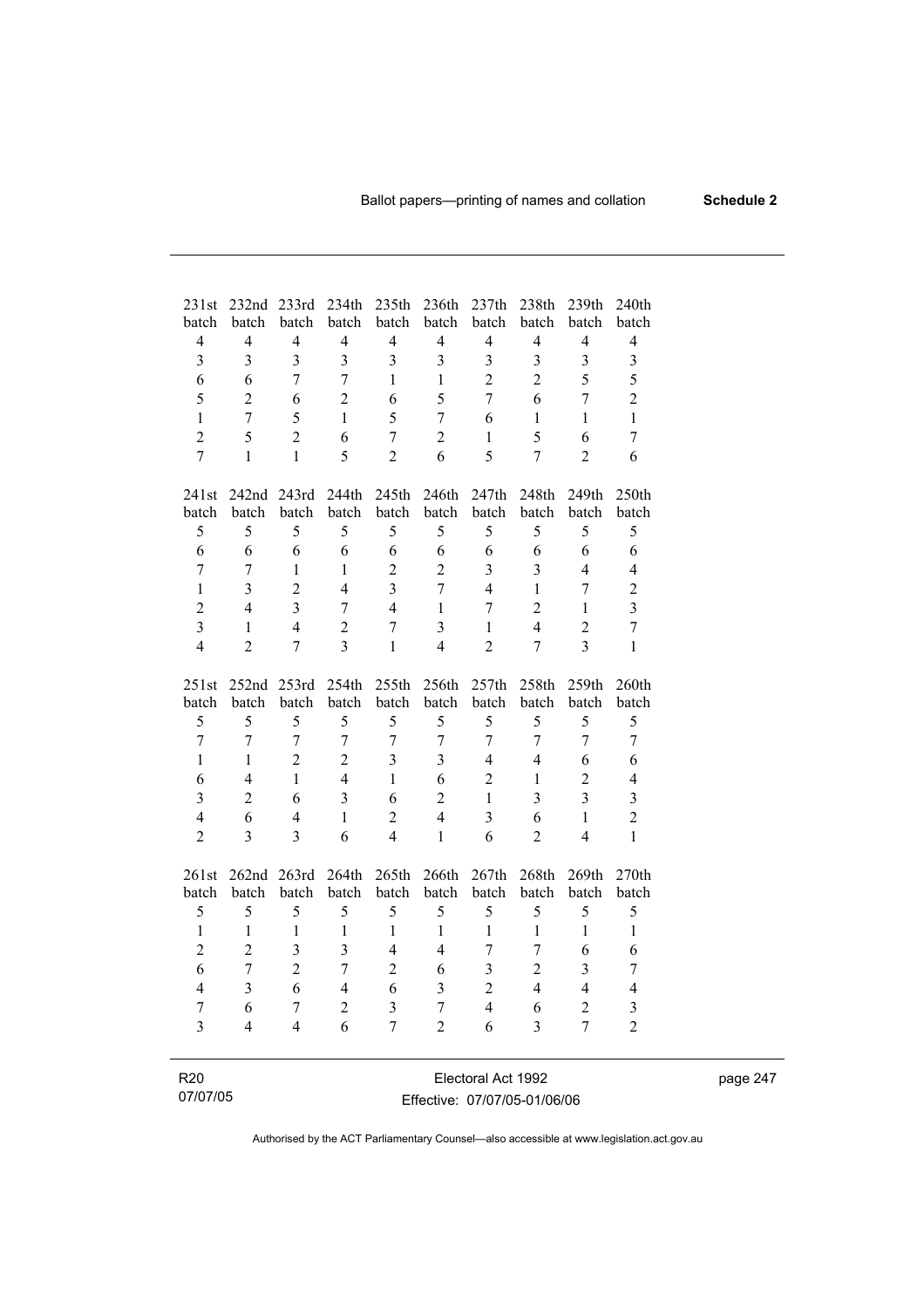| 271st<br>batch               | 272nd<br>batch                   | 273rd<br>batch          | 274th<br>batch                   | 275th<br>batch                 | 276th<br>batch          | 277th<br>batch                   | 278th<br>batch          | 279th<br>batch                   | 280th<br>batch          |
|------------------------------|----------------------------------|-------------------------|----------------------------------|--------------------------------|-------------------------|----------------------------------|-------------------------|----------------------------------|-------------------------|
| 5                            | 5                                | 5                       | 5                                | 5                              | 5                       | 5                                | 5                       | 5                                | 5                       |
| $\overline{c}$               | $\overline{2}$                   | $\overline{2}$          | $\overline{2}$                   | $\overline{2}$                 | $\overline{2}$          | $\overline{2}$                   | $\overline{2}$          | $\overline{2}$                   | $\overline{2}$          |
| $\overline{3}$               | $\overline{3}$                   | $\overline{4}$          | $\overline{4}$                   | $\overline{7}$                 | $\overline{7}$          | $\mathbf{1}$                     | $\mathbf{1}$            | 6                                | 6                       |
|                              | $\mathbf{1}$                     |                         |                                  |                                |                         | $\overline{4}$                   |                         | $\overline{4}$                   |                         |
| 6                            |                                  | $\overline{\mathbf{3}}$ | $\mathbf{1}$                     | $\overline{3}$                 | 6                       |                                  | $\overline{\mathbf{3}}$ |                                  | $\mathbf{1}$            |
| $\overline{7}$               | $\overline{4}$                   | 6                       | $\overline{7}$                   | 6                              | $\overline{4}$          | 3                                | $\overline{7}$          | $\overline{7}$                   | $\overline{7}$          |
| $\mathbf{1}$                 | 6                                | $\mathbf{1}$            | $\overline{3}$                   | $\overline{4}$                 | $\mathbf{1}$            | $\overline{7}$                   | 6                       | $\overline{3}$                   | $\overline{4}$          |
| $\overline{4}$               | 7                                | $\overline{7}$          | 6                                | $\mathbf{1}$                   | 3                       | 6                                | $\overline{4}$          | $\mathbf{1}$                     | 3                       |
| 281st                        |                                  | 282nd 283rd             | 284th                            | 285th                          | 286th                   | 287th                            | 288th                   | 289th                            | 290th                   |
| batch                        | batch                            | batch                   | batch                            | batch                          | batch                   | batch                            | batch                   | batch                            | batch                   |
| 5                            | 5                                | 5                       | 5                                | 5                              | 5                       | 5                                | 5                       | 5                                | 5                       |
| $\overline{3}$               | $\overline{3}$                   | $\overline{3}$          | $\overline{3}$                   | $\overline{3}$                 | 3                       | 3                                | $\mathfrak{Z}$          | $\overline{\mathbf{3}}$          | $\mathfrak{Z}$          |
| $\overline{4}$               | $\overline{4}$                   | $\overline{7}$          | $\overline{7}$                   | $\mathbf{1}$                   | $\mathbf{1}$            | $\overline{2}$                   | $\overline{2}$          | 6                                | 6                       |
| 6                            | $\overline{2}$                   | $\overline{4}$          | $\overline{2}$                   | $\overline{4}$                 | 6                       | $\overline{7}$                   | $\overline{4}$          | $\overline{7}$                   | $\overline{c}$          |
| $\mathbf{1}$                 | 7                                | 6                       | $\mathbf{1}$                     | 6                              | $\overline{7}$          | $\overline{4}$                   | $\mathbf{1}$            | $\mathbf{1}$                     | $\mathbf{1}$            |
| $\overline{2}$               | 6                                | $\overline{2}$          | $\overline{4}$                   | $\overline{7}$                 | $\overline{2}$          | $\mathbf{1}$                     | 6                       | $\overline{4}$                   | $\overline{7}$          |
| $\overline{7}$               | 1                                | $\mathbf{1}$            | 6                                | $\overline{2}$                 | $\overline{4}$          | 6                                | $\overline{7}$          | $\overline{2}$                   | 4                       |
|                              |                                  |                         |                                  |                                |                         |                                  |                         |                                  |                         |
| 291st                        | 292 <sub>nd</sub>                | 293rd                   | 294 <sub>th</sub>                | 295th                          | 296th                   | 297th                            | 298 <sub>th</sub>       | 299th                            | 300th                   |
| batch                        | batch                            | batch                   | batch                            | batch                          | batch                   | batch                            | batch                   | batch                            | batch                   |
| 5                            | 5                                | 5                       | 5                                | 5                              | 5                       | 5                                | 5                       | 5                                | 5                       |
| $\overline{4}$               | $\overline{4}$                   | $\overline{4}$          | $\overline{4}$                   | $\overline{4}$                 | $\overline{4}$          | $\overline{4}$                   | $\overline{4}$          | $\overline{4}$                   | $\overline{4}$          |
| $\tau$                       | 7                                | $\mathbf{1}$            | $\mathbf{1}$                     | $\overline{2}$                 | $\overline{2}$          | 3                                | $\overline{3}$          | 6                                | 6                       |
| 6                            | $\overline{\mathbf{3}}$          | $\overline{7}$          | $\overline{3}$                   | $\overline{7}$                 | 6                       | $\mathbf{1}$                     | $\overline{7}$          | $\mathbf{1}$                     | $\overline{\mathbf{3}}$ |
| $\overline{2}$               | 1                                | 6                       | $\overline{2}$                   | 6                              | $\mathbf{1}$            | $\overline{7}$                   | $\overline{2}$          | $\overline{2}$                   | $\overline{2}$          |
| $\overline{3}$               | 6                                | $\overline{3}$          | $\overline{7}$                   | $\mathbf{1}$                   | $\overline{\mathbf{3}}$ | $\overline{2}$                   | 6                       | $\overline{7}$                   | $\mathbf{1}$            |
| $\mathbf{1}$                 | $\overline{2}$                   | $\overline{2}$          | 6                                | $\overline{3}$                 | $\overline{7}$          | 6                                | $\mathbf{1}$            | $\overline{3}$                   | $\overline{7}$          |
|                              |                                  |                         |                                  |                                |                         |                                  |                         |                                  |                         |
| 301st                        | 302nd 303rd                      |                         | 304th                            | 305th                          | 306th                   | 307th                            | 308th                   | 309th                            | 310th                   |
| batch                        | batch                            | batch                   | batch                            | batch                          | batch                   | batch                            | batch                   | batch                            | batch                   |
| 6                            | 6                                | 6                       | 6                                | 6                              | 6                       | 6                                | 6                       | 6                                | 6                       |
| $\tau$                       | $\tau$                           | $\tau$                  | $\overline{7}$                   | $\tau$                         | $\overline{7}$          | $\boldsymbol{7}$                 | $\overline{7}$          | $\tau$                           | $\boldsymbol{7}$        |
| $\mathbf{1}$                 | $\mathbf{1}$                     | $\overline{2}$          | $\overline{2}$                   | $\overline{\mathbf{3}}$        | $\overline{\mathbf{3}}$ | $\overline{4}$                   | $\overline{4}$          | 5                                | 5                       |
| $\overline{2}$               | $\overline{4}$                   | $\overline{3}$          | 5                                | $\overline{4}$                 | $\mathbf{1}$            | 5                                | $\overline{2}$          | $\mathbf{1}$                     | $\overline{3}$          |
| $\overline{\mathbf{3}}$      | 5                                | $\overline{4}$          | $\mathbf{1}$                     | 5                              | $\overline{2}$          | $\mathbf{1}$                     | $\overline{3}$          | $\overline{c}$                   | $\overline{4}$          |
| $\overline{\mathbf{4}}$<br>5 | $\overline{c}$<br>$\overline{3}$ | 5<br>$\mathbf{1}$       | $\overline{3}$<br>$\overline{4}$ | $\mathbf{1}$<br>$\overline{2}$ | $\overline{4}$<br>5     | $\overline{c}$<br>$\overline{3}$ | 5<br>$\mathbf{1}$       | $\overline{3}$<br>$\overline{4}$ | $\,1$<br>$\overline{2}$ |

page 248 Electoral Act 1992 Effective: 07/07/05-01/06/06

R20 07/07/05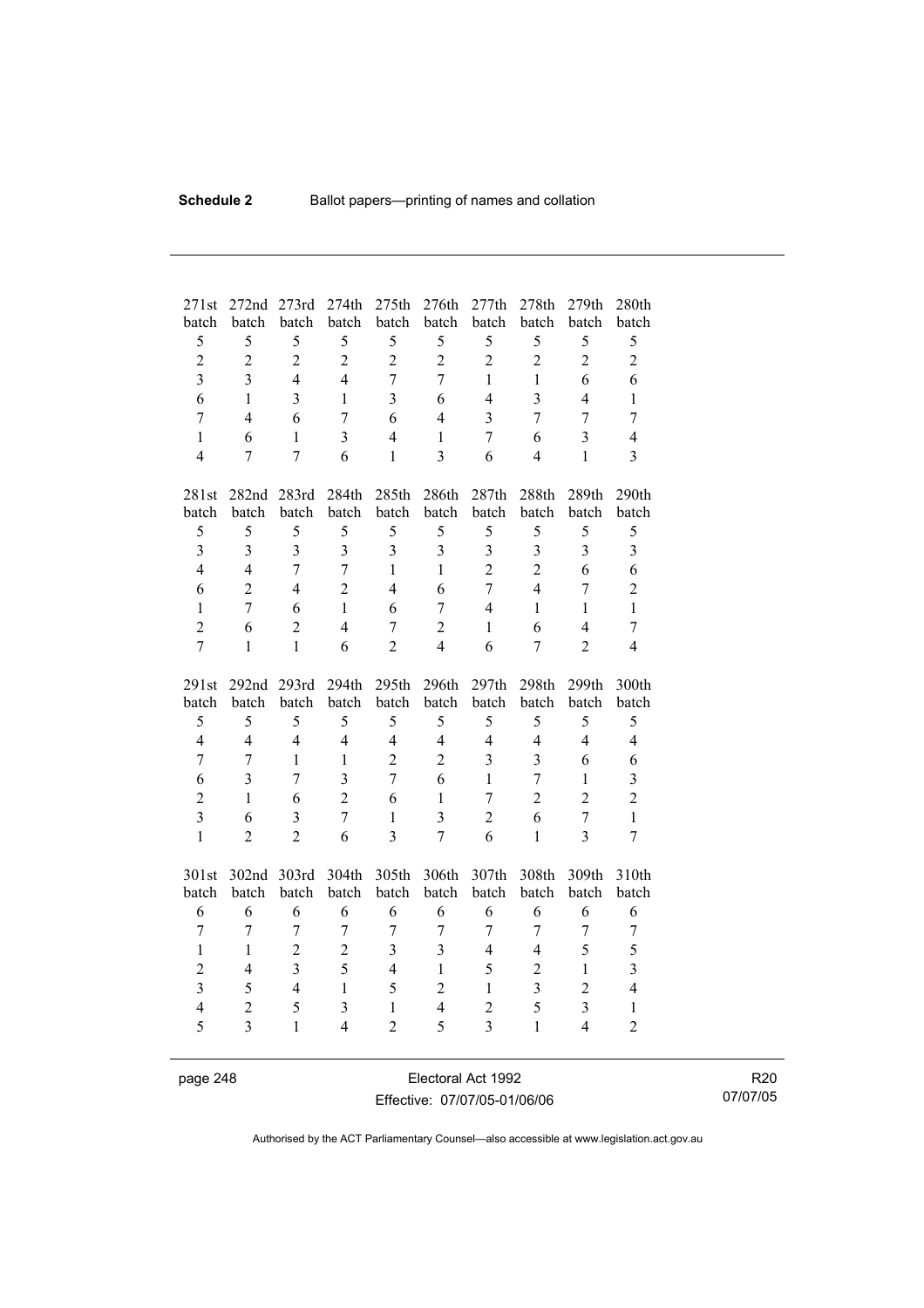| 311th<br>batch          | 312th<br>batch   | 313th<br>batch          | 314th<br>batch          | 315th<br>batch          | 316th<br>batch          | 317th<br>batch          | 318th<br>batch   | 319th<br>batch          | 320th<br>batch          |
|-------------------------|------------------|-------------------------|-------------------------|-------------------------|-------------------------|-------------------------|------------------|-------------------------|-------------------------|
| 6                       | 6                | 6                       | 6                       | 6                       | 6                       | 6                       | 6                | 6                       | 6                       |
| $\mathbf{1}$            | $\mathbf{1}$     | $\,1$                   | $\mathbf{1}$            | $\mathbf{1}$            | $\mathbf{1}$            | $\mathbf{1}$            | $\mathbf{1}$     | $\mathbf{1}$            | $\mathbf{1}$            |
| $\overline{2}$          | $\overline{2}$   | $\overline{3}$          | $\overline{3}$          | $\overline{4}$          | $\overline{4}$          | 5                       | 5                | $\overline{7}$          | $\overline{7}$          |
| $\overline{7}$          | 5                | $\overline{2}$          | 5                       | $\overline{2}$          | $\overline{7}$          | $\overline{\mathbf{3}}$ | $\overline{2}$   | $\overline{3}$          | 5                       |
| $\overline{4}$          | $\overline{3}$   | $\overline{7}$          | $\overline{4}$          | $\overline{7}$          | 3                       | $\overline{2}$          | $\overline{4}$   | $\overline{4}$          | $\overline{4}$          |
| 5                       | $\overline{7}$   | 5                       | $\overline{2}$          | $\overline{3}$          | 5                       | $\overline{4}$          | $\boldsymbol{7}$ | $\overline{2}$          | $\overline{\mathbf{3}}$ |
| $\overline{3}$          | $\overline{4}$   | $\overline{4}$          | $\overline{7}$          | 5                       | $\overline{2}$          | $\overline{7}$          | $\overline{3}$   | 5                       | $\overline{2}$          |
|                         |                  |                         |                         |                         |                         |                         |                  |                         |                         |
| 321st                   | 322nd            | 323rd                   | 324th                   | 325th                   | 326th                   | 327th                   | 328th            | 329th                   | 330th                   |
| batch                   | batch            | batch                   | batch                   | batch                   | batch                   | batch                   | batch            | batch                   | batch                   |
| 6                       | 6                | 6                       | 6                       | 6                       | 6                       | 6                       | 6                | 6                       | 6                       |
| $\overline{2}$          | $\overline{2}$   | $\overline{2}$          | $\overline{2}$          | $\boldsymbol{2}$        | $\overline{2}$          | $\overline{2}$          | $\overline{2}$   | $\overline{2}$          | $\overline{2}$          |
| $\overline{3}$          | 3                | $\overline{4}$          | $\overline{4}$          | 5                       | 5                       | $\mathbf{1}$            | 1                | $\overline{7}$          | $\overline{7}$          |
| $\overline{7}$          | $\mathbf{1}$     | 3                       | $\mathbf{1}$            | $\overline{3}$          | $\overline{7}$          | $\overline{4}$          | 3                | $\overline{4}$          | $\mathbf{1}$            |
| 5                       | $\overline{4}$   | $\overline{7}$          | 5                       | $\overline{7}$          | $\overline{4}$          | 3                       | 5                | 5                       | 5                       |
| $\mathbf{1}$            | $\overline{7}$   | $\mathbf{1}$            | $\overline{3}$          | $\overline{4}$          | $\mathbf{1}$            | 5                       | $\overline{7}$   | $\overline{3}$          | $\overline{4}$          |
| $\overline{4}$          | 5                | 5                       | $\overline{7}$          | $\mathbf{1}$            | $\overline{3}$          | $\overline{7}$          | $\overline{4}$   | $\mathbf{1}$            | $\overline{3}$          |
|                         |                  |                         |                         |                         |                         |                         |                  |                         |                         |
| 331st                   | 332nd            | 333rd                   | 334th                   | 335th                   | 336th                   | 337th                   | 338th            | 339th                   | 340th                   |
| batch                   | batch            | batch                   | batch                   | batch                   | batch                   | batch                   | batch            | batch                   | batch                   |
| 6                       | 6                | 6                       | 6                       | 6                       | 6                       | 6                       | 6                | 6                       | 6                       |
| $\overline{3}$          | $\overline{3}$   | 3                       | $\overline{\mathbf{3}}$ | $\overline{\mathbf{3}}$ | $\overline{\mathbf{3}}$ | 3                       | $\mathfrak{Z}$   | $\overline{\mathbf{3}}$ | $\overline{3}$          |
| $\overline{4}$          | $\overline{4}$   | 5                       | 5                       | $\mathbf{1}$            | $\mathbf{1}$            | $\overline{2}$          | $\overline{2}$   | $\overline{7}$          | $\overline{7}$          |
| $\overline{7}$          | $\overline{2}$   | $\overline{4}$          | $\overline{2}$          | $\overline{4}$          | $\overline{7}$          | 5                       | $\overline{4}$   | 5                       | $\overline{2}$          |
| $\mathbf{1}$            | 5                | $\overline{7}$          | $\mathbf{1}$            | $\overline{7}$          | 5                       | $\overline{4}$          | $\mathbf{1}$     | $\mathbf{1}$            | $\mathbf{1}$            |
| $\overline{c}$          | $\overline{7}$   | $\overline{2}$          | $\overline{4}$          | 5                       | $\overline{2}$          | $\mathbf{1}$            | $\overline{7}$   | $\overline{4}$          | 5                       |
| $\overline{5}$          | 1                | $\mathbf{1}$            | $\overline{7}$          | $\overline{2}$          | $\overline{4}$          | $\overline{7}$          | 5                | $\overline{2}$          | $\overline{4}$          |
| 341st                   | 342nd            | 343rd                   | 344th                   | 345th                   | 346th                   | 347th                   | 348th            | 349th                   | 350th                   |
| batch                   | batch            | batch                   | batch                   | batch                   | batch                   | batch                   | batch            | batch                   | batch                   |
| 6                       | 6                | 6                       | 6                       | 6                       | 6                       | 6                       | 6                | 6                       | 6                       |
| $\overline{4}$          | 4                | $\overline{4}$          | $\overline{4}$          | $\overline{4}$          | $\overline{4}$          | $\overline{4}$          | $\overline{4}$   | 4                       | $\overline{4}$          |
| 5                       | 5                | $\mathbf{1}$            | $\,1$                   | $\overline{2}$          | $\overline{2}$          | 3                       | 3                | $\overline{7}$          | $\overline{7}$          |
| $\overline{7}$          | $\overline{3}$   | 5                       | 3                       | 5                       | $\overline{7}$          | $\mathbf{1}$            | 5                | $\mathbf{1}$            | $\overline{\mathbf{3}}$ |
| $\overline{2}$          | $\mathbf{1}$     | $\overline{7}$          | $\overline{2}$          | $\overline{7}$          | $\mathbf{1}$            | 5                       | $\overline{2}$   | $\overline{2}$          | $\overline{c}$          |
| $\overline{\mathbf{3}}$ | $\boldsymbol{7}$ | $\overline{\mathbf{3}}$ | 5                       | $\mathbf{1}$            | 3                       | $\overline{2}$          | $\overline{7}$   | 5                       | $\,1$                   |
| $\mathbf{1}$            | $\overline{2}$   | $\overline{2}$          | $\overline{7}$          | $\overline{3}$          | 5                       | $\overline{7}$          | $\mathbf{1}$     | $\overline{3}$          | 5                       |
|                         |                  |                         |                         |                         |                         |                         |                  |                         |                         |
| R <sub>20</sub>         |                  |                         |                         |                         |                         | Electoral Act 1992      |                  |                         |                         |

| R20      | Electoral Act 1992           |
|----------|------------------------------|
| 07/07/05 | Effective: 07/07/05-01/06/06 |

i.

page 249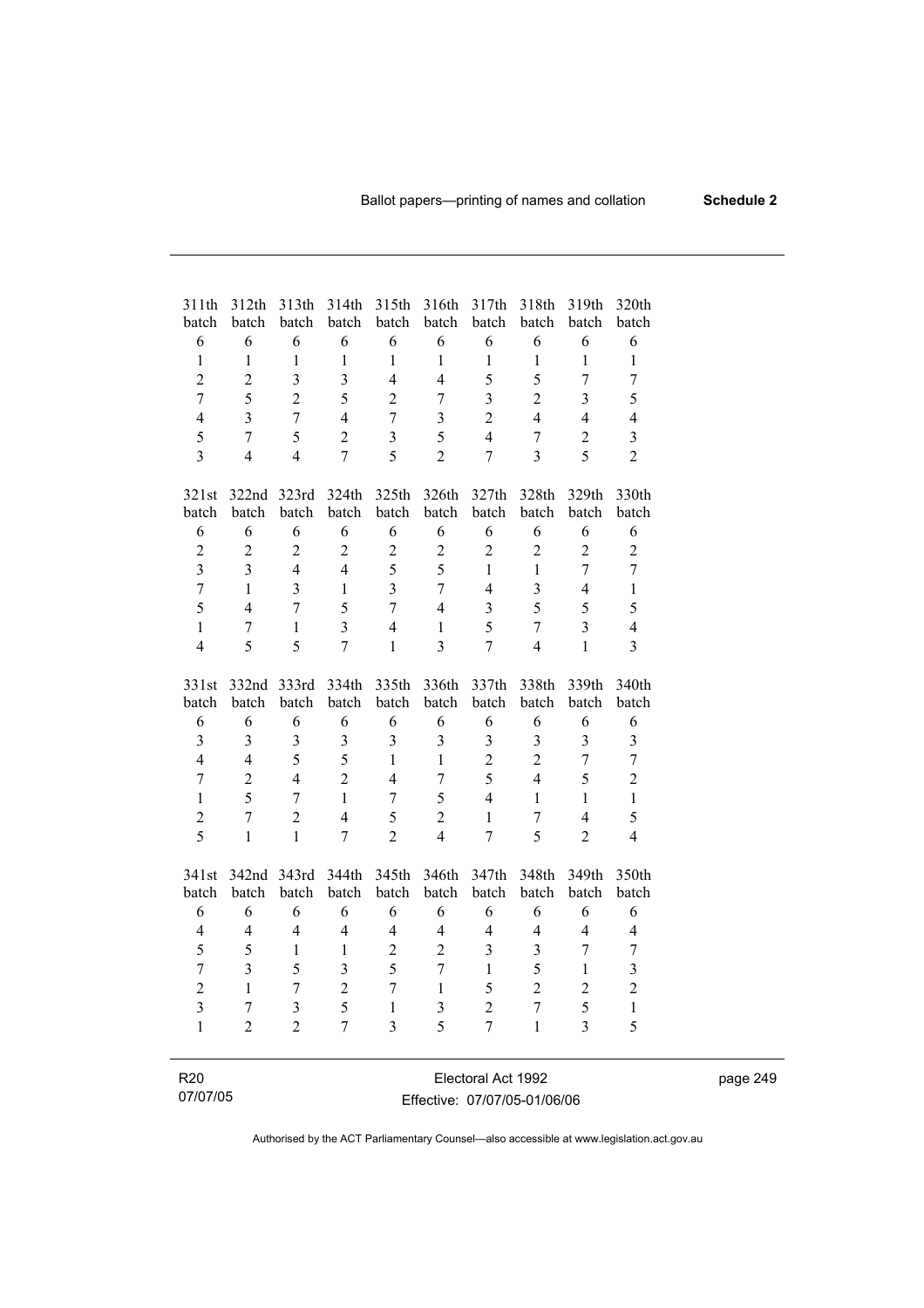| 6<br>6<br>6<br>6<br>6<br>6<br>6<br>6<br>6                                                                                                                      | 6              |
|----------------------------------------------------------------------------------------------------------------------------------------------------------------|----------------|
|                                                                                                                                                                |                |
| 5<br>5<br>5<br>5<br>5<br>5<br>5<br>5<br>5                                                                                                                      | 5              |
| $\overline{2}$<br>$\overline{2}$<br>$\overline{3}$<br>$\overline{3}$<br>$\overline{4}$<br>$\mathbf{1}$<br>$\mathbf{1}$<br>$\overline{4}$<br>$\overline{7}$     | $\overline{7}$ |
| $\overline{2}$<br>$\overline{7}$<br>$\overline{4}$<br>$\mathbf{1}$<br>$\overline{4}$<br>$\mathbf{1}$<br>$\overline{7}$<br>$\overline{2}$<br>$\mathbf{1}$       | $\overline{4}$ |
| $\overline{3}$<br>$\overline{3}$<br>$\overline{3}$<br>$\overline{2}$<br>$\overline{7}$<br>$\overline{7}$<br>$\overline{2}$<br>$\overline{3}$<br>$\mathbf{1}$   | $\overline{3}$ |
| $\overline{2}$<br>$\overline{4}$<br>$\overline{7}$<br>$\overline{4}$<br>$\mathbf{1}$<br>$\overline{4}$<br>$\overline{3}$<br>$\overline{7}$<br>$\mathbf{1}$     | $\overline{2}$ |
| $\overline{2}$<br>$\overline{3}$<br>$\overline{3}$<br>$\overline{4}$<br>$\overline{2}$<br>$\overline{4}$<br>7<br>$\mathbf{1}$<br>$\overline{7}$                | $\mathbf{1}$   |
| 362nd 363rd<br>364th<br>365th<br>366th<br>368th<br>369th<br>361st<br>367th                                                                                     | 370th          |
| batch<br>batch<br>batch<br>batch<br>batch<br>batch<br>batch<br>batch<br>batch                                                                                  | batch          |
| $\overline{7}$<br>$\overline{7}$<br>$\overline{7}$<br>$\overline{7}$<br>$\overline{7}$<br>$\overline{7}$<br>$\overline{7}$<br>$\overline{7}$<br>$\overline{7}$ | $\overline{7}$ |
| $\mathbf{1}$<br>$\mathbf{1}$<br>$\mathbf{1}$<br>$\mathbf{1}$<br>$\mathbf{1}$<br>$\mathbf{1}$<br>$\mathbf{1}$<br>$\mathbf{1}$<br>$\mathbf{1}$                   | $\mathbf{1}$   |
| $\overline{c}$<br>$\overline{3}$<br>3<br>$\overline{4}$<br>5<br>5<br>$\overline{2}$<br>4<br>6                                                                  | 6              |
| $\overline{3}$<br>5<br>$\overline{3}$<br>$\overline{2}$<br>$\overline{4}$<br>5<br>$\overline{2}$<br>6<br>6                                                     | $\overline{4}$ |
| $\overline{4}$<br>$\overline{\mathbf{3}}$<br>5<br>$\overline{2}$<br>6<br>3<br>$\overline{2}$<br>$\overline{4}$<br>6                                            | 5              |
| 5<br>$\overline{2}$<br>5<br>$\overline{3}$<br>$\overline{4}$<br>3<br>6<br>$\overline{4}$<br>6                                                                  | $\overline{c}$ |
| $\overline{4}$<br>$\overline{2}$<br>5<br>$\overline{3}$<br>6<br>$\overline{4}$<br>5<br>6<br>$\overline{2}$                                                     | $\overline{3}$ |
| 372nd<br>373rd<br>374th<br>375th<br>376th<br>377th<br>378th<br>379th<br>371st                                                                                  | 380th          |
| batch<br>batch<br>batch<br>batch<br>batch<br>batch<br>batch<br>batch<br>batch                                                                                  | batch          |
| $\overline{7}$<br>$\overline{7}$<br>$\overline{7}$<br>7<br>7<br>7<br>$\sqrt{ }$<br>$\boldsymbol{7}$<br>7                                                       | $\overline{7}$ |
| $\overline{2}$<br>$\overline{2}$<br>$\overline{2}$<br>$\overline{2}$<br>$\overline{2}$<br>$\overline{2}$<br>$\overline{2}$<br>$\overline{2}$<br>$\overline{2}$ | $\overline{2}$ |
| $\overline{3}$<br>5<br>5<br>$\overline{4}$<br>$\overline{3}$<br>$\overline{4}$<br>6<br>6<br>$\mathbf{1}$                                                       | $\mathbf{1}$   |
| $\overline{\mathbf{3}}$<br>$\overline{3}$<br>$\overline{3}$<br>$\overline{4}$<br>$\mathbf{1}$<br>6<br>6<br>$\overline{4}$<br>$\mathbf{1}$                      | 6              |
| 5<br>5<br>5<br>$\overline{4}$<br>$\mathbf{1}$<br>$\mathbf{1}$<br>$\overline{4}$<br>$\overline{\mathbf{3}}$<br>5                                                | 5              |
| $\overline{3}$<br>$\overline{3}$<br>$\overline{4}$<br>5<br>6<br>$\mathbf{1}$<br>6<br>6<br>$\mathbf{1}$                                                         | $\overline{4}$ |
| 5<br>5<br>$\overline{4}$<br>$\mathbf{1}$<br>6<br>$\overline{3}$<br>$\mathbf{1}$<br>$\overline{4}$<br>6                                                         | $\overline{3}$ |
| 381st<br>382nd<br>383rd<br>384th<br>385th<br>386th<br>387th<br>388th<br>389th                                                                                  | 390th          |
| batch<br>batch<br>batch<br>batch<br>batch<br>batch<br>batch<br>batch<br>batch                                                                                  | batch          |
| $\overline{7}$<br>$\overline{7}$<br>$\overline{7}$<br>$\sqrt{ }$<br>$\overline{7}$<br>$\overline{7}$<br>7<br>7<br>7                                            | $\overline{7}$ |
| 3<br>3<br>$\overline{3}$<br>$\overline{3}$<br>3<br>$\overline{\mathbf{3}}$<br>3<br>3<br>3                                                                      | 3              |
| 5<br>5<br>$\overline{2}$<br>$\overline{4}$<br>$\overline{4}$<br>6<br>6<br>$\overline{2}$<br>$\mathbf{1}$                                                       | $\mathbf{1}$   |
| $\overline{2}$<br>5<br>5<br>$\overline{2}$<br>$\overline{4}$<br>$\overline{4}$<br>$\mathbf{1}$<br>$\overline{4}$<br>$\mathbf{1}$                               | $\overline{c}$ |
| 5<br>6<br>5<br>6<br>$\mathbf{1}$<br>$\mathbf{1}$<br>$\overline{4}$<br>6<br>6                                                                                   | 6              |
| $\overline{c}$<br>5<br>$\overline{c}$<br>$\overline{4}$<br>$\overline{c}$<br>$\mathbf{1}$<br>$\overline{4}$<br>6<br>$\mathbf{1}$                               | 5              |
| 5<br>$\overline{2}$<br>5<br>$\overline{2}$<br>6<br>6<br>$\mathbf{1}$<br>$\overline{4}$<br>$\mathbf{1}$                                                         | $\overline{4}$ |

page 250 **Electoral Act 1992** Effective: 07/07/05-01/06/06

R20 07/07/05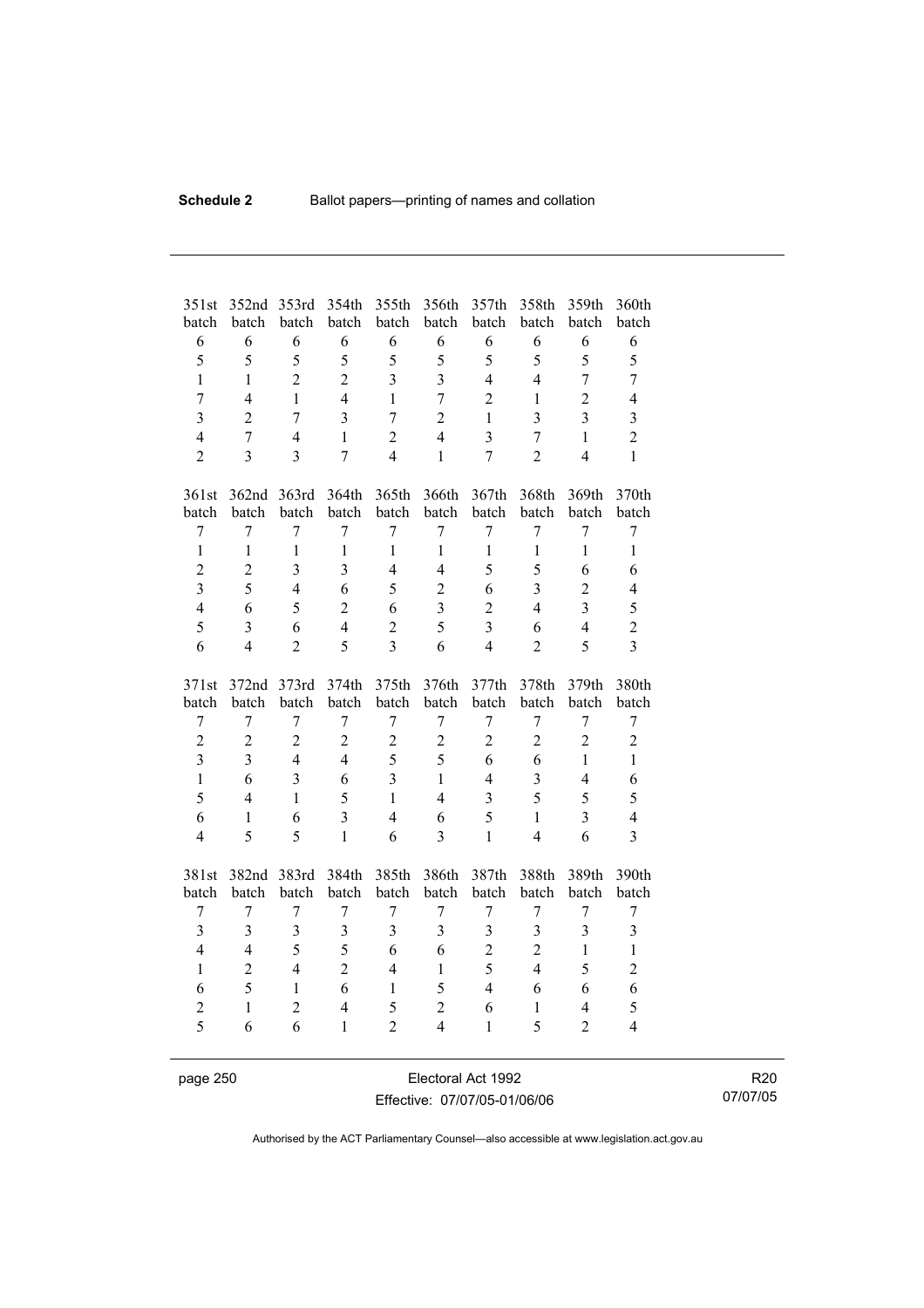| 391st          | 392 <sub>nd</sub> | 393rd             | 394th          | 395th          | 396th          | 397th          | 398th             | 399th             | 400 <sub>th</sub>       |
|----------------|-------------------|-------------------|----------------|----------------|----------------|----------------|-------------------|-------------------|-------------------------|
| batch          | batch             | batch             | batch          | batch          | batch          | batch          | batch             | batch             | batch                   |
| 7              | 7                 | 7                 | 7              | 7              | 7              | 7              | 7                 | 7                 | 7                       |
| $\overline{4}$ | 4                 | $\overline{4}$    | $\overline{4}$ | 4              | $\overline{4}$ | $\overline{4}$ | $\overline{4}$    | $\overline{4}$    | 4                       |
| 5              | 5                 | 6                 | 6              | $\overline{2}$ | $\overline{2}$ | 3              | 3                 | 1                 | $\mathbf{1}$            |
| $\mathbf{1}$   | 3                 | 5                 | 3              | 5              | $\mathbf{1}$   | 6              | 5                 | 6                 | $\mathfrak{Z}$          |
| $\overline{2}$ | 6                 | $\mathbf{1}$      | $\overline{2}$ | $\mathbf{1}$   | 6              | 5              | $\overline{2}$    | $\overline{2}$    | $\overline{2}$          |
| 3              | $\mathbf{1}$      | 3                 | 5              | 6              | 3              | 2              | 1                 | 5                 | 6                       |
| 6              | $\overline{2}$    | $\overline{2}$    | $\mathbf{1}$   | 3              | 5              | 1              | 6                 | $\mathcal{E}$     | 5                       |
|                |                   |                   |                |                |                |                |                   |                   |                         |
| 401st          | 402 <sub>nd</sub> | 403rd             | 404th          | 405th          | 406th          | 407th          | 408 <sub>th</sub> | 409 <sub>th</sub> | 410 <sub>th</sub>       |
| batch          | batch             | batch             | batch          | batch          | batch          | batch          | batch             | batch             | batch                   |
| 7              | 7                 | 7                 | 7              | 7              | 7              | 7              | 7                 | 7                 | 7                       |
| 5              | 5                 | 5                 | 5              | 5              | 5              | 5              | 5                 | 5                 | 5                       |
| 6              | 6                 | $\overline{2}$    | $\overline{2}$ | 3              | 3              | $\overline{4}$ | $\overline{4}$    | 1                 | 1                       |
| $\mathbf{1}$   | 4                 | 6                 | $\overline{4}$ | 6              | $\mathbf{1}$   | $\overline{2}$ | 6                 | $\overline{2}$    | 4                       |
| $\overline{3}$ | $\overline{2}$    | $\mathbf{1}$      | $\overline{3}$ | $\mathbf{1}$   | $\overline{2}$ | 6              | 3                 | $\overline{3}$    | $\overline{\mathbf{3}}$ |
| $\overline{4}$ | $\mathbf{1}$      | $\overline{4}$    | 6              | $\overline{2}$ | $\overline{4}$ | 3              | $\mathbf{1}$      | 6                 | $\overline{2}$          |
| $\overline{2}$ | 3                 | 3                 | $\mathbf{1}$   | $\overline{4}$ | 6              | 1              | $\overline{2}$    | 4                 | 6                       |
|                |                   |                   |                |                |                |                |                   |                   |                         |
| 411th          | 412 <sub>th</sub> | 413 <sub>th</sub> | 414th          | 415th          | 416th          | 417th          | 418th             | 419th             | 420 <sub>th</sub>       |
| batch          | batch             | batch             | batch          | batch          | batch          | batch          | batch             | batch             | batch                   |
| 7              | 7                 | 7                 | 7              | 7              | 7              | 7              | 7                 | 7                 | 7                       |
| 6              | 6                 | 6                 | 6              | 6              | 6              | 6              | 6                 | 6                 | 6                       |
| $\overline{2}$ | $\overline{c}$    | 3                 | 3              | $\overline{4}$ | $\overline{4}$ | 5              | 5                 | 1                 | 1                       |
| $\mathbf{1}$   | 5                 | $\overline{2}$    | 5              | 2              | $\mathbf{1}$   | 3              | $\overline{c}$    | 3                 | 5                       |
| 4              | 3                 | 1                 | 4              | 1              | 3              | $\overline{2}$ | $\overline{4}$    | 4                 | 4                       |
| 5              | $\mathbf{1}$      | 5                 | $\overline{2}$ | 3              | 5              | $\overline{4}$ | $\mathbf{1}$      | $\overline{2}$    | 3                       |
| 3              | 4                 | 4                 | $\mathbf{1}$   | 5              | $\overline{2}$ | 1              | 3                 | 5                 | $\overline{2}$          |

R20 07/07/05

Electoral Act 1992 Effective: 07/07/05-01/06/06 page 251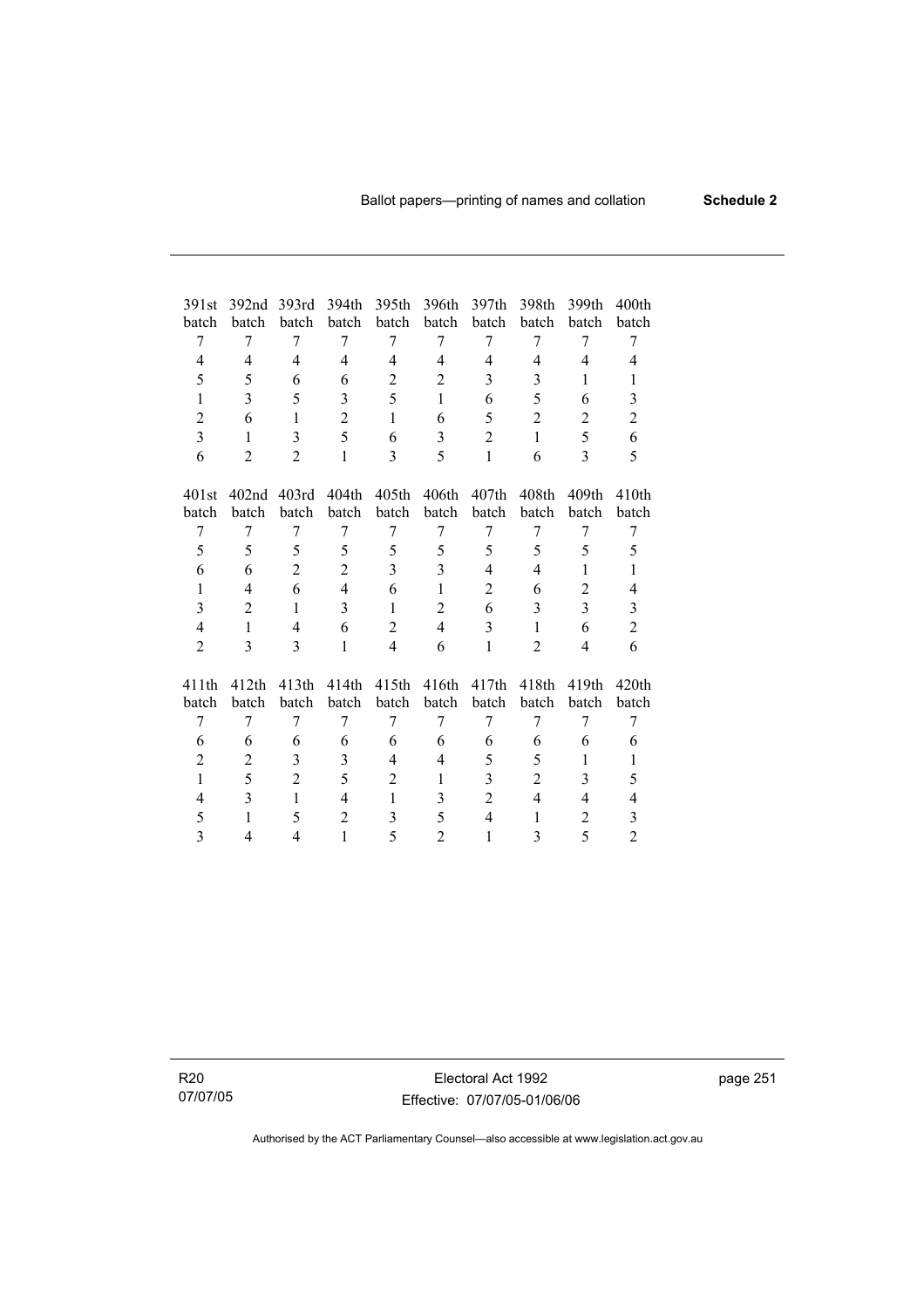# **Schedule 3 Preliminary scrutiny of declaration voting papers**

(see s 179)

1 In this schedule:

*envelope* means an envelope on which appears a declaration , in the form approved under section 340A (Approved forms) for the declaration, made by an elector for the purpose of casting a declaration vote.

- 2 The OIC of a scrutiny centre shall arrange for a preliminary scrutiny at the centre to be conducted in accordance with this schedule.
- 4 An officer shall produce—
	- (a) each set of declaration voting papers at the centre; and
	- (b) each written application for a postal vote to which any of those papers relate;

that has not been dealt with at an earlier preliminary scrutiny.

- 5 An officer shall sort the declaration voting papers to which the preliminary scrutiny relates into the following groups:
	- (a) 1 group containing papers to which clause 6 applies;
	- (b) 1 group containing the remainder.
- 6 (1) In this clause:

#### *relevant provision* means—

- (a) for a vote under section 135—section 135 (4); or
- (b) for a vote under section 136B—section 135 (4) as applied by section 136B (18); or

R20 07/07/05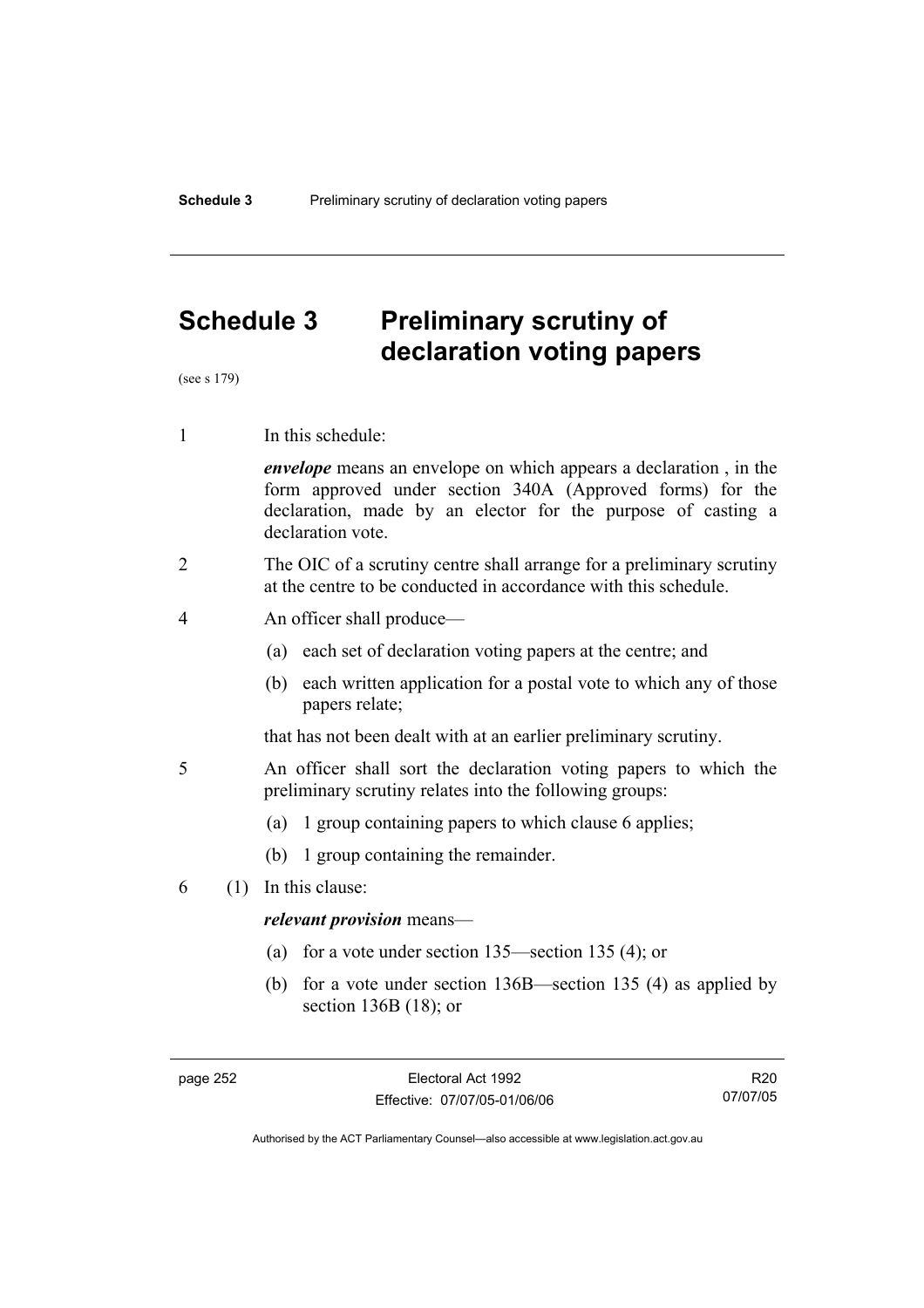- (c) for a vote under section 136C—section 135 (4) as applied by section 136C (8); or
- (d) for a vote under section 144A—section 144A (2).
- (2) This clause applies to a set of declaration voting papers if the officer is satisfied that—
	- (a) the signature on the declaration is that of the elector; and
	- (b) the certificate by the witness is in accordance with the relevant provision; and
	- (c) for a postal vote if the papers were posted to the commissioner—the papers were so posted before the close of the poll; and
	- (d) for the vote of an Antarctic elector—the envelope referred to in section 176 (1) (c) is endorsed and signed by an authorised officer in accordance with that paragraph.
- (3) For subclause (2) (b), if an officer referred to in section 135 (4) omits to sign the certificate, the certificate shall nevertheless be taken to be in accordance with the relevant provision, if—
	- (a) the issue of the relevant declaration voting papers was recorded under division 10.3 or 10.4; and
	- (b) the OIC is satisfied the papers were properly issued to the elector.
- 7 An officer shall sort the declaration voting papers to which clause 6 applies into the following groups:
	- (a) 1 group containing envelopes on which appear declarations by electors enrolled for the electorate indicated in the declaration;
	- (b) 1 group containing the remainder.

page 253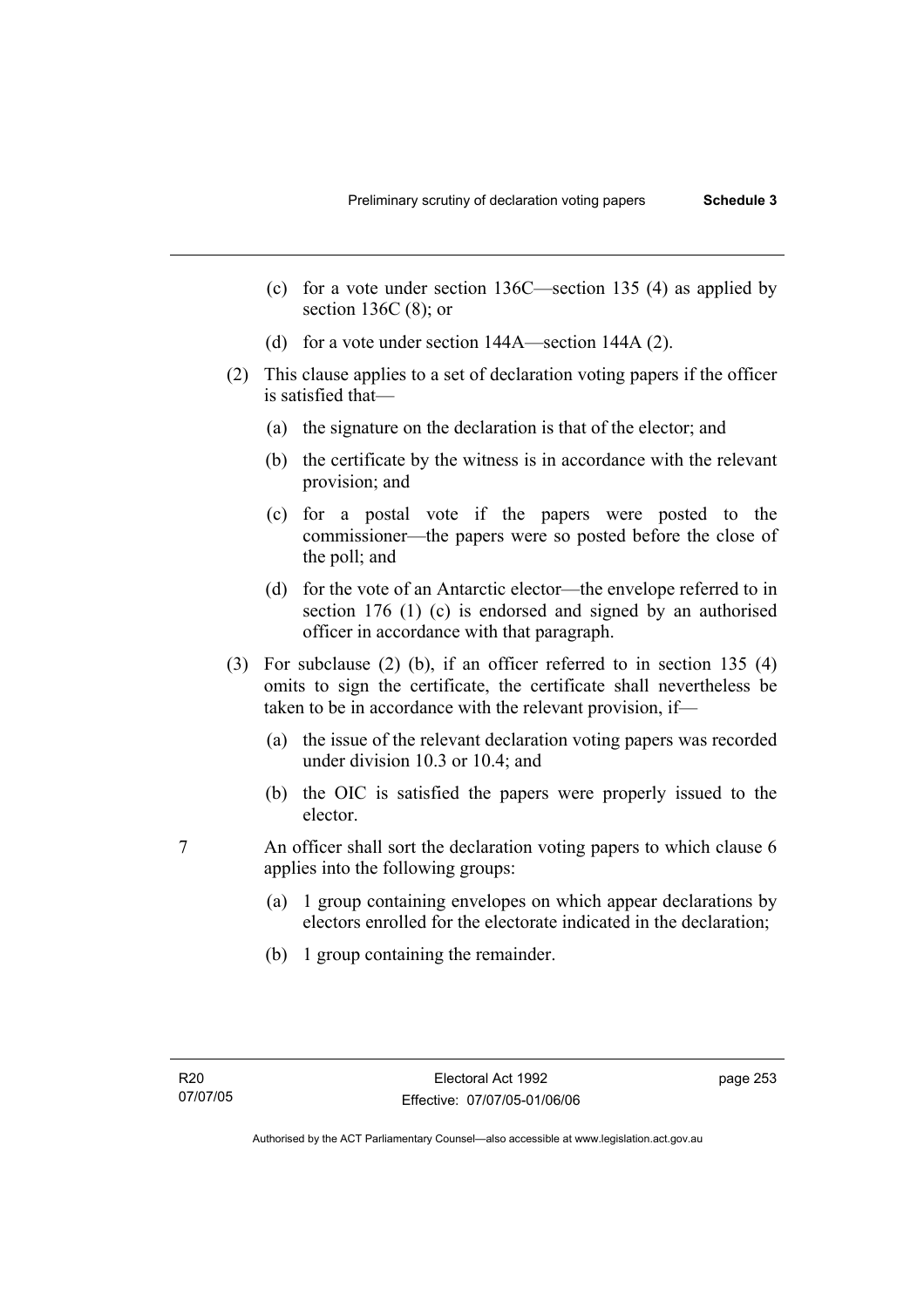- 8 An officer shall sort the remaining declaration voting papers referred to in clause 7 (b) into the following groups: (a) 1 group containing papers to which clause 9 applies; (b) 1 group containing the remainder. 9 This clause applies to a set of declaration voting papers if the OIC is satisfied that— (a) the elector who signed the declaration was, when the roll closed for the election, entitled to be enrolled; and (b) the omission of the elector's name from the roll resulted from an official error. 10 (1) An officer shall withdraw the ballot papers from the envelopes in the groups of declaration voting papers to which clause 7 (a) or 9 applies and, without unfolding or inspecting the ballot papers or allowing any other person to do so, admit them to scrutiny under section 183. (2) If 2 or more sets of papers to which clause 7 (a) or 9 applies are in the name of a particular elector— (a) the OIC shall determine which set shall be dealt with in accordance with subclause (1); and (b) the remaining set shall be set aside. (3) The OIC shall ensure that ballot papers referred to in subclause (1) are kept in a separate sealed ballot box until they are dealt with under section 183. 11 The OIC shall, in accordance with clauses 4 to 10, conduct a further scrutiny of the groups of remaining declaration voting papers to which clause 5 (b) or 8 (b) apply and, if there are any papers to which either paragraph applies after the further scrutiny, the OIC shall— (a) reject them from further scrutiny; and
	-

Authorised by the ACT Parliamentary Counsel—also accessible at www.legislation.act.gov.au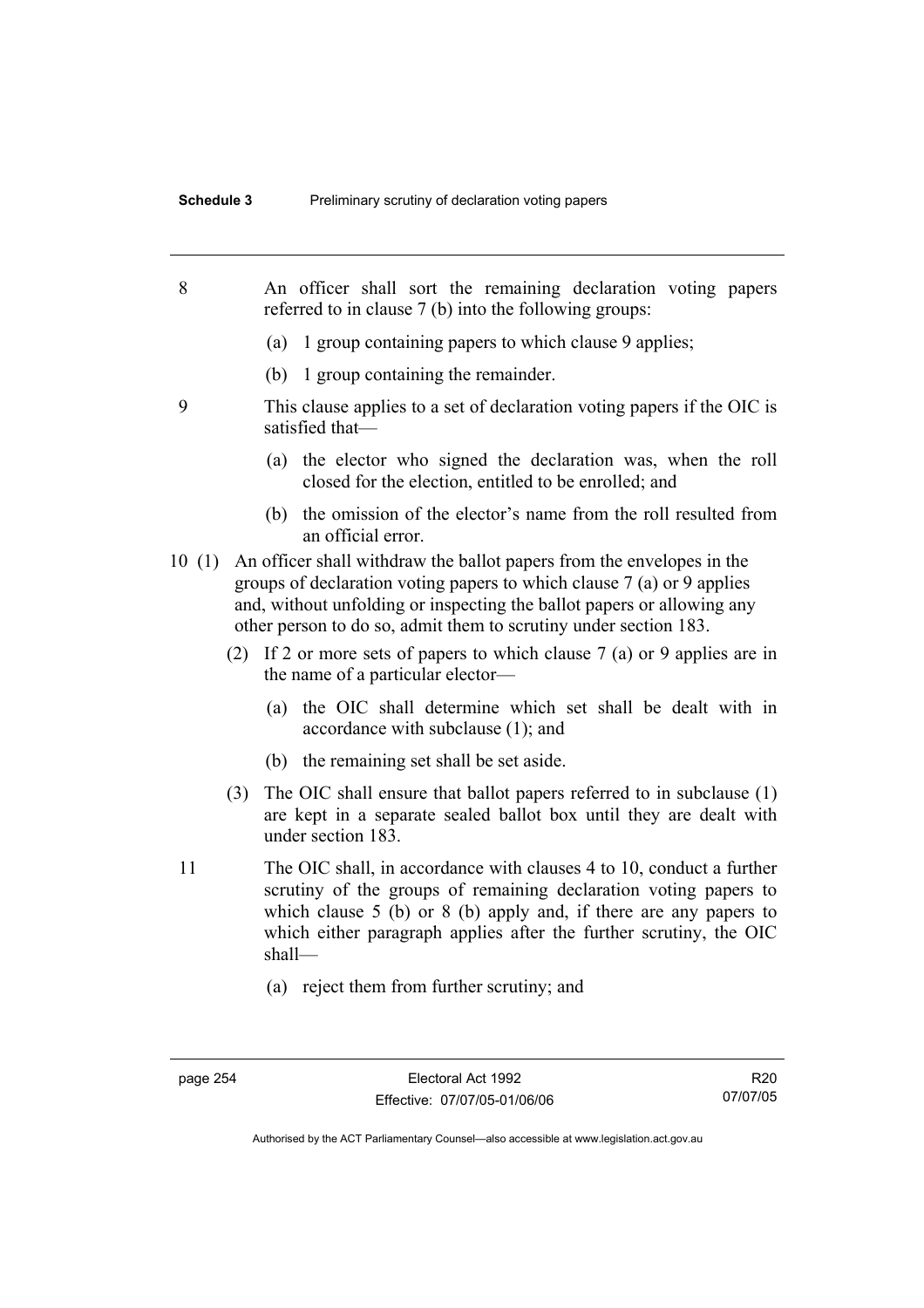(b) seal them, together with any papers to which clause 10 (2) (b) applies, in a parcel endorsed with a description of the contents, the name of the electorate and the date.

R20 07/07/05

Electoral Act 1992 Effective: 07/07/05-01/06/06 page 255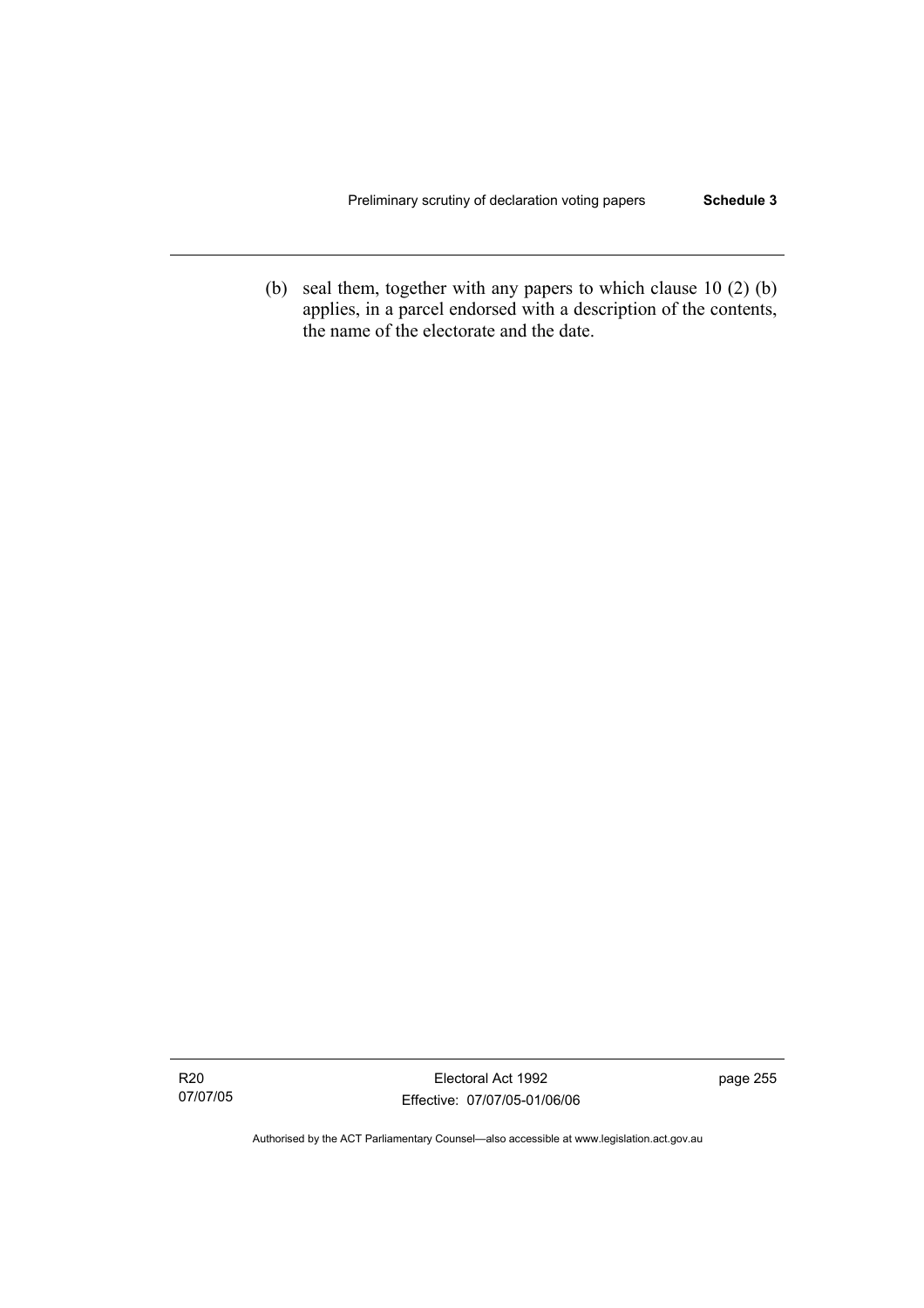**Schedule 4 Ascertaining result of poll**<br>**Part 4.1 Preliminary Preliminary** 

Clause 1

# **Schedule 4 Ascertaining result of poll**

(see s 185)

# **Part 4.1** Preliminary

## **1 Interpretation for sch 4**

(1) In this schedule:

*ballot paper* means a ballot paper that is formal under part 12.

*continuing candidate* means a candidate, other than a successful candidate, an excluded candidate or a candidate who died before polling day.

*count* means an allotment of votes under clause 3 (1), 6 (3), 9 (2) (c) or 14 (2).

*count votes*, in relation to a candidate, is the number of votes calculated as follows (any fraction being disregarded):

BP× TV

where:

*BP* means the number of ballot papers to be dealt with at a count that record the next available preference for the candidate.

*TV* means the transfer value of those ballot papers.

*excluded candidate* means a candidate excluded under clause 8.

*next available preference* means the next highest preference recorded for a continuing candidate on a ballot paper.

R20 07/07/05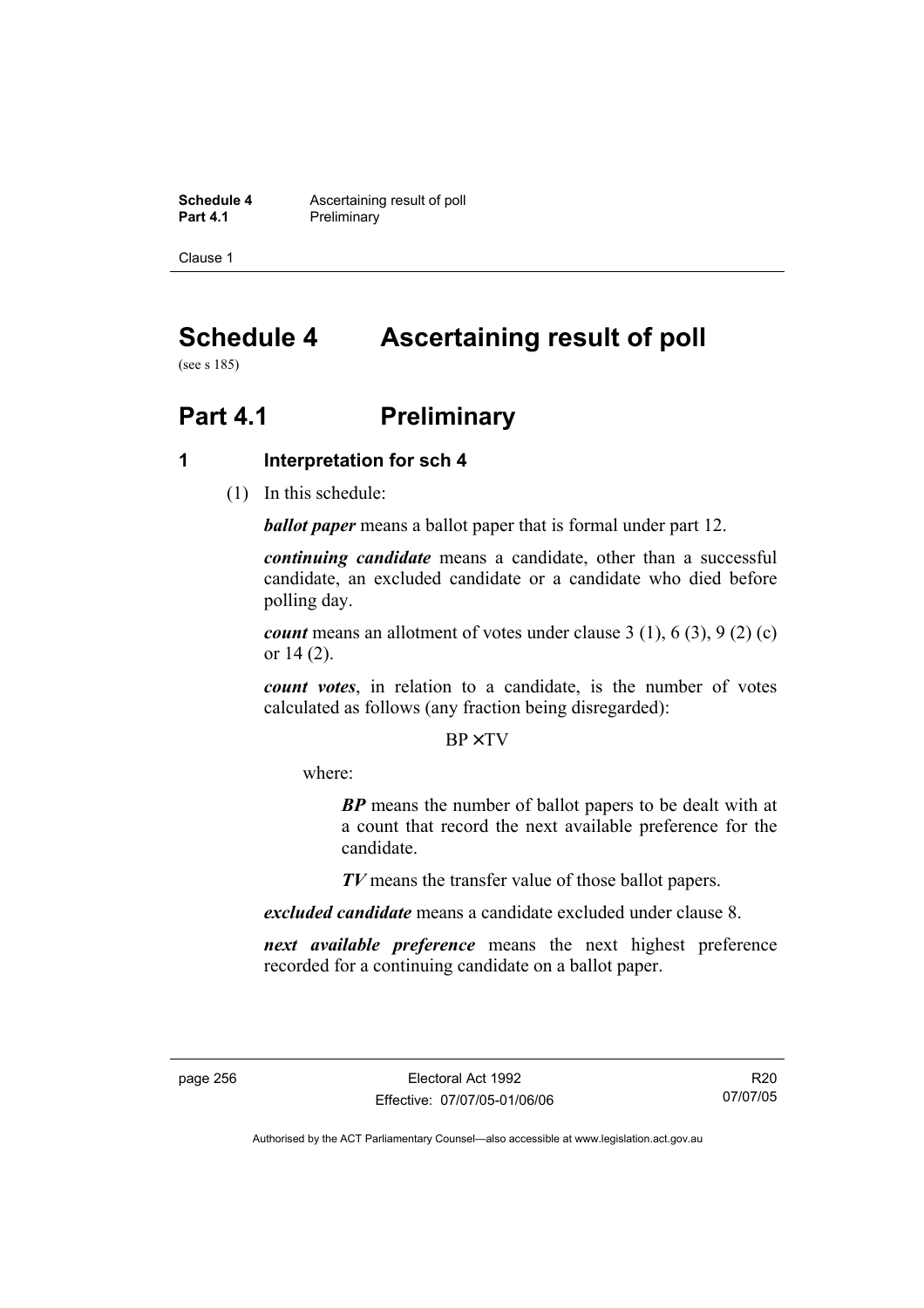*quota* means the quota of an electorate for an election and is calculated as follows (any fraction being disregarded):

$$
\frac{\text{BP}}{\text{N}+1}+1
$$

where:

*BP* means the number of ballot papers for the election.

*N* means the number of positions to be filled at the election.

*successful candidate* means a candidate who is successful under clause 3, 4, 6, 9 or 14.

*surplus*, in relation to a successful candidate, means the candidate's total votes less the quota, if the resulting number of votes is 1 or greater.

*total votes*, in relation to a candidate, means the sum of all votes allotted to the candidate.

*transfer value*, in relation to a ballot paper, is—

 (a) in relation to the allotment of votes from the surplus of a successful candidate—for ballot papers that specify a next available preference, subject to subclause  $(2)$ , the value calculated as follows:

## CP S

where:

*S* means the surplus.

*CP* means the number of ballot papers counted for the candidate at the count at which he or she became successful and that specify a next available preference; or

page 257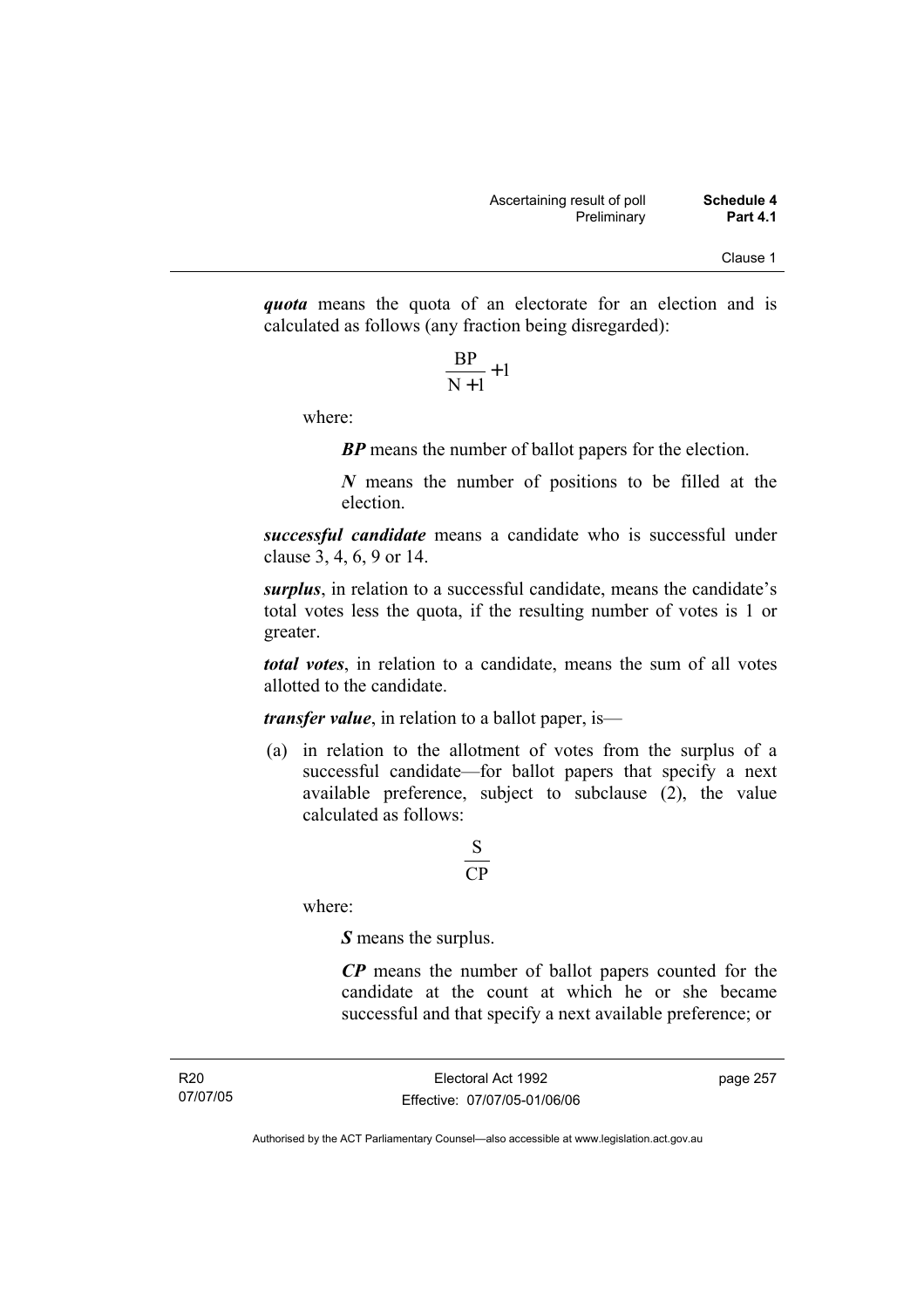| Schedule 4      | Ascertaining result of poll |
|-----------------|-----------------------------|
| <b>Part 4.1</b> | Preliminary                 |

- (b) in relation to the allotment of votes under clause  $9(2)$  (c)—
	- (i) for ballot papers in relation to which votes were allotted to the excluded candidate under clause 3—1; or
	- (ii) for ballot papers in relation to which count votes were allotted to the excluded candidate under clause 6 (3) or 9 (2) (c)—the transfer value of the ballot papers when counted for the purpose of that allotment.
- (2) If, but for this subclause, the transfer value of a ballot paper calculated in accordance with subsection (1), definition of *transfer value*, paragraph (a) would be greater than the transfer value of the ballot paper when counted for the successful candidate, the transfer value of that ballot paper is the lastmentioned transfer value.

### **2 Disregarding preferences**

- (1) This clause applies if effect is to be given to preferences indicated in candidate squares on a ballot paper under section 180.
- (2) If the same number is marked in 2 or more candidate squares on a ballot paper, those numbers and any greater number shall be disregarded in determining the elector's preferences.
- (3) If a number is missing from the series of consecutive whole numbers marked in the candidate squares on a ballot paper, the missing number and any greater number shall be disregarded in determining the elector's preferences.

R20 07/07/05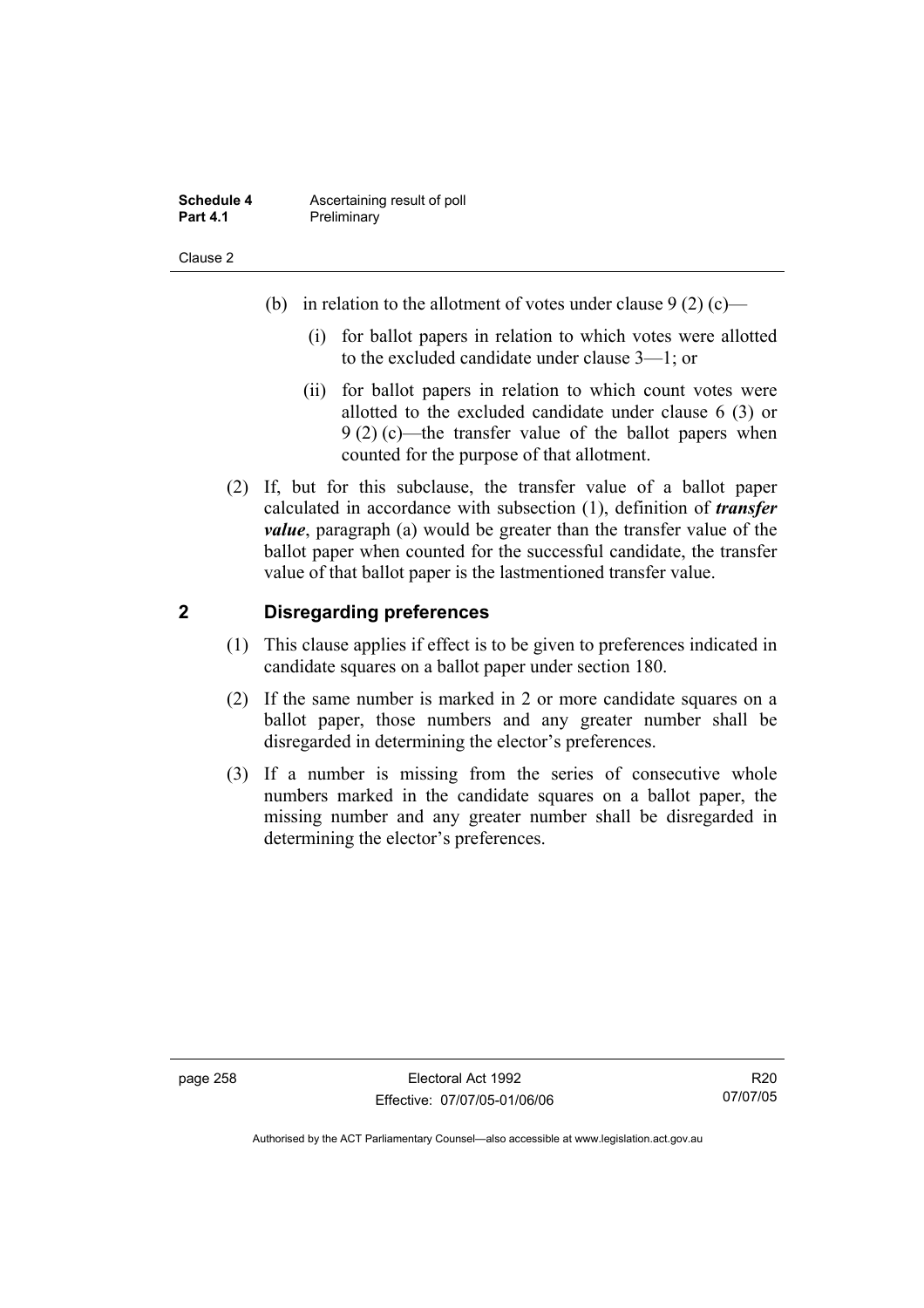# **Part 4.2 General**

### **3 First preferences**

- (1) For each ballot paper recording a first preference for a continuing candidate, 1 vote shall be allotted to the candidate.
- (2) For subclause (1), a ballot paper on which a first preference for a candidate who died before polling day is recorded shall be taken to record a first preference for the candidate for whom the next available preference is recorded.
- (3) After the allotment of votes under subclause (1), each continuing candidate's total votes shall be calculated and, if the votes equal or exceed the quota, the candidate is successful.

## **4 Scrutiny to cease**

- (1) If, after a calculation under clause 3 (3), 6 (4) or 9 (2) (d), the number of successful candidates is equal to the number of positions to be filled, the scrutiny shall cease.
- (2) If, after a calculation under clause 3 (3) or 6 (4) or after all the ballot papers counted for an excluded candidate have been dealt with under clause 9—
	- (a) the number of continuing candidates is equal to the number of positions remaining to be filled; and
	- (b) no successful candidate has a surplus not already dealt with under clause 6;

each of those continuing candidates is successful and the scrutiny shall cease.

#### **5 Scrutiny to continue**

If the scrutiny has not ceased in accordance with clause 4 and—

| R20      | Electoral Act 1992           | page 259 |
|----------|------------------------------|----------|
| 07/07/05 | Effective: 07/07/05-01/06/06 |          |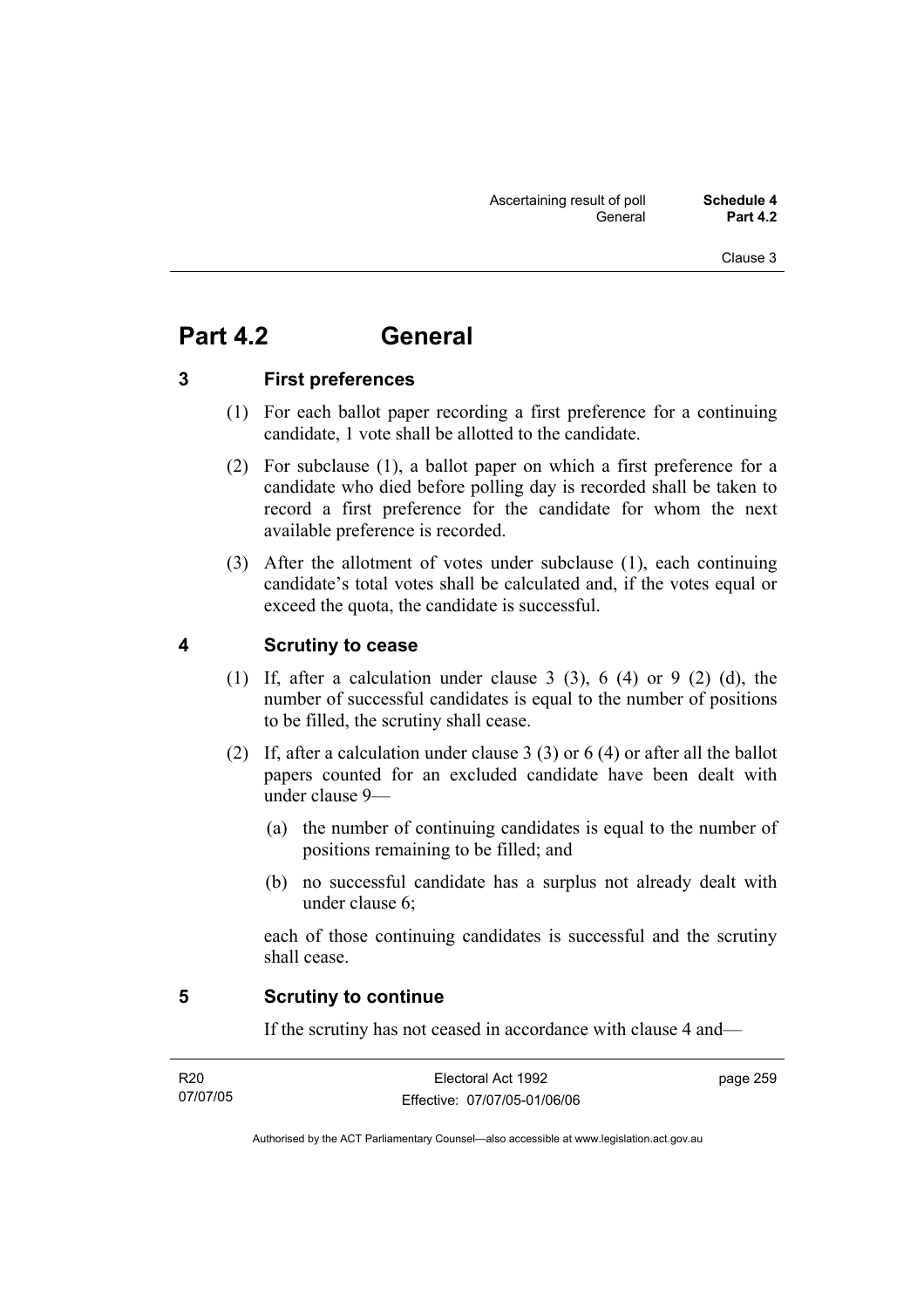| Schedule 4      | Ascertaining result of poll |
|-----------------|-----------------------------|
| <b>Part 4.2</b> | General                     |

- (a) 1 or more successful candidates have a surplus not already dealt with under clause 6—subject to clause 4, each surplus shall be dealt with in accordance with clause 6; or
- (b) there are no successful candidates with such a surplus—1 continuing candidate shall be excluded in accordance with clause 8 and the ballot papers counted for him or her shall be dealt with in accordance with clause 9.

## **6 Surplus votes**

- (1) Subject to clause 7, this clause applies in relation to the surplus of a successful candidate.
- (2) Each ballot paper counted for the purpose of allotting votes to the successful candidate at the count at which the candidate became successful shall be dealt with as follows:
	- (a) if it does not specify a next available preference—it shall be set aside as finally dealt with for this part;
	- (b) if it specifies a next available preference—it shall be grouped according to the candidate for whom that preference is recorded.
- (3) The count votes for each continuing candidate shall be determined and allotted to him or her.
- (4) After the allotment under subclause (3), the continuing candidates' total votes shall be calculated and, if the total votes of a candidate equal or exceed the quota, the candidate is successful.

## **7 More than 1 surplus**

- (1) In this clause—
	- (a) a reference to a successful candidate is a reference to a successful candidate with a surplus not already dealt with under clause 6; and

R20 07/07/05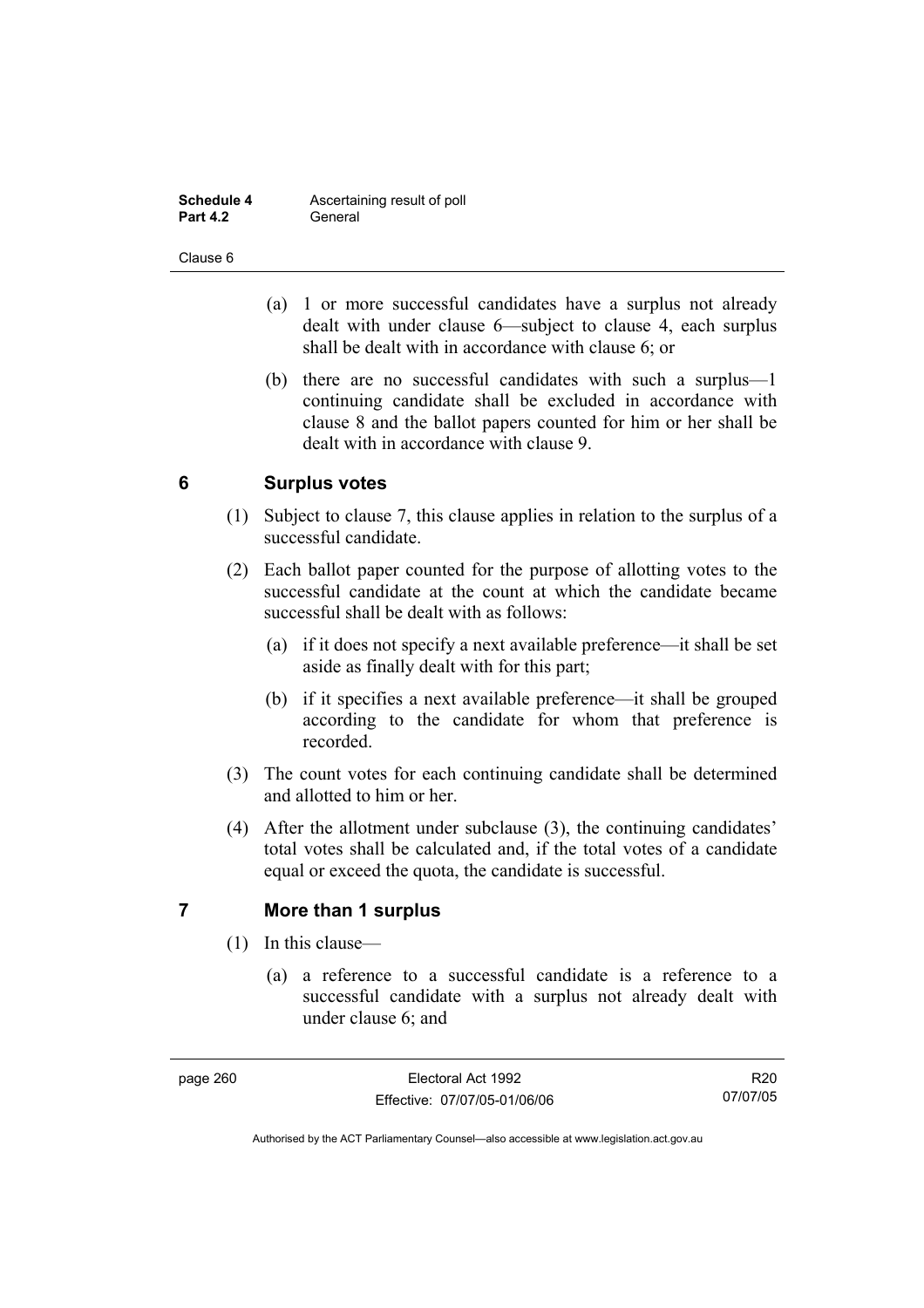- (b) a reference to the earliest count is a reference to the earliest count at which a successful candidate obtained a quota.
- (2) If there are 2 or more successful candidates, the surplus of the relevant candidate shall be dealt with in accordance with clause 6.
- (3) For subclause (2)—
	- (a) if only 1 successful candidate obtained a quota at the earliest count—that candidate is the relevant candidate;
	- (b) if 2 or more successful candidates obtained a quota at the earliest count—the candidate who, of those candidates, has the largest surplus is the relevant candidate; or
	- (c) if 2 or more successful candidates (*contemporary candidates*) who obtained a quota at the earliest count have the same surplus, being a surplus larger than that of any other candidate who obtained a quota at that count and—
		- (i) 1 of the contemporary candidates had more total votes than any other contemporary candidate at the last count at which all the contemporary candidates had unequal total votes—that candidate; or
		- (ii) there is no count at which all the contemporary candidates had unequal total votes—the contemporary candidate who is determined by the commissioner by lot to be the relevant candidate;

is the relevant candidate.

- $(4)$  If—
	- (a) a person becomes the relevant candidate under subclause (3)  $(c)$  (ii); and
	- (b) the ballot papers are recounted in accordance with section 187; and

page 261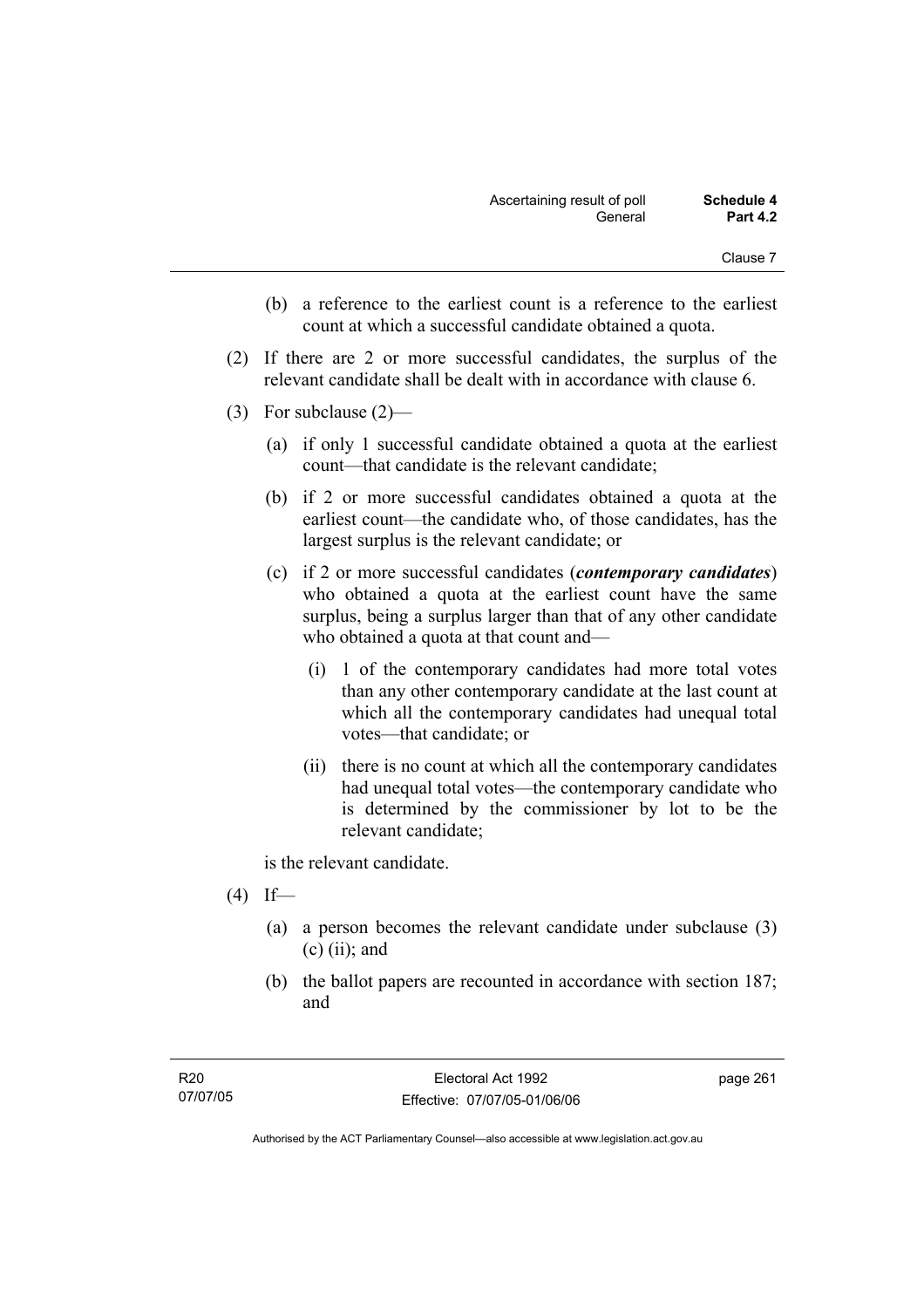| Schedule 4      | Ascertaining result of poll |
|-----------------|-----------------------------|
| <b>Part 4.2</b> | General                     |

 (c) the same candidates would, apart from this subclause, become the contemporary candidates once again under that subparagraph;

the person shall be taken to be the relevant candidate for subclause (2) in the recounting of those ballot papers.

### **8 Exclusion of candidates**

- (1) If clause 5 or 15 requires a candidate to be excluded, the candidate with the least total votes shall be excluded.
- (2) If 2 or more candidates each have the same total votes, being fewer total votes than any other candidate and—
	- (a) 1 of those candidates had fewer total votes than any other of those candidates at the last count at which all those candidates had unequal votes—that candidate; or
	- (b) there is no count at which all those candidates had unequal total votes—the candidate who, of those candidates, is determined by the commissioner by lot to be the candidate to be excluded;

shall be excluded.

- $(3)$  If—
	- (a) a person is excluded under subclause (2) (b); and
	- (b) the ballot papers are recounted in accordance with section 187; and
	- (c) that paragraph would, apart from this subclause, be applicable once again to the same candidates;

the person shall be taken to be excluded in the recounting of those ballot papers.

R20 07/07/05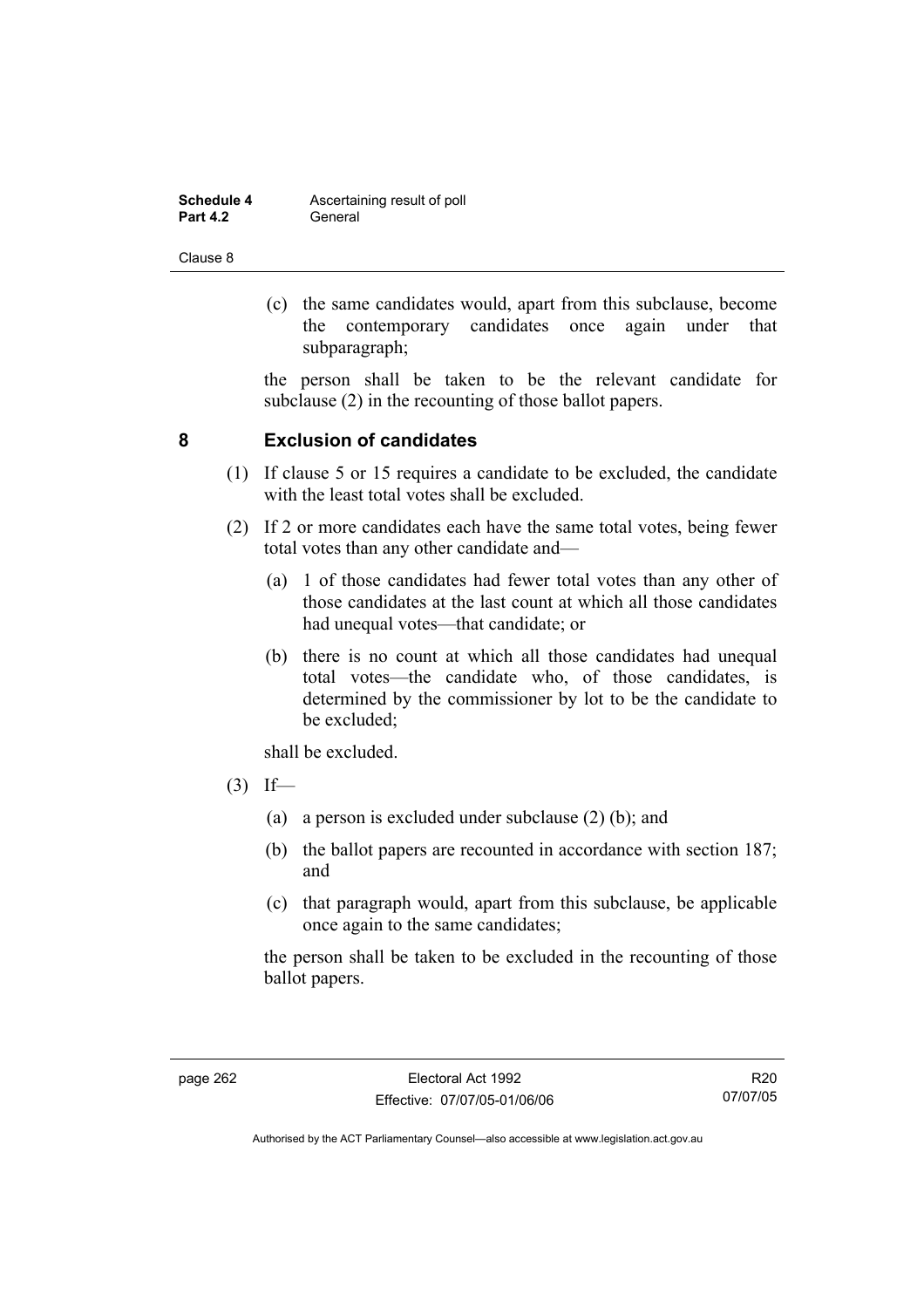## **9 Votes of excluded candidates**

- (1) If a candidate is excluded in accordance with clause 8, the ballot papers counted for the candidate shall be sorted into groups according to their transfer values when counted for him or her.
- (2) Subject to subclause (3), each group under subclause (1) shall be dealt with as follows:
	- (a) if a ballot paper in the group does not specify a next available preference—it shall be set aside as finally dealt with for this part;
	- (b) if a ballot paper in the group specifies a next available preference—it shall be grouped according to the candidate for whom that preference is recorded;
	- (c) each continuing candidate's count votes shall be determined and allotted to him or her;
	- (d) continuing candidates' total votes shall be calculated and, if the votes of any of those candidates equal or exceed the quota, the candidate is successful.
- (3) The groups referred to in subclause (1) shall be dealt with under subclause (2) starting with the group with the highest transfer value and, subject to subclause 4 (1) or 15 (2), continuing in descending order until all the groups have been dealt with.

#### **10 Setting aside ballot papers**

If, after a calculation under clause 3 (3), 6 (4) or 9 (2) (d), the total votes of a candidate who became successful on that calculation equal the quota, the ballot papers counted for that candidate shall be set aside for this part.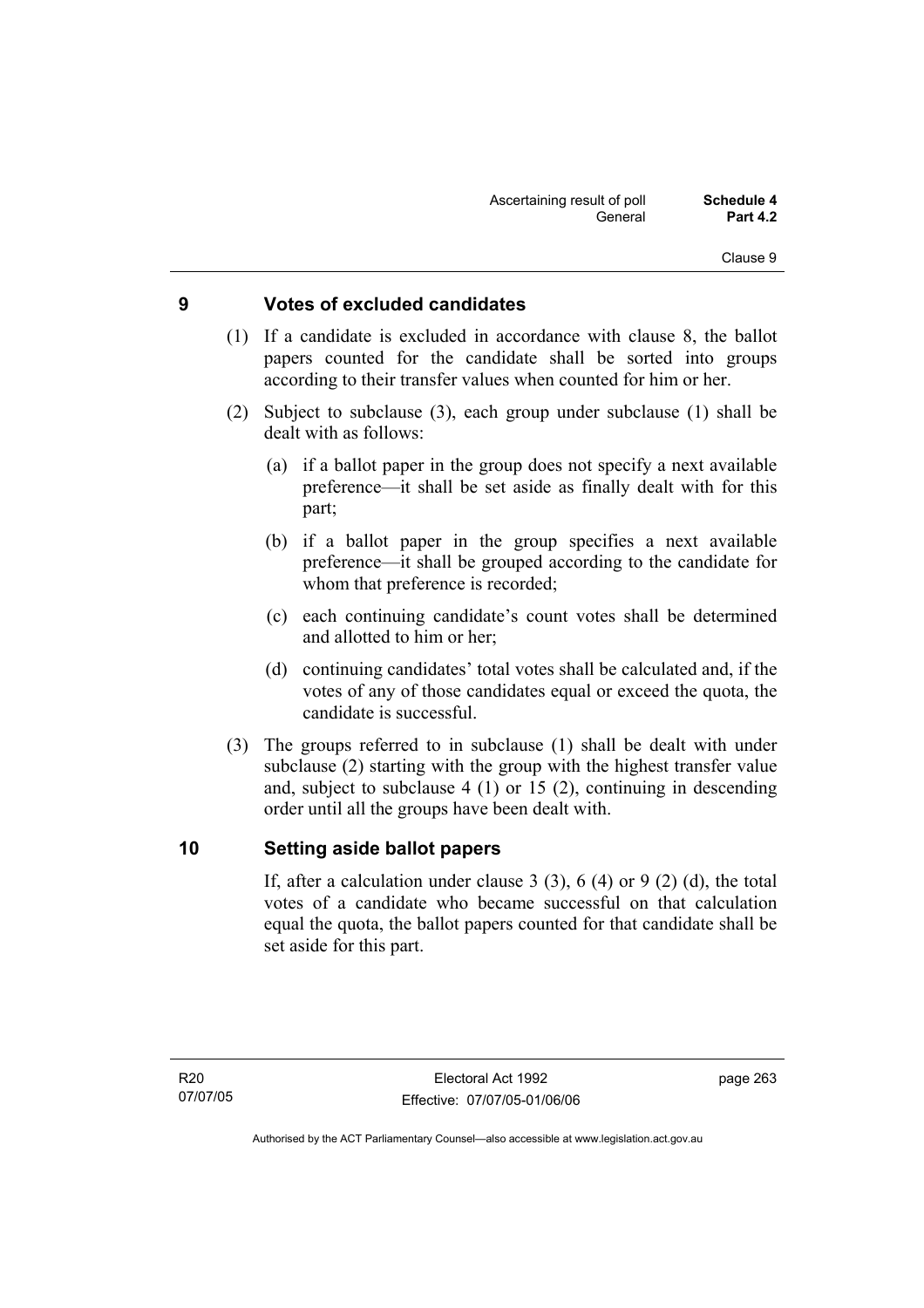**Schedule 4 Ascertaining result of poll**<br>**Part 4.3 Casual vacancies Casual vacancies** 

Clause 11

# **Part 4.3 Casual vacancies**

## **11 Application**

- (1) This part applies in relation to the vacancy in the seat of a former MLA that is to be filled by recount under section 194.
- (2) For this part—
	- (a) *continuing candidate* means a candidate within the meaning of part 13, but does not include a candidate who died before the recount for the purposes of this part began; and
	- (b) the quota is calculated under clause 12; and
	- (c) the transfer value is determined under clause 13.

### **12 Quota**

 (1) For this part, the quota, in relation to a count, is calculated as follows:

$$
\frac{\text{TVA}}{2} + 1
$$

(2) In this clause:

*TVA* means the sum of the total votes allotted to the continuing candidates at the count, any fraction being disregarded.

#### **13 Transfer value**

- (1) For this part, the transfer value of ballot papers counted for the former MLA—
	- (a) for a ballot paper dealt with at the count at which the former MLA became successful—is the value ascertained in accordance with subclause (2) or (3), as the case requires;

page 264 Electoral Act 1992 Effective: 07/07/05-01/06/06

R20 07/07/05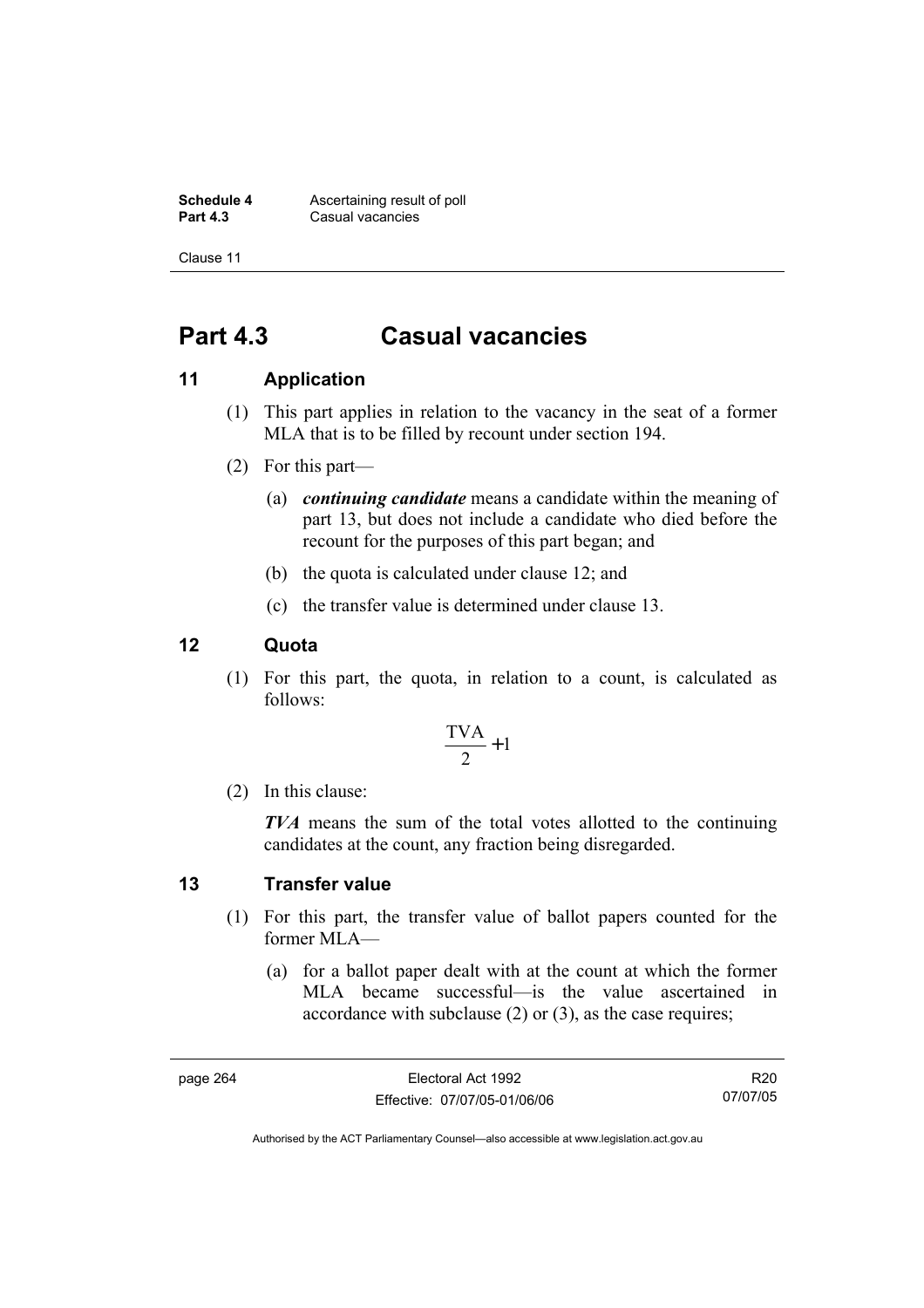- (b) for a ballot paper dealt with at the count under clause 3—is 1; and
- (c) for a ballot paper dealt with at any other count—is the transfer value of the ballot paper when counted for the purpose of allotting count votes to the former MLA.
- (2) If, at the count at which the former MLA became successful, NCP x TV was greater than or equal to Q—N—
	- (a) for a ballot paper that did not specify a next available preference—the value is calculated as follows:

$$
\frac{Q-N}{NCP}
$$
; and

- (b) for a ballot paper that specified a next available preference the value is zero.
- (3) If, at the count at which the former MLA became successful, NCP x TV was less than Q—N—
	- (a) for a ballot paper that did not specify a next available preference—the value is the transfer value of the ballot paper when counted for the purpose of allotting count votes to the former MLA; and
	- (b) for a ballot paper that specified a next available preference the value is calculated as follows:

$$
\frac{Q-N-(NCP \times TV)}{CP}
$$

(4) In subclauses (2) and (3):

*NCP* means the number of ballot papers counted for the former MLA at the count at which he or she became successful that did not specify a next available preference.

R20 07/07/05 page 265

Authorised by the ACT Parliamentary Counsel—also accessible at www.legislation.act.gov.au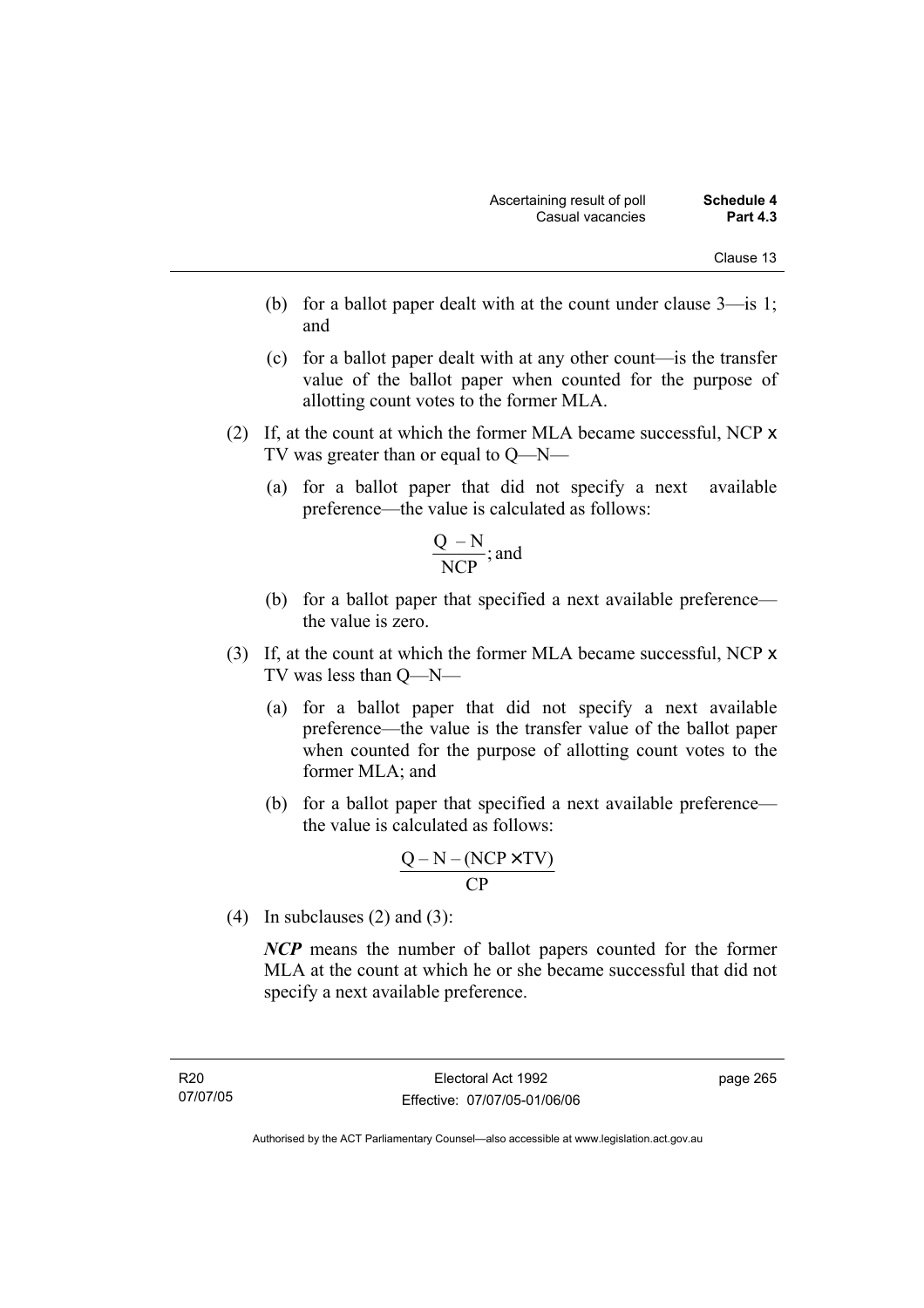| Schedule 4      | Ascertaining result of poll |
|-----------------|-----------------------------|
| <b>Part 4.3</b> | Casual vacancies            |

*TV* means the transfer value of a ballot paper when counted at that count for the purpose of allotting count votes to the former MLA.

*Q* means the quota for the election at which the former MLA was last elected.

*N* means the former MLA's total votes after the last calculation before that count.

*CP* means the number of ballot papers counted for the former MLA at that count that specified a next available preference.

#### **14 Recount—first count**

- (1) If a ballot paper counted for the former MLA—
	- (a) does not specify a next available preference—it shall be set aside as finally dealt with for this part; or
	- (b) specifies a next available preference—it shall be grouped according to the candidate for whom that preference is recorded.
- (2) The count votes for each continuing candidate shall be determined and allotted to him or her, and each continuing candidate's total votes shall be calculated.
- (3) If, after the calculation under subclause (2), the total votes of a continuing candidate equal or exceed the quota, the candidate is successful and the scrutiny shall cease.

#### **15 Recount—continuation**

- (1) If the scrutiny has not ceased in accordance with clause 14 (3) or subclause (2) of this clause—
	- (a) 1 continuing candidate shall be excluded in accordance with clause 8; and

R20 07/07/05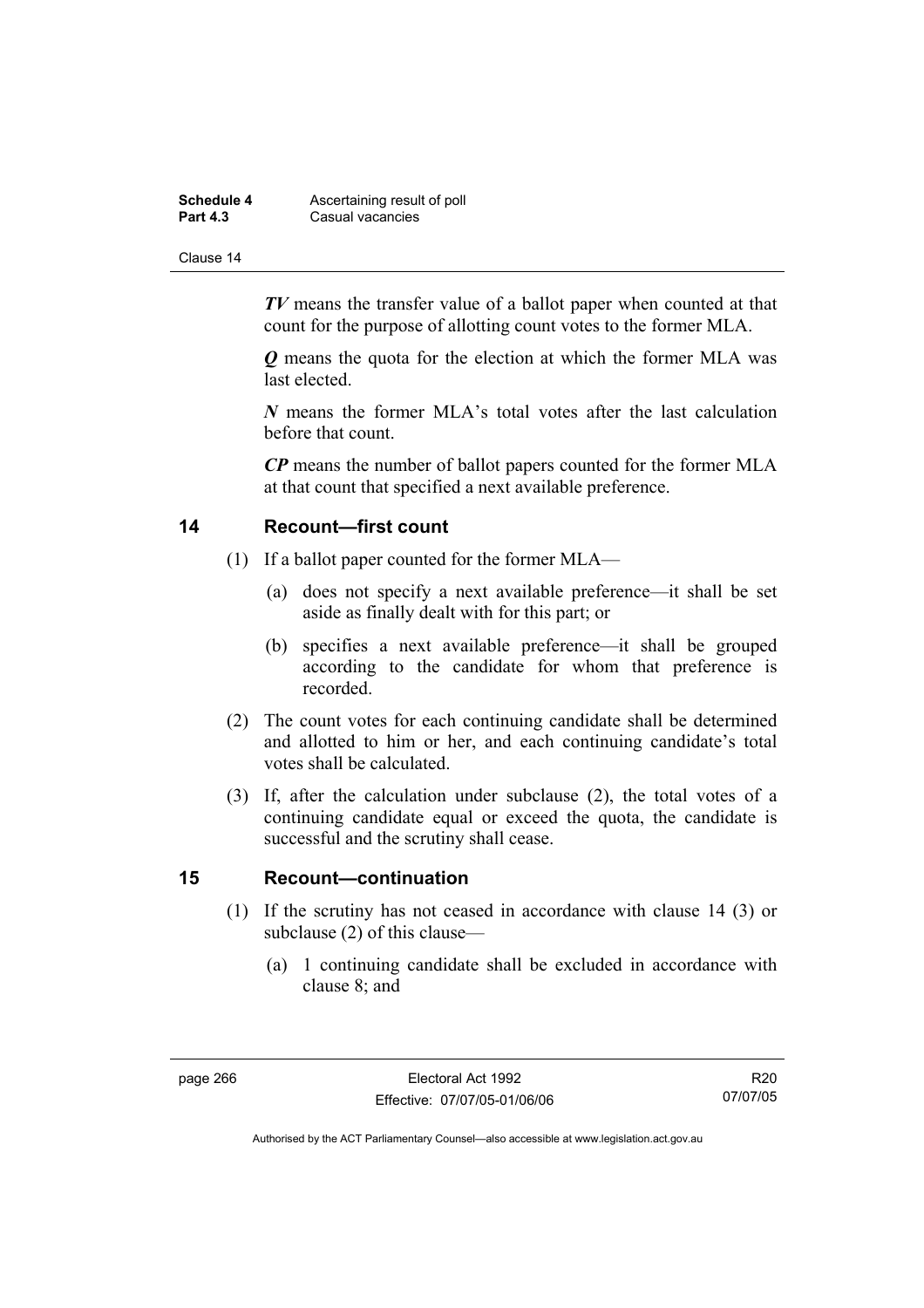- (b) the ballot papers counted for that candidate shall be dealt with in accordance with clause 9.
- (2) If, after a calculation under clause 9 (2) (d), a candidate is successful, the scrutiny shall cease.

### **16 Successful candidate is dead**

- (1) If the candidate who is successful on a recount is dead, the recount shall be conducted again.
- (2) For subclause (1), a ballot paper on which a preference for that candidate is recorded shall be taken to record a preference for the candidate for whom the next available preference is recorded.

### **17 Multiple vacancies**

- (1) If there are 2 or more vacancies in the seats of former MLAs that are required to be filled by recount under section 194, the recounts shall be conducted in the order in which the vacancies occurred.
- (2) If 2 or more of those vacancies occurred at the same time, the commissioner shall determine by lot the order in which the recounts are to be conducted.
- $(3)$  If—
	- (a) a person is a candidate in relation to more than 1 casual vacancy; and
	- (b) the person becomes a candidate in relation to those casual vacancies before the commissioner declares elected the successful candidate in relation to any of those casual vacancies; and
	- (c) the person is successful in relation to 1 of those casual vacancies;

for the purpose of conducting the recount in relation to the casual vacancies other than the one in relation to which the person was

| R <sub>20</sub> | Electoral Act 1992           | page 267 |
|-----------------|------------------------------|----------|
| 07/07/05        | Effective: 07/07/05-01/06/06 |          |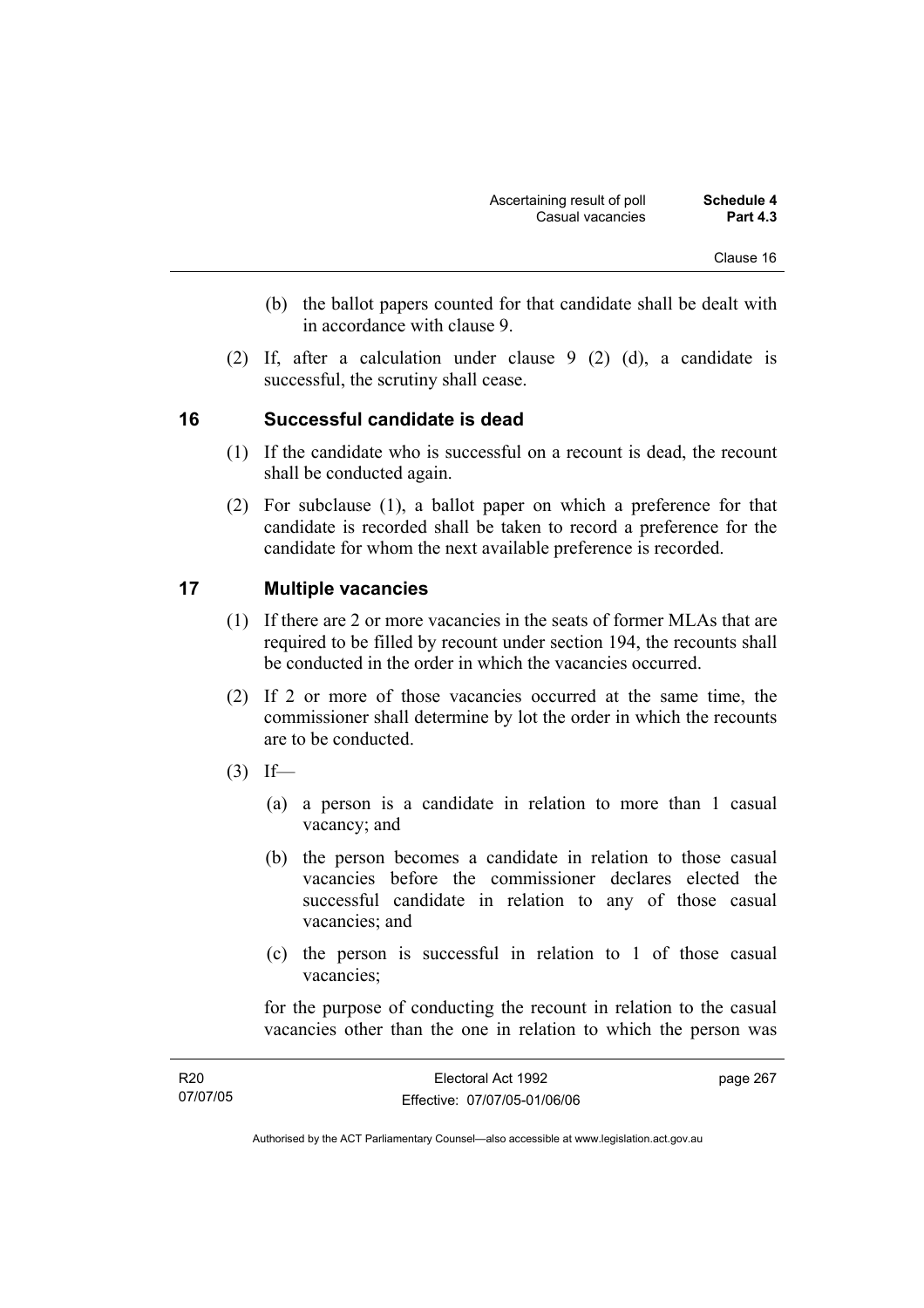**Schedule 4 Ascertaining result of poll Part 4.3 Casual vacancies** 

Clause 17

successful, the person shall be taken not to be a continuing candidate.

page 268 Electoral Act 1992 Effective: 07/07/05-01/06/06

R20 07/07/05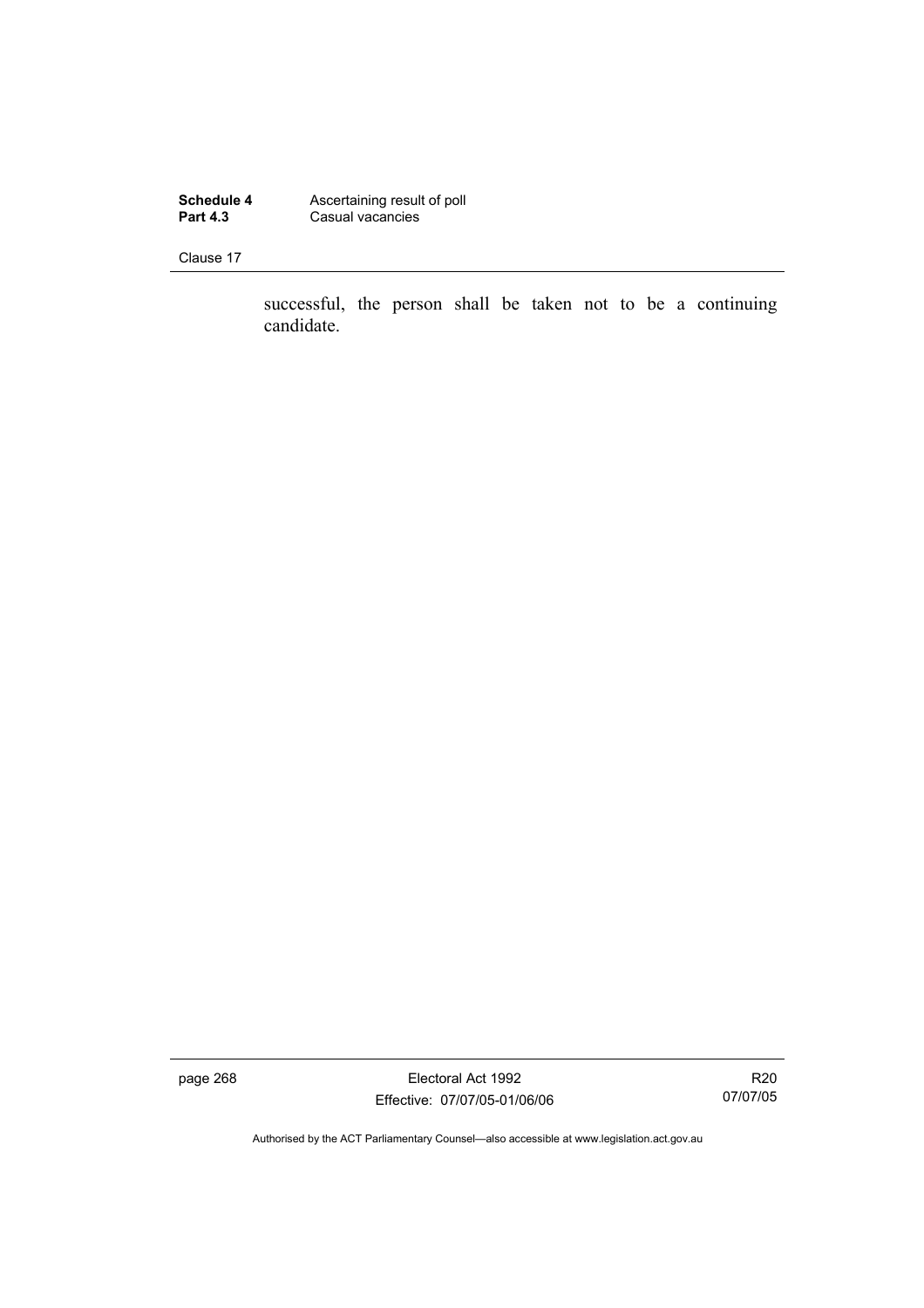# **Part 4.4 Deceased successful candidates**

## **18 Application of pt 4.3**

- (1) If a successful candidate dies on or after polling day but before the declaration of the result of the election, the ballot papers counted for the deceased candidate shall be dealt with in accordance with part 4.3 as if they had been counted for a former MLA.
- (2) In this part:

*continuing candidate* means a candidate other than a successful candidate, a candidate who died before the recount for this part commenced or a candidate who is excluded for clause 15.

## **19 Multiple deaths**

- (1) If 2 or more successful candidates die on or after polling day but before the declaration of the result of the election, the ballot papers counted for each deceased candidate shall be dealt in the order in which the candidates died.
- (2) If 2 or more of those successful candidates died at the same time, the commissioner shall determine by lot the order in which the ballot papers for the deceased candidates are to be dealt with.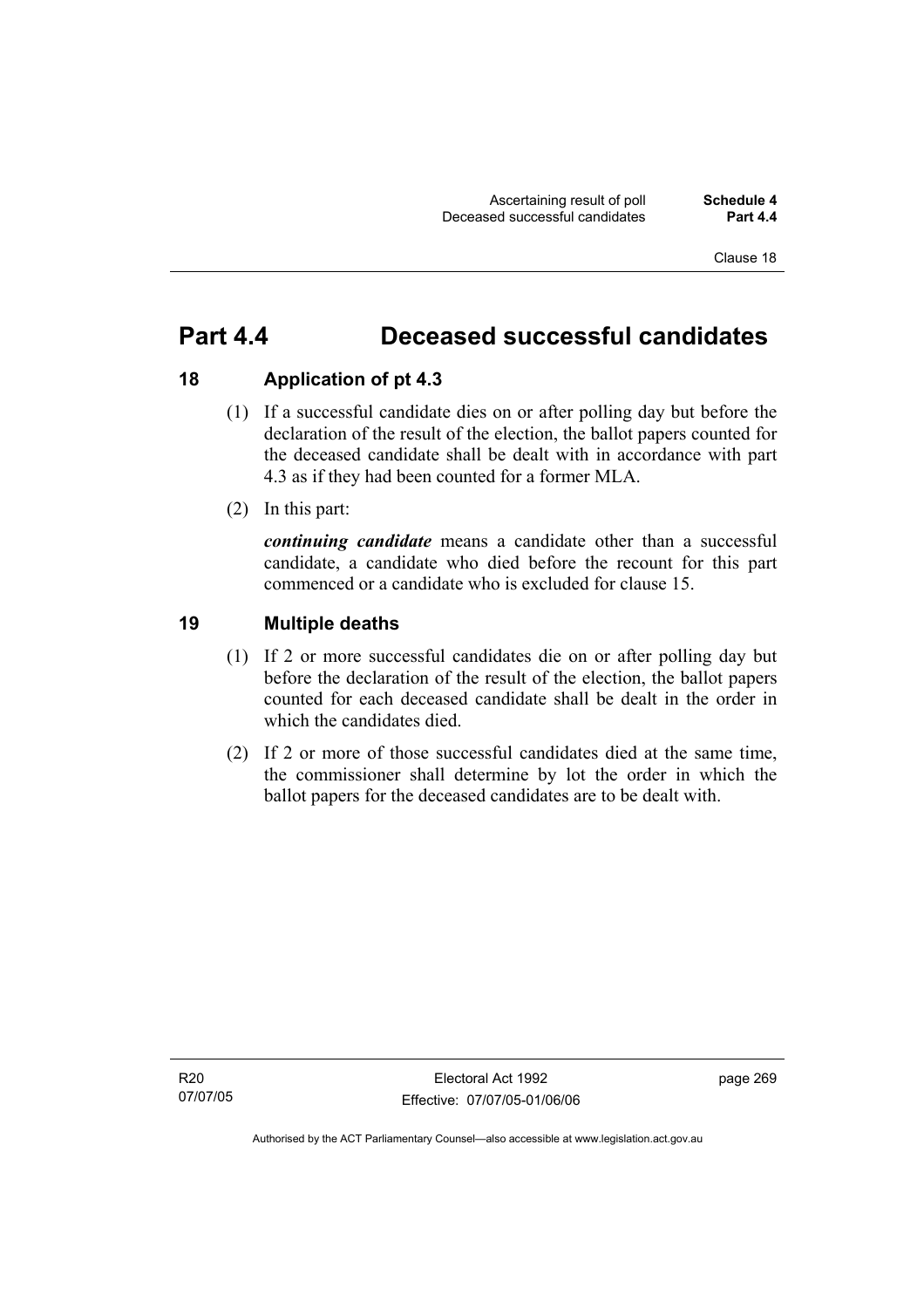# **Dictionary**

(see s 3)

- *Note 1* The *Legislation Act 2001* contains definitions and other provisions relevant to this Act.
- *Note 2* In particular, the *Legislation Act 2001*, dict, pt 1, defines the following terms:
	- adult
	- doctor
	- exercise
	- fail
	- function
	- Self-government Act
	- Speaker.

*AAT* means the administrative appeals tribunal.

*abbreviation*, of the name of a political party, includes an alternative name of the party.

#### *address*—

- (a) except in division 17.3 (Campaigning offences)—means, in relation to a person, the address of the person's principal place of residence (including a place of residence from which a person who is an elector is temporarily absent and to which the person intends to return to live in); and
- (b) in division 17.3—see section 291 (Definitions for div 17.3).

*amount*, for part 14 (Election funding and financial disclosure)—see section 198 (Definitions for pt 14).

*Antarctica*, for part 11 (Polling in Antarctica)—see section 167 (Definitions for pt 11).

*Antarctic elector* means an elector who is an Antarctic elector under section 171.

R20 07/07/05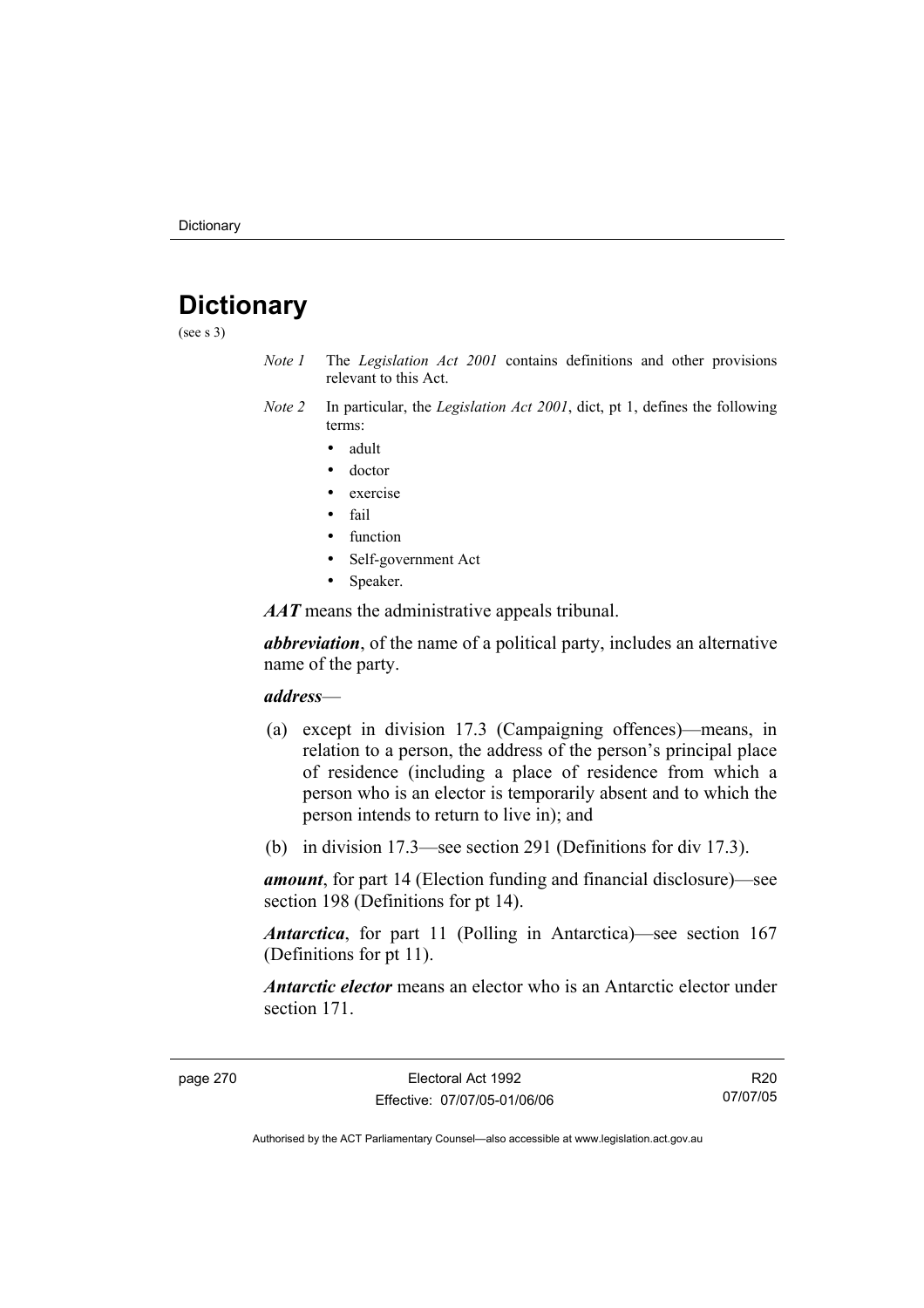*application*, for part 16 (Disputed elections, eligibility and vacancies)—see section 250 (Definitions for pt 16).

*approved computer program* means the computer program approved under section 118A.

*Assembly* means the Legislative Assembly.

*assistant returning officer*, for part 11 (Polling in Antarctica)—see section 167 (Definitions for pt 11).

*associated entity*, for part 14 (Election funding and financial disclosure)—see section 198 (Definitions for pt 14).

*augmented commission* in relation to a redistribution, means the augmented electoral commission established by section 47 for the purposes of the redistribution.

*authorised delivery service*, for division 10.4 (Voting otherwise than at a polling place)—see section 136.

*authorised officer* means an officer authorised by the commissioner for the purpose of the provision in which the expression occurs.

*authorised witness*, for part 10 (Voting)—see section 127 (Meaning of *authorised witness*).

*available for public inspection*—see section 4A (Meaning of *available for public inspection*).

# *ballot paper*—

- (a) includes an electronic ballot paper; and
- (b) if regulations are in force under section 114 (7) (Ballot papers)—means a ballot paper in the form prescribed under the regulations.
- *Note* A ballot paper is required to be in the form set out in sch 1 (see s  $114(1)$ ).

*bribery*, for part 16 (Disputed elections, eligibility and vacancies) see section 250 (Definitions for pt 16).

| R <sub>20</sub> |  |
|-----------------|--|
| 07/07/05        |  |

page 271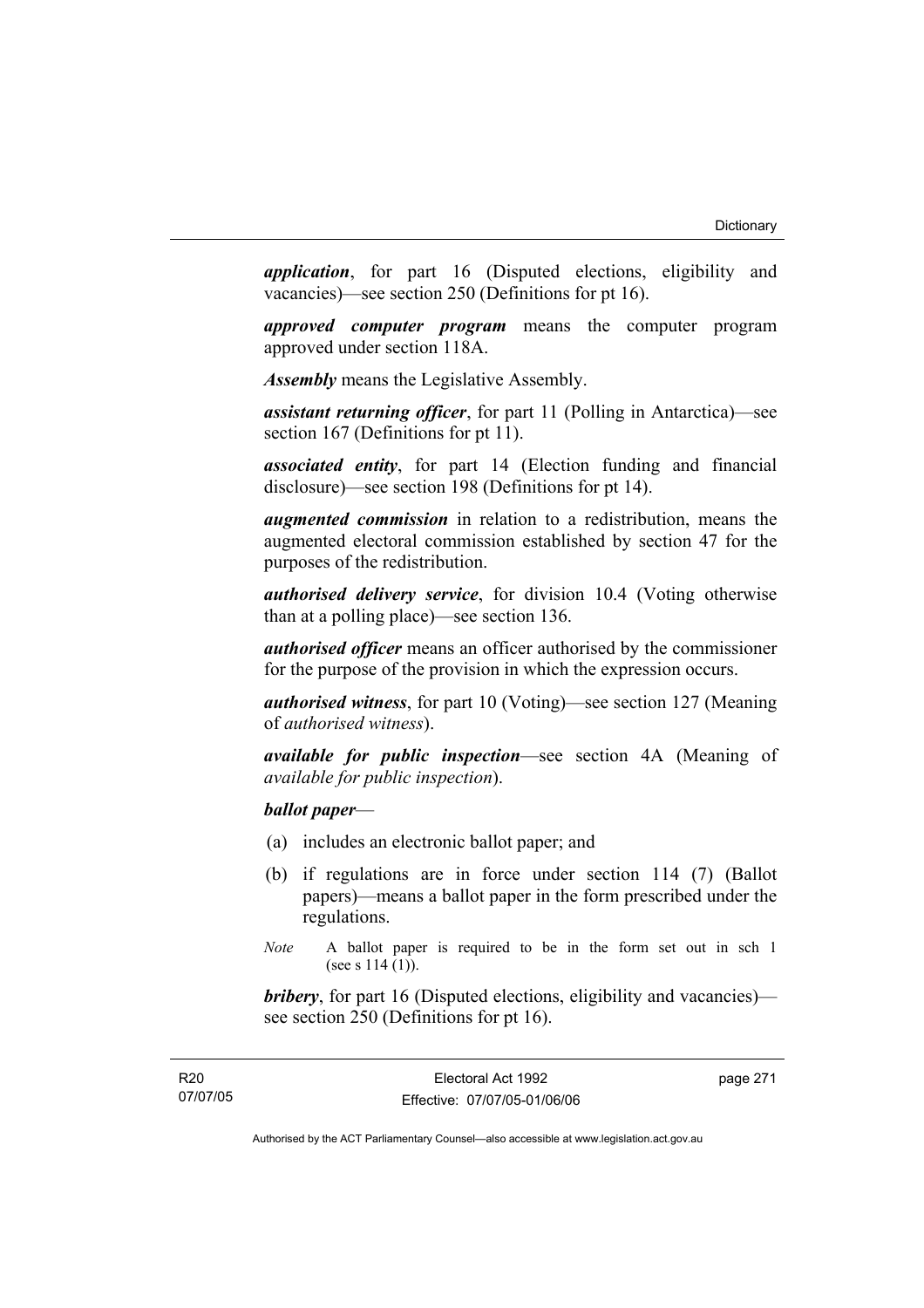*broadcast* includes televise.

*broadcaster*, for division 14.5 (Disclosure of electoral expenditure)—see section 223 (Definitions for div 14.5).

*candidate* means—

- (a) except in part 13 (Casual vacancies)—a person declared to be a candidate under section 109 (Declaration of candidates); and
- (b) in part 13—a person declared to be a candidate under section 193 (Publication of candidates' details).

*candidate square*—see section 116 (1) (h) (Printing of ballot papers).

*certified list of electors* means a certified list of electors prepared under section 121.

*closed*, in relation to a roll, means closed in accordance with section 80.

*commissioner* means the Electoral Commissioner appointed under section 22.

*Commonwealth Electoral Act* means the *Commonwealth Electoral Act 1918* (Cwlth).

*Commonwealth roll* means the roll of electors for the ACT required by the Commonwealth Electoral Act, section 81.

*contravention*, for part 16 (Disputed elections, eligibility and vacancies)—see section 250.

*Court of Disputed Elections*—see section 252 (2).

*declaration vote* means a vote cast in accordance with any of the following provisions:

- (a) section 135 (Declaration voting at polling places);
- (b) section 136B (15) (Ordinary or declaration voting in ACT before polling day);

R20 07/07/05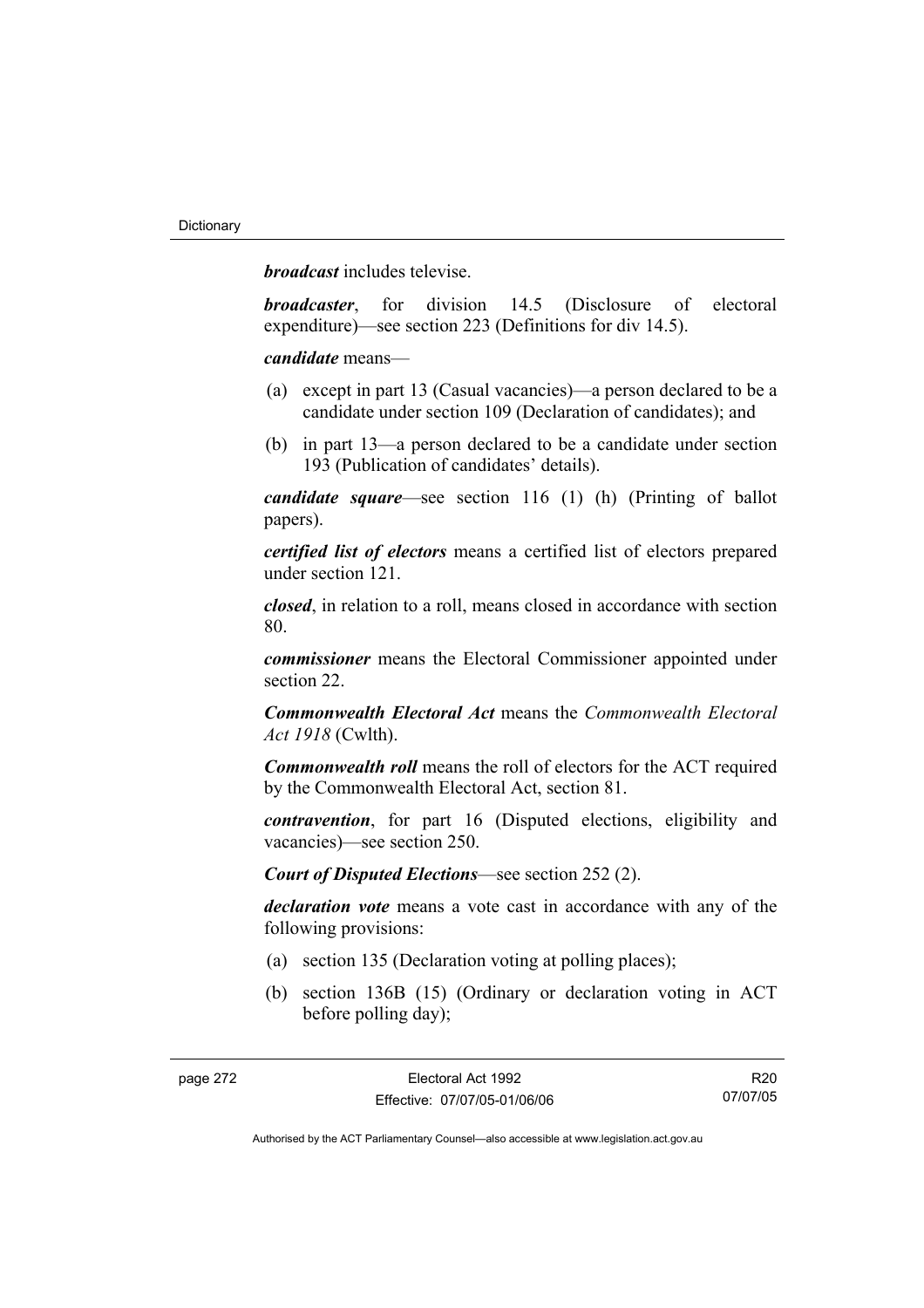- (c) section 136C (Declaration voting outside ACT on or before polling day);
- (d) section 144A (Requirements for casting postal votes).

*declaration voting papers*, in relation to an election, means—

- (a) a declaration, in the form approved under section 340A (Approved forms) for this paragraph, to be completed by an elector; and
- (b) a ballot paper suitable for declaration voting at the election; and
- (c) a certificate, in the form approved under section 340A (Approved forms) for this paragraph, to be completed by a witness to the declaration; and
- (d) an envelope, in the form approved under section 340A (Approved forms) for this paragraph, addressed to the commissioner, on which appears a declaration referred to in paragraph (a).

*defined details*, for division 14.4 (Disclosure of donations)—see section 216 (Meaning of *defined details* for div 14.4).

*defined particulars*, for division 14.6 (Annual returns)—see section 228 (Meaning of *defined particulars* for div 14.6).

*disclosure period*, for part 14 (Election funding and financial disclosure)—see section 201 (Disclosure periods).

*disposition of property*, for part 14 (Election funding and financial disclosure)—see section 198 (Definitions for pt 14).

*disseminate*, for division 17.3 (Campaigning offences)—see section 291 (Definitions for div 17.3).

*election* means—

(a) an election of an MLA or MLAs; and

page 273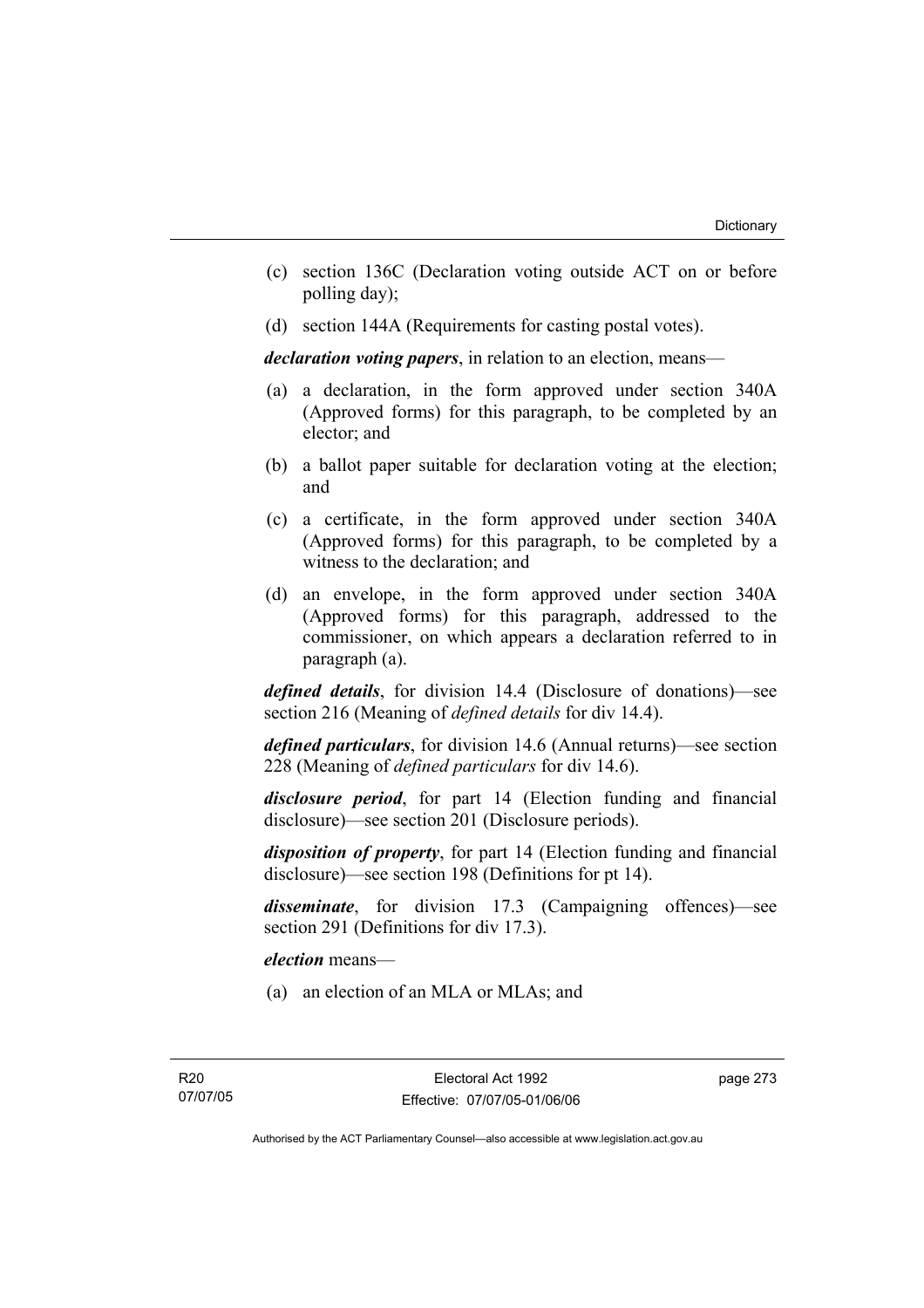- (b) in relation to an electorate—such an election for the electorate; and
- (c) for part 16 (Disputed elections, eligibility and vacancies)—see section 250 (Definitions for pt 16).

*election period*, in relation to an election, means the period—

- (a) beginning on the first day of the pre-election period; and
- (b) ending when the result of the election is declared under section 189.

*elector* means a person who is enrolled, or is to be taken under this Act to be enrolled, for an electorate.

*electoral advertisement*, for division 14.5 (Disclosure of electoral expenditure)—see section 223 (Definitions for div 14.5).

*electoral commission* means the Australian Capital Territory Electoral Commission established by section 5.

*electoral expenditure*, for division 14.5 (Disclosure of electoral expenditure)—see section 223 (Definitions for div 14.5).

*electoral matter*—see section 4 (Meaning of *electoral matter*).

*electoral paper* means a document, form or notice provided for or required under this Act.

*electorate* means an electorate, the name and boundaries of which are specified in a determination in force under section 35.

*electronic form*, of a roll or an extract from a roll, means a disk, tape or other device from which the information in the extract or roll may be reproduced by mechanical, electronic or other means.

# *electronic voting*—see section 120 (2).

*eligible elector*, for division 10.4 (Voting otherwise than at a polling place)—see section 136.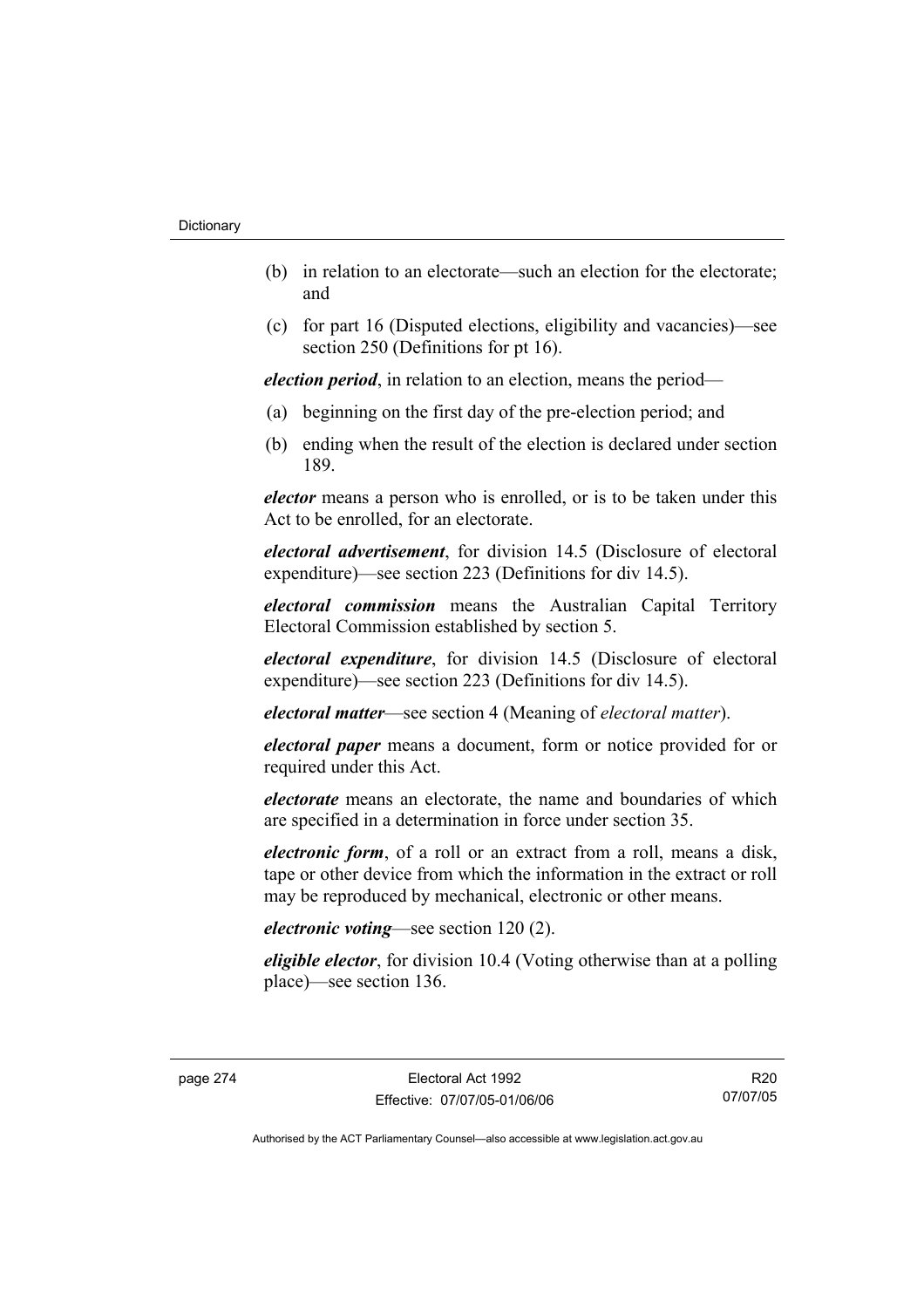*eligible overseas elector* means a person who is an eligible overseas elector under section 74.

*eligible vote*, for part 14 (Election funding and financial disclosure)—see section 198 (Definitions for pt 14).

*entity*, for part 14 (Election funding and financial disclosure)—see section 198 (Definitions for pt 14).

*extract*, from a roll—see section 59.

*extraordinary election*—see section 101.

*file*, for part 16 (Disputed elections, eligibility and vacancies)—see section 250 (Definitions for pt 16).

*financial controller*, for part 14 (Election funding and financial disclosure)—see section 198 (Definitions for pt 14).

*former MLA*, for part 13 (Casual vacancies)—see section 190 (Definitions for pt 13).

*general election* means a general election of MLAs.

*gift*, for part 14 (Election funding and financial disclosure)—see section 198 (Definitions for pt 14).

*group*, in relation to candidates in an election, means candidates whose names are grouped on the ballot papers in accordance with section 115 (1) or (2), whichever is applicable.

*hospital* includes a convalescent home and an institution similar to a hospital or convalescent home.

*hour of nomination*—see section 108.

*investigation notice*, for division 14.7 (Compliance)—see section 235 (Definitions for div 14.7).

*judge* means—

- (a) a judge of the Supreme Court; or
- (b) a judge of the Supreme Court of a State or another Territory; or

page 275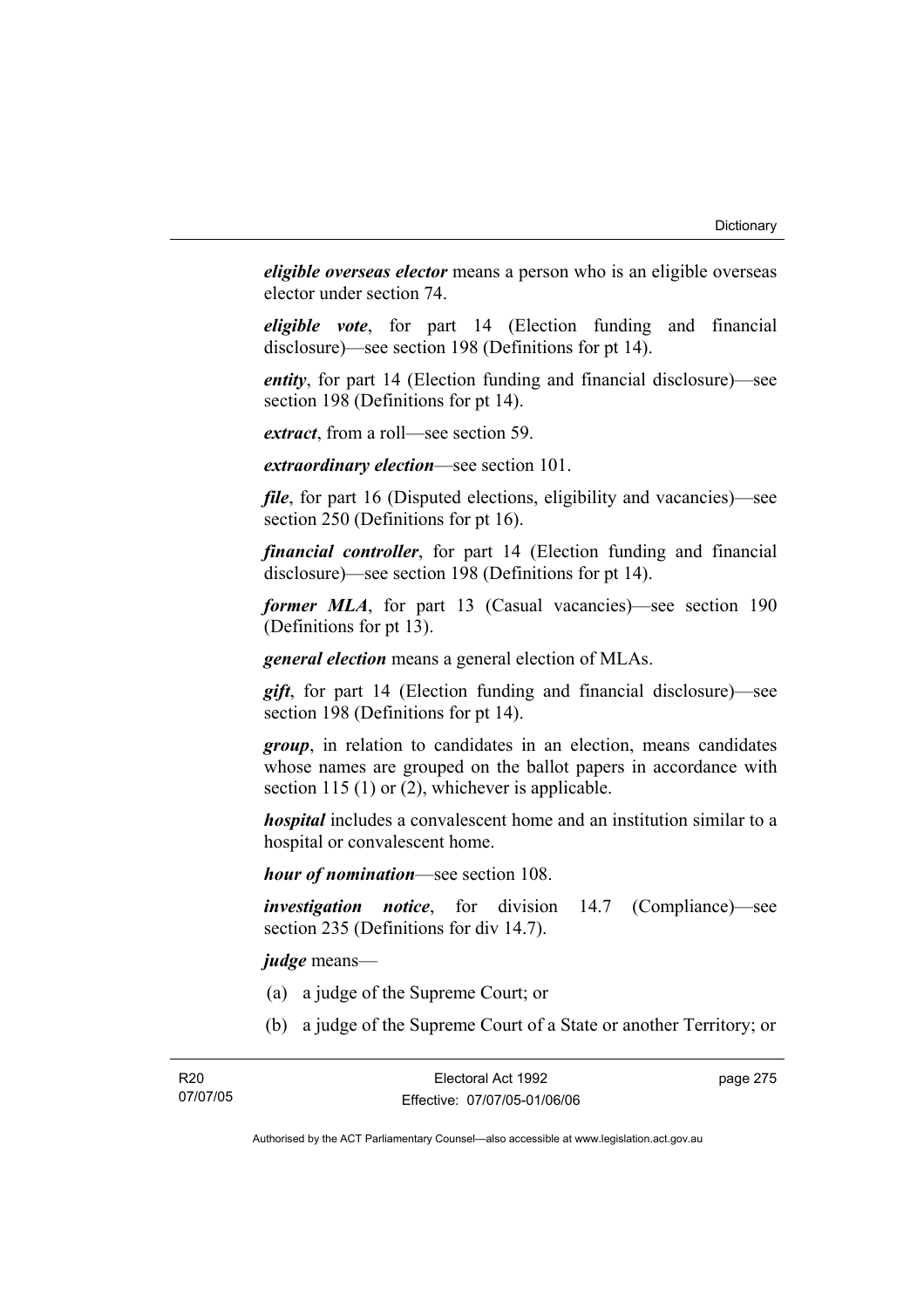(c) a judge of the Federal Court or Family Court.

*member*, for division 2.2 (Members of electoral commission)—see section 11 (Meaning of *member* for div 2.2).

*MLA* means a member of the Assembly.

*newspaper* means a newspaper circulating in the ACT.

*non-party group*, for part 14 (Election funding and financial disclosure)—see section 198 (Definitions for pt 14).

*officer* means—

- (a) a person appointed under section 33 (Officers) to be an officer; or
- (b) a person exercising a power under this Act under an arrangement under section 70 (Joint roll arrangements with the Commonwealth) or section 336 (Administrative arrangements with Commonwealth and States); or
- (c) in relation to a particular matter—a person mentioned in paragraph (a) or (b) exercising a power in relation to the matter.

*official error*, in relation to a person voting or seeking to vote at an election, means the removal of the person's name under this Act from the roll for an electorate in which the person is otherwise entitled to vote unless the name was so removed before the roll closed for the purpose of the previous election.

*OIC* means—

- (a) in relation to a scrutiny centre—the officer in charge of the centre; and
- (b) in relation to a polling place—the officer in charge of the place.

*ordinary election* means a general election required by section 100.

*ordinary vote* means a vote other than a declaration vote.

R20 07/07/05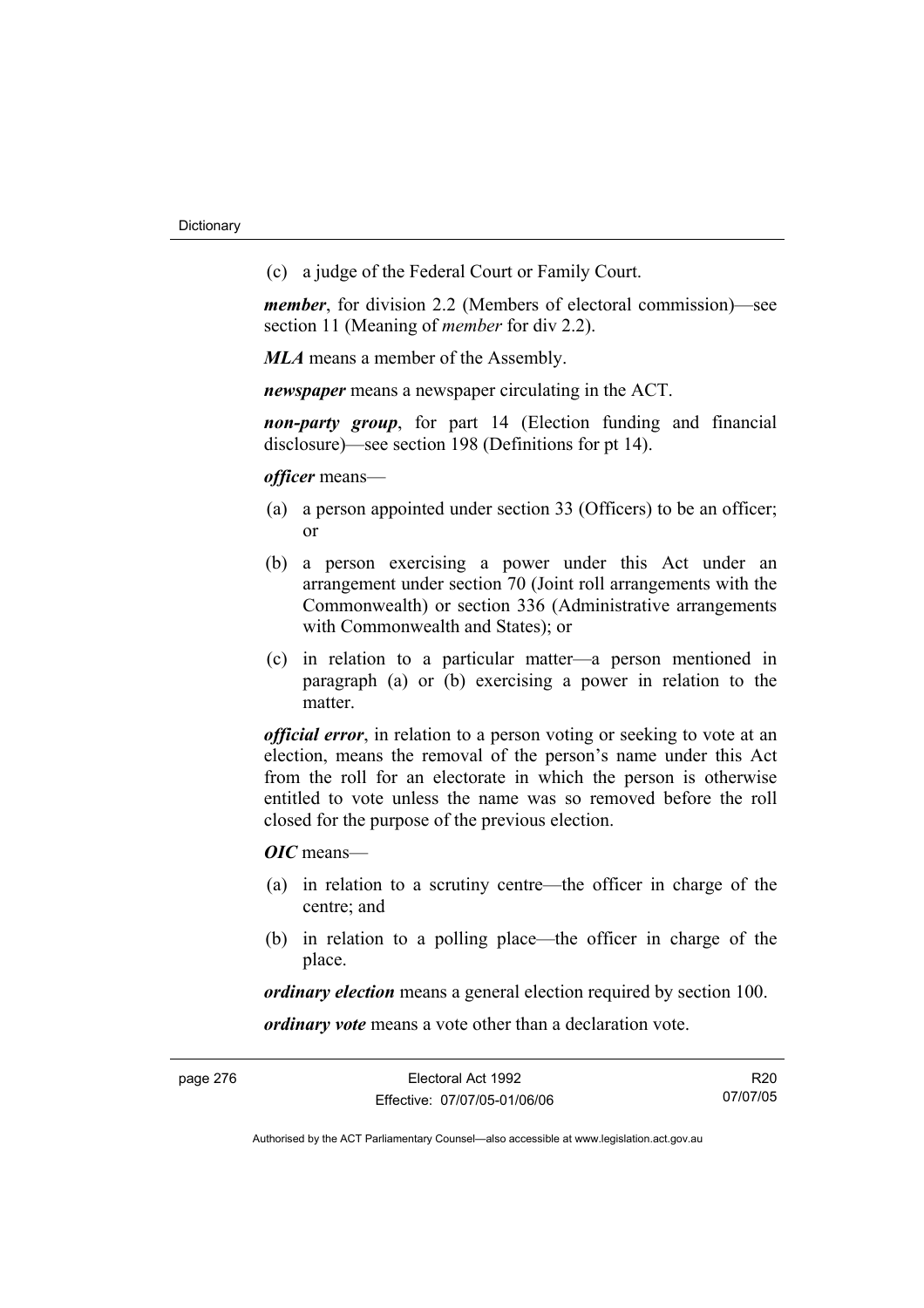*participant*, for division 14.5 (Disclosure of electoral expenditure)—see section 223 (Definitions for div 14.5).

*party*, for part 14 (Electoral funding and financial disclosure)—see section 198 (Definitions for pt 14).

*party candidate* means—

- (a) a candidate at an election nominated by the registered officer of a registered party; and
- (b) in relation to a registered party—a candidate nominated by the registered officer of the party.

*person*, for part 15 (Review of decisions)—see section 244 (Definitions for pt 15).

# *place of nomination*—see section 108.

*political party* means an organisation, incorporated or unincorporated, an object or activity of which is the promotion of the election to the Assembly of a candidate or candidates endorsed by it.

# *polling day*—

- (a) means the day when, apart from section 111 (Need for an election), a poll for an election would be required; and
- (b) except in part 8 (Timing of elections) and part 9 (Arrangements for elections), includes—
	- (i) if the time for holding an election is extended under section 159 for more than 1 day—each of those days; and
	- (ii) if polling is suspended under section 160—a day when polling is resumed.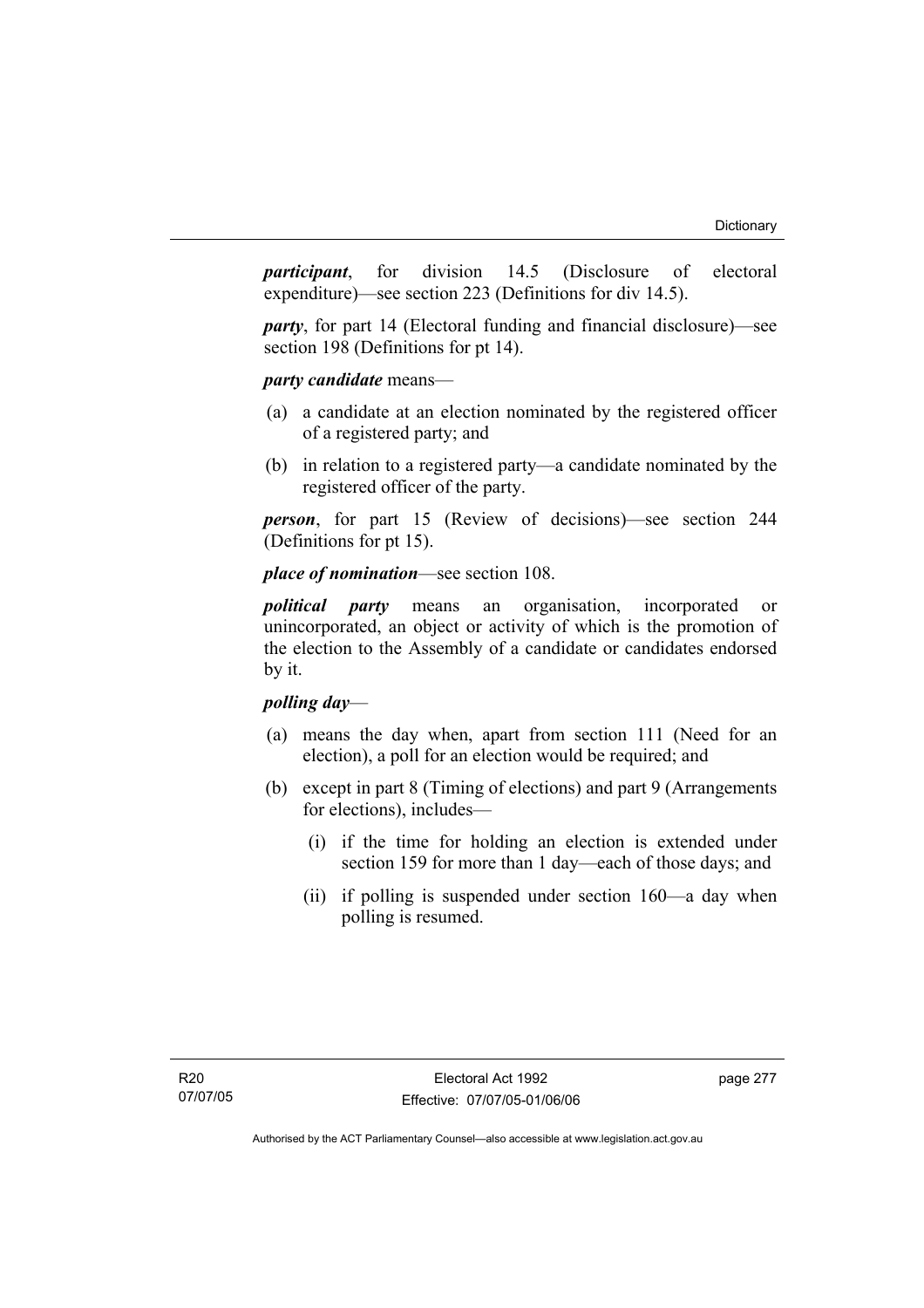*polling place* means a place appointed as a polling place under section 119 (Polling places and scrutiny centres), and, for division 17.3 (Campaigning offences), includes—

- (a) a place where a vote may be made before an officer under section 136B (Ordinary or declaration voting in ACT before polling day) or section 136C (Declaration voting outside ACT on or before polling day); and
- (b) a place where mobile polling is taking place under division 10.5 (Mobile polling).

*post*, for division 10.4 (Voting otherwise than at a polling place) see section 136.

*postal vote* means a declaration vote to which section 144A (Requirements for casting postal votes) applies.

*pre-election period* means the period of 37 days ending on the end of polling day for an election.

*proceeding*, for part 16 (Disputed elections, eligibility and vacancies)—see section 250 (Definitions for pt 16).

*property*, for part 14 (Election funding and financial disclosure) see section 198 (Definitions for pt 14).

*publish*, for division 17.3 (Campaigning offences)—see section 291 (Definitions for div 17.3).

*redistribution* includes distribution.

*register*, for part 14 (Election funding and financial disclosure)—see section 198 (Definitions for pt 14).

*registered*, for an abbreviation of the name of a registered party, means an abbreviation included in the particulars for the party in the register of political parties.

*registered industrial organisation*, for part 14 (Election funding and financial disclosure)—see section 198 (Definitions for pt 14).

R20 07/07/05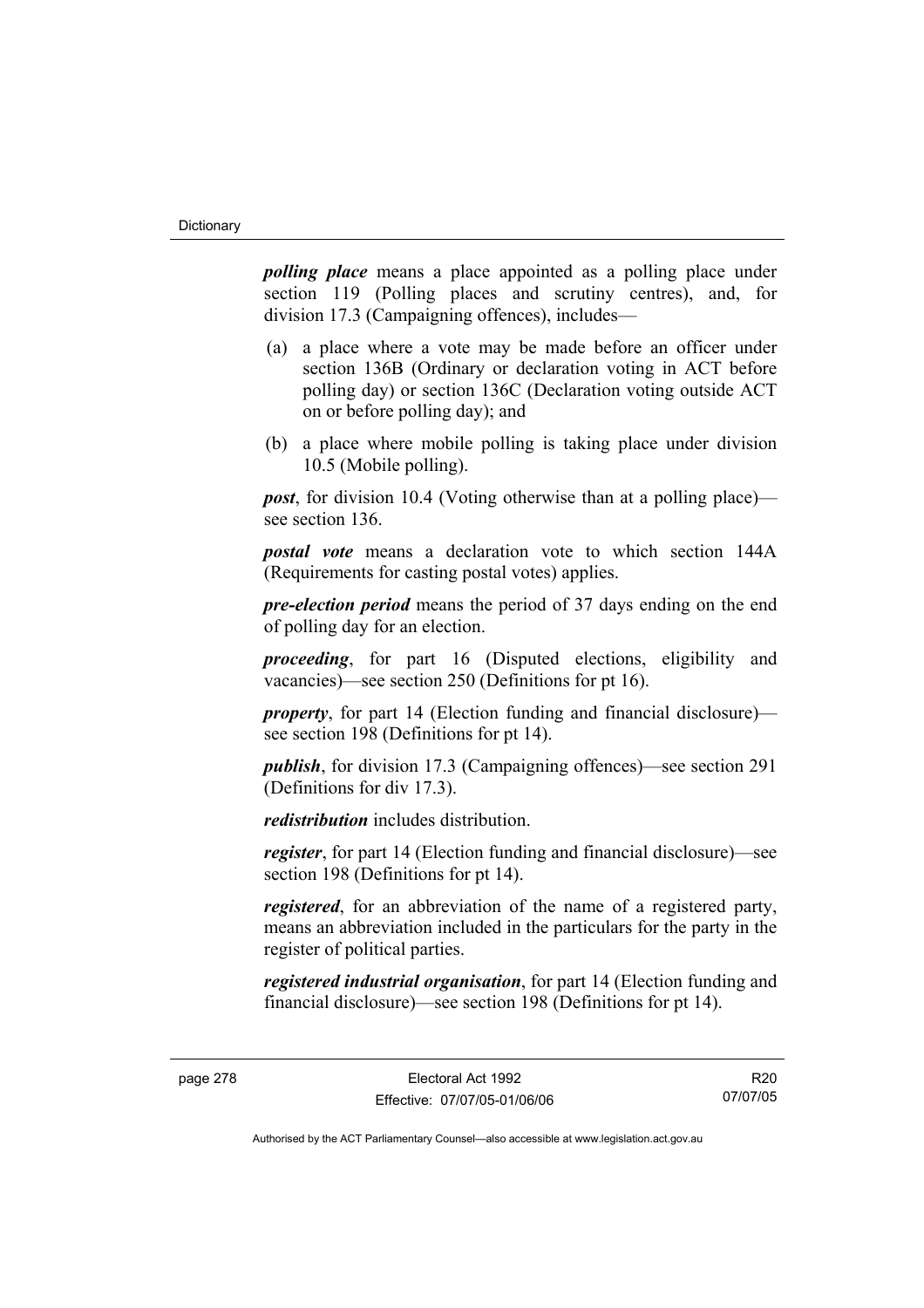*registered officer*, for a registered party, means the person whose name is entered in the register of political parties as the registered officer of the party.

*registered party* means a political party registered under part 7 (Registration of political parties).

*register of political parties* means the register of political parties kept under section 88 (Register).

*registrar*, for part 16 (Disputed elections, eligibility and vacancies)—see section 250 (Definitions for pt 16).

*related* political parties, for part 7 (Registration of political parties)—see section 87 (Meaning of *related* political parties).

*relates*, for division 14.5 (Disclosure of electoral expenditure)—see section 223 (Definitions for div 14.5).

*remand centre*, for division 10.5 (Mobile polling)—see section 149 (Definitions for div 10.5).

*reportage or commentary*, for division 17.3 (Campaigning offences)—see section 291 (Definitions for div 17.3).

*research personnel*, for part 11 (Polling in Antarctica)—see section 167 (Definitions for pt 11).

*return*, for division 14.7 (Compliance)—see section 235 (Definitions for div 14.7).

*returning officer*, for part 11 (Polling in Antarctica)—see section 167 (Definitions for pt 11).

*reviewable decision*, for part 15 (Review of decisions)—see section 244 (Definitions for pt 15).

*review statement*, in relation to a decision by the commissioner, means a statement referred to in section 246 about that decision.

*roll* means a roll of electors kept under this Act.

R20 07/07/05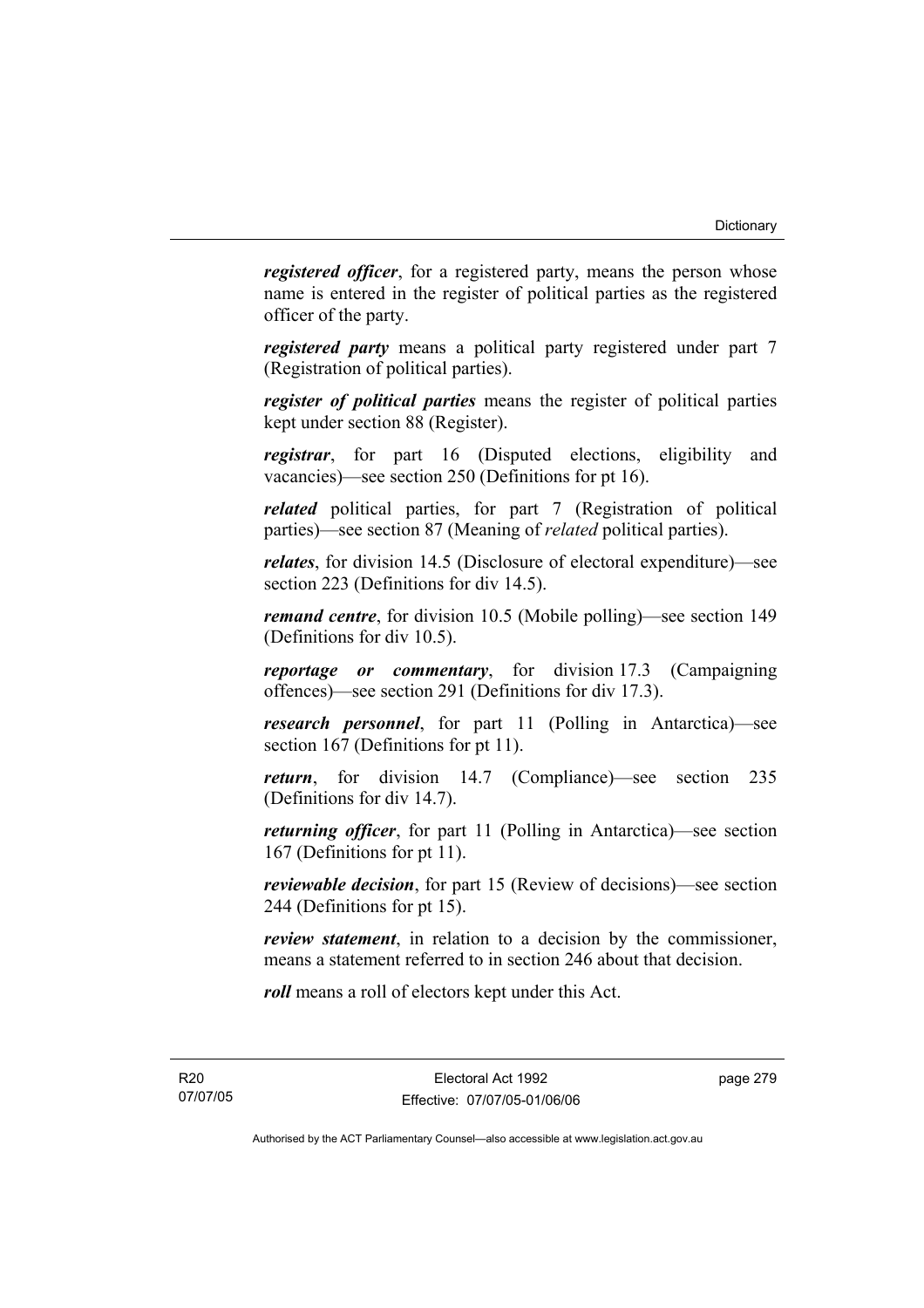*scrutineer* means a person appointed under section 122 to be a scrutineer.

*scrutiny centre* means a place appointed as a scrutiny centre under section 119.

*secretary*, in relation to a political party, means the secretary or chief administrative officer (however described) of the party.

# *Speaker*—

- (a) for part 13 (Casual vacancies)—see section 190; and
- (b) for part 16 (Disputed elections, eligibility and vacancies)—see section 251.
- *Note Speaker* is defined in the *Legislation Act 2001*, dict. pt 1.

*special hospital*, for division 10.5 (Mobile polling)—see section 149 (Definitions for div 10.5).

*staff*, in relation to the electoral commission, means—

- (a) the staff assisting the commissioner referred to in section 31; and
- (b) persons employed or engaged under section 32.

*station*, for part 11 (Polling in Antarctica)—see section 167 (Definitions for pt 11).

*suppressed address* means an address particulars of which are required to be suppressed from a roll extract under section 77.

*transmit*, for part 11 (Polling in Antarctica)—see section 167 (Definitions for pt 11).

*undue influence*, for part 16 (Disputed elections, eligibility and vacancies)—see section 250 (Definitions for pt 16).

*visiting officer*, for division 10.5 (Mobile polling)—see section 149 (Definitions for div 10.5).

R20 07/07/05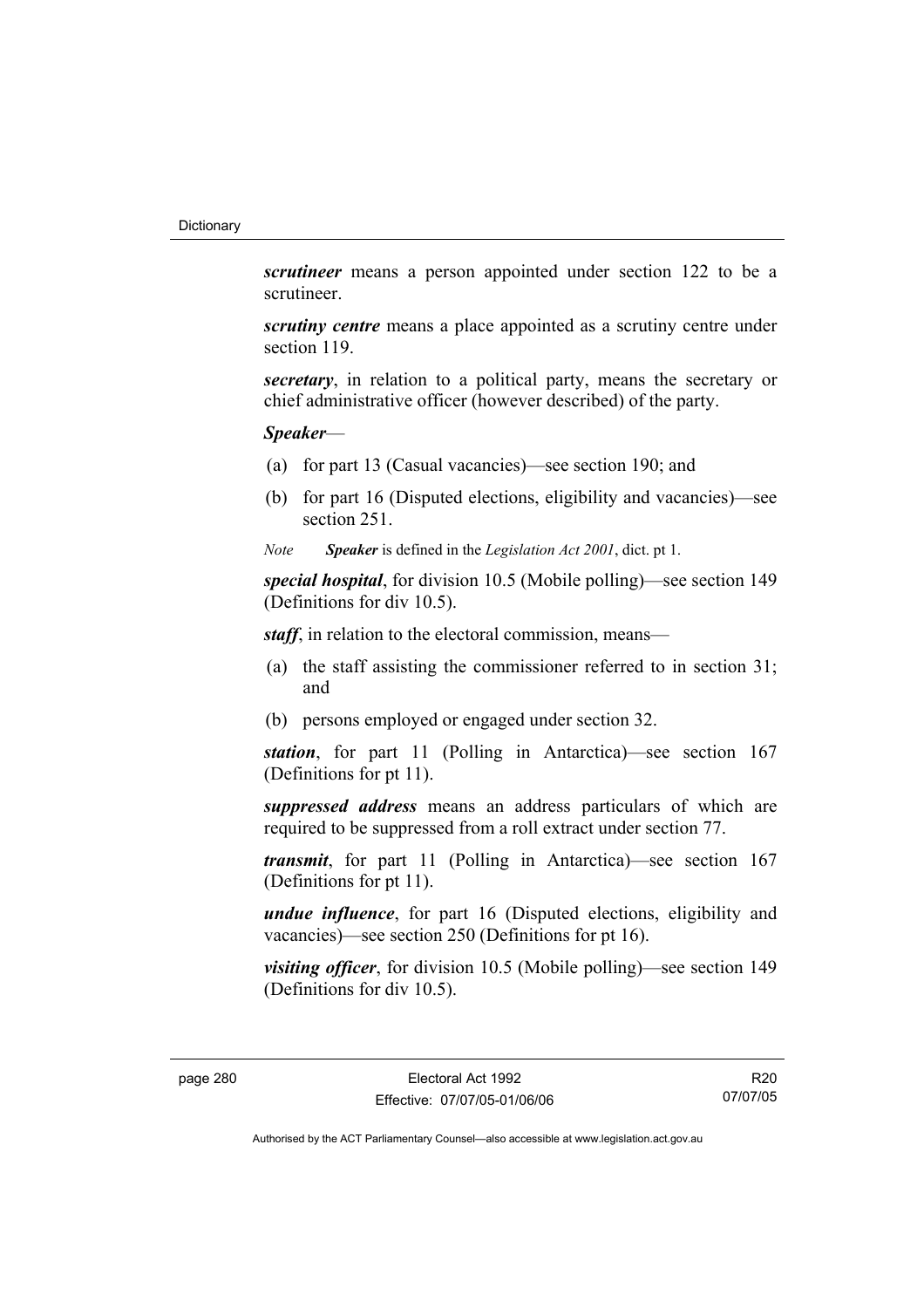# **Endnotes**

# **1 About the endnotes**

Amending and modifying laws are annotated in the legislation history and the amendment history. Current modifications are not included in the republished law but are set out in the endnotes.

Not all editorial amendments made under the *Legislation Act 2001*, part 11.3 are annotated in the amendment history. Full details of any amendments can be obtained from the Parliamentary Counsel's Office.

Uncommenced amending laws and expiries are listed in the legislation history and the amendment history. These details are underlined. Uncommenced provisions and amendments are not included in the republished law but are set out in the last endnote.

If all the provisions of the law have been renumbered, a table of renumbered provisions gives details of previous and current numbering.

The endnotes also include a table of earlier republications.

| $am = amended$<br>$amdt = amendment$<br>$ch = chapter$<br>$cl = clause$<br>$def = definition$<br>$dict = dictionary$<br>disallowed = disallowed by the Legislative<br>Assembly<br>$div = division$<br>$exp = expires/expired$<br>$Gaz = Gazette$<br>$hda =$ heading<br>$IA = Interpretation Act 1967$<br>ins = inserted/added<br>$LA =$ Legislation Act 2001<br>$LR =$ legislation register<br>LRA = Legislation (Republication) Act 1996<br>$mod = modified/modification$ | $ord = ordinance$<br>orig = original<br>par = paragraph/subparagraph<br>$pres = present$<br>$prev = previous$<br>$(\text{prev})$ = previously<br>$pt = part$<br>$r = rule/subrule$<br>$reg = regulation/subregulation$<br>$renum = renumbered$<br>$reloc = relocated$<br>$R[X]$ = Republication No<br>$RI =$ reissue<br>s = section/subsection<br>sch = schedule<br>$sdiv = subdivision$<br>$sub =$ substituted<br>SL = Subordinate Law |
|----------------------------------------------------------------------------------------------------------------------------------------------------------------------------------------------------------------------------------------------------------------------------------------------------------------------------------------------------------------------------------------------------------------------------------------------------------------------------|-----------------------------------------------------------------------------------------------------------------------------------------------------------------------------------------------------------------------------------------------------------------------------------------------------------------------------------------------------------------------------------------------------------------------------------------|
| $o = order$                                                                                                                                                                                                                                                                                                                                                                                                                                                                | underlining = whole or part not commenced                                                                                                                                                                                                                                                                                                                                                                                               |
| om = omitted/repealed                                                                                                                                                                                                                                                                                                                                                                                                                                                      | or to be expired                                                                                                                                                                                                                                                                                                                                                                                                                        |

# **2 Abbreviation key**

R20 07/07/05

Electoral Act 1992 Effective: 07/07/05-01/06/06 page 281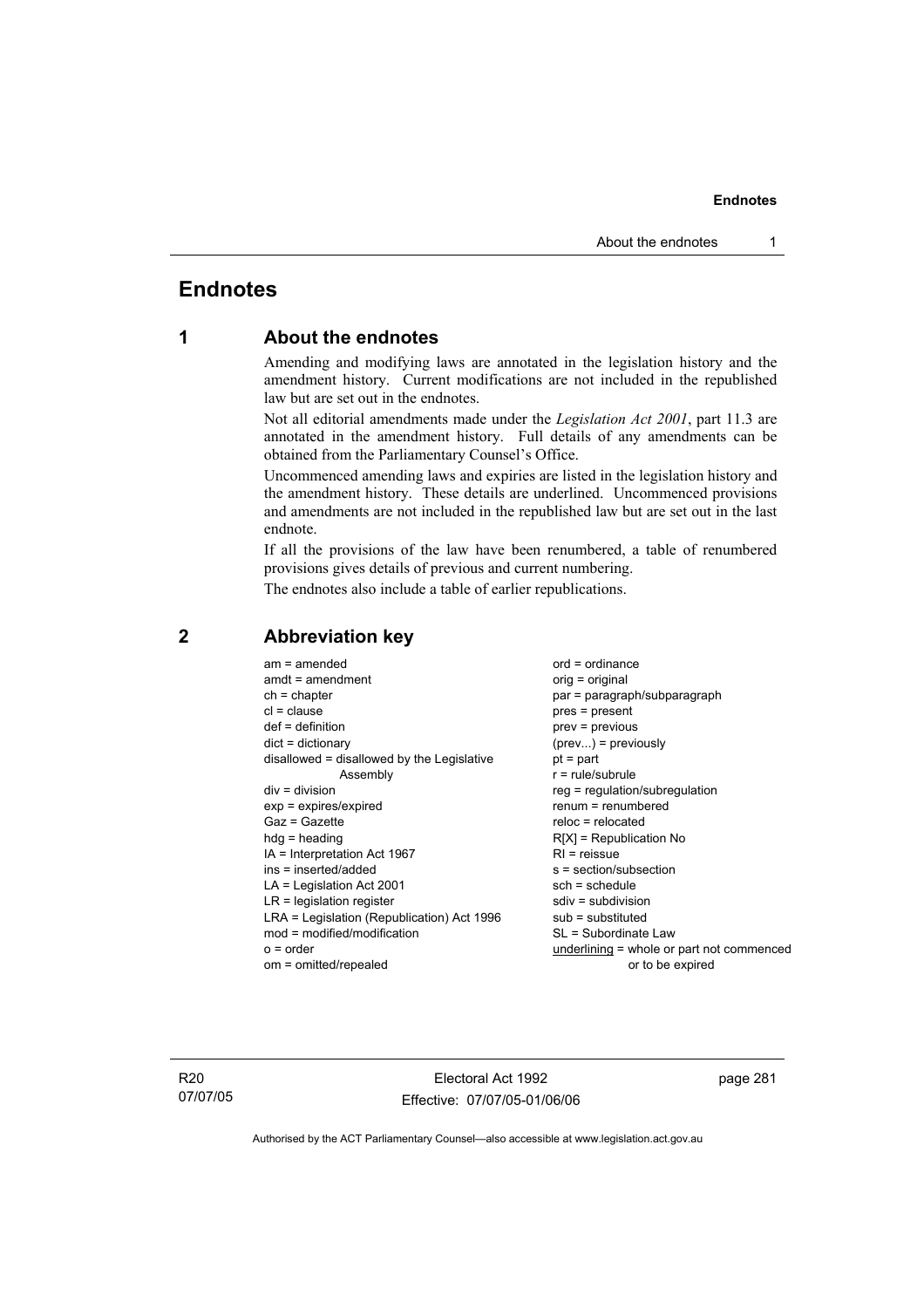| Legislation history<br>-3 |  |
|---------------------------|--|
|---------------------------|--|

# **3 Legislation history**

#### **Electoral Act 1992 No 71**

notified 8 December 1992 (Gaz 1992 No S218) s 1, s 2 commenced 8 December 1992 (s 2 (1)) remainder commenced 21 December 1992 (Gaz 1992 No S243 p 19)

as amended by

# **Acts Revision (Position of Crown) Act 1993 No 44 sch 2**

notified 27 August 1993 (Gaz 1993 No S165) commenced 27 August 1993 (s 2)

#### **Electoral (Amendment) Act 1994 No 14**

notified 17 May 1994 (Gaz 1994 No S85) s 1, s 2, s 22 (in pt), s 23 (in pt) commenced 17 May 1994 (s 2 (1), (2)) ss 3-21 commenced 6 June 1994 (Gaz 1994 No S105) s 22 (new pt 13) commenced 3 March 1995 (s 2 (5)) s 22 (new pt 16 (ss 244-278)) commenced 25 August 1994 (s 2 (6) and Gaz 1994 No S172) s 24 commenced 1 September 1994 (Gaz 1994 No S172) remainder commenced 25 August 1994 (Gaz 1994 No S172)

#### **Public Sector Management (Consequential and Transitional Provisions) Act 1994 No 38 sch 1 pt 32**

notified 30 June 1994 (Gaz 1994 No S121) s 1, s 2 commenced 30 June 1994 (s 2 (1)) sch1 pt 32 commenced 1 July 1994 (Gaz 1994 No S142 p 2)

### **Electoral (Amendment) Act 1994 (No 2) No 78**

notified 17 November 1994 (Gaz 1994 No S252) commenced 17 November 1994 (s 2)

### **Annual Reports (Government Agencies) (Consequential Provisions) Act 1995 No 25 sch**

notified 5 September 1995 (Gaz 1995 No S212) commenced 5 September 1995 (s 2)

#### **Electoral (Amendment) Act 1995 No 33**

notified 31 October 1995 (Gaz 1995 No S266) commenced 31 October 1995 (s 2)

page 282 Electoral Act 1992 Effective: 07/07/05-01/06/06

R20 07/07/05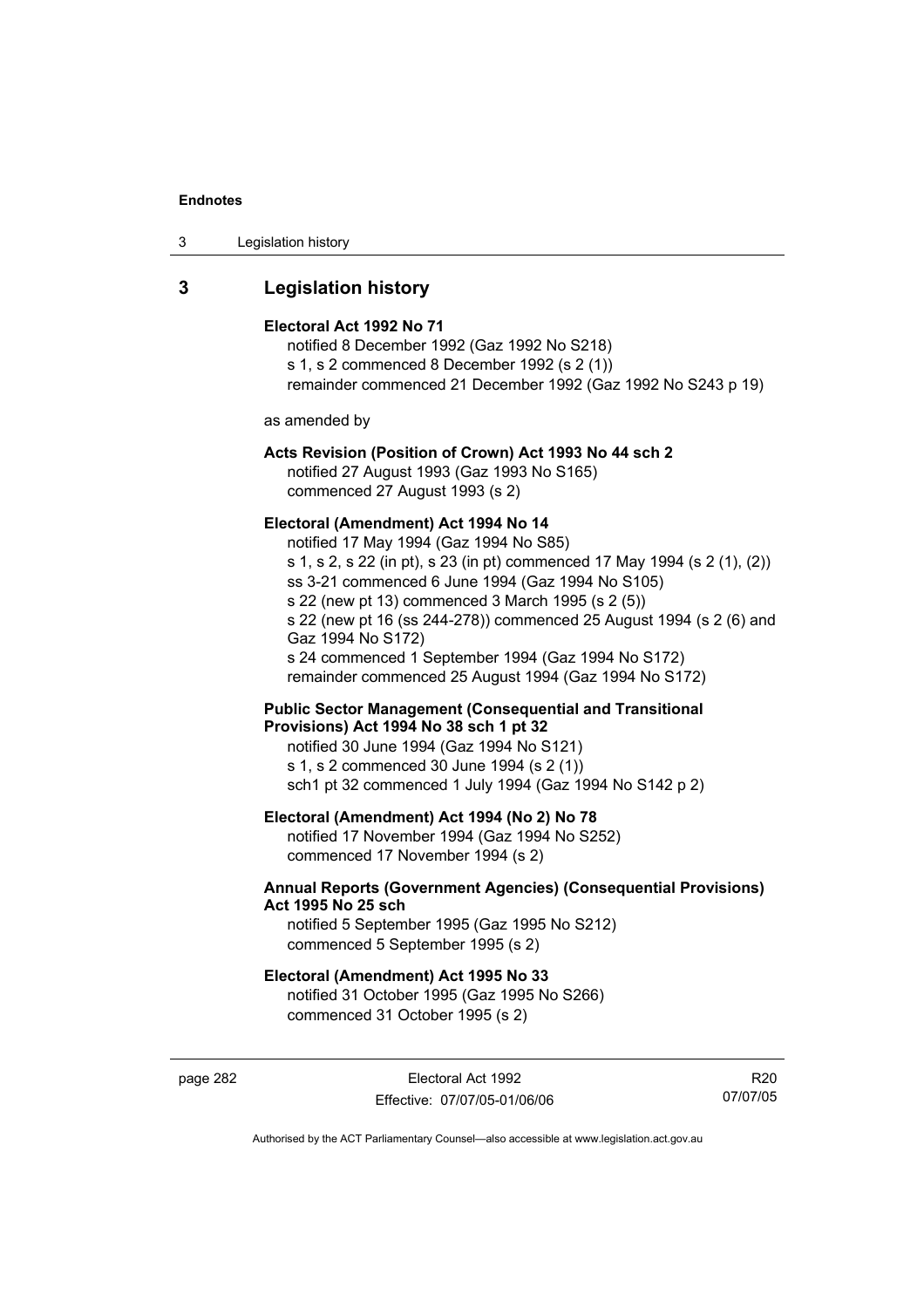#### **Statute Law Revision Act 1995 No 46 sch**

notified 18 December 1995 (Gaz 1995 No S306) commenced 18 December 1995 (s 2)

## **Remuneration Tribunal (Consequential and Transitional Provisions) Act 1995 No 56 sch**

notified 20 December 1995 (Gaz 1995 No S313) sch commenced 21 December 1995 (s 2 and see Gaz 1995 No S315 p 2)

#### **Electoral (Amendment) Act 1996 No 56**

notified 29 November 1996 (Gaz 1996 No S320) commenced 29 November 1996 (s 2)

#### **Land (Planning and Environment) (Amendment) Act 1996 (No 3) No 85**

notified 24 December 1996 (Gaz 1996 No S345) s 1, s 2 commenced 24 December 1996 (s 2 (1)) remainder commenced 24 June 1997 (s 2 (3))

#### **Electoral (Amendment) Act 1997 No 38**

notified 1 September 1997 (Gaz 1997 No S257) ss 1-3 commenced 1 September 1997 (s 2 (1)) remainder commenced 1 May 1998 (s 2 (2))

#### **Remuneration Tribunal (Consequential Amendments) Act 1997 No 41 sch 1 (as am by 2002 (No 2) No 49 pt 3.19)**

notified 19 September 1997 (Gaz 1997 No S264) s 1, s 2 commenced 19 September 1997 (s 2 (1)) sch 1 commenced 24 September 1997 (s 2)

#### **Electoral Amendment Act 1997 (No 2) No 91**

notified 1 December 1997 (Gaz 1997 No S380) commenced 1 December 1997 (s 2)

#### **Legal Practitioners (Consequential Amendments) Act 1997 No 96 sch 1**

notified 1 December 1997 (Gaz 1997 No S380) s 1, s 2 commenced 1 December 1997 (s 2 (1)) sch 1 commenced 1 June 1998 (s 2 (2))

R20 07/07/05 page 283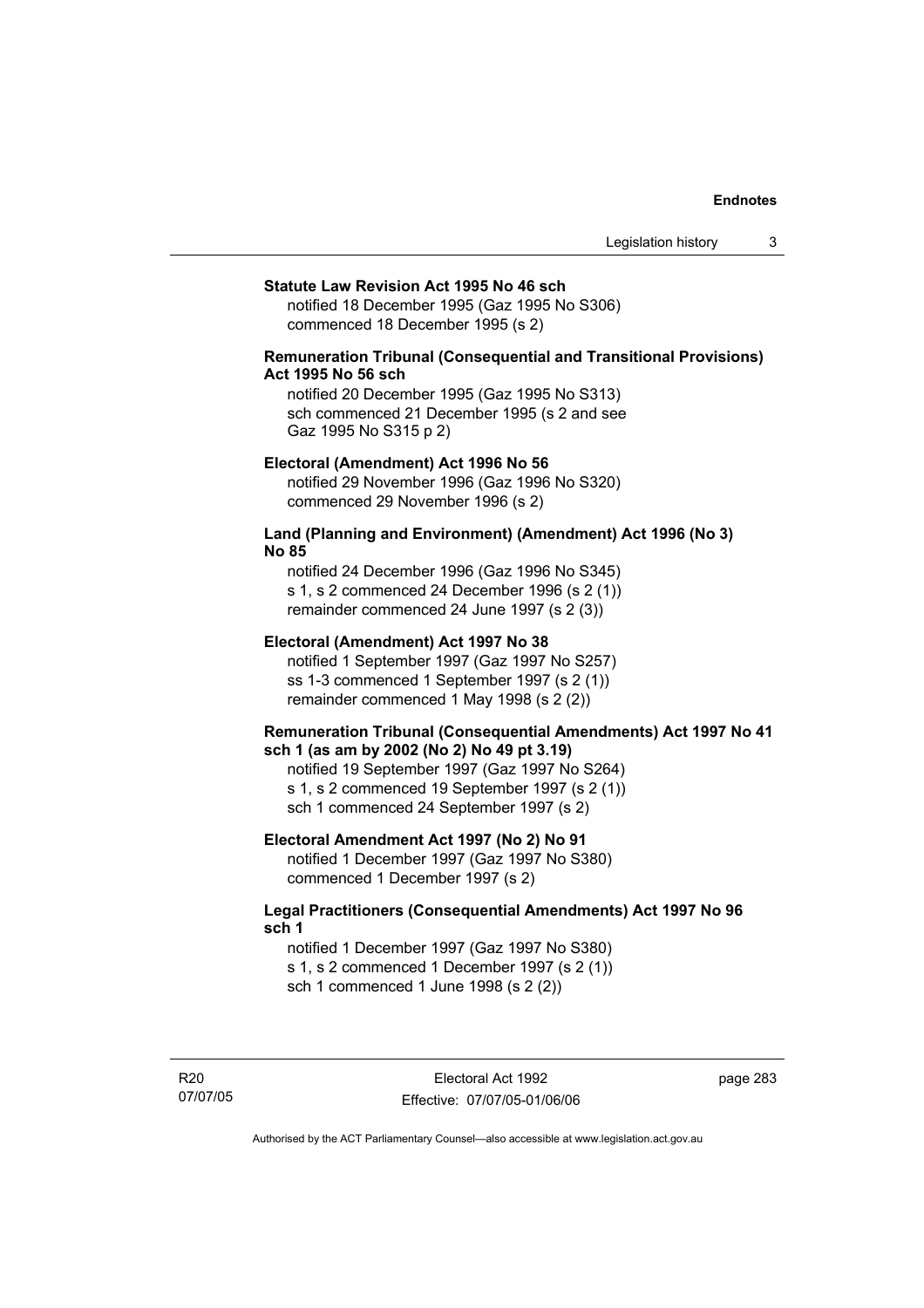| -3 | Legislation history |  |
|----|---------------------|--|
|----|---------------------|--|

| Statute Law Revision (Penalties) Act 1998 No 54 sch<br>notified 27 November 1998 (Gaz 1998 No S207)<br>s 1, s 2 commenced 27 November 1998 (s 2 (1))<br>sch commenced 9 December 1998 (Gaz 1998 No 49 p 1078) |
|---------------------------------------------------------------------------------------------------------------------------------------------------------------------------------------------------------------|
| Electoral (Amendment) Act 1998 No 61<br>notified 11 December 1998 (Gaz 1998 No S209)<br>commenced 11 December 1998 (s 2)                                                                                      |
| Electoral Amendment Act 2000 No 50<br>notified 28 September 2000 (Gaz 2000 No 39)<br>commenced 28 September 2000 (s 2)                                                                                        |
| Electoral Amendment Act 2000 (No 2) No 76<br>notified 21 December 2000 (Gaz 2000 No S69)<br>s 1, s 2 commenced 21 December 2000 (IA s 10B)<br>remainder commenced 11 April 2001 (Gaz 2001 No 14)              |
| Surveyors (Consequential Amendments) Act 2001 No 3 sch 1<br>notified 8 March 2001 (Gaz 2001 No 10)<br>s 1, s 2 commenced 8 March 2001 (IA s 10B)<br>sch 1 commenced 26 July 2001 (s 2 and Gaz 2001 No 30)     |
| Electoral Amendment Act 2001 No 36<br>notified 29 June 2001 (Gaz 2001 No S36)<br>commenced 29 June 2001 (s 2)                                                                                                 |
| Electoral (Entrenched Provisions) Amendment Act 2001 No 37<br>notified 29 June 2001 (Gaz 2001 No S36)<br>commenced 29 June 2001 (s 2)                                                                         |
| Electoral Amendment Act 2001 (No 2) No 38<br>notified 29 June 2001 (Gaz 2001 No S36)<br>s 1, s 2 commenced 29 June 2001 (IA s 10B)<br>remainder commenced 29 June 2001 (s 2)                                  |

page 284 Electoral Act 1992 Effective: 07/07/05-01/06/06

R20 07/07/05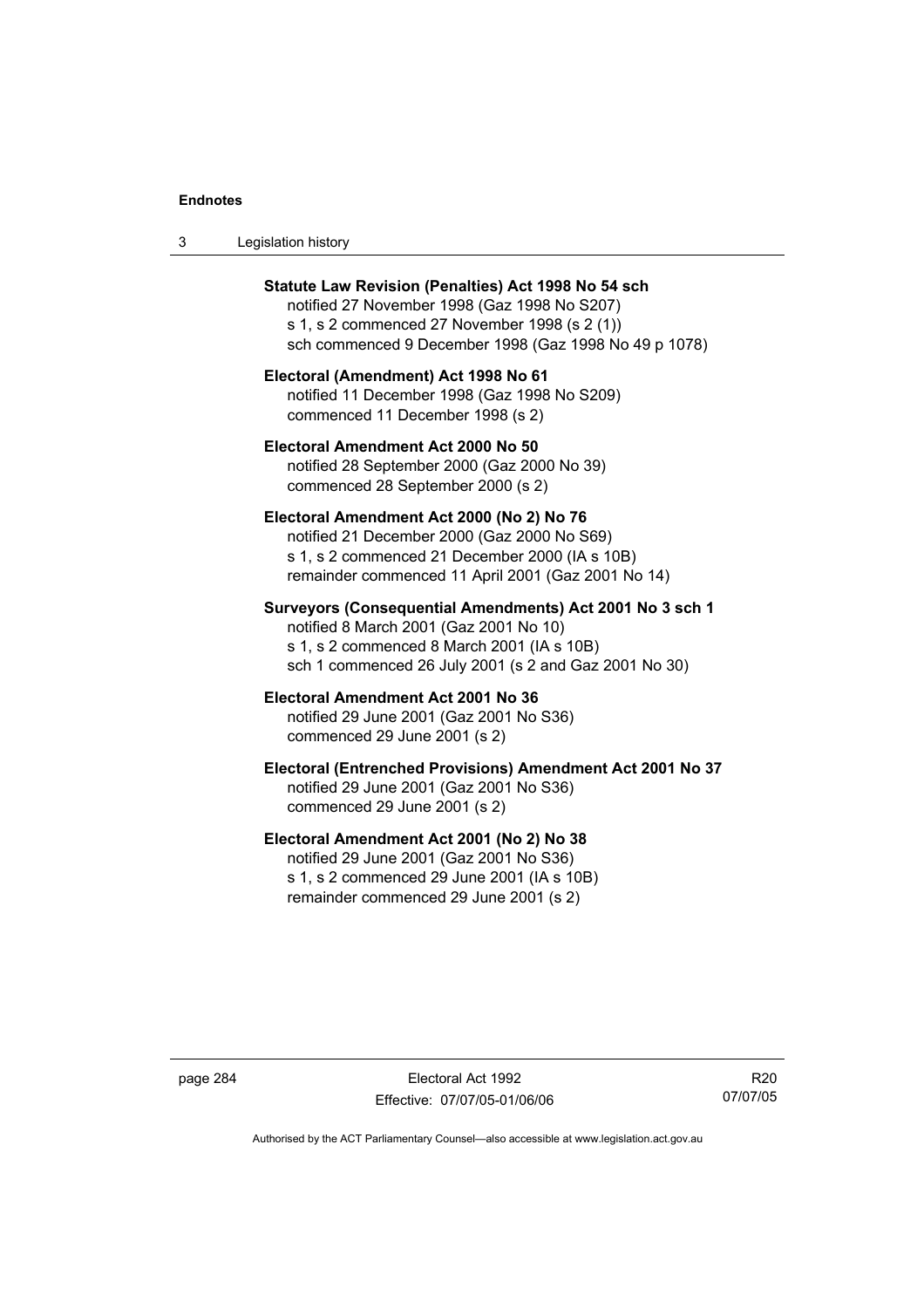### **Legislation (Consequential Amendments) Act 2001 No 44 sch 1 pt 120**

notified 26 July 2001 (Gaz 2001 No 30) s 1, s 2 commenced 26 July 2001 (IA s 10B) amdts 1.1294, 1.1312-1.1321, 1.1338, 1.1339, 1.1342, 1.1343, 1.1350, 1.1356, 1.1357, 1.1364, 1.1365, 1.1370-1.1372, 1.1378-1.1384, 1.1398-1.1400 commenced 12 September 2001 (s 2 and see Gaz 2001 No S65) pt 120 remainder commenced 12 September 2001 (s 2 and see Gaz 2001 No S65)

#### **Legislation Amendment Act 2002 No 11 pt 2.17**

notified LR 27 May 2002 s 1, s 2 commenced 27 May 2002 (LA s 75) pt 2.17 commenced 28 May 2002 (s 2 (1))

#### **Statute Law Amendment Act 2002 No 30 pt 3.21**

notified LR 16 September 2002 s 1, s 2 taken to have commenced 19 May 1997 (LA s 75 (2)) pt 3.21 commenced 17 September 2002 (s 2 (1))

### **Electoral Amendment Act 2002 No 32**

notified LR 8 October 2002 s 1, s 2 commenced 8 October 2002 (LA s 75 (1)) remainder commenced 9 October 2002 (s 2)

#### **Districts Act 2002 No 39 pt 1.3**

notified LR 10 October 2002 s 1, s 2 commenced 10 October 2002 (LA s 75 (1)) pt 1.3 commenced 11 October 2002 (s 2)

#### **Statute Law Amendment Act 2002 (No 2) No 49 pt 3.19**

notified LR 20 December 2002

s 1, s 2 taken to have commenced 7 October 1994 (LA s 75 (2))

pt 3.19 commenced 24 September 1997 (s 2 (4))

*Note* This Act only amends the Remuneration Tribunal (Consequential Amendments) Act 1997 No 41.

page 285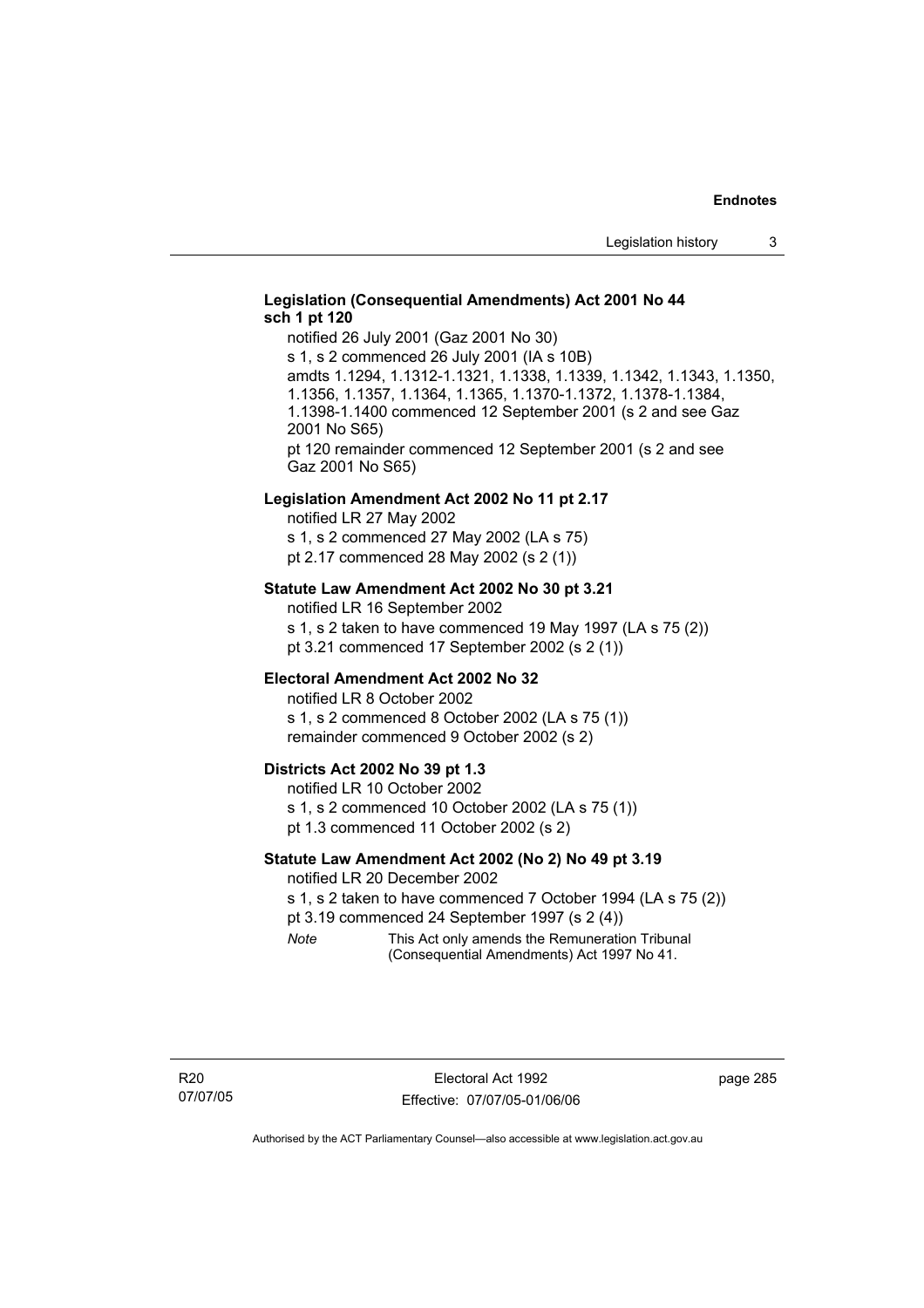3 Legislation history

# **Planning and Land (Consequential Amendments) Act 2002 A2002-56 sch 3 pt 3.4**

notified LR 20 December 2002

s 1, s 2 commenced 20 December 2002 (LA s 75 (1))

sch 3 pt 3.4 commenced 1 July 2003 (s 2 and see Planning and Land Act 2002 A2002-55 s 5)

#### **Electoral Amendment Act 2003 A2003-54**

notified LR 3 December 2003 s 1, s 2 commenced 3 December 2003 (LA s 75 (1)) remainder commenced 4 December 2003 (s 2)

### **Annual Reports Legislation Amendment Act 2004 A2004-9 sch 1 pt 1.12**

notified LR 19 March 2004 s 1, s 2 commenced 19 March 2004 (LA s 75 (1)) sch 1 pt 1.12 commenced 13 April 2004 (s 2 and see Annual Reports (Government Agencies) Act 2004 A2004-8, s 2 and CN2004-5)

### **Criminal Code (Theft, Fraud, Bribery and Related Offences) Amendment Act 2004 A2004-15 sch 1 pt 1.11, sch 2 pt 2.31**

notified LR 26 March 2004 s 1, s 2 commenced 26 March 2004 (LA s 75 (1)) sch 1 pt 1.11, sch 2 pt 2.31 commenced 9 April 2004 (s 2 (1))

#### **Electoral Amendment Act 2004 A2004-26**

notified LR 21 May 2004 s 1, s 2 commenced 21 May 2004 (LA s 75 (1)) remainder commenced 22 May 2004 (s 2)

## **Health Professionals Legislation Amendment Act 2004 A2004-39 sch 1 pt 1.2**

notified LR 8 July 2004 s 1, s 2 commenced 8 July 2004 (LA s 75 (1)) sch 1 pt 1.2 commenced 7 July 2005 (s 2 and see Health Professionals Act 2004 A2004-38, s 2 and CN2005-11)

R20 07/07/05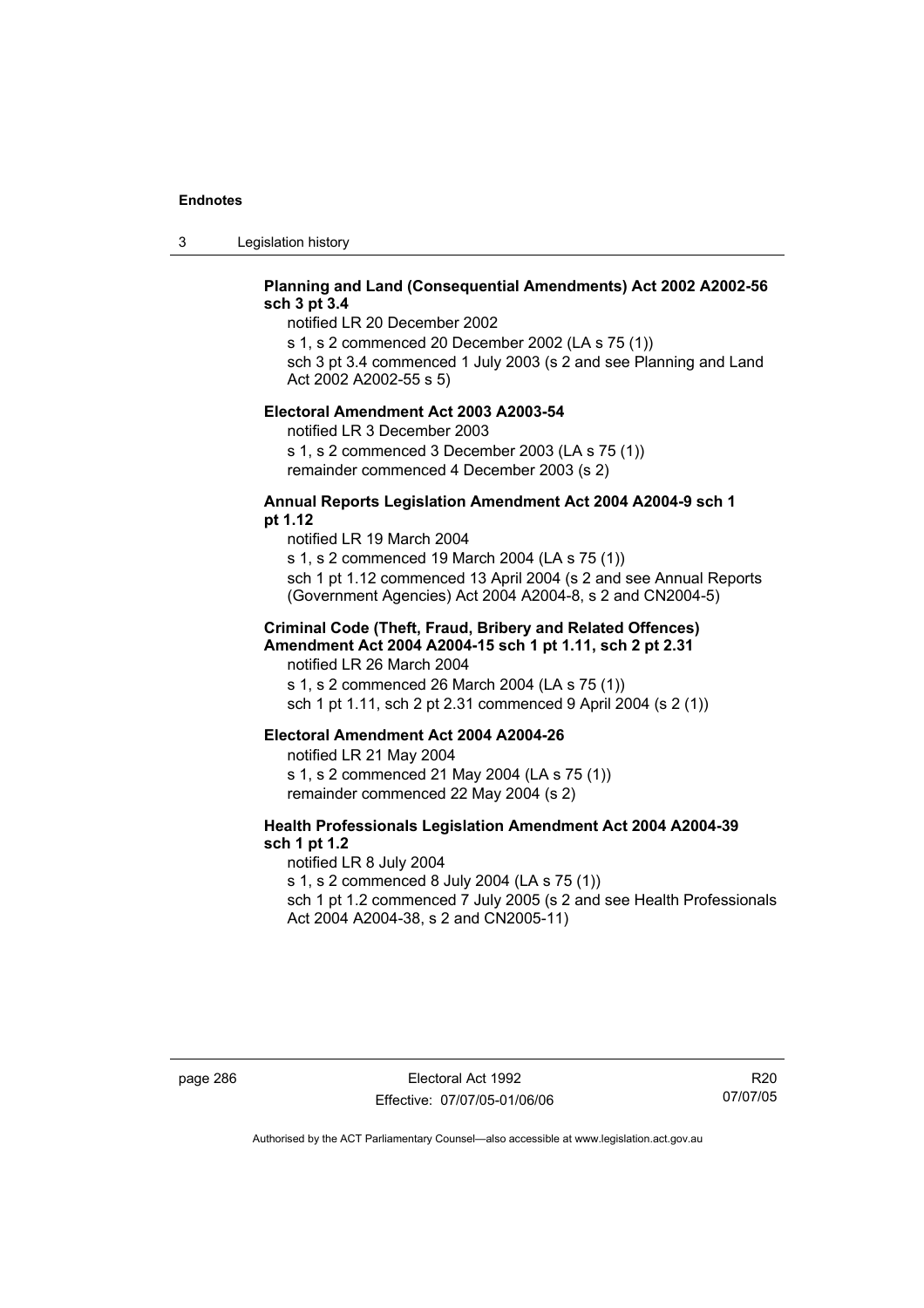# **Court Procedures (Consequential Amendments) Act 2004 A2004-60 sch 1 pt 1.25**

notified LR 2 September 2004 s 1, s 2 commenced 2 September 2004 (LA s 75 (1)) sch 1 pt 1.25 commenced 10 January 2005 (s 2 and see Court Procedures Act 2004 A2004-59, s 2 and CN2004-29)

# **4 Amendment history**

| <b>Preamble</b><br>preamble    | am 1994 No 14                                                                                                                                                                                                                                                                                                                                                                                                                                                                                                                                                                                                                                                                                                                                                                                                                                     |
|--------------------------------|---------------------------------------------------------------------------------------------------------------------------------------------------------------------------------------------------------------------------------------------------------------------------------------------------------------------------------------------------------------------------------------------------------------------------------------------------------------------------------------------------------------------------------------------------------------------------------------------------------------------------------------------------------------------------------------------------------------------------------------------------------------------------------------------------------------------------------------------------|
| <b>Title</b><br>title          | sub 1994 No 14                                                                                                                                                                                                                                                                                                                                                                                                                                                                                                                                                                                                                                                                                                                                                                                                                                    |
| Name of Act<br>s 1             | sub 2001 No 36 amdt 1.1                                                                                                                                                                                                                                                                                                                                                                                                                                                                                                                                                                                                                                                                                                                                                                                                                           |
| Commencement<br>s <sub>2</sub> | am 1994 No 14<br>om 2001 No 44 amdt 1.1285                                                                                                                                                                                                                                                                                                                                                                                                                                                                                                                                                                                                                                                                                                                                                                                                        |
| <b>Dictionary</b><br>s 3       | def <i>abbreviation</i> ins A1994-14 s 6<br>om A2001-36 amdt 1.2<br>def <i>candidate</i> ins A1994-14 s 6<br>om A2001-36 amdt 1.2<br>def declaration vote om A2001-36 amdt 1.2<br>def Electoral Commissioner om A1994-14 s 6<br>def electoral paper ins A1994-14 s 6<br>om A2001-36 amdt 1.2<br>def <i>officer</i> ins A1994-14 s 6<br>om A2001-36 amdt 1.2<br>def <b>polling place</b> ins $A1994-14 s 6$<br>om A2001-36 amdt 1.2<br>def registered officer ins A1994-14 s 6<br>om A2001-36 amdt 1.2<br>def register of political parties ins A1994-14 s 6<br>om A2001-36 amdt 1.2<br>def registered party ins A1994-14 s 6<br>om A2001-36 amdt 1.2<br>def Self-Government Act ins A1994-14 s 6<br>om A2001-36 amdt 1.2<br>def Speaker ins A1994-14 s 6<br>om A2001-36 amdt 1.2<br>defs reloc to dict A2001-36 amdt 1.3<br>sub A2001-36 amdt 1.4 |

R20 07/07/05

Electoral Act 1992 Effective: 07/07/05-01/06/06 page 287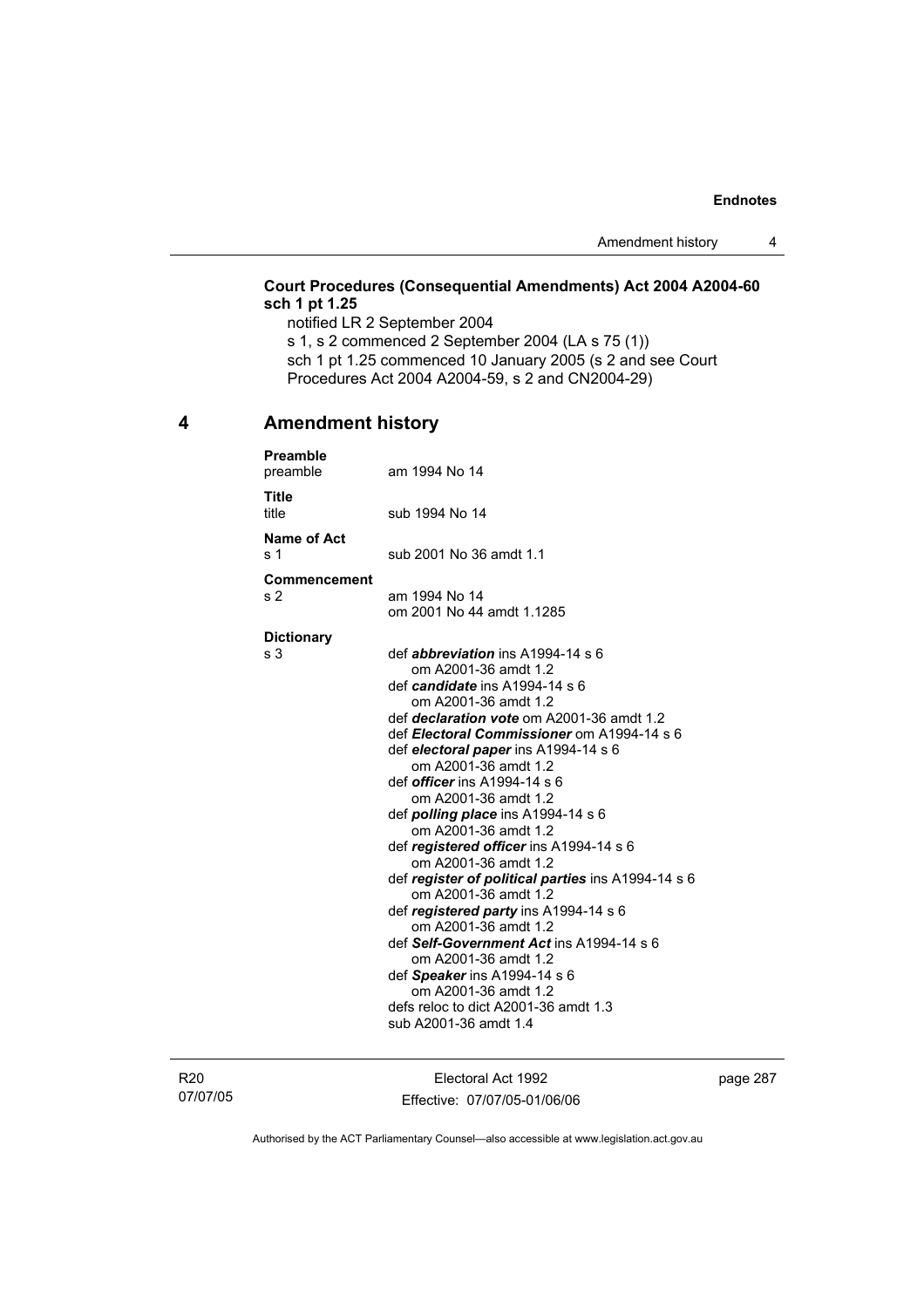4 Amendment history

**Offences against Act—application of Criminal Code etc**<br>s 3A **ins A2004-26 s 4**  $ins A2004-26 s 4$ **Meaning of** *electoral matter*<br>s 4 0m 1993 om 1993 No 44 sch 2 ins 1994 No 14 sub 2001 No 36 s 5 am A2004-26 amdt 1.60 **Meaning of** *available for public inspection* s 4A ins 2001 No 36 s 5 **Establishment, functions and powers of electoral commission**   $div 2.1$  hdg sub 2001 No 36 amdt 1.5 **Constitution of commission**  s 6 am 1994 No 14 sub 2002 No 30 amdt 3.243 **Functions of electoral commission**  s 7 sub 1994 No 14 am 1997 No 91 am LA (see 2001 No 36 amdt 1.99); 2002 No 30 amdts 3.244- 3.246 **Determination of fees**  s 8 (prev s 7A) ins 1994 No 14 renum 1994 No 14 sub 2001 No 44 amdt 1.1286 **Powers**  s 9 (prev s 8) renum 1994 No 14 om 2002 No 30 amdt 3.247 **Electoral commission's annual report**  (prev s 9) am 1994 No 14 renum 1994 No 14 om 1995 No 25 ins 1997 No 91 sub A2004-9 amdt 1.15 **Special reports by electoral commission**  s 10A ins 1997 No 91 sub 2002 No 30 amdt 3.248 **Members of electoral commission**  div 2.2 hdg sub 2001 No 36 amdt 1.6

page 288 Electoral Act 1992 Effective: 07/07/05-01/06/06

R20 07/07/05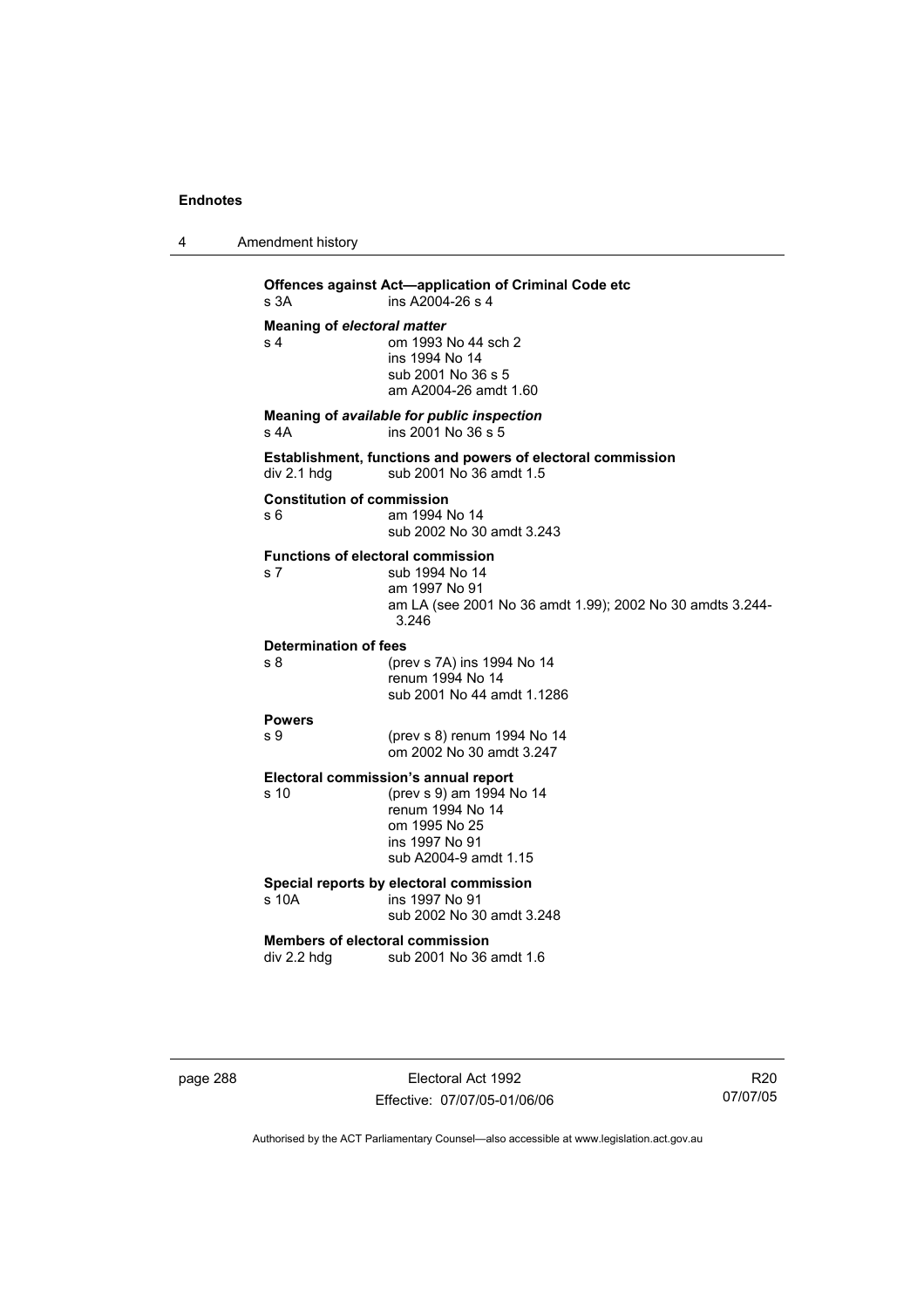| Meaning of member for div 2.2<br>s 11 hdg | sub 2001 No 36 amdt 1.7                                                            |
|-------------------------------------------|------------------------------------------------------------------------------------|
| s 11                                      | (prev s 10) renum 1994 No 14                                                       |
|                                           | om 1995 No 25 sch                                                                  |
|                                           | ins 1997 No 91                                                                     |
|                                           | def <i>member</i> sub 2002 No 30 amdt 3.249                                        |
| Appointment                               |                                                                                    |
| s 12                                      | (prev s 11) am 1994 No 14                                                          |
|                                           | renum 1994 No 14                                                                   |
|                                           | am 1994 No 38 sch 1 pt 32; 2001 No 44 amdt 1.1287; 2002<br>No 30 amdts 3.250-3.252 |
|                                           | Term of appointment of members                                                     |
| s <sub>13</sub>                           | (prev s 12) am 1994 No 14                                                          |
|                                           | renum 1994 No 14                                                                   |
|                                           | sub 2002 No 30 amdt 3.253                                                          |
|                                           | Conditions of appointment of members generally                                     |
| s <sub>14</sub>                           | (prev s 13) renum 1994 No 14                                                       |
|                                           | om 1997 No 41                                                                      |
|                                           | ins 2002 No 30 amdt 3.253                                                          |
| Leave of absence                          |                                                                                    |
| s 15                                      | (prev s 14) renum 1994 No 14                                                       |
| <b>Resignation</b>                        |                                                                                    |
| s 16                                      | (prev s 15) renum 1994 No 14<br>om 2002 No 30 amdt 3.254                           |
|                                           |                                                                                    |
|                                           | Suspension or ending of appointment of members<br>sub 2002 No 30 amdt 3.255        |
| s 17 hdg<br>s 17                          | (prev s 16) renum 1994 No 14                                                       |
|                                           | am 2002 No 30 amdt 3.256, amdt 3.257                                               |
|                                           |                                                                                    |
| <b>Acting members</b><br>s <sub>18</sub>  |                                                                                    |
|                                           | (prev s 17) renum 1994 No 14<br>om 2002 No 30 amdt 3.258                           |
|                                           |                                                                                    |
| <b>Meetings</b>                           |                                                                                    |
| div 2.3 hdg                               | (prev pt 2 div 3 hdg) renum LA (see 2000 No $76$ s $24$ )                          |
| <b>Procedure</b>                          |                                                                                    |
| s 19                                      | (prev s 18) renum 1994 No 14                                                       |
|                                           | Delegation by electoral commission                                                 |
| s 20                                      | (prev s 18A) ins 1994 No 14                                                        |
|                                           | renum 1994 No 14                                                                   |
|                                           | sub 2002 No 30 amdt 3.259                                                          |
| <b>Disclosure of interests</b>            |                                                                                    |
| s 21                                      | (prev s 19) renum 1994 No 14                                                       |

R20 07/07/05

Electoral Act 1992 Effective: 07/07/05-01/06/06 page 289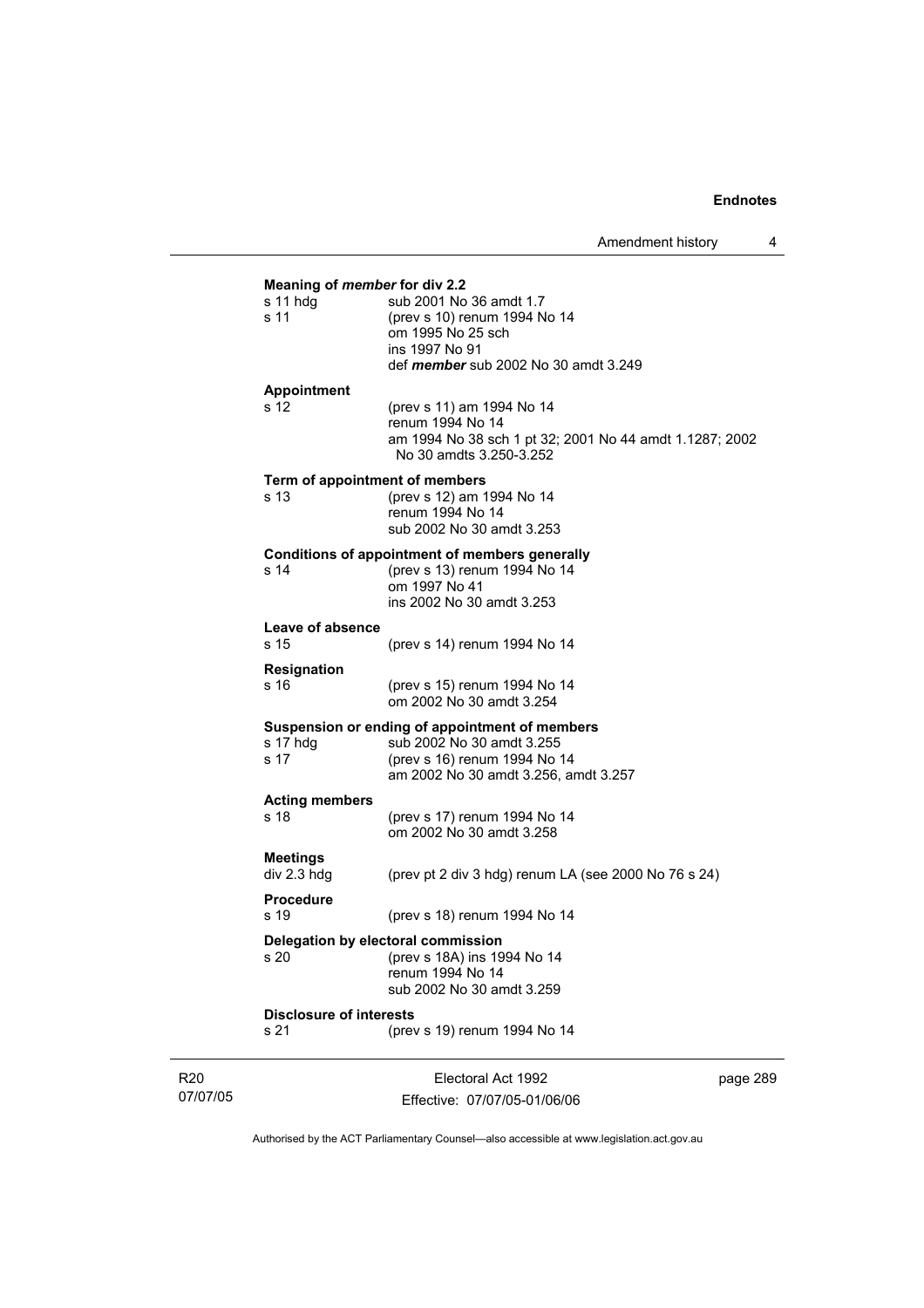| 4 | Amendment history                             |                                                                                                                                                                           |
|---|-----------------------------------------------|---------------------------------------------------------------------------------------------------------------------------------------------------------------------------|
|   | pt 3 hdg                                      | Electoral commissioner and staff of electoral commission<br>sub 1994 No 14                                                                                                |
|   | <b>Electoral commissioner</b><br>div 3.1 h dq | (prev pt $3$ div $1$ hdg) ins 1994 No 14<br>renum LA (see 2000 No 76 s 24)                                                                                                |
|   | <b>Appointment</b><br>s 22                    | (prev s 20) am 1994 No 14<br>renum 1994 No 14<br>am 2001 No 44 amdt 1.1288, amdt 1.1289; 2002 No 30 amdt<br>3.260                                                         |
|   | <b>Functions of commissioner etc</b><br>s 23  | (prev s 21) sub 1994 No 14<br>renum 1994 No 14<br>sub 2002 No 30 amdt 3.261                                                                                               |
|   | Delegation by commissioner<br>s 24            | (prev s 21A) ins 1994 No 14<br>renum 1994 No 14<br>sub 2001 No 30 amdt 3.262                                                                                              |
|   | s 25                                          | Term of appointment of commissioner<br>(prev s 22) am 1994 No 14<br>renum 1994 No 14<br>sub 2002 No 30 amdt 3.263                                                         |
|   | s 26                                          | Conditions of appointment of commissioner generally<br>(prev s 23) am 1994 No 14<br>renum 1994 No 14<br>om 1995 No 56<br>ins 2002 No 30 amdt 3.263                        |
|   | Leave of absence<br>s 27                      | (prev s 24) am 1994 No 14<br>renum 1994 No 14                                                                                                                             |
|   | Resignation<br>s 28                           | (prev s 25) am 1994 No 14<br>renum 1994 No 14<br>om 2002 No 30 amdt 3.264                                                                                                 |
|   | s 29 hdg<br>s 29                              | Suspension or ending of appointment of commissioner<br>sub 2002 No 30 amdt 3.265<br>(prev s 26) am 1994 No 14<br>renum 1994 No 14<br>am 2002 No 30 amdt 3.266, amdt 3.267 |

page 290 **Electoral Act 1992** Effective: 07/07/05-01/06/06

R20 07/07/05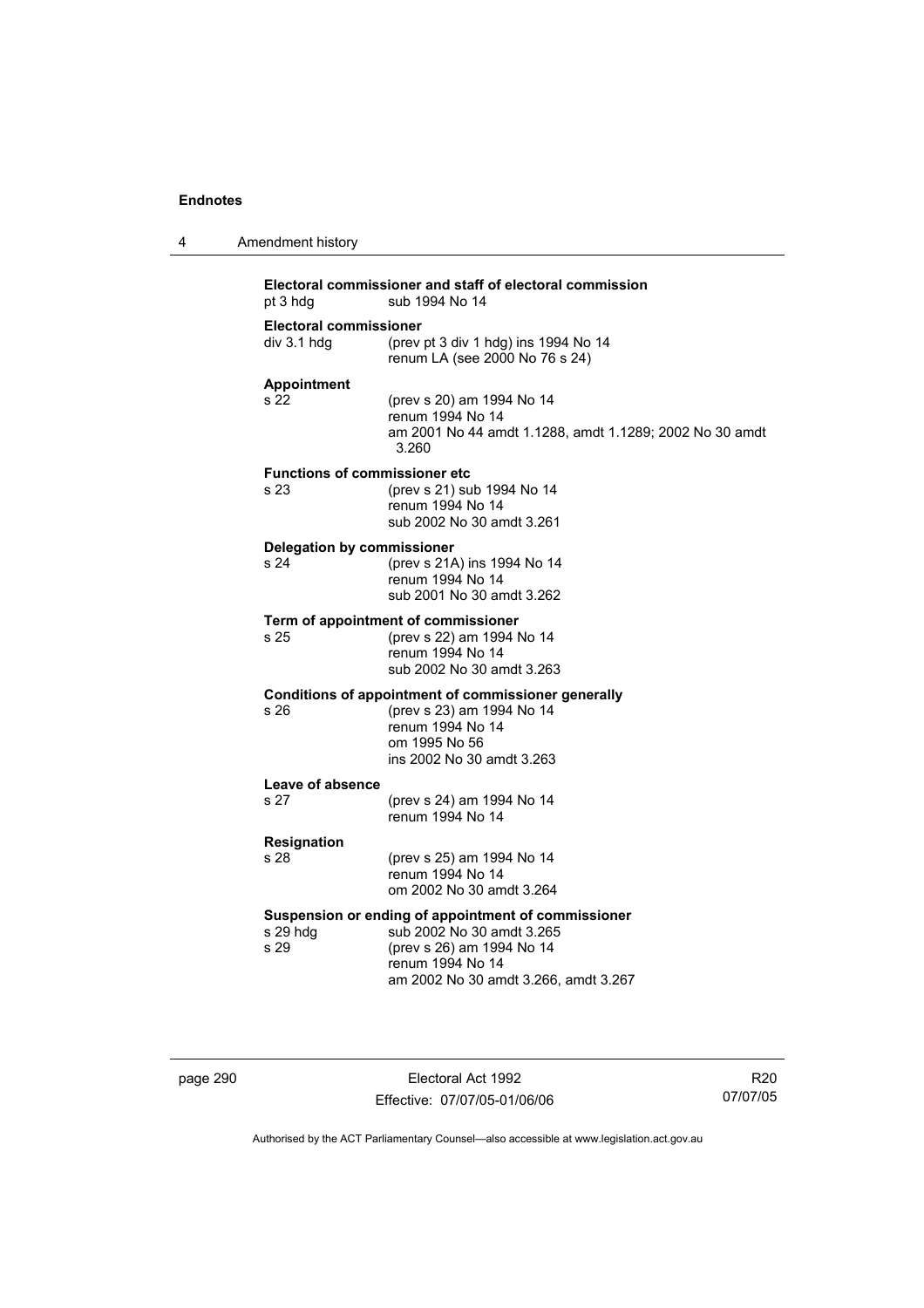|                                                                                                                         |                                                                                                                                             | Amendment history | 4 |
|-------------------------------------------------------------------------------------------------------------------------|---------------------------------------------------------------------------------------------------------------------------------------------|-------------------|---|
| <b>Acting commissioner</b><br>s 30                                                                                      | (prev s 27) am 1994 No 14<br>renum 1994 No 14<br>om 2002 No 30 amdt 3.268                                                                   |                   |   |
| Staff of the electoral commission<br>div 3.2 hdg                                                                        | (prev pt 3 div 2 hdg) ins 1994 No 14<br>renum LA (see 2000 No 76 s 24)                                                                      |                   |   |
| Staff<br>s 31                                                                                                           | (prev s 27A) ins 1994 No 14<br>renum 1994 No 14<br>sub 1994 No 38 sch 1 pt 32                                                               |                   |   |
| <b>Temporary staff and consultants</b><br>s 32                                                                          | (prev s 27B) ins 1994 No 14<br>renum 1994 No 14<br>am 1994 No 38 sch 1 pt 32                                                                |                   |   |
| <b>Officers</b><br>s 33                                                                                                 | (prev s 27C) ins 1994 No 14<br>renum 1994 No 14<br>am 2001 No 36 amdt 1.8; 2002 No 30 amdt 3.269; A2004-39<br>amdt 1.14                     |                   |   |
| <b>Multimember electorates</b><br>s 34                                                                                  | (prev s 28) renum 1994 No 14                                                                                                                |                   |   |
| <b>Redistribution of electorates</b><br>s 35                                                                            | (prev s 29) renum 1994 No 14<br>am 2001 No 44 amdt 1.1290                                                                                   |                   |   |
| <b>Factors relevant to redistribution</b><br>s 36                                                                       | (prev s 30) renum 1994 No 14<br>am 2002 No 39 amdt 1.3                                                                                      |                   |   |
| <b>Timing of redistributions</b><br>s 37                                                                                | (prev s 31) am 1994 No 14<br>renum 1994 No 14<br>am 1998 No 61; 2002 No 30 amdts 3.270-3.272                                                |                   |   |
| Timing of redistribution after 2001 ordinary election<br>s 37A<br>ins 2002 No 32 s 4<br>exp 16 October 2004 (s 37A (3)) |                                                                                                                                             |                   |   |
| s 38                                                                                                                    | Suspension of redistribution process-extraordinary elections<br>(prev s 31A) ins 1994 No 14<br>renum 1994 No 14<br>am 2002 No 30 amdt 3.273 |                   |   |

R20 07/07/05

Electoral Act 1992 Effective: 07/07/05-01/06/06 page 291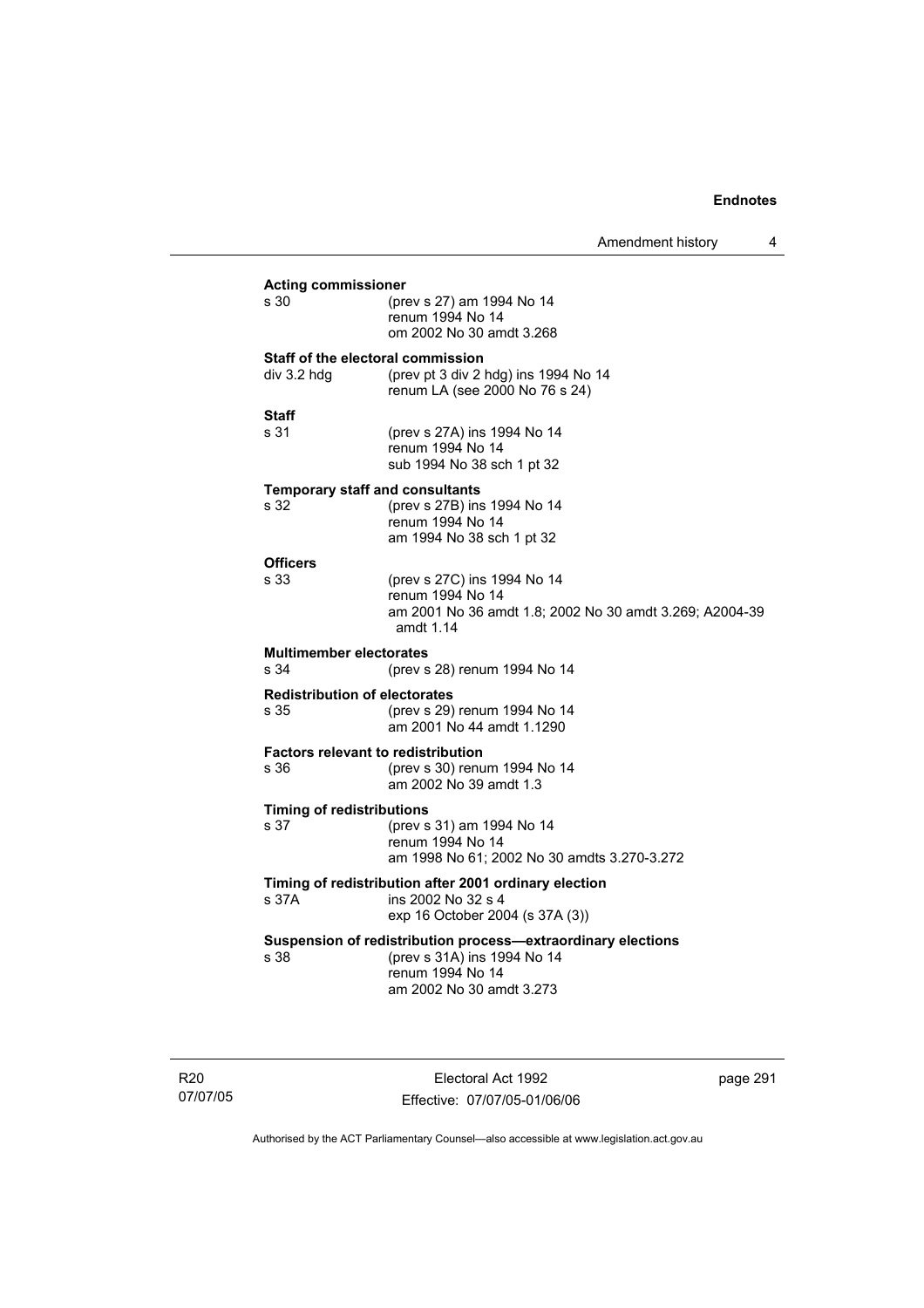4 Amendment history

| <b>Redistribution committees</b><br>s.39              | (prev s 32) am 1994 No 14<br>renum 1994 No 14<br>am 1996 No 85; 2000 No 3 sch 1; 2001 No 44 amdt 1.1291;<br>2002 No 30 amdt 3.274; A2002-56 amdt 3.29 |
|-------------------------------------------------------|-------------------------------------------------------------------------------------------------------------------------------------------------------|
| s 40                                                  | <b>Meetings of redistribution committee</b><br>(prev s 33) am 1994 No 14<br>renum 1994 No 14                                                          |
| s <sub>41</sub>                                       | Suggestions and comments about redistribution<br>(prev s 34) renum 1994 No 14<br>am 2001 No 36 amdt 1.9<br>sub 2001 No 44 amdt 1.1292                 |
| <b>Outline of proposal</b><br>s <sub>42</sub>         | (prev s 35) renum 1994 No 14                                                                                                                          |
| <b>Proposed redistribution</b><br>s 43                | (prev s 36) renum 1994 No 14<br>am 2001 No 44 amdt 1.1293                                                                                             |
| s 44                                                  | Notification and publication of proposal<br>(prev s 37) renum 1994 No 14<br>am 2001 No 36 amdt 1.10<br>sub 2001 No 44 amdt 1.1294                     |
| s <sub>45</sub>                                       | <b>Dissolution of redistribution committee</b><br>(prev s 38) renum 1994 No 14<br>sub 2001 No 44 amdt 1.1295                                          |
| <b>Objections</b><br>s <sub>46</sub>                  | (prev s 39) renum 1994 No 14<br>am 2001 No 36 s 6 and amdt 1.11; 2001 No 44 amdt 1.1296                                                               |
| Augmented electoral commission<br>s 47                | (prev s 40) am 1994 No 14<br>renum 1994 No 14<br>am 2002 No 30 amdt 3.275                                                                             |
| s 48                                                  | Meetings of augmented electoral commission<br>orig s 48 om 1994 No 14<br>(prev s 41) am 1994 No 14<br>renum 1994 No 14                                |
| <b>Investigation of objections</b><br>s <sub>49</sub> | (prev s 42) renum 1994 No 14<br>am 1997 No 91; 2001 No 44 amdt 1.1297, amdt 1.1298                                                                    |
| s 50                                                  | Redistribution-proposal by augmented electoral commission<br>(prev s 43) renum 1994 No 14                                                             |

page 292 **Electoral Act 1992** Effective: 07/07/05-01/06/06

R20 07/07/05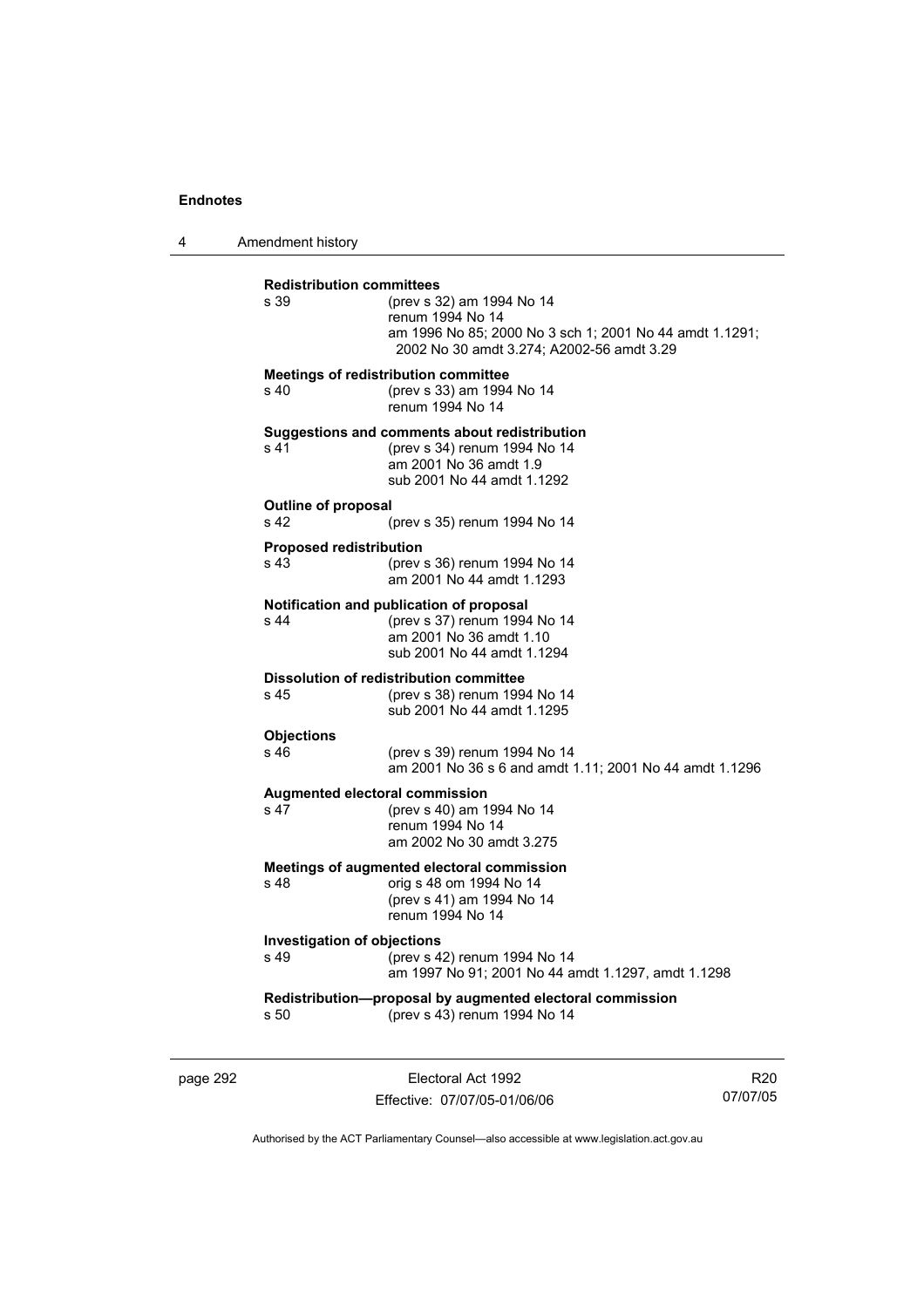| s 51                                          | Publication of augmented electoral commission's proposal<br>(prev s 44) renum 1994 No 14<br>am 2001 No 44 amdt 1.1299, amdt 1.1300                                              |
|-----------------------------------------------|---------------------------------------------------------------------------------------------------------------------------------------------------------------------------------|
| s 52                                          | Objections to augmented electoral commission's proposal<br>(prev s 45) am 1994 No 14<br>renum 1994 No 14<br>am 2001 No 36 s 7; 2001 No 44 amdt 1.1301; 2002 No 30<br>amdt 3.352 |
| s 53                                          | Report by augmented electoral commission and public announcement<br>(prev s 46) am 1994 No 14<br>renum 1994 No 14                                                               |
| <b>Report to Legislative Assembly</b><br>s 54 | (prev s 47) am 1994 No 14<br>renum 1994 No 14                                                                                                                                   |
| Decisions are final<br>s 55                   | (prev s 49) am 1994 No 14<br>renum 1994 No 14<br>am 2002 No 30 amdt 3.276                                                                                                       |
| <b>Validity not affected</b><br>s 56          | (prev s 50) am 1994 No 14<br>renum 1994 No 14                                                                                                                                   |
| <b>Electoral rolls</b><br>pt 5 hdg            | sub 1994 No 14                                                                                                                                                                  |
| <b>Electorate and Territory rolls</b><br>s 57 | (prev s 51) sub 1994 No 14<br>renum 1994 No 14                                                                                                                                  |
| <b>Contents of roll</b><br>s 58               | (prev s 52) sub 1994 No 14<br>renum 1994 No 14<br>am 2002 No 30 amdt 3.277                                                                                                      |
| Meaning of extract from roll<br>s 59          | (prev s 53) sub 1994 No 14<br>renum 1994 No 14<br>sub 2002 No 30 amdt 3.278                                                                                                     |
| Inspection of printed roll extracts<br>s 60   | (prev s 54) ins 1994 No 14<br>renum 1994 No 14                                                                                                                                  |
| s 61                                          | Supply of printed roll extract to MLAs etc<br>(prev s 55) ins 1994 No 14<br>renum 1994 No 14<br>am 2001 No 44 amdt 1.1302, amdt 1.1303                                          |
|                                               |                                                                                                                                                                                 |

R20 07/07/05

Electoral Act 1992 Effective: 07/07/05-01/06/06 page 293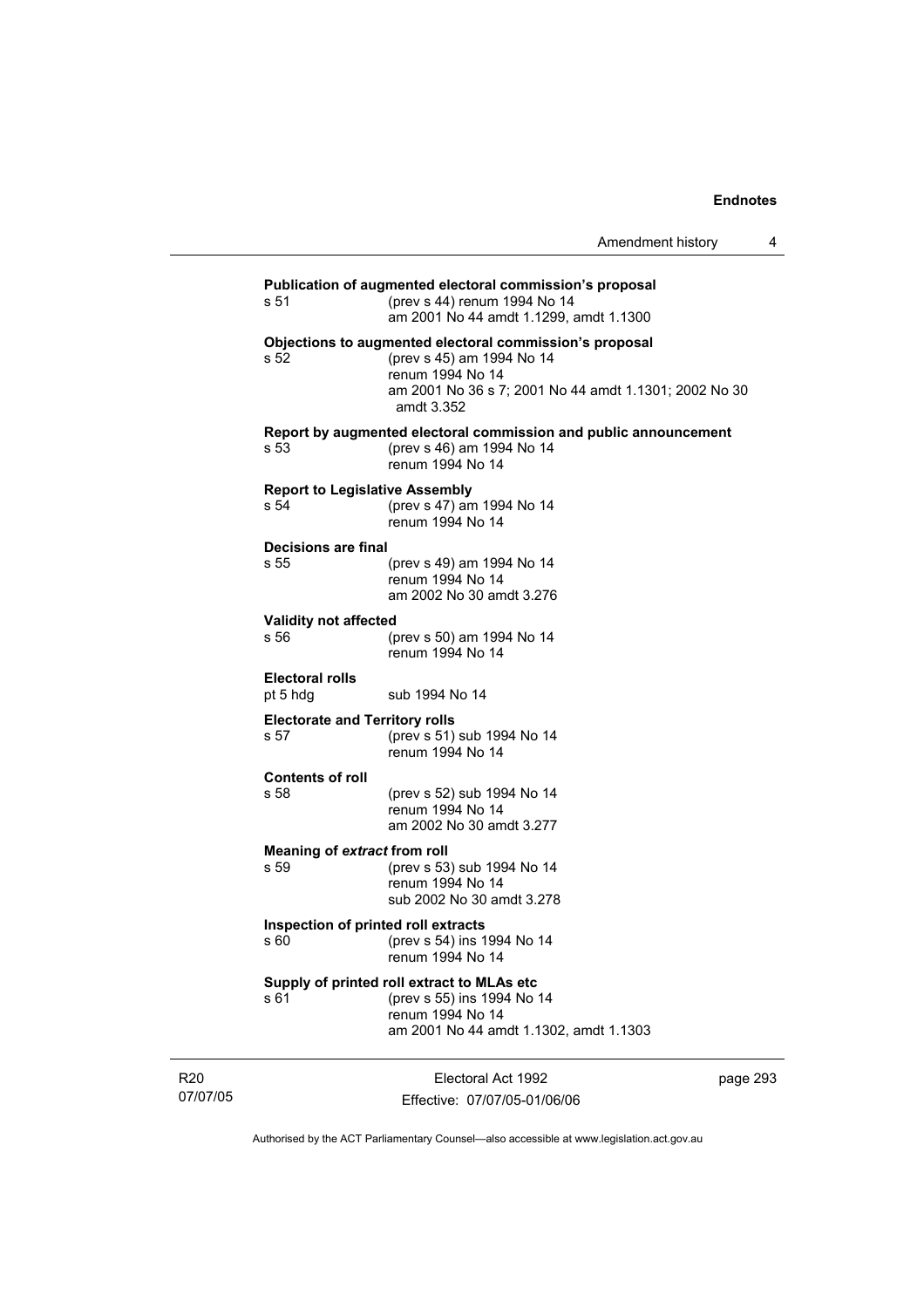4 Amendment history

| s 62                                      | Supply of roll extracts in electronic form to MLAs etc<br>(prev s 56) ins 1994 No 14<br>renum 1994 No 14 |  |
|-------------------------------------------|----------------------------------------------------------------------------------------------------------|--|
|                                           | am 1997 No 91; 2001 No 44 amdt 1.1304, amdt 1.1305                                                       |  |
| Use of roll extracts                      |                                                                                                          |  |
| s63                                       | (prev s 57) ins 1994 No 14<br>renum 1994 No 14<br>am 1998 No 54<br>sub 2001 No 36 s 8                    |  |
| Prohibited use of roll extracts           |                                                                                                          |  |
| s64                                       | (prev s 58) ins 1994 No 14<br>renum 1994 No 14<br>am 1998 No 54                                          |  |
|                                           | om 2001 No 36 s 8                                                                                        |  |
|                                           | Provision of roll information to prescribed authorities                                                  |  |
| s 65                                      | (prev s 59) ins 1994 No 14                                                                               |  |
|                                           | renum 1994 No 14<br>am 1997 No 91; 1998 No 54; 2002 No 30 amdt 3.279                                     |  |
| <b>Maintenance of rolls</b>               |                                                                                                          |  |
| s 66                                      | (prev s 60) ins 1994 No 14<br>renum 1994 No 14                                                           |  |
| Power to require information              |                                                                                                          |  |
| s <sub>67</sub>                           | (prev s 61) ins 1994 No 14<br>renum 1994 No 14                                                           |  |
|                                           | am 1998 No 54; 2001 No 36 amdt 1.12; 2002 No 30 amdt<br>3.352                                            |  |
| Notice of registered deaths               |                                                                                                          |  |
| s 68                                      | (prev s 62) ins 1994 No 14<br>renum 1994 No 14                                                           |  |
| Disclosure of roll information            |                                                                                                          |  |
| s 69                                      | (prev s 63) ins 1994 No 14<br>renum 1994 No 14<br>am 1998 No 54                                          |  |
| Joint roll arrangements with Commonwealth |                                                                                                          |  |
| s 70                                      | (prev s 64) ins 1994 No 14<br>renum 1994 No 14<br>am 1997 No 91                                          |  |
| <b>Enrolment</b>                          |                                                                                                          |  |
| pt 6 hdg                                  | ins 1994 No 14                                                                                           |  |

page 294 Electoral Act 1992 Effective: 07/07/05-01/06/06

R20 07/07/05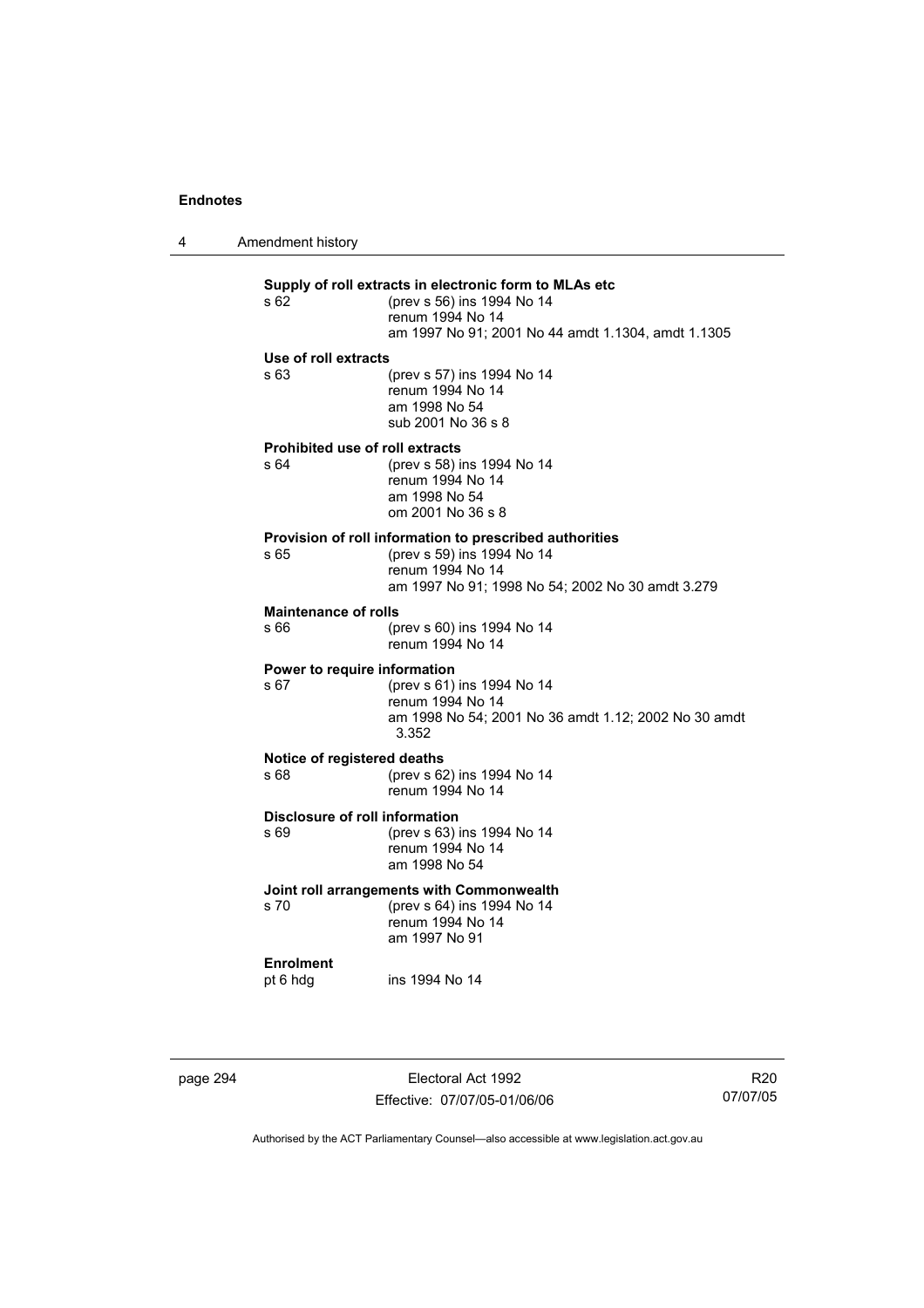Amendment history 4

# **Persons taken not to be enrolled on Commonwealth roll**  s 71 hdg sub 2001 No 36 amdt 1.13 s 71 (prev s 65) ins 1994 No 14 renum 1994 No 14 am 2001 No 36 amdts 1.14-1.16 **Address of person serving sentence of imprisonment**  s 71A hdg ins 2001 No 36 amdt 1.15<br>s 71A (prev s 71 (2)) renum 200 (prev s 71 (2)) renum 2001 No 36 amdt 1.15 **Entitlement**  s 72 (prev s 66) ins 1994 No 14 renum 1994 No 14 **Compulsory enrolment etc—residents**  (prev s 67) ins 1994 No 14 renum 1994 No 14 am 1998 No 54; 2002 No 30 amdt 3.352 **Eligible overseas electors**  s 74 (prev s 68) ins 1994 No 14 renum 1994 No 14 **Age 17 enrolment**  (prev s 69) ins 1994 No 14 renum 1994 No 14 **Enrolment etc**  (prev s 70) ins 1994 No 14 renum 1994 No 14 am 2001 No 36 s 9, s 10; 2001 No 44 amdt 1.1306, amdt 1.1307 am LA (see 2001 No 36 amdt 1.99); 2002 No 30 amdt 3.352 **Suppression of elector's address**  s 77 (prev s 71) ins 1994 No 14 renum 1994 No 14 am LA (see 2001 No 36 amdt 1.99); 2001 No 44 amdt 1.1308, amdt 1.1309 **Inclusion of particulars on roll following suppression**  s 78 (prev s 72) ins 1994 No 14 renum 1994 No 14 **Suppression of elector's address pending review**  s 79 (prev s 73) ins 1994 No 14 renum 1994 No 14

R20 07/07/05

Electoral Act 1992 Effective: 07/07/05-01/06/06 page 295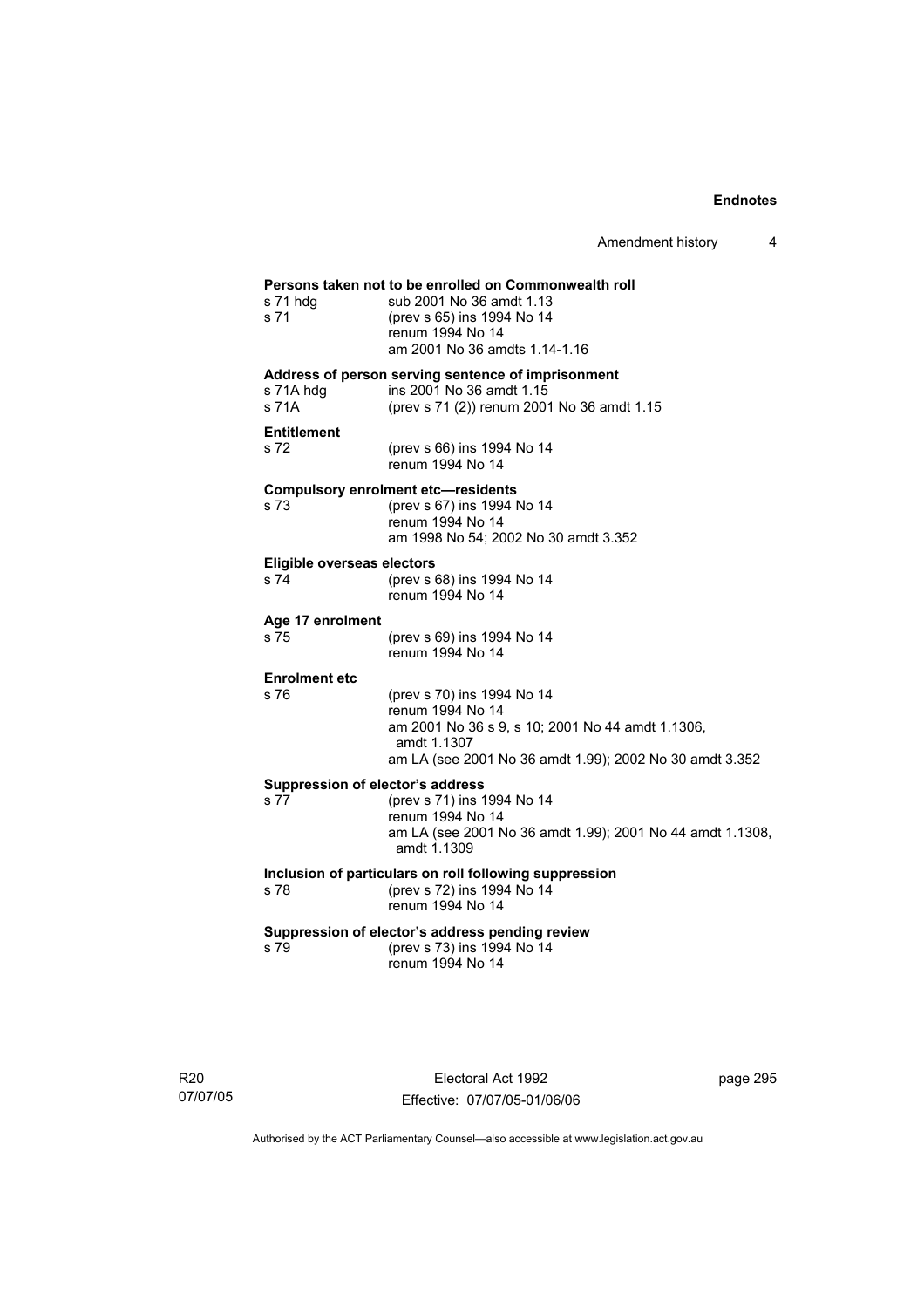4 Amendment history

| <b>Closed rolls</b><br>s 80          | (prev s 74) ins 1994 No 14                                                                                                        |
|--------------------------------------|-----------------------------------------------------------------------------------------------------------------------------------|
|                                      | renum 1994 No 14                                                                                                                  |
|                                      | am 1994 No 78; 1997 No 91; 2001 No 36 s 11; LA (see 2001<br>No 36 amdt 1.99); 2002 No 30 amdt 3.280                               |
| <b>Objections to enrolment</b>       |                                                                                                                                   |
| s 81                                 | (prev s 75) ins 1994 No 14<br>renum 1994 No 14                                                                                    |
|                                      | am 1997 No 91; LA (see 2001 No 36 amdt 1.99); 2001 No 44<br>amdt 1.1310, amdt 1.1311; 2002 No 30 amdts 3.281-3.284,<br>amdt 3.352 |
|                                      | Record of claims for enrolment                                                                                                    |
| s 82                                 | (prev s 76) ins 1994 No 14<br>renum 1994 No 14                                                                                    |
| <b>Processing enrolment claims</b>   |                                                                                                                                   |
| s 83                                 | (prev s 77) ins 1994 No 14<br>renum 1994 No 14                                                                                    |
|                                      | <b>Transmission of enrolment claims</b>                                                                                           |
| s 84                                 | (prev s 78) ins 1994 No 14<br>renum 1994 No 14                                                                                    |
|                                      | am 1998 No 54                                                                                                                     |
|                                      | Production of claims for enrolment before a court                                                                                 |
| s 85                                 | (prev s 79) ins 1994 No 14<br>renum 1994 No 14                                                                                    |
|                                      | am 2002 No 30 amdt 3.285                                                                                                          |
|                                      | Claims for enrolment not subject to warrants                                                                                      |
| s 86                                 | (prev s 80) ins 1994 No 14<br>renum 1994 No 14                                                                                    |
|                                      | <b>Registration of political parties</b>                                                                                          |
| pt 7 hdg                             | ins 1994 No 14<br>sub 2001 No 36 s 12                                                                                             |
|                                      | am A2004-26 amdt 1.1                                                                                                              |
|                                      | Meaning of related political parties                                                                                              |
| s 87                                 | (prev s 81) ins 1994 No 14<br>renum 1994 No 14                                                                                    |
|                                      | sub 2001 No 36 s 12                                                                                                               |
| <b>Register of political parties</b> |                                                                                                                                   |
| s 88 hdg<br>s 88                     | sub A2004-26 amdt 1.2                                                                                                             |
|                                      | (prev s 82) ins 1994 No 14<br>renum 1994 No 14                                                                                    |
|                                      | sub 2001 No 36 s 12                                                                                                               |
|                                      | am A2004-26 amdts 1.3-1.7, amdt 1.62, amdt 1.63                                                                                   |

page 296 Electoral Act 1992 Effective: 07/07/05-01/06/06

R20 07/07/05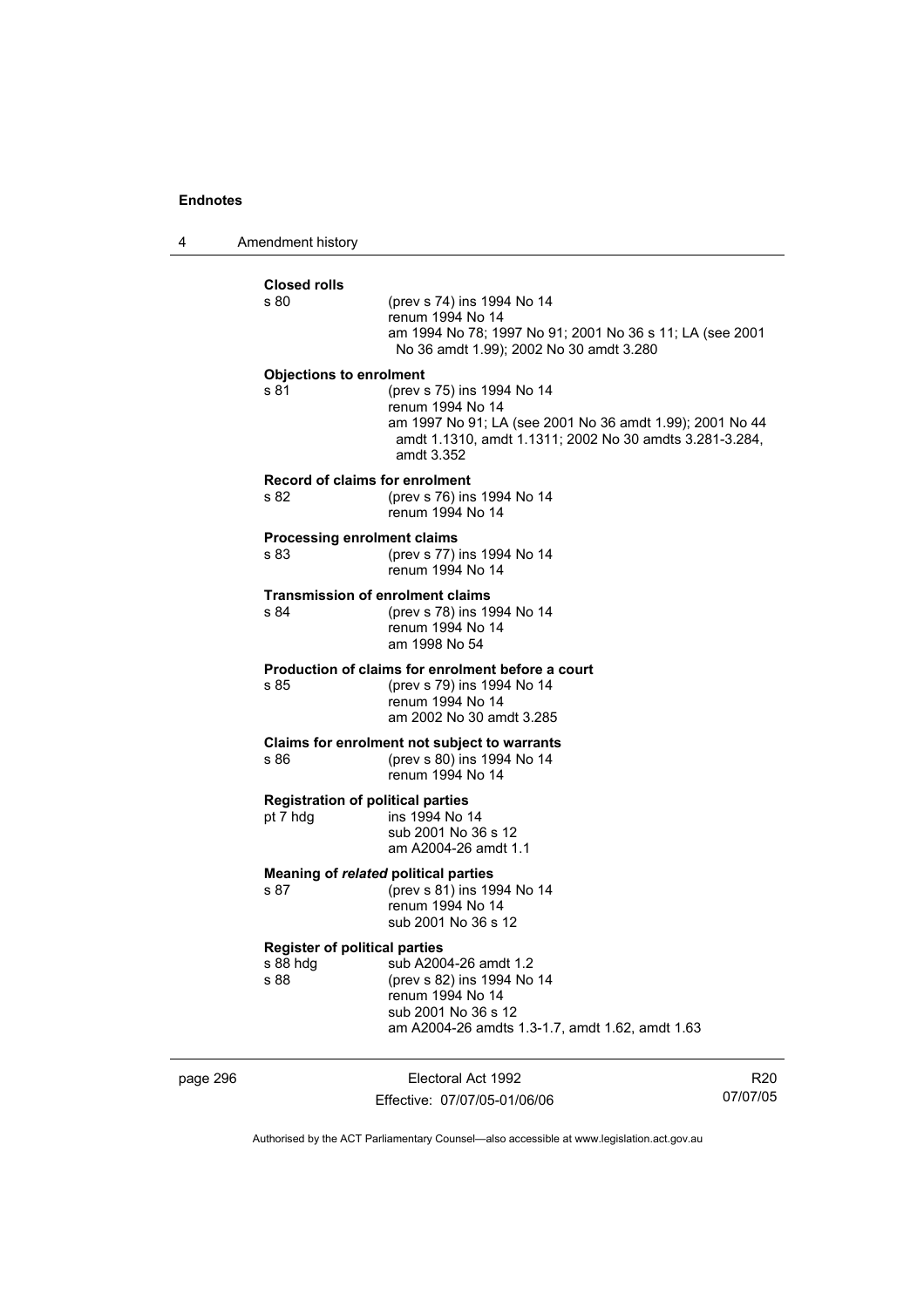#### **Application for registration of political party**

s 89 (prev s 83) ins 1994 No 14 renum 1994 No 14 sub 2001 No 36 s 12 am 2001 No 44 amdt 1.1312, amdt 1.1313; A2004-26 ss 5-7

# **Application for registration of ballot group**

s 89A ins 2001 No 36 s 12 am 2001 No 44 amdt 1.1314, amdt 1.1315 om A2004-26 amdt 1.8

#### **Further information about application for political party registration**

s 90 (prev s 84) ins 1994 No 14 renum 1994 No 14 sub 2001 No 36 s 12 am 2002 No 30 amdt 3.352; A2004-26 s 8; ss renum R16 LA (see A2004-26 s 9)

#### **Notification and publication of applications**

s 91 (prev s 85) ins 1994 No 14 renum 1994 No 14 sub 2001 No 36 s 12 am 2001 No 44 amdt 1.1316; A2004-26 amdts 1.9-1.11, amdt 1.62, amdt 1.63

#### **Objections to applications and responses**

s 91A ins 2001 No 36 s 12 am A2004-26 amdt 1.63

#### **Registration of political parties**

s 92 hdg sub A2004-26 amdt 1.12 s 92 (prev s 86) ins 1994 No 14 renum 1994 No 14 sub 2001 No 36 s 12 am 2001 No 44 amdt 1.1317; A2004-26 amdt 1.13, amdt 1.62, amdt 1.63

#### **Refusal of applications for registration**

s 93 (prev s 87) ins 1994 No 14 renum 1994 No 14 am 1997 No 91 sub 2001 No 36 s 12 am A2004-26 s 10, amdts 1.14-1.16, amdt 1.62, amdt 1.63, amdt 1.65; pars renum R16 LA (see A2004-26 amdt 1.66)

# **Amendment of applications for registration**

s 94 (prev s 88) ins 1994 No 14 renum 1994 No 14 sub 2001 No 36 s 12 am A2004-26 amdt 1.63

R20 07/07/05

Electoral Act 1992 Effective: 07/07/05-01/06/06 page 297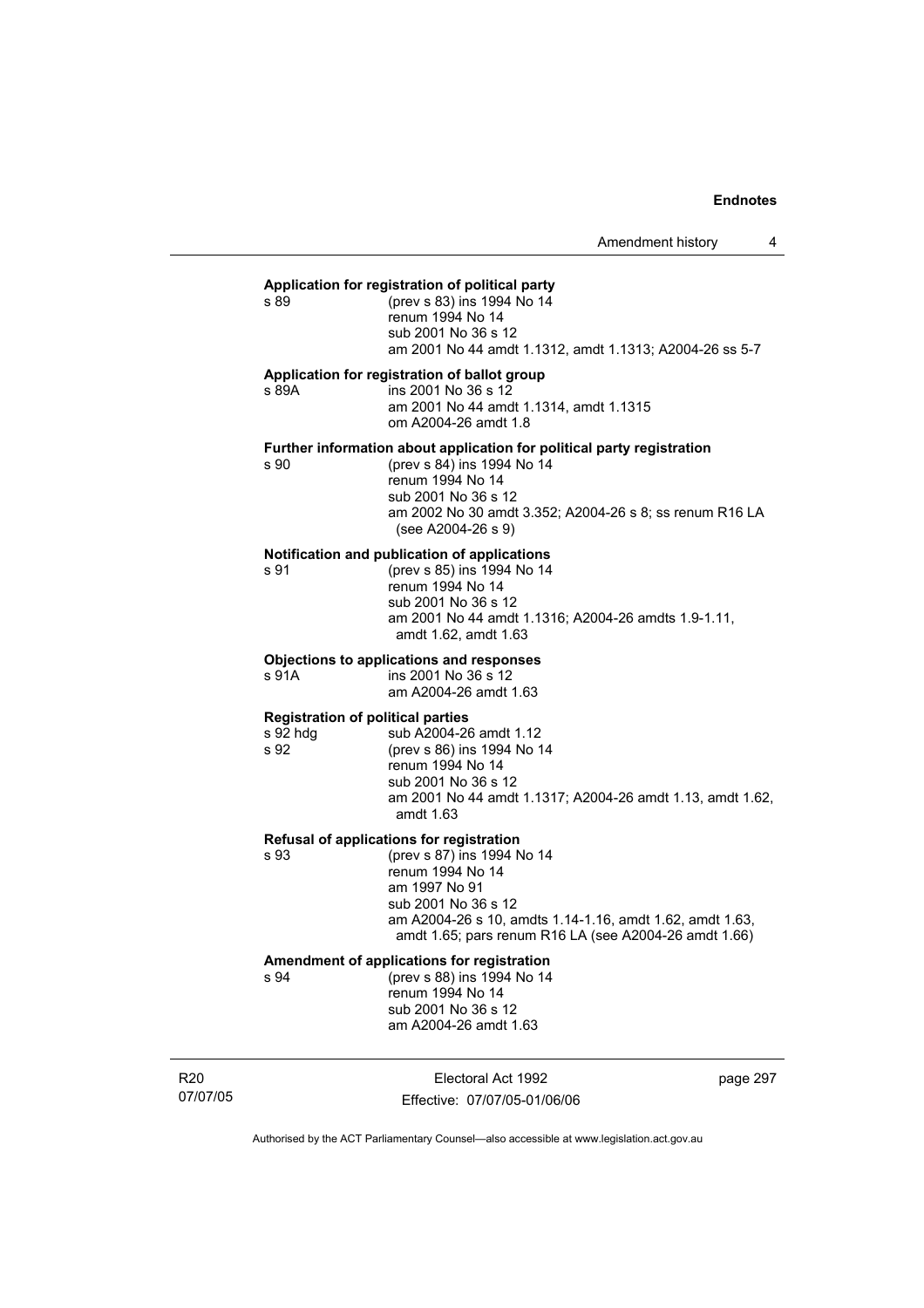4 Amendment history

| s 95                                     | Changes to particulars in register<br>(prev s 89) ins 1994 No 14<br>renum 1994 No 14<br>am 1997 No 91<br>sub 2001 No 36 s 12<br>am A2004-26 amdt 1.17, amdt 1.18, amdt 1.65; ss renum R16<br>LA (see A2004-26 amdt 1.66)                                                                                   |
|------------------------------------------|------------------------------------------------------------------------------------------------------------------------------------------------------------------------------------------------------------------------------------------------------------------------------------------------------------|
| s 95A                                    | Objection to continued use of name<br>ins 2001 No 36 s 12<br>am A2004-26 amdt 1.61                                                                                                                                                                                                                         |
| s 95B                                    | When certain action cannot be taken<br>ins A2004-26 s 11                                                                                                                                                                                                                                                   |
| s 96                                     | No action under pt 7 during pre-election period<br>(prev s 90) ins 1994 No 14<br>renum 1994 No 14<br>sub 2001 No 36 s 12<br>am A2004-26 amdt 1.63                                                                                                                                                          |
| Who can be a registered officer<br>s 96A | ins 1997 No 91<br>sub 2001 No 36 s 12<br>am A2004-26 amdt 1.65                                                                                                                                                                                                                                             |
| Deputy registered officer<br>s 97        | (prev s 91) ins 1994 No 14<br>renum 1994 No 14<br>am 1997 No 91<br>sub 2001 No 36 s 12<br>am A2004-26 amdt 1.19, amdt 1.62, amdt 1.65                                                                                                                                                                      |
| s 97A                                    | Information about political parties<br>ins 2001 No 36 s 12<br>sub A2004-26 s 12                                                                                                                                                                                                                            |
| s 98 hdg<br>s 98                         | Cancellation of registration of political parties<br>sub A2004-26 amdt 1.20<br>(prev s 92) ins 1994 No 14<br>renum 1994 No 14<br>am 1997 No 91<br>sub 2001 No 36 s 12<br>am 2001 No 44 amdts 1.1318-1.1321; A2004-26<br>amdts 1.21-1.25, amdt 1.62, amdt 1.65; ss renum R16 LA<br>(see A2004-26 amdt 1.66) |

page 298 Electoral Act 1992 Effective: 07/07/05-01/06/06

R20 07/07/05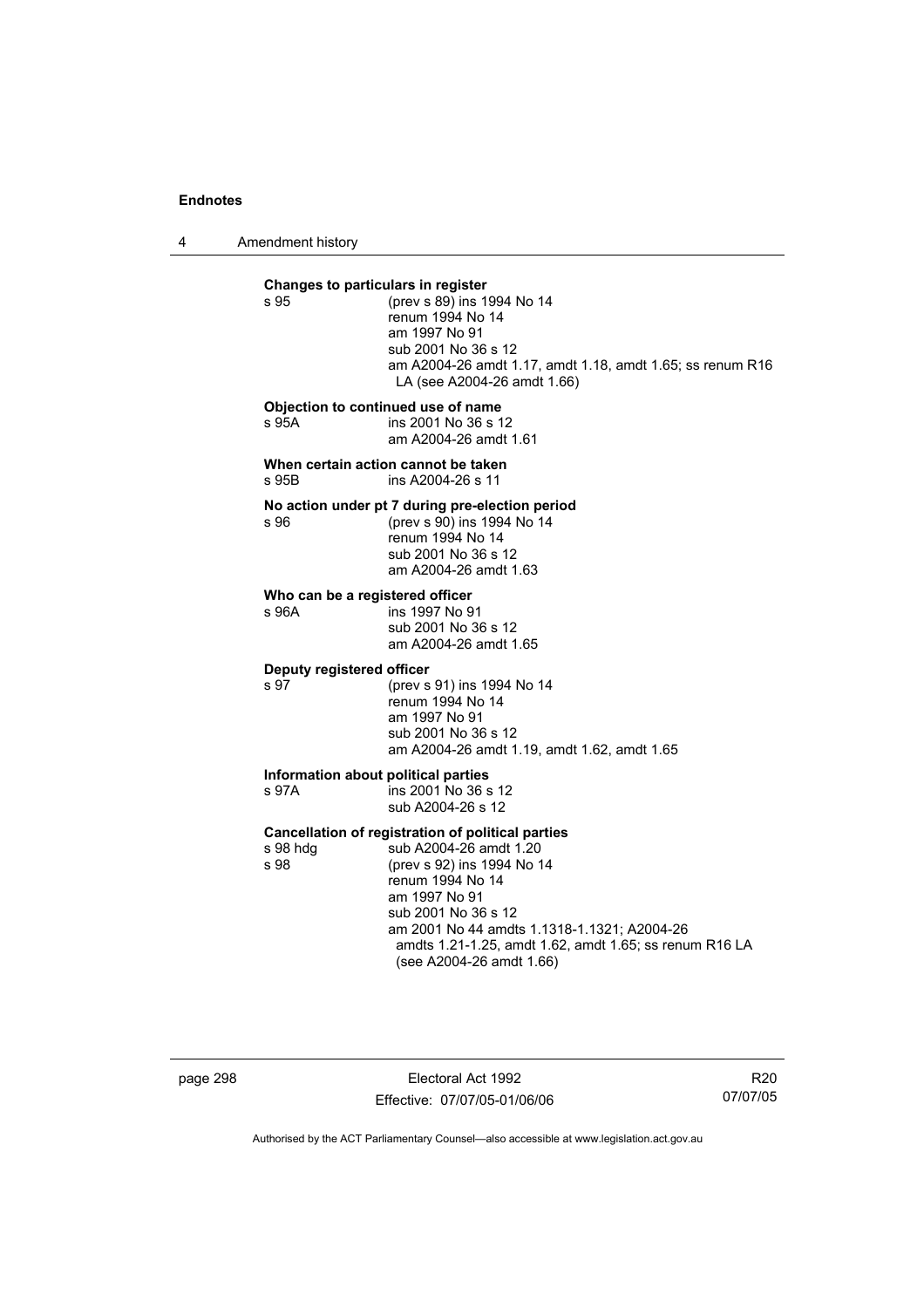| s 99 hdg<br>s 99                              | Use of party name after cancellation<br>sub A2004-26 amdt 1.26<br>(prev s 93) ins 1994 No 14<br>renum 1994 No 14<br>sub 2001 No 36 s 12<br>am A2004-26 amdt 1.27, amdt 1.28; ss renum R16 LA (see<br>A2004-26 amdt 1.66)   |
|-----------------------------------------------|----------------------------------------------------------------------------------------------------------------------------------------------------------------------------------------------------------------------------|
| s 99A                                         | General requirements about constitutions of registered parties<br>ins 2001 No 36 s 12                                                                                                                                      |
| <b>Timing of elections</b><br>pt 8 hdg        | ins 1994 No 14                                                                                                                                                                                                             |
| <b>Ordinary elections</b><br>s 100            | (prev s 94) ins 1994 No 14<br>renum 1994 No 14<br>am 1997 No 38; 2002 No 30 amdt 3.286; A2003-54 s 4                                                                                                                       |
| <b>Extraordinary elections</b><br>s 101       | (prev s 95) ins 1994 No 14<br>renum 1994 No 14<br>am 2001 No 44 amdt 1.1322                                                                                                                                                |
| Polling day<br>s 102                          | (prev s 96) ins 1994 No 14<br>renum 1994 No 14<br>sub 2002 No 30 amdt 3.287                                                                                                                                                |
| <b>Arrangements for elections</b><br>pt 9 hdg | ins 1994 No 14                                                                                                                                                                                                             |
| <b>Nominations</b><br>div 9.1 hdg             | (prev pt 9 div 1 hdg) renum LA (see 2000 No 76 s 24)                                                                                                                                                                       |
| <b>Eligibility-MLAs</b><br>s 103              | (prev s 97) ins 1994 No 14<br>renum 1994 No 14<br>am 2002 No 30 amdt 3.288                                                                                                                                                 |
| <b>Qualifications for nomination</b><br>s 104 | (prev s 98) ins 1994 No 14<br>renum 1994 No 14                                                                                                                                                                             |
| <b>Candidates to be nominated</b><br>s 105    | (prev s 99) ins 1994 No 14<br>renum 1994 No 14<br>am 1994 No 78; 2001 No 36 s 13, s 14, amdt 1.17; LA (see<br>2001 No 36 amdt 1.99); 2001 No 44 amdt 1.1323; ss renum<br>(see 2002 No 11 amdt 2.34); 2002 No 11 amdt 2.35; |

R20 07/07/05

Electoral Act 1992 Effective: 07/07/05-01/06/06 page 299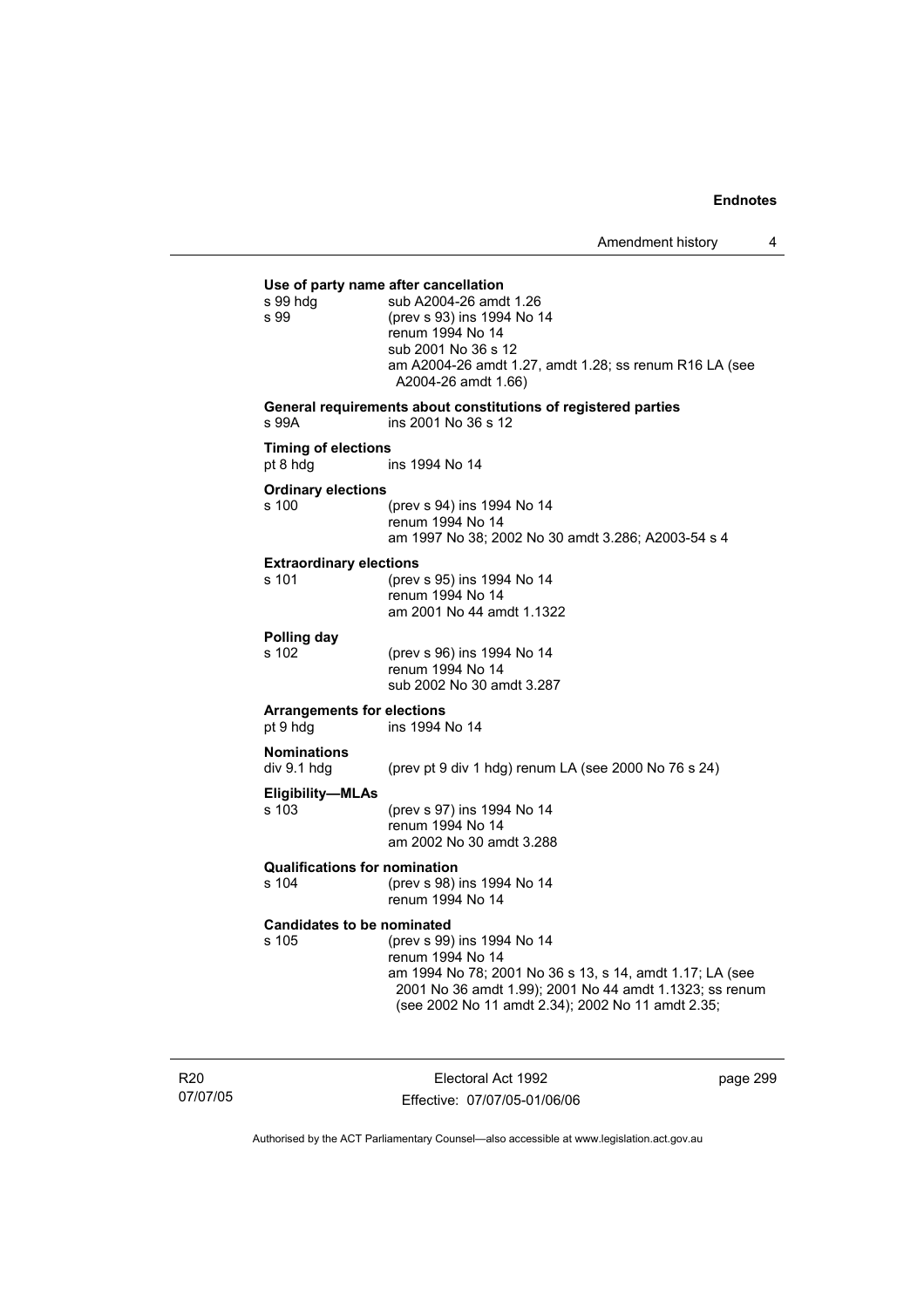4 Amendment history

A2004-26 amdt 1.29, amdt 1.62, amdt 1.65; pars renum R16 LA (see A2004-26 amdt 1.66)

| <b>Multiple nominations invalid</b><br>s 106        | (prev s 100) ins 1994 No 14<br>renum 1994 No 14                                                                                                                    |
|-----------------------------------------------------|--------------------------------------------------------------------------------------------------------------------------------------------------------------------|
| s 107                                               | Withdrawal etc of consent to nomination<br>(prev s 101) ins 1994 No 14<br>renum 1994 No 14                                                                         |
| <b>Place and hour of nomination</b><br>s 108        | (prev s 102) ins 1994 No 14<br>renum 1994 No 14<br>am 1994 No 78; LA (see 2001 No 36 amdt 1.99); 2001 No 38<br>s 4; 2001 No 44 amdt 1.1324; 2002 No 11 amdt 2.36   |
| <b>Declaration of candidates</b><br>s 109           | (prev s 103) ins 1994 No 14<br>renum 1994 No 14<br>am 2001 No 36 amdt 1.18; A2004-26 amdt 1.65                                                                     |
| <b>Rejection of nominations</b><br>s <sub>110</sub> | (prev s 104) ins 1994 No 14<br>renum 1994 No 14<br>sub 2001 No 36 s 15<br>am 2002 No 30 amdt 3.352                                                                 |
| Need for a poll<br>s 111                            | (prev s 105) ins 1994 No 14<br>renum 1994 No 14                                                                                                                    |
| s 112                                               | Death of candidate before polling day<br>(prev s 106) ins 1994 No 14<br>renum 1994 No 14                                                                           |
| Deposit-return or forfeiture<br>s 113               | (prev s 107) ins 1994 No 14<br>renum 1994 No 14                                                                                                                    |
| <b>Ballot papers</b><br>div 9.2 hdg                 | (prev pt 9 div 2 hdg) renum LA (see 2000 No 76 s 24)                                                                                                               |
| <b>Ballot papers</b><br>s 114                       | (prev s 108) ins 1994 No 14<br>renum 1994 No 14<br>am 2000 No 76 s 5; LA (see 2001 No 36 amdt 1.99); 2001<br>No 44 amdt 1.1325, amdt 1.1326; 2002 No 30 amdt 3.289 |

page 300 Electoral Act 1992 Effective: 07/07/05-01/06/06

R20 07/07/05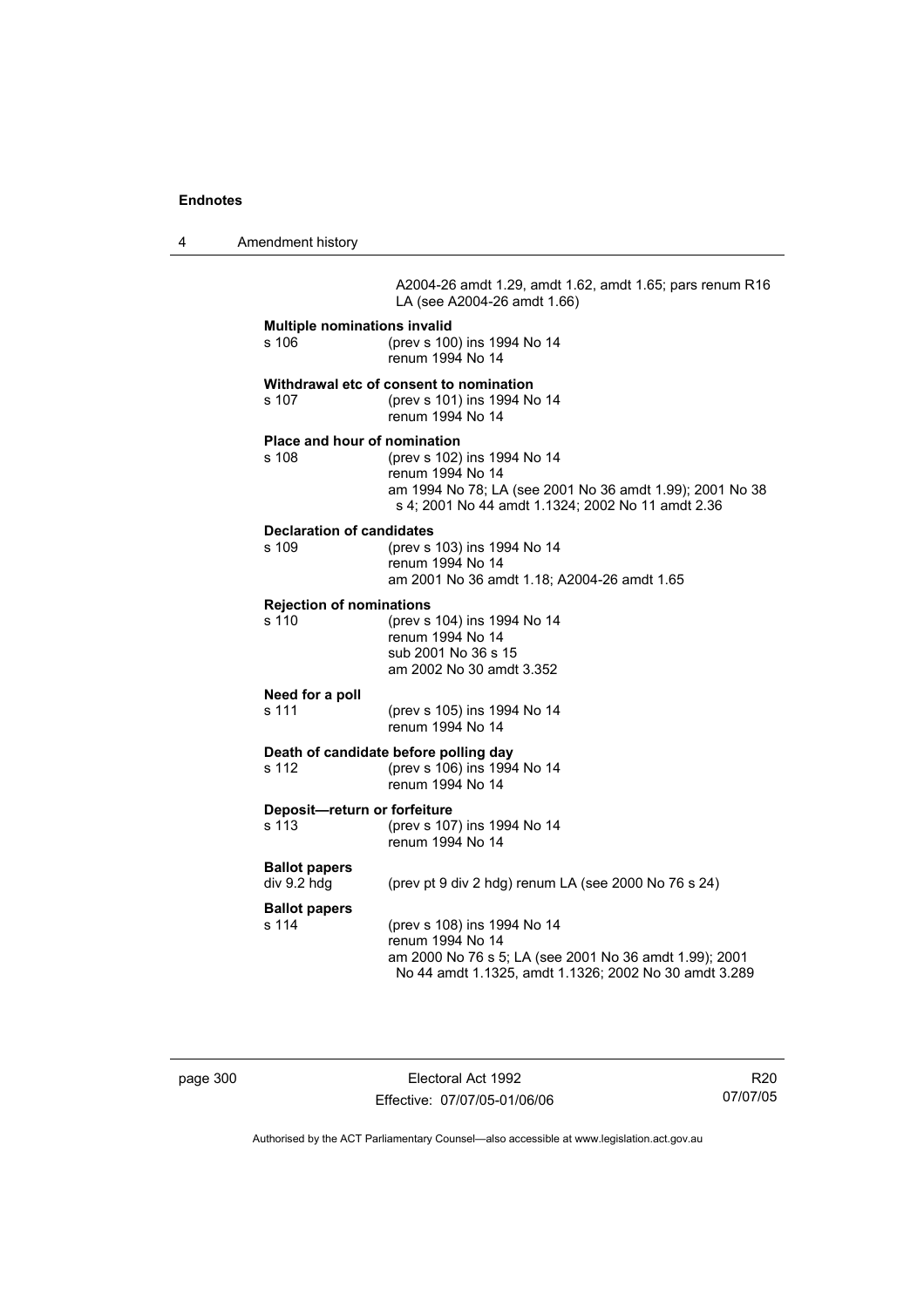# **Grouping of candidates' names** s 115 (prev s 109) ins 1994 No 14 renum 1994 No 14 am 2001 No 36 amdt 1.19; 2002 No 30 amdt 3.290; A2004-26 amdt 1.65 **Printing of ballot papers** s 116 (prev s 110) ins 1994 No 14 renum 1994 No 14 am 2001 No 38 ss 5-8; 2002 No 30 amdt 3.291, amdt 3.292 **Names on ballot papers** s 117 (prev s 111) ins 1994 No 14 renum 1994 No 14 am 1994 No 78 sub 2001 No 36 s 16 am A2004-26 amdts 1.30-1.32; pars renum R16 LA (see A2004-26 amdt 1.66) **Draw for positions on ballot papers** s 118 (prev s 112) ins 1994 No 14 renum 1994 No 14 **Electronic voting devices and vote counting programs** div 9.3 hdg (prev div 9.2A) ins 2000 No 76 s 6 renum LA (see 2000 No 76 s 24) **Approval of computer program for electronic voting and vote counting** s 118A ins 2000 No 76 s 6 am 2001 No 44 amdt 1.1327 am LA (see 2001 No 36 amdt 1.99) **Security of electronic voting devices and related material**  s 118B ins 2000 No 76 s 6 **Miscellaneous**  div 9.4 hdg (prev pt 9 div 3 hdg) renum LA (see 2000 No 76 s 24) **Polling places and scrutiny centres**  s 119 (prev s 113) ins 1994 No 14 renum 1994 No 14 am 2001 No 36 amdt 1.20; LA (see 2001 No 36 amdt 1.99); 2001 No 44 amdt 1.1328, amdt 1.1329 **Administrative arrangements** (prev s 114) ins 1994 No 14 renum 1994 No 14 am 2000 No 76 s 7; 2001 No 44 amdt 1.1330

R20 07/07/05

Electoral Act 1992 Effective: 07/07/05-01/06/06 page 301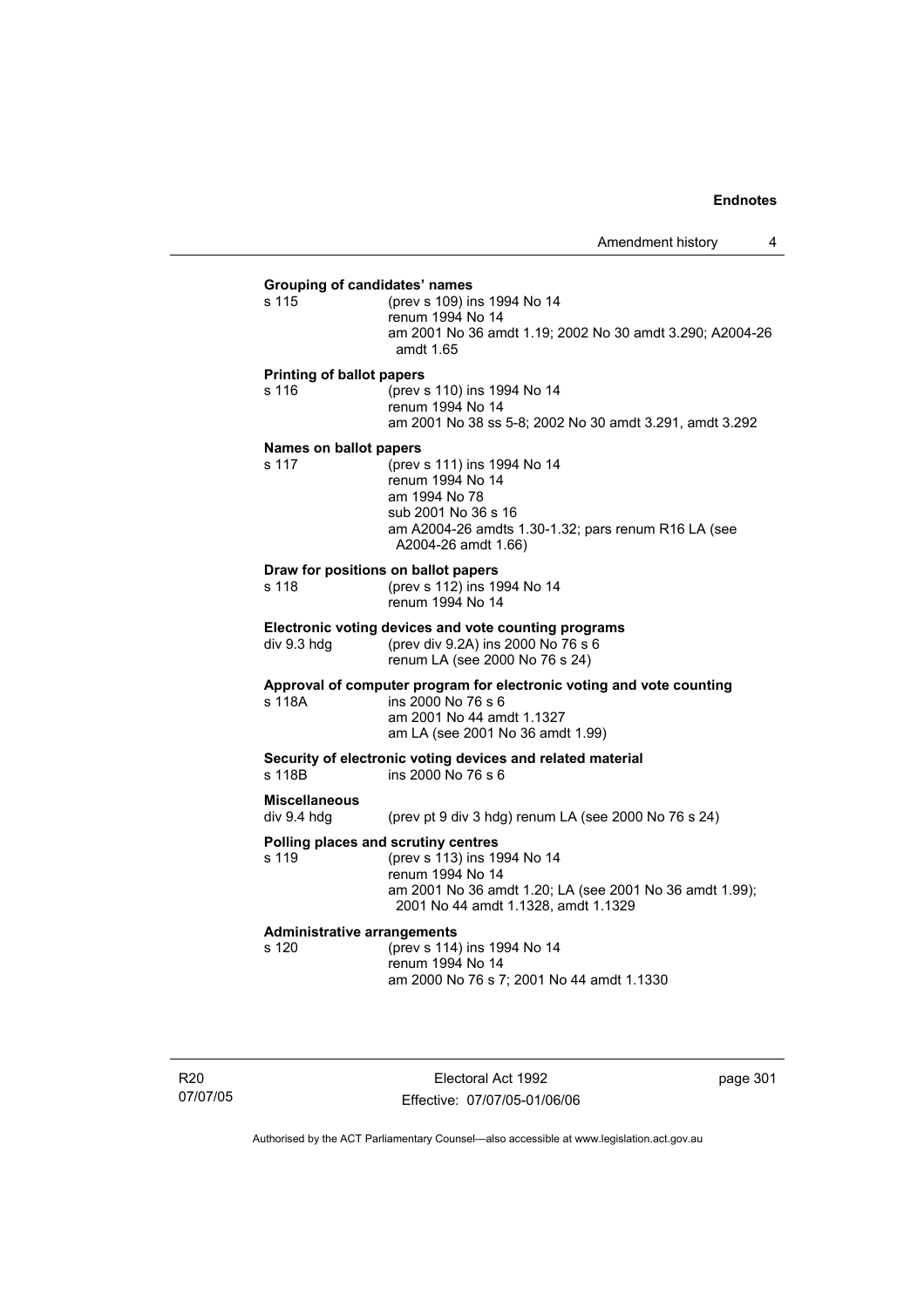| 4 | Amendment history                                          |                                                                                                                       |
|---|------------------------------------------------------------|-----------------------------------------------------------------------------------------------------------------------|
|   | <b>Certified lists of electors</b><br>s 121                | (prev s 115) ins 1994 No 14<br>renum 1994 No 14                                                                       |
|   | s 121A                                                     | Use of information from certified lists<br>ins 2001 No 36 s 17                                                        |
|   | Scrutineers-appointment<br>s 122                           | (prev s 116) ins 1994 No 14<br>renum 1994 No 14<br>am 2001 No 44 amdt 1.1331, amdt 1.1332                             |
|   | <b>Scrutineers-conduct</b><br>s 123                        | (prev s 117) ins 1994 No 14<br>renum 1994 No 14<br>am 1998 No 54; 2002 No 30 amdt 3.293                               |
|   | s 124                                                      | Participation by candidates in conduct of election<br>(prev s 118) ins 1994 No 14<br>renum 1994 No 14                 |
|   | Determining matters by lot<br>s 125                        | (prev s 119) ins 1994 No 14<br>renum 1994 No 14<br>am 2001 No 44 amdt 1.1333                                          |
|   | <b>Supplementary elections</b><br>s 126                    | (prev s 120) ins 1994 No 14<br>renum 1994 No 14                                                                       |
|   | Voting<br>pt 10 hdg                                        | ins 1994 No 14                                                                                                        |
|   | General<br>div 10.1 hdg                                    | (prev pt 10 div 1 hdg) renum LA (see 2000 No 76 s 24)                                                                 |
|   | <b>Meaning of authorised witness</b><br>s 127 hdg<br>s 127 | sub 2001 No 36 amdt 1.21<br>(prev s 121) ins 1994 No 14<br>renum 1994 No 14                                           |
|   | <b>Entitlement to vote</b><br>s 128                        | (prev s 122) ins 1994 No 14<br>renum 1994 No 14; 2001 No 36 amdt 1.99<br>am 1997 No 91; LA (see 2001 No 36 amdt 1.99) |
|   | <b>Compulsory voting</b><br>s 129                          | (prev s 123) ins 1994 No 14<br>renum 1994 No 14<br>am 1998 No 54                                                      |

page 302 Electoral Act 1992 Effective: 07/07/05-01/06/06

R20 07/07/05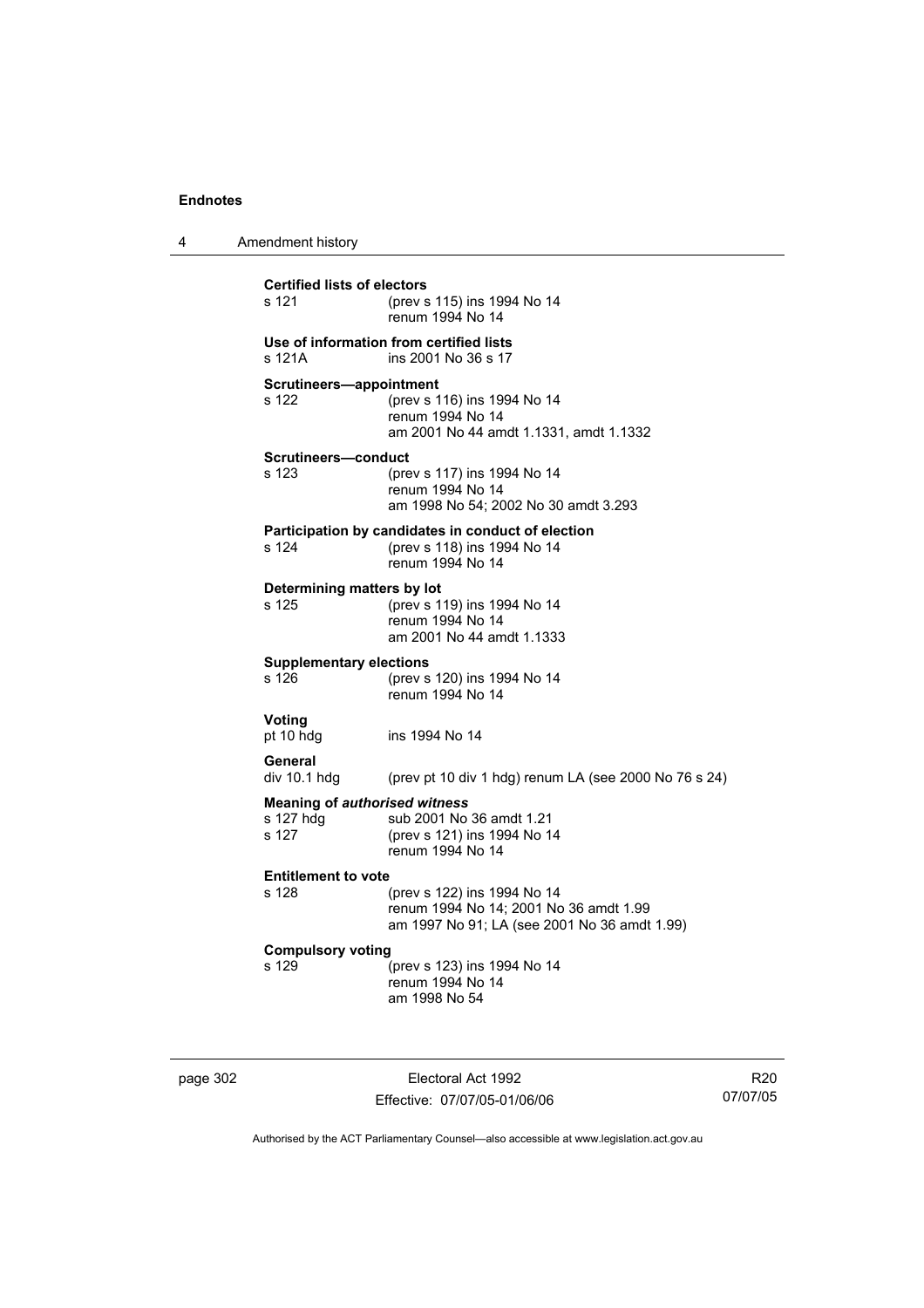| s 130                           | (prev s 124) ins 1994 No 14                                                                                        |
|---------------------------------|--------------------------------------------------------------------------------------------------------------------|
|                                 | renum 1994 No 14<br>am 1998 No 54                                                                                  |
| <b>Procedures for voting</b>    |                                                                                                                    |
| s 131                           | (prev s 125) ins 1994 No 14<br>renum 1994 No 14<br>am 1997 No 91; 2000 No 76 s 8; LA (see 2001 No 36 amdt<br>1.99) |
| <b>Manner of recording vote</b> |                                                                                                                    |
| s 132                           | (prev s 126) ins 1994 No 14<br>renum 1994 No 14                                                                    |
|                                 | Ordinary voting at a polling place                                                                                 |
| div 10.2 hdg                    | (prev pt 10 div 2 hdg) am 1997 No 91<br>renum LA (see 2000 No 76 s 24)                                             |
| <b>Claims to vote</b>           |                                                                                                                    |
| s 133                           | (prev s 127) ins 1994 No 14<br>renum 1994 No 14                                                                    |
|                                 | am 1997 No 91; LA (see 2001 No 36 amdt 1.99)                                                                       |
| Voting in private               |                                                                                                                    |
| s 134                           | (prev s 128) ins 1994 No 14<br>renum 1994 No 14                                                                    |
|                                 | am 2000 No 76 s 9                                                                                                  |
|                                 | Declaration voting at a polling place                                                                              |
| div $10.3$ hdg                  | (prev pt 10 div 3 hdg) am 1997 No 91<br>renum LA (see 2000 No 76 s 24)                                             |
|                                 | Declaration voting at polling places                                                                               |
| s 135                           | (prev s 129) ins 1994 No 14<br>renum 1994 No 14                                                                    |
|                                 | am 1997 No 91; 2001 No 44 amdt 1.1334, amdt 1.1335                                                                 |
|                                 | Voting otherwise than at a polling place                                                                           |
| div 10.4 hdg                    | (prev pt 10 div 3A hdg) ins 1997 No 91<br>renum LA (see 2000 No 76 s 24)                                           |
| Definitions for div 10.4        |                                                                                                                    |
| s 136 hdg<br>s 136              | sub 2001 No 36 amdt 1.22<br>(prev s 130) ins 1994 No 14                                                            |
|                                 | renum 1994 No 14                                                                                                   |
|                                 | sub 1997 No 91; A2004-26 s 13                                                                                      |

R20 07/07/05

Electoral Act 1992 Effective: 07/07/05-01/06/06 page 303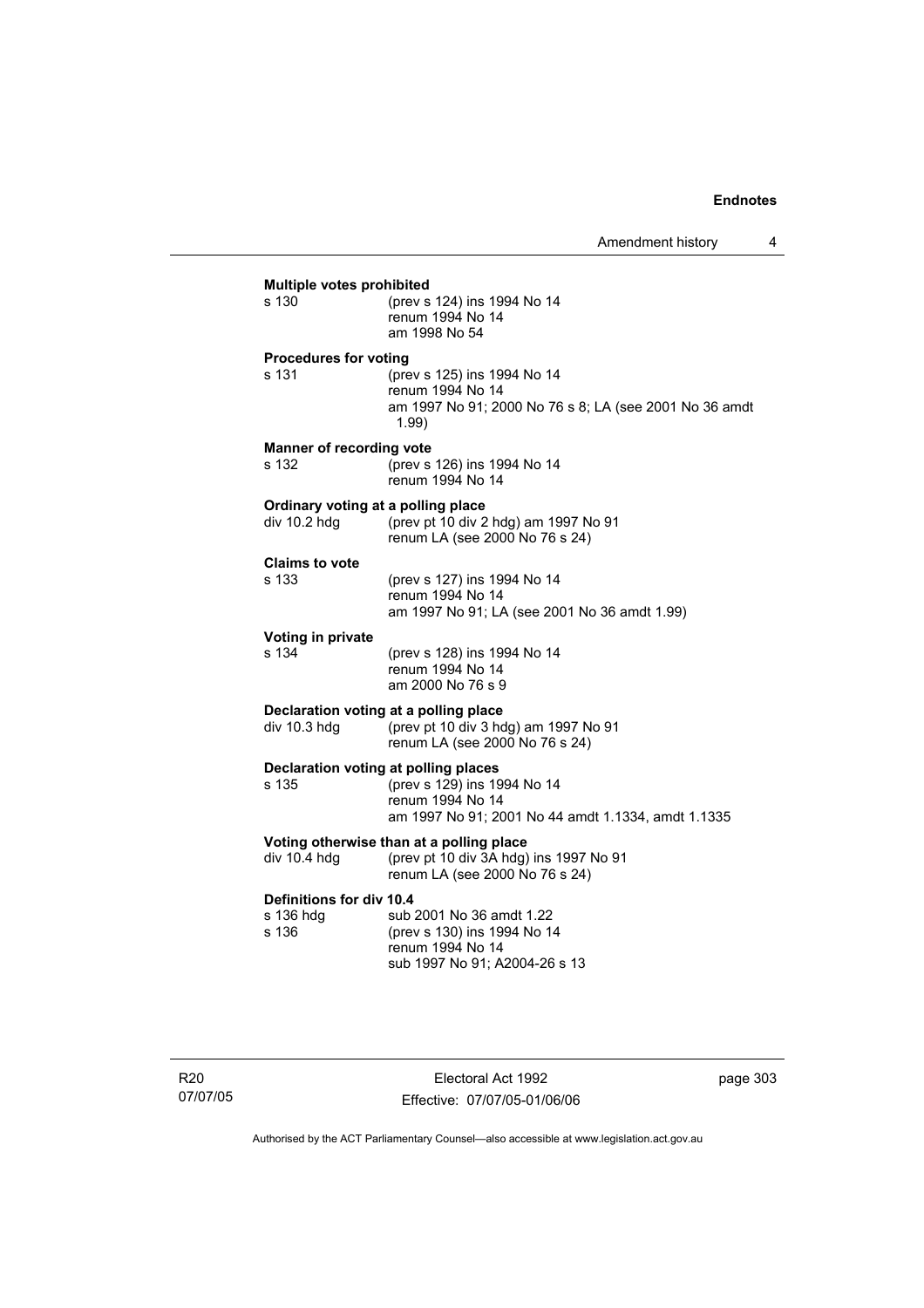4 Amendment history

# **Applications for postal voting papers**

| s 136A                                        | Applications for postal voting papers<br>ins 1997 No 91<br>am LA (see 2001 No 36 amdt 1.99); 2001 No 44 amdt 1.1336,<br>amdt 1.1337; 2002 No 30 amdt 3.294<br>sub A2004-26 s 14                                                      |
|-----------------------------------------------|--------------------------------------------------------------------------------------------------------------------------------------------------------------------------------------------------------------------------------------|
| s 136B hdg<br>s 136B                          | Ordinary or declaration voting in ACT before polling day<br>sub 2001 No 36 amdt 1.23<br>ins 1997 No 91<br>am 2001 No 36 s 18; LA (see 2001 No 36 amdt 1.99); 2001<br>No 44 amdts 1.1338-1.1341; 2002 No 30 amdt 3.295, amdt<br>3.296 |
| s 136C hdg<br>s 136C                          | Declaration voting outside ACT on or before polling day<br>sub 2001 No 36 amdt 1.24<br>ins 1997 No 91<br>am 2001 No 36 s 19; LA (see 2001 No 36 amdt 1.99); 2001<br>No 44 amdts 1.1342-1.1345; 2002 No 30 amdt 3.296                 |
| s 137                                         | Record of issue of declaration voting papers<br>(prev s 131) ins 1994 No 14<br>renum 1994 No 14<br>am 1997 No 91; 2001 No 36 amdt 1.25                                                                                               |
| <b>Inspection of records</b><br>s 138         | (prev s 132) ins 1994 No 14<br>renum 1994 No 14                                                                                                                                                                                      |
| s 139                                         | Receipt of declaration voting papers<br>(prev s 133) ins 1994 No 14<br>renum 1994 No 14<br>am 1997 No 91; 2002 No 30 amdt 3.297                                                                                                      |
| <b>Registered declaration voters</b><br>s 140 | (prev s 134) ins 1994 No 14<br>renum 1994 No 14<br>am 2002 No 30 amdt 3.298                                                                                                                                                          |
| s 141                                         | Issue of voting papers to registered declaration voters<br>(prev s 135) ins 1994 No 14<br>renum 1994 No 14<br>am 1997 No 91; 2002 No 30 amdt 3.299; A2004-26 s 15                                                                    |
| <b>Correcting formal errors</b><br>s 142      | (prev s 136) ins 1994 No 14<br>renum 1994 No 14                                                                                                                                                                                      |

page 304 Electoral Act 1992 Effective: 07/07/05-01/06/06

R20 07/07/05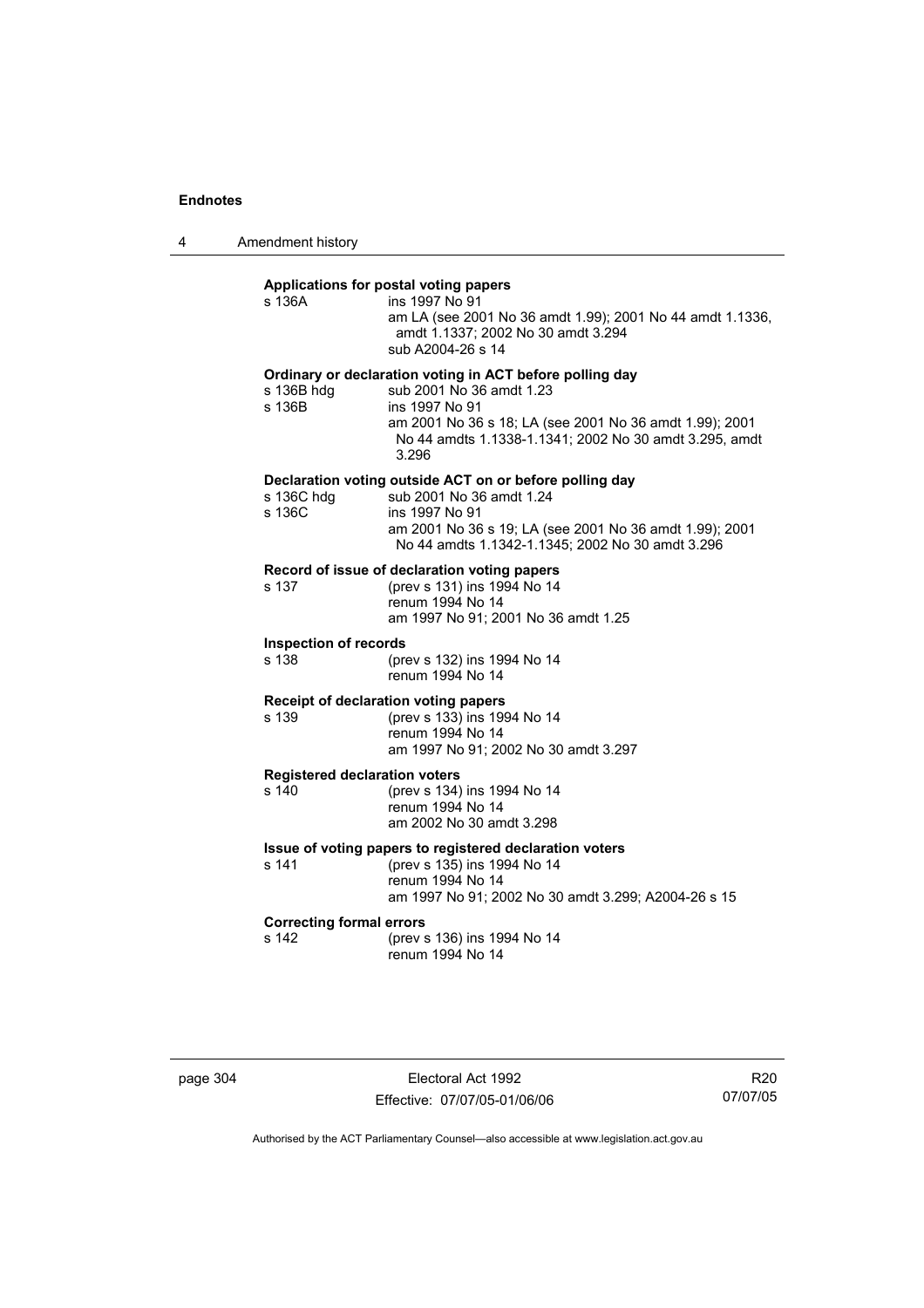Amendment history 4

# **Soliciting applications for postal declaration votes**<br>s 143 (prev s 137) ins 1994 No 14

(prev s 137) ins 1994 No 14 renum 1994 No 14 am 1997 No 91; 1998 No 54 sub 2001 No 36 s 20; A2004-26 s 16

#### **Transmission of applications for postal declaration votes**

s 144 (prev s 138) ins 1994 No 14 renum 1994 No 14 am 1998 No 54

#### **Requirements for casting postal votes**

s 144A ins A2004-26 s 17

# **Interference with declaration voting**<br>s 145 (prev s 139) ins 19

(prev s 139) ins 1994 No 14 renum 1994 No 14 am 1998 No 54

#### **Soliciting completed declaration votes**

s 146 (prev s 140) ins 1994 No 14 renum 1994 No 14 am 1998 No 54

#### **Transmission of completed declaration votes**

s 147 (prev s 141) ins 1994 No 14 renum 1994 No 14 am 1998 No 54

# **Opening envelopes containing declaration votes**<br>s 148 (prev s 142) ins 1994 No 14

(prev s 142) ins 1994 No 14 renum 1994 No 14 am 1998 No 54

# **Mobile polling**

(prev pt 10 div 4 hdg) renum LA (see 2000 No 76 S24)

**Definitions for div 4**<br>s 149 hdq s sub 2001 No 36 amdt 1.26 s 149 (prev s 143) ins 1994 No 14 renum 1994 No 14 def *registered medical practitioner* om 2001 No 36 amdt 1.27 def *special hospital* sub 2001 No 44 amdt 1.1347

# **Declaration of special hospitals**<br>s 149A **ins 2001** No 4

ins 2001 No 44 amdt 1.1348

**Mobile polling—institutions**

s 150 (prev s 144) ins 1994 No 14 renum 1994 No 14

R20 07/07/05

Electoral Act 1992 Effective: 07/07/05-01/06/06 page 305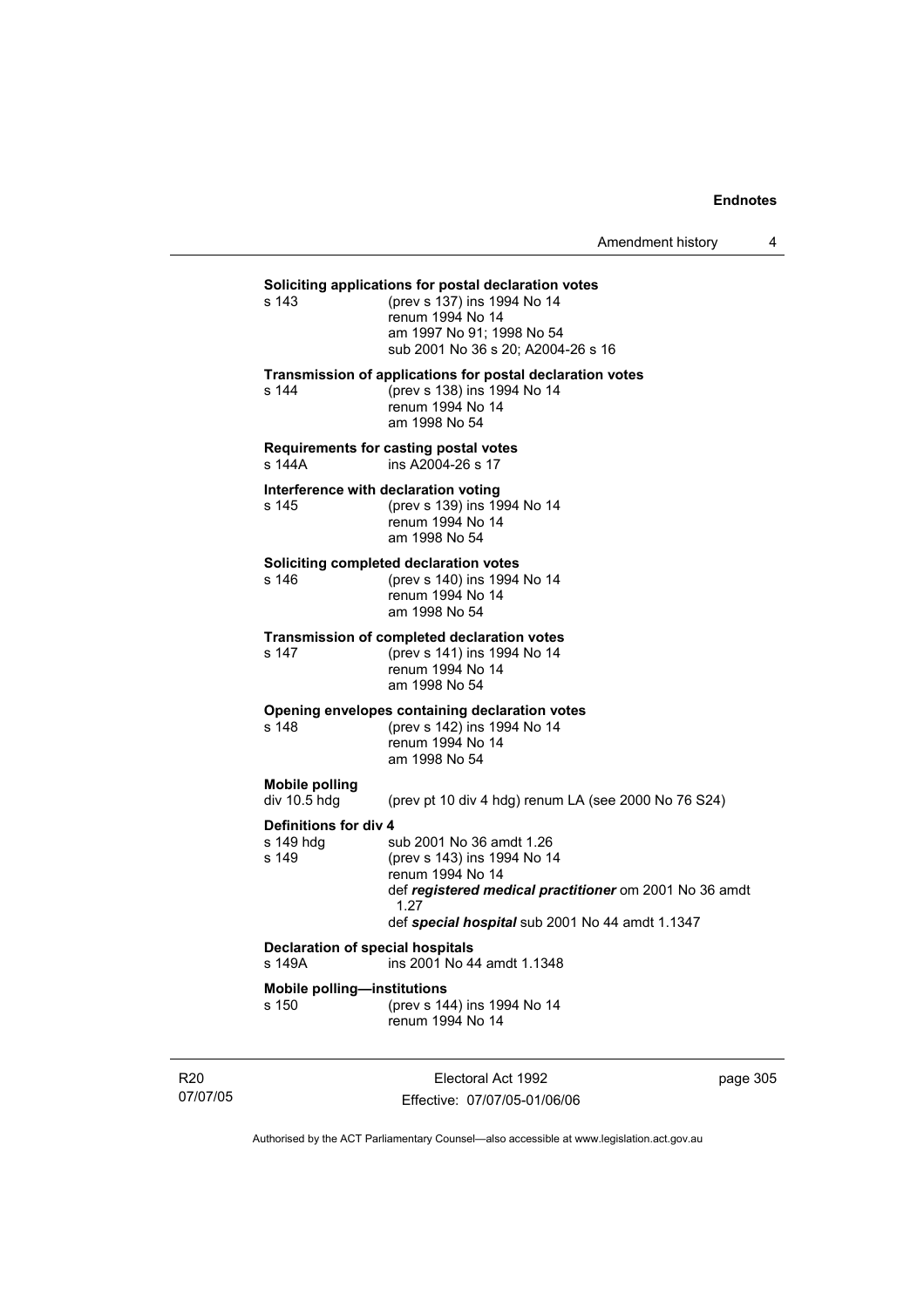4 Amendment history

| <b>Functions of visiting officers</b><br>s 151 | (prev s 145) ins 1994 No 14<br>renum 1994 No 14; 2001 No 36 amdt 1.99<br>am 1995 No 33; 2001 No 36 s 21, amdt 1.28; LA (see 2001<br>No 36 amdt 1.99)                                                                           |
|------------------------------------------------|--------------------------------------------------------------------------------------------------------------------------------------------------------------------------------------------------------------------------------|
| <b>Failure to visit institution</b><br>s 152   | (prev s 146) ins 1994 No 14<br>renum 1994 No 14                                                                                                                                                                                |
| s 153                                          | Custody of ballot boxes and electoral papers<br>(prev s 147) ins 1994 No 14<br>renum 1994 No 14                                                                                                                                |
| <b>Miscellaneous</b><br>div 10.6 hdg           | (prev pt 10 div 5 hdg) renum LA (see 2000 No 76 s 24)                                                                                                                                                                          |
| Arrangements at polling places<br>s 154        | (prev s 148) ins 1994 No 14<br>renum 1994 No 14                                                                                                                                                                                |
| s 155                                          | Particulars on ballot papers before issue<br>(prev s 149) ins 1994 No 14<br>renum 1994 No 14                                                                                                                                   |
| <b>Assistance to voters</b><br>s 156           | (prev s 150) ins 1994 No 14<br>renum 1994 No 14                                                                                                                                                                                |
| s 156A                                         | Assistance to voters unable to enter polling place<br>ins 2001 No 36 s 22                                                                                                                                                      |
| Spoilt ballot papers<br>s 157                  | (prev s 151) ins 1994 No 14<br>renum 1994 No 14<br>am 2000 No 76 s 10                                                                                                                                                          |
| s 158                                          | Custody of ballot boxes and electoral papers<br>(prev s 152) ins 1994 No 14<br>renum 1994 No 14                                                                                                                                |
| s 159                                          | <b>Extension of time for conducting elections</b><br>(prev s 153) ins 1994 No 14<br>renum 1994 No 14<br>am 2001 No 36 amdt 1.29; LA (see 2001 No 36 amdt<br>1.99)2001 No 44 amdt 1.1349, amdt 1.1350; 2002 No 30<br>amdt 3.300 |

page 306 Electoral Act 1992 Effective: 07/07/05-01/06/06

R20 07/07/05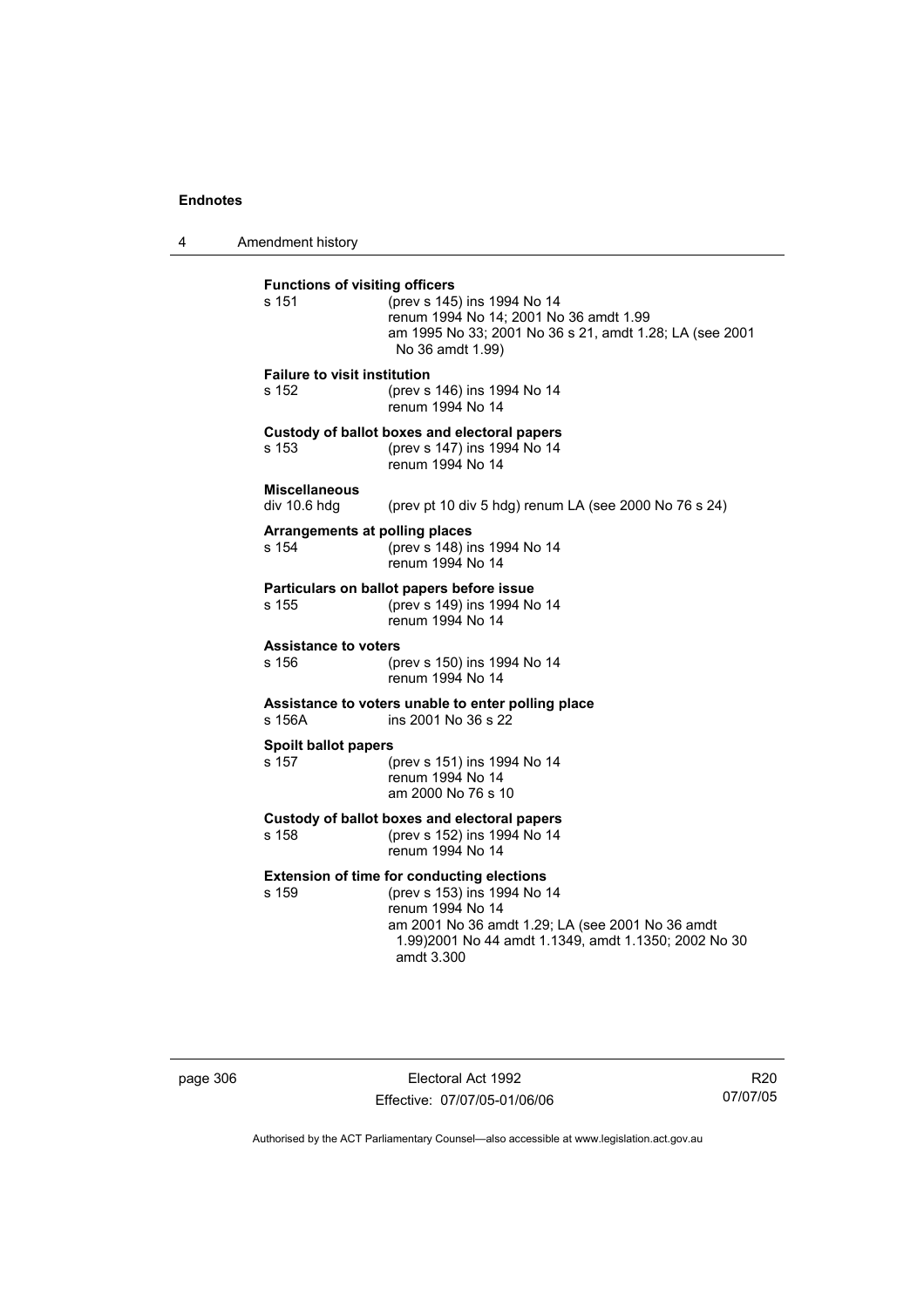|                       | Suspension and adjournment of polling |                                                       |  |
|-----------------------|---------------------------------------|-------------------------------------------------------|--|
|                       | s 160                                 | (prev s 154) ins 1994 No 14                           |  |
|                       |                                       | renum 1994 No 14                                      |  |
|                       |                                       | am LA (see 2001 No 36 amdt 1.99); 2001 No 44 amdts    |  |
|                       |                                       | 1.1351-1.1353; 2002 No 30 amdt 3.300                  |  |
|                       |                                       |                                                       |  |
|                       | <b>Failure to vote</b>                |                                                       |  |
|                       | div 10.7 hdg                          | (prev pt 10 div 6 hdg) renum LA (see 2000 No 76 s 24) |  |
|                       | <b>Default notice</b>                 |                                                       |  |
|                       | s 161                                 | (prev s 155) ins 1994 No 14                           |  |
|                       |                                       | renum 1994 No 14                                      |  |
|                       |                                       | am 2001 No 44 amdt 1.1354, amdt 1.1355                |  |
|                       |                                       |                                                       |  |
|                       | <b>First notice</b>                   |                                                       |  |
|                       | s 162                                 | (prev s 156) ins 1994 No 14                           |  |
|                       |                                       | renum 1994 No 14                                      |  |
|                       | <b>Second notice</b>                  |                                                       |  |
|                       | s 163                                 | (prev s 157) ins 1994 No 14                           |  |
|                       |                                       | renum 1994 No 14                                      |  |
|                       | <b>Final notice</b>                   |                                                       |  |
|                       | s 164                                 |                                                       |  |
|                       |                                       | (prev s 158) ins 1994 No 14<br>renum 1994 No 14       |  |
|                       |                                       |                                                       |  |
|                       | <b>Discharge of liability</b>         |                                                       |  |
|                       | s 165                                 | (prev s 159) ins 1994 No 14                           |  |
|                       |                                       | renum 1994 No 14                                      |  |
|                       | Response on behalf of elector         |                                                       |  |
|                       | s 166                                 | (prev s 160) ins 1994 No 14                           |  |
|                       |                                       | renum 1994 No 14                                      |  |
|                       |                                       |                                                       |  |
|                       | <b>Polling in Antarctica</b>          |                                                       |  |
|                       | pt 11 hdg                             | ins 1994 No 14                                        |  |
| Definitions for pt 11 |                                       |                                                       |  |
|                       | s 167 hdg                             | sub 2001 No 36 amdt 1.30                              |  |
|                       | s 167                                 | (prev s 161) ins 1994 No 14                           |  |
|                       |                                       | renum 1994 No 14                                      |  |
|                       |                                       | am 2001 No 36 amdt 1.31, amdt 1.32                    |  |
|                       |                                       | def <i>transmit</i> sub 2001 No 44 amdt 1.1356        |  |
|                       | Declaration of ship as a station      |                                                       |  |
|                       | s 167A                                | ins 2001 No 36 amdt 1.32                              |  |
|                       |                                       |                                                       |  |
|                       | Approval of ways of transmission      |                                                       |  |
|                       | s 167B                                | ins 2001 No 44 amdt 1.1357                            |  |
|                       |                                       |                                                       |  |

R20 07/07/05

Electoral Act 1992 Effective: 07/07/05-01/06/06 page 307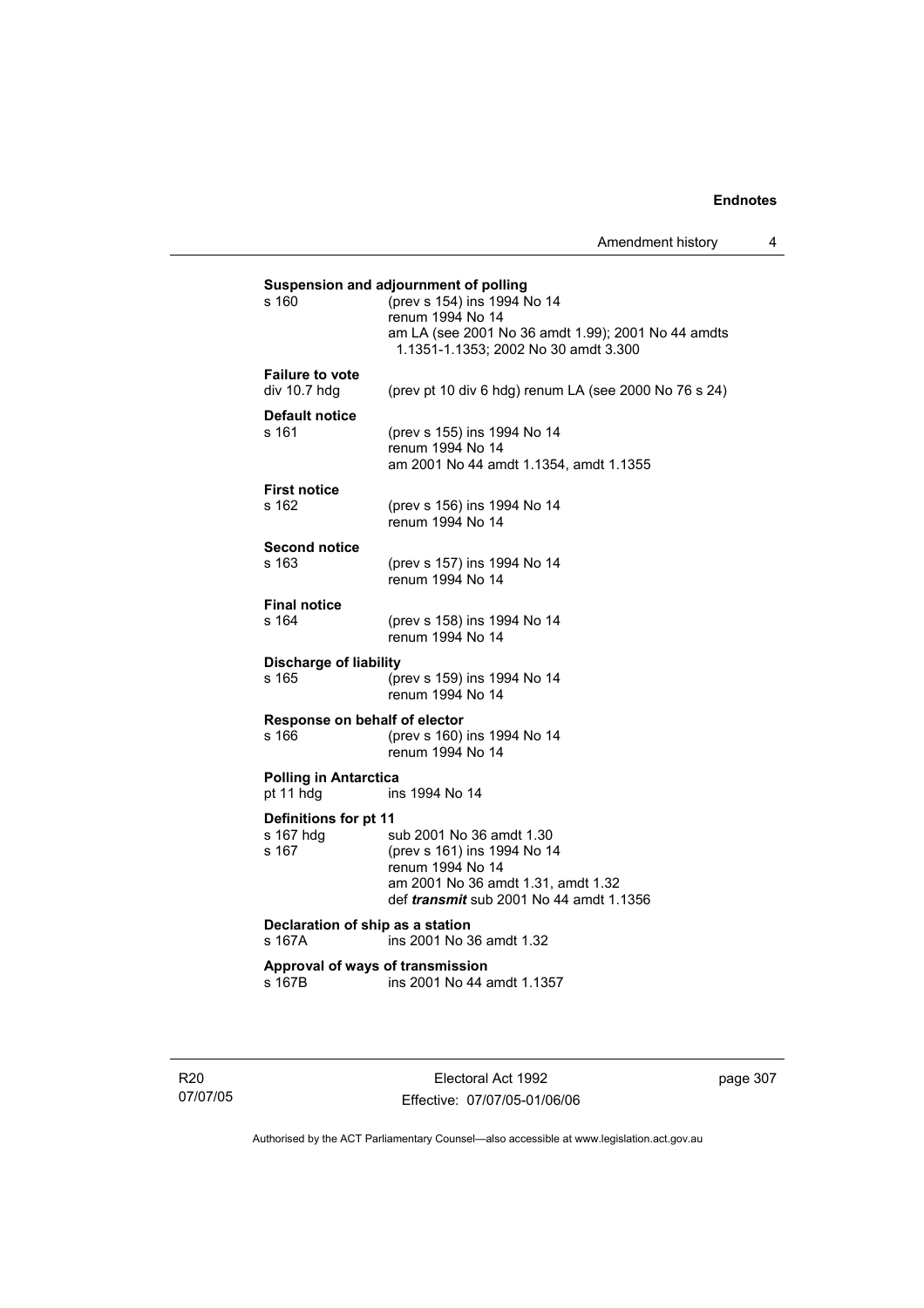| Amendment history |
|-------------------|
|                   |

| s 168                                           | Returning officers and assistants for Antarctic stations<br>(prev s 162) ins 1994 No 14<br>renum 1994 No 14<br>sub 2002 No 30 amdt 3.301 |
|-------------------------------------------------|------------------------------------------------------------------------------------------------------------------------------------------|
| s 169                                           | Acting returning officer or assistant<br>(prev s 163) ins 1994 No 14<br>renum 1994 No 14<br>om 2002 No 30 amdt 3.301                     |
| s 170                                           | Application of Act to polling in Antarctica<br>(prev s 164) ins 1994 No 14<br>renum 1994 No 14                                           |
| <b>Antarctic electors</b><br>s 171              | (prev s 165) ins 1994 No 14<br>renum 1994 No 14<br>am 1997 No 91                                                                         |
| s 172                                           | Arrangements for the polling in Antarctica<br>(prev s 166) ins 1994 No 14<br>renum 1994 No 14                                            |
| <b>Conduct of the polling</b><br>s 173          | (prev s 167) ins 1994 No 14<br>renum 1994 No 14                                                                                          |
| <b>Claims to vote</b><br>s 174                  | (prev s 168) ins 1994 No 14<br>renum 1994 No 14                                                                                          |
| Proceedings at close of poll<br>s 175           | (prev s 169) ins 1994 No 14<br>renum 1994 No 14<br>am 1995 No 46; 2002 No 30 amdt 3.302                                                  |
| <b>Result of polling in Antarctica</b><br>s 176 | (prev s 170) ins 1994 No 14<br>renum 1994 No 14                                                                                          |
| <b>Preservation of documents</b><br>s 177       | (prev s 171) ins 1994 No 14<br>renum 1994 No 14                                                                                          |
| The scrutiny<br>pt 12 hdg                       | ins 1994 No 14                                                                                                                           |
| <b>Scrutiny</b><br>s 178                        | (prev s 172) ins 1994 No 14<br>renum 1994 No 14<br>am 1997 No 91; 2000 No 76 s 11                                                        |

page 308 Electoral Act 1992 Effective: 07/07/05-01/06/06

R20 07/07/05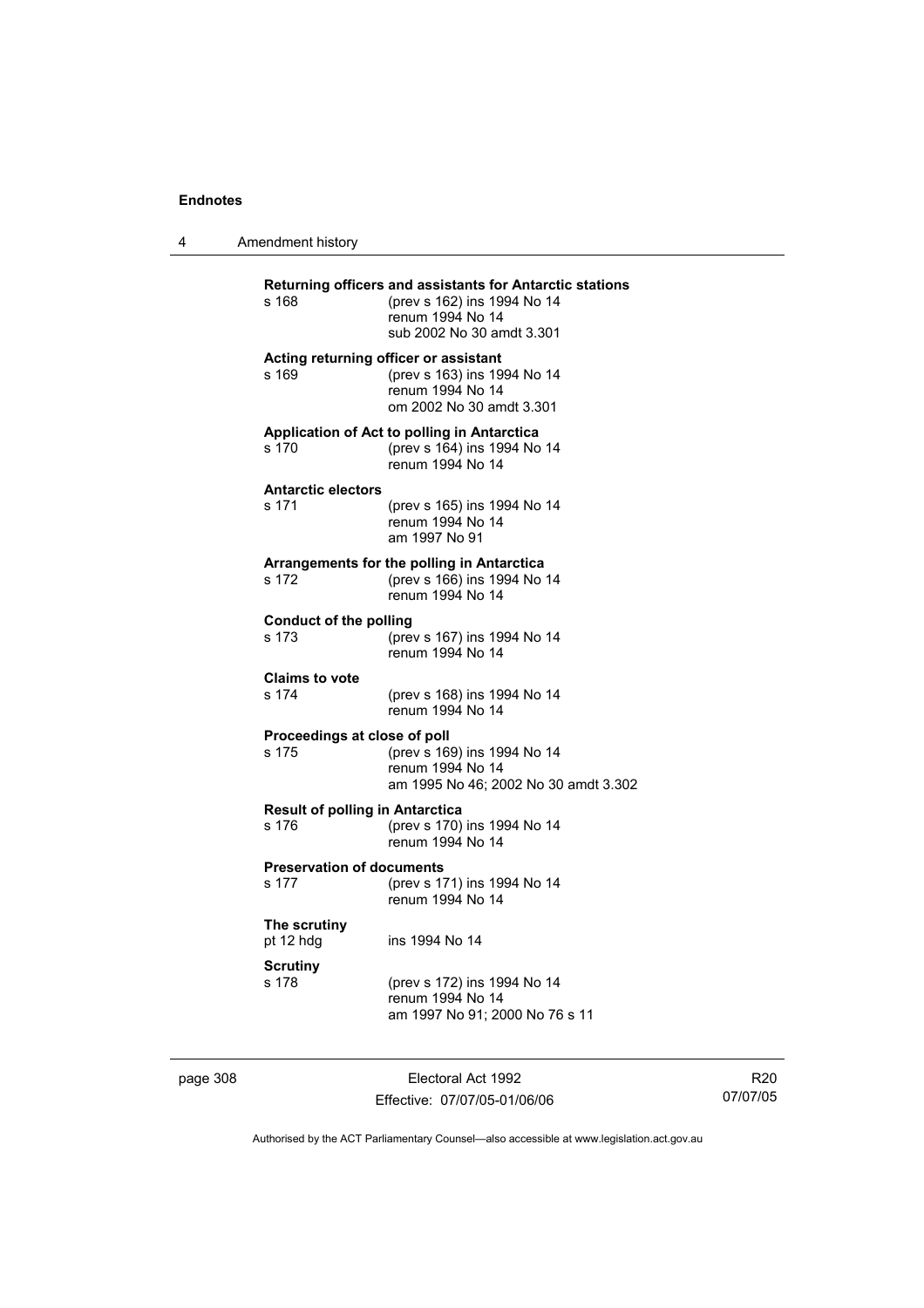| s 179                                       | Preliminary scrutiny of declaration voting papers etc<br>(prev s 173) ins 1994 No 14<br>renum 1994 No 14<br>am 2002 No 30 amdt 3.303, amdt 3.304 |
|---------------------------------------------|--------------------------------------------------------------------------------------------------------------------------------------------------|
| <b>Formality of ballot papers</b><br>s 180  | (prev s 174) ins 1994 No 14<br>renum 1994 No 14                                                                                                  |
| Death of candidate<br>s 181                 | (prev s 175) ins 1994 No 14<br>renum 1994 No 14                                                                                                  |
| First count-ordinary ballot papers<br>s 182 | (prev s 176) ins 1994 No 14<br>renum 1994 No 14<br>am 2000 No 76 s 12                                                                            |
| s 183                                       | First count-declaration ballot papers<br>(prev s 177) ins 1994 No 14<br>renum 1994 No 14                                                         |
| s 183A                                      | First count-electronic ballot papers<br>ins 2000 No 76 s 13                                                                                      |
| Second count-first preferences<br>s 184     | (prev s 178) ins 1994 No 14<br>renum 1994 No 14<br>am 2000 No 76 s 14                                                                            |
| Ascertaining result of poll<br>s 185        | (prev s 179) ins 1994 No 14<br>renum 1994 No 14<br>am 2000 No 76 s 15                                                                            |
| <b>Objections by scrutineers</b><br>s 186   | (prev s 180) ins 1994 No 14<br>renum 1994 No 14                                                                                                  |
| <b>Recount of ballot papers</b><br>s 187    | (prev s 181) ins 1994 No 14<br>renum 1994 No 14<br>sub A2004-26 s 18                                                                             |
| s 187A                                      | Application for recount of ballot papers etc<br>orig s 187A renum as s 187C<br>ins A2004-26 s 18                                                 |
| s 187B                                      | Review of decision of commissioner to refuse to arrange for recount<br>ins A2004-26 s 18                                                         |
|                                             |                                                                                                                                                  |

R20 07/07/05

Electoral Act 1992 Effective: 07/07/05-01/06/06 page 309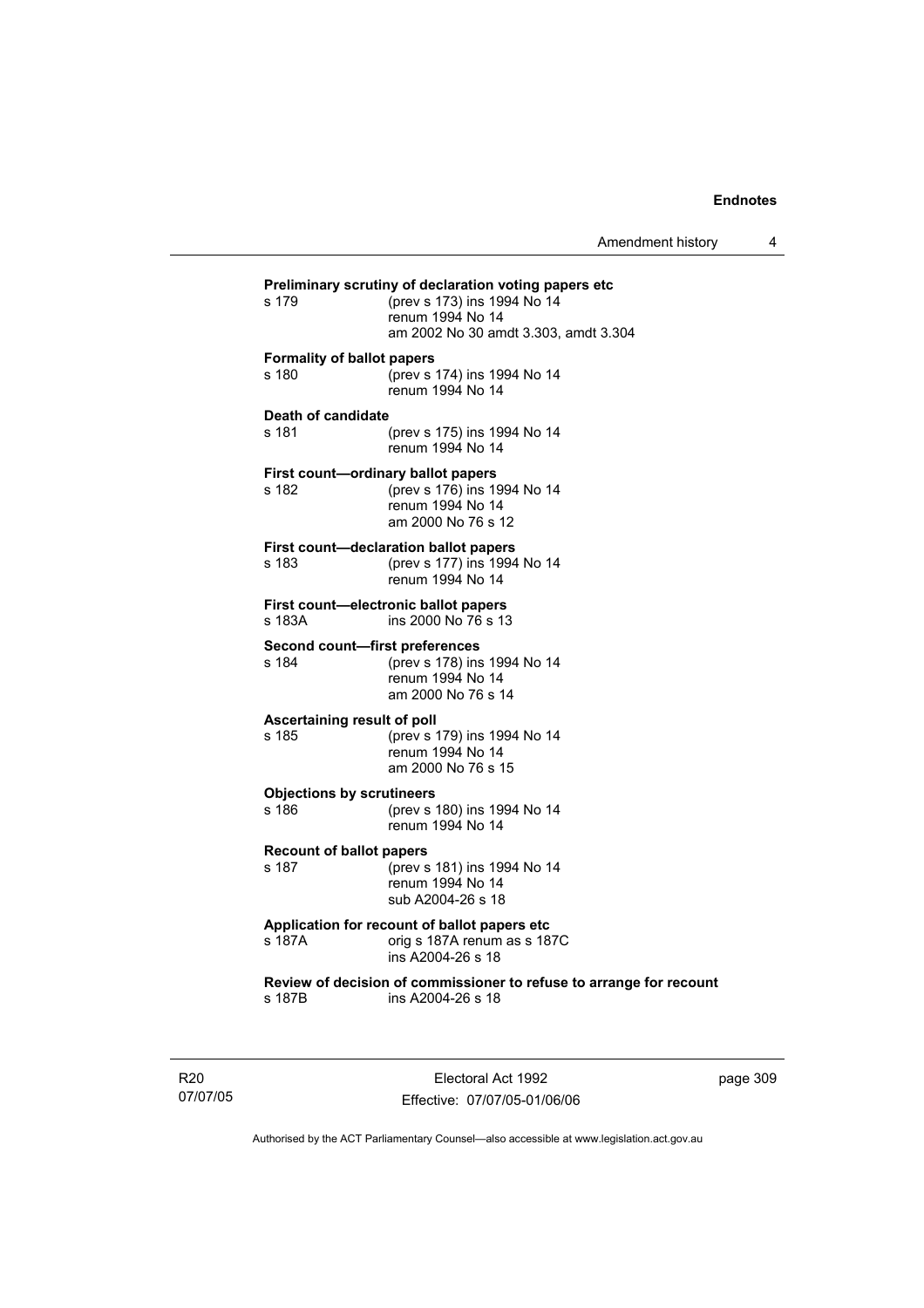4 Amendment history

| Recount of electronic scrutiny of ballot papers<br>(prev s 187A) ins 2000 No 76 s 16<br>s 187C<br>renum A2004-26 s 19 |                                                                                                                                                                                                                                             |
|-----------------------------------------------------------------------------------------------------------------------|---------------------------------------------------------------------------------------------------------------------------------------------------------------------------------------------------------------------------------------------|
| s 188                                                                                                                 | <b>Reservation of disputed ballot papers</b><br>(prev s 182) ins 1994 No 14<br>renum 1994 No 14                                                                                                                                             |
| Declaration of result of election<br>s 189                                                                            | (prev s 183) ins 1994 No 14<br>renum 1994 No 14                                                                                                                                                                                             |
| <b>Casual vacancies</b><br>pt 13 hdg                                                                                  | ins 1994 No 14                                                                                                                                                                                                                              |
| Definitions for pt 13<br>s 190 hdq<br>s 190                                                                           | sub 2001 No 36 amdt 1.33<br>(prev s 184) ins 1994 No 14<br>renum 1994 No 14<br>am 2001 No 36 amdt 1.36, amdt 1.37<br>def candidate om 2001 No 36 amdt 1.34<br>def newspaper om 2001 No 36 amdt 1.34<br>def speaker ins 2001 No 36 amdt 1.35 |
| Notice of casual vacancy<br>s 191                                                                                     | (prev s 185) ins 1994 No 14<br>renum 1994 No 14                                                                                                                                                                                             |
| Candidates for casual vacancy<br>s 192                                                                                | (prev s 186) ins 1994 No 14<br>renum 1994 No 14<br>am LA (see 2001 No 36 amdt 1.99); 2001 No 44 amdt 1.1358,<br>amdt 1.1359                                                                                                                 |
| <b>Publication of candidates' details</b><br>s 193                                                                    | (prev s 187) ins 1994 No 14<br>renum 1994 No 14                                                                                                                                                                                             |
| s 194                                                                                                                 | Determination of candidate to fill vacancy<br>(prev s 188) ins 1994 No 14<br>renum 1994 No 14<br>am 2002 No 30 amdt 3.352                                                                                                                   |
| <b>Assembly nominees</b><br>s 195                                                                                     | (prev s 189) ins 1994 No 14<br>renum 1994 No 14<br>am 2001 No 36 s 23                                                                                                                                                                       |
| s 196                                                                                                                 | Term of office of MLA declared elected under pt 13<br>(prev s 190) ins 1994 No 14<br>renum 1994 No 14                                                                                                                                       |

page 310 **Electoral Act 1992** Effective: 07/07/05-01/06/06

R20 07/07/05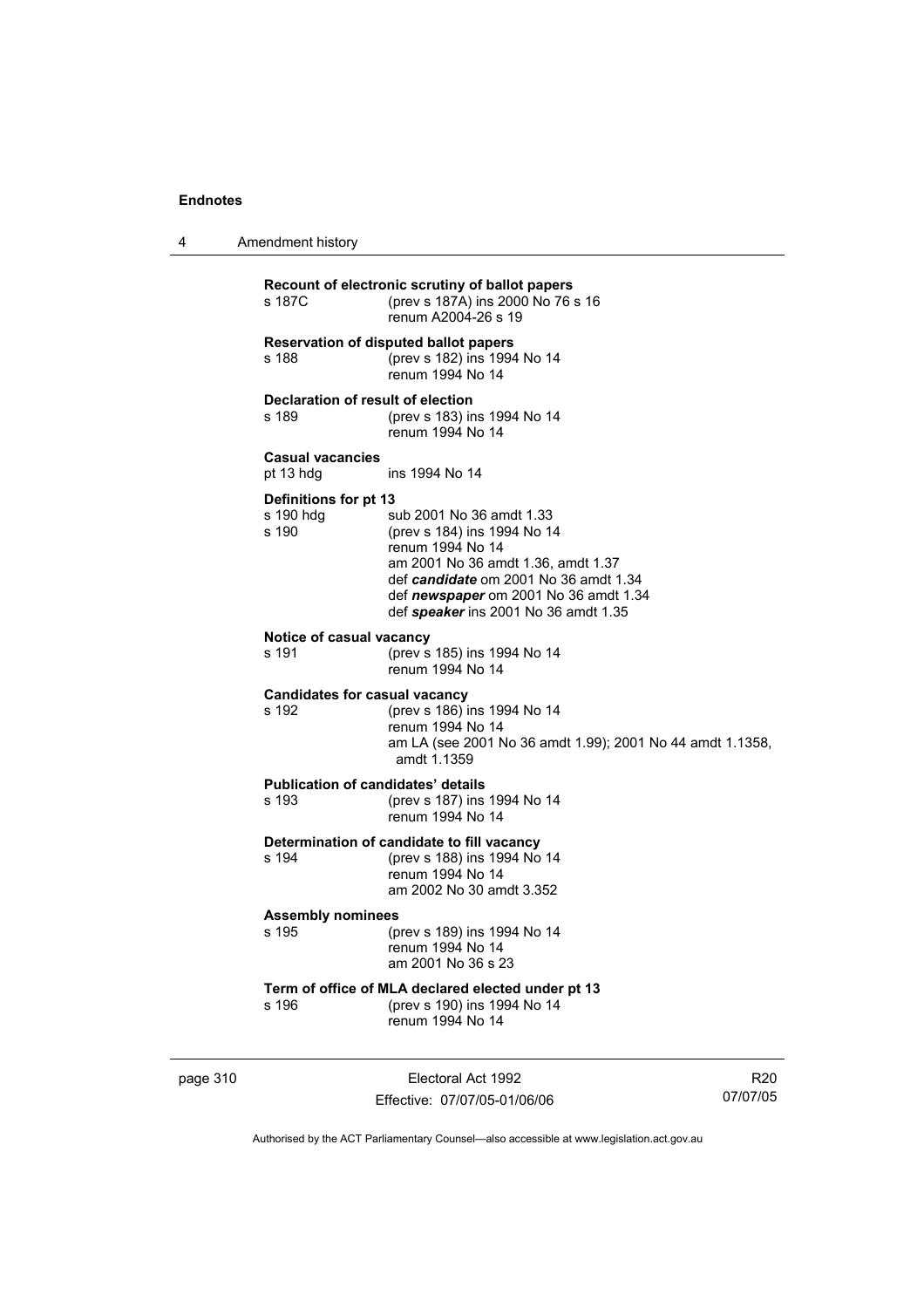**Dissolution or pre-election period**<br>s 197 (prev s 191) ins s 197 (prev s 191) ins 1994 No 14 renum 1994 No 14 am 2002 No 30 amdt 3.305

#### **Election funding and financial disclosure**

pt 14 hdg ins 1994 No 14

#### **Preliminary**

### div 14.1 hdg (prev pt 14 div 1 hdg) renum 2001 No 36 amdt 1.99

#### **Definitions for pt 14**

s 198 hdg sub 2001 No 36 amdt 1.38<br>s 198 (prev s 192) ins 1994 No 14 (prev s 192) ins 1994 No 14 renum 1994 No 14 am 2001 No 36 amdt 1.42, amdt 1.43 def *associated entity* ins 1996 No 56 s 4 sub 2001 No 36 s 24 am A2004-26 amdt 1.64 def *ballot group* ins 2001 No 36 s 25 om A2004-26 amdt 1.33 def *entity* ins 1996 No 56 s 4 def *financial controller* ins 1996 No 56 s 4 def *gift* am 2001 No 36 amdt 1.39; A2004-26 s 20 def *independent MLA* om 2001 No 36 amdt 1.40 def *register* am 2001 No 36 amdt 1.41; A2004-26 amdt 1.60 def *reporting agent* sub 2001 No 36 s 26 am A2004-26 amdt 1.34, amdt 1.60

#### **Reference to things done by party etc**

| s 198A hdg | sub A2004-26 amdt 1.35   |
|------------|--------------------------|
| s 198A     | ins 2001 No 36 amdt 1.43 |
|            | am A2004-26 amdt 1.36    |

# **Candidate remains candidate after election**

ins 2001 No 36 amdt 1.43

#### **Related bodies corporate**

s 199 (prev s 193) ins 1994 No 14 renum 1994 No 14

# **Activities of campaign committees**

(prev s 194) ins 1994 No 14 renum 1994 No 14 am 2001 No 36 amdt 1.44; A2004-26 amdt 1.37, amdt 1.62

R20 07/07/05

Electoral Act 1992 Effective: 07/07/05-01/06/06 page 311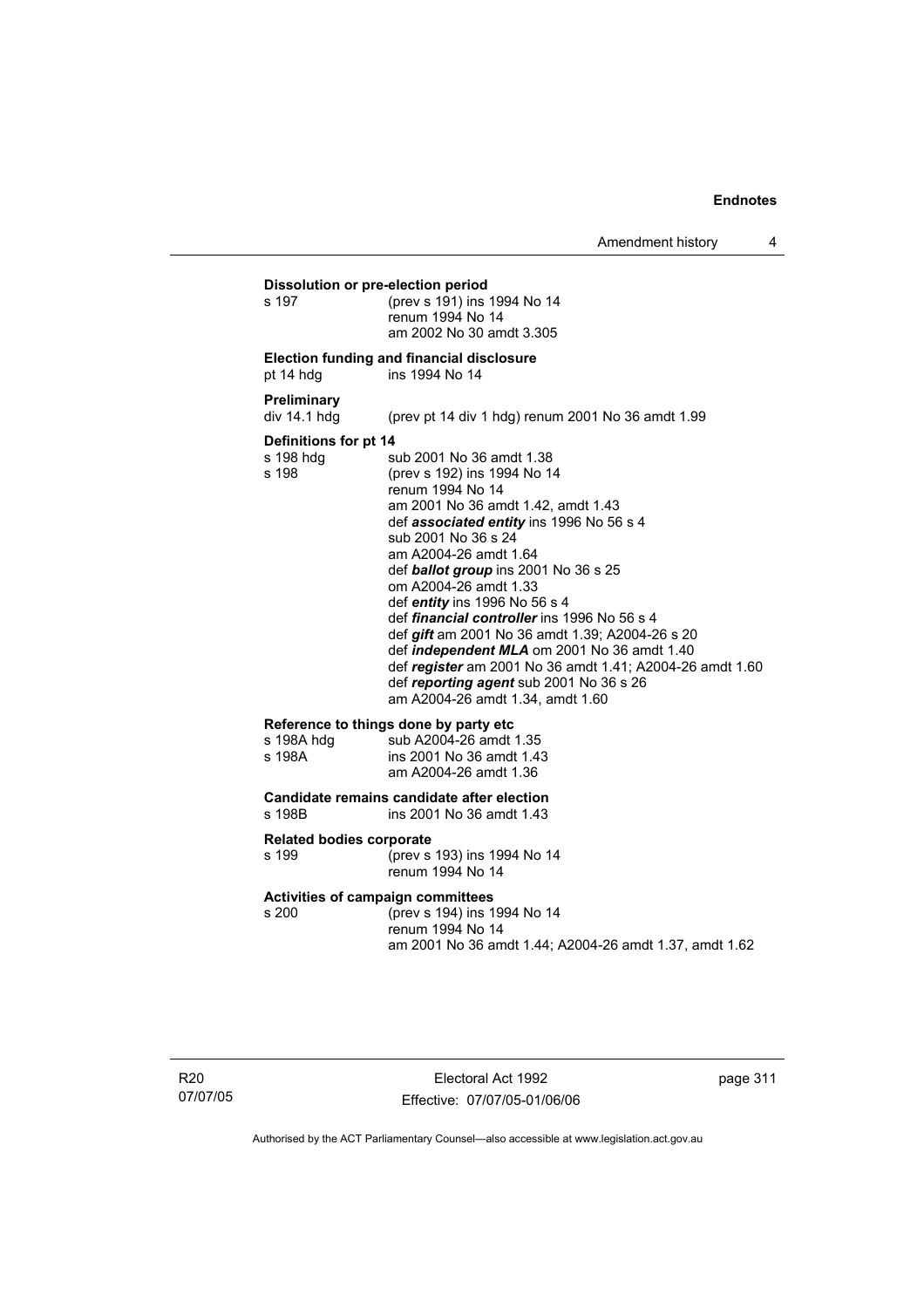4 Amendment history

| s 201                                   | (prev s 195) ins 1994 No 14<br>renum 1994 No 14<br>def disclosure day am 1997 No 91 s 24; 2001 No 36<br>amdt 1.45; 2002 No 30 amdt 3.306; A2003-54 s 5; A2004-26<br>amdt 1.63                                                                                                      |
|-----------------------------------------|------------------------------------------------------------------------------------------------------------------------------------------------------------------------------------------------------------------------------------------------------------------------------------|
| s 202                                   | Gifts-determination of amounts<br>(prev s 196) ins 1994 No 14<br>renum 1994 No 14                                                                                                                                                                                                  |
| <b>Reporting agents</b><br>div 14.2 hdg | (prev pt 14 div 2 hdg) renum LA (see 2000 No 76 s 24)                                                                                                                                                                                                                              |
| <b>Appointed agents</b><br>s 203        | (prev s 197) ins 1994 No 14<br>renum 1994 No 14<br>am 1997 No 91; 2001 No 36 amdts 1.46-1.48; LA (see 2001<br>No 36 amdt 1.99); 2002 No 30 amdt 3.307, amdt 3.308,<br>amdt 3.352; A2004-26 amdt 1.38, amdt 1.39, amdt 1.61,<br>amdt 1.63; ss renum R16 LA (see A2004-26 amdt 1.66) |
| <b>Non-appointed agents</b><br>s 204    | (prev s 198) ins 1994 No 14<br>renum 1994 No 14<br>am 1997 No 91; 2001 No 36 amdt 1.49, amdt 1.50; LA<br>(see 2001 No 36 amdt 1.99); A2004-26 amdt 1.61, amdt 1.63                                                                                                                 |
| s 205                                   | <b>Registers of reporting agents</b><br>(prev s 199) ins 1994 No 14<br>renum 1994 No 14<br>am 2001 No 36 amdts 1.51-1.53; LA (see 2001 No 36<br>amdt 1.99); 2002 No 30 amdt 3.309; A2004-26 amdt 1.40,<br>amdt 1.41, amdt 1.60; pars renum R16 LA (see A2004-26<br>amdt 1.66)      |
| <b>Election funding</b><br>div 14.3 hdg | (prev pt 14 div 3 hdg) renum LA (see 2000 No 76 s 24)                                                                                                                                                                                                                              |
| s 206                                   | Who eligible votes are cast for<br>(prev s 200) ins 1994 No 14<br>renum 1994 No 14<br>am 1996 No 56<br>sub 2001 No 36 amdt 1.54<br>am A2004-26 s 21                                                                                                                                |
| <b>Entitlement to funds</b>             |                                                                                                                                                                                                                                                                                    |
| s 207                                   | (prev s 201) ins 1994 No 14<br>renum 1994 No 14                                                                                                                                                                                                                                    |

page 312 **Electoral Act 1992** Effective: 07/07/05-01/06/06

R20 07/07/05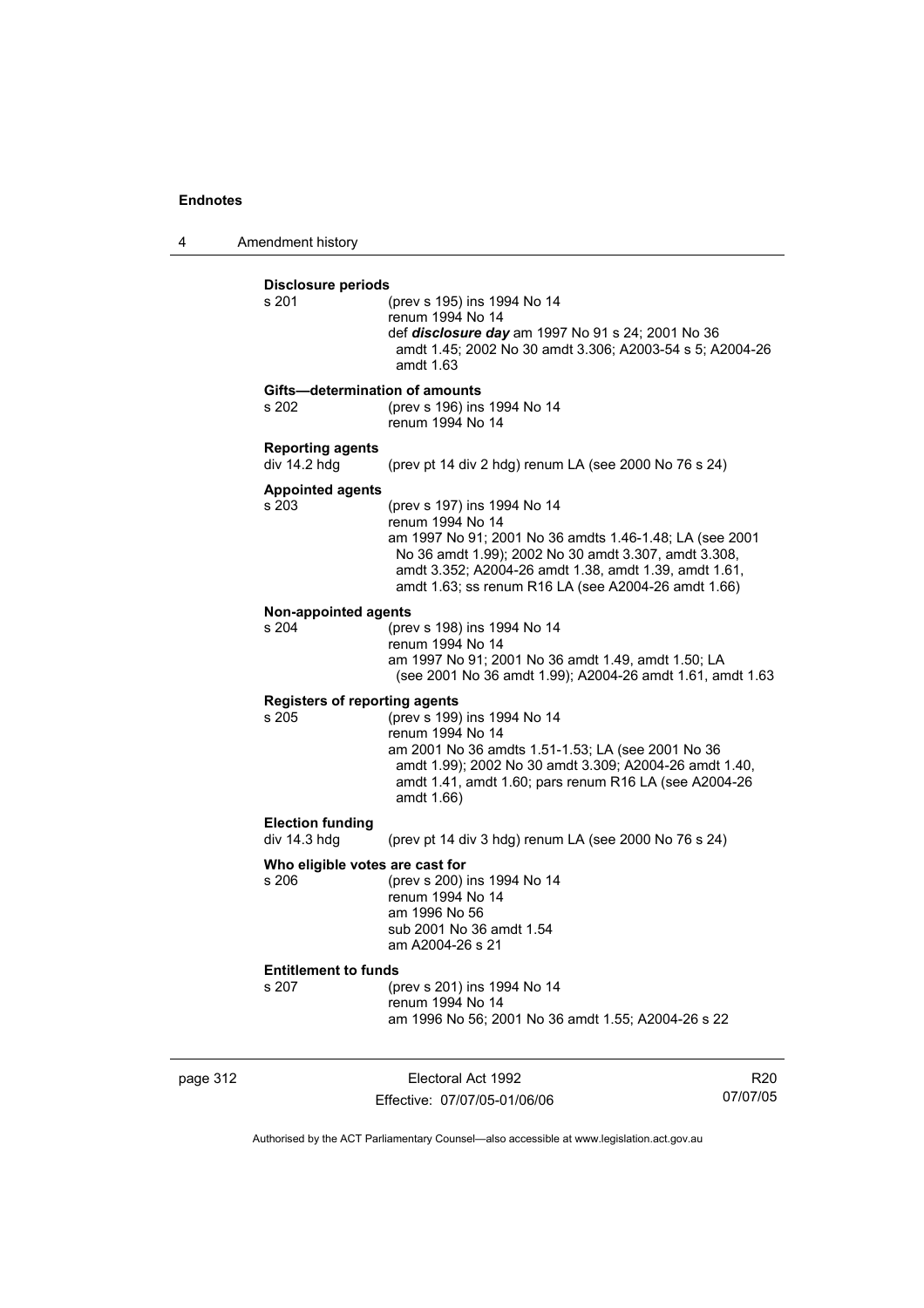# **Threshold** (prev s 202) ins 1994 No 14 renum 1994 No 14 sub 1996 No 56; 2001 No 36 s 27 am A2004-26 s 23, amdt 1.42, amdt 1.63 **Claims for payment**  s 209 (prev s 203) ins 1994 No 14 renum 1994 No 14 om 1996 No 56 **Claims by party reporting agents**  s 210 (prev s 204) ins 1994 No 14 renum 1994 No 14 om 1996 No 56 **Determination of claims**<br>s 211 (prev (prev s 205) ins 1994 No 14 renum 1994 No 14 om 1996 No 56 **Making of payments** s 212 (prev s 206) ins 1994 No 14 renum 1994 No 14 am 1996 No 56; 2001 No 36 amdt 1.56, amdt 1.57; LA (see 2001 No 36 amdt 1.99); A2004-26 s 24, amdt 1.63 **Revocation of determinations**  s 213 (prev s 207) ins 1994 No 14 renum 1994 No 14 om 1996 No 56 **Death of candidate** s 214 (prev s 208) ins 1994 No 14 renum 1994 No 14 am 1996 No 56; 2001 No 36 amdt 1.58; A2004-26 s 26 **Application voluntary** s 215 (prev s 209) ins 1994 No 14 renum 1994 No 14 am 1996 No 56 **Disclosure of donations**  div 14.4 hdg (prev pt 14 div 4 hdg) renum LA (see 2000 No 76 s 24) **Meaning of** *defined details* **for div 4** s 216 hdg sub 2001 No 36 a sub 2001 No 36 amdt 1.59 s 216 (prev s 210) ins 1994 No 14 renum 1994 No 14 def *gift* om 2001 No 36 amdt 1.60

R20 07/07/05

Electoral Act 1992 Effective: 07/07/05-01/06/06 page 313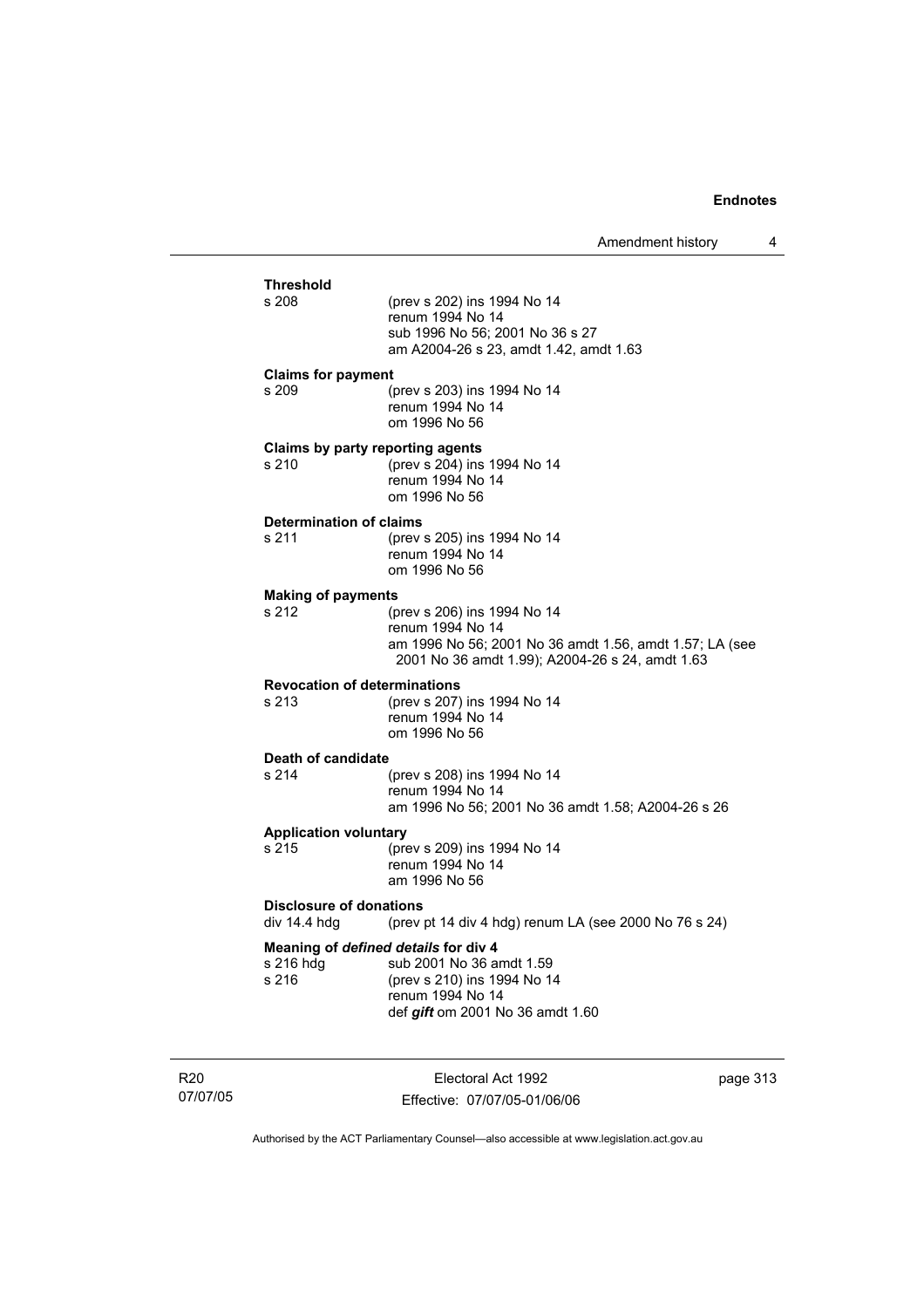4 Amendment history

| <b>Disclosure of gifts</b><br>s 217          | (prev s 211) ins 1994 No 14<br>renum 1994 No 14<br>am 2001 No 36 s 28; 2001 No 44 amdt 1.1360, amdt 1.1361;<br>2002 No 30 amdt 3.353; A2004-26 s 27                                                                                                                                                  |
|----------------------------------------------|------------------------------------------------------------------------------------------------------------------------------------------------------------------------------------------------------------------------------------------------------------------------------------------------------|
| s 218                                        | Disclosure of gifts-non-party groups<br>(prev s 212) ins 1994 No 14<br>renum 1994 No 14<br>am 2001 No 36 s 29; 2001 No 44 amdt 1.1362, amdt 1.1363;<br>2002 No 30 amdt 3.353                                                                                                                         |
| Certain loans not to be received<br>s 218A   | ins 2001 No 36 s 30<br>am A2004-26 amdt 1.43, amdt 1.44, amdt 1.60; ss, pars<br>renum R16 LA (see A2004-26 amdt 1.66)                                                                                                                                                                                |
| <b>Nil returns</b><br>s 219                  | (prev s 213) ins 1994 No 14<br>renum 1994 No 14                                                                                                                                                                                                                                                      |
| s 220                                        | Disclosure of gifts by persons incurring political expenditure<br>(prev s 214) ins 1994 No 14<br>renum 1994 No 14<br>am 1996 No 56; 2001 No 36 s 31 and amdt 1.61; LA (see<br>2001 No 36 amdt 1.99); 2001 No 44 amdt 1.1364, amdt<br>1.1365; 2002 No 30 amdt 3.353; A2004-26 amdt 1.60,<br>amdt 1.63 |
| s 221                                        | Donations to non-party groups and candidates<br>(prev s 215) ins 1994 No 14<br>renum 1994 No 14<br>am 1996 No 56; LA (see 2001 No 36 amdt 1.99); 2001 No 44<br>amdts 1.1366-1.1369; 2002 No 30 amdt 3.353; A2004-26<br>s 28. s 29                                                                    |
| <b>Annual returns of donations</b><br>s 221A | ins 1996 No 56<br>sub 2001 No 36 s 32<br>am 2001 No 44 amdts 1.1370-1.1372; 2002 No 30 amdt<br>3.353; A2004-26 s 30; A2004-26 amdt 1.60                                                                                                                                                              |
| s 221B                                       | Advice about obligations to make returns<br>ins 1996 No 56<br>sub 2001 No 36 s 32                                                                                                                                                                                                                    |

page 314 **Electoral Act 1992** Effective: 07/07/05-01/06/06

R20 07/07/05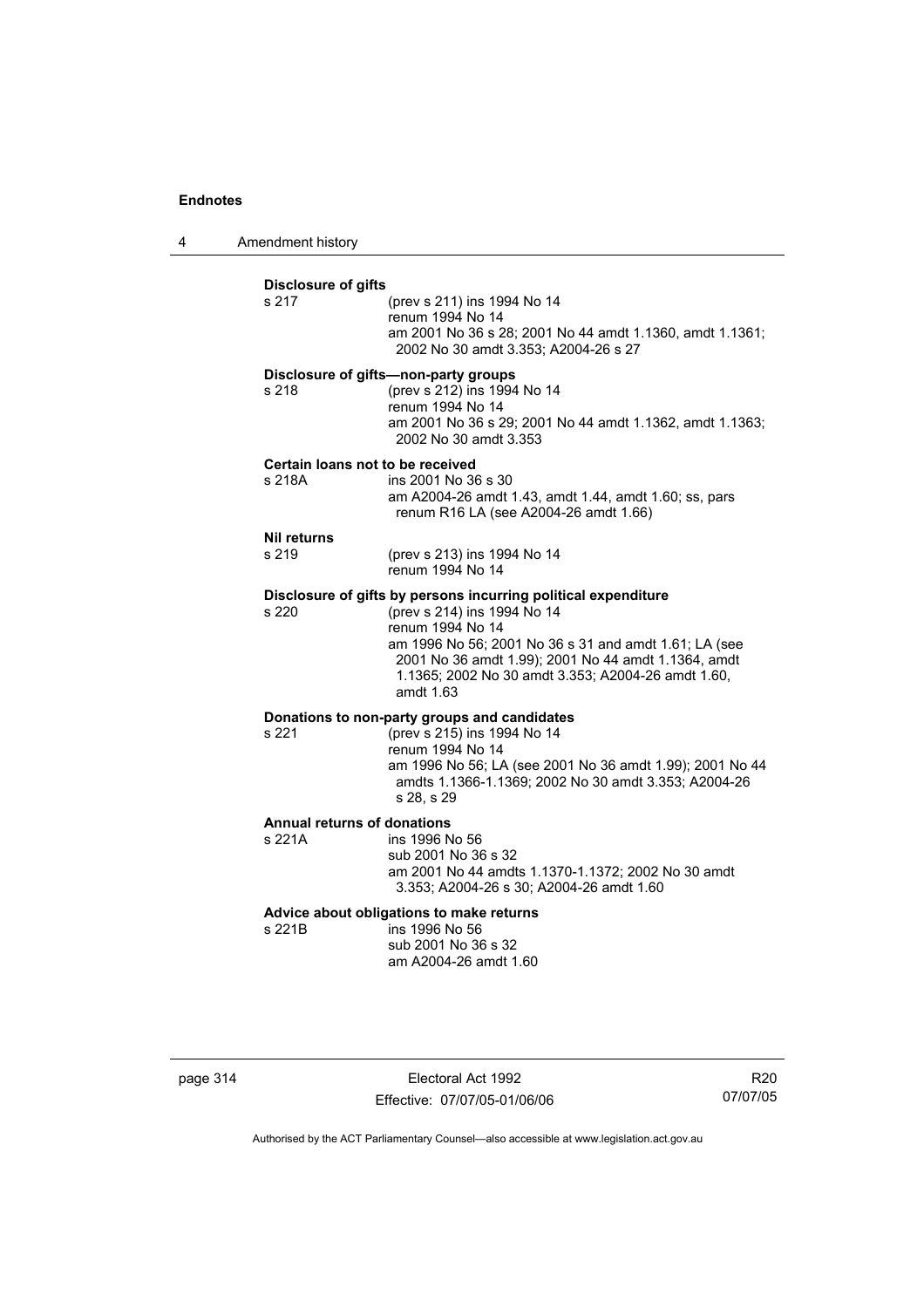# **Anonymous gifts** (prev s 216) ins 1994 No 14 renum 1994 No 14 sub 2001 No 36 s 32 am A2004-26 s 31, amdt 1.45, amdt 1.60; pars renum R16 LA (see A2004-26 amdt 1.66) **Disclosure of electoral expenditure**  div 14.5 hdg (prev pt 14 div 5 hdg) renum LA (see 2000 No 76 s 24) **Definitions for div 14.5** s 223 hdg sub 2001 No 36 amdt 1.62 s 223 (prev s 217) ins 1994 No 14 renum 1994 No 14; 2001 No 36 amdt 1.99 am 2001 No 36 amdt 1.64, amdt 1.65 def *electoral expenditure* am 1996 No 56 s 16; LA (see 2001 No 36 amdt 1.99) def *participant* ins 2001 No 36 amdt 1.63 am A2004-26 s 32 def *relates* ins 2001 No 36 amdt 1.63 **Returns of electoral expenditure** s 224 (prev s 218) ins 1994 No 14 renum 1994 No 14; 2001 No 36 amdt 1.99 am 1996 No 56; 2001 No 36 amdt 1.66, amdt 1.67; LA (see 2001 No 36 amdt 1.99); 2001 No 44 amdt 1.1373, amdt 1.1374; 2002 No 30 amdt 3.353; A2004-26 s 33, amdt 1.60, amdt 1.63 **Nil returns** s 225 (prev s 219) ins 1994 No 14 renum 1994 No 14 am 1996 No 56; 2001 No 36 amdt 1.68; A2004-26 amdt 1.63 **Returns by broadcasters and publishers** s 226 (prev s 220) ins 1994 No 14 renum 1994 No 14 am 2001 No 44 amdt 1.1375, amdt 1.1376; 2002 No 30 amdt 3.353; A2004-26 s 34 **Multiple elections on same day** s 227 (prev s 221) ins 1994 No 14 renum 1994 No 14 am 2001 No 44 amdt 1.1377 **Annual returns**  (prev pt 14 div 6 hdg) renum LA (see 2000 No 76 s  $24$ )

R20 07/07/05

Electoral Act 1992 Effective: 07/07/05-01/06/06 page 315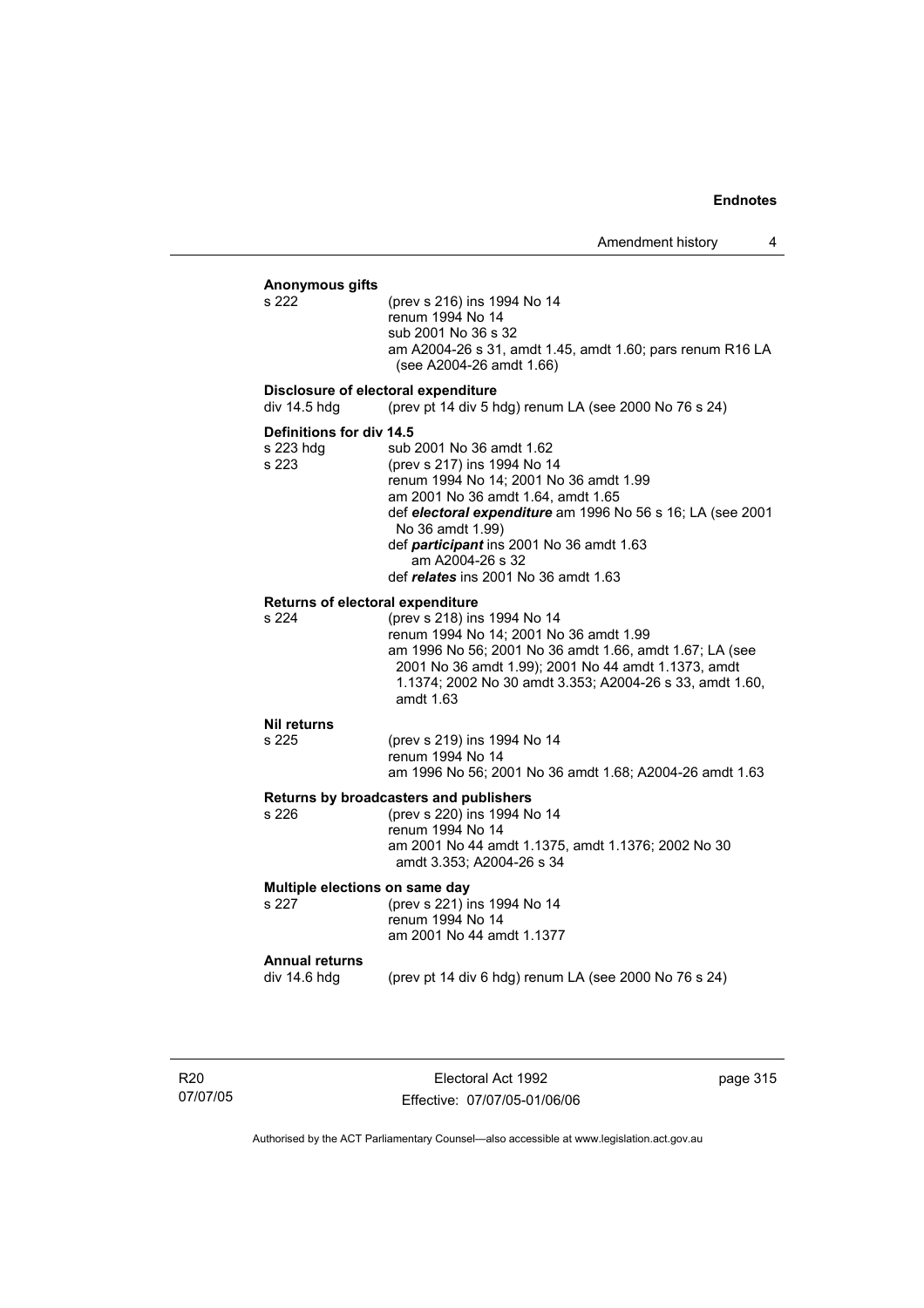| 4 | Amendment history |
|---|-------------------|
|---|-------------------|

# **Meaning of** *defined particulars* **for div 14.6** s 228 hdg sub 2001 No 36 amdt 1.69 s 228 (prev s 222) ins 1994 No 14 renum 1994 No 14 **Fund-raising events**  s 229 (prev s 223) ins 1994 No 14 renum 1994 No 14 om 1996 No 56 **Annual returns by parties and MLAs**  s 230 hdg sub A2004-26 amdt 1.46<br>s 230 (prev s 224) ins 1994 No (prev s 224) ins 1994 No 14 renum 1994 No 14 am 1996 No 56; 2000 No 50 s 4 sub 2001 No 36 s 33 am LA (see 2001 No 36 amdt 1.99); 2001 No 44 amdt 1.1378 (as sub 2001 No 36 amdt 2.2), amdt 1.1379; 2002 No 30 amdt 3.353; A2004-26 amdt 1.60, amdt 1.63 **Periods of less than financial year**<br>s 231 (prev s 225) ins 1 (prev s 225) ins 1994 No 14 renum 1994 No 14 sub 2001 No 36 s 33 am A2004-26 amdt 1.47, amdt 1.60, amdt 1.63, amdt 1.64; pars renum R16 LA (see A2004-26 amdt 1.66) **Returns by parties under Commonwealth Electoral Act** ins 1996 No 56 **Annual returns by associated entities** s 231B ins 1996 No 56 sub 2001 No 36 s 34 am 2001 No 44 amdt 1.1380, 1.1381; 2002 No 30 amdt 3.353; A2004-26 amdt 1.64 **Returns by associated entities under Commonwealth Electoral Act** ins 1996 No 56 **Amounts received**  s 232 (prev s 226) ins 1994 No 14

 renum 1994 No 14 sub 1996 No 56; 2001 No 36 s 35 am A2004-26 amdt 1.60, amdt 1.64

#### **Amounts paid**

s 233 (prev s 227) ins 1994 No 14 renum 1994 No 14 am 1996 No 56 om 2001 No 36 s 35

page 316 **Electoral Act 1992** Effective: 07/07/05-01/06/06

R20 07/07/05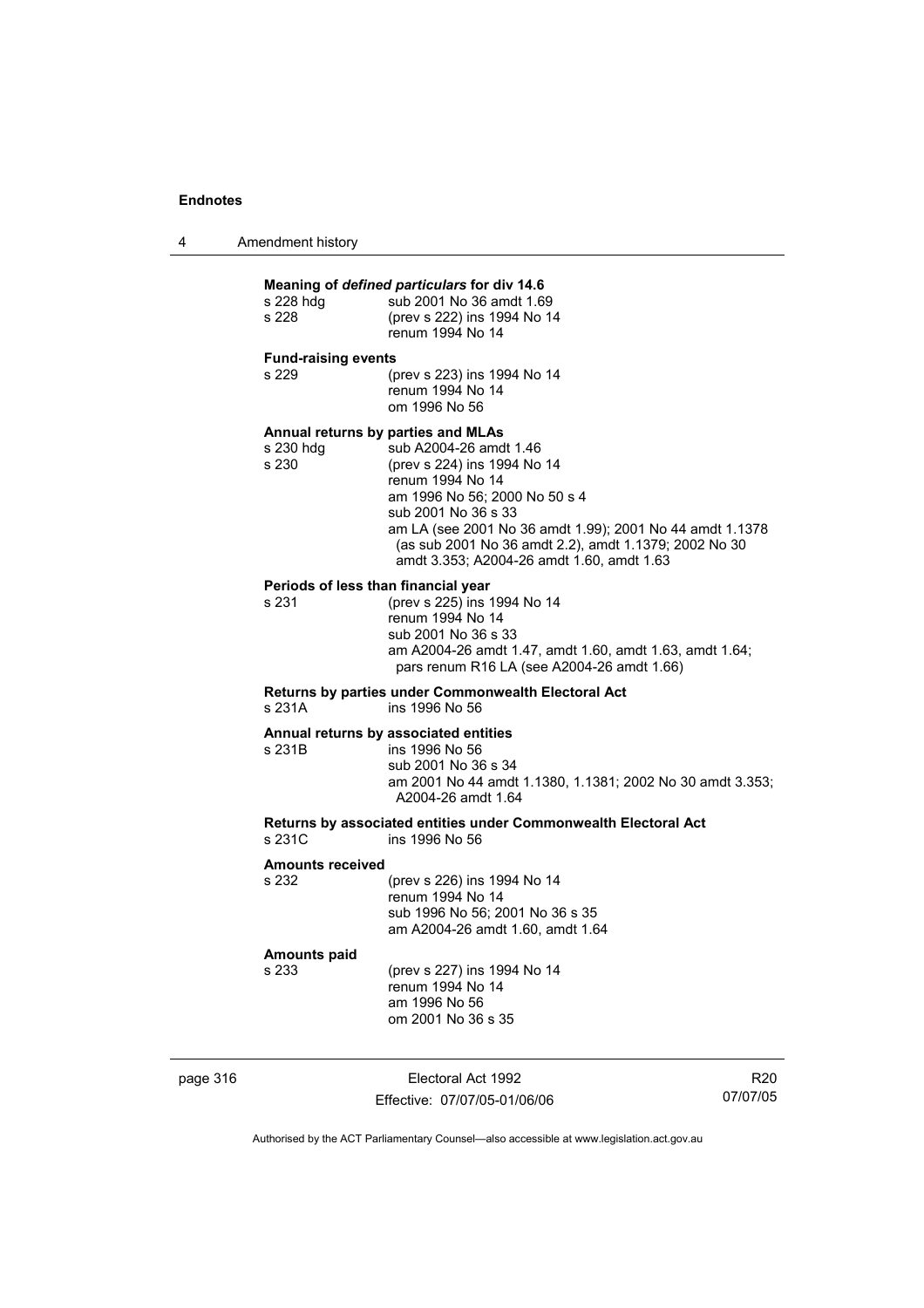| <b>Outstanding amounts</b><br>s 234            | (prev s 228) ins 1994 No 14                                                                                                                                                                      |          |
|------------------------------------------------|--------------------------------------------------------------------------------------------------------------------------------------------------------------------------------------------------|----------|
|                                                | renum 1994 No 14<br>am 1994 No 78; 1996 No 56; 2001 No 36 amdt 1.70;<br>A2004-26 amdt 1.60                                                                                                       |          |
| <b>Regulations</b><br>s 234A                   | ins 1996 No 56                                                                                                                                                                                   |          |
| Compliance<br>div $14.7$ hdg                   | (prev pt 14 div 7 hdg) renum LA (see 2000 No 76 s 24)                                                                                                                                            |          |
| Definitions for div 14.7<br>s 235              | (prev s 229) ins 1994 No 14<br>renum 1994 No 14<br>sub 2001 No 36 amdt 1.71                                                                                                                      |          |
| <b>Offences</b><br>s 236                       | (prev s 230) ins 1994 No 14<br>renum 1994 No 14<br>am 1996 No 56; 1998 No 54; 2001 No 36 amdt 1.72; LA (see<br>2001 No 36 amdt 1.99); 2002 No 30 amdt 3.310; A2003-54<br>s 6; A2004-26 amdt 1.63 |          |
| Investigation notices generally<br>s 237       | (prev s 231) ins 1994 No 14<br>renum 1994 No 14<br>am 1996 No 56; 1998 No 54<br>sub 2001 No 36 s 36<br>am 2002 No 30 amdt 3.311, amdt 3.352; A2004-26 amdt 1.48,<br>amdt 1.49, amdt 1.63         |          |
| s 237A                                         | Investigation notices about associated entities<br>ins 2001 No 36 s 36<br>am 2002 No 30 amdt 3.311                                                                                               |          |
| <b>Investigation notice offences</b><br>s 237B | ins 2001 No 36 s 36                                                                                                                                                                              |          |
| Investigation-search warrants<br>s 238         | (prev s 232) ins 1994 No 14<br>renum 1994 No 14                                                                                                                                                  |          |
| <b>Records</b><br>s 239                        | (prev s 233) ins 1994 No 14<br>renum 1994 No 14<br>am 1996 No 56; 2001 No 36 amdt 1.73; A2003-54 s 7;<br>A2004-26 amdt 1.60                                                                      |          |
| <b>Miscellaneous</b><br>div 14.8 hdg           | (prev pt 14 div 8 hdg) renum LA (see 2000 No 76 s 24)                                                                                                                                            |          |
|                                                |                                                                                                                                                                                                  | page 317 |

R20 07/07/05

Effective: 07/07/05-01/06/06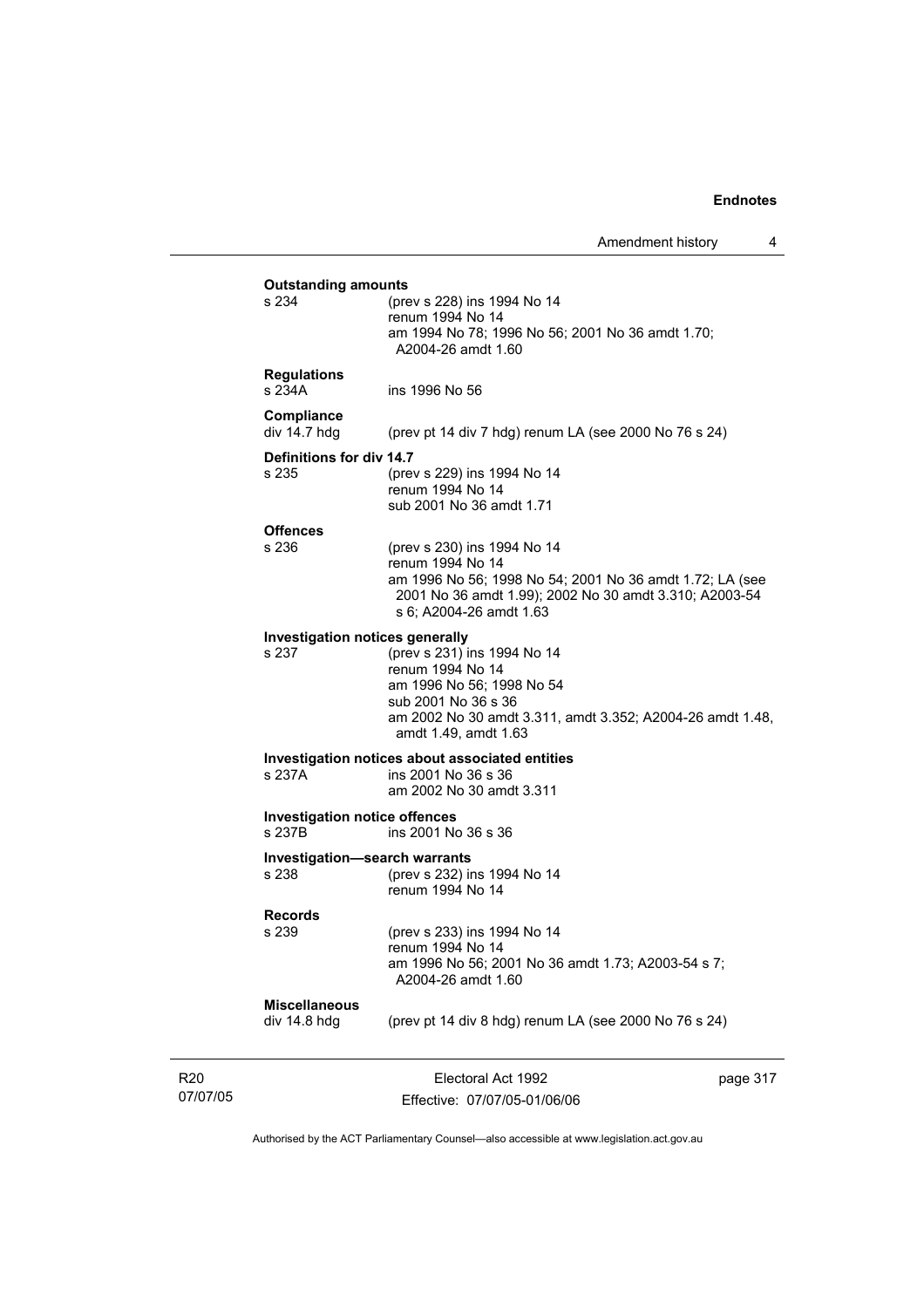4 Amendment history

| Inability to complete returns<br>s 240 | (prev s 234) ins 1994 No 14<br>renum 1994 No 14         |  |
|----------------------------------------|---------------------------------------------------------|--|
| Noncompliance with pt 14               |                                                         |  |
| s 241                                  | (prev s 235) ins 1994 No 14                             |  |
|                                        | renum 1994 No 14                                        |  |
|                                        |                                                         |  |
|                                        | am 2001 No 36 amdt 1.74; A2004-26 s 35                  |  |
| <b>Amendment of returns</b>            |                                                         |  |
|                                        |                                                         |  |
| s 242                                  | (prev s 236) ins 1994 No 14                             |  |
|                                        | renum 1994 No 14                                        |  |
|                                        | am 1996 No 56; 2001 No 36 amdt 1.75; A2004-26 amdt 1.60 |  |
|                                        |                                                         |  |
|                                        | Copies of returns to be available for public inspection |  |
| s 243                                  | (prev s 237) ins 1994 No 14                             |  |
|                                        | renum 1994 No 14                                        |  |
|                                        | am 1996 No 56                                           |  |
|                                        | sub 2001 No 36 s 37                                     |  |
|                                        |                                                         |  |
|                                        | am 2001 No 44 amdt 1.1382, amdt 1.1383                  |  |
| <b>Review of decisions</b>             |                                                         |  |
| pt 15 hdg                              | ins 1994 No 14                                          |  |
|                                        |                                                         |  |
| Definitions for pt 15                  |                                                         |  |
| s 244 hdg                              | sub 2001 No 36 amdt 1.76                                |  |
| s 244                                  | (prev s 238) ins 1994 No 14                             |  |
|                                        | renum 1994 No 14                                        |  |
|                                        |                                                         |  |
| <b>Reviewable decisions</b>            |                                                         |  |
| s 245                                  | (prev s 239) ins 1994 No 14                             |  |
|                                        | renum 1994 No 14                                        |  |
|                                        |                                                         |  |
|                                        | am 1996 No 56; 2001 No 36 amdts 1.77-1.79; LA (see 2001 |  |
|                                        | No 36 amdt 1.99); A2004-26 amdt 1.61, amdt 1.63         |  |
| <b>Review statements</b>               |                                                         |  |
| s 246                                  | (prev s 240) ins 1994 No 14                             |  |
|                                        | renum 1994 No 14                                        |  |
|                                        |                                                         |  |
| Review by electoral commission         |                                                         |  |
| s 247                                  | (prev s 241) ins 1994 No 14                             |  |
|                                        | renum 1994 No 14                                        |  |
|                                        |                                                         |  |
|                                        | am 2001 No 36 s 38; LA (see 2001 No 36 amdt 1.99); 2001 |  |
|                                        | No 44 amdt 1.1384; A2004-26 amdt 1.61, amdt 1.63        |  |
|                                        | Notice of decision of the electoral commission          |  |
|                                        |                                                         |  |
| s 248                                  | (prev s 242) ins 1994 No 14                             |  |
|                                        | renum 1994 No 14                                        |  |
|                                        |                                                         |  |
|                                        |                                                         |  |

page 318 Electoral Act 1992 Effective: 07/07/05-01/06/06

R20 07/07/05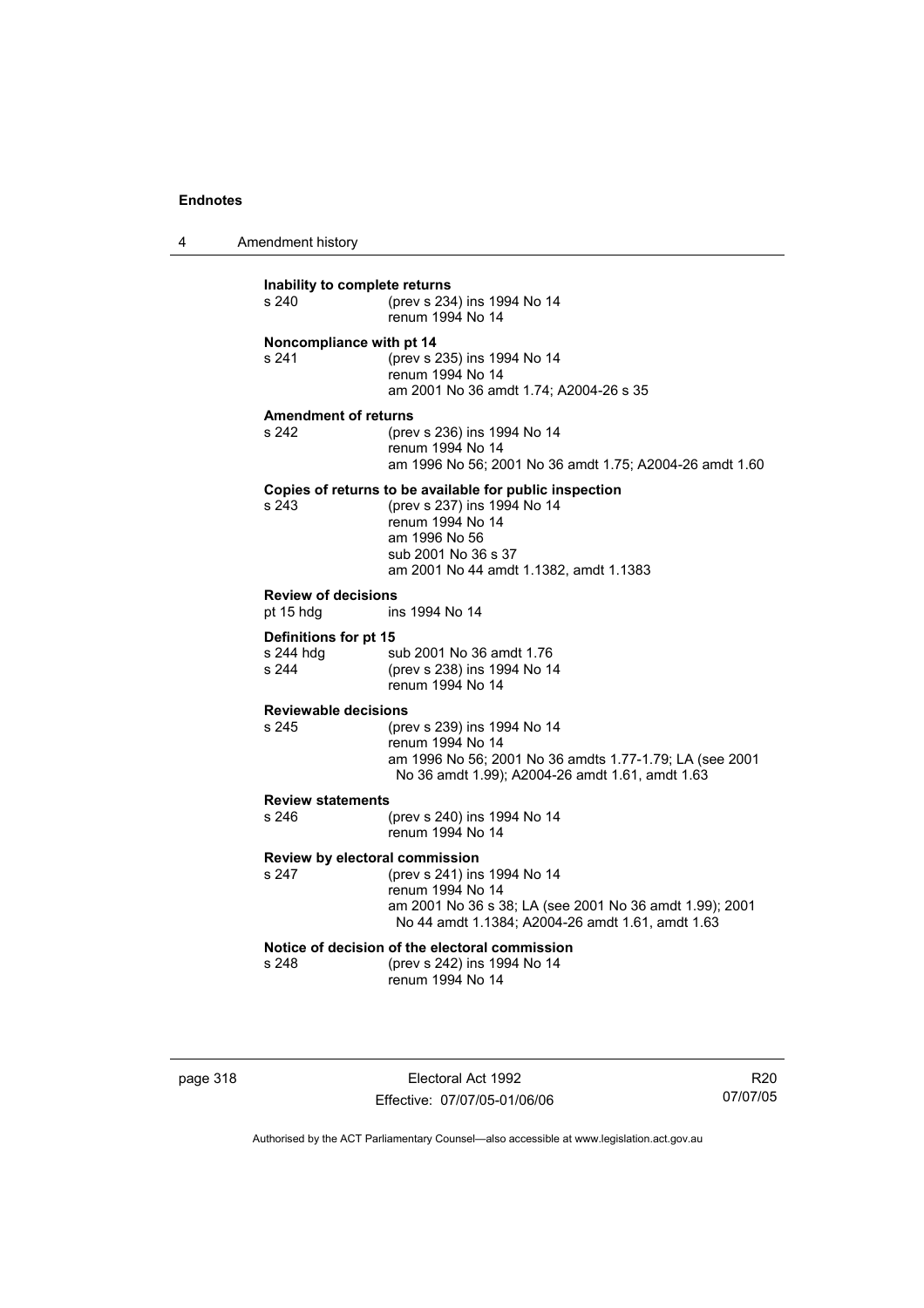| s 249                                              | (prev s 243) ins 1994 No 14<br>renum 1994 No 14                                                                                                                                                                                                                                                                                                                                                                                                                     |
|----------------------------------------------------|---------------------------------------------------------------------------------------------------------------------------------------------------------------------------------------------------------------------------------------------------------------------------------------------------------------------------------------------------------------------------------------------------------------------------------------------------------------------|
| pt 16 hdg                                          | Disputed elections, eligibility and vacancies<br>ins 1994 No 14                                                                                                                                                                                                                                                                                                                                                                                                     |
| <b>Preliminary</b><br>div $16.1$ hdg               | (prev pt 16 div 1 hdg) renum LA (see 2000 No 76 s 24)                                                                                                                                                                                                                                                                                                                                                                                                               |
| Definitions for pt 16<br>s 250 hdg<br>s 250        | sub 2001 No 36 amdt 1.80<br>(prev s 244) ins 1994 No 14<br>renum 1994 No 14<br>am 2001 No 36 amdts 1.81-1.83<br>def contravention ins 2002 No 30 amdt 3.312<br>def <i>court</i> om 2002 No 30 amdt 3.313<br>def Court of Disputed Elections ins 2002 No 30 amdt 3.313<br>def illegal practice om 2002 No 30 amdt 3.314<br>def proceeding sub 2002 No 30 amdt 3.315<br>def Speaker ins 2002 No 30 amdt 3.316<br>def <i>undue influence</i> sub 2002 No 30 amdt 3.317 |
| s 250A                                             | References in pt 16 to contravention of sections<br>(prev s 250 (2)) renum 2001 No 36 amdt 1.82<br>om 2002 No 30 amdt 3.318                                                                                                                                                                                                                                                                                                                                         |
| Meaning of Speaker for pt 16<br>s 251 hdg<br>s 251 | sub 2001 No 36 amdt 1.84<br>(prev s 245) ins 1994 No 14<br>renum 1994 No 14<br>sub 2002 No 30 amdt 3.319                                                                                                                                                                                                                                                                                                                                                            |
| div $16.2$ hdg                                     | Jurisdiction and powers of Supreme Court<br>(prev pt 16 div 2 hdg) renum LA (see 2000 No 76 s 24)                                                                                                                                                                                                                                                                                                                                                                   |
| <b>Court of Disputed Elections</b><br>s 252        | (prev s 246) ins 1994 No 14<br>renum 1994 No 14                                                                                                                                                                                                                                                                                                                                                                                                                     |
| Powers of the court<br>s 253                       | (prev s 247) ins 1994 No 14<br>renum 1994 No 14                                                                                                                                                                                                                                                                                                                                                                                                                     |
| <b>Rules of court</b><br>s 254                     | (prev s 248) ins 1994 No 14<br>renum 1994 No 14<br>sub 2001 No 44 amdt 1.1385<br>om 2002 No 30 amdt 3.320                                                                                                                                                                                                                                                                                                                                                           |

R20 07/07/05

Electoral Act 1992 Effective: 07/07/05-01/06/06 page 319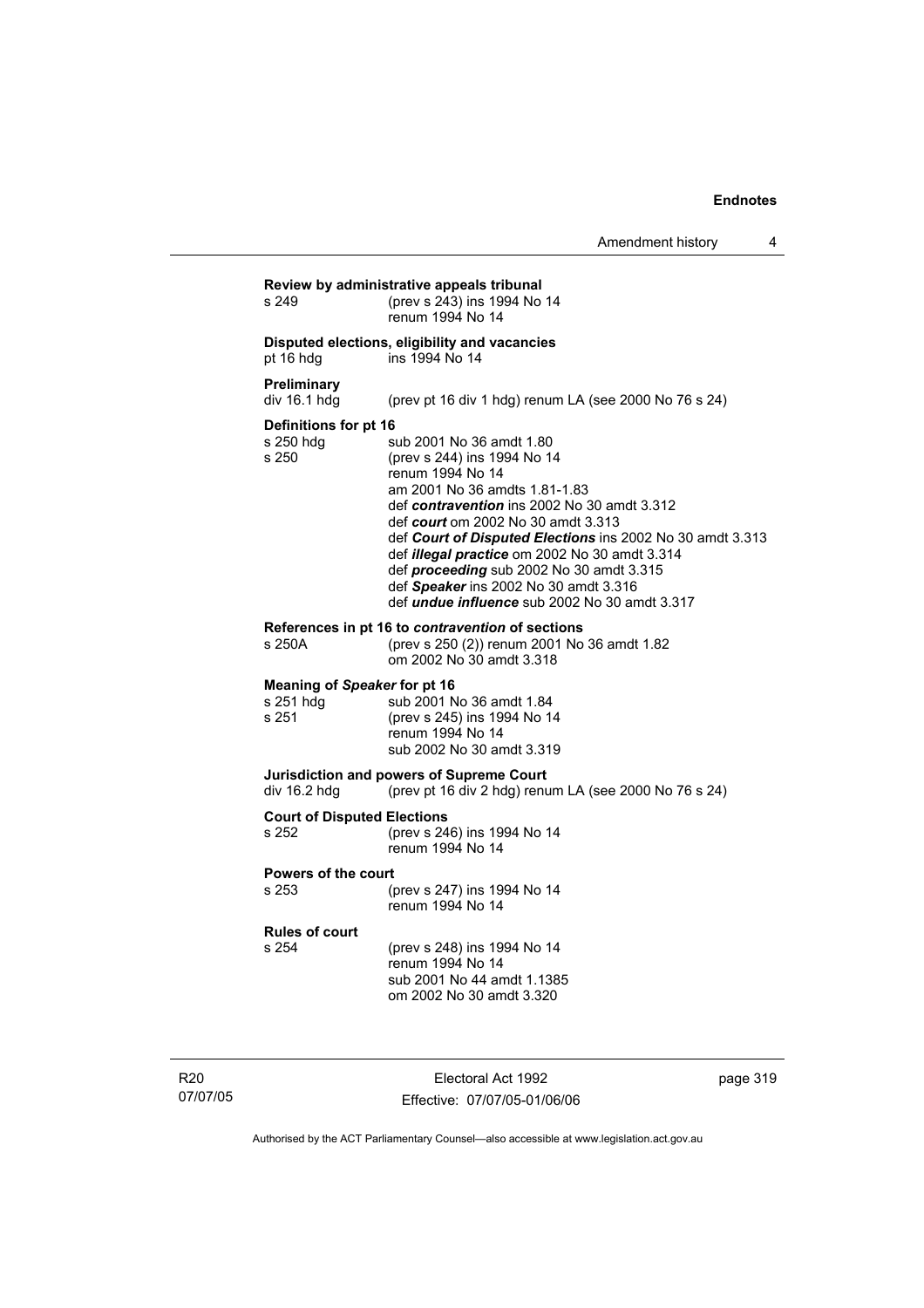4 Amendment history page 320 **Electoral Act 1992** R20 **Decisions are final** (prev s 249) ins 1994 No 14 renum 1994 No 14 am 2002 No 30 amdt 3.321 **Disputes elections**  div 16.3 hdg (prev pt 16 div 3 hdg) renum LA (see 2000 No 76 s 24) **Validity may be disputed after election** s 256 (prev s 250) ins 1994 No 14 renum 1994 No 14 am 2000 No 76 s 17 **Persons entitled to dispute elections**<br>s 257 (prev s 251) ins 199 s 257 (prev s 251) ins 1994 No 14 renum 1994 No 14 **Form of application** s 258 (prev s 252) ins 1994 No 14 renum 1994 No 14 **Time for filing application** s 259 (prev s 253) ins 1994 No 14 renum 1994 No 14 **Deposit as security for costs** s 260 (prev s 254) ins 1994 No 14 renum 1994 No 14 **Registrar to serve copies of application on certain persons** s 261 (prev s 255) ins 1994 No 14 renum 1994 No 14 **Parties to application under div 16.3** (prev s 256) ins 1994 No 14 renum 1994 No 14 sub 2002 No 30 amdt 3.322 **Withdrawal and abatement of application** s 263 (prev s 257) ins 1994 No 14 renum 1994 No 14 am 2001 No 36 amdt 1.85, amdt 1.86; 2002 No 30 amdt 3.323 **Hearing of applications**<br>s 264 (prev s 264 (prev s 258) ins 1994 No 14 renum 1994 No 14 am 2002 No 30 amdt 3.324; A2004-60 amdt 1.149 **Declarations and orders** s 265 (prev s 259) ins 1994 No 14 renum 1994 No 14 am 2002 No 30 amdt 3.325

Effective: 07/07/05-01/06/06

07/07/05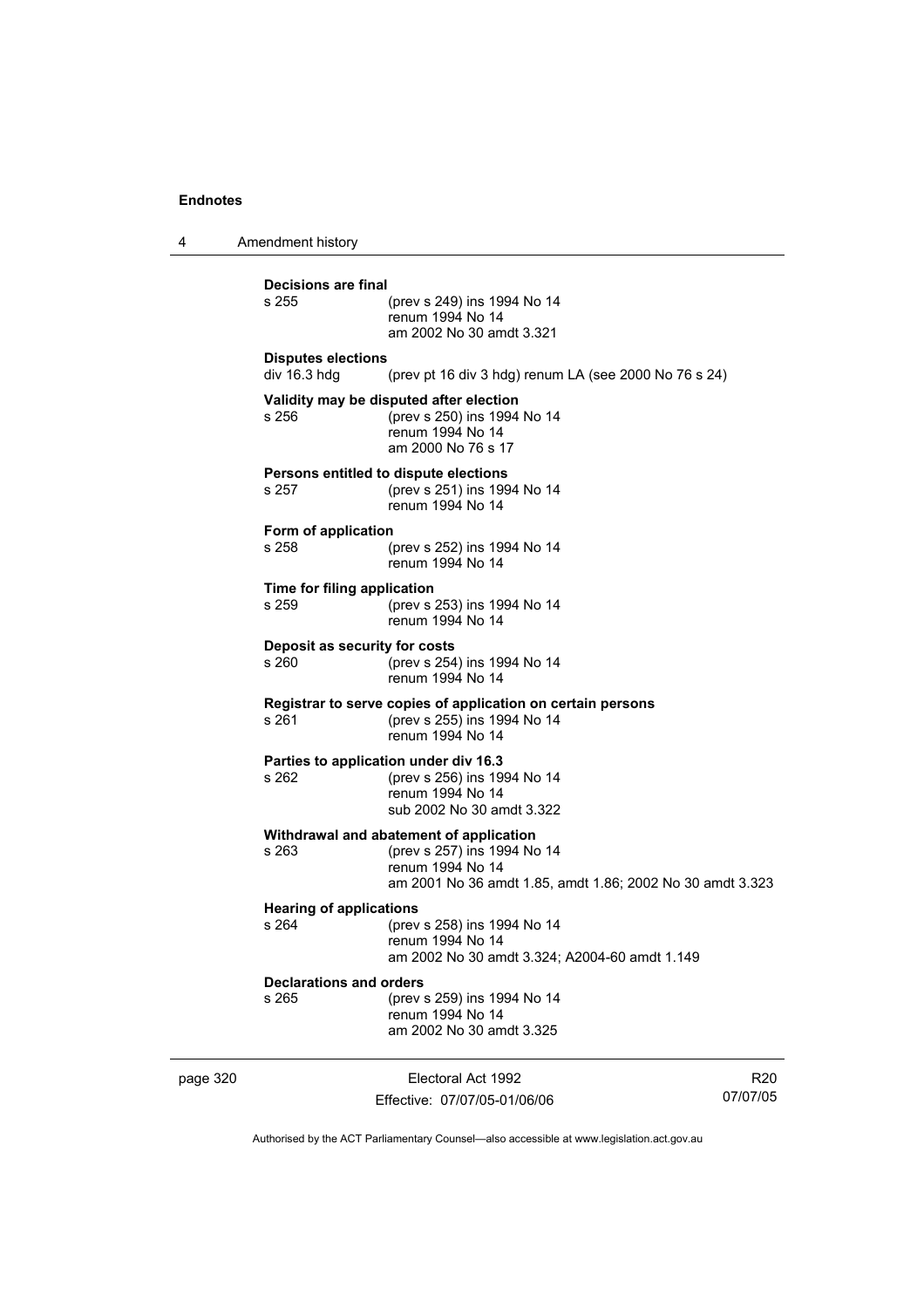| <b>Illegal practices</b><br>s 266 | (prev s 260) ins 1994 No 14                                                     |
|-----------------------------------|---------------------------------------------------------------------------------|
|                                   | renum 1994 No 14                                                                |
|                                   | am 2002 No 30 amdt 3.326, amdt 3.351                                            |
|                                   | Bribery or undue influence by person elected                                    |
| s 267                             | (prev s 261) ins 1994 No 14<br>renum 1994 No 14                                 |
|                                   | am 2002 No 30 amdt 3.351                                                        |
| Immaterial delays and errors      |                                                                                 |
| s 268                             | (prev s 262) ins 1994 No 14                                                     |
|                                   | renum 1994 No 14                                                                |
|                                   | am 2002 No 30 amdt 3.351                                                        |
| Inquiries by court<br>s 269       | (prev s 263) ins 1994 No 14                                                     |
|                                   | renum 1994 No 14                                                                |
|                                   | am 2000 No 76 s 18; 2002 No 30 amdt 3.351                                       |
| <b>Rejected ballot papers</b>     |                                                                                 |
| s 270                             | (prev s 264) ins 1994 No 14                                                     |
|                                   | renum 1994 No 14<br>am 2002 No 30 amdt 3.351                                    |
|                                   |                                                                                 |
| s 271                             | Evidence that persons were not permitted to vote<br>(prev s 265) ins 1994 No 14 |
|                                   | renum 1994 No 14                                                                |
|                                   | am 2002 No 30 amdt 3.351                                                        |
| Inspection of electoral papers    |                                                                                 |
| s 272                             | (prev s 266) ins 1994 No 14<br>renum 1994 No 14                                 |
|                                   | am 2002 No 30 amdt 3.351                                                        |
|                                   | <b>Commissioner not prevented from accessing documents</b>                      |
| s 273                             | (prev s 267) ins 1994 No 14                                                     |
|                                   | renum 1994 No 14                                                                |
|                                   | am 2002 No 30 amdt 3.351                                                        |
|                                   | Registrar to serve copies of declarations on certain persons                    |
| s 274                             | (prev s 268) ins 1994 No 14<br>renum 1994 No 14                                 |
|                                   | am 2002 No 30 amdt 3.351                                                        |
| <b>Effect of declarations</b>     |                                                                                 |
| s 275                             | (prev s 269) ins 1994 No 14                                                     |
|                                   | renum 1994 No 14                                                                |

R20 07/07/05

Electoral Act 1992 Effective: 07/07/05-01/06/06 page 321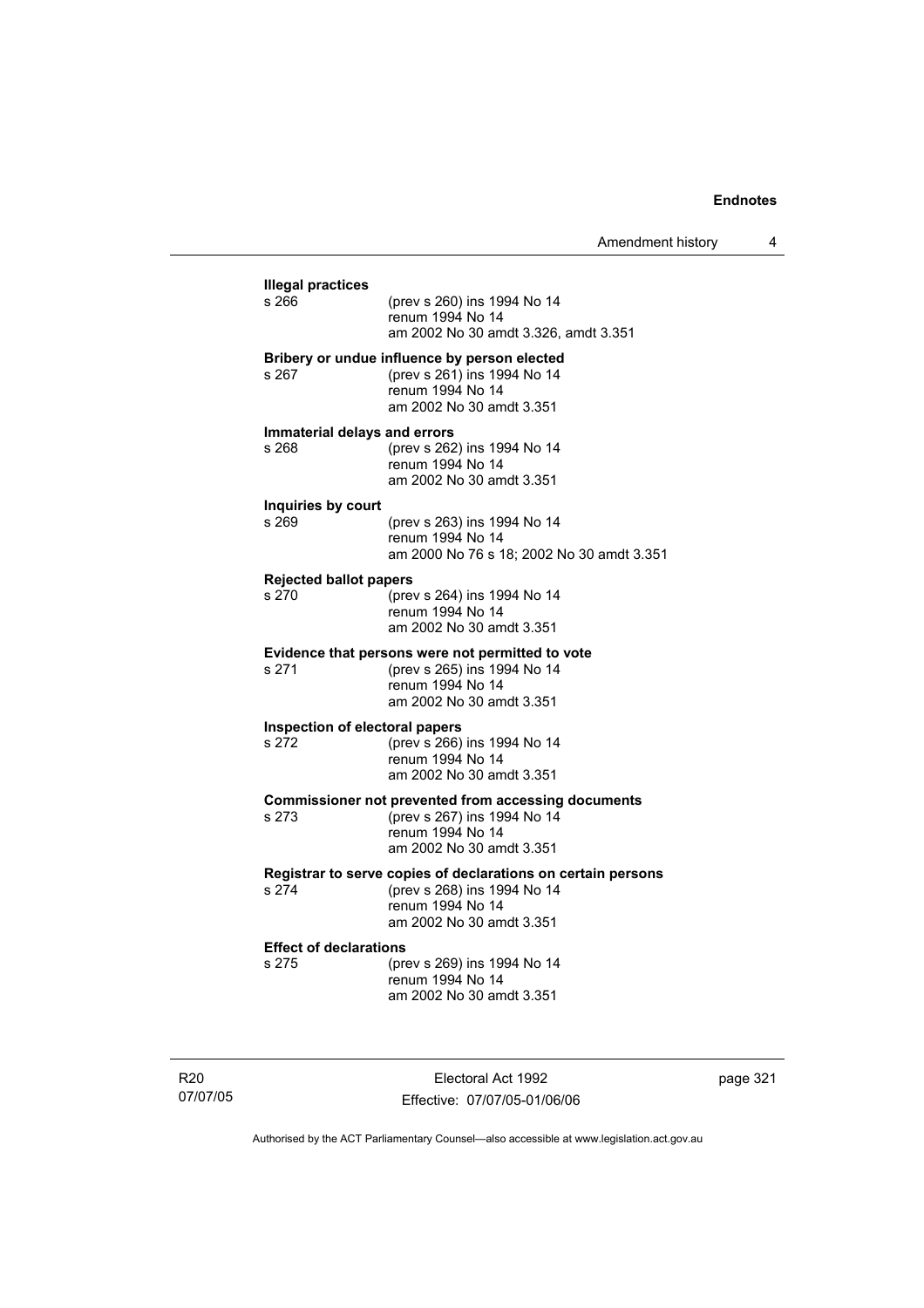|  | Amendment history |
|--|-------------------|
|--|-------------------|

**Eligibility and vacancies**<br>div 16.4 hdg (prev) (prev pt 16 div 4 hdg) renum LA (see 2000 No 76 s 24) **Speaker to state case** s 276 (prev s 270) ins 1994 No 14 renum 1994 No 14 am 2002 No 30 amdt 3.351 **Parties to a referral** s 277 (prev s 271) ins 1994 No 14 renum 1994 No 14 am 2002 No 30 amdt 3.351 **Declarations and orders** s 278 (prev s 272) ins 1994 No 14 renum 1994 No 14 am 2002 No 30 amdt 3.351 **Registrar to serve copy of declarations on Speaker** s 279 (prev s 273) ins 1994 No 14 renum 1994 No 14 am 2002 No 30 amdt 3.351 **Effect of declarations**<br>s 280 (pre (prev s 274) ins 1994 No 14 renum 1994 No 14 am 2002 No 30 amdt 3.351 **Proceedings**  div 16.5 hdg (prev pt 16 div 5 hdg) renum LA (see 2000 No 76 s 24) **Procedure** s 281 (prev s 275) ins 1994 No 14 renum 1994 No 14 am 2002 No 30 amdt 3.351 **Legal representation limited** (prev s 276) ins 1994 No 14 renum 1994 No 14 am 1997 No 96; 2002 No 30 amdt 3.327 **Admissibility of evidence** s 283 (prev s 277) ins 1994 No 14 renum 1994 No 14 am 2002 No 30 amdt 3.351 **Costs may be ordered against Territory** s 284 (prev s 278) ins 1994 No 14 renum 1994 No 14 sub 2002 No 30 amdt 3.328

page 322 Electoral Act 1992 Effective: 07/07/05-01/06/06

R20 07/07/05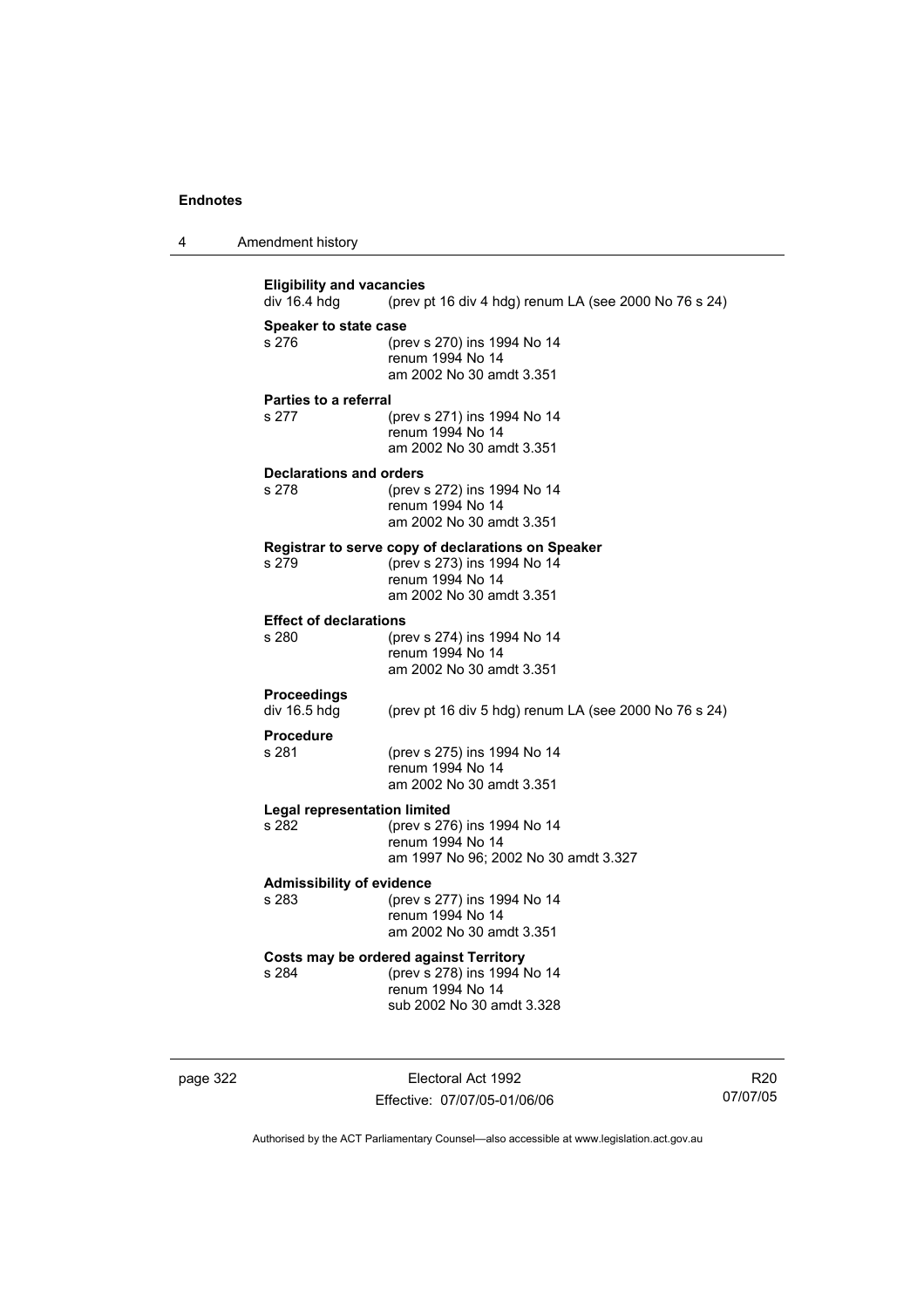# **Electoral offences** ins 1994 No 14 **Bribery and improper influence**  div 17.1 hdg  $\frac{1}{2}$  (prev pt 17 div 1 hdg) renum LA (see 2000 No 76 s 24) **Bribery** (prev s 279) ins 1994 No 14 renum 1994 No 14 am 1998 No 54 **Influencing of votes by officers** s 286 (prev s 280) ins 1994 No 14 renum 1994 No 14 am 1998 No 54; 2002 No 30 amdt 3.329 **Influencing votes of hospital and nursing home patients** s 287 (prev s 281) ins 1994 No 14 renum 1994 No 14 am 1998 No 54 **Protection of rights**  div 17.2 hdg (prev pt 17 div 2 hdg) renum LA (see 2000 No 76 s 24) **Violence and intimidation** s 288 (prev s 282) ins 1994 No 14 renum 1994 No 14 am 1998 No 54 **Discrimination on grounds of political donations** s 289 (prev s 283) ins 1994 No 14 renum 1994 No 14 am 1998 No 54; 2001 No 36 amdt 1.87; A2004-26 amdt 1.65 **Employees' right to leave of absence for voting**<br>s 290 (prev s 284) ins 1994 No 14 (prev s 284) ins 1994 No 14 renum 1994 No 14 am 1998 No 54 **Campaigning offences**  div 17.3 hdg (prev pt 17 div 3 hdg) renum LA (see 2000 No 76 s 24)

R20 07/07/05

Electoral Act 1992 Effective: 07/07/05-01/06/06 page 323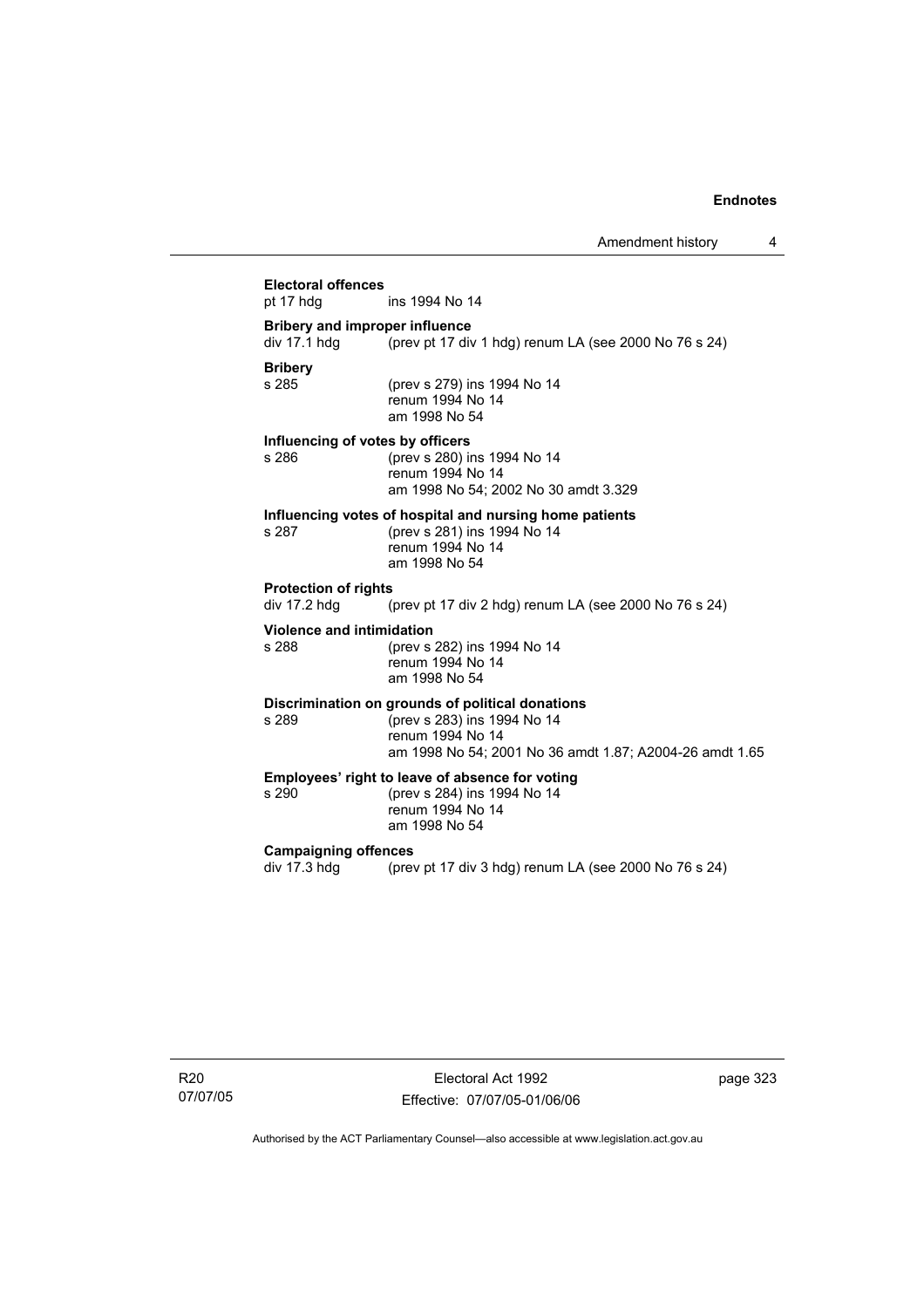4 Amendment history

| Definitions for div 17.3<br>s 291 hdq<br>s 291                                   | sub 2001 No 36 amdt 1.88<br>(prev s 285) ins 1994 No 14<br>renum 1994 No 14<br>def address am 2001 No 36 amdt 1.89; A2004-26 amdt 1.63,<br>amdt 1.65<br>def <i>disseminate</i> sub 2001 No 36 s 39<br>def <i>polling place</i> ins 1995 No 33 s 5<br>am 1997 No 91 sch<br>om 2001 No 36 amdt 1.90<br>def <b>publish</b> ins 2001 No 36 s 40 |  |  |
|----------------------------------------------------------------------------------|---------------------------------------------------------------------------------------------------------------------------------------------------------------------------------------------------------------------------------------------------------------------------------------------------------------------------------------------|--|--|
| s 292                                                                            | Dissemination of electoral matter-authorisers and authors<br>(prev s 286) ins 1994 No 14<br>renum 1994 No 14<br>am 1998 No 54<br>sub 2001 No 36 s 41<br>am A2004-26 amdt 1.50<br>ss (3), (4) exp 1 January 2002 (s 292 (4))                                                                                                                 |  |  |
| s 293                                                                            | Dissemination of electoral matter-letters to the editor<br>(prev s 287) ins 1994 No 14<br>renum 1994 No 14                                                                                                                                                                                                                                  |  |  |
| commentary                                                                       | Dissemination of electoral matter-newspaper and periodical reportage and                                                                                                                                                                                                                                                                    |  |  |
| s 294                                                                            | (prev s 288) ins 1994 No 14<br>renum 1994 No 14                                                                                                                                                                                                                                                                                             |  |  |
| s 295                                                                            | <b>Exemptions for dissemination of electoral matter on certain items</b><br>(prev s 289) ins 1994 No 14<br>renum 1994 No 14<br>am 1997 No 91<br>sub 2001 No 36 s 42<br>am 2002 No 30 amdt 3.330; A2004-9 amdt 1.16                                                                                                                          |  |  |
| <b>Advertorials</b><br>s 296                                                     | (prev s 290) ins 1994 No 14                                                                                                                                                                                                                                                                                                                 |  |  |
|                                                                                  | renum 1994 No 14<br>am 1998 No 54                                                                                                                                                                                                                                                                                                           |  |  |
| Misleading or deceptive electoral matter<br>(prev s 291) ins 1994 No 14<br>s 297 |                                                                                                                                                                                                                                                                                                                                             |  |  |
|                                                                                  | renum 1994 No 14<br>am 1998 No 54                                                                                                                                                                                                                                                                                                           |  |  |
| s 298                                                                            | Inducement to illegal voting-representations of ballot papers<br>(prev s 292) ins 1994 No 14<br>renum 1994 No 14<br>am 1998 No 54                                                                                                                                                                                                           |  |  |

page 324 Electoral Act 1992 Effective: 07/07/05-01/06/06

R20 07/07/05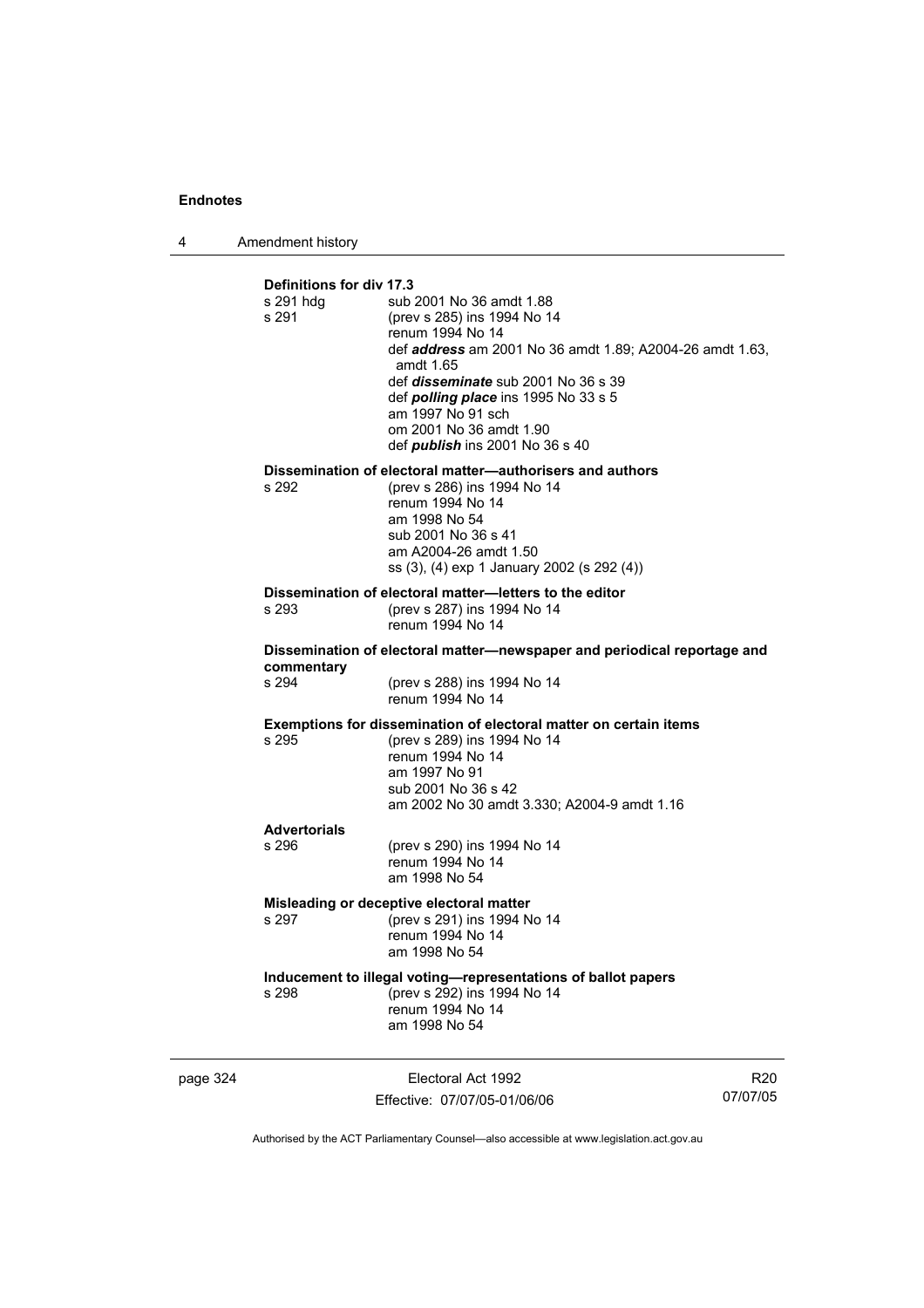| Graffiti<br>s 299                                 | (prev s 293) ins 1994 No 14<br>renum 1994 No 14<br>am 1998 No 54<br>def <i>lessee</i> sub 2002 No 30 amdt 3.331                                                                                       |
|---------------------------------------------------|-------------------------------------------------------------------------------------------------------------------------------------------------------------------------------------------------------|
| <b>Defamation of candidates</b><br>s 300          | (prev s 294) ins 1994 No 14<br>renum 1994 No 14<br>am 1998 No 54                                                                                                                                      |
| s 301                                             | <b>Publication of statements about candidates</b><br>(prev s 295) ins 1994 No 14<br>renum 1994 No 14<br>am 1998 No 54; 2001 No 36 amdt 1.91; A2004-26 amdt 1.62,<br>amdt $1.65$                       |
| <b>Disruption of election meetings</b><br>s 302   | (prev s 296) ins 1994 No 14<br>renum 1994 No 14<br>am 1998 No 54                                                                                                                                      |
| s 303                                             | Canvassing within 100m of polling places<br>(prev s 297) ins 1994 No 14<br>renum 1994 No 14<br>sub 1995 No 33<br>am 1997 No 91; LA (see 2001 No 36 amdt 1.99); 2001 No 44<br>amdt 1.1386, amdt 1.1387 |
| s.304                                             | Badges and emblems in polling places<br>(prev s 298) ins 1994 No 14<br>renum 1994 No 14<br>am 1995 No 33; 1998 No 54; 2001 No 36 amdt 1.92;<br>A2004-26 amdt 1.51                                     |
| s 305                                             | How-to-vote material in polling places<br>(prev s 299) ins 1994 No 14<br>renum 1994 No 14<br>am 1995 No 33; 1998 No 54                                                                                |
| s 306.                                            | <b>Evidence of authorisation of electoral matter</b><br>(prev s 300) ins 1994 No 14<br>renum 1994 No 14                                                                                               |
| <b>Electronic voting offences</b><br>div 17.4 hdg | (prev div 17.3A hdg) ins 2000 No 76 s 19<br>renum LA (see 2000 No 76 s 24)                                                                                                                            |
| s 306A                                            | Interfering with electronic voting devices etc<br>ins 2000 No 76 s 19                                                                                                                                 |
|                                                   |                                                                                                                                                                                                       |

R20 07/07/05

Electoral Act 1992 Effective: 07/07/05-01/06/06 page 325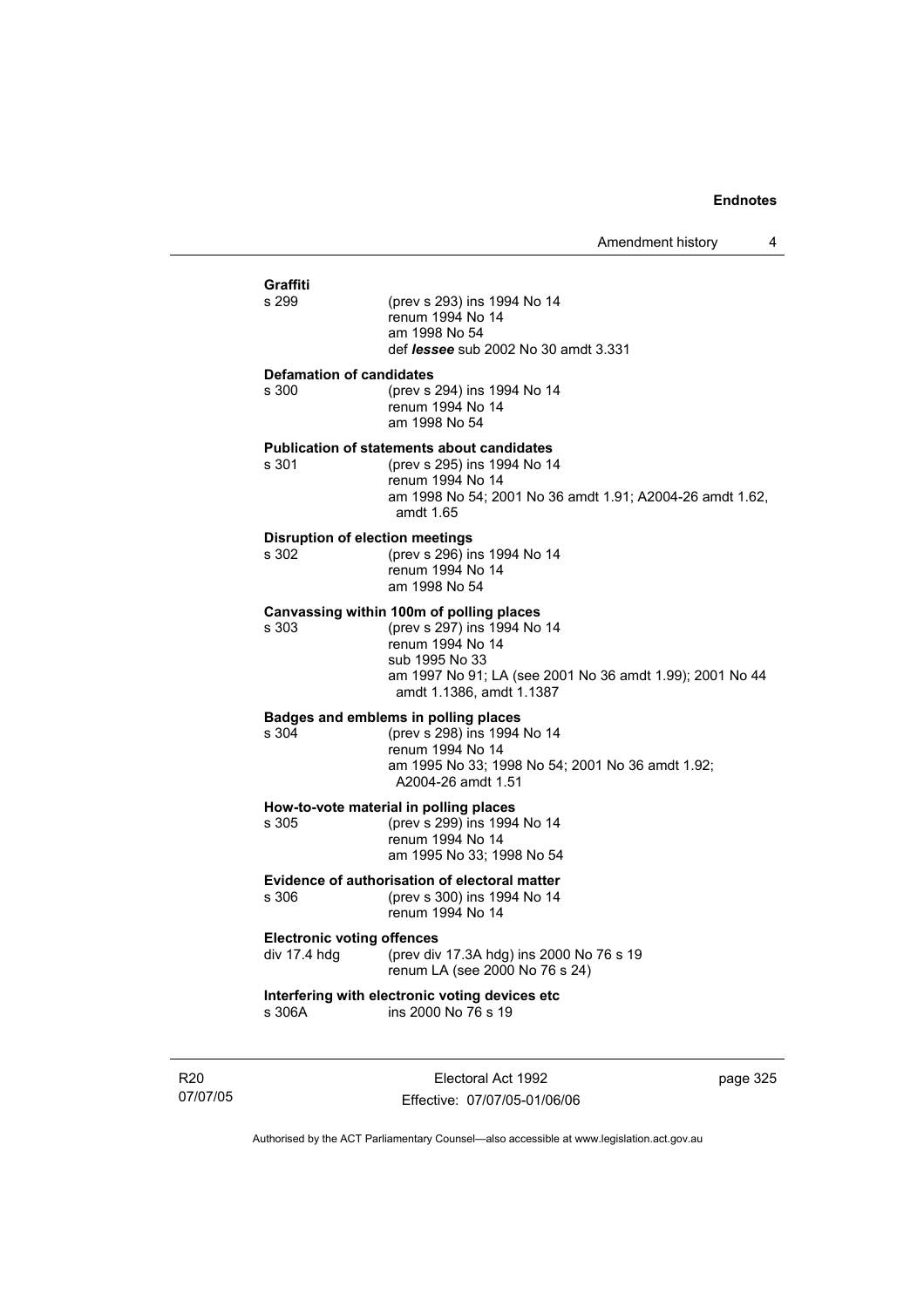4 Amendment history

| s 306B                                   | Interfering with electronic counting devices etc<br>ins 2000 No 76 s 19                                                                      |
|------------------------------------------|----------------------------------------------------------------------------------------------------------------------------------------------|
| <b>Voting fraud</b><br>div 17.5 hdg      | (prev pt 17 div 4 hdg) renum LA (see 2000 No 76 s 24)                                                                                        |
| <b>Voting fraud</b><br>s 307             | (prev s 301) ins 1994 No 14<br>renum 1994 No 14<br>am 1997 No 91; 1998 No 54                                                                 |
| Interpretation-electoral papers<br>s 308 | (prev s 302) ins 1994 No 14<br>renum 1994 No 14<br>om 2001 No 36 amdt 1.93                                                                   |
| <b>Electoral papers</b><br>div 17.6 hdg  | (prev pt 17 div 5 hdg) renum LA (see 2000 No 76 s 24)                                                                                        |
| <b>Electoral papers-forgery</b><br>s 309 | (prev s 303) ins 1994 No 14<br>renum 1994 No 14<br>am 1998 No 54<br>om A2004-15 amdt 2.64                                                    |
| Electoral papers-forfeiture<br>s 310     |                                                                                                                                              |
|                                          | (prev s 304) ins 1994 No 14<br>renum 1994 No 14<br>am A2004-15 amdt 2.65                                                                     |
| s 311                                    | Electoral papers-unauthorised possession<br>(prev s 305) ins 1994 No 14<br>renum 1994 No 14<br>am 1998 No 54                                 |
| s 312                                    | Electoral papers-false or misleading statements<br>(prev s 306) ins 1994 No 14<br>renum 1994 No 14<br>am 1998 No 54<br>om A2004-15 amdt 2.66 |
|                                          |                                                                                                                                              |

# **Electoral papers—defacement etc**<br>s 313 (prev s 307) ins

s 313 (prev s 307) ins 1994 No 14 renum 1994 No 14 am 1998 No 54

# **Electoral papers—signatures**

(prev s 308) ins 1994 No 14 renum 1994 No 14 am 1998 No 54

page 326 Electoral Act 1992 Effective: 07/07/05-01/06/06

R20 07/07/05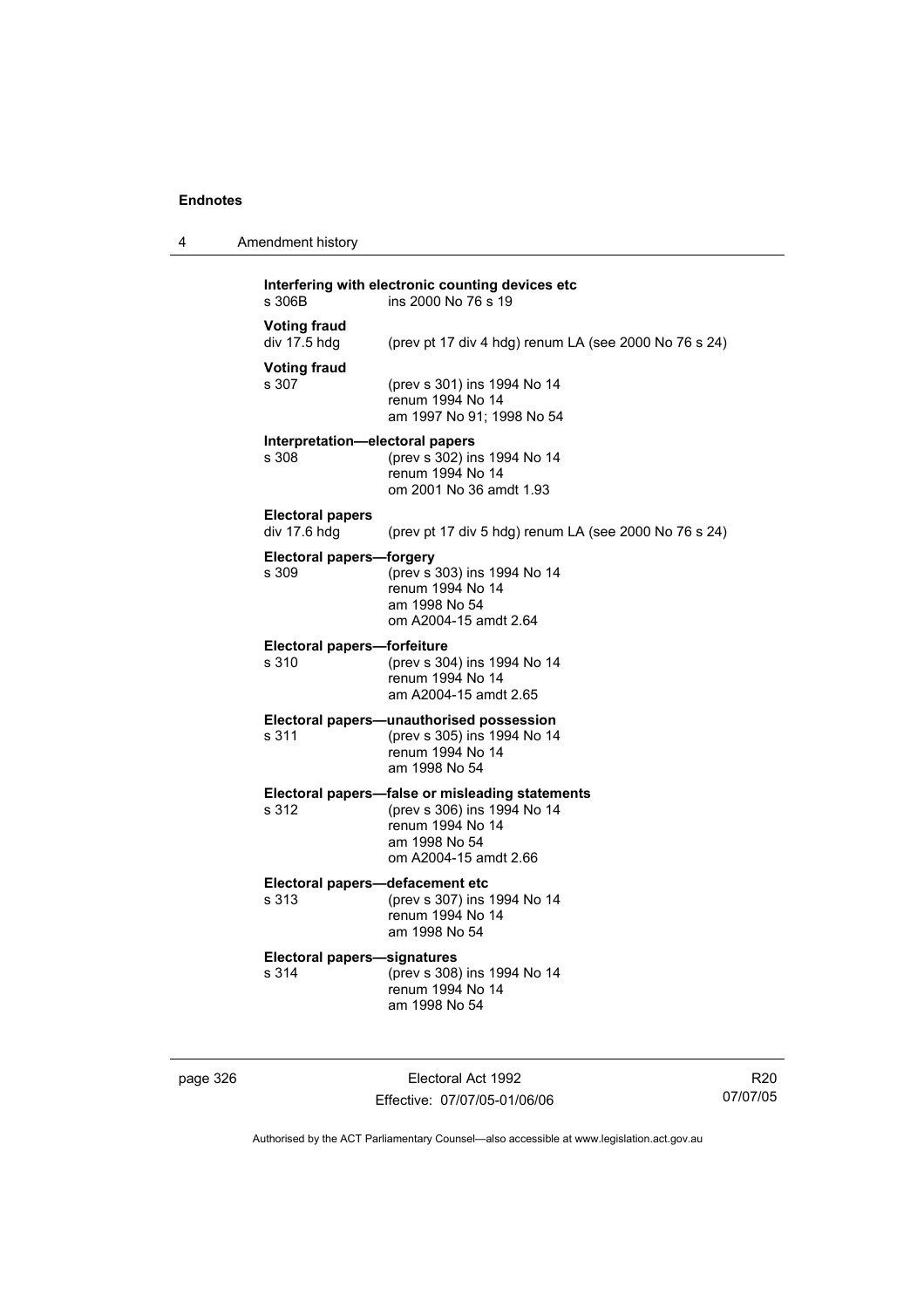$\overline{4}$ 

|                                                    | Amendment history                                                                                                          |
|----------------------------------------------------|----------------------------------------------------------------------------------------------------------------------------|
| <b>Electoral papers-witnesses</b><br>s 315         | (prev s 309) ins 1994 No 14<br>renum 1994 No 14<br>am 1998 No 54                                                           |
| <b>Official functions</b><br>div $17.7$ hdg        | (prev pt 17 div 6 hdg) renum LA (see 2000 No 76 s 24)                                                                      |
| s 316                                              | Improper influence-members of electoral commission etc<br>(prev s 310) ins 1994 No 14<br>renum 1994 No 14<br>am 1998 No 54 |
| Unauthorised actions by officers<br>s 317          | (prev s 311) ins 1994 No 14<br>renum 1994 No 14<br>am 1998 No 54                                                           |
| <b>Identification of voters and votes</b><br>s 318 | (prev s 312) ins 1994 No 14<br>renum 1994 No 14<br>am 1998 No 54                                                           |
| <b>Responses to official questions</b><br>s 319    | (prev s 313) ins 1994 No 14<br>renum 1994 No 14<br>am 1998 No 54                                                           |
| s 320                                              | Control of behaviour at voting centres<br>(prev s 314) ins 1994 No 14<br>renum 1994 No 14<br>am 1997 No 91; 1998 No 54     |
| <b>Enforcement proceedings</b><br>pt 18 hdg        | ins 1994 No 14                                                                                                             |
| <b>Injunctions</b><br>div 18.1 hdg                 | (prev pt 18 div 1 hdg) renum LA (see 2000 No 76 s 24)                                                                      |
| <b>Restraining conduct</b><br>s 321                | (prev s 315) ins 1994 No 14<br>renum 1994 No 14<br>sub 2002 No 30 amdt 3.332                                               |
| Requiring things to be done<br>s 322               | (prev s 316) ins 1994 No 14<br>renum 1994 No 14<br>sub 2002 No 30 amdt 3.332                                               |
|                                                    |                                                                                                                            |

R20 07/07/05

Electoral Act 1992 Effective: 07/07/05-01/06/06 page 327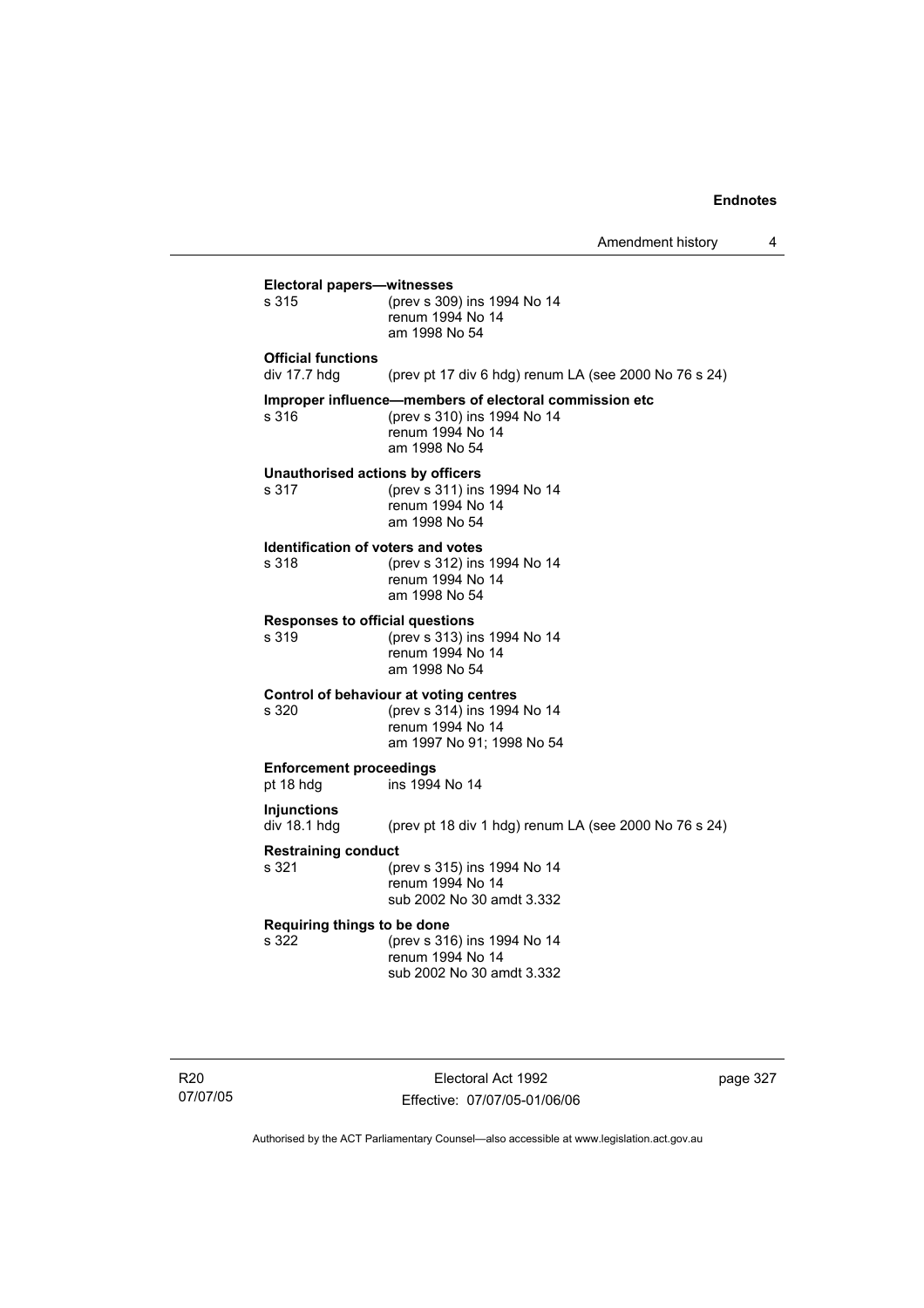4 Amendment history **Commissioner not required to give undertakings as to damages** s 323 (prev s 317) ins 1994 No 14 renum 1994 No 14 am 2002 No 30 amdt 3.333 **Powers of the court** s 324 (prev s 318) ins 1994 No 14 renum 1994 No 14 **Prosecutions**  (prev pt 18 div 2 hdg) renum LA (see 2000 No 76 s 24) **Investigation of complaints** s 325 (prev s 319) ins 1994 No 14 renum 1994 No 14 **Commissioner may prosecute enrolment and voting offences** s 326 (prev s 320) ins 1994 No 14 renum 1994 No 14 **Service of certain process by mail**<br>s 327 (prev s 321) ins 1  $(prev s 321)$  ins 1994 No 14 renum 1994 No 14 am 2002 No 30 amdt 3.334 **Miscellaneous** pt 19 hdg ins 1994 No 14 **Extension of time for acts by officers** s 328 (prev s 322) ins 1994 No 14 renum 1994 No 14 **Restrictions on sending completed ballot and voting papers by fax** s 329 (prev s 323) ins 1994 No 14 renum 1994 No 14 sub 2002 No 30 amdt 3.335 **Forms—provision and assistance** s 330 (prev s 324) ins 1994 No 14 renum 1994 No 14 **Compliance with approved forms**<br>s 331 (prev s 325) ins (prev s 325) ins 1994 No 14 renum 1994 No 14 om 2001 No 44 amdt 1.1388

page 328 Electoral Act 1992 Effective: 07/07/05-01/06/06

R20 07/07/05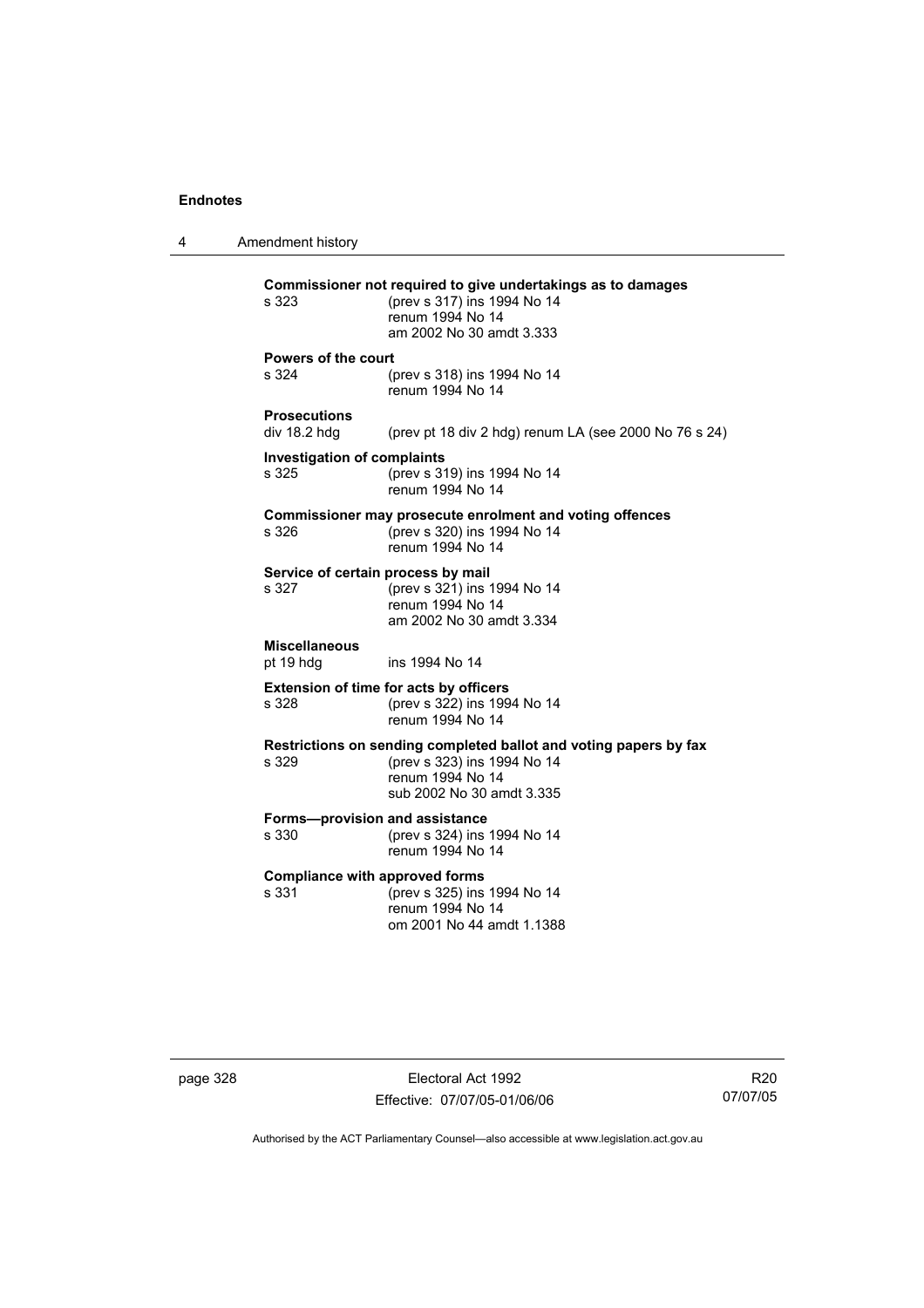| s 332                                    | (prev s 326) ins 1994 No 14<br>renum 1994 No 14<br>am 2001 No 44 amdts 1.1389-1.1391                                                            |
|------------------------------------------|-------------------------------------------------------------------------------------------------------------------------------------------------|
| s 333                                    | Voting statistics to be published<br>(prev s 327) ins 1994 No 14<br>renum 1994 No 14<br>am 2000 No 76 s 20; 2001 No 44 amdt 1.1392, amdt 1.1393 |
| s 334                                    | <b>Collecting further statistical information</b><br>(prev s 328) ins 1994 No 14<br>renum 1994 No 14                                            |
| s 335                                    | Storage and destruction of electoral papers<br>(prev s 329) ins 1994 No 14<br>renum 1994 No 14<br>sub 2002 No 30 amdt 3.336                     |
| s 336                                    | Administrative arrangements with Commonwealth and States<br>(prev s 330) ins 1994 No 14<br>renum 1994 No 14<br>sub 2001 No 36 amdt 1.94         |
| <b>Evidentiary certificates</b><br>s 337 | (prev s 331) ins 1994 No 14<br>renum 1994 No 1499<br>am 2001 No 36 amdt 1.95; LA (see 2001 No 36 amdt 1.99);<br>A2004-26 amdt 1.51              |
| s 338                                    | Acts and omissions of representatives<br>(prev s 332) ins 1994 No 14<br>renum 1994 No 14<br>sub 2002 No 30 amdt 3.337; A2004-15 amdt 1.12       |
| <b>Corporations-penalties</b><br>s 339   | (prev s 333) ins 1994 No 14<br>renum 1994 No 14<br>om 2000 No 76 s 21                                                                           |
| hdg to s 340<br>s 340                    | Chief executive to provide assistance etc<br>sub 2000 No 76 s 22<br>(prev s 334) ins 1994 No 14<br>renum 1994 No 14<br>am 2000 No 76 s 22       |
| <b>Approved forms</b><br>s 340A          | ins 2001 No 44 amdt 1.1394<br>am 2002 No 30 amdt 3.338                                                                                          |

R20 07/07/05

Electoral Act 1992 Effective: 07/07/05-01/06/06 page 329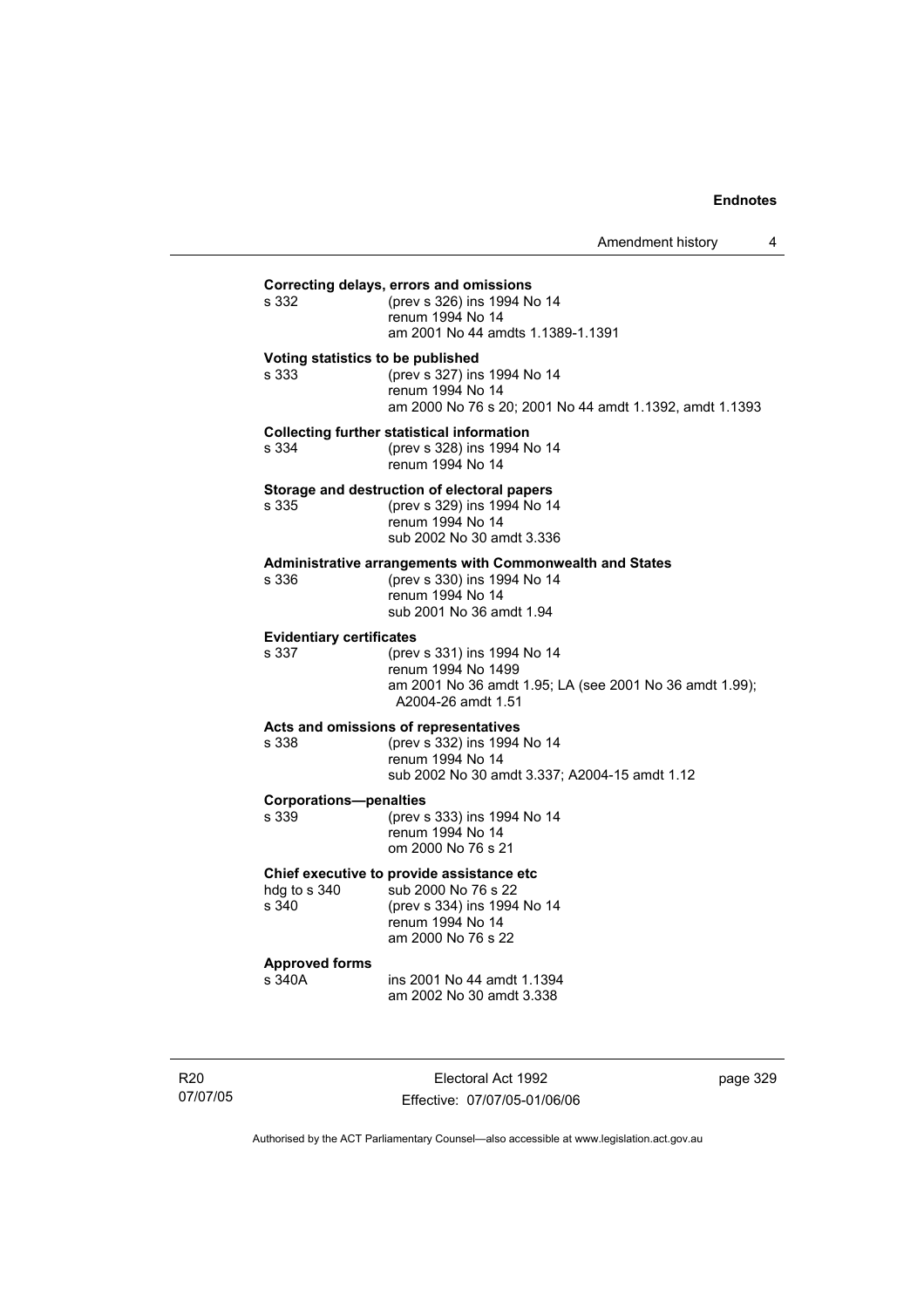4 Amendment history

| s 341                                | (prev s 335) ins 1994 No 14                                                                                                   |
|--------------------------------------|-------------------------------------------------------------------------------------------------------------------------------|
|                                      | renum 1994 No 14                                                                                                              |
|                                      | am 1998 No 54                                                                                                                 |
|                                      | sub 2000 No 76 s 23                                                                                                           |
|                                      | am 2001 No 44 amdt 1.1395, amdt 1.1396                                                                                        |
| <b>Transitional</b>                  |                                                                                                                               |
| pt 20 hdg                            | ins 2001 No 36 s 43                                                                                                           |
|                                      | exp 2 March 2002 (s 345 (2))                                                                                                  |
|                                      | ins A2003-54 s 8                                                                                                              |
|                                      | exp 31 December 2004 (s 342 (2))                                                                                              |
|                                      | Application of amendments by Electoral Amendment Act 2003                                                                     |
| s 342                                | ins 2001 No 36 s 43                                                                                                           |
|                                      | exp 29 August 2001 (s 345 (1))<br>ins A2003-54 s 8                                                                            |
|                                      | exp 31 December 2004 (s 342 (2))                                                                                              |
|                                      |                                                                                                                               |
| s 343                                | Registered parties to provide up-to-date copies of their constitutions<br>ins 2001 No 36 s 43                                 |
|                                      | exp 29 August 2001 (s 345 (1))                                                                                                |
| s 344                                | Application of certain amendments made by Electoral Amendment Act 2001<br>ins 2001 No 36 s 43<br>exp 2 March 2002 (s 345 (2)) |
| Expiry of pt 20                      |                                                                                                                               |
| s 345                                | ins 2001 No 36 s 43                                                                                                           |
|                                      | exp 2 March 2002 (s 345 (2))                                                                                                  |
| Form of ballot paper                 |                                                                                                                               |
| sch 1                                | ins 1994 No 14                                                                                                                |
|                                      | am 2001 No 36 amdt 1.97; A2004-26 amdt 1.52                                                                                   |
|                                      | Ballot papers-printing of names and collation                                                                                 |
| sch <sub>2</sub>                     | ins 1994 No 14                                                                                                                |
|                                      | am 2001 No 37 s 4                                                                                                             |
|                                      | Preliminary scrutiny of declaration voting papers                                                                             |
| sch <sub>3</sub>                     | ins 1994 No 14                                                                                                                |
|                                      | am 1997 No 91; 2001 No 36 s 44, s 45; 2001 No 44<br>amdt 1.1397; A2004-26 s 36                                                |
|                                      |                                                                                                                               |
|                                      |                                                                                                                               |
| Ascertaining result of poll<br>sch 4 | ins 1994 No 14                                                                                                                |

page 330 Electoral Act 1992 Effective: 07/07/05-01/06/06

R20 07/07/05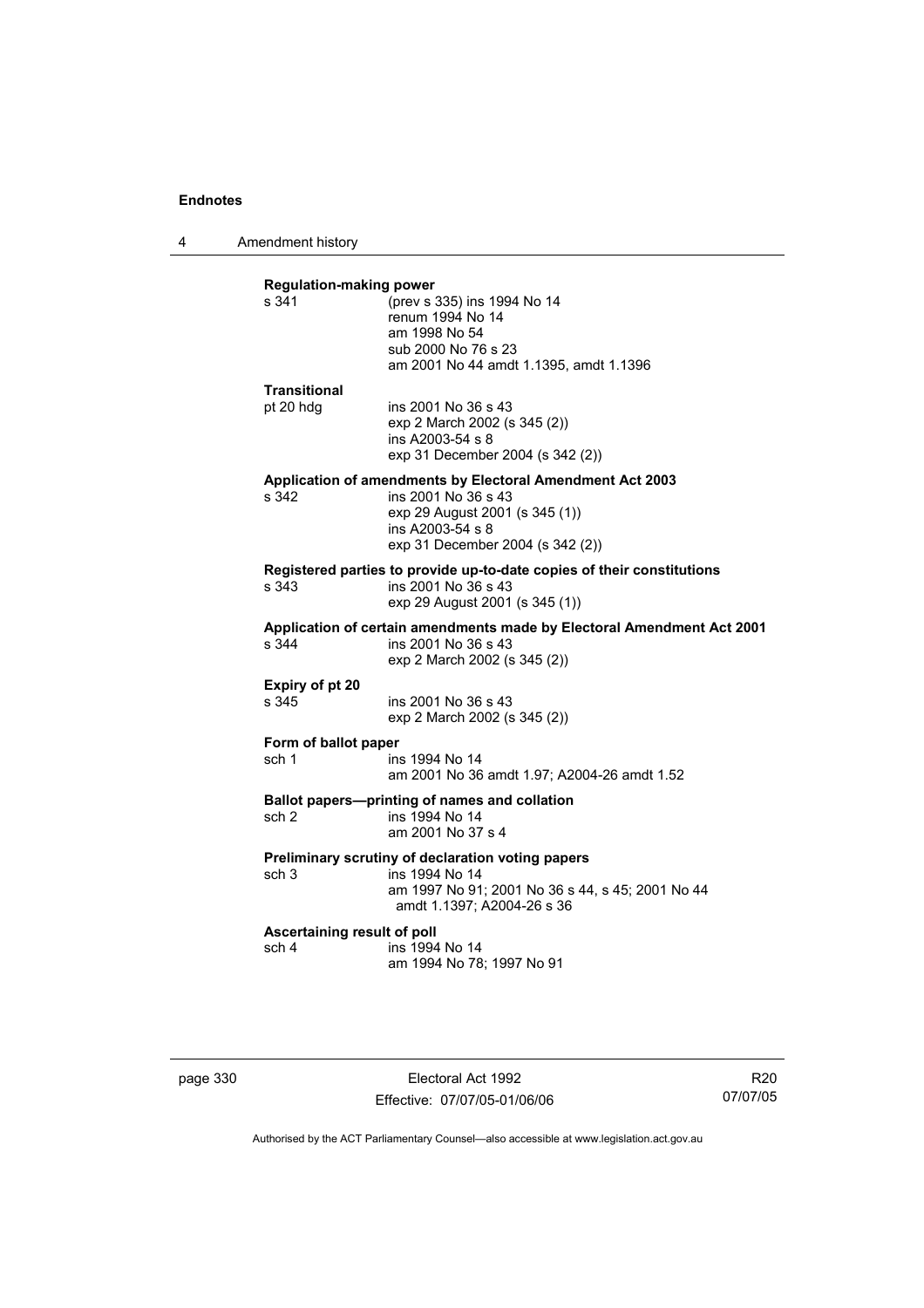Amendment history 4

dict ins A2001-36 amdt 1.98 defs reloc from s 3 A2001-36 amdt 1.3 am A2002-30 amdt 3.339 def *AAT* ins A1994-14 s 6 reloc from s 3 A2001-36 amdt 1.3 def *abbreviation* ins A2001-36 amdt 1.98 sub A2004-26 amdt 1.53 def *address* ins A1994-14 s 6 reloc from s 3 A2001-36 amdt 1.3 def *amount* ins A2001-36 amdt 1.98 def *Antarctica* ins A2001-36 amdt 1.98 def *Antarctic elector* ins A1994-14 s 6 reloc from s 3 A2001-36 amdt 1.3 def *application* ins A2001-36 amdt 1.98 def *approved* ins A1994-14 s 6 reloc from s 3 A2001-36 amdt 1.3 om A2001-44 amdt 1.1398 def *approved computer program* ins A2000-76 s 4 reloc from s 3 A2001-36 amdt 1.3 def *Assembly* ins A1994-14 s 6 reloc from s 3 A2001-36 amdt 1.3 def *assistant returning officer* ins A2001-36 amdt 1.98 def *associated entity* ins A2001-36 amdt 1.98 def *augmented commission* am A1994-14 s 6 reloc from s 3 A2001-36 amdt 1.3 def *authorised delivery service* ins A2004-26 s 37 def *authorised officer* ins A1994-14 s 6 reloc from s 3 A2001-36 amdt 1.3 def *authorised witness* ins A2001-36 amdt 1.98 def *available for public inspection* ins A2001-36 amdt 1.98 def *ballot group* ins A2001-36 amdt 1.98 om A2004-26 amdt 1.54 def *ballot group candidate* ins A2001-36 amdt 1.98 om A2004-26 amdt 1.55 def *ballot paper* ins A2000-76 s 4 reloc from s 3 A2001-36 amdt 1.3 sub 2002 No 30 amdt 3.340 def *bribery* ins A2001-36 amdt 1.98 def *broadcast* ins A1994-14 s 6 reloc from s 3 A2001-36 amdt 1.3 def *broadcaster* ins A2001-36 amdt 1.98 def *candidate* ins A2001-36 amdt 1.98 def *candidate square* ins A1994-14 s 6 reloc from s 3 A2001-36 amdt 1.3 sub 2002 No 30 amdt 3.341

R20 07/07/05 **Dictionary**

Electoral Act 1992 Effective: 07/07/05-01/06/06 page 331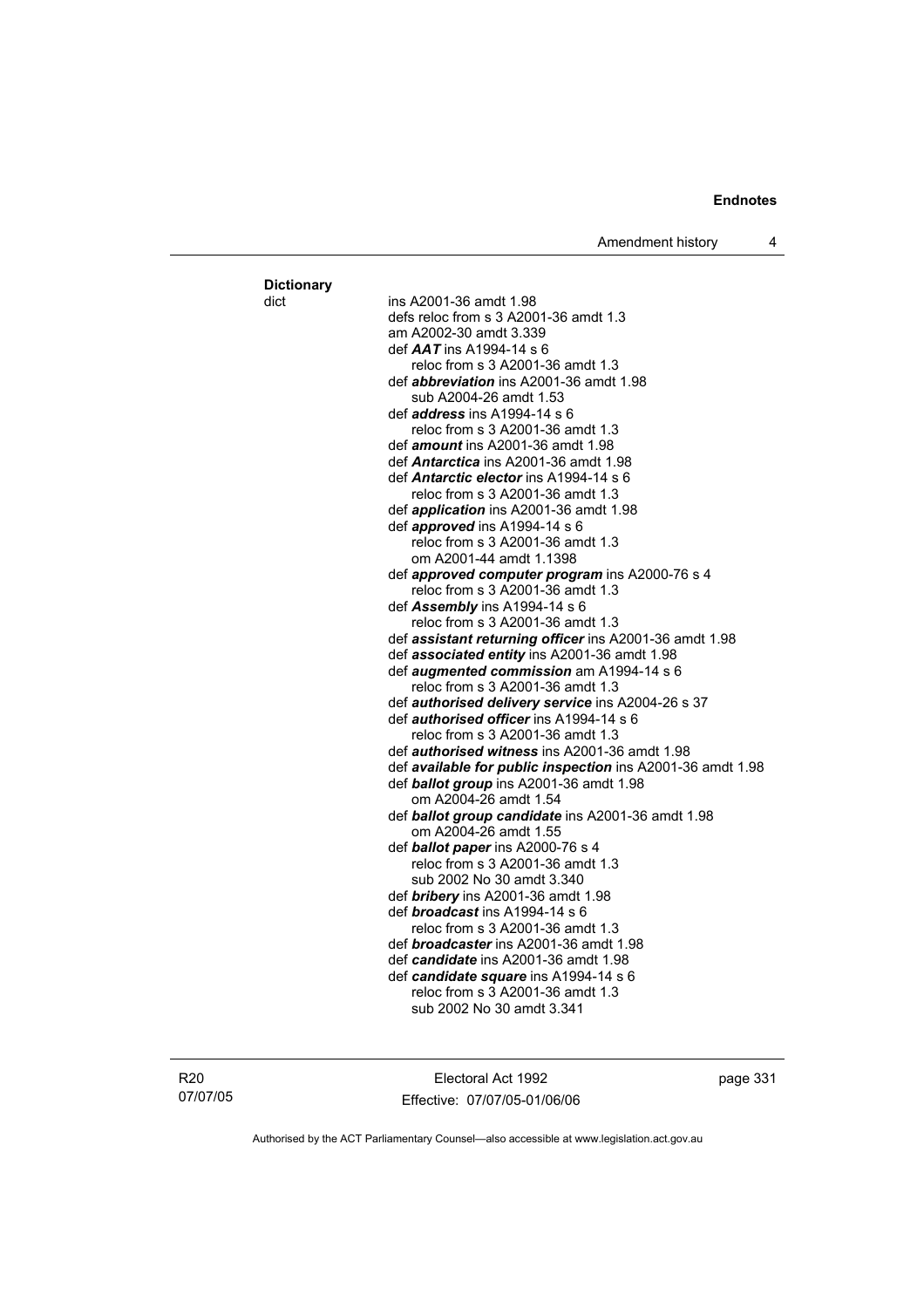4 Amendment history

def *certified list of electors* ins A1994-14 s 6 reloc from s 3 A2001-36 amdt 1.3 def *closed* ins A1994-14 s 6 reloc from s 3 A2001-36 amdt 1.3 def *commissioner* ins A1994-14 s 6 reloc from s 3 A2001-36 amdt 1.3 def *Commonwealth Electoral Act* ins A1994-14 s 6 reloc from s 3 A2001-36 amdt 1.3 def *Commonwealth roll* ins A1994-14 s 6 reloc from s 3 A2001-36 amdt 1.3 def *contravention* ins A2001-36 amdt 1.98 sub A2002-30 amdt 3.342 def *court* ins A2001-36 amdt 1.98 om A2002-30 amdt 3.343 def *Court of Disputed Elections* ins A1994-14 s 6 reloc from s 3 A2001-36 amdt 1.3 sub A2002-30 amdt 3.344 def *declaration vote* ins A1994-14 s 6 reloc from s 3 A2001-36 amdt 1.3 am A2004-26 s 38 def *declaration voting papers* ins A1994-14 s 6 reloc from s 3 A2001-36 amdt 1.3 am A2001-44 amdt 1.1399 def *defined details* ins A2001-36 amdt 1.98 def *defined particulars* ins A2001-36 amdt 1.98 def *determined fee* ins A1994-14 s 6 reloc from s 3 A2001-36 amdt 1.3 om A2001-44 amdt 1.1400 def *disclosure period* ins A2001-36 amdt 1.98 def *disposition of property* ins A2001-36 amdt 1.98 def *disseminate* ins A2001-36 amdt 1.98 def *election* ins A1994-14 s 6 reloc from s 3 A2001-36 amdt 1.3 def *election period* ins A1994-14 s 6 reloc from s 3 A2001-36 amdt 1.3 def *elector* ins A1994-14 s 6 reloc from s 3 A2001-36 amdt 1.3 def *electoral advertisement* ins A2001-36 amdt 1.98 def *electoral commission* reloc from s 3 A2001-36 amdt 1.3 def *electoral expenditure* ins A2001-36 amdt 1.98 def *electoral matter* ins A1994-14 s 6 reloc from s 3 A2001-36 amdt 1.3 def *electoral paper* ins A2001-36 amdt 1.98 def *electorate* reloc from s 3 A2001-36 amdt 1.3 def *electronic form* ins 2002 No 30 amdt 3.345 def *electronic voting* ins A2000-76 s 4 reloc from s 3 A2001-36 amdt 1.3

page 332 Electoral Act 1992 Effective: 07/07/05-01/06/06

R20 07/07/05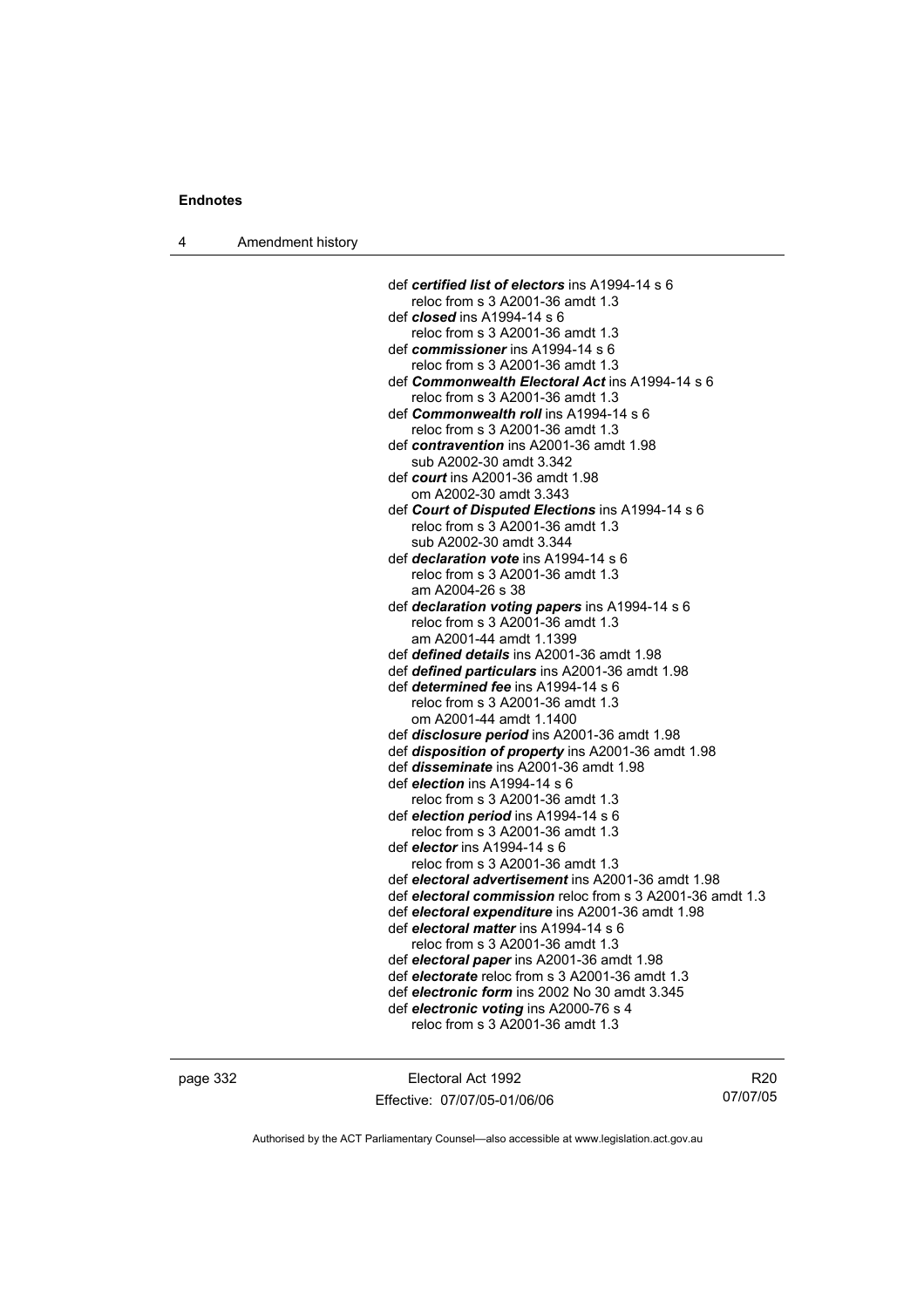def *eligible elector* ins A2001-36 amdt 1.98 sub A2004-26 s 39 def *eligible overseas elector* ins A1994-14 s 6 reloc from s 3 A2001-36 amdt 1.3 def *eligible vote* ins A2001-36 amdt 1.98 def *entity* ins A2001-36 amdt 1.98 def *extract* ins A1994-14 s 6 reloc from s 3 A2001-36 amdt 1.3 sub A2002-30 amdt 3.346 def *extraordinary election* ins A1994-14 s 6 reloc from s 3 A2001-36 amdt 1.3 def *file* ins A2001-36 amdt 1.98 def *financial controller* ins A2001-36 amdt 1.98 def *former MLA* ins A2001-36 amdt 1.98 def *general election* ins A1994-14 s 6 reloc from s 3 A2001-36 amdt 1.3 def *gift* ins A2001-36 amdt 1.98 def *group* ins A1994-14 s 6 reloc from s 3 A2001-36 amdt 1.3 sub A2002-30 amdt 3.347 def *hospital* ins A1994-14 s 6 reloc from s 3 A2001-36 amdt 1.3 def *hour of nomination* ins A1994-14 s 6 reloc from s 3 A2001-36 amdt 1.3 def *illegal practice* ins A2001-36 amdt 1.98 om A2002-30 amdt 3.348 def *investigation notice* ins A2001-36 amdt 1.98 def *judge* reloc from s 3 A2001-36 amdt 1.3 def *member* ins A2001-36 amdt 1.98 def *MLA* ins A1994-14 s 6 reloc from s 3 A2001-36 amdt 1.3 def *newspaper* ins A2001-36 amdt 1.98 def *non-party group* ins A2001-36 amdt 1.98 def *officer* ins A2001-36 amdt 1.98 def *official error* ins A1997-91 s 4 reloc from s 3 A2001-36 amdt 1.3 def *OIC* ins A1994-14 s 6 reloc from s 3 A2001-36 amdt 1.3 def *ordinary election* ins A1994-14 s 6 reloc from s 3 A2001-36 amdt 1.3 def *ordinary vote* ins A1994-14 s 6 reloc from s 3 A2001-36 amdt 1.3 def *participant* ins A2001-36 amdt 1.98 def *party* ins A2001-36 amdt 1.98 def *party candidate* ins A1994-14 s 6 reloc from s 3 A2001-36 amdt 1.3

R20 07/07/05

Electoral Act 1992 Effective: 07/07/05-01/06/06 page 333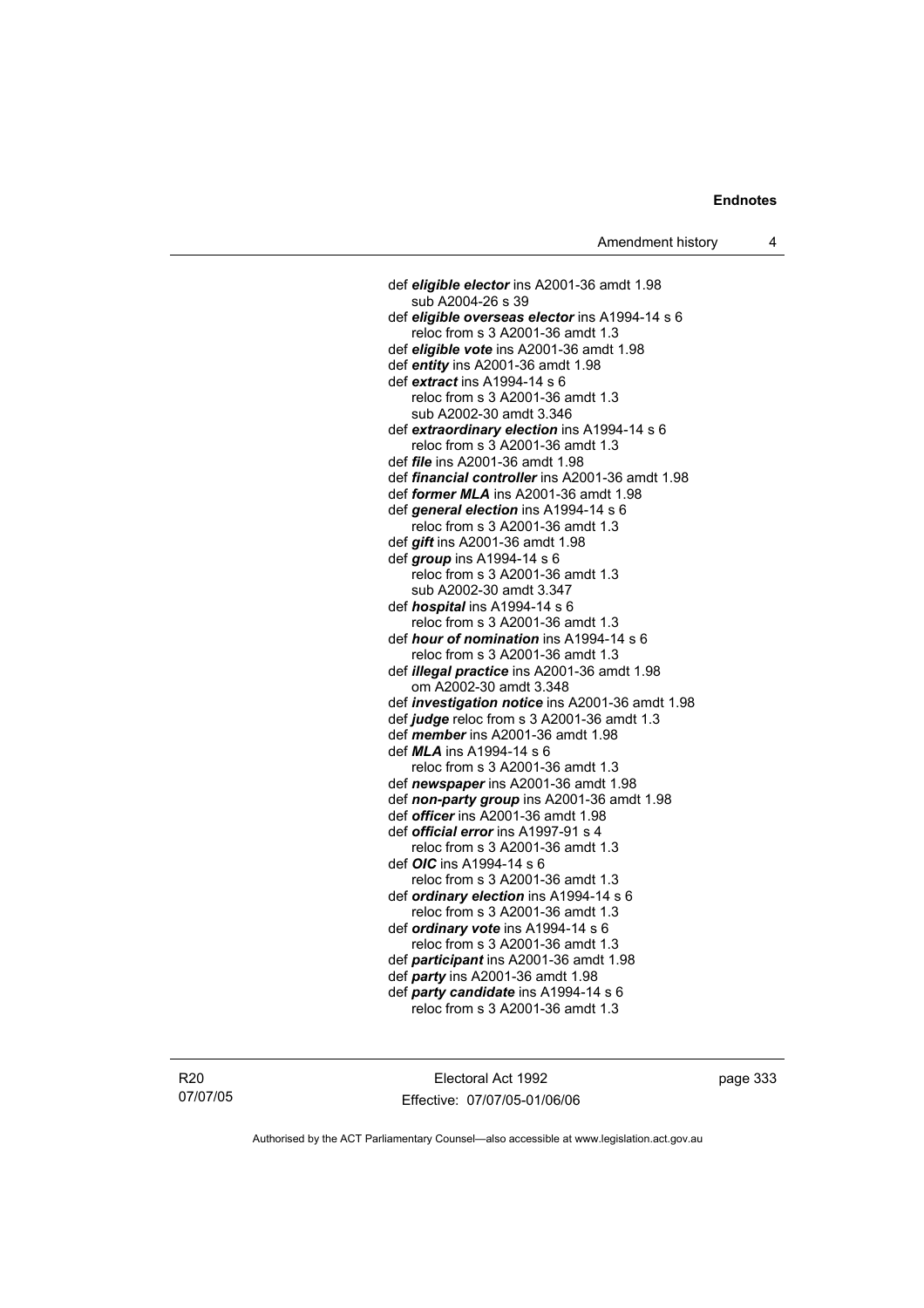4 Amendment history

 def *person* ins A2001-36 amdt 1.98 def *place of nomination* ins A1994-14 s 6 reloc from s 3 A2001-36 amdt 1.3 def *political party* ins A1994-14 s 6 reloc from s 3 A2001-36 amdt 1.3 def *polling day* ins A1994-14 s 6 reloc from s 3 A2001-36 amdt 1.3 sub A2002-30 amdt 3.349 def *polling place* ins A2001-36 amdt 1.98 def *post* ins A2004-26 s 40 def *postal vote* ins A1994-14 s 6 reloc from s 3 A2001-36 amdt 1.3 sub A2004-26 s 41 def *pre-election period* ins A1994-14 s 6 reloc from s 3 A2001-36 amdt 1.3 def *proceeding* ins A2001-36 amdt 1.98 def *property* ins A2001-36 amdt 1.98 def *publish* ins A2001-36 amdt 1.98 def *redistribution* reloc from s 3 A2001-36 amdt 1.3 def *register* ins A2001-36 amdt 1.98 def *registered* ins A2001-36 amdt 1.98 sub A2004-26 amdt 1.56 def *registered ballot group* ins A2001-36 amdt 1.98 om A2004-26 amdt 1.56 def *registered industrial organisation* ins A2001-36 amdt 1.98 def *registered officer* ins A2001-36 amdt 1.98 sub A2004-26 amdt 1.57 def *registered party* ins A2001-36 amdt 1.98 am A2004-26 amdt 1.61 def *register of ballot groups* ins A2001-36 amdt 1.98 om A2004-26 amdt 1.58 def *register of political parties* ins A2001-36 amdt 1.98 def *registrar* ins A2001-36 amdt 1.98 def *related* ins A2001-36 amdt 1.98 am A2004-26 amdt 1.61 def *relates* ins A2001-36 amdt 1.98 def *remand centre* ins A2001-36 amdt 1.98 def *reportage or commentary* ins A2001-36 amdt 1.98 def *research personnel* ins A2001-36 amdt 1.98 def *return* ins A2001-36 amdt 1.98 def *returning officer* ins A2001-36 amdt 1.98 def *reviewable decision* ins A2001-36 amdt 1.98 def *review statement* ins A1994-14 s 6 reloc from s 3 A2001-36 amdt 1.3 def *roll* ins A1994-14 s 6

page 334 Electoral Act 1992 Effective: 07/07/05-01/06/06

R20 07/07/05

Authorised by the ACT Parliamentary Counsel—also accessible at www.legislation.act.gov.au

reloc from s 3 A2001-36 amdt 1.3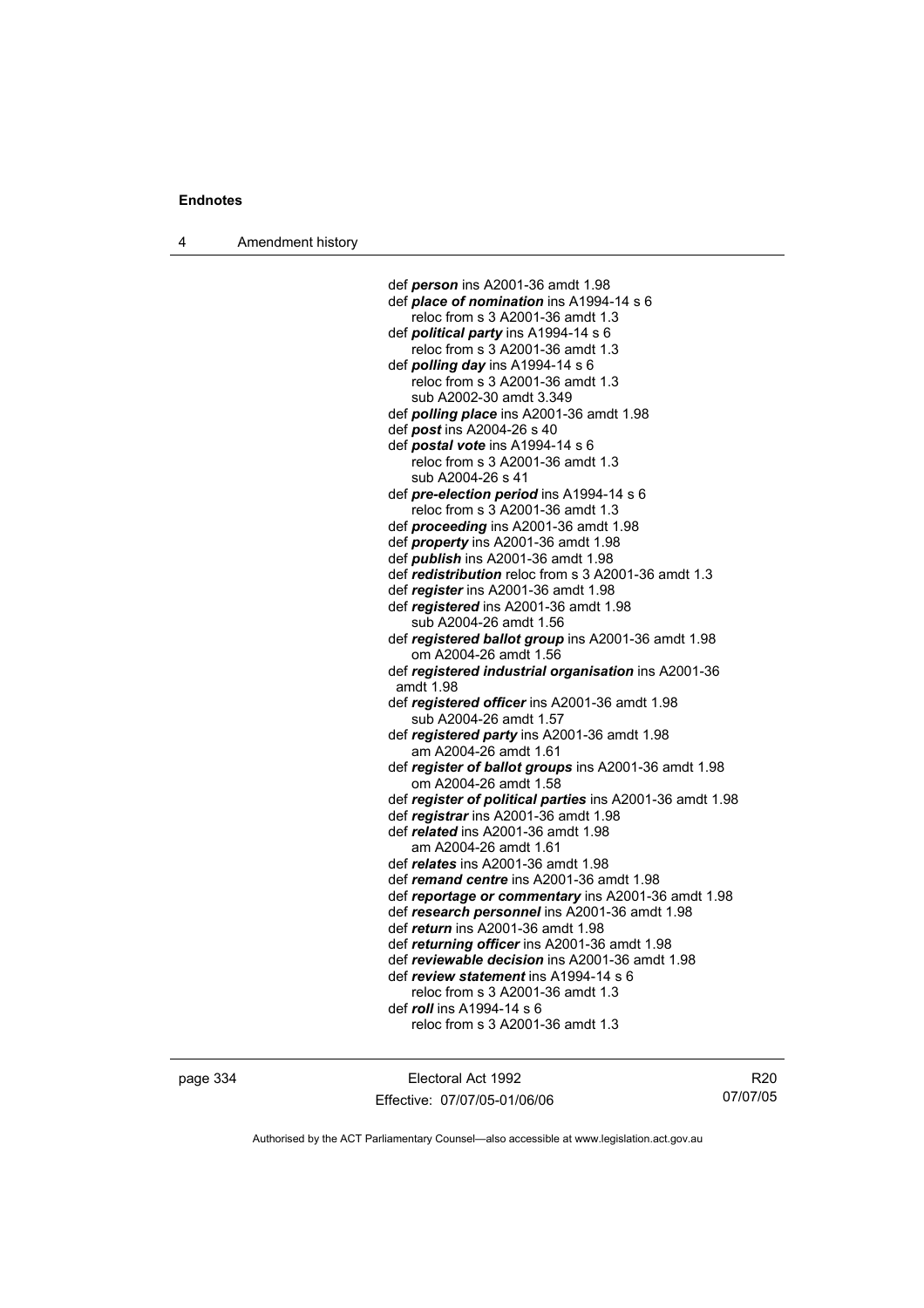

### **5 Earlier republications**

Some earlier republications were not numbered. The number in column 1 refers to the publication order.

Since 12 September 2001 every authorised republication has been published in electronic pdf format on the ACT legislation register. A selection of authorised republications have also been published in printed format. These republications are marked with an asterisk (\*) in column 1. Electronic and printed versions of an authorised republication are identical.

| <b>Republication No</b> | <b>Amendments to</b> | <b>Republication date</b> |
|-------------------------|----------------------|---------------------------|
| 1                       | Act 1994 No 78       | 17 November 1994          |
| 2                       | Act 1995 No 56       | 31 January 1996           |
| 3                       | Act 1997 No 96       | 1 December 1997           |
| 4                       | Act 1998 No 61       | 31 March 1999             |
| 5                       | Act 2001 No 44       | 12 September 2001         |
| 6                       | Act 2001 No 38       | 9 January 2002            |
|                         |                      |                           |

R20 07/07/05

Electoral Act 1992 Effective: 07/07/05-01/06/06 page 335